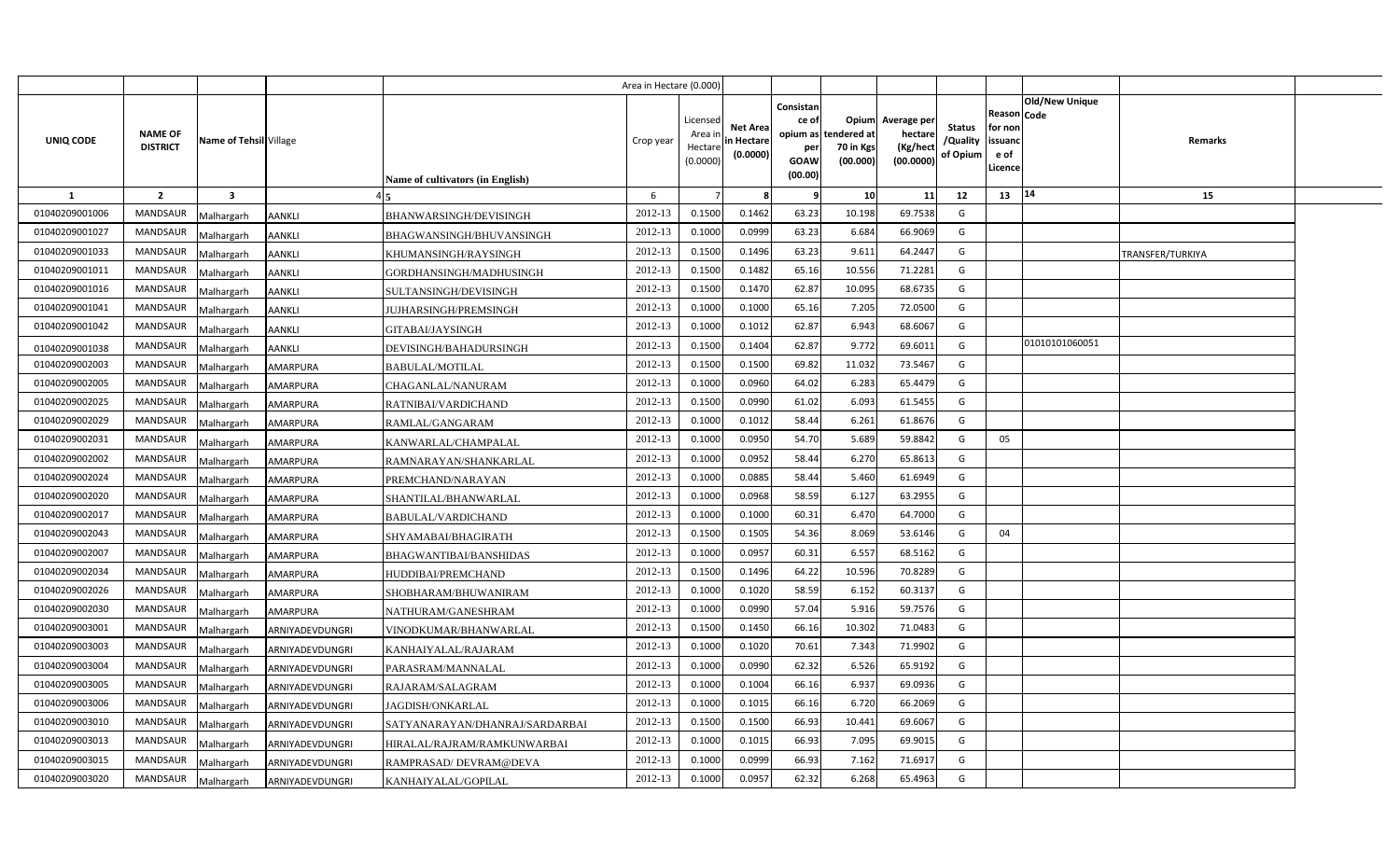|                |                                                             |                 |                                  | Area in Hectare (0.000) |                                            |                                           |                                                     |                                                        |                                                 |                                       |                                                                               |         |  |
|----------------|-------------------------------------------------------------|-----------------|----------------------------------|-------------------------|--------------------------------------------|-------------------------------------------|-----------------------------------------------------|--------------------------------------------------------|-------------------------------------------------|---------------------------------------|-------------------------------------------------------------------------------|---------|--|
| UNIQ CODE      | <b>NAME OF</b><br>Name of Tehsil Village<br><b>DISTRICT</b> |                 | Name of cultivators (in English) | Crop year               | Licensed<br>Area ir<br>Hectare<br>(0.0000) | <b>Net Area</b><br>in Hectare<br>(0.0000) | Consistan<br>ce of<br>per<br><b>GOAW</b><br>(00.00) | Opium<br>opium as tendered at<br>70 in Kgs<br>(00.000) | Average per<br>hectare<br>(Kg/hect<br>(00.0000) | <b>Status</b><br>/Quality<br>of Opium | <b>Old/New Unique</b><br>Reason Code<br>for non<br>issuanc<br>e of<br>.icence | Remarks |  |
| 1              | $\overline{2}$<br>$\overline{\mathbf{3}}$                   |                 |                                  | 6                       |                                            |                                           | -9                                                  | 10                                                     | 11                                              | 12                                    | 14<br>13                                                                      | 15      |  |
| 01040209003024 | <b>MANDSAUR</b><br>Malhargarh                               | ARNIYADEVDUNGRI | BABULAL/MANGILAL                 | 2012-13                 | 0.1000                                     | 0.0977                                    | 70.61                                               | 7.797                                                  | 79.8055                                         | G                                     |                                                                               |         |  |
| 01040209003027 | <b>MANDSAUR</b><br>Malhargarh                               | ARNIYADEVDUNGRI | DEVILAL/MANGILAL                 | 2012-13                 | 0.1500                                     | 0.1409                                    | 68.06                                               | 10.355                                                 | 73.4918                                         | G                                     |                                                                               |         |  |
| 01040209003028 | <b>MANDSAUR</b><br>Malhargarh                               | ARNIYADEVDUNGRI | NIRBHAYRAM/DHANRAJ               | 2012-13                 | 0.1000                                     | 0.0990                                    | 68.06                                               | 7.253                                                  | 73.2626                                         | G                                     |                                                                               |         |  |
| 01040209003029 | <b>MANDSAUR</b><br>Malhargarh                               | ARNIYADEVDUNGRI | KANWARLAL/MANGILAL               | 2012-13                 | 0.1000                                     | 0.0977                                    | 70.11                                               | 7.612                                                  | 77.9120                                         | G                                     |                                                                               |         |  |
| 01040209003033 | MANDSAUR<br>Malhargarh                                      | ARNIYADEVDUNGRI | GOPILAL/NANDLAL(NANDRAM)         | 2012-13                 | 0.1000                                     | 0.1040                                    | 67.05                                               | 7.232                                                  | 69.5385                                         | G                                     |                                                                               |         |  |
| 01040209003035 | <b>MANDSAUR</b><br>Malhargarh                               | ARNIYADEVDUNGRI | RAMESHWAR/BAPULAL                | 2012-13                 | 0.1500                                     | 0.1353                                    | 67.05                                               | 9.732                                                  | 71.9290                                         | G                                     |                                                                               |         |  |
| 01040209003037 | MANDSAUR<br>Malhargarh                                      | ARNIYADEVDUNGRI | BAPULAL/ONKARLAL                 | 2012-13                 | 0.1000                                     | 0.0972                                    | 62.32                                               | 6.214                                                  | 63.9300                                         | G                                     |                                                                               |         |  |
| 01040209003039 | <b>MANDSAUR</b><br>Malhargarh                               | ARNIYADEVDUNGRI | ABHAYKUNWAR/VAJJIBAI             | 2012-13                 | 0.1500                                     | 0.1421                                    | 62.59                                               | 9.371                                                  | 65.9465                                         | G                                     |                                                                               |         |  |
| 01040209003040 | <b>MANDSAUR</b><br>Malhargarh                               | ARNIYADEVDUNGRI | KHYALIRAM/CHHOTELAL              | 2012-13                 | 0.1000                                     | 0.1024                                    | 62.59                                               | 6.572                                                  | 64.1797                                         | G                                     |                                                                               |         |  |
| 01040209003045 | MANDSAUR<br>Malhargarh                                      | ARNIYADEVDUNGRI | VISHNU/NARAYAN                   | 2012-13                 | 0.1000                                     | 0.1020                                    | 62.59                                               | 6.483                                                  | 63.5588                                         | G                                     |                                                                               |         |  |
| 01040209003046 | <b>MANDSAUR</b><br>Malhargarh                               | ARNIYADEVDUNGRI | RAMDAYAL/UDAYRAM                 | 2012-13                 | 0.1500                                     | 0.1500                                    | 67.05                                               | 10.268                                                 | 68.4533                                         | G                                     |                                                                               |         |  |
| 01040209003048 | MANDSAUR<br>Malhargarh                                      | ARNIYADEVDUNGRI | CHIMANLAL/RAMLAL                 | 2012-13                 | 0.1000                                     | 0.1008                                    | 67.18                                               | 6.814                                                  | 67.5992                                         | G                                     |                                                                               |         |  |
| 01040209003056 | <b>MANDSAUR</b><br>Malhargarh                               | ARNIYADEVDUNGRI | RAMKUNWAR/CHUNNILAL              | 2012-13                 | 0.1000                                     | 0.0959                                    | 67.99                                               | 6.964                                                  | 72.6173                                         | G                                     |                                                                               |         |  |
| 01040209003057 | <b>MANDSAUR</b><br>Malhargarh                               | ARNIYADEVDUNGRI | RAYSINGH/GOPILAL                 | 2012-13                 | 0.1500                                     | 0.1457                                    | 62.17                                               | 9.796                                                  | 67.2340                                         | G                                     |                                                                               |         |  |
| 01040209003063 | MANDSAUR<br>Malhargarh                                      | ARNIYADEVDUNGRI | DEVILAL/BAGDIRAM                 | 2012-13                 | 0.1000                                     | 0.0957                                    | 60.53                                               | 5.889                                                  | 61.5361                                         | G                                     |                                                                               |         |  |
| 01040209003065 | <b>MANDSAUR</b><br>Malhargarh                               | ARNIYADEVDUNGRI | PHOOLSINGH/GOPILAL               | 2012-13                 | 0.1000                                     | 0.0986                                    | 62.17                                               | 6.235                                                  | 63.2353                                         | G                                     |                                                                               |         |  |
| 01040209003002 | <b>MANDSAUR</b><br>Malhargarh                               | ARNIYADEVDUNGRI | ONKARLAL/BAPULAL                 | 2012-13                 | 0.1500                                     | 0.1470                                    | 62.17                                               | 9.219                                                  | 62.7143                                         | G                                     |                                                                               |         |  |
| 01040209003066 | <b>MANDSAUR</b><br>Malhargarh                               | ARNIYADEVDUNGRI | MOHANLAL/HAJARILAL               | 2012-13                 | 0.1500                                     | 0.1480                                    | 60.17                                               | 9.412                                                  | 63.5946                                         | G                                     |                                                                               |         |  |
| 01040209003051 | <b>MANDSAUR</b><br>Malhargarh                               | ARNIYADEVDUNGRI | RAMESHWAR/RAMLAL                 | 2012-13                 | 0.1000                                     | 0.1020                                    | 63.34                                               | 6.651                                                  | 65.2059                                         | G                                     |                                                                               |         |  |
| 01040209003052 | <b>MANDSAUR</b><br>Malhargarh                               | ARNIYADEVDUNGRI | RADHABAI/DHANRAJ                 | 2012-13                 | 0.1000                                     | 0.0957                                    | 57.76                                               | 5.817                                                  | 60.7837                                         | G                                     |                                                                               |         |  |
| 01040209003061 | <b>MANDSAUR</b><br>Malhargarh                               | ARNIYADEVDUNGRI | SUKHLAL/BOTLAL                   | 2012-13                 | 0.1000                                     | 0.0945                                    | 68.49                                               | 6.526                                                  | 69.0582                                         | G                                     |                                                                               |         |  |
| 01040209003036 | MANDSAUR<br>Malhargarh                                      | ARNIYADEVDUNGRI | BOTLAL/BHUWANIRAM                | 2012-13                 | 0.1500                                     | 0.1428                                    | 63.34                                               | 9.718                                                  | 68.0532                                         | G                                     |                                                                               |         |  |
| 01040209003011 | <b>MANDSAUR</b><br>Malhargarh                               | ARNIYADEVDUNGRI | ROADMAL/BAGDIRAM                 | 2012-13                 | 0.1000                                     | 0.0960                                    | 67.26                                               | 6.937                                                  | 72.2604                                         | G                                     |                                                                               |         |  |
| 01040209003042 | MANDSAUR<br>Malhargarh                                      | ARNIYADEVDUNGRI | SHANKARLAL/HIRALAL               | 2012-13                 | 0.1000                                     | 0.0956                                    | 63.34                                               | 6.135                                                  | 64.1736                                         | G                                     |                                                                               |         |  |
| 01040209003050 | <b>MANDSAUR</b><br>Malhargarh                               | ARNIYADEVDUNGRI | BHURIBAI/PYARA                   | 2012-13                 | 0.1000                                     | 0.1007                                    | 62.25                                               | 6.421                                                  | 63.7637                                         | G                                     |                                                                               |         |  |
| 01040209003054 | <b>MANDSAUR</b><br>Malhargarh                               | ARNIYADEVDUNGRI | BHERULAL/HIRA                    | 2012-13                 | 0.1000                                     | 0.0999                                    | 67.26                                               | 6.937                                                  | 69.4394                                         | G                                     |                                                                               |         |  |
| 01040209003059 | MANDSAUR<br>Malhargarh                                      | ARNIYADEVDUNGRI | RAMLAL/GOPILAL                   | 2012-13                 | 0.1500                                     | 0.1505                                    | 59.98                                               | 9.134                                                  | 60.691                                          | G                                     |                                                                               |         |  |
| 01040209003018 | MANDSAUR<br>Malhargarh                                      | ARNIYADEVDUNGRI | RAMSINGH/DULICHAND               | 2012-13                 | 0.1000                                     | 0.0960                                    | 60.04                                               | 6.064                                                  | 63.1667                                         | G                                     |                                                                               |         |  |
| 01040209004001 | MANDSAUR<br>Malhargarh                                      | <b>BAKROL</b>   | KANHAIYALAL/ NATHU               | 2012-13                 | 0.1500                                     | 0.1530                                    | 62.33                                               | 10.507                                                 | 68.6732                                         | G                                     |                                                                               |         |  |
| 01040209004004 | MANDSAUR<br>Malhargarh                                      | <b>BAKROL</b>   | UGAM (UMANGBAI)/DEVILAL          | 2012-13                 | 0.1500                                     | 0.1479                                    | 62.33                                               | 10.498                                                 | 70.9804                                         | G                                     |                                                                               |         |  |
| 01040209004009 | MANDSAUR<br>Malhargarh                                      | <b>BAKROL</b>   | AMBALAL/NANDRAM                  | 2012-13                 | 0.1500                                     | 0.1488                                    | 65.74                                               | 10.744                                                 | 72.2043                                         | G                                     |                                                                               |         |  |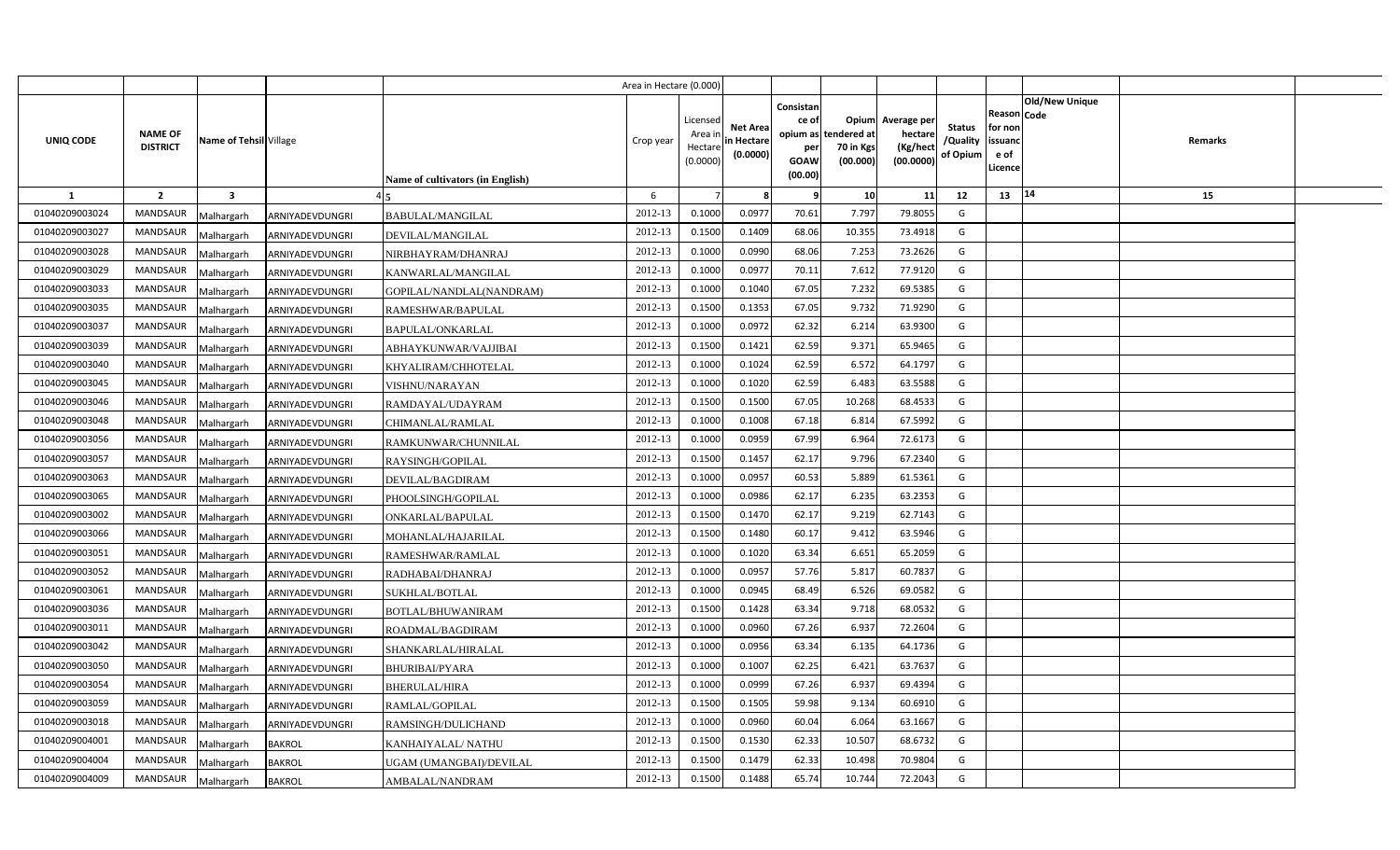|                |                                   |                                          |                                         | Area in Hectare (0.000) |                                            |                                           |                                                                 |                                                      |                                                 |                                       |                                                      |                |         |  |
|----------------|-----------------------------------|------------------------------------------|-----------------------------------------|-------------------------|--------------------------------------------|-------------------------------------------|-----------------------------------------------------------------|------------------------------------------------------|-------------------------------------------------|---------------------------------------|------------------------------------------------------|----------------|---------|--|
| UNIQ CODE      | <b>NAME OF</b><br><b>DISTRICT</b> | Name of Tehsil Village                   | <b>Name of cultivators (in English)</b> | Crop year               | Licensed<br>Area ir<br>Hectare<br>(0.0000) | <b>Net Area</b><br>in Hectare<br>(0.0000) | Consistan<br>ce of<br>opium as<br>per<br><b>GOAW</b><br>(00.00) | <b>Opium</b><br>tendered at<br>70 in Kgs<br>(00.000) | Average per<br>hectare<br>(Kg/hect<br>(00.0000) | <b>Status</b><br>/Quality<br>of Opium | Reason Code<br>for non<br>issuanc<br>e of<br>Licence | Old/New Unique | Remarks |  |
| 1              | $\overline{2}$                    | $\overline{\mathbf{3}}$                  |                                         | 6                       |                                            |                                           | - 9                                                             | 10                                                   | 11                                              | 12                                    | 13                                                   | 14             | 15      |  |
| 01040209004011 | <b>MANDSAUR</b>                   | <b>BAKROL</b><br>Malhargarh              | RAMIBAI/KARULAL                         | 2012-13                 | 0.1500                                     | 0.1404                                    | 65.74                                                           | 10.396                                               | 74.0456                                         | G                                     |                                                      |                |         |  |
| 01040209004012 | MANDSAUR                          | Malhargarh<br><b>BAKROL</b>              | VISHNU/GOURA                            | 2012-13                 | 0.1000                                     | 0.1008                                    | 62.33                                                           | 7.070                                                | 70.1389                                         | G                                     |                                                      |                |         |  |
| 01040209004014 | <b>MANDSAUR</b>                   | Malhargarh<br><b>BAKROL</b>              | <b>BANSHILAL/RATTA</b>                  | 2012-13                 | 0.1500                                     | 0.1520                                    | 62.54                                                           | 10.408                                               | 68.4737                                         | G                                     |                                                      |                |         |  |
| 01040209004015 | <b>MANDSAUR</b>                   | Malhargarh<br><b>BAKROL</b>              | DULERARAM /PRABULAL                     | 2012-13                 | 0.1500                                     | 0.1406                                    | 58.21                                                           | 9.846                                                | 70.0284                                         | G                                     |                                                      |                |         |  |
| 01040209004025 | <b>MANDSAUR</b>                   | Malhargarh<br><b>BAKROL</b>              | RUGA/RATTA                              | 2012-13                 | 0.1500                                     | 0.1462                                    | 62.54                                                           | 10.400                                               | 71.1354                                         | G                                     |                                                      |                |         |  |
| 01040209004030 | <b>MANDSAUR</b>                   | Malhargarh<br><b>BAKROL</b>              | SAJNIBAI/DHANNA                         | 2012-13                 | 0.1500                                     | 0.1568                                    | 58.21                                                           | 9.896                                                | 63.1122                                         | G                                     |                                                      |                |         |  |
| 01040209004034 | <b>MANDSAUR</b>                   | Malhargarh<br><b>BAKROL</b>              | SURESH/NANDRAM                          | 2012-13                 | 0.1500                                     | 0.1394                                    | 62.54                                                           | 9.774                                                | 70.1148                                         | G                                     |                                                      |                |         |  |
| 01040209004039 | <b>MANDSAUR</b>                   | Malhargarh<br><b>BAKROL</b>              | NANIBAI/GHASI                           | 2012-13                 | 0.1500                                     | 0.1500                                    | 58.21                                                           | 9.854                                                | 65.6933                                         | G                                     |                                                      |                |         |  |
| 01040209004044 | MANDSAUR                          | Malhargarh<br><b>BAKROL</b>              | RAMCHANDRA/PRABHULAL                    | 2012-13                 | 0.1500                                     | 0.1394                                    | 64.79                                                           | 9.857                                                | 70.7102                                         | G                                     |                                                      |                |         |  |
| 01040209004046 | <b>MANDSAUR</b>                   | Malhargarh<br><b>BAKROL</b>              | SITABAI/CHATRA                          | 2012-13                 | 0.1000                                     | 0.098                                     | 63.84                                                           | 6.959                                                | 70.5066                                         | G                                     |                                                      |                |         |  |
| 01040209004053 | <b>MANDSAUR</b>                   | Malhargarh<br><b>BAKROL</b>              | LAKSHMINARAYAN/NANDRAM                  | 2012-13                 | 0.1500                                     | 0.1450                                    | 55.86                                                           | 9.273                                                | 63.9517                                         | G                                     |                                                      |                |         |  |
| 01040209004054 | <b>MANDSAUR</b>                   | Malhargarh<br><b>BAKROL</b>              | SUNDARLAL/KARULAL                       | 2012-13                 | 0.1500                                     | 0.1440                                    | 60.11                                                           | 9.798                                                | 68.0417                                         | G                                     |                                                      |                |         |  |
| 01040209004056 | MANDSAUR                          | Malhargarh<br><b>BAKROL</b>              | SATYANARAYAN/KARULAL                    | 2012-13                 | 0.1500                                     | 0.1421                                    | 57.70                                                           | 9.339                                                | 65.7213                                         | G                                     |                                                      |                |         |  |
| 01040209004057 | MANDSAUR                          | Malhargarh<br><b>BAKROL</b>              | CHHAGANLAL/BHANWARLAL                   | 2012-13                 | 0.1500                                     | 0.1470                                    | 63.84                                                           | 10.406                                               | 70.7891                                         | G                                     |                                                      |                |         |  |
| 01040209004061 | MANDSAUR                          | Malhargarh<br><b>BAKROL</b>              | <b>GANPAT/NANURAM</b>                   | 2012-13                 | 0.1500                                     | 0.1475                                    | 63.84                                                           | 10.105                                               | 68.5085                                         | G                                     |                                                      |                |         |  |
| 01040209004068 | MANDSAUR                          | Malhargarh<br><b>BAKROL</b>              | SAJJANSINGH/PRATAPSINGH                 | 2012-13                 | 0.1500                                     | 0.1508                                    | 60.11                                                           | 10.176                                               | 67.4801                                         | G                                     |                                                      |                |         |  |
| 01040209004006 | MANDSAUR                          | Malhargarh<br><b>BAKROL</b>              | RATANLAL/PANNA                          | 2012-13                 | 0.1500                                     | 0.1465                                    | 60.11                                                           | 9.815                                                | 66.9966                                         | G                                     |                                                      |                |         |  |
| 01040209004019 | MANDSAUR                          | Malhargarh<br><b>BAKROL</b>              | RAMLAL/SHOJI                            | 2012-13                 | 0.1000                                     | 0.0989                                    | 57.07                                                           | 6.261                                                | 63.3064                                         | G                                     |                                                      |                |         |  |
| 01040209004043 | MANDSAUR                          | Malhargarh<br><b>BAKROL</b>              | JAYSINGH/BHAGGA                         | 2012-13                 | 0.1000                                     | 0.0990                                    | 57.10                                                           | 6.281                                                | 63.4444                                         | G                                     |                                                      |                |         |  |
| 01040209004060 | <b>MANDSAUR</b>                   | Malhargarh<br><b>BAKROL</b>              | JAYCHAND/SHITAL                         | 2012-13                 | 0.1000                                     | 0.1035                                    | 61.39                                                           | 7.025                                                | 67.8744                                         | G                                     |                                                      |                |         |  |
| 01040209004016 | <b>MANDSAUR</b>                   | Malhargarh<br><b>BAKROL</b>              | SITABAI/GORA                            | 2012-13                 | 0.1500                                     | 0.1484                                    | 57.61                                                           | 9.703                                                | 65.3841                                         | G                                     |                                                      |                |         |  |
| 01040209004027 | MANDSAUR                          | Malhargarh<br><b>BAKROL</b>              | <b>MANSINGH/RATTA</b>                   | 2012-13                 | 0.1000                                     | 0.1000                                    | 58.23                                                           | 6.713                                                | 67.1300                                         | G                                     |                                                      |                |         |  |
| 01040209004028 | <b>MANDSAUR</b>                   | Malhargarh<br><b>BAKROL</b>              | KANA/LAKHMA                             | 2012-13                 | 0.1500                                     | 0.1450                                    | 57.71                                                           | 9.036                                                | 62.3172                                         | G                                     |                                                      |                |         |  |
| 01040209004031 | MANDSAUR                          | Malhargarh<br><b>BAKROL</b>              | RAYSINGH/LAKHMA                         | 2012-13                 | 0.1500                                     | 0.1450                                    | 58.23                                                           | 9.109                                                | 62.8207                                         | G                                     |                                                      |                |         |  |
| 01040209004048 | <b>MANDSAUR</b>                   | Malhargarh<br><b>BAKROL</b>              | GOPILAL/LAKHMA                          | 2012-13                 | 0.1500                                     | 0.1500                                    | 57.34                                                           | 9.092                                                | 60.6133                                         | G                                     |                                                      |                |         |  |
| 01040209004002 | <b>MANDSAUR</b>                   | Malhargarh<br><b>BAKROL</b>              | SHIVNARAYAN/RAMLAL                      | 2012-13                 | 0.1500                                     | 0.151                                     | 54.87                                                           | 9.602                                                | 63.2960                                         | G                                     | 05                                                   |                |         |  |
| 01040209004069 | <b>MANDSAUR</b>                   | Malhargarh<br><b>BAKROL</b>              | KAILASHBAI/RAMCHANDRA                   | 2012-13                 | 0.1500                                     | 0.1419                                    | 58.23                                                           | 9.167                                                | 64.6018                                         | G                                     |                                                      |                |         |  |
| 01040209005003 | <b>MANDSAUR</b>                   | Malhargarh<br><b>BARKHEDA DEV DUNGRI</b> | ONKARLAL/NATHU                          | 2012-13                 | 0.1500                                     | 0.1480                                    | 58.64                                                           | 9.491                                                | 64.1284                                         | G                                     |                                                      |                |         |  |
| 01040209005004 | <b>MANDSAUR</b>                   | Malhargarh<br><b>BARKHEDA DEV DUNGRI</b> | RADHAKISHAN/BHUWAN                      | 2012-13                 | 0.1000                                     | 0.0952                                    | 60.21                                                           | 6.227                                                | 65.4097                                         | G                                     |                                                      |                |         |  |
| 01040209005006 | <b>MANDSAUR</b>                   | Malhargarh<br>BARKHEDA DEV DUNGRI        | SHANKARLAL/TULSIRAM                     | 2012-13                 | 0.1500                                     | 0.1456                                    | 57.07                                                           | 9.311                                                | 63.9492                                         | G                                     |                                                      |                |         |  |
| 01040209005010 | MANDSAUR                          | Malhargarh                               | BARKHEDA DEV DUNGRI BABULAL/AMBALAL     | 2012-13                 | 0.1000                                     | 0.1014                                    | 58.64                                                           | 6.492                                                | 64.0237                                         | G                                     |                                                      |                |         |  |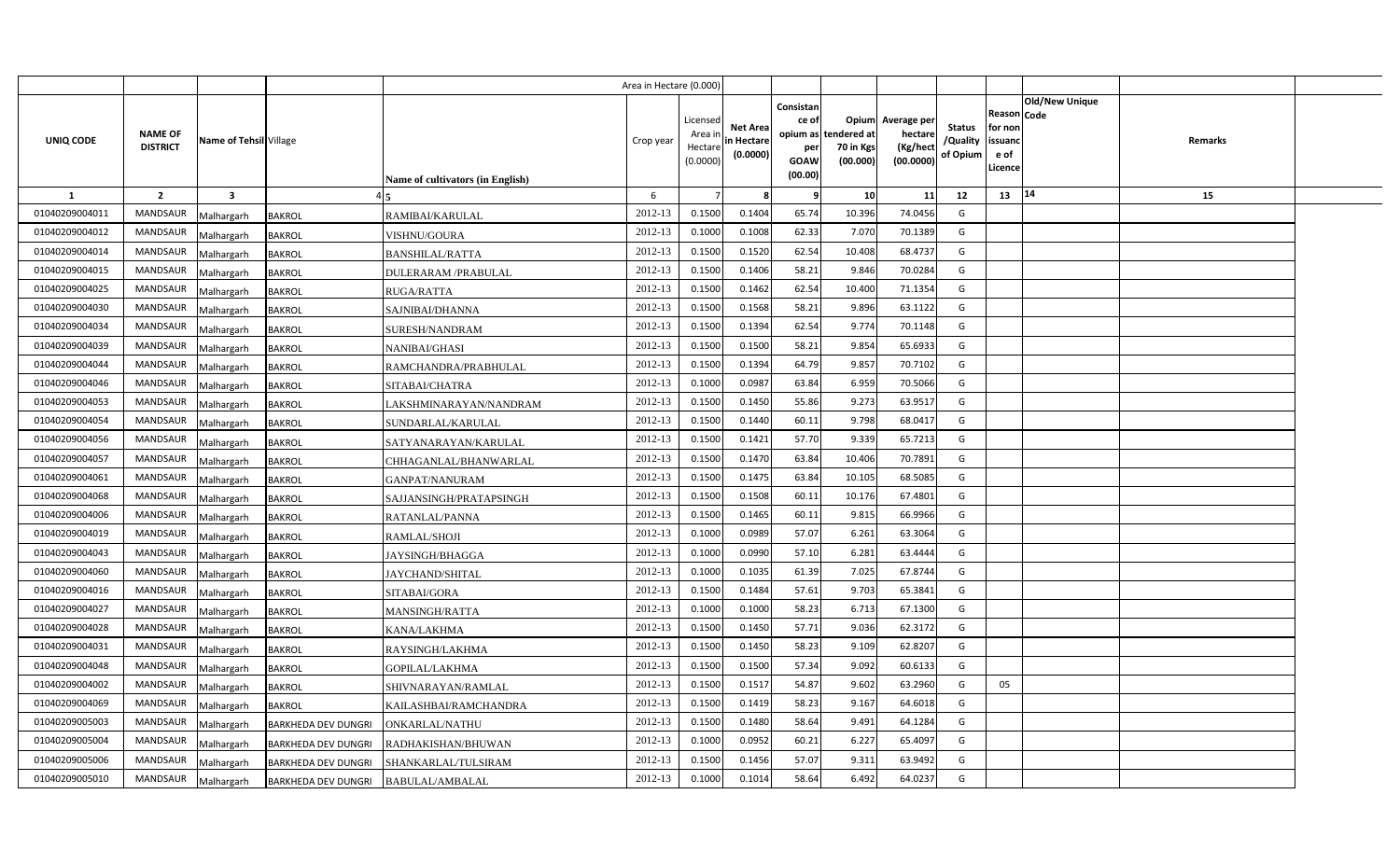|                |                                                      |                            |                                  | Area in Hectare (0.000) |                                            |                                           |                                                     |                                                        |                                                |                                       |                                                                        |             |  |
|----------------|------------------------------------------------------|----------------------------|----------------------------------|-------------------------|--------------------------------------------|-------------------------------------------|-----------------------------------------------------|--------------------------------------------------------|------------------------------------------------|---------------------------------------|------------------------------------------------------------------------|-------------|--|
| UNIQ CODE      | NAME OF<br>Name of Tehsil Village<br><b>DISTRICT</b> |                            | Name of cultivators (in English) | Crop year               | Licensed<br>Area ir<br>Hectare<br>(0.0000) | <b>Net Area</b><br>in Hectare<br>(0.0000) | Consistan<br>ce of<br>per<br><b>GOAW</b><br>(00.00) | Opium<br>opium as tendered at<br>70 in Kgs<br>(00.000) | Average per<br>hectare<br>(Kg/hec<br>(00.0000) | <b>Status</b><br>/Quality<br>of Opium | Old/New Unique<br>Reason Code<br>for non<br>issuanc<br>e of<br>Licence | Remarks     |  |
| <b>1</b>       | $\overline{2}$<br>$\overline{\mathbf{3}}$            |                            |                                  | 6                       |                                            |                                           | -9                                                  | 10                                                     | 11                                             | 12                                    | 14<br>13                                                               | 15          |  |
| 01040209005011 | <b>MANDSAUR</b><br>Malhargarh                        | BARKHEDA DEV DUNGRI        | DASHRATH/DEVILAL                 | 2012-13                 | 0.1000                                     | 0.1000                                    | 60.21                                               | 6.511                                                  | 65.1100                                        | G                                     |                                                                        |             |  |
| 01040209005015 | <b>MANDSAUR</b><br>Malhargarh                        | <b>BARKHEDA DEV DUNGRI</b> | MANALAL/HARIRAM                  | 2012-13                 | 0.1500                                     | 0.1530                                    | 60.49                                               | 9.886                                                  | 64.6144                                        | G                                     |                                                                        |             |  |
| 01040209005018 | <b>MANDSAUR</b><br>Malhargarh                        | BARKHEDA DEV DUNGRI        | VAKTAVARSINGH/UDAYSINGH          | 2012-13                 | 0.1500                                     | 0.1512                                    | 55.39                                               | 9.044                                                  | 59.8148                                        | G                                     |                                                                        |             |  |
| 01040209005021 | MANDSAUR<br>Malhargarh                               | BARKHEDA DEV DUNGRI        | DEVILAL/JAGANNATH                | 2012-13                 | 0.1500                                     | 0.1508                                    | 60.49                                               | 10.015                                                 | 66.4125                                        | G                                     |                                                                        |             |  |
| 01040209005027 | <b>MANDSAUR</b><br>Malhargarh                        | BARKHEDA DEV DUNGRI        | MOTILAL/KESHURAM                 | 2012-13                 | 0.1000                                     | 0.1010                                    | 51.93                                               | 5.794                                                  | 57.3663                                        | G                                     | 05                                                                     |             |  |
| 01040209005028 | <b>MANDSAUR</b><br>Malhargarh                        | BARKHEDA DEV DUNGRI        | <b>BANSHIDAS/DHURIDAS</b>        | 2012-13                 | 0.1000                                     | 0.0994                                    | 59.91                                               | 6.479                                                  | 65.1811                                        | G                                     |                                                                        |             |  |
| 01040209005032 | <b>MANDSAUR</b><br>Malhargarh                        | <b>BARKHEDA DEV DUNGRI</b> | KARANSINGH/GOKULSINGH            | 2012-13                 | 0.1500                                     | 0.1520                                    | 60.49                                               | 9.808                                                  | 64.5263                                        | G                                     |                                                                        |             |  |
| 01040209005036 | <b>MANDSAUR</b><br>Malhargarh                        | BARKHEDA DEV DUNGRI        | SAGARMAL/DHURILAL                | 2012-13                 | 0.1000                                     | 0.1013                                    | 61.95                                               | 6.691                                                  | 66.051                                         | G                                     |                                                                        |             |  |
| 01040209005043 | MANDSAUR<br>Malhargarh                               | BARKHEDA DEV DUNGRI        | BAPULAL/BHAGATRAM                | 2012-13                 | 0.1000                                     | 0.1032                                    | 59.91                                               | 7.292                                                  | 70.6589                                        | G                                     |                                                                        |             |  |
| 01040209005045 | MANDSAUR<br>Malhargarh                               | BARKHEDA DEV DUNGRI        | MANGILAL/GOBARA                  | 2012-13                 | 0.1000                                     |                                           |                                                     |                                                        | 0.0000                                         | F                                     |                                                                        |             |  |
| 01040209005046 | MANDSAUR<br>Malhargarh                               | BARKHEDA DEV DUNGRI        | <b>BANSHILAL/SITARAM</b>         | 2012-13                 | 0.1500                                     | 0.1480                                    | 59.91                                               | 9.628                                                  | 65.0541                                        | G                                     |                                                                        |             |  |
| 01040209005048 | <b>MANDSAUR</b><br>Malhargarh                        | <b>BARKHEDA DEV DUNGRI</b> | DEVILAL/VARDA                    | 2012-13                 | 0.1000                                     | 0.1000                                    | 56.39                                               | 6.275                                                  | 62.7500                                        | G                                     |                                                                        |             |  |
| 01040209005049 | <b>MANDSAUR</b><br>Malhargarh                        | BARKHEDA DEV DUNGRI        | KAILASHCHAND/KANWARLAL           | 2012-13                 | 0.1000                                     | 0.1012                                    | 55.65                                               | 6.630                                                  | 65.5138                                        | G                                     |                                                                        |             |  |
| 01040209005050 | <b>MANDSAUR</b><br>Malhargarh                        | BARKHEDA DEV DUNGRI        | PANNALAL/SITARAM                 | 2012-13                 | 0.1000                                     | 0.0960                                    | 55.51                                               | 5.876                                                  | 61.2083                                        | G                                     |                                                                        |             |  |
| 01040209005052 | <b>MANDSAUR</b><br>Malhargarh                        | <b>BARKHEDA DEV DUNGRI</b> | RADHESHYAM/MANGILAL              | 2012-13                 | 0.1000                                     | 0.1000                                    | 66.03                                               | 7.197                                                  | 71.9700                                        | G                                     |                                                                        |             |  |
| 01040209005053 | <b>MANDSAUR</b><br>Malhargarh                        | BARKHEDA DEV DUNGRI        | RADHESHYAM/CHAMPALAL             | 2012-13                 | 0.1000                                     | 0.1000                                    | 59.52                                               | 6.598                                                  | 65.9800                                        | G                                     |                                                                        |             |  |
| 01040209005058 | <b>MANDSAUR</b><br>Malhargarh                        | BARKHEDA DEV DUNGRI        | VARDICHAND/AMBALAL               | 2012-13                 | 0.1000                                     | 0.1014                                    | 59.52                                               | 6.615                                                  | 65.2367                                        | G                                     |                                                                        |             |  |
| 01040209005059 | <b>MANDSAUR</b><br>Malhargarh                        | BARKHEDA DEV DUNGRI        | PRABHULAL/BHUVANIRAM             | 2012-13                 | 0.1500                                     | 0.1500                                    | 61.95                                               | 10.178                                                 | 67.8533                                        | G                                     |                                                                        |             |  |
| 01040209005063 | MANDSAUR<br>Malhargarh                               | <b>BARKHEDA DEV DUNGRI</b> | RAMCHANDRA/DEVA                  | 2012-13                 | 0.1000                                     | 0.0975                                    | 61.95                                               | 7.124                                                  | 73.0667                                        | G                                     |                                                                        |             |  |
| 01040209005072 | <b>MANDSAUR</b><br>Malhargarh                        | BARKHEDA DEV DUNGRI        | KOSHLYABAI/BHAGHATRAM            | 2012-13                 | 0.1500                                     | 0.1482                                    | 59.52                                               | 9.812                                                  | 66.2078                                        | G                                     |                                                                        |             |  |
| 01040209005073 | MANDSAUR<br>Malhargarh                               | BARKHEDA DEV DUNGRI        | RAMESHCHANDRA/KISHNIBAI          | 2012-13                 | 0.1000                                     | 0.0480                                    | 58.50                                               | 3.351                                                  | 69.8125                                        | G                                     |                                                                        |             |  |
| 01040209005074 | MANDSAUR<br>Malhargarh                               | BARKHEDA DEV DUNGRI        | CHHAGANLAL/ASHARAM               | 2012-13                 | 0.1000                                     | 0.0990                                    | 54.98                                               | 5.930                                                  | 59.8990                                        | G                                     | 05                                                                     |             |  |
| 01040209005080 | <b>MANDSAUR</b><br>Malhargarh                        | BARKHEDA DEV DUNGRI        | BANSHILAL/CHAMPALAL              | 2012-13                 | 0.1000                                     | 0.0961                                    | 56.88                                               | 6.176                                                  | 64.2664                                        | G                                     |                                                                        |             |  |
| 01040209005083 | MANDSAUR<br>Malhargarh                               | BARKHEDA DEV DUNGRI        | DEVILAL/SHIVLAL                  | 2012-13                 | 0.1500                                     | 0.1496                                    | 62.73                                               | 10.566                                                 | 70.6283                                        | G                                     |                                                                        |             |  |
| 01040209005084 | MANDSAUR<br>Malhargarh                               | BARKHEDA DEV DUNGRI        | AKSHMINARAYAN/SHANKARLAL         | 2012-13                 | 0.1500                                     | 0.1500                                    | 59.15                                               | 9.456                                                  | 63.0400                                        | G                                     |                                                                        |             |  |
| 01040209005085 | MANDSAUR<br>Malhargarh                               | BARKHEDA DEV DUNGRI        | KESHURAM/PRABHULAL               | 2012-13                 | 0.1000                                     | 0.1015                                    | 50.96                                               | 5.540                                                  | 54.581                                         | G                                     | 04                                                                     |             |  |
| 01040209005092 | MANDSAUR<br>Malhargarh                               | BARKHEDA DEV DUNGRI        | RAMESHCHAND/SATYANARAYAN         | 2012-13                 | 0.1000                                     | 0.1037                                    | 54.45                                               | 6.752                                                  | 65.1109                                        | G                                     | 05                                                                     |             |  |
| 01040209005094 | MANDSAUR<br>Malhargarh                               | BARKHEDA DEV DUNGRI        | AMRUTRAM/KACHRU                  | 2012-13                 | 0.1000                                     | 0.1023                                    | 59.15                                               | 6.447                                                  | 63.0205                                        | G                                     |                                                                        | name change |  |
| 01040209005100 | MANDSAUR<br>Malhargarh                               | <b>BARKHEDA DEV DUNGRI</b> | MANAKLAL/KESURAM                 | 2012-13                 | 0.1000                                     | 0.0980                                    | 59.15                                               | 6.388                                                  | 65.1837                                        | G                                     |                                                                        |             |  |
| 01040209005101 | MANDSAUR<br>Malhargarh                               | BARKHEDA DEV DUNGRI        | CHHAGANLAL/MODA                  | 2012-13                 | 0.1500                                     | 0.1500                                    | 57.94                                               | 9.262                                                  | 61.7467                                        | G                                     |                                                                        |             |  |
| 01040209005103 | MANDSAUR<br>Malhargarh                               | <b>BARKHEDA DEV DUNGRI</b> | LAXMANSINGH/SHAMBHUSINGH         | 2012-13                 | 0.1000                                     | 0.1008                                    | 57.94                                               | 6.390                                                  | 63.3929                                        | G                                     |                                                                        |             |  |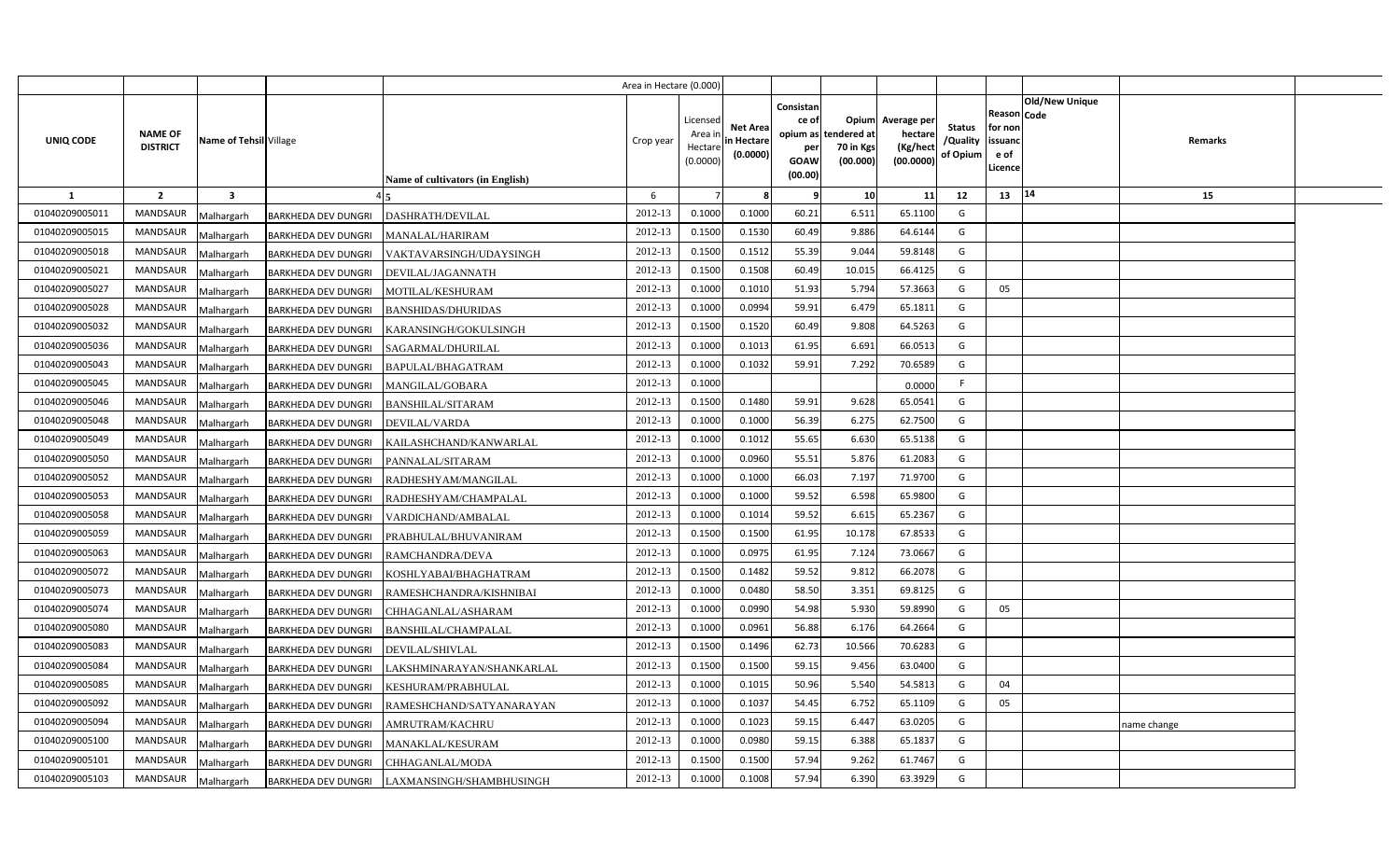|                |                                   |                         |                            |                                  | Area in Hectare (0.000) |                                           |                                           |                                                     |                                                               |                                                 |                                       |                                                      |                       |                                          |  |
|----------------|-----------------------------------|-------------------------|----------------------------|----------------------------------|-------------------------|-------------------------------------------|-------------------------------------------|-----------------------------------------------------|---------------------------------------------------------------|-------------------------------------------------|---------------------------------------|------------------------------------------------------|-----------------------|------------------------------------------|--|
| UNIQ CODE      | <b>NAME OF</b><br><b>DISTRICT</b> | Name of Tehsil Village  |                            | Name of cultivators (in English) | Crop year               | Licensed<br>Area i<br>Hectare<br>(0.0000) | <b>Net Area</b><br>in Hectare<br>(0.0000) | Consistan<br>ce of<br>per<br><b>GOAW</b><br>(00.00) | <b>Opium</b><br>opium as tendered at<br>70 in Kgs<br>(00.000) | Average per<br>hectare<br>(Kg/hect<br>(00.0000) | <b>Status</b><br>/Quality<br>of Opium | Reason Code<br>for non<br>issuanc<br>e of<br>Licence | <b>Old/New Unique</b> | Remarks                                  |  |
| -1             | $\overline{2}$                    | $\overline{\mathbf{3}}$ |                            |                                  | 6                       |                                           |                                           | ٩                                                   | 10                                                            | 11                                              | 12                                    | 13                                                   | 14                    | 15                                       |  |
| 01040209005109 | <b>MANDSAUR</b>                   | Malhargarh              | <b>BARKHEDA DEV DUNGRI</b> | SHYAMLAL/HIRALAL                 | 2012-13                 | 0.1500                                    | 0.1506                                    | 54.45                                               | 9.194                                                         | 61.0491                                         | G                                     | 05                                                   |                       |                                          |  |
| 01040209005110 | <b>MANDSAUR</b>                   | Malhargarh              | BARKHEDA DEV DUNGRI        | DADAMCHAND/PRABHULAL             | 2012-13                 | 0.1500                                    | 0.1500                                    | 59.87                                               | 9.887                                                         | 65.9133                                         | G                                     |                                                      |                       |                                          |  |
| 01040209005112 | MANDSAUR                          | Malhargarh              | BARKHEDA DEV DUNGRI        | BHOORSINGH/CHAINSINGH            | 2012-13                 | 0.1000                                    | 0.1024                                    | 55.50                                               | 6.081                                                         | 59.3848                                         | G                                     |                                                      |                       |                                          |  |
| 01040209005114 | <b>MANDSAUR</b>                   | Malhargarh              | BARKHEDA DEV DUNGRI        | NANURAM/NARAYAN                  | 2012-13                 | 0.1000                                    | 0.1000                                    | 52.40                                               | 5.697                                                         | 56.9700                                         | G                                     | 04                                                   |                       |                                          |  |
| 01040209005002 | MANDSAUR                          | Malhargarh              | <b>BARKHEDA DEV DUNGRI</b> | BADAMIBAI/PRATAP                 | 2012-13                 | 0.1000                                    | 0.0990                                    | 57.94                                               | 6.191                                                         | 62.5354                                         | G                                     |                                                      |                       |                                          |  |
| 01040209005047 | <b>MANDSAUR</b>                   | Malhargarh              | BARKHEDA DEV DUNGRI        | MUKESH KUMAR/MOHANLAL            | 2012-13                 | 0.1000                                    | 0.0950                                    | 58.02                                               | 6.117                                                         | 64.3895                                         | G                                     |                                                      |                       |                                          |  |
| 01040209005093 | <b>MANDSAUR</b>                   | Malhargarh              | BARKHEDA DEV DUNGRI        | UDAYRAM/SAVA                     | 2012-13                 | 0.1500                                    | 0.1501                                    | 58.02                                               | 9.731                                                         | 64.8301                                         | G                                     |                                                      |                       |                                          |  |
| 01040209005122 | <b>MANDSAUR</b>                   | Malhargarh              | BARKHEDA DEV DUNGRI        | <b>KISHOR /MANNALAL</b>          | 2012-13                 | 0.1500                                    | 0.1500                                    | 58.02                                               | 9.374                                                         | 62.4933                                         | G                                     |                                                      |                       |                                          |  |
| 01040209005039 | <b>MANDSAUR</b>                   | Malhargarh              | BARKHEDA DEV DUNGRI        | DIPSINGH/PRATAPSINGH             | 2012-13                 | 0.1000                                    | 0.0975                                    | 57.74                                               | 6.310                                                         | 64.7179                                         | G                                     |                                                      |                       |                                          |  |
| 01040209005140 | <b>MANDSAUR</b>                   | Malhargarh              | BARKHEDA DEV DUNGRI        | BHANWARLAL/NANURAM               | 2012-13                 | 0.1000                                    | 0.1014                                    | 59.87                                               | 6.509                                                         | 64.191                                          | G                                     |                                                      |                       |                                          |  |
| 01040209005012 | <b>MANDSAUR</b>                   | Malhargarh              | BARKHEDA DEV DUNGRI        | BHERULAL/DEVA                    | 2012-13                 | 0.1500                                    | 0.1518                                    | 57.74                                               | 8.694                                                         | 57.2727                                         | G                                     |                                                      |                       |                                          |  |
| 01040209005007 | <b>MANDSAUR</b>                   | Malhargarh              | <b>BARKHEDA DEV DUNGRI</b> | MOTILAL/BHANWARLAL               | 2012-13                 | 0.1500                                    | 0.1512                                    | 59.87                                               | 10.058                                                        | 66.521                                          | G                                     |                                                      |                       |                                          |  |
| 01040209005024 | <b>MANDSAUR</b>                   | Malhargarh              | <b>BARKHEDA DEV DUNGRI</b> | SURESH/TORIRAM                   | 2012-13                 | 0.1000                                    | 0.0987                                    | 57.74                                               | 6.426                                                         | 65.1064                                         | G                                     |                                                      |                       |                                          |  |
| 01040209005062 | MANDSAUR                          | Malhargarh              | BARKHEDA DEV DUNGRI        | GOPAL/PRABHULAL                  | 2012-13                 | 0.1000                                    | 0.0986                                    | 58.64                                               | 6.392                                                         | 64.8276                                         | G                                     |                                                      |                       |                                          |  |
| 01040209005149 | MANDSAUR                          | Malhargarh              | BARKHEDA DEV DUNGRI        | GOPALDAS/JAGDISHCHANDRA          | 2012-13                 | 0.1000                                    | 0.0960                                    | 48.69                                               | 5.398                                                         | 56.2292                                         | G                                     | 04                                                   |                       |                                          |  |
| 01040209005001 | MANDSAUR                          | Malhargarh              | <b>BARKHEDA DEV DUNGRI</b> | 3ABULAL/CHAMPALAL                | 2012-13                 | 0.1500                                    | 0.1500                                    | 54.56                                               | 9.073                                                         | 60.4867                                         | G                                     | 05                                                   |                       |                                          |  |
| 01040209005150 | MANDSAUR                          | Malhargarh              | <b>BARKHEDA DEV DUNGRI</b> | <b>;ITABAI/SHANKARLAL</b>        | 2012-13                 | 0.1500                                    | 0.1450                                    | 60.21                                               | 9.874                                                         | 68.0966                                         | G                                     |                                                      |                       |                                          |  |
| 01040209005151 | <b>MANDSAUR</b>                   | Malhargarh              | <b>BARKHEDA DEV DUNGRI</b> | ROADIBAI/KESHURAM                | 2012-13                 | 0.1000                                    | 0.1000                                    | 55.23                                               | 6.091                                                         | 60.9100                                         | G                                     |                                                      |                       |                                          |  |
| 01040209005152 | MANDSAUR                          | Malhargarh              | BARKHEDA DEV DUNGRI        | VARAYANKUNWAR/NARAYANSINGH       | 2012-13                 | 0.1000                                    | 0.1000                                    | 54.29                                               | 6.166                                                         | 61.6600                                         | G                                     | 05                                                   |                       | TRANSFER/KACHRIYA DEV DUNGARI            |  |
| 01040209005145 | <b>MANDSAUR</b>                   | Malhargarh              | <b>BARKHEDA DEV DUNGRI</b> | DALPATSINGH/JASWANTSINGH         | 2012-13                 | 0.1000                                    |                                           |                                                     |                                                               | 0.0000                                          | E                                     |                                                      |                       |                                          |  |
| 01040209005147 | <b>MANDSAUR</b>                   | Malhargarh              | BARKHEDA DEV DUNGRI        | BHANWARLAL/KALU(KARU)            | 2012-13                 | 0.1000                                    | 0.0984                                    | 53.39                                               | 6.010                                                         | 61.0772                                         | G                                     | 05                                                   |                       | NAMECHANGE/TRANSFER/KACHRIYA DEV DUNGARI |  |
| 01040209005148 | <b>MANDSAUR</b>                   | Malhargarh              | BARKHEDA DEV DUNGRI        | MOTYABAI/BHEULAL                 | 2012-13                 | 0.1500                                    |                                           |                                                     |                                                               | 0.0000                                          | -F                                    |                                                      |                       |                                          |  |
| 01040209006001 | <b>MANDSAUR</b>                   | Malhargarh              | <b>BARKHEDA PANTH</b>      | ASHARAM/MEGHA                    | 2012-13                 | 0.1500                                    | 0.1500                                    | 58.21                                               | 9.871                                                         | 65.8067                                         | G                                     |                                                      |                       |                                          |  |
| 01040209006002 | MANDSAUR                          | Malhargarh              | <b>BARKHEDA PANTH</b>      | BHAGVANTIBAI/BANSHILAL           | 2012-13                 | 0.1000                                    | 0.0986                                    | 58.21                                               | 6.129                                                         | 62.1602                                         | G                                     |                                                      |                       |                                          |  |
| 01040209006004 | <b>MANDSAUR</b>                   | Malhargarh              | <b>BARKHEDA PANTH</b>      | BHAGWAN/BABRU                    | 2012-13                 | 0.1000                                    | 0.1040                                    | 65.95                                               | 7.499                                                         | 72.1058                                         | G                                     |                                                      |                       |                                          |  |
| 01040209006009 | <b>MANDSAUR</b>                   | Malhargarh              | <b>BARKHEDA PANTH</b>      | PANNALAL/HARIRAM/NANDBAI         | 2012-13                 | 0.1000                                    | 0.0650                                    | 62.92                                               | 4.153                                                         | 63.8923                                         | G                                     |                                                      |                       |                                          |  |
| 01040209006013 | <b>MANDSAUR</b>                   | Malhargarh              | <b>BARKHEDA PANTH</b>      | SUGNIBAI/VARDICHAND              | 2012-13                 | 0.1500                                    | 0.1023                                    | 58.21                                               | 6.253                                                         | 61.1241                                         | G                                     |                                                      |                       |                                          |  |
| 01040209006016 | <b>MANDSAUR</b>                   | Malhargarh              | <b>BARKHEDA PANTH</b>      | GHISIBAI/SUKHLAL                 | 2012-13                 | 0.1000                                    | 0.0960                                    | 59.23                                               | 6.465                                                         | 67.3438                                         | G                                     |                                                      |                       |                                          |  |
| 01040209006017 | <b>MANDSAUR</b>                   | Malhargarh              | <b>BARKHEDA PANTH</b>      | KAILASH/BAGDIRAM                 | 2012-13                 | 0.1500                                    | 0.1035                                    | 63.98                                               | 5.886                                                         | 56.8696                                         | G                                     | 04                                                   |                       |                                          |  |
| 01040209006021 | <b>MANDSAUR</b>                   | Malhargarh              | <b>BARKHEDA PANTH</b>      | RAJARAM/CHUNNILAL                | 2012-13                 | 0.1000                                    | 0.1008                                    | 55.87                                               | 6.297                                                         | 62.470                                          | G                                     |                                                      |                       |                                          |  |
| 01040209006022 | <b>MANDSAUR</b>                   | Malhargarh              | <b>BARKHEDA PANTH</b>      | BAGDIBAI/BHANWARLAL              | 2012-13                 | 0.1000                                    | 0.1000                                    | 62.92                                               | 6.984                                                         | 69.8400                                         | G                                     |                                                      |                       |                                          |  |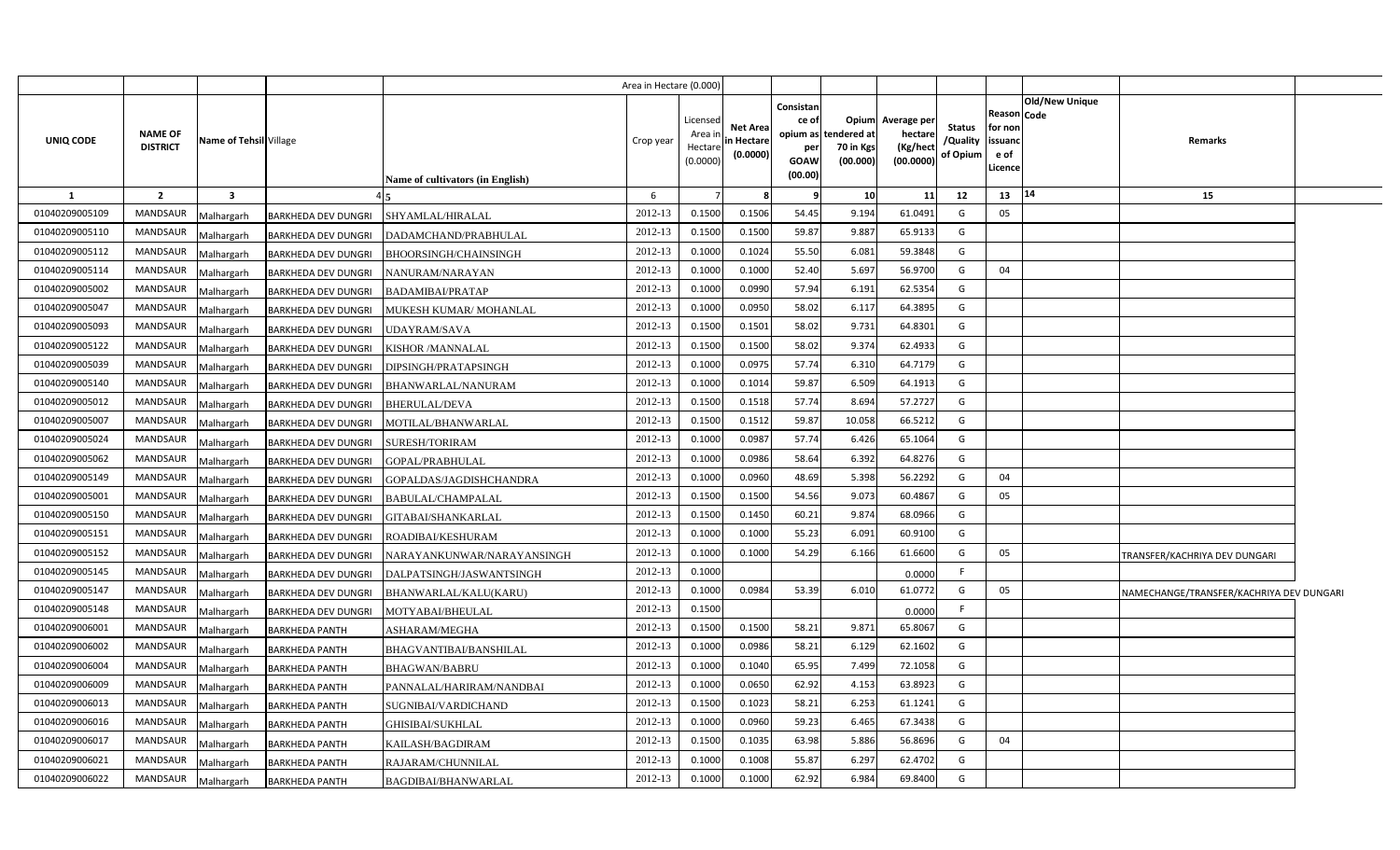|                |                                                             |                       |                                  | Area in Hectare (0.000) |                                            |                                           |                                                     |                                                        |                                                 |                                       |                                                                               |         |  |
|----------------|-------------------------------------------------------------|-----------------------|----------------------------------|-------------------------|--------------------------------------------|-------------------------------------------|-----------------------------------------------------|--------------------------------------------------------|-------------------------------------------------|---------------------------------------|-------------------------------------------------------------------------------|---------|--|
| UNIQ CODE      | <b>NAME OF</b><br>Name of Tehsil Village<br><b>DISTRICT</b> |                       | Name of cultivators (in English) | Crop year               | Licensed<br>Area ir<br>Hectare<br>(0.0000) | <b>Net Area</b><br>in Hectare<br>(0.0000) | Consistan<br>ce of<br>per<br><b>GOAW</b><br>(00.00) | Opium<br>opium as tendered at<br>70 in Kgs<br>(00.000) | Average per<br>hectare<br>(Kg/hect<br>(00.0000) | <b>Status</b><br>/Quality<br>of Opium | <b>Old/New Unique</b><br>Reason Code<br>for non<br>issuanc<br>e of<br>.icence | Remarks |  |
| 1              | $\overline{2}$<br>$\overline{\mathbf{3}}$                   |                       |                                  | 6                       |                                            |                                           | -9                                                  | 10                                                     | 11                                              | 12                                    | $ 14\rangle$<br>13                                                            | 15      |  |
| 01040209006027 | <b>MANDSAUR</b><br>Malhargarh                               | <b>BARKHEDA PANTH</b> | <b>GORDHAN/GANGARAM GAYRI</b>    | 2012-13                 | 0.1500                                     | 0.1457                                    | 62.92                                               | 9.546                                                  | 65.5182                                         | G                                     |                                                                               |         |  |
| 01040209006031 | MANDSAUR<br>Malhargarh                                      | <b>BARKHEDA PANTH</b> | MOHANLAL/DULICHANDRA             | 2012-13                 | 0.1000                                     | 0.1020                                    | 59.15                                               | 6.084                                                  | 59.6471                                         | G                                     |                                                                               |         |  |
| 01040209006032 | <b>MANDSAUR</b><br>Malhargarh                               | <b>BARKHEDA PANTH</b> | JAGDISHCHANDRA/BHANWARDAS        | 2012-13                 | 0.1000                                     | 0.1000                                    | 59.72                                               | 6.637                                                  | 66.3700                                         | G                                     |                                                                               |         |  |
| 01040209006035 | <b>MANDSAUR</b><br>Malhargarh                               | <b>BARKHEDA PANTH</b> | MOHANDAS/BASANTIDAS              | 2012-13                 | 0.1000                                     | 0.0960                                    | 63.18                                               | 6.914                                                  | 72.0208                                         | G                                     |                                                                               |         |  |
| 01040209006038 | MANDSAUR<br>Malhargarh                                      | <b>BARKHEDA PANTH</b> | MOHANBAI/BHERULAL                | 2012-13                 | 0.1000                                     | 0.0960                                    | 63.18                                               | 6.706                                                  | 69.8542                                         | G                                     |                                                                               |         |  |
| 01040209006044 | <b>MANDSAUR</b><br>Malhargarh                               | <b>BARKHEDA PANTH</b> | <b>JANIBAI/KESHURAM</b>          | 2012-13                 | 0.1000                                     | 0.1000                                    | 66.42                                               | 7.430                                                  | 74.3000                                         | G                                     |                                                                               |         |  |
| 01040209006048 | MANDSAUR<br>Malhargarh                                      | <b>BARKHEDA PANTH</b> | RADHESHYAM/DEVILAL               | 2012-13                 | 0.1500                                     | 0.147                                     | 63.18                                               | 10.316                                                 | 70.1769                                         | G                                     |                                                                               |         |  |
| 01040209006068 | <b>MANDSAUR</b><br>Malhargarh                               | <b>BARKHEDA PANTH</b> | GANGABAI/BHANWARLAL              | 2012-13                 | 0.1500                                     | 0.1440                                    | 59.72                                               | 9.777                                                  | 67.8958                                         | G                                     |                                                                               |         |  |
| 01040209006071 | MANDSAUR<br>Malhargarh                                      | <b>BARKHEDA PANTH</b> | GITABAI/MANGILAL                 | 2012-13                 | 0.1500                                     | 0.1364                                    | 63.88                                               | 8.952                                                  | 65.6305                                         | G                                     |                                                                               |         |  |
| 01040209006081 | MANDSAUR<br>Malhargarh                                      | <b>BARKHEDA PANTH</b> | LAXMANSINGH/HIMMATSINGH          | 2012-13                 | 0.1000                                     | 0.0990                                    | 57.97                                               | 6.542                                                  | 66.0808                                         | G                                     |                                                                               |         |  |
| 01040209006084 | <b>MANDSAUR</b><br>Malhargarh                               | <b>BARKHEDA PANTH</b> | DEVILAL/BHUWAN PATIDAR           | 2012-13                 | 0.1500                                     | 0.1558                                    | 62.18                                               | 9.851                                                  | 63.2285                                         | G                                     |                                                                               |         |  |
| 01040209006091 | MANDSAUR<br>Malhargarh                                      | <b>BARKHEDA PANTH</b> | BHAGWANSINGH/KARANSINGH          | 2012-13                 | 0.1000                                     | 0.0952                                    | 62.18                                               | 6.422                                                  | 67.4580                                         | G                                     |                                                                               |         |  |
| 01040209006093 | <b>MANDSAUR</b><br>Malhargarh                               | <b>BARKHEDA PANTH</b> | RAMNARAYAN/MODI BAI /BHERULAL    | 2012-13                 | 0.1000                                     | 0.0950                                    | 59.72                                               | 6.945                                                  | 73.1053                                         | G                                     |                                                                               |         |  |
| 01040209006097 | <b>MANDSAUR</b><br>Malhargarh                               | <b>BARKHEDA PANTH</b> | VISHNURAM/ONKARLAL               | 2012-13                 | 0.1000                                     | 0.0989                                    | 59.53                                               | 7.220                                                  | 73.0030                                         | G                                     |                                                                               |         |  |
| 01040209006102 | <b>MANDSAUR</b><br>Malhargarh                               | <b>BARKHEDA PANTH</b> | AMRITABAI/GOVARDHANLAL           | 2012-13                 | 0.1000                                     | 0.1008                                    | 62.18                                               | 6.556                                                  | 65.0397                                         | G                                     |                                                                               |         |  |
| 01040209006110 | <b>MANDSAUR</b><br>Malhargarh                               | <b>BARKHEDA PANTH</b> | LACHHIBAI/BANSHILAL              | 2012-13                 | 0.1500                                     | 0.1500                                    | 61.82                                               | 10.191                                                 | 67.9400                                         | G                                     |                                                                               |         |  |
| 01040209006096 | <b>MANDSAUR</b><br>Malhargarh                               | <b>BARKHEDA PANTH</b> | <b>BHAGIRATH/LACHHIRAM</b>       | 2012-13                 | 0.1000                                     | 0.0969                                    | 61.82                                               | 6.544                                                  | 67.5335                                         | G                                     |                                                                               |         |  |
| 01040209006106 | <b>MANDSAUR</b><br>Malhargarh                               | <b>BARKHEDA PANTH</b> | <b>GANGARAM/BABRU</b>            | 2012-13                 | 0.1500                                     | 0.1364                                    | 65.44                                               | 10.115                                                 | 74.1569                                         | G                                     |                                                                               |         |  |
| 01040209006033 | <b>MANDSAUR</b><br>Malhargarh                               | <b>BARKHEDA PANTH</b> | GOPAL/HIRALAL                    | 2012-13                 | 0.1000                                     | 0.0966                                    | 59.27                                               | 6.020                                                  | 62.3188                                         | G                                     |                                                                               |         |  |
| 01040209006046 | <b>MANDSAUR</b><br>Malhargarh                               | <b>BARKHEDA PANTH</b> | <b>GANGABAI/BABRU BAVRI</b>      | 2012-13                 | 0.1500                                     | 0.1504                                    | 65.44                                               | 10.601                                                 | 70.4854                                         | G                                     |                                                                               |         |  |
| 01040209006118 | <b>MANDSAUR</b><br>Malhargarh                               | <b>BARKHEDA PANTH</b> | SHANTIBAI/JAGANNATH              | 2012-13                 | 0.1000                                     | 0.0965                                    | 65.44                                               | 6.955                                                  | 72.0725                                         | G                                     |                                                                               |         |  |
| 01040209006055 | MANDSAUR<br>Malhargarh                                      | <b>BARKHEDA PANTH</b> | MOTILAL/CHHOTULAL                | 2012-13                 | 0.1500                                     | 0.1488                                    | 66.88                                               | 11.226                                                 | 75.4435                                         | G                                     |                                                                               |         |  |
| 01040209006109 | <b>MANDSAUR</b><br>Malhargarh                               | <b>BARKHEDA PANTH</b> | KAILASHCHANDRA/BALMUKUND         | 2012-13                 | 0.1000                                     | 0.0960                                    | 59.27                                               | 6.681                                                  | 69.5938                                         | G                                     |                                                                               |         |  |
| 01040209006079 | MANDSAUR<br>Malhargarh                                      | <b>BARKHEDA PANTH</b> | ONKARIBAI/MOHANLAL               | 2012-13                 | 0.1500                                     | 0.1470                                    | 61.82                                               | 10.315                                                 | 70.1701                                         | G                                     |                                                                               |         |  |
| 01040209006054 | <b>MANDSAUR</b><br>Malhargarh                               | <b>BARKHEDA PANTH</b> | SUKHRAM/NARAYAN                  | 2012-13                 | 0.1500                                     | 0.1462                                    | 61.37                                               | 10.301                                                 | 70.4583                                         | G                                     |                                                                               |         |  |
| 01040209006094 | <b>MANDSAUR</b><br>Malhargarh                               | <b>BARKHEDA PANTH</b> | BANSHILAL/BASANTILAL             | 2012-13                 | 0.1000                                     | 0.0966                                    | 61.37                                               | 6.549                                                  | 67.7950                                         | G                                     |                                                                               |         |  |
| 01040209006028 | MANDSAUR<br>Malhargarh                                      | <b>BARKHEDA PANTH</b> | MANGIBAI/RAMRATAN                | 2012-13                 | 0.1000                                     | 0.0956                                    | 61.37                                               | 6.979                                                  | 73.0021                                         | G                                     |                                                                               |         |  |
| 01040209006116 | MANDSAUR<br>Malhargarh                                      | <b>BARKHEDA PANTH</b> | RADHESHYAM/BHANWARLAL            | 2012-13                 | 0.1000                                     | 0.0975                                    | 63.74                                               | 6.766                                                  | 69.3949                                         | G                                     |                                                                               |         |  |
| 01040209006062 | MANDSAUR<br>Malhargarh                                      | <b>BARKHEDA PANTH</b> | FAKIRCHANDRA/HIRALAL             | 2012-13                 | 0.1000                                     | 0.0966                                    | 63.74                                               | 7.430                                                  | 76.9151                                         | G                                     |                                                                               |         |  |
| 01040209006045 | MANDSAUR<br>Malhargarh                                      | <b>BARKHEDA PANTH</b> | JAGDISHCHANDRA/JAGANNATH         | 2012-13                 | 0.1500                                     | 0.1438                                    | 60.16                                               | 10.081                                                 | 70.104                                          | G                                     |                                                                               |         |  |
| 01040209006076 | MANDSAUR<br>Malhargarh                                      | <b>BARKHEDA PANTH</b> | MANGILAL/MAGNIRAM                | 2012-13                 | 0.1000                                     | 0.0952                                    | 64.55                                               | 6.271                                                  | 65.8718                                         | G                                     |                                                                               |         |  |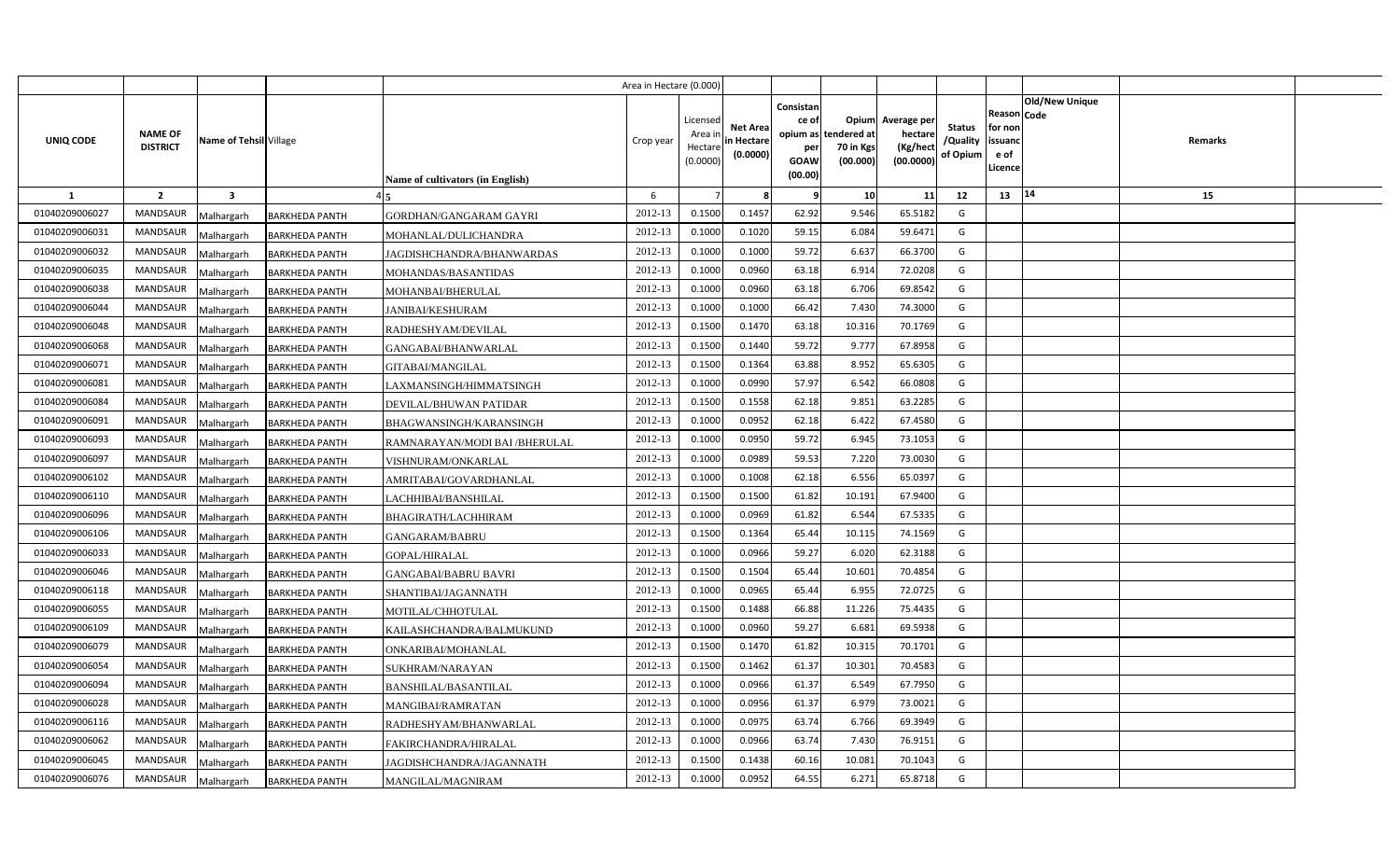|                |                                                             |                       |                                  | Area in Hectare (0.000) |                                            |                                           |                                                     |                                                        |                                                 |                                       |                                                                               |         |  |
|----------------|-------------------------------------------------------------|-----------------------|----------------------------------|-------------------------|--------------------------------------------|-------------------------------------------|-----------------------------------------------------|--------------------------------------------------------|-------------------------------------------------|---------------------------------------|-------------------------------------------------------------------------------|---------|--|
| UNIQ CODE      | <b>NAME OF</b><br>Name of Tehsil Village<br><b>DISTRICT</b> |                       | Name of cultivators (in English) | Crop year               | Licensed<br>Area ir<br>Hectare<br>(0.0000) | <b>Net Area</b><br>in Hectare<br>(0.0000) | Consistan<br>ce of<br>per<br><b>GOAW</b><br>(00.00) | Opium<br>opium as tendered at<br>70 in Kgs<br>(00.000) | Average per<br>hectare<br>(Kg/heci<br>(00.0000) | <b>Status</b><br>/Quality<br>of Opium | <b>Old/New Unique</b><br>Reason Code<br>for non<br>issuanc<br>e of<br>.icence | Remarks |  |
| 1              | $\overline{2}$<br>$\overline{\mathbf{3}}$                   |                       |                                  | 6                       |                                            |                                           | -9                                                  | 10                                                     | 11                                              | 12                                    | 14<br>13                                                                      | 15      |  |
| 01040209006014 | <b>MANDSAUR</b><br>Malhargarh                               | <b>BARKHEDA PANTH</b> | ONKARLAL/NARAYANIBAI             | 2012-13                 | 0.1500                                     | 0.1500                                    | 55.20                                               | 9.289                                                  | 61.9267                                         | G                                     |                                                                               |         |  |
| 01040209006049 | MANDSAUR<br>Malhargarh                                      | <b>BARKHEDA PANTH</b> | AMBALAL/BABRU                    | 2012-13                 | 0.1500                                     | 0.1470                                    | 64.55                                               | 10.798                                                 | 73.4558                                         | G                                     |                                                                               |         |  |
| 01040209006073 | <b>MANDSAUR</b><br>Malhargarh                               | <b>BARKHEDA PANTH</b> | KAMAL/MANGILAL                   | 2012-13                 | 0.1000                                     | 0.0960                                    | 63.74                                               | 6.948                                                  | 72.3750                                         | G                                     |                                                                               |         |  |
| 01040209006113 | <b>MANDSAUR</b><br>Malhargarh                               | <b>BARKHEDA PANTH</b> | SHANKARLAL/SUKHLAL               | 2012-13                 | 0.1000                                     | 0.1000                                    | 64.33                                               | 7.159                                                  | 71.5900                                         | G                                     |                                                                               |         |  |
| 01040209006058 | MANDSAUR<br>Malhargarh                                      | <b>BARKHEDA PANTH</b> | LALARAM/MANNALAL                 | 2012-13                 | 0.1500                                     | 0.1364                                    | 55.71                                               | 8.619                                                  | 63.1891                                         | G                                     |                                                                               |         |  |
| 01040209006086 | <b>MANDSAUR</b><br>Malhargarh                               | <b>BARKHEDA PANTH</b> | KAMLABAI/RAMLAL                  | 2012-13                 | 0.1500                                     | 0.1508                                    | 64.33                                               | 10.192                                                 | 67.5862                                         | G                                     |                                                                               |         |  |
| 01040209006015 | MANDSAUR<br>Malhargarh                                      | <b>BARKHEDA PANTH</b> | BHANWARLAL/DALURAM               | 2012-13                 | 0.1500                                     | 0.1300                                    | 60.55                                               | 8.961                                                  | 68.9308                                         | G                                     |                                                                               |         |  |
| 01040209006100 | <b>MANDSAUR</b><br>Malhargarh                               | <b>BARKHEDA PANTH</b> | ONKARLAL/KACHRULAL               | 2012-13                 | 0.1500                                     | 0.1395                                    | 60.85                                               | 9.345                                                  | 66.9892                                         | G                                     |                                                                               |         |  |
| 01040209006019 | <b>MANDSAUR</b><br>Malhargarh                               | <b>BARKHEDA PANTH</b> | SHANTIBAI/MANAKLAL               | 2012-13                 | 0.1500                                     | 0.1443                                    | 59.27                                               | 9.686                                                  | 67.1240                                         | G                                     |                                                                               |         |  |
| 01040209006107 | MANDSAUR<br>Malhargarh                                      | <b>BARKHEDA PANTH</b> | RAMESHWAR/LACHHIRAM              | 2012-13                 | 0.1000                                     | 0.0952                                    | 59.67                                               | 6.555                                                  | 68.8550                                         | G                                     |                                                                               |         |  |
| 01040209006067 | <b>MANDSAUR</b><br>Malhargarh                               | <b>BARKHEDA PANTH</b> | MANNALAL/LACHHIRAM               | 2012-13                 | 0.1000                                     | 0.0975                                    | 57.42                                               | 6.521                                                  | 66.8821                                         | G                                     |                                                                               |         |  |
| 01040209006029 | MANDSAUR<br>Malhargarh                                      | <b>BARKHEDA PANTH</b> | RAJARAM/MAGNIRAM                 | 2012-13                 | 0.1500                                     | 0.1454                                    | 64.55                                               | 10.512                                                 | 72.2971                                         | G                                     |                                                                               |         |  |
| 01040209006099 | <b>MANDSAUR</b><br>Malhargarh                               | <b>BARKHEDA PANTH</b> | JAGDISHCHANDRA/BHERULAL          | 2012-13                 | 0.1500                                     | 0.1364                                    | 60.16                                               | 8.697                                                  | 63.7610                                         | G                                     |                                                                               |         |  |
| 01040209006077 | <b>MANDSAUR</b><br>Malhargarh                               | <b>BARKHEDA PANTH</b> | AMARCHAND/ONKARLAL               | 2012-13                 | 0.1000                                     | 0.0899                                    | 62.86                                               | 5.487                                                  | 61.0345                                         | G                                     |                                                                               |         |  |
| 01040209006101 | <b>MANDSAUR</b><br>Malhargarh                               | <b>BARKHEDA PANTH</b> | KAMALKUMAR/ONKARLAL              | 2012-13                 | 0.1000                                     | 0.0960                                    | 64.92                                               | 7.086                                                  | 73.8125                                         | G                                     |                                                                               |         |  |
| 01040209006040 | <b>MANDSAUR</b><br>Malhargarh                               | <b>BARKHEDA PANTH</b> | BHERULAL/AMBALAL                 | 2012-13                 | 0.1500                                     | 0.1452                                    | 59.67                                               | 9.496                                                  | 65.3994                                         | G                                     |                                                                               |         |  |
| 01040209006050 | <b>MANDSAUR</b><br>Malhargarh                               | <b>BARKHEDA PANTH</b> | <b>BANSHILAL/DEVILAL</b>         | 2012-13                 | 0.1500                                     | 0.1482                                    | 62.86                                               | 9.896                                                  | 66.7746                                         | G                                     |                                                                               |         |  |
| 01040209006024 | <b>MANDSAUR</b><br>Malhargarh                               | <b>BARKHEDA PANTH</b> | PYARIBAI/MOHANLAL                | 2012-13                 | 0.1000                                     | 0.1000                                    | 59.67                                               | 6.419                                                  | 64.1900                                         | G                                     |                                                                               |         |  |
| 01040209006008 | <b>MANDSAUR</b><br>Malhargarh                               | <b>BARKHEDA PANTH</b> | ABHIMANYU/KACHRULAL              | 2012-13                 | 0.1500                                     | 0.141(                                    | 61.87                                               | 10.023                                                 | 71.0851                                         | G                                     |                                                                               |         |  |
| 01040209006059 | <b>MANDSAUR</b><br>Malhargarh                               | <b>BARKHEDA PANTH</b> | NANIBAI/MANGILAL                 | 2012-13                 | 0.1500                                     | 0.1500                                    | 67.98                                               | 10.945                                                 | 72.9667                                         | G                                     |                                                                               |         |  |
| 01040209006018 | <b>MANDSAUR</b><br>Malhargarh                               | <b>BARKHEDA PANTH</b> | FAKIRCHAND/BHERULAL              | 2012-13                 | 0.1000                                     | 0.0988                                    | 62.86                                               | 6.825                                                  | 69.0789                                         | G                                     |                                                                               |         |  |
| 01040209006039 | MANDSAUR<br>Malhargarh                                      | <b>BARKHEDA PANTH</b> | BANSHILAL/GHASILAL               | 2012-13                 | 0.1000                                     | 0.0960                                    | 56.08                                               | 6.025                                                  | 62.7604                                         | G                                     |                                                                               |         |  |
| 01040209006025 | <b>MANDSAUR</b><br>Malhargarh                               | <b>BARKHEDA PANTH</b> | RAMLAL/RATANLAL                  | 2012-13                 | 0.1000                                     | 0.0988                                    | 64.06                                               | 6.790                                                  | 68.7247                                         | G                                     |                                                                               |         |  |
| 01040209006056 | MANDSAUR<br>Malhargarh                                      | <b>BARKHEDA PANTH</b> | MAGANBAI/KALURAM                 | 2012-13                 | 0.1500                                     | 0.1260                                    | 64.06                                               | 8.575                                                  | 68.0556                                         | G                                     |                                                                               |         |  |
| 01040209006108 | <b>MANDSAUR</b><br>Malhargarh                               | <b>BARKHEDA PANTH</b> | AYODHYABAI/LACHHIRAM             | 2012-13                 | 0.1500                                     | 0.1520                                    | 64.92                                               | 11.064                                                 | 72.7895                                         | G                                     |                                                                               |         |  |
| 01040209008039 | MANDSAUR<br>Malhargarh                                      | CHANGERI              | ISHWARSINGH/DEVISINGH            | 2012-13                 | 0.1000                                     | 0.1024                                    | 63.82                                               | 6.017                                                  | 58.7598                                         | G                                     |                                                                               |         |  |
| 01040209008045 | MANDSAUR<br>Malhargarh                                      | CHANGERI              | DEVILAL/BASANTILAL               | 2012-13                 | 0.1500                                     |                                           |                                                     |                                                        | 0.0000                                          | $\mathsf{N}$                          |                                                                               |         |  |
| 01040209008052 | MANDSAUR<br>Malhargarh                                      | CHANGERI              | ARJUNSINGH/MADHOSINGH            | 2012-13                 | 0.1000                                     | 0.0924                                    | 63.82                                               | 6.336                                                  | 68.5714                                         | G                                     |                                                                               |         |  |
| 01040209008018 | MANDSAUR<br>Malhargarh                                      | CHANGERI              | PREMCHANDRA/VAKTA                | 2012-13                 | 0.1000                                     | 0.1000                                    | 56.98                                               | 6.024                                                  | 60.2400                                         | G                                     |                                                                               |         |  |
| 01040209008003 | MANDSAUR<br>Malhargarh                                      | CHANGERI              | NANDUBAI/BHANWARLAL              | 2012-13                 | 0.1000                                     | 0.0999                                    | 58.93                                               | 6.289                                                  | 62.9530                                         | G                                     |                                                                               |         |  |
| 01040209008054 | <b>MANDSAUR</b><br>Malhargarh                               | CHANGERI              | BHANWARLAL/RADHAKISHAN           | 2012-13                 | 0.1000                                     | 0.0972                                    | 64.65                                               | 6.881                                                  | 70.7922                                         | G                                     |                                                                               |         |  |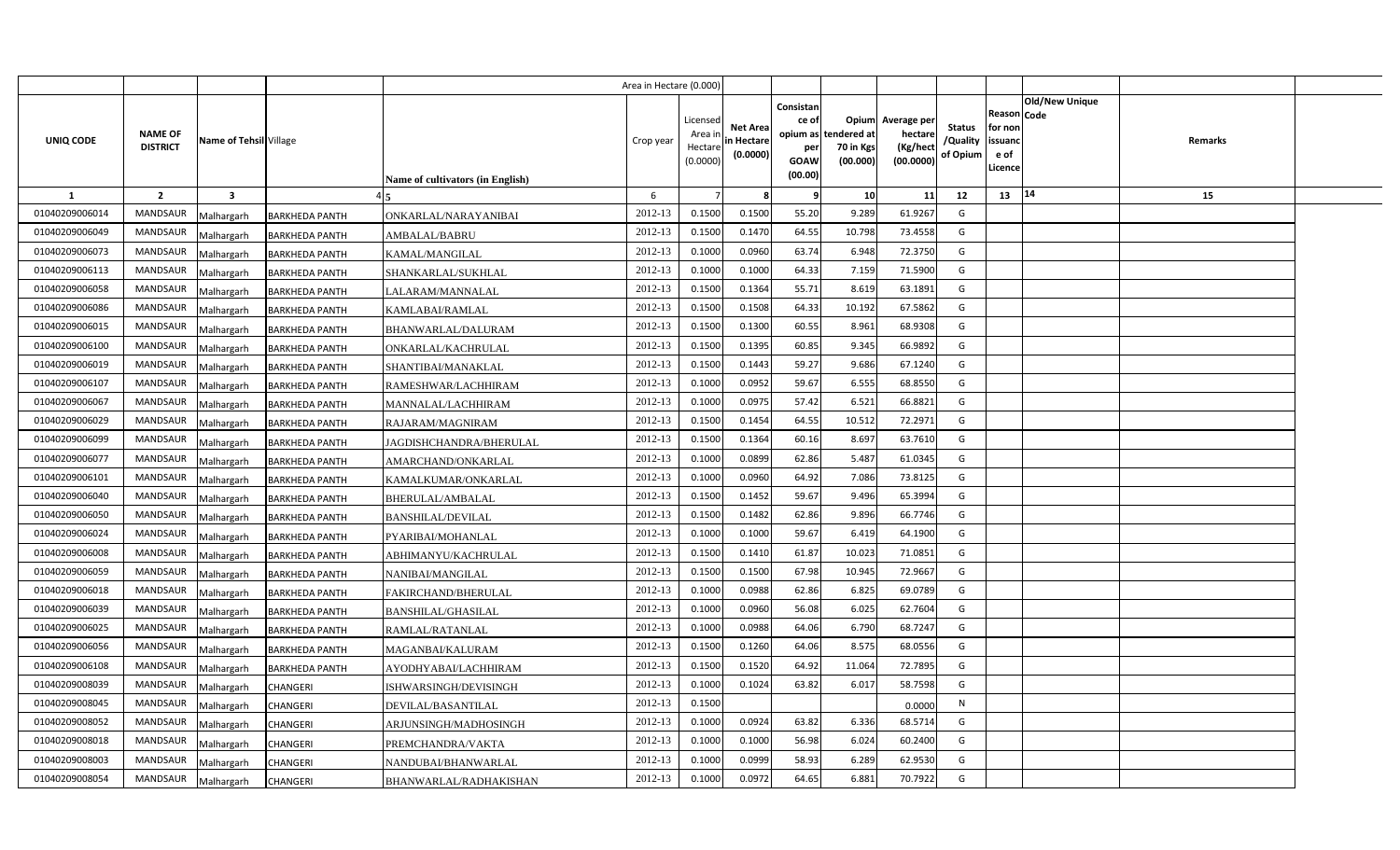|                |                                   |                               |                                  | Area in Hectare (0.000) |                                            |                                           |                                                                             |                                |                                                 |                                       |                                                      |                       |         |  |
|----------------|-----------------------------------|-------------------------------|----------------------------------|-------------------------|--------------------------------------------|-------------------------------------------|-----------------------------------------------------------------------------|--------------------------------|-------------------------------------------------|---------------------------------------|------------------------------------------------------|-----------------------|---------|--|
| UNIQ CODE      | <b>NAME OF</b><br><b>DISTRICT</b> | Name of Tehsil Village        | Name of cultivators (in English) | Crop year               | Licensed<br>Area ir<br>Hectare<br>(0.0000) | <b>Net Area</b><br>in Hectare<br>(0.0000) | Consistan<br>ce of<br>opium as tendered at<br>per<br><b>GOAW</b><br>(00.00) | Opium<br>70 in Kgs<br>(00.000) | Average per<br>hectare<br>(Kg/hect<br>(00.0000) | <b>Status</b><br>/Quality<br>of Opium | Reason Code<br>for non<br>issuanc<br>e of<br>Licence | <b>Old/New Unique</b> | Remarks |  |
| $\mathbf{1}$   | $\overline{2}$                    | $\overline{\mathbf{3}}$       |                                  | 6                       |                                            |                                           | - 9                                                                         | 10                             | 11                                              | 12                                    | 13                                                   | 14                    | 15      |  |
| 01040209008024 | <b>MANDSAUR</b>                   | Malhargarh<br><b>CHANGERI</b> | KALUSINGH/DEVISINGH              | 2012-13                 | 0.1000                                     | 0.0946                                    | 54.67                                                                       | 6.162                          | 65.1374                                         | G                                     | 05                                                   |                       |         |  |
| 01040209008036 | <b>MANDSAUR</b>                   | <b>CHANGERI</b><br>Malhargarh | CHAGANLAL/HIRALAL                | 2012-13                 | 0.1000                                     | 0.0962                                    | 58.93                                                                       | 6.129                          | 63.7110                                         | G                                     |                                                      |                       |         |  |
| 01040209010005 | <b>MANDSAUR</b>                   | Malhargarh<br><b>JALODIYA</b> | TULSIRAM/KISHAN                  | 2012-13                 | 0.1500                                     | 0.1499                                    | 68.10                                                                       | 10.526                         | 70.2201                                         | G                                     |                                                      |                       |         |  |
| 01040209010006 | <b>MANDSAUR</b>                   | <b>JALODIYA</b><br>Malhargarh | NANDA/BHERAJI                    | 2012-13                 | 0.1000                                     | 0.0990                                    | 65.33                                                                       | 7.429                          | 75.0404                                         | G                                     |                                                      |                       |         |  |
| 01040209010007 | <b>MANDSAUR</b>                   | Malhargarh<br><b>JALODIYA</b> | SHANIBAI/KASHIRAM                | 2012-13                 | 0.1500                                     | 0.151                                     | 66.51                                                                       | 10.148                         | 67.1164                                         | G                                     |                                                      |                       |         |  |
| 01040209010008 | <b>MANDSAUR</b>                   | <b>JALODIYA</b><br>Malhargarh | MOHANBAI/DEVA                    | 2012-13                 | 0.100                                      | 0.1000                                    | 66.51                                                                       | 7.117                          | 71.1700                                         | G                                     |                                                      |                       |         |  |
| 01040209010009 | <b>MANDSAUR</b>                   | Malhargarh<br><b>JALODIYA</b> | BHUWANISINGH/GORDHANSINGH        | 2012-13                 | 0.1500                                     | 0.151                                     | 68.10                                                                       | 10.682                         | 70.6481                                         | G                                     |                                                      |                       |         |  |
| 01040209010012 | <b>MANDSAUR</b>                   | Malhargarh<br><b>JALODIYA</b> | UDAYRAM/BALA                     | 2012-13                 | 0.1500                                     | 0.1479                                    | 66.51                                                                       | 10.224                         | 69.1278                                         | G                                     |                                                      |                       |         |  |
| 01040209010016 | <b>MANDSAUR</b>                   | Malhargarh<br><b>JALODIYA</b> | <b>VIRAM/LAXHMAN</b>             | 2012-13                 | 0.1000                                     | 0.0960                                    | 61.58                                                                       | 6.554                          | 68.2708                                         | G                                     |                                                      |                       |         |  |
| 01040209010019 | <b>MANDSAUR</b>                   | Malhargarh<br><b>JALODIYA</b> | MURLIDAS/MOHANDAS                | 2012-13                 | 0.1000                                     | 0.0980                                    | 61.58                                                                       | 6.167                          | 62.9286                                         | G                                     |                                                      |                       |         |  |
| 01040209010033 | <b>MANDSAUR</b>                   | Malhargarh<br><b>JALODIYA</b> | SHYAMIBAI/NANDA                  | 2012-13                 | 0.1000                                     | 0.0988                                    | 62.37                                                                       | 6.264                          | 63.4008                                         | G                                     |                                                      |                       |         |  |
| 01040209010038 | <b>MANDSAUR</b>                   | Malhargarh<br><b>JALODIYA</b> | MANGILAL/BHUVAN                  | 2012-13                 | 0.1500                                     | 0.1519                                    | 70.29                                                                       | 10.825                         | 71.2640                                         | G                                     |                                                      |                       |         |  |
| 01040209010039 | <b>MANDSAUR</b>                   | Malhargarh<br><b>JALODIYA</b> | RAMESHWAR/BAGDIRAM/BASHANTIBAI   | 2012-13                 | 0.1500                                     | 0.1406                                    | 65.97                                                                       | 10.348                         | 73.5989                                         | G                                     |                                                      |                       |         |  |
| 01040209010041 | <b>MANDSAUR</b>                   | Malhargarh<br><b>JALODIYA</b> | GOUTAMBAI/KISHANLAL              | 2012-13                 | 0.1500                                     | 0.1508                                    | 65.97                                                                       | 10.225                         | 67.8050                                         | G                                     |                                                      |                       |         |  |
| 01040209010047 | <b>MANDSAUR</b>                   | Malhargarh<br><b>JALODIYA</b> | CHENRAM/BALARAM                  | 2012-13                 | 0.1500                                     | 0.1496                                    | 65.97                                                                       | 10.037                         | 67.0922                                         | G                                     |                                                      |                       |         |  |
| 01040209010057 | MANDSAUR                          | Malhargarh<br><b>JALODIYA</b> | KANWARLAL/KISHANLAL              | 2012-13                 | 0.1500                                     | 0.1470                                    | 70.29                                                                       | 10.905                         | 74.1837                                         | G                                     |                                                      |                       |         |  |
| 01040209010058 | <b>MANDSAUR</b>                   | Malhargarh<br><b>ALODIYA</b>  | NARAYANDAS/HARIDAS               | 2012-13                 | 0.1500                                     | 0.1484                                    | 65.98                                                                       | 9.699                          | 65.3571                                         | G                                     |                                                      |                       |         |  |
| 01040209010061 | MANDSAUR                          | Malhargarh<br><b>ALODIYA</b>  | MOHANBAI/SHANKAR                 | 2012-13                 | 0.1500                                     | 0.1400                                    | 65.98                                                                       | 9.869                          | 70.4929                                         | G                                     |                                                      |                       |         |  |
| 01040209010029 | <b>MANDSAUR</b>                   | Malhargarh<br>JALODIYA        | MOHANLAL/BHANWARLAL              | 2012-13                 | 0.1500                                     | 0.1483                                    | 58.56                                                                       | 9.411                          | 63.4592                                         | G                                     |                                                      |                       |         |  |
| 01040209010030 | MANDSAUR                          | Malhargarh<br><b>JALODIYA</b> | GATTUSINGH/JAWANSINGH            | 2012-13                 | 0.1000                                     | 0.1000                                    | 65.98                                                                       | 6.984                          | 69.8400                                         | G                                     |                                                      |                       |         |  |
| 01040209010021 | <b>MANDSAUR</b>                   | Malhargarh<br><b>JALODIYA</b> | NARAYANSINGH/VIJAYSINGH          | 2012-13                 | 0.1000                                     | 0.1020                                    | 69.57                                                                       | 7.076                          | 69.3725                                         | G                                     |                                                      |                       |         |  |
| 01040209010062 | MANDSAUR                          | Malhargarh<br><b>JALODIYA</b> | PRAKASH/BHERA/KASTURIBAI         | 2012-13                 | 0.1500                                     | 0.1504                                    | 69.57                                                                       | 11.241                         | 74.7407                                         | G                                     |                                                      |                       |         |  |
| 01040209010063 | <b>MANDSAUR</b>                   | Malhargarh<br><b>JALODIYA</b> | HARIRAM/PARTHA                   | 2012-13                 | 0.1000                                     | 0.097!                                    | 56.34                                                                       | 6.044                          | 61.9897                                         | G                                     |                                                      |                       |         |  |
| 01040209010025 | <b>MANDSAUR</b>                   | Malhargarh<br><b>JALODIYA</b> | KANHAIYALAL/NANURAM              | 2012-13                 | 0.1000                                     | 0.1000                                    | 58.56                                                                       | 6.216                          | 62.1600                                         | $\mathsf{G}$                          |                                                      |                       |         |  |
| 01040209010031 | MANDSAUR                          | Malhargarh<br><b>JALODIYA</b> | RAMSINGH/SARDARSINGH             | 2012-13                 | 0.1500                                     | 0.1512                                    | 66.17                                                                       | 10.086                         | 66.7063                                         | G                                     |                                                      |                       |         |  |
| 01040209010048 | <b>MANDSAUR</b>                   | Malhargarh<br><b>JALODIYA</b> | BHAGATRAM/MOHANLAL               | 2012-13                 | 0.1500                                     | 0.1445                                    | 67.34                                                                       | 10.717                         | 74.1661                                         | G                                     |                                                      |                       |         |  |
| 01040209010051 | <b>MANDSAUR</b>                   | Malhargarh<br><b>ALODIYA</b>  | MANNALAL/TULSIRAM                | 2012-13                 | 0.1500                                     | 0.1505                                    | 66.17                                                                       | 10.625                         | 70.5980                                         | G                                     |                                                      |                       |         |  |
| 01040209010043 | <b>MANDSAUR</b>                   | Malhargarh<br><b>ALODIYA</b>  | RAMKUNWARBAI/NARAYAN             | 2012-13                 | 0.1000                                     | 0.1020                                    | 61.58                                                                       | 7.003                          | 68.6569                                         | G                                     |                                                      |                       |         |  |
| 01040209010067 | <b>MANDSAUR</b>                   | <b>ALODIYA</b><br>Malhargarh  | ONKARLAL/KALU                    | 2012-13                 | 0.1500                                     | 0.1510                                    | 65.48                                                                       | 10.262                         | 67.9603                                         | G                                     |                                                      |                       |         |  |
| 01040209010049 | <b>MANDSAUR</b>                   | Malhargarh<br><b>JALODIYA</b> | BHANWARLAL/KISHANLAL             | 2012-13                 | 0.1000                                     | 0.1020                                    | 66.17                                                                       | 7.137                          | 69.9706                                         | G                                     |                                                      |                       |         |  |
| 01040209010014 | <b>MANDSAUR</b>                   | Malhargarh<br><b>JALODIYA</b> | MUKANDRAM/NANURAM                | 2012-13                 | 0.1000                                     | 0.1008                                    | 61.63                                                                       | 6.691                          | 66.3790                                         | G                                     |                                                      |                       |         |  |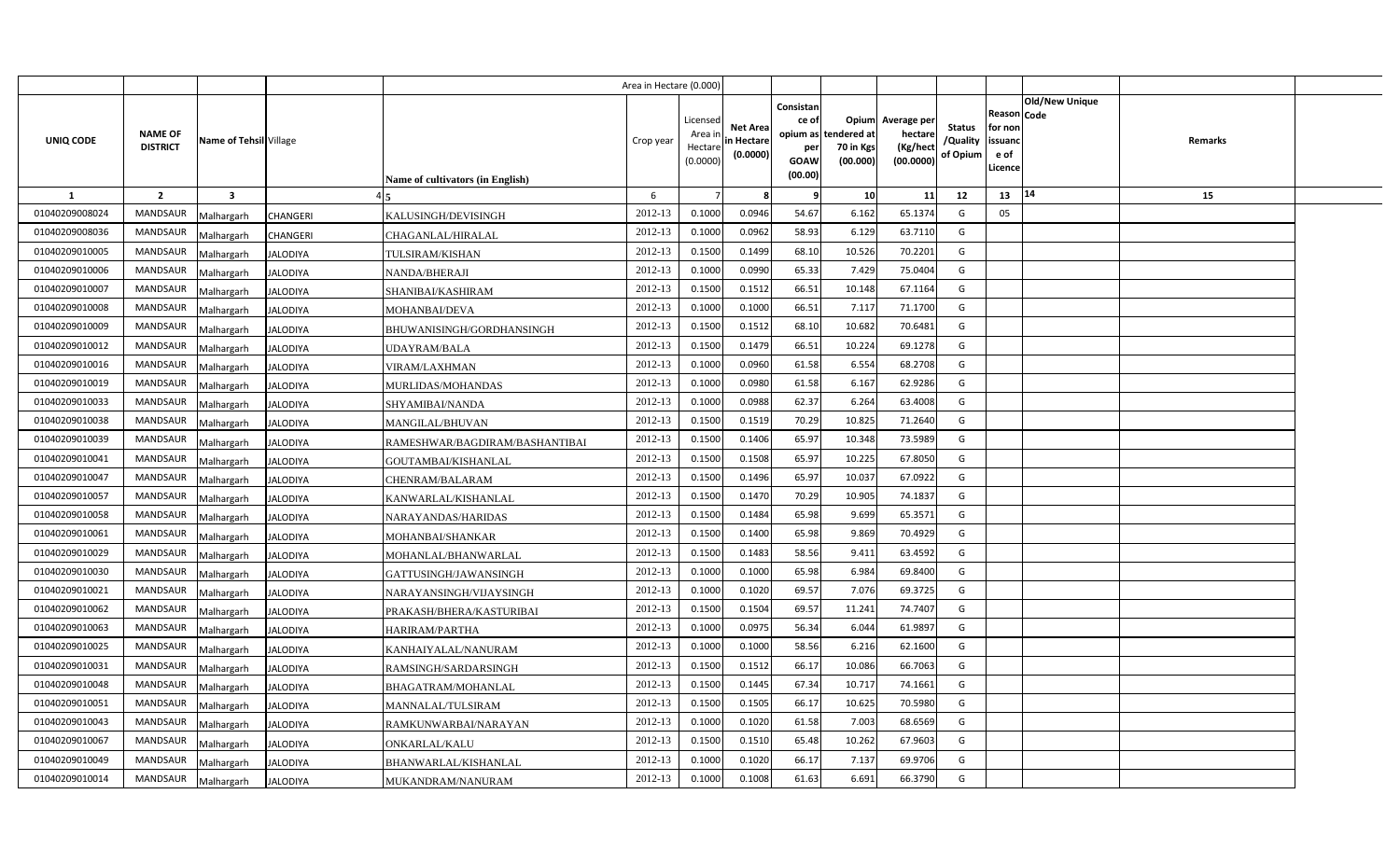|                |                                   |                         |                 |                                  | Area in Hectare (0.000) |                                            |                                           |                                                          |                                               |                                                 |                                |                                                      |                       |             |  |
|----------------|-----------------------------------|-------------------------|-----------------|----------------------------------|-------------------------|--------------------------------------------|-------------------------------------------|----------------------------------------------------------|-----------------------------------------------|-------------------------------------------------|--------------------------------|------------------------------------------------------|-----------------------|-------------|--|
| UNIQ CODE      | <b>NAME OF</b><br><b>DISTRICT</b> | Name of Tehsil Village  |                 | Name of cultivators (in English) | Crop year               | Licensed<br>Area ir<br>Hectare<br>(0.0000) | <b>Net Area</b><br>in Hectare<br>(0.0000) | Consistan<br>ce of<br>opium as<br>per<br>GOAW<br>(00.00) | Opium<br>tendered at<br>70 in Kgs<br>(00.000) | Average per<br>hectare<br>(Kg/hect<br>(00.0000) | Status<br>/Quality<br>of Opium | Reason Code<br>for non<br>issuanc<br>e of<br>Licence | <b>Old/New Unique</b> | Remarks     |  |
| $\mathbf{1}$   | $\overline{2}$                    | $\overline{\mathbf{3}}$ |                 |                                  | 6                       |                                            |                                           | -9                                                       | 10                                            | 11                                              | 12                             | 13                                                   | 14                    | 15          |  |
| 01040209010002 | <b>MANDSAUR</b>                   | Malhargarh              | <b>JALODIYA</b> | KANHEYALAL/BHANWARLAL            | 2012-13                 | 0.1000                                     | 0.0984                                    | 57.63                                                    | 6.051                                         | 61.4939                                         |                                | 02                                                   |                       |             |  |
| 01040209010004 | <b>MANDSAUR</b>                   | Malhargarh              | <b>JALODIYA</b> | RAMLAL/BHUVAN                    | 2012-13                 | 0.1500                                     | 0.1500                                    | 67.34                                                    | 10.572                                        | 70.4800                                         | G                              |                                                      |                       |             |  |
| 01040209010023 | <b>MANDSAUR</b>                   | Malhargarh              | <b>JALODIYA</b> | TULSIRAM/KISHANLAL               | 2012-13                 | 0.1500                                     | 0.1488                                    | 65.10                                                    | 10.993                                        | 73.8777                                         | G                              |                                                      |                       |             |  |
| 01040209010036 | <b>MANDSAUR</b>                   | Malhargarh              | <b>JALODIYA</b> | RAMLAL/RAJARAM                   | 2012-13                 | 0.1500                                     | 0.1460                                    | 65.10                                                    | 10.314                                        | 70.6438                                         | G                              |                                                      |                       |             |  |
| 01040209010068 | <b>MANDSAUR</b>                   | Malhargarh              | <b>JALODIYA</b> | HARISHCHAND/DEVILAL              | 2012-13                 | 0.1500                                     | 0.1484                                    | 61.63                                                    | 9.535                                         | 64.2520                                         | G                              |                                                      |                       |             |  |
| 01040209010032 | <b>MANDSAUR</b>                   | Malhargarh              | <b>JALODIYA</b> | RADHESHYAM /BHAGWAN              | 2012-13                 | 0.1500                                     | 0.1458                                    | 61.63                                                    | 8.980                                         | 61.5912                                         | G                              |                                                      |                       |             |  |
| 01040209010035 | <b>MANDSAUR</b>                   | Malhargarh              | JALODIYA        | SAMDIBAI/MANGILAL                | 2012-13                 | 0.1000                                     | 0.0999                                    | 65.10                                                    | 6.863                                         | 68.6987                                         | G                              |                                                      |                       |             |  |
| 01040209010059 | <b>MANDSAUR</b>                   | Malhargarh              | <b>JALODIYA</b> | <b>BHERULAL/GOBAR</b>            | 2012-13                 | 0.1500                                     | 0.1510                                    | 56.40                                                    | 8.758                                         | 58.0000                                         | G                              |                                                      |                       |             |  |
| 01040209010022 | <b>MANDSAUR</b>                   | Malhargarh              | <b>JALODIYA</b> | <b>RAMLAL/DEVA</b>               | 2012-13                 | 0.1000                                     | 0.1020                                    | 65.74                                                    | 7.044                                         | 69.0588                                         | G                              |                                                      | 01040209027072        |             |  |
| 01040209011004 | <b>MANDSAUR</b>                   | Malhargarh              | <b>JETPURA</b>  | KANWARLAL/LAXMAN                 | 2012-13                 | 0.1000                                     | 0.0990                                    | 60.31                                                    | 6.539                                         | 66.0505                                         | G                              |                                                      |                       |             |  |
| 01040209011008 | <b>MANDSAUR</b>                   | Malhargarh              | <b>JETPURA</b>  | RAMCHANDRA/JAGANNATH             | 2012-13                 | 0.1500                                     | 0.1500                                    | 62.53                                                    | 9.103                                         | 60.6867                                         | G                              |                                                      |                       |             |  |
| 01040209011009 | <b>MANDSAUR</b>                   | Malhargarh              | <b>JETPURA</b>  | NANIBAI/KANA @ KANIRAM           | 2012-13                 | 0.1500                                     | 0.1495                                    | 58.59                                                    | 9.416                                         | 62.9833                                         | G                              |                                                      |                       | ame change  |  |
| 01040209011012 | <b>MANDSAUR</b>                   | Malhargarh              | JETPURA         | MANGILAL/NAGGA                   | 2012-13                 | 0.1000                                     | 0.0990                                    | 64.22                                                    | 6.844                                         | 69.1313                                         | G                              |                                                      |                       |             |  |
| 01040209011014 | <b>MANDSAUR</b>                   | Malhargarh              | <b>IETPURA</b>  | SITARAM/KANIRAM                  | 2012-13                 | 0.1500                                     | 0.0900                                    | 64.22                                                    | 6.413                                         | 71.2556                                         | G                              |                                                      |                       |             |  |
| 01040209011015 | <b>MANDSAUR</b>                   | Malhargarh              | JETPURA         | RAMESHWAR/GIRDHARI               | 2012-13                 | 0.1500                                     | 0.1400                                    | 62.53                                                    | 10.362                                        | 74.0143                                         | G                              |                                                      |                       |             |  |
| 01040209011022 | <b>MANDSAUR</b>                   | Malhargarh              | JETPURA         | SHANKARLAL/GIRDHARI              | 2012-13                 | 0.1500                                     | 0.1508                                    | 62.53                                                    | 10.541                                        | 69.9005                                         | G                              |                                                      |                       |             |  |
| 01040209011025 | <b>MANDSAUR</b>                   | Malhargarh              | <b>IETPURA</b>  | PRAKASH/RAMCHANDRA               | 2012-13                 | 0.1500                                     | 0.1485                                    | 62.10                                                    | 9.696                                         | 65.2929                                         | G                              |                                                      |                       |             |  |
| 01040209011033 | <b>MANDSAUR</b>                   | Malhargarh              | JETPURA         | <b>BABULAL/RAMCHANDRA</b>        | 2012-13                 | 0.1000                                     | 0.0991                                    | 63.67                                                    | 6.640                                         | 67.0030                                         | G                              |                                                      |                       |             |  |
| 01040209011034 | <b>MANDSAUR</b>                   | Malhargarh              | <b>JETPURA</b>  | VARDICHANDRA/RAMCHANDRA          | 2012-13                 | 0.1500                                     | 0.1428                                    | 62.10                                                    | 9.377                                         | 65.6653                                         | G                              |                                                      |                       |             |  |
| 01040209011007 | <b>MANDSAUR</b>                   | Malhargarh              | <b>JETPURA</b>  | <b>BHANWARLAL/BHERA</b>          | 2012-13                 | 0.1000                                     | 0.0988                                    | 62.95                                                    | 6.592                                         | 66.7206                                         |                                | 02                                                   |                       |             |  |
| 01040209011037 | <b>MANDSAUR</b>                   | Malhargarh              | <b>IETPURA</b>  | PRAKSHCHANDRA/MATHURALAL         | 2012-13                 | 0.1500                                     | 0.1000                                    | 58.41                                                    | 6.575                                         | 65.7500                                         | G                              |                                                      |                       |             |  |
| 01040209011027 | <b>MANDSAUR</b>                   | Malhargarh              | <b>IETPURA</b>  | RAMKANYABAI / GIRDHARILAL        | 2012-13                 | 0.1000                                     | 0.0990                                    | 53.75                                                    | 5.759                                         | 58.1717                                         | G                              | 05                                                   |                       |             |  |
| 01040209011016 | <b>MANDSAUR</b>                   | Malhargarh              | <b>IETPURA</b>  | SITABAI/KANWARLAL                | 2012-13                 | 0.1500                                     | 0.1470                                    | 54.16                                                    | 8.588                                         | 58.4218                                         | G                              | 05                                                   |                       |             |  |
| 01040209011006 | <b>MANDSAUR</b>                   | Malhargarh              | <b>IETPURA</b>  | SHAMBHUBAI/NAGGAJI               | 2012-13                 | 0.1500                                     | 0.1485                                    | 58.41                                                    | 9.012                                         | 60.6869                                         | G                              |                                                      |                       | name change |  |
| 01040209011030 | <b>MANDSAUR</b>                   | Malhargarh              | <b>IETPURA</b>  | NATHULAL/SITARAM                 | 2012-13                 | 0.1500                                     | 0.1428                                    | 62.10                                                    | 9.634                                         | 67.4650                                         | G                              |                                                      |                       |             |  |
| 01040209011043 | <b>MANDSAUR</b>                   | Malhargarh              | <b>IETPURA</b>  | RAMCHANDRA/GOPAL                 | 2012-13                 | 0.1000                                     | 0.0980                                    | 63.89                                                    | 6.672                                         | 68.0816                                         | G                              |                                                      |                       |             |  |
| 01040209011044 | <b>MANDSAUR</b>                   | Malhargarh              | <b>IETPURA</b>  | AMBALAL/LALJI                    | 2012-13                 | 0.1000                                     | 0.1025                                    | 58.41                                                    | 6.876                                         | 67.0829                                         | G                              |                                                      |                       |             |  |
| 01040209011045 | <b>MANDSAUR</b>                   | Malhargarh              | JETPURA         | MOHANLAL/NANURAM                 | 2012-13                 | 0.1500                                     | 0.1480                                    | 63.67                                                    | 10.224                                        | 69.0811                                         | G                              |                                                      |                       |             |  |
| 01040209011046 | <b>MANDSAUR</b>                   | Malhargarh              | <b>JETPURA</b>  | NARAYAN/NANURAM                  | 2012-13                 | 0.1500                                     | 0.1496                                    | 63.89                                                    | 10.980                                        | 73.3957                                         | G                              |                                                      |                       |             |  |
| 01040209011047 | <b>MANDSAUR</b>                   | Malhargarh              | <b>IETPURA</b>  | TEJRAM/NANURAM                   | 2012-13                 | 0.1500                                     | 0.1525                                    | 65.33                                                    | 11.190                                        | 73.3770                                         | G                              |                                                      |                       |             |  |
| 01040209011048 | MANDSAUR                          | Malhargarh              | <b>JETPURA</b>  | KISHANLAL/GIRDHARI               | 2012-13                 | 0.1500                                     | 0.1444                                    | 63.89                                                    | 10.040                                        | 69.5291                                         | G                              |                                                      |                       |             |  |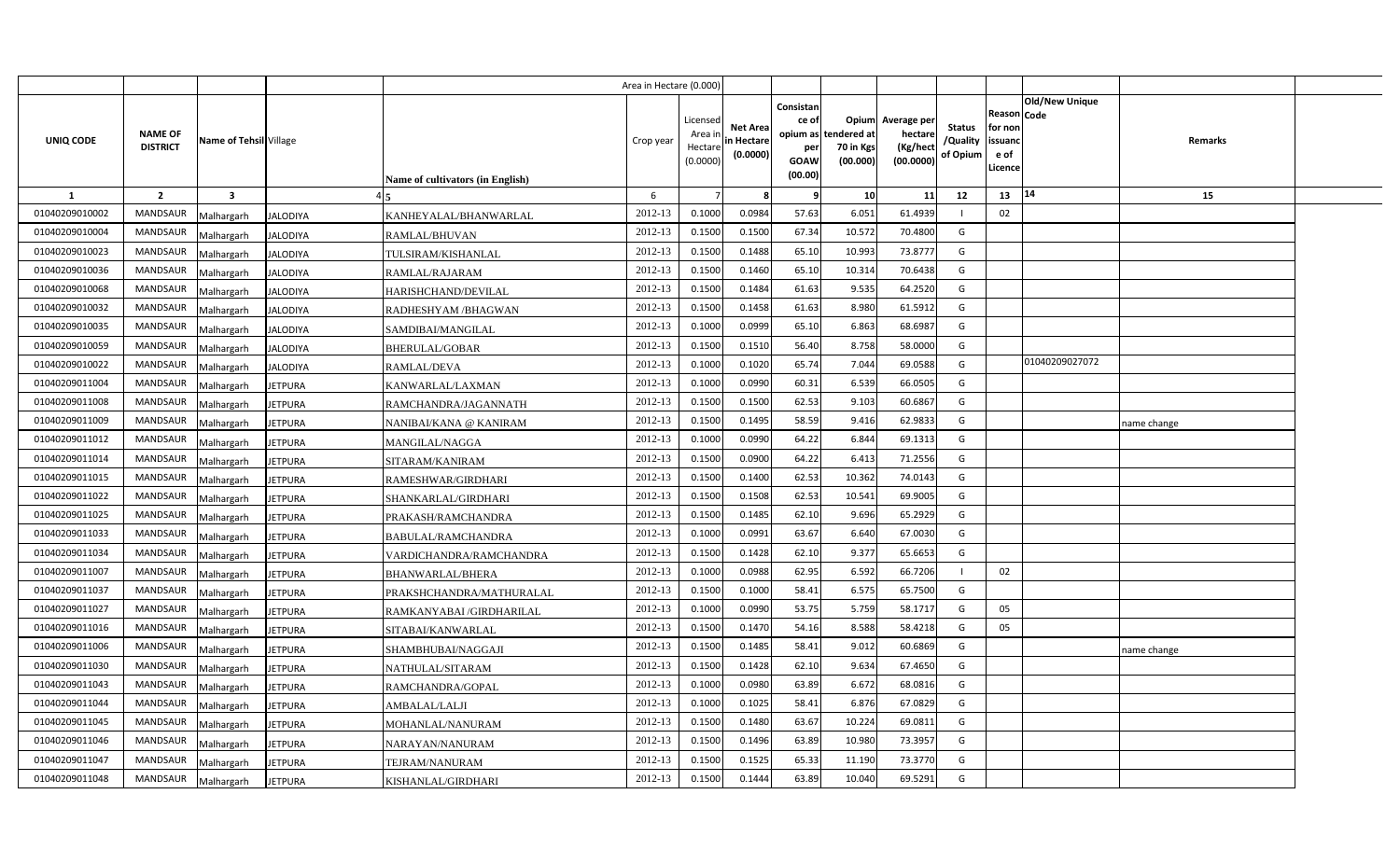|                |                                           |                        |                                  | Area in Hectare (0.000) |                                            |                                           |                                                     |                                                        |                                                 |                                       |                                                                               |         |  |
|----------------|-------------------------------------------|------------------------|----------------------------------|-------------------------|--------------------------------------------|-------------------------------------------|-----------------------------------------------------|--------------------------------------------------------|-------------------------------------------------|---------------------------------------|-------------------------------------------------------------------------------|---------|--|
| UNIQ CODE      | <b>NAME OF</b><br><b>DISTRICT</b>         | Name of Tehsil Village | Name of cultivators (in English) | Crop year               | Licensed<br>Area ir<br>Hectare<br>(0.0000) | <b>Net Area</b><br>in Hectare<br>(0.0000) | Consistan<br>ce of<br>per<br><b>GOAW</b><br>(00.00) | Opium<br>opium as tendered at<br>70 in Kgs<br>(00.000) | Average per<br>hectare<br>(Kg/heci<br>(00.0000) | <b>Status</b><br>/Quality<br>of Opium | <b>Old/New Unique</b><br>Reason Code<br>for non<br>issuanc<br>e of<br>.icence | Remarks |  |
| -1             | $\overline{2}$<br>$\overline{\mathbf{3}}$ |                        |                                  | 6                       |                                            |                                           | -9                                                  | 10                                                     | 11                                              | 12                                    | 14<br>13                                                                      | 15      |  |
| 01040209011013 | <b>MANDSAUR</b><br>Malhargarh             | <b>JETPURA</b>         | KAILASHBAI/PRABHULAL             | 2012-13                 | 0.1500                                     | 0.1392                                    | 58.56                                               | 8.357                                                  | 60.0359                                         | G                                     |                                                                               |         |  |
| 01040209014002 | MANDSAUR<br>Malhargarh                    | <b>KHATYA KHEDI</b>    | NAHARCHAND/BHOLARAM              | 2012-13                 | 0.1500                                     | 0.1404                                    | 66.72                                               | 10.342                                                 | 73.6610                                         | G                                     |                                                                               |         |  |
| 01040209014004 | <b>MANDSAUR</b><br>Malhargarh             | <b>KHATYA KHEDI</b>    | NATHU/NANKUPASI                  | 2012-13                 | 0.1500                                     | 0.1172                                    | 63.67                                               | 6.858                                                  | 58.5154                                         | G                                     |                                                                               |         |  |
| 01040209014005 | <b>MANDSAUR</b><br>Malhargarh             | <b>KHATYA KHEDI</b>    | LAKSHMAN/ONKAR MALI              | 2012-13                 | 0.1000                                     | 0.0960                                    | 62.10                                               | 6.521                                                  | 67.9271                                         | G                                     |                                                                               |         |  |
| 01040209014006 | MANDSAUR<br>Malhargarh                    | KHATYA KHEDI           | FULCHAND/SAMPATLAL               | 2012-13                 | 0.1500                                     | 0.1512                                    | 65.16                                               | 10.509                                                 | 69.5040                                         | G                                     |                                                                               |         |  |
| 01040209014008 | <b>MANDSAUR</b><br>Malhargarh             | <b>KHATYA KHEDI</b>    | MITHHULAL/BANSHILAL              | 2012-13                 | 0.1000                                     | 0.095                                     | 60.53                                               | 5.759                                                  | 60.6211                                         | G                                     |                                                                               |         |  |
| 01040209014010 | MANDSAUR<br>Malhargarh                    | <b>KHATYA KHEDI</b>    | SUNDARBAI/GANGARAM               | 2012-13                 | 0.1000                                     | 0.1008                                    | 65.16                                               | 6.618                                                  | 65.6548                                         | G                                     |                                                                               |         |  |
| 01040209014013 | <b>MANDSAUR</b><br>Malhargarh             | <b>KHATYA KHEDI</b>    | RADHESHYAM/CHUNNILAL             | 2012-13                 | 0.1500                                     | 0.141(                                    | 68.69                                               | 10.254                                                 | 72.7234                                         | G                                     |                                                                               |         |  |
| 01040209014014 | <b>MANDSAUR</b><br>Malhargarh             | KHATYA KHEDI           | BHAVARIBAI/CHHAGANLAL            | 2012-13                 | 0.1000                                     | 0.0960                                    | 61.96                                               | 6.099                                                  | 63.5313                                         | G                                     |                                                                               |         |  |
| 01040209014018 | MANDSAUR<br>Malhargarh                    | KHATYA KHEDI           | MULCHAND/SHANKARLAL              | 2012-13                 | 0.1000                                     | 0.0960                                    | 65.16                                               | 5.967                                                  | 62.1563                                         | G                                     |                                                                               |         |  |
| 01040209014019 | <b>MANDSAUR</b><br>Malhargarh             | <b>KHATYA KHEDI</b>    | SHANKARLAL/BHAGCHAND             | 2012-13                 | 0.1000                                     | 0.1012                                    | 66.08                                               | 6.089                                                  | 60.1680                                         | G                                     |                                                                               |         |  |
| 01040209014021 | MANDSAUR<br>Malhargarh                    | <b>KHATYA KHEDI</b>    | SALAGRAM/ONKARLAL                | 2012-13                 | 0.1000                                     | 0.0962                                    | 66.08                                               | 6.117                                                  | 63.5863                                         | G                                     |                                                                               |         |  |
| 01040209014029 | <b>MANDSAUR</b><br>Malhargarh             | KHATYA KHEDI           | SHIVRAM/ONKARLAL                 | 2012-13                 | 0.1000                                     | 0.1012                                    | 66.08                                               | 5.994                                                  | 59.2292                                         | G                                     |                                                                               |         |  |
| 01040209014003 | <b>MANDSAUR</b><br>Malhargarh             | <b>KHATYA KHEDI</b>    | JALAMSINGH/JORAWARSINGH          | 2012-13                 | 0.1000                                     | 0.1000                                    | 63.39                                               | 6.357                                                  | 63.5700                                         | G                                     |                                                                               |         |  |
| 01040209015003 | <b>MANDSAUR</b><br>Malhargarh             | KHERKHEDA              | RAMESHWAR/MANGILAL               | 2012-13                 | 0.1000                                     | 0.1036                                    | 58.45                                               | 5.895                                                  | 56.9015                                         | G                                     | 04                                                                            |         |  |
| 01040209015004 | <b>MANDSAUR</b><br>Malhargarh             | KHERKHEDA              | MANSINGH/KACHRUSINGH             | 2012-13                 | 0.1500                                     | 0.1460                                    | 62.60                                               | 9.014                                                  | 61.7397                                         | G                                     |                                                                               |         |  |
| 01040209015020 | <b>MANDSAUR</b><br>Malhargarh             | KHERKHEDA              | <b>HIRALAL/KALU</b>              | 2012-13                 | 0.1500                                     | 0.1470                                    | 58.90                                               | 9.062                                                  | 61.6463                                         | G                                     |                                                                               |         |  |
| 01040209015036 | <b>MANDSAUR</b><br>Malhargarh             | KHERKHEDA              | SHAMBHULAL/MANNALAL              | 2012-13                 | 0.1000                                     | 0.1008                                    | 62.60                                               | 6.609                                                  | 65.5655                                         | G                                     |                                                                               |         |  |
| 01040209015041 | <b>MANDSAUR</b><br>Malhargarh             | KHERKHEDA              | RAMKANYABAI/GOVARDHAN            | 2012-13                 | 0.1000                                     | 0.0990                                    | 58.90                                               | 6.168                                                  | 62.3030                                         | G                                     |                                                                               |         |  |
| 01040209015045 | <b>MANDSAUR</b><br>Malhargarh             | KHERKHEDA              | DEVILAL/MANGILAL BORIVAL         | 2012-13                 | 0.1000                                     | 0.1020                                    | 61.54                                               | 6.928                                                  | 67.9216                                         | G                                     |                                                                               |         |  |
| 01040209015046 | <b>MANDSAUR</b><br>Malhargarh             | KHERKHEDA              | RAMCHANDRA/UDAYRAM               | 2012-13                 | 0.1500                                     | 0.1500                                    | 61.54                                               | 10.304                                                 | 68.6933                                         | G                                     |                                                                               |         |  |
| 01040209015049 | MANDSAUR<br>Malhargarh                    | KHERKHEDA              | <b>RAMSINGH/KISHOR</b>           | 2012-13                 | 0.1000                                     | 0.0990                                    | 58.90                                               | 6.084                                                  | 61.4545                                         | G                                     |                                                                               |         |  |
| 01040209015065 | <b>MANDSAUR</b><br>Malhargarh             | KHERKHEDA              | KISHANBAI/GANESHRAM              | 2012-13                 | 0.1000                                     | 0.1000                                    | 56.14                                               | 6.207                                                  | 62.0700                                         | G                                     |                                                                               |         |  |
| 01040209015084 | MANDSAUR<br>Malhargarh                    | KHERKHEDA              | KARULAL/RAJARAM                  | 2012-13                 | 0.1000                                     | 0.1000                                    | 57.31                                               | 6.361                                                  | 63.6100                                         | G                                     |                                                                               |         |  |
| 01040209015057 | <b>MANDSAUR</b><br>Malhargarh             | KHERKHEDA              | CHHAGANLAL/KANWARLAL             | 2012-13                 | 0.1000                                     | 0.0990                                    | 56.48                                               | 6.011                                                  | 60.7172                                         | G                                     |                                                                               |         |  |
| 01040209015085 | <b>MANDSAUR</b><br>Malhargarh             | KHERKHEDA              | BHERULAL/LALA                    | 2012-13                 | 0.1000                                     | 0.0989                                    | 56.76                                               | 5.960                                                  | 60.2629                                         | G                                     |                                                                               |         |  |
| 01040209015019 | MANDSAUR<br>Malhargarh                    | KHERKHEDA              | KESHURAM/KISHANLAL               | 2012-13                 | 0.1500                                     | 0.1496                                    | 57.90                                               | 9.454                                                  | 63.1952                                         | G                                     |                                                                               |         |  |
| 01040209015044 | MANDSAUR<br>Malhargarh                    | KHERKHEDA              | <b>BHONIRAM/KANIRAM</b>          | 2012-13                 | 0.1000                                     | 0.0924                                    | 60.35                                               | 5.699                                                  | 61.6775                                         | G                                     |                                                                               |         |  |
| 01040209015060 | MANDSAUR<br>Malhargarh                    | <b>KHERKHEDA</b>       | ONKARLAL/RAMLAL                  | 2012-13                 | 0.1500                                     | 0.1440                                    | 56.48                                               | 9.263                                                  | 64.3264                                         | G                                     |                                                                               |         |  |
| 01040209015010 | MANDSAUR<br>Malhargarh                    | KHERKHEDA              | DULICHAND/JAGANNATH/DHAPUBAI     | 2012-13                 | 0.1000                                     | 0.1004                                    | 60.35                                               | 6.682                                                  | 66.5538                                         | G                                     |                                                                               |         |  |
| 01040209015026 | MANDSAUR<br>Malhargarh                    | <b>KHERKHEDA</b>       | RAMCHANDRA/HANSRAJ               | 2012-13                 | 0.1000                                     | 0.0962                                    | 60.35                                               | 6.363                                                  | 66.1435                                         | G                                     |                                                                               |         |  |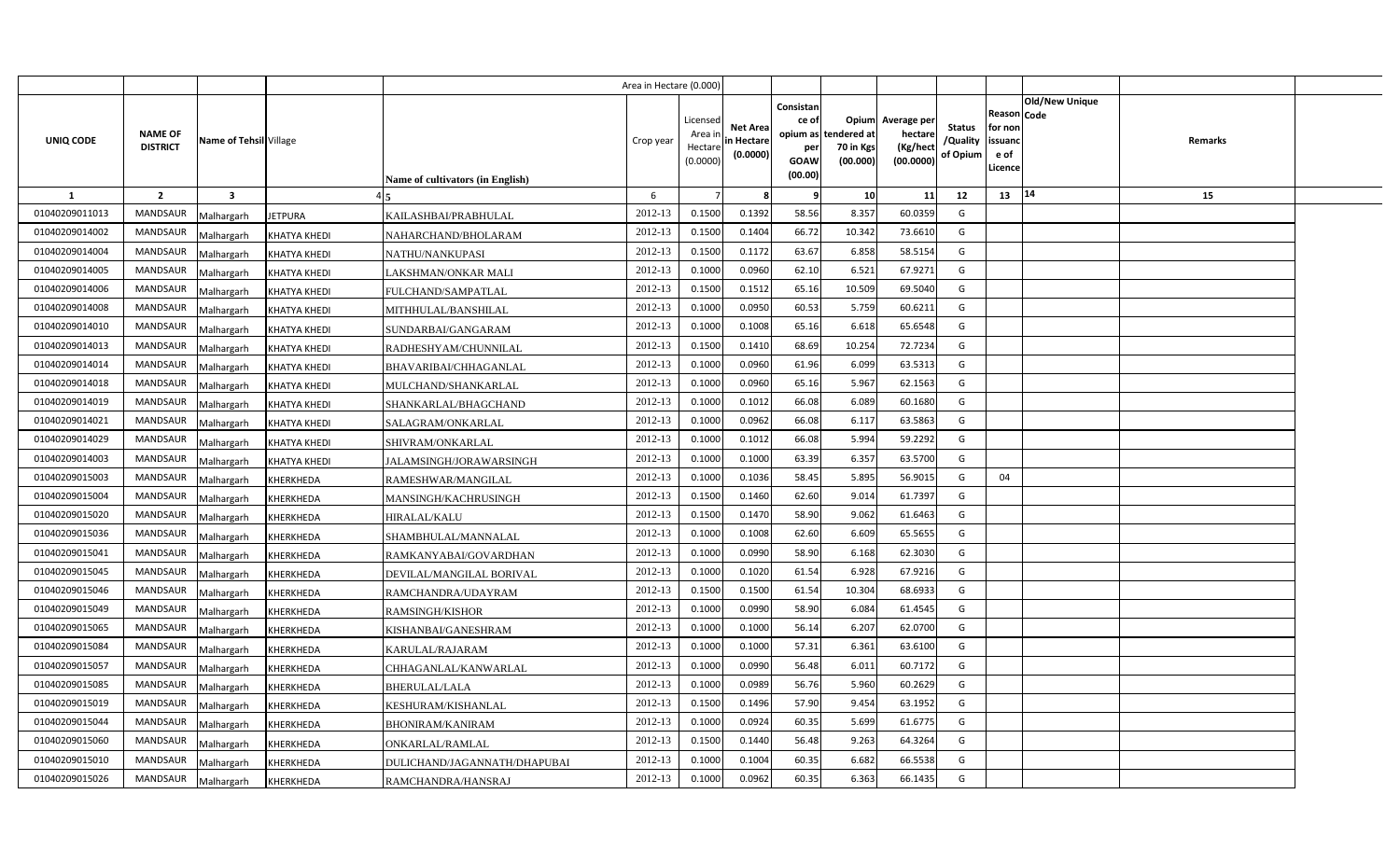|                |                                   |                                |                                         | Area in Hectare (0.000) |                                            |                                           |                                                                             |                                |                                                 |                                       |                                                      |                       |         |  |
|----------------|-----------------------------------|--------------------------------|-----------------------------------------|-------------------------|--------------------------------------------|-------------------------------------------|-----------------------------------------------------------------------------|--------------------------------|-------------------------------------------------|---------------------------------------|------------------------------------------------------|-----------------------|---------|--|
| UNIQ CODE      | <b>NAME OF</b><br><b>DISTRICT</b> | Name of Tehsil Village         | <b>Name of cultivators (in English)</b> | Crop year               | Licensed<br>Area ir<br>Hectare<br>(0.0000) | <b>Net Area</b><br>in Hectare<br>(0.0000) | Consistan<br>ce of<br>opium as tendered at<br>per<br><b>GOAW</b><br>(00.00) | Opium<br>70 in Kgs<br>(00.000) | Average per<br>hectare<br>(Kg/hect<br>(00.0000) | <b>Status</b><br>/Quality<br>of Opium | Reason Code<br>for non<br>issuanc<br>e of<br>Licence | <b>Old/New Unique</b> | Remarks |  |
| $\mathbf{1}$   | $\overline{2}$                    | $\overline{\mathbf{3}}$        |                                         | 6                       |                                            |                                           | -9                                                                          | 10                             | 11                                              | 12                                    | 13                                                   | 14                    | 15      |  |
| 01040209015052 | <b>MANDSAUR</b>                   | Malhargarh<br>KHERKHEDA        | MOHANLAL/MANGILAL                       | 2012-13                 | 0.1000                                     | 0.1050                                    | 59.15                                                                       | 7.106                          | 67.6762                                         | G                                     |                                                      |                       |         |  |
| 01040209015031 | <b>MANDSAUR</b>                   | Malhargarh<br>KHERKHEDA        | RAMESHWAR/KISHANLAL                     | 2012-13                 | 0.1000                                     | 0.1032                                    | 59.15                                                                       | 6.794                          | 65.8333                                         | G                                     |                                                      |                       |         |  |
| 01040209015082 | <b>MANDSAUR</b>                   | Malhargarh<br>KHERKHEDA        | DEVICHAND/KALU                          | 2012-13                 | 0.1000                                     | 0.0990                                    | 59.15                                                                       | 5.247                          | 53.0000                                         | G                                     | 04                                                   |                       |         |  |
| 01040209015032 | <b>MANDSAUR</b>                   | Malhargarh<br>KHERKHEDA        | RAMCHANDRA/BHAKHATRAM                   | 2012-13                 | 0.1000                                     | 0.0940                                    | 61.54                                                                       | 6.708                          | 71.3617                                         | G                                     |                                                      |                       |         |  |
| 01040209015068 | <b>MANDSAUR</b>                   | Malhargarh<br>KHERKHEDA        | <b>RAMLAL/KISHOR</b>                    | 2012-13                 | 0.1500                                     | 0.1404                                    | 56.87                                                                       | 8.750                          | 62.3219                                         | G                                     |                                                      |                       |         |  |
| 01040209015016 | <b>MANDSAUR</b>                   | Malhargarh<br>KHERKHEDA        | NARAYAN/DEVRAM                          | 2012-13                 | 0.1500                                     | 0.1419                                    | 59.41                                                                       | 9.149                          | 64.4750                                         | G                                     |                                                      |                       |         |  |
| 01040209015007 | <b>MANDSAUR</b>                   | Malhargarh<br>KHERKHEDA        | MANABAI/MANGILAL                        | 2012-13                 | 0.1000                                     | 0.1000                                    | 60.19                                                                       | 6.784                          | 67.8400                                         | G                                     |                                                      |                       |         |  |
| 01040209015034 | <b>MANDSAUR</b>                   | Malhargarh<br>KHERKHEDA        | <b>BAPULAL/KANIRAM</b>                  | 2012-13                 | 0.1000                                     | 0.1040                                    | 56.89                                                                       | 5.908                          | 56.8077                                         | G                                     | 04                                                   |                       |         |  |
| 01040209015088 | <b>MANDSAUR</b>                   | Malhargarh<br>KHERKHEDA        | SUKHLAL/KISHANLAL                       | 2012-13                 | 0.1000                                     | 0.0960                                    | 63.72                                                                       | 6.663                          | 69.4063                                         | G                                     |                                                      |                       |         |  |
| 01040209015024 | <b>MANDSAUR</b>                   | Malhargarh<br>KHERKHEDA        | SUKHLAL/NONDRAM                         | 2012-13                 | 0.1000                                     | 0.0900                                    | 55.01                                                                       | 5.713                          | 63.4778                                         | G                                     |                                                      |                       |         |  |
| 01040209015025 | <b>MANDSAUR</b>                   | Malhargarh<br>KHERKHEDA        | DEVILAL/RAMLAL                          | 2012-13                 | 0.1000                                     | 0.0952                                    | 51.03                                                                       | 5.548                          | 58.2773                                         | G                                     | 05                                                   |                       |         |  |
| 01040209015033 | <b>MANDSAUR</b>                   | Malhargarh<br><b>KHERKHEDA</b> | FAKIRCHAND/RAJARAM                      | 2012-13                 | 0.1000                                     | 0.0960                                    | 60.19                                                                       | 6.234                          | 64.9375                                         | G                                     |                                                      |                       |         |  |
| 01040209015047 | <b>MANDSAUR</b>                   | Malhargarh<br>KHERKHEDA        | KANIRAM/BHANWARLAL                      | 2012-13                 | 0.1000                                     | 0.0988                                    | 60.19                                                                       | 6.458                          | 65.3644                                         | G                                     |                                                      |                       |         |  |
| 01040209015001 | <b>MANDSAUR</b>                   | Malhargarh<br>KHERKHEDA        | SITABAI/BHUWAN                          | 2012-13                 | 0.1500                                     | 0.1512                                    | 63.72                                                                       | 9.940                          | 65.7407                                         | G                                     |                                                      |                       |         |  |
| 01040209015050 | MANDSAUR                          | Malhargarh<br>KHERKHEDA        | BANSHILAL/MANGILALGURJAR                | 2012-13                 | 0.1000                                     | 0.1024                                    | 60.31                                                                       | 6.229                          | 60.8301                                         | G                                     |                                                      |                       |         |  |
| 01040209015070 | <b>MANDSAUR</b>                   | Malhargarh<br>KHERKHEDA        | <b>MANSINGH/UDAJI</b>                   | 2012-13                 | 0.1000                                     | 0.0950                                    | 64.25                                                                       | 6.287                          | 66.1789                                         | G                                     |                                                      |                       |         |  |
| 01040209015040 | MANDSAUR                          | Malhargarh<br>KHERKHEDA        | KANHAIYALAL/PRABHULAL                   | 2012-13                 | 0.1000                                     | 0.0992                                    | 53.49                                                                       | 5.563                          | 56.0786                                         | G                                     | 04                                                   |                       |         |  |
| 01040209015013 | <b>MANDSAUR</b>                   | Malhargarh<br>KHERKHEDA        | NANDLAL/RAGHUNATH                       | 2012-13                 | 0.1000                                     | 0.0988                                    | 63.26                                                                       | 6.507                          | 65.8603                                         | G                                     |                                                      |                       |         |  |
| 01040209015023 | MANDSAUR                          | Malhargarh<br>KHERKHEDA        | BHULIBAI/KANWARLAL                      | 2012-13                 | 0.1000                                     | 0.0990                                    | 63.26                                                                       | 6.977                          | 70.4747                                         | G                                     |                                                      |                       |         |  |
| 01040209015053 | <b>MANDSAUR</b>                   | Malhargarh<br>KHERKHEDA        | GABBULAL/MANGILAL                       | 2012-13                 | 0.1500                                     | 0.1456                                    | 61.29                                                                       | 9.439                          | 64.8283                                         | G                                     |                                                      |                       |         |  |
| 01040209015056 | <b>MANDSAUR</b>                   | Malhargarh<br>KHERKHEDA        | BANSHILAL/MANGILAL MEGHWAL              | 2012-13                 | 0.1500                                     | 0.1475                                    | 57.53                                                                       | 9.747                          | 66.0814                                         | G                                     |                                                      |                       |         |  |
| 01040209016011 | <b>MANDSAUR</b>                   | Malhargarh<br><b>KUMARI</b>    | MOH. HANIF/MOH. HUSSAIN                 | 2012-13                 | 0.1000                                     | 0.0960                                    | 58.93                                                                       | 5.944                          | 61.9167                                         | G                                     |                                                      |                       |         |  |
| 01040209016005 | <b>MANDSAUR</b>                   | Malhargarh<br><b>KUMARI</b>    | MULCHAND/NANDUBAI                       | 2012-13                 | 0.1500                                     | 0.1440                                    | 49.07                                                                       | 8.012                          | 55.6389                                         | G                                     | 04                                                   |                       |         |  |
| 01040209016014 | MANDSAUR                          | Malhargarh<br><b>KUMARI</b>    | KISHANLAL/MANGILAL                      | 2012-13                 | 0.1500                                     | 0.1485                                    | 58.63                                                                       | 9.691                          | 65.2593                                         | G                                     |                                                      |                       |         |  |
| 01040209016015 | <b>MANDSAUR</b>                   | Malhargarh<br><b>KUMARI</b>    | BHANWARLAL/MANGILAL                     | 2012-13                 | 0.1500                                     | 0.1484                                    | 62.19                                                                       | 10.173                         | 68.5512                                         | G                                     |                                                      |                       |         |  |
| 01040209016008 | <b>MANDSAUR</b>                   | Malhargarh<br><b>KUMARI</b>    | SHYAMABAI/BANSHILAL                     | 2012-13                 | 0.1500                                     | 0.1480                                    | 63.07                                                                       | 10.560                         | 71.3514                                         | G                                     |                                                      |                       |         |  |
| 01040209016003 | <b>MANDSAUR</b>                   | Malhargarh<br><b>KUMARI</b>    | MOHAN/VAJERAM                           | 2012-13                 | 0.1000                                     | 0.1040                                    | 63.07                                                                       | 6.839                          | 65.7596                                         | G                                     |                                                      |                       |         |  |
| 01040209016032 | <b>MANDSAUR</b>                   | Malhargarh<br><b>KUMARI</b>    | KISHANLAL/GHASI                         | 2012-13                 | 0.1000                                     | 0.0988                                    | 49.59                                                                       | 5.342                          | 54.0688                                         | G                                     | 04                                                   |                       |         |  |
| 01040209016019 | <b>MANDSAUR</b>                   | Malhargarh<br><b>KUMARI</b>    | NANDRAM/KESHURAM                        | 2012-13                 | 0.1000                                     | 0.1000                                    | 58.63                                                                       | 6.433                          | 64.3300                                         | G                                     |                                                      |                       |         |  |
| 01040209016013 | <b>MANDSAUR</b>                   | Malhargarh<br><b>KUMARI</b>    | GOVINDSINGH/PRATAPSINGH                 | 2012-13                 | 0.1000                                     | 0.0975                                    | 58.63                                                                       | 6.014                          | 61.6821                                         | G                                     |                                                      |                       |         |  |
| 01040209016001 | MANDSAUR                          | Malhargarh<br><b>KUMARI</b>    | NIRANJANLAL/BHARATLAL                   | 2012-13                 | 0.1000                                     | 0.0960                                    | 50.27                                                                       | 5.034                          | 52.4375                                         | G                                     | 04                                                   |                       |         |  |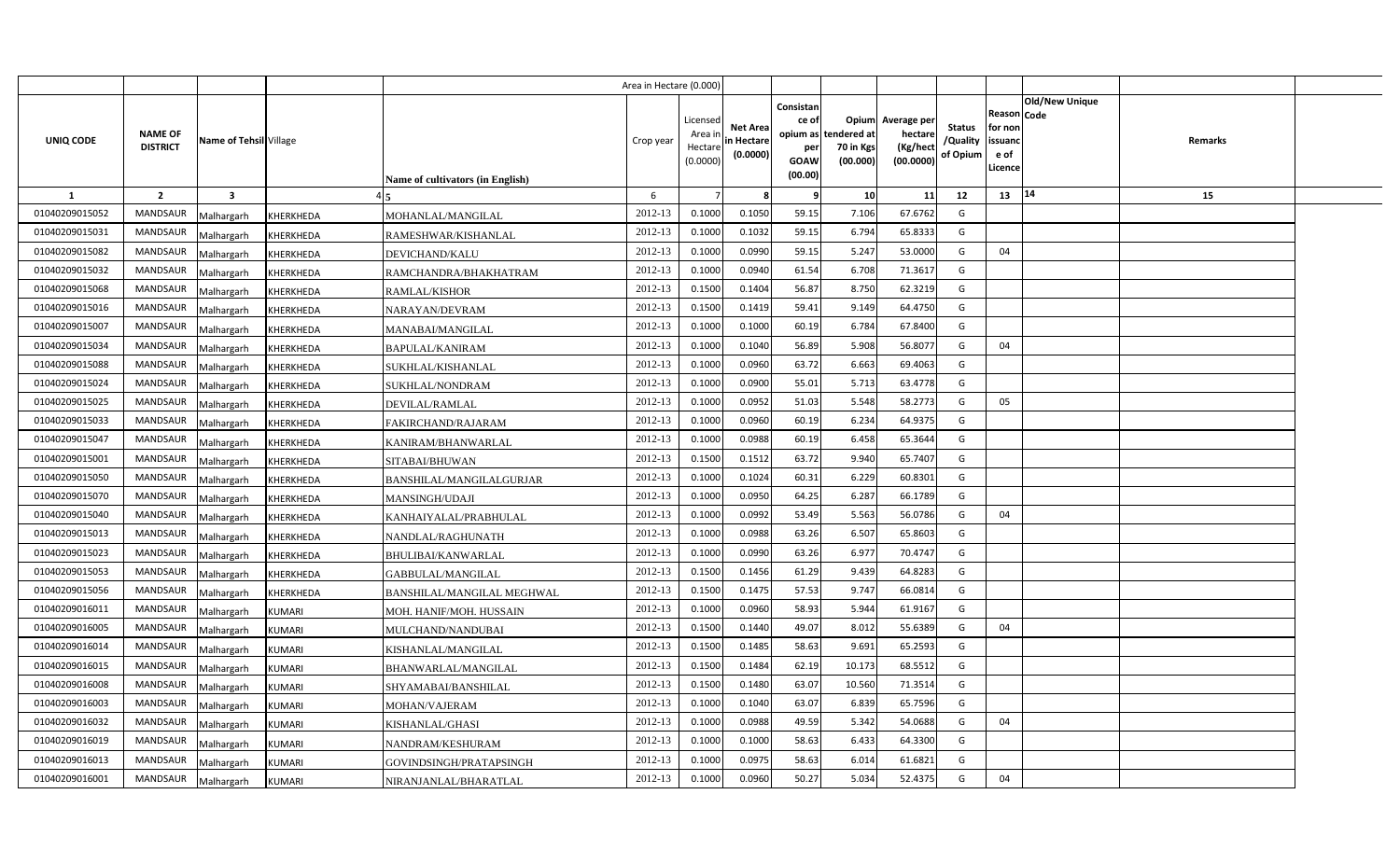|                |                                                             |                   |                                  | Area in Hectare (0.000) |                                            |                                           |                                                     |                                                        |                                                 |                                       |                                                                               |         |  |
|----------------|-------------------------------------------------------------|-------------------|----------------------------------|-------------------------|--------------------------------------------|-------------------------------------------|-----------------------------------------------------|--------------------------------------------------------|-------------------------------------------------|---------------------------------------|-------------------------------------------------------------------------------|---------|--|
| UNIQ CODE      | <b>NAME OF</b><br>Name of Tehsil Village<br><b>DISTRICT</b> |                   | Name of cultivators (in English) | Crop year               | Licensed<br>Area ir<br>Hectare<br>(0.0000) | <b>Net Area</b><br>in Hectare<br>(0.0000) | Consistan<br>ce of<br>per<br><b>GOAW</b><br>(00.00) | Opium<br>opium as tendered at<br>70 in Kgs<br>(00.000) | Average per<br>hectare<br>(Kg/hect<br>(00.0000) | <b>Status</b><br>/Quality<br>of Opium | <b>Old/New Unique</b><br>Reason Code<br>for non<br>issuanc<br>e of<br>.icence | Remarks |  |
| 1              | $\overline{2}$<br>$\overline{\mathbf{3}}$                   |                   |                                  | 6                       |                                            |                                           | -9                                                  | 10                                                     | 11                                              | 12                                    | 14<br>13                                                                      | 15      |  |
| 01040209017001 | <b>MANDSAUR</b><br>Malhargarh                               | LASUDIYA KADMALA  | UDAYRAM/GULAB DANGI              | 2012-13                 | 0.1500                                     | 0.1441                                    | 67.92                                               | 10.683                                                 | 74.1360                                         | G                                     |                                                                               |         |  |
| 01040209017003 | <b>MANDSAUR</b><br>Malhargarh                               | LASUDIYA KADMALA  | RATANBAI/BHAGWAN                 | 2012-13                 | 0.1000                                     | 0.0992                                    | 62.75                                               | 6.795                                                  | 68.4980                                         | G                                     |                                                                               |         |  |
| 01040209017004 | MANDSAUR<br>Malhargarh                                      | LASUDIYA KADMALA  | BOTALLAL/SITABAI                 | 2012-13                 | 0.1500                                     | 0.151                                     | 58.51                                               | 9.604                                                  | 63.5606                                         | G                                     |                                                                               |         |  |
| 01040209017006 | <b>MANDSAUR</b><br>Malhargarh                               | LASUDIYA KADMALA  | RAMESHCHANDRA/BAGDIRAM           | 2012-13                 | 0.1500                                     | 0.1460                                    | 62.75                                               | 9.628                                                  | 65.9452                                         | G                                     |                                                                               |         |  |
| 01040209017016 | MANDSAUR<br>Malhargarh                                      | LASUDIYA KADMALA  | MANGILAL/KHIMA                   | 2012-13                 | 0.1000                                     | 0.1020                                    | 63.43                                               | 6.832                                                  | 66.9804                                         | G                                     |                                                                               |         |  |
| 01040209017017 | <b>MANDSAUR</b><br>Malhargarh                               | LASUDIYA KADMALA  | DEVRAM/ONKARLAL                  | 2012-13                 | 0.1000                                     | 0.0986                                    | 66.56                                               | 6.989                                                  | 70.8824                                         | G                                     |                                                                               |         |  |
| 01040209017019 | MANDSAUR<br>Malhargarh                                      | LASUDIYA KADMALA  | ONKARLAL/UDA                     | 2012-13                 | 0.1500                                     | 0.1470                                    | 58.51                                               | 9.311                                                  | 63.3401                                         | G                                     |                                                                               |         |  |
| 01040209017030 | MANDSAUR<br>Malhargarh                                      | LASUDIYA KADMALA  | BABULAL/MANNALAL                 | 2012-13                 | 0.1000                                     | 0.1000                                    | 62.75                                               | 6.571                                                  | 65.7100                                         | G                                     |                                                                               |         |  |
| 01040209017032 | MANDSAUR<br>Malhargarh                                      | LASUDIYA KADMALA  | NARAYAN/BAGDIRAM                 | 2012-13                 | 0.1000                                     | 0.1023                                    | 58.51                                               | 6.712                                                  | 65.6109                                         | G                                     |                                                                               |         |  |
| 01040209017039 | MANDSAUR<br>Malhargarh                                      | LASUDIYA KADMALA  | KISHOR KUMAR/RAMCHANDRA          | 2012-13                 | 0.1000                                     | 0.0999                                    | 63.43                                               | 6.896                                                  | 69.0290                                         | G                                     |                                                                               |         |  |
| 01040209017041 | <b>MANDSAUR</b><br>Malhargarh                               | LASUDIYA KADMALA  | UMESH KUMAR/NARAYAN              | 2012-13                 | 0.1500                                     | 0.1450                                    | 67.92                                               | 11.207                                                 | 77.289                                          | G                                     |                                                                               |         |  |
| 01040209017056 | MANDSAUR<br>Malhargarh                                      | LASUDIYA KADMALA  | MANGILAL/RAMA                    | 2012-13                 | 0.1000                                     | 0.0996                                    | 62.12                                               | 6.957                                                  | 69.8494                                         | G                                     |                                                                               |         |  |
| 01040209017059 | <b>MANDSAUR</b><br>Malhargarh                               | LASUDIYA KADMALA  | RAMLAL/NARAYAN                   | 2012-13                 | 0.1000                                     | 0.0990                                    | 59.00                                               | 6.271                                                  | 63.3434                                         | G                                     |                                                                               |         |  |
| 01040209017086 | <b>MANDSAUR</b><br>Malhargarh                               | LASUDIYA KADMALA  | KAILASH/KARULAL                  | 2012-13                 | 0.1500                                     | 0.1500                                    | 67.92                                               | 10.877                                                 | 72.5133                                         | G                                     |                                                                               |         |  |
| 01040209017087 | <b>MANDSAUR</b><br>Malhargarh                               | LASUDIYA KADMALA  | PRAHLAD/NANDLAL                  | 2012-13                 | 0.1000                                     | 0.1000                                    | 59.00                                               | 6.288                                                  | 62.8800                                         | G                                     |                                                                               |         |  |
| 01040209017095 | <b>MANDSAUR</b><br>Malhargarh                               | LASUDIYA KADMALA  | SHAMBHUSINGH/UDAYSINGH           | 2012-13                 | 0.1000                                     | 0.0975                                    | 62.87                                               | 6.377                                                  | 65.4051                                         | G                                     |                                                                               |         |  |
| 01040209017050 | <b>MANDSAUR</b><br>Malhargarh                               | LASUDIYA KADMALA  | RADHESHYAM/NANURAM               | 2012-13                 | 0.1000                                     | 0.1000                                    | 55.56                                               | 6.040                                                  | 60.4000                                         | G                                     |                                                                               |         |  |
| 01040209017076 | <b>MANDSAUR</b><br>Malhargarh                               | LASUDIYA KADMALA  | GHISALAL/ASHARAM                 | 2012-13                 | 0.1000                                     | 0.1000                                    | 62.12                                               | 6.798                                                  | 67.9800                                         | G                                     |                                                                               |         |  |
| 01040209017089 | <b>MANDSAUR</b><br>Malhargarh                               | LASUDIYA KADMALA  | DEVILAL/CHUNNILAL                | 2012-13                 | 0.1000                                     | 0.0448                                    | 59.00                                               | 3.253                                                  | 72.6116                                         | G                                     |                                                                               |         |  |
| 01040209017026 | <b>MANDSAUR</b><br>Malhargarh                               | LASUDIYA KADMALA  | AMRUTKUNWAR/JUJHARSINGH          | 2012-13                 | 0.1000                                     | 0.1025                                    | 62.87                                               | 6.763                                                  | 65.9805                                         | G                                     |                                                                               |         |  |
| 01040209017102 | <b>MANDSAUR</b><br>Malhargarh                               | LASUDIYA KADMALA  | AMBALAL/NANDALAL                 | 2012-13                 | 0.1500                                     | 0.1500                                    | 56.95                                               | 9.185                                                  | 61.2333                                         | G                                     |                                                                               |         |  |
| 01040209017005 | MANDSAUR<br>Malhargarh                                      | LASUDIYA KADMALA  | NARAYANIBAI/BHANWARLAL           | 2012-13                 | 0.1500                                     | 0.1431                                    | 62.87                                               | 9.448                                                  | 66.0238                                         | G                                     |                                                                               |         |  |
| 01040209017051 | <b>MANDSAUR</b><br>Malhargarh                               | LASUDIYA KADMALA  | KALU/BHERA                       | 2012-13                 | 0.1500                                     | 0.1450                                    | 57.28                                               | 8.657                                                  | 59.7034                                         | G                                     |                                                                               |         |  |
| 01040209017081 | MANDSAUR<br>Malhargarh                                      | LASUDIYA KADMALA  | SITABAI/RAMLAL                   | 2012-13                 | 0.1500                                     | 0.1517                                    | 62.12                                               | 10.374                                                 | 68.3850                                         | G                                     |                                                                               |         |  |
| 01040209017038 | <b>MANDSAUR</b><br>Malhargarh                               | LASUDIYA KADMALA  | OKESHKUMAR/MOHANLAL              | 2012-13                 | 0.1000                                     | 0.1014                                    | 65.36                                               | 7.143                                                  | 70.4438                                         | G                                     |                                                                               |         |  |
| 01040209017063 | MANDSAUR<br>Malhargarh                                      | LASUDIYA KADMALA  | NANURAM/NATHU                    | 2012-13                 | 0.1000                                     | 0.1024                                    | 57.28                                               | 6.137                                                  | 59.9316                                         | G                                     | 08                                                                            |         |  |
| 01040209017078 | MANDSAUR<br>Malhargarh                                      | LASUDIYA KADMALA  | BANSHILAL/MEHTAB                 | 2012-13                 | 0.1000                                     | 0.1008                                    | 55.85                                               | 6.072                                                  | 60.2381                                         | G                                     |                                                                               |         |  |
| 01040209017103 | MANDSAUR<br>Malhargarh                                      | LASUDIYA KADMALA  | RAMDAS/KISHANDAS                 | 2012-13                 | 0.1000                                     | 0.0936                                    | 57.28                                               | 5.253                                                  | 56.1218                                         | G                                     | 04                                                                            |         |  |
| 01040209017104 | MANDSAUR<br>Malhargarh                                      | LASUDIYA KADMALA  | SAJJANBAI/MISHRILAL              | 2012-13                 | 0.1500                                     | 0.1440                                    | 65.08                                               | 9.920                                                  | 68.8889                                         | G                                     |                                                                               |         |  |
| 01040209018021 | MANDSAUR<br>Malhargarh                                      | MALHARGARH        | GITABAI/ANANDILAL                | 2012-13                 | 0.1500                                     | 0.1408                                    | 63.02                                               | 9.723                                                  | 69.0554                                         | G                                     |                                                                               |         |  |
| 01040209018024 | <b>MANDSAUR</b><br>Malhargarh                               | <b>MALHARGARH</b> | NANDRAM/FAKIRA                   | 2012-13                 | 0.1000                                     | 0.1023                                    | 53.28                                               | 5.511                                                  | 53.8710                                         | G                                     | 04                                                                            |         |  |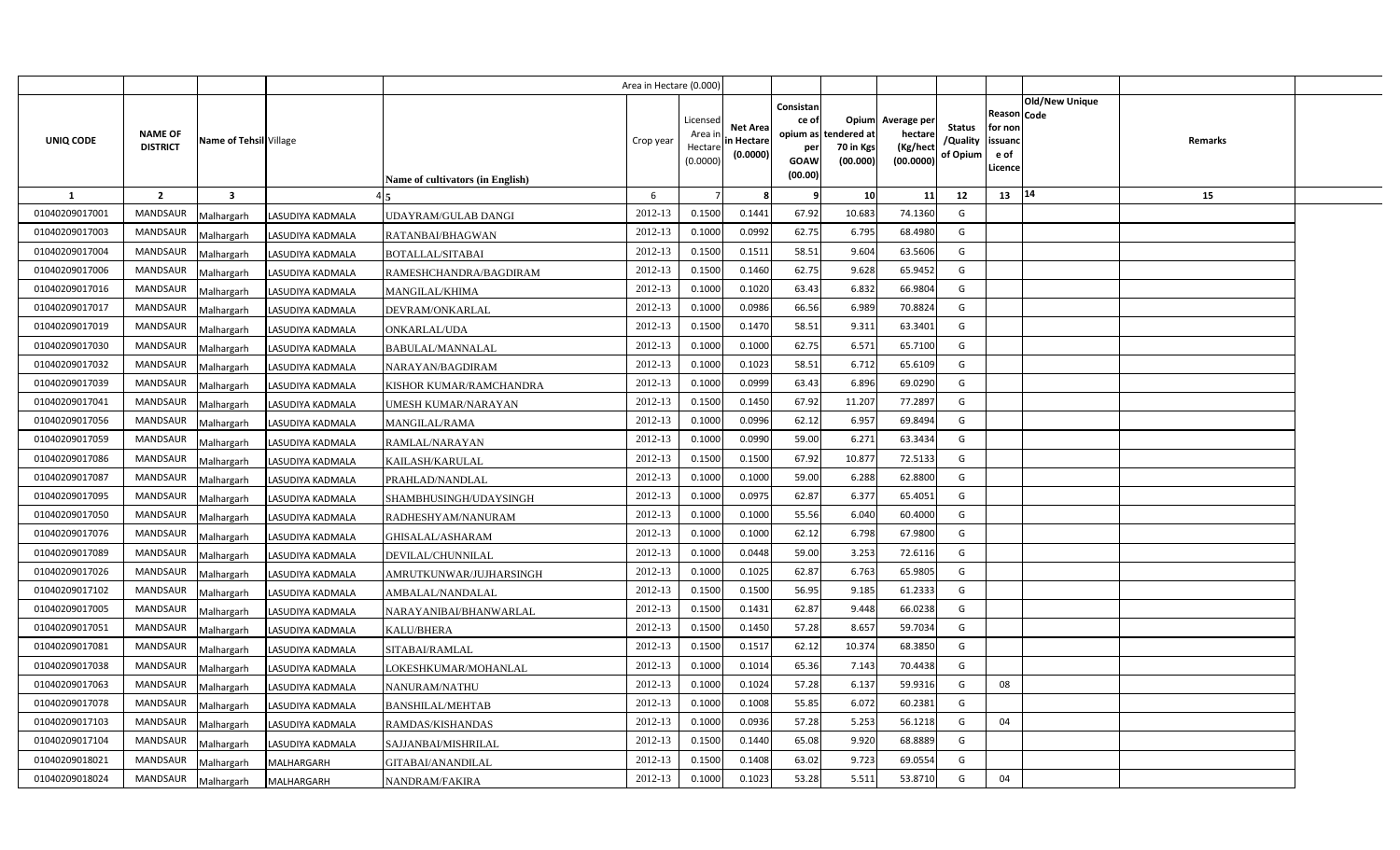|                |                                                      |                   |                                  | Area in Hectare (0.000) |                                            |                                           |                                                     |                                                        |                                                 |                                       |                                                                        |         |  |
|----------------|------------------------------------------------------|-------------------|----------------------------------|-------------------------|--------------------------------------------|-------------------------------------------|-----------------------------------------------------|--------------------------------------------------------|-------------------------------------------------|---------------------------------------|------------------------------------------------------------------------|---------|--|
| UNIQ CODE      | NAME OF<br>Name of Tehsil Village<br><b>DISTRICT</b> |                   | Name of cultivators (in English) | Crop year               | Licensed<br>Area ir<br>Hectare<br>(0.0000) | <b>Net Area</b><br>in Hectare<br>(0.0000) | Consistan<br>ce of<br>per<br><b>GOAW</b><br>(00.00) | Opium<br>opium as tendered at<br>70 in Kgs<br>(00.000) | Average per<br>hectare<br>(Kg/hect<br>(00.0000) | <b>Status</b><br>/Quality<br>of Opium | Old/New Unique<br>Reason Code<br>for non<br>issuanc<br>e of<br>Licence | Remarks |  |
| <b>1</b>       | $\overline{2}$<br>$\mathbf{3}$                       |                   |                                  | 6                       |                                            |                                           | - 9                                                 | 10                                                     | 11                                              | 12                                    | 14<br>13                                                               | 15      |  |
| 01040209018057 | <b>MANDSAUR</b><br>Malhargarh                        | MALHARGARH        | YUSUF KHA/CHAND KHA              | 2012-13                 | 0.1500                                     | 0.1519                                    | 62.84                                               | 10.970                                                 | 72.2186                                         | G                                     |                                                                        |         |  |
| 01040209018059 | MANDSAUR<br>Malhargarh                               | MALHARGARH        | BHURALAL/HIRALAL                 | 2012-13                 | 0.1500                                     | 0.1500                                    | 62.84                                               | 9.848                                                  | 65.6533                                         | G                                     |                                                                        |         |  |
| 01040209018073 | MANDSAUR<br>Malhargarh                               | MALHARGARH        | JAGANNATH/RAMLAL                 | 2012-13                 | 0.1000                                     | 0.0956                                    | 59.56                                               | 6.084                                                  | 63.6402                                         | G                                     |                                                                        |         |  |
| 01040209018084 | MANDSAUR<br>Malhargarh                               | MALHARGARH        | BHANWARLAL/KASHIRAM              | 2012-13                 | 0.1000                                     | 0.0950                                    | 56.73                                               | 6.038                                                  | 63.5579                                         | G                                     |                                                                        |         |  |
| 01040209018095 | <b>MANDSAUR</b><br>Malhargarh                        | MALHARGARH        | BANSHILAL/KESHURAM               | 2012-13                 | 0.1000                                     | 0.1014                                    | 54.91                                               | 6.142                                                  | 60.5720                                         | G                                     | 05                                                                     |         |  |
| 01040209018097 | MANDSAUR<br>Malhargarh                               | MALHARGARH        | CHENRAM/NANDRAM                  | 2012-13                 | 0.1000                                     | 0.0932                                    | 62.84                                               | 6.383                                                  | 68.4871                                         | G                                     |                                                                        |         |  |
| 01040209018134 | <b>MANDSAUR</b><br>Malhargarh                        | MALHARGARH        | ALLANOOR/MOHAMMAD KHA            | 2012-13                 | 0.1000                                     | 0.0980                                    | 74.13                                               | 6.915                                                  | 70.5612                                         | G                                     |                                                                        |         |  |
| 01040209018151 | <b>MANDSAUR</b><br>Malhargarh                        | MALHARGARH        | AMIN KHA/YASIN KHA               | 2012-13                 | 0.1000                                     | 0.0988                                    | 62.16                                               | 6.864                                                  | 69.4737                                         | G                                     |                                                                        |         |  |
| 01040209018153 | MANDSAUR<br>Malhargarh                               | MALHARGARH        | SHIVNARAYAN/JAGANNATH            | 2012-13                 | 0.1000                                     | 0.0960                                    | 56.52                                               | 5.991                                                  | 62.4063                                         | G                                     |                                                                        |         |  |
| 01040209018156 | <b>MANDSAUR</b><br>Malhargarh                        | MALHARGARH        | NATHULAL/HIRALAL                 | 2012-13                 | 0.1500                                     | 0.1395                                    | 68.69                                               | 9.989                                                  | 71.605                                          | G                                     |                                                                        |         |  |
| 01040209018160 | MANDSAUR<br>Malhargarh                               | MALHARGARH        | GAFFAR/BABUKHAN                  | 2012-13                 | 0.1000                                     | 0.0999                                    | 55.09                                               | 5.446                                                  | 54.5145                                         | G                                     | 04                                                                     |         |  |
| 01040209018063 | MANDSAUR<br>Malhargarh                               | MALHARGARH        | <b>MUSTAK AHMAD/ALHANOOR</b>     | 2012-13                 | 0.1000                                     | 0.0975                                    | 44.20                                               | 2.336                                                  | 23.9590                                         | G                                     | 04                                                                     |         |  |
| 01040209018168 | <b>MANDSAUR</b><br>Malhargarh                        | MALHARGARH        | SHAKURKHAN/NOORKHAN              | 2012-13                 | 0.1000                                     | 0.1015                                    | 60.06                                               | 6.246                                                  | 61.5369                                         | G                                     |                                                                        |         |  |
| 01040209018017 | <b>MANDSAUR</b><br>Malhargarh                        | MALHARGARH        | <b>GANGARAM/KACHRU</b>           | 2012-13                 | 0.1000                                     | 0.0962                                    | 51.87                                               | 6.024                                                  | 62.6195                                         | G                                     | 05                                                                     |         |  |
| 01040209018172 | <b>MANDSAUR</b><br>Malhargarh                        | MALHARGARH        | LEELABAI/BADRILAL                | 2012-13                 | 0.1000                                     | 0.0936                                    | 60.06                                               | 6.375                                                  | 68.1090                                         | G                                     |                                                                        |         |  |
| 01040209018085 | <b>MANDSAUR</b><br>Malhargarh                        | MALHARGARH        | SAMPATBAI/SHANTILAL              | 2012-13                 | 0.1000                                     | 0.1008                                    | 60.06                                               | 6.495                                                  | 64.4345                                         | G                                     |                                                                        |         |  |
| 01040209018002 | <b>MANDSAUR</b><br>Malhargarh                        | MALHARGARH        | DEVILAL/RAMLAL                   | 2012-13                 | 0.1000                                     | 0.0912                                    | 57.28                                               | 5.949                                                  | 65.2303                                         | G                                     |                                                                        |         |  |
| 01040209018006 | <b>MANDSAUR</b><br>Malhargarh                        | MALHARGARH        | RAMCHANDRA/DEVA                  | 2012-13                 | 0.1000                                     | 0.0980                                    | 55.87                                               | 5.571                                                  | 56.8469                                         | G                                     | 04                                                                     |         |  |
| 01040209018019 | <b>MANDSAUR</b><br>Malhargarh                        | MALHARGARH        | OMPRAKASH/RAMCHANDRA             | 2012-13                 | 0.1000                                     | 0.1008                                    | 60.16                                               | 6.282                                                  | 62.3214                                         | G                                     |                                                                        |         |  |
| 01040209018152 | MANDSAUR<br>Malhargarh                               | MALHARGARH        | AIJAJ HUSSAIN/SAID MOHAMMAD      | 2012-13                 | 0.1000                                     | 0.1040                                    | 50.04                                               | 5.411                                                  | 52.0288                                         | G                                     | 04                                                                     |         |  |
| 01040209018036 | <b>MANDSAUR</b><br>Malhargarh                        | MALHARGARH        | UDAYRAM/GHASI                    | 2012-13                 | 0.1000                                     | 0.1040                                    | 54.22                                               | 6.104                                                  | 58.6923                                         | G                                     | 05                                                                     |         |  |
| 01040209018099 | <b>MANDSAUR</b><br>Malhargarh                        | MALHARGARH        | JANIBAI/BHUVAN                   | 2012-13                 | 0.1000                                     | 0.0950                                    | 57.23                                               | 5.960                                                  | 62.7368                                         |                                       | 02                                                                     |         |  |
| 01040209018054 | <b>MANDSAUR</b><br>Malhargarh                        | MALHARGARH        | AYYUB KHA/CHAND KHA              | 2012-13                 | 0.1000                                     | 0.1014                                    | 62.16                                               | 7.228                                                  | 71.2821                                         | G                                     |                                                                        |         |  |
| 01040209018067 | MANDSAUR<br>Malhargarh                               | MALHARGARH        | GAFOOR/SULEMAN                   | 2012-13                 | 0.1000                                     | 0.1000                                    | 57.83                                               | 5.940                                                  | 59.4000                                         | G                                     |                                                                        |         |  |
| 01040209018080 | MANDSAUR<br>Malhargarh                               | MALHARGARH        | MOHANLAL/HIRALAL                 | 2012-13                 | 0.1000                                     | 0.0950                                    | 58.30                                               | 6.496                                                  | 68.3789                                         |                                       | 02                                                                     |         |  |
| 01040209018111 | MANDSAUR<br>Malhargarh                               | MALHARGARH        | NANDLAL/HIRALAL                  | 2012-13                 | 0.1000                                     | 0.1000                                    | 62.16                                               | 6.491                                                  | 64.9100                                         | G                                     |                                                                        |         |  |
| 01040209018147 | MANDSAUR<br>Malhargarh                               | MALHARGARH        | VISHNULAL/HIRALAL                | 2012-13                 | 0.1000                                     | 0.1000                                    | 63.22                                               | 6.873                                                  | 68.7300                                         | G                                     |                                                                        |         |  |
| 01040209018154 | MANDSAUR<br>Malhargarh                               | MALHARGARH        | BHARAT SINGH/RUGHNATHSINGH       | 2012-13                 | 0.1500                                     | 0.1505                                    | 57.54                                               | 9.009                                                  | 59.8605                                         | G                                     |                                                                        |         |  |
| 01040209018176 | MANDSAUR<br>Malhargarh                               | MALHARGARH        | KESHARSINGH/NAHARSINGH           | 2012-13                 | 0.1000                                     | 0.0957                                    | 63.02                                               | 6.680                                                  | 69.801                                          | G                                     |                                                                        |         |  |
| 01040209018100 | MANDSAUR<br>Malhargarh                               | MALHARGARH        | RAMSUKHI/RAMSUKH                 | 2012-13                 | 0.1000                                     | 0.1000                                    | 56.52                                               | 6.088                                                  | 60.8800                                         | G                                     |                                                                        |         |  |
| 01040209018162 | MANDSAUR<br>Malhargarh                               | <b>MALHARGARH</b> | GOPAL/HANSRAJ                    | 2012-13                 | 0.1000                                     | 0.1000                                    | 54.65                                               | 5.606                                                  | 56.0600                                         | G                                     | 04                                                                     |         |  |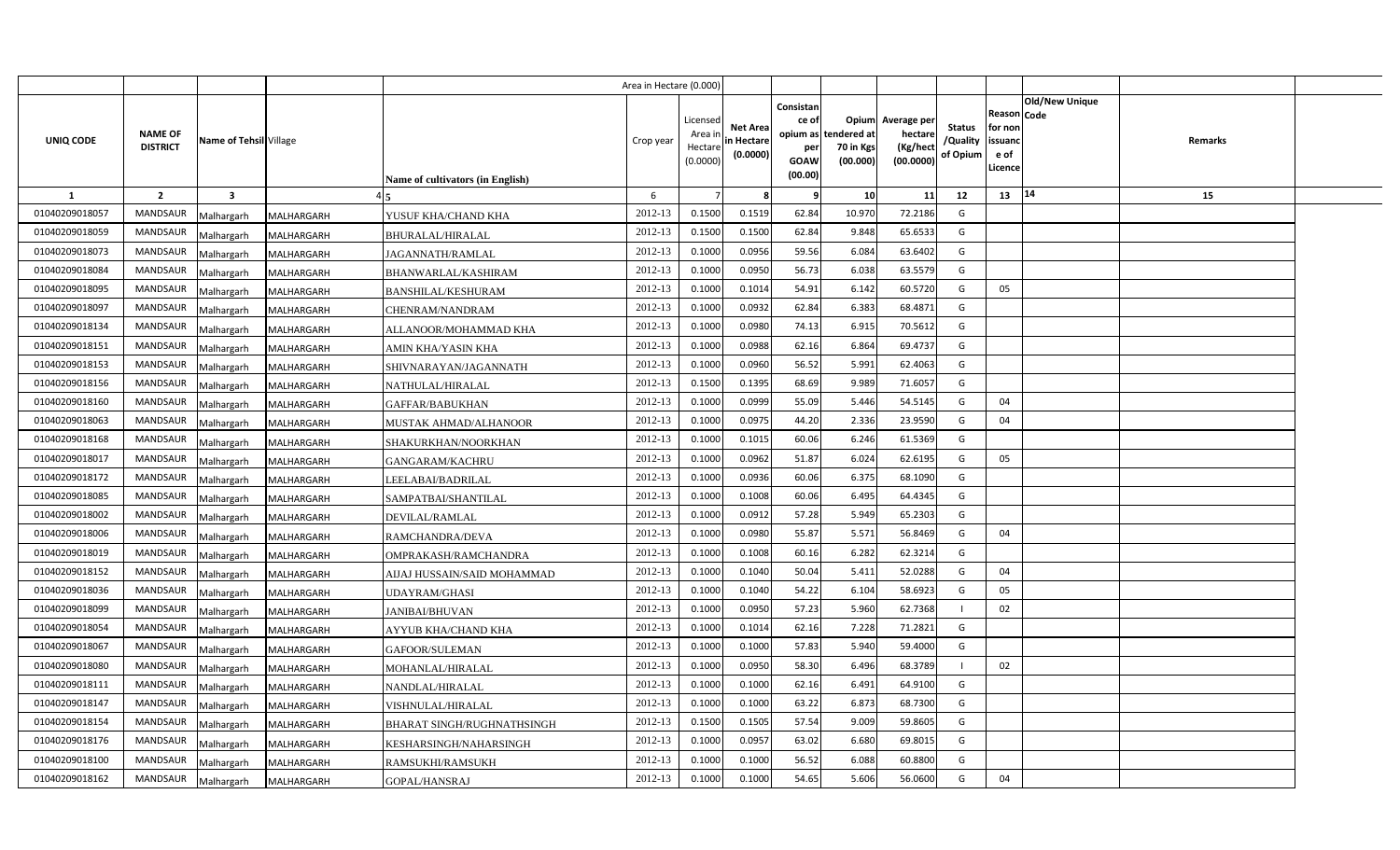|                |                                   |                             |            |                                         | Area in Hectare (0.000) |                                            |                                           |                                                                 |                                                      |                                                 |                                       |                                                      |                |         |  |
|----------------|-----------------------------------|-----------------------------|------------|-----------------------------------------|-------------------------|--------------------------------------------|-------------------------------------------|-----------------------------------------------------------------|------------------------------------------------------|-------------------------------------------------|---------------------------------------|------------------------------------------------------|----------------|---------|--|
| UNIQ CODE      | <b>NAME OF</b><br><b>DISTRICT</b> | Name of Tehsil Village      |            | <b>Name of cultivators (in English)</b> | Crop year               | Licensed<br>Area ir<br>Hectare<br>(0.0000) | <b>Net Area</b><br>in Hectare<br>(0.0000) | Consistan<br>ce of<br>opium as<br>per<br><b>GOAW</b><br>(00.00) | <b>Opium</b><br>tendered at<br>70 in Kgs<br>(00.000) | Average per<br>hectare<br>(Kg/hect<br>(00.0000) | <b>Status</b><br>/Quality<br>of Opium | Reason Code<br>for non<br>issuanc<br>e of<br>Licence | Old/New Unique | Remarks |  |
| 1              | $\overline{2}$                    | $\overline{\mathbf{3}}$     |            |                                         | 6                       |                                            |                                           | - 9                                                             | 10                                                   | 11                                              | 12                                    | 13                                                   | 14             | 15      |  |
| 01040209018139 | <b>MANDSAUR</b>                   | Malhargarh                  | MALHARGARH | PRAKASH/MANGILAL                        | 2012-13                 | 0.1000                                     | 0.1000                                    | 63.22                                                           | 7.397                                                | 73.9700                                         | G                                     |                                                      |                |         |  |
| 01040209022001 | MANDSAUR                          | Malhargarh<br><b>PAHEDA</b> |            | RAMCHANDRA/KACHRU                       | 2012-13                 | 0.1000                                     | 0.1020                                    | 62.48                                                           | 6.221                                                | 60.9902                                         | G                                     |                                                      |                |         |  |
| 01040209022017 | <b>MANDSAUR</b>                   | Malhargarh<br><b>PAHEDA</b> |            | AMBALAL/NARAYAN                         | 2012-13                 | 0.1500                                     | 0.1450                                    | 62.48                                                           | 10.184                                               | 70.2345                                         | G                                     |                                                      |                |         |  |
| 01040209022030 | <b>MANDSAUR</b>                   | Malhargarh<br><b>PAHEDA</b> |            | VARDICHANDRA/DEVILAL                    | 2012-13                 | 0.100                                      | 0.0900                                    | 58.70                                                           | 5.509                                                | 61.2111                                         | G                                     |                                                      |                |         |  |
| 01040209022072 | <b>MANDSAUR</b>                   | Malhargarh<br><b>PAHEDA</b> |            | DHAPUBAI/RAMLAL                         | 2012-13                 | 0.100                                      | 0.1000                                    | 53.03                                                           | 5.636                                                | 56.3600                                         | G                                     | 04                                                   |                |         |  |
| 01040209022078 | <b>MANDSAUR</b>                   | Malhargarh<br>PAHEDA        |            | PRABHULAL/KESHURAM                      | 2012-13                 | 0.1000                                     | 0.1008                                    | 50.63                                                           | 6.003                                                | 59.5536                                         | G                                     | 05                                                   |                |         |  |
| 01040209022082 | <b>MANDSAUR</b>                   | Malhargarh<br>PAHEDA        |            | SITABAI/SHANKERLAL                      | 2012-13                 | 0.1000                                     | 0.1000                                    | 62.48                                                           | 6.721                                                | 67.2100                                         | G                                     |                                                      |                |         |  |
| 01040209022093 | <b>MANDSAUR</b>                   | Malhargarh<br>PAHEDA        |            | RAMLAL (RAMA)/GULAB                     | 2012-13                 | 0.1000                                     | 0.0960                                    | 62.93                                                           | 6.482                                                | 67.5208                                         | G                                     |                                                      |                |         |  |
| 01040209022062 | MANDSAUR                          | Malhargarh<br>PAHEDA        |            | <b>BABULAL/NARAYAN</b>                  | 2012-13                 | 0.1500                                     | 0.1410                                    | 61.88                                                           | 9.450                                                | 67.0213                                         | G                                     |                                                      |                |         |  |
| 01040209022071 | <b>MANDSAUR</b>                   | Malhargarh<br>PAHEDA        |            | <b>BALURAM/NANDA</b>                    | 2012-13                 | 0.1500                                     | 0.137                                     | 56.82                                                           | 8.823                                                | 64.2140                                         | G                                     |                                                      |                |         |  |
| 01040209022007 | <b>MANDSAUR</b>                   | Malhargarh<br>PAHEDA        |            | NANIBAI/BAGDU                           | 2012-13                 | 0.1500                                     | 0.1462                                    | 61.88                                                           | 10.484                                               | 71.7100                                         | G                                     |                                                      |                |         |  |
| 01040209022021 | <b>MANDSAUR</b>                   | Malhargarh<br>PAHEDA        |            | ISHWARLAL/LAKSHMAN                      | 2012-13                 | 0.1500                                     | 0.1504                                    | 61.88                                                           | 10.051                                               | 66.8285                                         | G                                     |                                                      |                |         |  |
| 01040209022003 | MANDSAUR                          | Malhargarh<br>PAHEDA        |            | DHAPUBAI/RAJMAL                         | 2012-13                 | 0.1000                                     | 0.0972                                    | 61.75                                                           | 6.713                                                | 69.0638                                         | G                                     |                                                      |                |         |  |
| 01040209022050 | <b>MANDSAUR</b>                   | Malhargarh<br>PAHEDA        |            | FAKIRCHANDRA/UDA JI                     | 2012-13                 | 0.1000                                     | 0.1050                                    | 68.46                                                           | 7.521                                                | 71.6286                                         | G                                     |                                                      |                |         |  |
| 01040209022006 | MANDSAUR                          | Malhargarh<br>PAHEDA        |            | GOVERDHANLAL/SHAMBHU JI                 | 2012-13                 | 0.1500                                     | 0.1404                                    | 58.70                                                           | 9.031                                                | 64.3234                                         | G                                     |                                                      |                |         |  |
| 01040209022083 | MANDSAUR                          | Malhargarh<br>PAHEDA        |            | SONA BAI/BHERULAL                       | 2012-13                 | 0.1500                                     | 0.1529                                    | 61.75                                                           | 10.303                                               | 67.3839                                         | G                                     |                                                      |                |         |  |
| 01040209022018 | MANDSAUR                          | Malhargarh<br>PAHEDA        |            | BAGDUDAS/LAXMANDAS                      | 2012-13                 | 0.1000                                     | 0.0971                                    | 54.22                                                           | 5.833                                                | 60.0721                                         | G                                     | 05                                                   |                |         |  |
| 01040209022089 | MANDSAUR                          | Malhargarh<br>PAHEDA        |            | ONKARLAL/GULABCHAND                     | 2012-13                 | 0.1000                                     | 0.1000                                    | 61.75                                                           | 6.651                                                | 66.5100                                         | G                                     |                                                      |                |         |  |
| 01040209022096 | <b>MANDSAUR</b>                   | Malhargarh<br>PAHEDA        |            | SHIVNARAYAN/MODIRAM                     | 2012-13                 | 0.1000                                     | 0.1008                                    | 57.67                                                           | 5.915                                                | 58.6806                                         | G                                     |                                                      |                |         |  |
| 01040209022005 | <b>MANDSAUR</b>                   | Malhargarh<br><b>PAHEDA</b> |            | CHANDRKALABAI/RAMCHANDRA                | 2012-13                 | 0.1500                                     | 0.1500                                    | 53.94                                                           | 8.569                                                | 57.1267                                         | G                                     | 05                                                   |                |         |  |
| 01040209022042 | <b>MANDSAUR</b>                   | Malhargarh<br>PAHEDA        |            | <b>BAGDIRAM /BHUWAN</b>                 | 2012-13                 | 0.1000                                     | 0.0960                                    | 59.77                                                           | 6.523                                                | 67.9479                                         | G                                     |                                                      |                |         |  |
| 01040209022098 | <b>MANDSAUR</b>                   | Malhargarh<br>PAHEDA        |            | JAGDISH/BHERULAL                        | 2012-13                 | 0.1000                                     | 0.0988                                    | 53.95                                                           | 5.819                                                | 58.8968                                         | G                                     | 05                                                   |                |         |  |
| 01040209022004 | <b>MANDSAUR</b>                   | Malhargarh<br><b>PAHEDA</b> |            | <b>BABULAL/RODMAL</b>                   | 2012-13                 | 0.1500                                     | 0.1505                                    | 59.77                                                           | 10.562                                               | 70.1794                                         | G                                     |                                                      |                |         |  |
| 01040209022048 | MANDSAUR                          | Malhargarh<br>PAHEDA        |            | RAMNARAYAN/BHANWARLAL                   | 2012-13                 | 0.1500                                     | 0.1474                                    | 61.89                                                           | 9.929                                                | 67.3609                                         | G                                     |                                                      |                |         |  |
| 01040209022101 | <b>MANDSAUR</b>                   | Malhargarh<br>PAHEDA        |            | BALURAM/KESHURAM                        | 2012-13                 | 0.1000                                     | 0.1020                                    | 61.89                                                           | 6.357                                                | 62.3235                                         | G                                     |                                                      |                |         |  |
| 01040209023006 | <b>MANDSAUR</b>                   | Malhargarh<br>PAMAKHEDA     |            | RAMPRASAD/PRABHULAL                     | 2012-13                 | 0.1000                                     | 0.0957                                    | 62.70                                                           | 6.798                                                | 71.0345                                         | G                                     |                                                      |                |         |  |
| 01040209023021 | <b>MANDSAUR</b>                   | Malhargarh<br>PAMAKHEDA     |            | SHYAMLAL/SHANTILAL                      | 2012-13                 | 0.1000                                     | 0.0946                                    | 57.42                                                           | 6.357                                                | 67.1987                                         | G                                     |                                                      |                |         |  |
| 01040209023024 | <b>MANDSAUR</b>                   | Malhargarh<br>PAMAKHEDA     |            | KARULAL/PYARJI                          | 2012-13                 | 0.1000                                     | 0.0986                                    | 66.52                                                           | 7.517                                                | 76.2373                                         | G                                     |                                                      |                |         |  |
| 01040209023027 | <b>MANDSAUR</b>                   | Malhargarh<br>PAMAKHEDA     |            | AMARSINGH/TULSIRAM                      | 2012-13                 | 0.1000                                     | 0.0946                                    | 57.42                                                           | 6.201                                                | 65.5497                                         | G                                     |                                                      |                |         |  |
| 01040209023037 | <b>MANDSAUR</b>                   | Malhargarh<br>PAMAKHEDA     |            | <b>KANIRAM/HARIRAM</b>                  | 2012-13                 | 0.1500                                     | 0.1444                                    | 57.42                                                           | 9.589                                                | 66.4058                                         | G                                     |                                                      |                |         |  |
| 01040209023047 | MANDSAUR                          | Malhargarh<br>PAMAKHEDA     |            | KACHRULAL/SHANKARLAL                    | 2012-13                 | 0.1000                                     | 0.0952                                    | 63.13                                                           | 6.466                                                | 67.9202                                         | G                                     |                                                      |                |         |  |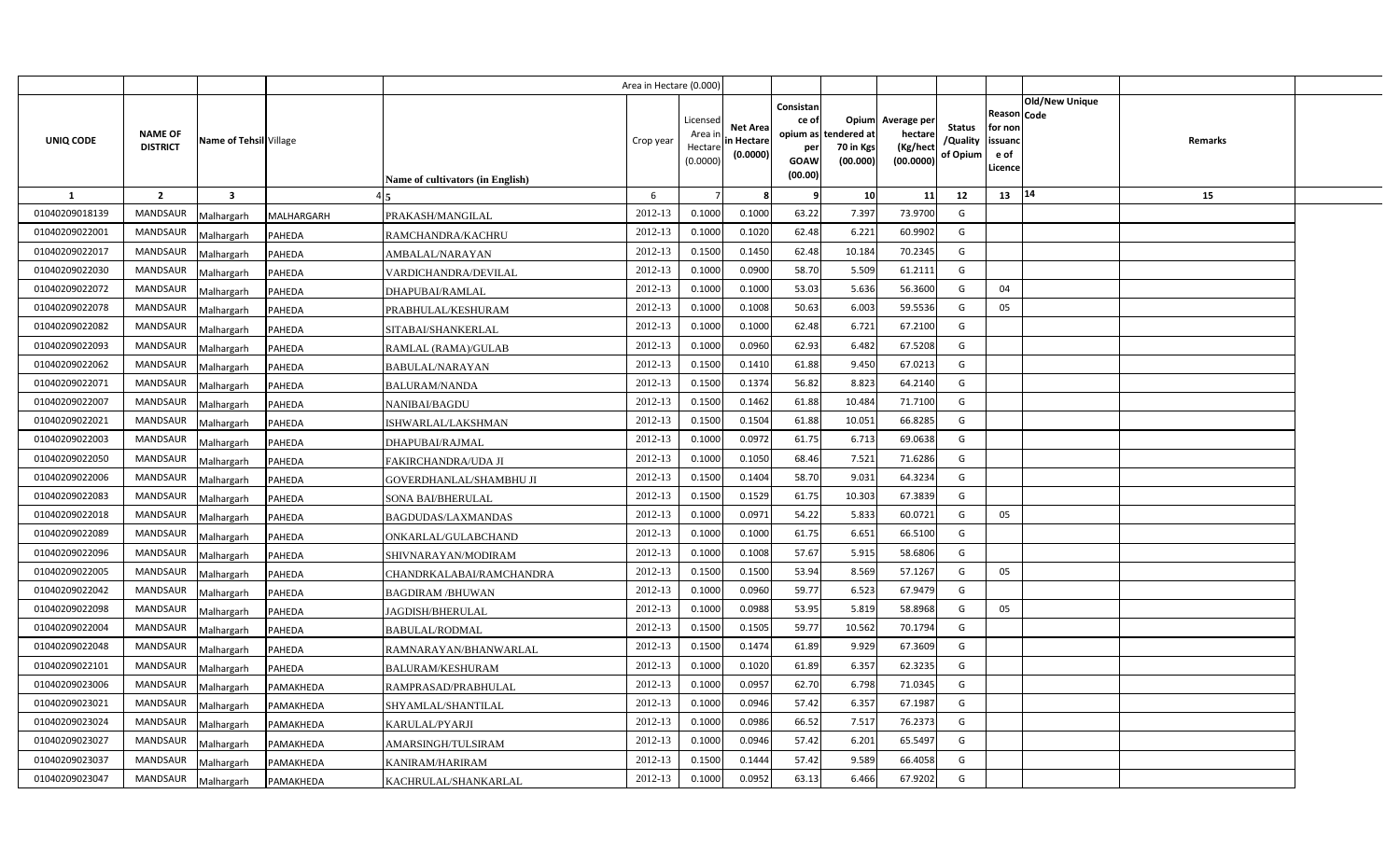|                |                                   |                         |                                    |                                  | Area in Hectare (0.000) |                                           |                                           |                                                     |                                                        |                                                 |                                       |                                                      |                       |         |  |
|----------------|-----------------------------------|-------------------------|------------------------------------|----------------------------------|-------------------------|-------------------------------------------|-------------------------------------------|-----------------------------------------------------|--------------------------------------------------------|-------------------------------------------------|---------------------------------------|------------------------------------------------------|-----------------------|---------|--|
| UNIQ CODE      | <b>NAME OF</b><br><b>DISTRICT</b> | Name of Tehsil Village  |                                    | Name of cultivators (in English) | Crop year               | Licensed<br>Area ir<br>Hectar<br>(0.0000) | <b>Net Area</b><br>in Hectare<br>(0.0000) | Consistan<br>ce of<br>per<br><b>GOAW</b><br>(00.00) | Opium<br>opium as tendered at<br>70 in Kgs<br>(00.000) | Average per<br>hectare<br>(Kg/hect<br>(00.0000) | <b>Status</b><br>/Quality<br>of Opium | Reason Code<br>for non<br>issuanc<br>e of<br>Licence | <b>Old/New Unique</b> | Remarks |  |
| 1              | $\overline{2}$                    | $\overline{\mathbf{3}}$ |                                    |                                  | 6                       |                                           |                                           | q                                                   | 10                                                     | 11                                              | 12                                    | 13                                                   | 14                    | 15      |  |
| 01040209023068 | <b>MANDSAUR</b>                   | Malhargarh              | PAMAKHEDA<br><b>BALURAM/SEVA</b>   |                                  | 2012-13                 | 0.1000                                    | 0.0963                                    | 52.03                                               | 5.917                                                  | 61.4434                                         | G                                     | 05                                                   |                       |         |  |
| 01040209024001 | MANDSAUR                          | Malhargarh              | <b>RUPI</b>                        | KANWARLAL/HIRALAL                | 2012-13                 | 0.1500                                    | 0.1419                                    | 58.54                                               | 9.542                                                  | 67.2445                                         | G                                     |                                                      |                       |         |  |
| 01040209024002 | <b>MANDSAUR</b>                   | Malhargarh              | <b>RUPI</b>                        | BAPULAL/BHANWARLAL               | 2012-13                 | 0.100                                     | 0.1034                                    | 61.57                                               | 7.072                                                  | 68.3946                                         | G                                     |                                                      |                       |         |  |
| 01040209024003 | <b>MANDSAUR</b>                   | Malhargarh              | <b>RUPI</b>                        | RAMNARAYAN/BAGDIRAM              | 2012-13                 | 0.1500                                    | 0.1536                                    | 67.34                                               | 10.216                                                 | 66.5104                                         | G                                     |                                                      |                       |         |  |
| 01040209024004 | MANDSAUR                          | Malhargarh              | <b>RUPI</b>                        | PRABHUBAI/RAMCHANDRA             | 2012-13                 | 0.1500                                    | 0.1404                                    | 61.57                                               | 9.279                                                  | 66.0897                                         | G                                     |                                                      |                       |         |  |
| 01040209024007 | <b>MANDSAUR</b>                   | Malhargarh              | <b>RUPI</b>                        | KANKUBAI/NANURAM                 | 2012-13                 | 0.1500                                    | 0.151                                     | 58.54                                               | 9.057                                                  | 59.9008                                         | G                                     |                                                      |                       |         |  |
| 01040209024008 | MANDSAUR                          | Malhargarh              | <b>RUPI</b>                        | HAJARILAL/DHURILAL               | 2012-13                 | 0.1500                                    | 0.1470                                    | 65.36                                               | 10.084                                                 | 68.5986                                         | G                                     |                                                      |                       |         |  |
| 01040209024009 | <b>MANDSAUR</b>                   | Malhargarh              | <b>RUPI</b>                        | RATANLAL/DHURILAL                | 2012-13                 | 0.1500                                    | 0.1448                                    | 61.57                                               | 9.878                                                  | 68.2182                                         | G                                     |                                                      |                       |         |  |
| 01040209024010 | MANDSAUR                          | Malhargarh              | <b>RUPI</b>                        | HUDDIBAI/MOHANLAL                | 2012-13                 | 0.1500                                    | 0.1395                                    | 61.78                                               | 9.064                                                  | 64.9749                                         | G                                     |                                                      |                       |         |  |
| 01040209024011 | <b>MANDSAUR</b>                   | Malhargarh              | <b>RUPI</b>                        | RAMSINGH/NATHUSINGH              | 2012-13                 | 0.1000                                    | 0.1023                                    | 61.79                                               | 6.673                                                  | 65.2297                                         | G                                     |                                                      |                       |         |  |
| 01040209024012 | MANDSAUR                          | Malhargarh              | <b>RUPI</b>                        | PUSHPABAI/KARULAL                | 2012-13                 | 0.1500                                    | 0.1480                                    | 65.36                                               | 10.075                                                 | 68.0743                                         | G                                     |                                                      |                       |         |  |
| 01040209024013 | <b>MANDSAUR</b>                   | Malhargarh              | <b>RUPI</b>                        | LAXMAN/NANURAM                   | 2012-13                 | 0.1000                                    | 0.0972                                    | 63.43                                               | 6.742                                                  | 69.3621                                         | G                                     |                                                      |                       |         |  |
| 01040209024014 | MANDSAUR                          | Malhargarh              | <b>RUPI</b>                        | RAMKISHAN/HIRALAL                | 2012-13                 | 0.1500                                    | 0.1491                                    | 61.79                                               | 9.339                                                  | 62.6358                                         | G                                     |                                                      |                       |         |  |
| 01040209024017 | <b>MANDSAUR</b>                   | Malhargarh              | <b>RUPI</b>                        | TANKBAI/MANGILAL                 | 2012-13                 | 0.1500                                    | 0.1386                                    | 63.43                                               | 9.070                                                  | 65.4401                                         | G                                     |                                                      |                       |         |  |
| 01040209024019 | <b>MANDSAUR</b>                   | Malhargarh              | <b>RUPI</b>                        | KESHARSINGH/NATHUSINGH           | 2012-13                 | 0.1500                                    | 0.1500                                    | 61.79                                               | 9.983                                                  | 66.5533                                         | G                                     |                                                      |                       |         |  |
| 01040209024020 | MANDSAUR                          | Malhargarh              | <b>RUPI</b>                        | BAPULAL/KISHANLAL                | 2012-13                 | 0.1000                                    | 0.0918                                    | 60.61                                               | 6.096                                                  | 66.4052                                         | G                                     |                                                      |                       |         |  |
| 01040209024021 | <b>MANDSAUR</b>                   | Malhargarh              | <b>RUPI</b>                        | <b>BHULIBAI/SHANKARLAL</b>       | 2012-13                 | 0.1500                                    | 0.1395                                    | 58.54                                               | 8.656                                                  | 62.0502                                         | G                                     |                                                      |                       |         |  |
| 01040209024023 | MANDSAUR                          | Malhargarh              | <b>RUPI</b>                        | GOPILAL/PHOOLCHAND               | 2012-13                 | 0.1000                                    | 0.1008                                    | 63.43                                               | 6.651                                                  | 65.9821                                         | G                                     |                                                      |                       |         |  |
| 01040209024024 | MANDSAUR                          | Malhargarh              | <b>RUPI</b>                        | DEVKANYABAI/HIRALAL              | 2012-13                 | 0.1500                                    | 0.1491                                    | 60.61                                               | 9.126                                                  | 61.2072                                         | G                                     |                                                      |                       |         |  |
| 01040209024027 | MANDSAUR                          | Malhargarh              | <b>RUPI</b>                        | RATANLAL/ONKARLAL                | 2012-13                 | 0.1500                                    | 0.1435                                    | 60.61                                               | 8.970                                                  | 62.5087                                         | G                                     |                                                      |                       |         |  |
| 01040209024028 | MANDSAUR                          | Malhargarh              | <b>RUPI</b>                        | GANPAT/GOPILAL                   | 2012-13                 | 0.1500                                    | 0.1450                                    | 65.23                                               | 10.418                                                 | 71.8483                                         | G                                     |                                                      |                       |         |  |
| 01040209024030 | MANDSAUR                          | Malhargarh              | <b>RUPI</b>                        | NARAYANSINGH/SAMANTSINGH         | 2012-13                 | 0.1000                                    | 0.1008                                    | 58.76                                               | 5.851                                                  | 58.0456                                         | G                                     |                                                      |                       |         |  |
| 01040209024031 | MANDSAUR                          | Malhargarh              | <b>RUPI</b>                        | JAGDISH/MOHANLAL                 | 2012-13                 | 0.1500                                    | 0.1520                                    | 63.09                                               | 10.969                                                 | 72.1645                                         | G                                     |                                                      |                       |         |  |
| 01040209024033 | MANDSAUR                          | Malhargarh              | <b>RUPI</b>                        | ASHOKKUMAR/HAJARILAL             | 2012-13                 | 0.1500                                    | 0.1470                                    | 73.03                                               | 11.341                                                 | 77.1497                                         | G                                     |                                                      |                       |         |  |
| 01040209024034 | MANDSAUR                          | Malhargarh              | <b>RUPI</b>                        | FATESINGH/PRABHULAL              | 2012-13                 | 0.1000                                    | 0.1000                                    | 67.34                                               | 7.186                                                  | 71.8600                                         | G                                     |                                                      |                       |         |  |
| 01040209024035 | <b>MANDSAUR</b>                   | Malhargarh              | <b>RUPI</b>                        | SURAJMAL/RATANLAL                | 2012-13                 | 0.1500                                    | 0.1514                                    | 61.42                                               | 10.047                                                 | 66.3606                                         | G                                     |                                                      |                       |         |  |
| 01040209024036 | MANDSAUR                          | Malhargarh              | <b>RUPI</b>                        | KANHAIYALAL/NANDA                | 2012-13                 | 0.1500                                    | 0.1460                                    | 64.12                                               | 9.462                                                  | 64.8082                                         | G                                     |                                                      |                       |         |  |
| 01040209024038 | <b>MANDSAUR</b>                   | Malhargarh              | <b>RUPI</b>                        | CHANDMAL/KISHANLAL               | 2012-13                 | 0.1500                                    | 0.1470                                    | 64.12                                               | 9.801                                                  | 66.6735                                         | G                                     |                                                      |                       |         |  |
| 01040209024039 | MANDSAUR                          | Malhargarh              | <b>RUPI</b>                        | BALARAM/BHANWARLAL               | 2012-13                 | 0.1000                                    | 0.1000                                    | 64.12                                               | 6.916                                                  | 69.1600                                         | G                                     |                                                      |                       |         |  |
| 01040209024040 | <b>MANDSAUR</b>                   | Malhargarh              | <b>RUPI</b>                        | AMRITRAM/BHUWANIRAM              | 2012-13                 | 0.1000                                    | 0.1000                                    | 68.59                                               | 7.378                                                  | 73.7800                                         | G                                     |                                                      |                       |         |  |
| 01040209024041 | <b>MANDSAUR</b>                   | Malhargarh              | <b>RUPI</b><br><b>VISHNU/BABRU</b> |                                  | 2012-13                 | 0.1500                                    | 0.1480                                    | 63.11                                               | 9.836                                                  | 66.4595                                         | G                                     |                                                      |                       |         |  |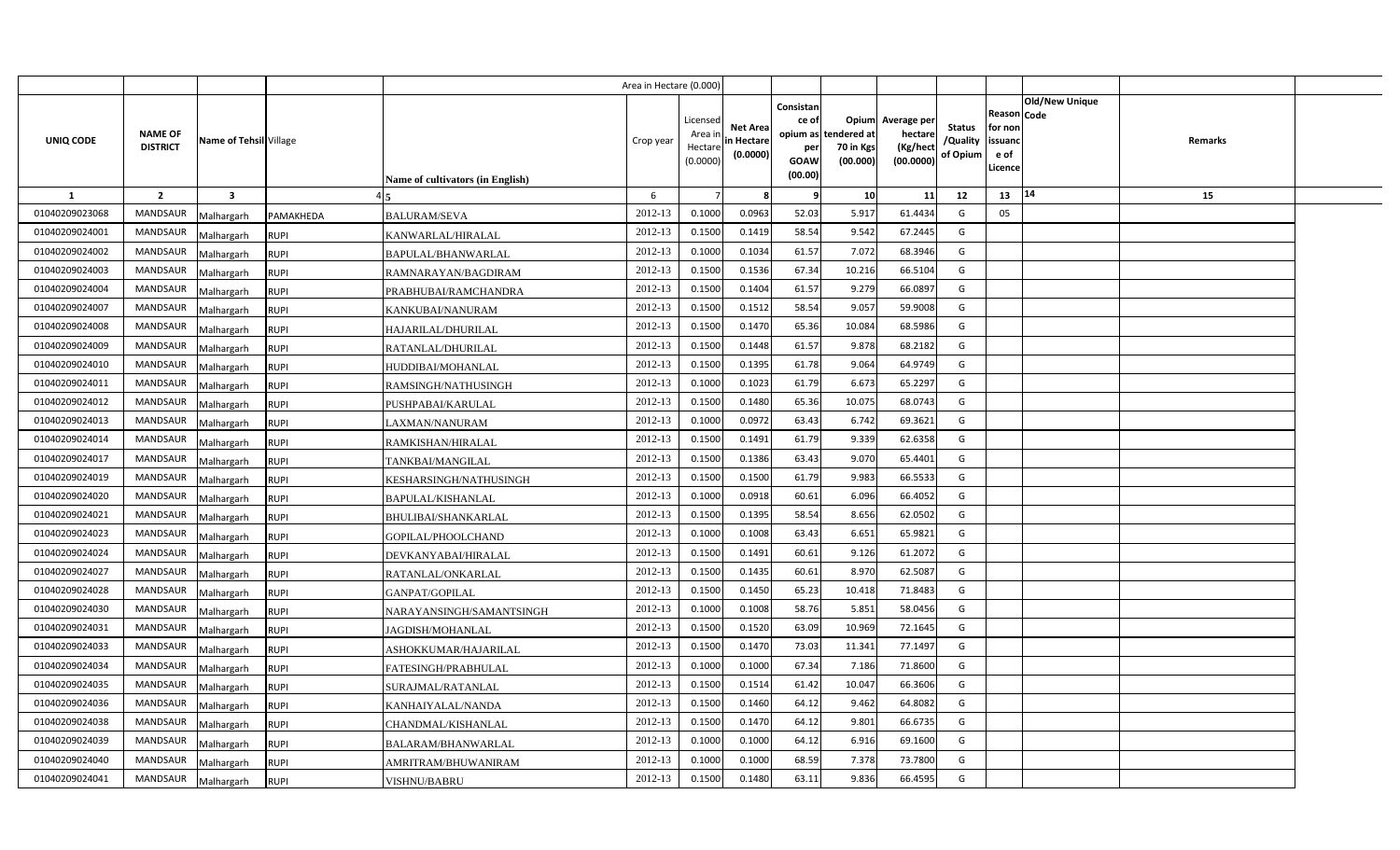|                |                                   |                         |             |                                  | Area in Hectare (0.000) |                                            |                                           |                                                          |                                                      |                                                 |                                       |                                                      |                       |                      |  |
|----------------|-----------------------------------|-------------------------|-------------|----------------------------------|-------------------------|--------------------------------------------|-------------------------------------------|----------------------------------------------------------|------------------------------------------------------|-------------------------------------------------|---------------------------------------|------------------------------------------------------|-----------------------|----------------------|--|
| UNIQ CODE      | <b>NAME OF</b><br><b>DISTRICT</b> | Name of Tehsil Village  |             | Name of cultivators (in English) | Crop year               | Licensed<br>Area ir<br>Hectare<br>(0.0000) | <b>Net Area</b><br>in Hectare<br>(0.0000) | Consistan<br>ce of<br>opium as<br>per<br>GOAW<br>(00.00) | <b>Opium</b><br>tendered at<br>70 in Kgs<br>(00.000) | Average per<br>hectare<br>(Kg/hect<br>(00.0000) | <b>Status</b><br>/Quality<br>of Opium | Reason Code<br>for non<br>issuand<br>e of<br>Licence | <b>Old/New Unique</b> | Remarks              |  |
| 1              | $\overline{2}$                    | $\overline{\mathbf{3}}$ |             |                                  | 6                       |                                            |                                           |                                                          | 10 <sup>1</sup>                                      | 11                                              | 12                                    | 13   14                                              |                       | 15                   |  |
| 01040209024047 | <b>MANDSAUR</b>                   | Malhargarh              | <b>RUPI</b> | SAMRATHMAL/RAMKISHAN             | 2012-13                 | 0.1000                                     | 0.0966                                    | 64.88                                                    | 6.534                                                | 67.6398                                         | G                                     |                                                      |                       |                      |  |
| 01040209024048 | <b>MANDSAUR</b>                   | Malhargarh              | <b>RUPI</b> | POONAMCHAND/SURATRAM             | 2012-13                 | 0.1500                                     | 0.1462                                    | 61.45                                                    | 9.525                                                | 65.1505                                         | G                                     |                                                      |                       |                      |  |
| 01040209024049 | <b>MANDSAUR</b>                   | Malhargarh              | <b>RUPI</b> | BHAGIRATH/KESHURAM               | 2012-13                 | 0.1000                                     | 0.0999                                    | 61.18                                                    | 6.328                                                | 63.3433                                         | G                                     |                                                      |                       |                      |  |
| 01040209024050 | MANDSAUR                          | Malhargarh              | <b>RUPI</b> | MOTILAL/SURATRAM                 | 2012-13                 | 0.1500                                     | 0.1440                                    | 61.45                                                    | 9.613                                                | 66.7569                                         | G                                     |                                                      |                       |                      |  |
| 01040209024051 | <b>MANDSAUR</b>                   | Malhargarh              | <b>RUPI</b> | BHARATSINGH/DALPATSINGH          | 2012-13                 | 0.1500                                     | 0.1404                                    | 61.45                                                    | 9.367                                                | 66.7165                                         | G                                     |                                                      |                       |                      |  |
| 01040209024052 | <b>MANDSAUR</b>                   | Malhargarh              | <b>RUPI</b> | NANDRAM/ONKARLAL                 | 2012-13                 | 0.1500                                     | 0.1500                                    | 67.34                                                    | 10.640                                               | 70.9333                                         | G                                     |                                                      |                       |                      |  |
| 01040209024053 | <b>MANDSAUR</b>                   | Malhargarh              | <b>RUPI</b> | MADANLAL/BHANWARLAL              | 2012-13                 | 0.1500                                     | 0.1521                                    | 61.18                                                    | 9.981                                                | 65.6213                                         | G                                     |                                                      |                       |                      |  |
| 01040209024054 | <b>MANDSAUR</b>                   | Malhargarh              | <b>RUPI</b> | RADHESHYAM/BABRU                 | 2012-13                 | 0.1000                                     | 0.1026                                    | 61.73                                                    | 6.676                                                | 65.0682                                         | G                                     |                                                      |                       |                      |  |
| 01040209024055 | MANDSAUR                          | Malhargarh              | <b>RUPI</b> | HARIRAM/HIRALAL                  | 2012-13                 | 0.1000                                     | 0.1000                                    | 61.73                                                    | 6.878                                                | 68.7800                                         | G                                     |                                                      |                       |                      |  |
| 01040209024058 | MANDSAUR                          | Malhargarh              | <b>RUPI</b> | PARMESHWAR/BHANWARLAL            | 2012-13                 | 0.1500                                     | 0.1440                                    | 61.73                                                    | 9.595                                                | 66.6319                                         | G                                     |                                                      |                       |                      |  |
| 01040209024060 | MANDSAUR                          | Malhargarh              | <b>RUPI</b> | <b>BANSHILAL/BABRU</b>           | 2012-13                 | 0.1500                                     | 0.1500                                    | 61.18                                                    | 9.920                                                | 66.1333                                         | G                                     |                                                      |                       |                      |  |
| 01040209024064 | MANDSAUR                          | Malhargarh              | <b>RUPI</b> | KANWARLAL/NANURAM                | 2012-13                 | 0.1500                                     | 0.1508                                    | 61.93                                                    | 10.077                                               | 66.8236                                         | G                                     |                                                      |                       |                      |  |
| 01040209024065 | MANDSAUR                          | Malhargarh              | <b>RUPI</b> | SURESHCHANDRA/LAKSHMAN           | 2012-13                 | 0.1500                                     | 0.1539                                    | 61.93                                                    | 10.192                                               | 66.2248                                         | G                                     |                                                      |                       |                      |  |
| 01040209024068 | <b>MANDSAUR</b>                   | Malhargarh              | <b>RUPI</b> | DEVKARAN/HIRALAL                 | 2012-13                 | 0.1000                                     | 0.0999                                    | 53.51                                                    | 6.375                                                | 63.8138                                         | G                                     | 05                                                   |                       |                      |  |
| 01040209024071 | MANDSAUR                          | Malhargarh              | <b>RUPI</b> | BHURSINGH/BHANWARSINGH           | 2012-13                 | 0.1000                                     | 0.1000                                    | 61.93                                                    | 6.299                                                | 62.9900                                         | G                                     |                                                      |                       | <b>FRANSFER/Soni</b> |  |
| 01040209024077 | <b>MANDSAUR</b>                   | Malhargarh              | <b>RUPI</b> | ROOPA/MOTI                       | 2012-13                 | 0.1000                                     | 0.0980                                    | 64.88                                                    | 6.859                                                | 69.9898                                         | G                                     |                                                      |                       |                      |  |
| 01040209024078 | MANDSAUR                          | Malhargarh              | RUPI        | BHAGATRAM/SHIVRAM                | 2012-13                 | 0.1500                                     | 0.1456                                    | 57.05                                                    | 8.794                                                | 60.3984                                         | G                                     |                                                      |                       |                      |  |
| 01040209024080 | MANDSAUR                          | Malhargarh              | <b>RUPI</b> | BHAGWANTIBAI/BHANWARLAL          | 2012-13                 | 0.1000                                     | 0.1040                                    | 64.88                                                    | 7.202                                                | 69.2500                                         | G                                     |                                                      |                       |                      |  |
| 01040209024086 | MANDSAUR                          | Malhargarh              | <b>RUPI</b> | NAHARSINGH/DALPATSINGH           | 2012-13                 | 0.1500                                     | 0.1518                                    | 59.05                                                    | 9.499                                                | 62.5758                                         | G                                     |                                                      |                       |                      |  |
| 01040209024087 | MANDSAUR                          | Malhargarh              | <b>RUPI</b> | <b>BHANWARLAL/AMRA BAVRI</b>     | 2012-13                 | 0.1000                                     | 0.0960                                    | 60.79                                                    | 5.853                                                | 60.9688                                         | G                                     |                                                      |                       |                      |  |
| 01040209024088 | MANDSAUR                          | Malhargarh              | <b>RUPI</b> | LALSINGH/BHANWARSINGH            | 2012-13                 | 0.1000                                     | 0.1008                                    | 59.05                                                    | 6.200                                                | 61.5079                                         | G                                     |                                                      |                       |                      |  |
| 01040209024096 | MANDSAUR                          | Malhargarh              | <b>RUPI</b> | GITABAI/BHUWANIRAM               | 2012-13                 | 0.1000                                     | 0.1000                                    | 69.26                                                    | 7.441                                                | 74.4100                                         | G                                     |                                                      |                       |                      |  |
| 01040209024069 | <b>MANDSAUR</b>                   | Malhargarh              | <b>RUPI</b> | MUNNIBAI/MANGILAL                | 2012-13                 | 0.1000                                     | 0.1023                                    | 64.81                                                    | 7.111                                                | 69.5112                                         | G                                     |                                                      |                       |                      |  |
| 01040209024085 | MANDSAUR                          | Malhargarh              | <b>RUPI</b> | <b>BANESINGH/TEJSINGH</b>        | 2012-13                 | 0.1500                                     | 0.1508                                    | 62.16                                                    | 10.132                                               | 67.1883                                         | G                                     |                                                      |                       |                      |  |
| 01040209024016 | MANDSAUR                          | Malhargarh              | <b>RUPI</b> | RAMESHWAR/LAXMICHAND             | 2012-13                 | 0.1000                                     | 0.0990                                    | 64.81                                                    | 6.787                                                | 68.5556                                         | G                                     |                                                      |                       |                      |  |
| 01040209024032 | MANDSAUR                          | Malhargarh              | RUPI        | KANHAIYALAL/RAMNARAYAN           | 2012-13                 | 0.1500                                     | 0.1505                                    | 61.78                                                    | 9.602                                                | 63.8007                                         | G                                     |                                                      |                       |                      |  |
| 01040209024005 | MANDSAUR                          | Malhargarh              | RUPI        | OMPRAKASH/RAMESHWAR/KAMERIBAI    | 2012-13                 | 0.1000                                     | 0.1000                                    | 64.81                                                    | 6.870                                                | 68.7000                                         | G                                     |                                                      |                       |                      |  |
| 01040209024046 | MANDSAUR                          | Malhargarh              | <b>RUPI</b> | SALAGRAM/RATANLAL                | 2012-13                 | 0.1000                                     | 0.1000                                    | 60.31                                                    | 6.152                                                | 61.5200                                         | G                                     |                                                      |                       |                      |  |
| 01040209024067 | MANDSAUR                          | Malhargarh              | <b>RUPI</b> | RAJARAM/RATANLAL                 | 2012-13                 | 0.1000                                     | 0.0930                                    | 62.72                                                    | 6.308                                                | 67.8270                                         | G                                     |                                                      |                       |                      |  |
| 01040209024042 | MANDSAUR                          | Malhargarh              | RUPI        | MUNNALAL/RATANLAI                | 2012-13                 | 0.1000                                     | 0.1000                                    | 59.05                                                    | 6.496                                                | 64.9600                                         | G                                     |                                                      |                       |                      |  |
| 01040209024044 | <b>MANDSAUR</b>                   | Malhargarh              | <b>RUPI</b> | RAGHUVEERSINGH/SARDULSINGH       | 2012-13                 | 0.1000                                     | 0.0972                                    | 59.24                                                    | 6.237                                                | 64.1667                                         | G                                     |                                                      |                       |                      |  |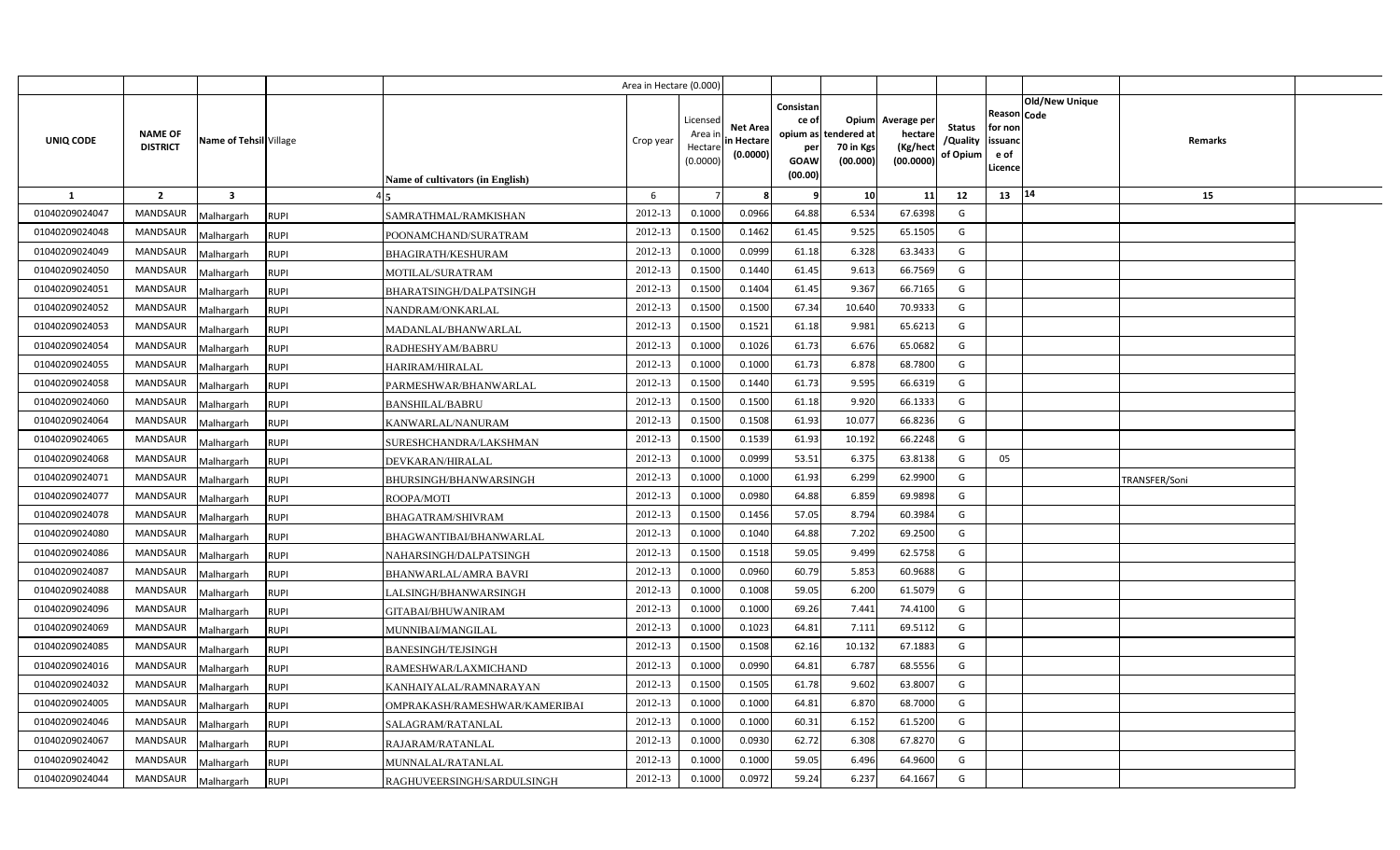|                |                                   |                           |                                  | Area in Hectare (0.000) |                                            |                                           |                                                                             |                                |                                                 |                                       |                                                      |                       |                  |  |
|----------------|-----------------------------------|---------------------------|----------------------------------|-------------------------|--------------------------------------------|-------------------------------------------|-----------------------------------------------------------------------------|--------------------------------|-------------------------------------------------|---------------------------------------|------------------------------------------------------|-----------------------|------------------|--|
| UNIQ CODE      | <b>NAME OF</b><br><b>DISTRICT</b> | Name of Tehsil Village    | Name of cultivators (in English) | Crop year               | Licensed<br>Area ir<br>Hectare<br>(0.0000) | <b>Net Area</b><br>in Hectare<br>(0.0000) | Consistan<br>ce of<br>opium as tendered at<br>per<br><b>GOAW</b><br>(00.00) | Opium<br>70 in Kgs<br>(00.000) | Average per<br>hectare<br>(Kg/hect<br>(00.0000) | <b>Status</b><br>/Quality<br>of Opium | Reason Code<br>for non<br>issuanc<br>e of<br>Licence | <b>Old/New Unique</b> | Remarks          |  |
| 1              | $\overline{2}$                    | $\overline{\mathbf{3}}$   |                                  | 6                       |                                            |                                           | -9                                                                          | 10                             | 11                                              | 12                                    | 13                                                   | 14                    | 15               |  |
| 01040209024082 | <b>MANDSAUR</b>                   | Malhargarh<br><b>RUPI</b> | JAGDISH/KANIRAM                  | 2012-13                 | 0.1000                                     | 0.0950                                    | 60.07                                                                       | 5.913                          | 62.2421                                         | G                                     |                                                      |                       | TRANSFER/KHOKHRA |  |
| 01040209024070 | <b>MANDSAUR</b>                   | <b>RUPI</b><br>Malhargarh | BHURKUNWAR/MANGUSINGH            | 2012-13                 | 0.1000                                     | 0.0980                                    | 58.06                                                                       | 6.105                          | 62.2959                                         | G                                     |                                                      |                       | TRANSFER/Soni    |  |
| 01040209025006 | MANDSAUR                          | Malhargarh<br>SELAWARI    | KAMALSINGH/BALWANT SINGH         | 2012-13                 | 0.1500                                     | 0.1449                                    | 57.20                                                                       | 9.160                          | 63.2160                                         | G                                     |                                                      |                       |                  |  |
| 01040209025007 | <b>MANDSAUR</b>                   | Malhargarh<br>SELAWARI    | SHERSINGH/RAMSINGH               | 2012-13                 | 0.1000                                     | 0.0963                                    | 66.47                                                                       | 6.675                          | 69.3146                                         | G                                     |                                                      |                       |                  |  |
| 01040209025009 | <b>MANDSAUR</b>                   | SELAWARI<br>Malhargarh    | MODSINGH/SHIVSINGH               | 2012-13                 | 0.1000                                     | 0.0960                                    | 72.89                                                                       | 7.747                          | 80.6979                                         | G                                     |                                                      |                       |                  |  |
| 01040209025010 | <b>MANDSAUR</b>                   | Malhargarh<br>SELAWARI    | UDAYSINGH/MANSINGH               | 2012-13                 | 0.100                                      | 0.097!                                    | 62.71                                                                       | 6.674                          | 68.4513                                         | G                                     |                                                      |                       |                  |  |
| 01040209025012 | <b>MANDSAUR</b>                   | SELAWARI<br>Malhargarh    | RAJENDRA SINGH/DUGARSINGH        | 2012-13                 | 0.1000                                     | 0.096                                     | 62.71                                                                       | 6.674                          | 69.0176                                         | G                                     |                                                      |                       |                  |  |
| 01040209025013 | <b>MANDSAUR</b>                   | Malhargarh<br>SELAWARI    | NASRO BEE/SIKANDAR KHAA          | 2012-13                 | 0.1500                                     | 0.1485                                    | 59.47                                                                       | 10.135                         | 68.2492                                         | G                                     |                                                      |                       |                  |  |
| 01040209025014 | <b>MANDSAUR</b>                   | SELAWARI<br>Malhargarh    | BHARATSINGH/AMARSINGH            | 2012-13                 | 0.1000                                     | 0.0961                                    | 66.47                                                                       | 6.903                          | 71.8314                                         | G                                     |                                                      |                       |                  |  |
| 01040209025017 | <b>MANDSAUR</b>                   | Malhargarh<br>SELAWARI    | NAVALBAI/PARWATSINGH             | 2012-13                 | 0.1000                                     | 0.0974                                    | 68.46                                                                       | 6.963                          | 71.4887                                         | G                                     |                                                      |                       |                  |  |
| 01040209025033 | <b>MANDSAUR</b>                   | SELAWARI<br>Malhargarh    | BULABKAI/BHANWARSINGH            | 2012-13                 | 0.1000                                     | 0.1010                                    | 58.87                                                                       | 6.467                          | 64.0297                                         | G                                     |                                                      |                       |                  |  |
| 01040209025036 | <b>MANDSAUR</b>                   | Malhargarh<br>SELAWARI    | HIRALAL/KISHNA                   | 2012-13                 | 0.1000                                     | 0.1000                                    | 48.92                                                                       | 5.116                          | 51.1600                                         | G                                     | 04                                                   |                       |                  |  |
| 01040209025042 | <b>MANDSAUR</b>                   | Malhargarh<br>SELAWARI    | SARDARBAI/KISHORSINGH            | 2012-13                 | 0.1000                                     | 0.1006                                    | 58.87                                                                       | 6.408                          | 63.6978                                         | G                                     |                                                      |                       | name change      |  |
| 01040209025045 | <b>MANDSAUR</b>                   | Malhargarh<br>SELAWARI    | JUWANSINGH/KISHORSINGH           | 2012-13                 | 0.1000                                     | 0.1000                                    | 61.10                                                                       | 6.573                          | 65.7300                                         | G                                     |                                                      |                       |                  |  |
| 01040209025050 | MANDSAUR                          | Malhargarh<br>SELAWARI    | RAMESH/KALU BHARTI               | 2012-13                 | 0.1000                                     | 0.0996                                    | 58.87                                                                       | 5.904                          | 59.2771                                         | G                                     |                                                      |                       |                  |  |
| 01040209025043 | <b>MANDSAUR</b>                   | Malhargarh<br>SELAWARI    | BHOPALSINGH/AMARSINGH            | 2012-13                 | 0.1500                                     | 0.1460                                    | 61.10                                                                       | 9.418                          | 64.5068                                         | G                                     |                                                      |                       |                  |  |
| 01040209025015 | MANDSAUR                          | Malhargarh<br>SELAWARI    | KAMALSINGH/HARISINGH             | 2012-13                 | 0.1000                                     | 0.0936                                    | 62.71                                                                       | 6.522                          | 69.6795                                         | G                                     |                                                      |                       |                  |  |
| 01040209025034 | <b>MANDSAUR</b>                   | Malhargarh<br>SELAWARI    | RAMESHWAR/MOHANLAL               | 2012-13                 | 0.1000                                     | 0.1015                                    | 58.30                                                                       | 6.338                          | 62.4433                                         | G                                     |                                                      |                       |                  |  |
| 01040209025027 | MANDSAUR                          | Malhargarh<br>SELAWARI    | ASHABAI/MANGILAL                 | 2012-13                 | 0.1000                                     | 0.0960                                    | 68.46                                                                       | 7.051                          | 73.4479                                         | G                                     |                                                      |                       |                  |  |
| 01040209025028 | <b>MANDSAUR</b>                   | Malhargarh<br>SELAWARI    | MANGILAL/MODIRAM                 | 2012-13                 | 0.1000                                     | 0.0957                                    | 61.10                                                                       | 6.075                          | 63.4796                                         | G                                     |                                                      |                       |                  |  |
| 01040209026006 | <b>MANDSAUR</b>                   | Malhargarh<br>SONI        | JAGDISH/MAGNIRAM/SMANDIBAI       | 2012-13                 | 0.1000                                     | 0.091                                     | 64.79                                                                       | 6.090                          | 66.9231                                         | G                                     |                                                      |                       |                  |  |
| 01040209026004 | <b>MANDSAUR</b>                   | Malhargarh<br>SONI        | NAVALSINGH/NIRBHAYSINGH          | 2012-13                 | 0.1000                                     | 0.0990                                    | 60.67                                                                       | 6.232                          | 62.9495                                         | G                                     |                                                      |                       |                  |  |
| 01040209026011 | <b>MANDSAUR</b>                   | Malhargarh<br>SONI        | JASWANT SINGH/BHERUSINGH         | 2012-13                 | 0.1000                                     | 0.1000                                    | 56.77                                                                       | 5.442                          | 54.4200                                         | $\mathsf{G}$                          | 04                                                   |                       |                  |  |
| 01040209026015 | MANDSAUR                          | Malhargarh<br>SONI        | SOHANKUNWAR/UDAYSINGH            | 2012-13                 | 0.1000                                     | 0.1000                                    | 59.21                                                                       | 6.048                          | 60.4800                                         | G                                     |                                                      |                       |                  |  |
| 01040209026019 | <b>MANDSAUR</b>                   | SONI<br>Malhargarh        | BHANWARSINGH/DULESINGH           | 2012-13                 | 0.1000                                     | 0.0989                                    | 59.21                                                                       | 6.462                          | 65.3387                                         | G                                     |                                                      |                       |                  |  |
| 01040209026022 | <b>MANDSAUR</b>                   | Malhargarh<br>SONI        | RAMESHCHANDRA/ONKARLAL           | 2012-13                 | 0.1500                                     | 0.0800                                    | 61.39                                                                       | 5.288                          | 66.1000                                         | G                                     |                                                      |                       |                  |  |
| 01040209026023 | <b>MANDSAUR</b>                   | Malhargarh<br>SONI        | MADHULAL/MODIRAM                 | 2012-13                 | 0.1500                                     | 0.1452                                    | 61.39                                                                       | 10.200                         | 70.2479                                         | G                                     |                                                      |                       |                  |  |
| 01040209026029 | <b>MANDSAUR</b>                   | Malhargarh<br>SONI        | CHAINSINGH/DULESINGH             | 2012-13                 | 0.1000                                     | 0.0999                                    | 53.88                                                                       | 5.781                          | 57.8679                                         | G                                     | 05                                                   |                       |                  |  |
| 01040209026040 | <b>MANDSAUR</b>                   | SONI<br>Malhargarh        | BHAGWANSINGH/NAVALSINGH          | 2012-13                 | 0.1000                                     | 0.1020                                    | 56.99                                                                       | 6.171                          | 60.5000                                         | G                                     |                                                      |                       |                  |  |
| 01040209026046 | <b>MANDSAUR</b>                   | Malhargarh<br>SONI        | BHANWARSINGH/GOVIND SINGH        | 2012-13                 | 0.1500                                     | 0.1470                                    | 64.79                                                                       | 9.746                          | 66.2993                                         | G                                     |                                                      |                       |                  |  |
| 01040209026050 | MANDSAUR                          | Malhargarh<br>SONI        | DASHARATHSINGH/RATANSINGH        | 2012-13                 | 0.1000                                     | 0.0989                                    | 62.20                                                                       | 6.282                          | 63.5187                                         | G                                     |                                                      |                       |                  |  |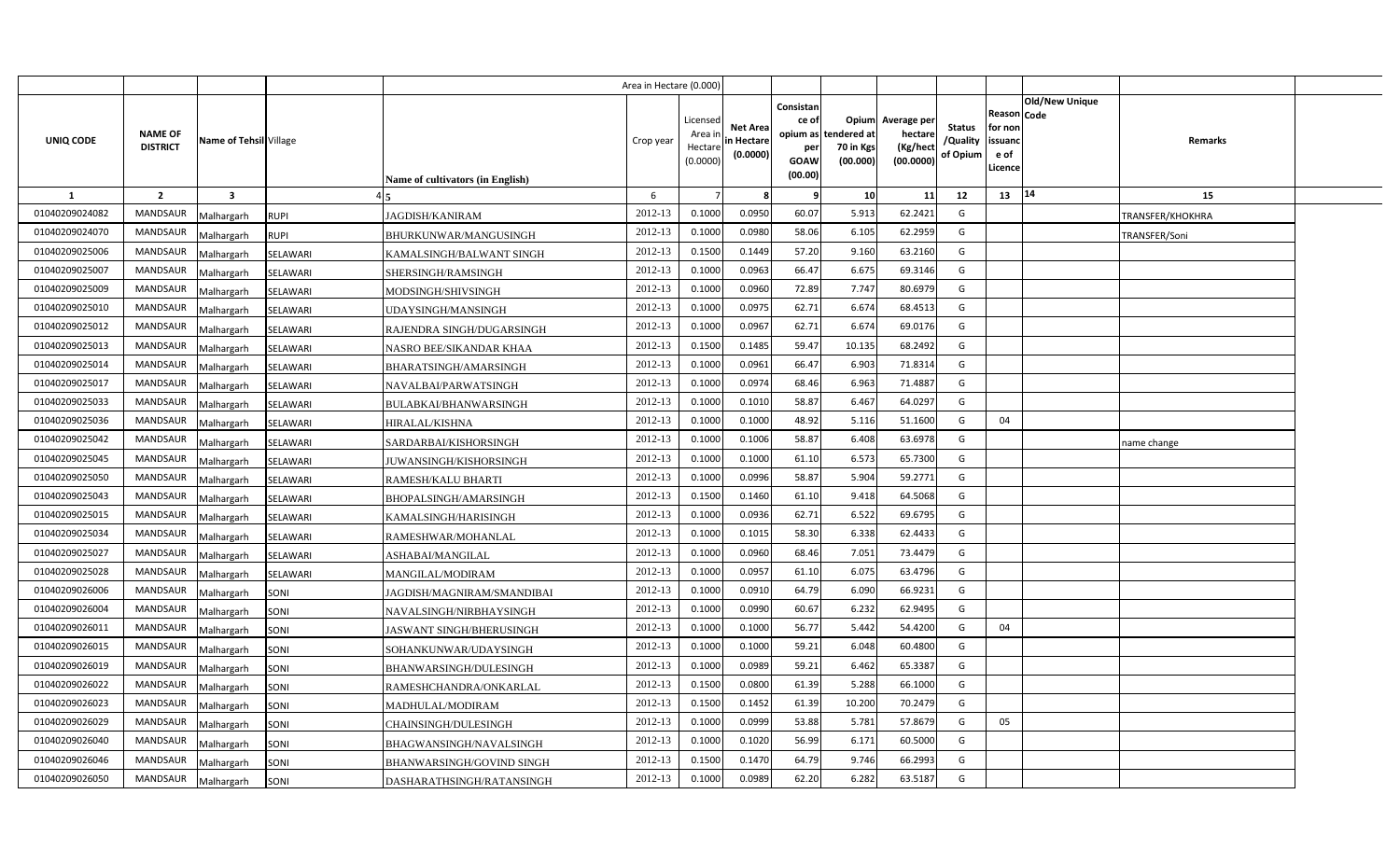|                |                                   |                         |      |                                  | Area in Hectare (0.000) |                                            |                                           |                                                                 |                                               |                                                 |                                       |                                                      |                           |  |
|----------------|-----------------------------------|-------------------------|------|----------------------------------|-------------------------|--------------------------------------------|-------------------------------------------|-----------------------------------------------------------------|-----------------------------------------------|-------------------------------------------------|---------------------------------------|------------------------------------------------------|---------------------------|--|
| UNIQ CODE      | <b>NAME OF</b><br><b>DISTRICT</b> | Name of Tehsil Village  |      | Name of cultivators (in English) | Crop year               | Licensed<br>Area ir<br>Hectare<br>(0.0000) | <b>Net Area</b><br>in Hectare<br>(0.0000) | Consistan<br>ce of<br>opium as<br>per<br><b>GOAW</b><br>(00.00) | Opium<br>tendered at<br>70 in Kgs<br>(00.000) | Average per<br>hectare<br>(Kg/hect<br>(00.0000) | <b>Status</b><br>/Quality<br>of Opium | Reason Code<br>for non<br>issuanc<br>e of<br>Licence | Old/New Unique<br>Remarks |  |
| 1              | $\overline{2}$                    | $\overline{\mathbf{3}}$ |      |                                  | 6                       |                                            |                                           | - 9                                                             | 10                                            | 11                                              | 12                                    | 13                                                   | 14<br>15                  |  |
| 01040209026059 | MANDSAUR                          | Malhargarh              | SONI | KAMALKUNWAR/RAMSINGH             | 2012-13                 | 0.1000                                     | 0.0966                                    | 55.07                                                           | 5.594                                         | 57.9089                                         | G                                     |                                                      |                           |  |
| 01040209026063 | <b>MANDSAUR</b>                   | Malhargarh              | SONI | NAVALSINGH/BHANWAR SINGH         | 2012-13                 | 0.1000                                     | 0.0962                                    | 59.21                                                           | 5.743                                         | 59.6985                                         | G                                     |                                                      |                           |  |
| 01040209026064 | <b>MANDSAUR</b>                   | Malhargarh              | SONI | SHANKARSINGH/BHANWAR SINGH       | 2012-13                 | 0.1500                                     | 0.1505                                    | 60.04                                                           | 9.280                                         | 61.6611                                         | G                                     |                                                      |                           |  |
| 01040209026065 | <b>MANDSAUR</b>                   | Malhargarh              | SONI | SURESH SINGH/NATHULAL            | 2012-13                 | 0.1000                                     | 0.1008                                    | 62.20                                                           | 6.753                                         | 66.9940                                         | G                                     |                                                      |                           |  |
| 01040209026067 | <b>MANDSAUR</b>                   | Malhargarh              | SONI | NANDKUNWAR/KHUMANSINGH           | 2012-13                 | 0.1000                                     | 0.0988                                    | 53.87                                                           | 5.749                                         | 58.1883                                         | G                                     | 05                                                   |                           |  |
| 01040209026069 | <b>MANDSAUR</b>                   | Malhargarh              | SONI | KAMLABAI/NATHU                   | 2012-13                 | 0.1000                                     | 0.1008                                    | 60.04                                                           | 6.536                                         | 64.8413                                         | G                                     |                                                      |                           |  |
| 01040209026072 | <b>MANDSAUR</b>                   | Malhargarh              | SONI | NARAYANSINGH/RATANSINGH          | 2012-13                 | 0.1500                                     | 0.1472                                    | 60.04                                                           | 9.109                                         | 61.8818                                         | G                                     |                                                      |                           |  |
| 01040209026074 | <b>MANDSAUR</b>                   | Malhargarh              | SONI | BHARATSINGH/NEPALSINGH           | 2012-13                 | 0.1500                                     | 0.1500                                    | 62.20                                                           | 10.041                                        | 66.9400                                         | G                                     |                                                      |                           |  |
| 01040209026075 | <b>MANDSAUR</b>                   | Malhargarh              | SONI | MANSINGH/GOVERDHANSINGH          | 2012-13                 | 0.1000                                     | 0.0899                                    | 63.38                                                           | 5.849                                         | 65.0612                                         | G                                     |                                                      |                           |  |
| 01040209026082 | <b>MANDSAUR</b>                   | Malhargarh              | SONI | BHANWARSINGH/BHERUSINGH          | 2012-13                 | 0.1500                                     | 0.1481                                    | 57.66                                                           | 8.797                                         | 59.3991                                         | G                                     |                                                      |                           |  |
| 01040209026043 | <b>MANDSAUR</b>                   | Malhargarh              | SONI | SHANTIBAI/BHANWARLAL             | 2012-13                 | 0.1500                                     | 0.1500                                    | 57.66                                                           | 8.822                                         | 58.8133                                         | G                                     |                                                      |                           |  |
| 01040209026001 | <b>MANDSAUR</b>                   | Malhargarh              | SONI | GULABSINGH/VAKTAVARSINGH         | 2012-13                 | 0.1000                                     | 0.0960                                    | 63.38                                                           | 6.863                                         | 71.4896                                         | G                                     |                                                      |                           |  |
| 01040209026055 | <b>MANDSAUR</b>                   | Malhargarh              | SONI | <b>MANGILAL/RAMA</b>             | 2012-13                 | 0.1000                                     | 0.0999                                    | 63.38                                                           | 6.872                                         | 68.7888                                         | G                                     |                                                      |                           |  |
| 01040209026058 | <b>MANDSAUR</b>                   | Malhargarh              | SONI | RAMIBAI / LAKSHMAN               | 2012-13                 | 0.1000                                     | 0.0980                                    | 54.64                                                           | 5.776                                         | 58.9388                                         | G                                     | 05                                                   |                           |  |
| 01040209026051 | <b>MANDSAUR</b>                   | Malhargarh              | SONI | SOHANBAI/BHAGIRATH               | 2012-13                 | 0.1000                                     | 0.0960                                    | 57.66                                                           | 6.203                                         | 64.6146                                         | G                                     |                                                      |                           |  |
| 01040209026026 | MANDSAUR                          | Malhargarh              | SONI | JUJHARSINGH/BHANWARSINGH         | 2012-13                 | 0.1500                                     | 0.1468                                    | 58.81                                                           | 9.326                                         | 63.5286                                         | G                                     |                                                      |                           |  |
| 01040209026076 | <b>MANDSAUR</b>                   | Malhargarh              | SONI | MANGILAL/KACHRU                  | 2012-13                 | 0.1000                                     | 0.0999                                    | 60.54                                                           | 6.175                                         | 61.8118                                         | G                                     |                                                      |                           |  |
| 01040209026020 | <b>MANDSAUR</b>                   | Malhargarh              | SONI | PUNAMCHAND/MANGILAL              | 2012-13                 | 0.1000                                     | 0.1014                                    | 54.10                                                           | 5.905                                         | 58.2347                                         | G                                     | 05                                                   |                           |  |
| 01040209026083 | <b>MANDSAUR</b>                   | Malhargarh              | SONI | BHANWARSINGH/BHAGWATSINGH        | 2012-13                 | 0.1000                                     | 0.0984                                    | 60.54                                                           | 6.547                                         | 66.5346                                         | G                                     |                                                      |                           |  |
| 01040209026010 | <b>MANDSAUR</b>                   | Malhargarh              | SONI | BHERULAL/GOBARLAL                | 2012-13                 | 0.1000                                     | 0.0992                                    | 58.20                                                           | 6.161                                         | 62.1069                                         | G                                     |                                                      |                           |  |
| 01040209026012 | <b>MANDSAUR</b>                   | Malhargarh              | SONI | BHANWARSINGH/SHARDULSINGH        | 2012-13                 | 0.1000                                     | 0.1000                                    | 58.81                                                           | 6.377                                         | 63.7700                                         | G                                     |                                                      |                           |  |
| 01040209026085 | <b>MANDSAUR</b>                   | Malhargarh              | SONI | RAMESHWAR/MAGNIRAM               | 2012-13                 | 0.1000                                     | 0.0980                                    | 60.54                                                           | 6.037                                         | 61.6020                                         | G                                     |                                                      |                           |  |
| 01040209026049 | <b>MANDSAUR</b>                   | Malhargarh              | SONI | BHANWARLAL/NARAYAN               | 2012-13                 | 0.1500                                     | 0.0496                                    | 66.41                                                           | 3.216                                         | 64.8387                                         | G                                     |                                                      |                           |  |
| 01040209026060 | <b>MANDSAUR</b>                   | Malhargarh              | SONI | SHIVRAJSINGH/BHAGWANSINGH        | 2012-13                 | 0.1000                                     | 0.0918                                    | 59.96                                                           | 5.662                                         | 61.6776                                         | G                                     |                                                      |                           |  |
| 01040209026034 | <b>MANDSAUR</b>                   | Malhargarh              | SONI | GOPAL/VAJERAM                    | 2012-13                 | 0.1000                                     | 0.0960                                    | 54.04                                                           | 5.713                                         | 59.5104                                         | G                                     | 05                                                   |                           |  |
| 01040209026008 | <b>MANDSAUR</b>                   | Malhargarh              | SONI | VAJERAM/VARDA                    | 2012-13                 | 0.1000                                     | 0.0990                                    | 58.81                                                           | 6.251                                         | 63.1414                                         | G                                     |                                                      |                           |  |
| 01040209026014 | <b>MANDSAUR</b>                   | Malhargarh              | SONI | MODIRAM/VARDA                    | 2012-13                 | 0.1500                                     | 0.1428                                    | 54.47                                                           | 8.567                                         | 59.9930                                         | G                                     | 05                                                   |                           |  |
| 01040209026027 | <b>MANDSAUR</b>                   | Malhargarh              | SONI | GOVINDSINGH/NIRBHAYSINGH         | 2012-13                 | 0.1000                                     | 0.1020                                    | 59.48                                                           | 6.194                                         | 60.7255                                         | G                                     |                                                      |                           |  |
| 01040209026089 | MANDSAUR                          | Malhargarh              | SONI | JUJHARSINGH/KESHARSINGH          | 2012-13                 | 0.1000                                     | 0.0990                                    | 59.96                                                           | 5.996                                         | 60.5657                                         | G                                     |                                                      |                           |  |
| 01040209026030 | MANDSAUR                          | Malhargarh              | SONI | NARENDRASINGH/GOVINDSINGH        | 2012-13                 | 0.1500                                     | 0.1326                                    | 53.93                                                           | 7.627                                         | 57.5189                                         | G                                     | 05                                                   |                           |  |
| 01040209026007 | MANDSAUR                          | Malhargarh              | SONI | FATEHSINGH/SHARDULSINGH          | 2012-13                 | 0.1000                                     | 0.1020                                    | 63.43                                                           | 6.787                                         | 66.5392                                         | G                                     |                                                      | name change               |  |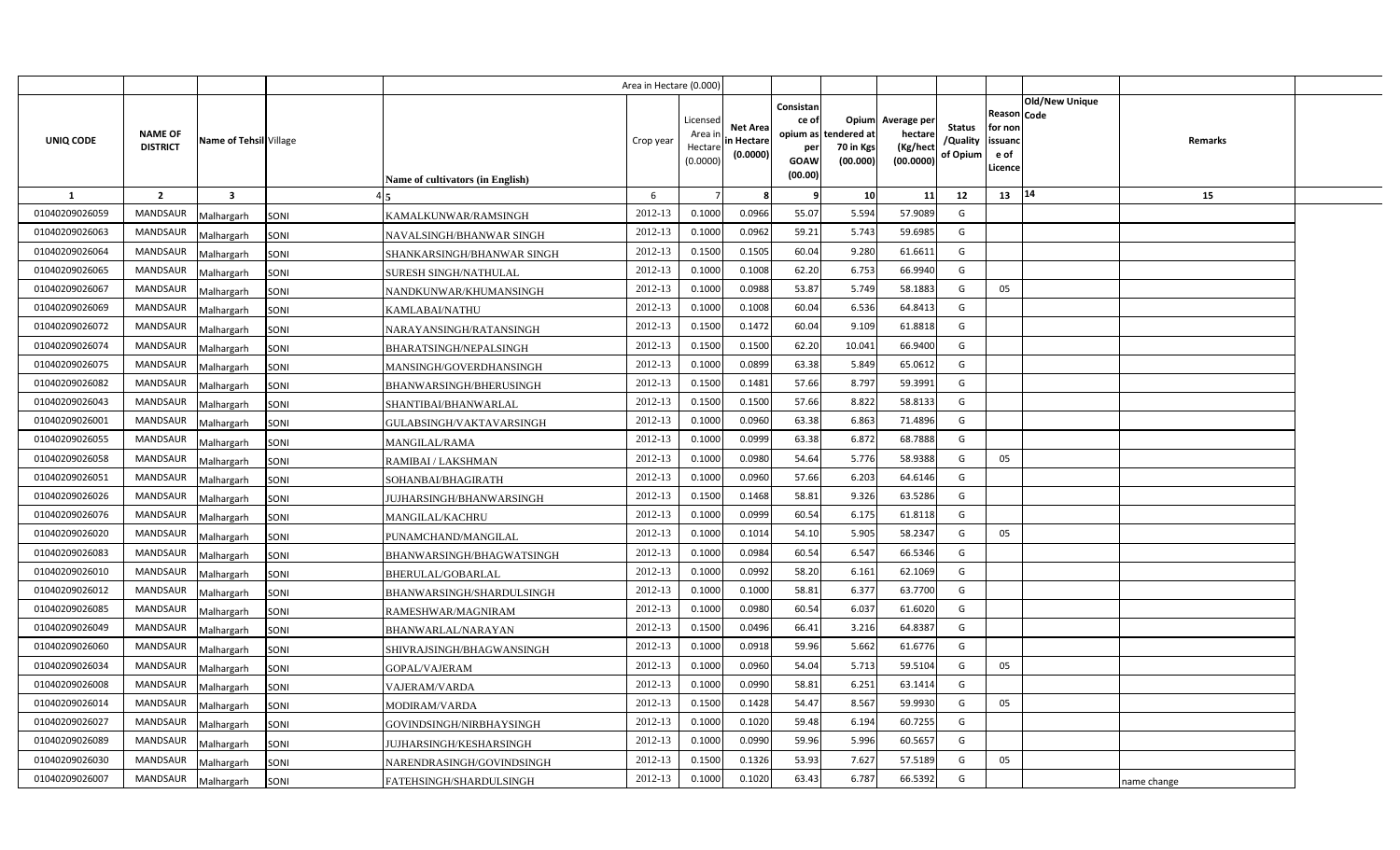|                |                                   |                              |                                  | Area in Hectare (0.000) |                                            |                                           |                                                                             |                                |                                                 |                                       |                                                      |                       |             |  |
|----------------|-----------------------------------|------------------------------|----------------------------------|-------------------------|--------------------------------------------|-------------------------------------------|-----------------------------------------------------------------------------|--------------------------------|-------------------------------------------------|---------------------------------------|------------------------------------------------------|-----------------------|-------------|--|
| UNIQ CODE      | <b>NAME OF</b><br><b>DISTRICT</b> | Name of Tehsil Village       | Name of cultivators (in English) | Crop year               | Licensed<br>Area ir<br>Hectare<br>(0.0000) | <b>Net Area</b><br>in Hectare<br>(0.0000) | Consistan<br>ce of<br>opium as tendered at<br>per<br><b>GOAW</b><br>(00.00) | Opium<br>70 in Kgs<br>(00.000) | Average per<br>hectare<br>(Kg/hect<br>(00.0000) | <b>Status</b><br>/Quality<br>of Opium | Reason Code<br>for non<br>issuanc<br>e of<br>Licence | <b>Old/New Unique</b> | Remarks     |  |
| $\mathbf{1}$   | $\overline{2}$                    | $\overline{\mathbf{3}}$      |                                  | 6                       |                                            |                                           | - 9                                                                         | 10                             | 11                                              | 12                                    | 13                                                   | 14                    | 15          |  |
| 01040209026024 | <b>MANDSAUR</b>                   | Malhargarh<br>SONI           | RAJENDRASINGH/BHARATSINGH        | 2012-13                 | 0.1000                                     | 0.0980                                    | 59.96                                                                       | 6.698                          | 68.3469                                         | G                                     |                                                      |                       |             |  |
| 01040209026045 | <b>MANDSAUR</b>                   | SONI<br>Malhargarh           | GOVINDSINGH/JASWANTSINGH         | 2012-13                 | 0.1500                                     | 0.1480                                    | 63.00                                                                       | 9.612                          | 64.9459                                         | G                                     |                                                      |                       |             |  |
| 01040209026016 | <b>MANDSAUR</b>                   | Malhargarh<br>SONI           | SURAJMAL/DHAPUBAI                | 2012-13                 | 0.1000                                     | 0.0990                                    | 59.48                                                                       | 6.424                          | 64.8889                                         | G                                     |                                                      |                       |             |  |
| 01040209026062 | <b>MANDSAUR</b>                   | Malhargarh<br>SONI           | KRISHNPALSINGH/JASWANTSINGH      | 2012-13                 | 0.1500                                     | 0.1500                                    | 57.68                                                                       | 8.973                          | 59.8200                                         | G                                     |                                                      |                       |             |  |
| 01040209027001 | <b>MANDSAUR</b>                   | Malhargarh<br><b>SUTHODH</b> | LAXMINARAYAN/SHOBHARAM           | 2012-13                 | 0.1000                                     | 0.1008                                    | 60.17                                                                       | 6.541                          | 64.8909                                         | G                                     |                                                      |                       | name change |  |
| 01040209027004 | <b>MANDSAUR</b>                   | <b>SUTHODH</b><br>Malhargarh | GITABAI/MANGILAL                 | 2012-13                 | 0.1500                                     | 0.1500                                    | 60.17                                                                       | 9.197                          | 61.3133                                         | G                                     |                                                      |                       |             |  |
| 01040209027006 | <b>MANDSAUR</b>                   | Malhargarh<br><b>SUTHODH</b> | RUKMANIBAI/SALAGRAM              | 2012-13                 | 0.1500                                     | 0.1465                                    | 67.26                                                                       | 10.464                         | 71.4266                                         | G                                     |                                                      |                       |             |  |
| 01040209027007 | <b>MANDSAUR</b>                   | Malhargarh<br><b>SUTHODH</b> | SHIVNARAYAN/BHERULAL             | 2012-13                 | 0.1500                                     | 0.0583                                    | 71.16                                                                       | 4.351                          | 74.6312                                         | G                                     |                                                      |                       |             |  |
| 01040209027008 | <b>MANDSAUR</b>                   | Malhargarh<br><b>SUTHODH</b> | BAPULAL/GANGARAM                 | 2012-13                 | 0.1500                                     | 0.1476                                    | 62.25                                                                       | 9.800                          | 66.3957                                         | G                                     |                                                      |                       |             |  |
| 01040209027011 | <b>MANDSAUR</b>                   | Malhargarh<br><b>SUTHODH</b> | VARDIBAI/BHERULAL                | 2012-13                 | 0.1000                                     | 0.0972                                    | 70.11                                                                       | 7.342                          | 75.5350                                         | G                                     |                                                      |                       |             |  |
| 01040209027012 | <b>MANDSAUR</b>                   | Malhargarh<br><b>SUTHODH</b> | <b>JANIBAI/PRATHVIRAJ</b>        | 2012-13                 | 0.1500                                     | 0.0700                                    | 65.15                                                                       | 4.626                          | 66.0857                                         | G                                     |                                                      |                       |             |  |
| 01040209027016 | <b>MANDSAUR</b>                   | Malhargarh<br><b>SUTHODH</b> | MOHANLAL/KASHIRAM                | 2012-13                 | 0.1000                                     | 0.0990                                    | 65.15                                                                       | 6.627                          | 66.9394                                         | G                                     |                                                      |                       |             |  |
| 01040209027017 | <b>MANDSAUR</b>                   | Malhargarh<br>SUTHODH        | OMPRAKASH/SURAJMAL               | 2012-13                 | 0.1000                                     | 0.1000                                    | 70.65                                                                       | 7.479                          | 74.7900                                         | G                                     |                                                      |                       |             |  |
| 01040209027019 | <b>MANDSAUR</b>                   | Malhargarh<br><b>SUTHODH</b> | HARISHANKAR/SURAJMAL             | 2012-13                 | 0.1000                                     | 0.1040                                    | 62.25                                                                       | 6.936                          | 66.6923                                         | G                                     |                                                      |                       |             |  |
| 01040209027020 | <b>MANDSAUR</b>                   | Malhargarh<br><b>SUTHODH</b> | RAMKISHAN/ONKARLAL               | 2012-13                 | 0.1000                                     | 0.0960                                    | 70.65                                                                       | 7.428                          | 77.3750                                         | G                                     |                                                      |                       |             |  |
| 01040209027021 | MANDSAUR                          | Malhargarh<br><b>SUTHODH</b> | VINOD KUMAR/FAKIRCHANDRA         | 2012-13                 | 0.1000                                     | 0.1014                                    | 73.40                                                                       | 7.728                          | 76.2130                                         | G                                     |                                                      |                       |             |  |
| 01040209027023 | <b>MANDSAUR</b>                   | Malhargarh<br><b>SUTHODH</b> | KULVANTSINGH/BHANWARLAL          | 2012-13                 | 0.1000                                     | 0.1000                                    | 61.86                                                                       | 6.469                          | 64.6900                                         | G                                     |                                                      |                       |             |  |
| 01040209027024 | MANDSAUR                          | Malhargarh<br>SUTHODH        | RAMCHANDRA/HAJARILAL             | 2012-13                 | 0.1500                                     | 0.1470                                    | 61.86                                                                       | 10.295                         | 70.0340                                         | G                                     |                                                      |                       |             |  |
| 01040209027025 | <b>MANDSAUR</b>                   | Malhargarh<br><b>SUTHODH</b> | RAJENDRA KUMAR/RAMCHANDRA        | 2012-13                 | 0.1500                                     | 0.1482                                    | 61.86                                                                       | 9.686                          | 65.3576                                         | G                                     |                                                      |                       |             |  |
| 01040209027027 | MANDSAUR                          | Malhargarh<br><b>SUTHODH</b> | PRAHLAD/RAMCHANDRA               | 2012-13                 | 0.1000                                     | 0.0961                                    | 65.15                                                                       | 7.260                          | 75.5463                                         | G                                     |                                                      |                       |             |  |
| 01040209027028 | <b>MANDSAUR</b>                   | Malhargarh<br><b>SUTHODH</b> | KAILASHCHANDRA/BHAGATRAM         | 2012-13                 | 0.1000                                     | 0.0957                                    | 66.49                                                                       | 6.962                          | 72.7482                                         | G                                     |                                                      |                       |             |  |
| 01040209027029 | MANDSAUR                          | Malhargarh<br><b>SUTHODH</b> | KANHAIYALAL/RAMCHANDRA           | 2012-13                 | 0.1500                                     | 0.1500                                    | 63.35                                                                       | 10.236                         | 68.2400                                         | G                                     |                                                      |                       |             |  |
| 01040209027030 | <b>MANDSAUR</b>                   | Malhargarh<br><b>SUTHODH</b> | MULCHANDRA/ONKARLAL              | 2012-13                 | 0.1000                                     | 0.0960                                    | 53.81                                                                       | 5.558                          | 57.8958                                         | G                                     | 05                                                   |                       |             |  |
| 01040209027034 | <b>MANDSAUR</b>                   | Malhargarh<br><b>SUTHODH</b> | BHAGIRATH/CHAMPALAL              | 2012-13                 | 0.1000                                     | 0.0924                                    | 63.35                                                                       | 6.290                          | 68.0736                                         | G                                     |                                                      |                       |             |  |
| 01040209027035 | MANDSAUR                          | Malhargarh<br><b>SUTHODH</b> | RAMGOPAL/BHANWARLAL              | 2012-13                 | 0.1500                                     | 0.1466                                    | 63.35                                                                       | 9.358                          | 63.8336                                         | G                                     |                                                      |                       |             |  |
| 01040209027038 | <b>MANDSAUR</b>                   | Malhargarh<br>SUTHODH        | BHAGATRAM/BHANWARLAL             | 2012-13                 | 0.1000                                     | 0.1000                                    | 62.10                                                                       | 6.645                          | 66.4500                                         | G                                     |                                                      |                       |             |  |
| 01040209027040 | <b>MANDSAUR</b>                   | Malhargarh<br><b>SUTHODH</b> | MULCHANDRA/SUKHLAL               | 2012-13                 | 0.1000                                     | 0.0900                                    | 55.86                                                                       | 5.059                          | 56.2111                                         | G                                     | 04                                                   |                       |             |  |
| 01040209027045 | <b>MANDSAUR</b>                   | Malhargarh<br>SUTHODH        | CHUNNILAL/HAJARILAL              | 2012-13                 | 0.1000                                     | 0.0946                                    | 66.49                                                                       | 7.114                          | 75.2008                                         | G                                     |                                                      |                       |             |  |
| 01040209027046 | <b>MANDSAUR</b>                   | Malhargarh<br>SUTHODH        | <b>JITMAL/BAPULAL</b>            | 2012-13                 | 0.1000                                     | 0.1023                                    | 70.34                                                                       | 7.406                          | 72.3949                                         | G                                     |                                                      |                       |             |  |
| 01040209027047 | <b>MANDSAUR</b>                   | Malhargarh<br><b>SUTHODH</b> | OMPRAKASH/BAPULAL                | 2012-13                 | 0.1000                                     | 0.0990                                    | 59.62                                                                       | 6.218                          | 62.8081                                         | G                                     |                                                      |                       |             |  |
| 01040209027048 | <b>MANDSAUR</b>                   | Malhargarh<br><b>SUTHODH</b> | RAJMAL/BAPULAL                   | 2012-13                 | 0.1000                                     | 0.1000                                    | 62.10                                                                       | 6.432                          | 64.3200                                         | G                                     |                                                      |                       |             |  |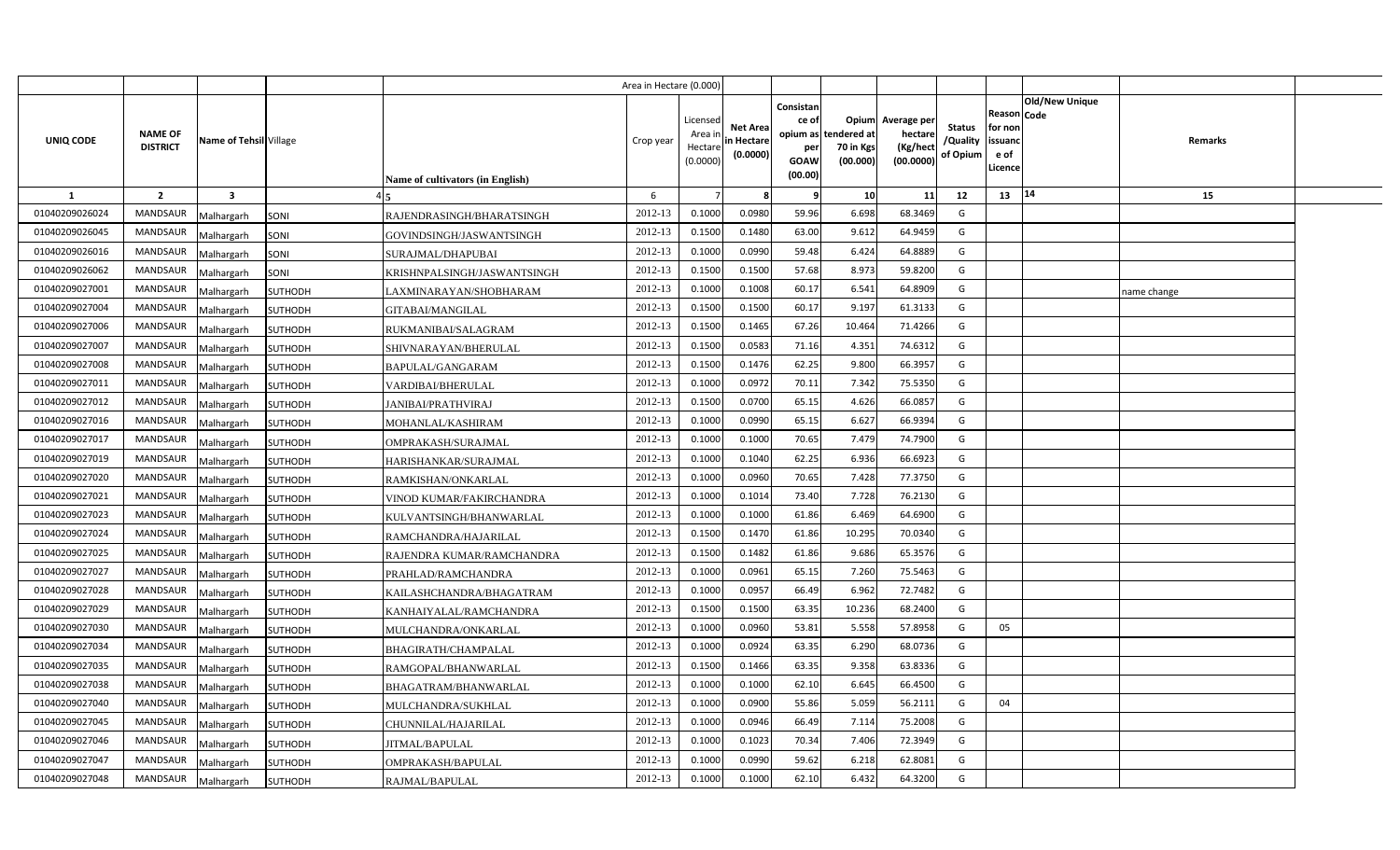|                |                                   |                                |                                     | Area in Hectare (0.000) |                                            |                                           |                                                                             |                                |                                                 |                                       |                                                      |                       |             |  |
|----------------|-----------------------------------|--------------------------------|-------------------------------------|-------------------------|--------------------------------------------|-------------------------------------------|-----------------------------------------------------------------------------|--------------------------------|-------------------------------------------------|---------------------------------------|------------------------------------------------------|-----------------------|-------------|--|
| UNIQ CODE      | <b>NAME OF</b><br><b>DISTRICT</b> | Name of Tehsil Village         | Name of cultivators (in English)    | Crop year               | Licensed<br>Area ir<br>Hectare<br>(0.0000) | <b>Net Area</b><br>in Hectare<br>(0.0000) | Consistan<br>ce of<br>opium as tendered at<br>per<br><b>GOAW</b><br>(00.00) | Opium<br>70 in Kgs<br>(00.000) | Average per<br>hectare<br>(Kg/hect<br>(00.0000) | <b>Status</b><br>/Quality<br>of Opium | Reason Code<br>for non<br>issuanc<br>e of<br>Licence | <b>Old/New Unique</b> | Remarks     |  |
| $\mathbf{1}$   | $\overline{2}$                    | $\overline{\mathbf{3}}$        |                                     | 6                       |                                            |                                           | - 9                                                                         | 10                             | 11                                              | 12                                    | 13                                                   | 14                    | 15          |  |
| 01040209027050 | <b>MANDSAUR</b>                   | <b>SUTHODH</b><br>Malhargarh   | VIKRAM KUMAR/KANTILAL               | 2012-13                 | 0.1500                                     | 0.1485                                    | 66.49                                                                       | 10.135                         | 68.2492                                         | G                                     |                                                      |                       |             |  |
| 01040209027051 | <b>MANDSAUR</b>                   | <b>SUTHODH</b><br>Malhargarh   | KAMAL KUNWAR/SAJJANSINGH            | 2012-13                 | 0.1000                                     | 0.0928                                    | 62.10                                                                       | 5.926                          | 63.8578                                         | G                                     |                                                      |                       |             |  |
| 01040209027052 | <b>MANDSAUR</b>                   | Malhargarh<br>SUTHODH          | <b>GITABAI/RAMCHANDRA</b>           | 2012-13                 | 0.1500                                     | 0.1365                                    | 59.62                                                                       | 7.938                          | 58.1538                                         | G                                     |                                                      |                       |             |  |
| 01040209027053 | <b>MANDSAUR</b>                   | <b>SUTHODH</b><br>Malhargarh   | VARDICHANDRA/RATANLAL               | 2012-13                 | 0.1000                                     | 0.1000                                    | 63.42                                                                       | 6.659                          | 66.5900                                         | G                                     |                                                      |                       |             |  |
| 01040209027058 | <b>MANDSAUR</b>                   | Malhargarh<br><b>SUTHODH</b>   | MADANSINGH/JAYSINGH                 | 2012-13                 | 0.1000                                     | 0.0990                                    | 63.42                                                                       | 6.895                          | 69.6465                                         | G                                     |                                                      |                       |             |  |
| 01040209027059 | <b>MANDSAUR</b>                   | <b>SUTHODH</b><br>Malhargarh   | <b>BANSHILAL/KHUMA</b>              | 2012-13                 | 0.100                                      | 0.1026                                    | 63.52                                                                       | 6.924                          | 67.4854                                         | G                                     |                                                      |                       |             |  |
| 01040209027061 | <b>MANDSAUR</b>                   | Malhargarh<br><b>SUTHODH</b>   | RAMCHANDRA/HIRALAL                  | 2012-13                 | 0.1000                                     | 0.1000                                    | 63.42                                                                       | 7.031                          | 70.3100                                         | G                                     |                                                      |                       |             |  |
| 01040209027074 | <b>MANDSAUR</b>                   | Malhargarh<br><b>SUTHODH</b>   | <b>BALURAM/SURAJMAL</b>             | 2012-13                 | 0.1000                                     | 0.1000                                    | 62.38                                                                       | 6.594                          | 65.9400                                         | G                                     |                                                      |                       |             |  |
| 01040209027077 | <b>MANDSAUR</b>                   | Malhargarh<br><b>SUTHODH</b>   | RAMNARAYAN/RAMCHANDRA               | 2012-13                 | 0.1500                                     | 0.1444                                    | 62.38                                                                       | 9.829                          | 68.0679                                         | G                                     |                                                      |                       | name change |  |
| 01040209027080 | <b>MANDSAUR</b>                   | Malhargarh<br><b>SUTHODH</b>   | <b>BANSHILAL/KISHANLAL</b>          | 2012-13                 | 0.1000                                     | 0.1000                                    | 72.80                                                                       | 7.675                          | 76.7500                                         | G                                     |                                                      |                       |             |  |
| 01040209027037 | <b>MANDSAUR</b>                   | Malhargarh<br><b>SUTHODH</b>   | RODILAL/BAGDIRAM                    | 2012-13                 | 0.1000                                     | 0.0990                                    | 67.26                                                                       | 7.293                          | 73.6667                                         | G                                     |                                                      |                       |             |  |
| 01040209027088 | <b>MANDSAUR</b>                   | Malhargarh<br><b>SUTHODH</b>   | <b>BOTLAL/KISHANLAL</b>             | 2012-13                 | 0.1000                                     | 0.1000                                    | 67.26                                                                       | 7.168                          | 71.6800                                         | G                                     |                                                      |                       |             |  |
| 01040209027022 | <b>MANDSAUR</b>                   | Malhargarh<br>SUTHODH          | BAPULAL/BHUVANIRAM                  | 2012-13                 | 0.1000                                     | 0.0990                                    | 67.26                                                                       | 6.707                          | 67.7475                                         | G                                     |                                                      |                       |             |  |
| 01040209027005 | <b>MANDSAUR</b>                   | Malhargarh<br><b>SUTHODH</b>   | <b>ONKARLAL/KALU</b>                | 2012-13                 | 0.1000                                     | 0.0950                                    | 58.63                                                                       | 6.114                          | 64.3579                                         | G                                     |                                                      |                       |             |  |
| 01040209027071 | <b>MANDSAUR</b>                   | Malhargarh<br><b>SUTHODH</b>   | KANEHIALAL/MULCHAND                 | 2012-13                 | 0.1000                                     | 0.1000                                    | 59.62                                                                       | 6.379                          | 63.7900                                         | G                                     |                                                      |                       |             |  |
| 01040209027033 | <b>MANDSAUR</b>                   | Malhargarh<br><b>SUTHODH</b>   | <b>JAGANNATH/KALUJI</b>             | 2012-13                 | 0.1000                                     | 0.0988                                    | 56.26                                                                       | 5.586                          | 56.5385                                         |                                       | 02                                                   |                       |             |  |
| 01040209027003 | <b>MANDSAUR</b>                   | Malhargarh<br><b>SUTHODH</b>   | GAMERIBAI/KISHANLAL                 | 2012-13                 | 0.1000                                     | 0.0960                                    | 58.62                                                                       | 6.055                          | 63.0729                                         | G                                     |                                                      |                       |             |  |
| 01040209027043 | MANDSAUR                          | Malhargarh<br>SUTHODH          | RAMCHANDRA/TORIRAM                  | 2012-13                 | 0.1000                                     | 0.1023                                    | 66.65                                                                       | 7.160                          | 69.9902                                         | G                                     |                                                      |                       |             |  |
| 01040209027060 | <b>MANDSAUR</b>                   | Malhargarh<br><b>SUTHODH</b>   | TULSIBAI/KHEMRAJ                    | 2012-13                 | 0.1000                                     | 0.1008                                    | 70.34                                                                       | 7.536                          | 74.7619                                         | G                                     |                                                      |                       |             |  |
| 01040209027049 | <b>MANDSAUR</b>                   | Malhargarh<br><b>SUTHODH</b>   | RAMESHWAR/VARDICHANDRA              | 2012-13                 | 0.1000                                     | 0.1008                                    | 66.65                                                                       | 7.246                          | 71.8849                                         | G                                     |                                                      |                       |             |  |
| 01040209027010 | <b>MANDSAUR</b>                   | Malhargarh<br><b>SUTHODH</b>   | <b>BHERULAL/TORIRAM</b>             | 2012-13                 | 0.1000                                     | 0.1014                                    | 66.65                                                                       | 7.065                          | 69.6746                                         | G                                     |                                                      |                       |             |  |
| 01040209027057 | MANDSAUR                          | Malhargarh<br><b>SUTHODH</b>   | AMBUBAI/RAMCHANDRA                  | 2012-13                 | 0.1500                                     | 0.1482                                    | 62.38                                                                       | 9.589                          | 64.7031                                         | G                                     |                                                      |                       |             |  |
| 01040209027054 | MANDSAUR                          | Malhargarh<br><b>SUTHODH</b>   | KANKUBAI/BHANWARLAL                 | 2012-13                 | 0.1000                                     | 0.0960                                    | 58.62                                                                       | 5.879                          | 61.2396                                         | G                                     |                                                      |                       |             |  |
| 01040209028003 | <b>MANDSAUR</b>                   | Malhargarh<br>TILAKHEDA        | MOHANBAI/ONKARLAL                   | 2012-13                 | 0.1500                                     | 0.1500                                    | 62.52                                                                       | 9.574                          | 63.8267                                         | G                                     |                                                      |                       |             |  |
| 01040209028010 | MANDSAUR                          | Malhargarh<br>TILAKHEDA        | LALARAM (LALURAM)/BALARAM (BALURAM) | 2012-13                 | 0.1000                                     | 0.0936                                    | 56.32                                                                       | 5.777                          | 61.7201                                         | G                                     |                                                      |                       |             |  |
| 01040209028040 | <b>MANDSAUR</b>                   | Malhargarh<br>TILAKHEDA        | GHANSHYAM/PYARCHAND                 | 2012-13                 | 0.1500                                     | 0.1512                                    | 56.80                                                                       | 8.796                          | 58.1746                                         | G                                     |                                                      |                       |             |  |
| 01040209028043 | <b>MANDSAUR</b>                   | Malhargarh<br>TILAKHEDA        | MATHURALAL/MANGILAL                 | 2012-13                 | 0.1000                                     | 0.1000                                    | 63.04                                                                       | 6.601                          | 66.0100                                         | G                                     |                                                      |                       |             |  |
| 01040209028051 | <b>MANDSAUR</b>                   | Malhargarh<br>TILAKHEDA        | PURANMAL/MANGILAL                   | 2012-13                 | 0.1000                                     | 0.0999                                    | 63.04                                                                       | 6.556                          | 65.6256                                         | G                                     |                                                      |                       |             |  |
| 01040209028004 | <b>MANDSAUR</b>                   | TILAKHEDA<br>Malhargarh        | ONKARLAL/DALLA                      | 2012-13                 | 0.1000                                     | 0.1012                                    | 61.96                                                                       | 6.435                          | 63.5870                                         | G                                     |                                                      |                       |             |  |
| 01040209028006 | <b>MANDSAUR</b>                   | Malhargarh<br>TILAKHEDA        | TULSIRAM/KASHIRAM                   | 2012-13                 | 0.1500                                     | 0.1519                                    | 63.04                                                                       | 9.717                          | 63.9697                                         | G                                     |                                                      |                       |             |  |
| 01040209028007 | <b>MANDSAUR</b>                   | Malhargarh<br><b>TILAKHEDA</b> | <b>BHERULAL/LAXMAN</b>              | 2012-13                 | 0.1500                                     | 0.1470                                    | 66.72                                                                       | 10.475                         | 71.2585                                         | G                                     |                                                      |                       |             |  |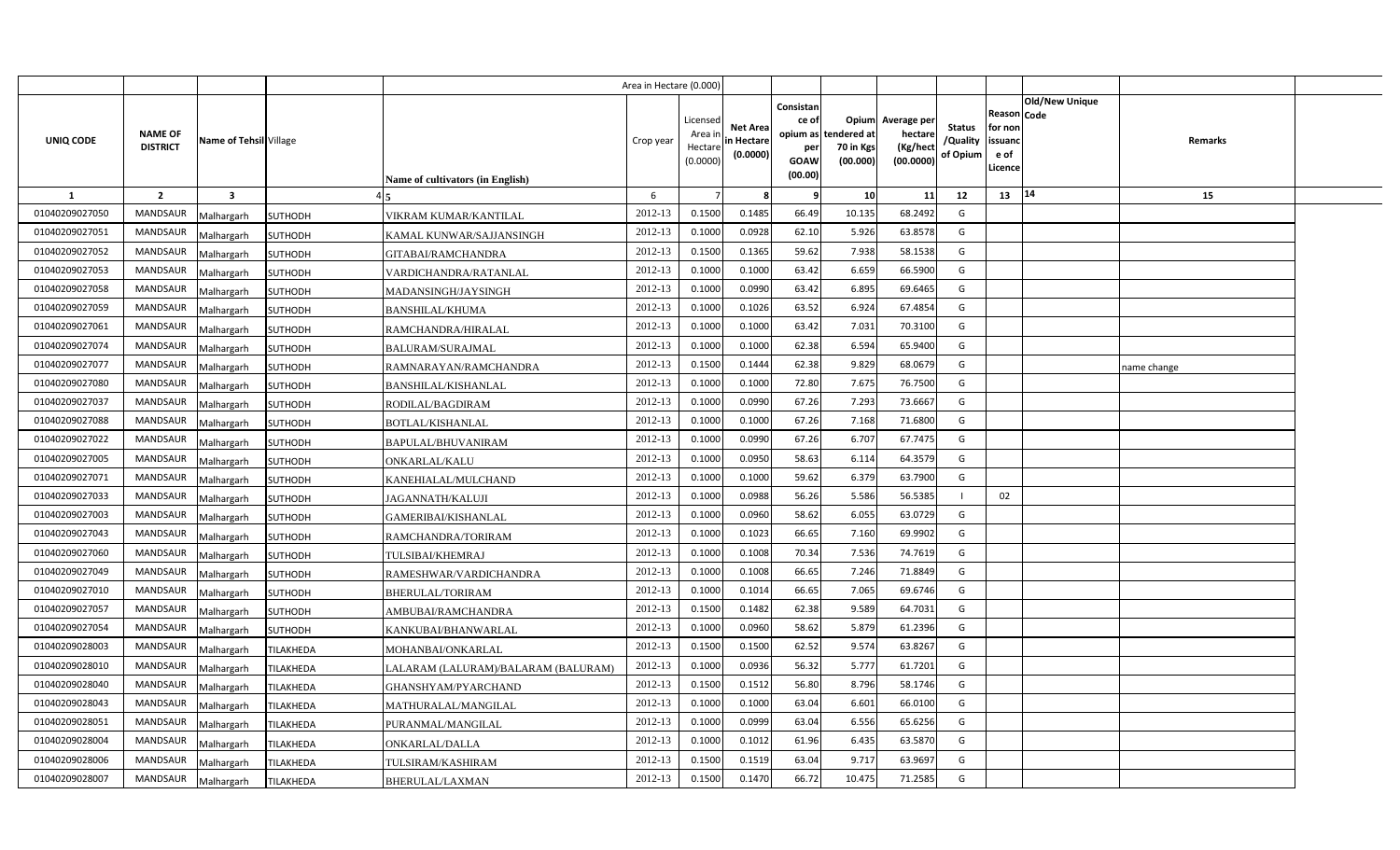|                |                                   |                                |                                   | Area in Hectare (0.000) |                                            |                                           |                                                                             |                                       |                                                 |                                       |                                                      |                |         |  |
|----------------|-----------------------------------|--------------------------------|-----------------------------------|-------------------------|--------------------------------------------|-------------------------------------------|-----------------------------------------------------------------------------|---------------------------------------|-------------------------------------------------|---------------------------------------|------------------------------------------------------|----------------|---------|--|
| UNIQ CODE      | <b>NAME OF</b><br><b>DISTRICT</b> | Name of Tehsil Village         | Name of cultivators (in English)  | Crop year               | Licensed<br>Area in<br>Hectare<br>(0.0000) | <b>Net Area</b><br>in Hectare<br>(0.0000) | Consistan<br>ce of<br>opium as tendered at<br>per<br><b>GOAW</b><br>(00.00) | <b>Opium</b><br>70 in Kgs<br>(00.000) | Average per<br>hectare<br>(Kg/hect<br>(00.0000) | <b>Status</b><br>/Quality<br>of Opium | Reason Code<br>for non<br>issuanc<br>e of<br>Licence | Old/New Unique | Remarks |  |
| 1              | $\overline{2}$                    | $\overline{\mathbf{3}}$        |                                   | 6                       |                                            |                                           | - 9                                                                         | 10                                    | 11                                              | 12                                    | 13                                                   | 14             | 15      |  |
| 01040209028008 | <b>MANDSAUR</b>                   | TILAKHEDA<br>Malhargarh        | MOTILAL/DALLA                     | 2012-13                 | 0.1000                                     | 0.1008                                    | 56.70                                                                       | 5.783                                 | 57.3710                                         | G                                     |                                                      |                |         |  |
| 01040209028011 | MANDSAUR                          | TILAKHEDA<br>Malhargarh        | LAXMINARAYAN/MANGILAL             | 2012-13                 | 0.1000                                     | 0.1000                                    | 65.24                                                                       | 6.878                                 | 68.7800                                         | G                                     |                                                      |                |         |  |
| 01040209028015 | <b>MANDSAUR</b>                   | Malhargarh<br>TILAKHEDA        | SHYAMLAL/ASHARAM                  | 2012-13                 | 0.1500                                     | 0.1494                                    | 65.24                                                                       | 10.177                                | 68.1191                                         | G                                     |                                                      |                |         |  |
| 01040209028033 | <b>MANDSAUR</b>                   | Malhargarh<br>TILAKHEDA        | MANGILAL/RAMLAL                   | 2012-13                 | 0.1000                                     | 0.0900                                    | 59.46                                                                       | 5.182                                 | 57.5778                                         |                                       | 02                                                   |                |         |  |
| 01040209028025 | <b>MANDSAUR</b>                   | Malhargarh<br>TILAKHEDA        | <b>BALURAM/BHAGIRATH</b>          | 2012-13                 | 0.100                                      | 0.101!                                    | 62.39                                                                       | 6.899                                 | 67.9704                                         | G                                     |                                                      |                |         |  |
| 01040209028066 | <b>MANDSAUR</b>                   | Malhargarh<br>TILAKHEDA        | BHAGWANTIBAI/PRABHULAL/SHAMBHULAL | 2012-13                 | 0.1500                                     | 0.1480                                    | 65.95                                                                       | 8.526                                 | 57.6081                                         | G                                     |                                                      |                |         |  |
| 01040209028017 | <b>MANDSAUR</b>                   | Malhargarh<br><b>TILAKHEDA</b> | MOHANLAL/MANGILAL                 | 2012-13                 | 0.1000                                     | 0.1000                                    | 62.39                                                                       | 6.881                                 | 68.8100                                         | G                                     |                                                      |                |         |  |
| 01040209028002 | <b>MANDSAUR</b>                   | TILAKHEDA<br>Malhargarh        | UDAYRAM/MODIRAM                   | 2012-13                 | 0.1500                                     | 0.1420                                    | 62.39                                                                       | 8.806                                 | 62.0141                                         | G                                     |                                                      |                |         |  |
| 01040209028001 | MANDSAUR                          | Malhargarh<br>TILAKHEDA        | RAMLAL/NANURAM                    | 2012-13                 | 0.1500                                     | 0.1410                                    | 56.52                                                                       | 8.639                                 | 61.2695                                         | -1                                    | 02                                                   |                |         |  |
| 01040209028047 | <b>MANDSAUR</b>                   | TILAKHEDA<br>Malhargarh        | <b>BADRIBAI/NANURAM</b>           | 2012-13                 | 0.1000                                     | 0.098                                     | 61.96                                                                       | 6.603                                 | 66.8997                                         | G                                     |                                                      |                |         |  |
| 01040209028032 | MANDSAUR                          | Malhargarh<br>TILAKHEDA        | <b>BADRILAL/NANURAM</b>           | 2012-13                 | 0.1500                                     | 0.1500                                    | 57.66                                                                       | 9.176                                 | 61.1733                                         | G                                     |                                                      |                |         |  |
| 01040209028059 | <b>MANDSAUR</b>                   | Malhargarh<br>TILAKHEDA        | <b>BAGDIRAM/SHANKARLAL</b>        | 2012-13                 | 0.1500                                     | 0.1450                                    | 45.93                                                                       | 7.244                                 | 49.9586                                         | G                                     | 04                                                   |                |         |  |
| 01040209030013 | MANDSAUR                          | Malhargarh<br><b>BARDAL</b>    | <b>KISHANLAL/KARU</b>             | 2012-13                 | 0.1000                                     | 0.0989                                    | 62.44                                                                       | 6.128                                 | 61.9616                                         | G                                     |                                                      |                |         |  |
| 01040209030016 | MANDSAUR                          | Malhargarh<br><b>BARDAL</b>    | PARWATIBAI/NANURAM                | 2012-13                 | 0.1000                                     | 0.0990                                    | 58.33                                                                       | 5.716                                 | 57.7374                                         | G                                     |                                                      |                |         |  |
| 01040209030018 | MANDSAUR                          | Malhargarh<br><b>BARDAL</b>    | SUKHLAL/PANNALAL                  | 2012-13                 | 0.1500                                     | 0.1408                                    | 57.48                                                                       | 8.712                                 | 61.8750                                         | G                                     |                                                      |                |         |  |
| 01040209030019 | MANDSAUR                          | Malhargarh<br><b>BARDAL</b>    | SHARDABAI/BHAGATRAM               | 2012-13                 | 0.1000                                     | 0.1000                                    | 58.93                                                                       | 5.960                                 | 59.6000                                         | G                                     |                                                      |                |         |  |
| 01040209030020 | MANDSAUR                          | Malhargarh<br><b>BARDAL</b>    | <b>MANGILAL/VARDA</b>             | 2012-13                 | 0.1500                                     | 0.1040                                    | 63.60                                                                       | 6.305                                 | 60.6250                                         | G                                     |                                                      |                |         |  |
| 01040209030025 | MANDSAUR                          | Malhargarh<br><b>BARDAL</b>    | SOHANBAI/RAMESH                   | 2012-13                 | 0.1000                                     | 0.0980                                    | 57.48                                                                       | 5.181                                 | 52.8673                                         | G                                     | 04                                                   |                |         |  |
| 01040209030038 | MANDSAUR                          | Malhargarh<br><b>BARDAL</b>    | <b>BHUWAN/UDA</b>                 | 2012-13                 | 0.1500                                     |                                           |                                                                             |                                       | 0.0000                                          | F.                                    |                                                      |                |         |  |
| 01040209030052 | MANDSAUR                          | Malhargarh<br><b>BARDAL</b>    | SURESH/BHANWARLAL                 | 2012-13                 | 0.1000                                     | 0.0990                                    | 57.48                                                                       | 5.600                                 | 56.5657                                         | G                                     | 04                                                   |                |         |  |
| 01040209031002 | MANDSAUR                          | Malhargarh<br><b>DHAKDI</b>    | BHAGWATSINGH/DOULATSINGH          | 2012-13                 | 0.1000                                     | 0.1000                                    | 59.05                                                                       | 6.048                                 | 60.4800                                         | G                                     |                                                      |                |         |  |
| 01040209031005 | MANDSAUR                          | Malhargarh<br><b>DHAKDI</b>    | CHENSINGH/KALUSIBNGH              | 2012-13                 | 0.1500                                     | 0.1440                                    | 65.43                                                                       | 10.749                                | 74.6458                                         | G                                     |                                                      |                |         |  |
| 01040209031006 | MANDSAUR                          | Malhargarh<br><b>DHAKDI</b>    | TULSIRAM/BHERU                    | 2012-13                 | 0.1000                                     | 0.1003                                    | 54.66                                                                       | 6.114                                 | 60.9571                                         | G                                     | 05                                                   |                |         |  |
| 01040209031011 | MANDSAUR                          | Malhargarh<br><b>DHAKDI</b>    | RAMESHCHANDRA/CHUNNILAL           | 2012-13                 | 0.1500                                     | 0.1519                                    | 61.07                                                                       | 10.443                                | 68.7492                                         | G                                     |                                                      |                |         |  |
| 01040209031025 | MANDSAUR                          | Malhargarh<br><b>DHAKDI</b>    | BABULAL/BHANWARLAL                | 2012-13                 | 0.1500                                     | 0.1440                                    | 57.68                                                                       | 9.492                                 | 65.9167                                         | G                                     |                                                      |                |         |  |
| 01040209031012 | <b>MANDSAUR</b>                   | Malhargarh<br><b>DHAKDI</b>    | BHAGWATILAL/NANDLAL               | 2012-13                 | 0.1000                                     | 0.1020                                    | 65.43                                                                       | 7.253                                 | 71.1078                                         | G                                     |                                                      |                |         |  |
| 01040209031032 | <b>MANDSAUR</b>                   | Malhargarh<br><b>DHAKDI</b>    | DEVILAL/PRABHULAL                 | 2012-13                 | 0.1500                                     | 0.1496                                    | 61.07                                                                       | 9.963                                 | 66.5976                                         | G                                     |                                                      |                |         |  |
| 01040209031009 | <b>MANDSAUR</b>                   | Malhargarh<br><b>DHAKDI</b>    | <b>BABRU/RAMLAL</b>               | 2012-13                 | 0.1000                                     | 0.1003                                    | 61.07                                                                       | 6.404                                 | 63.8485                                         | G                                     |                                                      |                |         |  |
| 01040209031024 | <b>MANDSAUR</b>                   | <b>DHAKDI</b><br>Malhargarh    | HIRALAL/JAGANNATH TELI            | 2012-13                 | 0.1500                                     | 0.1505                                    | 60.06                                                                       | 9.284                                 | 61.6877                                         | G                                     |                                                      |                |         |  |
| 01040209031016 | <b>MANDSAUR</b>                   | Malhargarh<br><b>DHAKDI</b>    | UDAYRAM/HIRALAL                   | 2012-13                 | 0.1500                                     | 0.1476                                    | 56.10                                                                       | 9.160                                 | 62.0596                                         | G                                     |                                                      |                |         |  |
| 01040209035001 | <b>MANDSAUR</b>                   | Malhargarh<br>SANAWADA         | PAVANKUNWAR/BHANWARSINGH          | 2012-13                 | 0.1000                                     | 0.1012                                    | 57.21                                                                       | 6.514                                 | 64.3676                                         | G                                     |                                                      |                |         |  |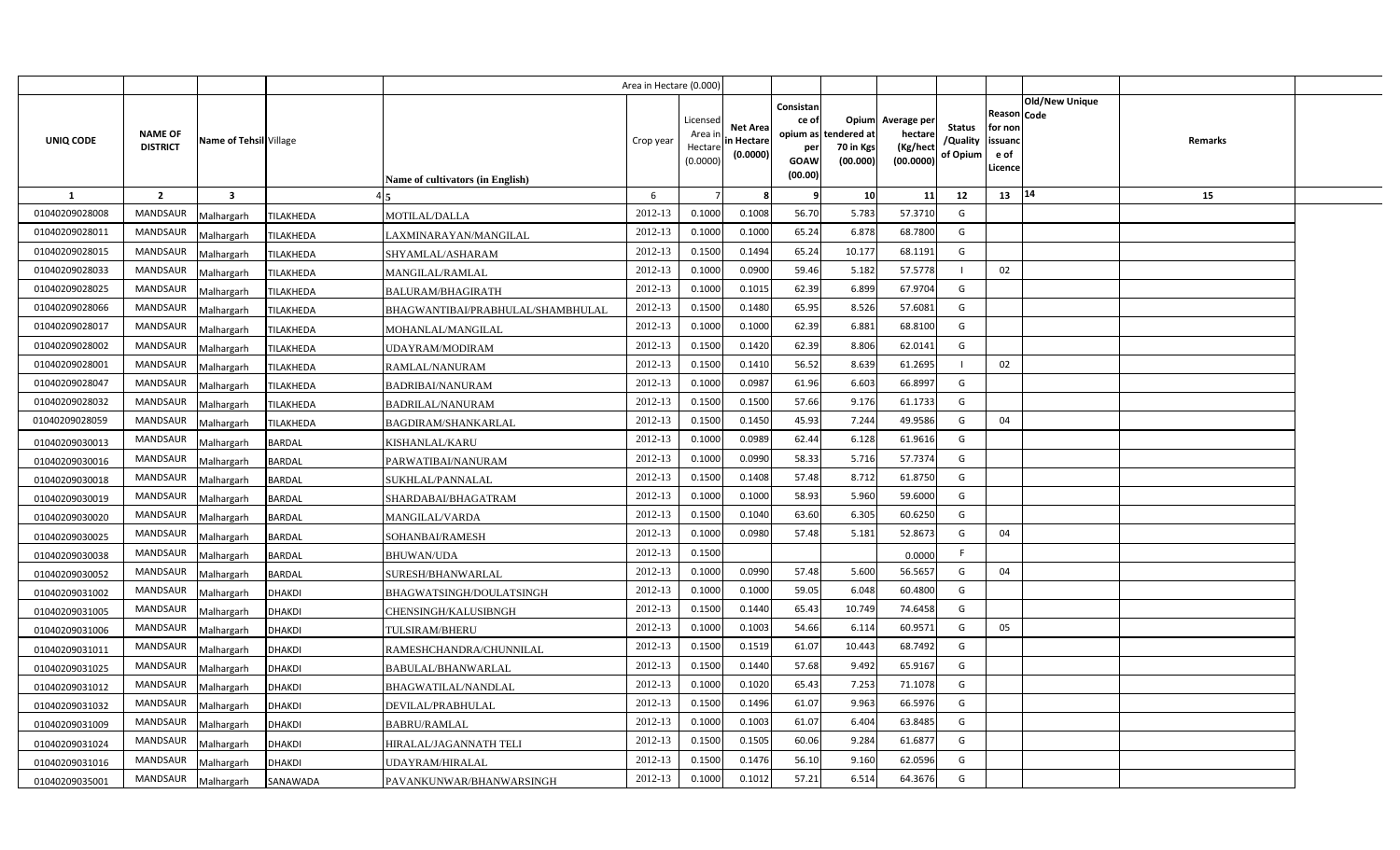|                |                                   |                         |          |                                  | Area in Hectare (0.000) |                                            |                                           |                                                     |                                                        |                                                 |                                       |                                                                               |         |  |
|----------------|-----------------------------------|-------------------------|----------|----------------------------------|-------------------------|--------------------------------------------|-------------------------------------------|-----------------------------------------------------|--------------------------------------------------------|-------------------------------------------------|---------------------------------------|-------------------------------------------------------------------------------|---------|--|
| UNIQ CODE      | <b>NAME OF</b><br><b>DISTRICT</b> | Name of Tehsil Village  |          | Name of cultivators (in English) | Crop year               | Licensed<br>Area ir<br>Hectare<br>(0.0000) | <b>Net Area</b><br>in Hectare<br>(0.0000) | Consistan<br>ce of<br>per<br><b>GOAW</b><br>(00.00) | Opium<br>opium as tendered at<br>70 in Kgs<br>(00.000) | Average per<br>hectare<br>(Kg/hect<br>(00.0000) | <b>Status</b><br>/Quality<br>of Opium | <b>Old/New Unique</b><br>Reason Code<br>for non<br>issuanc<br>e of<br>Licence | Remarks |  |
| <b>1</b>       | $\overline{2}$                    | $\overline{\mathbf{3}}$ |          |                                  | 6                       |                                            | 8                                         | - 9                                                 | 10                                                     | 11                                              | 12                                    | 14<br>13                                                                      | 15      |  |
| 01040209035005 | <b>MANDSAUR</b>                   | Malhargarh              | SANAWADA | LACHIRAM/ONKARLAL                | 2012-13                 | 0.1000                                     | 0.0990                                    | 60.31                                               | 7.065                                                  | 71.3636                                         | G                                     |                                                                               |         |  |
| 01040209035006 | MANDSAUR                          | Malhargarh              | SANAWADA | RAMCHANDRA/BHAJJA                | 2012-13                 | 0.1000                                     | 0.1032                                    | 52.45                                               | 5.897                                                  | 57.1415                                         | G                                     | 05                                                                            |         |  |
| 01040209035007 | <b>MANDSAUR</b>                   | Malhargarh              | SANAWADA | KARULAL/MODAJI                   | 2012-13                 | 0.1000                                     | 0.0990                                    | 57.21                                               | 5.893                                                  | 59.5253                                         | G                                     |                                                                               |         |  |
| 01040209035010 | MANDSAUR                          | Malhargarh              | SANAWADA | NATHU/KISHNA                     | 2012-13                 | 0.1000                                     | 0.1000                                    | 60.31                                               | 6.565                                                  | 65.6500                                         | G                                     |                                                                               |         |  |
| 01040209035012 | MANDSAUR                          | Malhargarh              | SANAWADA | SALEGRAM/RODMAL                  | 2012-13                 | 0.1500                                     | 0.1536                                    | 56.41                                               | 9.009                                                  | 58.652                                          | G                                     |                                                                               |         |  |
| 01040209035013 | <b>MANDSAUR</b>                   | Malhargarh              | SANAWADA | RAMCHANDRA/KISHAN                | 2012-13                 | 0.1000                                     | 0.1020                                    | 64.38                                               | 6.935                                                  | 67.9902                                         | G                                     |                                                                               |         |  |
| 01040209035016 | MANDSAUR                          | Malhargarh              | SANAWADA | <b>MANGIBAI/BALU</b>             | 2012-13                 | 0.1000                                     | 0.0990                                    | 56.41                                               | 5.722                                                  | 57.798                                          | G                                     |                                                                               |         |  |
| 01040209035020 | MANDSAUR                          | Malhargarh              | SANAWADA | BHANWRIBAI/ASHARAM               | 2012-13                 | 0.1000                                     | 0.1024                                    | 56.41                                               | 6.060                                                  | 59.179                                          | G                                     |                                                                               |         |  |
| 01040209035027 | MANDSAUR                          | Malhargarh              | SANAWADA | INDARSINGH/MODSINGH              | 2012-13                 | 0.1500                                     | 0.1479                                    | 60.31                                               | 10.244                                                 | 69.2630                                         | G                                     |                                                                               |         |  |
| 01040209035028 | MANDSAUR                          | Malhargarh              | SANAWADA | SAJJANSINGH/DEVISINGH            | 2012-13                 | 0.1500                                     | 0.1540                                    | 53.03                                               | 9.182                                                  | 59.623                                          | G                                     | 05                                                                            |         |  |
| 01040209035029 | MANDSAUR                          | Malhargarh              | SANAWADA | BAPULAL/AMBALAL                  | 2012-13                 | 0.1500                                     | 0.1517                                    | 64.38                                               | 10.365                                                 | 68.3256                                         | G                                     |                                                                               |         |  |
| 01040209035031 | MANDSAUR                          | Malhargarh              | SANAWADA | HIMMATSINGH/MADANSINGH           | 2012-13                 | 0.1000                                     | 0.0990                                    | 63.45                                               | 6.798                                                  | 68.666                                          | G                                     |                                                                               |         |  |
| 01040209035036 | MANDSAUR                          | Malhargarh              | SANAWADA | BHARATSINGH/MADANSINGH           | 2012-13                 | 0.1500                                     | 0.1510                                    | 62.20                                               | 9.614                                                  | 63.6689                                         | G                                     |                                                                               |         |  |
| 01040209035039 | MANDSAUR                          | Malhargarh              | SANAWADA | RAJESHLAL/BHANWARLAL             | 2012-13                 | 0.1000                                     | 0.1012                                    | 63.45                                               | 6.735                                                  | 66.5514                                         | G                                     |                                                                               |         |  |
| 01040209035040 | <b>MANDSAUR</b>                   | Malhargarh              | SANAWADA | BHULIBAI/PRABHULAL               | 2012-13                 | 0.1500                                     | 0.1485                                    | 60.99                                               | 10.194                                                 | 68.6465                                         | G                                     |                                                                               |         |  |
| 01040209035041 | MANDSAUR                          | Malhargarh              | SANAWADA | FAKIRCHANDRA/RATANLAL            | 2012-13                 | 0.1500                                     | 0.1520                                    | 60.99                                               | 10.142                                                 | 66.7237                                         | G                                     |                                                                               |         |  |
| 01040209035048 | <b>MANDSAUR</b>                   | Malhargarh              | SANAWADA | CHANDABAI/DEVILAL                | 2012-13                 | 0.1000                                     | 0.0990                                    | 56.55                                               | 6.374                                                  | 64.3838                                         | G                                     |                                                                               |         |  |
| 01040209035051 | MANDSAUR                          | Malhargarh              | SANAWADA | GOPALLAL/HIRALAL                 | 2012-13                 | 0.1000                                     | 0.0999                                    | 57.65                                               | 6.144                                                  | 61.5015                                         | G                                     |                                                                               |         |  |
| 01040209035054 | MANDSAUR                          | Malhargarh              | SANAWADA | BHANWARSINGH/MODSINGH            | 2012-13                 | 0.1500                                     | 0.1508                                    | 60.99                                               | 10.307                                                 | 68.3488                                         | G                                     |                                                                               |         |  |
| 01040209035055 | <b>MANDSAUR</b>                   | Malhargarh              | SANAWADA | RATANLAL/KISHANLAL               | 2012-13                 | 0.1500                                     | 0.1495                                    | 61.81                                               | 10.216                                                 | 68.3344                                         | G                                     |                                                                               |         |  |
| 01040209035056 | <b>MANDSAUR</b>                   | Malhargarh              | SANAWADA | NANIBAI/BHANWARLAL               | 2012-13                 | 0.1500                                     | 0.1512                                    | 63.45                                               | 10.324                                                 | 68.2804                                         | G                                     |                                                                               |         |  |
| 01040209035059 | <b>MANDSAUR</b>                   | Malhargarh              | SANAWADA | RAMCHANDRA/HIRALAL               | 2012-13                 | 0.1500                                     | 0.1496                                    | 62.64                                               | 9.494                                                  | 63.4626                                         | G                                     |                                                                               |         |  |
| 01040209035060 | MANDSAUR                          | Malhargarh              | SANAWADA | <b>BHURIBAI/NANDLAL</b>          | 2012-13                 | 0.1000                                     | 0.1008                                    | 54.11                                               | 5.697                                                  | 56.5179                                         | G                                     | 04                                                                            |         |  |
| 01040209035061 | <b>MANDSAUR</b>                   | Malhargarh              | SANAWADA | KESHARKUNWAR/RAMSINGH            | 2012-13                 | 0.1000                                     | 0.0990                                    | 58.98                                               | 6.656                                                  | 67.2323                                         | G                                     |                                                                               |         |  |
| 01040209035064 | MANDSAUR                          | Malhargarh              | SANAWADA | NATHULAL/RAMLAL                  | 2012-13                 | 0.1500                                     | 0.1485                                    | 56.24                                               | 9.079                                                  | 61.1380                                         | G                                     |                                                                               |         |  |
| 01040209035066 | MANDSAUR                          | Malhargarh              | SANAWADA | DAYALSINGH/RATANSINGH            | 2012-13                 | 0.1000                                     | 0.1014                                    | 58.61                                               | 6.388                                                  | 62.9980                                         | G                                     |                                                                               |         |  |
| 01040209035072 | MANDSAUR                          | Malhargarh              | SANAWADA | AMBALAL/BHERULAL                 | 2012-13                 | 0.1500                                     | 0.1482                                    | 59.46                                               | 9.666                                                  | 65.222                                          | G                                     |                                                                               |         |  |
| 01040209035075 | <b>MANDSAUR</b>                   | Malhargarh              | SANAWADA | KARULAL/BANSHILAL                | 2012-13                 | 0.1000                                     | 0.0999                                    | 58.42                                               | 6.510                                                  | 65.1652                                         | G                                     |                                                                               |         |  |
| 01040209035079 | MANDSAUR                          | Malhargarh              | SANAWADA | GITABAI/DALURAM                  | 2012-13                 | 0.1000                                     | 0.1008                                    | 61.01                                               | 6.877                                                  | 68.2242                                         | G                                     |                                                                               |         |  |
| 01040209035081 | MANDSAUR                          | Malhargarh              | SANAWADA | PADMAWATIBAI/SHANTILAL           | 2012-13                 | 0.1000                                     | 0.0990                                    | 56.61                                               | 6.187                                                  | 62.4949                                         | G                                     |                                                                               |         |  |
| 01040209035082 | MANDSAUR                          | Malhargarh              | SANAWADA | FATMABI/NAVABKHAN                | 2012-13                 | 0.1500                                     | 0.1466                                    | 58.04                                               | 9.817                                                  | 66.9645                                         | G                                     |                                                                               |         |  |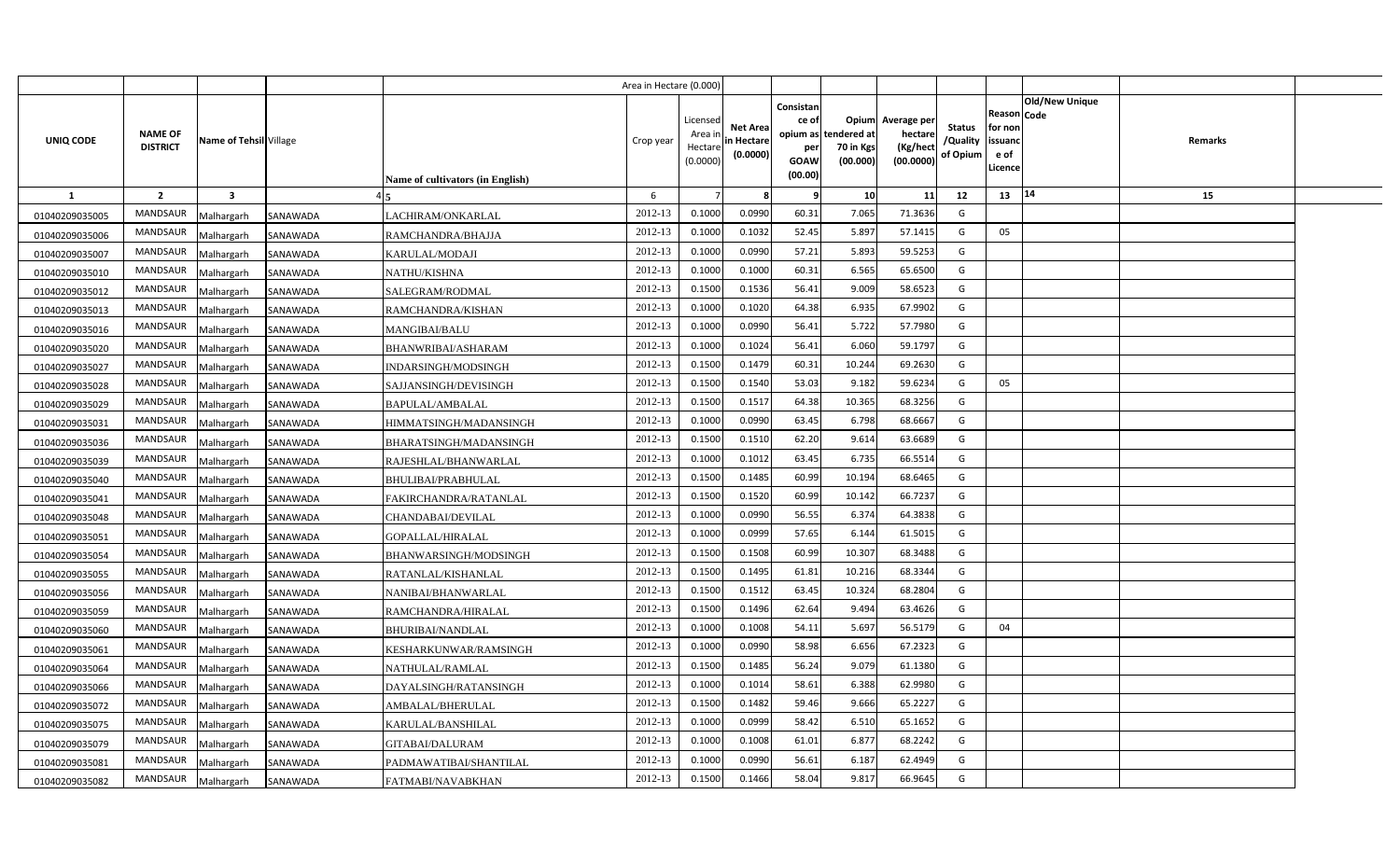|                |                                   |                         |              |                                         | Area in Hectare (0.000) |                                            |                                           |                                                                 |                                               |                                                 |                                       |                                                             |                       |                   |  |
|----------------|-----------------------------------|-------------------------|--------------|-----------------------------------------|-------------------------|--------------------------------------------|-------------------------------------------|-----------------------------------------------------------------|-----------------------------------------------|-------------------------------------------------|---------------------------------------|-------------------------------------------------------------|-----------------------|-------------------|--|
| UNIQ CODE      | <b>NAME OF</b><br><b>DISTRICT</b> | Name of Tehsil Village  |              | <b>Name of cultivators (in English)</b> | Crop year               | Licensed<br>Area ir<br>Hectare<br>(0.0000) | <b>Net Area</b><br>in Hectare<br>(0.0000) | Consistan<br>ce of<br>opium as<br>per<br><b>GOAW</b><br>(00.00) | Opium<br>tendered at<br>70 in Kgs<br>(00.000) | Average per<br>hectare<br>(Kg/hect<br>(00.0000) | <b>Status</b><br>/Quality<br>of Opium | <b>Reason Code</b><br>for non<br>issuand<br>e of<br>Licence | <b>Old/New Unique</b> | Remarks           |  |
| <b>1</b>       | $\overline{2}$                    | $\overline{\mathbf{3}}$ |              |                                         | 6                       |                                            |                                           |                                                                 | 10                                            | 11                                              | 12                                    | 13                                                          | 14                    | 15                |  |
| 01040209035083 | <b>MANDSAUR</b>                   | Malhargarh              | SANAWADA     | BHERULAL/DHURAKUMAR                     | 2012-13                 | 0.1000                                     | 0.1000                                    | 58.04                                                           | 6.111                                         | 61.1100                                         | G                                     |                                                             |                       |                   |  |
| 01040209035085 | <b>MANDSAUR</b>                   | Malhargarh              | SANAWADA     | MANGIBAI/GOTAM                          | 2012-13                 | 0.1000                                     | 0.1008                                    | 65.68                                                           | 7.037                                         | 69.8115                                         | G                                     |                                                             |                       |                   |  |
| 01040209035086 | <b>MANDSAUR</b>                   | Malhargarh              | SANAWADA     | AMBALAL/MOTIRAM                         | 2012-13                 | 0.1000                                     | 0.1000                                    | 65.68                                                           | 7.244                                         | 72.4400                                         | G                                     |                                                             |                       | TRANSFER/UMARIYA  |  |
| 01040209035087 | MANDSAUR                          | Malhargarh              | SANAWADA     | <b>BADRILAL/SURAJMAL</b>                | 2012-13                 | 0.1000                                     | 0.1032                                    | 52.68                                                           | 5.990                                         | 58.0426                                         |                                       | 02                                                          |                       |                   |  |
| 01040209035089 | MANDSAUR                          | Malhargarh              | SANAWADA     | ANUDHSINGH@ANOPSINGH/MODSINGH           | 2012-13                 | 0.1500                                     | 0.1450                                    | 58.04                                                           | 9.651                                         | 66.5586                                         | G                                     |                                                             |                       |                   |  |
| 01040209035091 | <b>MANDSAUR</b>                   | Malhargarh              | SANAWADA     | CHAGANLAL/CHUNNILAL                     | 2012-13                 | 0.1500                                     | 0.1520                                    | 65.68                                                           | 11.100                                        | 73.0263                                         | G                                     |                                                             |                       |                   |  |
| 01040209035093 | MANDSAUR                          | Malhargarh              | SANAWADA     | RAMESHCHANDRA/KANWARLAL                 | 2012-13                 | 0.1000                                     | 0.0980                                    | 59.01                                                           | 6.306                                         | 64.3469                                         | G                                     |                                                             |                       |                   |  |
| 01040209035035 | <b>MANDSAUR</b>                   | Malhargarh              | SANAWADA     | AMRITRAM/KISHANLAL                      | 2012-13                 | 0.1000                                     | 0.1014                                    | 55.97                                                           | 6.101                                         | 60.1677                                         | G                                     |                                                             |                       |                   |  |
| 01040209035122 | MANDSAUR                          | Malhargarh              | SANAWADA     | PUSHPABAI/VARDICHAND                    | 2012-13                 | 0.1500                                     | 0.1500                                    | 68.74                                                           | 11.077                                        | 73.8467                                         | G                                     |                                                             |                       |                   |  |
| 01040209035077 | <b>MANDSAUR</b>                   | Malhargarh              | SANAWADA     | TORIRAM/DHANNAJI                        | 2012-13                 | 0.1500                                     | 0.145                                     | 62.94                                                           | 10.583                                        | 72.6356                                         | G                                     |                                                             |                       |                   |  |
| 01040209035026 | <b>MANDSAUR</b>                   | Malhargarh              | SANAWADA     | DHANNIBAI/CHIMANLAL                     | 2012-13                 | 0.1000                                     | 0.0968                                    | 64.38                                                           | 7.091                                         | 73.2541                                         | G                                     |                                                             |                       |                   |  |
| 01040209035132 | <b>MANDSAUR</b>                   | Malhargarh              | SANAWADA     | MODSINGH/PARWATSINGH                    | 2012-13                 | 0.1000                                     | 0.0988                                    | 56.24                                                           | 6.146                                         | 62.2065                                         | G                                     |                                                             |                       |                   |  |
| 01040209035047 | <b>MANDSAUR</b>                   | Malhargarh              | SANAWADA     | SHANTILAL/MANGILAL                      | 2012-13                 | 0.1500                                     | 0.1496                                    | 54.17                                                           | 9.371                                         | 62.6404                                         | G                                     | 05                                                          |                       |                   |  |
| 01040209035050 | <b>MANDSAUR</b>                   | Malhargarh              | SANAWADA     | RAJESH/SHANKARLAL                       | 2012-13                 | 0.1000                                     | 0.0990                                    | 64.76                                                           | 7.124                                         | 71.9596                                         | G                                     |                                                             |                       |                   |  |
| 01040209035090 | <b>MANDSAUR</b>                   | Malhargarh              | SANAWADA     | LAXMINARAYAN/BHAGIRATH/KANHYALAL        | 2012-13                 | 0.1000                                     | 0.0992                                    | 59.01                                                           | 6.525                                         | 65.7762                                         | G                                     |                                                             |                       |                   |  |
| 01040209035017 | <b>MANDSAUR</b>                   | Malhargarh              | SANAWADA     | MANGILAL/BHERULAL                       | 2012-13                 | 0.1000                                     | 0.1000                                    | 55.90                                                           | 5.973                                         | 59.7300                                         | G                                     |                                                             |                       |                   |  |
| 01040209035073 | <b>MANDSAUR</b>                   | Malhargarh              | SANAWADA     | GAMERCHAND/CHUNNILAL                    | 2012-13                 | 0.1000                                     | 0.1000                                    | 53.88                                                           | 5.673                                         | 56.7300                                         | G                                     | 04                                                          |                       |                   |  |
| 01040209035133 | MANDSAUR                          | Malhargarh              | SANAWADA     | CHANDAKUNWAR/BALDEVSINGH                | 2012-13                 | 0.1500                                     | 0.1500                                    | 64.76                                                           | 10.186                                        | 67.9067                                         | G                                     |                                                             |                       |                   |  |
| 01040209035104 | <b>MANDSAUR</b>                   | Malhargarh              | SANAWADA     | RAMESHWAR/RAMKISHAN                     | 2012-13                 | 0.1000                                     | 0.1008                                    | 64.76                                                           | 7.309                                         | 72.5099                                         | G                                     |                                                             |                       | TRANSFER/BALAGUDA |  |
| 01040209036001 | <b>MANDSAUR</b>                   | Malhargarh              | <b>SEMLI</b> | <b>NANDUBAI/RAMLAL</b>                  | 2012-13                 | 0.1000                                     | 0.1000                                    | 61.66                                                           | 6.756                                         | 67.5600                                         | G                                     |                                                             |                       |                   |  |
| 01040209036003 | MANDSAUR                          | Malhargarh              | SEMLI        | KALABAI/RAMIBAI                         | 2012-13                 | 0.1000                                     | 0.1012                                    | 61.66                                                           | 6.756                                         | 66.7589                                         | G                                     |                                                             |                       |                   |  |
| 01040209036006 | <b>MANDSAUR</b>                   | Malhargarh              | SEMLI        | AMRIBAI/BHERULAL                        | 2012-13                 | 0.1000                                     | 0.1012                                    | 57.66                                                           | 6.483                                         | 64.0613                                         | G                                     |                                                             |                       |                   |  |
| 01040209036011 | <b>MANDSAUR</b>                   | Malhargarh              | SEMLI        | AMBALAL/HIRALAL                         | 2012-13                 | 0.1000                                     | 0.1019                                    | 53.86                                                           | 6.078                                         | 59.6467                                         | G                                     | 05                                                          |                       |                   |  |
| 01040209036017 | <b>MANDSAUR</b>                   | Malhargarh              | SEMLI        | LAXMINARAYAN/ONKARLAL                   | 2012-13                 | 0.1000                                     | 0.1024                                    | 57.66                                                           | 6.573                                         | 64.1895                                         | G                                     |                                                             |                       |                   |  |
| 01040209036019 | <b>MANDSAUR</b>                   | Malhargarh              | SEMLI        | SHRIRAM/SITARAM                         | 2012-13                 | 0.1000                                     | 0.101                                     | 54.87                                                           | 5.346                                         | 52.8261                                         | G                                     | 04                                                          |                       |                   |  |
| 01040209036021 | <b>MANDSAUR</b>                   | Malhargarh              | SEMLI        | KAMLABAI/KESHURAM                       | 2012-13                 | 0.1000                                     | 0.0986                                    | 61.42                                                           | 6.589                                         | 66.8256                                         | G                                     |                                                             |                       |                   |  |
| 01040209036023 | MANDSAUR                          | Malhargarh              | SEMLI        | KALPESH/BHERULAL                        | 2012-13                 | 0.1000                                     | 0.1020                                    | 64.74                                                           | 7.223                                         | 70.8137                                         | G                                     |                                                             |                       |                   |  |
| 01040209036034 | <b>MANDSAUR</b>                   | Malhargarh              | SEMLI        | NANALAL/BHERULAL                        | 2012-13                 | 0.1000                                     | 0.0952                                    | 61.42                                                           | 5.905                                         | 62.0273                                         | G                                     |                                                             |                       |                   |  |
| 01040209036041 | <b>MANDSAUR</b>                   | Malhargarh              | SEMLI        | MOHANLAL/PRABHULAL                      | 2012-13                 | 0.1000                                     | 0.0988                                    | 64.74                                                           | 7.251                                         | 73.3907                                         | G                                     |                                                             |                       |                   |  |
| 01040209036043 | <b>MANDSAUR</b>                   | Malhargarh              | SEMLI        | DEVILAL/RAMLAL                          | 2012-13                 | 0.1000                                     | 0.1000                                    | 64.74                                                           | 7.158                                         | 71.5800                                         | G                                     |                                                             |                       |                   |  |
| 01040209036045 | MANDSAUR                          | Malhargarh              | SEMLI        | RANGLAL/MANGILAL                        | 2012-13                 | 0.1000                                     | 0.1000                                    | 54.28                                                           | 5.924                                         | 59.2400                                         | G                                     | 05                                                          |                       |                   |  |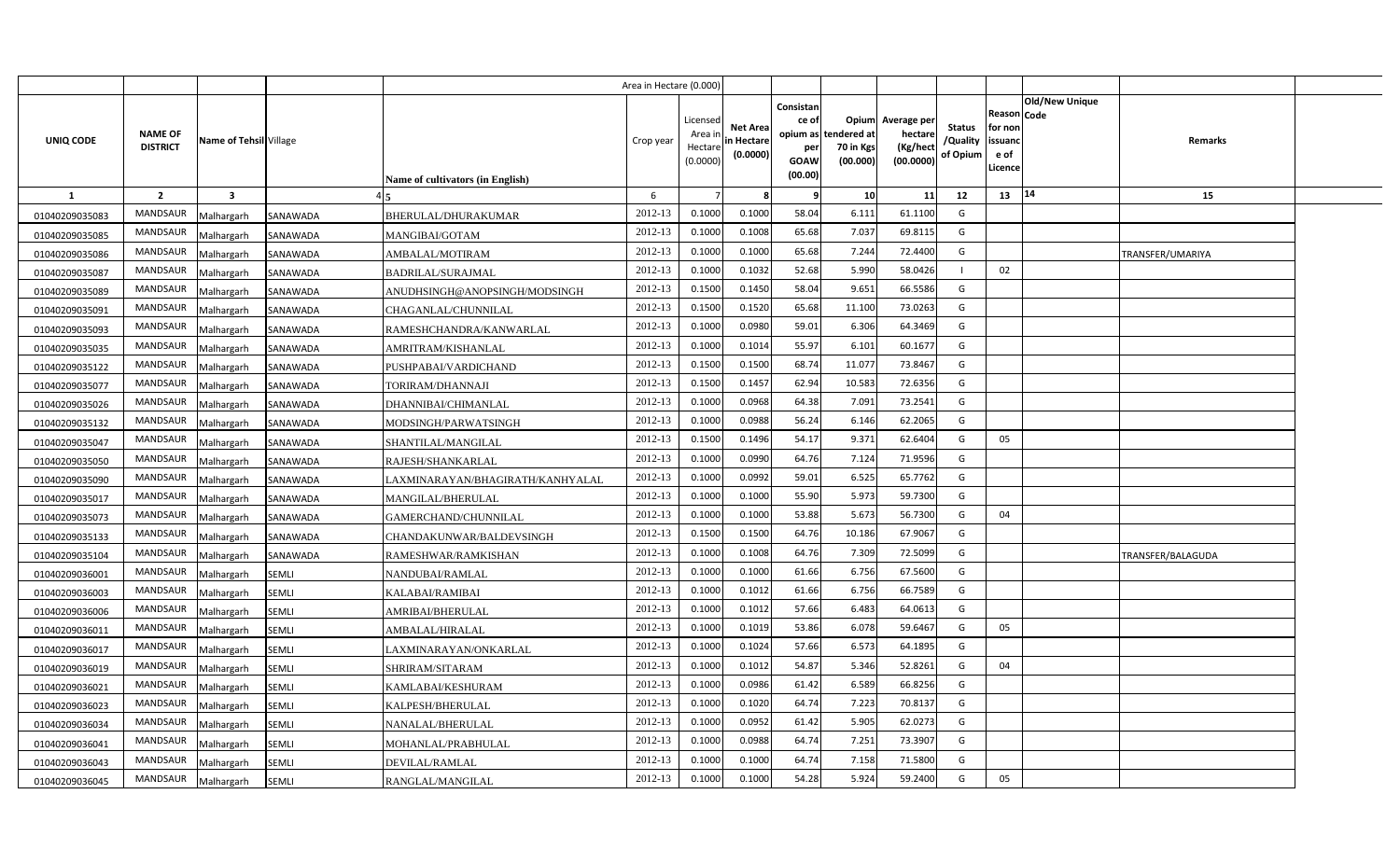|                |                                   |                         |                 |                                         | Area in Hectare (0.000) |                                            |                                           |                                                          |                                                      |                                                 |                                       |                                                      |                       |                          |  |
|----------------|-----------------------------------|-------------------------|-----------------|-----------------------------------------|-------------------------|--------------------------------------------|-------------------------------------------|----------------------------------------------------------|------------------------------------------------------|-------------------------------------------------|---------------------------------------|------------------------------------------------------|-----------------------|--------------------------|--|
| UNIQ CODE      | <b>NAME OF</b><br><b>DISTRICT</b> | Name of Tehsil Village  |                 | <b>Name of cultivators (in English)</b> | Crop year               | Licensed<br>Area in<br>Hectare<br>(0.0000) | <b>Net Area</b><br>in Hectare<br>(0.0000) | Consistan<br>ce of<br>opium as<br>per<br>GOAW<br>(00.00) | <b>Opium</b><br>tendered at<br>70 in Kgs<br>(00.000) | Average per<br>hectare<br>(Kg/hect<br>(00.0000) | <b>Status</b><br>/Quality<br>of Opium | Reason Code<br>for non<br>issuand<br>e of<br>Licence | <b>Old/New Unique</b> | Remarks                  |  |
| $\mathbf{1}$   | $\overline{2}$                    | $\overline{\mathbf{3}}$ |                 |                                         | 6                       |                                            |                                           |                                                          | 10 <sup>1</sup>                                      | 11                                              | 12                                    | 13   14                                              |                       | 15                       |  |
| 01040209036047 | <b>MANDSAUR</b>                   | Malhargarh              | <b>SEMLI</b>    | NANDLAL/SHANKARLAL                      | 2012-13                 | 0.1000                                     | 0.1025                                    | 61.42                                                    | 6.475                                                | 63.1707                                         | G                                     |                                                      |                       |                          |  |
| 01040209036051 | <b>MANDSAUR</b>                   | Malhargarh              | SEMLI           | BHERULAL/BOTLAL                         | 2012-13                 | 0.1000                                     | 0.0901                                    | 63.32                                                    | 6.296                                                | 69.8779                                         | G                                     |                                                      |                       |                          |  |
| 01040209036010 | <b>MANDSAUR</b>                   | Malhargarh              | SEMLI           | SITABAI/RAMESHWAR                       | 2012-13                 | 0.1000                                     | 0.0984                                    | 61.25                                                    | 6.571                                                | 66.7785                                         | G                                     |                                                      |                       |                          |  |
| 01040209036014 | <b>MANDSAUR</b>                   | Malhargarh              | SEMLI           | BHAGWATILAL/MOHANLAL                    | 2012-13                 | 0.1000                                     | 0.1020                                    | 61.25                                                    | 6.274                                                | 61.5098                                         | G                                     |                                                      |                       |                          |  |
| 01040209036015 | <b>MANDSAUR</b>                   | Malhargarh              | SEMLI           | DEVILAL/BHERULAL                        | 2012-13                 | 0.1000                                     | 0.0984                                    | 57.66                                                    | 6.186                                                | 62.8659                                         | G                                     |                                                      |                       |                          |  |
| 01040209036035 | <b>MANDSAUR</b>                   | Malhargarh              | SEMLI           | BHAGIRATH/NANURAM                       | 2012-13                 | 0.1000                                     | 0.1000                                    | 57.49                                                    | 6.431                                                | 64.3100                                         | G                                     |                                                      |                       |                          |  |
| 01040209036061 | <b>MANDSAUR</b>                   | Malhargarh              | SEMLI           | RAMLAL/DHANNAJI                         | 2012-13                 | 0.1500                                     | 0.1525                                    | 57.49                                                    | 9.650                                                | 63.2787                                         | G                                     |                                                      |                       |                          |  |
| 01040209036031 | <b>MANDSAUR</b>                   | Malhargarh              | SEMLI           | SUNDARLAL/MOTILAL                       | 2012-13                 | 0.1000                                     | 0.1040                                    | 52.59                                                    | 6.025                                                | 57.9327                                         | G                                     | 05                                                   |                       |                          |  |
| 01040209036007 | <b>MANDSAUR</b>                   | Malhargarh              | SEMLI           | AVANTIBAI/NANDLAL                       | 2012-13                 | 0.1000                                     | 0.0986                                    | 57.49                                                    | 6.546                                                | 66.3895                                         | G                                     |                                                      |                       |                          |  |
| 01040209036016 | <b>MANDSAUR</b>                   | Malhargarh              | SEMLI           | DOULATRAM/VARDICHAND                    | 2012-13                 | 0.1000                                     | 0.1000                                    | 61.25                                                    | 6.659                                                | 66.5900                                         | G                                     |                                                      |                       |                          |  |
| 01040209036030 | <b>MANDSAUR</b>                   | Malhargarh              | SEMLI           | MODIBAI/KESHURAM                        | 2012-13                 | 0.1500                                     | 0.1524                                    | 61.31                                                    | 9.740                                                | 63.9108                                         | G                                     |                                                      |                       |                          |  |
| 01040209036080 | <b>MANDSAUR</b>                   | Malhargarh              | SEMLI           | PUSHPABAI/RAMNARAYAN                    | 2012-13                 | 0.1000                                     | 0.0984                                    | 58.25                                                    | 6.000                                                | 60.9756                                         | G                                     |                                                      | 01050210070013        | <b>FRANSFER//MDS-III</b> |  |
| 01040209037003 | <b>MANDSAUR</b>                   | Malhargarh              | <b>KHAKHRAI</b> | HARISINGH/MANSINGH                      | 2012-13                 | 0.1500                                     | 0.1518                                    | 64.51                                                    | 11.068                                               | 72.9117                                         | G                                     |                                                      |                       |                          |  |
| 01040209037005 | <b>MANDSAUR</b>                   | Malhargarh              | KHAKHRAI        | MANGIBAI/RAJARAM                        | 2012-13                 | 0.1000                                     | 0.1012                                    | 59.01                                                    | 6.457                                                | 63.8043                                         | G                                     |                                                      |                       |                          |  |
| 01040209037009 | <b>MANDSAUR</b>                   | Malhargarh              | <b>KHAKHRAI</b> | RAMLAL/DHANNA                           | 2012-13                 | 0.1000                                     | 0.1000                                    | 59.17                                                    | 6.593                                                | 65.9300                                         | G                                     |                                                      |                       | name change              |  |
| 01040209037011 | <b>MANDSAUR</b>                   | Malhargarh              | KHAKHRAI        | RATANSINGH/KARANSINGH                   | 2012-13                 | 0.1000                                     | 0.1012                                    | 56.93                                                    | 6.482                                                | 64.0514                                         | G                                     |                                                      |                       |                          |  |
| 01040209037014 | <b>MANDSAUR</b>                   | Malhargarh              | <b>KHAKHRAI</b> | PADAMBAI /MANGILAL                      | 2012-13                 | 0.1000                                     | 0.0990                                    | 59.17                                                    | 6.331                                                | 63.9495                                         | G                                     |                                                      |                       |                          |  |
| 01040209037017 | <b>MANDSAUR</b>                   | Malhargarh              | <b>KHAKHRAI</b> | SAMRATHMAL/UDAYRAM                      | 2012-13                 | 0.1000                                     | 0.0988                                    | 57.45                                                    | 6.287                                                | 63.6336                                         | G                                     |                                                      |                       |                          |  |
| 01040209037018 | <b>MANDSAUR</b>                   | Malhargarh              | KHAKHRAI        | ONKARLAL/BALAJI                         | 2012-13                 | 0.1500                                     | 0.1562                                    | 64.51                                                    | 11.142                                               | 71.3316                                         | G                                     |                                                      |                       |                          |  |
| 01040209037023 | <b>MANDSAUR</b>                   | Malhargarh              | <b>KHAKHRAI</b> | PRAKASHCHAND/BHANWARLAL                 | 2012-13                 | 0.1000                                     | 0.1000                                    | 59.17                                                    | 6.602                                                | 66.0200                                         | G                                     |                                                      |                       |                          |  |
| 01040209037024 | <b>MANDSAUR</b>                   | Malhargarh              | KHAKHRAI        | MOTILAL/RAMNARAYAN                      | 2012-13                 | 0.1000                                     | 0.1008                                    | 57.67                                                    | 6.121                                                | 60.7242                                         | G                                     |                                                      |                       |                          |  |
| 01040209037025 | <b>MANDSAUR</b>                   | Malhargarh              | KHAKHRAI        | MOHANKUNWAR/BHANWARSINGH                | 2012-13                 | 0.1500                                     | 0.1440                                    | 58.69                                                    | 9.910                                                | 68.8194                                         | G                                     |                                                      |                       |                          |  |
| 01040209037026 | <b>MANDSAUR</b>                   | Malhargarh              | <b>KHAKHRAI</b> | NARAYAN/HIRALAL                         | 2012-13                 | 0.1500                                     | 0.1218                                    | 58.69                                                    | 7.781                                                | 63.8834                                         | G                                     |                                                      |                       |                          |  |
| 01040209037027 | <b>MANDSAUR</b>                   | Malhargarh              | <b>KHAKHRAI</b> | RADHESHYAM/TARACHAND                    | 2012-13                 | 0.1000                                     | 0.0936                                    | 62.94                                                    | 5.656                                                | 60.4274                                         | G                                     |                                                      |                       |                          |  |
| 01040209037040 | MANDSAUR                          | Malhargarh              | KHAKHRAI        | JAGDISH/TARACHAND                       | 2012-13                 | 0.1000                                     | 0.1020                                    | 62.94                                                    | 6.663                                                | 65.3235                                         | G                                     |                                                      |                       |                          |  |
| 01040209037041 | <b>MANDSAUR</b>                   | Malhargarh              | <b>KHAKHRAI</b> | RAMESHCHANDRA/KANWARLAL                 | 2012-13                 | 0.1500                                     | 0.1520                                    | 62.00                                                    | 9.955                                                | 65.4934                                         | G                                     |                                                      |                       |                          |  |
| 01040209037047 | <b>MANDSAUR</b>                   | Malhargarh              | <b>KHAKHRAI</b> | RAMKISHAN/BHERULAL                      | 2012-13                 | 0.1000                                     | 0.0961                                    | 58.69                                                    | 6.548                                                | 68.1374                                         | G                                     |                                                      |                       |                          |  |
| 01040209037051 | <b>MANDSAUR</b>                   | Malhargarh              | KHAKHRAI        | PHOOLSINGH/KANIRAM                      | 2012-13                 | 0.1500                                     | 0.1537                                    | 57.59                                                    | 10.202                                               | 66.3761                                         | G                                     |                                                      |                       |                          |  |
| 01040209037056 | <b>MANDSAUR</b>                   | Malhargarh              | <b>KHAKHRAI</b> | BHERUSINGH/CHENSINGH                    | 2012-13                 | 0.1500                                     | 0.1505                                    | 62.00                                                    | 10.177                                               | 67.6213                                         | G                                     |                                                      |                       |                          |  |
| 01040209037057 | <b>MANDSAUR</b>                   | Malhargarh              | KHAKHRAI        | BABULAL/RAMNARAYAN                      | 2012-13                 | 0.1500                                     | 0.1517                                    | 54.77                                                    | 9.287                                                | 61.2195                                         | G                                     | 05                                                   |                       |                          |  |
| 01040209037068 | MANDSAUR                          | Malhargarh              | <b>KHAKHRAI</b> | DEUBAI/BOTLAL                           | 2012-13                 | 0.1500                                     | 0.1517                                    | 55.18                                                    | 9.128                                                | 60.1714                                         | G                                     |                                                      |                       |                          |  |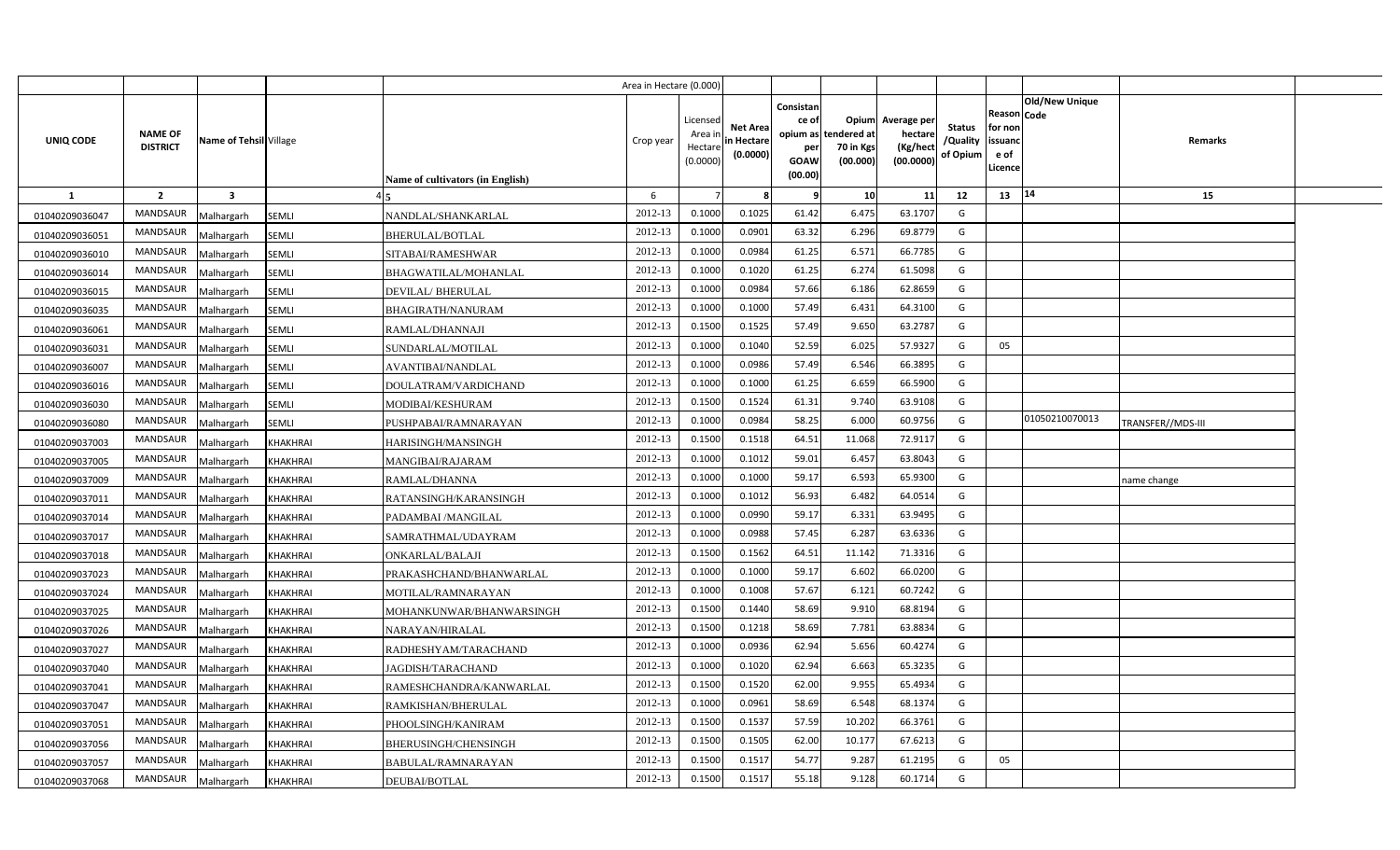|                |                                   |                         |                                       |                                            | Area in Hectare (0.000) |                                           |                                           |                                                                 |                                               |                                                |                                       |                                                                               |                       |  |
|----------------|-----------------------------------|-------------------------|---------------------------------------|--------------------------------------------|-------------------------|-------------------------------------------|-------------------------------------------|-----------------------------------------------------------------|-----------------------------------------------|------------------------------------------------|---------------------------------------|-------------------------------------------------------------------------------|-----------------------|--|
| UNIQ CODE      | <b>NAME OF</b><br><b>DISTRICT</b> | Name of Tehsil Village  |                                       | <b>Name of cultivators (in English)</b>    | Crop year               | Licensed<br>Area i<br>Hectare<br>(0.0000) | <b>Net Area</b><br>in Hectare<br>(0.0000) | Consistan<br>ce of<br>opium as<br>per<br><b>GOAW</b><br>(00.00) | Opium<br>tendered at<br>70 in Kgs<br>(00.000) | Average per<br>hectare<br>(Kg/hec<br>(00.0000) | <b>Status</b><br>/Quality<br>of Opium | <b>Old/New Unique</b><br>Reason Code<br>for non<br>issuanc<br>e of<br>Licence | Remarks               |  |
| $\mathbf{1}$   | $\overline{2}$                    | $\overline{\mathbf{3}}$ |                                       |                                            | 6                       |                                           |                                           | -9                                                              | 10                                            | 11                                             | 12                                    | 14<br>13                                                                      | 15                    |  |
| 01040209037070 | <b>MANDSAUR</b>                   | Malhargarh              | <b>KHAKHRAI</b>                       | VAJESINGH/BHANWARSINGH                     | 2012-13                 | 0.1000                                    | 0.0980                                    | 57.59                                                           | 6.022                                         | 61.4490                                        | G                                     |                                                                               |                       |  |
| 01040209037071 | MANDSAUR                          | Malhargarh              | <b>KHAKHRAI</b>                       | LAXMINARAYAN/NANDRAM                       | 2012-13                 | 0.1000                                    | 0.1000                                    | 57.59                                                           | 6.335                                         | 63.3500                                        | G                                     |                                                                               |                       |  |
| 01040209037007 | MANDSAUR                          | Malhargarh              | <b>KHAKHRAI</b>                       | SHAYAMKUNWAR/GOVINDRAM/RUKMANBAI           | 2012-13                 | 0.1000                                    | 0.1035                                    | 62.00                                                           | 6.811                                         | 65.8068                                        | G                                     |                                                                               |                       |  |
| 01040209037013 | <b>MANDSAUR</b>                   | Malhargarh              | <b>KHAKHRAI</b>                       | CHAMPABAI/NANURAM                          | 2012-13                 | 0.1500                                    | 0.1551                                    | 61.59                                                           | 9.969                                         | 64.274                                         | G                                     |                                                                               |                       |  |
| 01040209037043 | MANDSAUR                          | Malhargarh              | <b>KHAKHRAI</b>                       | KISHANLAL/LALA                             | 2012-13                 | 0.1000                                    | 0.1000                                    | 61.59                                                           | 7.232                                         | 72.3200                                        | G                                     |                                                                               |                       |  |
| 01040209037055 | MANDSAUR                          | Malhargarh              | <b>KHAKHRAI</b>                       | MOHANSINGH/CHENSINGH                       | 2012-13                 | 0.1500                                    | 0.1500                                    | 64.51                                                           | 10.709                                        | 71.3933                                        | G                                     |                                                                               |                       |  |
| 01040209037089 | MANDSAUR                          | Malhargarh              | <b>KHAKHRAI</b>                       | KALUSINGH/DHULSINGH                        | 2012-13                 | 0.1500                                    | 0.1504                                    | 59.46                                                           | 9.599                                         | 63.8231                                        | G                                     |                                                                               |                       |  |
| 01040209037033 | MANDSAUR                          | Malhargarh              | KHAKHRAI                              | RAMSINGH/INDARSINGH                        | 2012-13                 | 0.1000                                    | 0.1020                                    | 61.59                                                           | 7.092                                         | 69.529                                         | G                                     |                                                                               |                       |  |
| 01040209037090 | <b>MANDSAUR</b>                   | Malhargarh              | <b>KHAKHRAI</b>                       | DROPADIBAI/HIRALAL                         | 2012-13                 | 0.1500                                    | 0.1485                                    | 63.37                                                           | 9.904                                         | 66.6936                                        | G                                     |                                                                               |                       |  |
| 01040209037054 | <b>MANDSAUR</b>                   | Malhargarh              | KHAKHRAI                              | <b>BHANWARLAL/RAMLAL</b>                   | 2012-13                 | 0.1000                                    | 0.1023                                    | 59.46                                                           | 6.778                                         | 66.2561                                        | G                                     |                                                                               |                       |  |
| 01040209037053 | MANDSAUR                          | Malhargarh              | <b>KHAKHRAI</b>                       | UDAYRAM/BHERULAL                           | 2012-13                 | 0.1000                                    | 0.1008                                    | 56.41                                                           | 6.713                                         | 66.5972                                        | G                                     |                                                                               |                       |  |
| 01040209038004 | <b>MANDSAUR</b>                   | Malhargarh              | KACHRIYA CHANDRAWAT                   | <b>KESHURAM/HIRA</b>                       | 2012-13                 | 0.1000                                    | 0.0998                                    | 58.25                                                           | 5.675                                         | 56.8637                                        | G                                     | 04                                                                            |                       |  |
| 01040209038015 | MANDSAUR                          | Malhargarh              | KACHRIYA CHANDRAWAT MUKUNAD/HEMRAJ    |                                            | 2012-13                 | 0.1000                                    | 0.0960                                    | 58.25                                                           | 5.825                                         | 60.6771                                        | G                                     |                                                                               |                       |  |
| 01040209038034 | MANDSAUR                          | Malhargarh              | KACHRIYA CHANDRAWAT GOPAL/BHERULAL    |                                            | 2012-13                 | 0.1000                                    | 0.0924                                    | 56.31                                                           | 5.599                                         | 60.5952                                        | G                                     |                                                                               |                       |  |
| 01040209038079 | <b>MANDSAUR</b>                   | Malhargarh              | KACHRIYA CHANDRAWAT                   | RUPCHAND/GOMAJI                            | 2012-13                 | 0.1500                                    | 0.1530                                    | 61.31                                                           | 9.652                                         | 63.0850                                        | G                                     |                                                                               |                       |  |
| 01040209038090 | MANDSAUR                          | Malhargarh              | KACHRIYA CHANDRAWAT NANDLAL/NARAYAN   |                                            | 2012-13                 | 0.1000                                    | 0.0984                                    | 61.31                                                           | 6.665                                         | 67.7337                                        | G                                     |                                                                               |                       |  |
| 01040209038099 | <b>MANDSAUR</b>                   | Malhargarh              |                                       | KACHRIYA CHANDRAWAT KAMLESH/HUKMICHAND     | 2012-13                 | 0.1500                                    | 0.1500                                    | 57.27                                                           | 9.220                                         | 61.466                                         | G                                     |                                                                               |                       |  |
| 01040209038104 | MANDSAUR                          | Malhargarh              |                                       | KACHRIYA CHANDRAWAT   OMPRAKASH/MADHULAL   | 2012-13                 | 0.1000                                    | 0.1024                                    | 57.27                                                           | 6.193                                         | 60.4785                                        | G                                     |                                                                               |                       |  |
| 01040209038105 | <b>MANDSAUR</b>                   | Malhargarh              |                                       | KACHRIYA CHANDRAWAT KANTABAI/KESHRIMAL     | 2012-13                 | 0.1000                                    | 0.0620                                    | 52.01                                                           | 3.388                                         | 54.6452                                        | G                                     | 04                                                                            |                       |  |
| 01040209038137 | MANDSAUR                          | Malhargarh              |                                       | KACHRIYA CHANDRAWAT   DHAPUBAI/BHANWARLAL  | 2012-13                 | 0.1000                                    | 0.0980                                    | 57.27                                                           | 5.923                                         | 60.4388                                        | G                                     |                                                                               |                       |  |
| 01040209038141 | <b>MANDSAUR</b>                   | Malhargarh              | KACHRIYA CHANDRAWAT   MANGILAL/BHUWAN |                                            | 2012-13                 | 0.1000                                    | 0.1000                                    | 59.27                                                           | 6.325                                         | 63.2500                                        | G                                     |                                                                               |                       |  |
| 01040209038130 | <b>MANDSAUR</b>                   | Malhargarh              | KACHRIYA CHANDRAWAT                   | RUKMANIBAI/SITARAM                         | 2012-13                 | 0.1000                                    | 0.1000                                    | 59.27                                                           | 6.046                                         | 60.4600                                        | G                                     |                                                                               |                       |  |
| 01040209038044 | MANDSAUR                          | Malhargarh              | KACHRIYA CHANDRAWAT RAMLAL/BHUWAN     |                                            | 2012-13                 | 0.1000                                    | 0.1000                                    | 62.04                                                           | 6.647                                         | 66.4700                                        | G                                     |                                                                               |                       |  |
| 01040209038078 | MANDSAUR                          | Malhargarh              |                                       | KACHRIYA CHANDRAWAT   MANSINGH/KANWARLAL   | 2012-13                 | 0.1000                                    | 0.1026                                    | 55.49                                                           | 6.318                                         | 61.5789                                        | G                                     |                                                                               |                       |  |
| 01040209038115 | MANDSAUR                          | Malhargarh              |                                       | KACHRIYA CHANDRAWAT BHANWARLAL/HIRALAL     | 2012-13                 | 0.1000                                    | 0.1014                                    | 59.27                                                           | 6.232                                         | 61.4596                                        | G                                     |                                                                               |                       |  |
| 01040209038081 | MANDSAUR                          | Malhargarh              | KACHRIYA CHANDRAWAT RAMESH/PYARCHAND  |                                            | 2012-13                 | 0.1000                                    | 0.1000                                    | 54.02                                                           | 5.595                                         | 55.9500                                        | G                                     | 04                                                                            |                       |  |
| 01040209038028 | MANDSAUR                          | Malhargarh              |                                       | KACHRIYA CHANDRAWAT RAMKANYABAI/BABULAL    | 2012-13                 | 0.1500                                    | 0.1518                                    | 57.37                                                           | 8.769                                         | 57.7668                                        | G                                     |                                                                               | TRANSFER/TALABPIPLIYA |  |
| 01040209038046 | MANDSAUR                          | Malhargarh              | KACHRIYA CHANDRAWAT POKHAR/PRATAP     |                                            | 2012-13                 | 0.1000                                    | 0.1000                                    | 57.37                                                           | 6.196                                         | 61.960                                         | G                                     |                                                                               |                       |  |
| 01040209038054 | MANDSAUR                          | Malhargarh              |                                       | KACHRIYA CHANDRAWAT NEPALSINGH/BHARATSINGH | 2012-13                 | 0.1000                                    | 0.1007                                    | 55.65                                                           | 5.947                                         | 59.0566                                        | G                                     |                                                                               |                       |  |
| 01040209038057 | MANDSAUR                          | Malhargarh              |                                       | KACHRIYA CHANDRAWAT RAMCHANDRA/NANDRAM     | 2012-13                 | 0.1500                                    | 0.1520                                    | 56.00                                                           | 9.080                                         | 59.7368                                        | G                                     |                                                                               |                       |  |
| 01040209038068 | MANDSAUR                          | Malhargarh              | KACHRIYA CHANDRAWAT MOTILAL/MANGILAL  |                                            | 2012-13                 | 0.1000                                    | 0.0988                                    | 62.04                                                           | 6.621                                         | 67.0142                                        | G                                     |                                                                               |                       |  |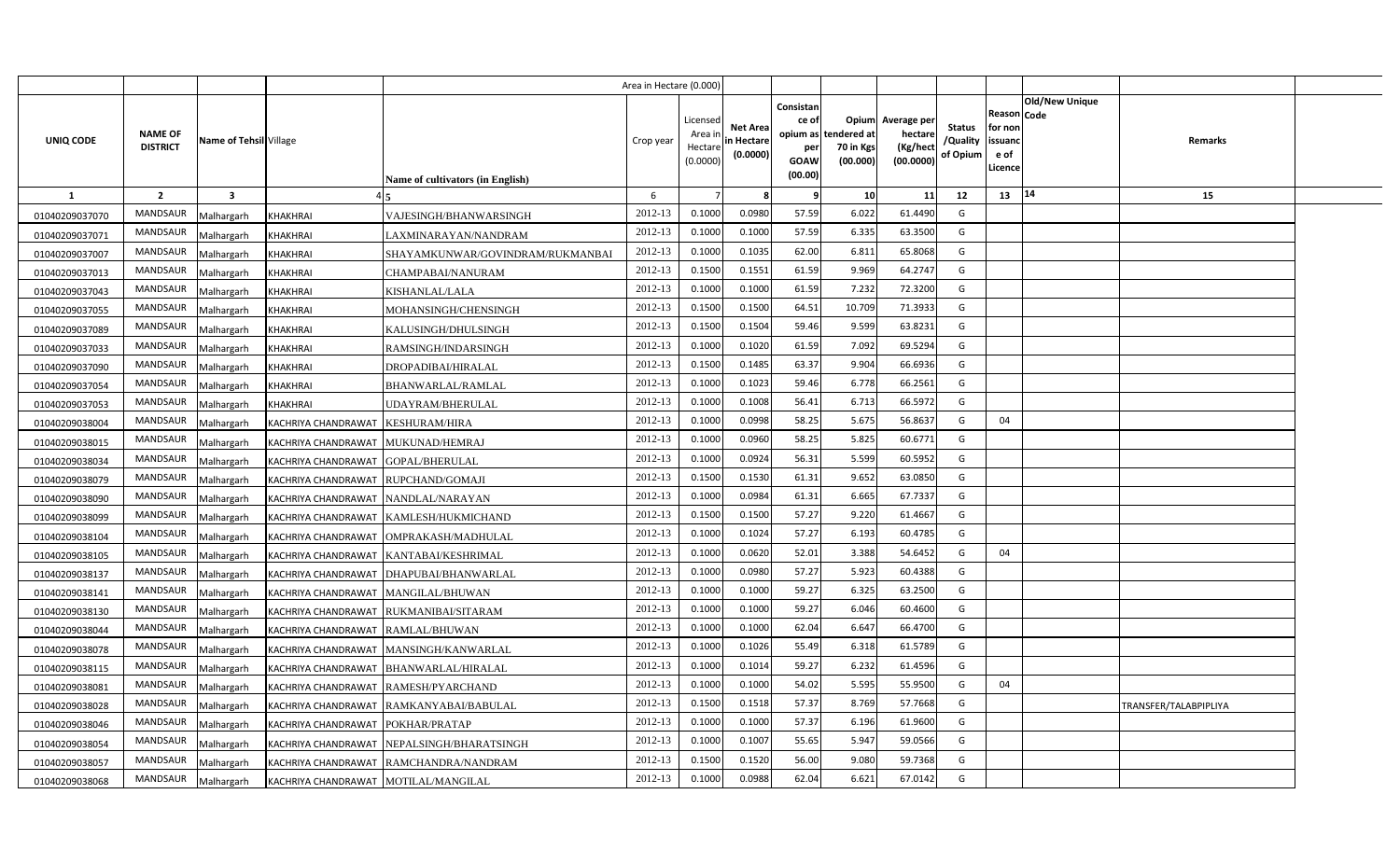|                  |                                   |                         |                                       |                                           | Area in Hectare (0.000) |                                            |                                           |                                                     |                                                        |                                                 |                                       |                                                      |                |                |  |
|------------------|-----------------------------------|-------------------------|---------------------------------------|-------------------------------------------|-------------------------|--------------------------------------------|-------------------------------------------|-----------------------------------------------------|--------------------------------------------------------|-------------------------------------------------|---------------------------------------|------------------------------------------------------|----------------|----------------|--|
| <b>UNIQ CODE</b> | <b>NAME OF</b><br><b>DISTRICT</b> | Name of Tehsil Village  |                                       | Name of cultivators (in English)          | Crop year               | Licensed<br>Area ir<br>Hectare<br>(0.0000) | <b>Net Area</b><br>in Hectare<br>(0.0000) | Consistan<br>ce of<br>per<br><b>GOAW</b><br>(00.00) | Opium<br>opium as tendered at<br>70 in Kgs<br>(00.000) | Average per<br>hectare<br>(Kg/hect<br>(00.0000) | <b>Status</b><br>/Quality<br>of Opium | Reason Code<br>for non<br>issuanc<br>e of<br>Licence | Old/New Unique | <b>Remarks</b> |  |
| 1                | $\overline{2}$                    | $\overline{\mathbf{3}}$ |                                       |                                           | 6                       |                                            |                                           | - 9                                                 | 10                                                     | 11                                              | 12                                    | 13                                                   | 14             | 15             |  |
| 01040209038110   | <b>MANDSAUR</b>                   | Malhargarh              | KACHRIYA CHANDRAWAT PREMCHAND/PYARA   |                                           | 2012-13                 | 0.1500                                     | 0.1530                                    | 52.46                                               | 7.996                                                  | 52.2614                                         | G                                     | 04                                                   |                |                |  |
| 01040209038121   | MANDSAUR                          | Malhargarh              |                                       | KACHRIYA CHANDRAWAT   BHANWARLAL/MANNALAL | 2012-13                 | 0.1000                                     | 0.1025                                    | 56.05                                               | 6.109                                                  | 59.6000                                         | G                                     |                                                      |                |                |  |
| 01040209038129   | MANDSAUR                          | Malhargarh              |                                       | KACHRIYA CHANDRAWAT NAGORSINGH/NATHUSINGH | 2012-13                 | 0.1000                                     | 0.1023                                    | 57.37                                               | 6.352                                                  | 62.0919                                         | G                                     |                                                      |                |                |  |
| 01040209038153   | MANDSAUR                          | Malhargarh              |                                       | KACHRIYA CHANDRAWAT   TULSIRAM/BHUVANIRAM | 2012-13                 | 0.1500                                     | 0.1421                                    | 63.86                                               | 9.041                                                  | 63.6242                                         | G                                     |                                                      |                |                |  |
| 01040209038163   | <b>MANDSAUR</b>                   | Malhargarh              |                                       | KACHRIYA CHANDRAWAT MADHUSUDAN/MOHANLAL   | 2012-13                 | 0.1000                                     | 0.1025                                    | 56.69                                               | 6.268                                                  | 61.1512                                         | G                                     |                                                      |                |                |  |
| 01040209038189   | MANDSAUR                          | Malhargarh              | KACHRIYA CHANDRAWAT JANIBAI/MOHANLAL  |                                           | 2012-13                 | 0.1000                                     | 0.0989                                    | 60.81                                               | 5.968                                                  | 60.3438                                         | G                                     |                                                      |                |                |  |
| 01040209038008   | MANDSAUR                          | Malhargarh              | KACHRIYA CHANDRAWAT PURA/DHURA        |                                           | 2012-13                 | 0.1000                                     | 0.0957                                    | 54.10                                               | 5.557                                                  | 58.0669                                         | G                                     | 05                                                   |                |                |  |
| 01040209038020   | MANDSAUR                          | Malhargarh              | KACHRIYA CHANDRAWAT   MANGIBAI/KACHRU |                                           | 2012-13                 | 0.1000                                     | 0.0990                                    | 56.01                                               | 5.889                                                  | 59.4848                                         | G                                     |                                                      |                |                |  |
| 01040209038024   | MANDSAUR                          | Malhargarh              |                                       | KACHRIYA CHANDRAWAT ISHAKMOHD./NANEHKHAN  | 2012-13                 | 0.1000                                     | 0.1020                                    | 59.70                                               | 6.439                                                  | 63.1275                                         | G                                     |                                                      |                | name change    |  |
| 01040209038027   | MANDSAUR                          | Malhargarh              | KACHRIYA CHANDRAWAT   DEVILAL/JASRAJ  |                                           | 2012-13                 | 0.1000                                     | 0.0437                                    | 56.40                                               | 2.764                                                  | 63.2494                                         | G                                     |                                                      |                |                |  |
| 01040209038031   | MANDSAUR                          | Malhargarh              |                                       | KACHRIYA CHANDRAWAT   BASANTILAL/BHERULAL | 2012-13                 | 0.1500                                     | 0.1440                                    | 59.70                                               | 9.023                                                  | 62.6597                                         | G                                     |                                                      |                |                |  |
| 01040209038069   | <b>MANDSAUR</b>                   | Malhargarh              | KACHRIYA CHANDRAWAT MULCHAND/KACHRU   |                                           | 2012-13                 | 0.1000                                     | 0.0960                                    | 50.47                                               | 5.040                                                  | 52.5000                                         | G                                     | 04                                                   |                |                |  |
| 01040209038073   | MANDSAUR                          | Malhargarh              |                                       | KACHRIYA CHANDRAWAT BHANWARLAL/DEVILAL    | 2012-13                 | 0.1000                                     | 0.0962                                    | 62.93                                               | 6.221                                                  | 64.6674                                         | G                                     |                                                      |                |                |  |
| 01040209038075   | <b>MANDSAUR</b>                   | Malhargarh              | KACHRIYA CHANDRAWAT SUNDARLAL/DEVILAL |                                           | 2012-13                 | 0.1000                                     | 0.1025                                    | 61.29                                               | 6.698                                                  | 65.3463                                         | G                                     |                                                      |                |                |  |
| 01040209038086   | MANDSAUR                          | Malhargarh              |                                       | KACHRIYA CHANDRAWAT PANNALAL/BHANWARLAL   | 2012-13                 | 0.1000                                     | 0.1000                                    | 59.70                                               | 6.217                                                  | 62.1700                                         | G                                     |                                                      |                |                |  |
| 01040209038100   | MANDSAUR                          | Malhargarh              |                                       | KACHRIYA CHANDRAWAT GYANCHAND/HUKMICHAND  | 2012-13                 | 0.1000                                     | 0.0990                                    | 55.63                                               | 6.032                                                  | 60.9293                                         | G                                     |                                                      |                |                |  |
| 01040209038112   | <b>MANDSAUR</b>                   | Malhargarh              |                                       | KACHRIYA CHANDRAWAT   YASHVANT/SURAJMAL   | 2012-13                 | 0.1000                                     | 0.1000                                    | 59.03                                               | 5.979                                                  | 59.7900                                         | G                                     |                                                      |                |                |  |
| 01040209038135   | MANDSAUR                          | Malhargarh              | KACHRIYA CHANDRAWAT PYARA/RAMA        |                                           | 2012-13                 | 0.1000                                     | 0.0957                                    | 59.03                                               | 6.215                                                  | 64.9425                                         | G                                     |                                                      |                |                |  |
| 01040209038136   | <b>MANDSAUR</b>                   | Malhargarh              |                                       | KACHRIYA CHANDRAWAT RADHESHYAM/MADHOLAL   | 2012-13                 | 0.1000                                     | 0.1008                                    | 58.95                                               | 6.417                                                  | 63.6607                                         | G                                     |                                                      |                |                |  |
| 01040209038147   | MANDSAUR                          | Malhargarh              |                                       | KACHRIYA CHANDRAWAT SUGNABAI/CHAMPALAL    | 2012-13                 | 0.1000                                     | 0.1008                                    | 54.17                                               | 4.380                                                  | 43.4524                                         | G                                     | 04                                                   |                |                |  |
| 01040209038001   | <b>MANDSAUR</b>                   | Malhargarh              | KACHRIYA CHANDRAWAT   MAGNIRAM/PHOOLA |                                           | 2012-13                 | 0.1000                                     | 0.0980                                    | 58.95                                               | 6.232                                                  | 63.5918                                         | G                                     |                                                      |                |                |  |
| 01040209038055   | <b>MANDSAUR</b>                   | Malhargarh              |                                       | KACHRIYA CHANDRAWAT   PARMESHWAR/RANGLAL  | 2012-13                 | 0.1000                                     | 0.0992                                    | 54.30                                               | 6.058                                                  | 61.0685                                         | G                                     | 05                                                   |                |                |  |
| 01040209038007   | <b>MANDSAUR</b>                   | Malhargarh              | KACHRIYA CHANDRAWAT MITTHU/LALA       |                                           | 2012-13                 | 0.1000                                     | 0.0987                                    | 63.41                                               | 6.993                                                  | 70.8511                                         | G                                     |                                                      |                |                |  |
| 01040209038013   | MANDSAUR                          | Malhargarh              | KACHRIYA CHANDRAWAT KARULAL/GOTAM     |                                           | 2012-13                 | 0.1000                                     | 0.0988                                    | 56.57                                               | 6.013                                                  | 60.8603                                         | G                                     |                                                      |                |                |  |
| 01040209039003   | MANDSAUR                          | Malhargarh              | PIPLIYA PANTH                         | GHISIBAI/KANWARLAL                        | 2012-13                 | 0.1500                                     |                                           |                                                     |                                                        | 0.0000                                          | - F                                   |                                                      |                |                |  |
| 01040209039027   | MANDSAUR                          | Malhargarh              | PIPLIYA PANTH                         | JAGDISH/KANHAIYALAL                       | 2012-13                 | 0.1000                                     | 0.1050                                    | 56.12                                               | 6.013                                                  | 57.2667                                         | G                                     |                                                      |                |                |  |
| 01040209039056   | MANDSAUR                          | Malhargarh              | PIPLIYA PANTH                         | KASHIDAS/SUKHRAMDAS                       | 2012-13                 | 0.1500                                     | 0.1365                                    | 63.19                                               | 8.982                                                  | 65.8022                                         | G                                     |                                                      |                |                |  |
| 01040209039006   | MANDSAUR                          | Malhargarh              | PIPLIYA PANTH                         | SARJUBAI/RAMA                             | 2012-13                 | 0.1500                                     | 0.1116                                    | 57.68                                               | 6.658                                                  | 59.6595                                         | G                                     |                                                      |                |                |  |
| 01040209039030   | MANDSAUR                          | Malhargarh              | PIPLIYA PANTH                         | NARENDRAKUMAR/BALURAM                     | 2012-13                 | 0.1000                                     | 0.0990                                    | 57.68                                               | 5.966                                                  | 60.2626                                         | G                                     |                                                      |                |                |  |
| 01040209039026   | MANDSAUR                          | Malhargarh              | PIPLIYA PANTH                         | <b>MANGILAL/GHASI</b>                     | 2012-13                 | 0.1500                                     | 0.1440                                    | 58.45                                               | 8.626                                                  | 59.9028                                         | G                                     |                                                      |                |                |  |
| 01040209039002   | MANDSAUR                          | Malhargarh              | PIPLIYA PANTH                         | SHAMBHU/NANDRAM                           | 2012-13                 | 0.1500                                     | 0.1440                                    | 59.14                                               | 9.361                                                  | 65.0069                                         | G                                     |                                                      |                |                |  |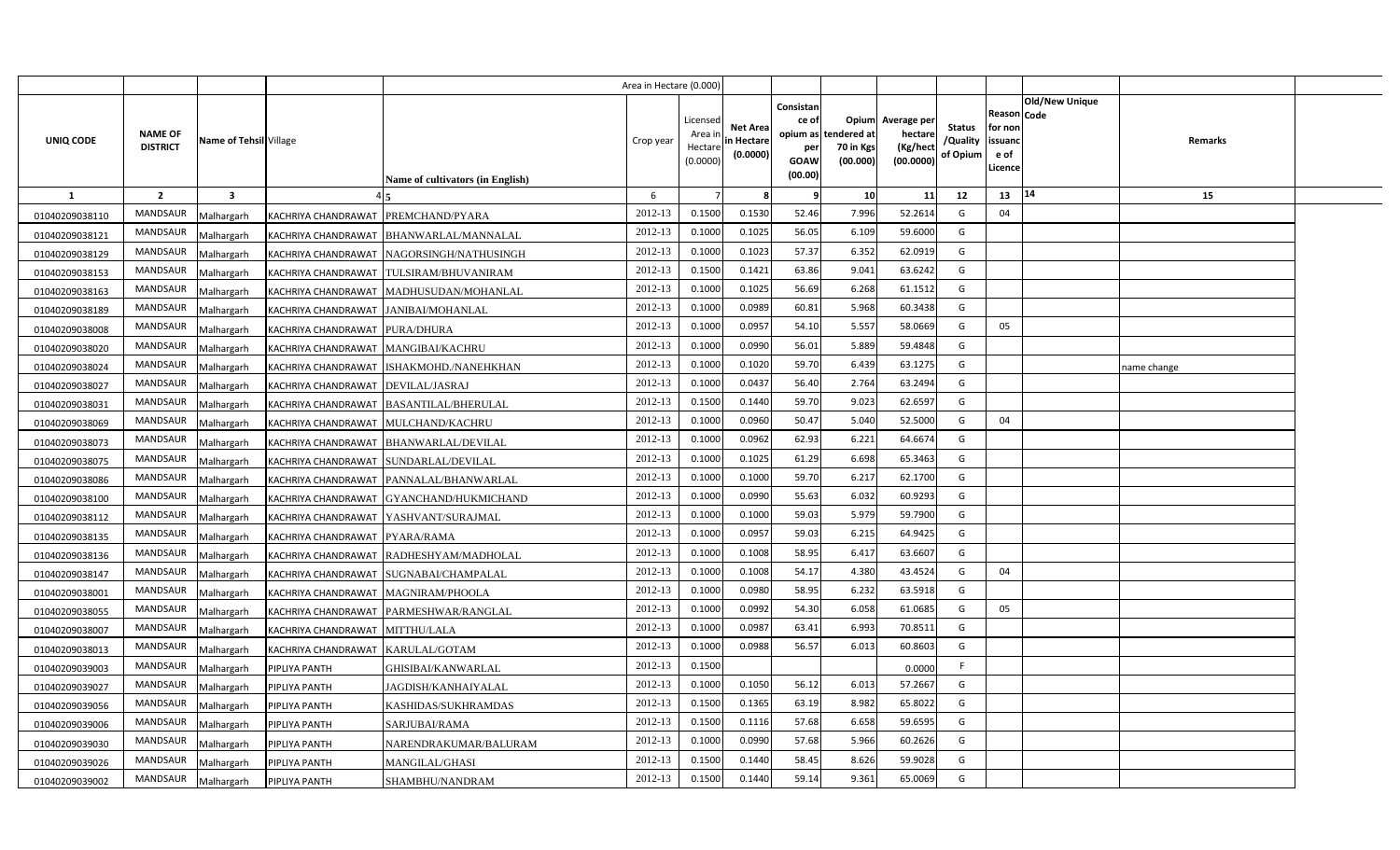|                |                                   |                                |                                  | Area in Hectare (0.000) |                                            |                                           |                                                                             |                                |                                                 |                                       |                                                      |                       |         |  |
|----------------|-----------------------------------|--------------------------------|----------------------------------|-------------------------|--------------------------------------------|-------------------------------------------|-----------------------------------------------------------------------------|--------------------------------|-------------------------------------------------|---------------------------------------|------------------------------------------------------|-----------------------|---------|--|
| UNIQ CODE      | <b>NAME OF</b><br><b>DISTRICT</b> | Name of Tehsil Village         | Name of cultivators (in English) | Crop year               | Licensed<br>Area ir<br>Hectare<br>(0.0000) | <b>Net Area</b><br>in Hectare<br>(0.0000) | Consistan<br>ce of<br>opium as tendered at<br>per<br><b>GOAW</b><br>(00.00) | Opium<br>70 in Kgs<br>(00.000) | Average per<br>hectare<br>(Kg/hect<br>(00.0000) | <b>Status</b><br>/Quality<br>of Opium | Reason Code<br>for non<br>issuanc<br>e of<br>Licence | <b>Old/New Unique</b> | Remarks |  |
| $\mathbf{1}$   | $\overline{2}$                    | $\overline{\mathbf{3}}$        |                                  | 6                       |                                            |                                           | - 9                                                                         | 10                             | 11                                              | 12                                    | 13                                                   | 14                    | 15      |  |
| 01040209039037 | <b>MANDSAUR</b>                   | PIPLIYA PANTH<br>Malhargarh    | SITABAI/HAJARILAL                | 2012-13                 | 0.1000                                     | 0.0224                                    | 56.67                                                                       | 1.425                          | 63.6161                                         | G                                     |                                                      |                       |         |  |
| 01040209039039 | <b>MANDSAUR</b>                   | PIPLIYA PANTH<br>Malhargarh    | SUNIL/HARINANDAN                 | 2012-13                 | 0.1500                                     | 0.1558                                    | 57.09                                                                       | 9.607                          | 61.6624                                         | G                                     |                                                      |                       |         |  |
| 01040209039020 | <b>MANDSAUR</b>                   | Malhargarh<br>PIPLIYA PANTH    | BADRILAL/VARDICHANDRA            | 2012-13                 | 0.1500                                     | 0.1500                                    | 63.19                                                                       | 10.363                         | 69.0867                                         | G                                     |                                                      |                       |         |  |
| 01040209039050 | <b>MANDSAUR</b>                   | Malhargarh<br>PIPLIYA PANTH    | <b>BADRILAL/RATANBAI</b>         | 2012-13                 | 0.1500                                     | 0.1140                                    | 58.23                                                                       | 6.588                          | 57.7895                                         | G                                     |                                                      |                       |         |  |
| 01040209039046 | <b>MANDSAUR</b>                   | Malhargarh<br>PIPLIYA PANTH    | BHERUSINGH/BALWANTSINGH          | 2012-13                 | 0.1000                                     | 0.0990                                    | 57.21                                                                       | 5.811                          | 58.6970                                         | G                                     |                                                      |                       |         |  |
| 01040209040002 | <b>MANDSAUR</b>                   | Malhargarh<br><b>KANGHATTI</b> | RAJMAL/KALURAM                   | 2012-13                 | 0.1500                                     | 0.1369                                    | 66.12                                                                       | 9.587                          | 70.0292                                         | G                                     |                                                      |                       |         |  |
| 01040209040004 | <b>MANDSAUR</b>                   | Malhargarh<br><b>KANGHATTI</b> | GHANSHYAM/BAGDIRAM               | 2012-13                 | 0.1500                                     | 0.1485                                    | 59.21                                                                       | 9.457                          | 63.6835                                         | G                                     |                                                      |                       |         |  |
| 01040209040005 | <b>MANDSAUR</b>                   | Malhargarh<br>KANGHATTI        | NATHULAL/KUKA                    | 2012-13                 | 0.1000                                     | 0.0984                                    | 59.21                                                                       | 6.319                          | 64.2175                                         | G                                     |                                                      |                       |         |  |
| 01040209040007 | <b>MANDSAUR</b>                   | Malhargarh<br><b>KANGHATTI</b> | RAMESH/MANNALAL                  | 2012-13                 | 0.1500                                     | 0.1480                                    | 59.21                                                                       | 10.100                         | 68.2432                                         | G                                     |                                                      |                       |         |  |
| 01040209040008 | <b>MANDSAUR</b>                   | Malhargarh<br>KANGHATTI        | NANDLAL/BOTLAL                   | 2012-13                 | 0.1000                                     | 0.1000                                    | 61.82                                                                       | 6.526                          | 65.2600                                         | G                                     |                                                      |                       |         |  |
| 01040209040009 | <b>MANDSAUR</b>                   | Malhargarh<br>KANGHATTI        | TAMMUBAI/KALURAM                 | 2012-13                 | 0.1000                                     | 0.1000                                    | 61.82                                                                       | 7.047                          | 70.4700                                         | G                                     |                                                      |                       |         |  |
| 01040209040014 | <b>MANDSAUR</b>                   | Malhargarh<br><b>KANGHATTI</b> | AMRITRAM/NAGJI                   | 2012-13                 | 0.1500                                     | 0.1484                                    | 62.46                                                                       | 10.127                         | 68.2412                                         | G                                     |                                                      |                       |         |  |
| 01040209040015 | <b>MANDSAUR</b>                   | Malhargarh<br><b>KANGHATTI</b> | MOTILAL/NANURAM                  | 2012-13                 | 0.1500                                     | 0.1540                                    | 62.46                                                                       | 10.886                         | 70.6883                                         | G                                     |                                                      |                       |         |  |
| 01040209040017 | <b>MANDSAUR</b>                   | Malhargarh<br><b>KANGHATTI</b> | MANGILAL/CHAMPALAL               | 2012-13                 | 0.1500                                     | 0.1477                                    | 57.16                                                                       | 9.497                          | 64.2993                                         | G                                     |                                                      |                       |         |  |
| 01040209040018 | MANDSAUR                          | Malhargarh<br>KANGHATTI        | RATANLAL/GOUTAM                  | 2012-13                 | 0.1000                                     | 0.1000                                    | 62.46                                                                       | 6.442                          | 64.4200                                         | G                                     |                                                      |                       |         |  |
| 01040209040020 | MANDSAUR                          | Malhargarh<br>KANGHATTI        | DHAPUBAI/NARAYAN                 | 2012-13                 | 0.1000                                     | 0.1006                                    | 59.16                                                                       | 6.423                          | 63.8469                                         | G                                     |                                                      |                       |         |  |
| 01040209040021 | MANDSAUR                          | Malhargarh<br>KANGHATTI        | BHERULAL/MANNALAL                | 2012-13                 | 0.1500                                     | 0.1504                                    | 59.16                                                                       | 10.125                         | 67.3205                                         | G                                     |                                                      |                       |         |  |
| 01040209040022 | MANDSAUR                          | Malhargarh<br>KANGHATTI        | <b>BHAGIRATH/HIRA</b>            | 2012-13                 | 0.1500                                     | 0.1508                                    | 62.89                                                                       | 10.934                         | 72.5066                                         | G                                     |                                                      |                       |         |  |
| 01040209040024 | <b>MANDSAUR</b>                   | Malhargarh<br><b>KANGHATTI</b> | MANGILAL/RATANLAL                | 2012-13                 | 0.1500                                     | 0.1470                                    | 66.00                                                                       | 10.645                         | 72.4150                                         | G                                     |                                                      |                       |         |  |
| 01040209040025 | MANDSAUR                          | Malhargarh<br>KANGHATTI        | RAMCHANDRA/BAGDIRAM              | 2012-13                 | 0.1500                                     | 0.1461                                    | 59.16                                                                       | 9.356                          | 64.0383                                         | G                                     |                                                      |                       |         |  |
| 01040209040026 | <b>MANDSAUR</b>                   | Malhargarh<br>KANGHATTI        | RAMCHANDRA/SHANKARLAL            | 2012-13                 | 0.1000                                     | 0.0980                                    | 62.89                                                                       | 6.496                          | 66.2857                                         | G                                     |                                                      |                       |         |  |
| 01040209040027 | <b>MANDSAUR</b>                   | Malhargarh<br>KANGHATTI        | CHIMANLAL/GANGARAM/RAMIBAI       | 2012-13                 | 0.1000                                     | 0.0960                                    | 62.89                                                                       | 6.262                          | 65.2292                                         | G                                     |                                                      |                       |         |  |
| 01040209040031 | <b>MANDSAUR</b>                   | Malhargarh<br><b>KANGHATTI</b> | MADANLAL/DEVICHAND/RODIBAI       | 2012-13                 | 0.1500                                     | 0.1415                                    | 59.47                                                                       | 9.498                          | 67.1237                                         | G                                     |                                                      |                       |         |  |
| 01040209040033 | <b>MANDSAUR</b>                   | Malhargarh<br><b>KANGHATTI</b> | CHAMANSINGH/MANSINGH             | 2012-13                 | 0.1000                                     | 0.1020                                    | 56.18                                                                       | 5.963                          | 58.4608                                         | G                                     |                                                      |                       |         |  |
| 01040209040035 | MANDSAUR                          | Malhargarh<br><b>KANGHATTI</b> | <b>BHUVAN/RODA</b>               | 2012-13                 | 0.1500                                     | 0.1530                                    | 59.47                                                                       | 9.736                          | 63.6340                                         | G                                     |                                                      |                       |         |  |
| 01040209040036 | <b>MANDSAUR</b>                   | Malhargarh<br><b>KANGHATTI</b> | LAXMICHAND/NANURAM               | 2012-13                 | 0.1000                                     | 0.1000                                    | 59.47                                                                       | 6.363                          | 63.6300                                         | G                                     |                                                      |                       |         |  |
| 01040209040038 | <b>MANDSAUR</b>                   | Malhargarh<br>KANGHATTI        | RADHESHAYAM/BHUVAN               | 2012-13                 | 0.1500                                     | 0.151                                     | 66.12                                                                       | 10.749                         | 70.8570                                         | G                                     |                                                      |                       |         |  |
| 01040209040039 | <b>MANDSAUR</b>                   | Malhargarh<br>KANGHATTI        | GIRJABAI/RADHESHYAM              | 2012-13                 | 0.1000                                     | 0.1000                                    | 56.82                                                                       | 6.388                          | 63.8800                                         | G                                     |                                                      |                       |         |  |
| 01040209040040 | <b>MANDSAUR</b>                   | Malhargarh<br>KANGHATTI        | MANGIBAI/PRABHULAL               | 2012-13                 | 0.1000                                     | 0.1008                                    | 66.12                                                                       | 7.094                          | 70.3770                                         | G                                     |                                                      |                       |         |  |
| 01040209040041 | <b>MANDSAUR</b>                   | Malhargarh<br><b>KANGHATTI</b> | PRAKASH/NARAYAN                  | 2012-13                 | 0.1000                                     | 0.1025                                    | 60.14                                                                       | 6.323                          | 61.6878                                         | G                                     |                                                      |                       |         |  |
| 01040209040043 | <b>MANDSAUR</b>                   | Malhargarh<br><b>KANGHATTI</b> | <b>MANGILAL/MOTI</b>             | 2012-13                 | 0.1500                                     | 0.1500                                    | 56.73                                                                       | 9.279                          | 61.8600                                         | G                                     |                                                      |                       |         |  |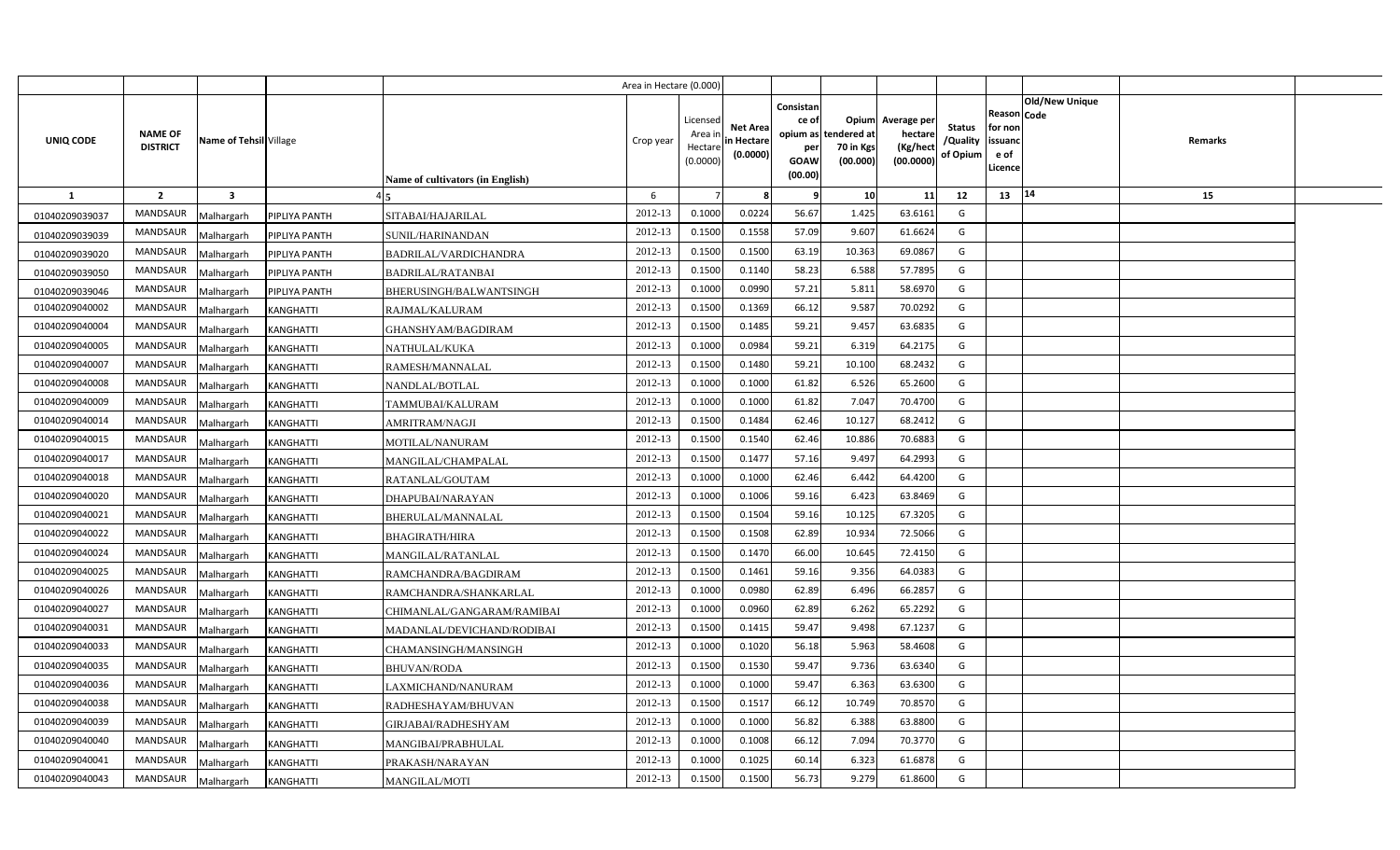|                |                                   |                                |                                         | Area in Hectare (0.000) |                                            |                                           |                                                          |                                               |                                                 |                                       |                                                             |                       |             |  |
|----------------|-----------------------------------|--------------------------------|-----------------------------------------|-------------------------|--------------------------------------------|-------------------------------------------|----------------------------------------------------------|-----------------------------------------------|-------------------------------------------------|---------------------------------------|-------------------------------------------------------------|-----------------------|-------------|--|
| UNIQ CODE      | <b>NAME OF</b><br><b>DISTRICT</b> | Name of Tehsil Village         | <b>Name of cultivators (in English)</b> | Crop year               | Licensed<br>Area in<br>Hectare<br>(0.0000) | <b>Net Area</b><br>in Hectare<br>(0.0000) | Consistan<br>ce of<br>opium as<br>per<br>GOAW<br>(00.00) | Opium<br>tendered at<br>70 in Kgs<br>(00.000) | Average per<br>hectare<br>(Kg/hect<br>(00.0000) | <b>Status</b><br>/Quality<br>of Opium | <b>Reason Code</b><br>for non<br>issuand<br>e of<br>Licence | <b>Old/New Unique</b> | Remarks     |  |
| 1              | $\overline{2}$                    | $\overline{\mathbf{3}}$        |                                         | 6                       |                                            |                                           |                                                          | 10                                            | 11                                              | 12                                    | 13   14                                                     |                       | 15          |  |
| 01040209040046 | <b>MANDSAUR</b>                   | Malhargarh<br><b>KANGHATTI</b> | SHOBHARAM/SUKHLAL                       | 2012-13                 | 0.1500                                     | 0.1480                                    | 62.93                                                    | 10.195                                        | 68.8851                                         | G                                     |                                                             |                       |             |  |
| 01040209040047 | MANDSAUR                          | <b>KANGHATTI</b><br>Malhargarh | VINODKUMAR/PANNALAL                     | 2012-13                 | 0.1500                                     | 0.1462                                    | 66.87                                                    | 10.995                                        | 75.2052                                         | G                                     |                                                             |                       |             |  |
| 01040209040048 | <b>MANDSAUR</b>                   | Malhargarh<br><b>KANGHATTI</b> | PARWATIBAI/MANGILAL                     | 2012-13                 | 0.1000                                     | 0.1012                                    | 64.30                                                    | 6.972                                         | 68.8933                                         | G                                     |                                                             |                       |             |  |
| 01040209040049 | <b>MANDSAUR</b>                   | Malhargarh<br><b>KANGHATTI</b> | MADANLAL/GOUTAM                         | 2012-13                 | 0.1000                                     | 0.1023                                    | 62.93                                                    | 6.751                                         | 65.9922                                         | G                                     |                                                             |                       |             |  |
| 01040209040050 | <b>MANDSAUR</b>                   | Malhargarh<br><b>KANGHATTI</b> | GOPAL/BHIMSHANKAR                       | 2012-13                 | 0.1000                                     | 0.1026                                    | 56.73                                                    | 6.167                                         | 60.1072                                         | G                                     |                                                             |                       |             |  |
| 01040209040052 | <b>MANDSAUR</b>                   | Malhargarh<br><b>KANGHATTI</b> | TAMMUBAI/MANGILAL                       | 2012-13                 | 0.1000                                     | 0.0945                                    | 53.41                                                    | 5.066                                         | 53.6085                                         | G                                     | 04                                                          |                       |             |  |
| 01040209040055 | <b>MANDSAUR</b>                   | Malhargarh<br>KANGHATTI        | <b>ONKAR/GAMERA</b>                     | 2012-13                 | 0.1500                                     | 0.1500                                    | 62.93                                                    | 9.844                                         | 65.6267                                         | G                                     |                                                             |                       | name change |  |
| 01040209040056 | <b>MANDSAUR</b>                   | Malhargarh<br><b>KANGHATTI</b> | GOVINDRAM/DEVICHAND KUMAWAT             | 2012-13                 | 0.1500                                     | 0.1500                                    | 56.12                                                    | 9.228                                         | 61.5200                                         | G                                     |                                                             |                       |             |  |
| 01040209040057 | <b>MANDSAUR</b>                   | Malhargarh<br>KANGHATTI        | MOHANKUNWARBAI/SHAKTISINGH              | 2012-13                 | 0.1000                                     | 0.1020                                    | 56.73                                                    | 6.265                                         | 61.4216                                         | G                                     |                                                             |                       |             |  |
| 01040209040059 | <b>MANDSAUR</b>                   | Malhargarh<br><b>KANGHATTI</b> | SARJUBAI/TORIRAM                        | 2012-13                 | 0.1000                                     | 0.1008                                    | 57.00                                                    | 6.009                                         | 59.6131                                         | G                                     |                                                             |                       |             |  |
| 01040209040061 | <b>MANDSAUR</b>                   | Malhargarh<br>KANGHATTI        | GOPAL/NARAYAN                           | 2012-13                 | 0.1500                                     | 0.1517                                    | 64.30                                                    | 10.426                                        | 68.7278                                         | G                                     |                                                             |                       |             |  |
| 01040209040063 | <b>MANDSAUR</b>                   | Malhargarh<br><b>KANGHATTI</b> | NANDRAM/KALU                            | 2012-13                 | 0.1500                                     | 0.1530                                    | 66.00                                                    | 11.003                                        | 71.9150                                         | G                                     |                                                             |                       |             |  |
| 01040209040065 | <b>MANDSAUR</b>                   | Malhargarh<br><b>KANGHATTI</b> | PREMKUNWAR/ONKARSINGH                   | 2012-13                 | 0.1500                                     | 0.1444                                    | 57.00                                                    | 9.120                                         | 63.1579                                         | G                                     |                                                             |                       |             |  |
| 01040209040066 | <b>MANDSAUR</b>                   | Malhargarh<br>KANGHATTI        | NANDRAM/BAGDIRAM                        | 2012-13                 | 0.1000                                     | 0.0990                                    | 64.30                                                    | 7.303                                         | 73.7677                                         | G                                     |                                                             |                       |             |  |
| 01040209040067 | <b>MANDSAUR</b>                   | Malhargarh<br><b>KANGHATTI</b> | DHAPUBAI/BHUWAN                         | 2012-13                 | 0.1500                                     | 0.1472                                    | 64.28                                                    | 10.891                                        | 73.9878                                         | G                                     |                                                             |                       |             |  |
| 01040209040068 | <b>MANDSAUR</b>                   | Malhargarh<br><b>KANGHATTI</b> | NOJIBAI/RATANDAS                        | 2012-13                 | 0.1000                                     | 0.1008                                    | 64.28                                                    | 6.997                                         | 69.4147                                         | G                                     |                                                             |                       |             |  |
| 01040209040045 | <b>MANDSAUR</b>                   | Malhargarh<br><b>KANGHATTI</b> | SHAFIMOHD./NANEHKHAN                    | 2012-13                 | 0.1500                                     | 0.1500                                    | 61.39                                                    | 10.138                                        | 67.5867                                         | G                                     |                                                             |                       |             |  |
| 01040209040113 | <b>MANDSAUR</b>                   | Malhargarh<br><b>KANGHATTI</b> | RATANLAL/AMRITRAM                       | 2012-13                 | 0.1500                                     | 0.1515                                    | 52.52                                                    | 8.741                                         | 57.6964                                         | G                                     | 05                                                          |                       |             |  |
| 01040209040120 | <b>MANDSAUR</b>                   | Malhargarh<br>KANGHATTI        | NARAYAN/JAYCHAND                        | 2012-13                 | 0.1500                                     | 0.1518                                    | 61.39                                                    | 10.691                                        | 70.4282                                         | G                                     |                                                             |                       |             |  |
| 01040209040071 | <b>MANDSAUR</b>                   | Malhargarh<br>KANGHATTI        | RODIBAI/KISHAN                          | 2012-13                 | 0.1000                                     | 0.1008                                    | 59.46                                                    | 6.311                                         | 62.6091                                         | G                                     |                                                             |                       |             |  |
| 01040209040075 | <b>MANDSAUR</b>                   | Malhargarh<br>KANGHATTI        | GATTUBAI/MOTI                           | 2012-13                 | 0.1500                                     | 0.1500                                    | 57.82                                                    | 9.301                                         | 62.0067                                         | G                                     |                                                             |                       |             |  |
| 01040209040083 | <b>MANDSAUR</b>                   | Malhargarh<br>KANGHATTI        | BHANWARLAL/BHUWANJI                     | 2012-13                 | 0.1500                                     | 0.1520                                    | 58.78                                                    | 9.480                                         | 62.3684                                         | G                                     |                                                             |                       |             |  |
| 01040209040084 | <b>MANDSAUR</b>                   | Malhargarh<br>KANGHATTI        | MOHANLAL/BHUWANJI                       | 2012-13                 | 0.1000                                     | 0.1012                                    | 62.45                                                    | 6.798                                         | 67.1739                                         | G                                     |                                                             |                       |             |  |
| 01040209040085 | <b>MANDSAUR</b>                   | Malhargarh<br><b>KANGHATTI</b> | KANHAIYALAL/BHUWAN                      | 2012-13                 | 0.1000                                     | 0.1014                                    | 62.45                                                    | 6.941                                         | 68.4517                                         | G                                     |                                                             |                       |             |  |
| 01040209040089 | <b>MANDSAUR</b>                   | Malhargarh<br><b>KANGHATTI</b> | SITARAM/BHUWAN                          | 2012-13                 | 0.1500                                     | 0.1487                                    | 64.11                                                    | 10.303                                        | 69.2872                                         | G                                     |                                                             |                       |             |  |
| 01040209040090 | <b>MANDSAUR</b>                   | Malhargarh<br>KANGHATTI        | BHERULAL/GHASI                          | 2012-13                 | 0.1500                                     | 0.1461                                    | 55.49                                                    | 9.172                                         | 62.7789                                         | G                                     |                                                             |                       |             |  |
| 01040209040091 | <b>MANDSAUR</b>                   | Malhargarh<br>KANGHATTI        | GOPAL/NANDA                             | 2012-13                 | 0.1500                                     | 0.1566                                    | 62.45                                                    | 10.527                                        | 67.2222                                         | G                                     |                                                             |                       |             |  |
| 01040209040092 | <b>MANDSAUR</b>                   | Malhargarh<br><b>KANGHATTI</b> | <b>RATAN/GULAB</b>                      | 2012-13                 | 0.1500                                     | 0.1443                                    | 53.67                                                    | 8.932                                         | 61.8988                                         | G                                     | 05                                                          |                       |             |  |
| 01040209040093 | <b>MANDSAUR</b>                   | Malhargarh<br><b>KANGHATTI</b> | MOHANLAL/NAGJI                          | 2012-13                 | 0.1000                                     | 0.0960                                    | 61.40                                                    | 6.473                                         | 67.4271                                         | G                                     |                                                             |                       |             |  |
| 01040209040094 | <b>MANDSAUR</b>                   | Malhargarh<br><b>KANGHATTI</b> | <b>MANGILAL/NANDA</b>                   | 2012-13                 | 0.1000                                     | 0.1000                                    | 61.40                                                    | 6.965                                         | 69.6500                                         | G                                     |                                                             |                       |             |  |
| 01040209040095 | MANDSAUR                          | Malhargarh<br><b>KANGHATTI</b> | KANHAIYALAL/SUKHLAL                     | 2012-13                 | 0.1500                                     | 0.1507                                    | 58.67                                                    | 9.865                                         | 65.4612                                         | G                                     |                                                             |                       |             |  |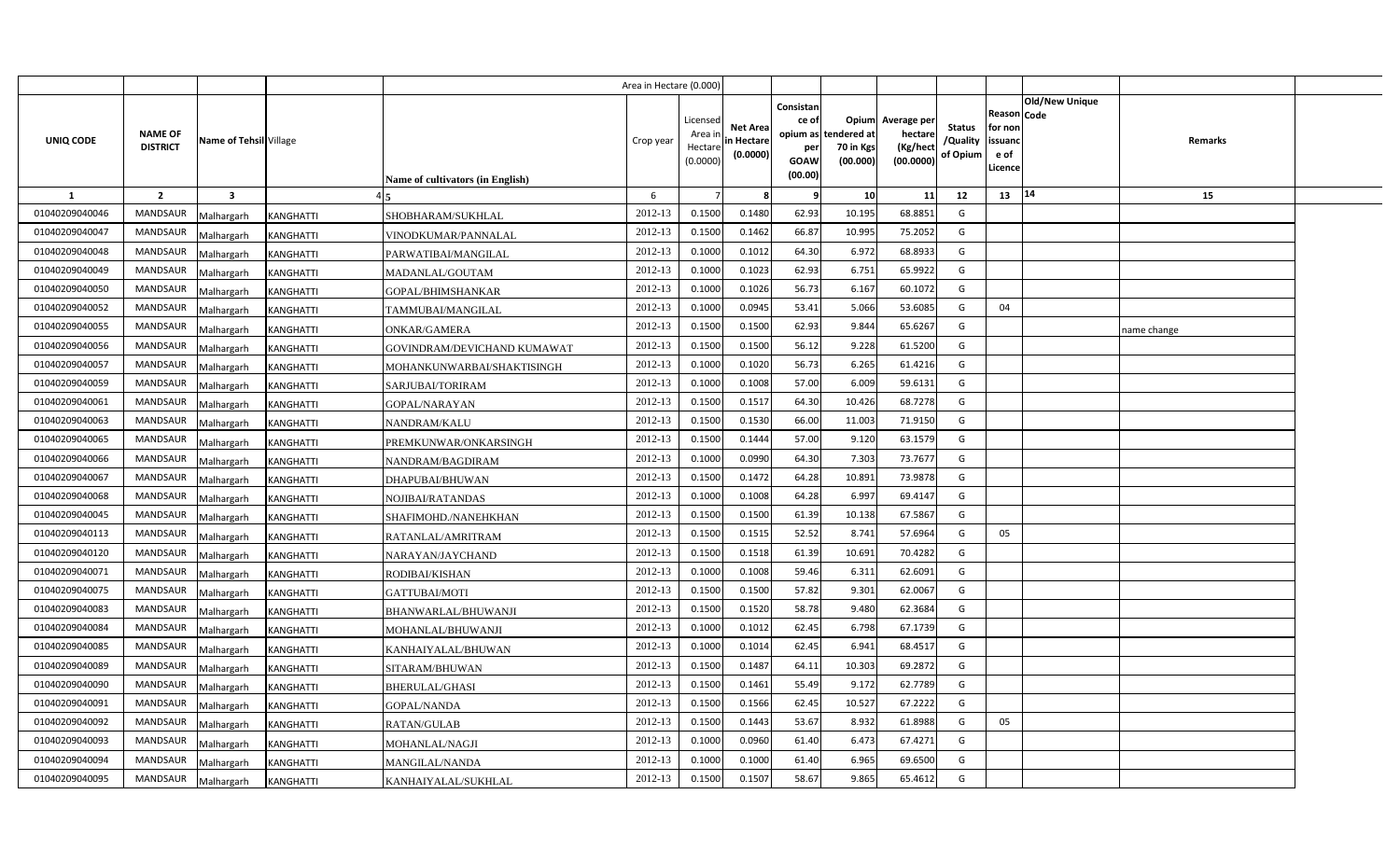|                |                                   |                                |                                         | Area in Hectare (0.000) |                                            |                                           |                                                                      |                                |                                                 |                                       |                                                      |                       |         |  |
|----------------|-----------------------------------|--------------------------------|-----------------------------------------|-------------------------|--------------------------------------------|-------------------------------------------|----------------------------------------------------------------------|--------------------------------|-------------------------------------------------|---------------------------------------|------------------------------------------------------|-----------------------|---------|--|
| UNIQ CODE      | <b>NAME OF</b><br><b>DISTRICT</b> | Name of Tehsil Village         | <b>Name of cultivators (in English)</b> | Crop year               | Licensed<br>Area ir<br>Hectare<br>(0.0000) | <b>Net Area</b><br>in Hectare<br>(0.0000) | Consistan<br>ce of<br>opium as tendered at<br>per<br>GOAW<br>(00.00) | Opium<br>70 in Kgs<br>(00.000) | Average per<br>hectare<br>(Kg/hect<br>(00.0000) | <b>Status</b><br>/Quality<br>of Opium | Reason Code<br>for non<br>issuanc<br>e of<br>Licence | <b>Old/New Unique</b> | Remarks |  |
| $\mathbf{1}$   | $\overline{2}$                    | $\overline{\mathbf{3}}$        |                                         | 6                       |                                            |                                           | -9                                                                   | 10                             | 11                                              | 12                                    | 13                                                   | 14                    | 15      |  |
| 01040209040100 | <b>MANDSAUR</b>                   | <b>KANGHATTI</b><br>Malhargarh | <b>GOVINDRAM/BAGDIRAM</b>               | 2012-13                 | 0.1500                                     | 0.1064                                    | 61.40                                                                | 7.105                          | 66.7763                                         | G                                     |                                                      |                       |         |  |
| 01040209040101 | <b>MANDSAUR</b>                   | <b>KANGHATTI</b><br>Malhargarh | RATANBAI/MOHANLAL                       | 2012-13                 | 0.1500                                     | 0.1516                                    | 71.45                                                                | 11.340                         | 74.8021                                         | G                                     |                                                      |                       |         |  |
| 01040209040103 | <b>MANDSAUR</b>                   | Malhargarh<br>KANGHATTI        | SAMRATH/BHERU                           | 2012-13                 | 0.1000                                     | 0.0990                                    | 62.43                                                                | 6.475                          | 65.4040                                         | G                                     |                                                      |                       |         |  |
| 01040209040104 | <b>MANDSAUR</b>                   | Malhargarh<br><b>KANGHATTI</b> | SHAMBHULAL/PYARCHAND                    | 2012-13                 | 0.1500                                     | 0.1540                                    | 62.43                                                                | 10.658                         | 69.2078                                         | G                                     |                                                      |                       |         |  |
| 01040209040105 | <b>MANDSAUR</b>                   | Malhargarh<br><b>KANGHATTI</b> | OMPRAKASH/NANDLAL                       | 2012-13                 | 0.1000                                     | 0.0990                                    | 62.43                                                                | 7.197                          | 72.6970                                         | G                                     |                                                      |                       |         |  |
| 01040209040109 | <b>MANDSAUR</b>                   | <b>KANGHATTI</b><br>Malhargarh | <b>ONKAR/KISHAN</b>                     | 2012-13                 | 0.100                                      | 0.1000                                    | 58.78                                                                | 6.424                          | 64.2400                                         | G                                     |                                                      |                       |         |  |
| 01040209040110 | <b>MANDSAUR</b>                   | Malhargarh<br><b>KANGHATTI</b> | RAMESHWAR/KISHAN                        | 2012-13                 | 0.1000                                     | 0.0990                                    | 58.78                                                                | 6.357                          | 64.2121                                         | G                                     |                                                      |                       |         |  |
| 01040209040111 | <b>MANDSAUR</b>                   | Malhargarh<br><b>KANGHATTI</b> | PARWATIBAI/DEVA                         | 2012-13                 | 0.1000                                     | 0.0988                                    | 61.80                                                                | 6.480                          | 65.5870                                         | G                                     |                                                      |                       |         |  |
| 01040209040114 | <b>MANDSAUR</b>                   | Malhargarh<br><b>KANGHATTI</b> | <b>MANGILAL/ONKAR RAGAR</b>             | 2012-13                 | 0.1000                                     | 0.1020                                    | 55.98                                                                | 6.078                          | 59.5882                                         | G                                     |                                                      |                       |         |  |
| 01040209040116 | <b>MANDSAUR</b>                   | Malhargarh<br><b>KANGHATTI</b> | TAMMUBAI/MODA KALU                      | 2012-13                 | 0.1000                                     | 0.097!                                    | 54.93                                                                | 5.768                          | 59.1590                                         | G                                     | 05                                                   |                       |         |  |
| 01040209040119 | <b>MANDSAUR</b>                   | Malhargarh<br><b>KANGHATTI</b> | <b>JAGDISH/SEVA</b>                     | 2012-13                 | 0.1500                                     | 0.1520                                    | 59.89                                                                | 9.608                          | 63.2105                                         | G                                     |                                                      |                       |         |  |
| 01040209040121 | <b>MANDSAUR</b>                   | Malhargarh<br><b>KANGHATTI</b> | <b>KARU/DEVILAL</b>                     | 2012-13                 | 0.1000                                     | 0.1025                                    | 52.71                                                                | 5.813                          | 56.7122                                         | G                                     | 04                                                   |                       |         |  |
| 01040209040122 | <b>MANDSAUR</b>                   | Malhargarh<br><b>KANGHATTI</b> | PURSHOTTAM/AMBALAL                      | 2012-13                 | 0.1500                                     | 0.1558                                    | 61.80                                                                | 10.515                         | 67.4904                                         | G                                     |                                                      |                       |         |  |
| 01040209040125 | MANDSAUR                          | Malhargarh<br>KANGHATTI        | KOUSHALYABAI/DAYARAM                    | 2012-13                 | 0.1000                                     | 0.1014                                    | 59.89                                                                | 6.588                          | 64.9704                                         | G                                     |                                                      |                       |         |  |
| 01040209040131 | MANDSAUR                          | Malhargarh<br>KANGHATTI        | AMBALAL/NARAYAN                         | 2012-13                 | 0.1000                                     | 0.1050                                    | 50.50                                                                | 5.389                          | 51.3238                                         | G                                     | 04                                                   |                       |         |  |
| 01040209040132 | MANDSAUR                          | Malhargarh<br>KANGHATTI        | MANGIBAI/MANGILAL                       | 2012-13                 | 0.1000                                     | 0.1020                                    | 61.80                                                                | 6.922                          | 67.8627                                         | G                                     |                                                      |                       |         |  |
| 01040209040133 | MANDSAUR                          | Malhargarh<br>KANGHATTI        | LAXMAN/DEVILAL                          | 2012-13                 | 0.1500                                     | 0.1479                                    | 56.82                                                                | 9.245                          | 62.5085                                         | G                                     |                                                      |                       |         |  |
| 01040209040134 | <b>MANDSAUR</b>                   | Malhargarh<br><b>KANGHATTI</b> | <b>AMBALAL/DALU</b>                     | 2012-13                 | 0.1500                                     | 0.1519                                    | 64.11                                                                | 10.716                         | 70.5464                                         | G                                     |                                                      |                       |         |  |
| 01040209040136 | MANDSAUR                          | Malhargarh<br>KANGHATTI        | <b>ONKAR/GOPAL</b>                      | 2012-13                 | 0.1500                                     | 0.1504                                    | 60.83                                                                | 9.967                          | 66.2699                                         | G                                     |                                                      |                       |         |  |
| 01040209040143 | <b>MANDSAUR</b>                   | Malhargarh<br><b>KANGHATTI</b> | NANDRAM/ MOTI LUHAR                     | 2012-13                 | 0.1000                                     | 0.0992                                    | 59.89                                                                | 6.280                          | 63.3065                                         | G                                     |                                                      |                       |         |  |
| 01040209040147 | <b>MANDSAUR</b>                   | Malhargarh<br>KANGHATTI        | RAMCHANDRA/ONKAR                        | 2012-13                 | 0.1000                                     | 0.0992                                    | 54.00                                                                | 5.693                          | 57.3891                                         | G                                     | 05                                                   |                       |         |  |
| 01040209040148 | <b>MANDSAUR</b>                   | Malhargarh<br>KANGHATTI        | SITABAI/ BHERULAL                       | 2012-13                 | 0.1000                                     | 0.097!                                    | 59.04                                                                | 6.823                          | 69.9795                                         | G                                     |                                                      |                       |         |  |
| 01040209040149 | <b>MANDSAUR</b>                   | Malhargarh<br><b>KANGHATTI</b> | RUKMANBAI/NANURAM                       | 2012-13                 | 0.1000                                     | 0.0999                                    | 59.04                                                                | 6.359                          | 63.6537                                         | G                                     |                                                      |                       |         |  |
| 01040209040150 | MANDSAUR                          | Malhargarh<br>KANGHATTI        | KAMLABAI/CHATARDAS                      | 2012-13                 | 0.1000                                     | 0.0990                                    | 55.48                                                                | 5.889                          | 59.4848                                         | G                                     |                                                      |                       |         |  |
| 01040209040151 | <b>MANDSAUR</b>                   | Malhargarh<br><b>KANGHATTI</b> | KANWARLAL/BHUWAN                        | 2012-13                 | 0.1500                                     | 0.1470                                    | 59.04                                                                | 9.497                          | 64.6054                                         | G                                     |                                                      |                       |         |  |
| 01040209040152 | <b>MANDSAUR</b>                   | Malhargarh<br>KANGHATTI        | KISHOR/NANDA                            | 2012-13                 | 0.1000                                     | 0.1008                                    | 56.42                                                                | 6.166                          | 61.1706                                         | G                                     |                                                      |                       |         |  |
| 01040209040155 | <b>MANDSAUR</b>                   | Malhargarh<br>KANGHATTI        | SHANTILAL/BHANWARLAL                    | 2012-13                 | 0.1000                                     | 0.1036                                    | 59.19                                                                | 6.545                          | 63.1757                                         | G                                     |                                                      |                       |         |  |
| 01040209040158 | <b>MANDSAUR</b>                   | Malhargarh<br><b>KANGHATTI</b> | MOHANBAI/SOHANBAI/BHERULAL              | 2012-13                 | 0.1500                                     | 0.1548                                    | 59.19                                                                | 9.547                          | 61.6731                                         | G                                     |                                                      |                       |         |  |
| 01040209040162 | <b>MANDSAUR</b>                   | Malhargarh<br><b>KANGHATTI</b> | DHAPUBAI/NANDA                          | 2012-13                 | 0.1500                                     | 0.1480                                    | 56.56                                                                | 9.009                          | 60.8716                                         | G                                     |                                                      |                       |         |  |
| 01040209040164 | <b>MANDSAUR</b>                   | Malhargarh<br><b>KANGHATTI</b> | BABULAL/ONKAR                           | 2012-13                 | 0.1000                                     | 0.1040                                    | 59.46                                                                | 6.693                          | 64.3558                                         | G                                     |                                                      |                       |         |  |
| 01040209040166 | MANDSAUR                          | Malhargarh<br><b>KANGHATTI</b> | MANGILAL/GANESHRAM                      | 2012-13                 | 0.1000                                     | 0.0992                                    | 57.14                                                                | 6.138                          | 61.8750                                         | G                                     |                                                      |                       |         |  |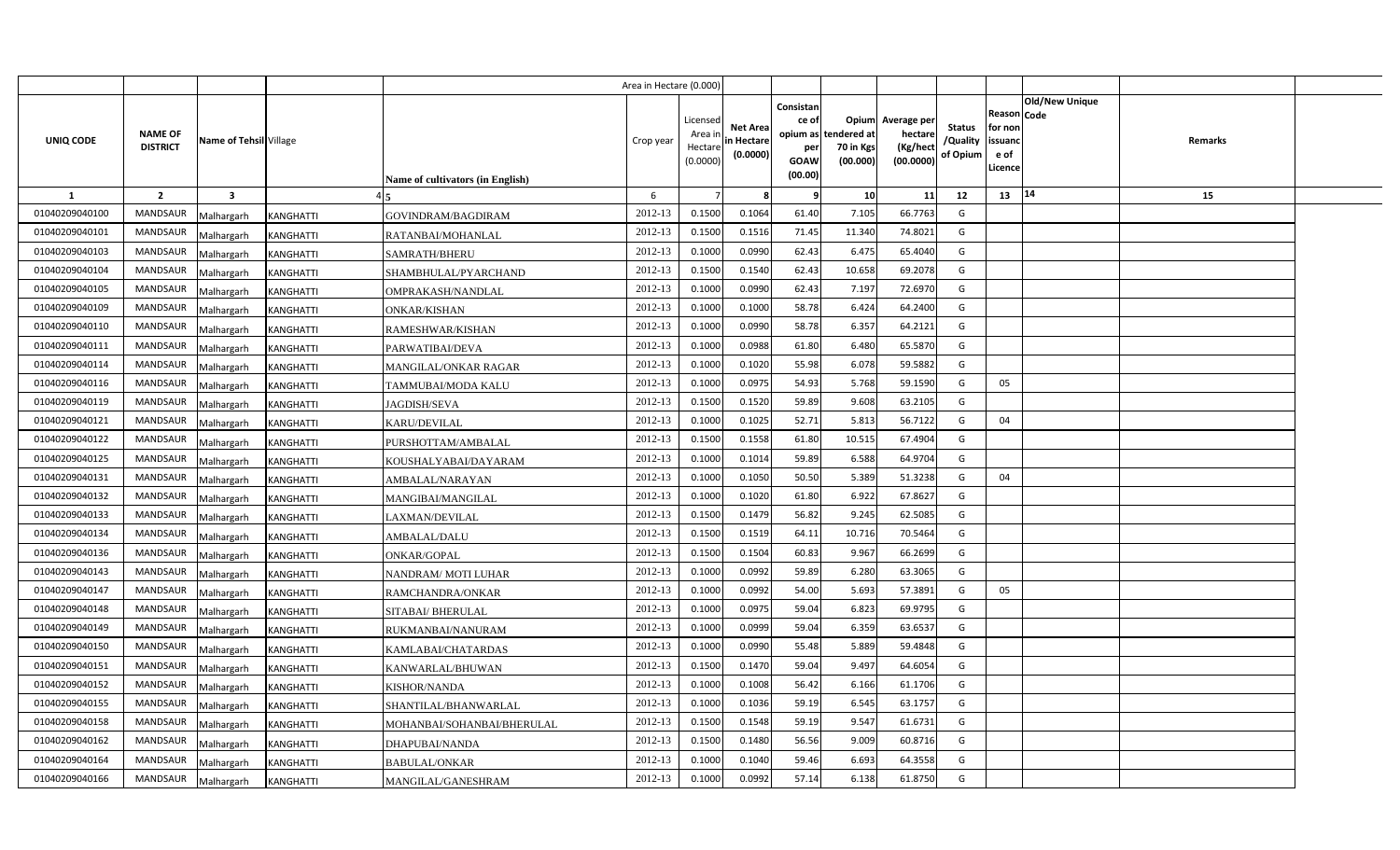|                |                                   |                         |                  |                                         | Area in Hectare (0.000) |                                            |                                           |                                                     |                                                        |                                                 |                                       |                                                      |                |         |  |
|----------------|-----------------------------------|-------------------------|------------------|-----------------------------------------|-------------------------|--------------------------------------------|-------------------------------------------|-----------------------------------------------------|--------------------------------------------------------|-------------------------------------------------|---------------------------------------|------------------------------------------------------|----------------|---------|--|
| UNIQ CODE      | <b>NAME OF</b><br><b>DISTRICT</b> | Name of Tehsil Village  |                  | <b>Name of cultivators (in English)</b> | Crop year               | Licensed<br>Area ir<br>Hectare<br>(0.0000) | <b>Net Area</b><br>in Hectare<br>(0.0000) | Consistan<br>ce of<br>per<br><b>GOAW</b><br>(00.00) | Opium<br>opium as tendered at<br>70 in Kgs<br>(00.000) | Average per<br>hectare<br>(Kg/hect<br>(00.0000) | <b>Status</b><br>/Quality<br>of Opium | Reason Code<br>for non<br>issuanc<br>e of<br>Licence | Old/New Unique | Remarks |  |
| 1              | $\overline{2}$                    | $\overline{\mathbf{3}}$ |                  |                                         | 6                       |                                            |                                           | - 9                                                 | 10                                                     | 11                                              | 12                                    | 13                                                   | 14             | 15      |  |
| 01040209040168 | <b>MANDSAUR</b>                   | Malhargarh              | KANGHATTI        | <b>MANIBAI/RAMLAL</b>                   | 2012-13                 | 0.1000                                     | 0.101                                     | 53.84                                               | 5.615                                                  | 55.4842                                         | G                                     | 04                                                   |                |         |  |
| 01040209040169 | MANDSAUR                          | Malhargarh              | <b>KANGHATTI</b> | NEMCHAND/SITARAM                        | 2012-13                 | 0.1000                                     | 0.1000                                    | 59.46                                               | 6.702                                                  | 67.0200                                         | G                                     |                                                      |                |         |  |
| 01040209040170 | <b>MANDSAUR</b>                   | Malhargarh              | KANGHATTI        | RAMCHANDRA/BHERU                        | 2012-13                 | 0.1000                                     | 0.1020                                    | 59.54                                               | 6.711                                                  | 65.7941                                         | G                                     |                                                      |                |         |  |
| 01040209040173 | <b>MANDSAUR</b>                   | Malhargarh              | KANGHATTI        | NARAYAN/PYARCHAND/HULASIBAI             | 2012-13                 | 0.100                                      | 0.1040                                    | 55.82                                               | 6.196                                                  | 59.5769                                         | G                                     |                                                      |                |         |  |
| 01040209040177 | MANDSAUR                          | Malhargarh              | KANGHATTI        | <b>BADRILAL/BHUWAN</b>                  | 2012-13                 | 0.100                                      | 0.1004                                    | 66.54                                               | 7.481                                                  | 74.5120                                         | G                                     |                                                      |                |         |  |
| 01040209040182 | <b>MANDSAUR</b>                   | Malhargarh              | <b>KANGHATTI</b> | NOJIBAI/MANGILAL                        | 2012-13                 | 0.1000                                     | 0.0990                                    | 59.54                                               | 6.371                                                  | 64.3535                                         | G                                     |                                                      |                |         |  |
| 01040209040183 | MANDSAUR                          | Malhargarh              | <b>KANGHATTI</b> | KANHAIYALAL/SALAGRAM                    | 2012-13                 | 0.1500                                     | 0.1466                                    | 63.82                                               | 10.193                                                 | 69.5293                                         | G                                     |                                                      |                |         |  |
| 01040209040184 | MANDSAUR                          | Malhargarh              | <b>KANGHATTI</b> | NANURAM/NATHU                           | 2012-13                 | 0.1500                                     | 0.1518                                    | 62.60                                               | 10.266                                                 | 67.6285                                         | G                                     |                                                      |                |         |  |
| 01040209040190 | MANDSAUR                          | Malhargarh              | KANGHATTI        | SUMITRABAI/RAMESHCHANDRA                | 2012-13                 | 0.1500                                     | 0.1460                                    | 59.54                                               | 10.096                                                 | 69.1507                                         | G                                     |                                                      |                |         |  |
| 01040209040196 | <b>MANDSAUR</b>                   | Malhargarh              | <b>KANGHATTI</b> | SUKHIBAI/NANURAM                        | 2012-13                 | 0.1000                                     | 0.0994                                    | 55.92                                               | 5.983                                                  | 60.1911                                         | G                                     |                                                      |                |         |  |
| 01040209040206 | MANDSAUR                          | Malhargarh              | KANGHATTI        | KAMALSINGH/BHOPALSINGH                  | 2012-13                 | 0.1000                                     | 0.1020                                    | 54.22                                               | 6.026                                                  | 59.0784                                         | G                                     | 05                                                   |                |         |  |
| 01040209040210 | <b>MANDSAUR</b>                   | Malhargarh              | KANGHATTI        | DURGABAI/RAJMAL                         | 2012-13                 | 0.1000                                     | 0.0990                                    | 59.47                                               | 6.474                                                  | 65.3939                                         | G                                     |                                                      |                |         |  |
| 01040209040199 | MANDSAUR                          | Malhargarh              | <b>KANGHATTI</b> | SHANKARLAL/MODIRAM                      | 2012-13                 | 0.1000                                     | 0.1000                                    | 52.94                                               | 5.876                                                  | 58.7600                                         | G                                     | 05                                                   |                |         |  |
| 01040209040215 | <b>MANDSAUR</b>                   | Malhargarh              | KANGHATTI        | KAILASHDAS/NANDRAMDAS                   | 2012-13                 | 0.1000                                     | 0.1000                                    | 59.47                                               | 6.253                                                  | 62.5300                                         | G                                     |                                                      |                |         |  |
| 01040209040216 | MANDSAUR                          | Malhargarh              | KANGHATTI        | NARAYAN/NANDJI                          | 2012-13                 | 0.1000                                     | 0.1008                                    | 57.27                                               | 6.185                                                  | 61.3591                                         | G                                     |                                                      |                |         |  |
| 01040209040218 | MANDSAUR                          | Malhargarh              | KANGHATTI        | GAJENDRAKUMAR/BHERULAL                  | 2012-13                 | 0.1500                                     | 0.1482                                    | 57.03                                               | 9.043                                                  | 61.0189                                         | G                                     |                                                      |                |         |  |
| 01040209040220 | <b>MANDSAUR</b>                   | Malhargarh              | <b>KANGHATTI</b> | RADHESHYAM/BHAGWAN                      | 2012-13                 | 0.1000                                     | 0.0999                                    | 59.47                                               | 6.321                                                  | 63.2733                                         | G                                     |                                                      |                |         |  |
| 01040209040221 | MANDSAUR                          | Malhargarh              | KANGHATTI        | <b>HIRALAL/BHUWAN</b>                   | 2012-13                 | 0.1000                                     | 0.1008                                    | 60.68                                               | 6.051                                                  | 60.0298                                         | G                                     |                                                      |                |         |  |
| 01040209040224 | MANDSAUR                          | Malhargarh              | KANGHATTI        | MANGIBAI/PRABHULAL                      | 2012-13                 | 0.1000                                     | 0.095                                     | 66.48                                               | 6.942                                                  | 72.5392                                         | G                                     |                                                      |                |         |  |
| 01040209040226 | MANDSAUR                          | Malhargarh              | KANGHATTI        | MANGIBAI/GOVINDRAM                      | 2012-13                 | 0.1000                                     | 0.0992                                    | 60.60                                               | 6.389                                                  | 64.4052                                         | G                                     |                                                      |                |         |  |
| 01040209040227 | MANDSAUR                          | Malhargarh              | KANGHATTI        | JAGDISH/CHATARBHUJ                      | 2012-13                 | 0.1000                                     | 0.0990                                    | 62.60                                               | 6.537                                                  | 66.0303                                         | G                                     |                                                      |                |         |  |
| 01040209040229 | MANDSAUR                          | Malhargarh              | KANGHATTI        | BHAGIRATH/MOTILAL                       | 2012-13                 | 0.1000                                     | 0.1025                                    | 60.60                                               | 7.090                                                  | 69.1707                                         | G                                     |                                                      |                |         |  |
| 01040209040231 | MANDSAUR                          | Malhargarh              | <b>KANGHATTI</b> | SHOBHARAM/BHUWAN                        | 2012-13                 | 0.1500                                     | 0.1518                                    | 62.60                                               | 10.374                                                 | 68.3399                                         | G                                     |                                                      |                |         |  |
| 01040209040232 | MANDSAUR                          | Malhargarh              | <b>KANGHATTI</b> | JAGDISHCHANDRA/MANGILAL                 | 2012-13                 | 0.1500                                     | 0.1470                                    | 66.48                                               | 10.713                                                 | 72.8776                                         | G                                     |                                                      |                |         |  |
| 01040209040233 | MANDSAUR                          | Malhargarh              | KANGHATTI        | RAJENDRAKUMAR/RAMCHANDRA                | 2012-13                 | 0.1000                                     | 0.0960                                    | 59.25                                               | 6.636                                                  | 69.1250                                         |                                       | 02                                                   |                |         |  |
| 01040209040234 | <b>MANDSAUR</b>                   | Malhargarh              | KANGHATTI        | VARDICHAND/MOTILAL                      | 2012-13                 | 0.1500                                     | 0.1520                                    | 57.23                                               | 9.917                                                  | 65.2434                                         | G                                     |                                                      |                |         |  |
| 01040209040236 | MANDSAUR                          | Malhargarh              | KANGHATTI        | <b>NANHE KHA/AMIR KHA</b>               | 2012-13                 | 0.1000                                     | 0.1044                                    | 57.23                                               | 6.271                                                  | 60.0670                                         | G                                     |                                                      |                |         |  |
| 01040209040240 | <b>MANDSAUR</b>                   | Malhargarh              | <b>KANGHATTI</b> | RUKMANBAI/DHANRAJ                       | 2012-13                 | 0.1000                                     | 0.0990                                    | 64.26                                               | 6.444                                                  | 65.0909                                         | G                                     |                                                      |                |         |  |
| 01040209040241 | <b>MANDSAUR</b>                   | Malhargarh              | KANGHATTI        | KALUSINGH/MANGUSINGH                    | 2012-13                 | 0.1000                                     | 0.0975                                    | 53.78                                               | 5.977                                                  | 61.3026                                         | G                                     | 05                                                   |                |         |  |
| 01040209040243 | <b>MANDSAUR</b>                   | Malhargarh              | KANGHATTI        | KOUSHALYABAI/KANHAIYALAL                | 2012-13                 | 0.100                                      | 0.1020                                    | 57.23                                               | 6.410                                                  | 62.8431                                         | G                                     |                                                      |                |         |  |
| 01040209040244 | MANDSAUR                          | Malhargarh              | <b>KANGHATTI</b> | SHIKHARLAL/MANGILAL                     | 2012-13                 | 0.1000                                     | 0.0992                                    | 59.42                                               | 6.188                                                  | 62.3790                                         | G                                     |                                                      |                |         |  |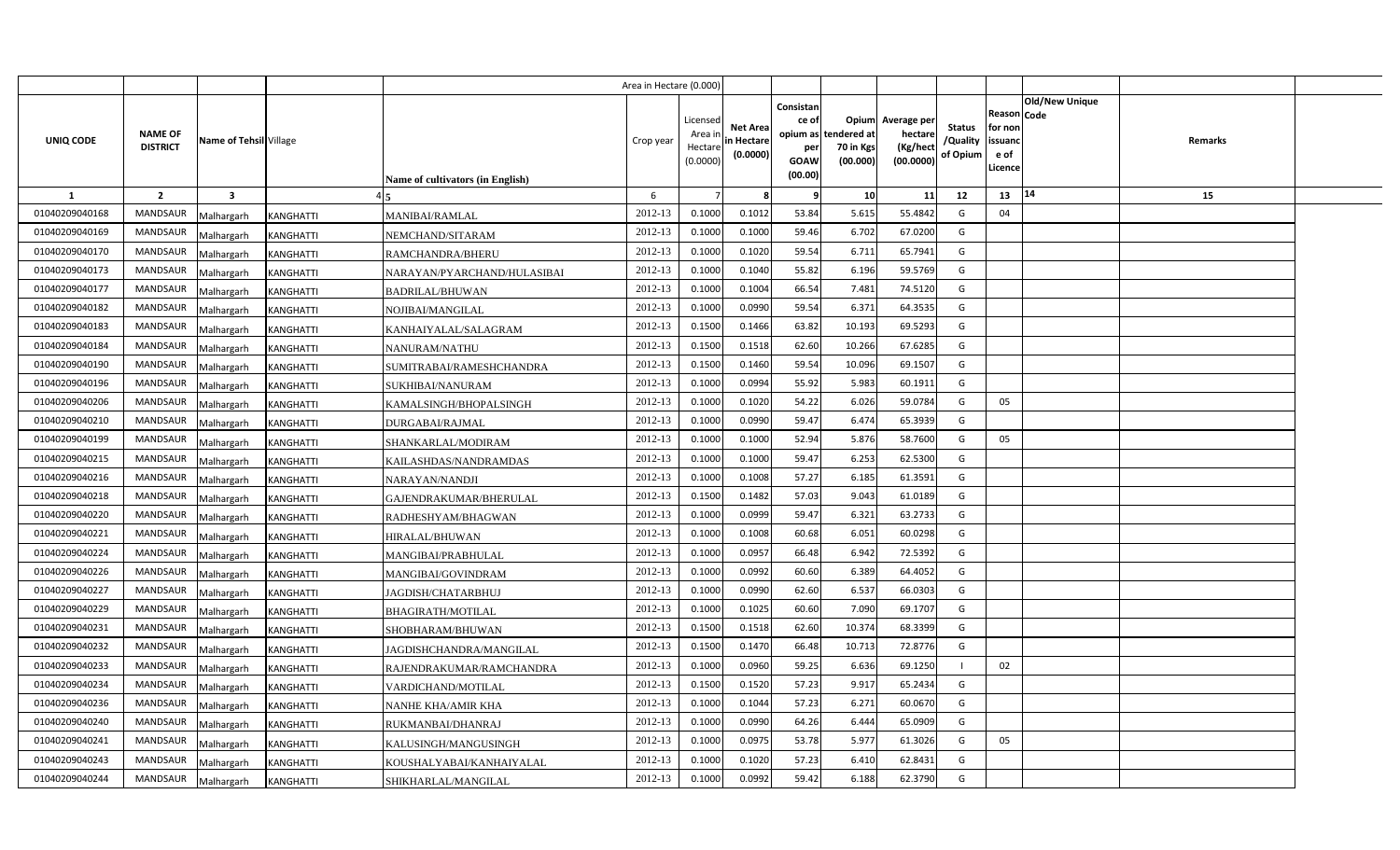|                |                                   |                                |                                  | Area in Hectare (0.000) |                                            |                                           |                                                                 |                                               |                                                 |                                       |                                                             |                       |                   |  |
|----------------|-----------------------------------|--------------------------------|----------------------------------|-------------------------|--------------------------------------------|-------------------------------------------|-----------------------------------------------------------------|-----------------------------------------------|-------------------------------------------------|---------------------------------------|-------------------------------------------------------------|-----------------------|-------------------|--|
| UNIQ CODE      | <b>NAME OF</b><br><b>DISTRICT</b> | Name of Tehsil Village         | Name of cultivators (in English) | Crop year               | Licensed<br>Area in<br>Hectare<br>(0.0000) | <b>Net Area</b><br>in Hectare<br>(0.0000) | Consistan<br>ce of<br>opium as<br>per<br><b>GOAW</b><br>(00.00) | Opium<br>tendered at<br>70 in Kgs<br>(00.000) | Average per<br>hectare<br>(Kg/hect<br>(00.0000) | <b>Status</b><br>/Quality<br>of Opium | <b>Reason Code</b><br>for non<br>issuand<br>e of<br>Licence | <b>Old/New Unique</b> | Remarks           |  |
| $\mathbf{1}$   | $\overline{2}$                    | $\overline{\mathbf{3}}$        |                                  | 6                       |                                            |                                           |                                                                 | 10 <sup>1</sup>                               | 11                                              | 12                                    | 13 14                                                       |                       | 15                |  |
| 01040209040247 | <b>MANDSAUR</b>                   | <b>KANGHATTI</b><br>Malhargarh | KISHOR/VARDICHAND                | 2012-13                 | 0.1000                                     | 0.1050                                    | 64.26                                                           | 6.775                                         | 64.5238                                         | G                                     |                                                             |                       |                   |  |
| 01040209040250 | <b>MANDSAUR</b>                   | <b>KANGHATTI</b><br>Malhargarh | GOVINDRAM/NANDA                  | 2012-13                 | 0.1500                                     | 0.1530                                    | 64.26                                                           | 10.520                                        | 68.7582                                         | G                                     |                                                             |                       |                   |  |
| 01040209040253 | <b>MANDSAUR</b>                   | Malhargarh<br><b>KANGHATTI</b> | HARISINGH/NEPALSINGH             | 2012-13                 | 0.1500                                     | 0.1456                                    | 57.24                                                           | 9.118                                         | 62.6236                                         | G                                     |                                                             |                       |                   |  |
| 01040209040254 | <b>MANDSAUR</b>                   | Malhargarh<br><b>KANGHATTI</b> | RAMCHANDRA/CHUNNILAL             | 2012-13                 | 0.1000                                     | 0.1023                                    | 53.28                                                           | 6.028                                         | 58.9247                                         | G                                     | 05                                                          |                       |                   |  |
| 01040209040044 | <b>MANDSAUR</b>                   | Malhargarh<br><b>KANGHATTI</b> | KESHARBAI/MANGILAL               | 2012-13                 | 0.1000                                     | 0.1000                                    | 57.24                                                           | 5.789                                         | 57.8900                                         | G                                     |                                                             |                       |                   |  |
| 01040209040154 | <b>MANDSAUR</b>                   | <b>KANGHATTI</b><br>Malhargarh | LAXMAN/GULAB                     | 2012-13                 | 0.1000                                     | 0.0990                                    | 57.24                                                           | 6.525                                         | 65.9091                                         | G                                     |                                                             |                       |                   |  |
| 01040209040129 | <b>MANDSAUR</b>                   | <b>KANGHATTI</b><br>Malhargarh | BHOPATSINGH/BHAGWANSINGH         | 2012-13                 | 0.1000                                     | 0.1000                                    | 57.34                                                           | 5.865                                         | 58.6500                                         | G                                     |                                                             |                       |                   |  |
| 01040209040262 | <b>MANDSAUR</b>                   | Malhargarh<br><b>KANGHATTI</b> | BHANWARLAL/TULSIRAM              | 2012-13                 | 0.1500                                     | 0.1496                                    | 63.26                                                           | 10.185                                        | 68.0816                                         | G                                     |                                                             |                       | TRANSFER/BALAGUDA |  |
| 01040209040214 | <b>MANDSAUR</b>                   | Malhargarh<br><b>KANGHATTI</b> | GOPAL/BHANWARLAL                 | 2012-13                 | 0.1000                                     | 0.1000                                    | 60.31                                                           | 6.548                                         | 65.4800                                         | G                                     |                                                             |                       | TRANSFER/BALAGUDA |  |
| 01040209040016 | <b>MANDSAUR</b>                   | Malhargarh<br>KANGHATTI        | AMRITRAM/NANURAM                 | 2012-13                 | 0.1000                                     | 0.1006                                    | 57.28                                                           | 6.284                                         | 62.4652                                         | G                                     |                                                             |                       |                   |  |
| 01040209040179 | <b>MANDSAUR</b>                   | Malhargarh<br>KANGHATTI        | BHANWARLAL/LAKHMICHAND           | 2012-13                 | 0.1000                                     | 0.1044                                    | 54.64                                                           | 5.846                                         | 55.9962                                         | G                                     | 04                                                          |                       |                   |  |
| 01040209040062 | <b>MANDSAUR</b>                   | Malhargarh<br><b>KANGHATTI</b> | GOVINDRAM/MANGILAL               | 2012-13                 | 0.1000                                     | 0.0960                                    | 61.91                                                           | 6.686                                         | 69.6458                                         | G                                     |                                                             |                       |                   |  |
| 01040209040112 | MANDSAUR                          | Malhargarh<br><b>KANGHATTI</b> | AMLESHVAR/DHAPUBAI               | 2012-13                 | 0.1000                                     | 0.0960                                    | 61.91                                                           | 6.297                                         | 65.5938                                         | G                                     |                                                             |                       |                   |  |
| 01040209040159 | MANDSAUR                          | Malhargarh<br><b>KANGHATTI</b> | <b>JAGANNTH/MANNA</b>            | 2012-13                 | 0.1500                                     | 0.1519                                    | 61.91                                                           | 10.498                                        | 69.1113                                         | G                                     |                                                             |                       |                   |  |
| 01040209040163 | <b>MANDSAUR</b>                   | Malhargarh<br>KANGHATTI        | KANHAIYALAL/MOTI                 | 2012-13                 | 0.1000                                     | 0.0960                                    | 62.05                                                           | 6.772                                         | 70.5417                                         | G                                     |                                                             |                       |                   |  |
| 01040209040181 | MANDSAUR                          | Malhargarh<br><b>KANGHATTI</b> | PRATAPSINGH/RAMSINGH             | 2012-13                 | 0.1000                                     | 0.1008                                    | 47.87                                                           | 5.026                                         | 49.8611                                         | G                                     | 04                                                          |                       |                   |  |
| 01040209040088 | <b>MANDSAUR</b>                   | Malhargarh<br>KANGHATTI        | KISHANLAL/KHEMA                  | 2012-13                 | 0.1500                                     | 0.1470                                    | 52.91                                                           | 8.617                                         | 58.6190                                         | G                                     | 05                                                          |                       |                   |  |
| 01040209040051 | <b>MANDSAUR</b>                   | Malhargarh<br>KANGHATTI        | <b>MANGILAL/ GHASI</b>           | 2012-13                 | 0.1500                                     | 0.1505                                    | 54.40                                                           | 8.688                                         | 57.7276                                         | G                                     | 05                                                          |                       |                   |  |
| 01040209040176 | <b>MANDSAUR</b>                   | Malhargarh<br><b>KANGHATTI</b> | <b>JANIBAI/KALURAM</b>           | 2012-13                 | 0.1000                                     | 0.1000                                    | 55.11                                                           | 6.133                                         | 61.3300                                         | G                                     |                                                             |                       |                   |  |
| 01040209043001 | <b>MANDSAUR</b>                   | Malhargarh<br><b>KHOKHRA</b>   | <b>BABULAL/KANIRAM</b>           | 2012-13                 | 0.1500                                     | 0.1520                                    | 62.54                                                           | 9.211                                         | 60.5987                                         | G                                     |                                                             |                       |                   |  |
| 01040209043002 | MANDSAUR                          | Malhargarh<br><b>KHOKHRA</b>   | RAMESHCHAND/DHURIRAM             | 2012-13                 | 0.1500                                     | 0.1520                                    | 62.54                                                           | 9.881                                         | 65.0066                                         | G                                     |                                                             |                       |                   |  |
| 01040209043005 | <b>MANDSAUR</b>                   | Malhargarh<br><b>KHOKHRA</b>   | <b>BADRILAL/BHERULAL</b>         | 2012-13                 | 0.1000                                     | 0.0915                                    | 64.83                                                           | 6.103                                         | 66.6995                                         | G                                     |                                                             |                       |                   |  |
| 01040209043006 | <b>MANDSAUR</b>                   | Malhargarh<br><b>KHOKHRA</b>   | SHYAMLAL/CHAMPALAL               | 2012-13                 | 0.1500                                     | 0.1456                                    | 65.18                                                           | 9.507                                         | 65.2953                                         | G                                     |                                                             |                       |                   |  |
| 01040209043007 | <b>MANDSAUR</b>                   | Malhargarh<br><b>KHOKHRA</b>   | PRAKASHCHANDRA/SUKHLAL           | 2012-13                 | 0.1500                                     | 0.1488                                    | 62.54                                                           | 10.212                                        | 68.6290                                         | G                                     |                                                             |                       |                   |  |
| 01040209043008 | <b>MANDSAUR</b>                   | Malhargarh<br><b>KHOKHRA</b>   | SHANKARLAL/MAGNIRAM              | 2012-13                 | 0.1500                                     | 0.1500                                    | 62.26                                                           | 9.552                                         | 63.6800                                         | G                                     |                                                             |                       |                   |  |
| 01040209043009 | <b>MANDSAUR</b>                   | Malhargarh<br><b>KHOKHRA</b>   | <b>BAGDIRAM/RAMA</b>             | 2012-13                 | 0.1000                                     | 0.0990                                    | 65.48                                                           | 7.558                                         | 76.3434                                         | G                                     |                                                             |                       |                   |  |
| 01040209043010 | <b>MANDSAUR</b>                   | Malhargarh<br><b>KHOKHRA</b>   | SALEGRAM/DHURIRAM                | 2012-13                 | 0.1500                                     | 0.1519                                    | 60.63                                                           | 9.675                                         | 63.6932                                         | G                                     |                                                             |                       |                   |  |
| 01040209043011 | <b>MANDSAUR</b>                   | Malhargarh<br><b>KHOKHRA</b>   | AMBALAL/GANGARAM                 | 2012-13                 | 0.1500                                     | 0.1480                                    | 62.26                                                           | 9.455                                         | 63.8851                                         | G                                     |                                                             |                       |                   |  |
| 01040209043012 | <b>MANDSAUR</b>                   | <b>KHOKHRA</b><br>Malhargarh   | BADRILAL/GANGARAM                | 2012-13                 | 0.1500                                     | 0.1485                                    | 65.18                                                           | 9.833                                         | 66.2155                                         | G                                     |                                                             |                       |                   |  |
| 01040209043013 | <b>MANDSAUR</b>                   | Malhargarh<br><b>KHOKHRA</b>   | <b>BABULAL/DEVILAL</b>           | 2012-13                 | 0.1500                                     | 0.1480                                    | 62.26                                                           | 9.748                                         | 65.8649                                         | G                                     |                                                             |                       |                   |  |
| 01040209043014 | <b>MANDSAUR</b>                   | Malhargarh<br><b>KHOKHRA</b>   | BHAGIRATH/GANGARAM               | 2012-13                 | 0.1500                                     | 0.1500                                    | 62.75                                                           | 9.995                                         | 66.6333                                         | G                                     |                                                             |                       |                   |  |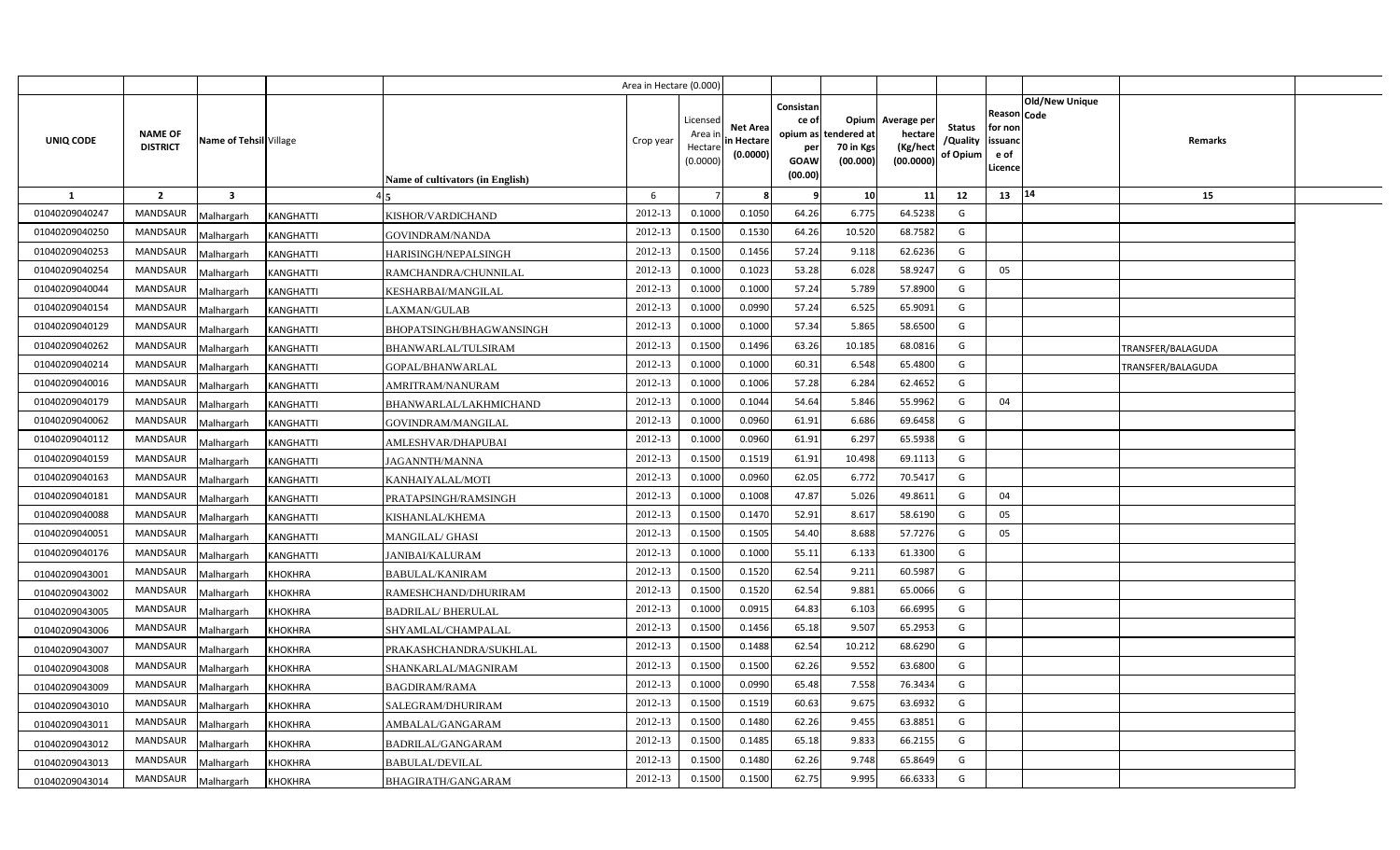|                |                                   |                         |                      |                                  | Area in Hectare (0.000) |                                           |                                           |                                              |                                                        |                                                 |                                       |                                                 |                               |             |  |
|----------------|-----------------------------------|-------------------------|----------------------|----------------------------------|-------------------------|-------------------------------------------|-------------------------------------------|----------------------------------------------|--------------------------------------------------------|-------------------------------------------------|---------------------------------------|-------------------------------------------------|-------------------------------|-------------|--|
| UNIQ CODE      | <b>NAME OF</b><br><b>DISTRICT</b> | Name of Tehsil Village  |                      | Name of cultivators (in English) | Crop year               | Licensed<br>Area ir<br>Hectar<br>(0.0000) | <b>Net Area</b><br>in Hectare<br>(0.0000) | Consistan<br>ce of<br>per<br>GOAW<br>(00.00) | Opium<br>opium as tendered at<br>70 in Kgs<br>(00.000) | Average per<br>hectare<br>(Kg/hect<br>(00.0000) | <b>Status</b><br>/Quality<br>of Opium | Reason<br>for non<br>issuano<br>e of<br>Licence | <b>Old/New Unique</b><br>Code | Remarks     |  |
| 1              | $\overline{2}$                    | $\overline{\mathbf{3}}$ |                      |                                  | 6                       |                                           |                                           | <b>q</b>                                     | 10                                                     | 11                                              | 12                                    | 13                                              | 14                            | 15          |  |
| 01040209043015 | <b>MANDSAUR</b>                   | Malhargarh              | <b>KHOKHRA</b>       | BHANWARLAL/SUKHLAL               | 2012-13                 | 0.1000                                    | 0.0966                                    | 60.63                                        | 6.115                                                  | 63.3023                                         | G                                     |                                                 |                               |             |  |
| 01040209043017 | <b>MANDSAUR</b>                   | Malhargarh              | <b>KHOKHRA</b>       | SURESHCHANDRA/SALEGRAM           | 2012-13                 | 0.1500                                    | 0.1500                                    | 62.75                                        | 9.601                                                  | 64.0067                                         | G                                     |                                                 |                               |             |  |
| 01040209043019 | MANDSAUR                          | Malhargarh              | <b>KHOKHRA</b>       | LAXMINARAYAN/RATANLAL            | 2012-13                 | 0.1500                                    | 0.1482                                    | 62.75                                        | 9.413                                                  | 63.5155                                         | G                                     |                                                 |                               |             |  |
| 01040209043020 | MANDSAUR                          | Malhargarh              | <b>KHOKHRA</b>       | PAWANKUMAR/MOHANLAL              | 2012-13                 | 0.1500                                    | 0.1408                                    | 59.62                                        | 8.338                                                  | 59.2188                                         | G                                     |                                                 |                               |             |  |
| 01040209043022 | MANDSAUR                          | Malhargarh              | <b>KHOKHRA</b>       | ISHWARLAL/BHERULAL               | 2012-13                 | 0.1500                                    | 0.1428                                    | 62.65                                        | 9.129                                                  | 63.9286                                         | G                                     |                                                 |                               |             |  |
| 01040209043023 | MANDSAUR                          | Malhargarh              | <b>KHOKHRA</b>       | BHERULAL/SITARAM                 | 2012-13                 | 0.1000                                    | 0.0976                                    | 60.63                                        | 6.054                                                  | 62.0287                                         | G                                     |                                                 |                               |             |  |
| 01040209043024 | MANDSAUR                          | Malhargarh              | <b>KHOKHRA</b>       | NANIBAI/SHRIRAM                  | 2012-13                 | 0.1000                                    | 0.1000                                    | 59.38                                        | 6.549                                                  | 65.4900                                         | G                                     |                                                 |                               |             |  |
| 01040209043025 | MANDSAUR                          | Malhargarh              | <b>KHOKHRA</b>       | BHAGATRAM/BHAGIRATH              | 2012-13                 | 0.1500                                    | 0.1462                                    | 65.18                                        | 9.600                                                  | 65.6635                                         | G                                     |                                                 |                               |             |  |
| 01040209043026 | MANDSAUR                          | Malhargarh              | <b>KHOKHRA</b>       | RAMNIVAS/AMBALAL                 | 2012-13                 | 0.1500                                    | 0.1500                                    | 62.65                                        | 9.791                                                  | 65.2733                                         | G                                     |                                                 |                               |             |  |
| 01040209043030 | MANDSAUR                          | Malhargarh              | <b>KHOKHRA</b>       | RAMPRASAD/SITARAM                | 2012-13                 | 0.1500                                    | 0.1451                                    | 58.35                                        | 9.311                                                  | 64.1695                                         | G                                     |                                                 |                               |             |  |
| 01040209043035 | MANDSAUR                          | Malhargarh              | <b>KHOKHRA</b>       | LAXMINARAYAN/RODA                | 2012-13                 | 0.100                                     | 0.0975                                    | 58.35                                        | 6.277                                                  | 64.3795                                         | G                                     |                                                 |                               |             |  |
| 01040209043036 | MANDSAUR                          | Malhargarh              | <b>KHOKHRA</b>       | SHYAMLAL/MOHANLAL                | 2012-13                 | 0.1500                                    | 0.1452                                    | 58.35                                        | 8.744                                                  | 60.2204                                         | G                                     |                                                 |                               |             |  |
| 01040209043037 | <b>MANDSAUR</b>                   | Malhargarh              | <b>KHOKHRA</b>       | ONKARLAL/SITARAM                 | 2012-13                 | 0.1500                                    | 0.1504                                    | 65.75                                        | 10.539                                                 | 70.0731                                         | G                                     |                                                 |                               |             |  |
| 01040209043041 | MANDSAUR                          | Malhargarh              | <b>KHOKHRA</b>       | GITABAI/KANWARLAL                | 2012-13                 | 0.1000                                    | 0.1012                                    | 65.75                                        | 6.274                                                  | 61.9960                                         | G                                     |                                                 |                               |             |  |
| 01040209043043 | <b>MANDSAUR</b>                   | Malhargarh              | <b>KHOKHRA</b>       | NANDKISHOR/SHANKARLAL            | 2012-13                 | 0.1500                                    | 0.1505                                    | 65.75                                        | 9.618                                                  | 63.9070                                         | G                                     |                                                 |                               |             |  |
| 01040209043048 | <b>MANDSAUR</b>                   | Malhargarh              | <b>KHOKHRA</b>       | SURESHCHANDRA/SUKHLAL            | 2012-13                 | 0.1500                                    | 0.1505                                    | 62.65                                        | 9.872                                                  | 65.5947                                         | G                                     |                                                 |                               |             |  |
| 01040209043049 | MANDSAUR                          | Malhargarh              | <b>KHOKHRA</b>       | SANDIPKUMAR/SHYAMLAL/VARDIBAI    | 2012-13                 | 0.1500                                    | 0.1470                                    | 63.10                                        | 9.672                                                  | 65.7959                                         | G                                     |                                                 |                               |             |  |
| 01040209043050 | MANDSAUR                          | Malhargarh              | <b>KHOKHRA</b>       | PUKHRAJ/SALEGRAM                 | 2012-13                 | 0.1500                                    | 0.1550                                    | 63.10                                        | 10.222                                                 | 65.9484                                         | G                                     |                                                 |                               |             |  |
| 01040209043038 | <b>MANDSAUR</b>                   | Malhargarh              | <b>KHOKHRA</b>       | GHISIBAI/SHANKARLAL              | 2012-13                 | 0.1000                                    | 0.1015                                    | 61.56                                        | 6.235                                                  | 61.4286                                         | G                                     |                                                 |                               |             |  |
| 01040209043018 | <b>MANDSAUR</b>                   | Malhargarh              | <b>KHOKHRA</b>       | ONKARLAL/BHERULAL                | 2012-13                 | 0.1000                                    | 0.0500                                    | 61.56                                        | 3.386                                                  | 67.7200                                         | G                                     |                                                 |                               |             |  |
| 01040209043042 | MANDSAUR                          | Malhargarh              | <b>KHOKHRA</b>       | RADHESHYAM/SUKHLAL               | 2012-13                 | 0.1000                                    | 0.1008                                    | 61.56                                        | 6.473                                                  | 64.2163                                         | G                                     |                                                 |                               |             |  |
| 01040209043045 | <b>MANDSAUR</b>                   | Malhargarh              | <b>KHOKHRA</b>       | PREMBAI/GANGARAM                 | 2012-13                 | 0.1000                                    | 0.1000                                    | 61.79                                        | 6.673                                                  | 66.7300                                         | G                                     |                                                 |                               |             |  |
| 01040209043055 | MANDSAUR                          | Malhargarh              | <b>KHOKHRA</b>       | BHAGIRATH/RATANLAL               | 2012-13                 | 0.1500                                    | 0.1500                                    | 61.79                                        | 9.480                                                  | 63.2000                                         | G                                     |                                                 |                               | name change |  |
| 01040209043056 | <b>MANDSAUR</b>                   | Malhargarh              | <b>KHOKHRA</b>       | PRABHULAL/KANIRAM                | 2012-13                 | 0.1500                                    | 0.1560                                    | 61.79                                        | 10.054                                                 | 64.4487                                         | G                                     |                                                 |                               |             |  |
| 01040209043057 | MANDSAUR                          | Malhargarh              | <b>KHOKHRA</b>       | LAXMINARAYAN/NIRBHAYRAM          | 2012-13                 | 0.1000                                    | 0.1015                                    | 66.44                                        | 6.967                                                  | 68.6404                                         | G                                     |                                                 | 01040209024018                |             |  |
| 01040209045001 | MANDSAUR                          | Malhargarh              | BAHIPARASNATH        | AXMINARAYAN/PHOOLCHAND           | 2012-13                 | 0.1500                                    | 0.1508                                    | 61.90                                        | 9.444                                                  | 62.6260                                         | G                                     |                                                 |                               |             |  |
| 01040209045003 | MANDSAUR                          | Malhargarh              | BAHIPARASNATH        | AMBABAI/BHANWARLAL               | 2012-13                 | 0.1000                                    | 0.0990                                    | 55.37                                        | 5.972                                                  | 60.3232                                         | G                                     |                                                 |                               |             |  |
| 01040209045008 | MANDSAUR                          | Malhargarh              | BAHIPARASNATH        | PRABHUBAI/PRABHULAL              | 2012-13                 | 0.1000                                    | 0.1000                                    | 61.90                                        | 6.933                                                  | 69.3300                                         | G                                     |                                                 |                               |             |  |
| 01040209045009 | MANDSAUR                          | Malhargarh              | BAHIPARASNATH        | RAMCHANDRA/BHANWARLAL            | 2012-13                 | 0.1500                                    | 0.1518                                    | 56.11                                        | 9.627                                                  | 63.4190                                         | G                                     |                                                 |                               |             |  |
| 01040209045010 | MANDSAUR                          | Malhargarh              | BAHIPARASNATH        | MUNNALAL/NANURAM                 | 2012-13                 | 0.1500                                    | 0.1480                                    | 68.58                                        | 10.973                                                 | 74.1419                                         | G                                     |                                                 |                               |             |  |
| 01040209045011 | MANDSAUR                          | Malhargarh              | <b>BAHIPARASNATH</b> | MODIRAM/MANGILAL                 | 2012-13                 | 0.1500                                    | 0.1540                                    | 57.81                                        | 9.225                                                  | 59.9026                                         | G                                     |                                                 |                               |             |  |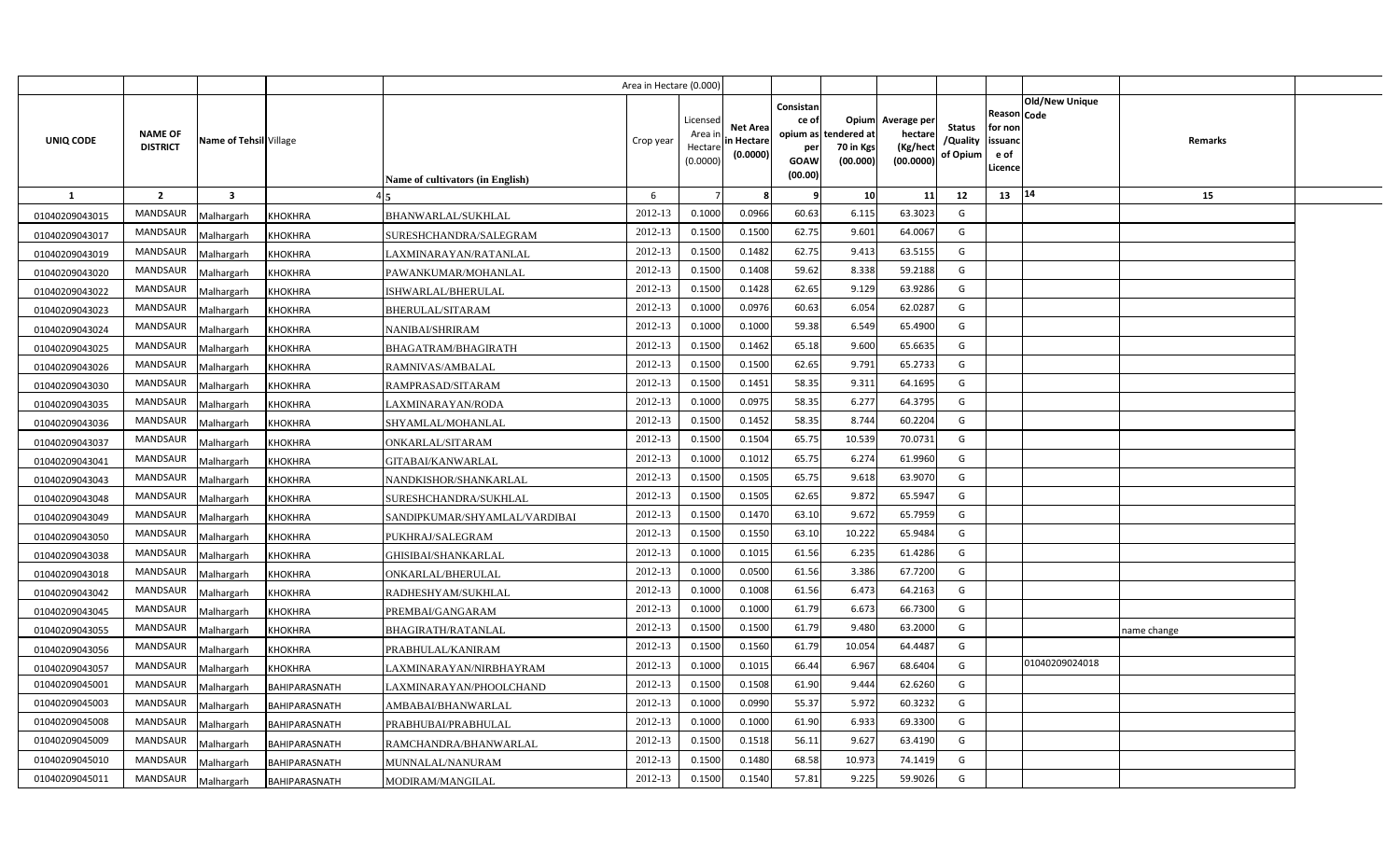|                |                                   |                         |                      |                                  | Area in Hectare (0.000) |                                           |                                           |                                                     |                                                        |                                                 |                                       |                                                                               |         |  |
|----------------|-----------------------------------|-------------------------|----------------------|----------------------------------|-------------------------|-------------------------------------------|-------------------------------------------|-----------------------------------------------------|--------------------------------------------------------|-------------------------------------------------|---------------------------------------|-------------------------------------------------------------------------------|---------|--|
| UNIQ CODE      | <b>NAME OF</b><br><b>DISTRICT</b> | Name of Tehsil Village  |                      | Name of cultivators (in English) | Crop year               | Licensed<br>Area i<br>Hectare<br>(0.0000) | <b>Net Area</b><br>in Hectare<br>(0.0000) | Consistan<br>ce of<br>per<br><b>GOAW</b><br>(00.00) | Opium<br>opium as tendered at<br>70 in Kgs<br>(00.000) | Average per<br>hectare<br>(Kg/hect<br>(00.0000) | <b>Status</b><br>/Quality<br>of Opium | <b>Old/New Unique</b><br>Reason Code<br>for non<br>issuanc<br>e of<br>Licence | Remarks |  |
| 1              | $\overline{2}$                    | $\overline{\mathbf{3}}$ |                      |                                  | 6                       |                                           |                                           | - 9                                                 | 10                                                     | 11                                              | 12                                    | 14<br>13                                                                      | 15      |  |
| 01040209045013 | <b>MANDSAUR</b>                   | Malhargarh              | BAHIPARASNATH        | RAMSINGH/KALUSINGH               | 2012-13                 | 0.1500                                    | 0.1538                                    | 61.90                                               | 10.585                                                 | 68.823                                          | G                                     |                                                                               |         |  |
| 01040209045019 | <b>MANDSAUR</b>                   | Malhargarh              | BAHIPARASNATH        | CHAMPALAL/NANDA                  | 2012-13                 | 0.1000                                    | 0.1003                                    | 61.80                                               | 6.648                                                  | 66.2812                                         | G                                     |                                                                               |         |  |
| 01040209045020 | MANDSAUR                          | Malhargarh              | <b>BAHIPARASNATH</b> | SATYANARAYAN/MULCHAND            | 2012-13                 | 0.1000                                    | 0.1000                                    | 65.59                                               | 7.318                                                  | 73.1800                                         | G                                     |                                                                               |         |  |
| 01040209045021 | <b>MANDSAUR</b>                   | Malhargarh              | BAHIPARASNATH        | KESHURAM/HANSRAJ                 | 2012-13                 | 0.1000                                    | 0.0990                                    | 57.99                                               | 6.188                                                  | 62.5051                                         | G                                     |                                                                               |         |  |
| 01040209045025 | <b>MANDSAUR</b>                   | Malhargarh              | BAHIPARASNATH        | AMBALAL/MODIRAM                  | 2012-13                 | 0.1500                                    | 0.1482                                    | 61.80                                               | 10.515                                                 | 70.951                                          | G                                     |                                                                               |         |  |
| 01040209045026 | MANDSAUR                          | Malhargarh              | BAHIPARASNATH        | JAGDISHCHAND/BHANWARLAL          | 2012-13                 | 0.1500                                    | 0.1500                                    | 58.72                                               | 9.840                                                  | 65.600                                          | G                                     |                                                                               |         |  |
| 01040209045028 | MANDSAUR                          | Malhargarh              | BAHIPARASNATH        | CHANDRAPRAKASH/MODIRAM/HIRALAL   | 2012-13                 | 0.1500                                    | 0.1500                                    | 58.72                                               | 10.242                                                 | 68.2800                                         | G                                     |                                                                               |         |  |
| 01040209045031 | MANDSAUR                          | Malhargarh              | BAHIPARASNATH        | RADHIBAI/BAPULAL                 | 2012-13                 | 0.1500                                    | 0.1517                                    | 65.59                                               | 10.907                                                 | 71.8985                                         | G                                     |                                                                               |         |  |
| 01040209045034 | MANDSAUR                          | Malhargarh              | BAHIPARASNATH        | RODIBAI/GANGABAI                 | 2012-13                 | 0.1000                                    | 0.1020                                    | 56.36                                               | 6.320                                                  | 61.9608                                         | G                                     |                                                                               |         |  |
| 01040209045039 | MANDSAUR                          | Malhargarh              | BAHIPARASNATH        | <b>BABULAL/NANURAM</b>           | 2012-13                 | 0.1500                                    | 0.1505                                    | 58.72                                               | 9.420                                                  | 62.591                                          | G                                     |                                                                               |         |  |
| 01040209045040 | MANDSAUR                          | Malhargarh              | BAHIPARASNATH        | MITTHULAL/NANURAM                | 2012-13                 | 0.1500                                    | 0.1456                                    | 56.45                                               | 8.984                                                  | 61.703                                          | G                                     |                                                                               |         |  |
| 01040209045041 | MANDSAUR                          | Malhargarh              | BAHIPARASNATH        | RAJMAL/MANGIBAI                  | 2012-13                 | 0.1000                                    | 0.1026                                    | 56.16                                               | 6.073                                                  | 59.191                                          | G                                     |                                                                               |         |  |
| 01040209045042 | <b>MANDSAUR</b>                   | Malhargarh              | BAHIPARASNATH        | MADANLAL/NARAYAN/MODA            | 2012-13                 | 0.1500                                    | 0.1494                                    | 65.59                                               | 10.597                                                 | 70.9304                                         | G                                     |                                                                               |         |  |
| 01040209045045 | <b>MANDSAUR</b>                   | Malhargarh              | BAHIPARASNATH        | SUKHIBAI/ASHARAM                 | 2012-13                 | 0.1500                                    | 0.1450                                    | 59.13                                               | 9.055                                                  | 62.4483                                         | G                                     |                                                                               |         |  |
| 01040209045046 | MANDSAUR                          | Malhargarh              | BAHIPARASNATH        | SHYAMBAI/BHAGIRATH               | 2012-13                 | 0.1500                                    | 0.1513                                    | 56.71                                               | 9.511                                                  | 62.8619                                         | G                                     | 01                                                                            |         |  |
| 01040209045050 | <b>MANDSAUR</b>                   | Malhargarh              | BAHIPARASNATH        | MANSHANKAR/KACHRULAL             | 2012-13                 | 0.1500                                    | 0.1485                                    | 59.73                                               | 9.719                                                  | 65.4478                                         | G                                     |                                                                               |         |  |
| 01040209045051 | MANDSAUR                          | Malhargarh              | BAHIPARASNATH        | JAGDISH/LAXMINARAYAN             | 2012-13                 | 0.1000                                    | 0.0986                                    | 59.13                                               | 6.682                                                  | 67.7688                                         | G                                     |                                                                               |         |  |
| 01040209045052 | <b>MANDSAUR</b>                   | Malhargarh              | BAHIPARASNATH        | SHIVKUMAR/LAXMINARAYAN           | 2012-13                 | 0.1000                                    | 0.1020                                    | 59.13                                               | 7.467                                                  | 73.2059                                         | G                                     |                                                                               |         |  |
| 01040209045053 | <b>MANDSAUR</b>                   | Malhargarh              | BAHIPARASNATH        | KANEHIYALAL/LAXMINARAYAN         | 2012-13                 | 0.1500                                    | 0.1512                                    | 61.80                                               | 9.579                                                  | 63.3532                                         | G                                     |                                                                               |         |  |
| 01040209045056 | MANDSAUR                          | Malhargarh              | BAHIPARASNATH        | KAILASHCHANDRA/NATHULAL          | 2012-13                 | 0.1500                                    | 0.1504                                    | 63.45                                               | 10.515                                                 | 69.9136                                         | G                                     |                                                                               |         |  |
| 01040209045063 | <b>MANDSAUR</b>                   | Malhargarh              | BAHIPARASNATH        | JAGDISHCHANDRA/CHUNNILAL         | 2012-13                 | 0.1500                                    | 0.1520                                    | 58.18                                               | 9.251                                                  | 60.8618                                         | G                                     |                                                                               |         |  |
| 01040209045069 | MANDSAUR                          | Malhargarh              | BAHIPARASNATH        | GAYATRIBAI/KAMLESH               | 2012-13                 | 0.1000                                    | 0.1000                                    | 58.18                                               | 6.184                                                  | 61.8400                                         | G                                     |                                                                               |         |  |
| 01040209045071 | MANDSAUR                          | Malhargarh              | BAHIPARASNATH        | AZIZ/CHANDMOHD.MANSOORI          | 2012-13                 | 0.1000                                    | 0.1020                                    | 58.18                                               | 6.292                                                  | 61.6863                                         | G                                     |                                                                               |         |  |
| 01040209045073 | MANDSAUR                          | Malhargarh              | BAHIPARASNATH        | SOHANBAI/KARULAL                 | 2012-13                 | 0.1000                                    | 0.0990                                    | 61.82                                               | 6.288                                                  | 63.5152                                         | G                                     |                                                                               |         |  |
| 01040209045074 | <b>MANDSAUR</b>                   | Malhargarh              | BAHIPARASNATH        | RAJU/RAMLAL                      | 2012-13                 | 0.1500                                    | 0.1504                                    | 61.12                                               | 9.334                                                  | 62.0612                                         | G                                     |                                                                               |         |  |
| 01040209045076 | MANDSAUR                          | Malhargarh              | BAHIPARASNATH        | DILIPSINGH/BHARATSINGH           | 2012-13                 | 0.1000                                    | 0.0990                                    | 56.88                                               | 6.297                                                  | 63.6061                                         | G                                     |                                                                               |         |  |
| 01040209045079 | MANDSAUR                          | Malhargarh              | BAHIPARASNATH        | RASHIDKHAN/LATIFKHAN             | 2012-13                 | 0.1500                                    | 0.1505                                    | 55.89                                               | 8.950                                                  | 59.4684                                         | G                                     |                                                                               |         |  |
| 01040209045083 | MANDSAUR                          | Malhargarh              | BAHIPARASNATH        | JAGDISH/SHANKARDAS               | 2012-13                 | 0.1500                                    | 0.1408                                    | 61.12                                               | 9.456                                                  | 67.1591                                         | G                                     |                                                                               |         |  |
| 01040209045085 | MANDSAUR                          | Malhargarh              | BAHIPARASNATH        | RAMCHNADRA/BHERULAL              | 2012-13                 | 0.1000                                    | 0.1000                                    | 54.88                                               | 6.037                                                  | 60.370                                          | G                                     | 05                                                                            |         |  |
| 01040209045086 | MANDSAUR                          | Malhargarh              | BAHIPARASNATH        | PARWATIBAI/MADANLAL              | 2012-13                 | 0.1500                                    | 0.1470                                    | 64.28                                               | 9.642                                                  | 65.591                                          | G                                     |                                                                               |         |  |
| 01040209045087 | MANDSAUR                          | Malhargarh              | BAHIPARASNATH        | RAMKANYABAI/AATMARAM             | 2012-13                 | 0.1500                                    | 0.1515                                    | 61.12                                               | 8.993                                                  | 59.3597                                         | G                                     |                                                                               |         |  |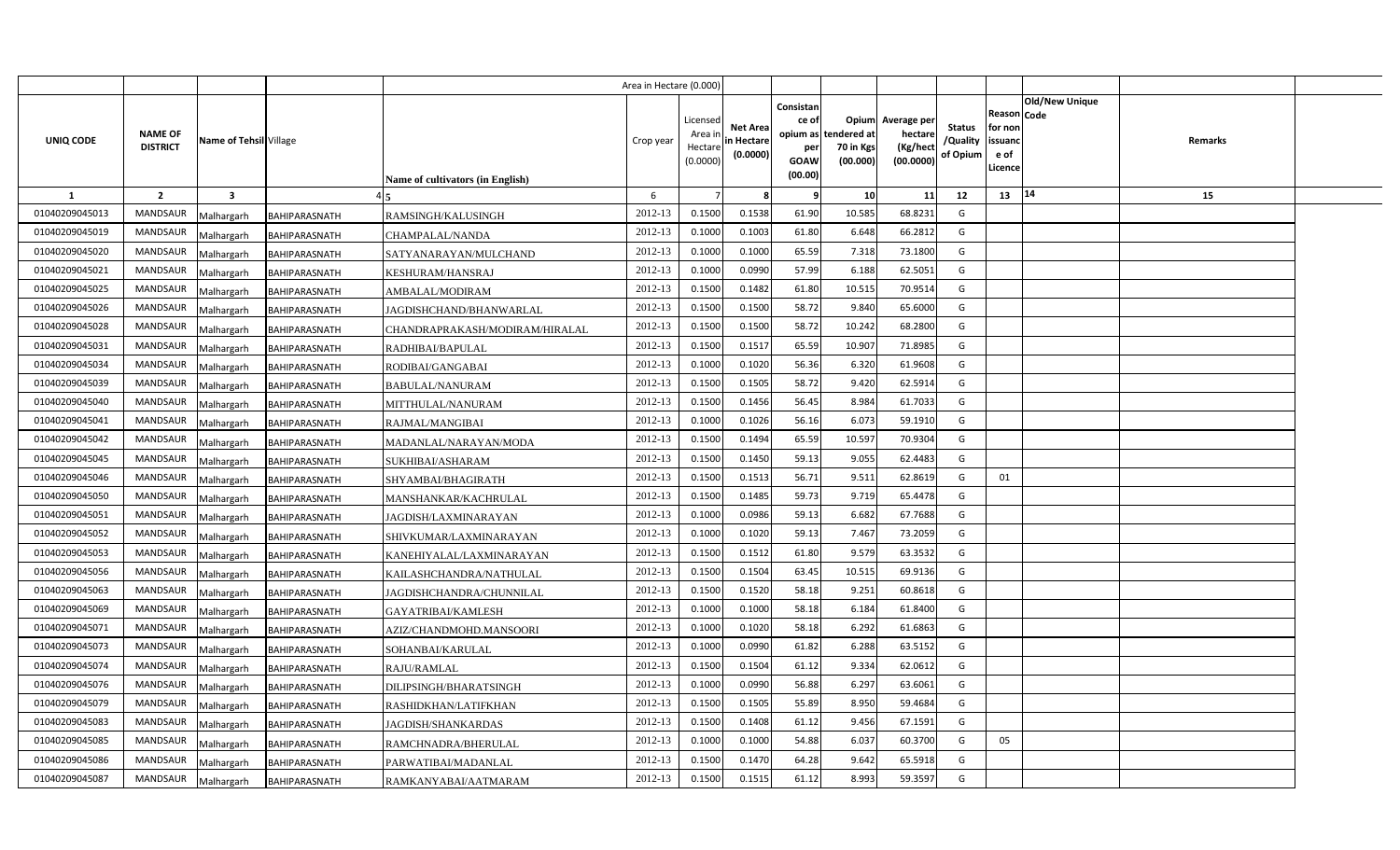|                |                                |                        |                                  | Area in Hectare (0.000) |                                            |                                           |                                                     |                                                        |                                                 |                                       |                                                                        |         |  |
|----------------|--------------------------------|------------------------|----------------------------------|-------------------------|--------------------------------------------|-------------------------------------------|-----------------------------------------------------|--------------------------------------------------------|-------------------------------------------------|---------------------------------------|------------------------------------------------------------------------|---------|--|
| UNIQ CODE      | NAME OF<br><b>DISTRICT</b>     | Name of Tehsil Village | Name of cultivators (in English) | Crop year               | Licensed<br>Area ir<br>Hectare<br>(0.0000) | <b>Net Area</b><br>in Hectare<br>(0.0000) | Consistan<br>ce of<br>per<br><b>GOAW</b><br>(00.00) | Opium<br>opium as tendered at<br>70 in Kgs<br>(00.000) | Average per<br>hectare<br>(Kg/hect<br>(00.0000) | <b>Status</b><br>/Quality<br>of Opium | Old/New Unique<br>Reason Code<br>for non<br>issuanc<br>e of<br>Licence | Remarks |  |
| <b>1</b>       | $\overline{2}$<br>$\mathbf{3}$ |                        |                                  | 6                       |                                            |                                           | - 9                                                 | 10                                                     | 11                                              | 12                                    | 14<br>13                                                               | 15      |  |
| 01040209045088 | <b>MANDSAUR</b><br>Malhargarh  | BAHIPARASNATH          | SHAYAMLAL/DHURA                  | 2012-13                 | 0.1500                                     | 0.1443                                    | 60.02                                               | 8.900                                                  | 61.6771                                         | G                                     |                                                                        |         |  |
| 01040209045091 | MANDSAUR<br>Malhargarh         | BAHIPARASNATH          | RAMESHWAR/RADHELAL/RAMKUNWARBAI  | 2012-13                 | 0.1000                                     | 0.1020                                    | 56.88                                               | 5.810                                                  | 56.9608                                         | G                                     | 04                                                                     |         |  |
| 01040209045093 | MANDSAUR<br>Malhargarh         | BAHIPARASNATH          | PRABHULAL/NANDA                  | 2012-13                 | 0.1000                                     | 0.1020                                    | 56.50                                               | 6.175                                                  | 60.5392                                         | G                                     |                                                                        |         |  |
| 01040209045098 | MANDSAUR<br>Malhargarh         | BAHIPARASNATH          | KACHRULAL/KESHURAM               | 2012-13                 | 0.1000                                     | 0.1023                                    | 61.55                                               | 6.656                                                  | 65.0635                                         | G                                     |                                                                        |         |  |
| 01040209045105 | <b>MANDSAUR</b><br>Malhargarh  | BAHIPARASNATH          | LILABAI/MODIRAM                  | 2012-13                 | 0.1000                                     | 0.1000                                    | 56.88                                               | 5.883                                                  | 58.8300                                         | G                                     |                                                                        |         |  |
| 01040209045107 | MANDSAUR<br>Malhargarh         | BAHIPARASNATH          | MEHRUNBI/SHABBIRMOHD.            | 2012-13                 | 0.1000                                     | 0.0999                                    | 57.70                                               | 6.339                                                  | 63.4535                                         | G                                     |                                                                        |         |  |
| 01040209045110 | <b>MANDSAUR</b><br>Malhargarh  | BAHIPARASNATH          | BABULAL/CHAMPALAL                | 2012-13                 | 0.1500                                     | 0.1550                                    | 60.99                                               | 9.044                                                  | 58.3484                                         | G                                     |                                                                        |         |  |
| 01040209045111 | <b>MANDSAUR</b><br>Malhargarh  | BAHIPARASNATH          | RAMESHWARDAS/MOHANDAS            | 2012-13                 | 0.1000                                     | 0.0966                                    | 59.55                                               | 5.632                                                  | 58.3023                                         | G                                     |                                                                        |         |  |
| 01040209045120 | MANDSAUR<br>Malhargarh         | BAHIPARASNATH          | SHIVLAL/KISHANLAL                | 2012-13                 | 0.1000                                     | 0.1000                                    | 61.55                                               | 6.498                                                  | 64.9800                                         | G                                     |                                                                        |         |  |
| 01040209045124 | <b>MANDSAUR</b><br>Malhargarh  | BAHIPARASNATH          | OMPRAKASH/CHUNNILAL              | 2012-13                 | 0.1500                                     | 0.1520                                    | 57.70                                               | 9.438                                                  | 62.0921                                         | G                                     |                                                                        |         |  |
| 01040209045128 | MANDSAUR<br>Malhargarh         | BAHIPARASNATH          | KANYABAI/CHAMPALAL               | 2012-13                 | 0.1000                                     | 0.1020                                    | 57.70                                               | 6.157                                                  | 60.3627                                         | G                                     |                                                                        |         |  |
| 01040209045129 | MANDSAUR<br>Malhargarh         | BAHIPARASNATH          | BASHNTILAL/CHUNNILAL             | 2012-13                 | 0.1500                                     | 0.1484                                    | 54.40                                               | 8.688                                                  | 58.5445                                         | G                                     | 05                                                                     |         |  |
| 01040209045130 | <b>MANDSAUR</b><br>Malhargarh  | <b>BAHIPARASNATH</b>   | BHAGATRAM/AASHARAM               | 2012-13                 | 0.1000                                     | 0.1008                                    | 58.00                                               | 6.421                                                  | 63.7004                                         | G                                     |                                                                        |         |  |
| 01040209045006 | <b>MANDSAUR</b><br>Malhargarh  | BAHIPARASNATH          | RAMLAL/GANGARAM                  | 2012-13                 | 0.1000                                     | 0.1000                                    | 54.70                                               | 5.540                                                  | 55.4000                                         | G                                     | 04                                                                     |         |  |
| 01040209045033 | <b>MANDSAUR</b><br>Malhargarh  | BAHIPARASNATH          | SHERMOHD/MAMMUKHAN               | 2012-13                 | 0.1500                                     | 0.1470                                    | 49.13                                               | 7.847                                                  | 53.3810                                         | G                                     | 04                                                                     |         |  |
| 01040209045038 | <b>MANDSAUR</b><br>Malhargarh  | BAHIPARASNATH          | VARDICHAND/MOTILAL               | 2012-13                 | 0.1500                                     | 0.1462                                    | 56.08                                               | 8.877                                                  | 60.7182                                         | G                                     |                                                                        |         |  |
| 01040209045089 | <b>MANDSAUR</b><br>Malhargarh  | BAHIPARASNATH          | HARIVALLABH/SHANTILAL            | 2012-13                 | 0.1000                                     | 0.1012                                    | 53.12                                               | 5.767                                                  | 56.9862                                         | G                                     | 04                                                                     |         |  |
| 01040209045102 | <b>MANDSAUR</b><br>Malhargarh  | BAHIPARASNATH          | KALABAI/BHANWARLAL               | 2012-13                 | 0.1500                                     | 0.1520                                    | 61.55                                               | 10.033                                                 | 66.0066                                         | G                                     |                                                                        |         |  |
| 01040209045103 | <b>MANDSAUR</b><br>Malhargarh  | BAHIPARASNATH          | <b>AMBALAL/KALU</b>              | 2012-13                 | 0.1000                                     | 0.1040                                    | 53.25                                               | 5.721                                                  | 55.0096                                         | G                                     | 04                                                                     |         |  |
| 01040209045104 | MANDSAUR<br>Malhargarh         | BAHIPARASNATH          | NARBADASHANKAR/MANGILAL          | 2012-13                 | 0.1000                                     | 0.1012                                    | 58.00                                               | 5.850                                                  | 57.8063                                         | G                                     |                                                                        |         |  |
| 01040209045112 | <b>MANDSAUR</b><br>Malhargarh  | BAHIPARASNATH          | RAMESHWAR/CHUNNILAL              | 2012-13                 | 0.1000                                     | 0.1000                                    | 58.00                                               | 6.322                                                  | 63.2200                                         | G                                     |                                                                        |         |  |
| 01040209045122 | MANDSAUR<br>Malhargarh         | BAHIPARASNATH          | NARAYANBAI/ONKARLAL              | 2012-13                 | 0.1000                                     | 0.1020                                    | 58.69                                               | 6.070                                                  | 59.5098                                         | G                                     |                                                                        |         |  |
| 01040209045194 | <b>MANDSAUR</b><br>Malhargarh  | BAHIPARASNATH          | KAMALKUMAR/TULSIRAM              | 2012-13                 | 0.1000                                     | 0.1025                                    | 58.69                                               | 6.422                                                  | 62.6537                                         | G                                     |                                                                        |         |  |
| 01040209045195 | MANDSAUR<br>Malhargarh         | BAHIPARASNATH          | OMPRAKASH/ISHWARLAL              | 2012-13                 | 0.1500                                     | 0.1520                                    | 61.63                                               | 9.421                                                  | 61.9803                                         | G                                     |                                                                        |         |  |
| 01040209045132 | MANDSAUR<br>Malhargarh         | BAHIPARASNATH          | DWARKADAS/NANDRAMDAS             | 2012-13                 | 0.1000                                     | 0.0999                                    | 64.15                                               | 6.855                                                  | 68.6186                                         |                                       | 02                                                                     |         |  |
| 01040209045133 | MANDSAUR<br>Malhargarh         | BAHIPARASNATH          | SHAMBHULAL/NANDRAM               | 2012-13                 | 0.1000                                     | 0.0980                                    | 58.10                                               | 6.399                                                  | 65.2959                                         | G                                     |                                                                        |         |  |
| 01040209045134 | MANDSAUR<br>Malhargarh         | BAHIPARASNATH          | BHERUSINGH/NATHUSINGH            | 2012-13                 | 0.1000                                     | 0.1000                                    | 58.10                                               | 6.059                                                  | 60.5900                                         | G                                     |                                                                        |         |  |
| 01040209045135 | MANDSAUR<br>Malhargarh         | BAHIPARASNATH          | DHAPUBAI/JAGANNATH               | 2012-13                 | 0.1000                                     | 0.1029                                    | 62.01                                               | 6.883                                                  | 66.8902                                         | G                                     |                                                                        |         |  |
| 01040209045138 | MANDSAUR<br>Malhargarh         | BAHIPARASNATH          | BISMILLA/NANEHKHAN               | 2012-13                 | 0.1000                                     | 0.1005                                    | 56.35                                               | 6.054                                                  | 60.2388                                         | G                                     |                                                                        |         |  |
| 01040209045141 | MANDSAUR<br>Malhargarh         | BAHIPARASNATH          | SHANTIBAI/MANGILAL               | 2012-13                 | 0.1000                                     | 0.1008                                    | 61.24                                               | 6.386                                                  | 63.3532                                         | G                                     |                                                                        |         |  |
| 01040209045142 | MANDSAUR<br>Malhargarh         | <b>BAHIPARASNATH</b>   | BAPULAL/GANGARAM                 | 2012-13                 | 0.1500                                     | 0.1518                                    | 58.10                                               | 9.528                                                  | 62.7668                                         | G                                     |                                                                        |         |  |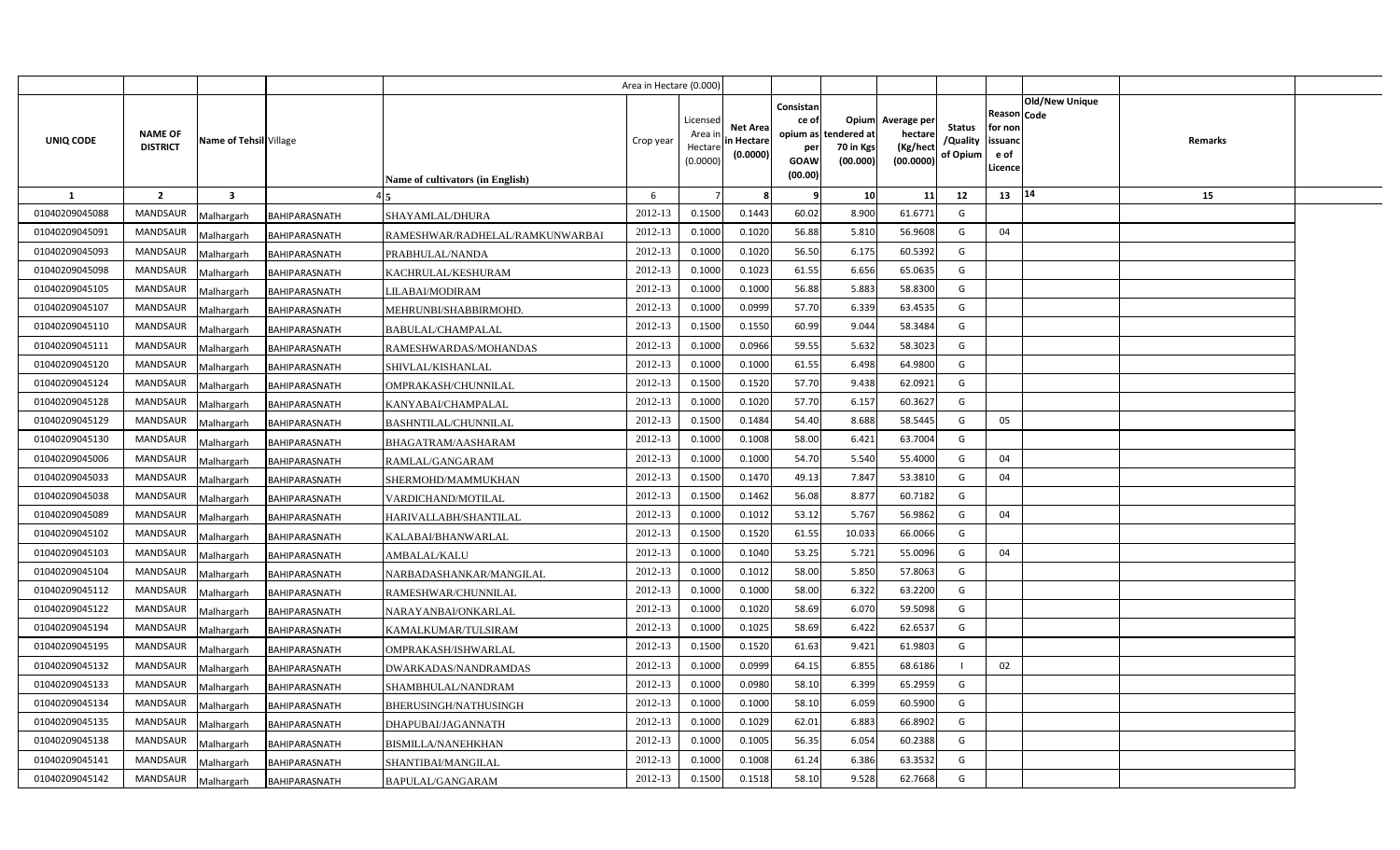|                |                                                      |                      |                                  | Area in Hectare (0.000) |                                            |                                           |                                                     |                                                        |                                                 |                                       |                                                                        |         |  |
|----------------|------------------------------------------------------|----------------------|----------------------------------|-------------------------|--------------------------------------------|-------------------------------------------|-----------------------------------------------------|--------------------------------------------------------|-------------------------------------------------|---------------------------------------|------------------------------------------------------------------------|---------|--|
| UNIQ CODE      | NAME OF<br>Name of Tehsil Village<br><b>DISTRICT</b> |                      | Name of cultivators (in English) | Crop year               | Licensed<br>Area ir<br>Hectare<br>(0.0000) | <b>Net Area</b><br>in Hectare<br>(0.0000) | Consistan<br>ce of<br>per<br><b>GOAW</b><br>(00.00) | Opium<br>opium as tendered at<br>70 in Kgs<br>(00.000) | Average per<br>hectare<br>(Kg/hect<br>(00.0000) | <b>Status</b><br>/Quality<br>of Opium | Old/New Unique<br>Reason Code<br>for non<br>issuanc<br>e of<br>Licence | Remarks |  |
| <b>1</b>       | $\overline{2}$<br>$\overline{\mathbf{3}}$            |                      |                                  | 6                       |                                            |                                           | - 9                                                 | 10                                                     | 11                                              | 12                                    | 14<br>13                                                               | 15      |  |
| 01040209045144 | <b>MANDSAUR</b><br>Malhargarh                        | BAHIPARASNATH        | MATHRIBAI/MODIRAM                | 2012-13                 | 0.1500                                     | 0.1461                                    | 60.04                                               | 9.615                                                  | 65.8111                                         | G                                     |                                                                        |         |  |
| 01040209045150 | MANDSAUR<br>Malhargarh                               | BAHIPARASNATH        | SAMRATH/MOTILAL                  | 2012-13                 | 0.1000                                     | 0.1000                                    | 60.71                                               | 6.227                                                  | 62.2700                                         | G                                     |                                                                        |         |  |
| 01040209045152 | MANDSAUR<br>Malhargarh                               | BAHIPARASNATH        | <b>JIVANDAS/HARIDAS</b>          | 2012-13                 | 0.1000                                     | 0.1026                                    | 57.71                                               | 6.422                                                  | 62.5926                                         | G                                     |                                                                        |         |  |
| 01040209045154 | MANDSAUR<br>Malhargarh                               | BAHIPARASNATH        | ISHWARLAL/ RAMNARAYAN            | 2012-13                 | 0.1500                                     | 0.1504                                    | 57.71                                               | 9.300                                                  | 61.8351                                         | G                                     |                                                                        |         |  |
| 01040209045159 | <b>MANDSAUR</b><br>Malhargarh                        | BAHIPARASNATH        | RADHAKISHAN/BABRU                | 2012-13                 | 0.1000                                     | 0.1020                                    | 57.59                                               | 6.146                                                  | 60.2549                                         | G                                     |                                                                        |         |  |
| 01040209045163 | MANDSAUR<br>Malhargarh                               | BAHIPARASNATH        | VIPINCHANDRA/SURAJMAL            | 2012-13                 | 0.1500                                     | 0.147                                     | 66.22                                               | 10.529                                                 | 71.6259                                         | G                                     |                                                                        |         |  |
| 01040209045170 | <b>MANDSAUR</b><br>Malhargarh                        | BAHIPARASNATH        | RAMCHANDRA/DOLA                  | 2012-13                 | 0.1500                                     | 0.1505                                    | 60.71                                               | 9.410                                                  | 62.5249                                         | G                                     |                                                                        |         |  |
| 01040209045084 | <b>MANDSAUR</b><br>Malhargarh                        | BAHIPARASNATH        | NANDKISHOR/BHERULAL              | 2012-13                 | 0.1500                                     | 0.1500                                    | 54.59                                               | 8.641                                                  | 57.6067                                         | G                                     | 05                                                                     |         |  |
| 01040209045178 | MANDSAUR<br>Malhargarh                               | BAHIPARASNATH        | RAMNIWAS/BRIJLAL                 | 2012-13                 | 0.1000                                     | 0.0972                                    | 62.72                                               | 6.577                                                  | 67.6646                                         | G                                     |                                                                        |         |  |
| 01040209045060 | <b>MANDSAUR</b><br>Malhargarh                        | BAHIPARASNATH        | SHIVLAL/JUZHARJI                 | 2012-13                 | 0.1500                                     | 0.123                                     | 60.71                                               | 7.858                                                  | 63.8862                                         | G                                     |                                                                        |         |  |
| 01040209045147 | MANDSAUR<br>Malhargarh                               | BAHIPARASNATH        | KESHARLAL/NANDA                  | 2012-13                 | 0.1000                                     | 0.1012                                    | 61.16                                               | 6.797                                                  | 67.1640                                         | G                                     |                                                                        |         |  |
| 01040209045024 | MANDSAUR<br>Malhargarh                               | BAHIPARASNATH        | DEVILAL/DOLA                     | 2012-13                 | 0.1000                                     | 0.1000                                    | 61.16                                               | 6.553                                                  | 65.5300                                         | G                                     |                                                                        |         |  |
| 01040209045182 | <b>MANDSAUR</b><br>Malhargarh                        | <b>BAHIPARASNATH</b> | <b>BADRILAL/BOTLAL</b>           | 2012-13                 | 0.1000                                     | 0.0990                                    | 55.13                                               | 5.726                                                  | 57.8384                                         | G                                     |                                                                        |         |  |
| 01040209045183 | <b>MANDSAUR</b><br>Malhargarh                        | BAHIPARASNATH        | KOSHALYABAI/RAMESHWAR            | 2012-13                 | 0.1500                                     | 0.1500                                    | 66.22                                               | 10.595                                                 | 70.6333                                         | G                                     |                                                                        |         |  |
| 01040209045184 | <b>MANDSAUR</b><br>Malhargarh                        | BAHIPARASNATH        | PREMCHANDRA/RAMLAL               | 2012-13                 | 0.1000                                     | 0.0990                                    | 61.94                                               | 6.672                                                  | 67.3939                                         | G                                     |                                                                        |         |  |
| 01040209045185 | <b>MANDSAUR</b><br>Malhargarh                        | BAHIPARASNATH        | SURESHCHANDRA/SUKHLAL            | 2012-13                 | 0.1000                                     | 0.1024                                    | 61.16                                               | 6.693                                                  | 65.3613                                         | G                                     |                                                                        |         |  |
| 01040209045186 | <b>MANDSAUR</b><br>Malhargarh                        | BAHIPARASNATH        | LABHCHANDRA/SHANKARLAL           | 2012-13                 | 0.1000                                     | 0.1012                                    | 56.21                                               | 6.368                                                  | 62.9249                                         | G                                     |                                                                        |         |  |
| 01040209045036 | <b>MANDSAUR</b><br>Malhargarh                        | BAHIPARASNATH        | PRAHLADSINGH/MEHTABSINGH         | 2012-13                 | 0.1000                                     | 0.0688                                    | 57.71                                               | 4.056                                                  | 58.9535                                         | G                                     |                                                                        |         |  |
| 01040209045048 | <b>MANDSAUR</b><br>Malhargarh                        | BAHIPARASNATH        | PARWATIBAI/CHAMPALAL             | 2012-13                 | 0.1000                                     | 0.0999                                    | 59.15                                               | 6.498                                                  | 65.0450                                         | G                                     |                                                                        |         |  |
| 01040209045167 | MANDSAUR<br>Malhargarh                               | BAHIPARASNATH        | DALCHAND/TULSIRAM                | 2012-13                 | 0.1500                                     | 0.1467                                    | 61.48                                               | 9.617                                                  | 65.5556                                         | G                                     |                                                                        |         |  |
| 01040209045143 | <b>MANDSAUR</b><br>Malhargarh                        | BAHIPARASNATH        | NARAYAN/GANGARAM                 | 2012-13                 | 0.1000                                     | 0.1000                                    | 59.15                                               | 6.650                                                  | 66.5000                                         | G                                     |                                                                        |         |  |
| 01040209045055 | MANDSAUR<br>Malhargarh                               | BAHIPARASNATH        | PUSHPABAI/HARISHANKAR            | 2012-13                 | 0.1000                                     | 0.1000                                    | 61.48                                               | 7.228                                                  | 72.2800                                         | G                                     |                                                                        |         |  |
| 01040209045090 | <b>MANDSAUR</b><br>Malhargarh                        | BAHIPARASNATH        | KOSHALYABAI/KAILASHCHAND         | 2012-13                 | 0.1000                                     | 0.1026                                    | 61.48                                               | 6.455                                                  | 62.9142                                         | G                                     |                                                                        |         |  |
| 01040209045106 | MANDSAUR<br>Malhargarh                               | BAHIPARASNATH        | SURJMAL/SHRIRAM                  | 2012-13                 | 0.1500                                     | 0.1472                                    | 59.15                                               | 9.819                                                  | 66.7052                                         | G                                     |                                                                        |         |  |
| 01040209045012 | MANDSAUR<br>Malhargarh                               | BAHIPARASNATH        | 3APULAL/SUNDARLAL                | 2012-13                 | 0.1500                                     | 0.1470                                    | 54.34                                               | 8.019                                                  | 54.5510                                         | G                                     | 04                                                                     |         |  |
| 01040209045148 | MANDSAUR<br>Malhargarh                               | BAHIPARASNATH        | SHYAMLAL/ASHARAM                 | 2012-13                 | 0.1500                                     | 0.1500                                    | 56.37                                               | 9.100                                                  | 60.6667                                         | G                                     |                                                                        |         |  |
| 01040209045149 | MANDSAUR<br>Malhargarh                               | BAHIPARASNATH        | ANSUIYABAI/KAILASHCHANDRA        | 2012-13                 | 0.1000                                     | 0.1044                                    | 56.45                                               | 6.121                                                  | 58.6303                                         | G                                     |                                                                        |         |  |
| 01040209045066 | MANDSAUR<br>Malhargarh                               | BAHIPARASNATH        | ASHOKKUMAR/KISHANLAL             | 2012-13                 | 0.1000                                     | 0.1000                                    | 64.49                                               | 7.039                                                  | 70.3900                                         | G                                     |                                                                        |         |  |
| 01040209045049 | MANDSAUR<br>Malhargarh                               | BAHIPARASNATH        | KESHURAM/GANGARAM                | 2012-13                 | 0.1500                                     | 0.1508                                    | 61.12                                               | 9.386                                                  | 62.2414                                         | G                                     |                                                                        |         |  |
| 01040209045029 | MANDSAUR<br>Malhargarh                               | BAHIPARASNATH        | RADHESHYAM/BHANWARLAL            | 2012-13                 | 0.1000                                     | 0.0990                                    | 64.55                                               | 7.110                                                  | 71.8182                                         | G                                     |                                                                        |         |  |
| 01040209045114 | MANDSAUR<br>Malhargarh                               | BAHIPARASNATH        | RAJENDRAKUMAR/HIRALAL            | 2012-13                 | 0.1500                                     | 0.1500                                    | 64.49                                               | 8.798                                                  | 58.6533                                         | G                                     |                                                                        |         |  |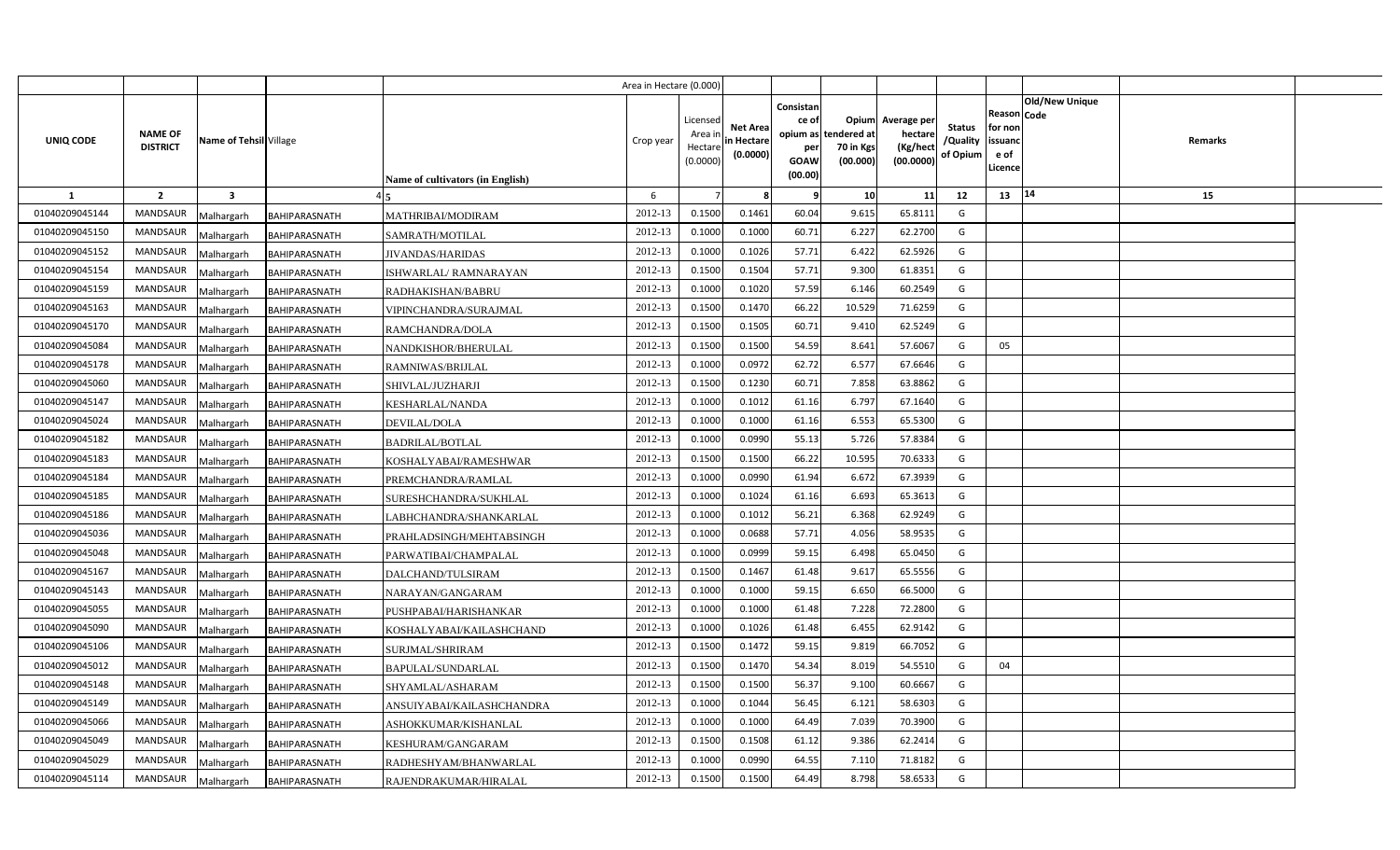|                |                                   |                        |                           |                                         | Area in Hectare (0.000) |                                            |                                           |                                                          |                                               |                                                 |                                       |                                                 |                               |             |  |
|----------------|-----------------------------------|------------------------|---------------------------|-----------------------------------------|-------------------------|--------------------------------------------|-------------------------------------------|----------------------------------------------------------|-----------------------------------------------|-------------------------------------------------|---------------------------------------|-------------------------------------------------|-------------------------------|-------------|--|
| UNIQ CODE      | <b>NAME OF</b><br><b>DISTRICT</b> | Name of Tehsil Village |                           | <b>Name of cultivators (in English)</b> | Crop year               | Licensed<br>Area ir<br>Hectare<br>(0.0000) | <b>Net Area</b><br>in Hectare<br>(0.0000) | Consistan<br>ce of<br>opium as<br>per<br>GOAW<br>(00.00) | Opium<br>tendered at<br>70 in Kgs<br>(00.000) | Average per<br>hectare<br>(Kg/hect<br>(00.0000) | <b>Status</b><br>/Quality<br>of Opium | Reason<br>for non<br>issuand<br>e of<br>Licence | <b>Old/New Unique</b><br>Code | Remarks     |  |
| -1             | $\overline{2}$                    | 3                      |                           |                                         | 6                       |                                            |                                           |                                                          | 10                                            | 11                                              | 12                                    | 13   14                                         |                               | 15          |  |
| 01040209045017 | <b>MANDSAUR</b>                   | Malhargarh             | BAHIPARASNATH             | <b>SUKHLAL/DEVA</b>                     | 2012-13                 | 0.1000                                     | 0.1024                                    | 61.12                                                    | 6.968                                         | 68.0469                                         | G                                     |                                                 |                               |             |  |
| 01040209045187 | <b>MANDSAUR</b>                   | Malhargarh             | BAHIPARASNATH             | ONKARLAL/BHANWARLAL                     | 2012-13                 | 0.1000                                     | 0.1008                                    | 61.12                                                    | 6.322                                         | 62.7183                                         | G                                     |                                                 |                               |             |  |
| 01040209045189 | MANDSAUR                          | Malhargarh             | BAHIPARASNATH             | LAXMINARAYAN/BAPULAL                    | 2012-13                 | 0.1500                                     | 0.1470                                    | 62.88                                                    | 9.351                                         | 63.6122                                         | G                                     |                                                 |                               |             |  |
| 01040209045190 | <b>MANDSAUR</b>                   | Malhargarh             | BAHIPARASNATH             | SHAYAMDAS/SAJJANDAS                     | 2012-13                 | 0.1000                                     | 0.0990                                    | 64.49                                                    | 6.154                                         | 62.1616                                         | G                                     |                                                 |                               |             |  |
| 01040209045191 | <b>MANDSAUR</b>                   | Malhargarh             | BAHIPARASNATH             | SALAGRAM/BAPULAL                        | 2012-13                 | 0.1500                                     | 0.1470                                    | 65.42                                                    | 9.570                                         | 65.1020                                         | G                                     |                                                 |                               |             |  |
| 01040209045166 | <b>MANDSAUR</b>                   | Malhargarh             | BAHIPARASNATH             | RAMESHCHANDRA/SHAMBHULAL                | 2012-13                 | 0.1000                                     | 0.1001                                    | 57.81                                                    | 6.417                                         | 64.1059                                         | G                                     |                                                 |                               |             |  |
| 01040209045109 | <b>MANDSAUR</b>                   | Malhargarh             | BAHIPARASNATH             | <b>MANGILAL/KACHRU</b>                  | 2012-13                 | 0.1500                                     | 0.1426                                    | 57.81                                                    | 8.605                                         | 60.3436                                         | G                                     |                                                 |                               |             |  |
| 01040209045177 | <b>MANDSAUR</b>                   | Malhargarh             | BAHIPARASNATH             | <b>BALMUKUND/SHRIRAM</b>                | 2012-13                 | 0.1500                                     | 0.1540                                    | 65.42                                                    | 10.467                                        | 67.9675                                         | G                                     |                                                 |                               |             |  |
| 01040209045004 | <b>MANDSAUR</b>                   | Malhargarh             | BAHIPARASNATH             | RADHESHYAM/DHAPUBAI                     | 2012-13                 | 0.1000                                     | 0.1000                                    | 57.81                                                    | 6.186                                         | 61.8600                                         | G                                     |                                                 |                               |             |  |
| 01040209045151 | <b>MANDSAUR</b>                   | Malhargarh             | <b>BAHIPARASNATH</b>      | GOPAL/MODIRAM                           | 2012-13                 | 0.1500                                     | 0.1450                                    | 62.88                                                    | 10.294                                        | 70.9931                                         | G                                     |                                                 |                               |             |  |
| 01040209045126 | <b>MANDSAUR</b>                   | Malhargarh             | BAHIPARASNATH             | MANOHARLAL/SHRIRAM                      | 2012-13                 | 0.1500                                     | 0.1518                                    | 65.42                                                    | 10.243                                        | 67.4769                                         | G                                     |                                                 |                               |             |  |
| 01040209045123 | <b>MANDSAUR</b>                   | Malhargarh             | <b>BAHIPARASNATH</b>      | BHERULAL/PHOOLCHAND                     | 2012-13                 | 0.1000                                     | 0.1000                                    | 55.94                                                    | 6.113                                         | 61.1300                                         | G                                     |                                                 |                               |             |  |
| 01040209045043 | <b>MANDSAUR</b>                   | Malhargarh             | BAHIPARASNATH             | RADHABAI/BAPULAL                        | 2012-13                 | 0.1000                                     | 0.1050                                    | 54.83                                                    | 6.227                                         | 59.3048                                         | G                                     | 05                                              |                               |             |  |
| 01040209049001 | <b>MANDSAUR</b>                   | Malhargarh             | <b>BARKHEDA JAY SINGH</b> | GULABKUNWARBAI/DAULATSINGH              | 2012-13                 | 0.1500                                     | 0.1500                                    | 62.88                                                    | 10.034                                        | 66.8933                                         | G                                     |                                                 |                               |             |  |
| 01040209049002 | MANDSAUR                          | Malhargarh             | <b>BARKHEDA JAY SINGH</b> | LAXMANSINGH/MEHTABSINGH                 | 2012-13                 | 0.1000                                     | 0.1020                                    | 63.26                                                    | 6.787                                         | 66.5392                                         | G                                     |                                                 |                               |             |  |
| 01040209049003 | <b>MANDSAUR</b>                   | Malhargarh             | <b>BARKHEDA JAY SINGH</b> | SHETANSINGH/BHIMSINGH                   | 2012-13                 | 0.1500                                     | 0.1520                                    | 59.19                                                    | 9.158                                         | 60.2500                                         | G                                     |                                                 |                               |             |  |
| 01040209049005 | <b>MANDSAUR</b>                   | Malhargarh             | <b>BARKHEDA JAY SINGH</b> | SHAMBHU/CHAMNA HAJARI                   | 2012-13                 | 0.1500                                     | 0.1482                                    | 61.68                                                    | 9.754                                         | 65.8165                                         | G                                     |                                                 |                               |             |  |
| 01040209049006 | <b>MANDSAUR</b>                   | Malhargarh             | <b>BARKHEDA JAY SINGH</b> | MANGIBAI/GOPALDAS                       | 2012-13                 | 0.1000                                     | 0.0874                                    | 61.68                                                    | 6.415                                         | 73.3982                                         | G                                     |                                                 |                               |             |  |
| 01040209049007 | <b>MANDSAUR</b>                   | Malhargarh             | <b>BARKHEDA JAY SINGH</b> | GULABKUNWAR/SHAMBHUSINGH                | 2012-13                 | 0.1000                                     | 0.1020                                    | 59.19                                                    | 6.655                                         | 65.2451                                         | G                                     |                                                 |                               | name change |  |
| 01040209049008 | <b>MANDSAUR</b>                   | Malhargarh             | <b>BARKHEDA JAY SINGH</b> | NARAYANSINGH/DIPSINGH                   | 2012-13                 | 0.1000                                     | 0.1000                                    | 61.68                                                    | 6.617                                         | 66.1700                                         | G                                     |                                                 |                               |             |  |
| 01040209049009 | <b>MANDSAUR</b>                   | Malhargarh             | <b>BARKHEDA JAY SINGH</b> | BHANWARSINGH/DIPSINGH                   | 2012-13                 | 0.1500                                     | 0.1496                                    | 59.19                                                    | 9.716                                         | 64.9465                                         | G                                     |                                                 |                               |             |  |
| 01040209049010 | <b>MANDSAUR</b>                   | Malhargarh             | <b>BARKHEDA JAY SINGH</b> | RODMAL/BHERU                            | 2012-13                 | 0.1000                                     | 0.1000                                    | 53.38                                                    | 6.131                                         | 61.3100                                         | G                                     | 05                                              |                               |             |  |
| 01040209049012 | <b>MANDSAUR</b>                   | Malhargarh             | <b>BARKHEDA JAY SINGH</b> | RAJENDRASINGH/SOBATSINGH                | 2012-13                 | 0.1000                                     | 0.0990                                    | 61.07                                                    | 6.578                                         | 66.4444                                         | G                                     |                                                 |                               |             |  |
| 01040209049013 | <b>MANDSAUR</b>                   | Malhargarh             | <b>BARKHEDA JAY SINGH</b> | RUPSINGH/SARDARSINGH                    | 2012-13                 | 0.1000                                     | 0.0990                                    | 63.26                                                    | 6.651                                         | 67.1818                                         | G                                     |                                                 |                               |             |  |
| 01040209049018 | <b>MANDSAUR</b>                   | Malhargarh             | <b>BARKHEDA JAY SINGH</b> | UMMEDSINGH/BHANWARSINGH                 | 2012-13                 | 0.1500                                     | 0.1558                                    | 58.40                                                    | 10.170                                        | 65.2760                                         | G                                     |                                                 |                               |             |  |
| 01040209049019 | <b>MANDSAUR</b>                   | Malhargarh             | <b>BARKHEDA JAY SINGH</b> | DEVISINGH/BHANWARSINGH                  | 2012-13                 | 0.1500                                     | 0.1536                                    | 58.40                                                    | 10.212                                        | 66.4844                                         | G                                     |                                                 |                               |             |  |
| 01040209049020 | <b>MANDSAUR</b>                   | Malhargarh             | <b>BARKHEDA JAY SINGH</b> | NEPALSINGH/BHANWARSINGH                 | 2012-13                 | 0.1500                                     | 0.1564                                    | 65.95                                                    | 11.522                                        | 73.6701                                         | G                                     |                                                 |                               |             |  |
| 01040209049021 | <b>MANDSAUR</b>                   | Malhargarh             | <b>BARKHEDA JAY SINGH</b> | DAYALSINGH/BHANWARSINGH                 | 2012-13                 | 0.1000                                     | 0.1000                                    | 61.07                                                    | 6.787                                         | 67.8700                                         | G                                     |                                                 |                               |             |  |
| 01040209049022 | <b>MANDSAUR</b>                   | Malhargarh             | <b>BARKHEDA JAY SINGH</b> | DALPATSINGH/BHANWARSINGH                | 2012-13                 | 0.1500                                     | 0.1525                                    | 63.26                                                    | 10.420                                        | 68.3279                                         | G                                     |                                                 |                               |             |  |
| 01040209049023 | MANDSAUR                          | Malhargarh             | <b>BARKHEDA JAY SINGH</b> | SUKHLAL/BHANWARLAL                      | 2012-13                 | 0.1000                                     | 0.1025                                    | 68.53                                                    | 7.568                                         | 73.8341                                         | G                                     |                                                 |                               |             |  |
| 01040209049027 | MANDSAUR                          | Malhargarh             | <b>BARKHEDA JAY SINGH</b> | SATYANARAYAN/AMBALAL                    | 2012-13                 | 0.1000                                     | 0.1000                                    | 67.23                                                    | 7.261                                         | 72.6100                                         | G                                     |                                                 |                               |             |  |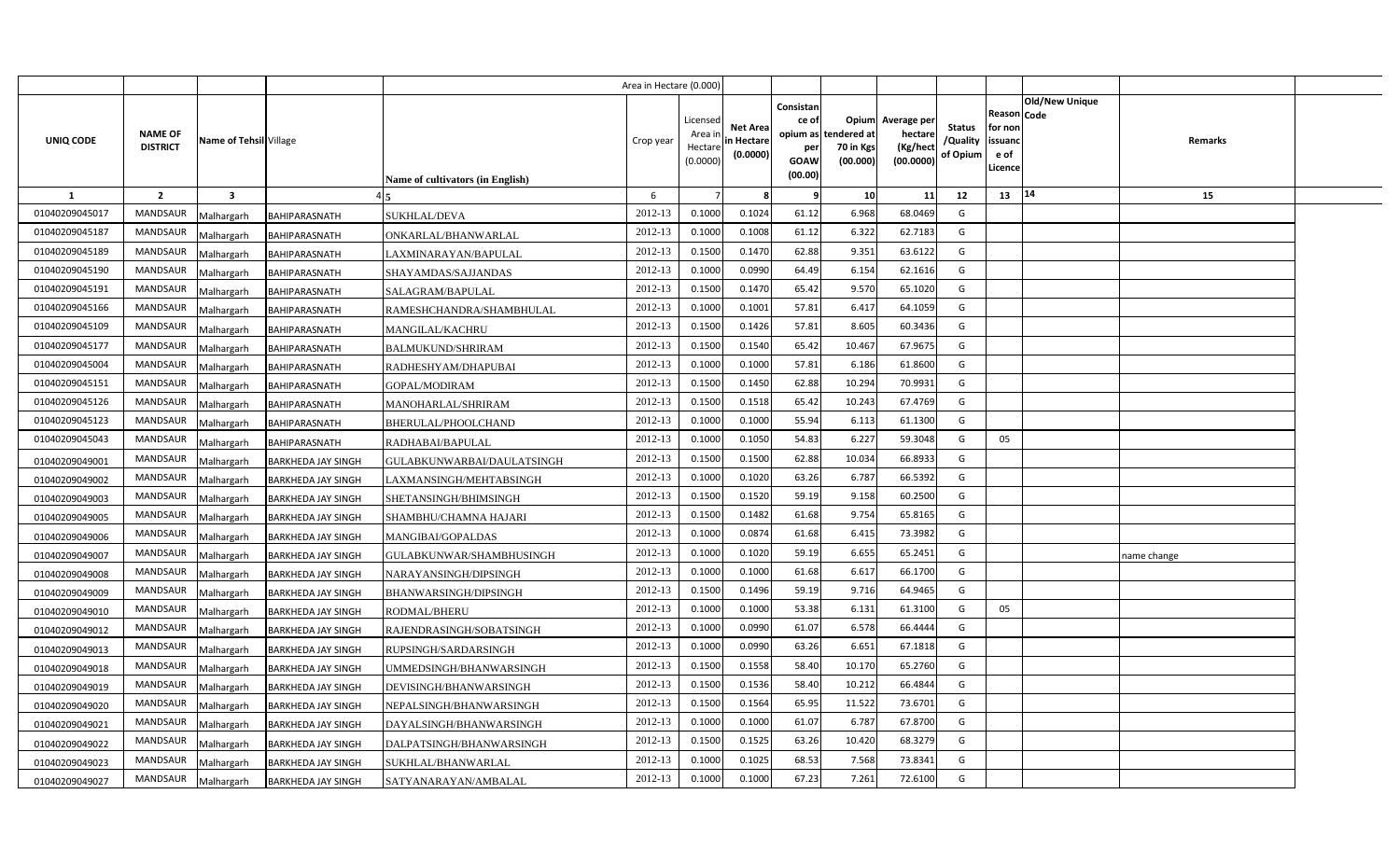|                  |                                   |                        |                           |                                  | Area in Hectare (0.000) |                                            |                                           |                                                     |                                                        |                                                |                                       |                                                                               |         |  |
|------------------|-----------------------------------|------------------------|---------------------------|----------------------------------|-------------------------|--------------------------------------------|-------------------------------------------|-----------------------------------------------------|--------------------------------------------------------|------------------------------------------------|---------------------------------------|-------------------------------------------------------------------------------|---------|--|
| <b>UNIQ CODE</b> | <b>NAME OF</b><br><b>DISTRICT</b> | Name of Tehsil Village |                           | Name of cultivators (in English) | Crop year               | Licensed<br>Area ir<br>Hectare<br>(0.0000) | <b>Net Area</b><br>in Hectare<br>(0.0000) | Consistan<br>ce of<br>per<br><b>GOAW</b><br>(00.00) | Opium<br>opium as tendered at<br>70 in Kgs<br>(00.000) | Average per<br>hectare<br>(Kg/hec<br>(00.0000) | <b>Status</b><br>/Quality<br>of Opium | <b>Old/New Unique</b><br>Reason Code<br>for non<br>issuanc<br>e of<br>Licence | Remarks |  |
| 1                | $\overline{2}$                    | 3                      |                           |                                  | 6                       |                                            |                                           | - 9                                                 | 10                                                     | 11                                             | 12                                    | 14<br>13                                                                      | 15      |  |
| 01040209049028   | <b>MANDSAUR</b>                   | Malhargarh             | BARKHEDA JAY SINGH        | KACHRIBAI/AMBALAL                | 2012-13                 | 0.1500                                     | 0.1474                                    | 65.30                                               | 10.411                                                 | 70.6309                                        | G                                     |                                                                               |         |  |
| 01040209049034   | MANDSAUR                          | Malhargarh             | <b>BARKHEDA JAY SINGH</b> | PEPKUNWAR/RAMSINGH               | 2012-13                 | 0.1000                                     | 0.1035                                    | 61.07                                               | 6.726                                                  | 64.9855                                        | G                                     |                                                                               |         |  |
| 01040209049036   | <b>MANDSAUR</b>                   | Malhargarh             | <b>BARKHEDA JAY SINGH</b> | NARAYANSINGH/KHUMANSINGH         | 2012-13                 | 0.1000                                     | 0.0999                                    | 54.58                                               | 5.895                                                  | 59.009                                         | G                                     | 05                                                                            |         |  |
| 01040209049038   | <b>MANDSAUR</b>                   | Malhargarh             | <b>BARKHEDA JAY SINGH</b> | BHANWARSINGH/SARDARSINGH         | 2012-13                 | 0.1500                                     | 0.1505                                    | 58.40                                               | 9.252                                                  | 61.4751                                        | G                                     |                                                                               |         |  |
| 01040209049040   | <b>MANDSAUR</b>                   | Malhargarh             | <b>BARKHEDA JAY SINGH</b> | MAHIPALSINGH/KHUSALSINGH         | 2012-13                 | 0.1500                                     | 0.1496                                    | 54.13                                               | 8.947                                                  | 59.806                                         | G                                     | 05                                                                            |         |  |
| 01040209049039   | MANDSAUR                          | Malhargarh             | <b>BARKHEDA JAY SINGH</b> | NATWARSINGH/HINDUSINGH           | 2012-13                 | 0.1000                                     | 0.0990                                    | 60.90                                               | 6.542                                                  | 66.080                                         | G                                     |                                                                               |         |  |
| 01040209049025   | MANDSAUR                          | Malhargarh             | <b>BARKHEDA JAY SINGH</b> | TEJSINGH/RUGHNATHSINGH           | 2012-13                 | 0.1500                                     | 0.1506                                    | 56.08                                               | 9.125                                                  | 60.591                                         | G                                     |                                                                               |         |  |
| 01040209049016   | MANDSAUR                          | Malhargarh             | <b>BARKHEDA JAY SINGH</b> | KANSINGH/RAMSINGH                | 2012-13                 | 0.1500                                     | 0.1540                                    | 56.15                                               | 9.064                                                  | 58.857                                         | G                                     |                                                                               |         |  |
| 01040209049032   | MANDSAUR                          | Malhargarh             | <b>BARKHEDA JAY SINGH</b> | <b>HIRALAL/KESHARBAI</b>         | 2012-13                 | 0.1500                                     | 0.1550                                    | 60.90                                               | 10.362                                                 | 66.8516                                        | G                                     |                                                                               |         |  |
| 01040209049035   | MANDSAUR                          | Malhargarh             | <b>BARKHEDA JAY SINGH</b> | BHANWARSINGH/GORDHANSINGH        | 2012-13                 | 0.1500                                     | 0.1536                                    | 65.30                                               | 9.655                                                  | 62.858                                         | G                                     |                                                                               |         |  |
| 01040209049041   | MANDSAUR                          | Malhargarh             | <b>BARKHEDA JAY SINGH</b> | PREMSINGH/MOTISINGH              | 2012-13                 | 0.1000                                     | 0.1000                                    | 53.32                                               | 5.660                                                  | 56.600                                         | G                                     | 04                                                                            |         |  |
| 01040209049045   | <b>MANDSAUR</b>                   | Malhargarh             | <b>BARKHEDA JAY SINGH</b> | DEEPKUNWAR/KISHORSINGH           | 2012-13                 | 0.1000                                     | 0.1026                                    | 60.39                                               | 6.565                                                  | 63.9864                                        | G                                     |                                                                               |         |  |
| 01040209050001   | MANDSAUR                          | Malhargarh             | NARIKHEDA                 | HIRALAL/DHURA                    | 2012-13                 | 0.1500                                     | 0.1472                                    | 63.42                                               | 9.595                                                  | 65.1834                                        | G                                     |                                                                               |         |  |
| 01040209050003   | <b>MANDSAUR</b>                   | Malhargarh             | NARIKHEDA                 | GOPAL/TORIRAM                    | 2012-13                 | 0.1500                                     | 0.1504                                    | 72.40                                               | 11.863                                                 | 78.8763                                        | G                                     |                                                                               |         |  |
| 01040209050005   | MANDSAUR                          | Malhargarh             | NARIKHEDA                 | BHANWARLAL/BASANTILAL            | 2012-13                 | 0.1000                                     | 0.1014                                    | 63.42                                               | 6.623                                                  | 65.3156                                        | G                                     |                                                                               |         |  |
| 01040209050011   | MANDSAUR                          | Malhargarh             | NARIKHEDA                 | ISHWARLAL/RUPA                   | 2012-13                 | 0.1500                                     | 0.1475                                    | 67.42                                               | 10.989                                                 | 74.501                                         | G                                     |                                                                               |         |  |
| 01040209050018   | <b>MANDSAUR</b>                   | Malhargarh             | NARIKHEDA                 | PRABHULAL/BHUVAN                 | 2012-13                 | 0.1500                                     | 0.1500                                    | 57.85                                               | 9.859                                                  | 65.7267                                        | G                                     |                                                                               |         |  |
| 01040209050024   | MANDSAUR                          | Malhargarh             | NARIKHEDA                 | <b>BADRILAL/KANWARLAL</b>        | 2012-13                 | 0.1500                                     | 0.1482                                    | 59.47                                               | 9.940                                                  | 67.0715                                        | G                                     |                                                                               |         |  |
| 01040209050026   | <b>MANDSAUR</b>                   | Malhargarh             | NARIKHEDA                 | SATYANARAYAN/SHRIRAM             | 2012-13                 | 0.1500                                     | 0.1500                                    | 63.42                                               | 10.292                                                 | 68.6133                                        | G                                     |                                                                               |         |  |
| 01040209050028   | MANDSAUR                          | Malhargarh             | NARIKHEDA                 | BHANWARSINGH/KISHANSINGH         | 2012-13                 | 0.1500                                     | 0.1450                                    | 64.06                                               | 10.158                                                 | 70.0552                                        | G                                     |                                                                               |         |  |
| 01040209050023   | <b>MANDSAUR</b>                   | Malhargarh             | NARIKHEDA                 | RAMESH/KACHRU                    | 2012-13                 | 0.1000                                     | 0.0992                                    | 67.42                                               | 7.233                                                  | 72.9133                                        | G                                     |                                                                               |         |  |
| 01040209050035   | <b>MANDSAUR</b>                   | Malhargarh             | NARIKHEDA                 | <b>BHAGIRATH/MOTILAL</b>         | 2012-13                 | 0.1000                                     | 0.0993                                    | 59.36                                               | 6.496                                                  | 65.4179                                        | G                                     |                                                                               |         |  |
| 01040209050042   | <b>MANDSAUR</b>                   | Malhargarh             | NARIKHEDA                 | KAMLABAI/BASHNTILAL              | 2012-13                 | 0.1000                                     | 0.1000                                    | 59.47                                               | 6.661                                                  | 66.6100                                        | G                                     |                                                                               |         |  |
| 01040209050044   | MANDSAUR                          | Malhargarh             | NARIKHEDA                 | SURESHCHAND/BHANWARLAL           | 2012-13                 | 0.1500                                     | 0.1508                                    | 67.42                                               | 11.269                                                 | 74.7281                                        | G                                     |                                                                               |         |  |
| 01040209050047   | MANDSAUR                          | Malhargarh             | NARIKHEDA                 | NATHULAL/HIRALAL                 | 2012-13                 | 0.1500                                     | 0.1472                                    | 66.99                                               | 10.383                                                 | 70.536                                         | G                                     |                                                                               |         |  |
| 01040209050048   | MANDSAUR                          | Malhargarh             | NARIKHEDA                 | RAMCHANDRA/ONKARLAL DARJI        | 2012-13                 | 0.1500                                     | 0.1450                                    | 69.92                                               | 11.097                                                 | 76.531                                         | G                                     |                                                                               |         |  |
| 01040209050014   | MANDSAUR                          | Malhargarh             | NARIKHEDA                 | RAMCHAND/NANURAM                 | 2012-13                 | 0.1500                                     | 0.1450                                    | 66.99                                               | 11.120                                                 | 76.689                                         | G                                     |                                                                               |         |  |
| 01040209050019   | MANDSAUR                          | Malhargarh             | NARIKHEDA                 | GOPAL/RAMNARAYAN                 | 2012-13                 | 0.1500                                     | 0.1450                                    | 61.76                                               | 9.970                                                  | 68.7586                                        | G                                     |                                                                               |         |  |
| 01040209050008   | MANDSAUR                          | Malhargarh             | NARIKHEDA                 | PYARCHAND/SHANKARLAL             | 2012-13                 | 0.1500                                     | 0.1400                                    | 61.76                                               | 9.767                                                  | 69.764                                         | G                                     |                                                                               |         |  |
| 01040209050002   | MANDSAUR                          | Malhargarh             | NARIKHEDA                 | RADHABAI/PYARCHAND               | 2012-13                 | 0.1500                                     | 0.1496                                    | 57.98                                               | 9.517                                                  | 63.6163                                        | G                                     |                                                                               |         |  |
| 01040209050031   | MANDSAUR                          | Malhargarh             | <b>NARIKHEDA</b>          | RAMPRASAD/PYARCHAND              | 2012-13                 | 0.1500                                     | 0.1452                                    | 61.76                                               | 10.190                                                 | 70.1791                                        | G                                     |                                                                               |         |  |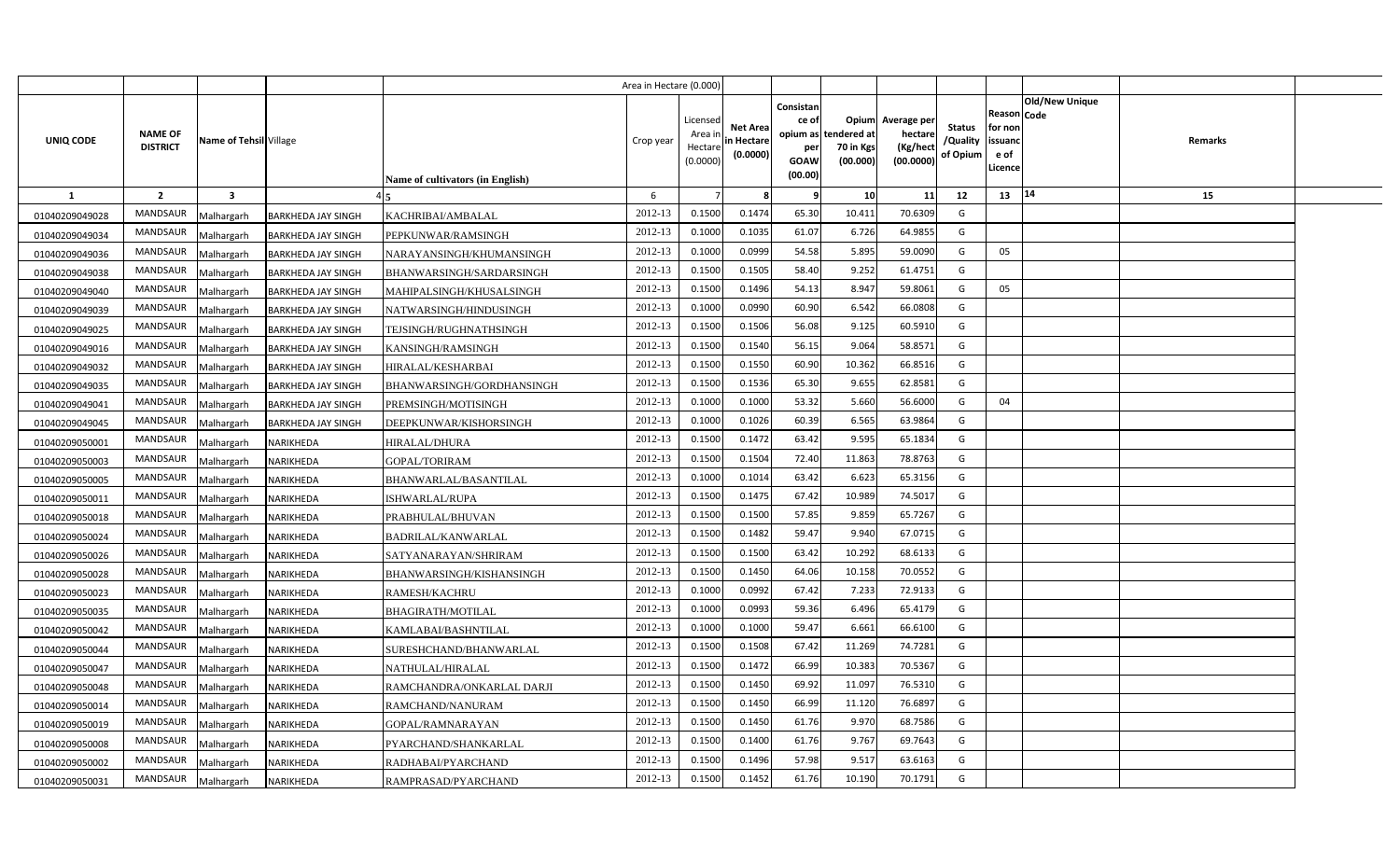|                  |                                   |                         |                  |                                     | Area in Hectare (0.000) |                                            |                                           |                                                                   |                                               |                                                |                                       |                                                                               |         |  |
|------------------|-----------------------------------|-------------------------|------------------|-------------------------------------|-------------------------|--------------------------------------------|-------------------------------------------|-------------------------------------------------------------------|-----------------------------------------------|------------------------------------------------|---------------------------------------|-------------------------------------------------------------------------------|---------|--|
| <b>UNIQ CODE</b> | <b>NAME OF</b><br><b>DISTRICT</b> | Name of Tehsil Village  |                  | Name of cultivators (in English)    | Crop year               | Licensed<br>Area ir<br>Hectare<br>(0.0000) | <b>Net Area</b><br>in Hectare<br>(0.0000) | Consistan<br>ce of<br>opium as 1<br>per<br><b>GOAW</b><br>(00.00) | Opium<br>tendered at<br>70 in Kgs<br>(00.000) | Average per<br>hectare<br>(Kg/hec<br>(00.0000) | <b>Status</b><br>/Quality<br>of Opium | <b>Old/New Unique</b><br>Reason Code<br>for non<br>issuanc<br>e of<br>Licence | Remarks |  |
| 1                | $\overline{2}$                    | $\overline{\mathbf{3}}$ |                  |                                     | 6                       |                                            | 8                                         | - 9                                                               | 10                                            | 11                                             | 12                                    | 14<br>13                                                                      | 15      |  |
| 01040209050057   | <b>MANDSAUR</b>                   | Malhargarh              | NARIKHEDA        | KAMLESH/SHANKARLAL                  | 2012-13                 | 0.1000                                     | 0.1026                                    | 63.07                                                             | 6.920                                         | 67.4464                                        | G                                     |                                                                               |         |  |
| 01040209050022   | MANDSAUR                          | Malhargarh              | <b>NARIKHEDA</b> | <b>BABULAL/HIRALAL</b>              | 2012-13                 | 0.1500                                     | 0.1485                                    | 66.99                                                             | 10.431                                        | 70.2424                                        | G                                     |                                                                               |         |  |
| 01040209050041   | <b>MANDSAUR</b>                   | Malhargarh              | NARIKHEDA        | DEVILAL/CHAMPALAL                   | 2012-13                 | 0.1500                                     | 0.1444                                    | 63.07                                                             | 9.956                                         | 68.9474                                        | G                                     |                                                                               |         |  |
| 01040209050032   | <b>MANDSAUR</b>                   | Malhargarh              | NARIKHEDA        | HARIKISHAN/ISHAWARLAL               | 2012-13                 | 0.1500                                     | 0.1475                                    | 64.27                                                             | 10.467                                        | 70.962                                         | G                                     |                                                                               |         |  |
| 01040209050046   | <b>MANDSAUR</b>                   | Malhargarh              | NARIKHEDA        | MOHANSINGH/KESHARSINGH              | 2012-13                 | 0.1000                                     | 0.0987                                    | 59.47                                                             | 6.040                                         | 61.195                                         | G                                     |                                                                               |         |  |
| 01040209050033   | MANDSAUR                          | Malhargarh              | NARIKHEDA        | PRAKASHCHANDRA/BASANTILAL           | 2012-13                 | 0.1500                                     | 0.1400                                    | 64.27                                                             | 10.044                                        | 71.742                                         | G                                     |                                                                               |         |  |
| 01040209050020   | MANDSAUR                          | Malhargarh              | NARIKHEDA        | VISHNUBAI/MADHOSINGH                | 2012-13                 | 0.1000                                     | 0.0980                                    | 64.27                                                             | 7.033                                         | 71.7653                                        | G                                     |                                                                               |         |  |
| 01040209050030   | MANDSAUR                          | Malhargarh              | NARIKHEDA        | LAXMINARAYAN/BALURAM                | 2012-13                 | 0.1500                                     | 0.1520                                    | 66.34                                                             | 10.520                                        | 69.210                                         | G                                     |                                                                               |         |  |
| 01040209050045   | MANDSAUR                          | Malhargarh              | NARIKHEDA        | GOPAL SINGH /KHUMANSINGH/PREMKUNWAR | 2012-13                 | 0.1500                                     | 0.1457                                    | 66.34                                                             | 10.832                                        | 74.3445                                        | G                                     |                                                                               |         |  |
| 01040209050038   | MANDSAUR                          | Malhargarh              | NARIKHEDA        | BABLIBAI/KANEHIYALAL                | 2012-13                 | 0.1500                                     | 0.1455                                    | 63.07                                                             | 9.433                                         | 64.8316                                        | G                                     |                                                                               |         |  |
| 01040209050006   | MANDSAUR                          | Malhargarh              | NARIKHEDA        | SHRIRAM/DHURA                       | 2012-13                 | 0.1500                                     | 0.1500                                    | 62.38                                                             | 10.319                                        | 68.7933                                        | G                                     |                                                                               |         |  |
| 01040209050021   | <b>MANDSAUR</b>                   | Malhargarh              | NARIKHEDA        | MANGILAL/NATHULAL                   | 2012-13                 | 0.1500                                     | 0.1440                                    | 62.38                                                             | 9.990                                         | 69.3750                                        | G                                     |                                                                               |         |  |
| 01040209050060   | MANDSAUR                          | Malhargarh              | NARIKHEDA        | BHANWARLAL/MADANLAL BALAI           | 2012-13                 | 0.1500                                     | 0.1485                                    | 66.34                                                             | 10.567                                        | 71.1582                                        | G                                     |                                                                               |         |  |
| 01040209052006   | <b>MANDSAUR</b>                   | Malhargarh              | AANTRIKHURDH     | BAPULAL/LAXMAN                      | 2012-13                 | 0.1000                                     | 0.0390                                    | 61.94                                                             | 2.655                                         | 68.0769                                        | G                                     |                                                                               |         |  |
| 01040209052015   | <b>MANDSAUR</b>                   | Malhargarh              | AANTRIKHURDH     | MANGILAL/LAXMAN                     | 2012-13                 | 0.1000                                     |                                           |                                                                   |                                               | 0.000C                                         | -F                                    |                                                                               |         |  |
| 01040209052018   | MANDSAUR                          | Malhargarh              | AANTRIKHURDH     | RADHESHYAM/DAYASHANKAR              | 2012-13                 | 0.1000                                     | 0.1000                                    | 63.67                                                             | 6.513                                         | 65.1300                                        | G                                     |                                                                               |         |  |
| 01040209052031   | <b>MANDSAUR</b>                   | Malhargarh              | AANTRIKHURDH     | KACHRIBAI/LAXMAN                    | 2012-13                 | 0.1000                                     |                                           |                                                                   |                                               | 0.0000                                         | F                                     |                                                                               |         |  |
| 01040209052001   | MANDSAUR                          | Malhargarh              | AANTRIKHURDH     | PRABHULAL/VENAJI                    | 2012-13                 | 0.1000                                     | 0.0968                                    | 55.57                                                             | 3.064                                         | 31.6529                                        | G                                     | 04                                                                            |         |  |
| 01040209052011   | <b>MANDSAUR</b>                   | Malhargarh              | AANTRIKHURDH     | VIMALKUNWAR/ARJUNSINGH              | 2012-13                 | 0.1000                                     | 0.0972                                    | 53.66                                                             | 5.558                                         | 57.1811                                        | G                                     | 05                                                                            |         |  |
| 01040209052019   | MANDSAUR                          | Malhargarh              | AANTRIKHURDH     | DASHRATH/BHANWARLAL                 | 2012-13                 | 0.1000                                     | 0.0945                                    | 59.46                                                             | 6.124                                         | 64.8042                                        | G                                     |                                                                               |         |  |
| 01040209052029   | <b>MANDSAUR</b>                   | Malhargarh              | AANTRIKHURDH     | KAILASHBAI/BHANWARLAL               | 2012-13                 | 0.1500                                     | 0.1520                                    | 61.94                                                             | 9.848                                         | 64.7895                                        | G                                     |                                                                               |         |  |
| 01040209053006   | MANDSAUR                          | Malhargarh              | ADMALIYA         | JAGDISH/DURGA                       | 2012-13                 | 0.1000                                     | 0.1020                                    | 60.92                                                             | 6.588                                         | 64.5882                                        | G                                     |                                                                               |         |  |
| 01040209053007   | <b>MANDSAUR</b>                   | Malhargarh              | ADMALIYA         | HARISINGH/BHANWARSINGH              | 2012-13                 | 0.1000                                     | 0.0972                                    | 61.93                                                             | 6.396                                         | 65.8025                                        | G                                     |                                                                               |         |  |
| 01040209053017   | MANDSAUR                          | Malhargarh              | ADMALIYA         | JAGDISH/NATHU                       | 2012-13                 | 0.1000                                     | 0.0990                                    | 64.40                                                             | 6.762                                         | 68.3030                                        | G                                     |                                                                               |         |  |
| 01040209053026   | MANDSAUR                          | Malhargarh              | ADMALIYA         | RODILAL/LAKHA                       | 2012-13                 | 0.1000                                     | 0.0992                                    | 64.40                                                             | 7.010                                         | 70.6653                                        | G                                     |                                                                               |         |  |
| 01040209053029   | MANDSAUR                          | Malhargarh              | ADMALIYA         | SURAJMAL/LALA                       | 2012-13                 | 0.1000                                     | 0.0960                                    | 61.93                                                             | 6.511                                         | 67.822                                         | G                                     |                                                                               |         |  |
| 01040209053030   | MANDSAUR                          | Malhargarh              | ADMALIYA         | HIRALAL/LALA                        | 2012-13                 | 0.1500                                     | 0.1530                                    | 65.49                                                             | 10.675                                        | 69.7712                                        | G                                     |                                                                               |         |  |
| 01040209053032   | MANDSAUR                          | Malhargarh              | ADMALIYA         | SURAJMAL/CHANDA                     | 2012-13                 | 0.1500                                     | 0.1480                                    | 61.93                                                             | 9.971                                         | 67.3716                                        | G                                     |                                                                               |         |  |
| 01040209053043   | MANDSAUR                          | Malhargarh              | ADMALIYA         | MULCHAND/BHERULAL                   | 2012-13                 | 0.1000                                     |                                           |                                                                   |                                               | 0.000                                          | F.                                    |                                                                               |         |  |
| 01040209053047   | MANDSAUR                          | Malhargarh              | ADMALIYA         | PARASRAM/NATHULAL                   | 2012-13                 | 0.1000                                     | 0.0990                                    | 66.24                                                             | 7.088                                         | 71.5960                                        | G                                     |                                                                               |         |  |
| 01040209053051   | MANDSAUR                          | Malhargarh              | <b>ADMALIYA</b>  | <b>BABULAL/NATHUJI</b>              | 2012-13                 | 0.1500                                     | 0.1515                                    | 55.95                                                             | 9.104                                         | 60.0924                                        | G                                     |                                                                               |         |  |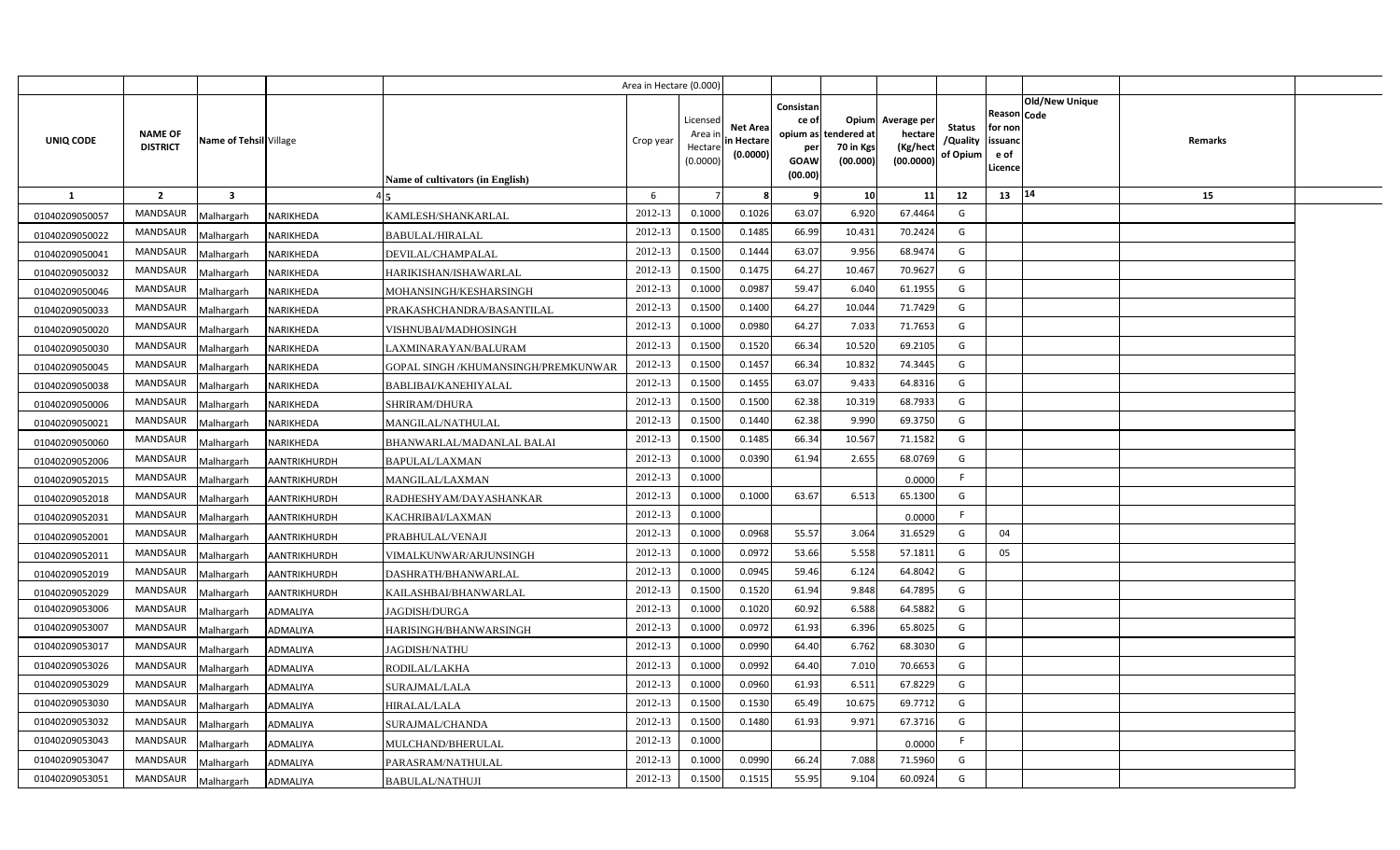|                |                                   |                         |                     |                                  | Area in Hectare (0.000 |                                           |                                   |                                                                 |                                               |                                                |                                       |                                                                               |                     |  |
|----------------|-----------------------------------|-------------------------|---------------------|----------------------------------|------------------------|-------------------------------------------|-----------------------------------|-----------------------------------------------------------------|-----------------------------------------------|------------------------------------------------|---------------------------------------|-------------------------------------------------------------------------------|---------------------|--|
| UNIQ CODE      | <b>NAME OF</b><br><b>DISTRICT</b> | Name of Tehsil Village  |                     | Name of cultivators (in English) | Crop year              | Licensed<br>Area i<br>Hectare<br>(0.0000) | Net Area<br>n Hectare<br>(0.0000) | Consistan<br>ce of<br>opium as<br>per<br><b>GOAW</b><br>(00.00) | Opium<br>tendered at<br>70 in Kgs<br>(00.000) | Average per<br>hectare<br>(Kg/hec<br>(00.0000) | <b>Status</b><br>/Quality<br>of Opium | Old/New Unique<br><b>Reason Code</b><br>for nor<br>issuanc<br>e of<br>Licence | <b>Remarks</b>      |  |
| <b>1</b>       | $\overline{2}$                    | $\overline{\mathbf{3}}$ |                     |                                  | 6                      |                                           |                                   | 9                                                               | 10                                            | 11                                             | 12                                    | 14<br>13                                                                      | 15                  |  |
| 01040209053052 | MANDSAUR                          | Malhargarh              | <b>ADMALIYA</b>     | RAMPRASAD/MANGILAL               | 2012-13                | 0.1000                                    | 0.0984                            | 62.46                                                           | 6.514                                         | 66.1992                                        | G                                     |                                                                               |                     |  |
| 01040209053054 | MANDSAUR                          | Malhargarh              | <b>ADMALIYA</b>     | TULSIRAM/BHERULAL                | 2012-13                | 0.1000                                    | 0.1025                            | 65.49                                                           | 6.399                                         | 62.4293                                        | G                                     |                                                                               |                     |  |
| 01040209053011 | MANDSAUR                          | Malhargarh              | <b>ADMALIYA</b>     | RAMDAYAL/MANGILAL                | 2012-13                | 0.1000                                    | 0.0972                            | 56.14                                                           | 5.959                                         | 61.3066                                        | G                                     |                                                                               |                     |  |
| 01040209053036 | MANDSAUR                          | Malhargarh              | <b>ADMALIYA</b>     | RUKMANBAI/GANPAT                 | 2012-13                | 0.1500                                    | 0.1472                            | 65.49                                                           | 9.721                                         | 66.0394                                        | G                                     |                                                                               |                     |  |
| 01040209053005 | <b>MANDSAUR</b>                   | Malhargarh              | <b>ADMALIYA</b>     | RAGUNATH/LALAJI                  | 2012-13                | 0.1000                                    | 0.0957                            | 62.46                                                           | 6.442                                         | 67.3145                                        | G                                     |                                                                               |                     |  |
| 01040209053048 | MANDSAUR                          | Malhargarh              | <b>ADMALIYA</b>     | KAMALSINGH/SHAMBHUSINGH          | 2012-13                | 0.1000                                    | 0.0972                            | 62.46                                                           | 6.496                                         | 66.8313                                        | G                                     |                                                                               |                     |  |
| 01040209053055 | MANDSAUR                          | Malhargarh              | <b>ADMALIYA</b>     | BABULAL/DALLA KACHAVA            | 2012-13                | 0.1000                                    | 0.0999                            | 61.69                                                           | 6.539                                         | 65.4555                                        | G                                     | 01040209051020                                                                | TRANSFER/MANSHKHEDI |  |
| 01040209053056 | MANDSAUR                          | Malhargarh              | <b>ADMALIYA</b>     | <b>BHIMLAL/DEVILAL</b>           | 2012-13                | 0.1000                                    | 0.0918                            | 63.91                                                           | 6.701                                         | 72.9956                                        | G                                     | 01040209051021                                                                |                     |  |
| 01040209053057 | MANDSAUR                          | Malhargarh              | ADMALIYA            | RAMESHCHAND/MANGILAL             | 2012-13                | 0.1000                                    | 0.1026                            | 60.06                                                           | 6.066                                         | 59.1228                                        | G                                     | 01040209051022                                                                |                     |  |
| 01040209054001 | MANDSAUR                          | Malhargarh              | <b>ANOOPURA</b>     | HARISINGH/KALUSINGH              | 2012-13                | 0.1000                                    | 0.0984                            | 57.53                                                           | 6.016                                         | 61.1382                                        | G                                     |                                                                               |                     |  |
| 01040209054012 | MANDSAUR                          | Malhargarh              | <b>ANOOPURA</b>     | <b>MANNA/GORILAL</b>             | 2012-13                | 0.1000                                    | 0.0988                            | 56.63                                                           | 6.205                                         | 62.8036                                        | G                                     |                                                                               |                     |  |
| 01040209054020 | MANDSAUR                          | Malhargarh              | <b>ANOOPURA</b>     | VIRAMSINGH/HARISINGH             | 2012-13                | 0.1000                                    | 0.1020                            | 63.08                                                           | 6.948                                         | 68.1176                                        | G                                     |                                                                               |                     |  |
| 01040209054019 | MANDSAUR                          | Malhargarh              | <b>ANOOPURA</b>     | KAMLIBAI/BALLA                   | 2012-13                | 0.1000                                    | 0.0984                            | 55.24                                                           | 5.816                                         | 59.1057                                        | G                                     |                                                                               |                     |  |
| 01040209054021 | MANDSAUR                          | Malhargarh              | <b>ANOOPURA</b>     | HULASIBAI/MOHANSINGH             | 2012-13                | 0.1500                                    | 0.1500                            | 63.08                                                           | 10.183                                        | 67.8867                                        | G                                     |                                                                               |                     |  |
| 01040209054006 | MANDSAUR                          | Malhargarh              | <b>ANOOPURA</b>     | NARSINGH/MANGU                   | 2012-13                | 0.1000                                    | 0.1008                            | 57.78                                                           | 6.298                                         | 62.4802                                        | G                                     |                                                                               |                     |  |
| 01040209054011 | MANDSAUR                          | Malhargarh              | <b>ANOOPURA</b>     | GOPAL/NANDRAM                    | 2012-13                | 0.1000                                    | 0.0988                            | 63.08                                                           | 7.065                                         | 71.5081                                        | G                                     |                                                                               |                     |  |
| 01040209054003 | MANDSAUR                          | Malhargarh              | <b>ANOOPURA</b>     | BHERULAL/KARUJI                  | 2012-13                | 0.1000                                    | 0.0990                            | 59.52                                                           | 6.173                                         | 62.3535                                        | G                                     |                                                                               |                     |  |
| 01040209054008 | MANDSAUR                          | Malhargarh              | <b>ANOOPURA</b>     | DALLA/HAJARI                     | 2012-13                | 0.1000                                    | 0.0950                            | 51.54                                                           | 5.264                                         | 55.4105                                        | G                                     | 04                                                                            |                     |  |
| 01040209054024 | MANDSAUR                          | Malhargarh              | <b>ANOOPURA</b>     | <b>GORILAL/MEGHA</b>             | 2012-13                | 0.1000                                    | 0.0980                            | 57.07                                                           | 6.139                                         | 62.6429                                        | G                                     |                                                                               |                     |  |
| 01040209054036 | <b>MANDSAUR</b>                   | Malhargarh              | <b>ANOOPURA</b>     | NANDLAL/LAXMAN                   | 2012-13                | 0.1000                                    | 0.0988                            | 61.94                                                           | 6.928                                         | 70.1215                                        | G                                     |                                                                               |                     |  |
| 01040209054002 | MANDSAUR                          | Malhargarh              | <b>ANOOPURA</b>     | KACHRU/KARU                      | 2012-13                | 0.1000                                    | 0.1000                            | 57.87                                                           | 6.250                                         | 62.5000                                        | G                                     |                                                                               |                     |  |
| 01040209055006 | MANDSAUR                          | Malhargarh              | AVNAKACHRIYA        | BHANWARIBAI/UDAYSINGH            | 2012-13                | 0.1500                                    | 0.1550                            | 59.39                                                           | 9.935                                         | 64.0968                                        | G                                     |                                                                               |                     |  |
| 01040209055007 | MANDSAUR                          | Malhargarh              | AVNAKACHRIYA        | RUKMANIBAI/NARAYAN               | 2012-13                | 0.1000                                    | 0.1000                            | 58.96                                                           | 6.351                                         | 63.5100                                        | G                                     |                                                                               |                     |  |
| 01040209055012 | MANDSAUR                          | Malhargarh              | AVNAKACHRIYA        | BADAMBAI/ISHWARSINGH             | 2012-13                | 0.1000                                    | 0.0980                            | 63.30                                                           | 6.809                                         | 69.4796                                        | G                                     |                                                                               |                     |  |
| 01040209055013 | MANDSAUR                          | Malhargarh              | AVNAKACHRIYA        | KHUMANSINGH/KISHORSINGH          | 2012-13                | 0.1500                                    | 0.1518                            | 59.39                                                           | 9.222                                         | 60.7510                                        | G                                     |                                                                               |                     |  |
| 01040209055014 | MANDSAUR                          | Malhargarh              | AVNAKACHRIYA        | MOTILAL/RAMLAL                   | 2012-13                | 0.1000                                    | 0.1000                            | 67.16                                                           | 7.023                                         | 70.2300                                        | G                                     |                                                                               |                     |  |
| 01040209055015 | MANDSAUR                          | Malhargarh              | AVNAKACHRIYA        | <b>BALSINGH/KISHORSINGH</b>      | 2012-13                | 0.1500                                    | 0.1485                            | 63.44                                                           | 10.341                                        | 69.6364                                        | G                                     |                                                                               |                     |  |
| 01040209055016 | MANDSAUR                          | Malhargarh              | <b>AVNAKACHRIYA</b> | KASTURIBAI/KESHURAM              | 2012-13                | 0.1000                                    | 0.1000                            | 67.16                                                           | 6.735                                         | 67.3500                                        | G                                     |                                                                               |                     |  |
| 01040209055019 | MANDSAUR                          | Malhargarh              | AVNAKACHRIYA        | DULESINGH/BHERUSINGH             | 2012-13                | 0.1000                                    | 0.1000                            | 58.14                                                           | 6.586                                         | 65.8600                                        | G                                     |                                                                               |                     |  |
| 01040209055020 | MANDSAUR                          | Malhargarh              | <b>AVNAKACHRIYA</b> | LALSINGH/UDAYSINGH               | 2012-13                | 0.1000                                    | 0.1035                            | 59.39                                                           | 6.457                                         | 62.3865                                        | G                                     |                                                                               |                     |  |
| 01040209055022 | MANDSAUR                          | Malhargarh              | AVNAKACHRIYA        | RAMCHANDAR/DHANNA                | 2012-13                | 0.1000                                    | 0.1000                            | 59.39                                                           | 6.177                                         | 61.7700                                        | G                                     |                                                                               |                     |  |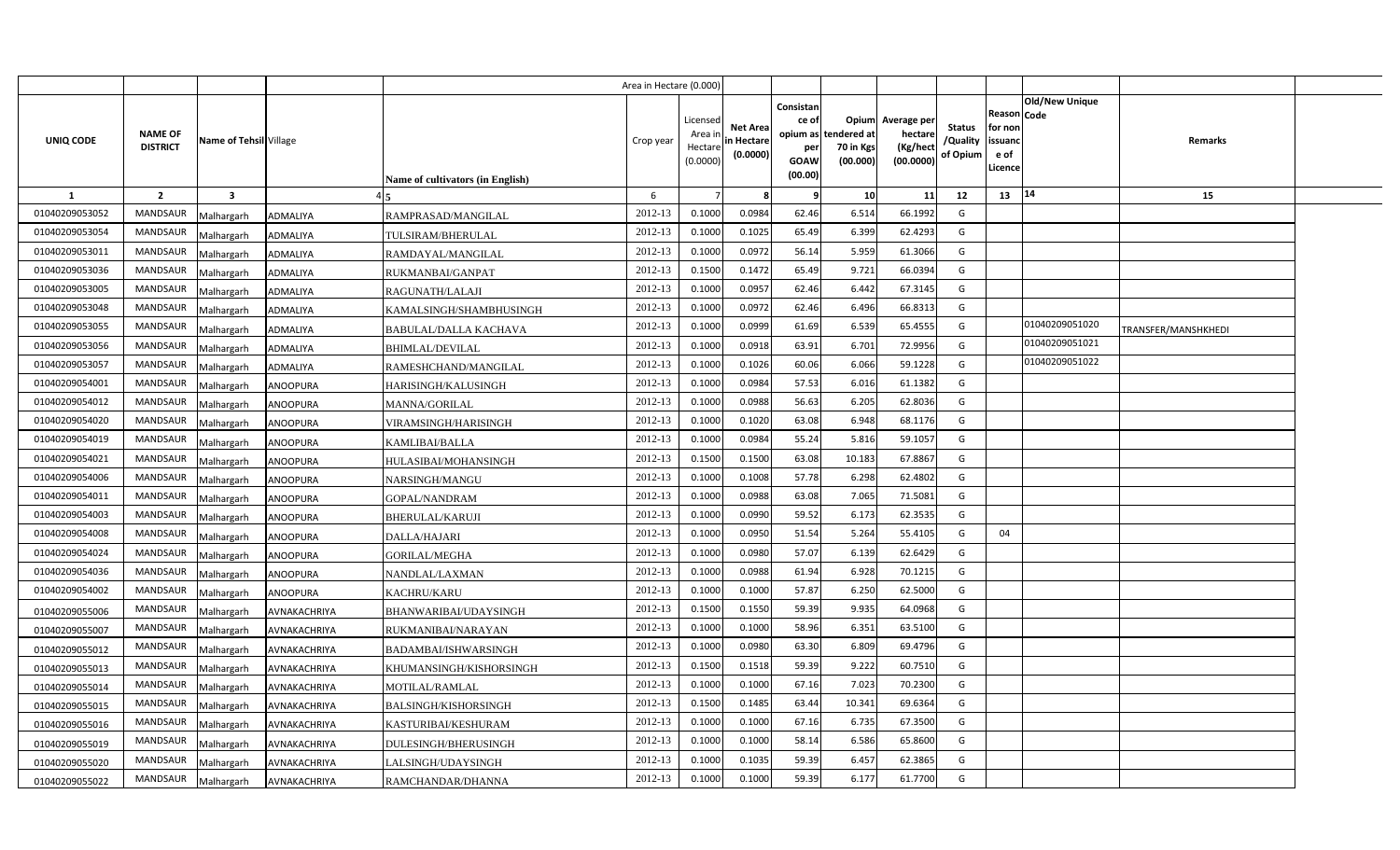|                |                                   |                         |                    |                                  | Area in Hectare (0.000) |                                            |                                           |                                              |                                                        |                                                 |                                       |                                                      |                       |             |  |
|----------------|-----------------------------------|-------------------------|--------------------|----------------------------------|-------------------------|--------------------------------------------|-------------------------------------------|----------------------------------------------|--------------------------------------------------------|-------------------------------------------------|---------------------------------------|------------------------------------------------------|-----------------------|-------------|--|
| UNIQ CODE      | <b>NAME OF</b><br><b>DISTRICT</b> | Name of Tehsil Village  |                    | Name of cultivators (in English) | Crop year               | Licensed<br>Area ir<br>Hectare<br>(0.0000) | <b>Net Area</b><br>in Hectare<br>(0.0000) | Consistan<br>ce of<br>per<br>GOAW<br>(00.00) | Opium<br>opium as tendered at<br>70 in Kgs<br>(00.000) | Average per<br>hectare<br>(Kg/hect<br>(00.0000) | <b>Status</b><br>/Quality<br>of Opium | Reason Code<br>for non<br>issuanc<br>e of<br>Licence | <b>Old/New Unique</b> | Remarks     |  |
| <b>1</b>       | $\overline{2}$                    | $\overline{\mathbf{3}}$ |                    |                                  | 6                       |                                            |                                           | -9                                           | 10                                                     | 11                                              | 12                                    | 13                                                   | 14                    | 15          |  |
| 01040209055052 | <b>MANDSAUR</b>                   | Malhargarh              | AVNAKACHRIYA       | SOHANBAI/KISHANDAS               | 2012-13                 | 0.1500                                     | 0.1479                                    | 59.23                                        | 9.020                                                  | 60.9872                                         | G                                     |                                                      |                       |             |  |
| 01040209055054 | MANDSAUR                          | Malhargarh              | AVNAKACHRIYA       | <b>BASANTIBAI/RAMLAL</b>         | 2012-13                 | 0.1000                                     | 0.1025                                    | 59.23                                        | 6.168                                                  | 60.1756                                         | G                                     |                                                      |                       |             |  |
| 01040209055030 | MANDSAUR                          | Malhargarh              | AVNAKACHRIYA       | MADANLAL/GORILAL                 | 2012-13                 | 0.1000                                     | 0.0975                                    | 67.16                                        | 6.793                                                  | 69.6718                                         | G                                     |                                                      |                       |             |  |
| 01040209055059 | MANDSAUR                          | Malhargarh              | AVNAKACHRIYA       | RAMLAL/DHANNA GAYRI              | 2012-13                 | 0.1000                                     | 0.1000                                    | 59.23                                        | 6.397                                                  | 63.9700                                         | G                                     |                                                      |                       |             |  |
| 01040209055053 | MANDSAUR                          | Malhargarh              | AVNAKACHRIYA       | MANGILAL/GABBA                   | 2012-13                 | 0.1000                                     | 0.1012                                    | 53.68                                        | 5.728                                                  | 56.6008                                         | G                                     | 04                                                   |                       |             |  |
| 01040209055033 | MANDSAUR                          | Malhargarh              | AVNAKACHRIYA       | KAMLABAI/BHUVANISINGH            | 2012-13                 | 0.1000                                     | 0.101                                     | 51.28                                        | 5.582                                                  | 54.9951                                         | G                                     | 04                                                   |                       |             |  |
| 01040209055048 | MANDSAUR                          | Malhargarh              | AVNAKACHRIYA       | RUGHNATH/CHANDMAL                | 2012-13                 | 0.1500                                     | 0.1560                                    | 65.11                                        | 10.325                                                 | 66.1859                                         | G                                     |                                                      | 01040209130081        |             |  |
| 01040209056001 | MANDSAUR                          | Malhargarh              | BANDPIPLIYA        | KESHARSINGH/VIJAYSINGH           | 2012-13                 | 0.1000                                     | 0.1012                                    | 56.39                                        | 6.034                                                  | 59.6245                                         | G                                     |                                                      |                       |             |  |
| 01040209056004 | MANDSAUR                          | Malhargarh              | BANDPIPLIYA        | BHUVANISINGH/ARJUNSINGH          | 2012-13                 | 0.1000                                     | 0.0990                                    | 62.87                                        | 6.565                                                  | 66.3131                                         | G                                     |                                                      |                       |             |  |
| 01040209056005 | MANDSAUR                          | Malhargarh              | BANDPIPLIYA        | MADHOSINGH/NIRBHAYSINGH          | 2012-13                 | 0.1000                                     | 0.1020                                    | 54.62                                        | 5.883                                                  | 57.6765                                         | G                                     | 05                                                   |                       |             |  |
| 01040209056011 | MANDSAUR                          | Malhargarh              | BANDPIPLIYA        | ONKARLAL/LAXMAN                  | 2012-13                 | 0.100                                      | 0.0990                                    | 62.87                                        | 7.859                                                  | 79.3838                                         | G                                     |                                                      |                       |             |  |
| 01040209056016 | MANDSAUR                          | Malhargarh              | BANDPIPLIYA        | SAITANSINGH/AMARSINGH            | 2012-13                 | 0.100                                      | 0.1000                                    | 62.87                                        | 6.646                                                  | 66.4600                                         | G                                     |                                                      |                       |             |  |
| 01040209056019 | MANDSAUR                          | Malhargarh              | BANDPIPLIYA        | HEMRAJ/UDAYRAM GAYRI             | 2012-13                 | 0.1500                                     | 0.1520                                    | 62.07                                        | 10.454                                                 | 68.7763                                         | G                                     |                                                      |                       |             |  |
| 01040209056024 | <b>MANDSAUR</b>                   | Malhargarh              | BANDPIPLIYA        | GORDHANSINGH/JUZHRSINGH          | 2012-13                 | 0.1000                                     | 0.1000                                    | 58.94                                        | 6.349                                                  | 63.4900                                         | G                                     |                                                      |                       |             |  |
| 01040209056025 | MANDSAUR                          | Malhargarh              | BANDPIPLIYA        | RATANSINGH/NANUSINGH             | 2012-13                 | 0.1000                                     | 0.0999                                    | 62.07                                        | 7.005                                                  | 70.1201                                         | G                                     |                                                      |                       |             |  |
| 01040209056027 | <b>MANDSAUR</b>                   | Malhargarh              | BANDPIPLIYA        | KAILASHDAS/JIVANDAS              | 2012-13                 | 0.1500                                     | 0.1360                                    | 62.07                                        | 8.309                                                  | 61.0956                                         | G                                     |                                                      |                       |             |  |
| 01040209056029 | MANDSAUR                          | Malhargarh              | BANDPIPLIYA        | <b>HIRALAL/SUKHA</b>             | 2012-13                 | 0.1000                                     | 0.1008                                    | 58.94                                        | 6.450                                                  | 63.9881                                         | G                                     |                                                      |                       |             |  |
| 01040209056032 | <b>MANDSAUR</b>                   | Malhargarh              | BANDPIPLIYA        | SHYAMLAL/JIVA                    | 2012-13                 | 0.1000                                     | 0.1000                                    | 58.94                                        | 6.391                                                  | 63.9100                                         | G                                     |                                                      |                       |             |  |
| 01040209056033 | <b>MANDSAUR</b>                   | Malhargarh              | BANDPIPLIYA        | <b>BABULAL/SITABAI</b>           | 2012-13                 | 0.1500                                     | 0.1488                                    | 56.61                                        | 9.454                                                  | 63.5349                                         | G                                     |                                                      |                       |             |  |
| 01040209056034 | <b>MANDSAUR</b>                   | Malhargarh              | BANDPIPLIYA        | GANPATLAL/LAXMAN                 | 2012-13                 | 0.1000                                     | 0.0972                                    | 58.10                                        | 5.802                                                  | 59.6914                                         | G                                     |                                                      |                       |             |  |
| 01040209056039 | <b>MANDSAUR</b>                   | Malhargarh              | BANDPIPLIYA        | HULASBAI/SHIVSINGH               | 2012-13                 | 0.1000                                     | 0.1001                                    | 55.46                                        | 5.998                                                  | 59.9201                                         | G                                     |                                                      |                       |             |  |
| 01040209056062 | MANDSAUR                          | Malhargarh              | BANDPIPLIYA        | BABUDAS/DAYALDAS                 | 2012-13                 | 0.1500                                     | 0.1496                                    | 61.60                                        | 9.838                                                  | 65.7620                                         | $\mathsf{G}$                          |                                                      |                       |             |  |
| 01040209056063 | <b>MANDSAUR</b>                   | Malhargarh              | <b>BANDPIPLIYA</b> | RATANLAL/UDAYRAM                 | 2012-13                 | 0.1000                                     | 0.1020                                    | 58.10                                        | 6.333                                                  | 62.0882                                         | G                                     |                                                      |                       | name change |  |
| 01040209056064 | MANDSAUR                          | Malhargarh              | BANDPIPLIYA        | <b>MANGILAL/BHERA</b>            | 2012-13                 | 0.1000                                     | 0.0960                                    | 54.02                                        | 5.217                                                  | 54.3438                                         | G                                     | 04                                                   |                       |             |  |
| 01040209056065 | MANDSAUR                          | Malhargarh              | BANDPIPLIYA        | BHUVANSINGH/BHANWARSINGH         | 2012-13                 | 0.1000                                     | 0.1026                                    | 56.12                                        | 6.133                                                  | 59.7758                                         | G                                     |                                                      |                       |             |  |
| 01040209056068 | MANDSAUR                          | Malhargarh              | BANDPIPLIYA        | SURESHCHANDRA/BHANWARLAL         | 2012-13                 | 0.1000                                     | 0.1015                                    | 61.60                                        | 6.450                                                  | 63.5468                                         | G                                     |                                                      |                       |             |  |
| 01040209056070 | <b>MANDSAUR</b>                   | Malhargarh              | BANDPIPLIYA        | KAMALSINGH/PYARSINGH             | 2012-13                 | 0.1500                                     | 0.1380                                    | 61.60                                        | 9.856                                                  | 71.4203                                         | G                                     |                                                      |                       |             |  |
| 01040209056071 | MANDSAUR                          | Malhargarh              | BANDPIPLIYA        | BHANWARLAL/BHERULAL              | 2012-13                 | 0.1000                                     | 0.1000                                    | 58.10                                        | 6.549                                                  | 65.4900                                         | G                                     |                                                      |                       |             |  |
| 01040209056021 | MANDSAUR                          | Malhargarh              | BANDPIPLIYA        | MATHRIBAI/KISHANLAL              | 2012-13                 | 0.1000                                     | 0.1044                                    | 58.83                                        | 6.051                                                  | 57.9598                                         | G                                     |                                                      |                       |             |  |
| 01040209056013 | MANDSAUR                          | Malhargarh              | <b>BANDPIPLIYA</b> | NANDLAL/NATHULAL@NANURAM         | 2012-13                 | 0.1000                                     | 0.1000                                    | 55.40                                        | 6.213                                                  | 62.1300                                         | G                                     |                                                      |                       |             |  |
| 01040209056066 | MANDSAUR                          | Malhargarh              | BANDPIPLIYA        | MANGILAL/BAGDIRAM                | 2012-13                 | 0.100                                      | 0.0988                                    | 58.83                                        | 6.337                                                  | 64.1397                                         | G                                     |                                                      |                       |             |  |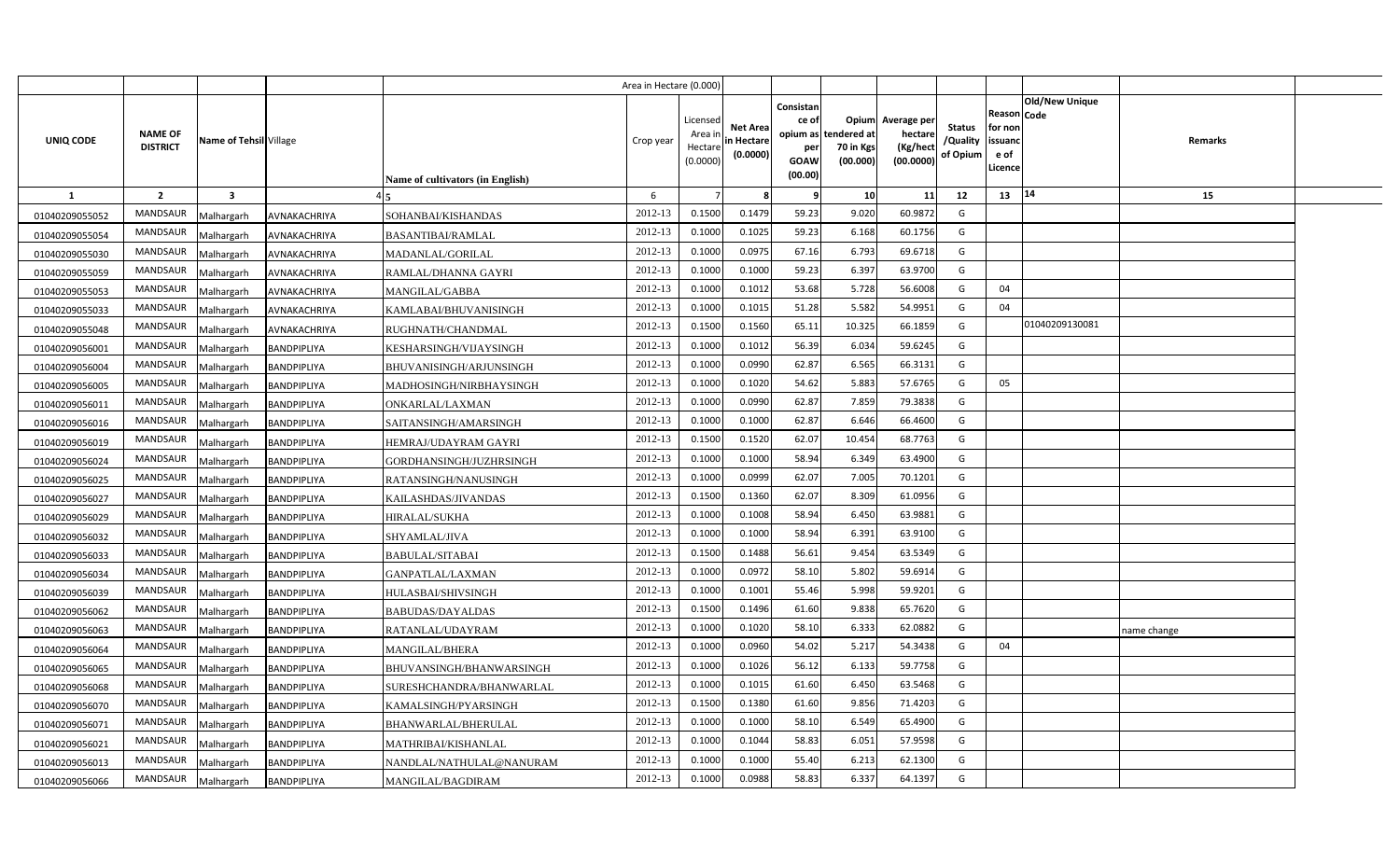|                |                                   |                         |                        |                                         | Area in Hectare (0.000) |                                            |                                           |                                                          |                                               |                                                 |                                       |                                                 |                               |             |  |
|----------------|-----------------------------------|-------------------------|------------------------|-----------------------------------------|-------------------------|--------------------------------------------|-------------------------------------------|----------------------------------------------------------|-----------------------------------------------|-------------------------------------------------|---------------------------------------|-------------------------------------------------|-------------------------------|-------------|--|
| UNIQ CODE      | <b>NAME OF</b><br><b>DISTRICT</b> | Name of Tehsil Village  |                        | <b>Name of cultivators (in English)</b> | Crop year               | Licensed<br>Area ir<br>Hectare<br>(0.0000) | <b>Net Area</b><br>in Hectare<br>(0.0000) | Consistan<br>ce of<br>opium as<br>per<br>GOAW<br>(00.00) | Opium<br>tendered at<br>70 in Kgs<br>(00.000) | Average per<br>hectare<br>(Kg/hect<br>(00.0000) | <b>Status</b><br>/Quality<br>of Opium | Reason<br>for non<br>issuand<br>e of<br>Licence | <b>Old/New Unique</b><br>Code | Remarks     |  |
| 1              | $\overline{2}$                    | $\overline{\mathbf{3}}$ |                        |                                         | 6                       |                                            |                                           |                                                          | 10                                            | 11                                              | 12                                    | 13 14                                           |                               | 15          |  |
| 01040209056003 | <b>MANDSAUR</b>                   | Malhargarh              | BANDPIPLIYA            | KARULAL/PYARA                           | 2012-13                 | 0.1000                                     | 0.0990                                    | 62.05                                                    | 6.799                                         | 68.6768                                         | G                                     |                                                 |                               |             |  |
| 01040209056057 | <b>MANDSAUR</b>                   | Malhargarh              | BANDPIPLIYA            | BHANWARLAL/RAMLAL                       | 2012-13                 | 0.1000                                     | 0.0960                                    | 58.83                                                    | 5.942                                         | 61.8958                                         | G                                     |                                                 |                               |             |  |
| 01040209056031 | <b>MANDSAUR</b>                   | Malhargarh              | BANDPIPLIYA            | JUJHARSINGH/LALKUNWAR/BHANWARLAL        | 2012-13                 | 0.1000                                     | 0.1014                                    | 51.28                                                    | 5.326                                         | 52.5247                                         | G                                     | 04                                              |                               |             |  |
| 01040209056002 | <b>MANDSAUR</b>                   | Malhargarh              | BANDPIPLIYA            | AZIZKHAN/ALLANURKHAN                    | 2012-13                 | 0.1000                                     | 0.0992                                    | 59.16                                                    | 6.491                                         | 65.4335                                         | G                                     |                                                 |                               |             |  |
| 01040209056046 | <b>MANDSAUR</b>                   | Malhargarh              | BANDPIPLIYA            | RAMSINGH/SHIVSINGH                      | 2012-13                 | 0.1000                                     | 0.1012                                    | 59.16                                                    | 6.474                                         | 63.9723                                         | G                                     |                                                 |                               |             |  |
| 01040209056040 | MANDSAUR                          | Malhargarh              | BANDPIPLIYA            | LAXMANSINGH/BHANWARSINGH                | 2012-13                 | 0.1000                                     | 0.1020                                    | 59.16                                                    | 6.440                                         | 63.1373                                         | G                                     |                                                 |                               |             |  |
| 01040209056042 | <b>MANDSAUR</b>                   | Malhargarh              | BANDPIPLIYA            | SHANTIBAI/HIRALAL                       | 2012-13                 | 0.1000                                     | 0.1008                                    | 56.54                                                    | 5.864                                         | 58.1746                                         | G                                     |                                                 |                               |             |  |
| 01040209056081 | <b>MANDSAUR</b>                   | Malhargarh              | <b>BANDPIPLIYA</b>     | SANGRAMSINGH/HAMERSINGH                 | 2012-13                 | 0.1500                                     | 0.1530                                    | 60.97                                                    | 9.511                                         | 62.1634                                         | G                                     |                                                 |                               |             |  |
| 01040209057035 | <b>MANDSAUR</b>                   | Malhargarh              | <b>BHILKHEDI</b>       | SOJI/GANGARAM                           | 2012-13                 | 0.1000                                     | 0.1036                                    | 59.25                                                    | 6.509                                         | 62.8282                                         | G                                     |                                                 |                               |             |  |
| 01040209057047 | MANDSAUR                          | Malhargarh              | <b>BHILKHEDI</b>       | KARULAL/SITARAM                         | 2012-13                 | 0.1000                                     | 0.0990                                    | 59.01                                                    | 6.213                                         | 62.7576                                         | G                                     |                                                 |                               |             |  |
| 01040209057032 | MANDSAUR                          | Malhargarh              | <b>BHILKHEDI</b>       | GITABAI/MOHANLAL                        | 2012-13                 | 0.1000                                     | 0.1000                                    | 56.36                                                    | 5.886                                         | 58.8600                                         | G                                     |                                                 |                               |             |  |
| 01040209057051 | <b>MANDSAUR</b>                   | Malhargarh              | <b>BHILKHEDI</b>       | DEVILAL/BHAGATRAM                       | 2012-13                 | 0.1000                                     | 0.1020                                    | 64.32                                                    | 6.726                                         | 65.9412                                         | G                                     |                                                 |                               |             |  |
| 01040209057009 | MANDSAUR                          | Malhargarh              | <b>BHILKHEDI</b>       | NANDUBAI/RAMLAL                         | 2012-13                 | 0.1000                                     | 0.0980                                    | 57.74                                                    | 5.799                                         | 59.1735                                         | G                                     |                                                 |                               |             |  |
| 01040209057048 | <b>MANDSAUR</b>                   | Malhargarh              | <b>BHILKHEDI</b>       | <b>GOKARLAL/RAMLAL</b>                  | 2012-13                 | 0.1000                                     | 0.0968                                    | 57.30                                                    | 5.861                                         | 60.5475                                         | G                                     |                                                 |                               |             |  |
| 01040209057003 | <b>MANDSAUR</b>                   | Malhargarh              | <b>BHILKHEDI</b>       | NATHU/NANURAM                           | 2012-13                 | 0.1000                                     | 0.1024                                    | 62.18                                                    | 6.529                                         | 63.7598                                         | G                                     |                                                 |                               |             |  |
| 01040209057023 | MANDSAUR                          | Malhargarh              | <b>BHILKHEDI</b>       | <b>GOPAL/KANIRAM</b>                    | 2012-13                 | 0.1000                                     | 0.1023                                    | 62.18                                                    | 6.591                                         | 64.4282                                         | G                                     |                                                 |                               |             |  |
| 01040209057024 | <b>MANDSAUR</b>                   | Malhargarh              | <b>BHILKHEDI</b>       | CHENRAM/SHIVRAM                         | 2012-13                 | 0.1000                                     | 0.1025                                    | 62.91                                                    | 6.758                                         | 65.9317                                         | G                                     |                                                 |                               |             |  |
| 01040209058001 | MANDSAUR                          | Malhargarh              | <b>BORKHEDI INDORE</b> | SUGANKUNWAR/RAJENDRASINGH               | 2012-13                 | 0.1000                                     | 0.0960                                    | 61.69                                                    | 6.583                                         | 68.5729                                         | G                                     |                                                 |                               |             |  |
| 01040209058002 | <b>MANDSAUR</b>                   | Malhargarh              | <b>BORKHEDI INDORE</b> | HIRALAL/PUSHKARLAL                      | 2012-13                 | 0.1000                                     | 0.0990                                    | 61.77                                                    | 6.371                                         | 64.3535                                         | G                                     |                                                 |                               |             |  |
| 01040209058003 | MANDSAUR                          | Malhargarh              | <b>BORKHEDI INDORE</b> | MANGILAL/KALU GAYRI                     | 2012-13                 | 0.1000                                     | 0.1000                                    | 61.77                                                    | 6.777                                         | 67.7700                                         | G                                     |                                                 |                               |             |  |
| 01040209058007 | MANDSAUR                          | Malhargarh              | <b>BORKHEDI INDORE</b> | KESHARSINGH/RAMSINGH                    | 2012-13                 | 0.1000                                     | 0.0992                                    | 64.89                                                    | 7.036                                         | 70.9274                                         | G                                     |                                                 |                               |             |  |
| 01040209058011 | <b>MANDSAUR</b>                   | Malhargarh              | <b>BORKHEDI INDORE</b> | KANWARLAL/GOPAL                         | 2012-13                 | 0.1000                                     | 0.0966                                    | 60.90                                                    | 6.447                                         | 66.7391                                         | G                                     |                                                 |                               |             |  |
| 01040209058018 | MANDSAUR                          | Malhargarh              | <b>BORKHEDI INDORE</b> | SONABAI/VARDICHAND                      | 2012-13                 | 0.1500                                     | 0.1440                                    | 64.89                                                    | 9.734                                         | 67.5972                                         | G                                     |                                                 |                               |             |  |
| 01040209058020 | <b>MANDSAUR</b>                   | Malhargarh              | <b>BORKHEDI INDORE</b> | NAGU/GULAB BAVRI                        | 2012-13                 | 0.1000                                     | 0.1000                                    | 60.90                                                    | 6.368                                         | 63.6800                                         | G                                     |                                                 |                               |             |  |
| 01040209058022 | <b>MANDSAUR</b>                   | Malhargarh              | <b>BORKHEDI INDORE</b> | VARDICHAND/HIRALAL                      | 2012-13                 | 0.1000                                     | 0.0989                                    | 58.92                                                    | 6.473                                         | 65.4499                                         | G                                     |                                                 |                               |             |  |
| 01040209058026 | MANDSAUR                          | Malhargarh              | <b>BORKHEDI INDORE</b> | CHANDIBAI/BHERULAL                      | 2012-13                 | 0.1000                                     | 0.1008                                    | 65.02                                                    | 6.901                                         | 68.4623                                         | G                                     |                                                 |                               |             |  |
| 01040209058028 | MANDSAUR                          | Malhargarh              | <b>BORKHEDI INDORE</b> | <b>BHUVANIRAM/HIRALAL</b>               | 2012-13                 | 0.1000                                     | 0.1008                                    | 65.02                                                    | 6.539                                         | 64.8710                                         | G                                     |                                                 |                               |             |  |
| 01040209058030 | MANDSAUR                          | Malhargarh              | <b>BORKHEDI INDORE</b> | BHERULAL/PRTIHVIRAJ                     | 2012-13                 | 0.1500                                     | 0.1452                                    | 64.89                                                    | 9.854                                         | 67.8650                                         | G                                     |                                                 |                               |             |  |
| 01040209058032 | <b>MANDSAUR</b>                   | Malhargarh              | <b>BORKHEDI INDORE</b> | BHARATSINGH/UMRAOSINGH                  | 2012-13                 | 0.1500                                     | 0.1470                                    | 59.55                                                    | 8.898                                         | 60.5306                                         | G                                     |                                                 |                               |             |  |
| 01040209058034 | MANDSAUR                          | Malhargarh              | <b>BORKHEDI INDORE</b> | DEVENDRASINGH/RAJENDRA SINGH            | 2012-13                 | 0.1000                                     | 0.0960                                    | 58.92                                                    | 6.279                                         | 65.4063                                         | G                                     |                                                 |                               |             |  |
| 01040209058035 | MANDSAUR                          | Malhargarh              | <b>BORKHEDI INDORE</b> | <b>BALCHAND/NANDA</b>                   | 2012-13                 | 0.1000                                     | 0.0924                                    | 66.10                                                    | 6.695                                         | 72.4567                                         | G                                     |                                                 |                               | name change |  |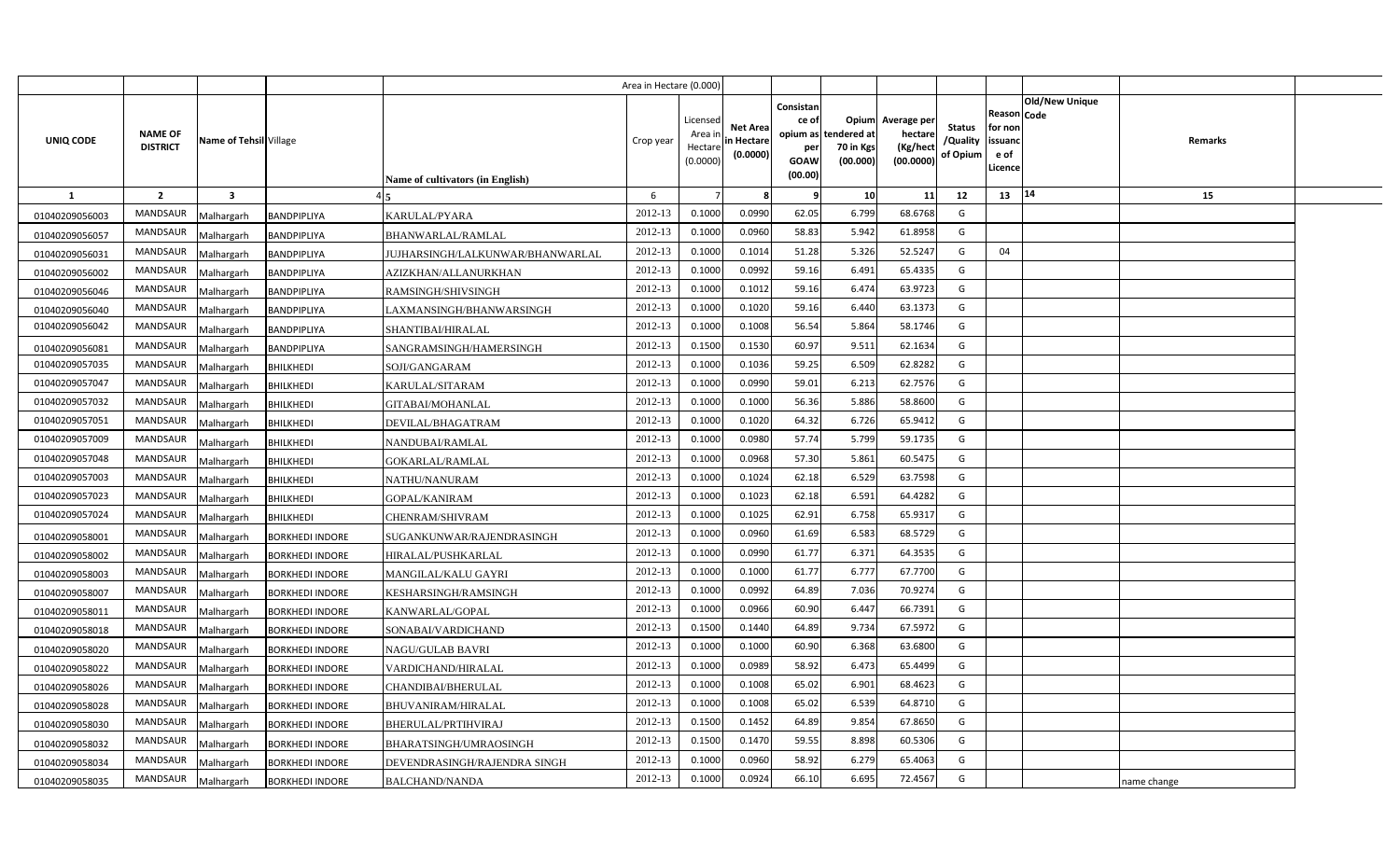|                |                                   |                         |                        |                                  | Area in Hectare (0.000) |                                           |                                           |                                                     |                                                        |                                                 |                                       |                                                                               |         |  |
|----------------|-----------------------------------|-------------------------|------------------------|----------------------------------|-------------------------|-------------------------------------------|-------------------------------------------|-----------------------------------------------------|--------------------------------------------------------|-------------------------------------------------|---------------------------------------|-------------------------------------------------------------------------------|---------|--|
| UNIQ CODE      | <b>NAME OF</b><br><b>DISTRICT</b> | Name of Tehsil Village  |                        | Name of cultivators (in English) | Crop year               | Licensed<br>Area i<br>Hectare<br>(0.0000) | <b>Net Area</b><br>in Hectare<br>(0.0000) | Consistan<br>ce of<br>per<br><b>GOAW</b><br>(00.00) | Opium<br>opium as tendered at<br>70 in Kgs<br>(00.000) | Average per<br>hectare<br>(Kg/hect<br>(00.0000) | <b>Status</b><br>/Quality<br>of Opium | <b>Old/New Unique</b><br>Reason Code<br>for non<br>issuanc<br>e of<br>Licence | Remarks |  |
| <b>1</b>       | $\overline{2}$                    | $\overline{\mathbf{3}}$ |                        |                                  | 6                       |                                           |                                           | - 9                                                 | 10                                                     | 11                                              | 12                                    | 14<br>13                                                                      | 15      |  |
| 01040209058036 | <b>MANDSAUR</b>                   | Malhargarh              | <b>BORKHEDI INDORE</b> | RUPSINGH/BHANWARSINGH            | 2012-13                 | 0.1000                                    | 0.1001                                    | 66.10                                               | 7.054                                                  | 70.4695                                         | G                                     |                                                                               |         |  |
| 01040209058039 | MANDSAUR                          | Malhargarh              | <b>BORKHEDI INDORE</b> | PREMKUNWAR/DEVISINGH             | 2012-13                 | 0.1000                                    | 0.1020                                    | 59.17                                               | 6.407                                                  | 62.813                                          | G                                     |                                                                               |         |  |
| 01040209058042 | MANDSAUR                          | Malhargarh              | <b>BORKHEDI INDORE</b> | SURESHKUMAR/MOHANLAL             | 2012-13                 | 0.1500                                    | 0.1482                                    | 58.92                                               | 9.848                                                  | 66.4507                                         | G                                     |                                                                               |         |  |
| 01040209058047 | MANDSAUR                          | Malhargarh              | <b>BORKHEDI INDORE</b> | DASHRATHSINGH/TAKHATSINGH        | 2012-13                 | 0.1500                                    | 0.1520                                    | 66.10                                               | 10.491                                                 | 69.019                                          | G                                     |                                                                               |         |  |
| 01040209058048 | MANDSAUR                          | Malhargarh              | <b>BORKHEDI INDORE</b> | GANGARAM/KISHAN                  | 2012-13                 | 0.1500                                    | 0.1530                                    | 64.82                                               | 11.084                                                 | 72.4444                                         | G                                     |                                                                               |         |  |
| 01040209058051 | <b>MANDSAUR</b>                   | Malhargarh              | <b>BORKHEDI INDORE</b> | DEVILAL/NATHULAL                 | 2012-13                 | 0.100C                                    | 0.0960                                    | 60.36                                               | 6.596                                                  | 68.708                                          | G                                     |                                                                               |         |  |
| 01040209058055 | MANDSAUR                          | Malhargarh              | <b>BORKHEDI INDORE</b> | ISHWARLAL/NARAYAN                | 2012-13                 | 0.1000                                    | 0.0990                                    | 60.36                                               | 6.243                                                  | 63.060                                          | G                                     |                                                                               |         |  |
| 01040209058058 | MANDSAUR                          | Malhargarh              | <b>BORKHEDI INDORE</b> | RAMLAL/KISHAN                    | 2012-13                 | 0.1500                                    | 0.1470                                    | 60.36                                               | 9.640                                                  | 65.5782                                         | G                                     |                                                                               |         |  |
| 01040209058059 | MANDSAUR                          | Malhargarh              | <b>BORKHEDI INDORE</b> | KHUMANSINGH/BHANWARSINGH         | 2012-13                 | 0.1500                                    | 0.1500                                    | 64.82                                               | 9.862                                                  | 65.7467                                         | G                                     |                                                                               |         |  |
| 01040209058069 | MANDSAUR                          | Malhargarh              | <b>BORKHEDI INDORE</b> | <b>JAGDISH/KISHANLAL</b>         | 2012-13                 | 0.1000                                    | 0.0962                                    | 59.03                                               | 6.080                                                  | 63.201                                          | G                                     |                                                                               |         |  |
| 01040209058074 | MANDSAUR                          | Malhargarh              | <b>BORKHEDI INDORE</b> | KANEHIYALAL/BHANWARIYA           | 2012-13                 | 0.1000                                    | 0.1000                                    | 64.82                                               | 6.806                                                  | 68.060                                          | G                                     |                                                                               |         |  |
| 01040209058075 | MANDSAUR                          | Malhargarh              | <b>BORKHEDI INDORE</b> | LALSINGH/BHANWARSINGH            | 2012-13                 | 0.1000                                    | 0.1000                                    | 59.03                                               | 6.114                                                  | 61.1400                                         | G                                     |                                                                               |         |  |
| 01040209058077 | <b>MANDSAUR</b>                   | Malhargarh              | <b>BORKHEDI INDORE</b> | AMARSINGH/BHUVANISINGH           | 2012-13                 | 0.1000                                    | 0.0980                                    | 54.34                                               | 5.970                                                  | 60.9184                                         |                                       | 02                                                                            |         |  |
| 01040209058081 | MANDSAUR                          | Malhargarh              | <b>BORKHEDI INDORE</b> | NARAYAN/NANDA                    | 2012-13                 | 0.1500                                    | 0.1512                                    | 65.02                                               | 10.134                                                 | 67.0238                                         | G                                     |                                                                               |         |  |
| 01040209058082 | MANDSAUR                          | Malhargarh              | <b>BORKHEDI INDORE</b> | KAMALSINGH/LALSINGH              | 2012-13                 | 0.1500                                    | 0.1480                                    | 63.85                                               | 9.514                                                  | 64.2838                                         | G                                     |                                                                               |         |  |
| 01040209058083 | <b>MANDSAUR</b>                   | Malhargarh              | <b>BORKHEDI INDORE</b> | HARIRAM/GOPAL                    | 2012-13                 | 0.1000                                    | 0.0988                                    | 59.03                                               | 6.645                                                  | 67.2571                                         | G                                     |                                                                               |         |  |
| 01040209058088 | MANDSAUR                          | Malhargarh              | <b>BORKHEDI INDORE</b> | KOMAL/PANNALAL                   | 2012-13                 | 0.1500                                    | 0.1491                                    | 63.85                                               | 9.742                                                  | 65.3387                                         | G                                     |                                                                               |         |  |
| 01040209058093 | <b>MANDSAUR</b>                   | Malhargarh              | <b>BORKHEDI INDORE</b> | KARULAL/BHERULAL                 | 2012-13                 | 0.1500                                    | 0.1504                                    | 62.59                                               | 10.292                                                 | 68.4309                                         | G                                     |                                                                               |         |  |
| 01040209058102 | <b>MANDSAUR</b>                   | Malhargarh              | <b>BORKHEDI INDORE</b> | MOHANLAL/PYARCHAND               | 2012-13                 | 0.1500                                    | 0.1494                                    | 59.32                                               | 9.000                                                  | 60.2410                                         | G                                     |                                                                               |         |  |
| 01040209058103 | <b>MANDSAUR</b>                   | Malhargarh              | <b>BORKHEDI INDORE</b> | BRIJRAJSINGH/LALSINGH            | 2012-13                 | 0.1000                                    | 0.1024                                    | 63.85                                               | 6.713                                                  | 65.5566                                         | G                                     |                                                                               |         |  |
| 01040209058115 | <b>MANDSAUR</b>                   | Malhargarh              | <b>BORKHEDI INDORE</b> | BHUVANISINGH/ONKARSINGH          | 2012-13                 | 0.1500                                    | 0.1395                                    | 62.59                                               | 9.040                                                  | 64.8029                                         | G                                     |                                                                               |         |  |
| 01040209058117 | MANDSAUR                          | Malhargarh              | <b>BORKHEDI INDORE</b> | RAMESHWARIBAI/SHANKARLAL         | 2012-13                 | 0.1000                                    | 0.0957                                    | 62.59                                               | 6.232                                                  | 65.1202                                         | G                                     |                                                                               |         |  |
| 01040209058121 | <b>MANDSAUR</b>                   | Malhargarh              | <b>BORKHEDI INDORE</b> | RADHESHYAM/RATANLAL              | 2012-13                 | 0.1000                                    | 0.0999                                    | 59.32                                               | 6.466                                                  | 64.7247                                         | G                                     |                                                                               |         |  |
| 01040209058044 | MANDSAUR                          | Malhargarh              | <b>BORKHEDI INDORE</b> | RATANLAL/KARULAL                 | 2012-13                 | 0.1500                                    | 0.1500                                    | 59.32                                               | 10.025                                                 | 66.8333                                         | G                                     |                                                                               |         |  |
| 01040209058067 | <b>MANDSAUR</b>                   | Malhargarh              | <b>BORKHEDI INDORE</b> | DILIPKUMAR/KANEHIYALAL           | 2012-13                 | 0.1000                                    | 0.1008                                    | 59.23                                               | 6.414                                                  | 63.631                                          | G                                     |                                                                               |         |  |
| 01040209058092 | MANDSAUR                          | Malhargarh              | <b>BORKHEDI INDORE</b> | BABULAL/VARDICHANDRA             | 2012-13                 | 0.1000                                    | 0.0960                                    | 64.41                                               | 6.533                                                  | 68.0521                                         | G                                     |                                                                               |         |  |
| 01040209058079 | MANDSAUR                          | Malhargarh              | <b>BORKHEDI INDORE</b> | PRABHULAL/DALLA                  | 2012-13                 | 0.1000                                    | 0.1020                                    | 59.23                                               | 6.346                                                  | 62.2157                                         | G                                     |                                                                               |         |  |
| 01040209058084 | MANDSAUR                          | Malhargarh              | <b>BORKHEDI INDORE</b> | LALSINGH/RAMSINGH                | 2012-13                 | 0.1000                                    | 0.0992                                    | 66.72                                               | 6.977                                                  | 70.332                                          | G                                     |                                                                               |         |  |
| 01040209058091 | MANDSAUR                          | Malhargarh              | <b>BORKHEDI INDORE</b> | <b>BAPULAL/NANDA</b>             | 2012-13                 | 0.1500                                    | 0.1428                                    | 57.95                                               | 8.899                                                  | 62.3179                                         | G                                     |                                                                               |         |  |
| 01040209058037 | MANDSAUR                          | Malhargarh              | <b>BORKHEDI INDORE</b> | SHAMBHUSINGH/ONKARSINGH          | 2012-13                 | 0.1500                                    | 0.1475                                    | 64.41                                               | 9.947                                                  | 67.437                                          | G                                     |                                                                               |         |  |
| 01040209058066 | MANDSAUR                          | Malhargarh              | <b>BORKHEDI INDORE</b> | GORDHANLAL/MANGILAL              | 2012-13                 | 0.1000                                    | 0.1000                                    | 59.23                                               | 6.033                                                  | 60.3300                                         | G                                     |                                                                               |         |  |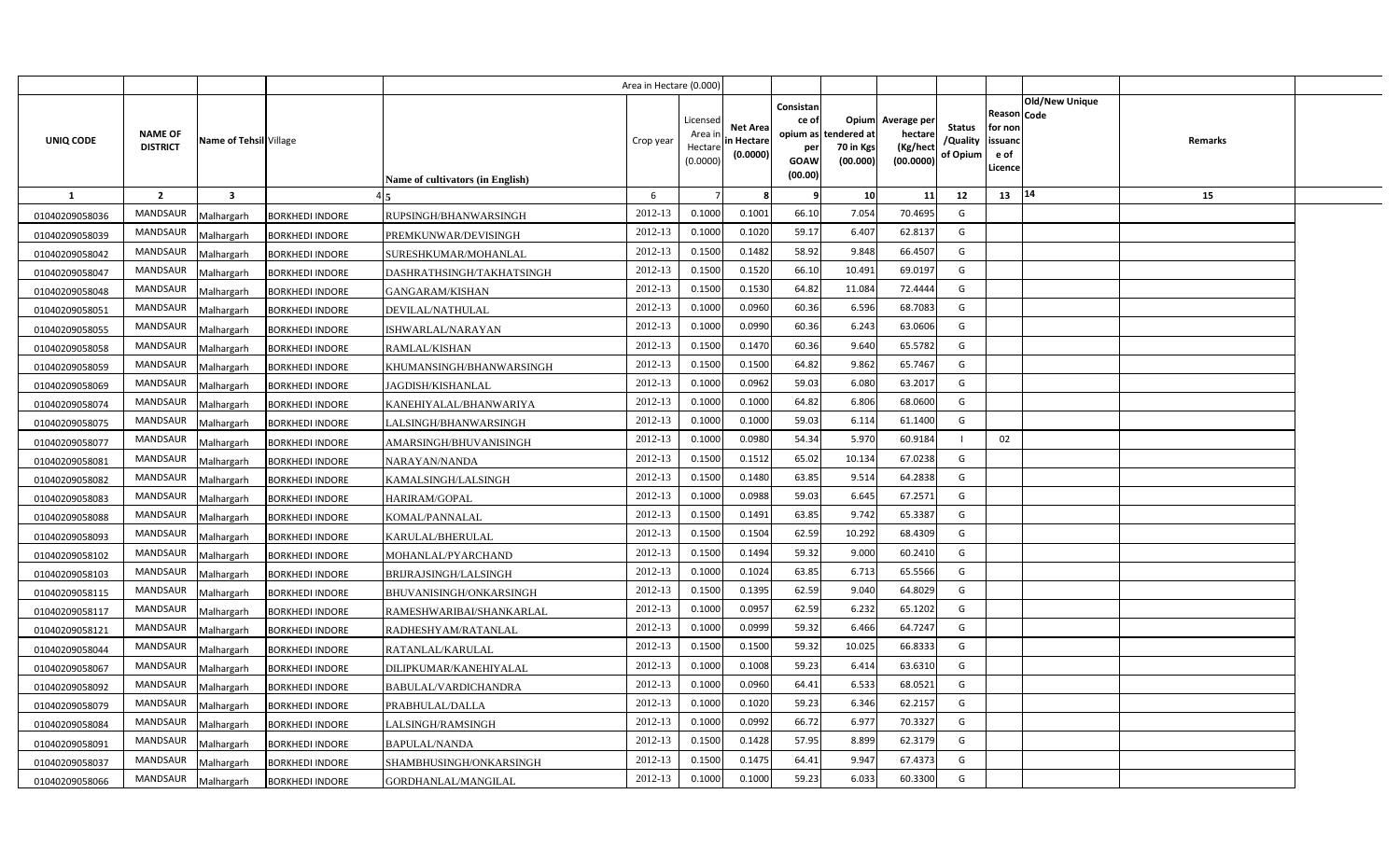|                |                                   |                         |                        |                                  | Area in Hectare (0.000) |                                           |                                           |                                                     |                                                        |                                                 |                                       |                                                                               |         |  |
|----------------|-----------------------------------|-------------------------|------------------------|----------------------------------|-------------------------|-------------------------------------------|-------------------------------------------|-----------------------------------------------------|--------------------------------------------------------|-------------------------------------------------|---------------------------------------|-------------------------------------------------------------------------------|---------|--|
| UNIQ CODE      | <b>NAME OF</b><br><b>DISTRICT</b> | Name of Tehsil Village  |                        | Name of cultivators (in English) | Crop year               | Licensed<br>Area i<br>Hectare<br>(0.0000) | <b>Net Area</b><br>in Hectare<br>(0.0000) | Consistan<br>ce of<br>per<br><b>GOAW</b><br>(00.00) | Opium<br>opium as tendered at<br>70 in Kgs<br>(00.000) | Average per<br>hectare<br>(Kg/hect<br>(00.0000) | <b>Status</b><br>/Quality<br>of Opium | <b>Old/New Unique</b><br>Reason Code<br>for non<br>issuanc<br>e of<br>Licence | Remarks |  |
| <b>1</b>       | $\overline{2}$                    | $\overline{\mathbf{3}}$ |                        |                                  | 6                       |                                           |                                           | - 9                                                 | 10                                                     | 11                                              | 12                                    | 14<br>13                                                                      | 15      |  |
| 01040209058096 | <b>MANDSAUR</b>                   | Malhargarh              | <b>BORKHEDI INDORE</b> | MUNNIBAI/NARAYAN                 | 2012-13                 | 0.1500                                    | 0.1403                                    | 64.41                                               | 9.726                                                  | 69.3229                                         | G                                     |                                                                               |         |  |
| 01040209058126 | MANDSAUR                          | Malhargarh              | <b>BORKHEDI INDORE</b> | BHANWARBAI/RATANLAL              | 2012-13                 | 0.1000                                    | 0.1014                                    | 59.14                                               | 6.446                                                  | 63.5700                                         | G                                     |                                                                               |         |  |
| 01040209058065 | MANDSAUR                          | Malhargarh              | <b>BORKHEDI INDORE</b> | BHAGIRATH/VARDICHAND             | 2012-13                 | 0.1000                                    | 0.0992                                    | 63.41                                               | 6.740                                                  | 67.9435                                         | G                                     |                                                                               |         |  |
| 01040209058094 | MANDSAUR                          | Malhargarh              | <b>BORKHEDI INDORE</b> | RAMSINGH/DEVISINGH               | 2012-13                 | 0.1000                                    | 0.0999                                    | 63.41                                               | 6.622                                                  | 66.2863                                         | G                                     |                                                                               |         |  |
| 01040209058043 | MANDSAUR                          | Malhargarh              | <b>BORKHEDI INDORE</b> | PREMCHAND/KISHANLAL              | 2012-13                 | 0.1000                                    | 0.1008                                    | 63.41                                               | 7.102                                                  | 70.4563                                         | G                                     |                                                                               |         |  |
| 01040209058080 | <b>MANDSAUR</b>                   | Malhargarh              | <b>BORKHEDI INDORE</b> | MOHANBAI/BAGDIRAM                | 2012-13                 | 0.100C                                    | 0.1007                                    | 60.97                                               | 6.750                                                  | 67.0308                                         | G                                     |                                                                               |         |  |
| 01040209058009 | MANDSAUR                          | Malhargarh              | <b>BORKHEDI INDORE</b> | BHAGATRAM/NARAYAN                | 2012-13                 | 0.1500                                    | 0.1479                                    | 63.21                                               | 10.357                                                 | 70.027                                          | G                                     |                                                                               |         |  |
| 01040209058052 | MANDSAUR                          | Malhargarh              | <b>BORKHEDI INDORE</b> | DHANRAJ @ DHANNALAL/CHATURBHUJ   | 2012-13                 | 0.1000                                    | 0.0946                                    | 54.32                                               | 5.486                                                  | 57.991                                          | G                                     | 05                                                                            |         |  |
| 01040209058019 | MANDSAUR                          | Malhargarh              | <b>BORKHEDI INDORE</b> | KACHRU/NATHU                     | 2012-13                 | 0.1000                                    | 0.0972                                    | 57.76                                               | 6.263                                                  | 64.4342                                         | G                                     |                                                                               |         |  |
| 01040209058029 | MANDSAUR                          | Malhargarh              | <b>BORKHEDI INDORE</b> | KACHRULAL/BHANWARLAL             | 2012-13                 | 0.1000                                    | 0.0966                                    | 57.55                                               | 6.626                                                  | 68.5921                                         | G                                     |                                                                               |         |  |
| 01040209058062 | MANDSAUR                          | Malhargarh              | <b>BORKHEDI INDORE</b> | RAMKUNWARBAI/RAMSINGH            | 2012-13                 | 0.1500                                    | 0.1488                                    | 63.21                                               | 10.177                                                 | 68.3938                                         | G                                     |                                                                               |         |  |
| 01040209058010 | MANDSAUR                          | Malhargarh              | <b>BORKHEDI INDORE</b> | <b>BADRILAL/PYARCHAND</b>        | 2012-13                 | 0.1500                                    | 0.1500                                    | 60.97                                               | 9.363                                                  | 62.4200                                         | G                                     |                                                                               |         |  |
| 01040209059002 | <b>MANDSAUR</b>                   | Malhargarh              | <b>BUDA</b>            | RAMPRATAP/HAJARILAL              | 2012-13                 | 0.1500                                    | 0.1519                                    | 65.74                                               | 10.828                                                 | 71.283                                          | G                                     |                                                                               |         |  |
| 01040209059003 | MANDSAUR                          | Malhargarh              | <b>BUDA</b>            | BHUVANIRAM/BHERULAL              | 2012-13                 | 0.1500                                    | 0.1482                                    | 65.74                                               | 9.946                                                  | 67.1120                                         | G                                     |                                                                               |         |  |
| 01040209059004 | MANDSAUR                          | Malhargarh              | <b>BUDA</b>            | DILIPKUMAR/BHERULAL/BHUVANILAL   | 2012-13                 | 0.1500                                    | 0.1520                                    | 64.46                                               | 10.249                                                 | 67.4276                                         | G                                     |                                                                               |         |  |
| 01040209059005 | <b>MANDSAUR</b>                   | Malhargarh              | <b>BUDA</b>            | HAJARILAL/CHUNNILAL              | 2012-13                 | 0.1500                                    | 0.1440                                    | 60.26                                               | 9.504                                                  | 66.0000                                         | G                                     |                                                                               |         |  |
| 01040209059006 | MANDSAUR                          | Malhargarh              | <b>BUDA</b>            | MATHURALAL/BHANWARLAL            | 2012-13                 | 0.1000                                    | 0.1016                                    | 65.74                                               | 6.856                                                  | 67.4803                                         | G                                     |                                                                               |         |  |
| 01040209059011 | <b>MANDSAUR</b>                   | Malhargarh              | <b>BUDA</b>            | <b>BAPULAL/KESHURAM</b>          | 2012-13                 | 0.1500                                    | 0.1548                                    | 69.65                                               | 11.194                                                 | 72.3127                                         | G                                     |                                                                               |         |  |
| 01040209059012 | <b>MANDSAUR</b>                   | Malhargarh              | <b>BUDA</b>            | RAMSHURTABAI/BHAGIRATH           | 2012-13                 | 0.1000                                    | 0.1020                                    | 56.01                                               | 5.945                                                  | 58.2843                                         | G                                     |                                                                               |         |  |
| 01040209059013 | <b>MANDSAUR</b>                   | Malhargarh              | <b>BUDA</b>            | AYODHYABAI/SHRILAL               | 2012-13                 | 0.1500                                    | 0.1443                                    | 70.73                                               | 10.640                                                 | 73.7353                                         | G                                     |                                                                               |         |  |
| 01040209059015 | <b>MANDSAUR</b>                   | Malhargarh              | <b>BUDA</b>            | SAVITRIBAI/BADRILAL              | 2012-13                 | 0.1000                                    | 0.0960                                    | 60.26                                               | 6.129                                                  | 63.8438                                         | G                                     |                                                                               |         |  |
| 01040209059022 | MANDSAUR                          | Malhargarh              | <b>BUDA</b>            | BHANWARLAL/MANGILAL              | 2012-13                 | 0.1500                                    | 0.1557                                    | 71.47                                               | 11.415                                                 | 73.3141                                         | G                                     |                                                                               |         |  |
| 01040209059024 | <b>MANDSAUR</b>                   | Malhargarh              | <b>BUDA</b>            | CHANDRASHEKHAR/VISHVNATH         | 2012-13                 | 0.1500                                    | 0.1550                                    | 69.65                                               | 10.905                                                 | 70.3548                                         | G                                     |                                                                               |         |  |
| 01040209059031 | MANDSAUR                          | Malhargarh              | <b>BUDA</b>            | RAMNARAYAN/RATANLAL              | 2012-13                 | 0.1000                                    | 0.1016                                    | 66.01                                               | 6.818                                                  | 67.106                                          | G                                     |                                                                               |         |  |
| 01040209059032 | <b>MANDSAUR</b>                   | Malhargarh              | <b>BUDA</b>            | KASHIBAI/MANGILAL                | 2012-13                 | 0.1000                                    | 0.0990                                    | 66.01                                               | 6.592                                                  | 66.5859                                         | G                                     |                                                                               |         |  |
| 01040209059036 | MANDSAUR                          | Malhargarh              | <b>BUDA</b>            | BHERULAL/KISHANLAL               | 2012-13                 | 0.1000                                    | 0.0990                                    | 60.34                                               | 6.594                                                  | 66.606                                          | G                                     |                                                                               |         |  |
| 01040209059039 | MANDSAUR                          | Malhargarh              | <b>BUDA</b>            | PARASRAM/BHARATRAM               | 2012-13                 | 0.1500                                    | 0.1550                                    | 66.01                                               | 10.599                                                 | 68.380                                          | G                                     |                                                                               |         |  |
| 01040209059040 | MANDSAUR                          | Malhargarh              | <b>BUDA</b>            | NATHULAL/DEVILAL                 | 2012-13                 | 0.1000                                    | 0.1020                                    | 64.46                                               | 6.695                                                  | 65.637                                          | G                                     |                                                                               |         |  |
| 01040209059041 | MANDSAUR                          | Malhargarh              | <b>BUDA</b>            | RUKMANBAI/SURATRAM               | 2012-13                 | 0.1500                                    | 0.1475                                    | 63.40                                               | 10.099                                                 | 68.4678                                         | G                                     |                                                                               |         |  |
| 01040209059043 | MANDSAUR                          | Malhargarh              | <b>BUDA</b>            | JAGDISH/TULSIRAM/FAKIRCHAND      | 2012-13                 | 0.1500                                    | 0.1495                                    | 69.65                                               | 10.846                                                 | 72.5485                                         | G                                     |                                                                               |         |  |
| 01040209059044 | MANDSAUR                          | Malhargarh              | <b>BUDA</b>            | BAPULAL/BAGDIRAM                 | 2012-13                 | 0.1500                                    | 0.1500                                    | 63.40                                               | 9.773                                                  | 65.1533                                         | G                                     |                                                                               |         |  |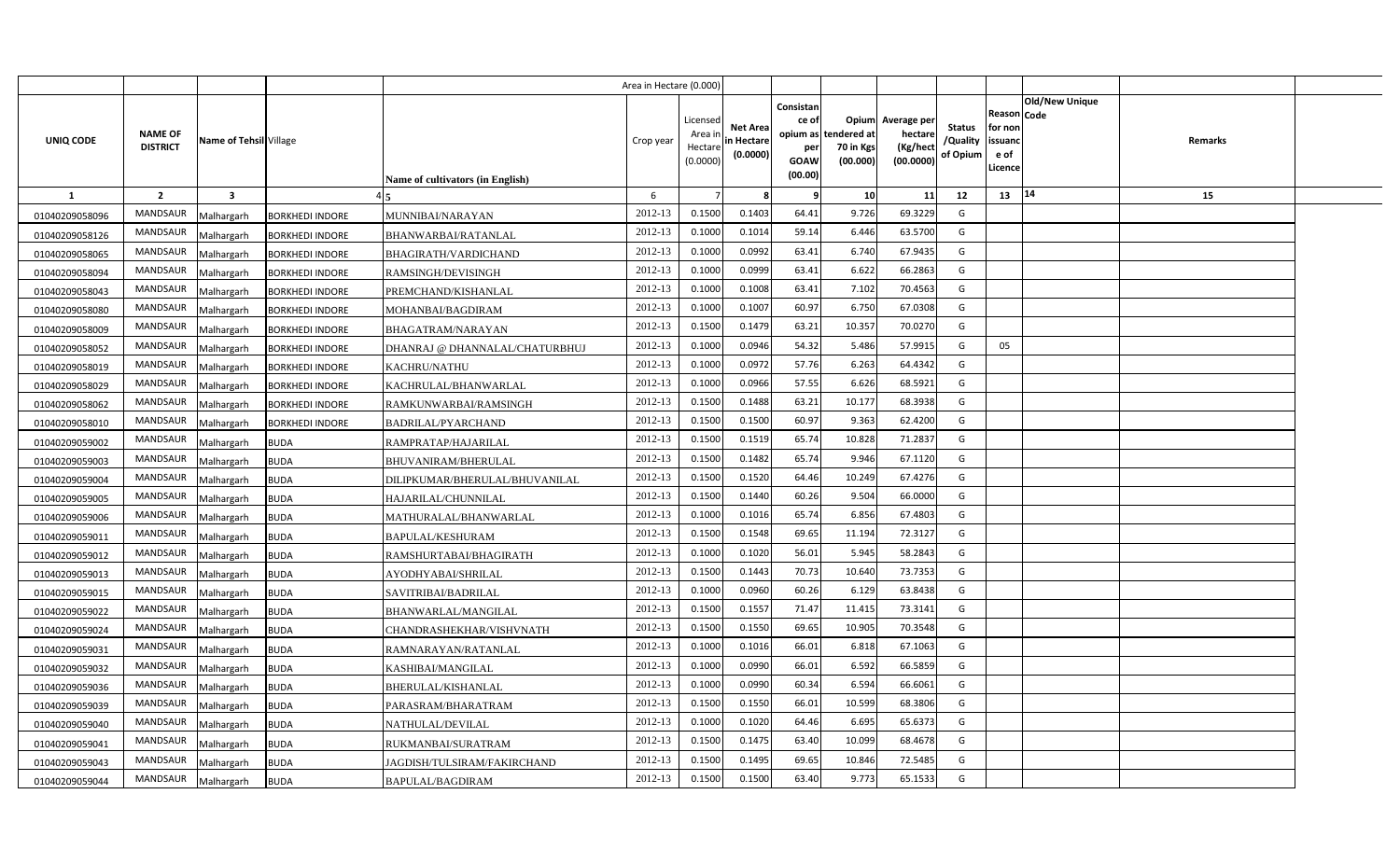|                |                                   |                           |                                  | Area in Hectare (0.000) |                                            |                                           |                                                          |                                               |                                                 |                                       |                                                      |                       |         |  |
|----------------|-----------------------------------|---------------------------|----------------------------------|-------------------------|--------------------------------------------|-------------------------------------------|----------------------------------------------------------|-----------------------------------------------|-------------------------------------------------|---------------------------------------|------------------------------------------------------|-----------------------|---------|--|
| UNIQ CODE      | <b>NAME OF</b><br><b>DISTRICT</b> | Name of Tehsil Village    | Name of cultivators (in English) | Crop year               | Licensed<br>Area in<br>Hectare<br>(0.0000) | <b>Net Area</b><br>in Hectare<br>(0.0000) | Consistan<br>ce of<br>opium as<br>per<br>GOAW<br>(00.00) | Opium<br>tendered at<br>70 in Kgs<br>(00.000) | Average per<br>hectare<br>(Kg/hect<br>(00.0000) | <b>Status</b><br>/Quality<br>of Opium | Reason Code<br>for non<br>issuand<br>e of<br>Licence | <b>Old/New Unique</b> | Remarks |  |
| $\mathbf{1}$   | $\overline{2}$                    | $\overline{\mathbf{3}}$   |                                  | 6                       |                                            |                                           |                                                          | 10                                            | 11                                              | 12                                    | 13   14                                              |                       | 15      |  |
| 01040209059047 | <b>MANDSAUR</b>                   | Malhargarh<br><b>BUDA</b> | MOHANLAL/BHUVANIRAM              | 2012-13                 | 0.1000                                     | 0.1000                                    | 64.46                                                    | 6.824                                         | 68.2400                                         | G                                     |                                                      |                       |         |  |
| 01040209059048 | <b>MANDSAUR</b>                   | <b>BUDA</b><br>Malhargarh | SHAMBHULAL/MOTILAL               | 2012-13                 | 0.1500                                     | 0.1438                                    | 63.40                                                    | 10.081                                        | 70.1043                                         | G                                     |                                                      |                       |         |  |
| 01040209059049 | <b>MANDSAUR</b>                   | Malhargarh<br><b>BUDA</b> | FAKIRCHAND/POONAMCHAND           | 2012-13                 | 0.1000                                     | 0.1024                                    | 65.20                                                    | 7.135                                         | 69.6777                                         | G                                     |                                                      |                       |         |  |
| 01040209059052 | <b>MANDSAUR</b>                   | Malhargarh<br><b>BUDA</b> | KANEHIYALAL/GANESHRAM            | 2012-13                 | 0.1000                                     | 0.0940                                    | 65.33                                                    | 6.552                                         | 69.7021                                         | G                                     |                                                      |                       |         |  |
| 01040209059053 | <b>MANDSAUR</b>                   | Malhargarh<br><b>BUDA</b> | DINESHKUMAR/HIRALAL/BAGDIRAM     | 2012-13                 | 0.1500                                     | 0.1567                                    | 60.93                                                    | 10.689                                        | 68.2131                                         | G                                     |                                                      |                       |         |  |
| 01040209059055 | <b>MANDSAUR</b>                   | Malhargarh<br><b>BUDA</b> | VARDICHAND/SURATRAM              | 2012-13                 | 0.1000                                     | 0.1023                                    | 64.60                                                    | 6.792                                         | 66.3930                                         | G                                     |                                                      |                       |         |  |
| 01040209059058 | <b>MANDSAUR</b>                   | Malhargarh<br><b>BUDA</b> | RAMCHANDRIBAI/KANEHIYALAL        | 2012-13                 | 0.1500                                     | 0.1440                                    | 65.20                                                    | 9.864                                         | 68.5000                                         | G                                     |                                                      |                       |         |  |
| 01040209059059 | <b>MANDSAUR</b>                   | Malhargarh<br><b>BUDA</b> | NANALAL/MANGILAL                 | 2012-13                 | 0.1000                                     | 0.1040                                    | 67.55                                                    | 7.537                                         | 72.4712                                         | G                                     |                                                      |                       |         |  |
| 01040209059063 | <b>MANDSAUR</b>                   | Malhargarh<br><b>BUDA</b> | KAILASH/MANGILAL                 | 2012-13                 | 0.1500                                     | 0.1512                                    | 65.20                                                    | 10.376                                        | 68.6243                                         | G                                     |                                                      |                       |         |  |
| 01040209059064 | MANDSAUR                          | Malhargarh<br><b>BUDA</b> | LAXMINARAYAN/GANESH              | 2012-13                 | 0.1500                                     | 0.1537                                    | 63.94                                                    | 10.075                                        | 65.5498                                         | G                                     |                                                      |                       |         |  |
| 01040209059066 | <b>MANDSAUR</b>                   | <b>BUDA</b><br>Malhargarh | VARDIBAI/KARULAL                 | 2012-13                 | 0.1500                                     | 0.1480                                    | 63.94                                                    | 10.121                                        | 68.3851                                         | G                                     |                                                      |                       |         |  |
| 01040209059067 | MANDSAUR                          | Malhargarh<br><b>BUDA</b> | RAMESHWAR/MOHANLAL               | 2012-13                 | 0.1500                                     | 0.1512                                    | 64.60                                                    | 10.244                                        | 67.7513                                         | G                                     |                                                      |                       |         |  |
| 01040209059071 | <b>MANDSAUR</b>                   | Malhargarh<br><b>BUDA</b> | KANEHIYALAL/BHUVANIRAM           | 2012-13                 | 0.1500                                     | 0.1508                                    | 70.10                                                    | 11.496                                        | 76.2334                                         | G                                     |                                                      |                       |         |  |
| 01040209059073 | MANDSAUR                          | Malhargarh<br><b>BUDA</b> | DHANNA/NANURAM                   | 2012-13                 | 0.1000                                     | 0.0936                                    | 68.95                                                    | 7.003                                         | 74.8184                                         | G                                     |                                                      |                       |         |  |
| 01040209059076 | <b>MANDSAUR</b>                   | Malhargarh<br><b>BUDA</b> | <b>BHAGIRATH/KACHRU</b>          | 2012-13                 | 0.1500                                     | 0.1450                                    | 63.94                                                    | 9.664                                         | 66.6483                                         | G                                     |                                                      |                       |         |  |
| 01040209059077 | <b>MANDSAUR</b>                   | Malhargarh<br><b>BUDA</b> | <b>MANGIBAI/NATHU</b>            | 2012-13                 | 0.1500                                     | 0.1506                                    | 64.60                                                    | 10.308                                        | 68.4462                                         | G                                     |                                                      |                       |         |  |
| 01040209059079 | MANDSAUR                          | Malhargarh<br><b>BUDA</b> | KESHURAM/SURATRAM                | 2012-13                 | 0.1500                                     | 0.1443                                    | 69.22                                                    | 10.383                                        | 71.9543                                         | G                                     |                                                      |                       |         |  |
| 01040209059080 | <b>MANDSAUR</b>                   | Malhargarh<br><b>BUDA</b> | KALURAM/NIRBHAYRAM               | 2012-13                 | 0.1500                                     | 0.1505                                    | 67.02                                                    | 10.886                                        | 72.3322                                         | G                                     |                                                      |                       |         |  |
| 01040209059081 | <b>MANDSAUR</b>                   | Malhargarh<br><b>BUDA</b> | RAMESHCHAND/NIRBHAYRAM           | 2012-13                 | 0.1500                                     | 0.1508                                    | 63.15                                                    | 10.068                                        | 66.7639                                         | G                                     |                                                      |                       |         |  |
| 01040209059090 | <b>MANDSAUR</b>                   | Malhargarh<br><b>BUDA</b> | SURESH/BALKISHAN                 | 2012-13                 | 0.1500                                     | 0.1512                                    | 67.02                                                    | 10.819                                        | 71.5542                                         | G                                     |                                                      |                       |         |  |
| 01040209059092 | <b>MANDSAUR</b>                   | <b>BUDA</b><br>Malhargarh | INDUBAI@INDRABAI/BULAKBAI        | 2012-13                 | 0.1500                                     | 0.1519                                    | 67.02                                                    | 10.244                                        | 67.4391                                         | G                                     |                                                      |                       |         |  |
| 01040209059096 | MANDSAUR                          | Malhargarh<br><b>BUDA</b> | SHIVLAL/HAJARILAL                | 2012-13                 | 0.1500                                     | 0.1458                                    | 69.22                                                    | 10.314                                        | 70.7407                                         | G                                     |                                                      |                       |         |  |
| 01040209059098 | MANDSAUR                          | <b>BUDA</b><br>Malhargarh | TULSIRAM/FAKIRCHAND              | 2012-13                 | 0.1000                                     | 0.1008                                    | 65.06                                                    | 6.831                                         | 67.7679                                         | G                                     |                                                      |                       |         |  |
| 01040209059103 | MANDSAUR                          | Malhargarh<br><b>BUDA</b> | RAMCHANDRA/KANIRAM               | 2012-13                 | 0.1000                                     | 0.0960                                    | 65.06                                                    | 6.989                                         | 72.8021                                         | G                                     |                                                      |                       |         |  |
| 01040209059104 | <b>MANDSAUR</b>                   | <b>BUDA</b><br>Malhargarh | GOVINDKUNWAR/BHUVANISINGH        | 2012-13                 | 0.1000                                     | 0.0924                                    | 58.13                                                    | 5.904                                         | 63.8961                                         | G                                     |                                                      |                       |         |  |
| 01040209059144 | <b>MANDSAUR</b>                   | Malhargarh<br><b>BUDA</b> | FARUKHALI/INAYATALI              | 2012-13                 | 0.1500                                     | 0.1520                                    | 63.15                                                    | 10.266                                        | 67.5395                                         | G                                     |                                                      |                       |         |  |
| 01040209059302 | <b>MANDSAUR</b>                   | <b>BUDA</b><br>Malhargarh | SHABBIRKHAN/MOHAMMADKHAN         | 2012-13                 | 0.1000                                     | 0.1050                                    | 59.20                                                    | 6.495                                         | 61.8571                                         | G                                     |                                                      |                       |         |  |
| 01040209059353 | <b>MANDSAUR</b>                   | Malhargarh<br><b>BUDA</b> | RADHESHYAM/NAGGAJI               | 2012-13                 | 0.1500                                     | 0.1464                                    | 74.09                                                    | 11.357                                        | 77.5751                                         | G                                     |                                                      |                       |         |  |
| 01040209059046 | <b>MANDSAUR</b>                   | <b>BUDA</b><br>Malhargarh | VINODKUMAR/RAMESHWAR             | 2012-13                 | 0.1000                                     | 0.1008                                    | 59.88                                                    | 6.116                                         | 60.6746                                         | G                                     |                                                      |                       |         |  |
| 01040209059106 | <b>MANDSAUR</b>                   | Malhargarh<br><b>BUDA</b> | ONKARLAL/RAMLAL                  | 2012-13                 | 0.1000                                     | 0.1020                                    | 63.15                                                    | 6.541                                         | 64.1275                                         | G                                     |                                                      |                       |         |  |
| 01040209059107 | MANDSAUR                          | Malhargarh<br><b>BUDA</b> | KANEHIYALAL/NATHULAL             | 2012-13                 | 0.1500                                     | 0.1518                                    | 65.06                                                    | 10.177                                        | 67.0422                                         | G                                     |                                                      |                       |         |  |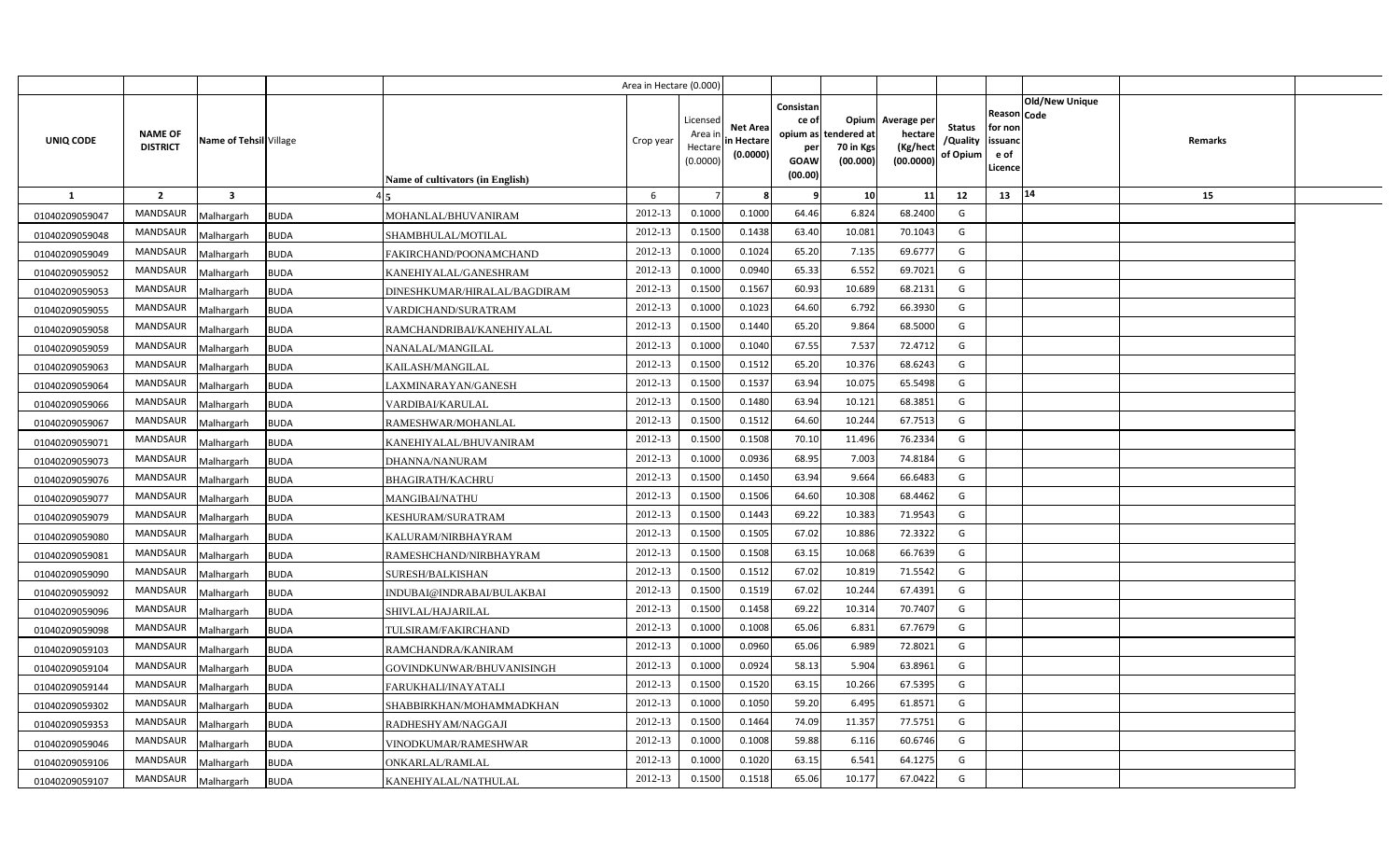|                |                                   |                         |             |                                  | Area in Hectare (0.000) |                                            |                                           |                                                          |                                               |                                                 |                                       |                                                 |                        |         |  |
|----------------|-----------------------------------|-------------------------|-------------|----------------------------------|-------------------------|--------------------------------------------|-------------------------------------------|----------------------------------------------------------|-----------------------------------------------|-------------------------------------------------|---------------------------------------|-------------------------------------------------|------------------------|---------|--|
| UNIQ CODE      | <b>NAME OF</b><br><b>DISTRICT</b> | Name of Tehsil Village  |             | Name of cultivators (in English) | Crop year               | Licensed<br>Area in<br>Hectare<br>(0.0000) | <b>Net Area</b><br>in Hectare<br>(0.0000) | Consistan<br>ce of<br>opium as<br>per<br>GOAW<br>(00.00) | Opium<br>tendered at<br>70 in Kgs<br>(00.000) | Average per<br>hectare<br>(Kg/hect<br>(00.0000) | <b>Status</b><br>/Quality<br>of Opium | Reason<br>for non<br>issuand<br>e of<br>Licence | Old/New Unique<br>Code | Remarks |  |
| 1              | $\overline{2}$                    | $\overline{\mathbf{3}}$ |             |                                  | 6                       |                                            |                                           |                                                          | 10                                            | 11                                              | 12                                    | $13 \mid 14$                                    |                        | 15      |  |
| 01040209059108 | <b>MANDSAUR</b>                   | Malhargarh              | <b>BUDA</b> | BHANWARBAI/RATANLAL              | 2012-13                 | 0.1500                                     | 0.1421                                    | 64.84                                                    | 9.615                                         | 67.6636                                         | G                                     |                                                 |                        |         |  |
| 01040209059109 | <b>MANDSAUR</b>                   | Malhargarh              | <b>BUDA</b> | RAMKANYABAI/BAPULAL              | 2012-13                 | 0.1500                                     | 0.1512                                    | 69.22                                                    | 10.759                                        | 71.1574                                         | G                                     |                                                 |                        |         |  |
| 01040209059114 | <b>MANDSAUR</b>                   | Malhargarh              | <b>BUDA</b> | RAMRATAN/MANGILAL                | 2012-13                 | 0.1500                                     | 0.1488                                    | 64.84                                                    | 9.948                                         | 66.8548                                         | G                                     |                                                 |                        |         |  |
| 01040209059116 | <b>MANDSAUR</b>                   | Malhargarh              | <b>BUDA</b> | RAMNIVAS/HAJARILAL               | 2012-13                 | 0.1500                                     | 0.1440                                    | 67.59                                                    | 10.776                                        | 74.8333                                         | G                                     |                                                 |                        |         |  |
| 01040209059117 | <b>MANDSAUR</b>                   | Malhargarh              | <b>BUDA</b> | NATHULAL/HARIRAM                 | 2012-13                 | 0.1000                                     | 0.1000                                    | 64.84                                                    | 7.105                                         | 71.0500                                         | G                                     |                                                 |                        |         |  |
| 01040209059120 | <b>MANDSAUR</b>                   | Malhargarh              | <b>BUDA</b> | RAMKUNWARBAI/DULICHAND           | 2012-13                 | 0.1000                                     | 0.0999                                    | 65.60                                                    | 6.363                                         | 63.6937                                         | G                                     |                                                 |                        |         |  |
| 01040209059121 | <b>MANDSAUR</b>                   | Malhargarh              | <b>BUDA</b> | <b>BHUVANIRAM/VENIRAM</b>        | 2012-13                 | 0.1000                                     | 0.0950                                    | 59.88                                                    | 6.125                                         | 64.4737                                         | G                                     |                                                 |                        |         |  |
| 01040209059124 | <b>MANDSAUR</b>                   | Malhargarh              | <b>BUDA</b> | PARASRAM/SURATRAM                | 2012-13                 | 0.1500                                     | 0.1500                                    | 65.60                                                    | 10.299                                        | 68.6600                                         | G                                     |                                                 |                        |         |  |
| 01040209059125 | MANDSAUR                          | Malhargarh              | <b>BUDA</b> | KANEHIYALAL/RAMNIVAS             | 2012-13                 | 0.1500                                     | 0.1556                                    | 65.60                                                    | 10.552                                        | 67.8149                                         | G                                     |                                                 |                        |         |  |
| 01040209059127 | <b>MANDSAUR</b>                   | Malhargarh              | <b>BUDA</b> | NANDLAL/DALURAM                  | 2012-13                 | 0.1000                                     | 0.1002                                    | 64.62                                                    | 6.813                                         | 67.9940                                         | G                                     |                                                 |                        |         |  |
| 01040209059129 | <b>MANDSAUR</b>                   | Malhargarh              | <b>BUDA</b> | ALIHUSSAIN/FAKIRALI              | 2012-13                 | 0.1500                                     | 0.1508                                    | 64.62                                                    | 10.090                                        | 66.9098                                         | G                                     |                                                 |                        |         |  |
| 01040209059132 | <b>MANDSAUR</b>                   | Malhargarh              | <b>BUDA</b> | RAMIBAI/GIRDHARI                 | 2012-13                 | 0.1500                                     | 0.1510                                    | 64.62                                                    | 9.933                                         | 65.7815                                         | G                                     |                                                 |                        |         |  |
| 01040209059137 | <b>MANDSAUR</b>                   | Malhargarh              | <b>BUDA</b> | PRABHULAL/LAXMAN                 | 2012-13                 | 0.1500                                     | 0.1458                                    | 74.05                                                    | 11.689                                        | 80.1715                                         | G                                     |                                                 |                        |         |  |
| 01040209059138 | <b>MANDSAUR</b>                   | Malhargarh              | <b>BUDA</b> | RAMESHCHANDRA/NARAYAN            | 2012-13                 | 0.1000                                     | 0.1020                                    | 65.52                                                    | 7.245                                         | 71.0294                                         | G                                     |                                                 |                        |         |  |
| 01040209059139 | <b>MANDSAUR</b>                   | Malhargarh              | <b>BUDA</b> | SHIVLAL/BHUVANJI                 | 2012-13                 | 0.1000                                     | 0.1023                                    | 65.52                                                    | 6.992                                         | 68.3480                                         | G                                     |                                                 |                        |         |  |
| 01040209059140 | <b>MANDSAUR</b>                   | Malhargarh              | <b>BUDA</b> | NAHARSINGH/DUNGARSINGH           | 2012-13                 | 0.1500                                     | 0.1437                                    | 59.88                                                    | 9.153                                         | 63.6952                                         | G                                     |                                                 |                        |         |  |
| 01040209059145 | <b>MANDSAUR</b>                   | Malhargarh              | <b>BUDA</b> | <b>BETULBAI/CHANDALI</b>         | 2012-13                 | 0.1000                                     | 0.1000                                    | 61.49                                                    | 6.465                                         | 64.6500                                         | G                                     |                                                 |                        |         |  |
| 01040209059149 | <b>MANDSAUR</b>                   | Malhargarh              | <b>BUDA</b> | RAJU/BAGDIRAM PATIDAR            | 2012-13                 | 0.1500                                     | 0.1450                                    | 65.52                                                    | 10.015                                        | 69.0690                                         | G                                     |                                                 |                        |         |  |
| 01040209059150 | <b>MANDSAUR</b>                   | Malhargarh              | <b>BUDA</b> | KANWARLAL/MATHURALAL             | 2012-13                 | 0.1500                                     | 0.1440                                    | 65.45                                                    | 10.182                                        | 70.7083                                         | G                                     |                                                 |                        |         |  |
| 01040209059151 | <b>MANDSAUR</b>                   | Malhargarh              | <b>BUDA</b> | RAJULAL/POKHARLAL                | 2012-13                 | 0.1000                                     | 0.0992                                    | 67.59                                                    | 7.087                                         | 71.4415                                         | G                                     |                                                 |                        |         |  |
| 01040209059152 | <b>MANDSAUR</b>                   | Malhargarh              | <b>BUDA</b> | FAKIRCHAND/GOPAL                 | 2012-13                 | 0.1000                                     | 0.0986                                    | 65.45                                                    | 6.882                                         | 69.7972                                         | G                                     |                                                 |                        |         |  |
| 01040209059153 | <b>MANDSAUR</b>                   | Malhargarh              | <b>BUDA</b> | KANVARLAL/KESHURAM KHATIK        | 2012-13                 | 0.1000                                     | 0.1010                                    | 61.49                                                    | 6.184                                         | 61.2277                                         | G                                     |                                                 |                        |         |  |
| 01040209059154 | MANDSAUR                          | Malhargarh              | <b>BUDA</b> | OMPRAKASH/LAXMINARAYAN           | 2012-13                 | 0.1500                                     | 0.1541                                    | 60.51                                                    | 9.621                                         | 62.4335                                         | G                                     |                                                 |                        |         |  |
| 01040209059155 | <b>MANDSAUR</b>                   | Malhargarh              | <b>BUDA</b> | KARULAL/NARAYAN                  | 2012-13                 | 0.1000                                     | 0.0936                                    | 61.49                                                    | 6.342                                         | 67.7564                                         | G                                     |                                                 |                        |         |  |
| 01040209059156 | <b>MANDSAUR</b>                   | Malhargarh              | <b>BUDA</b> | BABULAL/KANIRAM                  | 2012-13                 | 0.1000                                     | 0.0950                                    | 67.59                                                    | 6.662                                         | 70.1263                                         | G                                     |                                                 |                        |         |  |
| 01040209059159 | <b>MANDSAUR</b>                   | Malhargarh              | <b>BUDA</b> | MANGILAL/LALU                    | 2012-13                 | 0.1000                                     | 0.0990                                    | 65.45                                                    | 6.723                                         | 67.9091                                         | G                                     |                                                 |                        |         |  |
| 01040209059162 | <b>MANDSAUR</b>                   | Malhargarh              | <b>BUDA</b> | SAGARABAI/RAMKISHAN              | 2012-13                 | 0.1500                                     | 0.1505                                    | 65.69                                                    | 10.905                                        | 72.4585                                         | G                                     |                                                 |                        |         |  |
| 01040209059164 | <b>MANDSAUR</b>                   | Malhargarh              | <b>BUDA</b> | FAKIRCHAND/SHANKARLAL            | 2012-13                 | 0.1500                                     | 0.1248                                    | 61.62                                                    | 7.703                                         | 61.7228                                         | G                                     |                                                 |                        |         |  |
| 01040209059165 | <b>MANDSAUR</b>                   | Malhargarh              | <b>BUDA</b> | LALURAM/DHANNALAL                | 2012-13                 | 0.1500                                     | 0.1512                                    | 61.62                                                    | 9.463                                         | 62.5860                                         | G                                     |                                                 |                        |         |  |
| 01040209059166 | <b>MANDSAUR</b>                   | Malhargarh              | <b>BUDA</b> | MANGILAL/GOBAR                   | 2012-13                 | 0.1500                                     | 0.1521                                    | 61.62                                                    | 9.859                                         | 64.8192                                         | G                                     |                                                 |                        |         |  |
| 01040209059167 | <b>MANDSAUR</b>                   | Malhargarh              | <b>BUDA</b> | GANESHRAM/UDAYRAM@UDA            | 2012-13                 | 0.1500                                     | 0.1520                                    | 64.45                                                    | 9.842                                         | 64.7500                                         | G                                     |                                                 |                        |         |  |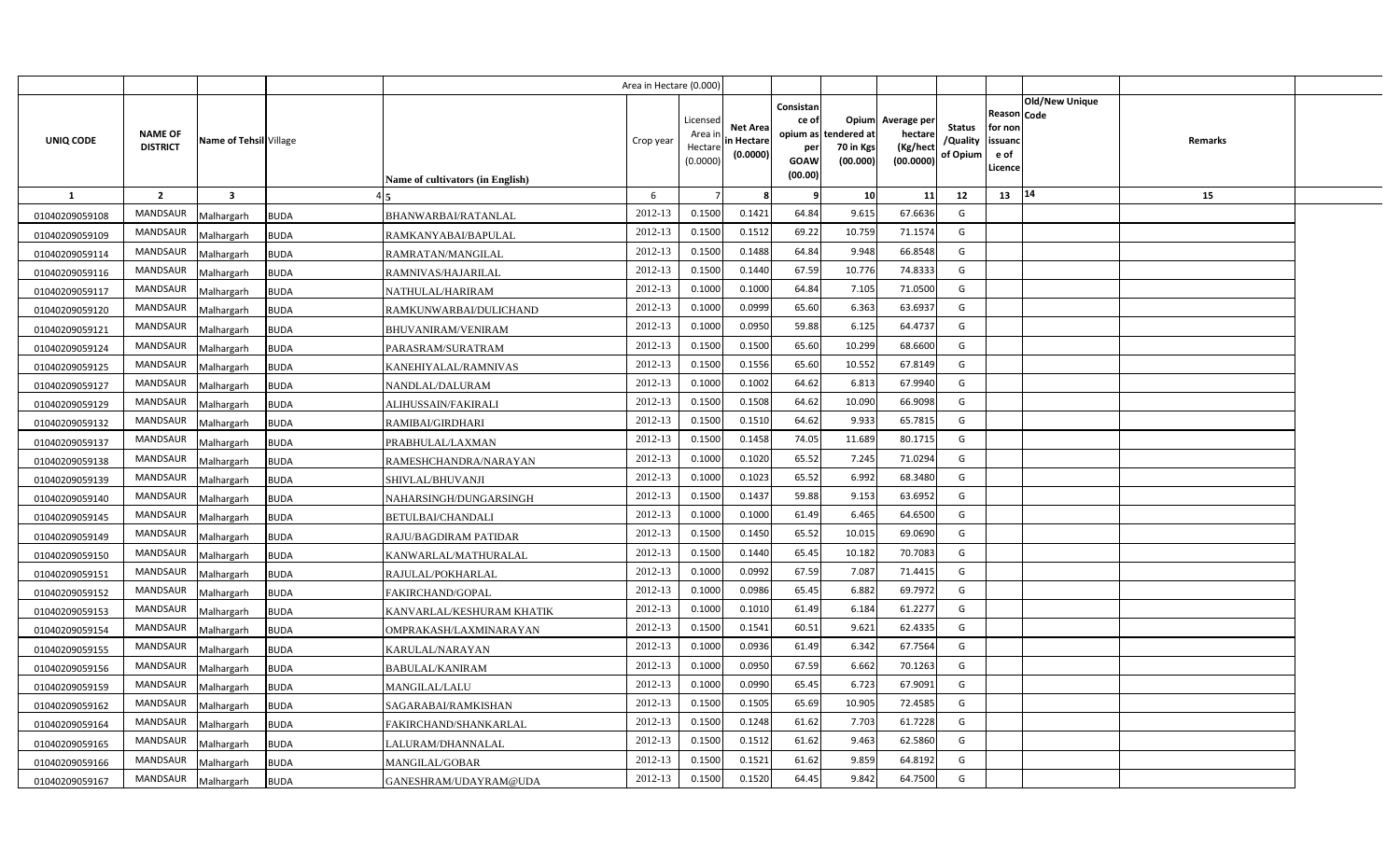|                |                                   |                           |                                  | Area in Hectare (0.000) |                                            |                                           |                                                                 |                                               |                                                 |                                       |                                                             |                       |         |  |
|----------------|-----------------------------------|---------------------------|----------------------------------|-------------------------|--------------------------------------------|-------------------------------------------|-----------------------------------------------------------------|-----------------------------------------------|-------------------------------------------------|---------------------------------------|-------------------------------------------------------------|-----------------------|---------|--|
| UNIQ CODE      | <b>NAME OF</b><br><b>DISTRICT</b> | Name of Tehsil Village    | Name of cultivators (in English) | Crop year               | Licensed<br>Area in<br>Hectare<br>(0.0000) | <b>Net Area</b><br>in Hectare<br>(0.0000) | Consistan<br>ce of<br>opium as<br>per<br><b>GOAW</b><br>(00.00) | Opium<br>tendered at<br>70 in Kgs<br>(00.000) | Average per<br>hectare<br>(Kg/hect<br>(00.0000) | <b>Status</b><br>/Quality<br>of Opium | <b>Reason Code</b><br>for non<br>issuand<br>e of<br>Licence | <b>Old/New Unique</b> | Remarks |  |
| $\mathbf{1}$   | $\overline{2}$                    | $\overline{\mathbf{3}}$   |                                  | 6                       |                                            |                                           |                                                                 | 10                                            | 11                                              | 12                                    | 13   14                                                     |                       | 15      |  |
| 01040209059168 | <b>MANDSAUR</b>                   | Malhargarh<br><b>BUDA</b> | CHAGANLAL/BHERULAL               | 2012-13                 | 0.1500                                     | 0.1520                                    | 65.69                                                           | 10.173                                        | 66.9276                                         | G                                     |                                                             |                       |         |  |
| 01040209059169 | <b>MANDSAUR</b>                   | Malhargarh<br><b>BUDA</b> | BHAGATRAM/DHANNA BALAI           | 2012-13                 | 0.1500                                     | 0.1512                                    | 65.69                                                           | 9.788                                         | 64.7354                                         | G                                     |                                                             |                       |         |  |
| 01040209059170 | <b>MANDSAUR</b>                   | Malhargarh<br><b>BUDA</b> | BAPULAL/UDAYRAM@UDA              | 2012-13                 | 0.1000                                     | 0.1038                                    | 64.45                                                           | 7.403                                         | 71.3198                                         | G                                     |                                                             |                       |         |  |
| 01040209059171 | <b>MANDSAUR</b>                   | Malhargarh<br><b>BUDA</b> | RAMESHWAR/JAWAHARLAL             | 2012-13                 | 0.1500                                     | 0.1488                                    | 62.31                                                           | 9.703                                         | 65.2083                                         | G                                     |                                                             |                       |         |  |
| 01040209059172 | <b>MANDSAUR</b>                   | Malhargarh<br><b>BUDA</b> | <b>HIRALAL/BAGDIRAM</b>          | 2012-13                 | 0.1500                                     | 0.1482                                    | 65.38                                                           | 10.367                                        | 69.9528                                         | G                                     |                                                             |                       |         |  |
| 01040209059305 | <b>MANDSAUR</b>                   | Malhargarh<br><b>BUDA</b> | RAMCHANDRA/MANGILAL              | 2012-13                 | 0.1500                                     | 0.1464                                    | 64.45                                                           | 10.791                                        | 73.7090                                         | G                                     |                                                             |                       |         |  |
| 01040209059173 | <b>MANDSAUR</b>                   | Malhargarh<br><b>BUDA</b> | BHUVANIRAM/RAMDAYAL              | 2012-13                 | 0.1500                                     | 0.1450                                    | 67.57                                                           | 10.136                                        | 69.9034                                         | G                                     |                                                             |                       |         |  |
| 01040209059174 | <b>MANDSAUR</b>                   | Malhargarh<br><b>BUDA</b> | VAJERAM/PARTHA                   | 2012-13                 | 0.1500                                     | 0.1500                                    | 64.10                                                           | 9.743                                         | 64.9533                                         | G                                     |                                                             |                       |         |  |
| 01040209059175 | <b>MANDSAUR</b>                   | Malhargarh<br><b>BUDA</b> | <b>GANGARAM/DALLA</b>            | 2012-13                 | 0.1000                                     | 0.1026                                    | 65.38                                                           | 7.145                                         | 69.6394                                         | G                                     |                                                             |                       |         |  |
| 01040209059176 | <b>MANDSAUR</b>                   | <b>BUDA</b><br>Malhargarh | <b>BOTLAL/MANGILAL</b>           | 2012-13                 | 0.1500                                     | 0.1400                                    | 65.38                                                           | 9.396                                         | 67.1143                                         | G                                     |                                                             |                       |         |  |
| 01040209059178 | <b>MANDSAUR</b>                   | Malhargarh<br><b>BUDA</b> | DEVILAL/GANESHRAM                | 2012-13                 | 0.1000                                     | 0.0988                                    | 66.66                                                           | 6.952                                         | 70.3644                                         | G                                     |                                                             |                       |         |  |
| 01040209059182 | <b>MANDSAUR</b>                   | Malhargarh<br><b>BUDA</b> | KAILASHCHAND/UDA                 | 2012-13                 | 0.1000                                     | 0.1045                                    | 61.57                                                           | 7.125                                         | 68.1818                                         | G                                     |                                                             |                       |         |  |
| 01040209059187 | MANDSAUR                          | Malhargarh<br><b>BUDA</b> | KANEHIYALAL/MATHURALAL           | 2012-13                 | 0.1500                                     | 0.1445                                    | 66.66                                                           | 10.170                                        | 70.3806                                         | G                                     |                                                             |                       |         |  |
| 01040209059188 | MANDSAUR                          | <b>BUDA</b><br>Malhargarh | KAMLABAI/BAPULAL                 | 2012-13                 | 0.1000                                     | 0.1000                                    | 61.57                                                           | 6.588                                         | 65.8800                                         | G                                     |                                                             |                       |         |  |
| 01040209059190 | MANDSAUR                          | Malhargarh<br><b>BUDA</b> | LAXMINARAYAN/MOTILAL             | 2012-13                 | 0.1500                                     | 0.1520                                    | 66.93                                                           | 10.594                                        | 69.6974                                         | G                                     |                                                             |                       |         |  |
| 01040209059192 | MANDSAUR                          | Malhargarh<br><b>BUDA</b> | NAGJIRAM/HIRALAL                 | 2012-13                 | 0.1000                                     | 0.1026                                    | 63.49                                                           | 6.694                                         | 65.2437                                         | G                                     |                                                             |                       |         |  |
| 01040209059197 | <b>MANDSAUR</b>                   | Malhargarh<br><b>BUDA</b> | MADANSINGH/PARTHESINGH           | 2012-13                 | 0.1500                                     | 0.1414                                    | 60.50                                                           | 9.136                                         | 64.6110                                         | G                                     |                                                             |                       |         |  |
| 01040209059199 | <b>MANDSAUR</b>                   | Malhargarh<br><b>BUDA</b> | <b>BALARAM/GOTAMLAL</b>          | 2012-13                 | 0.1500                                     | 0.1500                                    | 66.53                                                           | 10.607                                        | 70.7133                                         | G                                     |                                                             |                       |         |  |
| 01040209059201 | <b>MANDSAUR</b>                   | Malhargarh<br><b>BUDA</b> | MAKBULKHAN/GAFURKHAN             | 2012-13                 | 0.1500                                     | 0.1440                                    | 69.31                                                           | 10.406                                        | 72.2639                                         | G                                     |                                                             |                       |         |  |
| 01040209059205 | <b>MANDSAUR</b>                   | Malhargarh<br><b>BUDA</b> | PARWATIBAI/JAWAHARLAL            | 2012-13                 | 0.1500                                     | 0.1480                                    | 72.90                                                           | 11.529                                        | 77.8986                                         | G                                     |                                                             |                       |         |  |
| 01040209059206 | MANDSAUR                          | Malhargarh<br><b>BUDA</b> | RAMPRASAD/RAMDAYAL/MOTILAL       | 2012-13                 | 0.1500                                     | 0.1470                                    | 69.83                                                           | 10.594                                        | 72.0680                                         | G                                     |                                                             |                       |         |  |
| 01040209059207 | <b>MANDSAUR</b>                   | Malhargarh<br><b>BUDA</b> | JAGDISH/RAMNIVAS                 | 2012-13                 | 0.1000                                     | 0.1020                                    | 66.53                                                           | 6.834                                         | 67.0000                                         | G                                     |                                                             |                       |         |  |
| 01040209059208 | <b>MANDSAUR</b>                   | Malhargarh<br><b>BUDA</b> | BHANWARDAS/SITARAM               | 2012-13                 | 0.1500                                     | 0.1520                                    | 66.53                                                           | 10.360                                        | 68.1579                                         | G                                     |                                                             |                       |         |  |
| 01040209059210 | <b>MANDSAUR</b>                   | <b>BUDA</b><br>Malhargarh | RUGHNATH/BHAGWAN                 | 2012-13                 | 0.1000                                     | 0.1008                                    | 57.58                                                           | 6.194                                         | 61.4484                                         | G                                     |                                                             |                       |         |  |
| 01040209059211 | <b>MANDSAUR</b>                   | Malhargarh<br><b>BUDA</b> | RAGHUVIRDAS/KALUDAS              | 2012-13                 | 0.1000                                     | 0.1000                                    | 52.82                                                           | 5.531                                         | 55.3100                                         | G                                     | 04                                                          |                       |         |  |
| 01040209059212 | <b>MANDSAUR</b>                   | Malhargarh<br><b>BUDA</b> | DHAPUBAI/MANGILAL                | 2012-13                 | 0.1000                                     | 0.1020                                    | 63.49                                                           | 6.449                                         | 63.2255                                         | G                                     |                                                             |                       |         |  |
| 01040209059214 | <b>MANDSAUR</b>                   | Malhargarh<br><b>BUDA</b> | MANGILAL/NANURAM                 | 2012-13                 | 0.1000                                     | 0.0992                                    | 63.49                                                           | 6.821                                         | 68.7601                                         | G                                     |                                                             |                       |         |  |
| 01040209059216 | <b>MANDSAUR</b>                   | <b>BUDA</b><br>Malhargarh | UDAYRAM/DEVA                     | 2012-13                 | 0.1000                                     | 0.0910                                    | 62.94                                                           | 6.510                                         | 71.5385                                         | G                                     |                                                             |                       |         |  |
| 01040209059217 | <b>MANDSAUR</b>                   | Malhargarh<br><b>BUDA</b> | KANTILAL/HIRALAL                 | 2012-13                 | 0.1500                                     | 0.1530                                    | 62.94                                                           | 10.322                                        | 67.4641                                         | G                                     |                                                             |                       |         |  |
| 01040209059219 | <b>MANDSAUR</b>                   | Malhargarh<br><b>BUDA</b> | KESHURAM/HIRA GAYRI              | 2012-13                 | 0.1500                                     | 0.1450                                    | 66.46                                                           | 10.254                                        | 70.7172                                         | G                                     |                                                             |                       |         |  |
| 01040209059220 | <b>MANDSAUR</b>                   | Malhargarh<br><b>BUDA</b> | KANWARLAL/BAGDIRAM               | 2012-13                 | 0.1500                                     | 0.1500                                    | 66.46                                                           | 10.311                                        | 68.7400                                         | G                                     |                                                             |                       |         |  |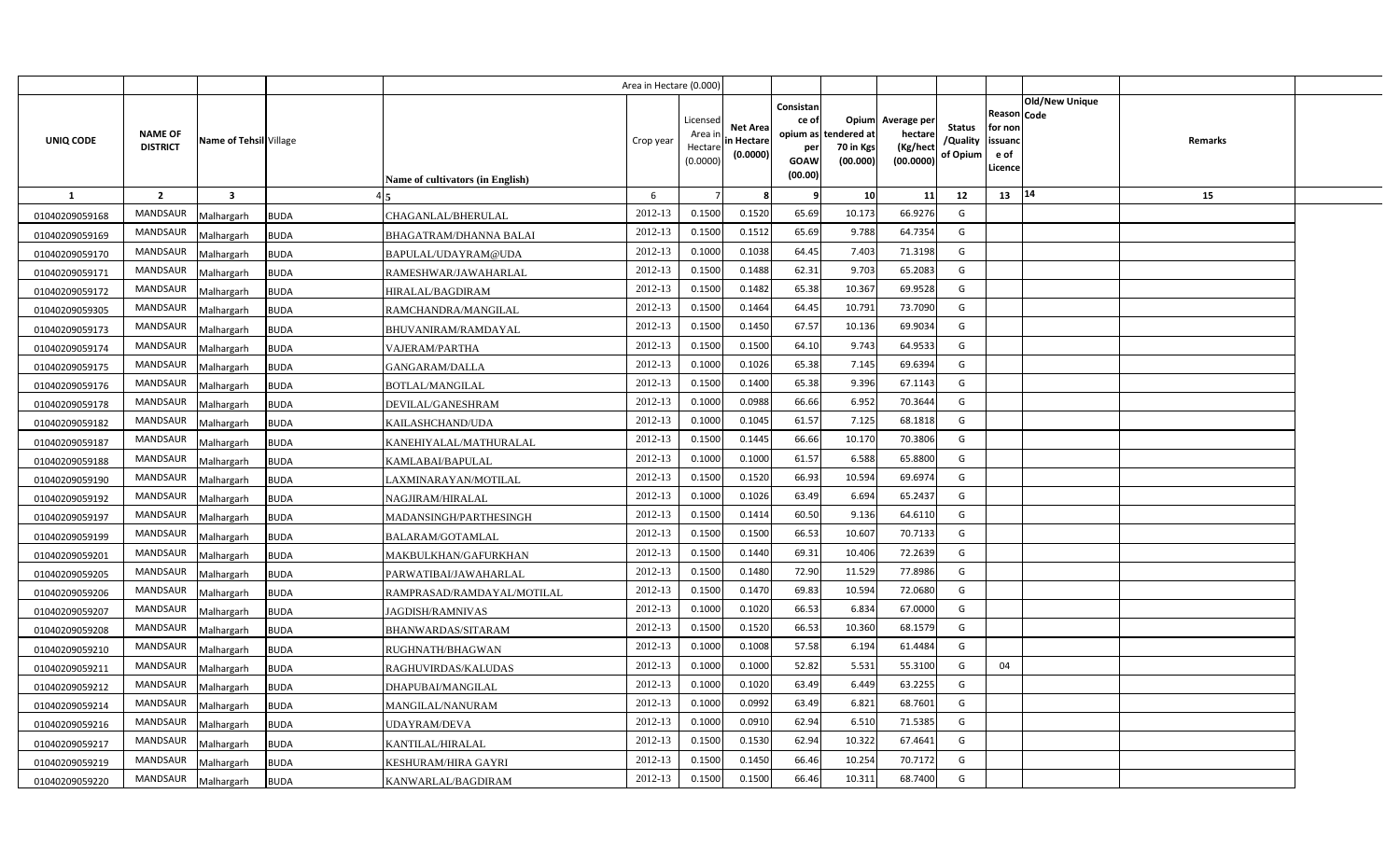|                |                                   |                         |             |                                         | Area in Hectare (0.000) |                                            |                                           |                                                          |                                               |                                                 |                                       |                                                 |                        |         |  |
|----------------|-----------------------------------|-------------------------|-------------|-----------------------------------------|-------------------------|--------------------------------------------|-------------------------------------------|----------------------------------------------------------|-----------------------------------------------|-------------------------------------------------|---------------------------------------|-------------------------------------------------|------------------------|---------|--|
| UNIQ CODE      | <b>NAME OF</b><br><b>DISTRICT</b> | Name of Tehsil Village  |             | <b>Name of cultivators (in English)</b> | Crop year               | Licensed<br>Area in<br>Hectare<br>(0.0000) | <b>Net Area</b><br>in Hectare<br>(0.0000) | Consistan<br>ce of<br>opium as<br>per<br>GOAW<br>(00.00) | Opium<br>tendered at<br>70 in Kgs<br>(00.000) | Average per<br>hectare<br>(Kg/hect<br>(00.0000) | <b>Status</b><br>/Quality<br>of Opium | Reason<br>for non<br>issuand<br>e of<br>Licence | Old/New Unique<br>Code | Remarks |  |
| 1              | $\overline{2}$                    | $\overline{\mathbf{3}}$ |             |                                         | 6                       |                                            |                                           |                                                          | 10                                            | 11                                              | 12                                    | 13   14                                         |                        | 15      |  |
| 01040209059221 | <b>MANDSAUR</b>                   | Malhargarh              | <b>BUDA</b> | RAMESHWAR/HAJARILAL                     | 2012-13                 | 0.1500                                     | 0.1500                                    | 72.90                                                    | 11.789                                        | 78.5933                                         | G                                     |                                                 |                        |         |  |
| 01040209059222 | <b>MANDSAUR</b>                   | Malhargarh              | <b>BUDA</b> | SALEGRAM/CHIMANLAL                      | 2012-13                 | 0.1000                                     | 0.1014                                    | 66.46                                                    | 7.016                                         | 69.1913                                         | G                                     |                                                 |                        |         |  |
| 01040209059225 | <b>MANDSAUR</b>                   | Malhargarh              | <b>BUDA</b> | <b>BASANTILAL/GOTAMLAL</b>              | 2012-13                 | 0.1000                                     | 0.0980                                    | 69.83                                                    | 7.751                                         | 79.0918                                         | G                                     |                                                 |                        |         |  |
| 01040209059228 | <b>MANDSAUR</b>                   | Malhargarh              | <b>BUDA</b> | BHUVANIRAM/LALU NAAI                    | 2012-13                 | 0.1000                                     | 0.0961                                    | 62.94                                                    | 6.528                                         | 67.9292                                         | G                                     |                                                 |                        |         |  |
| 01040209059230 | <b>MANDSAUR</b>                   | Malhargarh              | <b>BUDA</b> | RODIBAI/BHERULAL                        | 2012-13                 | 0.1000                                     | 0.1026                                    | 60.50                                                    | 6.698                                         | 65.2827                                         | G                                     |                                                 |                        |         |  |
| 01040209059231 | <b>MANDSAUR</b>                   | Malhargarh              | <b>BUDA</b> | CHENRAM/BHERULAL                        | 2012-13                 | 0.1000                                     | 0.1050                                    | 61.57                                                    | 6.447                                         | 61.4000                                         | G                                     |                                                 |                        |         |  |
| 01040209059232 | <b>MANDSAUR</b>                   | Malhargarh              | <b>BUDA</b> | BHAGATRAM/HAJARILAL                     | 2012-13                 | 0.1500                                     | 0.1450                                    | 66.71                                                    | 10.016                                        | 69.0759                                         | G                                     |                                                 |                        |         |  |
| 01040209059233 | <b>MANDSAUR</b>                   | Malhargarh              | <b>BUDA</b> | GANESHRAM/RAMKISHAN                     | 2012-13                 | 0.1000                                     | 0.1023                                    | 58.34                                                    | 6.284                                         | 61.4272                                         | G                                     |                                                 |                        |         |  |
| 01040209059235 | MANDSAUR                          | Malhargarh              | <b>BUDA</b> | <b>BHAGIRATH/NATHULAL</b>               | 2012-13                 | 0.1000                                     | 0.1008                                    | 68.53                                                    | 7.568                                         | 75.0794                                         | G                                     |                                                 |                        |         |  |
| 01040209059236 | <b>MANDSAUR</b>                   | Malhargarh              | <b>BUDA</b> | ASHOKKUMAR/BHUVANISHANKAR               | 2012-13                 | 0.1000                                     | 0.1000                                    | 55.31                                                    | 5.989                                         | 59.8900                                         | G                                     |                                                 |                        |         |  |
| 01040209059238 | <b>MANDSAUR</b>                   | Malhargarh              | <b>BUDA</b> | SUNDARBAI/BHULIBAI                      | 2012-13                 | 0.1500                                     | 0.1504                                    | 63.00                                                    | 9.711                                         | 64.5678                                         | G                                     |                                                 |                        |         |  |
| 01040209059239 | <b>MANDSAUR</b>                   | Malhargarh              | <b>BUDA</b> | KAMLABAI/RAMPRAHLAD                     | 2012-13                 | 0.1000                                     | 0.1025                                    | 63.00                                                    | 6.669                                         | 65.0634                                         | G                                     |                                                 |                        |         |  |
| 01040209059242 | <b>MANDSAUR</b>                   | Malhargarh              | <b>BUDA</b> | SUBHASHCHANDRA/KESHURAM                 | 2012-13                 | 0.1500                                     | 0.1575                                    | 63.99                                                    | 10.421                                        | 66.1651                                         | G                                     |                                                 |                        |         |  |
| 01040209059248 | <b>MANDSAUR</b>                   | Malhargarh              | <b>BUDA</b> | JAGDISHCHANDRA/AMARJI/RAMNARAYAN        | 2012-13                 | 0.1000                                     | 0.1024                                    | 60.83                                                    | 6.848                                         | 66.8750                                         | G                                     |                                                 |                        |         |  |
| 01040209059255 | <b>MANDSAUR</b>                   | Malhargarh              | <b>BUDA</b> | SATYANARAYAN/BHERULAL                   | 2012-13                 | 0.1500                                     | 0.1519                                    | 63.99                                                    | 9.964                                         | 65.5958                                         | G                                     |                                                 |                        |         |  |
| 01040209059258 | <b>MANDSAUR</b>                   | Malhargarh              | <b>BUDA</b> | <b>BAGDIRAM/PURA</b>                    | 2012-13                 | 0.1500                                     | 0.1472                                    | 57.76                                                    | 8.771                                         | 59.5856                                         | G                                     |                                                 |                        |         |  |
| 01040209059259 | <b>MANDSAUR</b>                   | Malhargarh              | <b>BUDA</b> | MEHMUDALI/FAKIR ALI                     | 2012-13                 | 0.1500                                     | 0.1500                                    | 66.44                                                    | 10.232                                        | 68.2133                                         | G                                     |                                                 |                        |         |  |
| 01040209059260 | <b>MANDSAUR</b>                   | Malhargarh              | <b>BUDA</b> | LOKENDRA/MOHANLAL                       | 2012-13                 | 0.1500                                     | 0.1519                                    | 66.44                                                    | 10.678                                        | 70.2962                                         | G                                     |                                                 |                        |         |  |
| 01040209059261 | <b>MANDSAUR</b>                   | Malhargarh              | <b>BUDA</b> | PARWATIBAI/MANGILAL                     | 2012-13                 | 0.1500                                     | 0.1520                                    | 63.99                                                    | 10.440                                        | 68.6842                                         | G                                     |                                                 |                        |         |  |
| 01040209059262 | <b>MANDSAUR</b>                   | Malhargarh              | <b>BUDA</b> | CUNNILAL/BHUVANILAL BALAI               | 2012-13                 | 0.1500                                     | 0.1443                                    | 63.32                                                    | 10.303                                        | 71.3999                                         | G                                     |                                                 |                        |         |  |
| 01040209059265 | <b>MANDSAUR</b>                   | Malhargarh              | <b>BUDA</b> | VINODKUMAR/BHANWARLAL                   | 2012-13                 | 0.1500                                     | 0.1449                                    | 67.74                                                    | 10.858                                        | 74.9344                                         | G                                     |                                                 |                        |         |  |
| 01040209059267 | <b>MANDSAUR</b>                   | Malhargarh              | <b>BUDA</b> | RAMCHANDRA/BHAGIRATH                    | 2012-13                 | 0.1500                                     | 0.1440                                    | 63.32                                                    | 9.968                                         | 69.2222                                         | G                                     |                                                 |                        |         |  |
| 01040209059268 | MANDSAUR                          | Malhargarh              | <b>BUDA</b> | GOPALKRISHNA/PARSURAM                   | 2012-13                 | 0.1500                                     | 0.1500                                    | 60.83                                                    | 9.446                                         | 62.9733                                         | G                                     |                                                 |                        |         |  |
| 01040209059269 | <b>MANDSAUR</b>                   | Malhargarh              | <b>BUDA</b> | KRIPARAM/DALLA                          | 2012-13                 | 0.1500                                     | 0.1440                                    | 57.59                                                    | 8.943                                         | 62.1042                                         | G                                     |                                                 |                        |         |  |
| 01040209059270 | <b>MANDSAUR</b>                   | Malhargarh              | <b>BUDA</b> | PHOOLKUNWARBAI/RAMPRAHLAD               | 2012-13                 | 0.1500                                     | 0.1566                                    | 66.89                                                    | 10.932                                        | 69.8084                                         | G                                     |                                                 |                        |         |  |
| 01040209059276 | <b>MANDSAUR</b>                   | Malhargarh              | <b>BUDA</b> | MOHANLAL/HIRALAL                        | 2012-13                 | 0.1500                                     | 0.1534                                    | 69.35                                                    | 11.007                                        | 71.7536                                         | G                                     |                                                 |                        |         |  |
| 01040209059277 | <b>MANDSAUR</b>                   | Malhargarh              | <b>BUDA</b> | BABULAL/MATHURALAL                      | 2012-13                 | 0.1000                                     | 0.1040                                    | 66.79                                                    | 7.318                                         | 70.3654                                         | G                                     |                                                 |                        |         |  |
| 01040209059278 | <b>MANDSAUR</b>                   | Malhargarh              | <b>BUDA</b> | BHAGATRAM/KASHIRAM                      | 2012-13                 | 0.1500                                     | 0.1444                                    | 60.83                                                    | 9.359                                         | 64.8130                                         | G                                     |                                                 |                        |         |  |
| 01040209059279 | <b>MANDSAUR</b>                   | Malhargarh              | <b>BUDA</b> | SHAMBHULAL/MANNALAL                     | 2012-13                 | 0.1500                                     | 0.1517                                    | 66.79                                                    | 10.801                                        | 71.1997                                         | G                                     |                                                 |                        |         |  |
| 01040209059280 | <b>MANDSAUR</b>                   | Malhargarh              | <b>BUDA</b> | AMBALAL/MANGILAL                        | 2012-13                 | 0.1000                                     | 0.0960                                    | 68.77                                                    | 6.779                                         | 70.6146                                         | G                                     |                                                 |                        |         |  |
| 01040209059282 | <b>MANDSAUR</b>                   | Malhargarh              | <b>BUDA</b> | RAMPRASAD/MANGILAL                      | 2012-13                 | 0.1500                                     | 0.1540                                    | 69.31                                                    | 11.387                                        | 73.9416                                         | G                                     |                                                 |                        |         |  |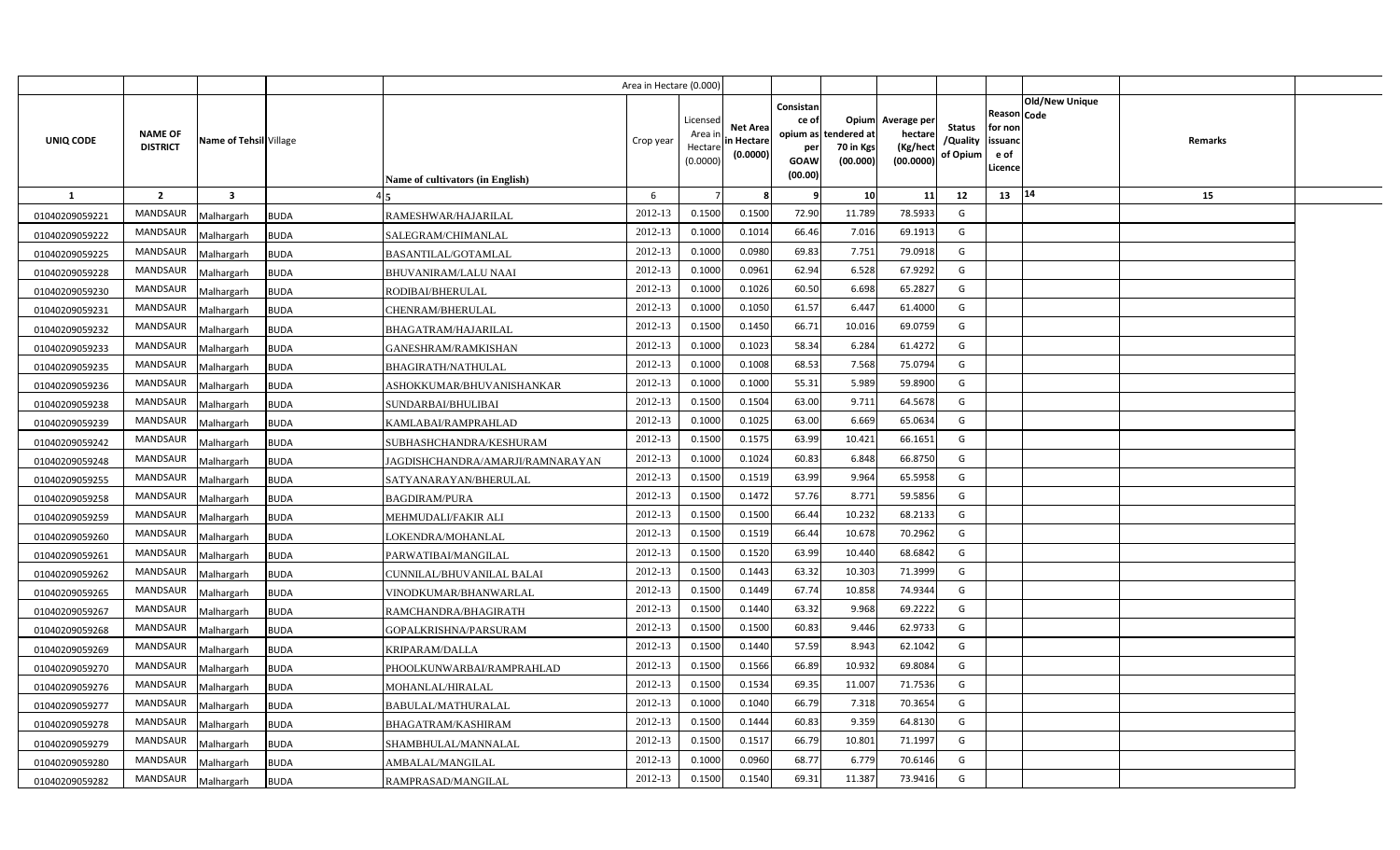|                |                                   |                           |                                  | Area in Hectare (0.000) |                                            |                                           |                                                                             |                                |                                                 |                                       |                                                      |                       |         |  |
|----------------|-----------------------------------|---------------------------|----------------------------------|-------------------------|--------------------------------------------|-------------------------------------------|-----------------------------------------------------------------------------|--------------------------------|-------------------------------------------------|---------------------------------------|------------------------------------------------------|-----------------------|---------|--|
| UNIQ CODE      | <b>NAME OF</b><br><b>DISTRICT</b> | Name of Tehsil Village    | Name of cultivators (in English) | Crop year               | Licensed<br>Area ir<br>Hectare<br>(0.0000) | <b>Net Area</b><br>in Hectare<br>(0.0000) | Consistan<br>ce of<br>opium as tendered at<br>per<br><b>GOAW</b><br>(00.00) | Opium<br>70 in Kgs<br>(00.000) | Average per<br>hectare<br>(Kg/hect<br>(00.0000) | <b>Status</b><br>/Quality<br>of Opium | Reason Code<br>for non<br>issuanc<br>e of<br>Licence | <b>Old/New Unique</b> | Remarks |  |
| $\mathbf{1}$   | $\overline{2}$                    | $\overline{\mathbf{3}}$   |                                  | 6                       |                                            |                                           | - 9                                                                         | 10                             | 11                                              | 12                                    | 13                                                   | 14                    | 15      |  |
| 01040209059284 | <b>MANDSAUR</b>                   | Malhargarh<br><b>BUDA</b> | HASANALI/BASHIRALI               | 2012-13                 | 0.1000                                     | 0.1020                                    | 66.79                                                                       | 7.309                          | 71.6569                                         | G                                     |                                                      |                       |         |  |
| 01040209059286 | <b>MANDSAUR</b>                   | <b>BUDA</b><br>Malhargarh | PRAKASHCHAND/TULSIRAM            | 2012-13                 | 0.1000                                     | 0.1008                                    | 63.32                                                                       | 6.712                          | 66.5873                                         | G                                     |                                                      |                       |         |  |
| 01040209059288 | <b>MANDSAUR</b>                   | Malhargarh<br><b>BUDA</b> | JAGDISH/RAMDAYAL                 | 2012-13                 | 0.1500                                     | 0.1440                                    | 69.31                                                                       | 10.159                         | 70.5486                                         | G                                     |                                                      |                       |         |  |
| 01040209059100 | <b>MANDSAUR</b>                   | Malhargarh<br><b>BUDA</b> | NANDUBAI/BHANWARLAL              | 2012-13                 | 0.1000                                     | 0.099                                     | 63.85                                                                       | 6.668                          | 66.8806                                         | G                                     |                                                      |                       |         |  |
| 01040209059113 | <b>MANDSAUR</b>                   | Malhargarh<br><b>BUDA</b> | LAXMAN/KANIRAM                   | 2012-13                 | 0.1500                                     | 0.1496                                    | 60.50                                                                       | 9.136                          | 61.0695                                         | G                                     |                                                      |                       |         |  |
| 01040209059119 | <b>MANDSAUR</b>                   | <b>BUDA</b><br>Malhargarh | SHOKATALI/BASHIRALI              | 2012-13                 | 0.1500                                     | 0.151                                     | 63.85                                                                       | 9.915                          | 65.5754                                         | G                                     |                                                      |                       |         |  |
| 01040209059263 | <b>MANDSAUR</b>                   | Malhargarh<br><b>BUDA</b> | VARDICHAND/KACHRU TELI           | 2012-13                 | 0.1500                                     | 0.1558                                    | 63.85                                                                       | 10.243                         | 65.7445                                         | G                                     |                                                      |                       |         |  |
| 01040209059289 | <b>MANDSAUR</b>                   | Malhargarh<br><b>BUDA</b> | RAJESHKUMAR/BHUVANIRAM           | 2012-13                 | 0.1500                                     | 0.1450                                    | 66.35                                                                       | 9.953                          | 68.6414                                         | G                                     |                                                      |                       |         |  |
| 01040209059296 | <b>MANDSAUR</b>                   | Malhargarh<br><b>BUDA</b> | RAJMAL@RAJENDRA/MULCHAND/MOTILAL | 2012-13                 | 0.1500                                     | 0.1404                                    | 68.56                                                                       | 9.922                          | 70.6695                                         | G                                     |                                                      |                       |         |  |
| 01040209059290 | <b>MANDSAUR</b>                   | Malhargarh<br><b>BUDA</b> | KAILASHDAS/MATHURADAS/GULABDAS   | 2012-13                 | 0.1000                                     | 0.1014                                    | 60.07                                                                       | 6.582                          | 64.9112                                         | G                                     |                                                      |                       |         |  |
| 01040209059226 | MANDSAUR                          | Malhargarh<br><b>BUDA</b> | SOHANBAI/KANWARLAL               | 2012-13                 | 0.1500                                     | 0.1479                                    | 63.10                                                                       | 9.366                          | 63.3266                                         | G                                     |                                                      |                       |         |  |
| 01040209059025 | <b>MANDSAUR</b>                   | Malhargarh<br><b>BUDA</b> | KAVERIBAI/FAKIRCHAND             | 2012-13                 | 0.1000                                     | 0.1045                                    | 67.59                                                                       | 7.136                          | 68.2871                                         | G                                     |                                                      |                       |         |  |
| 01040209059301 | MANDSAUR                          | Malhargarh<br><b>BUDA</b> | DHAPUBAI/DURGASHANKAR            | 2012-13                 | 0.1500                                     | 0.1500                                    | 67.59                                                                       | 10.573                         | 70.4867                                         | G                                     |                                                      |                       |         |  |
| 01040209059141 | <b>MANDSAUR</b>                   | Malhargarh<br><b>BUDA</b> | RAJARAM/BAGDIRAM                 | 2012-13                 | 0.1500                                     | 0.1500                                    | 60.07                                                                       | 9.397                          | 62.6467                                         | G                                     |                                                      |                       |         |  |
| 01040209059319 | MANDSAUR                          | Malhargarh<br><b>BUDA</b> | RADHESHYAM/SHIVLAL               | 2012-13                 | 0.1500                                     | 0.1500                                    | 66.35                                                                       | 10.265                         | 68.4333                                         | G                                     |                                                      |                       |         |  |
| 01040209059250 | MANDSAUR                          | Malhargarh<br><b>BUDA</b> | POKHARLAL/AMRITLAL               | 2012-13                 | 0.1000                                     | 0.0990                                    | 63.10                                                                       | 6.680                          | 67.4747                                         | G                                     |                                                      |                       |         |  |
| 01040209059264 | MANDSAUR                          | <b>BUDA</b><br>Malhargarh | LAXMINARAYAN/MATHURALAL          | 2012-13                 | 0.1000                                     | 0.1000                                    | 65.79                                                                       | 7.209                          | 72.0900                                         | G                                     |                                                      |                       |         |  |
| 01040209059344 | MANDSAUR                          | Malhargarh<br><b>BUDA</b> | SATYANARAYAN/GANESHRAM           | 2012-13                 | 0.1500                                     | 0.1483                                    | 65.79                                                                       | 10.583                         | 71.3621                                         | G                                     |                                                      |                       |         |  |
| 01040209059209 | <b>MANDSAUR</b>                   | Malhargarh<br><b>BUDA</b> | MANGILAL/BHERULAL                | 2012-13                 | 0.1500                                     | 0.1506                                    | 65.79                                                                       | 10.470                         | 69.5219                                         | G                                     |                                                      |                       |         |  |
| 01040209059348 | MANDSAUR                          | Malhargarh<br><b>BUDA</b> | <b>SHIVPURI RATANPURI</b>        | 2012-13                 | 0.1500                                     | 0.1456                                    | 73.45                                                                       | 11.479                         | 78.8393                                         | G                                     |                                                      |                       |         |  |
| 01040209059350 | MANDSAUR                          | Malhargarh<br><b>BUDA</b> | RAMKANYABAI/RATANLAL             | 2012-13                 | 0.1000                                     | 0.1020                                    | 67.59                                                                       | 7.145                          | 70.0490                                         | G                                     |                                                      |                       |         |  |
| 01040209059198 | MANDSAUR                          | <b>BUDA</b><br>Malhargarh | <b>GANGARAM/KISHAN</b>           | 2012-13                 | 0.1000                                     | 0.0980                                    | 60.07                                                                       | 6.453                          | 65.8469                                         | G                                     |                                                      |                       |         |  |
| 01040209059285 | MANDSAUR                          | Malhargarh<br><b>BUDA</b> | <b>BARKATALI/FAKIRALI</b>        | 2012-13                 | 0.1000                                     | 0.0990                                    | 60.09                                                                       | 5.983                          | 60.4343                                         | G                                     |                                                      |                       |         |  |
| 01040209059347 | MANDSAUR                          | <b>BUDA</b><br>Malhargarh | ISMAILALI/BASHIRKHAN             | 2012-13                 | 0.1000                                     | 0.1020                                    | 63.10                                                                       | 7.130                          | 69.9020                                         | G                                     |                                                      |                       |         |  |
| 01040209059029 | MANDSAUR                          | Malhargarh<br><b>BUDA</b> | RAMPRASAD/KESHURAM               | 2012-13                 | 0.1500                                     | 0.1479                                    | 66.44                                                                       | 10.127                         | 68.4719                                         | G                                     |                                                      |                       |         |  |
| 01040209059351 | MANDSAUR                          | Malhargarh<br><b>BUDA</b> | PREMSHANKAR/NANURAM              | 2012-13                 | 0.1000                                     | 0.1023                                    | 67.74                                                                       | 7.171                          | 70.0978                                         | G                                     |                                                      |                       |         |  |
| 01040209059128 | <b>MANDSAUR</b>                   | Malhargarh<br><b>BUDA</b> | AVNAKHATUN/LATIFKHAN             | 2012-13                 | 0.1500                                     | 0.1416                                    | 63.00                                                                       | 9.738                          | 68.7712                                         | G                                     |                                                      |                       |         |  |
| 01040209059195 | <b>MANDSAUR</b>                   | <b>BUDA</b><br>Malhargarh | KHATUNBAI/ALLA NOOR              | 2012-13                 | 0.1000                                     | 0.1000                                    | 62.31                                                                       | 6.195                          | 61.9500                                         | G                                     |                                                      |                       |         |  |
| 01040209059352 | MANDSAUR                          | Malhargarh<br><b>BUDA</b> | MADANLAL/JAGRAM                  | 2012-13                 | 0.1500                                     | 0.1476                                    | 70.67                                                                       | 10.994                         | 74.4851                                         | G                                     |                                                      |                       |         |  |
| 01040209059355 | <b>MANDSAUR</b>                   | Malhargarh<br><b>BUDA</b> | MOHANBAI/BHAGATRAM               | 2012-13                 | 0.1500                                     | 0.1430                                    | 59.32                                                                       | 8.737                          | 61.0979                                         | G                                     |                                                      |                       |         |  |
| 01040209059007 | <b>MANDSAUR</b>                   | Malhargarh<br><b>BUDA</b> | BHERULAL/MOHANLAL                | 2012-13                 | 0.1000                                     | 0.1000                                    | 66.66                                                                       | 7.018                          | 70.1800                                         | G                                     |                                                      |                       |         |  |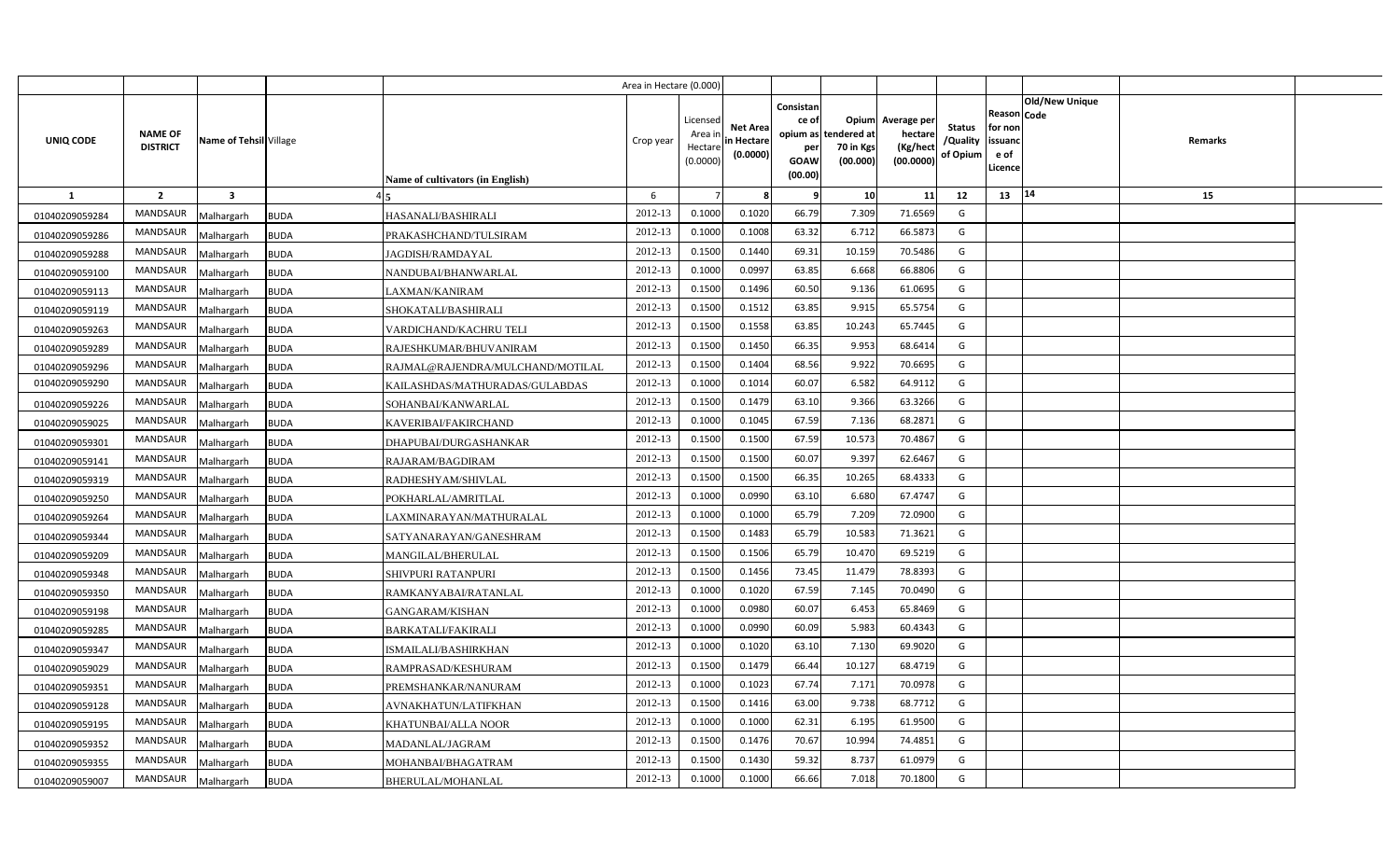|                |                                   |                        |             |                                         | Area in Hectare (0.000) |                                            |                                           |                                                                 |                                               |                                                 |                                       |                                                             |                       |             |  |
|----------------|-----------------------------------|------------------------|-------------|-----------------------------------------|-------------------------|--------------------------------------------|-------------------------------------------|-----------------------------------------------------------------|-----------------------------------------------|-------------------------------------------------|---------------------------------------|-------------------------------------------------------------|-----------------------|-------------|--|
| UNIQ CODE      | <b>NAME OF</b><br><b>DISTRICT</b> | Name of Tehsil Village |             | <b>Name of cultivators (in English)</b> | Crop year               | Licensed<br>Area ir<br>Hectare<br>(0.0000) | <b>Net Area</b><br>in Hectare<br>(0.0000) | Consistan<br>ce of<br>opium as<br>per<br><b>GOAW</b><br>(00.00) | Opium<br>tendered at<br>70 in Kgs<br>(00.000) | Average per<br>hectare<br>(Kg/hect<br>(00.0000) | <b>Status</b><br>/Quality<br>of Opium | <b>Reason Code</b><br>for non<br>issuand<br>e of<br>Licence | <b>Old/New Unique</b> | Remarks     |  |
| <b>1</b>       | $\overline{2}$                    | $\mathbf{3}$           |             |                                         | 6                       |                                            |                                           | - 9                                                             | 10                                            | 11                                              | 12                                    | 13                                                          | 14                    | 15          |  |
| 01040209059008 | <b>MANDSAUR</b>                   | Malhargarh             | <b>BUDA</b> | RAMRATAN/MAGNIRAM                       | 2012-13                 | 0.1500                                     | 0.1508                                    | 65.75                                                           | 10.163                                        | 67.3939                                         | G                                     |                                                             |                       |             |  |
| 01040209059009 | <b>MANDSAUR</b>                   | Malhargarh             | <b>BUDA</b> | CHAGANLAL/BADRILAL                      | 2012-13                 | 0.1500                                     | 0.1410                                    | 61.57                                                           | 8.936                                         | 63.3759                                         | G                                     |                                                             |                       |             |  |
| 01040209059010 | MANDSAUR                          | Malhargarh             | <b>BUDA</b> | KAMLESH/RAMPRASAD                       | 2012-13                 | 0.1500                                     | 0.1518                                    | 70.67                                                           | 11.136                                        | 73.3597                                         | G                                     |                                                             |                       |             |  |
| 01040209059014 | MANDSAUR                          | Malhargarh             | <b>BUDA</b> | LAXMINARAYAN/KESHURAM                   | 2012-13                 | 0.1500                                     | 0.1530                                    | 70.67                                                           | 11.327                                        | 74.0327                                         | G                                     |                                                             |                       |             |  |
| 01040209059016 | MANDSAUR                          | Malhargarh             | <b>BUDA</b> | MATHRIBAI/BHERULAL                      | 2012-13                 | 0.1000                                     | 0.1040                                    | 61.88                                                           | 6.515                                         | 62.6442                                         | G                                     |                                                             |                       | name change |  |
| 01040209059019 | <b>MANDSAUR</b>                   | Malhargarh             | <b>BUDA</b> | MANGILAL/AMARJI                         | 2012-13                 | 0.100                                      | 0.1024                                    | 65.75                                                           | 7.035                                         | 68.7012                                         | G                                     |                                                             |                       |             |  |
| 01040209059105 | MANDSAUR                          | Malhargarh             | <b>BUDA</b> | YAKUBKHAN/BASHIRKHAN                    | 2012-13                 | 0.100                                      | 0.1023                                    | 65.32                                                           | 6.877                                         | 67.2239                                         | G                                     |                                                             |                       |             |  |
| 01040209059023 | <b>MANDSAUR</b>                   | Malhargarh             | <b>BUDA</b> | GITABAI/RADHESHYAM                      | 2012-13                 | 0.1500                                     | 0.1520                                    | 65.32                                                           | 10.227                                        | 67.2829                                         | G                                     |                                                             |                       |             |  |
| 01040209059028 | MANDSAUR                          | Malhargarh             | <b>BUDA</b> | MULCHAND/MOTILAL                        | 2012-13                 | 0.1500                                     | 0.1404                                    | 69.13                                                           | 9.994                                         | 71.1823                                         | G                                     |                                                             |                       |             |  |
| 01040209059037 | <b>MANDSAUR</b>                   | Malhargarh             | <b>BUDA</b> | KANHEYALAL/MODIRAM                      | 2012-13                 | 0.1000                                     | 0.1050                                    | 65.32                                                           | 7.540                                         | 71.8095                                         | G                                     |                                                             |                       |             |  |
| 01040209059038 | <b>MANDSAUR</b>                   | Malhargarh             | <b>BUDA</b> | OMPRAKASH/BHERULAL                      | 2012-13                 | 0.1000                                     | 0.1000                                    | 62.31                                                           | 6.721                                         | 67.2100                                         | G                                     |                                                             |                       |             |  |
| 01040209059050 | <b>MANDSAUR</b>                   | Malhargarh             | <b>BUDA</b> | NANDLAL/DEVA                            | 2012-13                 | 0.1500                                     | 0.1470                                    | 61.88                                                           | 9.415                                         | 64.0476                                         | G                                     |                                                             |                       |             |  |
| 01040209059060 | MANDSAUR                          | Malhargarh             | <b>BUDA</b> | RAMESHWAR/MEGHA                         | 2012-13                 | 0.1500                                     | 0.1488                                    | 61.88                                                           | 9.247                                         | 62.1438                                         | G                                     |                                                             |                       |             |  |
| 01040209059061 | <b>MANDSAUR</b>                   | Malhargarh             | <b>BUDA</b> | RAMPRASAD/BAGDIRAM                      | 2012-13                 | 0.1500                                     | 0.1512                                    | 62.48                                                           | 9.952                                         | 65.8201                                         | G                                     |                                                             |                       |             |  |
| 01040209059062 | <b>MANDSAUR</b>                   | Malhargarh             | <b>BUDA</b> | RAMNIVAS/BAGDIRAM                       | 2012-13                 | 0.1000                                     | 0.1023                                    | 69.13                                                           | 7.565                                         | 73.9492                                         | G                                     |                                                             |                       |             |  |
| 01040209059065 | <b>MANDSAUR</b>                   | Malhargarh             | <b>BUDA</b> | CHAGANLAL/SHITAL LAL                    | 2012-13                 | 0.1500                                     | 0.1500                                    | 66.83                                                           | 10.550                                        | 70.3333                                         | G                                     |                                                             |                       |             |  |
| 01040209059070 | <b>MANDSAUR</b>                   | Malhargarh             | <b>BUDA</b> | PYARIBAI/GOTAM                          | 2012-13                 | 0.1500                                     | 0.1476                                    | 69.13                                                           | 10.132                                        | 68.6450                                         | G                                     |                                                             |                       |             |  |
| 01040209059075 | MANDSAUR                          | Malhargarh             | <b>BUDA</b> | JAGDISH/GANESHRAM/SUNDARBAI             | 2012-13                 | 0.1500                                     | 0.1505                                    | 68.56                                                           | 10.823                                        | 71.9136                                         | G                                     |                                                             |                       |             |  |
| 01040209059078 | MANDSAUR                          | Malhargarh             | <b>BUDA</b> | KAMLESH/MANGILAL                        | 2012-13                 | 0.1000                                     | 0.0966                                    | 66.83                                                           | 7.179                                         | 74.3168                                         | G                                     |                                                             |                       |             |  |
| 01040209059082 | <b>MANDSAUR</b>                   | Malhargarh             | <b>BUDA</b> | SHIVLAL/BHANWARLAL                      | 2012-13                 | 0.1500                                     | 0.1458                                    | 61.73                                                           | 9.621                                         | 65.9877                                         | G                                     |                                                             |                       |             |  |
| 01040209059086 | MANDSAUR                          | Malhargarh             | <b>BUDA</b> | HULASBAI/RAMNARAYAN                     | 2012-13                 | 0.1500                                     | 0.1476                                    | 66.83                                                           | 10.521                                        | 71.2805                                         | G                                     |                                                             |                       |             |  |
| 01040209059087 | <b>MANDSAUR</b>                   | Malhargarh             | <b>BUDA</b> | KANCHANBAI/SHIVLAL                      | 2012-13                 | 0.1000                                     | 0.095                                     | 61.73                                                           | 6.781                                         | 70.8568                                         | G                                     |                                                             |                       |             |  |
| 01040209059088 | <b>MANDSAUR</b>                   | Malhargarh             | <b>BUDA</b> | <b>BANSHILAL/NATHU</b>                  | 2012-13                 | 0.1000                                     | 0.1000                                    | 66.35                                                           | 7.147                                         | 71.4700                                         | G                                     |                                                             |                       |             |  |
| 01040209059089 | <b>MANDSAUR</b>                   | Malhargarh             | <b>BUDA</b> | AVANTIBAI/MATHURADAS                    | 2012-13                 | 0.1000                                     | 0.1014                                    | 61.96                                                           | 6.789                                         | 66.9527                                         | G                                     |                                                             |                       |             |  |
| 01040209059091 | <b>MANDSAUR</b>                   | Malhargarh             | <b>BUDA</b> | RAMNIVAS/MODIRAM                        | 2012-13                 | 0.1500                                     | 0.1540                                    | 62.48                                                           | 10.550                                        | 68.5065                                         | G                                     |                                                             |                       |             |  |
| 01040209059196 | <b>MANDSAUR</b>                   | Malhargarh             | <b>BUDA</b> | PRAKASHBAI/RAMKISHAN                    | 2012-13                 | 0.1500                                     | 0.103                                     | 62.48                                                           | 7.096                                         | 68.4282                                         | G                                     |                                                             |                       |             |  |
| 01040209059072 | <b>MANDSAUR</b>                   | Malhargarh             | <b>BUDA</b> | HARIOM/JAGDISH                          | 2012-13                 | 0.1500                                     | 0.1510                                    | 68.56                                                           | 10.881                                        | 72.0596                                         | G                                     |                                                             |                       |             |  |
| 01040209059095 | <b>MANDSAUR</b>                   | Malhargarh             | <b>BUDA</b> | JAYANT /CHAGANLAL                       | 2012-13                 | 0.1500                                     | 0.1500                                    | 65.90                                                           | 10.431                                        | 69.5400                                         | G                                     |                                                             |                       |             |  |
| 01040209059097 | <b>MANDSAUR</b>                   | Malhargarh             | <b>BUDA</b> | RAMPRAHLAD/NATHULAL                     | 2012-13                 | 0.1000                                     | 0.0972                                    | 65.90                                                           | 6.665                                         | 68.5700                                         | G                                     |                                                             |                       |             |  |
| 01040209059099 | <b>MANDSAUR</b>                   | Malhargarh             | <b>BUDA</b> | BHERULAL/PARTHA                         | 2012-13                 | 0.1500                                     | 0.1500                                    | 67.24                                                           | 10.201                                        | 68.0067                                         | G                                     |                                                             |                       |             |  |
| 01040209059101 | MANDSAUR                          | Malhargarh             | <b>BUDA</b> | NANURAM/MAGNIRAM                        | 2012-13                 | 0.1500                                     | 0.1550                                    | 67.24                                                           | 10.634                                        | 68.6065                                         | G                                     |                                                             |                       |             |  |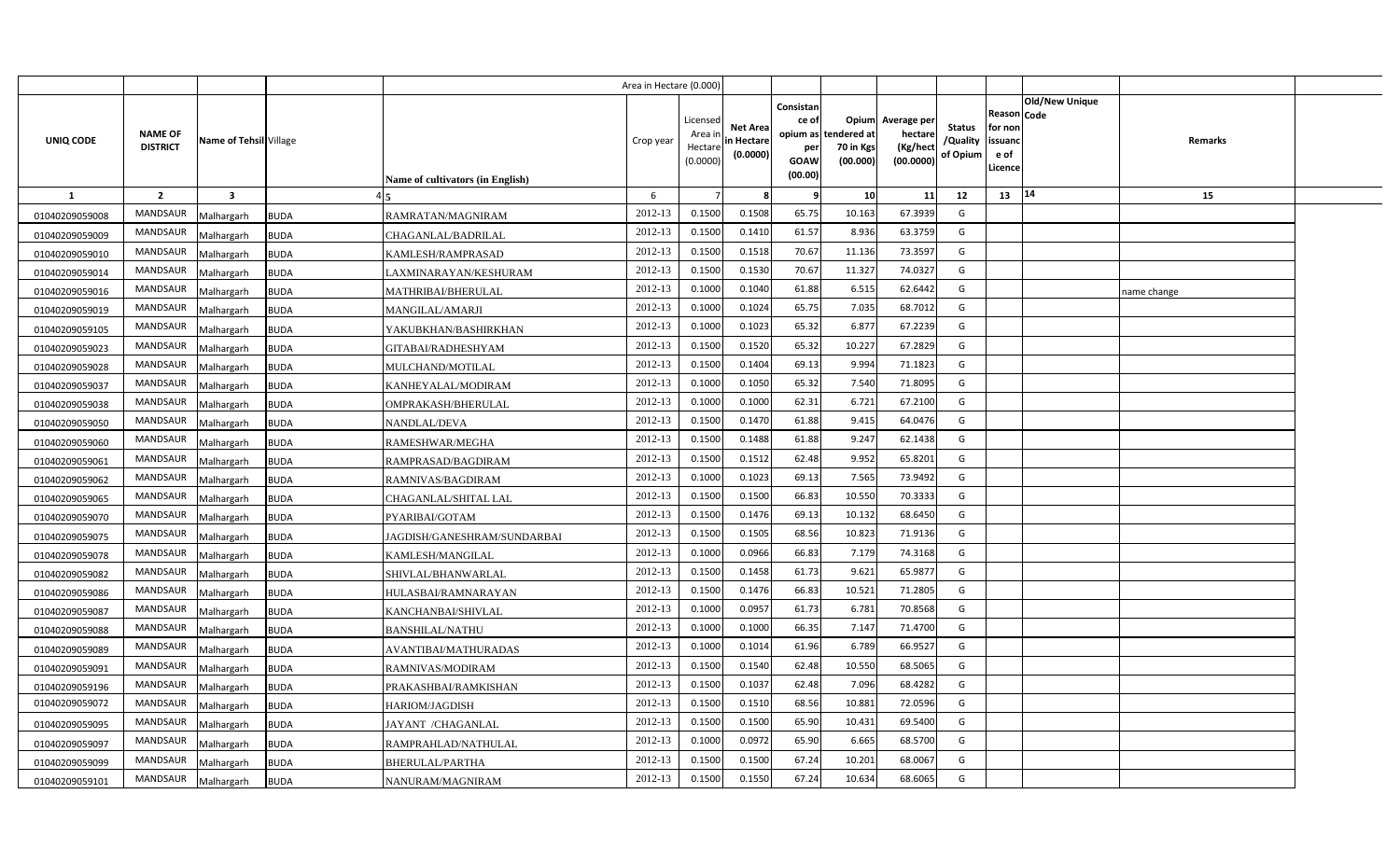|                |                                   |                           |                                  | Area in Hectare (0.000) |                                            |                                           |                                                          |                                                      |                                                 |                                       |                                                      |                       |            |  |
|----------------|-----------------------------------|---------------------------|----------------------------------|-------------------------|--------------------------------------------|-------------------------------------------|----------------------------------------------------------|------------------------------------------------------|-------------------------------------------------|---------------------------------------|------------------------------------------------------|-----------------------|------------|--|
| UNIQ CODE      | <b>NAME OF</b><br><b>DISTRICT</b> | Name of Tehsil Village    | Name of cultivators (in English) | Crop year               | Licensed<br>Area in<br>Hectare<br>(0.0000) | <b>Net Area</b><br>in Hectare<br>(0.0000) | Consistan<br>ce of<br>opium as<br>per<br>GOAW<br>(00.00) | <b>Opium</b><br>tendered at<br>70 in Kgs<br>(00.000) | Average per<br>hectare<br>(Kg/hect<br>(00.0000) | <b>Status</b><br>/Quality<br>of Opium | Reason Code<br>for non<br>issuand<br>e of<br>Licence | <b>Old/New Unique</b> | Remarks    |  |
| $\mathbf{1}$   | $\overline{2}$                    | $\overline{\mathbf{3}}$   |                                  | 6                       |                                            |                                           |                                                          | 10                                                   | 11                                              | 12                                    | 13   14                                              |                       | 15         |  |
| 01040209059112 | <b>MANDSAUR</b>                   | Malhargarh<br><b>BUDA</b> | VISHNUKUMAR / KANEHIYALAL/RAMA   | 2012-13                 | 0.1500                                     | 0.1560                                    | 65.70                                                    | 10.897                                               | 69.8526                                         | G                                     |                                                      |                       |            |  |
| 01040209059130 | <b>MANDSAUR</b>                   | <b>BUDA</b><br>Malhargarh | RAISABI / BABU ALI               | 2012-13                 | 0.1000                                     | 0.1000                                    | 59.52                                                    | 6.301                                                | 63.0100                                         | G                                     |                                                      |                       |            |  |
| 01040209059131 | <b>MANDSAUR</b>                   | Malhargarh<br><b>BUDA</b> | BHERULAL/DAULA                   | 2012-13                 | 0.1500                                     | 0.1511                                    | 62.74                                                    | 9.653                                                | 63.8848                                         | G                                     |                                                      |                       |            |  |
| 01040209059134 | <b>MANDSAUR</b>                   | Malhargarh<br><b>BUDA</b> | OMPRAKASH/KUSHALDAS              | 2012-13                 | 0.1000                                     | 0.1000                                    | 65.70                                                    | 6.805                                                | 68.0500                                         | G                                     |                                                      |                       |            |  |
| 01040209059135 | <b>MANDSAUR</b>                   | Malhargarh<br><b>BUDA</b> | KANEHIYALAL/NARAYAN              | 2012-13                 | 0.1500                                     | 0.1500                                    | 66.69                                                    | 10.194                                               | 67.9600                                         | G                                     |                                                      |                       |            |  |
| 01040209059136 | <b>MANDSAUR</b>                   | Malhargarh<br><b>BUDA</b> | MOHANLAL/MATHURALAL              | 2012-13                 | 0.1000                                     | 0.1000                                    | 62.74                                                    | 6.489                                                | 64.8900                                         | G                                     |                                                      |                       |            |  |
| 01040209059180 | <b>MANDSAUR</b>                   | Malhargarh<br><b>BUDA</b> | <b>BHURIBAI/AMRITRAM</b>         | 2012-13                 | 0.1500                                     | 0.1508                                    | 61.62                                                    | 9.578                                                | 63.5146                                         | G                                     |                                                      |                       |            |  |
| 01040209059181 | <b>MANDSAUR</b>                   | Malhargarh<br><b>BUDA</b> | <b>MANNA/DEVA CHAMAR</b>         | 2012-13                 | 0.1000                                     | 0.0966                                    | 63.50                                                    | 6.441                                                | 66.6770                                         | G                                     |                                                      |                       |            |  |
| 01040209059183 | <b>MANDSAUR</b>                   | Malhargarh<br><b>BUDA</b> | KARULAL/NANDLAL                  | 2012-13                 | 0.1500                                     | 0.1496                                    | 72.73                                                    | 11.138                                               | 74.4519                                         | G                                     |                                                      |                       |            |  |
| 01040209059185 | <b>MANDSAUR</b>                   | Malhargarh<br><b>BUDA</b> | <b>BHULIBAI/DHANNA</b>           | 2012-13                 | 0.1000                                     | 0.1026                                    | 62.41                                                    | 6.491                                                | 63.2651                                         |                                       | 02                                                   |                       |            |  |
| 01040209059189 | <b>MANDSAUR</b>                   | Malhargarh<br><b>BUDA</b> | SHANTIBAI/KANEHIYALAL            | 2012-13                 | 0.1000                                     | 0.1044                                    | 63.50                                                    | 6.795                                                | 65.0862                                         | G                                     |                                                      |                       |            |  |
| 01040209059200 | <b>MANDSAUR</b>                   | Malhargarh<br><b>BUDA</b> | LAXMICHAND/HAJARILAL             | 2012-13                 | 0.1000                                     | 0.1000                                    | 60.26                                                    | 6.301                                                | 63.0100                                         | G                                     |                                                      |                       |            |  |
| 01040209059224 | <b>MANDSAUR</b>                   | Malhargarh<br><b>BUDA</b> | LAXMIBAI/SOHANLAL                | 2012-13                 | 0.1000                                     | 0.1023                                    | 65.05                                                    | 6.998                                                | 68.4066                                         | G                                     |                                                      |                       |            |  |
| 01040209059234 | <b>MANDSAUR</b>                   | Malhargarh<br><b>BUDA</b> | RAMRATAN/MODIRAM                 | 2012-13                 | 0.1500                                     | 0.1440                                    | 66.69                                                    | 9.899                                                | 68.7431                                         | G                                     |                                                      |                       |            |  |
| 01040209059249 | <b>MANDSAUR</b>                   | Malhargarh<br><b>BUDA</b> | SALAGRAM/BAPULAL                 | 2012-13                 | 0.1500                                     | 0.1426                                    | 66.01                                                    | 9.647                                                | 67.6508                                         | G                                     |                                                      |                       |            |  |
| 01040209059251 | <b>MANDSAUR</b>                   | <b>BUDA</b><br>Malhargarh | RATANLAL/AMRITLAL                | 2012-13                 | 0.1500                                     | 0.1500                                    | 66.01                                                    | 10.090                                               | 67.2667                                         | G                                     |                                                      |                       | ame change |  |
| 01040209059252 | <b>MANDSAUR</b>                   | Malhargarh<br><b>BUDA</b> | PANNALAL/AMRITLAL                | 2012-13                 | 0.1500                                     | 0.1553                                    | 69.80                                                    | 10.899                                               | 70.1803                                         | G                                     |                                                      |                       |            |  |
| 01040209059254 | <b>MANDSAUR</b>                   | Malhargarh<br><b>BUDA</b> | ASHOKKUMAR/BHERULAL              | 2012-13                 | 0.1000                                     | 0.1023                                    | 69.80                                                    | 7.319                                                | 71.5445                                         | G                                     |                                                      |                       |            |  |
| 01040209059256 | <b>MANDSAUR</b>                   | Malhargarh<br><b>BUDA</b> | MANAKLAL/RAMPRAHLAD              | 2012-13                 | 0.1500                                     | 0.1508                                    | 64.87                                                    | 10.129                                               | 67.1684                                         | G                                     |                                                      |                       |            |  |
| 01040209059257 | <b>MANDSAUR</b>                   | Malhargarh<br><b>BUDA</b> | SHYAMSUNDAR/RAMPRASAD            | 2012-13                 | 0.1500                                     | 0.1568                                    | 65.36                                                    | 11.690                                               | 74.5536                                         | G                                     |                                                      |                       |            |  |
| 01040209059266 | <b>MANDSAUR</b>                   | <b>BUDA</b><br>Malhargarh | BHAGIRATH/NARAYAN                | 2012-13                 | 0.1500                                     | 0.1287                                    | 65.05                                                    | 9.005                                                | 69.9689                                         | G                                     |                                                      |                       |            |  |
| 01040209059271 | <b>MANDSAUR</b>                   | Malhargarh<br><b>BUDA</b> | GHANSHYAM/BAGDIRAM               | 2012-13                 | 0.1500                                     | 0.1509                                    | 69.51                                                    | 10.705                                               | 70.9410                                         | G                                     |                                                      |                       |            |  |
| 01040209059273 | <b>MANDSAUR</b>                   | Malhargarh<br><b>BUDA</b> | SHYAMLAL/BHERULAL                | 2012-13                 | 0.1500                                     | 0.1482                                    | 65.36                                                    | 10.112                                               | 68.2321                                         | G                                     |                                                      |                       |            |  |
| 01040209059281 | <b>MANDSAUR</b>                   | Malhargarh<br><b>BUDA</b> | <b>BAGDIRAM/NATHU</b>            | 2012-13                 | 0.1500                                     | 0.1480                                    | 62.95                                                    | 9.793                                                | 66.1689                                         | G                                     |                                                      |                       |            |  |
| 01040209059283 | MANDSAUR                          | <b>BUDA</b><br>Malhargarh | RAMDAS/SUNDARDAS                 | 2012-13                 | 0.1500                                     | 0.1536                                    | 65.33                                                    | 10.303                                               | 67.0768                                         | G                                     |                                                      |                       |            |  |
| 01040209059287 | <b>MANDSAUR</b>                   | Malhargarh<br><b>BUDA</b> | KAMLESHKUMAR/TULSIRAM            | 2012-13                 | 0.1000                                     | 0.0980                                    | 69.51                                                    | 7.030                                                | 71.7347                                         | G                                     |                                                      |                       |            |  |
| 01040209059293 | <b>MANDSAUR</b>                   | <b>BUDA</b><br>Malhargarh | RAMESHCHANDRA/ RAMRATAN/GHISIBAI | 2012-13                 | 0.1000                                     | 0.0992                                    | 65.33                                                    | 6.692                                                | 67.4597                                         | G                                     |                                                      |                       |            |  |
| 01040209059298 | <b>MANDSAUR</b>                   | Malhargarh<br><b>BUDA</b> | CHENRAM/MANGILAL                 | 2012-13                 | 0.1500                                     | 0.1430                                    | 59.53                                                    | 8.615                                                | 60.2448                                         | G                                     |                                                      |                       |            |  |
| 01040209059143 | <b>MANDSAUR</b>                   | <b>BUDA</b><br>Malhargarh | BHANWARSINGH/PRATHVISINGH        | 2012-13                 | 0.1000                                     | 0.1025                                    | 55.55                                                    | 5.809                                                | 56.6732                                         | G                                     | 04                                                   |                       |            |  |
| 01040209059274 | <b>MANDSAUR</b>                   | <b>BUDA</b><br>Malhargarh | BHANWARIBAI/ONKARLAL             | 2012-13                 | 0.1500                                     | 0.1472                                    | 62.95                                                    | 9.721                                                | 66.0394                                         | G                                     |                                                      |                       |            |  |
| 01040209059292 | <b>MANDSAUR</b>                   | Malhargarh<br><b>BUDA</b> | BASIRKHAN/MOHD NOOR/FATIMABEE    | 2012-13                 | 0.1000                                     | 0.1015                                    | 63.87                                                    | 6.469                                                | 63.7340                                         | G                                     |                                                      |                       |            |  |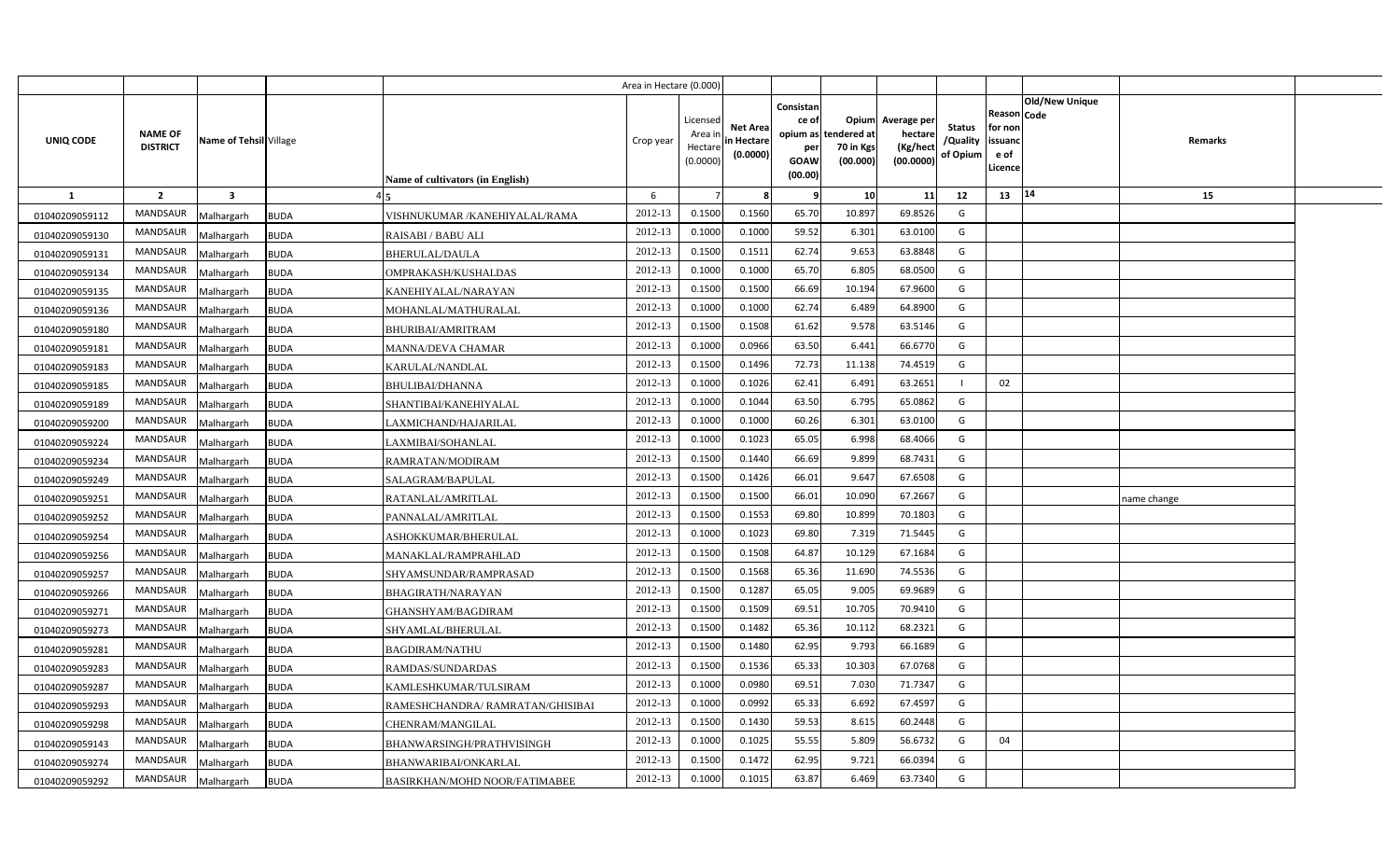|                |                                   |                                |                                  | Area in Hectare (0.000) |                                            |                                           |                                                                             |                                |                                                 |                                       |                                                      |                       |             |  |
|----------------|-----------------------------------|--------------------------------|----------------------------------|-------------------------|--------------------------------------------|-------------------------------------------|-----------------------------------------------------------------------------|--------------------------------|-------------------------------------------------|---------------------------------------|------------------------------------------------------|-----------------------|-------------|--|
| UNIQ CODE      | <b>NAME OF</b><br><b>DISTRICT</b> | Name of Tehsil Village         | Name of cultivators (in English) | Crop year               | Licensed<br>Area ir<br>Hectare<br>(0.0000) | <b>Net Area</b><br>in Hectare<br>(0.0000) | Consistan<br>ce of<br>opium as tendered at<br>per<br><b>GOAW</b><br>(00.00) | Opium<br>70 in Kgs<br>(00.000) | Average per<br>hectare<br>(Kg/hect<br>(00.0000) | <b>Status</b><br>/Quality<br>of Opium | Reason Code<br>for non<br>issuanc<br>e of<br>Licence | <b>Old/New Unique</b> | Remarks     |  |
| $\mathbf{1}$   | $\overline{2}$                    | $\overline{\mathbf{3}}$        |                                  | 6                       |                                            |                                           | - 9                                                                         | 10                             | 11                                              | 12                                    | 13                                                   | 14                    | 15          |  |
| 01040209059018 | <b>MANDSAUR</b>                   | Malhargarh<br><b>BUDA</b>      | KANWARLAL/KESHURAM               | 2012-13                 | 0.1000                                     | 0.0984                                    | 64.39                                                                       | 6.945                          | 70.5793                                         | G                                     |                                                      |                       |             |  |
| 01040209059345 | <b>MANDSAUR</b>                   | <b>BUDA</b><br>Malhargarh      | BHAGWATIDAS/NATHUDAS             | 2012-13                 | 0.1000                                     | 0.1026                                    | 63.87                                                                       | 6.779                          | 66.0721                                         | G                                     |                                                      |                       |             |  |
| 01040209059349 | <b>MANDSAUR</b>                   | Malhargarh<br><b>BUDA</b>      | SHANTILAL/KESHURAM               | 2012-13                 | 0.1500                                     | 0.1472                                    | 68.72                                                                       | 10.593                         | 71.9633                                         | G                                     |                                                      |                       |             |  |
| 01040209059203 | <b>MANDSAUR</b>                   | Malhargarh<br><b>BUDA</b>      | RAMRATAN/KANWARLAL               | 2012-13                 | 0.1500                                     | 0.1450                                    | 71.65                                                                       | 10.809                         | 74.5448                                         | G                                     |                                                      |                       | name change |  |
| 01040209059241 | <b>MANDSAUR</b>                   | Malhargarh<br><b>BUDA</b>      | BHARATRAM/KANWARLAL              | 2012-13                 | 0.1500                                     | 0.1419                                    | 64.39                                                                       | 9.649                          | 67.9986                                         | G                                     |                                                      |                       |             |  |
| 01040209059331 | <b>MANDSAUR</b>                   | Malhargarh<br><b>BUDA</b>      | JAGANNATH/NANALAL                | 2012-13                 | 0.1500                                     | 0.1518                                    | 62.89                                                                       | 9.874                          | 65.0461                                         | G                                     |                                                      |                       |             |  |
| 01040209059017 | <b>MANDSAUR</b>                   | Malhargarh<br><b>BUDA</b>      | <b>BHAGATRAM/KESHURAM</b>        | 2012-13                 | 0.1000                                     | 0.1020                                    | 62.89                                                                       | 6.819                          | 66.8529                                         | G                                     |                                                      |                       |             |  |
| 01040209060011 | <b>MANDSAUR</b>                   | Malhargarh<br>CHANDRAPURA      | AMRIBAI/MADHO                    | 2012-13                 | 0.1000                                     | 0.0989                                    | 58.34                                                                       | 6.126                          | 61.9414                                         | G                                     |                                                      |                       |             |  |
| 01040209060016 | <b>MANDSAUR</b>                   | Malhargarh<br>CHANDRAPURA      | RAMSINGH/BHUVANISINGH            | 2012-13                 | 0.1000                                     | 0.101!                                    | 66.71                                                                       | 7.005                          | 69.0148                                         | G                                     |                                                      |                       |             |  |
| 01040209060023 | <b>MANDSAUR</b>                   | Malhargarh<br>CHANDRAPURA      | RAMCHANDRA/MADHU                 | 2012-13                 | 0.1500                                     | 0.1492                                    | 58.34                                                                       | 9.001                          | 60.3284                                         | G                                     |                                                      |                       |             |  |
| 01040209060028 | <b>MANDSAUR</b>                   | Malhargarh<br>CHANDRAPURA      | KHUMANSINGH/NATHUSINGH           | 2012-13                 | 0.1500                                     | 0.1480                                    | 61.57                                                                       | 10.238                         | 69.1757                                         | G                                     |                                                      |                       |             |  |
| 01040209060033 | <b>MANDSAUR</b>                   | Malhargarh<br>CHANDRAPURA      | CHAGANLAL/AMRIBAI                | 2012-13                 | 0.1000                                     | 0.0962                                    | 62.61                                                                       | 6.753                          | 70.1975                                         | -1                                    | 02                                                   |                       |             |  |
| 01040209060012 | <b>MANDSAUR</b>                   | Malhargarh<br>CHANDRAPURA      | RATANBAI/SUKHLAL                 | 2012-13                 | 0.1000                                     | 0.0994                                    | 56.40                                                                       | 6.381                          | 64.1952                                         | G                                     |                                                      |                       |             |  |
| 01040209060030 | <b>MANDSAUR</b>                   | Malhargarh<br>CHANDRAPURA      | KISHORLAL/RAMLAL                 | 2012-13                 | 0.1000                                     | 0.091                                     | 56.74                                                                       | 5.820                          | 63.8158                                         | G                                     |                                                      |                       |             |  |
| 01040209061005 | <b>MANDSAUR</b>                   | Malhargarh<br><b>FATEHPUR</b>  | SHERSINGH/MANGILAL BADA          | 2012-13                 | 0.1000                                     | 0.0990                                    | 62.43                                                                       | 6.939                          | 70.0909                                         | G                                     |                                                      |                       |             |  |
| 01040209061006 | MANDSAUR                          | Malhargarh<br><b>FATEHPUR</b>  | NAVALSINGH/SAJJANSINGH           | 2012-13                 | 0.1000                                     | 0.1000                                    | 62.43                                                                       | 6.778                          | 67.7800                                         | G                                     |                                                      |                       |             |  |
| 01040209061011 | <b>MANDSAUR</b>                   | Malhargarh<br><b>FATEHPUR</b>  | JANIBAI/RUPCHAND                 | 2012-13                 | 0.1000                                     | 0.0980                                    | 62.43                                                                       | 6.564                          | 66.9796                                         | G                                     |                                                      |                       |             |  |
| 01040209061014 | MANDSAUR                          | Malhargarh<br><b>FATEHPUR</b>  | DASHRATHDAS/GOPALDAS             | 2012-13                 | 0.1000                                     | 0.0989                                    | 64.59                                                                       | 7.040                          | 71.1830                                         | G                                     |                                                      |                       |             |  |
| 01040209061036 | <b>MANDSAUR</b>                   | Malhargarh<br><b>FATEHPUR</b>  | HARISINGH/NAVALSINGH             | 2012-13                 | 0.1000                                     | 0.1000                                    | 57.58                                                                       | 6.284                          | 62.8400                                         | G                                     |                                                      |                       |             |  |
| 01040209061041 | MANDSAUR                          | <b>FATEHPUR</b><br>Malhargarh  | JASAVANTSINGH/NAVALSINGH         | 2012-13                 | 0.1000                                     | 0.1023                                    | 60.26                                                                       | 6.801                          | 66.4809                                         | G                                     |                                                      |                       |             |  |
| 01040209061046 | <b>MANDSAUR</b>                   | Malhargarh<br><b>FATEHPUR</b>  | JASVANTSINGH/BHAGIRATH           | 2012-13                 | 0.1500                                     | 0.1482                                    | 65.37                                                                       | 10.067                         | 67.9285                                         | G                                     |                                                      |                       |             |  |
| 01040209061020 | <b>MANDSAUR</b>                   | Malhargarh<br><b>FATEHPUR</b>  | GANPATLAL/JAMNALAL               | 2012-13                 | 0.1000                                     | 0.1007                                    | 72.12                                                                       | 8.366                          | 83.0785                                         | G                                     |                                                      |                       |             |  |
| 01040209061016 | MANDSAUR                          | Malhargarh<br><b>FATEHPUR</b>  | VISHNULAL/KANWARLAL              | 2012-13                 | 0.1000                                     | 0.1008                                    | 63.82                                                                       | 7.166                          | 71.0913                                         | G                                     |                                                      |                       |             |  |
| 01040209061049 | <b>MANDSAUR</b>                   | Malhargarh<br><b>FATEHPUR</b>  | SHERSINGH/MANGILAL CHOTA         | 2012-13                 | 0.1000                                     | 0.1023                                    | 60.26                                                                       | 6.758                          | 66.0606                                         | G                                     |                                                      |                       |             |  |
| 01040209061007 | MANDSAUR                          | Malhargarh<br><b>FATEHPUR</b>  | MANGIBAI/KANWARLAL               | 2012-13                 | 0.1000                                     | 0.0990                                    | 60.26                                                                       | 6.310                          | 63.7374                                         | G                                     |                                                      |                       |             |  |
| 01040209061024 | <b>MANDSAUR</b>                   | Malhargarh<br><b>FATEHPUR</b>  | UDAYRAM/ONKARLAL                 | 2012-13                 | 0.1000                                     | 0.0990                                    | 61.08                                                                       | 6.317                          | 63.8081                                         | G                                     |                                                      |                       |             |  |
| 01040209061017 | <b>MANDSAUR</b>                   | Malhargarh<br><b>FATEHPUR</b>  | CHENSINGH/RAMSINGH               | 2012-13                 | 0.1000                                     | 0.1000                                    | 65.37                                                                       | 7.125                          | 71.2500                                         | G                                     |                                                      |                       |             |  |
| 01040209061001 | <b>MANDSAUR</b>                   | Malhargarh<br><b>FATEHPUR</b>  | JASWANT/JAMNALAL                 | 2012-13                 | 0.1000                                     | 0.100                                     | 65.37                                                                       | 7.321                          | 72.7011                                         | G                                     |                                                      |                       |             |  |
| 01040209061052 | <b>MANDSAUR</b>                   | <b>FATEHPUR</b><br>Malhargarh  | <b>MANGIBAI/KARUSINGH</b>        | 2012-13                 | 0.1000                                     | 0.0972                                    | 63.82                                                                       | 7.102                          | 73.0658                                         | G                                     |                                                      |                       |             |  |
| 01040209061053 | <b>MANDSAUR</b>                   | Malhargarh<br><b>FATEHPUR</b>  | BAPUSINGH/BHANWARSINGH           | 2012-13                 | 0.1000                                     | 0.097!                                    | 65.98                                                                       | 6.881                          | 70.5744                                         | G                                     |                                                      | 01040209080028        |             |  |
| 01040209062006 | <b>MANDSAUR</b>                   | Malhargarh<br><b>GOPALPURA</b> | DAKHIBAI/SADARAM                 | 2012-13                 | 0.1500                                     | 0.1480                                    | 66.86                                                                       | 10.850                         | 73.3108                                         | G                                     |                                                      |                       |             |  |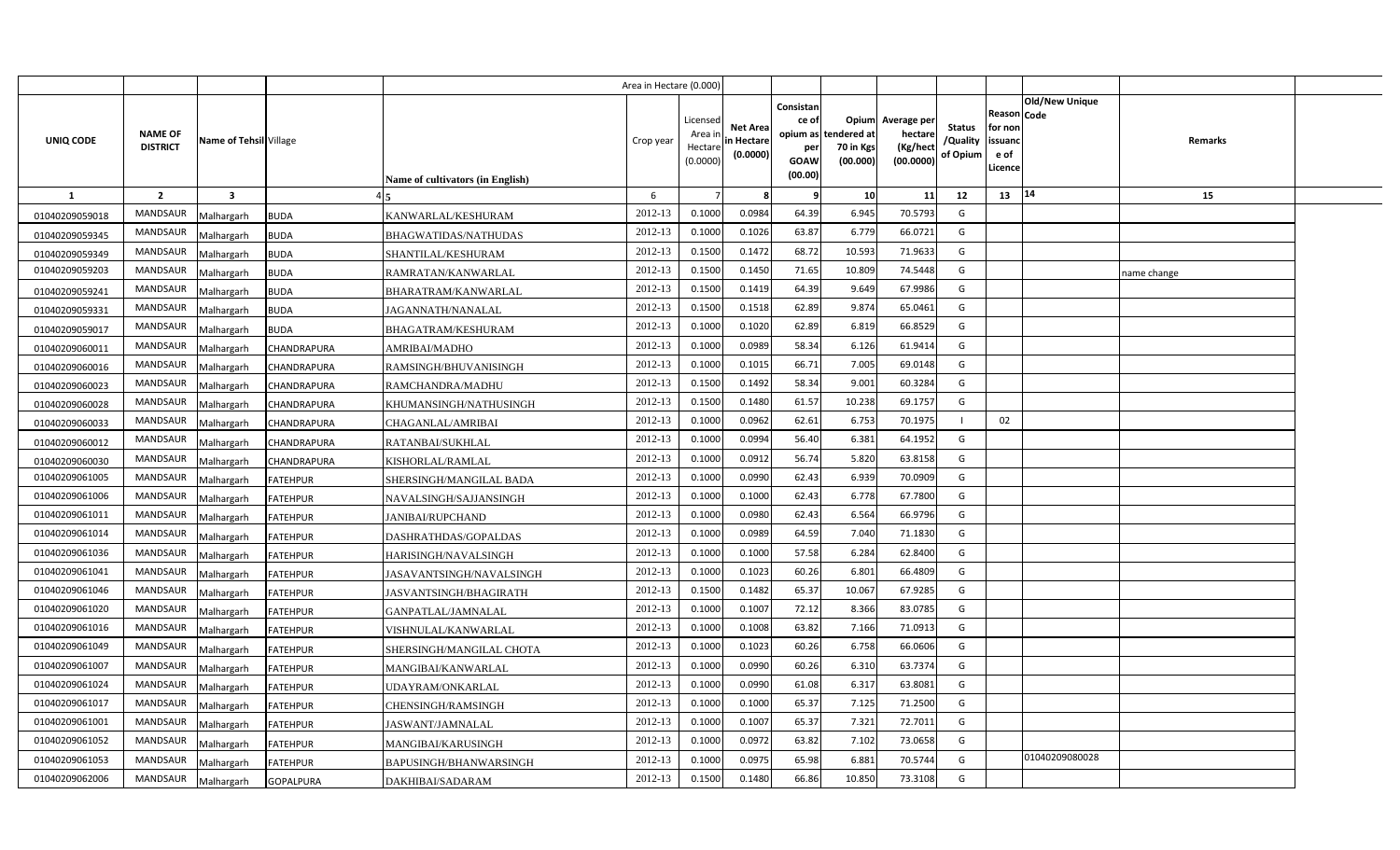|                |                                   |                                     |                                         | Area in Hectare (0.000) |                                            |                                           |                                                     |                                                        |                                                 |                                       |                                                      |                       |         |  |
|----------------|-----------------------------------|-------------------------------------|-----------------------------------------|-------------------------|--------------------------------------------|-------------------------------------------|-----------------------------------------------------|--------------------------------------------------------|-------------------------------------------------|---------------------------------------|------------------------------------------------------|-----------------------|---------|--|
| UNIQ CODE      | <b>NAME OF</b><br><b>DISTRICT</b> | Name of Tehsil Village              | <b>Name of cultivators (in English)</b> | Crop year               | Licensed<br>Area ir<br>Hectare<br>(0.0000) | <b>Net Area</b><br>in Hectare<br>(0.0000) | Consistan<br>ce of<br>per<br><b>GOAW</b><br>(00.00) | Opium<br>opium as tendered at<br>70 in Kgs<br>(00.000) | Average per<br>hectare<br>(Kg/hect<br>(00.0000) | <b>Status</b><br>/Quality<br>of Opium | Reason Code<br>for non<br>issuanc<br>e of<br>Licence | <b>Old/New Unique</b> | Remarks |  |
| 1              | $\overline{2}$                    | $\mathbf{3}$                        |                                         | 6                       |                                            |                                           | - 9                                                 | 10                                                     | 11                                              | 12                                    | 13                                                   | 14                    | 15      |  |
| 01040209062010 | <b>MANDSAUR</b>                   | Malhargarh<br><b>GOPALPURA</b>      | RAMESHCHANDRA/BAGDIRAM                  | 2012-13                 | 0.1500                                     | 0.1480                                    | 54.69                                               | 8.657                                                  | 58.4932                                         | G                                     | 05                                                   |                       |         |  |
| 01040209062013 | MANDSAUR                          | Malhargarh<br><b>GOPALPURA</b>      | KHANNALAL/SURAJMAL                      | 2012-13                 | 0.1000                                     | 0.0966                                    | 61.68                                               | 6.653                                                  | 68.8716                                         | G                                     |                                                      |                       |         |  |
| 01040209062018 | <b>MANDSAUR</b>                   | <b>GOPALPURA</b><br>Malhargarh      | MOHANLAL/KHANNA                         | 2012-13                 | 0.1000                                     | 0.0990                                    | 52.47                                               | 5.652                                                  | 57.0909                                         | G                                     | 05                                                   |                       |         |  |
| 01040209062019 | <b>MANDSAUR</b>                   | Malhargarh<br><b>GOPALPURA</b>      | CHATRALAL/MANGILAL                      | 2012-13                 | 0.1500                                     | 0.1485                                    | 60.72                                               | 9.819                                                  | 66.1212                                         | G                                     |                                                      |                       |         |  |
| 01040209062025 | <b>MANDSAUR</b>                   | Malhargarh<br><b>GOPALPURA</b>      | INDARSINGH/GORA                         | 2012-13                 | 0.150                                      | 0.1480                                    | 59.95                                               | 9.652                                                  | 65.2162                                         | G                                     |                                                      |                       |         |  |
| 01040209062034 | <b>MANDSAUR</b>                   | Malhargarh<br><b>GOPALPURA</b>      | RODILAL/MANGILAL                        | 2012-13                 | 0.1500                                     | 0.1500                                    | 54.28                                               | 9.057                                                  | 60.3800                                         | G                                     | 05                                                   |                       |         |  |
| 01040209062041 | <b>MANDSAUR</b>                   | Malhargarh<br><b>GOPALPURA</b>      | RAGHUNATHSINGH/BHAVSINGH                | 2012-13                 | 0.1500                                     | 0.1505                                    | 60.28                                               | 9.929                                                  | 65.9734                                         | G                                     |                                                      |                       |         |  |
| 01040209062042 | <b>MANDSAUR</b>                   | Malhargarh<br><b>GOPALPURA</b>      | BANSHILAL/RAGHUNATH                     | 2012-13                 | 0.1500                                     | 0.1452                                    | 59.10                                               | 9.414                                                  | 64.8347                                         | G                                     |                                                      |                       |         |  |
| 01040209062052 | <b>MANDSAUR</b>                   | Malhargarh<br><b>GOPALPURA</b>      | <b>JAMNIBAI/MANGILAL</b>                | 2012-13                 | 0.1500                                     | 0.1400                                    | 59.95                                               | 9.052                                                  | 64.6571                                         | G                                     |                                                      |                       |         |  |
| 01040209062002 | <b>MANDSAUR</b>                   | Malhargarh<br><b>GOPALPURA</b>      | HEMA/BINA BANJARA                       | 2012-13                 | 0.100                                      | 0.0990                                    | 57.35                                               | 6.161                                                  | 62.2323                                         | G                                     |                                                      |                       |         |  |
| 01040209062053 | <b>MANDSAUR</b>                   | Malhargarh<br><b>GOPALPURA</b>      | <b>BADAMIBAI/GORILAL</b>                | 2012-13                 | 0.1000                                     | 0.1012                                    | 60.89                                               | 6.811                                                  | 67.3024                                         | G                                     |                                                      |                       |         |  |
| 01040209062004 | <b>MANDSAUR</b>                   | Malhargarh<br><b>GOPALPURA</b>      | KARULAL/TEJA                            | 2012-13                 | 0.100                                      | 0.0972                                    | 55.97                                               | 5.893                                                  | 60.6276                                         | G                                     |                                                      |                       |         |  |
| 01040209062050 | MANDSAUR                          | Malhargarh<br><b>GOPALPURA</b>      | RODA/CHATRA                             | 2012-13                 | 0.100                                      | 0.0960                                    | 51.19                                               | 5.397                                                  | 56.2188                                         | G                                     | 04                                                   |                       |         |  |
| 01040209062045 | <b>MANDSAUR</b>                   | Malhargarh<br><b>GOPALPURA</b>      | SHABBIRKHAN/MUSTAK KHAN                 | 2012-13                 | 0.1500                                     | 0.1500                                    | 61.68                                               | 9.499                                                  | 63.3267                                         | G                                     |                                                      |                       |         |  |
| 01040209062023 | MANDSAUR                          | Malhargarh<br><b>GOPALPURA</b>      | BHANWAR/FAKIRCHAND                      | 2012-13                 | 0.1500                                     | 0.1500                                    | 57.72                                               | 9.301                                                  | 62.0067                                         | G                                     |                                                      |                       |         |  |
| 01040209062079 | MANDSAUR                          | Malhargarh<br><b>GOPALPURA</b>      | KAMALSINGH/NATHUSINGH                   | 2012-13                 | 0.1000                                     | 0.0972                                    | 54.98                                               | 5.812                                                  | 59.7942                                         | G                                     | 05                                                   |                       |         |  |
| 01040209063002 | MANDSAUR                          | Malhargarh<br><b>GUDBHELICHHOTI</b> | NAHARSINGH/RUPSINGH                     | 2012-13                 | 0.1500                                     | 0.1480                                    | 59.48                                               | 10.146                                                 | 68.5541                                         | G                                     |                                                      |                       |         |  |
| 01040209063009 | MANDSAUR                          | Malhargarh<br><b>GUDBHELICHHOTI</b> | KAMALSINGH/GOBARSINGH                   | 2012-13                 | 0.1500                                     | 0.1495                                    | 61.20                                               | 10.404                                                 | 69.5920                                         | G                                     |                                                      |                       |         |  |
| 01040209063011 | <b>MANDSAUR</b>                   | Malhargarh<br><b>GUDBHELICHHOTI</b> | KALUSINGH/BHANWARSINGH                  | 2012-13                 | 0.1500                                     | 0.1484                                    | 60.08                                               | 9.656                                                  | 65.0674                                         | G                                     |                                                      |                       |         |  |
| 01040209063013 | <b>MANDSAUR</b>                   | Malhargarh<br><b>GUDBHELICHHOTI</b> | DEVISINGH/BHUVANISINGH                  | 2012-13                 | 0.1000                                     | 0.0984                                    | 64.19                                               | 6.795                                                  | 69.0549                                         | G                                     |                                                      |                       |         |  |
| 01040209063015 | <b>MANDSAUR</b>                   | Malhargarh<br><b>GUDBHELICHHOTI</b> | BAPUSINGH/GOBARSINGH                    | 2012-13                 | 0.1000                                     | 0.1000                                    | 59.64                                               | 5.930                                                  | 59.3000                                         | G                                     |                                                      |                       |         |  |
| 01040209063016 | <b>MANDSAUR</b>                   | Malhargarh<br><b>GUDBHELICHHOTI</b> | RUPSINGH/NAHARSINGH                     | 2012-13                 | 0.1000                                     | 0.0994                                    | 66.72                                               | 6.481                                                  | 65.2012                                         | G                                     |                                                      |                       |         |  |
| 01040209063018 | <b>MANDSAUR</b>                   | Malhargarh<br><b>GUDBHELICHHOTI</b> | BHANWARBAI/KACHRUSINGH                  | 2012-13                 | 0.1000                                     | 0.0980                                    | 66.72                                               | 7.644                                                  | 78.0000                                         | G                                     |                                                      |                       |         |  |
| 01040209063024 | MANDSAUR                          | Malhargarh<br><b>GUDBHELICHHOTI</b> | CHAGANLAL/NANDA                         | 2012-13                 | 0.1000                                     | 0.1005                                    | 62.70                                               | 6.691                                                  | 66.5771                                         | G                                     |                                                      |                       |         |  |
| 01040209063029 | <b>MANDSAUR</b>                   | Malhargarh<br><b>GUDBHELICHHOTI</b> | BHOPALSINGH/NAHARSINGH                  | 2012-13                 | 0.1500                                     | 0.1440                                    | 62.70                                               | 9.808                                                  | 68.1111                                         | G                                     |                                                      |                       |         |  |
| 01040209063035 | <b>MANDSAUR</b>                   | Malhargarh<br><b>GUDBHELICHHOTI</b> | BHANWARSINGH/GOBARSINGH                 | 2012-13                 | 0.1000                                     | 0.1000                                    | 61.54                                               | 6.787                                                  | 67.8700                                         | G                                     |                                                      |                       |         |  |
| 01040209063047 | <b>MANDSAUR</b>                   | Malhargarh<br><b>GUDBHELICHHOTI</b> | KALABAI/DHAPUBAI                        | 2012-13                 | 0.1500                                     | 0.1470                                    | 56.10                                               | 9.240                                                  | 62.8571                                         | G                                     |                                                      |                       |         |  |
| 01040209063050 | <b>MANDSAUR</b>                   | Malhargarh<br><b>GUDBHELICHHOTI</b> | DHAPUBAI/RAMCHANDRA                     | 2012-13                 | 0.1000                                     | 0.1000                                    | 62.70                                               | 6.610                                                  | 66.1000                                         | G                                     |                                                      |                       |         |  |
| 01040209063061 | <b>MANDSAUR</b>                   | Malhargarh<br><b>GUDBHELICHHOTI</b> | MODIRAM/NATHULAL                        | 2012-13                 | 0.1000                                     | 0.0975                                    | 62.52                                               | 6.127                                                  | 62.8410                                         | G                                     |                                                      |                       |         |  |
| 01040209063042 | <b>MANDSAUR</b>                   | Malhargarh<br><b>GUDBHELICHHOTI</b> | GOPAL/KACHRU                            | 2012-13                 | 0.1000                                     | 0.0960                                    | 58.10                                               | 6.258                                                  | 65.1875                                         | G                                     |                                                      |                       |         |  |
| 01040209063063 | <b>MANDSAUR</b>                   | Malhargarh<br><b>GUDBHELICHHOTI</b> | <b>BHAGIRATH/BALA</b>                   | 2012-13                 | 0.1500                                     | 0.1500                                    | 60.08                                               | 9.862                                                  | 65.7467                                         | G                                     |                                                      |                       |         |  |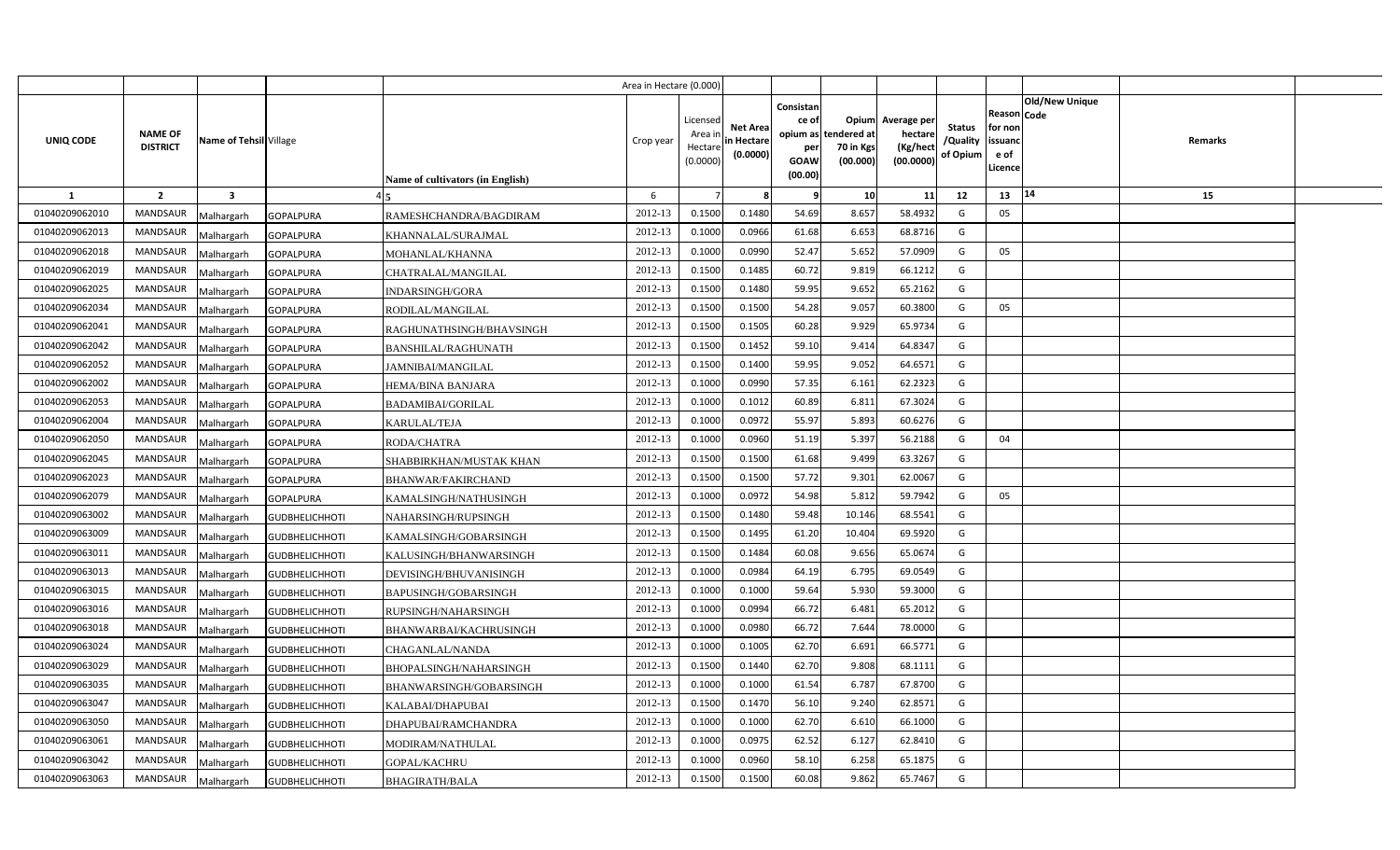|                |                                   |                         |                       |                                         | Area in Hectare (0.000) |                                            |                                           |                                                          |                                               |                                                 |                                       |                                                      |                       |                   |  |
|----------------|-----------------------------------|-------------------------|-----------------------|-----------------------------------------|-------------------------|--------------------------------------------|-------------------------------------------|----------------------------------------------------------|-----------------------------------------------|-------------------------------------------------|---------------------------------------|------------------------------------------------------|-----------------------|-------------------|--|
| UNIQ CODE      | <b>NAME OF</b><br><b>DISTRICT</b> | Name of Tehsil Village  |                       | <b>Name of cultivators (in English)</b> | Crop year               | Licensed<br>Area in<br>Hectare<br>(0.0000) | <b>Net Area</b><br>in Hectare<br>(0.0000) | Consistan<br>ce of<br>opium as<br>per<br>GOAW<br>(00.00) | Opium<br>tendered at<br>70 in Kgs<br>(00.000) | Average per<br>hectare<br>(Kg/hect<br>(00.0000) | <b>Status</b><br>/Quality<br>of Opium | Reason Code<br>for non<br>issuand<br>e of<br>Licence | <b>Old/New Unique</b> | Remarks           |  |
| <b>1</b>       | $\overline{2}$                    | $\overline{\mathbf{3}}$ |                       |                                         | 6                       |                                            |                                           |                                                          | 10 <sup>1</sup>                               | 11                                              | 12                                    | $13 \mid 14$                                         |                       | 15                |  |
| 01040209063021 | <b>MANDSAUR</b>                   | Malhargarh              | <b>GUDBHELICHHOTI</b> | LALURAM/GAMERA                          | 2012-13                 | 0.1000                                     | 0.1000                                    | 63.30                                                    | 6.891                                         | 68.9100                                         | G                                     |                                                      |                       |                   |  |
| 01040209063041 | MANDSAUR                          | Malhargarh              | <b>GUDBHELICHHOTI</b> | <b>BABULAL/KANIRAM</b>                  | 2012-13                 | 0.1500                                     | 0.1485                                    | 63.30                                                    | 9.802                                         | 66.0067                                         | G                                     |                                                      |                       |                   |  |
| 01040209063001 | <b>MANDSAUR</b>                   | Malhargarh              | <b>GUDBHELICHHOTI</b> | GORDHANLAL/FULCHANDRA                   | 2012-13                 | 0.1500                                     | 0.1456                                    | 59.39                                                    | 9.350                                         | 64.2170                                         | G                                     |                                                      |                       |                   |  |
| 01040209063033 | <b>MANDSAUR</b>                   | Malhargarh              | <b>GUDBHELICHHOTI</b> | UDAYSINGH/KISHORSINGH                   | 2012-13                 | 0.1000                                     | 0.0986                                    | 59.24                                                    | 6.305                                         | 63.9452                                         | G                                     |                                                      |                       |                   |  |
| 01040209063017 | <b>MANDSAUR</b>                   | Malhargarh              | <b>GUDBHELICHHOTI</b> | RUKMANIBAI/MOHANDAS                     | 2012-13                 | 0.100C                                     | 0.1023                                    | 59.39                                                    | 6.431                                         | 62.8641                                         | G                                     |                                                      |                       |                   |  |
| 01040209063039 | <b>MANDSAUR</b>                   | Malhargarh              | <b>GUDBHELICHHOTI</b> | DEVISINGH/PREMSINGH                     | 2012-13                 | 0.1000                                     | 0.0980                                    | 60.51                                                    | 6.345                                         | 64.7449                                         | G                                     |                                                      |                       |                   |  |
| 01040209063022 | <b>MANDSAUR</b>                   | Malhargarh              | <b>GUDBHELICHHOTI</b> | <b>KALUGIR/NANUGIR</b>                  | 2012-13                 | 0.1000                                     | 0.0960                                    | 59.41                                                    | 6.009                                         | 62.5938                                         | G                                     |                                                      |                       | TRANSFER/GARRAWAD |  |
| 01040209063005 | <b>MANDSAUR</b>                   | Malhargarh              | <b>GUDBHELICHHOTI</b> | DEVBAI/KANIRAM@KANA                     | 2012-13                 | 0.1500                                     | 0.1469                                    | 59.53                                                    | 9.049                                         | 61.5997                                         | G                                     |                                                      |                       |                   |  |
| 01040209063056 | MANDSAUR                          | Malhargarh              | <b>GUDBHELICHHOTI</b> | LALUGIR/NANUGIR                         | 2012-13                 | 0.1000                                     | 0.1010                                    | 57.41                                                    | 5.971                                         | 59.1188                                         | G                                     |                                                      |                       |                   |  |
| 01040209064002 | <b>MANDSAUR</b>                   | Malhargarh              | <b>HARMALA</b>        | PHOOLSINGH/HIRALAL                      | 2012-13                 | 0.1000                                     | 0.0950                                    | 65.06                                                    | 6.041                                         | 63.5895                                         | G                                     |                                                      |                       |                   |  |
| 01040209064004 | <b>MANDSAUR</b>                   | Malhargarh              | <b>HARMALA</b>        | SHRAWAN/HIRALAL                         | 2012-13                 | 0.1000                                     | 0.0969                                    | 57.77                                                    | 2.344                                         | 24.1899                                         | G                                     | 04                                                   |                       |                   |  |
| 01040209064001 | <b>MANDSAUR</b>                   | Malhargarh              | <b>HARMALA</b>        | SARDARBAI/BHERULAL                      | 2012-13                 | 0.1500                                     | 0.1450                                    | 61.17                                                    | 9.569                                         | 65.9931                                         | G                                     |                                                      |                       |                   |  |
| 01040209064009 | <b>MANDSAUR</b>                   | Malhargarh              | <b>HARMALA</b>        | TULSIRAM/HARJI                          | 2012-13                 | 0.1500                                     | 0.1524                                    | 61.17                                                    | 9.813                                         | 64.3898                                         | G                                     |                                                      |                       |                   |  |
| 01040209064022 | <b>MANDSAUR</b>                   | Malhargarh              | <b>HARMALA</b>        | BAHADURSINGH/MULCHANDRA                 | 2012-13                 | 0.1000                                     | 0.1000                                    | 61.17                                                    | 6.641                                         | 66.4100                                         | G                                     |                                                      |                       |                   |  |
| 01040209064011 | MANDSAUR                          | Malhargarh              | HARMALA               | KANWARLAL/RODMAL                        | 2012-13                 | 0.1500                                     | 0.1500                                    | 57.78                                                    | 9.071                                         | 60.4733                                         | G                                     |                                                      |                       |                   |  |
| 01040209064017 | MANDSAUR                          | Malhargarh              | <b>HARMALA</b>        | RAMLAL/LALURAM                          | 2012-13                 | 0.1500                                     | 0.1440                                    | 67.37                                                    | 10.442                                        | 72.5139                                         | G                                     |                                                      |                       |                   |  |
| 01040209064010 | MANDSAUR                          | Malhargarh              | <b>HARMALA</b>        | NANDA/DEVA                              | 2012-13                 | 0.1000                                     | 0.0990                                    | 54.59                                                    | 5.904                                         | 59.6364                                         | G                                     | 05                                                   |                       |                   |  |
| 01040209064023 | <b>MANDSAUR</b>                   | Malhargarh              | <b>HARMALA</b>        | BHUPENDRASINGH/DULESINGH                | 2012-13                 | 0.1000                                     | 0.1008                                    | 61.27                                                    | 6.346                                         | 62.9563                                         | G                                     |                                                      |                       |                   |  |
| 01040209064024 | <b>MANDSAUR</b>                   | Malhargarh              | <b>HARMALA</b>        | PRAHLAD/BHERULAL                        | 2012-13                 | 0.1000                                     | 0.1000                                    | 67.37                                                    | 7.565                                         | 75.6500                                         | G                                     |                                                      |                       |                   |  |
| 01040209064016 | <b>MANDSAUR</b>                   | Malhargarh              | <b>HARMALA</b>        | RAMLAL/MANGILAL                         | 2012-13                 | 0.1500                                     | 0.1480                                    | 56.23                                                    | 9.037                                         | 61.0608                                         | G                                     |                                                      |                       |                   |  |
| 01040209064025 | <b>MANDSAUR</b>                   | Malhargarh              | <b>HARMALA</b>        | GANPAT/MANSINGH                         | 2012-13                 | 0.1000                                     | 0.1023                                    | 61.27                                                    | 6.346                                         | 62.0332                                         | G                                     |                                                      |                       |                   |  |
| 01040209064026 | <b>MANDSAUR</b>                   | Malhargarh              | <b>HARMALA</b>        | RAISINGH/KARUJI                         | 2012-13                 | 0.1000                                     | 0.0957                                    | 35.25                                                    | 1.264                                         | 13.2079                                         | G                                     | 04                                                   |                       |                   |  |
| 01040209064014 | MANDSAUR                          | Malhargarh              | <b>HARMALA</b>        | GULABBAI/KANIRAM                        | 2012-13                 | 0.1000                                     | 0.1000                                    | 49.58                                                    | 5.022                                         | 50.2200                                         | G                                     | 04                                                   |                       |                   |  |
| 01040209064018 | <b>MANDSAUR</b>                   | Malhargarh              | <b>HARMALA</b>        | KARANSINGH/BAHADURSINGH                 | 2012-13                 | 0.1500                                     | 0.1480                                    | 61.27                                                    | 9.987                                         | 67.4797                                         | G                                     |                                                      |                       |                   |  |
| 01040209065002 | <b>MANDSAUR</b>                   | Malhargarh              | HARSOL                | RADHESHYAM/MANGILAL                     | 2012-13                 | 0.1000                                     | 0.1000                                    | 59.21                                                    | 6.801                                         | 68.0100                                         | G                                     |                                                      |                       |                   |  |
| 01040209065004 | <b>MANDSAUR</b>                   | Malhargarh              | HARSOL                | BHUVANISHANKAR/JIVA                     | 2012-13                 | 0.1000                                     | 0.0990                                    | 60.52                                                    | 6.208                                         | 62.7071                                         | G                                     |                                                      |                       |                   |  |
| 01040209065008 | <b>MANDSAUR</b>                   | Malhargarh              | <b>HARSOL</b>         | SHANTILAL/KASHIBAI                      | 2012-13                 | 0.1000                                     | 0.1000                                    | 63.44                                                    | 6.833                                         | 68.3300                                         | G                                     |                                                      |                       |                   |  |
| 01040209065011 | <b>MANDSAUR</b>                   | Malhargarh              | HARSOL                | MANGILAL/GOBAR PRJAPAT                  | 2012-13                 | 0.1000                                     | 0.1020                                    | 63.44                                                    | 7.087                                         | 69.4804                                         | G                                     |                                                      |                       |                   |  |
| 01040209065016 | <b>MANDSAUR</b>                   | Malhargarh              | HARSOL                | DHAPUBAI/RAMLAL                         | 2012-13                 | 0.1000                                     | 0.1004                                    | 62.72                                                    | 6.424                                         | 63.9841                                         | G                                     |                                                      |                       |                   |  |
| 01040209065018 | <b>MANDSAUR</b>                   | Malhargarh              | HARSOL                | MANGILAL/NANURAM BALAI                  | 2012-13                 | 0.1500                                     | 0.1560                                    | 59.21                                                    | 10.497                                        | 67.2885                                         | G                                     |                                                      |                       |                   |  |
| 01040209065030 | MANDSAUR                          | Malhargarh              | <b>HARSOL</b>         | TULSIRAM/DAYARAM/KANCHANBAI             | 2012-13                 | 0.1000                                     | 0.1006                                    | 62.72                                                    | 6.729                                         | 66.8887                                         | G                                     |                                                      |                       |                   |  |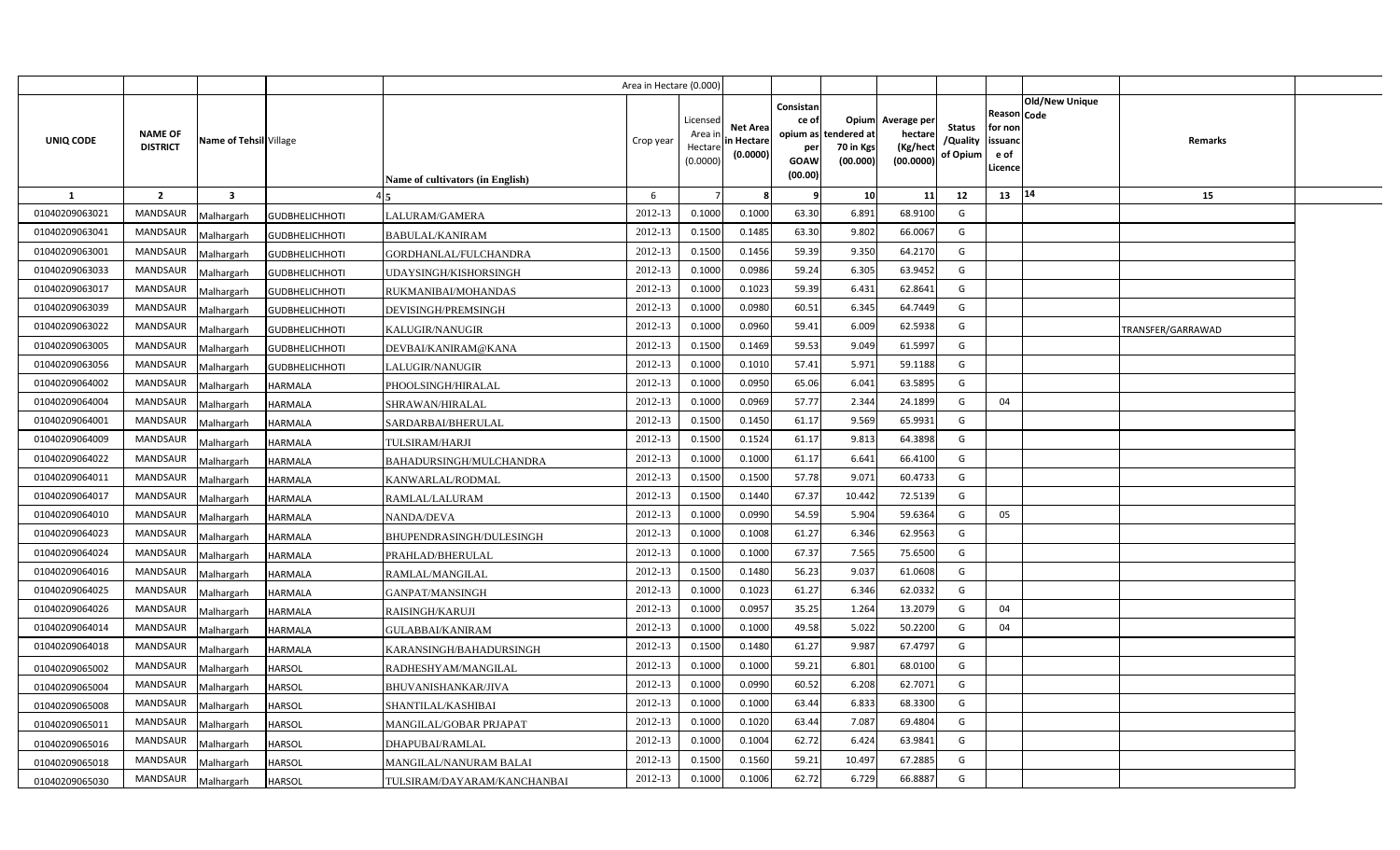|                |                                   |                        |                  |                                         | Area in Hectare (0.000) |                                            |                                           |                                                                 |                                               |                                                 |                                       |                                                 |                        |         |  |
|----------------|-----------------------------------|------------------------|------------------|-----------------------------------------|-------------------------|--------------------------------------------|-------------------------------------------|-----------------------------------------------------------------|-----------------------------------------------|-------------------------------------------------|---------------------------------------|-------------------------------------------------|------------------------|---------|--|
| UNIQ CODE      | <b>NAME OF</b><br><b>DISTRICT</b> | Name of Tehsil Village |                  | <b>Name of cultivators (in English)</b> | Crop year               | Licensed<br>Area in<br>Hectare<br>(0.0000) | <b>Net Area</b><br>in Hectare<br>(0.0000) | Consistan<br>ce of<br>opium as<br>per<br><b>GOAW</b><br>(00.00) | Opium<br>tendered at<br>70 in Kgs<br>(00.000) | Average per<br>hectare<br>(Kg/hect<br>(00.0000) | <b>Status</b><br>/Quality<br>of Opium | Reason<br>for non<br>issuand<br>e of<br>Licence | Old/New Unique<br>Code | Remarks |  |
| 1              | $\overline{2}$                    | $\mathbf{3}$           |                  |                                         | 6                       |                                            |                                           | - 9                                                             | 10                                            | 11                                              | 12                                    | 13                                              | 14                     | 15      |  |
| 01040209065032 | <b>MANDSAUR</b>                   | Malhargarh             | <b>HARSOL</b>    | ALLANUR/NANUJI                          | 2012-13                 | 0.1500                                     | 0.1518                                    | 60.02                                                           | 9.389                                         | 61.8511                                         | G                                     |                                                 |                        |         |  |
| 01040209065035 | MANDSAUR                          | Malhargarh             | <b>HARSOL</b>    | FIROJKHAN/BUNDUKHAN                     | 2012-13                 | 0.1500                                     | 0.1500                                    | 69.34                                                           | 10.649                                        | 70.9933                                         | G                                     |                                                 |                        |         |  |
| 01040209065036 | <b>MANDSAUR</b>                   | Malhargarh             | <b>HARSOL</b>    | AZIZ MOHD./FAKIRMOHD.                   | 2012-13                 | 0.1000                                     | 0.0990                                    | 67.95                                                           | 6.824                                         | 68.9293                                         | G                                     |                                                 |                        |         |  |
| 01040209065042 | <b>MANDSAUR</b>                   | Malhargarh             | HARSOL           | RUPKUNWAR/UDAYSINGH                     | 2012-13                 | 0.100                                      | 0.102!                                    | 65.11                                                           | 6.669                                         | 65.0634                                         | G                                     |                                                 |                        |         |  |
| 01040209065044 | <b>MANDSAUR</b>                   | Malhargarh             | HARSOL           | KALABAI/MANNALAL                        | 2012-13                 | 0.1500                                     | 0.1500                                    | 65.11                                                           | 10.259                                        | 68.3933                                         | G                                     |                                                 |                        |         |  |
| 01040209065047 | MANDSAUR                          | Malhargarh             | HARSOL           | FARUKHKHAN/SHABBIR KHAN                 | 2012-13                 | 0.1000                                     | 0.0992                                    | 62.72                                                           | 6.872                                         | 69.2742                                         | G                                     |                                                 |                        |         |  |
| 01040209065048 | <b>MANDSAUR</b>                   | Malhargarh             | <b>HARSOL</b>    | MUNSHI MOHD./MOHD.HUSSAIN               | 2012-13                 | 0.1500                                     | 0.1520                                    | 63.87                                                           | 10.000                                        | 65.7895                                         | G                                     |                                                 |                        |         |  |
| 01040209065049 | <b>MANDSAUR</b>                   | Malhargarh             | HARSOL           | BHARATSINGH/SARDUL SINGH                | 2012-13                 | 0.1000                                     | 0.1014                                    | 63.87                                                           | 6.451                                         | 63.6193                                         | G                                     |                                                 |                        |         |  |
| 01040209065050 | MANDSAUR                          | Malhargarh             | <b>HARSOL</b>    | SOHANBAI/BHAGIRATH                      | 2012-13                 | 0.1000                                     | 0.0960                                    | 63.87                                                           | 6.478                                         | 67.4792                                         | G                                     |                                                 |                        |         |  |
| 01040209065052 | <b>MANDSAUR</b>                   | Malhargarh             | HARSOL           | HAMID KHAN/SHER KHAN                    | 2012-13                 | 0.1000                                     | 0.1020                                    | 66.41                                                           | 6.650                                         | 65.1961                                         | G                                     |                                                 |                        |         |  |
| 01040209065064 | <b>MANDSAUR</b>                   | Malhargarh             | <b>HARSOL</b>    | SHAYRA BEE/NAYUM MOHAMMAD               | 2012-13                 | 0.1500                                     | 0.1500                                    | 66.41                                                           | 10.294                                        | 68.6267                                         | G                                     |                                                 |                        |         |  |
| 01040209065072 | <b>MANDSAUR</b>                   | Malhargarh             | HARSOL           | MOHAMMADNOOR/IMAMBAKSH                  | 2012-13                 | 0.1000                                     | 0.0968                                    | 68.03                                                           | 7.221                                         | 74.5971                                         | G                                     |                                                 |                        |         |  |
| 01040209065065 | <b>MANDSAUR</b>                   | Malhargarh             | <b>HARSOL</b>    | YUSUF MOHD./NOORMOHD.                   | 2012-13                 | 0.1000                                     | 0.0968                                    | 62.77                                                           | 6.725                                         | 69.4731                                         | G                                     |                                                 |                        |         |  |
| 01040209065009 | <b>MANDSAUR</b>                   | Malhargarh             | HARSOL           | RAHAMATBI/ALLABAKSH                     | 2012-13                 | 0.1000                                     | 0.1004                                    | 68.74                                                           | 7.002                                         | 69.7410                                         | G                                     |                                                 |                        |         |  |
| 01040209065068 | MANDSAUR                          | Malhargarh             | HARSOL           | ANWAR MOHD./IBRAHIM                     | 2012-13                 | 0.1500                                     | 0.1500                                    | 62.77                                                           | 9.891                                         | 65.9400                                         | G                                     |                                                 |                        |         |  |
| 01040209065069 | MANDSAUR                          | Malhargarh             | <b>HARSOL</b>    | GAFUR MOHD.AMIR MOHD.                   | 2012-13                 | 0.1000                                     | 0.1000                                    | 66.41                                                           | 6.983                                         | 69.8300                                         | G                                     |                                                 |                        |         |  |
| 01040209065073 | MANDSAUR                          | Malhargarh             | HARSOL           | <b>JANIBAI/NARAYAN</b>                  | 2012-13                 | 0.1000                                     | 0.1012                                    | 62.77                                                           | 6.474                                         | 63.9723                                         | G                                     |                                                 |                        |         |  |
| 01040209065039 | MANDSAUR                          | Malhargarh             | <b>HARSOL</b>    | VARDIBAI/KANWARLAL                      | 2012-13                 | 0.1000                                     | 0.1024                                    | 64.68                                                           | 6.865                                         | 67.0410                                         | G                                     |                                                 |                        |         |  |
| 01040209065074 | <b>MANDSAUR</b>                   | Malhargarh             | <b>HARSOL</b>    | HAJRABI/ABDULLATIF                      | 2012-13                 | 0.1000                                     | 0.1020                                    | 69.73                                                           | 7.322                                         | 71.7843                                         | G                                     |                                                 |                        |         |  |
| 01040209065045 | <b>MANDSAUR</b>                   | Malhargarh             | <b>HARSOL</b>    | AZIZ MOHD./ABDUL LATIF                  | 2012-13                 | 0.1500                                     | 0.1450                                    | 64.68                                                           | 9.610                                         | 66.2759                                         | G                                     |                                                 |                        |         |  |
| 01040209065060 | <b>MANDSAUR</b>                   | Malhargarh             | HARSOL           | MOHD. HUSSAIN/SHAFI MOHD.               | 2012-13                 | 0.1000                                     | 0.1024                                    | 68.83                                                           | 7.247                                         | 70.7715                                         | G                                     |                                                 |                        |         |  |
| 01040209065066 | <b>MANDSAUR</b>                   | Malhargarh             | HARSOL           | MAKBUL KHAN/GUL MOHD.                   | 2012-13                 | 0.1000                                     | 0.1012                                    | 62.34                                                           | 6.430                                         | 63.5375                                         | G                                     |                                                 |                        |         |  |
| 01040209065025 | MANDSAUR                          | Malhargarh             | <b>HARSOL</b>    | MANGIBAI/DEVILAL                        | 2012-13                 | 0.1000                                     | 0.1014                                    | 57.83                                                           | 6.213                                         | 61.2722                                         | G                                     |                                                 |                        |         |  |
| 01040209065007 | <b>MANDSAUR</b>                   | Malhargarh             | HARSOL           | AHMADNOOR/CHANDMOHD.                    | 2012-13                 | 0.1000                                     | 0.0936                                    | 59.21                                                           | 5.786                                         | 61.8162                                         | G                                     |                                                 |                        |         |  |
| 01040209065054 | <b>MANDSAUR</b>                   | Malhargarh             | <b>HARSOL</b>    | BANSHILAL/MANGILAL                      | 2012-13                 | 0.1000                                     | 0.1000                                    | 60.20                                                           | 6.949                                         | 69.4900                                         | G                                     |                                                 |                        |         |  |
| 01040209065031 | <b>MANDSAUR</b>                   | Malhargarh             | HARSOL           | SHANTIBAI/RAJARAM                       | 2012-13                 | 0.1000                                     | 0.0950                                    | 71.41                                                           | 7.131                                         | 75.0632                                         | G                                     |                                                 |                        |         |  |
| 01040209065037 | MANDSAUR                          | Malhargarh             | <b>HARSOL</b>    | SANTOSHBAI/MADANLAL                     | 2012-13                 | 0.1000                                     | 0.1000                                    | 60.20                                                           | 6.149                                         | 61.4900                                         | G                                     |                                                 |                        |         |  |
| 01040209065059 | <b>MANDSAUR</b>                   | Malhargarh             | HARSOL           | SONIBAI/MANGILAL                        | 2012-13                 | 0.1000                                     | 0.0980                                    | 62.34                                                           | 6.679                                         | 68.1531                                         | G                                     |                                                 |                        |         |  |
| 01040209065053 | <b>MANDSAUR</b>                   | Malhargarh             | HARSOL           | SHABBIR KHA/NAJIR KHA                   | 2012-13                 | 0.1000                                     | 0.101                                     | 60.20                                                           | 6.244                                         | 61.3963                                         | G                                     |                                                 |                        |         |  |
| 01040209065075 | <b>MANDSAUR</b>                   | Malhargarh             | HARSOL           | SUKHRAJ/JIVANRAJ                        | 2012-13                 | 0.1500                                     | 0.1500                                    | 59.29                                                           | 9.037                                         | 60.2467                                         | G                                     |                                                 | 01040209063007         |         |  |
| 01040209066003 | MANDSAUR                          | Malhargarh             | HINGORIYA CHHOTA | MANOHARSINGH/PARWATSINGH                | 2012-13                 | 0.1500                                     | 0.1530                                    | 60.76                                                           | 9.175                                         | 59.9673                                         | G                                     |                                                 |                        |         |  |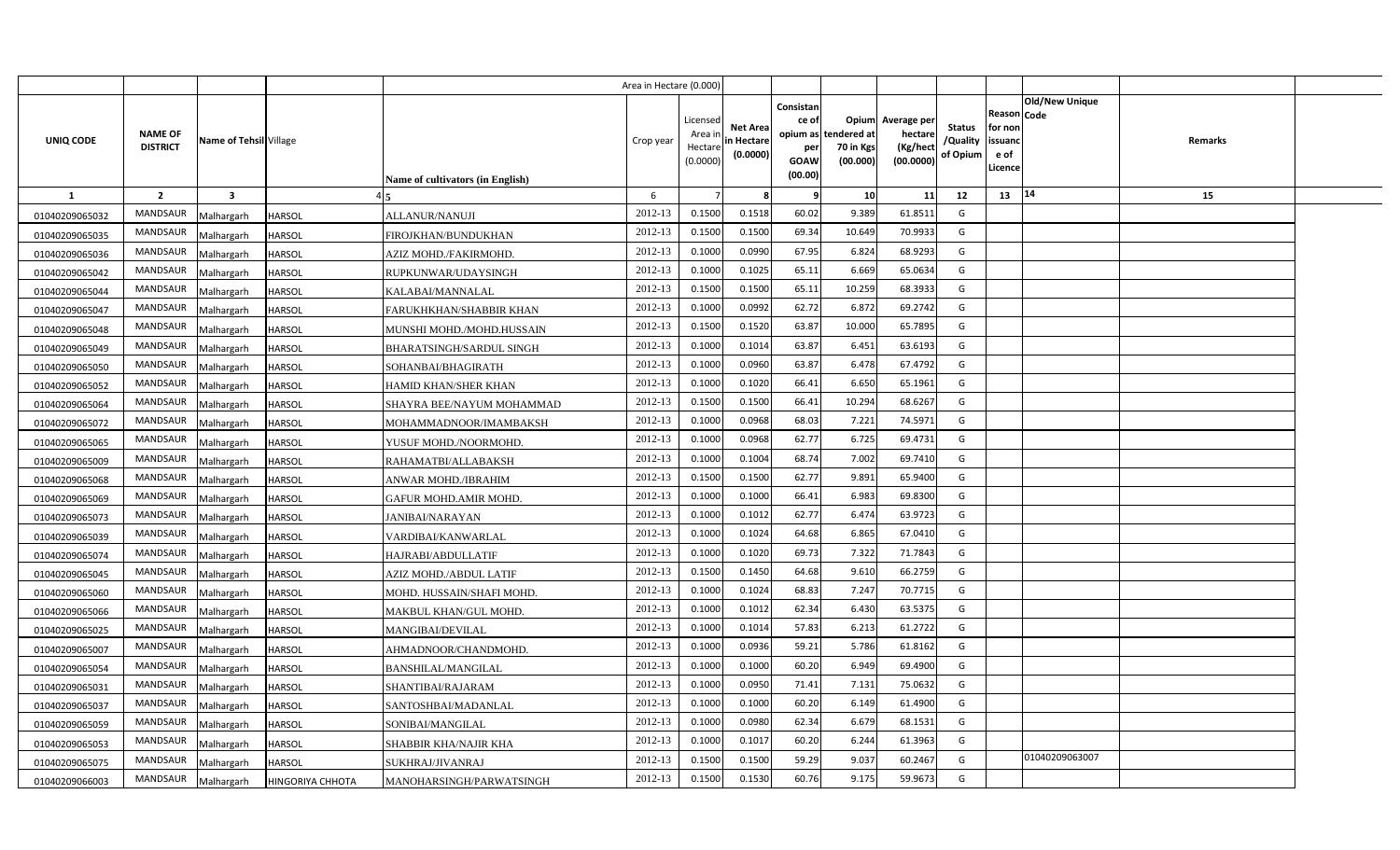|                |                                                             |                  |                                  | Area in Hectare (0.000) |                                            |                                           |                                                     |                                                        |                                                 |                                       |                                                                               |         |  |
|----------------|-------------------------------------------------------------|------------------|----------------------------------|-------------------------|--------------------------------------------|-------------------------------------------|-----------------------------------------------------|--------------------------------------------------------|-------------------------------------------------|---------------------------------------|-------------------------------------------------------------------------------|---------|--|
| UNIQ CODE      | <b>NAME OF</b><br>Name of Tehsil Village<br><b>DISTRICT</b> |                  | Name of cultivators (in English) | Crop year               | Licensed<br>Area ir<br>Hectare<br>(0.0000) | <b>Net Area</b><br>in Hectare<br>(0.0000) | Consistan<br>ce of<br>per<br><b>GOAW</b><br>(00.00) | Opium<br>opium as tendered at<br>70 in Kgs<br>(00.000) | Average per<br>hectare<br>(Kg/hect<br>(00.0000) | <b>Status</b><br>/Quality<br>of Opium | <b>Old/New Unique</b><br>Reason Code<br>for non<br>issuanc<br>e of<br>.icence | Remarks |  |
| 1              | $\overline{2}$<br>$\overline{\mathbf{3}}$                   |                  |                                  | 6                       |                                            |                                           | -9                                                  | 10                                                     | 11                                              | 12                                    | 14<br>13                                                                      | 15      |  |
| 01040209066004 | <b>MANDSAUR</b><br>Malhargarh                               | HINGORIYA CHHOTA | MANSINGH/KISHANSINGH             | 2012-13                 | 0.1000                                     | 0.1044                                    | 58.16                                               | 6.896                                                  | 66.0536                                         | G                                     |                                                                               |         |  |
| 01040209066011 | MANDSAUR<br>Malhargarh                                      | HINGORIYA CHHOTA | GORDHANSINGH/LAXMANSINGH         | 2012-13                 | 0.1000                                     | 0.1035                                    | 60.76                                               | 6.805                                                  | 65.7488                                         | G                                     |                                                                               |         |  |
| 01040209066014 | MANDSAUR<br>Malhargarh                                      | HINGORIYA CHHOTA | LAXMANSINGH/SARDARSINGH          | 2012-13                 | 0.1500                                     | 0.1500                                    | 59.76                                               | 9.160                                                  | 61.0667                                         | G                                     |                                                                               |         |  |
| 01040209066017 | MANDSAUR<br>Malhargarh                                      | HINGORIYA CHHOTA | NAGUSINGH/MOHANSINGH             | 2012-13                 | 0.1500                                     | 0.1508                                    | 66.33                                               | 10.073                                                 | 66.7971                                         | G                                     |                                                                               |         |  |
| 01040209066018 | MANDSAUR<br>Malhargarh                                      | HINGORIYA CHHOTA | MANGUSINGH/VISHANSINGH           | 2012-13                 | 0.1500                                     | 0.1484                                    | 63.11                                               | 9.701                                                  | 65.3706                                         | G                                     |                                                                               |         |  |
| 01040209066019 | <b>MANDSAUR</b><br>Malhargarh                               | HINGORIYA CHHOTA | DURGASINGH/LAXMANSINGH           | 2012-13                 | 0.1500                                     | 0.1518                                    | 60.11                                               | 9.283                                                  | 61.1528                                         | G                                     |                                                                               |         |  |
| 01040209066021 | MANDSAUR<br>Malhargarh                                      | HINGORIYA CHHOTA | DARBARSINGH/LAXMANSINGH          | 2012-13                 | 0.1000                                     | 0.1000                                    | 63.11                                               | 6.681                                                  | 66.8100                                         | G                                     |                                                                               |         |  |
| 01040209066025 | <b>MANDSAUR</b><br>Malhargarh                               | HINGORIYA CHHOTA | VIKRAMSINGH/KISHANSINGH          | 2012-13                 | 0.1500                                     | 0.1564                                    | 64.19                                               | 10.124                                                 | 64.7315                                         | G                                     |                                                                               |         |  |
| 01040209066005 | MANDSAUR<br>Malhargarh                                      | HINGORIYA CHHOTA | BHANWARSINGH/INDARSINGH          | 2012-13                 | 0.1000                                     | 0.0999                                    | 59.76                                               | 6.471                                                  | 64.7748                                         | G                                     |                                                                               |         |  |
| 01040209066015 | MANDSAUR<br>Malhargarh                                      | HINGORIYA CHHOTA | MADANSINGH/SARDARSINGH           | 2012-13                 | 0.1000                                     | 0.1023                                    | 59.76                                               | 6.317                                                  | 61.7498                                         | G                                     |                                                                               |         |  |
| 01040209066016 | <b>MANDSAUR</b><br>Malhargarh                               | HINGORIYA CHHOTA | ISHAWARSINGH/SARDARSINGH         | 2012-13                 | 0.100                                      | 0.1023                                    | 65.88                                               | 6.823                                                  | 66.6960                                         | G                                     |                                                                               |         |  |
| 01040209066058 | MANDSAUR<br>Malhargarh                                      | HINGORIYA CHHOTA | GITABAI/RANGLAL                  | 2012-13                 | 0.1000                                     | 0.1000                                    | 60.11                                               | 6.243                                                  | 62.4300                                         | G                                     |                                                                               |         |  |
| 01040209067001 | <b>MANDSAUR</b><br>Malhargarh                               | <b>HIRLI</b>     | AMARSINGH/KISHANSINGH            | 2012-13                 | 0.1000                                     | 0.0990                                    | 61.90                                               | 6.526                                                  | 65.9192                                         | G                                     |                                                                               |         |  |
| 01040209067004 | <b>MANDSAUR</b><br>Malhargarh                               | HIRLI            | NIRBHAYSINGH/RUPSINGH            | 2012-13                 | 0.1000                                     | 0.0990                                    | 52.73                                               | 5.620                                                  | 56.7677                                         | G                                     | 04                                                                            |         |  |
| 01040209067006 | <b>MANDSAUR</b><br>Malhargarh                               | <b>HIRLI</b>     | <b>JAGDISH/KARULAL</b>           | 2012-13                 | 0.1000                                     | 0.1000                                    | 68.01                                               | 7.083                                                  | 70.8300                                         | G                                     |                                                                               |         |  |
| 01040209067014 | <b>MANDSAUR</b><br>Malhargarh                               | HIRLI            | NANDKISHOR/MANGILAL              | 2012-13                 | 0.1000                                     | 0.0676                                    | 62.08                                               | 4.443                                                  | 65.7249                                         | G                                     |                                                                               |         |  |
| 01040209067017 | <b>MANDSAUR</b><br>Malhargarh                               | <b>HIRLI</b>     | <b>BHOPAL/MANGILAL</b>           | 2012-13                 | 0.1500                                     | 0.1147                                    | 64.23                                               | 7.708                                                  | 67.2014                                         | G                                     |                                                                               |         |  |
| 01040209067019 | <b>MANDSAUR</b><br>Malhargarh                               | <b>HIRLI</b>     | MANGILAL/KESHURAM                | 2012-13                 | 0.1000                                     | 0.1033                                    | 59.56                                               | 6.620                                                  | 64.0852                                         | G                                     |                                                                               |         |  |
| 01040209067016 | <b>MANDSAUR</b><br>Malhargarh                               | HIRLI            | PHOOLBAI/BAPUSINGH               | 2012-13                 | 0.1500                                     | 0.1513                                    | 64.23                                               | 10.194                                                 | 67.3761                                         | G                                     |                                                                               |         |  |
| 01040209067031 | <b>MANDSAUR</b><br>Malhargarh                               | HIRLI            | CHANDRAKALABAI/BHOPALSINGH       | 2012-13                 | 0.1000                                     | 0.1008                                    | 68.01                                               | 6.947                                                  | 68.9187                                         | G                                     |                                                                               |         |  |
| 01040209067013 | <b>MANDSAUR</b><br>Malhargarh                               | HIRLI            | RAMNARAYAN/LAXMICHAND            | 2012-13                 | 0.1500                                     | 0.1512                                    | 61.57                                               | 9.508                                                  | 62.8836                                         | G                                     |                                                                               |         |  |
| 01040209067020 | MANDSAUR<br>Malhargarh                                      | HIRLI            | BHURSINGH/PREMSINGH              | 2012-13                 | 0.1000                                     | 0.0864                                    | 61.57                                               | 6.562                                                  | 75.9491                                         | G                                     |                                                                               |         |  |
| 01040209067025 | <b>MANDSAUR</b><br>Malhargarh                               | <b>HIRLI</b>     | BHANWARBAI/GORDHANSINGH          | 2012-13                 | 0.1000                                     | 0.1020                                    | 60.82                                               | 6.334                                                  | 62.0980                                         | G                                     |                                                                               |         |  |
| 01040209067007 | MANDSAUR<br>Malhargarh                                      | <b>HIRLI</b>     | KESHARSINGH/SURATSINGH           | 2012-13                 | 0.1000                                     | 0.0990                                    | 60.82                                               | 6.655                                                  | 67.2222                                         | G                                     |                                                                               |         |  |
| 01040209067032 | <b>MANDSAUR</b><br>Malhargarh                               | HIRLI            | GOBARSINGH/KISHANSINGH           | 2012-13                 | 0.1000                                     | 0.1014                                    | 60.19                                               | 6.079                                                  | 59.9507                                         | G                                     |                                                                               |         |  |
| 01040209067018 | <b>MANDSAUR</b><br>Malhargarh                               | HIRLI            | KOMALPRASAD/RAMNARAYAN           | 2012-13                 | 0.1000                                     | 0.1014                                    | 63.81                                               | 6.673                                                  | 65.808                                          | G                                     |                                                                               |         |  |
| 01040209067033 | MANDSAUR<br>Malhargarh                                      | HIRLI            | MADANSINGH/ISHWARSINGH           | 2012-13                 | 0.1000                                     | 0.0990                                    | 60.19                                               | 6.234                                                  | 62.969                                          | G                                     |                                                                               |         |  |
| 01040209067030 | MANDSAUR<br>Malhargarh                                      | HIRLI            | DEVISINGH/PREMSINGH              | 2012-13                 | 0.1000                                     | 0.0990                                    | 63.94                                               | 7.070                                                  | 71.4141                                         | G                                     |                                                                               |         |  |
| 01040209067034 | MANDSAUR<br>Malhargarh                                      | <b>HIRLI</b>     | SURAJBAI/BHUVANISINGH            | 2012-13                 | 0.1500                                     | 0.1458                                    | 62.08                                               | 9.516                                                  | 65.2675                                         | G                                     |                                                                               |         |  |
| 01040209067024 | MANDSAUR<br>Malhargarh                                      | HIRLI            | DEVISINGH/BHUVANISINGH           | 2012-13                 | 0.1000                                     | 0.1020                                    | 63.81                                               | 6.673                                                  | 65.4216                                         | G                                     |                                                                               |         |  |
| 01040209067035 | MANDSAUR<br>Malhargarh                                      | <b>HIRLI</b>     | <b>BANSHILAL/CHANDAJI</b>        | 2012-13                 | 0.1000                                     | 0.0980                                    | 59.52                                               | 6.335                                                  | 64.6429                                         | G                                     |                                                                               |         |  |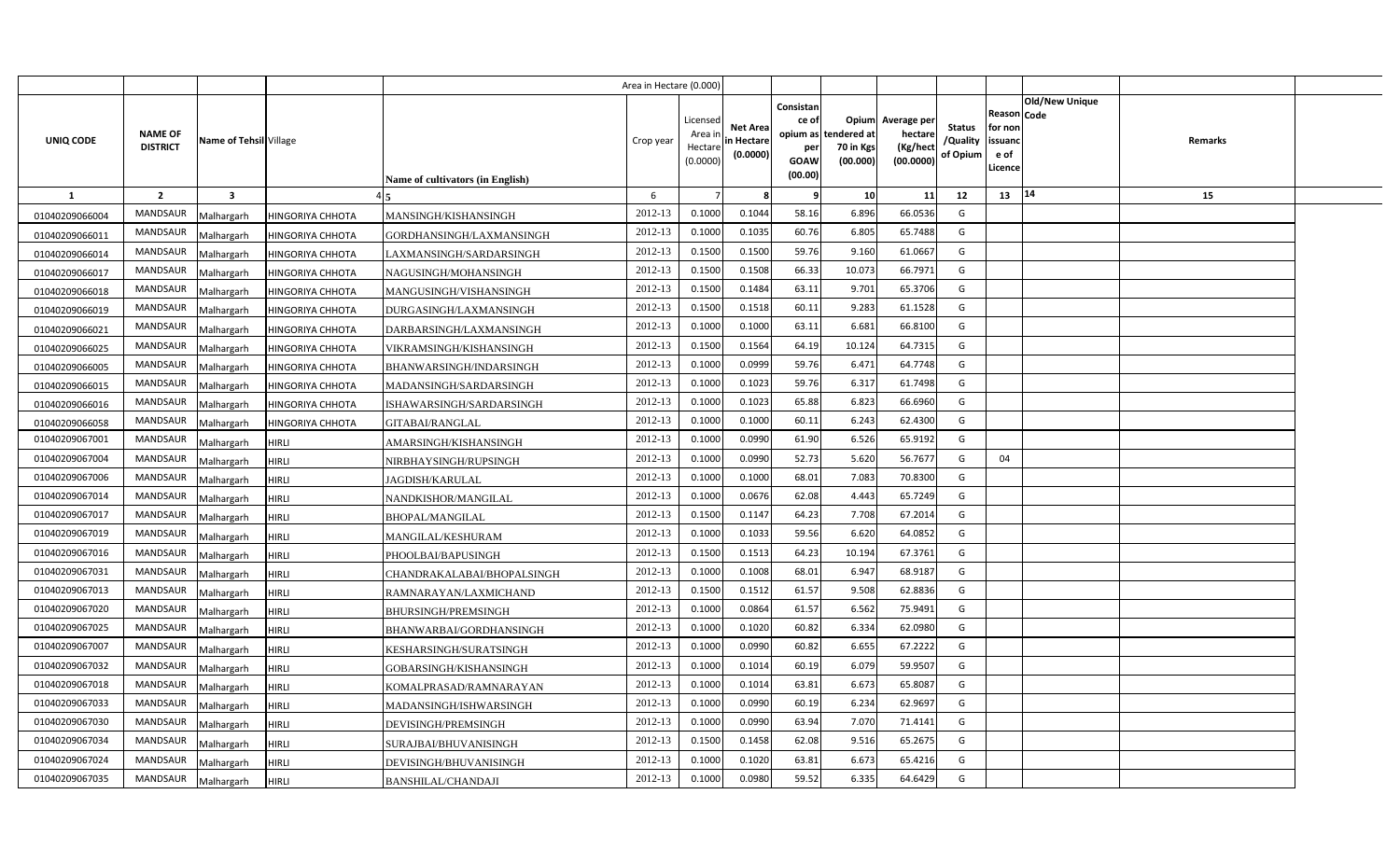|                |                                   |                        |                    |                                         | Area in Hectare (0.000) |                                            |                                           |                                                                 |                                               |                                                 |                                       |                                                 |                               |             |  |
|----------------|-----------------------------------|------------------------|--------------------|-----------------------------------------|-------------------------|--------------------------------------------|-------------------------------------------|-----------------------------------------------------------------|-----------------------------------------------|-------------------------------------------------|---------------------------------------|-------------------------------------------------|-------------------------------|-------------|--|
| UNIQ CODE      | <b>NAME OF</b><br><b>DISTRICT</b> | Name of Tehsil Village |                    | <b>Name of cultivators (in English)</b> | Crop year               | Licensed<br>Area in<br>Hectare<br>(0.0000) | <b>Net Area</b><br>in Hectare<br>(0.0000) | Consistan<br>ce of<br>opium as<br>per<br><b>GOAW</b><br>(00.00) | Opium<br>tendered at<br>70 in Kgs<br>(00.000) | Average per<br>hectare<br>(Kg/hect<br>(00.0000) | <b>Status</b><br>/Quality<br>of Opium | Reason<br>for non<br>issuand<br>e of<br>Licence | <b>Old/New Unique</b><br>Code | Remarks     |  |
| <b>1</b>       | $\overline{2}$                    | $\mathbf{3}$           |                    |                                         | 6                       |                                            |                                           | ٠q                                                              | 10                                            | 11                                              | 12                                    | 13                                              | 14                            | 15          |  |
| 01040209068004 | <b>MANDSAUR</b>                   | Malhargarh             | <b>KACHNARA</b>    | GAJRAJSINGH/KISHORSINGH                 | 2012-13                 | 0.1500                                     | 0.1504                                    | 59.01                                                           | 9.745                                         | 64.7939                                         | G                                     |                                                 |                               |             |  |
| 01040209068006 | MANDSAUR                          | Malhargarh             | <b>KACHNARA</b>    | GAJRAJSINGH/DEVISINGH                   | 2012-13                 | 0.1500                                     | 0.1530                                    | 57.28                                                           | 9.067                                         | 59.2614                                         | G                                     |                                                 |                               | name change |  |
| 01040209068012 | <b>MANDSAUR</b>                   | Malhargarh             | <b>KACHNARA</b>    | PRABHUSINGH/LADUSINGH                   | 2012-13                 | 0.1500                                     | 0.1483                                    | 62.91                                                           | 10.686                                        | 72.0566                                         | G                                     |                                                 |                               |             |  |
| 01040209068019 | <b>MANDSAUR</b>                   | Malhargarh             | KACHNARA           | CHANDRAKALABAI/GORDHANSINGH             | 2012-13                 | 0.100                                      | 0.1008                                    | 62.31                                                           | 6.712                                         | 66.5873                                         | G                                     |                                                 |                               |             |  |
| 01040209068022 | <b>MANDSAUR</b>                   | Malhargarh             | <b>KACHNARA</b>    | GAJRAJSINGH/SWARUPSINGH                 | 2012-13                 | 0.100                                      | 0.1005                                    | 57.28                                                           | 6.694                                         | 66.6070                                         | G                                     |                                                 |                               |             |  |
| 01040209068032 | MANDSAUR                          | Malhargarh             | KACHNARA           | BHOPALSINGH/KALUSINGH                   | 2012-13                 | 0.1000                                     | 0.0990                                    | 60.50                                                           | 6.629                                         | 66.9596                                         | G                                     |                                                 |                               |             |  |
| 01040209068030 | <b>MANDSAUR</b>                   | Malhargarh             | <b>KACHNARA</b>    | BALWANTSINGH/BHUWANISINGH               | 2012-13                 | 0.1000                                     | 0.0990                                    | 60.50                                                           | 6.655                                         | 67.2222                                         | G                                     |                                                 |                               |             |  |
| 01040209068044 | MANDSAUR                          | Malhargarh             | KACHNARA           | MANGUSINGH/GOBARSINGH                   | 2012-13                 | 0.1500                                     | 0.1440                                    | 59.05                                                           | 9.735                                         | 67.6042                                         | G                                     |                                                 |                               |             |  |
| 01040209068050 | MANDSAUR                          | Malhargarh             | <b>KACHNARA</b>    | RANJITSINGH/KACHRUSINGH                 | 2012-13                 | 0.1500                                     | 0.1500                                    | 59.05                                                           | 10.148                                        | 67.6533                                         | G                                     |                                                 |                               |             |  |
| 01040209068052 | <b>MANDSAUR</b>                   | Malhargarh             | KACHNARA           | MANGUSINGH/KARANSINGH                   | 2012-13                 | 0.1000                                     | 0.0990                                    | 59.66                                                           | 6.571                                         | 66.3737                                         | G                                     |                                                 |                               |             |  |
| 01040209068066 | MANDSAUR                          | Malhargarh             | KACHNARA           | BHANWARSINGH/ONKARSINGH                 | 2012-13                 | 0.1000                                     | 0.101!                                    | 56.77                                                           | 6.277                                         | 61.8424                                         | G                                     |                                                 |                               | name change |  |
| 01040209068069 | <b>MANDSAUR</b>                   | Malhargarh             | <b>KACHNARA</b>    | KAMLABAI/ONKARSINGH                     | 2012-13                 | 0.1000                                     | 0.0957                                    | 59.66                                                           | 6.690                                         | 69.9060                                         | G                                     |                                                 |                               |             |  |
| 01040209068070 | <b>MANDSAUR</b>                   | Malhargarh             | KACHNARA           | KAMALSINGH/NIRBHAYSINGH                 | 2012-13                 | 0.1500                                     | 0.1514                                    | 60.29                                                           | 10.189                                        | 67.2985                                         | G                                     |                                                 |                               |             |  |
| 01040209068088 | <b>MANDSAUR</b>                   | Malhargarh             | <b>KACHNARA</b>    | LAXMANSINGH/RAMSINGH                    | 2012-13                 | 0.1500                                     | 0.1537                                    | 62.31                                                           | 10.441                                        | 67.9310                                         | G                                     |                                                 |                               |             |  |
| 01040209068058 | MANDSAUR                          | Malhargarh             | KACHNARA           | GOVINDSINGH/KACHRUSINGH                 | 2012-13                 | 0.1000                                     | 0.1020                                    | 64.32                                                           | 7.231                                         | 70.8922                                         | G                                     |                                                 |                               |             |  |
| 01040209068072 | MANDSAUR                          | Malhargarh             | KACHNARA           | <b>HUDDIBAI/RUPSINGH</b>                | 2012-13                 | 0.1000                                     | 0.1012                                    | 54.68                                                           | 6.085                                         | 60.1285                                         | G                                     | 05                                              |                               |             |  |
| 01040209068010 | MANDSAUR                          | Malhargarh             | KACHNARA           | RAMSINGH/ISHWARSINGH                    | 2012-13                 | 0.1000                                     | 0.1023                                    | 56.91                                                           | 6.707                                         | 65.5621                                         | G                                     |                                                 |                               |             |  |
| 01040209068065 | MANDSAUR                          | Malhargarh             | KACHNARA           | LAXMANSINGH/ISHWARSINGH                 | 2012-13                 | 0.1000                                     | 0.0972                                    | 60.29                                                           | 6.563                                         | 67.5206                                         | G                                     |                                                 |                               |             |  |
| 01040209068037 | <b>MANDSAUR</b>                   | Malhargarh             | <b>KACHNARA</b>    | <b>BANSHILAL/MATHURALAL</b>             | 2012-13                 | 0.1500                                     | 0.1436                                    | 62.33                                                           | 9.501                                         | 66.1630                                         | G                                     |                                                 |                               |             |  |
| 01040209068048 | <b>MANDSAUR</b>                   | Malhargarh             | <b>KACHNARA</b>    | SAJJANSINGH/MOHANSINGH                  | 2012-13                 | 0.1000                                     | 0.0990                                    | 64.21                                                           | 6.843                                         | 69.1212                                         | G                                     |                                                 |                               |             |  |
| 01040209068049 | <b>MANDSAUR</b>                   | Malhargarh             | KACHNARA           | NOKSINGH/KALUSINGH                      | 2012-13                 | 0.1000                                     | 0.0989                                    | 62.33                                                           | 7.106                                         | 71.8504                                         | G                                     |                                                 |                               |             |  |
| 01040209068005 | <b>MANDSAUR</b>                   | Malhargarh             | KACHNARA           | NATHUSINGH/DEVISINGH                    | 2012-13                 | 0.1000                                     | 0.101!                                    | 60.47                                                           | 6.911                                         | 68.0887                                         | G                                     |                                                 |                               |             |  |
| 01040209068064 | MANDSAUR                          | Malhargarh             | <b>KACHNARA</b>    | RATANSINGH/BHUWANSINGH                  | 2012-13                 | 0.1000                                     | 0.0990                                    | 58.26                                                           | 6.284                                         | 63.4747                                         | G                                     |                                                 |                               |             |  |
| 01040209068054 | <b>MANDSAUR</b>                   | Malhargarh             | KACHNARA           | HARISINGH/DEVISINGH                     | 2012-13                 | 0.1000                                     | 0.1000                                    | 61.41                                                           | 6.904                                         | 69.0400                                         | G                                     |                                                 |                               |             |  |
| 01040209068059 | <b>MANDSAUR</b>                   | Malhargarh             | KACHNARA           | GOPALKRISHNA/HARIRAM                    | 2012-13                 | 0.1000                                     | 0.1000                                    | 58.26                                                           | 6.517                                         | 65.1700                                         | G                                     |                                                 |                               |             |  |
| 01040209068003 | <b>MANDSAUR</b>                   | Malhargarh             | KACHNARA           | MANGUBAI/PYARSINGH                      | 2012-13                 | 0.1000                                     | 0.1000                                    | 62.79                                                           | 6.925                                         | 69.2500                                         | G                                     |                                                 |                               |             |  |
| 01040209068062 | MANDSAUR                          | Malhargarh             | KACHNARA           | GHASIPURI/GOTAMPURI                     | 2012-13                 | 0.1500                                     | 0.1518                                    | 56.06                                                           | 9.490                                         | 62.5165                                         | G                                     |                                                 |                               |             |  |
| 01040209068107 | <b>MANDSAUR</b>                   | Malhargarh             | <b>KACHNARA</b>    | BHUVANISINGH/DULESINGH                  | 2012-13                 | 0.1000                                     | 0.1003                                    | 58.16                                                           | 6.231                                         | 62.1236                                         | G                                     |                                                 |                               |             |  |
| 01040209068018 | <b>MANDSAUR</b>                   | Malhargarh             | KACHNARA           | SALAMSINGH/BHANWARSINGH                 | 2012-13                 | 0.1500                                     | 0.1500                                    | 62.79                                                           | 10.064                                        | 67.0933                                         | G                                     |                                                 |                               |             |  |
| 01040209068011 | <b>MANDSAUR</b>                   | Malhargarh             | <b>KACHNARA</b>    | AMARSINGH/RAMSINGH                      | 2012-13                 | 0.1000                                     | 0.0975                                    | 66.33                                                           | 7.059                                         | 72.4000                                         | G                                     |                                                 |                               |             |  |
| 01040209069004 | <b>MANDSAUR</b>                   | Malhargarh             | KALIYAKHEDI GUJRAN | KHUBCHAND/CHOUTHMAL                     | 2012-13                 | 0.1500                                     | 0.1480                                    | 60.03                                                           | 9.596                                         | 64.8378                                         | G                                     |                                                 |                               |             |  |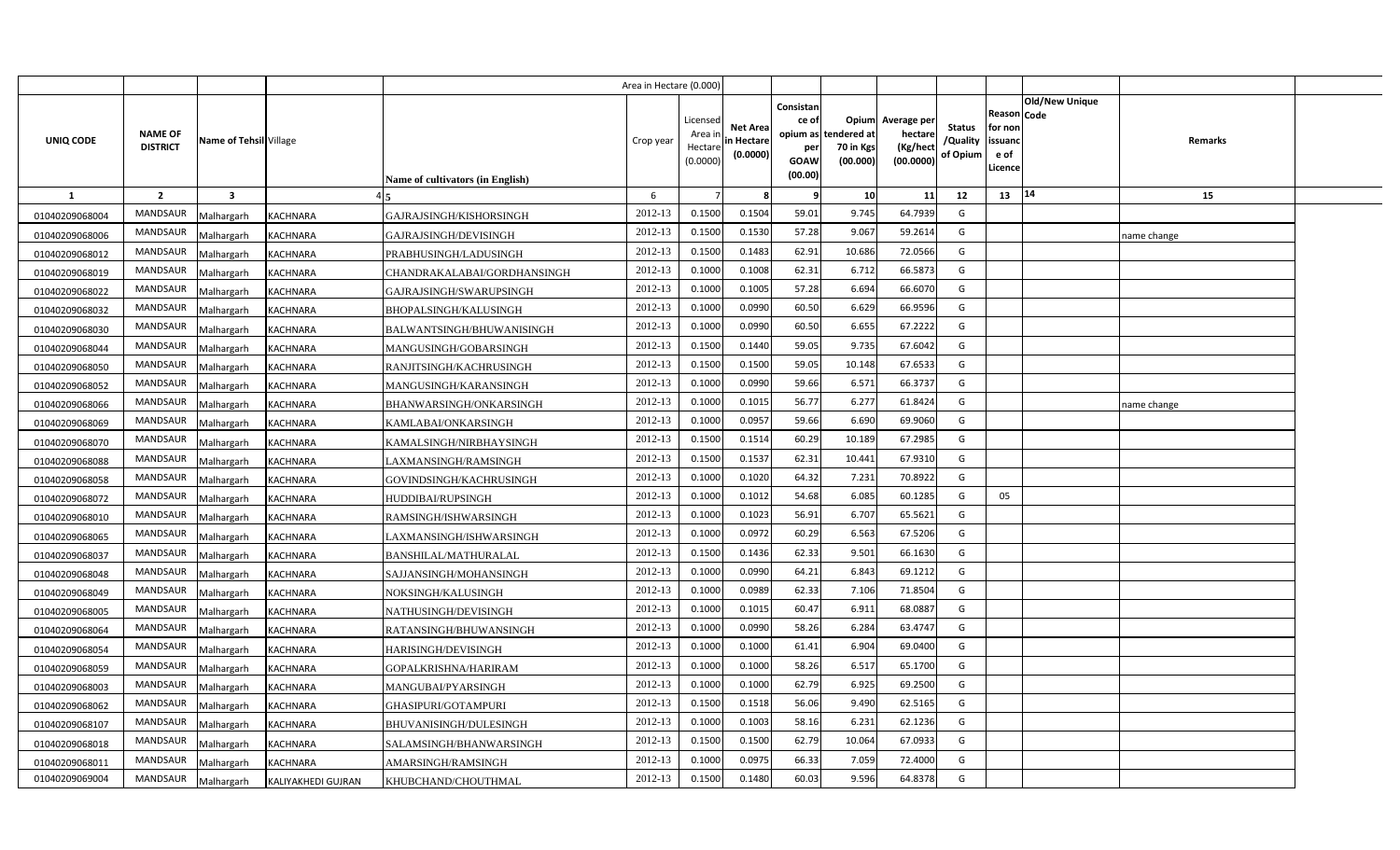|                |                                |                        |                                  | Area in Hectare (0.000) |                                            |                                           |                                                     |                                                        |                                                 |                                       |                                                                        |         |  |
|----------------|--------------------------------|------------------------|----------------------------------|-------------------------|--------------------------------------------|-------------------------------------------|-----------------------------------------------------|--------------------------------------------------------|-------------------------------------------------|---------------------------------------|------------------------------------------------------------------------|---------|--|
| UNIQ CODE      | NAME OF<br><b>DISTRICT</b>     | Name of Tehsil Village | Name of cultivators (in English) | Crop year               | Licensed<br>Area ir<br>Hectare<br>(0.0000) | <b>Net Area</b><br>in Hectare<br>(0.0000) | Consistan<br>ce of<br>per<br><b>GOAW</b><br>(00.00) | Opium<br>opium as tendered at<br>70 in Kgs<br>(00.000) | Average per<br>hectare<br>(Kg/hect<br>(00.0000) | <b>Status</b><br>/Quality<br>of Opium | Old/New Unique<br>Reason Code<br>for non<br>issuanc<br>e of<br>Licence | Remarks |  |
| 1              | $\overline{2}$<br>$\mathbf{3}$ |                        |                                  | 6                       |                                            |                                           | - 9                                                 | 10                                                     | 11                                              | 12                                    | 14<br>13                                                               | 15      |  |
| 01040209069006 | <b>MANDSAUR</b><br>Malhargarh  | KALIYAKHEDI GUJRAN     | DHAPUBAI/LAXMAN                  | 2012-13                 | 0.1000                                     | 0.1020                                    | 65.87                                               | 6.926                                                  | 67.9020                                         | G                                     |                                                                        |         |  |
| 01040209069010 | MANDSAUR<br>Malhargarh         | KALIYAKHEDI GUJRAN     | <b>BHONILAL/RUGHNATH</b>         | 2012-13                 | 0.1000                                     | 0.0945                                    | 54.87                                               | 5.487                                                  | 58.0635                                         | G                                     | 05                                                                     |         |  |
| 01040209069013 | MANDSAUR<br>Malhargarh         | KALIYAKHEDI GUJRAN     | RAMIBAI/KISHOR                   | 2012-13                 | 0.1000                                     | 0.093                                     | 55.21                                               | 5.584                                                  | 60.0430                                         | G                                     |                                                                        |         |  |
| 01040209069014 | MANDSAUR<br>Malhargarh         | KALIYAKHEDI GUJRAN     | MADANLAL/SHANKARLAL              | 2012-13                 | 0.1000                                     | 0.0992                                    | 65.87                                               | 7.020                                                  | 70.7661                                         | G                                     |                                                                        |         |  |
| 01040209069018 | <b>MANDSAUR</b><br>Malhargarh  | KALIYAKHEDI GUJRAN     | SHYAMLAL/GANGARAM                | 2012-13                 | 0.1000                                     | 0.1012                                    | 61.43                                               | 6.292                                                  | 62.2354                                         | G                                     |                                                                        |         |  |
| 01040209069021 | MANDSAUR<br>Malhargarh         | KALIYAKHEDI GUJRAN     | NANDUBAI/RAMLAL                  | 2012-13                 | 0.1000                                     | 0.0962                                    | 58.09                                               | 6.365                                                  | 66.1642                                         | G                                     |                                                                        |         |  |
| 01040209069036 | <b>MANDSAUR</b><br>Malhargarh  | KALIYAKHEDI GUJRAN     | GHISALAL/DEVA                    | 2012-13                 | 0.1000                                     | 0.0960                                    | 58.56                                               | 5.831                                                  | 60.7396                                         | G                                     |                                                                        |         |  |
| 01040209069038 | MANDSAUR<br>Malhargarh         | KALIYAKHEDI GUJRAN     | RAMIBAI/SUHAGBAI                 | 2012-13                 | 0.1000                                     | 0.1000                                    | 58.09                                               | 6.133                                                  | 61.3300                                         | G                                     |                                                                        |         |  |
| 01040209069041 | MANDSAUR<br>Malhargarh         | KALIYAKHEDI GUJRAN     | <b>GENDMAL/ONKARLAL</b>          | 2012-13                 | 0.1000                                     | 0.0990                                    | 58.09                                               | 6.224                                                  | 62.8687                                         | G                                     |                                                                        |         |  |
| 01040209069039 | <b>MANDSAUR</b><br>Malhargarh  | KALIYAKHEDI GUJRAN     | NANALAL/KISHANLAL                | 2012-13                 | 0.1000                                     | 0.0920                                    | 56.02                                               | 5.266                                                  | 57.2391                                         | G                                     |                                                                        |         |  |
| 01040209069043 | MANDSAUR<br>Malhargarh         | KALIYAKHEDI GUJRAN     | LACHIBAI/PANNALAL                | 2012-13                 | 0.1000                                     | 0.0975                                    | 57.60                                               | 6.040                                                  | 61.9487                                         | G                                     |                                                                        |         |  |
| 01040209069031 | MANDSAUR<br>Malhargarh         | KALIYAKHEDI GUJRAN     | GANGARAM/MOTILAL                 | 2012-13                 | 0.1000                                     | 0.1007                                    | 57.47                                               | 6.026                                                  | 59.8411                                         | G                                     |                                                                        |         |  |
| 01040209069016 | <b>MANDSAUR</b><br>Malhargarh  | KALIYAKHEDI GUJRAN     | GOPAL/JETRAM                     | 2012-13                 | 0.1000                                     | 0.0990                                    | 61.43                                               | 6.319                                                  | 63.8283                                         | G                                     |                                                                        |         |  |
| 01040209069037 | <b>MANDSAUR</b><br>Malhargarh  | KALIYAKHEDI GUJRAN     | KARULAL/HEMRAJ                   | 2012-13                 | 0.1000                                     | 0.0945                                    | 56.99                                               | 5.846                                                  | 61.8624                                         | G                                     |                                                                        |         |  |
| 01040209069026 | <b>MANDSAUR</b><br>Malhargarh  | KALIYAKHEDI GUJRAN     | RATANBAI/KISHOR                  | 2012-13                 | 0.1000                                     | 0.1004                                    | 61.66                                               | 6.360                                                  | 63.3466                                         | G                                     |                                                                        |         |  |
| 01040209069030 | <b>MANDSAUR</b><br>Malhargarh  | KALIYAKHEDI GUJRAN     | MANNALAL/SHANKARLAL              | 2012-13                 | 0.1000                                     | 0.0928                                    | 61.66                                               | 6.395                                                  | 68.9116                                         | G                                     |                                                                        |         |  |
| 01040209070001 | <b>MANDSAUR</b><br>Malhargarh  | KHADPALIYA             | BALMUKUNAD/HAJARILAL             | 2012-13                 | 0.1000                                     | 0.0980                                    | 65.70                                               | 6.664                                                  | 68.0000                                         | G                                     |                                                                        |         |  |
| 01040209070002 | MANDSAUR<br>Malhargarh         | KHADPALIYA             | KANEHIYALAL/JAICHAND             | 2012-13                 | 0.1500                                     | 0.1500                                    | 62.10                                               | 9.794                                                  | 65.2933                                         | G                                     |                                                                        |         |  |
| 01040209070004 | <b>MANDSAUR</b><br>Malhargarh  | KHADPALIYA             | RAGHUNATH/PANNALAL               | 2012-13                 | 0.1000                                     | 0.1023                                    | 68.42                                               | 7.468                                                  | 73.0010                                         | G                                     |                                                                        |         |  |
| 01040209070005 | <b>MANDSAUR</b><br>Malhargarh  | KHADPALIYA             | JAGANNATH/BHERULAL               | 2012-13                 | 0.1000                                     | 0.1015                                    | 70.07                                               | 7.457                                                  | 73.4680                                         | G                                     |                                                                        |         |  |
| 01040209070006 | <b>MANDSAUR</b><br>Malhargarh  | KHADPALIYA             | CHENRAM/BHERULAL                 | 2012-13                 | 0.1000                                     | 0.1008                                    | 68.95                                               | 7.427                                                  | 73.6806                                         | G                                     |                                                                        |         |  |
| 01040209070007 | <b>MANDSAUR</b><br>Malhargarh  | KHADPALIYA             | SAJJANBAI/BANSHILAL              | 2012-13                 | 0.1500                                     | 0.1503                                    | 72.80                                               | 11.367                                                 | 75.6287                                         | G                                     |                                                                        |         |  |
| 01040209070021 | <b>MANDSAUR</b><br>Malhargarh  | KHADPALIYA             | CHAGANLAL/BAPULAL/BHERULAL       | 2012-13                 | 0.1500                                     | 0.1508                                    | 61.97                                               | 9.712                                                  | 64.4032                                         | G                                     |                                                                        |         |  |
| 01040209070023 | MANDSAUR<br>Malhargarh         | KHADPALIYA             | MATHURALAL/SUKHLAL               | 2012-13                 | 0.1500                                     | 0.1440                                    | 61.97                                               | 9.623                                                  | 66.8264                                         | G                                     |                                                                        |         |  |
| 01040209070024 | MANDSAUR<br>Malhargarh         | KHADPALIYA             | PURALAL/BHERULAL                 | 2012-13                 | 0.1500                                     | 0.1534                                    | 65.70                                               | 10.465                                                 | 68.2203                                         | G                                     |                                                                        |         |  |
| 01040209070027 | MANDSAUR<br>Malhargarh         | KHADPALIYA             | KACHRULAL/SHIVLAL                | 2012-13                 | 0.1000                                     | 0.0990                                    | 58.78                                               | 6.239                                                  | 63.0202                                         | G                                     |                                                                        |         |  |
| 01040209070033 | MANDSAUR<br>Malhargarh         | KHADPALIYA             | RAMSINGH/MADANSINGH              | 2012-13                 | 0.1000                                     | 0.0988                                    | 57.27                                               | 6.324                                                  | 64.0081                                         | G                                     |                                                                        |         |  |
| 01040209070035 | MANDSAUR<br>Malhargarh         | KHADPALIYA             | RATANKUNWAR/AMARSINGH            | 2012-13                 | 0.1000                                     | 0.1023                                    | 56.28                                               | 5.998                                                  | 58.6315                                         | G                                     |                                                                        |         |  |
| 01040209070036 | MANDSAUR<br>Malhargarh         | KHADPALIYA             | MOHANLAL/BHANWARLAL              | 2012-13                 | 0.1000                                     | 0.1000                                    | 68.95                                               | 7.289                                                  | 72.8900                                         | G                                     |                                                                        |         |  |
| 01040209070037 | MANDSAUR<br>Malhargarh         | KHADPALIYA             | JAMNALAL/BHANWARLAL              | 2012-13                 | 0.1000                                     | 0.1023                                    | 61.84                                               | 6.811                                                  | 66.578                                          | G                                     |                                                                        |         |  |
| 01040209070040 | MANDSAUR<br>Malhargarh         | <b>KHADPALIYA</b>      | GITABAI/RAMCHANDAR               | 2012-13                 | 0.1000                                     | 0.0990                                    | 61.84                                               | 6.122                                                  | 61.8384                                         | G                                     |                                                                        |         |  |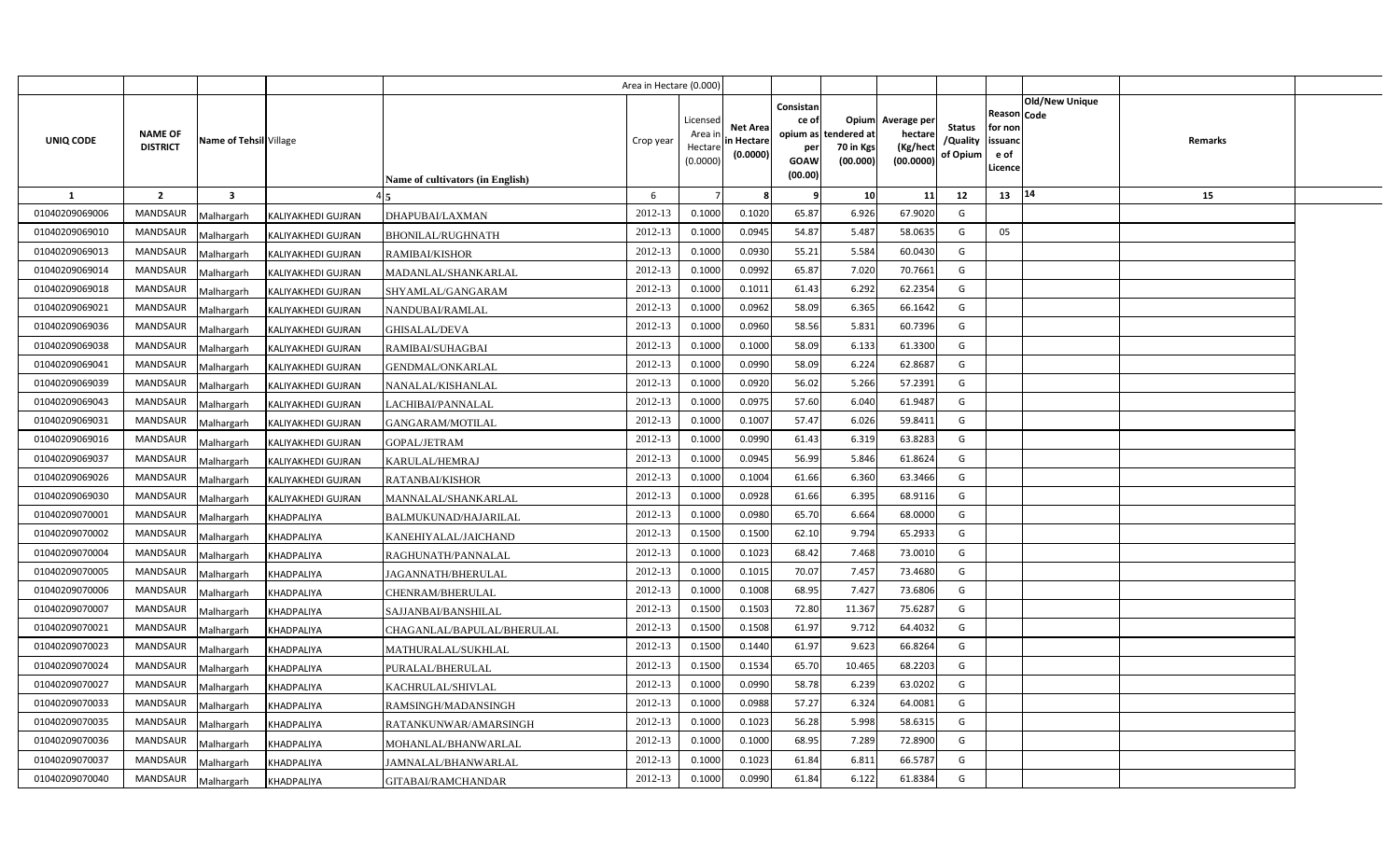|                |                                   |                                 |                                         | Area in Hectare (0.000) |                                            |                                           |                                                                             |                                |                                                 |                                       |                                                      |                       |         |  |
|----------------|-----------------------------------|---------------------------------|-----------------------------------------|-------------------------|--------------------------------------------|-------------------------------------------|-----------------------------------------------------------------------------|--------------------------------|-------------------------------------------------|---------------------------------------|------------------------------------------------------|-----------------------|---------|--|
| UNIQ CODE      | <b>NAME OF</b><br><b>DISTRICT</b> | Name of Tehsil Village          | <b>Name of cultivators (in English)</b> | Crop year               | Licensed<br>Area ir<br>Hectare<br>(0.0000) | <b>Net Area</b><br>in Hectare<br>(0.0000) | Consistan<br>ce of<br>opium as tendered at<br>per<br><b>GOAW</b><br>(00.00) | Opium<br>70 in Kgs<br>(00.000) | Average per<br>hectare<br>(Kg/hect<br>(00.0000) | <b>Status</b><br>/Quality<br>of Opium | Reason Code<br>for non<br>issuanc<br>e of<br>Licence | <b>Old/New Unique</b> | Remarks |  |
| $\mathbf{1}$   | $\overline{2}$                    | $\overline{\mathbf{3}}$         |                                         | 6                       |                                            |                                           | -9                                                                          | 10                             | 11                                              | 12                                    | 13                                                   | 14                    | 15      |  |
| 01040209070046 | <b>MANDSAUR</b>                   | <b>KHADPALIYA</b><br>Malhargarh | AMRITRAM/KALURAM                        | 2012-13                 | 0.1500                                     | 0.1500                                    | 65.70                                                                       | 10.184                         | 67.8933                                         | G                                     |                                                      |                       |         |  |
| 01040209070048 | <b>MANDSAUR</b>                   | KHADPALIYA<br>Malhargarh        | KARULAL/DEVBKSH                         | 2012-13                 | 0.1500                                     | 0.1530                                    | 61.84                                                                       | 9.638                          | 62.9935                                         | G                                     |                                                      |                       |         |  |
| 01040209070049 | <b>MANDSAUR</b>                   | Malhargarh<br><b>KHADPALIYA</b> | BHAGWATILAL/AANANDILAL                  | 2012-13                 | 0.1500                                     | 0.1520                                    | 70.36                                                                       | 11.167                         | 73.4671                                         | G                                     |                                                      |                       |         |  |
| 01040209070051 | <b>MANDSAUR</b>                   | <b>KHADPALIYA</b><br>Malhargarh | SURESHCHANDRA/RAMNIVAS                  | 2012-13                 | 0.1500                                     | 0.1480                                    | 68.95                                                                       | 11.160                         | 75.4054                                         | G                                     |                                                      |                       |         |  |
| 01040209070052 | MANDSAUR                          | Malhargarh<br><b>KHADPALIYA</b> | <b>BABULAL/HIRALAL</b>                  | 2012-13                 | 0.1000                                     | 0.1020                                    | 63.16                                                                       | 6.668                          | 65.3725                                         | G                                     |                                                      |                       |         |  |
| 01040209070053 | <b>MANDSAUR</b>                   | <b>KHADPALIYA</b><br>Malhargarh | RAMNIVAS@RAMVILAS/JAICHAND              | 2012-13                 | 0.100                                      | 0.1000                                    | 63.16                                                                       | 6.605                          | 66.0500                                         | G                                     |                                                      |                       |         |  |
| 01040209070056 | <b>MANDSAUR</b>                   | Malhargarh<br>KHADPALIYA        | RADHESHYAM/BAGDIRAM                     | 2012-13                 | 0.1000                                     | 0.1008                                    | 64.42                                                                       | 6.957                          | 69.0179                                         | G                                     |                                                      |                       |         |  |
| 01040209070057 | <b>MANDSAUR</b>                   | Malhargarh<br>KHADPALIYA        | PRBHULAL/KANEHIYALAL                    | 2012-13                 | 0.1500                                     | 0.1500                                    | 60.67                                                                       | 9.473                          | 63.1533                                         | G                                     |                                                      |                       |         |  |
| 01040209070058 | <b>MANDSAUR</b>                   | Malhargarh<br>KHADPALIYA        | AMBARAM/CHENSINGH                       | 2012-13                 | 0.1500                                     | 0.1530                                    | 67.93                                                                       | 11.296                         | 73.8301                                         | G                                     |                                                      |                       |         |  |
| 01040209070008 | <b>MANDSAUR</b>                   | Malhargarh<br><b>KHADPALIYA</b> | BHANWARBAI/HAJARILAL                    | 2012-13                 | 0.1000                                     | 0.0575                                    | 63.16                                                                       | 3.772                          | 65.6000                                         | G                                     |                                                      |                       |         |  |
| 01040209070063 | <b>MANDSAUR</b>                   | Malhargarh<br><b>KHADPALIYA</b> | RAMPRAHLAD/HIRALAL                      | 2012-13                 | 0.1000                                     | 0.1000                                    | 57.07                                                                       | 6.082                          | 60.8200                                         | G                                     |                                                      |                       |         |  |
| 01040209070067 | <b>MANDSAUR</b>                   | Malhargarh<br><b>KHADPALIYA</b> | HIRALAL/CHAMPALAL                       | 2012-13                 | 0.1000                                     | 0.1012                                    | 64.42                                                                       | 6.727                          | 66.4723                                         | G                                     |                                                      |                       |         |  |
| 01040209070020 | <b>MANDSAUR</b>                   | Malhargarh<br><b>KHADPALIYA</b> | BAPULAL/BHERULAL                        | 2012-13                 | 0.1500                                     | 0.1508                                    | 63.04                                                                       | 9.960                          | 66.0477                                         | G                                     |                                                      |                       |         |  |
| 01040209070003 | MANDSAUR                          | Malhargarh<br><b>KHADPALIYA</b> | SUKHIBAI/KANWARLAL                      | 2012-13                 | 0.1000                                     | 0.1000                                    | 64.42                                                                       | 6.681                          | 66.8100                                         | G                                     |                                                      |                       |         |  |
| 01040209070055 | MANDSAUR                          | Malhargarh<br><b>KHADPALIYA</b> | DEVILAL/JAMNALAL                        | 2012-13                 | 0.1500                                     | 0.1470                                    | 63.04                                                                       | 10.059                         | 68.4286                                         | G                                     |                                                      |                       |         |  |
| 01040209070068 | MANDSAUR                          | Malhargarh<br><b>KHADPALIYA</b> | BASANTILAL/GANGARAM                     | 2012-13                 | 0.1500                                     | 0.1430                                    | 67.93                                                                       | 9.636                          | 67.3846                                         | G                                     |                                                      |                       |         |  |
| 01040209070069 | MANDSAUR                          | Malhargarh<br><b>KHADPALIYA</b> | BADRILAL/JAGANNATH                      | 2012-13                 | 0.1500                                     | 0.1518                                    | 65.95                                                                       | 9.902                          | 65.2306                                         | G                                     |                                                      |                       |         |  |
| 01040209070070 | <b>MANDSAUR</b>                   | Malhargarh<br>KHADPALIYA        | <b>BAGDIRAM/JAGANNATH</b>               | 2012-13                 | 0.1000                                     | 0.1000                                    | 67.93                                                                       | 7.201                          | 72.0100                                         | G                                     |                                                      |                       |         |  |
| 01040209070071 | MANDSAUR                          | Malhargarh<br><b>KHADPALIYA</b> | RAMNIWAS/VARDICHANDRA                   | 2012-13                 | 0.1500                                     | 0.1482                                    | 63.04                                                                       | 10.510                         | 70.9177                                         | G                                     |                                                      |                       |         |  |
| 01040209070072 | <b>MANDSAUR</b>                   | Malhargarh<br><b>KHADPALIYA</b> | DASHRATHKUMAR/AANANDILAL                | 2012-13                 | 0.1500                                     | 0.1497                                    | 71.15                                                                       | 11.232                         | 75.0301                                         | G                                     |                                                      |                       |         |  |
| 01040209070028 | <b>MANDSAUR</b>                   | Malhargarh<br>KHADPALIYA        | PRABHULAL/KALURAM                       | 2012-13                 | 0.1000                                     | 0.0782                                    | 67.33                                                                       | 5.540                          | 70.8440                                         | G                                     |                                                      |                       |         |  |
| 01040209070074 | <b>MANDSAUR</b>                   | Malhargarh<br><b>KHADPALIYA</b> | LAXMINARAYAN/RAMNIVAS                   | 2012-13                 | 0.1000                                     | 0.1000                                    | 63.64                                                                       | 6.900                          | 69.0000                                         | G                                     |                                                      |                       |         |  |
| 01040209070075 | <b>MANDSAUR</b>                   | Malhargarh<br><b>KHADPALIYA</b> | NANDRAM/VARDICHAND                      | 2012-13                 | 0.1500                                     | 0.1512                                    | 65.95                                                                       | 10.288                         | 68.0423                                         | G                                     |                                                      |                       |         |  |
| 01040209070076 | MANDSAUR                          | Malhargarh<br>KHADPALIYA        | BHERULAL/BALKISHAN                      | 2012-13                 | 0.1500                                     | 0.1512                                    | 65.95                                                                       | 10.722                         | 70.9127                                         | G                                     |                                                      |                       |         |  |
| 01040209070077 | <b>MANDSAUR</b>                   | Malhargarh<br><b>KHADPALIYA</b> | ONKARLAL/BALKISHAN                      | 2012-13                 | 0.1000                                     | 0.0999                                    | 65.94                                                                       | 6.867                          | 68.7387                                         | G                                     |                                                      |                       |         |  |
| 01040209070079 | <b>MANDSAUR</b>                   | Malhargarh<br><b>KHADPALIYA</b> | PARASRAM/BHANWARLAL                     | 2012-13                 | 0.1000                                     | 0.1000                                    | 65.94                                                                       | 7.103                          | 71.0300                                         | G                                     |                                                      |                       |         |  |
| 01040209070080 | <b>MANDSAUR</b>                   | Malhargarh<br>KHADPALIYA        | SITABAI/MANGILAL                        | 2012-13                 | 0.1000                                     | 0.0990                                    | 65.94                                                                       | 6.707                          | 67.7475                                         | G                                     |                                                      |                       |         |  |
| 01040209070045 | <b>MANDSAUR</b>                   | Malhargarh<br><b>KHADPALIYA</b> | ASHOKKUMAR/RAMCHANDRA                   | 2012-13                 | 0.1500                                     | 0.1519                                    | 66.60                                                                       | 10.352                         | 68.1501                                         | G                                     |                                                      |                       |         |  |
| 01040209070081 | <b>MANDSAUR</b>                   | Malhargarh<br><b>KHADPALIYA</b> | RATANLAL/MANGILAL                       | 2012-13                 | 0.1000                                     | 0.1008                                    | 66.60                                                                       | 7.269                          | 72.1131                                         | G                                     |                                                      |                       |         |  |
| 01040209070082 | <b>MANDSAUR</b>                   | Malhargarh<br><b>KHADPALIYA</b> | <b>BAGDIRAM/MANGILAL</b>                | 2012-13                 | 0.1000                                     | 0.0950                                    | 67.33                                                                       | 6.675                          | 70.2632                                         | G                                     |                                                      |                       |         |  |
| 01040209070083 | <b>MANDSAUR</b>                   | Malhargarh<br><b>KHADPALIYA</b> | SHANKARLAL/GANGARAM                     | 2012-13                 | 0.1500                                     | 0.1476                                    | 67.33                                                                       | 9.869                          | 66.8631                                         | G                                     |                                                      |                       |         |  |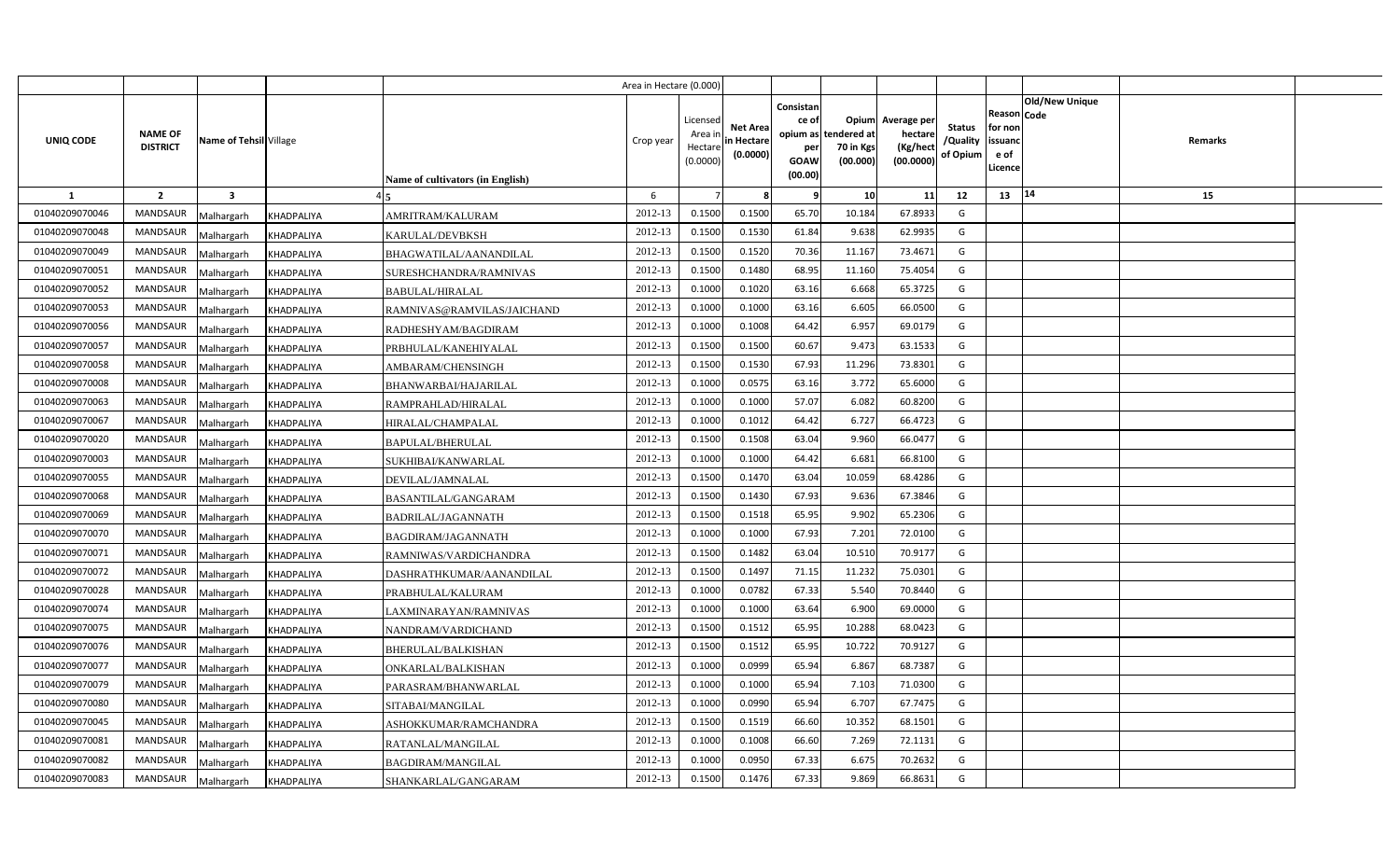|                |                                   |                         |                         |                                  | Area in Hectare (0.000) |                                            |                                           |                                                          |                                                      |                                                 |                                       |                                                      |                       |                          |  |
|----------------|-----------------------------------|-------------------------|-------------------------|----------------------------------|-------------------------|--------------------------------------------|-------------------------------------------|----------------------------------------------------------|------------------------------------------------------|-------------------------------------------------|---------------------------------------|------------------------------------------------------|-----------------------|--------------------------|--|
| UNIQ CODE      | <b>NAME OF</b><br><b>DISTRICT</b> | Name of Tehsil Village  |                         | Name of cultivators (in English) | Crop year               | Licensed<br>Area ir<br>Hectare<br>(0.0000) | <b>Net Area</b><br>in Hectare<br>(0.0000) | Consistan<br>ce of<br>opium as<br>per<br>GOAW<br>(00.00) | <b>Opium</b><br>tendered at<br>70 in Kgs<br>(00.000) | Average per<br>hectare<br>(Kg/hect<br>(00.0000) | <b>Status</b><br>/Quality<br>of Opium | Reason Code<br>for non<br>issuanc<br>e of<br>Licence | <b>Old/New Unique</b> | Remarks                  |  |
| -1             | $\overline{2}$                    | $\overline{\mathbf{3}}$ |                         |                                  | 6                       |                                            |                                           | - q                                                      | 10 <sup>1</sup>                                      | 11                                              | 12                                    | 13   14                                              |                       | 15                       |  |
| 01040209070026 | MANDSAUR                          | Malhargarh              | KHADPALIYA              | RAMPRASAD/SHIVLAL                | 2012-13                 | 0.1000                                     | 0.1000                                    | 58.58                                                    | 6.193                                                | 61.9300                                         | G                                     |                                                      |                       |                          |  |
| 01040209070084 | <b>MANDSAUR</b>                   | Malhargarh              | <b>KHADPALIYA</b>       | SHANTILAL/JAGANNATH/BHURIBAI     | 2012-13                 | 0.1500                                     | 0.1520                                    | 63.64                                                    | 10.701                                               | 70.4013                                         | G                                     |                                                      |                       |                          |  |
| 01040209071001 | <b>MANDSAUR</b>                   | Malhargarh              | KHEJDI                  | GOBARSINGH/KISHORSINGH           | 2012-13                 | 0.1000                                     | 0.0990                                    | 59.14                                                    | 6.269                                                | 63.3232                                         | G                                     |                                                      |                       |                          |  |
| 01040209071006 | <b>MANDSAUR</b>                   | Malhargarh              | KHEJDI                  | MANSINGH/HINDUSINGH              | 2012-13                 | 0.1500                                     | 0.1485                                    | 59.13                                                    | 9.038                                                | 60.8620                                         | G                                     |                                                      |                       |                          |  |
| 01040209071007 | <b>MANDSAUR</b>                   | Malhargarh              | KHEJDI                  | <b>KESHIBAI/MOHAN</b>            | 2012-13                 | 0.1000                                     | 0.0972                                    | 56.31                                                    | 5.816                                                | 59.8354                                         | G                                     |                                                      |                       |                          |  |
| 01040209071008 | <b>MANDSAUR</b>                   | Malhargarh              | KHEJDI                  | SHITALSINGH/AMARSINGH            | 2012-13                 | 0.1000                                     | 0.1020                                    | 65.33                                                    | 7.289                                                | 71.4608                                         | G                                     |                                                      |                       |                          |  |
| 01040209071014 | <b>MANDSAUR</b>                   | Malhargarh              | KHEJDI                  | <b>DEVILAL/RUPA NAI</b>          | 2012-13                 | 0.1000                                     | 0.1008                                    | 56.52                                                    | 6.298                                                | 62.4802                                         | G                                     |                                                      |                       |                          |  |
| 01040209071016 | <b>MANDSAUR</b>                   | Malhargarh              | KHEJDI                  | CHENSINGH/GOBARSINGH             | 2012-13                 | 0.1000                                     | 0.0990                                    | 53.96                                                    | 5.805                                                | 58.6364                                         | G                                     | 05                                                   |                       |                          |  |
| 01040209071023 | MANDSAUR                          | Malhargarh              | <b>KHEJDI</b>           | SAJJANSINGH/RUPSINGH             | 2012-13                 | 0.1000                                     | 0.1020                                    | 59.14                                                    | 6.151                                                | 60.3039                                         | G                                     |                                                      |                       |                          |  |
| 01040209071028 | MANDSAUR                          | Malhargarh              | KHEJDI                  | GORDHANLAL/MODIRAM               | 2012-13                 | 0.1000                                     | 0.0986                                    | 63.67                                                    | 6.849                                                | 69.4625                                         | G                                     |                                                      |                       |                          |  |
| 01040209071033 | <b>MANDSAUR</b>                   | Malhargarh              | KHEJDI                  | RATANLAL/LAXMAN                  | 2012-13                 | 0.1000                                     | 0.1008                                    | 59.14                                                    | 6.590                                                | 65.3770                                         | G                                     |                                                      |                       |                          |  |
| 01040209071034 | MANDSAUR                          | Malhargarh              | KHEJDI                  | GORDHANSINGH/SHIVSINGH           | 2012-13                 | 0.1000                                     | 0.1020                                    | 59.31                                                    | 6.414                                                | 62.8824                                         | G                                     |                                                      |                       |                          |  |
| 01040209071035 | <b>MANDSAUR</b>                   | Malhargarh              | KHEJDI                  | HARISINGH/LALSINGH               | 2012-13                 | 0.1000                                     | 0.0986                                    | 59.31                                                    | 6.643                                                | 67.3732                                         | G                                     |                                                      |                       |                          |  |
| 01040209071038 | <b>MANDSAUR</b>                   | Malhargarh              | KHEJDI                  | <b>BULAKBAI/RUPSINGH</b>         | 2012-13                 | 0.1000                                     | 0.1008                                    | 63.67                                                    | 6.522                                                | 64.7024                                         | G                                     |                                                      |                       |                          |  |
| 01040209071039 | MANDSAUR                          | Malhargarh              | KHEJDI                  | NAVALSINGH/BHERUSINGH            | 2012-13                 | 0.1000                                     | 0.0968                                    | 56.52                                                    | 5.894                                                | 60.8884                                         | G                                     |                                                      |                       |                          |  |
| 01040209071043 | MANDSAUR                          | Malhargarh              | KHEJDI                  | RUPABAI/MADHUSINGH               | 2012-13                 | 0.1000                                     | 0.0999                                    | 59.31                                                    | 6.431                                                | 64.3744                                         | G                                     |                                                      |                       |                          |  |
| 01040209071045 | MANDSAUR                          | Malhargarh              | KHEJDI                  | DEVISINGH/LAXMANSINGH            | 2012-13                 | 0.1000                                     | 0.1003                                    | 59.18                                                    | 6.408                                                | 63.8883                                         | G                                     |                                                      |                       |                          |  |
| 01040209071047 | MANDSAUR                          | Malhargarh              | KHEJDI                  | UDAYSINGH/SHITALSINGH/AMARSINGH  | 2012-13                 | 0.1000                                     | 0.1020                                    | 61.95                                                    | 6.938                                                | 68.0196                                         | G                                     |                                                      |                       |                          |  |
| 01040209071048 | MANDSAUR                          | Malhargarh              | KHEJDI                  | ISHWARSINGH/RAMSINGH             | 2012-13                 | 0.1000                                     | 0.1014                                    | 61.95                                                    | 6.753                                                | 66.5976                                         | G                                     |                                                      |                       |                          |  |
| 01040209071053 | MANDSAUR                          | Malhargarh              | KHEJDI                  | MANGUSINGH/SHITALSINGH           | 2012-13                 | 0.1000                                     | 0.1000                                    | 61.95                                                    | 6.753                                                | 67.5300                                         | G                                     |                                                      |                       |                          |  |
| 01040209071054 | MANDSAUR                          | Malhargarh              | KHEJDI                  | PAPPUSINGH/BHUVANISINGH          | 2012-13                 | 0.1000                                     | 0.1012                                    | 59.18                                                    | 6.535                                                | 64.5751                                         | G                                     |                                                      |                       |                          |  |
| 01040209071044 | MANDSAUR                          | Malhargarh              | KHEJDI                  | MANGIBAI/RAMCHANDRA              | 2012-13                 | 0.1000                                     | 0.0990                                    | 59.18                                                    | 6.561                                                | 66.2727                                         | G                                     |                                                      |                       |                          |  |
| 01040209071022 | MANDSAUR                          | Malhargarh              | KHEJDI                  | DULESINGH/GOBARSINGH             | 2012-13                 | 0.1000                                     | 0.0990                                    | 59.12                                                    | 6.275                                                | 63.3838                                         | G                                     |                                                      |                       | TRANSFER/Kittukhedi      |  |
| 01040209071013 | MANDSAUR                          | Malhargarh              | KHEJDI                  | RAMCHANDRA/GOBAR                 | 2012-13                 | 0.1000                                     | 0.0972                                    | 65.33                                                    | 6.981                                                | 71.8210                                         | G                                     |                                                      |                       |                          |  |
| 01040209071024 | MANDSAUR                          | Malhargarh              | KHEJDI                  | KALUSINGH/BHERUSINGH             | 2012-13                 | 0.1000                                     | 0.0999                                    | 63.52                                                    | 6.760                                                | 67.6677                                         | G                                     |                                                      |                       |                          |  |
| 01040209071026 | <b>MANDSAUR</b>                   | Malhargarh              | KHEJDI                  | PARWATSINGH/KALUSINGH            | 2012-13                 | 0.1000                                     | 0.1000                                    | 60.24                                                    | 5.964                                                | 59.6400                                         | G                                     |                                                      |                       |                          |  |
| 01040209072028 | MANDSAUR                          | Malhargarh              | KISHAN GARHMAJRA        | KAMLESHKUMAR/GANGARAM            | 2012-13                 | 0.1000                                     | 0.0992                                    | 60.06                                                    | 6.126                                                | 61.7540                                         | G                                     |                                                      |                       | TRANSFER/ZARDA           |  |
| 01040209072044 | MANDSAUR                          | Malhargarh              | KISHAN GARHMAJRA        | NAHARSINGH/NANURAM               | 2012-13                 | 0.1000                                     | 0.0980                                    | 52.29                                                    | 5.281                                                | 53.8878                                         | G                                     | 04                                                   |                       |                          |  |
| 01040209072045 | MANDSAUR                          | Malhargarh              | KISHAN GARHMAJRA        | UMABAI/KAMALKUMAR                | 2012-13                 | 0.1000                                     | 0.0992                                    | 57.19                                                    | 6.111                                                | 61.6028                                         | G                                     |                                                      |                       | TRANSFER/borkhedi Indore |  |
| 01040209072046 | <b>MANDSAUR</b>                   | Malhargarh              | <b>KISHAN GARHMAJRA</b> | KAMLABAI/ONKARLAL                | 2012-13                 | 0.1000                                     | 0.0961                                    | 60.06                                                    | 5.757                                                | 59.9063                                         | G                                     |                                                      |                       | TRANSFER/ZARDA           |  |
| 01040209072037 | MANDSAUR                          | Malhargarh              | <b>KISHAN GARHMAJRA</b> | NANDUBAI/SURAJMAL                | 2012-13                 | 0.1000                                     | 0.0972                                    | 60.06                                                    | 6.495                                                | 66.8210                                         | G                                     |                                                      |                       | TRANSFER/ZARDA           |  |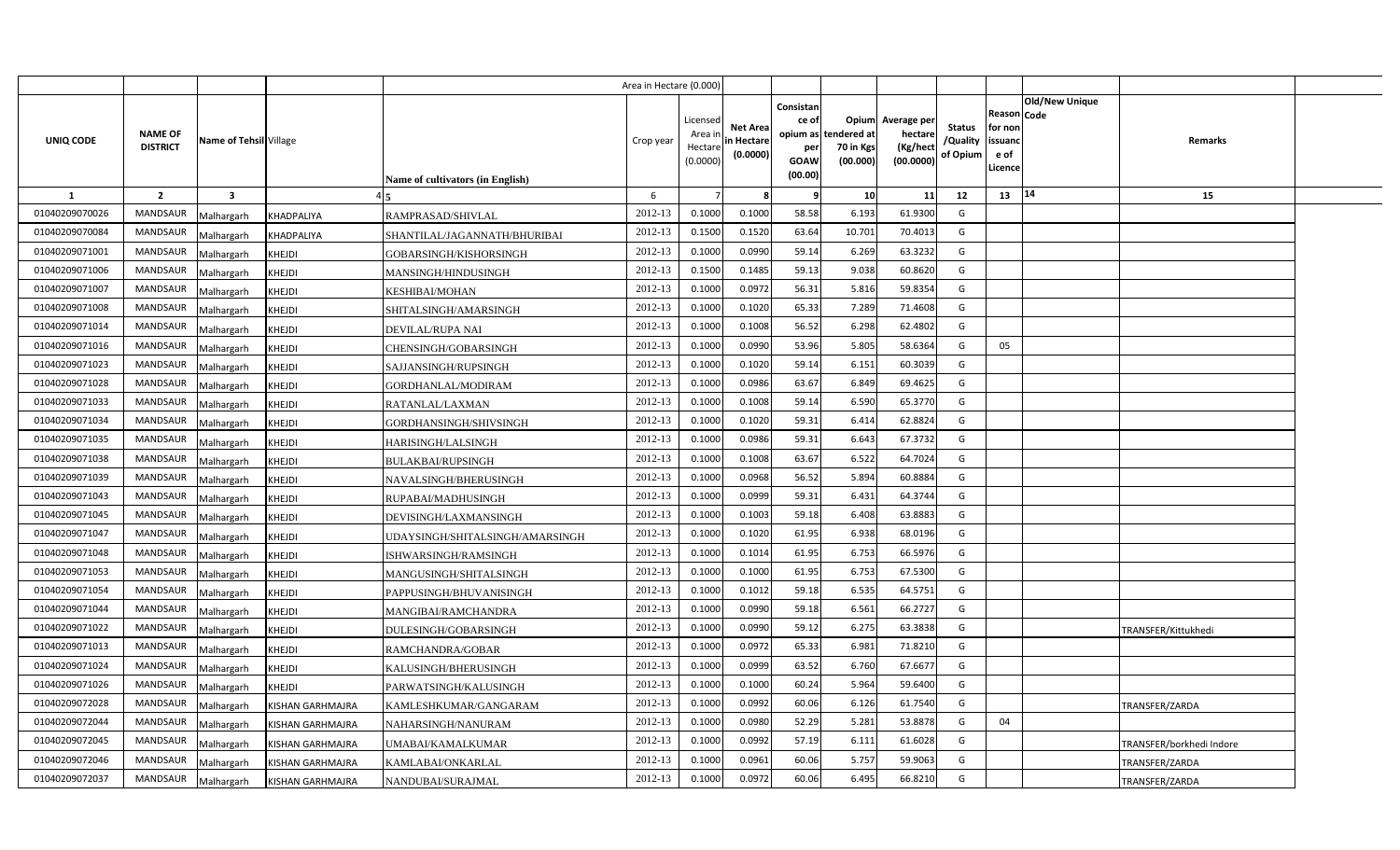|                |                                   |                                       |                                  | Area in Hectare (0.000) |                                           |                                           |                                                                      |                                |                                                 |                                       |                                                      |                       |                 |  |
|----------------|-----------------------------------|---------------------------------------|----------------------------------|-------------------------|-------------------------------------------|-------------------------------------------|----------------------------------------------------------------------|--------------------------------|-------------------------------------------------|---------------------------------------|------------------------------------------------------|-----------------------|-----------------|--|
| UNIQ CODE      | <b>NAME OF</b><br><b>DISTRICT</b> | Name of Tehsil Village                | Name of cultivators (in English) | Crop year               | Licensed<br>Area ir<br>Hectar<br>(0.0000) | <b>Net Area</b><br>in Hectare<br>(0.0000) | Consistan<br>ce of<br>opium as tendered at<br>per<br>GOAW<br>(00.00) | Opium<br>70 in Kgs<br>(00.000) | Average per<br>hectare<br>(Kg/hect<br>(00.0000) | <b>Status</b><br>/Quality<br>of Opium | Reason Code<br>for non<br>issuanc<br>e of<br>Licence | <b>Old/New Unique</b> | Remarks         |  |
| 1              | $\overline{2}$                    | $\overline{\mathbf{3}}$               |                                  | 6                       |                                           |                                           | -9                                                                   | 10                             | 11                                              | 12                                    | 13                                                   | 14                    | 15              |  |
| 01040209072013 | <b>MANDSAUR</b>                   | Malhargarh<br><b>KISHAN GARHMAJRA</b> | SHANKARLAL/NARAYAN               | 2012-13                 | 0.1000                                    | 0.0954                                    | 54.50                                                                | 5.294                          | 55.4927                                         | G                                     | 04                                                   |                       |                 |  |
| 01040209073002 | <b>MANDSAUR</b>                   | Malhargarh<br>KITTUKHEDI              | RAMESHWARGIR/SHANKARGIR          | 2012-13                 | 0.1500                                    | 0.1470                                    | 65.57                                                                | 10.613                         | 72.1973                                         | G                                     |                                                      |                       |                 |  |
| 01040209073004 | <b>MANDSAUR</b>                   | KITTUKHEDI<br>Malhargarh              | MANGUSINGH/PRATAPSINGH           | 2012-13                 | 0.1000                                    | 0.0960                                    | 62.75                                                                | 6.472                          | 67.4167                                         | G                                     |                                                      |                       |                 |  |
| 01040209073008 | <b>MANDSAUR</b>                   | Malhargarh<br>KITTUKHEDI              | RAGHUNATHSINGH/FATEHSINGH        | 2012-13                 | 0.1000                                    | 0.1000                                    | 65.57                                                                | 7.016                          | 70.1600                                         | G                                     |                                                      |                       |                 |  |
| 01040209073010 | <b>MANDSAUR</b>                   | Malhargarh<br>KITTUKHEDI              | NAGUSINGH/NAVALSINGH             | 2012-13                 | 0.1500                                    | 0.1500                                    | 65.57                                                                | 10.604                         | 70.6933                                         | G                                     |                                                      |                       |                 |  |
| 01040209073012 | <b>MANDSAUR</b>                   | Malhargarh<br>KITTUKHEDI              | GOPAL/MOHANLAL                   | 2012-13                 | 0.1000                                    | 0.0990                                    | 72.43                                                                | 7.771                          | 78.4949                                         | G                                     |                                                      |                       |                 |  |
| 01040209073013 | <b>MANDSAUR</b>                   | KITTUKHEDI<br>Malhargarh              | VISHNUGIR/SHANKARGIR             | 2012-13                 | 0.1000                                    | 0.1020                                    | 69.39                                                                | 7.573                          | 74.2451                                         | G                                     |                                                      |                       |                 |  |
| 01040209073021 | <b>MANDSAUR</b>                   | Malhargarh<br>KITTUKHEDI              | MANOHARSINGH/MANSINGH            | 2012-13                 | 0.1000                                    | 0.1012                                    | 66.17                                                                | 7.260                          | 71.7391                                         | G                                     |                                                      |                       |                 |  |
| 01040209073032 | <b>MANDSAUR</b>                   | Malhargarh<br>KITTUKHEDI              | KESHARSINGH/SURATSINGH           | 2012-13                 | 0.1000                                    | 0.0990                                    | 54.47                                                                | 5.953                          | 60.1313                                         | $\mathsf{G}$                          | 05                                                   |                       |                 |  |
| 01040209073036 | <b>MANDSAUR</b>                   | Malhargarh<br>KITTUKHEDI              | VINODSINGH/RUPSINGH              | 2012-13                 | 0.1000                                    | 0.1023                                    | 69.39                                                                | 7.554                          | 73.8416                                         | G                                     |                                                      |                       |                 |  |
| 01040209073037 | <b>MANDSAUR</b>                   | Malhargarh<br>KITTUKHEDI              | RAMESHPURI/DALUPURI              | 2012-13                 | 0.1000                                    | 0.0980                                    | 66.17                                                                | 7.080                          | 72.2449                                         | G                                     |                                                      |                       |                 |  |
| 01040209073053 | MANDSAUR                          | Malhargarh<br><b>KITTUKHEDI</b>       | SHANTILAL/RAMNARAYAN             | 2012-13                 | 0.1000                                    | 0.1000                                    | 66.17                                                                | 7.269                          | 72.6900                                         | G                                     |                                                      |                       |                 |  |
| 01040209073059 | <b>MANDSAUR</b>                   | Malhargarh<br>KITTUKHEDI              | MADANLAL/RAMNARAYAN              | 2012-13                 | 0.1000                                    | 0.1024                                    | 57.18                                                                | 6.257                          | 61.1035                                         | G                                     |                                                      |                       |                 |  |
| 01040209073067 | MANDSAUR                          | Malhargarh<br>KITTUKHEDI              | UMRAOSINGH/SHIVSINGH             | 2012-13                 | 0.1000                                    | 0.1000                                    | 62.75                                                                | 6.463                          | 64.6300                                         | G                                     |                                                      |                       |                 |  |
| 01040209073075 | MANDSAUR                          | Malhargarh<br>KITTUKHEDI              | NARENDRAGIR/MENABAI              | 2012-13                 | 0.1000                                    | 0.0999                                    | 62.75                                                                | 6.723                          | 67.2973                                         | G                                     |                                                      |                       |                 |  |
| 01040209073017 | <b>MANDSAUR</b>                   | Malhargarh<br>KITTUKHEDI              | KANCHANKUNWAR/RAMSINGH           | 2012-13                 | 0.1000                                    | 0.0986                                    | 60.97                                                                | 6.533                          | 66.2576                                         | G                                     |                                                      |                       |                 |  |
| 01040209073081 | MANDSAUR                          | Malhargarh<br>KITTUKHEDI              | BHAGWANPURI/MATHURAPURI          | 2012-13                 | 0.1000                                    | 0.0986                                    | 65.91                                                                | 7.203                          | 73.0527                                         | G                                     |                                                      |                       |                 |  |
| 01040209073087 | <b>MANDSAUR</b>                   | Malhargarh<br><b>KITTUKHEDI</b>       | BHANWARSINGH/LALSINGH            | 2012-13                 | 0.1000                                    | 0.0990                                    | 62.15                                                                | 6.686                          | 67.5354                                         | G                                     |                                                      |                       |                 |  |
| 01040209073088 | <b>MANDSAUR</b>                   | Malhargarh<br>KITTUKHEDI              | KALUGIR/SHANKARGIR/MANGUGIR      | 2012-13                 | 0.1000                                    | 0.0984                                    | 72.31                                                                | 8.119                          | 82.5102                                         | G                                     |                                                      |                       |                 |  |
| 01040209073094 | <b>MANDSAUR</b>                   | Malhargarh<br><b>KITTUKHEDI</b>       | MADANSINGH/ONKARSINGH            | 2012-13                 | 0.1000                                    | 0.0960                                    | 70.29                                                                | 7.431                          | 77.4063                                         | G                                     |                                                      |                       |                 |  |
| 01040209073015 | <b>MANDSAUR</b>                   | Malhargarh<br>KITTUKHEDI              | GUDDIKUNWAR/GOVERDHANSINGH       | 2012-13                 | 0.1000                                    | 0.0992                                    | 55.62                                                                | 5.864                          | 59.1129                                         | G                                     |                                                      |                       |                 |  |
| 01040209073079 | MANDSAUR                          | Malhargarh<br>KITTUKHEDI              | GOVINDSINGH/BHANWARSINGH         | 2012-13                 | 0.1000                                    | 0.0990                                    | 62.15                                                                | 6.366                          | 64.3030                                         | G                                     |                                                      |                       |                 |  |
| 01040209073057 | <b>MANDSAUR</b>                   | Malhargarh<br>KITTUKHEDI              | SHAMBHULAL/HIRALAL BHIL          | 2012-13                 | 0.1000                                    | 0.100                                     | 60.97                                                                | 6.811                          | 67.6365                                         | G                                     |                                                      |                       |                 |  |
| 01040209073022 | <b>MANDSAUR</b>                   | Malhargarh<br>KITTUKHEDI              | RATANSINGH/RAMSINGH              | 2012-13                 | 0.1000                                    | 0.0960                                    | 69.39                                                                | 7.226                          | 75.2708                                         | G                                     |                                                      |                       |                 |  |
| 01040209073005 | <b>MANDSAUR</b>                   | KITTUKHEDI<br>Malhargarh              | RAMSINGH/KALUSINGH               | 2012-13                 | 0.1000                                    | 0.0987                                    | 65.91                                                                | 7.118                          | 72.1175                                         | G                                     |                                                      |                       |                 |  |
| 01040209073098 | MANDSAUR                          | Malhargarh<br>KITTUKHEDI              | LAXMANSINGH/SHIVSINGH            | 2012-13                 | 0.1000                                    | 0.101!                                    | 62.15                                                                | 6.659                          | 65.6059                                         | G                                     |                                                      |                       |                 |  |
| 01040209073099 | MANDSAUR                          | Malhargarh<br>KITTUKHEDI              | BHAVANISINGH/BHERUSINGH          | 2012-13                 | 0.1000                                    | 0.0990                                    | 62.73                                                                | 6.802                          | 68.7071                                         | G                                     |                                                      |                       |                 |  |
| 01040209073085 | MANDSAUR                          | Malhargarh<br>KITTUKHEDI              | GORDHANSINGH/PHOOLSINGH          | 2012-13                 | 0.1500                                    | 0.1404                                    | 58.43                                                                | 9.190                          | 65.4558                                         | G                                     |                                                      |                       |                 |  |
| 01040209073100 | MANDSAUR                          | Malhargarh<br>KITTUKHEDI              | KAILASHBAI/UDAYSINGH             | 2012-13                 | 0.1000                                    | 0.1023                                    | 63.91                                                                | 6.701                          | 65.5034                                         | G                                     |                                                      |                       |                 |  |
| 01040209073076 | <b>MANDSAUR</b>                   | Malhargarh<br>KITTUKHEDI              | UMMEDSINGH/RATANSINGH            | 2012-13                 | 0.1500                                    |                                           |                                                                      |                                | 0.0000                                          | -F                                    |                                                      | 01030207026088        | TRANSFER//MDS-I |  |
| 01040209074002 | <b>MANDSAUR</b>                   | Malhargarh<br>LODAKHEDA               | SADARAM/CHANDA                   | 2012-13                 | 0.1000                                    | 0.1036                                    | 60.89                                                                | 6.480                          | 62.5483                                         | G                                     |                                                      |                       |                 |  |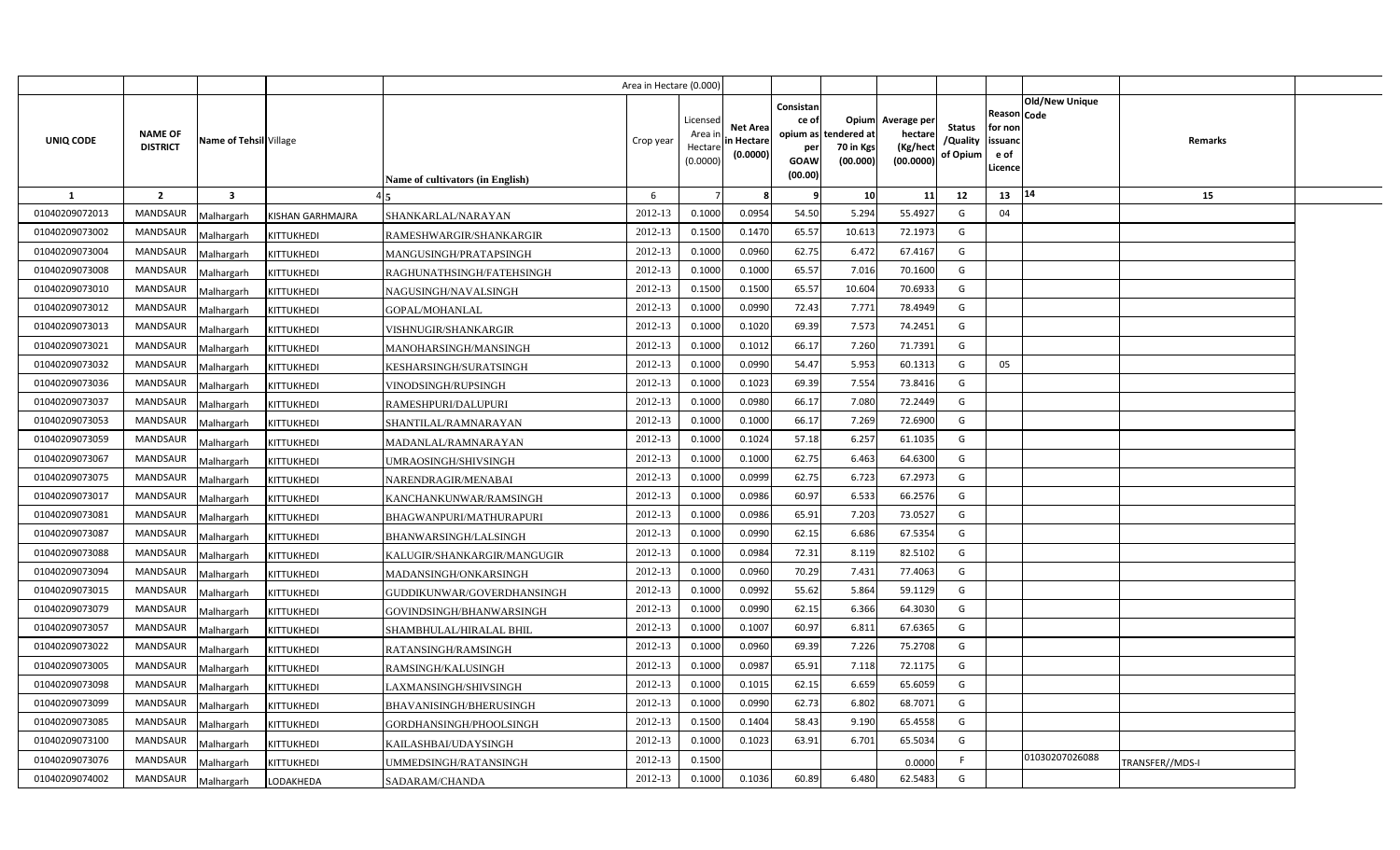|                |                                                             |                 |                                  | Area in Hectare (0.000) |                                            |                                           |                                                     |                                                        |                                                 |                                       |                                                                               |         |  |
|----------------|-------------------------------------------------------------|-----------------|----------------------------------|-------------------------|--------------------------------------------|-------------------------------------------|-----------------------------------------------------|--------------------------------------------------------|-------------------------------------------------|---------------------------------------|-------------------------------------------------------------------------------|---------|--|
| UNIQ CODE      | <b>NAME OF</b><br>Name of Tehsil Village<br><b>DISTRICT</b> |                 | Name of cultivators (in English) | Crop year               | Licensed<br>Area ir<br>Hectare<br>(0.0000) | <b>Net Area</b><br>in Hectare<br>(0.0000) | Consistan<br>ce of<br>per<br><b>GOAW</b><br>(00.00) | Opium<br>opium as tendered at<br>70 in Kgs<br>(00.000) | Average per<br>hectare<br>(Kg/hect<br>(00.0000) | <b>Status</b><br>/Quality<br>of Opium | <b>Old/New Unique</b><br>Reason Code<br>for non<br>issuanc<br>e of<br>Licence | Remarks |  |
| <b>1</b>       | $\overline{2}$<br>$\overline{\mathbf{3}}$                   |                 |                                  | 6                       |                                            |                                           | - 9                                                 | 10                                                     | 11                                              | 12                                    | 14<br>13                                                                      | 15      |  |
| 01040209074004 | <b>MANDSAUR</b><br>Malhargarh                               | LODAKHEDA       | RADHESHYAM/CHITAR                | 2012-13                 | 0.1500                                     | 0.1470                                    | 62.27                                               | 9.945                                                  | 67.6531                                         | G                                     |                                                                               |         |  |
| 01040209074005 | MANDSAUR<br>Malhargarh                                      | LODAKHEDA       | JAGDISH/LAKHA                    | 2012-13                 | 0.1500                                     | 0.1539                                    | 58.39                                               | 9.759                                                  | 63.4113                                         | G                                     |                                                                               |         |  |
| 01040209074013 | <b>MANDSAUR</b><br>Malhargarh                               | LODAKHEDA       | TEJA/SOJI                        | 2012-13                 | 0.1000                                     | 0.1000                                    | 57.50                                               | 6.079                                                  | 60.7900                                         | G                                     |                                                                               |         |  |
| 01040209074015 | <b>MANDSAUR</b><br>Malhargarh                               | LODAKHEDA       | PIRULAL/BHAVSINGH                | 2012-13                 | 0.1000                                     | 0.1008                                    | 62.27                                               | 6.627                                                  | 65.7440                                         | G                                     |                                                                               |         |  |
| 01040209074016 | MANDSAUR<br>Malhargarh                                      | LODAKHEDA       | <b>JAGDISH/PARASRAM</b>          | 2012-13                 | 0.1000                                     | 0.1000                                    | 58.39                                               | 6.148                                                  | 61.4800                                         | G                                     |                                                                               |         |  |
| 01040209074017 | <b>MANDSAUR</b><br>Malhargarh                               | LODAKHEDA       | MANGU/KANIRAM                    | 2012-13                 | 0.1500                                     | 0.1500                                    | 59.04                                               | 9.134                                                  | 60.8933                                         | G                                     |                                                                               |         |  |
| 01040209074031 | MANDSAUR<br>Malhargarh                                      | LODAKHEDA       | RAMSINGH/TEJA                    | 2012-13                 | 0.1000                                     | 0.1004                                    | 59.03                                               | 5.987                                                  | 59.6315                                         | G                                     |                                                                               |         |  |
| 01040209074037 | <b>MANDSAUR</b><br>Malhargarh                               | LODAKHEDA       | CHOUTHMAL/CHITAR                 | 2012-13                 | 0.1500                                     | 0.1500                                    | 66.86                                               | 10.086                                                 | 67.2400                                         | G                                     |                                                                               |         |  |
| 01040209074042 | MANDSAUR<br>Malhargarh                                      | LODAKHEDA       | <b>KHIMA/DALLA</b>               | 2012-13                 | 0.1000                                     | 0.1024                                    | 56.05                                               | 6.182                                                  | 60.3711                                         | G                                     |                                                                               |         |  |
| 01040209074043 | <b>MANDSAUR</b><br>Malhargarh                               | LODAKHEDA       | <b>BABULAL/CHITAR</b>            | 2012-13                 | 0.1000                                     | 0.1000                                    | 63.34                                               | 6.596                                                  | 65.9600                                         | G                                     |                                                                               |         |  |
| 01040209074051 | <b>MANDSAUR</b><br>Malhargarh                               | LODAKHEDA       | RAYSINGH/KANWARA                 | 2012-13                 | 0.1500                                     | 0.1475                                    | 62.38                                               | 9.624                                                  | 65.2475                                         | G                                     |                                                                               |         |  |
| 01040209074054 | <b>MANDSAUR</b><br>Malhargarh                               | LODAKHEDA       | <b>MADANLAL/CHITAR</b>           | 2012-13                 | 0.1500                                     | 0.1390                                    | 62.38                                               | 9.384                                                  | 67.5108                                         | G                                     |                                                                               |         |  |
| 01040209074064 | MANDSAUR<br>Malhargarh                                      | LODAKHEDA       | BANSHILAL/PARASRAM               | 2012-13                 | 0.1000                                     | 0.1000                                    | 59.02                                               | 6.231                                                  | 62.3100                                         | G                                     |                                                                               |         |  |
| 01040209074068 | <b>MANDSAUR</b><br>Malhargarh                               | LODAKHEDA       | RAJMAL/PANNALAL                  | 2012-13                 | 0.1000                                     | 0.1009                                    | 59.03                                               | 6.072                                                  | 60.1784                                         | G                                     |                                                                               |         |  |
| 01040209074071 | <b>MANDSAUR</b><br>Malhargarh                               | LODAKHEDA       | RAJU/SHIVLAL                     | 2012-13                 | 0.1000                                     | 0.1000                                    | 62.61                                               | 6.708                                                  | 67.0800                                         | G                                     |                                                                               |         |  |
| 01040209074072 | <b>MANDSAUR</b><br>Malhargarh                               | LODAKHEDA       | VIDYARAM/KANWARLAL               | 2012-13                 | 0.1500                                     | 0.1442                                    | 64.03                                               | 9.449                                                  | 65.5270                                         | G                                     |                                                                               |         |  |
| 01040209074045 | <b>MANDSAUR</b><br>Malhargarh                               | LODAKHEDA       | KANIRAM/BHAVSINGH                | 2012-13                 | 0.1500                                     | 0.1476                                    | 60.02                                               | 8.986                                                  | 60.8808                                         | G                                     |                                                                               |         |  |
| 01040209074041 | <b>MANDSAUR</b><br>Malhargarh                               | LODAKHEDA       | VARDIBAI/BHAVSINGH               | 2012-13                 | 0.1000                                     | 0.1012                                    | 60.86                                               | 6.660                                                  | 65.8103                                         | G                                     |                                                                               |         |  |
| 01040209074048 | <b>MANDSAUR</b><br>Malhargarh                               | LODAKHEDA       | DHAPUBAI/BHAGGA                  | 2012-13                 | 0.1000                                     | 0.0990                                    | 55.95                                               | 5.971                                                  | 60.3131                                         | G                                     |                                                                               |         |  |
| 01040209074050 | MANDSAUR<br>Malhargarh                                      | LODAKHEDA       | KALURAM/CHANDA                   | 2012-13                 | 0.1000                                     | 0.0980                                    | 62.61                                               | 6.690                                                  | 68.2653                                         | G                                     |                                                                               |         |  |
| 01040209074059 | <b>MANDSAUR</b><br>Malhargarh                               | LODAKHEDA       | KARANSINGH/GORILAL               | 2012-13                 | 0.1000                                     | 0.1008                                    | 61.20                                               | 6.776                                                  | 67.2222                                         | G                                     |                                                                               |         |  |
| 01040209074038 | <b>MANDSAUR</b><br>Malhargarh                               | LODAKHEDA       | RAJMAL/LAXMAN                    | 2012-13                 | 0.1000                                     | 0.1000                                    | 54.74                                               | 6.186                                                  | 61.8600                                         | G                                     | 05                                                                            |         |  |
| 01040209074035 | MANDSAUR<br>Malhargarh                                      | LODAKHEDA       | RODA/BIHARI                      | 2012-13                 | 0.1000                                     | 0.0990                                    | 62.02                                               | 6.237                                                  | 63.0000                                         | G                                     |                                                                               |         |  |
| 01040209074036 | <b>MANDSAUR</b><br>Malhargarh                               | LODAKHEDA       | SARDARSINGH/TEJA                 | 2012-13                 | 0.1000                                     | 0.0975                                    | 57.21                                               | 5.942                                                  | 60.9436                                         | G                                     |                                                                               |         |  |
| 01040209074021 | MANDSAUR<br>Malhargarh                                      | LODAKHEDA       | NOJIBAI/MANGILAL                 | 2012-13                 | 0.1500                                     | 0.1458                                    | 61.20                                               | 9.241                                                  | 63.3813                                         | G                                     |                                                                               |         |  |
| 01040209074039 | MANDSAUR<br>Malhargarh                                      | LODAKHEDA       | KARULAL/PREMA                    | 2012-13                 | 0.1000                                     | 0.1029                                    | 62.02                                               | 6.361                                                  | 61.8173                                         | G                                     |                                                                               |         |  |
| 01040209074066 | MANDSAUR<br>Malhargarh                                      | LODAKHEDA       | KARANSINGH/PANNALAL              | 2012-13                 | 0.1000                                     | 0.1000                                    | 59.81                                               | 6.340                                                  | 63.4000                                         | G                                     |                                                                               |         |  |
| 01040209074007 | <b>MANDSAUR</b><br>Malhargarh                               | ODAKHEDA.       | KANIRAM/LAKHA                    | 2012-13                 | 0.1500                                     | 0.1512                                    | 61.46                                               | 9.974                                                  | 65.9656                                         | G                                     |                                                                               |         |  |
| 01040209074006 | MANDSAUR<br>Malhargarh                                      | ODAKHEDA.       | CHANDUBAI/GOMAJI                 | 2012-13                 | 0.1500                                     | 0.1498                                    | 59.81                                               | 9.578                                                  | 63.9386                                         | G                                     |                                                                               |         |  |
| 01040209074025 | MANDSAUR<br>Malhargarh                                      | <b>ODAKHEDA</b> | SADARAM/BHAVSINGH                | 2012-13                 | 0.1000                                     | 0.1000                                    | 61.46                                               | 6.620                                                  | 66.2000                                         | G                                     |                                                                               |         |  |
| 01040209074052 | MANDSAUR<br>Malhargarh                                      | LODAKHEDA       | <b>VAKIL/SOJI</b>                | 2012-13                 | 0.1000                                     | 0.0979                                    | 62.30                                               | 6.550                                                  | 66.9050                                         | G                                     |                                                                               |         |  |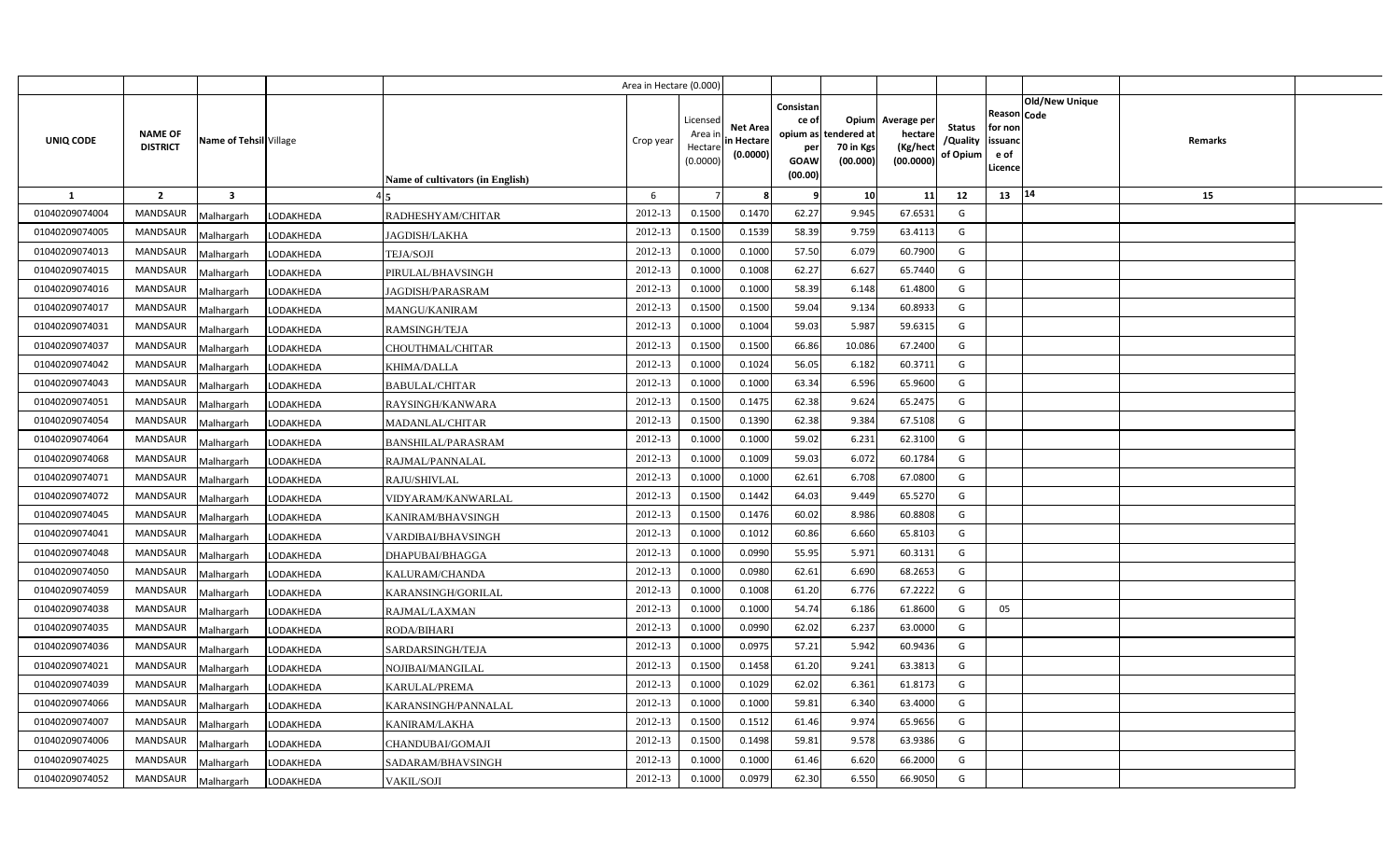|                |                            |                        |             |                                         | Area in Hectare (0.000) |                                            |                                           |                                                                 |                                               |                                                 |                                       |                                                 |                               |                   |  |
|----------------|----------------------------|------------------------|-------------|-----------------------------------------|-------------------------|--------------------------------------------|-------------------------------------------|-----------------------------------------------------------------|-----------------------------------------------|-------------------------------------------------|---------------------------------------|-------------------------------------------------|-------------------------------|-------------------|--|
| UNIQ CODE      | NAME OF<br><b>DISTRICT</b> | Name of Tehsil Village |             | <b>Name of cultivators (in English)</b> | Crop year               | Licensed<br>Area in<br>Hectare<br>(0.0000) | <b>Net Area</b><br>in Hectare<br>(0.0000) | Consistan<br>ce of<br>opium as<br>per<br><b>GOAW</b><br>(00.00) | Opium<br>tendered at<br>70 in Kgs<br>(00.000) | Average per<br>hectare<br>(Kg/hect<br>(00.0000) | <b>Status</b><br>/Quality<br>of Opium | Reason<br>for non<br>issuand<br>e of<br>Licence | <b>Old/New Unique</b><br>Code | Remarks           |  |
| <b>1</b>       | $\overline{2}$             | $\mathbf{3}$           |             |                                         | 6                       |                                            |                                           | ٠q                                                              | 10                                            | 11                                              | 12                                    | 13                                              | 14                            | 15                |  |
| 01040209074019 | <b>MANDSAUR</b>            | Malhargarh             | LODAKHEDA   | <b>JORSINGH/CHANDA</b>                  | 2012-13                 | 0.1000                                     | 0.1020                                    | 62.30                                                           | 6.097                                         | 59.7745                                         | G                                     |                                                 |                               |                   |  |
| 01040209074029 | MANDSAUR                   | Malhargarh             | LODAKHEDA   | TULSIRAM/AMARSINGH                      | 2012-13                 | 0.1000                                     | 0.101                                     | 53.06                                                           | 5.609                                         | 55.4249                                         | G                                     | 04                                              |                               |                   |  |
| 01040209074028 | <b>MANDSAUR</b>            | Malhargarh             | LODAKHEDA   | SARDAR/BHAGGAJI                         | 2012-13                 | 0.1000                                     | 0.0990                                    | 59.25                                                           | 6.264                                         | 63.2727                                         | G                                     |                                                 |                               |                   |  |
| 01040209075002 | <b>MANDSAUR</b>            | Malhargarh             | MANSHAKHEDI | <b>MANGILAL/SHANKAR</b>                 | 2012-13                 | 0.100                                      | 0.1000                                    | 56.60                                                           | 5.983                                         | 59.8300                                         | G                                     |                                                 |                               |                   |  |
| 01040209075005 | <b>MANDSAUR</b>            | Malhargarh             | MANSHAKHEDI | MOTILAL/SITABAI                         | 2012-13                 | 0.1500                                     | 0.1500                                    | 62.73                                                           | 9.669                                         | 64.4600                                         | G                                     |                                                 |                               |                   |  |
| 01040209075012 | MANDSAUR                   | Malhargarh             | MANSHAKHEDI | UDAYSINGH/CHATRA                        | 2012-13                 | 0.1000                                     | 0.1040                                    | 57.21                                                           | 5.974                                         | 57.4423                                         | G                                     |                                                 |                               |                   |  |
| 01040209075014 | <b>MANDSAUR</b>            | Malhargarh             | MANSHAKHEDI | RADHESHYAM/JAISINGH                     | 2012-13                 | 0.1000                                     | 0.1008                                    | 58.43                                                           | 6.102                                         | 60.5357                                         | G                                     |                                                 |                               |                   |  |
| 01040209075016 | MANDSAUR                   | Malhargarh             | MANSHAKHEDI | KARULAL/GABBA                           | 2012-13                 | 0.1500                                     | 0.1500                                    | 62.73                                                           | 9.831                                         | 65.5400                                         | G                                     |                                                 |                               |                   |  |
| 01040209075020 | MANDSAUR                   | Malhargarh             | MANSHAKHEDI | KANWARIBAI/CHANDA                       | 2012-13                 | 0.1000                                     | 0.1026                                    | 58.43                                                           | 6.394                                         | 62.3197                                         | G                                     |                                                 |                               |                   |  |
| 01040209075032 | <b>MANDSAUR</b>            | Malhargarh             | MANSHAKHEDI | AMRA/VARDA                              | 2012-13                 | 0.1000                                     | 0.1008                                    | 61.47                                                           | 6.612                                         | 65.5952                                         | G                                     |                                                 |                               |                   |  |
| 01040209075047 | <b>MANDSAUR</b>            | Malhargarh             | MANSHAKHEDI | KANWARLAL/MANGILAL                      | 2012-13                 | 0.1000                                     | 0.1000                                    | 70.63                                                           | 7.285                                         | 72.8500                                         | G                                     |                                                 |                               |                   |  |
| 01040209075053 | <b>MANDSAUR</b>            | Malhargarh             | MANSHAKHEDI | HIRALAL/PANNALAL                        | 2012-13                 | 0.1000                                     | 0.1008                                    | 57.49                                                           | 6.045                                         | 59.9702                                         | G                                     |                                                 |                               |                   |  |
| 01040209075054 | <b>MANDSAUR</b>            | Malhargarh             | MANSHAKHEDI | KISHANLAL/BHERULAL                      | 2012-13                 | 0.1000                                     | 0.1012                                    | 57.49                                                           | 6.373                                         | 62.9743                                         | G                                     |                                                 |                               |                   |  |
| 01040209075055 | <b>MANDSAUR</b>            | Malhargarh             | MANSHAKHEDI | RADHESHYAM/CHANDRASINGH                 | 2012-13                 | 0.1000                                     | 0.0999                                    | 61.47                                                           | 6.604                                         | 66.1061                                         | G                                     |                                                 |                               |                   |  |
| 01040209075060 | MANDSAUR                   | Malhargarh             | MANSHAKHEDI | GANPATLAL/RATANLAL                      | 2012-13                 | 0.1000                                     | 0.1012                                    | 57.49                                                           | 6.061                                         | 59.8913                                         | G                                     |                                                 |                               |                   |  |
| 01040209075061 | MANDSAUR                   | Malhargarh             | MANSHAKHEDI | DASHRATHKUMAR/BIHARILAL                 | 2012-13                 | 0.1000                                     | 0.1044                                    | 61.47                                                           | 6.551                                         | 62.7490                                         | G                                     |                                                 |                               |                   |  |
| 01040209075065 | MANDSAUR                   | Malhargarh             | MANSHAKHEDI | GORILAL/HAJARILAL                       | 2012-13                 | 0.1000                                     | 0.1000                                    | 59.98                                                           | 6.341                                         | 63.4100                                         | G                                     |                                                 |                               |                   |  |
| 01040209075015 | MANDSAUR                   | Malhargarh             | MANSHAKHEDI | PRITHVIRAJ/RATAN GOD                    | 2012-13                 | 0.1000                                     | 0.1000                                    | 60.03                                                           | 6.483                                         | 64.8300                                         | G                                     |                                                 |                               |                   |  |
| 01040209075040 | <b>MANDSAUR</b>            | Malhargarh             | MANSHAKHEDI | MANOHARLAL/GORILAL                      | 2012-13                 | 0.1000                                     | 0.0999                                    | 62.78                                                           | 5.973                                         | 59.7898                                         | G                                     |                                                 |                               |                   |  |
| 01040209075011 | <b>MANDSAUR</b>            | Malhargarh             | MANSHAKHEDI | ROADMAL/PEMA                            | 2012-13                 | 0.1000                                     | 0.0992                                    | 65.91                                                           | 6.845                                         | 69.0020                                         | G                                     |                                                 |                               |                   |  |
| 01040209075049 | <b>MANDSAUR</b>            | Malhargarh             | MANSHAKHEDI | BASANTILAL/MOHANLAL                     | 2012-13                 | 0.1000                                     | 0.1023                                    | 60.03                                                           | 6.149                                         | 60.1075                                         | G                                     |                                                 |                               |                   |  |
| 01040209075064 | <b>MANDSAUR</b>            | Malhargarh             | MANSHAKHEDI | PRAKASHCHAND/MEGHRAJ                    | 2012-13                 | 0.1000                                     | 0.0984                                    | 62.78                                                           | 6.637                                         | 67.4492                                         | G                                     |                                                 |                               |                   |  |
| 01040209075025 | MANDSAUR                   | Malhargarh             | MANSHAKHEDI | BHANWARLAL/RATANLAL                     | 2012-13                 | 0.1500                                     | 0.1518                                    | 70.63                                                           | 11.371                                        | 74.9078                                         | G                                     |                                                 |                               |                   |  |
| 01040209075082 | <b>MANDSAUR</b>            | Malhargarh             | MANSHAKHEDI | SURAJMAL/MANGU                          | 2012-13                 | 0.1000                                     | 0.101                                     | 62.78                                                           | 6.610                                         | 65.3162                                         | G                                     |                                                 | 01040209051007                | TRANSFER/Admaliya |  |
| 01040209075083 | <b>MANDSAUR</b>            | Malhargarh             | MANSHAKHEDI | RAMSINGH/BHERUSINGH                     | 2012-13                 | 0.1000                                     | 0.0950                                    | 61.43                                                           | 6.275                                         | 66.0526                                         | G                                     |                                                 | 01040209051001                |                   |  |
| 01040209075021 | <b>MANDSAUR</b>            | Malhargarh             | MANSHAKHEDI | KAILASHIBAI/RAMLAL                      | 2012-13                 | 0.1000                                     | 0.0950                                    | 60.41                                                           | 5.730                                         | 60.3158                                         | G                                     |                                                 |                               |                   |  |
| 01040209076001 | <b>MANDSAUR</b>            | Malhargarh             | MUNZAKHEDI  | JAGDISHCHANDRA/BHAGATRAM                | 2012-13                 | 0.1000                                     | 0.0960                                    | 67.37                                                           | 6.622                                         | 68.9792                                         | G                                     |                                                 |                               |                   |  |
| 01040209076002 | <b>MANDSAUR</b>            | Malhargarh             | MUNZAKHEDI  | KANWARLAL/CHENRAM                       | 2012-13                 | 0.1000                                     | 0.0994                                    | 62.63                                                           | 6.603                                         | 66.4286                                         | G                                     |                                                 |                               |                   |  |
| 01040209076004 | <b>MANDSAUR</b>            | Malhargarh             | MUNZAKHEDI  | MEGHA/SABBA BANJARA                     | 2012-13                 | 0.1000                                     | 0.0994                                    | 65.06                                                           | 6.803                                         | 68.4406                                         | G                                     |                                                 |                               |                   |  |
| 01040209076005 | <b>MANDSAUR</b>            | Malhargarh             | MUNZAKHEDI  | KALURAM/BHANA                           | 2012-13                 | 0.1000                                     | 0.1022                                    | 65.06                                                           | 6.692                                         | 65.4795                                         | G                                     |                                                 |                               |                   |  |
| 01040209076015 | MANDSAUR                   | Malhargarh             | MUNZAKHEDI  | GOTAMLAL/KISHAN GAYRI                   | 2012-13                 | 0.1000                                     | 0.0986                                    | 60.84                                                           | 6.414                                         | 65.0507                                         | G                                     |                                                 |                               |                   |  |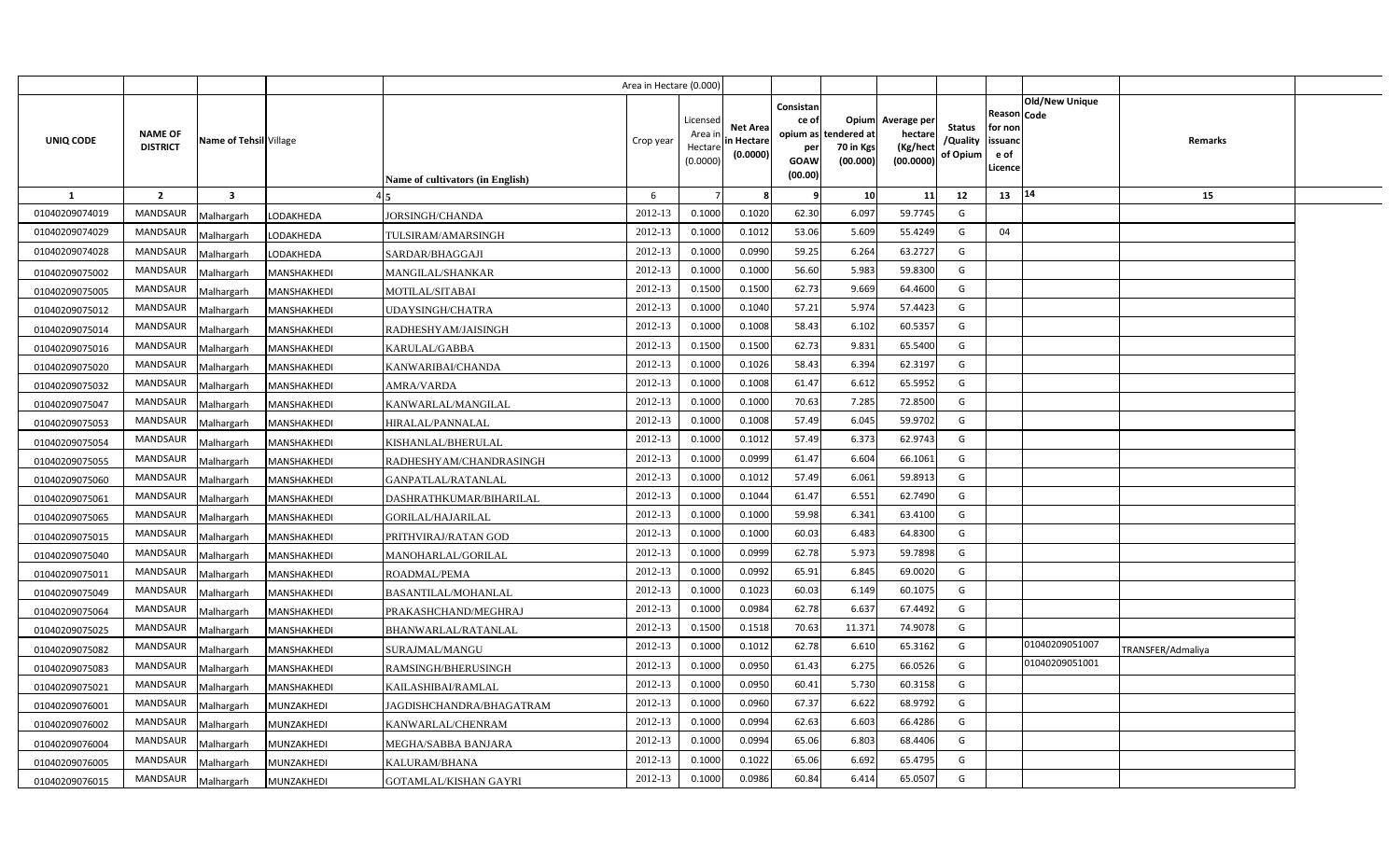|                |                                   |                         |             |                                  | Area in Hectare (0.000) |                                            |                                           |                                                     |                                                        |                                                 |                                       |                                                      |                                  |  |
|----------------|-----------------------------------|-------------------------|-------------|----------------------------------|-------------------------|--------------------------------------------|-------------------------------------------|-----------------------------------------------------|--------------------------------------------------------|-------------------------------------------------|---------------------------------------|------------------------------------------------------|----------------------------------|--|
| UNIQ CODE      | <b>NAME OF</b><br><b>DISTRICT</b> | Name of Tehsil Village  |             | Name of cultivators (in English) | Crop year               | Licensed<br>Area ir<br>Hectare<br>(0.0000) | <b>Net Area</b><br>in Hectare<br>(0.0000) | Consistan<br>ce of<br>per<br><b>GOAW</b><br>(00.00) | Opium<br>opium as tendered at<br>70 in Kgs<br>(00.000) | Average per<br>hectare<br>(Kg/hect<br>(00.0000) | <b>Status</b><br>/Quality<br>of Opium | Reason Code<br>for non<br>issuanc<br>e of<br>Licence | <b>Old/New Unique</b><br>Remarks |  |
| <b>1</b>       | $\overline{2}$                    | $\overline{\mathbf{3}}$ |             |                                  | 6                       |                                            |                                           | 9                                                   | 10                                                     | 11                                              | 12                                    | 13                                                   | 14<br>15                         |  |
| 01040209076021 | <b>MANDSAUR</b>                   | Malhargarh              | MUNZAKHEDI  | SALEGRAM/NARAYAN                 | 2012-13                 | 0.1000                                     | 0.1023                                    | 66.69                                               | 7.345                                                  | 71.7986                                         | G                                     |                                                      |                                  |  |
| 01040209076022 | MANDSAUR                          | Malhargarh              | MUNZAKHEDI  | SHAYAMLAL/RATANLAL               | 2012-13                 | 0.1000                                     | 0.0858                                    | 61.20                                               | 5.438                                                  | 63.3800                                         | G                                     |                                                      |                                  |  |
| 01040209076023 | MANDSAUR                          | Malhargarh              | MUNZAKHEDI  | NIRBHAYRAM/NARAYAN               | 2012-13                 | 0.1000                                     | 0.1000                                    | 66.69                                               | 7.164                                                  | 71.6400                                         | G                                     |                                                      |                                  |  |
| 01040209076024 | MANDSAUR                          | Malhargarh              | MUNZAKHEDI  | RATANSINGH/PARTHESINGH           | 2012-13                 | 0.1000                                     | 0.1000                                    | 61.20                                               | 6.347                                                  | 63.4700                                         | G                                     |                                                      |                                  |  |
| 01040209076031 | MANDSAUR                          | Malhargarh              | MUNZAKHEDI  | KANEHIYALAL/CHENRAM              | 2012-13                 | 0.1000                                     | 0.0936                                    | 57.25                                               | 5.987                                                  | 63.9637                                         | G                                     |                                                      |                                  |  |
| 01040209076033 | <b>MANDSAUR</b>                   | Malhargarh              | MUNZAKHEDI  | HARCHAND/UDAYRAM                 | 2012-13                 | 0.1000                                     | 0.0999                                    | 64.19                                               | 6.758                                                  | 67.6476                                         | G                                     |                                                      |                                  |  |
| 01040209076007 | MANDSAUR                          | Malhargarh              | MUNZAKHEDI  | CHATARBHUJ/UDA                   | 2012-13                 | 0.1500                                     | 0.1494                                    | 64.19                                               | 9.931                                                  | 66.4726                                         | G                                     |                                                      |                                  |  |
| 01040209076008 | MANDSAUR                          | Malhargarh              | MUNZAKHEDI  | KANIRAM/MEGHA                    | 2012-13                 | 0.1000                                     | 0.1000                                    | 66.69                                               | 6.983                                                  | 69.8300                                         | G                                     |                                                      |                                  |  |
| 01040209076017 | MANDSAUR                          | Malhargarh              | MUNZAKHEDI  | VAJJIBAI/PARTHESINGH             | 2012-13                 | 0.1000                                     | 0.1003                                    | 66.72                                               | 6.987                                                  | 69.6610                                         | G                                     |                                                      |                                  |  |
| 01040209077008 | MANDSAUR                          | Malhargarh              | NARAYANGARH | DINESHCHANDRA/RAMGOPAL           | 2012-13                 | 0.1000                                     | 0.1024                                    | 55.85                                               | 6.128                                                  | 59.8438                                         | G                                     |                                                      |                                  |  |
| 01040209077025 | MANDSAUR                          | Malhargarh              | NARAYANGARH | RAMESHCHANDRA/TULSIRAM           | 2012-13                 | 0.1500                                     | 0.1456                                    | 58.78                                               | 10.370                                                 | 71.2225                                         | G                                     |                                                      |                                  |  |
| 01040209077038 | MANDSAUR                          | Malhargarh              | NARAYANGARH | KANEHIYALAL/RATANLAL             | 2012-13                 | 0.1000                                     | 0.1000                                    | 62.64                                               | 6.228                                                  | 62.2800                                         | G                                     |                                                      |                                  |  |
| 01040209077056 | MANDSAUR                          | Malhargarh              | NARAYANGARH | RAMNARAYAN/MULCHAND              | 2012-13                 | 0.1000                                     | 0.0990                                    | 59.60                                               | 6.445                                                  | 65.1010                                         | G                                     |                                                      |                                  |  |
| 01040209077057 | MANDSAUR                          | Malhargarh              | NARAYANGARH | BABULAL/SITARAM                  | 2012-13                 | 0.1500                                     | 0.1480                                    | 62.64                                               | 10.058                                                 | 67.9595                                         | G                                     |                                                      |                                  |  |
| 01040209077073 | MANDSAUR                          | Malhargarh              | NARAYANGARH | PRABHULAL/DALLA                  | 2012-13                 | 0.1000                                     | 0.0990                                    | 58.78                                               | 6.247                                                  | 63.1010                                         | G                                     |                                                      |                                  |  |
| 01040209077076 | <b>MANDSAUR</b>                   | Malhargarh              | NARAYANGARH | BABULAL/RAMPRATAP                | 2012-13                 | 0.1500                                     | 0.1500                                    | 55.61                                               | 8.945                                                  | 59.6333                                         | G                                     |                                                      |                                  |  |
| 01040209077082 | MANDSAUR                          | Malhargarh              | NARAYANGARH | RAMNARAYAN/LAXMAN                | 2012-13                 | 0.1500                                     | 0.1508                                    | 62.64                                               | 10.219                                                 | 67.7653                                         | G                                     |                                                      |                                  |  |
| 01040209077088 | <b>MANDSAUR</b>                   | Malhargarh              | NARAYANGARH | MOHANLAL/FAKIRCHAND              | 2012-13                 | 0.1000                                     | 0.0990                                    | 57.02                                               | 6.207                                                  | 62.6970                                         | G                                     |                                                      |                                  |  |
| 01040209077029 | <b>MANDSAUR</b>                   | Malhargarh              | NARAYANGARH | SUKHLAL/ONKARLAL                 | 2012-13                 | 0.1500                                     | 0.1504                                    | 65.56                                               | 10.068                                                 | 66.9415                                         | G                                     |                                                      |                                  |  |
| 01040209077095 | <b>MANDSAUR</b>                   | Malhargarh              | NARAYANGARH | OMPRAKASH/FAKIRCHNAD             | 2012-13                 | 0.1500                                     | 0.1476                                    | 56.68                                               | 9.279                                                  | 62.8659                                         | G                                     |                                                      |                                  |  |
| 01040209077070 | <b>MANDSAUR</b>                   | Malhargarh              | NARAYANGARH | BHANWARBAI/NANDUBAI              | 2012-13                 | 0.1000                                     | 0.1040                                    | 59.38                                               | 6.388                                                  | 61.4231                                         | G                                     |                                                      |                                  |  |
| 01040209077097 | MANDSAUR                          | Malhargarh              | NARAYANGARH | KANWARLAL/PANNALAL               | 2012-13                 | 0.1500                                     | 0.1421                                    | 62.88                                               | 9.540                                                  | 67.1358                                         | G                                     |                                                      |                                  |  |
| 01040209077099 | <b>MANDSAUR</b>                   | Malhargarh              | NARAYANGARH | SHRIRAM/NATHU                    | 2012-13                 | 0.1000                                     | 0.1000                                    | 55.38                                               | 6.171                                                  | 61.7100                                         | G                                     |                                                      |                                  |  |
| 01040209077103 | MANDSAUR                          | Malhargarh              | NARAYANGARH | DULICHAND/UDAYRAM                | 2012-13                 | 0.1500                                     | 0.1404                                    | 62.88                                               | 9.171                                                  | 65.3205                                         | G                                     |                                                      |                                  |  |
| 01040209077104 | <b>MANDSAUR</b>                   | Malhargarh              | NARAYANGARH | JAGDISH/VARDICHAND               | 2012-13                 | 0.1500                                     | 0.1496                                    | 56.00                                               | 9.000                                                  | 60.1604                                         | G                                     |                                                      |                                  |  |
| 01040209077107 | MANDSAUR                          | Malhargarh              | NARAYANGARH | RAMPRASAD/NIRBHAYRAM             | 2012-13                 | 0.1500                                     | 0.1000                                    | 66.32                                               | 7.049                                                  | 70.4900                                         | G                                     |                                                      |                                  |  |
| 01040209077109 | MANDSAUR                          | Malhargarh              | NARAYANGARH | MODIRAM/DEVILAL                  | 2012-13                 | 0.1500                                     | 0.1496                                    | 66.83                                               | 10.865                                                 | 72.6270                                         | G                                     |                                                      |                                  |  |
| 01040209077071 | MANDSAUR                          | Malhargarh              | NARAYANGARH | DEVBAI/BALKISHAN                 | 2012-13                 | 0.1500                                     | 0.1320                                    | 62.88                                               | 8.264                                                  | 62.6061                                         | G                                     |                                                      |                                  |  |
| 01040209077114 | MANDSAUR                          | Malhargarh              | NARAYANGARH | SHANTILAL/RAGHUNATH              | 2012-13                 | 0.1000                                     | 0.0986                                    | 53.51                                               | 6.291                                                  | 63.8032                                         | G                                     | 05                                                   |                                  |  |
| 01040209077111 | MANDSAUR                          | Malhargarh              | NARAYANGARH | BALMUKUNAD/KACHRU                | 2012-13                 | 0.1500                                     | 0.1462                                    | 64.08                                               | 10.033                                                 | 68.6252                                         | G                                     |                                                      |                                  |  |
| 01040209077108 | MANDSAUR                          | Malhargarh              | NARAYANGARH | CHENRAM/JAGANNATH                | 2012-13                 | 0.1000                                     | 0.1012                                    | 64.08                                               | 6.911                                                  | 68.2905                                         | G                                     |                                                      |                                  |  |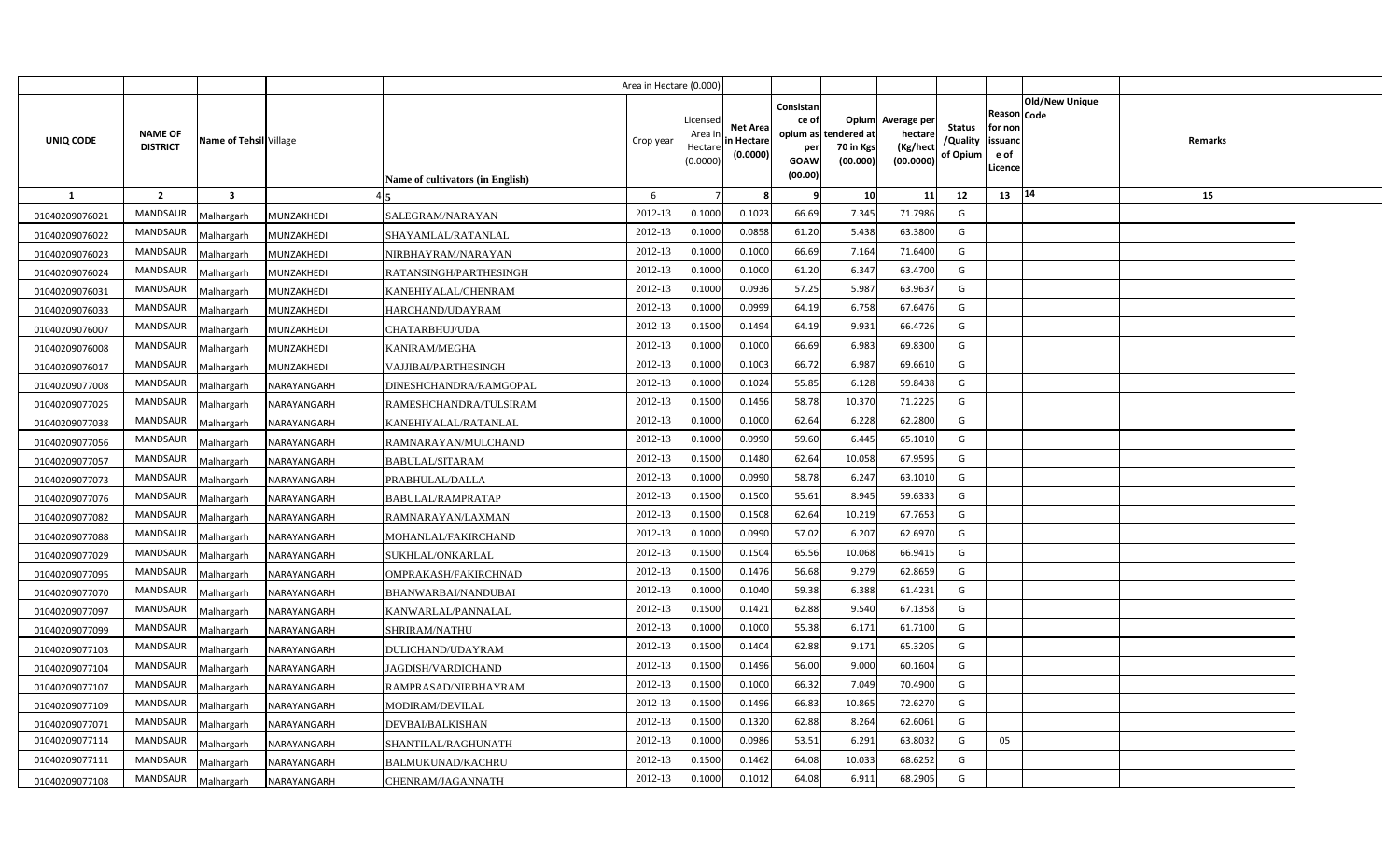|                |                                   |                         |             |                                    | Area in Hectare (0.000) |                                           |                                           |                                                     |                                                        |                                                 |                                       |                                                                               |         |  |
|----------------|-----------------------------------|-------------------------|-------------|------------------------------------|-------------------------|-------------------------------------------|-------------------------------------------|-----------------------------------------------------|--------------------------------------------------------|-------------------------------------------------|---------------------------------------|-------------------------------------------------------------------------------|---------|--|
| UNIQ CODE      | <b>NAME OF</b><br><b>DISTRICT</b> | Name of Tehsil Village  |             | Name of cultivators (in English)   | Crop year               | Licensed<br>Area i<br>Hectare<br>(0.0000) | <b>Net Area</b><br>in Hectare<br>(0.0000) | Consistan<br>ce of<br>per<br><b>GOAW</b><br>(00.00) | Opium<br>opium as tendered at<br>70 in Kgs<br>(00.000) | Average per<br>hectare<br>(Kg/hect<br>(00.0000) | <b>Status</b><br>/Quality<br>of Opium | <b>Old/New Unique</b><br>Reason Code<br>for non<br>issuanc<br>e of<br>Licence | Remarks |  |
| <b>1</b>       | $\overline{2}$                    | $\overline{\mathbf{3}}$ |             |                                    | 6                       |                                           |                                           | - 9                                                 | 10                                                     | 11                                              | 12                                    | 14<br>13                                                                      | 15      |  |
| 01040209077106 | <b>MANDSAUR</b>                   | Malhargarh              | NARAYANGARH | KAUSHALYABAI/BADRILAL              | 2012-13                 | 0.1000                                    | 0.0990                                    | 59.38                                               | 6.489                                                  | 65.5455                                         | G                                     |                                                                               |         |  |
| 01040209077128 | MANDSAUR                          | Malhargarh              | NARAYANGARH | HUKMICHAND/DEVILAL                 | 2012-13                 | 0.1500                                    | 0.1480                                    | 66.32                                               | 10.327                                                 | 69.7770                                         | G                                     |                                                                               |         |  |
| 01040209077131 | MANDSAUR                          | Malhargarh              | NARAYANGARH | DEVILAL/NANDRAM                    | 2012-13                 | 0.1500                                    | 0.1386                                    | 64.08                                               | 9.694                                                  | 69.942                                          | G                                     |                                                                               |         |  |
| 01040209077059 | MANDSAUR                          | Malhargarh              | NARAYANGARH | MOHANLAL/RADHAKISHAN               | 2012-13                 | 0.1000                                    | 0.0999                                    | 59.38                                               | 6.176                                                  | 61.8218                                         | G                                     |                                                                               |         |  |
| 01040209077130 | MANDSAUR                          | Malhargarh              | NARAYANGARH | KISHORKUMAR/BHUVANISHANKAR/SITABAI | 2012-13                 | 0.1500                                    | 0.1480                                    | 62.18                                               | 10.802                                                 | 72.986                                          | G                                     |                                                                               |         |  |
| 01040209077124 | <b>MANDSAUR</b>                   | Malhargarh              | NARAYANGARH | RADHEYSHYAM/MANGILAL               | 2012-13                 | 0.1500                                    | 0.1188                                    | 66.32                                               | 8.044                                                  | 67.710                                          | G                                     |                                                                               |         |  |
| 01040209077132 | MANDSAUR                          | Malhargarh              | NARAYANGARH | KANEHIYALAL/MANGILAL               | 2012-13                 | 0.1500                                    | 0.1504                                    | 60.68                                               | 9.917                                                  | 65.937                                          | G                                     |                                                                               |         |  |
| 01040209077011 | MANDSAUR                          | Malhargarh              | NARAYANGARH | MOHANLAL/BHAGCHAND                 | 2012-13                 | 0.1500                                    | 0.1480                                    | 59.01                                               | 9.585                                                  | 64.763                                          | G                                     |                                                                               |         |  |
| 01040209077134 | MANDSAUR                          | Malhargarh              | NARAYANGARH | SUHAGBAI/BHUVAN                    | 2012-13                 | 0.1000                                    | 0.1050                                    | 53.86                                               | 6.186                                                  | 58.9143                                         | G                                     | 05                                                                            |         |  |
| 01040209077014 | MANDSAUR                          | Malhargarh              | NARAYANGARH | VARDICHAND/RADHAKISHAN             | 2012-13                 | 0.1000                                    | 0.1050                                    | 69.45                                               | 7.808                                                  | 74.3619                                         | G                                     |                                                                               |         |  |
| 01040209077136 | MANDSAUR                          | Malhargarh              | NARAYANGARH | PRABHULAL/PYARCHAND                | 2012-13                 | 0.1500                                    | 0.1512                                    | 62.18                                               | 10.251                                                 | 67.7976                                         | G                                     |                                                                               |         |  |
| 01040209077140 | MANDSAUR                          | Malhargarh              | NARAYANGARH | RAJENDRA/BALMUKUNAND               | 2012-13                 | 0.1500                                    | 0.1520                                    | 65.90                                               | 10.751                                                 | 70.7303                                         | G                                     |                                                                               |         |  |
| 01040209077141 | MANDSAUR                          | Malhargarh              | NARAYANGARH | SHAITANSINGH/VIJAYSINGH            | 2012-13                 | 0.1500                                    | 0.1505                                    | 68.64                                               | 12.002                                                 | 79.7475                                         | G                                     |                                                                               |         |  |
| 01040209077142 | MANDSAUR                          | Malhargarh              | NARAYANGARH | PRATAPSINGH/KISHANSINGH            | 2012-13                 | 0.1000                                    | 0.0999                                    | 59.01                                               | 6.247                                                  | 62.5325                                         | G                                     |                                                                               |         |  |
| 01040209077033 | MANDSAUR                          | Malhargarh              | NARAYANGARH | GANGARAM/NATHU                     | 2012-13                 | 0.1500                                    | 0.1500                                    | 65.90                                               | 10.497                                                 | 69.9800                                         | G                                     |                                                                               |         |  |
| 01040209077147 | <b>MANDSAUR</b>                   | Malhargarh              | NARAYANGARH | KARANSINGH/KALUSINGH               | 2012-13                 | 0.1500                                    | 0.1500                                    | 65.90                                               | 10.365                                                 | 69.1000                                         | G                                     |                                                                               |         |  |
| 01040209077148 | MANDSAUR                          | Malhargarh              | NARAYANGARH | <b>DHAPUBAI/MOTILAL</b>            | 2012-13                 | 0.1000                                    | 0.1040                                    | 55.66                                               | 6.226                                                  | 59.8654                                         | G                                     |                                                                               |         |  |
| 01040209077048 | <b>MANDSAUR</b>                   | Malhargarh              | NARAYANGARH | SATYANARAYAN/DEVILAL               | 2012-13                 | 0.1500                                    | 0.1508                                    | 63.97                                               | 9.952                                                  | 65.9947                                         | G                                     |                                                                               |         |  |
| 01040209077149 | <b>MANDSAUR</b>                   | Malhargarh              | NARAYANGARH | KARULAL/MATHURALAL                 | 2012-13                 | 0.1000                                    | 0.1020                                    | 56.48                                               | 6.640                                                  | 65.0980                                         | G                                     |                                                                               |         |  |
| 01040209077112 | <b>MANDSAUR</b>                   | Malhargarh              | NARAYANGARH | ASHOKKUMAR/DULICHAND               | 2012-13                 | 0.1000                                    | 0.1000                                    | 62.18                                               | 6.769                                                  | 67.6900                                         | G                                     |                                                                               |         |  |
| 01040209077096 | <b>MANDSAUR</b>                   | Malhargarh              | NARAYANGARH | PANNALAL/LAXMAN                    | 2012-13                 | 0.1500                                    | 0.1457                                    | 54.38                                               | 8.778                                                  | 60.2471                                         | G                                     | 05                                                                            |         |  |
| 01040209077137 | MANDSAUR                          | Malhargarh              | NARAYANGARH | RUKMANIBAI/BHANWARLAL              | 2012-13                 | 0.1000                                    | 0.1020                                    | 63.16                                               | 6.289                                                  | 61.6569                                         | G                                     |                                                                               |         |  |
| 01040209077045 | <b>MANDSAUR</b>                   | Malhargarh              | NARAYANGARH | RATANLAL/BHERA                     | 2012-13                 | 0.1500                                    | 0.1000                                    | 55.44                                               | 6.447                                                  | 64.4700                                         | G                                     |                                                                               |         |  |
| 01040209077063 | MANDSAUR                          | Malhargarh              | NARAYANGARH | RAMCHAND/VARDICHAND                | 2012-13                 | 0.1000                                    | 0.0960                                    | 63.16                                               | 6.767                                                  | 70.4896                                         | G                                     |                                                                               |         |  |
| 01040209077105 | <b>MANDSAUR</b>                   | Malhargarh              | NARAYANGARH | KANEHIYALAL/RAMGOPAL               | 2012-13                 | 0.1000                                    | 0.0980                                    | 52.42                                               | 5.571                                                  | 56.8469                                         | G                                     | 04                                                                            |         |  |
| 01040209077069 | MANDSAUR                          | Malhargarh              | NARAYANGARH | BHANWARLAL/MANGILAL                | 2012-13                 | 0.1000                                    | 0.0966                                    | 54.59                                               | 5.124                                                  | 53.0435                                         | G                                     | 04                                                                            |         |  |
| 01040209077077 | MANDSAUR                          | Malhargarh              | NARAYANGARH | CHENRAM/MULCHAND                   | 2012-13                 | 0.1500                                    | 0.1408                                    | 63.97                                               | 10.217                                                 | 72.563                                          | G                                     |                                                                               |         |  |
| 01040209077102 | MANDSAUR                          | Malhargarh              | NARAYANGARH | BHAGWANTIBAI/RADHESHYAM            | 2012-13                 | 0.1000                                    | 0.1014                                    | 63.16                                               | 7.038                                                  | 69.408                                          | G                                     |                                                                               |         |  |
| 01040209077021 | MANDSAUR                          | Malhargarh              | NARAYANGARH | SUBHASHCHANDRA/RATANLAL            | 2012-13                 | 0.1000                                    | 0.1028                                    | 56.04                                               | 6.084                                                  | 59.1829                                         | G                                     |                                                                               |         |  |
| 01040209077129 | MANDSAUR                          | Malhargarh              | NARAYANGARH | PRAYAGBAI/RAMNARAYAN               | 2012-13                 | 0.1000                                    | 0.1040                                    | 51.49                                               | 6.068                                                  | 58.3462                                         | G                                     | 05                                                                            |         |  |
| 01040209077135 | MANDSAUR                          | Malhargarh              | NARAYANGARH | BHAGATRAM/RAMGOPAL                 | 2012-13                 | 0.1000                                    | 0.1014                                    | 59.01                                               | 6.398                                                  | 63.0966                                         | G                                     |                                                                               |         |  |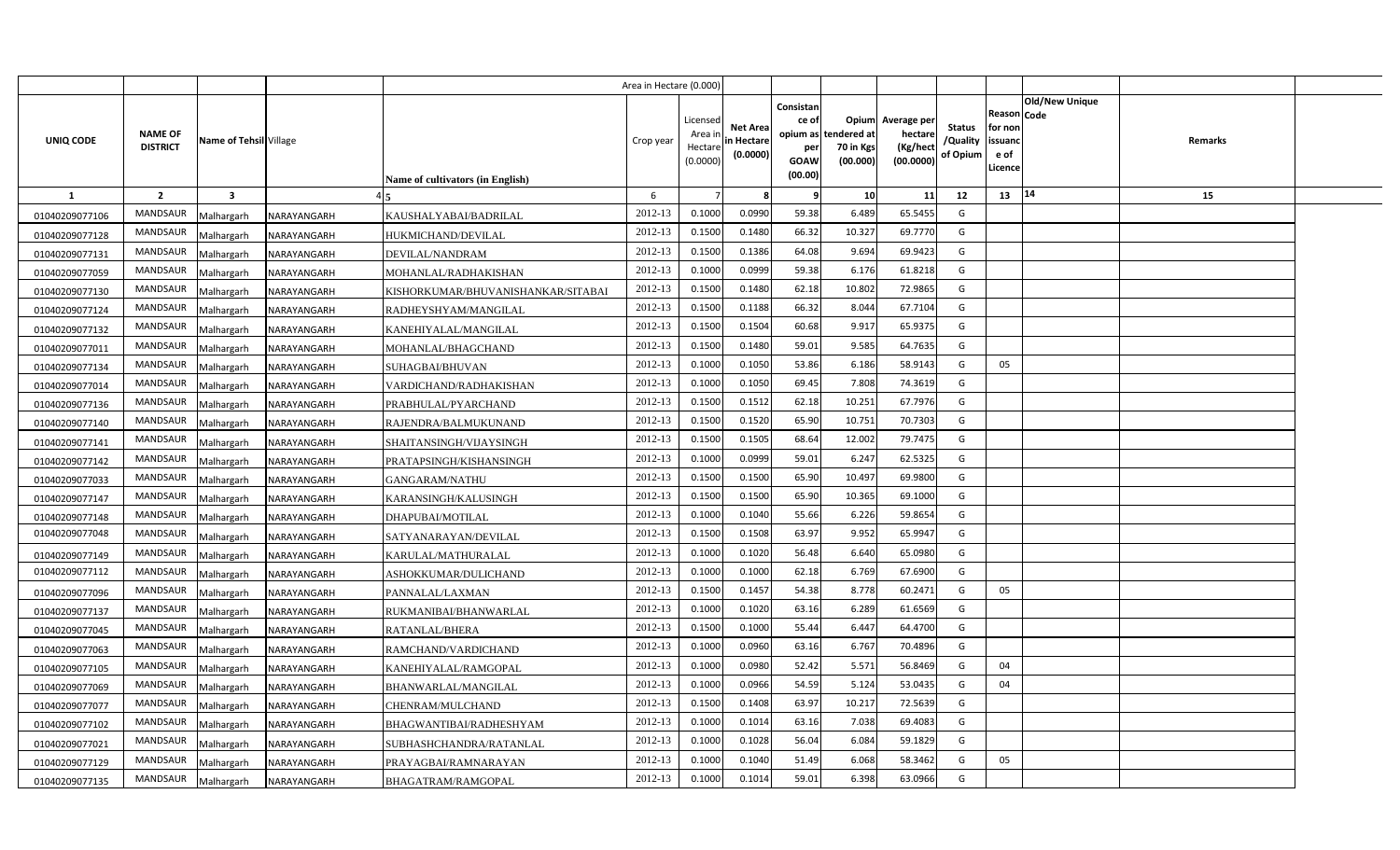|                |                                   |                         |                 |                                  | Area in Hectare (0.000) |                                           |                                           |                                                     |                                                        |                                                 |                                       |                                                                               |             |  |
|----------------|-----------------------------------|-------------------------|-----------------|----------------------------------|-------------------------|-------------------------------------------|-------------------------------------------|-----------------------------------------------------|--------------------------------------------------------|-------------------------------------------------|---------------------------------------|-------------------------------------------------------------------------------|-------------|--|
| UNIQ CODE      | <b>NAME OF</b><br><b>DISTRICT</b> | Name of Tehsil Village  |                 | Name of cultivators (in English) | Crop year               | Licensed<br>Area i<br>Hectare<br>(0.0000) | <b>Net Area</b><br>in Hectare<br>(0.0000) | Consistan<br>ce of<br>per<br><b>GOAW</b><br>(00.00) | Opium<br>opium as tendered at<br>70 in Kgs<br>(00.000) | Average per<br>hectare<br>(Kg/hect<br>(00.0000) | <b>Status</b><br>/Quality<br>of Opium | <b>Old/New Unique</b><br>Reason Code<br>for non<br>issuanc<br>e of<br>Licence | Remarks     |  |
| <b>1</b>       | $\overline{2}$                    | $\overline{\mathbf{3}}$ |                 |                                  | 6                       |                                           |                                           | - 9                                                 | 10                                                     | 11                                              | 12                                    | 14<br>13                                                                      | 15          |  |
| 01040209077152 | <b>MANDSAUR</b>                   | Malhargarh              | NARAYANGARH     | BHANWARSINGH/RAMSINGH            | 2012-13                 | 0.1000                                    | 0.0990                                    | 58.88                                               | 6.124                                                  | 61.8586                                         | G                                     |                                                                               |             |  |
| 01040209077153 | MANDSAUR                          | Malhargarh              | NARAYANGARH     | ONKARLAL/MANGILAL                | 2012-13                 | 0.1000                                    | 0.1000                                    | 62.23                                               | 6.792                                                  | 67.9200                                         | G                                     |                                                                               | name change |  |
| 01040209077060 | MANDSAUR                          | Malhargarh              | NARAYANGARH     | MADANSINGH/MODSINGH              | 2012-13                 | 0.1000                                    | 0.1000                                    | 59.00                                               | 6.237                                                  | 62.3700                                         | G                                     |                                                                               |             |  |
| 01040209077139 | MANDSAUR                          | Malhargarh              | NARAYANGARH     | MANGIBAI/MOHANLAL                | 2012-13                 | 0.1000                                    | 0.0992                                    | 58.88                                               | 6.317                                                  | 63.679                                          | G                                     |                                                                               |             |  |
| 01040209077138 | MANDSAUR                          | Malhargarh              | NARAYANGARH     | VINODKUMAR/NARAYANIBAI           | 2012-13                 | 0.1000                                    | 0.1000                                    | 53.05                                               | 5.942                                                  | 59.4200                                         | G                                     | 05                                                                            |             |  |
| 01040209077126 | <b>MANDSAUR</b>                   | Malhargarh              | NARAYANGARH     | BHAGWANTIBAI/RATANLAL            | 2012-13                 | 0.1500                                    | 0.1525                                    | 62.23                                               | 9.912                                                  | 64.996                                          | G                                     |                                                                               |             |  |
| 01040209077154 | MANDSAUR                          | Malhargarh              | NARAYANGARH     | LALIBAI/LAXMINARAYAN             | 2012-13                 | 0.1000                                    | 0.1026                                    | 58.88                                               | 6.468                                                  | 63.0409                                         | G                                     |                                                                               |             |  |
| 01040209077151 | MANDSAUR                          | Malhargarh              | NARAYANGARH     | PANIBAI/LAXMAN                   | 2012-13                 | 0.1000                                    | 0.1025                                    | 62.23                                               | 5.859                                                  | 57.161                                          | G                                     |                                                                               |             |  |
| 01040209077018 | MANDSAUR                          | Malhargarh              | NARAYANGARH     | LAXMINARAYAN/VARDICHAND          | 2012-13                 | 0.1000                                    | 0.1050                                    | 59.20                                               | 6.876                                                  | 65.485                                          | G                                     |                                                                               | name change |  |
| 01040209077156 | MANDSAUR                          | Malhargarh              | NARAYANGARH     | CHENRAM/MANGILAL DIVANIYA        | 2012-13                 | 0.1000                                    |                                           |                                                     |                                                        | 0.000                                           | F                                     |                                                                               |             |  |
| 01040209078001 | MANDSAUR                          | Malhargarh              | PIPLIYAVISHNIYA | BHULIBAI/SHANTILAL               | 2012-13                 | 0.1500                                    | 0.1508                                    | 65.55                                               | 10.881                                                 | 72.1552                                         | G                                     |                                                                               |             |  |
| 01040209078006 | MANDSAUR                          | Malhargarh              | PIPLIYAVISHNIYA | RADHESHYAM/BHERULAL/NANDUBAI     | 2012-13                 | 0.1500                                    | 0.1485                                    | 63.01                                               | 10.235                                                 | 68.9226                                         | G                                     |                                                                               |             |  |
| 01040209078007 | <b>MANDSAUR</b>                   | Malhargarh              | PIPLIYAVISHNIYA | GULABBAI/KACHRULAL               | 2012-13                 | 0.1000                                    | 0.1000                                    | 63.01                                               | 6.625                                                  | 66.2500                                         | G                                     |                                                                               |             |  |
| 01040209078009 | <b>MANDSAUR</b>                   | Malhargarh              | PIPLIYAVISHNIYA | PYARIBAI/RAJARAM                 | 2012-13                 | 0.1500                                    | 0.1450                                    | 63.01                                               | 9.695                                                  | 66.8621                                         | G                                     |                                                                               |             |  |
| 01040209078011 | MANDSAUR                          | Malhargarh              | PIPLIYAVISHNIYA | NARAYAN/NATHU BALAI              | 2012-13                 | 0.1500                                    | 0.1500                                    | 63.04                                               | 9.906                                                  | 66.0400                                         | G                                     |                                                                               |             |  |
| 01040209078016 | <b>MANDSAUR</b>                   | Malhargarh              | PIPLIYAVISHNIYA | KANYABAI/RAMCHANDRA              | 2012-13                 | 0.1500                                    | 0.1504                                    | 65.55                                               | 10.394                                                 | 69.1090                                         | G                                     |                                                                               |             |  |
| 01040209078018 | MANDSAUR                          | Malhargarh              | PIPLIYAVISHNIYA | RAMLAL/NARAYAN                   | 2012-13                 | 0.1000                                    | 0.1008                                    | 56.46                                               | 6.203                                                  | 61.5377                                         | G                                     |                                                                               |             |  |
| 01040209078028 | <b>MANDSAUR</b>                   | Malhargarh              | PIPLIYAVISHNIYA | NARAYAN/CHUNNILAL                | 2012-13                 | 0.1000                                    | 0.1012                                    | 63.04                                               | 6.817                                                  | 67.3617                                         | G                                     |                                                                               |             |  |
| 01040209078032 | <b>MANDSAUR</b>                   | Malhargarh              | PIPLIYAVISHNIYA | RADHESHYAM/KACHRU                | 2012-13                 | 0.1000                                    | 0.1012                                    | 60.52                                               | 6.381                                                  | 63.0534                                         | G                                     |                                                                               |             |  |
| 01040209078035 | MANDSAUR                          | Malhargarh              | PIPLIYAVISHNIYA | RODULAL/RAMPRATAP                | 2012-13                 | 0.1500                                    | 0.1440                                    | 63.04                                               | 9.969                                                  | 69.2292                                         | G                                     |                                                                               |             |  |
| 01040209078043 | <b>MANDSAUR</b>                   | Malhargarh              | PIPLIYAVISHNIYA | RAMCHANDRA/BHERULAL              | 2012-13                 | 0.1500                                    | 0.1482                                    | 65.55                                               | 10.441                                                 | 70.4521                                         | G                                     |                                                                               |             |  |
| 01040209078048 | MANDSAUR                          | Malhargarh              | PIPLIYAVISHNIYA | NAGESHWAR/MANGILAL               | 2012-13                 | 0.1000                                    | 0.1023                                    | 69.98                                               | 7.298                                                  | 71.3392                                         | G                                     |                                                                               |             |  |
| 01040209078063 | MANDSAUR                          | Malhargarh              | PIPLIYAVISHNIYA | KAILASHCHAND/RAMLAL              | 2012-13                 | 0.1000                                    | 0.0950                                    | 69.26                                               | 7.431                                                  | 78.2211                                         | G                                     |                                                                               |             |  |
| 01040209078066 | MANDSAUR                          | Malhargarh              | PIPLIYAVISHNIYA | <b>BAGDIRAM/BOTLAL</b>           | 2012-13                 | 0.1000                                    | 0.0990                                    | 66.29                                               | 7.131                                                  | 72.0303                                         | G                                     |                                                                               |             |  |
| 01040209078068 | MANDSAUR                          | Malhargarh              | PIPLIYAVISHNIYA | KANWARLAL/BHERULAL               | 2012-13                 | 0.1000                                    | 0.1009                                    | 66.29                                               | 7.453                                                  | 73.8652                                         | G                                     |                                                                               |             |  |
| 01040209078070 | MANDSAUR                          | Malhargarh              | PIPLIYAVISHNIYA | SATYANARAYAN/RAMLAL              | 2012-13                 | 0.1500                                    | 0.1500                                    | 68.42                                               | 10.429                                                 | 69.526                                          | G                                     |                                                                               |             |  |
| 01040209078085 | MANDSAUR                          | Malhargarh              | PIPLIYAVISHNIYA | SHANKARLAL/BHURA                 | 2012-13                 | 0.1000                                    | 0.0960                                    | 59.47                                               | 6.576                                                  | 68.500                                          | G                                     |                                                                               |             |  |
| 01040209078093 | MANDSAUR                          | Malhargarh              | PIPLIYAVISHNIYA | KAILASHCHANDRA/BAGDIRAM          | 2012-13                 | 0.1000                                    | 0.0990                                    | 59.79                                               | 6.432                                                  | 64.969                                          | G                                     |                                                                               |             |  |
| 01040209078095 | MANDSAUR                          | Malhargarh              | PIPLIYAVISHNIYA | GOPAL/RAJARAM                    | 2012-13                 | 0.1500                                    | 0.1500                                    | 60.24                                               | 9.200                                                  | 61.3333                                         | G                                     |                                                                               |             |  |
| 01040209078083 | MANDSAUR                          | Malhargarh              | PIPLIYAVISHNIYA | RAMLAL/BHAGIRATH                 | 2012-13                 | 0.1000                                    | 0.0999                                    | 62.10                                               | 6.822                                                  | 68.288                                          | G                                     |                                                                               |             |  |
| 01040209078072 | MANDSAUR                          | Malhargarh              | PIPLIYAVISHNIYA | DINESH/KANWARLAL                 | 2012-13                 | 0.1000                                    | 0.1034                                    | 60.18                                               | 6.542                                                  | 63.2689                                         | G                                     |                                                                               |             |  |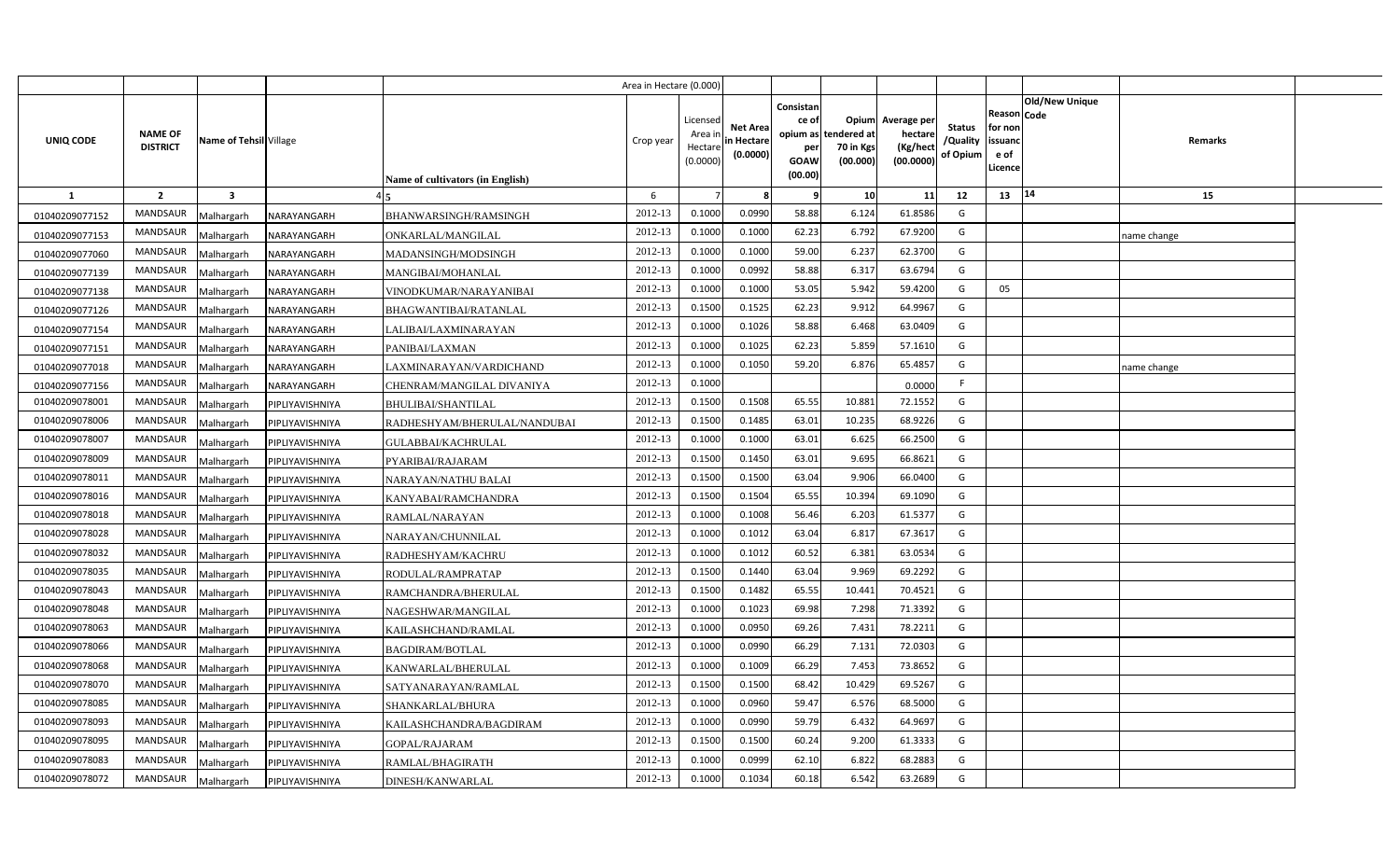|                |                                   |                               |                                  | Area in Hectare (0.000) |                                            |                                           |                                                                             |                                |                                                 |                                       |                                                      |                       |         |  |
|----------------|-----------------------------------|-------------------------------|----------------------------------|-------------------------|--------------------------------------------|-------------------------------------------|-----------------------------------------------------------------------------|--------------------------------|-------------------------------------------------|---------------------------------------|------------------------------------------------------|-----------------------|---------|--|
| UNIQ CODE      | <b>NAME OF</b><br><b>DISTRICT</b> | Name of Tehsil Village        | Name of cultivators (in English) | Crop year               | Licensed<br>Area ir<br>Hectare<br>(0.0000) | <b>Net Area</b><br>in Hectare<br>(0.0000) | Consistan<br>ce of<br>opium as tendered at<br>per<br><b>GOAW</b><br>(00.00) | Opium<br>70 in Kgs<br>(00.000) | Average per<br>hectare<br>(Kg/hect<br>(00.0000) | <b>Status</b><br>/Quality<br>of Opium | Reason Code<br>for non<br>issuanc<br>e of<br>Licence | <b>Old/New Unique</b> | Remarks |  |
| $\mathbf{1}$   | $\overline{2}$                    | $\overline{\mathbf{3}}$       |                                  | 6                       |                                            |                                           | - 9                                                                         | 10                             | 11                                              | 12                                    | 13                                                   | 14                    | 15      |  |
| 01040209078027 | <b>MANDSAUR</b>                   | PIPLIYAVISHNIYA<br>Malhargarh | <b>SHRILAL/NATHU</b>             | 2012-13                 | 0.1500                                     | 0.1500                                    | 62.10                                                                       | 9.413                          | 62.7533                                         | G                                     |                                                      |                       |         |  |
| 01040209078015 | <b>MANDSAUR</b>                   | Malhargarh<br>PIPLIYAVISHNIYA | AVANTIBAI/KACHRULAL              | 2012-13                 | 0.1000                                     | 0.1014                                    | 68.42                                                                       | 7.448                          | 73.4517                                         | G                                     |                                                      |                       |         |  |
| 01040209078042 | <b>MANDSAUR</b>                   | Malhargarh<br>PIPLIYAVISHNIYA | GHANSHYAM/SHANKARLAL             | 2012-13                 | 0.100                                      | 0.0990                                    | 62.10                                                                       | 6.742                          | 68.1010                                         | G                                     |                                                      |                       |         |  |
| 01040209078049 | <b>MANDSAUR</b>                   | Malhargarh<br>PIPLIYAVISHNIYA | SAJJANLAL/MAYARAM                | 2012-13                 | 0.1000                                     | 0.0962                                    | 58.15                                                                       | 5.624                          | 58.4615                                         | G                                     |                                                      |                       |         |  |
| 01040209078055 | <b>MANDSAUR</b>                   | Malhargarh<br>PIPLIYAVISHNIYA | SHIVLAL/BADRILAL                 | 2012-13                 | 0.1000                                     | 0.1000                                    | 60.91                                                                       | 6.578                          | 65.7800                                         | G                                     |                                                      |                       |         |  |
| 01040209078040 | <b>MANDSAUR</b>                   | PIPLIYAVISHNIYA<br>Malhargarh | LILABAI/BABULAL                  | 2012-13                 | 0.1500                                     | 0.1500                                    | 60.24                                                                       | 9.699                          | 64.6600                                         | G                                     |                                                      |                       |         |  |
| 01040209078071 | <b>MANDSAUR</b>                   | Malhargarh<br>PIPLIYAVISHNIYA | <b>BHAGWATIBAI/BADRILAL</b>      | 2012-13                 | 0.100                                      | 0.1008                                    | 59.34                                                                       | 6.400                          | 63.4921                                         | G                                     |                                                      |                       |         |  |
| 01040209078053 | <b>MANDSAUR</b>                   | Malhargarh<br>PIPLIYAVISHNIYA | KARULAL/GOPILAL                  | 2012-13                 | 0.1000                                     | 0.1008                                    | 60.24                                                                       | 7.108                          | 70.5159                                         | G                                     |                                                      |                       |         |  |
| 01040209078051 | <b>MANDSAUR</b>                   | Malhargarh<br>PIPLIYAVISHNIYA | BHAGATRAM/UDAYRAM                | 2012-13                 | 0.1500                                     | 0.127                                     | 60.91                                                                       | 8.701                          | 68.4579                                         | G                                     |                                                      |                       |         |  |
| 01040209078079 | <b>MANDSAUR</b>                   | Malhargarh<br>PIPLIYAVISHNIYA | NANDLAL/BALUJI                   | 2012-13                 | 0.1000                                     | 0.0989                                    | 60.91                                                                       | 6.213                          | 62.8210                                         | G                                     |                                                      |                       |         |  |
| 01040209078021 | <b>MANDSAUR</b>                   | Malhargarh<br>PIPLIYAVISHNIYA | BHERU/JAGANNATH GAYARI           | 2012-13                 | 0.1000                                     | 0.0999                                    | 62.10                                                                       | 6.627                          | 66.3363                                         | G                                     |                                                      |                       |         |  |
| 01040209078065 | <b>MANDSAUR</b>                   | Malhargarh<br>PIPLIYAVISHNIYA | JAGDISHCHAND/AASHARAM            | 2012-13                 | 0.1000                                     | 0.101                                     | 61.97                                                                       | 6.427                          | 63.5079                                         | G                                     |                                                      |                       |         |  |
| 01040209078067 | <b>MANDSAUR</b>                   | Malhargarh<br>PIPLIYAVISHNIYA | KAILASHCHAND/BHANWARLAL          | 2012-13                 | 0.1500                                     | 0.1470                                    | 63.95                                                                       | 9.519                          | 64.7551                                         | G                                     |                                                      |                       |         |  |
| 01040209078017 | <b>MANDSAUR</b>                   | Malhargarh<br>PIPLIYAVISHNIYA | TEJMAL/RAMLAL                    | 2012-13                 | 0.1000                                     | 0.0990                                    | 62.10                                                                       | 6.680                          | 67.4747                                         | G                                     |                                                      |                       |         |  |
| 01040209079003 | <b>MANDSAUR</b>                   | Malhargarh<br>SOMYA           | NANDUBAI/BHAGATRAM               | 2012-13                 | 0.1000                                     | 0.1020                                    | 53.42                                                                       | 5.930                          | 58.1373                                         | G                                     | 05                                                   |                       |         |  |
| 01040209079010 | MANDSAUR                          | Malhargarh<br>SOMYA           | RAMSINGH/SOBHAGSINGH             | 2012-13                 | 0.1500                                     | 0.1500                                    | 63.82                                                                       | 9.938                          | 66.2533                                         | G                                     |                                                      |                       |         |  |
| 01040209079017 | <b>MANDSAUR</b>                   | Malhargarh<br>SOMYA           | RAMLAL/RANCHOD                   | 2012-13                 | 0.1500                                     | 0.1496                                    | 59.45                                                                       | 9.096                          | 60.8021                                         | G                                     |                                                      |                       |         |  |
| 01040209079029 | MANDSAUR                          | Malhargarh<br>SOMYA           | <b>CHANDABAI/KANWARLAL</b>       | 2012-13                 | 0.1000                                     | 0.1008                                    | 59.45                                                                       | 6.412                          | 63.6111                                         | G                                     |                                                      |                       |         |  |
| 01040209079031 | <b>MANDSAUR</b>                   | Malhargarh<br>SOMYA           | BHARATSINGH/BALWANTSINGH         | 2012-13                 | 0.1000                                     | 0.1000                                    | 69.52                                                                       | 7.737                          | 77.3700                                         | G                                     |                                                      |                       |         |  |
| 01040209079032 | MANDSAUR                          | Malhargarh<br>SOMYA           | KANWARLAL/BHUVANIRAM             | 2012-13                 | 0.1000                                     | 0.0990                                    | 65.98                                                                       | 7.343                          | 74.1717                                         | G                                     |                                                      |                       |         |  |
| 01040209079033 | <b>MANDSAUR</b>                   | Malhargarh<br>SOMYA           | GOPALKRISHN/PRABHULAL            | 2012-13                 | 0.1000                                     | 0.0992                                    | 63.83                                                                       | 7.195                          | 72.5302                                         | G                                     |                                                      |                       |         |  |
| 01040209079036 | MANDSAUR                          | Malhargarh<br>SOMYA           | DALPATSINGH/BHAGIRATHSINGH       | 2012-13                 | 0.1000                                     | 0.1020                                    | 60.52                                                                       | 6.579                          | 64.5000                                         | G                                     |                                                      |                       |         |  |
| 01040209079037 | MANDSAUR                          | Malhargarh<br>SOMYA           | KARUSINGH/MANGUSINGH             | 2012-13                 | 0.1000                                     | 0.1020                                    | 53.07                                                                       | 5.398                          | 52.9216                                         | G                                     | 04                                                   |                       |         |  |
| 01040209079038 | <b>MANDSAUR</b>                   | Malhargarh<br>SOMYA           | KAMALSINGH/RAMSINGH              | 2012-13                 | 0.1500                                     | 0.1500                                    | 63.83                                                                       | 10.049                         | 66.9933                                         | G                                     |                                                      |                       |         |  |
| 01040209079039 | <b>MANDSAUR</b>                   | Malhargarh<br>SOMYA           | BHERUSINGH/MANGUSINGH            | 2012-13                 | 0.1000                                     | 0.1020                                    | 55.36                                                                       | 5.686                          | 55.7451                                         | G                                     | 04                                                   |                       |         |  |
| 01040209079040 | <b>MANDSAUR</b>                   | Malhargarh<br>SOMYA           | SARVANSINGH/MANGUSINGH           | 2012-13                 | 0.1000                                     | 0.1020                                    | 56.59                                                                       | 6.023                          | 59.0490                                         | G                                     |                                                      |                       |         |  |
| 01040209079041 | <b>MANDSAUR</b>                   | Malhargarh<br>SOMYA           | NEPALKUNWAR/KISHANSINGH          | 2012-13                 | 0.1000                                     | 0.1020                                    | 56.02                                                                       | 5.802                          | 56.8824                                         | G                                     | 04                                                   |                       |         |  |
| 01040209079042 | <b>MANDSAUR</b>                   | Malhargarh<br>SOMYA           | LALSINGH/MANGUSINGH              | 2012-13                 | 0.1000                                     | 0.1020                                    | 59.45                                                                       | 6.183                          | 60.6176                                         | G                                     |                                                      |                       |         |  |
| 01040209079050 | <b>MANDSAUR</b>                   | SOMYA<br>Malhargarh           | RADHESHYAM/MANGILAL              | 2012-13                 | 0.1500                                     | 0.1508                                    | 55.83                                                                       | 8.813                          | 58.4416                                         | G                                     |                                                      |                       |         |  |
| 01040209079056 | <b>MANDSAUR</b>                   | Malhargarh<br>SOMYA           | BAPULAL/RADHAKISHAN              | 2012-13                 | 0.1000                                     | 0.1000                                    | 59.59                                                                       | 6.138                          | 61.3800                                         | G                                     |                                                      |                       |         |  |
| 01040209079057 | <b>MANDSAUR</b>                   | Malhargarh<br>SOMYA           | MUNNALAL/BHANWARLAL              | 2012-13                 | 0.1000                                     | 0.1014                                    | 63.83                                                                       | 7.049                          | 69.5168                                         | G                                     |                                                      |                       |         |  |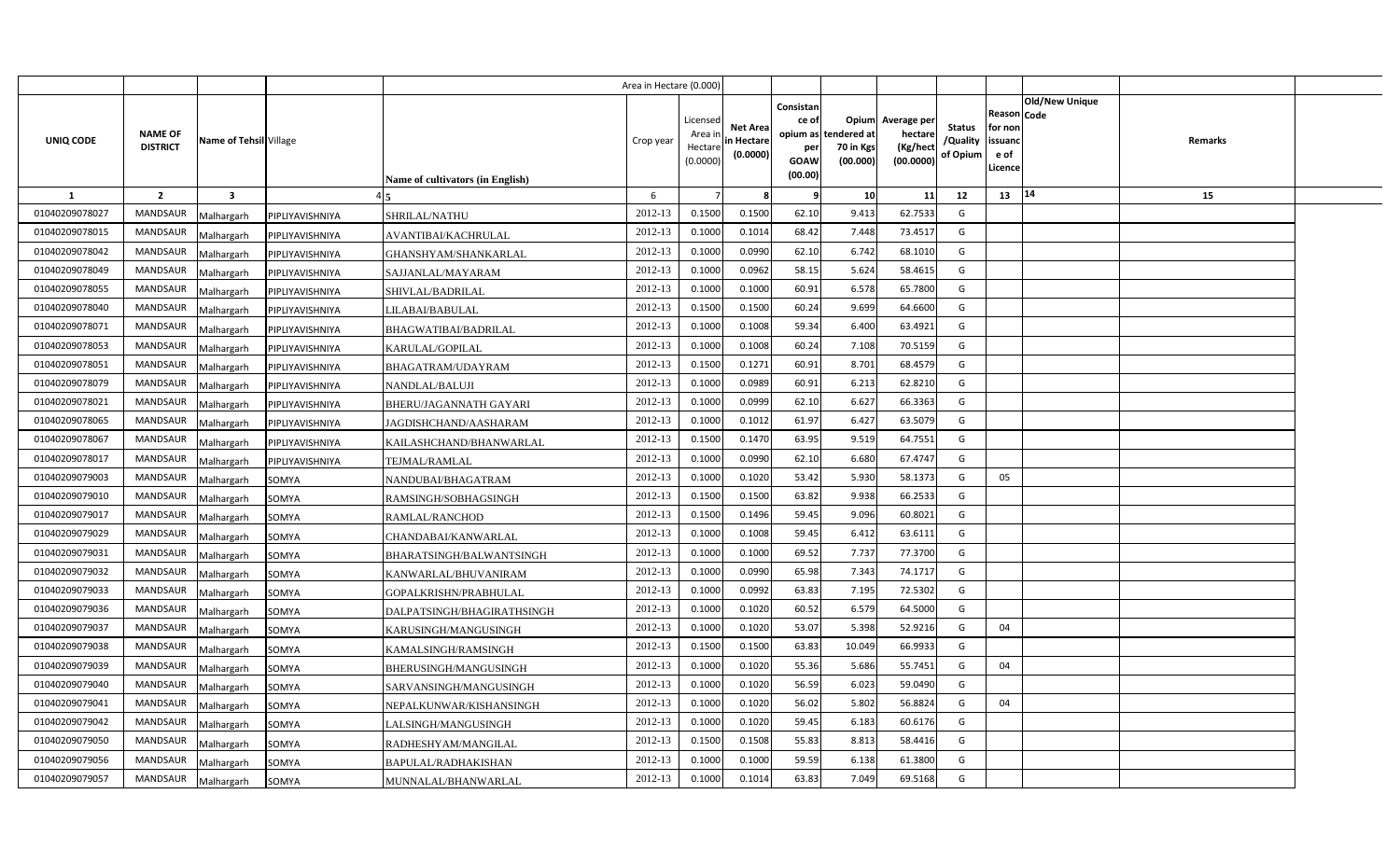|                |                                   |                         |       |                                  | Area in Hectare (0.000) |                                            |                                           |                                                          |                                               |                                                 |                                       |                                                      |                |                                 |  |
|----------------|-----------------------------------|-------------------------|-------|----------------------------------|-------------------------|--------------------------------------------|-------------------------------------------|----------------------------------------------------------|-----------------------------------------------|-------------------------------------------------|---------------------------------------|------------------------------------------------------|----------------|---------------------------------|--|
| UNIQ CODE      | <b>NAME OF</b><br><b>DISTRICT</b> | Name of Tehsil Village  |       | Name of cultivators (in English) | Crop year               | Licensed<br>Area ir<br>Hectare<br>(0.0000) | <b>Net Area</b><br>in Hectare<br>(0.0000) | Consistan<br>ce of<br>opium as<br>per<br>GOAW<br>(00.00) | Opium<br>tendered at<br>70 in Kgs<br>(00.000) | Average per<br>hectare<br>(Kg/hect<br>(00.0000) | <b>Status</b><br>/Quality<br>of Opium | Reason Code<br>for non<br>issuand<br>e of<br>Licence | Old/New Unique | Remarks                         |  |
| 1              | $\overline{2}$                    | $\overline{\mathbf{3}}$ |       |                                  | 6                       |                                            |                                           | - q                                                      | 10 <sup>1</sup>                               | 11                                              | 12                                    | $13 \mid 14$                                         |                | 15                              |  |
| 01040209079058 | <b>MANDSAUR</b>                   | Malhargarh              | SOMYA | CHENRAM/RADHAKISHAN              | 2012-13                 | 0.1000                                     | 0.1012                                    | 62.22                                                    | 6.764                                         | 66.8379                                         | G                                     |                                                      |                |                                 |  |
| 01040209079060 | MANDSAUR                          | Malhargarh              | SOMYA | RANJITSINGH/RAMSINGH             | 2012-13                 | 0.1000                                     | 0.1000                                    | 69.52                                                    | 7.061                                         | 70.6100                                         | G                                     |                                                      |                |                                 |  |
| 01040209079068 | <b>MANDSAUR</b>                   | Malhargarh              | SOMYA | MANGIBAI/FAKIRCHAND              | 2012-13                 | 0.1000                                     | 0.1000                                    | 59.59                                                    | 6.453                                         | 64.5300                                         | G                                     |                                                      |                |                                 |  |
| 01040209079025 | <b>MANDSAUR</b>                   | Malhargarh              | SOMYA | KANEHIALAL/JAGANNATH             | 2012-13                 | 0.1000                                     | 0.0990                                    | 62.22                                                    | 6.862                                         | 69.3131                                         | G                                     |                                                      |                |                                 |  |
| 01040209079016 | <b>MANDSAUR</b>                   | Malhargarh              | SOMYA | HIRALAL/RANCHOD BALAI            | 2012-13                 | 0.1500                                     | 0.1512                                    | 56.60                                                    | 8.377                                         | 55.4034                                         | G                                     | 04                                                   |                |                                 |  |
| 01040209079102 | <b>MANDSAUR</b>                   | Malhargarh              | SOMYA | SITABAI/LAXMICHAND               | 2012-13                 | 0.1500                                     | 0.1500                                    | 54.58                                                    | 8.819                                         | 58.7933                                         | G                                     | 05                                                   |                |                                 |  |
| 01040209079011 | <b>MANDSAUR</b>                   | Malhargarh              | SOMYA | KARULAL/SHAMBHU CHAMAR           | 2012-13                 | 0.1000                                     | 0.0992                                    | 59.59                                                    | 6.529                                         | 65.8165                                         | G                                     |                                                      |                |                                 |  |
| 01040209079001 | MANDSAUR                          | Malhargarh              | SOMYA | BALKRISHAN/BHANWARLAL            | 2012-13                 | 0.1000                                     | 0.1044                                    | 69.52                                                    | 7.856                                         | 75.2490                                         | G                                     |                                                      |                |                                 |  |
| 01040209079008 | MANDSAUR                          | Malhargarh              | SOMYA | SHOBHARAM/SATYANARAYAN           | 2012-13                 | 0.1500                                     | 0.1492                                    | 54.32                                                    | 9.483                                         | 63.5590                                         | G                                     | 05                                                   |                |                                 |  |
| 01040209079030 | <b>MANDSAUR</b>                   | Malhargarh              | SOMYA | RAMKARAN/BALKISHAN               | 2012-13                 | 0.1000                                     | 0.1044                                    | 62.22                                                    | 7.218                                         | 69.1379                                         | G                                     |                                                      |                |                                 |  |
| 01040209079043 | MANDSAUR                          | Malhargarh              | SOMYA | SURAJBAI/MOHANLAL                | 2012-13                 | 0.1000                                     | 0.1000                                    | 56.23                                                    | 5.864                                         | 58.6400                                         | G                                     |                                                      |                |                                 |  |
| 01040209079063 | <b>MANDSAUR</b>                   | Malhargarh              | SOMYA | GAJRAJSINGH/BHERUSINGH           | 2012-13                 | 0.1000                                     | 0.1000                                    | 55.46                                                    | 5.609                                         | 56.0900                                         | G                                     | 04                                                   |                |                                 |  |
| 01040209079054 | <b>MANDSAUR</b>                   | Malhargarh              | SOMYA | VINODKUMAR/BADRILAL              | 2012-13                 | 0.1000                                     | 0.1000                                    | 60.61                                                    | 6.442                                         | 64.4200                                         | G                                     |                                                      |                |                                 |  |
| 01040209079053 | <b>MANDSAUR</b>                   | Malhargarh              | SOMYA | RAMKUNWARBAI/RAMDAYAL            | 2012-13                 | 0.1500                                     | 0.1400                                    | 60.61                                                    | 8.892                                         | 63.5143                                         | G                                     |                                                      |                |                                 |  |
| 01040209080009 | MANDSAUR                          | Malhargarh              | ZARDA | NAHARSINGH/GOBARSINGH            | 2012-13                 | 0.1000                                     | 0.0960                                    | 63.52                                                    | 6.515                                         | 67.8646                                         | G                                     |                                                      |                |                                 |  |
| 01040209080010 | MANDSAUR                          | Malhargarh              | ZARDA | RAMPRASAD/KISHANLAL              | 2012-13                 | 0.1000                                     | 0.0918                                    | 63.52                                                    | 6.243                                         | 68.0065                                         | G                                     |                                                      |                |                                 |  |
| 01040209080014 | <b>MANDSAUR</b>                   | Malhargarh              | ZARDA | VARDICHAND/BHANWARLAL            | 2012-13                 | 0.1000                                     | 0.0990                                    | 62.49                                                    | 6.553                                         | 66.1919                                         | G                                     |                                                      |                |                                 |  |
| 01040209080019 | MANDSAUR                          | Malhargarh              | ZARDA | <b>HIRALAL/MANGILAL</b>          | 2012-13                 | 0.1000                                     | 0.1020                                    | 59.12                                                    | 5.777                                         | 56.6373                                         | G                                     | 04                                                   |                |                                 |  |
| 01040209080030 | MANDSAUR                          | Malhargarh              | ZARDA | ROOPCHAND/KACHRU                 | 2012-13                 | 0.1000                                     | 0.1040                                    | 62.49                                                    | 6.401                                         | 61.5481                                         | G                                     |                                                      |                |                                 |  |
| 01040209080044 | MANDSAUR                          | Malhargarh              | ZARDA | MANGILAL/VARDICHAND              | 2012-13                 | 0.1000                                     | 0.0968                                    | 54.24                                                    | 5.602                                         | 57.8719                                         | G                                     | 05                                                   |                |                                 |  |
| 01040209080072 | MANDSAUR                          | Malhargarh              | ZARDA | SHANKARLAL/MITTHULAL             | 2012-13                 | 0.1000                                     | 0.1003                                    | 65.33                                                    | 6.757                                         | 67.3679                                         | G                                     |                                                      |                |                                 |  |
| 01040209080074 | MANDSAUR                          | Malhargarh              | ZARDA | PAWANLAL/MITTHULAL               | 2012-13                 | 0.1000                                     | 0.1003                                    | 66.23                                                    | 7.011                                         | 69.9003                                         | G                                     |                                                      |                |                                 |  |
| 01040209080026 | MANDSAUR                          | Malhargarh              | ZARDA | SUNDARLAL@GORDHANLAL/MANGILAL    | 2012-13                 | 0.1000                                     | 0.1014                                    | 59.12                                                    | 6.326                                         | 62.3866                                         | G                                     |                                                      |                |                                 |  |
| 01040209080050 | MANDSAUR                          | Malhargarh              | ZARDA | RAJMAL/MANGILAL                  | 2012-13                 | 0.1000                                     |                                           |                                                          |                                               | 0.0000                                          | N                                     |                                                      |                | <b>FRANSFER/DAUDKHEDI/MDS-I</b> |  |
| 01040209080086 | MANDSAUR                          | Malhargarh              | ZARDA | FAKIRCHAND/BHANWARLAL            | 2012-13                 | 0.1000                                     | 0.0990                                    | 58.66                                                    | 6.302                                         | 63.6566                                         | G                                     |                                                      |                |                                 |  |
| 01040209080087 | MANDSAUR                          | Malhargarh              | ZARDA | BHANWARSINGH/MADANSINGH          | 2012-13                 | 0.1000                                     | 0.0980                                    | 60.92                                                    | 6.231                                         | 63.5816                                         | G                                     |                                                      |                |                                 |  |
| 01040209080088 | MANDSAUR                          | Malhargarh              | ZARDA | BHARATSINGH/DEVSIINGH            | 2012-13                 | 0.1000                                     | 0.0962                                    | 66.23                                                    | 6.850                                         | 71.2058                                         | G                                     |                                                      |                |                                 |  |
| 01040209080089 | MANDSAUR                          | Malhargarh              | ZARDA | MANGUSINGH/DEVISINGH             | 2012-13                 | 0.1000                                     | 0.1008                                    | 60.92                                                    | 6.605                                         | 65.5258                                         | G                                     |                                                      |                |                                 |  |
| 01040209080091 | MANDSAUR                          | Malhargarh              | ZARDA | SAMPAT BAI/ISHWARSINGH           | 2012-13                 | 0.1500                                     | 0.1482                                    | 62.49                                                    | 9.847                                         | 66.4440                                         | G                                     |                                                      |                |                                 |  |
| 01040209080092 | MANDSAUR                          | Malhargarh              | ZARDA | <b>BHARATPURI/KAILASHPURI</b>    | 2012-13                 | 0.1000                                     | 0.0975                                    | 64.40                                                    | 6.900                                         | 70.7692                                         | G                                     |                                                      |                |                                 |  |
| 01040209080085 | <b>MANDSAUR</b>                   | Malhargarh              | ZARDA | KALURAM/NATHULAL                 | 2012-13                 | 0.1000                                     | 0.0961                                    | 66.23                                                    | 6.964                                         | 72.4662                                         | G                                     |                                                      |                |                                 |  |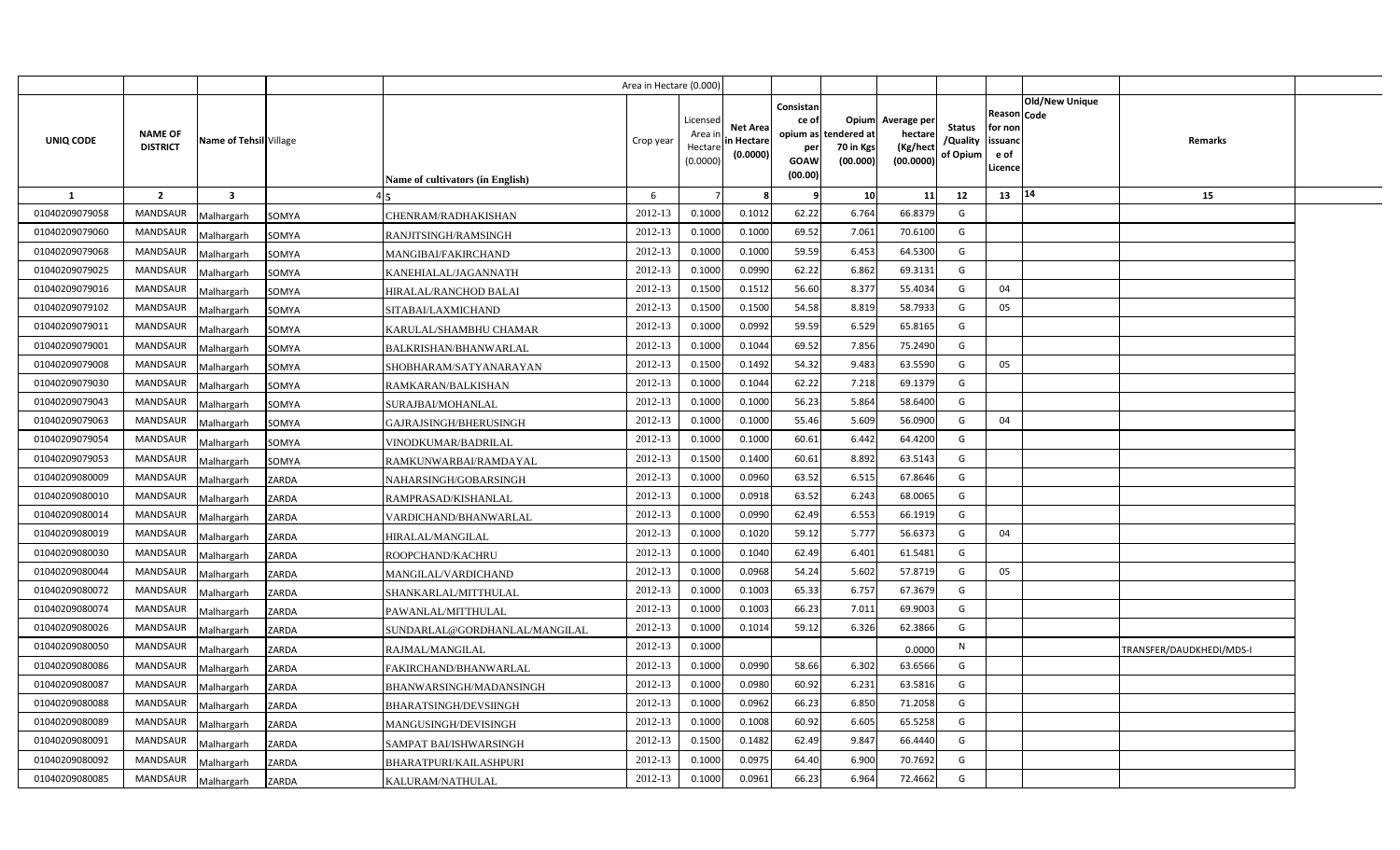|                |                                   |                              |                                  | Area in Hectare (0.000) |                                            |                                           |                                                                             |                                |                                                 |                                       |                                                      |                       |         |  |
|----------------|-----------------------------------|------------------------------|----------------------------------|-------------------------|--------------------------------------------|-------------------------------------------|-----------------------------------------------------------------------------|--------------------------------|-------------------------------------------------|---------------------------------------|------------------------------------------------------|-----------------------|---------|--|
| UNIQ CODE      | <b>NAME OF</b><br><b>DISTRICT</b> | Name of Tehsil Village       | Name of cultivators (in English) | Crop year               | Licensed<br>Area ir<br>Hectare<br>(0.0000) | <b>Net Area</b><br>in Hectare<br>(0.0000) | Consistan<br>ce of<br>opium as tendered at<br>per<br><b>GOAW</b><br>(00.00) | Opium<br>70 in Kgs<br>(00.000) | Average per<br>hectare<br>(Kg/hect<br>(00.0000) | <b>Status</b><br>/Quality<br>of Opium | Reason Code<br>for non<br>issuanc<br>e of<br>Licence | <b>Old/New Unique</b> | Remarks |  |
| $\mathbf{1}$   | $\overline{2}$                    | $\overline{\mathbf{3}}$      |                                  | 6                       |                                            |                                           | - 9                                                                         | 10                             | 11                                              | 12                                    | 13                                                   | 14                    | 15      |  |
| 01040209081011 | <b>MANDSAUR</b>                   | Malhargarh<br><b>MUNDADI</b> | ISHWARSINGH/NATHUSINGH           | 2012-13                 | 0.1500                                     | 0.1464                                    | 63.77                                                                       | 9.675                          | 66.0861                                         | G                                     |                                                      |                       |         |  |
| 01040209081013 | <b>MANDSAUR</b>                   | <b>MUNDADI</b><br>Malhargarh | BALWANTSINGH/AMARSINGH           | 2012-13                 | 0.1000                                     | 0.0962                                    | 61.91                                                                       | 6.571                          | 68.3056                                         | G                                     |                                                      |                       |         |  |
| 01040209081009 | <b>MANDSAUR</b>                   | Malhargarh<br><b>MUNDADI</b> | KALUSINGH/BHERUSINGH             | 2012-13                 | 0.1000                                     | 0.0966                                    | 59.10                                                                       | 6.585                          | 68.1677                                         | G                                     |                                                      |                       |         |  |
| 01040209081016 | <b>MANDSAUR</b>                   | Malhargarh<br><b>MUNDADI</b> | BAPUSINGH/JUZHARSINGH            | 2012-13                 | 0.1500                                     | 0.1118                                    | 64.59                                                                       | 8.083                          | 72.2987                                         | $\mathsf{G}$                          |                                                      |                       |         |  |
| 01040209081020 | <b>MANDSAUR</b>                   | Malhargarh<br><b>MUNDADI</b> | <b>VIRAM/RAMA</b>                | 2012-13                 | 0.1000                                     | 0.101                                     | 62.19                                                                       | 7.152                          | 70.6719                                         | G                                     |                                                      |                       |         |  |
| 01040209081025 | <b>MANDSAUR</b>                   | <b>MUNDADI</b><br>Malhargarh | BAPUSINGH/BHARATSINGH            | 2012-13                 | 0.1500                                     | 0.1508                                    | 55.81                                                                       | 9.288                          | 61.5915                                         | G                                     |                                                      |                       |         |  |
| 01040209081027 | <b>MANDSAUR</b>                   | Malhargarh<br><b>MUNDADI</b> | PREMBAI/BHANWARSINGH             | 2012-13                 | 0.1500                                     | 0.1530                                    | 59.10                                                                       | 9.827                          | 64.2288                                         | G                                     |                                                      |                       |         |  |
| 01040209081030 | <b>MANDSAUR</b>                   | Malhargarh<br><b>MUNDADI</b> | NAHARSINGH/DEVISINGH             | 2012-13                 | 0.1500                                     | 0.1506                                    | 59.10                                                                       | 9.616                          | 63.8513                                         | G                                     |                                                      |                       |         |  |
| 01040209081032 | <b>MANDSAUR</b>                   | Malhargarh<br><b>MUNDADI</b> | SHIVSINGH/BHERUSINGH             | 2012-13                 | 0.1500                                     | 0.1295                                    | 59.03                                                                       | 8.289                          | 64.0077                                         | G                                     |                                                      |                       |         |  |
| 01040209081033 | <b>MANDSAUR</b>                   | Malhargarh<br><b>MUNDADI</b> | GOVINDSINGH/BHERUSINGH           | 2012-13                 | 0.1500                                     | 0.1500                                    | 57.15                                                                       | 9.585                          | 63.9000                                         | G                                     |                                                      |                       |         |  |
| 01040209081034 | <b>MANDSAUR</b>                   | Malhargarh<br><b>MUNDADI</b> | PRABHUSINGH/BHERUSINGH           | 2012-13                 | 0.1500                                     | 0.1510                                    | 59.03                                                                       | 9.925                          | 65.7285                                         | G                                     |                                                      |                       |         |  |
| 01040209081038 | <b>MANDSAUR</b>                   | Malhargarh<br><b>MUNDADI</b> | RUGHNATHSINGH/DEVISINGH          | 2012-13                 | 0.1500                                     | 0.1543                                    | 54.65                                                                       | 9.275                          | 60.1102                                         | G                                     | 05                                                   |                       |         |  |
| 01040209081040 | <b>MANDSAUR</b>                   | Malhargarh<br><b>MUNDADI</b> | NAHARSINGH/RAMSINGH (BADA)       | 2012-13                 | 0.1500                                     | 0.1495                                    | 62.19                                                                       | 10.164                         | 67.9866                                         | G                                     |                                                      |                       |         |  |
| 01040209081042 | <b>MANDSAUR</b>                   | Malhargarh<br><b>MUNDADI</b> | SALAMSINGH/GIRWARSINGH           | 2012-13                 | 0.1500                                     | 0.1506                                    | 64.59                                                                       | 10.251                         | 68.0677                                         | G                                     |                                                      |                       |         |  |
| 01040209081046 | MANDSAUR                          | Malhargarh<br><b>MUNDADI</b> | BHAGATSINGH/BHERUSINGH           | 2012-13                 | 0.1500                                     | 0.1404                                    | 54.83                                                                       | 8.553                          | 60.9188                                         | G                                     | 05                                                   |                       |         |  |
| 01040209081049 | MANDSAUR                          | Malhargarh<br><b>MUNDADI</b> | LAXMANSINGH/RAMSINGH             | 2012-13                 | 0.1500                                     | 0.1462                                    | 59.03                                                                       | 9.318                          | 63.7346                                         | G                                     |                                                      |                       |         |  |
| 01040209081055 | MANDSAUR                          | Malhargarh<br><b>MUNDADI</b> | BALWANTSINGH/NAHARSINGH          | 2012-13                 | 0.1500                                     | 0.1485                                    | 58.38                                                                       | 9.449                          | 63.6296                                         | G                                     |                                                      |                       |         |  |
| 01040209081017 | MANDSAUR                          | Malhargarh<br><b>MUNDADI</b> | GOVINDSINGH/JUJHARSINGH          | 2012-13                 | 0.1500                                     | 0.1520                                    | 52.42                                                                       | 8.851                          | 58.2303                                         | G                                     | 05                                                   |                       |         |  |
| 01040209081054 | <b>MANDSAUR</b>                   | Malhargarh<br><b>MUNDADI</b> | MANOHARSINGH/DEVISINGH           | 2012-13                 | 0.1500                                     | 0.1504                                    | 55.33                                                                       | 8.924                          | 59.3351                                         | G                                     |                                                      |                       |         |  |
| 01040209081045 | MANDSAUR                          | Malhargarh<br><b>MUNDADI</b> | ASHOKKUMAR/MANGILAL              | 2012-13                 | 0.1500                                     | 0.1470                                    | 51.87                                                                       | 8.247                          | 56.1020                                         | G                                     | 04                                                   |                       |         |  |
| 01040209081070 | <b>MANDSAUR</b>                   | Malhargarh<br><b>MUNDADI</b> | DHAPUBAI/MANGILAL                | 2012-13                 | 0.1000                                     | 0.1008                                    | 51.25                                                                       | 5.674                          | 56.2897                                         | G                                     | 04                                                   | 01040209083003        |         |  |
| 01040209081071 | MANDSAUR                          | Malhargarh<br><b>MUNDADI</b> | SURAJBAI/GHASIRAM                | 2012-13                 | 0.1000                                     | 0.0950                                    | 50.10                                                                       | 5.203                          | 54.7684                                         | G                                     | 04                                                   | 01040209083004        |         |  |
| 01040209081072 | MANDSAUR                          | Malhargarh<br><b>MUNDADI</b> | RAMA@RAMLAL/NANURAM@NANDRAM      | 2012-13                 | 0.1000                                     | 0.1000                                    | 49.88                                                                       | 5.401                          | 54.0100                                         | G                                     | 04                                                   | 01040209083008        |         |  |
| 01040209081073 | <b>MANDSAUR</b>                   | Malhargarh<br><b>MUNDADI</b> | KALABAI/RAMLAL                   | 2012-13                 | 0.1000                                     | 0.1000                                    | 58.38                                                                       | 6.155                          | 61.5500                                         | G                                     |                                                      | 01040209083021        |         |  |
| 01040209082001 | MANDSAUR                          | Malhargarh<br>MINDLAKHEDA    | SHAYAMLAL/PHOOLCHAND             | 2012-13                 | 0.1000                                     | 0.1010                                    | 62.34                                                                       | 6.777                          | 67.0990                                         | G                                     |                                                      |                       |         |  |
| 01040209082002 | MANDSAUR                          | Malhargarh<br>MINDLAKHEDA    | RODA/SAVA                        | 2012-13                 | 0.1000                                     | 0.0980                                    | 61.72                                                                       | 6.939                          | 70.8061                                         | G                                     |                                                      |                       |         |  |
| 01040209082003 | <b>MANDSAUR</b>                   | Malhargarh<br>MINDLAKHEDA    | DASHRATH/MOHANLAL                | 2012-13                 | 0.1500                                     | 0.1515                                    | 65.45                                                                       | 10.070                         | 66.4686                                         | G                                     |                                                      |                       |         |  |
| 01040209082005 | <b>MANDSAUR</b>                   | Malhargarh<br>MINDLAKHEDA    | RAMCHANDRA/HARLAL                | 2012-13                 | 0.1500                                     | 0.1512                                    | 62.34                                                                       | 10.384                         | 68.6772                                         | G                                     |                                                      |                       |         |  |
| 01040209082006 | <b>MANDSAUR</b>                   | Malhargarh<br>MINDLAKHEDA    | BOTLAL/RAMLAL                    | 2012-13                 | 0.1500                                     | 0.1536                                    | 62.34                                                                       | 10.696                         | 69.6354                                         | G                                     |                                                      |                       |         |  |
| 01040209082008 | <b>MANDSAUR</b>                   | Malhargarh<br>MINDLAKHEDA    | MANGILAL/LAXMAN                  | 2012-13                 | 0.1000                                     | 0.1000                                    | 58.57                                                                       | 6.376                          | 63.7600                                         | G                                     |                                                      |                       |         |  |
| 01040209082012 | <b>MANDSAUR</b>                   | Malhargarh<br>MINDLAKHEDA    | AMBALAL/ONKARLAL                 | 2012-13                 | 0.1500                                     | 0.1482                                    | 61.98                                                                       | 9.890                          | 66.7341                                         | G                                     |                                                      |                       |         |  |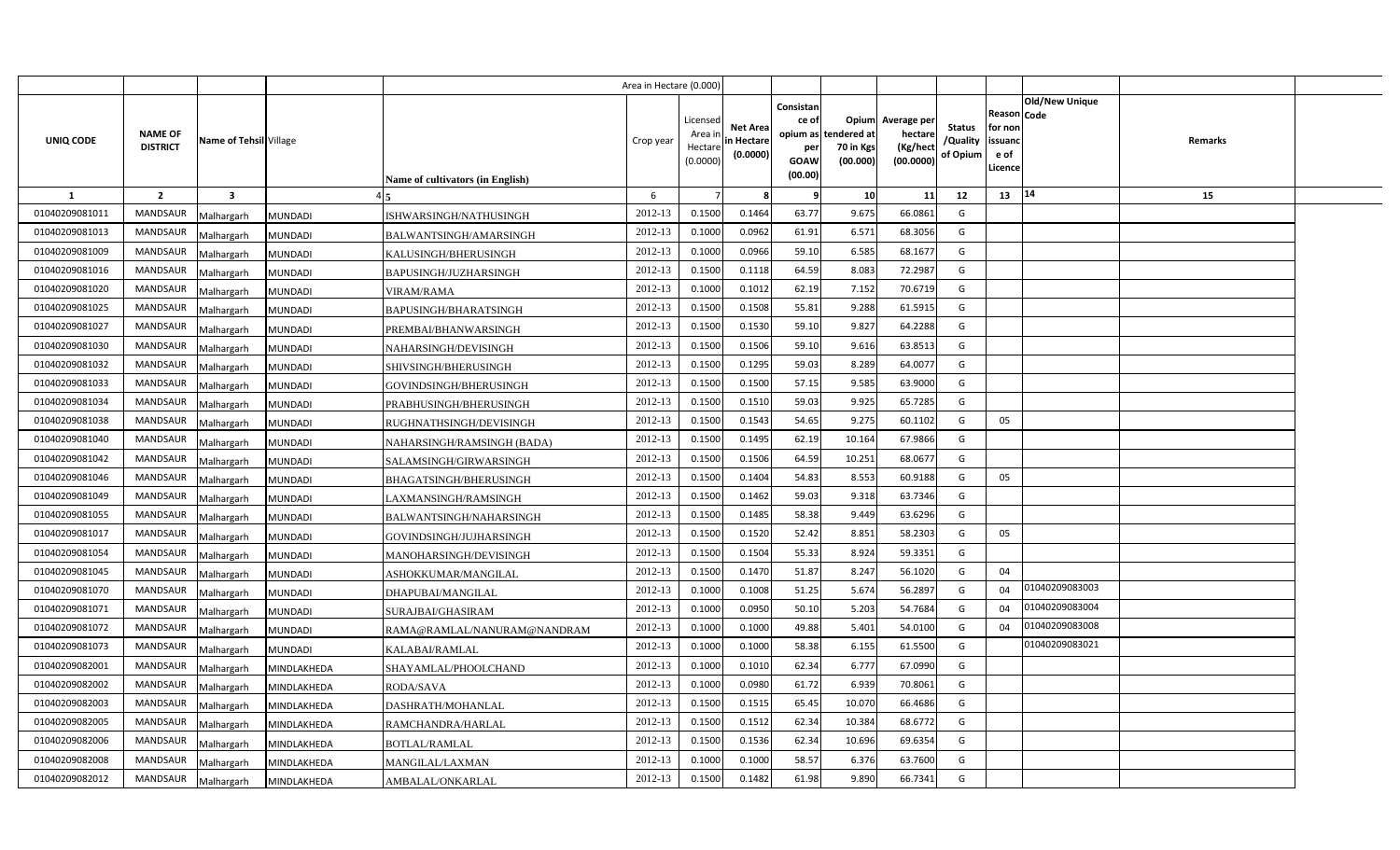|                |                                                             |             |                                  | Area in Hectare (0.000) |                                            |                                          |                                                                   |                                               |                                                 |                                       |                                                                               |                       |  |
|----------------|-------------------------------------------------------------|-------------|----------------------------------|-------------------------|--------------------------------------------|------------------------------------------|-------------------------------------------------------------------|-----------------------------------------------|-------------------------------------------------|---------------------------------------|-------------------------------------------------------------------------------|-----------------------|--|
| UNIQ CODE      | <b>NAME OF</b><br>Name of Tehsil Village<br><b>DISTRICT</b> |             | Name of cultivators (in English) | Crop year               | Licensed<br>Area ir<br>Hectare<br>(0.0000) | <b>Net Area</b><br>in Hectar<br>(0.0000) | Consistan<br>ce of<br>opium as 1<br>per<br><b>GOAW</b><br>(00.00) | Opium<br>tendered at<br>70 in Kgs<br>(00.000) | Average per<br>hectare<br>(Kg/heci<br>(00.0000) | <b>Status</b><br>/Quality<br>of Opium | <b>Old/New Unique</b><br>Reason Code<br>for non<br>issuanc<br>e of<br>.icence | Remarks               |  |
| <b>1</b>       | $\overline{2}$<br>$\overline{\mathbf{3}}$                   |             |                                  | 6                       |                                            |                                          | -9                                                                | 10                                            | 11                                              | 12                                    | 14<br>13                                                                      | 15                    |  |
| 01040209082013 | <b>MANDSAUR</b><br>Malhargarh                               | MINDLAKHEDA | MOHANSINGH/MANSINGH              | 2012-13                 | 0.1000                                     | 0.1012                                   | 58.57                                                             | 6.409                                         | 63.3300                                         | G                                     |                                                                               |                       |  |
| 01040209082019 | <b>MANDSAUR</b><br>Malhargarh                               | MINDLAKHEDA | DAULATRAM/MEGHA                  | 2012-13                 | 0.1000                                     | 0.1005                                   | 56.92                                                             | 6.440                                         | 64.0796                                         | G                                     |                                                                               |                       |  |
| 01040209082023 | <b>MANDSAUR</b><br>Malhargarh                               | MINDLAKHEDA | <b>BABULAL/RAMLAL</b>            | 2012-13                 | 0.1000                                     | 0.1025                                   | 61.98                                                             | 7.092                                         | 69.1902                                         | G                                     |                                                                               |                       |  |
| 01040209082025 | <b>MANDSAUR</b><br>Malhargarh                               | MINDLAKHEDA | BABULAL/BHERULAL                 | 2012-13                 | 0.1500                                     | 0.1500                                   | 61.98                                                             | 10.413                                        | 69.4200                                         | G                                     |                                                                               |                       |  |
| 01040209082034 | MANDSAUR<br>Malhargarh                                      | MINDLAKHEDA | SAJJANSINGH/KISHORSINGH          | 2012-13                 | 0.1000                                     | 0.1000                                   | 58.57                                                             | 5.999                                         | 59.9900                                         | G                                     |                                                                               |                       |  |
| 01040209082036 | <b>MANDSAUR</b><br>Malhargarh                               | MINDLAKHEDA | PRABHULAL/BHUVAN                 | 2012-13                 | 0.1000                                     | 0.1000                                   | 60.21                                                             | 5.858                                         | 58.5800                                         | G                                     |                                                                               |                       |  |
| 01040209082040 | MANDSAUR<br>Malhargarh                                      | MINDLAKHEDA | JAMNALAL/LAXMINARAYAN            | 2012-13                 | 0.1500                                     | 0.1490                                   | 63.91                                                             | 10.153                                        | 68.1409                                         | G                                     |                                                                               |                       |  |
| 01040209082045 | <b>MANDSAUR</b><br>Malhargarh                               | MINDLAKHEDA | RANGLAL/GENDALAL                 | 2012-13                 | 0.1000                                     |                                          |                                                                   |                                               | 0.0000                                          | F                                     |                                                                               |                       |  |
| 01040209082046 | MANDSAUR<br>Malhargarh                                      | MINDLAKHEDA | KARULAL/VARDA                    | 2012-13                 | 0.1000                                     | 0.1000                                   | 60.21                                                             | 6.571                                         | 65.7100                                         | G                                     |                                                                               |                       |  |
| 01040209082047 | MANDSAUR<br>Malhargarh                                      | MINDLAKHEDA | VARDICHAND/LAXMAN                | 2012-13                 | 0.1500                                     | 0.1508                                   | 61.62                                                             | 10.185                                        | 67.5398                                         | G                                     |                                                                               |                       |  |
| 01040209082051 | <b>MANDSAUR</b><br>Malhargarh                               | MINDLAKHEDA | MANGUBAI@MANGIBAI/BHAGUBAI       | 2012-13                 | 0.1000                                     | 0.1000                                   | 55.68                                                             | 6.188                                         | 61.8800                                         | G                                     |                                                                               |                       |  |
| 01040209082053 | MANDSAUR<br>Malhargarh                                      | MINDLAKHEDA | LILABAI/MOHANLAL                 | 2012-13                 | 0.1000                                     | 0.1000                                   | 60.21                                                             | 6.167                                         | 61.6700                                         | G                                     |                                                                               |                       |  |
| 01040209082059 | MANDSAUR<br>Malhargarh                                      | MINDLAKHEDA | DEVILAL/ISHWARLAL                | 2012-13                 | 0.1000                                     | 0.1015                                   | 56.92                                                             | 6.521                                         | 64.2463                                         | G                                     |                                                                               |                       |  |
| 01040209082067 | <b>MANDSAUR</b><br>Malhargarh                               | MINDLAKHEDA | NARSINGHLAL/KASHIRAM             | 2012-13                 | 0.1000                                     | 0.1000                                   | 56.92                                                             | 5.944                                         | 59.4400                                         | G                                     |                                                                               |                       |  |
| 01040209082069 | <b>MANDSAUR</b><br>Malhargarh                               | MINDLAKHEDA | RUKMANBAI/BHANWARLAL             | 2012-13                 | 0.1500                                     | 0.1517                                   | 58.49                                                             | 9.927                                         | 65.4384                                         | G                                     |                                                                               |                       |  |
| 01040209082076 | <b>MANDSAUR</b><br>Malhargarh                               | MINDLAKHEDA | SHIVNARAYAN/NARSINGHLAL          | 2012-13                 | 0.1000                                     | 0.1008                                   | 69.01                                                             | 7.236                                         | 71.7857                                         | G                                     |                                                                               |                       |  |
| 01040209082081 | <b>MANDSAUR</b><br>Malhargarh                               | MINDLAKHEDA | BABULAL/GIRDHARILAL              | 2012-13                 | 0.1000                                     | 0.0990                                   | 58.49                                                             | 5.782                                         | 58.4040                                         | G                                     |                                                                               |                       |  |
| 01040209082082 | <b>MANDSAUR</b><br>Malhargarh                               | MINDLAKHEDA | PRABHULAL/UDAYRAM SUTAR          | 2012-13                 | 0.1000                                     | 0.1000                                   | 63.64                                                             | 6.955                                         | 69.5500                                         |                                       | 02                                                                            |                       |  |
| 01040209082086 | <b>MANDSAUR</b><br>Malhargarh                               | MINDLAKHEDA | ANOSH/NARSINGHLAL                | 2012-13                 | 0.1000                                     | 0.1014                                   | 64.41                                                             | 6.809                                         | 67.1499                                         | G                                     |                                                                               |                       |  |
| 01040209082039 | <b>MANDSAUR</b><br>Malhargarh                               | MINDLAKHEDA | DEVISINGH/RAMSINGH               | 2012-13                 | 0.1500                                     | 0.1500                                   | 59.78                                                             | 10.103                                        | 67.3533                                         | G                                     |                                                                               |                       |  |
| 01040209082070 | <b>MANDSAUR</b><br>Malhargarh                               | MINDLAKHEDA | MANSINGH/LAXMANSINGH             | 2012-13                 | 0.1000                                     | 0.1000                                   | 59.78                                                             | 6.337                                         | 63.3700                                         | G                                     |                                                                               |                       |  |
| 01040209082090 | MANDSAUR<br>Malhargarh                                      | MINDLAKHEDA | DEVILAL/AMBALAL                  | 2012-13                 | 0.1000                                     | 0.0990                                   | 59.78                                                             | 5.952                                         | 60.1212                                         | G                                     |                                                                               |                       |  |
| 01040209082015 | <b>MANDSAUR</b><br>Malhargarh                               | MINDLAKHEDA | NANDKISHOR/MOHANLAL              | 2012-13                 | 0.1500                                     | 0.1470                                   | 64.41                                                             | 10.361                                        | 70.4830                                         | G                                     |                                                                               |                       |  |
| 01040209082022 | MANDSAUR<br>Malhargarh                                      | MINDLAKHEDA | GOPAL/MANNA                      | 2012-13                 | 0.1000                                     | 0.1020                                   | 59.25                                                             | 6.780                                         | 66.4706                                         | G                                     |                                                                               |                       |  |
| 01040209082083 | <b>MANDSAUR</b><br>Malhargarh                               | MINDLAKHEDA | GHANSHYAM/BHANWARLAL             | 2012-13                 | 0.1500                                     | 0.1500                                   | 58.49                                                             | 9.500                                         | 63.3333                                         | G                                     |                                                                               |                       |  |
| 01040209082021 | MANDSAUR<br>Malhargarh                                      | MINDLAKHEDA | RAMESHCHANDRA/HAJARILAL          | 2012-13                 | 0.1000                                     | 0.0990                                   | 58.32                                                             | 6.374                                         | 64.3838                                         | G                                     |                                                                               |                       |  |
| 01040209082091 | MANDSAUR<br>Malhargarh                                      | MINDLAKHEDA | AMRIBAI/BHAGWAN                  | 2012-13                 | 0.1000                                     | 0.1008                                   | 58.32                                                             | 5.757                                         | 57.1131                                         | G                                     |                                                                               |                       |  |
| 01040209082092 | MANDSAUR<br>Malhargarh                                      | MINDLAKHEDA | CHANDRKALABAI/JAGDISH/HIRALAL    | 2012-13                 | 0.1500                                     | 0.1472                                   | 64.41                                                             | 9.993                                         | 67.8872                                         | G                                     |                                                                               |                       |  |
| 01040209082087 | MANDSAUR<br>Malhargarh                                      | MINDLAKHEDA | RADHESHYAM/RATANLAL              | 2012-13                 | 0.1500                                     | 0.1470                                   | 58.32                                                             | 9.489                                         | 64.5510                                         | G                                     |                                                                               | <b>TRANSFER/Devri</b> |  |
| 01040209082084 | MANDSAUR<br>Malhargarh                                      | MINDLAKHEDA | KARULAL/NARSINGHLAL              | 2012-13                 | 0.1000                                     | 0.1029                                   | 63.08                                                             | 6.677                                         | 64.8882                                         | G                                     |                                                                               |                       |  |
| 01040209082066 | MANDSAUR<br>Malhargarh                                      | MINDLAKHEDA | <b>BHERULAL/MEGAJI</b>           | 2012-13                 | 0.1000                                     | 0.0925                                   | 63.08                                                             | 6.380                                         | 68.9730                                         | G                                     |                                                                               |                       |  |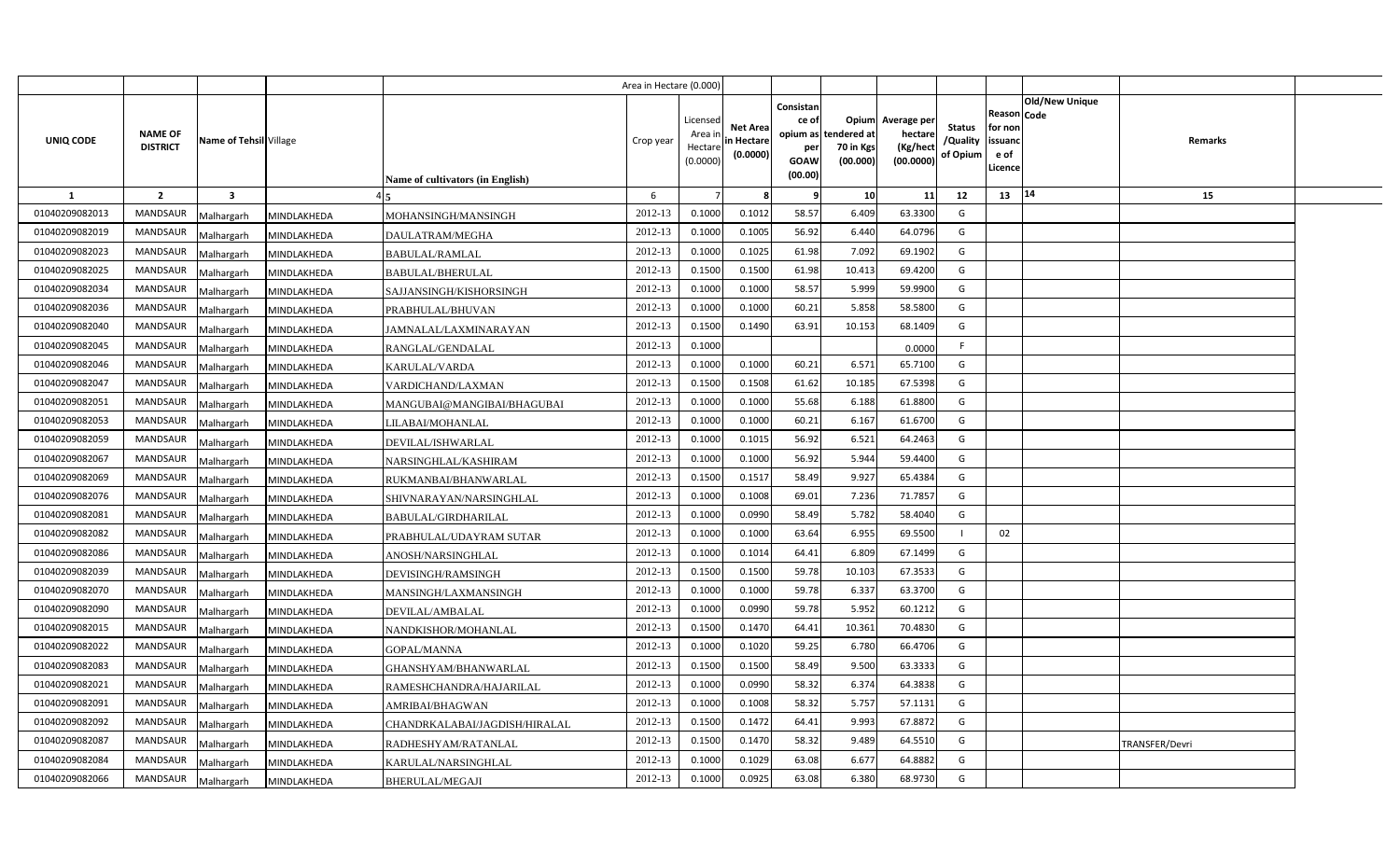|                |                                   |                         |                  |                                  | Area in Hectare (0.000) |                                            |                                           |                                              |                                                        |                                                 |                                       |                                                      |                       |                          |  |
|----------------|-----------------------------------|-------------------------|------------------|----------------------------------|-------------------------|--------------------------------------------|-------------------------------------------|----------------------------------------------|--------------------------------------------------------|-------------------------------------------------|---------------------------------------|------------------------------------------------------|-----------------------|--------------------------|--|
| UNIQ CODE      | <b>NAME OF</b><br><b>DISTRICT</b> | Name of Tehsil Village  |                  | Name of cultivators (in English) | Crop year               | Licensed<br>Area ir<br>Hectare<br>(0.0000) | <b>Net Area</b><br>in Hectare<br>(0.0000) | Consistan<br>ce of<br>per<br>GOAW<br>(00.00) | Opium<br>opium as tendered at<br>70 in Kgs<br>(00.000) | Average per<br>hectare<br>(Kg/hect<br>(00.0000) | <b>Status</b><br>/Quality<br>of Opium | Reason Code<br>for non<br>issuanc<br>e of<br>Licence | <b>Old/New Unique</b> | Remarks                  |  |
| 1              | $\overline{2}$                    | $\overline{\mathbf{3}}$ |                  |                                  | 6                       |                                            |                                           | -9                                           | 10                                                     | 11                                              | 12                                    | 13                                                   | 14                    | 15                       |  |
| 01040209082018 | <b>MANDSAUR</b>                   | Malhargarh              | MINDLAKHEDA      | KACHRULAL/AASHARAM               | 2012-13                 | 0.1000                                     | 0.0980                                    | 59.25                                        | 6.416                                                  | 65.4694                                         | G                                     |                                                      |                       |                          |  |
| 01040209082094 | <b>MANDSAUR</b>                   | Malhargarh              | MINDLAKHEDA      | AMBALAL/KARULAL                  | 2012-13                 | 0.1500                                     | 0.1500                                    | 63.08                                        | 10.489                                                 | 69.9267                                         | G                                     |                                                      |                       |                          |  |
| 01040209082095 | MANDSAUR                          | Malhargarh              | MINDLAKHEDA      | <b>MANGILAL/DALU</b>             | 2012-13                 | 0.1500                                     | 0.1500                                    | 63.27                                        | 10.196                                                 | 67.9733                                         | G                                     |                                                      | 01040209109003        |                          |  |
| 01040209084001 | MANDSAUR                          | Malhargarh              | ARNIYAMEENA      | AMRTRAM/HIRALAL                  | 2012-13                 | 0.1000                                     | 0.0960                                    | 60.66                                        | 5.997                                                  | 62.4688                                         | G                                     |                                                      |                       | TRANSFER/SINDPANSONDHIYA |  |
| 01040209084010 | MANDSAUR                          | Malhargarh              | ARNIYAMEENA      | BADRILAL/DHANRAJ                 | 2012-13                 | 0.1000                                     | 0.0984                                    | 55.46                                        | 5.427                                                  | 55.1524                                         | G                                     | 04                                                   |                       |                          |  |
| 01040209084016 | MANDSAUR                          | Malhargarh              | ARNIYAMEENA      | BADRINATH/SHAMBHUNATH            | 2012-13                 | 0.1000                                     | 0.0950                                    | 50.12                                        | 4.812                                                  | 50.6526                                         | G                                     | 04                                                   |                       |                          |  |
| 01040209084017 | MANDSAUR                          | Malhargarh              | ARNIYAMEENA      | BAPULAL/RADHAKISHAN              | 2012-13                 | 0.1000                                     | 0.0992                                    | 57.61                                        | 3.152                                                  | 31.7742                                         | G                                     | 04                                                   |                       |                          |  |
| 01040209084018 | MANDSAUR                          | Malhargarh              | ARNIYAMEENA      | DHAPUBAI/DHANRAJ                 | 2012-13                 | 0.1000                                     | 0.1050                                    | 50.57                                        | 2.774                                                  | 26.4190                                         | G                                     | 04                                                   |                       |                          |  |
| 01040209084003 | MANDSAUR                          | Malhargarh              | ARNIYAMEENA      | MANGILAL/HARIKISHAN              | 2012-13                 | 0.1000                                     | 0.0992                                    | 51.67                                        | 2.591                                                  | 26.1190                                         | G                                     | 04                                                   |                       |                          |  |
| 01040209084014 | MANDSAUR                          | Malhargarh              | ARNIYAMEENA      | SATYANARAYAN/MADHU               | 2012-13                 | 0.1000                                     | 0.0962                                    | 55.07                                        | 5.169                                                  | 53.7877                                         | G                                     | 04                                                   |                       |                          |  |
| 01040209087001 | MANDSAUR                          | Malhargarh              | NAPAKHEDA        | SURAJBAI/KALU                    | 2012-13                 | 0.100                                      | 0.1007                                    | 56.20                                        | 6.238                                                  | 61.9464                                         | G                                     |                                                      |                       |                          |  |
| 01040209087012 | MANDSAUR                          | Malhargarh              | <b>NAPAKHEDA</b> | KAILASHKUNWAR/BHERUSINGH         | 2012-13                 | 0.1500                                     | 0.1495                                    | 60.07                                        | 9.688                                                  | 64.8027                                         | G                                     |                                                      |                       |                          |  |
| 01040209087020 | <b>MANDSAUR</b>                   | Malhargarh              | NAPAKHEDA        | DINESHCHAND/GANGARAM             | 2012-13                 | 0.1500                                     | 0.1441                                    | 61.95                                        | 8.939                                                  | 62.0333                                         | G                                     |                                                      |                       |                          |  |
| 01040209087022 | <b>MANDSAUR</b>                   | Malhargarh              | NAPAKHEDA        | FAKIRCHAND/LAXMAN                | 2012-13                 | 0.1000                                     | 0.1000                                    | 61.95                                        | 6.735                                                  | 67.3500                                         | G                                     |                                                      |                       |                          |  |
| 01040209087023 | MANDSAUR                          | Malhargarh              | NAPAKHEDA        | <b>BABULAL/NANDLAL</b>           | 2012-13                 | 0.1500                                     | 0.1480                                    | 65.10                                        | 11.076                                                 | 74.8378                                         | G                                     |                                                      |                       |                          |  |
| 01040209087024 | <b>MANDSAUR</b>                   | Malhargarh              | NAPAKHEDA        | VARDICHAND/HIRALAL               | 2012-13                 | 0.1500                                     | 0.1516                                    | 62.63                                        | 10.656                                                 | 70.2902                                         | G                                     |                                                      |                       |                          |  |
| 01040209087029 | <b>MANDSAUR</b>                   | Malhargarh              | NAPAKHEDA        | <b>BHARATLAL/BANSHIBAI</b>       | 2012-13                 | 0.1500                                     | 0.1474                                    | 54.86                                        | 9.561                                                  | 64.8643                                         | G                                     | 05                                                   |                       |                          |  |
| 01040209087034 | <b>MANDSAUR</b>                   | Malhargarh              | NAPAKHEDA        | FAKIRCHAND/GANGARAM              | 2012-13                 | 0.1500                                     | 0.1480                                    | 62.63                                        | 9.439                                                  | 63.7770                                         | G                                     |                                                      |                       |                          |  |
| 01040209087036 | MANDSAUR                          | Malhargarh              | NAPAKHEDA        | KANEHIYALAL/NANDRAM              | 2012-13                 | 0.1500                                     | 0.1512                                    | 65.10                                        | 10.146                                                 | 67.1032                                         | G                                     |                                                      |                       |                          |  |
| 01040209087038 | MANDSAUR                          | Malhargarh              | NAPAKHEDA        | RAMSINGH/JETRAM                  | 2012-13                 | 0.1500                                     | 0.1519                                    | 60.07                                        | 10.976                                                 | 72.2581                                         | G                                     |                                                      |                       |                          |  |
| 01040209087040 | MANDSAUR                          | Malhargarh              | NAPAKHEDA        | RAYSINGH/SUKHLAL                 | 2012-13                 | 0.1000                                     | 0.0999                                    | 67.12                                        | 7.009                                                  | 70.1602                                         | G                                     |                                                      |                       |                          |  |
| 01040209087041 | MANDSAUR                          | Malhargarh              | NAPAKHEDA        | RATANLAL/DEVKISHAN               | 2012-13                 | 0.1500                                     | 0.1495                                    | 63.93                                        | 9.946                                                  | 66.5284                                         | $\mathsf{G}$                          |                                                      |                       |                          |  |
| 01040209087044 | MANDSAUR                          | Malhargarh              | NAPAKHEDA        | DEVILAL/RATANLAL                 | 2012-13                 | 0.1000                                     | 0.1050                                    | 62.63                                        | 7.587                                                  | 72.2571                                         | G                                     |                                                      |                       |                          |  |
| 01040209087047 | MANDSAUR                          | Malhargarh              | NAPAKHEDA        | MANGILAL/NANDLAL@BHANWARLAL      | 2012-13                 | 0.1500                                     | 0.1512                                    | 60.07                                        | 9.980                                                  | 66.0053                                         | G                                     |                                                      |                       |                          |  |
| 01040209087051 | MANDSAUR                          | Malhargarh              | NAPAKHEDA        | KAILASHBAI/NATHULAL              | 2012-13                 | 0.1500                                     | 0.1508                                    | 58.48                                        | 8.797                                                  | 58.3355                                         | G                                     |                                                      |                       |                          |  |
| 01040209087054 | MANDSAUR                          | Malhargarh              | NAPAKHEDA        | BALU/NAHAR                       | 2012-13                 | 0.1000                                     | 0.1045                                    | 54.80                                        | 6.568                                                  | 62.8517                                         | G                                     | 05                                                   |                       |                          |  |
| 01040209087056 | MANDSAUR                          | Malhargarh              | NAPAKHEDA        | PARASRAM/MANGILAL                | 2012-13                 | 0.1500                                     | 0.1500                                    | 58.48                                        | 9.541                                                  | 63.6067                                         | G                                     |                                                      |                       |                          |  |
| 01040209087059 | MANDSAUR                          | Malhargarh              | NAPAKHEDA        | RAMESH/RAMPRASAD                 | 2012-13                 | 0.1500                                     | 0.1520                                    | 61.40                                        | 10.657                                                 | 70.1118                                         | G                                     |                                                      |                       |                          |  |
| 01040209087061 | MANDSAUR                          | Malhargarh              | NAPAKHEDA        | <b>BASANTILAL/SUKHLAL</b>        | 2012-13                 | 0.1000                                     | 0.1020                                    | 61.40                                        | 6.640                                                  | 65.0980                                         | G                                     |                                                      |                       |                          |  |
| 01040209087062 | MANDSAUR                          | Malhargarh              | NAPAKHEDA        | MANGILAL/RAMLAL                  | 2012-13                 | 0.1000                                     | 0.1050                                    | 61.40                                        | 7.666                                                  | 73.0095                                         | G                                     |                                                      |                       |                          |  |
| 01040209087063 | MANDSAUR                          | Malhargarh              | <b>NAPAKHEDA</b> | <b>BHUVAN/DOLA</b>               | 2012-13                 | 0.100                                      | 0.1023                                    | 61.46                                        | 7.366                                                  | 72.0039                                         | G                                     |                                                      |                       |                          |  |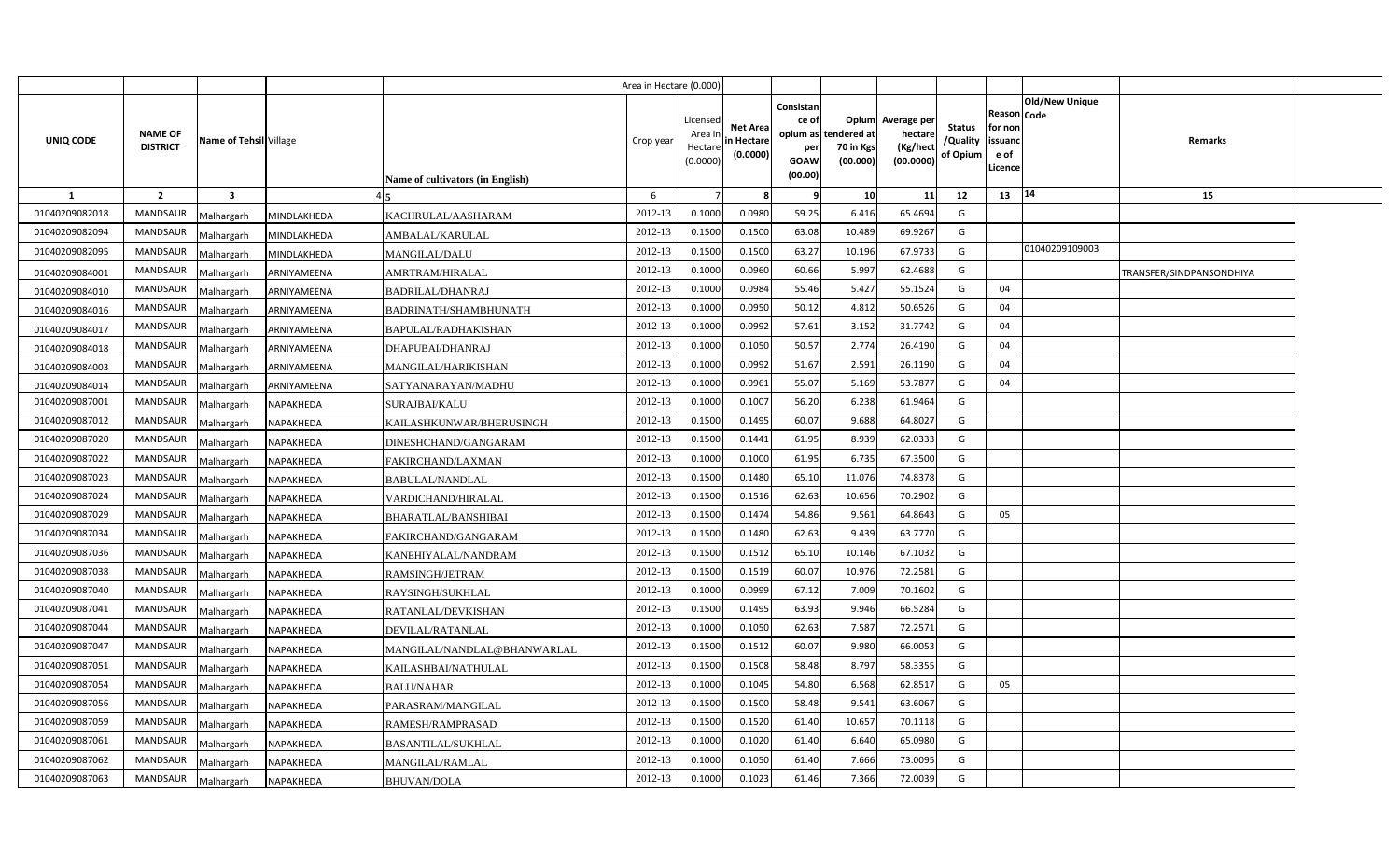|                |                                   |                                |                                         | Area in Hectare (0.000) |                                            |                                           |                                                                 |                                               |                                                 |                                       |                                                             |                       |                  |  |
|----------------|-----------------------------------|--------------------------------|-----------------------------------------|-------------------------|--------------------------------------------|-------------------------------------------|-----------------------------------------------------------------|-----------------------------------------------|-------------------------------------------------|---------------------------------------|-------------------------------------------------------------|-----------------------|------------------|--|
| UNIQ CODE      | <b>NAME OF</b><br><b>DISTRICT</b> | Name of Tehsil Village         | <b>Name of cultivators (in English)</b> | Crop year               | Licensed<br>Area in<br>Hectare<br>(0.0000) | <b>Net Area</b><br>in Hectare<br>(0.0000) | Consistan<br>ce of<br>opium as<br>per<br><b>GOAW</b><br>(00.00) | Opium<br>tendered at<br>70 in Kgs<br>(00.000) | Average per<br>hectare<br>(Kg/hect<br>(00.0000) | <b>Status</b><br>/Quality<br>of Opium | <b>Reason Code</b><br>for non<br>issuand<br>e of<br>Licence | <b>Old/New Unique</b> | Remarks          |  |
| $\mathbf{1}$   | $\overline{2}$                    | $\overline{\mathbf{3}}$        |                                         | 6                       |                                            |                                           |                                                                 | 10 <sup>1</sup>                               | 11                                              | 12                                    | 13   14                                                     |                       | 15               |  |
| 01040209087066 | <b>MANDSAUR</b>                   | Malhargarh<br>NAPAKHEDA        | <b>JAGDISH/KISHOR</b>                   | 2012-13                 | 0.1500                                     | 0.1555                                    | 61.46                                                           | 11.045                                        | 71.0289                                         | G                                     |                                                             |                       |                  |  |
| 01040209087067 | <b>MANDSAUR</b>                   | Malhargarh<br>NAPAKHEDA        | DEVILAL/RUPAJI                          | 2012-13                 | 0.1000                                     | 0.1040                                    | 63.93                                                           | 7.699                                         | 74.0288                                         | G                                     |                                                             |                       |                  |  |
| 01040209087071 | <b>MANDSAUR</b>                   | NAPAKHEDA<br>Malhargarh        | KAVERIBAI/NANDA                         | 2012-13                 | 0.1000                                     | 0.0992                                    | 61.46                                                           | 6.436                                         | 64.8790                                         | G                                     |                                                             |                       |                  |  |
| 01040209087073 | <b>MANDSAUR</b>                   | Malhargarh<br>NAPAKHEDA        | <b>HARLAL/PARTHA</b>                    | 2012-13                 | 0.1000                                     | 0.0995                                    | 58.48                                                           | 6.216                                         | 62.4724                                         | G                                     |                                                             |                       |                  |  |
| 01040209087075 | <b>MANDSAUR</b>                   | Malhargarh<br>NAPAKHEDA        | MANGILAL/BAGDIRAM                       | 2012-13                 | 0.1000                                     | 0.0999                                    | 60.63                                                           | 6.332                                         | 63.3834                                         | G                                     |                                                             |                       |                  |  |
| 01040209087088 | <b>MANDSAUR</b>                   | Malhargarh<br>NAPAKHEDA        | NATHIBAI/KALU                           | 2012-13                 | 0.1500                                     | 0.1508                                    | 60.63                                                           | 10.454                                        | 69.3236                                         | G                                     |                                                             |                       |                  |  |
| 01040209087090 | <b>MANDSAUR</b>                   | Malhargarh<br>NAPAKHEDA        | BHERULAL/SUNDARBAI/RAMA                 | 2012-13                 | 0.1000                                     | 0.0840                                    | 63.93                                                           | 5.772                                         | 68.7143                                         | G                                     |                                                             |                       |                  |  |
| 01040209087091 | <b>MANDSAUR</b>                   | Malhargarh<br>NAPAKHEDA        | RUPABAI/MANGILAL                        | 2012-13                 | 0.1500                                     | 0.1520                                    | 63.93                                                           | 10.841                                        | 71.3224                                         | G                                     |                                                             |                       |                  |  |
| 01040209087095 | <b>MANDSAUR</b>                   | Malhargarh<br>NAPAKHEDA        | MOHANLAL/HIRALAL                        | 2012-13                 | 0.1500                                     | 0.1410                                    | 62.03                                                           | 9.756                                         | 69.1915                                         | G                                     |                                                             |                       |                  |  |
| 01040209087096 | <b>MANDSAUR</b>                   | Malhargarh<br>NAPAKHEDA        | RAGHUNATH/ONKAR                         | 2012-13                 | 0.1000                                     | 0.1026                                    | 62.03                                                           | 6.806                                         | 66.3353                                         | G                                     |                                                             |                       |                  |  |
| 01040209087097 | <b>MANDSAUR</b>                   | Malhargarh<br>NAPAKHEDA        | MOTI/BHUVAN                             | 2012-13                 | 0.1000                                     | 0.1022                                    | 58.54                                                           | 6.055                                         | 59.2466                                         | G                                     |                                                             |                       |                  |  |
| 01040209087105 | <b>MANDSAUR</b>                   | Malhargarh<br>NAPAKHEDA        | GORDHANSINGH/RUPSINGH                   | 2012-13                 | 0.1500                                     | 0.1380                                    | 63.93                                                           | 9.032                                         | 65.4493                                         | G                                     |                                                             |                       |                  |  |
| 01040209087107 | <b>MANDSAUR</b>                   | Malhargarh<br>NAPAKHEDA        | MANNALAL/NANDA                          | 2012-13                 | 0.1500                                     | 0.1512                                    | 63.93                                                           | 10.886                                        | 71.9974                                         | G                                     |                                                             |                       |                  |  |
| 01040209087109 | <b>MANDSAUR</b>                   | Malhargarh<br>NAPAKHEDA        | GORDHANLAL/BAPULAL                      | 2012-13                 | 0.1000                                     | 0.0928                                    | 65.65                                                           | 6.612                                         | 71.2500                                         | G                                     |                                                             |                       |                  |  |
| 01040209087080 | <b>MANDSAUR</b>                   | Malhargarh<br>NAPAKHEDA        | SATYANARAYAN/MOTILAL                    | 2012-13                 | 0.1000                                     | 0.1000                                    | 60.63                                                           | 6.210                                         | 62.1000                                         | G                                     |                                                             |                       |                  |  |
| 01040209087077 | <b>MANDSAUR</b>                   | Malhargarh<br>NAPAKHEDA        | SUGANKUNWAR/VAJESINGH                   | 2012-13                 | 0.1000                                     | 0.1044                                    | 60.99                                                           | 7.301                                         | 69.9330                                         | G                                     |                                                             |                       |                  |  |
| 01040209087037 | MANDSAUR                          | NAPAKHEDA<br>Malhargarh        | KARANSINGH/JETRAM                       | 2012-13                 | 0.1000                                     | 0.1050                                    | 62.03                                                           | 7.541                                         | 71.8190                                         | G                                     |                                                             |                       |                  |  |
| 01040209087049 | <b>MANDSAUR</b>                   | Malhargarh<br>NAPAKHEDA        | RAMLAL/BHUWAN                           | 2012-13                 | 0.1500                                     | 0.1540                                    | 60.99                                                           | 10.177                                        | 66.0844                                         | G                                     |                                                             |                       |                  |  |
| 01040209087112 | <b>MANDSAUR</b>                   | Malhargarh<br>NAPAKHEDA        | <b>BAPULAL/BALWANT</b>                  | 2012-13                 | 0.1500                                     | 0.1468                                    | 61.12                                                           | 10.259                                        | 69.8842                                         | G                                     |                                                             |                       |                  |  |
| 01040209087026 | <b>MANDSAUR</b>                   | Malhargarh<br>NAPAKHEDA        | SHOBHARAM/NATHULAL                      | 2012-13                 | 0.1000                                     | 0.1020                                    | 60.99                                                           | 6.587                                         | 64.5784                                         | G                                     |                                                             |                       |                  |  |
| 01040209087021 | <b>MANDSAUR</b>                   | Malhargarh<br>NAPAKHEDA        | SHANKARLAL/GOBAR                        | 2012-13                 | 0.1000                                     | 0.1035                                    | 65.65                                                           | 7.465                                         | 72.1256                                         | G                                     |                                                             |                       |                  |  |
| 01040209087078 | <b>MANDSAUR</b>                   | Malhargarh<br>NAPAKHEDA        | KAMLABAI/SAKRIBAI                       | 2012-13                 | 0.1500                                     | 0.1500                                    | 63.41                                                           | 10.254                                        | 68.3600                                         | G                                     |                                                             |                       | TRANSFER/Ranayra |  |
| 01040209087030 | <b>MANDSAUR</b>                   | Malhargarh<br>NAPAKHEDA        | SAJJANBAI/MADANSINGH                    | 2012-13                 | 0.1500                                     | 0.1504                                    | 59.39                                                           | 9.944                                         | 66.1170                                         | G                                     |                                                             |                       |                  |  |
| 01040209087115 | MANDSAUR                          | Malhargarh<br>NAPAKHEDA        | SOHANBAI/RODULAL                        | 2012-13                 | 0.1500                                     | 0.1400                                    | 65.65                                                           | 10.073                                        | 71.9500                                         | G                                     |                                                             |                       |                  |  |
| 01040209087015 | <b>MANDSAUR</b>                   | Malhargarh<br>NAPAKHEDA        | VARDIBAI/NAHARIYA                       | 2012-13                 | 0.1500                                     | 0.1495                                    | 53.61                                                           | 9.052                                         | 60.5485                                         | G                                     | 05                                                          |                       |                  |  |
| 01040209087103 | <b>MANDSAUR</b>                   | Malhargarh<br>NAPAKHEDA        | LALURAM/RODULAL                         | 2012-13                 | 0.1000                                     | 0.1020                                    | 61.12                                                           | 6.985                                         | 68.4804                                         | G                                     |                                                             |                       |                  |  |
| 01040209087035 | <b>MANDSAUR</b>                   | Malhargarh<br>NAPAKHEDA        | NARSINGH/NANURAM                        | 2012-13                 | 0.1000                                     | 0.0980                                    | 56.09                                                           | 6.354                                         | 64.8367                                         | G                                     |                                                             |                       |                  |  |
| 01040209087060 | <b>MANDSAUR</b>                   | Malhargarh<br>NAPAKHEDA        | GOBARLAL/KARULAL                        | 2012-13                 | 0.1000                                     | 0.1000                                    | 61.12                                                           | 6.898                                         | 68.9800                                         | G                                     |                                                             |                       |                  |  |
| 01040209087076 | <b>MANDSAUR</b>                   | Malhargarh<br>NAPAKHEDA        | SOHANBAI/BHAGWANLAL                     | 2012-13                 | 0.1000                                     | 0.1026                                    | 61.27                                                           | 6.845                                         | 66.7154                                         | G                                     |                                                             |                       |                  |  |
| 01040209087085 | <b>MANDSAUR</b>                   | Malhargarh<br>NAPAKHEDA        | <b>RUPA/NAVAL</b>                       | 2012-13                 | 0.1000                                     | 0.1012                                    | 67.12                                                           | 7.805                                         | 77.1245                                         | G                                     |                                                             |                       |                  |  |
| 01040209087101 | <b>MANDSAUR</b>                   | Malhargarh<br><b>NAPAKHEDA</b> | RADHESHYAM/GOBRU                        | 2012-13                 | 0.1500                                     | 0.1495                                    | 57.17                                                           | 9.319                                         | 62.3344                                         | G                                     |                                                             |                       |                  |  |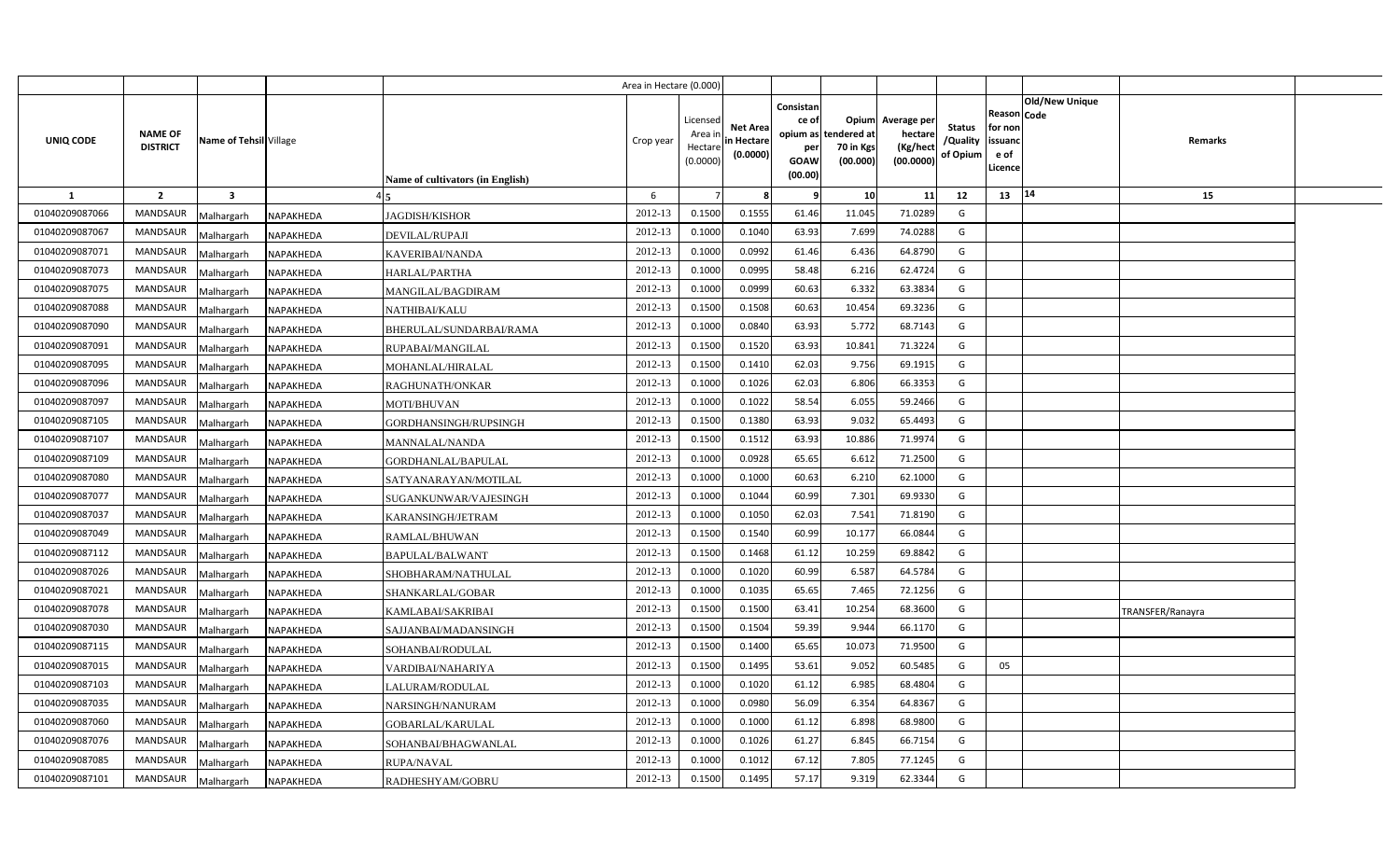|                |                                   |                         |                  |                                  | Area in Hectare (0.000) |                                            |                                           |                                                     |                                                        |                                                 |                                       |                                                      |                |         |  |
|----------------|-----------------------------------|-------------------------|------------------|----------------------------------|-------------------------|--------------------------------------------|-------------------------------------------|-----------------------------------------------------|--------------------------------------------------------|-------------------------------------------------|---------------------------------------|------------------------------------------------------|----------------|---------|--|
| UNIQ CODE      | <b>NAME OF</b><br><b>DISTRICT</b> | Name of Tehsil Village  |                  | Name of cultivators (in English) | Crop year               | Licensed<br>Area ir<br>Hectare<br>(0.0000) | <b>Net Area</b><br>in Hectare<br>(0.0000) | Consistan<br>ce of<br>per<br><b>GOAW</b><br>(00.00) | Opium<br>opium as tendered at<br>70 in Kgs<br>(00.000) | Average per<br>hectare<br>(Kg/hect<br>(00.0000) | <b>Status</b><br>/Quality<br>of Opium | Reason Code<br>for non<br>issuanc<br>e of<br>Licence | Old/New Unique | Remarks |  |
| -1             | $\overline{2}$                    | $\overline{\mathbf{3}}$ |                  |                                  | 6                       |                                            |                                           | - 9                                                 | 10                                                     | 11                                              | 12                                    | 13                                                   | $ 14\rangle$   | 15      |  |
| 01040209087099 | MANDSAUR                          | Malhargarh              | NAPAKHEDA        | RAMESHWAR/GOBRU                  | 2012-13                 | 0.1500                                     | 0.1518                                    | 64.56                                               | 10.431                                                 | 68.7154                                         | G                                     |                                                      |                |         |  |
| 01040209087052 | <b>MANDSAUR</b>                   | Malhargarh              | NAPAKHEDA        | <b>BASANTIBAI/RAMESHWAR</b>      | 2012-13                 | 0.1000                                     | 0.097!                                    | 59.39                                               | 6.643                                                  | 68.1333                                         | G                                     |                                                      |                |         |  |
| 01040209087110 | <b>MANDSAUR</b>                   | Malhargarh              | NAPAKHEDA        | RAMLAL/BHERULAL                  | 2012-13                 | 0.1000                                     | 0.1020                                    | 50.38                                               | 5.743                                                  | 56.3039                                         | G                                     | 04                                                   |                |         |  |
| 01040209087116 | MANDSAUR                          | Malhargarh              | <b>NAPAKHEDA</b> | MANGILAL/BHANWARLAL              | 2012-13                 | 0.1500                                     | 0.1476                                    | 59.39                                               | 8.968                                                  | 60.7588                                         | G                                     |                                                      |                |         |  |
| 01040209088002 | <b>MANDSAUR</b>                   | Malhargarh              | DABLA            | BHANWARBAI/KANEHIYALAL           | 2012-13                 | 0.1500                                     | 0.1528                                    | 63.53                                               | 10.519                                                 | 68.8416                                         | G                                     |                                                      |                |         |  |
| 01040209088008 | MANDSAUR                          | Malhargarh              | DABLA            | RUKMANBAI/BHUVANISINGH           | 2012-13                 | 0.1500                                     | 0.1088                                    | 63.53                                               | 7.705                                                  | 70.8180                                         | G                                     |                                                      |                |         |  |
| 01040209088012 | MANDSAUR                          | Malhargarh              | DABLA            | SAMANDBAI/DALURAM                | 2012-13                 | 0.1000                                     | 0.1032                                    | 50.34                                               | 5.897                                                  | 57.1415                                         | G                                     | 05                                                   |                |         |  |
| 01040209088017 | MANDSAUR                          | Malhargarh              | <b>DABLA</b>     | ISHWARSINGH/ROOPSINGH            | 2012-13                 | 0.1500                                     | 0.1558                                    | 61.41                                               | 10.413                                                 | 66.8357                                         | G                                     |                                                      |                |         |  |
| 01040209088023 | MANDSAUR                          | Malhargarh              | DABLA            | PRABHULAL/UDA                    | 2012-13                 | 0.1500                                     | 0.1485                                    | 62.59                                               | 9.451                                                  | 63.6431                                         | G                                     |                                                      |                |         |  |
| 01040209088034 | MANDSAUR                          | Malhargarh              | DABLA            | KUSHALBAI/BAGDIRAM               | 2012-13                 | 0.1500                                     | 0.0936                                    | 65.05                                               | 6.960                                                  | 74.3590                                         | G                                     |                                                      |                |         |  |
| 01040209088039 | <b>MANDSAUR</b>                   | Malhargarh              | DABLA            | <b>MANUGIR/VIRAMGIR</b>          | 2012-13                 | 0.1500                                     | 0.1530                                    | 59.76                                               | 9.698                                                  | 63.3856                                         | G                                     |                                                      |                |         |  |
| 01040209088047 | MANDSAUR                          | Malhargarh              | <b>DABLA</b>     | MANSINGH/BHERUSINGH              | 2012-13                 | 0.1500                                     | 0.1508                                    | 57.15                                               | 9.969                                                  | 66.1074                                         | G                                     |                                                      |                |         |  |
| 01040209088052 | <b>MANDSAUR</b>                   | Malhargarh              | <b>DABLA</b>     | MADHAVLAL/RUPABAGRI              | 2012-13                 | 0.1500                                     | 0.1176                                    | 59.76                                               | 7.624                                                  | 64.8299                                         | G                                     |                                                      |                |         |  |
| 01040209088058 | MANDSAUR                          | Malhargarh              | DABLA            | KACHRUSINGH/RATANSINGH           | 2012-13                 | 0.1500                                     | 0.1505                                    | 58.04                                               | 9.510                                                  | 63.1894                                         | G                                     |                                                      |                |         |  |
| 01040209088066 | <b>MANDSAUR</b>                   | Malhargarh              | DABLA            | MANOHARSINGH/ISHWARSINGH         | 2012-13                 | 0.1000                                     | 0.1025                                    | 59.76                                               | 6.676                                                  | 65.1317                                         | G                                     |                                                      |                |         |  |
| 01040209088068 | <b>MANDSAUR</b>                   | Malhargarh              | DABLA            | AASHARAM/BHANWARLAL              | 2012-13                 | 0.1000                                     | 0.1024                                    | 61.07                                               | 6.735                                                  | 65.7715                                         | G                                     |                                                      |                |         |  |
| 01040209088070 | MANDSAUR                          | Malhargarh              | DABLA            | KESHARSINGH/KACHRUSINGH          | 2012-13                 | 0.1500                                     | 0.1450                                    | 54.18                                               | 8.444                                                  | 58.2345                                         | G                                     | 05                                                   |                |         |  |
| 01040209088071 | MANDSAUR                          | Malhargarh              | DABLA            | NANDRAM/BHAGIRATH                | 2012-13                 | 0.1500                                     | 0.1545                                    | 62.59                                               | 10.685                                                 | 69.1586                                         | G                                     |                                                      |                |         |  |
| 01040209088079 | MANDSAUR                          | Malhargarh              | DABLA            | RAJIBAI/KALUSINGH                | 2012-13                 | 0.1000                                     | 0.1003                                    | 61.07                                               | 6.787                                                  | 67.6670                                         | G                                     |                                                      |                |         |  |
| 01040209088081 | MANDSAUR                          | Malhargarh              | <b>DABLA</b>     | JAGDISHCHANDRA/KALURAM           | 2012-13                 | 0.1500                                     |                                           |                                                     |                                                        | 0.0000                                          | -F                                    |                                                      |                |         |  |
| 01040209088082 | MANDSAUR                          | Malhargarh              | DABLA            | MADHULAL/RUPA/DHAPUBAI           | 2012-13                 | 0.1000                                     | 0.1006                                    | 61.07                                               | 6.273                                                  | 62.3559                                         | G                                     |                                                      |                |         |  |
| 01040209088094 | MANDSAUR                          | Malhargarh              | DABLA            | VIJAYSINGH/GULABSINGH            | 2012-13                 | 0.1000                                     | 0.1020                                    | 62.59                                               | 7.135                                                  | 69.9510                                         | G                                     |                                                      |                |         |  |
| 01040209088117 | MANDSAUR                          | Malhargarh              | DABLA            | GITABAI/DILIPSINGH               | 2012-13                 | 0.1000                                     | 0.1020                                    | 66.15                                               | 7.154                                                  | 70.1373                                         | G                                     |                                                      |                |         |  |
| 01040209088130 | <b>MANDSAUR</b>                   | Malhargarh              | DABLA            | JUZHARSINGH/GULABSINGH           | 2012-13                 | 0.1000                                     | 0.1020                                    | 62.56                                               | 7.212                                                  | 70.7059                                         | G                                     |                                                      |                |         |  |
| 01040209088144 | MANDSAUR                          | Malhargarh              | DABLA            | BHARATLAL/BHERULAL KALAR         | 2012-13                 | 0.1500                                     | 0.1548                                    | 58.04                                               | 9.693                                                  | 62.6163                                         | G                                     |                                                      |                |         |  |
| 01040209088146 | <b>MANDSAUR</b>                   | Malhargarh              | DABLA            | OMPRAKASH/KANEHIALAL             | 2012-13                 | 0.1500                                     | 0.1534                                    | 51.45                                               | 8.048                                                  | 52.4641                                         | G                                     | 04                                                   |                |         |  |
| 01040209088033 | MANDSAUR                          | Malhargarh              | DABLA            | BHAGWANDAS/RANCHODDAS            | 2012-13                 | 0.1500                                     | 0.151                                     | 55.25                                               | 9.464                                                  | 62.3863                                         | G                                     |                                                      |                |         |  |
| 01040209088126 | <b>MANDSAUR</b>                   | Malhargarh              | DABLA            | SHIVSINGH/KACHRUSINGH            | 2012-13                 | 0.1500                                     | 0.1512                                    | 56.27                                               | 9.606                                                  | 63.5317                                         | G                                     |                                                      |                |         |  |
| 01040209088137 | MANDSAUR                          | Malhargarh              | DABLA            | FULIBAI/KISHORSINGH              | 2012-13                 | 0.1500                                     | 0.151                                     | 56.27                                               | 10.048                                                 | 66.2360                                         | G                                     |                                                      |                |         |  |
| 01040209088085 | <b>MANDSAUR</b>                   | Malhargarh              | <b>DABLA</b>     | DHAPUBAI/NANURAM                 | 2012-13                 | 0.1500                                     | 0.1484                                    | 55.85                                               | 8.633                                                  | 58.1739                                         | G                                     |                                                      |                |         |  |
| 01040209088067 | <b>MANDSAUR</b>                   | Malhargarh              | <b>DABLA</b>     | RAMCHANDRA/NANURAM               | 2012-13                 | 0.1500                                     | 0.1508                                    | 55.85                                               | 9.909                                                  | 65.7095                                         | G                                     |                                                      |                |         |  |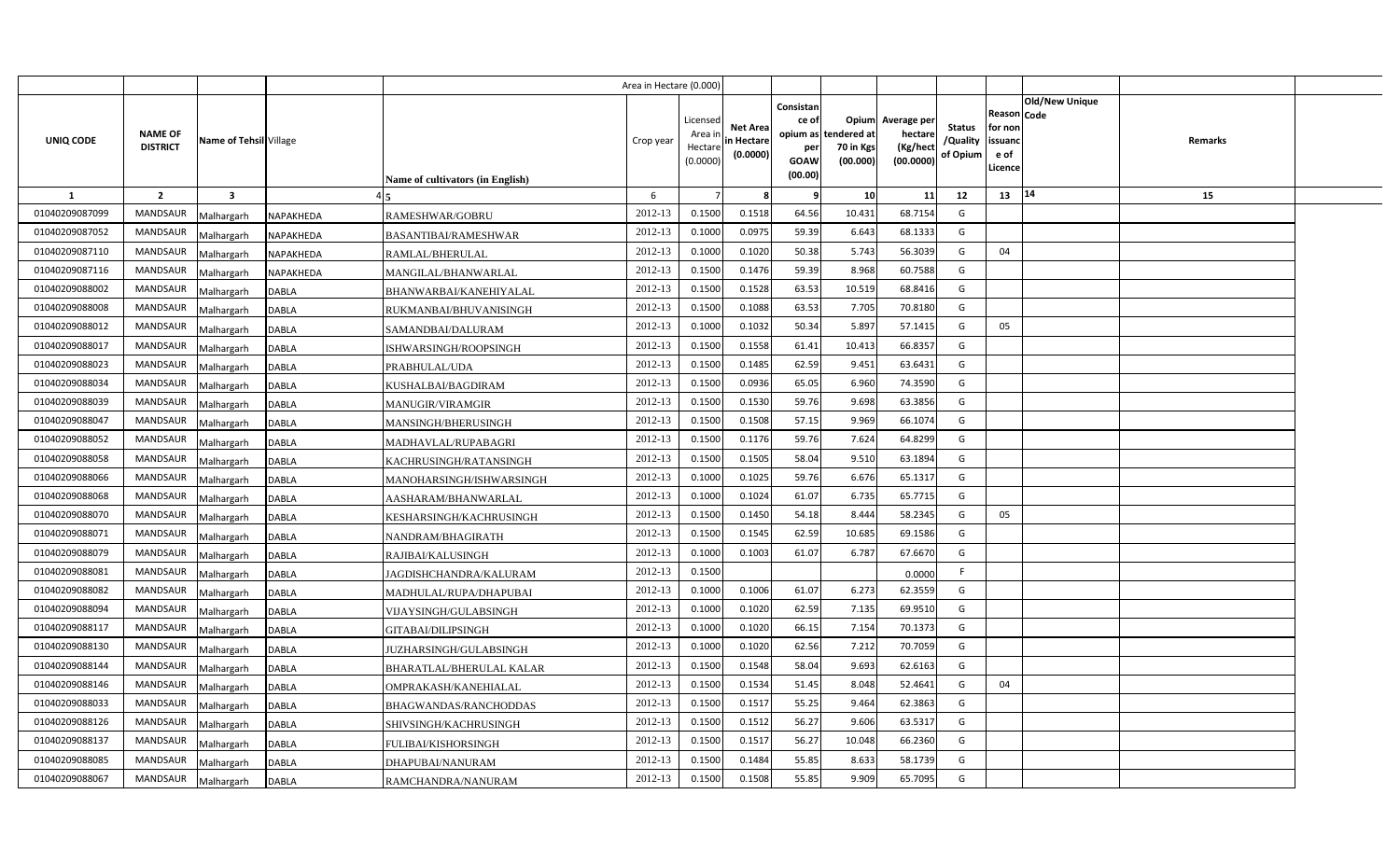|                |                                   |                                                                  | Area in Hectare (0.000) |                                            |                                           |                                                                 |                                               |                                                 |                                       |                                                      |                       |             |  |
|----------------|-----------------------------------|------------------------------------------------------------------|-------------------------|--------------------------------------------|-------------------------------------------|-----------------------------------------------------------------|-----------------------------------------------|-------------------------------------------------|---------------------------------------|------------------------------------------------------|-----------------------|-------------|--|
| UNIQ CODE      | <b>NAME OF</b><br><b>DISTRICT</b> | Name of Tehsil Village<br>Name of cultivators (in English)       | Crop year               | Licensed<br>Area in<br>Hectare<br>(0.0000) | <b>Net Area</b><br>in Hectare<br>(0.0000) | Consistan<br>ce of<br>opium as<br>per<br><b>GOAW</b><br>(00.00) | Opium<br>tendered at<br>70 in Kgs<br>(00.000) | Average per<br>hectare<br>(Kg/hect<br>(00.0000) | <b>Status</b><br>/Quality<br>of Opium | Reason Code<br>for non<br>issuanc<br>e of<br>Licence | <b>Old/New Unique</b> | Remarks     |  |
| -1             | $\overline{2}$                    | $\overline{\mathbf{3}}$                                          | 6                       |                                            |                                           |                                                                 | 10                                            | 11                                              | 12                                    | 13                                                   | 14                    | 15          |  |
| 01040209088107 | <b>MANDSAUR</b>                   | <b>DABLA</b><br><b>KASHIRAM/SAVA</b><br>Malhargarh               | 2012-13                 | 0.1000                                     | 0.1029                                    | 60.14                                                           | 6.306                                         | 61.2828                                         | G                                     |                                                      |                       | name change |  |
| 01040209088116 | <b>MANDSAUR</b>                   | <b>DABLA</b><br>Malhargarh<br>MANSINGH/PRABHUSINGH               | 2012-13                 | 0.1000                                     | 0.0986                                    | 57.49                                                           | 5.823                                         | 59.0568                                         | G                                     |                                                      |                       |             |  |
| 01040209088167 | <b>MANDSAUR</b>                   | Malhargarh<br><b>DABLA</b><br><b>BULAKBAI/RAMSINGH</b>           | 2012-13                 | 0.1000                                     | 0.0990                                    | 59.49                                                           | 6.484                                         | 65.4949                                         | G                                     |                                                      |                       |             |  |
| 01040209089001 | <b>MANDSAUR</b>                   | Malhargarh<br>DORWADI MAJRA TALABPII ROOPSINGH/PREMSINGH         | 2012-13                 | 0.1500                                     | 0.1470                                    | 61.41                                                           | 9.676                                         | 65.8231                                         | G                                     |                                                      |                       |             |  |
| 01040209089004 | <b>MANDSAUR</b>                   | Malhargarh<br>DORWADI MAJRA TALABPI GOBARSINGH/RAMSINGH          | 2012-13                 | 0.1000                                     | 0.1014                                    | 62.78                                                           | 6.762                                         | 66.6864                                         | G                                     |                                                      |                       |             |  |
| 01040209089008 | <b>MANDSAUR</b>                   | Malhargarh<br>DORWADI MAJRA TALABPI SUMITRABAI/BHANWARSINGH      | 2012-13                 | 0.100C                                     | 0.1024                                    | 62.78                                                           | 6.780                                         | 66.2109                                         | G                                     |                                                      |                       |             |  |
| 01040209089009 | <b>MANDSAUR</b>                   | Malhargarh<br>DORWADI MAJRA TALABPI DILIPSINGH/SHITALSINGH       | 2012-13                 | 0.1000                                     | 0.1020                                    | 62.78                                                           | 6.753                                         | 66.2059                                         | G                                     |                                                      |                       |             |  |
| 01040209089022 | <b>MANDSAUR</b>                   | Malhargarh<br>DORWADI MAJRA TALABPI PADAMSINGH/BHOPALSINGH       | 2012-13                 | 0.1000                                     | 0.1000                                    | 63.53                                                           | 6.725                                         | 67.2500                                         | G                                     |                                                      |                       |             |  |
| 01040209089003 | <b>MANDSAUR</b>                   | Malhargarh<br>DORWADI MAJRA TALABPII GOVINDSINGH/RAMSINGH        | 2012-13                 | 0.1000                                     | 0.1020                                    | 61.41                                                           | 6.588                                         | 64.5882                                         | G                                     |                                                      |                       |             |  |
| 01040209089020 | <b>MANDSAUR</b>                   | Malhargarh<br>DORWADI MAJRA TALABPILSHITALSINGH/ONKARSINGH       | 2012-13                 | 0.1000                                     | 0.0529                                    | 58.04                                                           | 3.134                                         | 59.2439                                         | G                                     |                                                      |                       |             |  |
| 01040209092001 | <b>MANDSAUR</b>                   | Malhargarh<br>KHEDAKALYAKHEDI<br><b>BAPUSINGH/DEVISINGH</b>      | 2012-13                 | 0.1500                                     | 0.1520                                    | 59.25                                                           | 9.133                                         | 60.0855                                         | G                                     |                                                      |                       |             |  |
| 01040209092002 | <b>MANDSAUR</b>                   | Malhargarh<br>KHEDAKALYAKHEDI<br><b>GITABAI/PREMSINGH</b>        | 2012-13                 | 0.1000                                     | 0.0986                                    | 61.26                                                           | 6.616                                         | 67.0994                                         | G                                     |                                                      |                       |             |  |
| 01040209092003 | MANDSAUR                          | GOVINDSINGH/MADHUSINGH<br>Malhargarh<br>KHEDAKALYAKHEDI          | 2012-13                 | 0.1000                                     | 0.1008                                    | 57.97                                                           | 6.153                                         | 61.0417                                         | G                                     |                                                      |                       |             |  |
| 01040209092006 | <b>MANDSAUR</b>                   | Malhargarh<br>KHEDAKALYAKHEDI<br>MADANSINGH/RAMSINGH             | 2012-13                 | 0.1000                                     | 0.1050                                    | 61.32                                                           | 6.973                                         | 66.4095                                         | G                                     |                                                      |                       |             |  |
| 01040209092009 | <b>MANDSAUR</b>                   | Malhargarh<br>KHEDAKALYAKHEDI<br>PRAKASHBAI/RAGHUNATH SINGH      | 2012-13                 | 0.1000                                     | 0.1050                                    | 61.26                                                           | 6.957                                         | 66.2571                                         | G                                     |                                                      |                       |             |  |
| 01040209092010 | <b>MANDSAUR</b>                   | Malhargarh<br>KHEDAKALYAKHEDI<br>KAMALSINGH/NAHARSINGH           | 2012-13                 | 0.1500                                     | 0.1428                                    | 61.26                                                           | 9.723                                         | 68.0882                                         | G                                     |                                                      |                       |             |  |
| 01040209092011 | MANDSAUR                          | Malhargarh<br>KHEDAKALYAKHEDI<br>MANGIBAI/NATHULAL               | 2012-13                 | 0.1500                                     | 0.1512                                    | 68.26                                                           | 10.571                                        | 69.9140                                         | G                                     |                                                      |                       |             |  |
| 01040209092013 | <b>MANDSAUR</b>                   | Malhargarh<br>KHEDAKALYAKHEDI<br>BHOPALSINGH/SARDARSINGH         | 2012-13                 | 0.1000                                     | 0.0990                                    | 63.27                                                           | 6.833                                         | 69.0202                                         | G                                     |                                                      |                       |             |  |
| 01040209092015 | <b>MANDSAUR</b>                   | Malhargarh<br>KHEDAKALYAKHEDI<br>KANEHIYALAL/BHUVAN              | 2012-13                 | 0.1500                                     | 0.1404                                    | 63.27                                                           | 9.436                                         | 67.2080                                         | G                                     |                                                      |                       |             |  |
| 01040209092016 | <b>MANDSAUR</b>                   | Malhargarh<br>KHEDAKALYAKHEDI<br>CHATARKUNWAR/UMMEDSINGH         | 2012-13                 | 0.1000                                     | 0.1000                                    | 62.48                                                           | 6.587                                         | 65.8700                                         | G                                     |                                                      |                       |             |  |
| 01040209092017 | <b>MANDSAUR</b>                   | Malhargarh<br>KHEDAKALYAKHEDI<br>CHARANSINGH/SAJJANSINGH         | 2012-13                 | 0.1000                                     | 0.1050                                    | 62.05                                                           | 6.879                                         | 65.5143                                         | G                                     |                                                      |                       |             |  |
| 01040209092018 | <b>MANDSAUR</b>                   | Malhargarh<br>KHEDAKALYAKHEDI<br>BHARATSINGH/GOBARSINGH          | 2012-13                 | 0.1500                                     | 0.1426                                    | 64.53                                                           | 10.076                                        | 70.6592                                         | G                                     |                                                      |                       |             |  |
| 01040209092021 | <b>MANDSAUR</b>                   | Malhargarh<br>KHEDAKALYAKHEDI<br>ISHWARSINGH/GIRWARSINGH         | 2012-13                 | 0.1500                                     | 0.1485                                    | 62.05                                                           | 9.795                                         | 65.9596                                         | G                                     |                                                      |                       |             |  |
| 01040209092023 | MANDSAUR                          | Malhargarh<br>KHEDAKALYAKHEDI<br>MANGUSINGH/BHUVANISINGH         | 2012-13                 | 0.1000                                     | 0.1008                                    | 58.50                                                           | 6.251                                         | 62.0139                                         | G                                     |                                                      |                       |             |  |
| 01040209092028 | <b>MANDSAUR</b>                   | Malhargarh<br>KHEDAKALYAKHEDI<br>SHIVSINGH/MADHUSINGH@MANGUSINGH | 2012-13                 | 0.1000                                     | 0.1015                                    | 62.05                                                           | 6.684                                         | 65.8522                                         | G                                     |                                                      |                       |             |  |
| 01040209092007 | <b>MANDSAUR</b>                   | Malhargarh<br>KHEDAKALYAKHEDI<br>KAMALSINGH/ISHWARSINGH          | 2012-13                 | 0.1000                                     | 0.1015                                    | 58.50                                                           | 6.485                                         | 63.8916                                         | G                                     |                                                      |                       |             |  |
| 01040209092014 | <b>MANDSAUR</b>                   | Malhargarh<br>KHEDAKALYAKHEDI<br>GORDHANSINGH/BHUWANISINGH       | 2012-13                 | 0.1500                                     |                                           |                                                                 |                                               | 0.0000                                          | F.                                    |                                                      |                       |             |  |
| 01040209092024 | <b>MANDSAUR</b>                   | Malhargarh<br>KHEDAKALYAKHEDI<br>MUKUNBAI/GORDHANSINGH           | 2012-13                 | 0.1500                                     | 0.1480                                    | 54.90                                                           | 8.823                                         | 59.6149                                         | G                                     | 05                                                   |                       |             |  |
| 01040209092037 | <b>MANDSAUR</b>                   | Malhargarh<br>KHEDAKALYAKHEDI<br>JUZHARSINGH/RATANSINGH          | 2012-13                 | 0.1000                                     | 0.0975                                    | 56.35                                                           | 5.724                                         | 58.7077                                         | G                                     |                                                      |                       |             |  |
| 01040209092040 | <b>MANDSAUR</b>                   | KHEDAKALYAKHEDI<br>Malhargarh<br><b>BHURIBAI/GOBARSINGH</b>      | 2012-13                 | 0.1500                                     | 0.1520                                    | 58.50                                                           | 9.427                                         | 62.0197                                         | G                                     |                                                      |                       |             |  |
| 01040209092048 | <b>MANDSAUR</b>                   | Malhargarh<br>KHEDAKALYAKHEDI<br>BHANWARSINGH/KALUSINGH          | 2012-13                 | 0.1500                                     | 0.1518                                    | 62.02                                                           | 10.012                                        | 65.9552                                         | G                                     |                                                      |                       |             |  |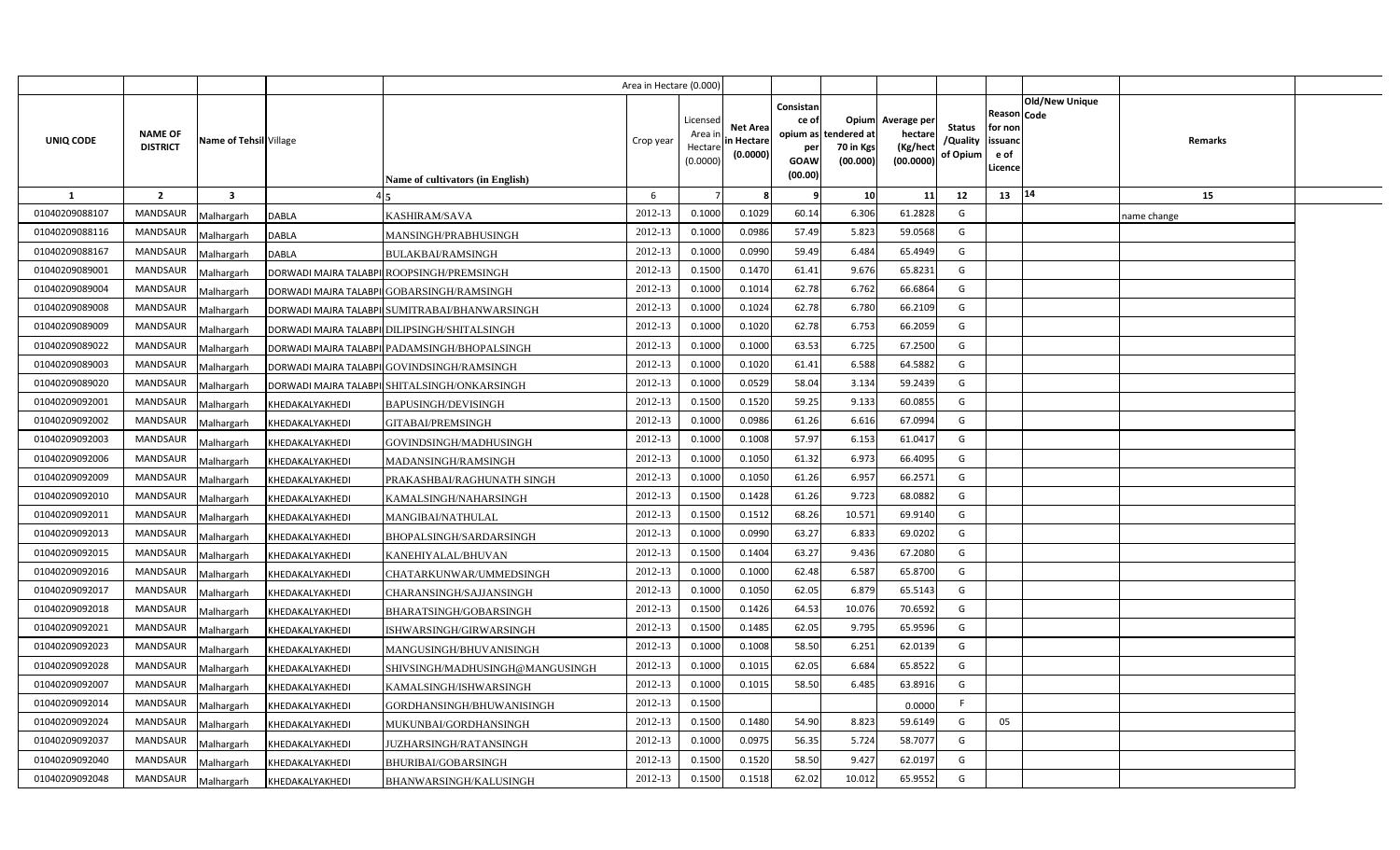|                |                                   |                         |                 |                                         | Area in Hectare (0.000) |                                            |                                           |                                                          |                                               |                                                 |                                       |                                                             |                       |             |  |
|----------------|-----------------------------------|-------------------------|-----------------|-----------------------------------------|-------------------------|--------------------------------------------|-------------------------------------------|----------------------------------------------------------|-----------------------------------------------|-------------------------------------------------|---------------------------------------|-------------------------------------------------------------|-----------------------|-------------|--|
| UNIQ CODE      | <b>NAME OF</b><br><b>DISTRICT</b> | Name of Tehsil Village  |                 | <b>Name of cultivators (in English)</b> | Crop year               | Licensed<br>Area ir<br>Hectare<br>(0.0000) | <b>Net Area</b><br>in Hectare<br>(0.0000) | Consistan<br>ce of<br>opium as<br>per<br>GOAW<br>(00.00) | Opium<br>tendered at<br>70 in Kgs<br>(00.000) | Average per<br>hectare<br>(Kg/hect<br>(00.0000) | <b>Status</b><br>/Quality<br>of Opium | <b>Reason Code</b><br>for non<br>issuanc<br>e of<br>Licence | <b>Old/New Unique</b> | Remarks     |  |
| $\mathbf{1}$   | $\overline{2}$                    | $\overline{\mathbf{3}}$ |                 |                                         | 6                       |                                            |                                           |                                                          | 10                                            | 11                                              | 12                                    | 13                                                          | 14                    | 15          |  |
| 01040209092032 | <b>MANDSAUR</b>                   | Malhargarh              | KHEDAKALYAKHEDI | MUKESHSINGH/BHUVANISINGH                | 2012-13                 | 0.1500                                     | 0.1480                                    | 62.02                                                    | 9.897                                         | 66.8716                                         | G                                     |                                                             |                       |             |  |
| 01040209092033 | <b>MANDSAUR</b>                   | Malhargarh              | KHEDAKALYAKHEDI | ISHWARSINGH/MADHOSINGH                  | 2012-13                 | 0.1000                                     | 0.1000                                    | 57.97                                                    | 6.327                                         | 63.2700                                         | G                                     |                                                             |                       |             |  |
| 01040209092029 | <b>MANDSAUR</b>                   | Malhargarh              | KHEDAKALYAKHEDI | PAWANSINGH/BHARATSINGH                  | 2012-13                 | 0.1500                                     | 0.1054                                    | 62.52                                                    | 7.083                                         | 67.2011                                         | G                                     |                                                             |                       |             |  |
| 01040209106002 | MANDSAUR                          | Malhargarh              | <b>HARIPURA</b> | MANSINGH/BHANWARSINGH                   | 2012-13                 | 0.1000                                     | 0.0992                                    | 60.86                                                    | 6.399                                         | 64.5060                                         | G                                     |                                                             |                       |             |  |
| 01040209106020 | MANDSAUR                          | Malhargarh              | <b>HARIPURA</b> | GYASWANTIBAI/BAGDIRAM                   | 2012-13                 | 0.1500                                     | 0.1443                                    | 60.94                                                    | 9.689                                         | 67.1448                                         | G                                     |                                                             |                       |             |  |
| 01040209106027 | <b>MANDSAUR</b>                   | Malhargarh              | <b>HARIPURA</b> | BAPULAL/PRABHULAL                       | 2012-13                 | 0.1500                                     | 0.1495                                    | 60.59                                                    | 8.881                                         | 59.4047                                         | G                                     |                                                             |                       |             |  |
| 01040209106024 | MANDSAUR                          | Malhargarh              | <b>HARIPURA</b> | NARAYAN/ONKAR                           | 2012-13                 | 0.1000                                     | 0.0989                                    | 61.89                                                    | 6.525                                         | 65.9757                                         | G                                     |                                                             |                       |             |  |
| 01040209106032 | <b>MANDSAUR</b>                   | Malhargarh              | <b>HARIPURA</b> | KALAWANTIBAI/SALEGRAM                   | 2012-13                 | 0.1000                                     | 0.1032                                    | 60.09                                                    | 6.267                                         | 60.7267                                         | G                                     |                                                             |                       |             |  |
| 01040209106033 | MANDSAUR                          | Malhargarh              | <b>HARIPURA</b> | RAJIBAI/DUNGARSINGH                     | 2012-13                 | 0.1000                                     | 0.1000                                    | 67.56                                                    | 6.341                                         | 63.4100                                         | G                                     |                                                             |                       |             |  |
| 01040209106030 | MANDSAUR                          | Malhargarh              | <b>HARIPURA</b> | JAGANNATH/NANURAM                       | 2012-13                 | 0.1000                                     | 0.0954                                    | 60.94                                                    | 6.346                                         | 66.5199                                         | G                                     |                                                             |                       |             |  |
| 01040209106031 | <b>MANDSAUR</b>                   | Malhargarh              | <b>HARIPURA</b> | PRABHULAL/PYARA                         | 2012-13                 | 0.1000                                     | 0.0966                                    | 65.93                                                    | 7.064                                         | 73.1263                                         | G                                     |                                                             |                       |             |  |
| 01040209108007 | <b>MANDSAUR</b>                   | Malhargarh              | PALEWNA         | PRABHUSINGH/DEVISINGH                   | 2012-13                 | 0.1000                                     |                                           |                                                          |                                               | 0.0000                                          | F                                     |                                                             |                       |             |  |
| 01040209108015 | <b>MANDSAUR</b>                   | Malhargarh              | PALEWNA         | PRABHUSINGH/JAVANSINGH                  | 2012-13                 | 0.1000                                     | 0.1000                                    | 64.29                                                    | 7.026                                         | 70.2600                                         | G                                     |                                                             |                       |             |  |
| 01040209108016 | <b>MANDSAUR</b>                   | Malhargarh              | PALEWNA         | ROOPSINGH/JAWANSINGH                    | 2012-13                 | 0.1000                                     | 0.0990                                    | 64.29                                                    | 6.925                                         | 69.9495                                         | G                                     |                                                             |                       |             |  |
| 01040209108028 | MANDSAUR                          | Malhargarh              | PALEWNA         | DEVBAI/BAPUSINGH                        | 2012-13                 | 0.1500                                     | 0.1422                                    | 64.29                                                    | 10.286                                        | 72.3347                                         | G                                     |                                                             |                       |             |  |
| 01040209108031 | <b>MANDSAUR</b>                   | Malhargarh              | PALEWNA         | MOTIYABAI/RAMCHAND                      | 2012-13                 | 0.1000                                     | 0.1020                                    | 63.12                                                    | 6.763                                         | 66.3039                                         | G                                     |                                                             |                       |             |  |
| 01040209108039 | MANDSAUR                          | Malhargarh              | PALEWNA         | GOBARSINGH/GULABSINGH                   | 2012-13                 | 0.1000                                     | 0.1044                                    | 60.86                                                    | 6.990                                         | 66.9540                                         | G                                     |                                                             |                       |             |  |
| 01040209108047 | <b>MANDSAUR</b>                   | Malhargarh              | PALEWNA         | PRATAPSINGH/PRABHUSINGH                 | 2012-13                 | 0.1500                                     | 0.1496                                    | 63.12                                                    | 10.198                                        | 68.1684                                         | G                                     |                                                             |                       |             |  |
| 01040209108054 | <b>MANDSAUR</b>                   | Malhargarh              | PALEWNA         | SUSHILABAI/RAJMAL                       | 2012-13                 | 0.1000                                     | 0.1031                                    | 55.45                                                    | 6.076                                         | 58.9331                                         | G                                     |                                                             |                       |             |  |
| 01040209108066 | <b>MANDSAUR</b>                   | Malhargarh              | PALEWNA         | RUGHNATH/BAGDIRAM                       | 2012-13                 | 0.1000                                     | 0.1023                                    | 60.86                                                    | 6.912                                         | 67.5660                                         | G                                     |                                                             |                       |             |  |
| 01040209108069 | <b>MANDSAUR</b>                   | Malhargarh              | PALEWNA         | SUMITRABAI/RAMSINGH                     | 2012-13                 | 0.1000                                     | 0.102!                                    | 65.14                                                    | 7.035                                         | 68.6341                                         | G                                     |                                                             |                       |             |  |
| 01040209108070 | <b>MANDSAUR</b>                   | Malhargarh              | PALEWNA         | GORDHANSINGH/BHERUSINGH                 | 2012-13                 | 0.1500                                     | 0.1550                                    | 60.86                                                    | 10.103                                        | 65.1806                                         | G                                     |                                                             |                       |             |  |
| 01040209108079 | <b>MANDSAUR</b>                   | Malhargarh              | PALEWNA         | ROOPSINGH/KALUSINGH                     | 2012-13                 | 0.1500                                     | 0.1536                                    | 58.28                                                    | 9.533                                         | 62.0638                                         | G                                     |                                                             |                       |             |  |
| 01040209108084 | <b>MANDSAUR</b>                   | Malhargarh              | PALEWNA         | DILIPSINGH/BAPUSINGH                    | 2012-13                 | 0.1500                                     | 0.1467                                    | 65.14                                                    | 10.636                                        | 72.5017                                         | G                                     |                                                             |                       |             |  |
| 01040209108086 | <b>MANDSAUR</b>                   | Malhargarh              | PALEWNA         | GOVINDSINGH/DEVISINGH                   | 2012-13                 | 0.1000                                     | 0.0976                                    | 65.14                                                    | 6.505                                         | 66.6496                                         | G                                     |                                                             |                       | name change |  |
| 01040209108088 | <b>MANDSAUR</b>                   | Malhargarh              | PALEWNA         | BHANWARSINGH/GULABSINGH                 | 2012-13                 | 0.1000                                     | 0.0999                                    | 57.09                                                    | 5.905                                         | 59.1091                                         | G                                     |                                                             |                       |             |  |
| 01040209108094 | <b>MANDSAUR</b>                   | Malhargarh              | PALEWNA         | NAHARSINGH/ROOPSINGH                    | 2012-13                 | 0.1000                                     | 0.0990                                    | 63.12                                                    | 6.754                                         | 68.2222                                         | G                                     |                                                             |                       |             |  |
| 01040209108095 | <b>MANDSAUR</b>                   | Malhargarh              | PALEWNA         | RAJENDRASINGH/MANSINGH                  | 2012-13                 | 0.1000                                     | 0.1000                                    | 56.63                                                    | 6.084                                         | 60.8400                                         | G                                     |                                                             |                       |             |  |
| 01040209108093 | <b>MANDSAUR</b>                   | Malhargarh              | PALEWNA         | PRAHLADSINGH/PRABHUSINGH                | 2012-13                 | 0.1000                                     | 0.1036                                    | 57.04                                                    | 6.340                                         | 61.1969                                         | G                                     |                                                             |                       |             |  |
| 01040209108065 | <b>MANDSAUR</b>                   | Malhargarh              | PALEWNA         | BHERULAL/GOBRULAL                       | 2012-13                 | 0.1000                                     | 0.1012                                    | 62.61                                                    | 6.538                                         | 64.6047                                         | G                                     |                                                             |                       |             |  |
| 01040209108035 | MANDSAUR                          | Malhargarh              | PALEWNA         | SAJJANLAL/NATHU                         | 2012-13                 | 0.1500                                     | 0.1508                                    | 72.93                                                    | 11.533                                        | 76.4788                                         | G                                     |                                                             |                       |             |  |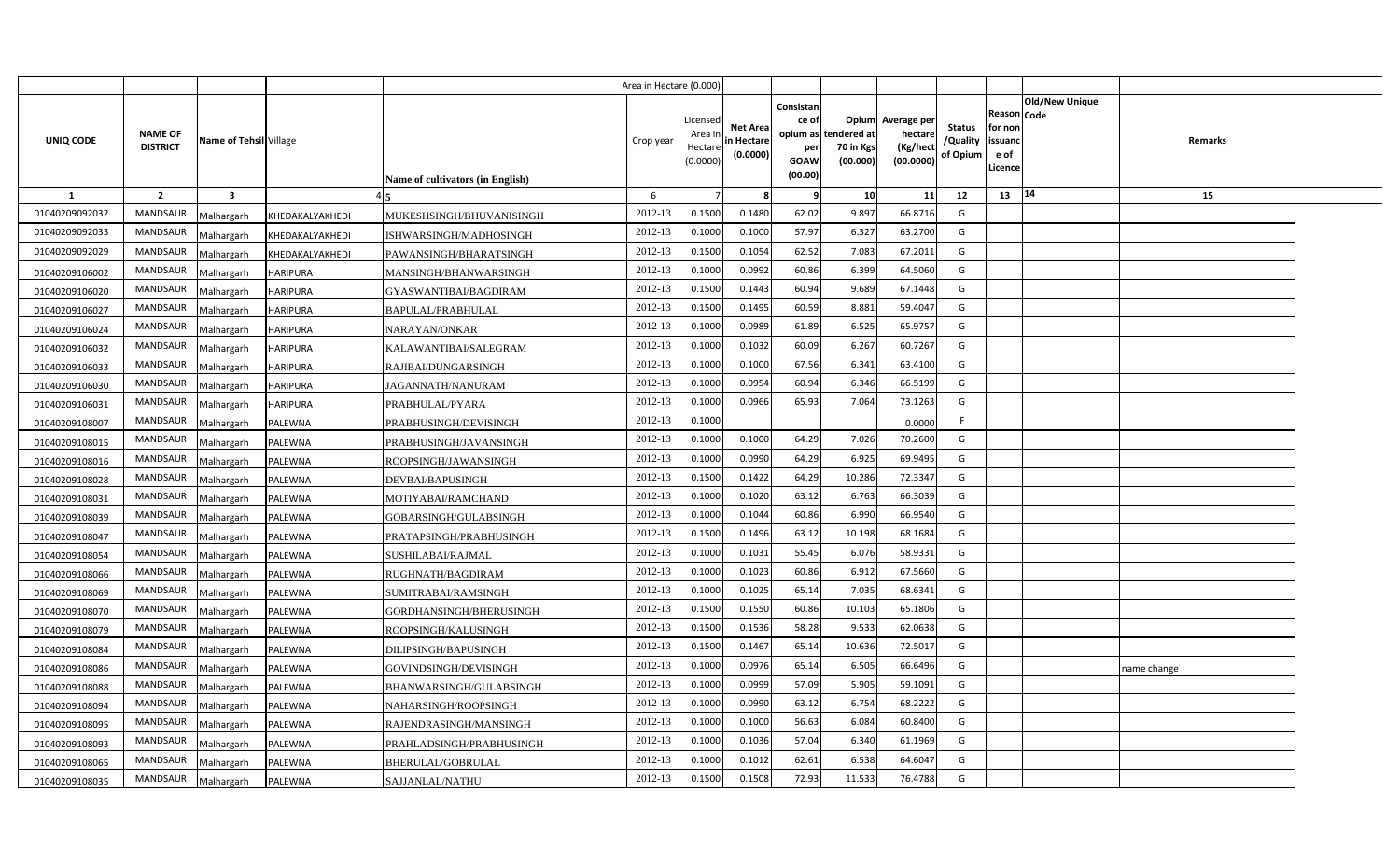|                |                                   |                         |                |                                  | Area in Hectare (0.000) |                                            |                                           |                                                     |                                                        |                                                 |                                       |                                                      |                                  |  |
|----------------|-----------------------------------|-------------------------|----------------|----------------------------------|-------------------------|--------------------------------------------|-------------------------------------------|-----------------------------------------------------|--------------------------------------------------------|-------------------------------------------------|---------------------------------------|------------------------------------------------------|----------------------------------|--|
| UNIQ CODE      | <b>NAME OF</b><br><b>DISTRICT</b> | Name of Tehsil Village  |                | Name of cultivators (in English) | Crop year               | Licensed<br>Area ir<br>Hectare<br>(0.0000) | <b>Net Area</b><br>in Hectare<br>(0.0000) | Consistan<br>ce of<br>per<br><b>GOAW</b><br>(00.00) | Opium<br>opium as tendered at<br>70 in Kgs<br>(00.000) | Average per<br>hectare<br>(Kg/hect<br>(00.0000) | <b>Status</b><br>/Quality<br>of Opium | Reason Code<br>for non<br>issuanc<br>e of<br>Licence | <b>Old/New Unique</b><br>Remarks |  |
| 1              | $\overline{2}$                    | $\overline{\mathbf{3}}$ |                |                                  | 6                       |                                            |                                           | 9                                                   | 10                                                     | 11                                              | 12                                    | 13                                                   | 14<br>15                         |  |
| 01040209108056 | <b>MANDSAUR</b>                   | Malhargarh              | PALEWNA        | <b>BHARATSINGH/PREMSINGH</b>     | 2012-13                 | 0.1000                                     | 0.0992                                    | 61.00                                               | 6.466                                                  | 65.1815                                         | G                                     |                                                      |                                  |  |
| 01040209108082 | MANDSAUR                          | Malhargarh              | PALEWNA        | DULESINGH/BHANWARSINGH           | 2012-13                 | 0.1500                                     | 0.1422                                    | 65.26                                               | 10.526                                                 | 74.0225                                         | G                                     |                                                      |                                  |  |
| 01040209108018 | MANDSAUR                          | Malhargarh              | PALEWNA        | KUSHALBAI/SAJJANSINGH            | 2012-13                 | 0.1000                                     | 0.1008                                    | 56.49                                               | 5.770                                                  | 57.2421                                         | G                                     |                                                      |                                  |  |
| 01040209108033 | MANDSAUR                          | Malhargarh              | PALEWNA        | RAMDAS/JAGDISHDAS                | 2012-13                 | 0.1000                                     | 0.0980                                    | 65.26                                               | 6.936                                                  | 70.7755                                         | G                                     |                                                      |                                  |  |
| 01040209108073 | MANDSAUR                          | Malhargarh              | <b>PALEWNA</b> | BHARATLAL/NANURAM                | 2012-13                 | 0.1500                                     | 0.1470                                    | 65.26                                               | 10.572                                                 | 71.9184                                         | G                                     |                                                      |                                  |  |
| 01040209108011 | <b>MANDSAUR</b>                   | Malhargarh              | PALEWNA        | HULASIBAI/NAHARSINGH             | 2012-13                 | 0.1500                                     | 0.1500                                    | 62.61                                               | 10.009                                                 | 66.7267                                         | G                                     |                                                      |                                  |  |
| 01040209108105 | MANDSAUR                          | Malhargarh              | PALEWNA        | MANOHARSINGH/BHUVANISINGH        | 2012-13                 | 0.1500                                     | 0.1512                                    | 61.00                                               | 10.100                                                 | 66.7989                                         | G                                     |                                                      |                                  |  |
| 01040209108106 | MANDSAUR                          | Malhargarh              | PALEWNA        | MANGUSINGH/BHANWARSINGH          | 2012-13                 | 0.1000                                     | 0.1026                                    | 62.61                                               | 6.717                                                  | 65.4678                                         | G                                     |                                                      |                                  |  |
| 01040209112001 | MANDSAUR                          | Malhargarh              | BHANGIPIPLIYA  | SULTANSINGH/NIHALBAI             | 2012-13                 | 0.1000                                     | 0.0986                                    | 69.85                                               | 7.524                                                  | 76.3083                                         | G                                     |                                                      |                                  |  |
| 01040209112003 | MANDSAUR                          | Malhargarh              | BHANGIPIPLIYA  | LALSINGH/GOVINDSINGH             | 2012-13                 | 0.1000                                     | 0.095                                     | 66.25                                               | 6.966                                                  | 73.3263                                         | G                                     |                                                      |                                  |  |
| 01040209112005 | MANDSAUR                          | Malhargarh              | BHANGIPIPLIYA  | <b>DHAPUBAI/ RUPSINGH</b>        | 2012-13                 | 0.1000                                     | 0.0975                                    | 72.53                                               | 7.585                                                  | 77.7949                                         | G                                     |                                                      |                                  |  |
| 01040209112048 | MANDSAUR                          | Malhargarh              | BHANGIPIPLIYA  | PREMSINGH/DEVISINGH              | 2012-13                 | 0.1000                                     | 0.1020                                    | 65.17                                               | 6.852                                                  | 67.1765                                         | G                                     |                                                      |                                  |  |
| 01040209112049 | MANDSAUR                          | Malhargarh              | BHANGIPIPLIYA  | KESHARSINGH/KACHRUSINGH          | 2012-13                 | 0.1500                                     | 0.1221                                    | 64.51                                               | 8.543                                                  | 69.9672                                         | G                                     |                                                      |                                  |  |
| 01040209112054 | MANDSAUR                          | Malhargarh              | BHANGIPIPLIYA  | SOHANBAI/NAHARSINGH              | 2012-13                 | 0.1000                                     | 0.1000                                    | 64.51                                               | 7.078                                                  | 70.7800                                         | G                                     |                                                      |                                  |  |
| 01040209112065 | MANDSAUR                          | Malhargarh              | BHANGIPIPLIYA  | RADHABAI/UMMEDSINGH              | 2012-13                 | 0.1000                                     | 0.0975                                    | 65.17                                               | 6.685                                                  | 68.5641                                         | G                                     |                                                      |                                  |  |
| 01040209112044 | <b>MANDSAUR</b>                   | Malhargarh              | BHANGIPIPLIYA  | RUKMANBAI/SHIVSINGH              | 2012-13                 | 0.1500                                     | 0.1386                                    | 65.17                                               | 9.673                                                  | 69.7908                                         | G                                     |                                                      |                                  |  |
| 01040209112042 | MANDSAUR                          | Malhargarh              | BHANGIPIPLIYA  | UDAYSINGH/BHUVANISINGH           | 2012-13                 | 0.1000                                     | 0.1000                                    | 64.51                                               | 6.810                                                  | 68.1000                                         | G                                     |                                                      |                                  |  |
| 01040209112032 | <b>MANDSAUR</b>                   | Malhargarh              | BHANGIPIPLIYA  | BALWANTSINGH/LALSINGH            | 2012-13                 | 0.1500                                     | 0.1496                                    | 65.66                                               | 10.571                                                 | 70.6618                                         | G                                     |                                                      |                                  |  |
| 01040209112051 | <b>MANDSAUR</b>                   | Malhargarh              | BHANGIPIPLIYA  | BHAGATSINGH/MANSINGH             | 2012-13                 | 0.1000                                     | 0.1020                                    | 67.50                                               | 7.618                                                  | 74.6863                                         | G                                     |                                                      |                                  |  |
| 01040209112006 | <b>MANDSAUR</b>                   | Malhargarh              | BHANGIPIPLIYA  | KISHANSINGH/DEVISINGH            | 2012-13                 | 0.1000                                     | 0.1020                                    | 65.66                                               | 7.119                                                  | 69.7941                                         | G                                     |                                                      |                                  |  |
| 01040209112007 | <b>MANDSAUR</b>                   | Malhargarh              | BHANGIPIPLIYA  | RUGNATHSINGH/LAXMANSINGH         | 2012-13                 | 0.1500                                     | 0.1480                                    | 67.50                                               | 10.626                                                 | 71.7973                                         | G                                     |                                                      |                                  |  |
| 01040209112014 | MANDSAUR                          | Malhargarh              | BHANGIPIPLIYA  | PREMSINGH/RUPSINGH               | 2012-13                 | 0.1500                                     | 0.1512                                    | 65.66                                               | 10.280                                                 | 67.9894                                         | G                                     |                                                      |                                  |  |
| 01040209112015 | MANDSAUR                          | Malhargarh              | BHANGIPIPLIYA  | KHUMANSINGH/BHUVANISINGH         | 2012-13                 | 0.1500                                     | 0.1500                                    | 67.50                                               | 10.800                                                 | 72.0000                                         | G                                     |                                                      |                                  |  |
| 01040209112016 | MANDSAUR                          | Malhargarh              | BHANGIPIPLIYA  | UMMEDSINGH/DEVISINGH             | 2012-13                 | 0.1000                                     | 0.0980                                    | 63.70                                               | 6.807                                                  | 69.4592                                         | G                                     |                                                      |                                  |  |
| 01040209112039 | <b>MANDSAUR</b>                   | Malhargarh              | BHANGIPIPLIYA  | JUJHARSINGH/NIRBHAYSINGH         | 2012-13                 | 0.1500                                     | 0.1470                                    | 60.43                                               | 9.660                                                  | 65.7143                                         | G                                     |                                                      |                                  |  |
| 01040209112040 | MANDSAUR                          | Malhargarh              | BHANGIPIPLIYA  | MANGUSINGH/DEVISINGH             | 2012-13                 | 0.1000                                     | 0.0988                                    | 63.70                                               | 6.743                                                  | 68.2490                                         | G                                     |                                                      |                                  |  |
| 01040209112066 | MANDSAUR                          | Malhargarh              | BHANGIPIPLIYA  | GOPALSINGH/LAXMANSINGH           | 2012-13                 | 0.1000                                     | 0.1020                                    | 62.23                                               | 6.872                                                  | 67.3725                                         | G                                     |                                                      |                                  |  |
| 01040209112024 | MANDSAUR                          | Malhargarh              | BHANGIPIPLIYA  | NAHARSINGH/BHANWARSINGH          | 2012-13                 | 0.1500                                     | 0.1392                                    | 69.85                                               | 10.218                                                 | 73.4052                                         | G                                     |                                                      |                                  |  |
| 01040209112026 | MANDSAUR                          | Malhargarh              | BHANGIPIPLIYA  | GORDHANSINGH/BHANWARSINGH        | 2012-13                 | 0.1000                                     | 0.0990                                    | 63.70                                               | 6.516                                                  | 65.8182                                         | G                                     |                                                      |                                  |  |
| 01040209112057 | MANDSAUR                          | Malhargarh              | BHANGIPIPLIYA  | UDAYSINGH/CHENSINGH              | 2012-13                 | 0.1500                                     | 0.1392                                    | 69.33                                               | 10.033                                                 | 72.0761                                         | G                                     |                                                      |                                  |  |
| 01040209112046 | MANDSAUR                          | Malhargarh              | BHANGIPIPLIYA  | JAWANSINGH/MANSINGH              | 2012-13                 | 0.1000                                     | 0.1020                                    | 66.33                                               | 7.022                                                  | 68.8431                                         | G                                     |                                                      |                                  |  |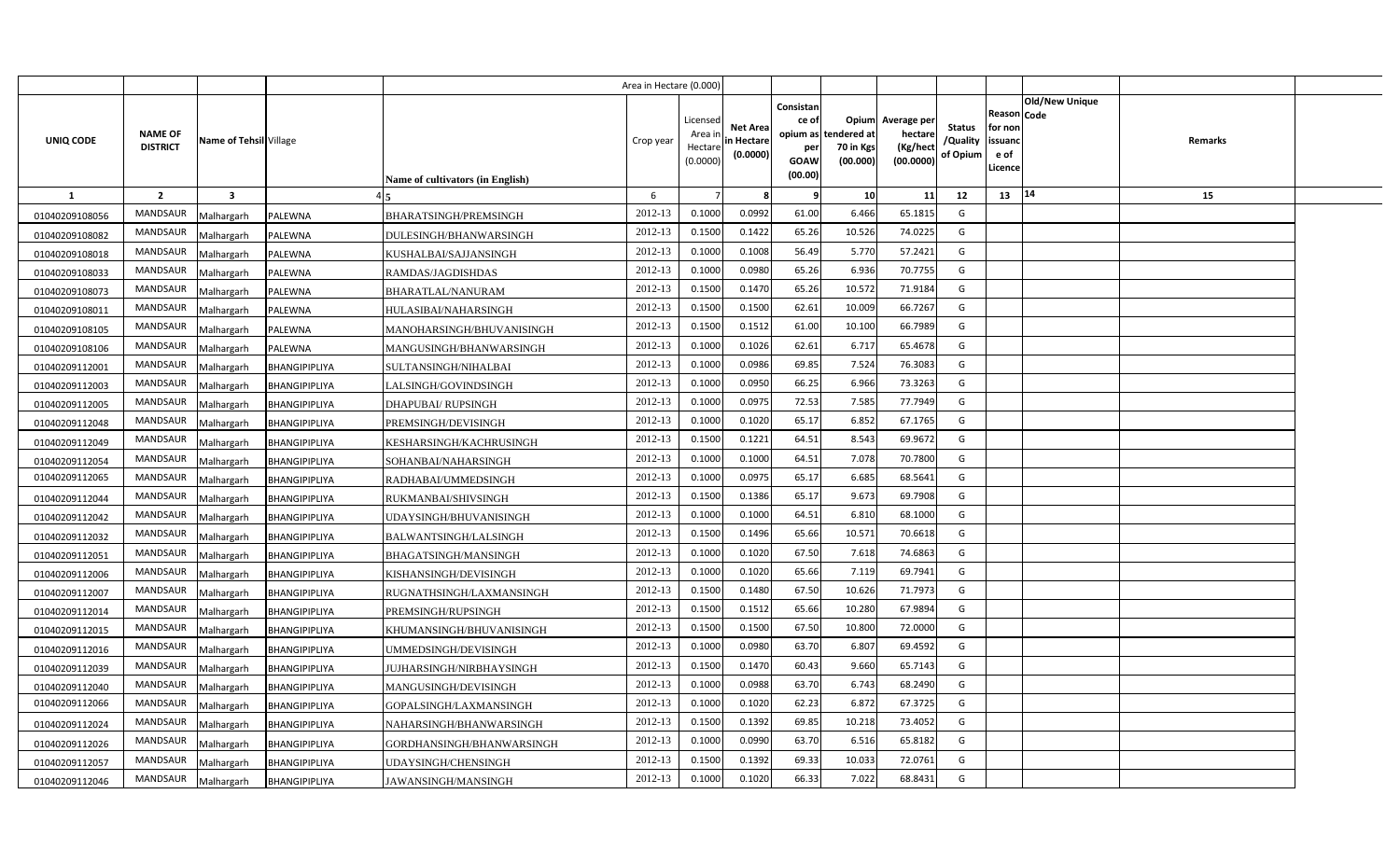|                |                                   |                         |               |                                         | Area in Hectare (0.000) |                                            |                                           |                                                          |                                               |                                                 |                                       |                                                 |                               |                 |  |
|----------------|-----------------------------------|-------------------------|---------------|-----------------------------------------|-------------------------|--------------------------------------------|-------------------------------------------|----------------------------------------------------------|-----------------------------------------------|-------------------------------------------------|---------------------------------------|-------------------------------------------------|-------------------------------|-----------------|--|
| UNIQ CODE      | <b>NAME OF</b><br><b>DISTRICT</b> | Name of Tehsil Village  |               | <b>Name of cultivators (in English)</b> | Crop year               | Licensed<br>Area ir<br>Hectare<br>(0.0000) | <b>Net Area</b><br>in Hectare<br>(0.0000) | Consistan<br>ce of<br>opium as<br>per<br>GOAW<br>(00.00) | Opium<br>tendered at<br>70 in Kgs<br>(00.000) | Average per<br>hectare<br>(Kg/hect<br>(00.0000) | <b>Status</b><br>/Quality<br>of Opium | Reason<br>for non<br>issuano<br>e of<br>Licence | <b>Old/New Unique</b><br>Code | Remarks         |  |
| <b>1</b>       | $\overline{2}$                    | $\overline{\mathbf{3}}$ |               |                                         | 6                       |                                            |                                           |                                                          | 10                                            | 11                                              | 12                                    | 13                                              | 14                            | 15              |  |
| 01040209112037 | <b>MANDSAUR</b>                   | Malhargarh              | BHANGIPIPLIYA | ONKARSINGH/PYARSINGH                    | 2012-13                 | 0.1500                                     | 0.1480                                    | 64.59                                                    | 10.519                                        | 71.0743                                         | G                                     |                                                 |                               |                 |  |
| 01040209112027 | <b>MANDSAUR</b>                   | Malhargarh              | BHANGIPIPLIYA | INDARSINGH/NATHUSINGH                   | 2012-13                 | 0.1000                                     | 0.0969                                    | 66.33                                                    | 7.022                                         | 72.4665                                         | G                                     |                                                 |                               |                 |  |
| 01040209112012 | MANDSAUR                          | Malhargarh              | BHANGIPIPLIYA | HARISINGH/BHAGGA                        | 2012-13                 | 0.1500                                     | 0.1464                                    | 69.33                                                    | 10.508                                        | 71.7760                                         | G                                     |                                                 |                               |                 |  |
| 01040209112017 | MANDSAUR                          | Malhargarh              | BHANGIPIPLIYA | BHARATSINGH/NAHARSINGH                  | 2012-13                 | 0.1000                                     | 0.0990                                    | 66.33                                                    | 7.277                                         | 73.5051                                         | G                                     |                                                 | 01010101071052                | TRANSFER//NMH-I |  |
| 01040209119020 | MANDSAUR                          | Malhargarh              | <b>CHAVLI</b> | GOPAL/JAGANNATH                         | 2012-13                 | 0.100                                      | 0.1008                                    | 68.46                                                    | 6.934                                         | 68.7897                                         | G                                     |                                                 |                               |                 |  |
| 01040209119021 | <b>MANDSAUR</b>                   | Malhargarh              | <b>CHAVLI</b> | SATYANARAYAN/JAGANNATH                  | 2012-13                 | 0.100                                      | 0.1020                                    | 65.93                                                    | 6.838                                         | 67.0392                                         | G                                     |                                                 |                               |                 |  |
| 01040209119007 | MANDSAUR                          | Malhargarh              | CHAVLI        | SURENDRAKUMAR/BHANWARLAL                | 2012-13                 | 0.1000                                     | 0.0945                                    | 68.46                                                    | 6.778                                         | 71.7249                                         | G                                     |                                                 |                               |                 |  |
| 01040209119009 | <b>MANDSAUR</b>                   | Malhargarh              | <b>CHAVLI</b> | CHAGANLAL/GOBAJI                        | 2012-13                 | 0.1000                                     | 0.1008                                    | 61.89                                                    | 6.914                                         | 68.5913                                         | G                                     |                                                 |                               |                 |  |
| 01040209119010 | MANDSAUR                          | Malhargarh              | CHAVLI        | KOSHALYABAI/KANEHIYALAL                 | 2012-13                 | 0.1000                                     | 0.0900                                    | 62.29                                                    | 6.309                                         | 70.1000                                         | G                                     |                                                 |                               |                 |  |
| 01040209119005 | MANDSAUR                          | Malhargarh              | <b>CHAVLI</b> | MENABAI/HIRALAL                         | 2012-13                 | 0.1500                                     | 0.1500                                    | 62.29                                                    | 10.064                                        | 67.0933                                         | G                                     |                                                 |                               |                 |  |
| 01040209119035 | <b>MANDSAUR</b>                   | Malhargarh              | CHAVLI        | MOHANLAL/RATANLAL                       | 2012-13                 | 0.1000                                     | 0.1000                                    | 60.43                                                    | 6.535                                         | 65.3500                                         | G                                     |                                                 |                               |                 |  |
| 01040209119037 | <b>MANDSAUR</b>                   | Malhargarh              | <b>CHAVLI</b> | KAMALKUNWAR/BHANWARSINGH                | 2012-13                 | 0.1000                                     | 0.0990                                    | 62.29                                                    | 6.247                                         | 63.1010                                         | G                                     |                                                 |                               |                 |  |
| 01040209123004 | <b>MANDSAUR</b>                   | Malhargarh              | <b>BADRI</b>  | VALLABHPRAKASH/BHERULAL                 | 2012-13                 | 0.1000                                     | 0.0992                                    | 64.77                                                    | 6.597                                         | 66.5020                                         | G                                     |                                                 |                               |                 |  |
| 01040209123005 | <b>MANDSAUR</b>                   | Malhargarh              | <b>BADRI</b>  | DIPCHANDRA/GOBRU SUTHAR                 | 2012-13                 | 0.1000                                     | 0.0945                                    | 57.61                                                    | 5.728                                         | 60.6138                                         | G                                     |                                                 |                               |                 |  |
| 01040209123011 | MANDSAUR                          | Malhargarh              | <b>BADRI</b>  | GOPAL/DALURAM                           | 2012-13                 | 0.1000                                     | 0.1008                                    | 56.43                                                    | 6.417                                         | 63.6607                                         | G                                     |                                                 |                               |                 |  |
| 01040209123012 | <b>MANDSAUR</b>                   | Malhargarh              | BADRI         | SURESHCHANDRA/CHANDRAPRAKASH            | 2012-13                 | 0.1000                                     | 0.1025                                    | 58.54                                                    | 6.105                                         | 59.5610                                         | G                                     |                                                 |                               |                 |  |
| 01040209123013 | MANDSAUR                          | Malhargarh              | BADRI         | SAMPATBAI/BABULAL                       | 2012-13                 | 0.1000                                     | 0.0945                                    | 61.19                                                    | 5.979                                         | 63.2698                                         | G                                     |                                                 |                               |                 |  |
| 01040209123017 | <b>MANDSAUR</b>                   | Malhargarh              | <b>BADRI</b>  | RAMESHWAR/VALLABHPRAKASH                | 2012-13                 | 0.1000                                     | 0.0950                                    | 64.83                                                    | 7.020                                         | 73.8947                                         | G                                     |                                                 |                               |                 |  |
| 01040209123022 | <b>MANDSAUR</b>                   | Malhargarh              | <b>BADRI</b>  | RADHESHYAM/DIPCHAND                     | 2012-13                 | 0.1000                                     | 0.1000                                    | 62.30                                                    | 6.880                                         | 68.8000                                         | G                                     |                                                 |                               |                 |  |
| 01040209123026 | <b>MANDSAUR</b>                   | Malhargarh              | <b>BADRI</b>  | SURESHKUMAR/MANGILAL                    | 2012-13                 | 0.1000                                     | 0.1025                                    | 62.30                                                    | 6.568                                         | 64.0780                                         | G                                     |                                                 |                               |                 |  |
| 01040209123034 | <b>MANDSAUR</b>                   | Malhargarh              | <b>BADRI</b>  | RAMESHCHANDRA/FAKIRA                    | 2012-13                 | 0.1000                                     | 0.1020                                    | 56.29                                                    | 6.449                                         | 63.2255                                         | G                                     |                                                 |                               |                 |  |
| 01040209123035 | <b>MANDSAUR</b>                   | Malhargarh              | BADRI         | OMPARKASH/DALURAM                       | 2012-13                 | 0.1000                                     | 0.1008                                    | 55.17                                                    | 6.242                                         | 61.9246                                         | G                                     |                                                 |                               |                 |  |
| 01040209123037 | <b>MANDSAUR</b>                   | Malhargarh              | BADRI         | MOHANSINGH/BALVANTSINGH                 | 2012-13                 | 0.1000                                     | 0.0966                                    | 61.19                                                    | 6.705                                         | 69.4099                                         | G                                     |                                                 |                               |                 |  |
| 01040209123041 | <b>MANDSAUR</b>                   | Malhargarh              | BADRI         | MANOHARLAL/VIDHYASAGAR                  | 2012-13                 | 0.1000                                     | 0.0903                                    | 62.30                                                    | 5.927                                         | 65.6368                                         | G                                     |                                                 |                               |                 |  |
| 01040209123049 | <b>MANDSAUR</b>                   | Malhargarh              | BADRI         | KESHARBAI/RAMCHANDRA                    | 2012-13                 | 0.1000                                     | 0.097!                                    | 64.83                                                    | 7.215                                         | 74.0000                                         | G                                     |                                                 |                               |                 |  |
| 01040209123003 | <b>MANDSAUR</b>                   | Malhargarh              | <b>BADRI</b>  | KANEHIYALAL/GOBAJI                      | 2012-13                 | 0.1000                                     | 0.0931                                    | 62.84                                                    | 6.490                                         | 69.7100                                         | G                                     |                                                 |                               |                 |  |
| 01040209123044 | <b>MANDSAUR</b>                   | Malhargarh              | BADRI         | MANOHARSINGH/BHANWARSINGH               | 2012-13                 | 0.1000                                     | 0.1000                                    | 62.84                                                    | 7.352                                         | 73.5200                                         | G                                     |                                                 |                               |                 |  |
| 01040209123009 | <b>MANDSAUR</b>                   | Malhargarh              | <b>BADRI</b>  | GHISIBAI/DEVA GAYRI                     | 2012-13                 | 0.1000                                     | 0.1008                                    | 61.19                                                    | 7.098                                         | 70.4167                                         | G                                     |                                                 |                               |                 |  |
| 01040209123010 | <b>MANDSAUR</b>                   | Malhargarh              | <b>BADRI</b>  | BHUVAN/MODA NAYAK                       | 2012-13                 | 0.1000                                     | 0.0975                                    | 60.12                                                    | 6.510                                         | 66.7692                                         | G                                     |                                                 |                               |                 |  |
| 01040209123021 | <b>MANDSAUR</b>                   | Malhargarh              | <b>BADRI</b>  | LAXMAN/BHULA JI                         | 2012-13                 | 0.1000                                     | 0.0992                                    | 60.12                                                    | 6.862                                         | 69.1734                                         | G                                     |                                                 |                               |                 |  |
| 01040209123023 | MANDSAUR                          | Malhargarh              | <b>BADRI</b>  | PANNALAL/MODA                           | 2012-13                 | 0.1000                                     | 0.1000                                    | 60.12                                                    | 6.957                                         | 69.5700                                         | G                                     |                                                 |                               |                 |  |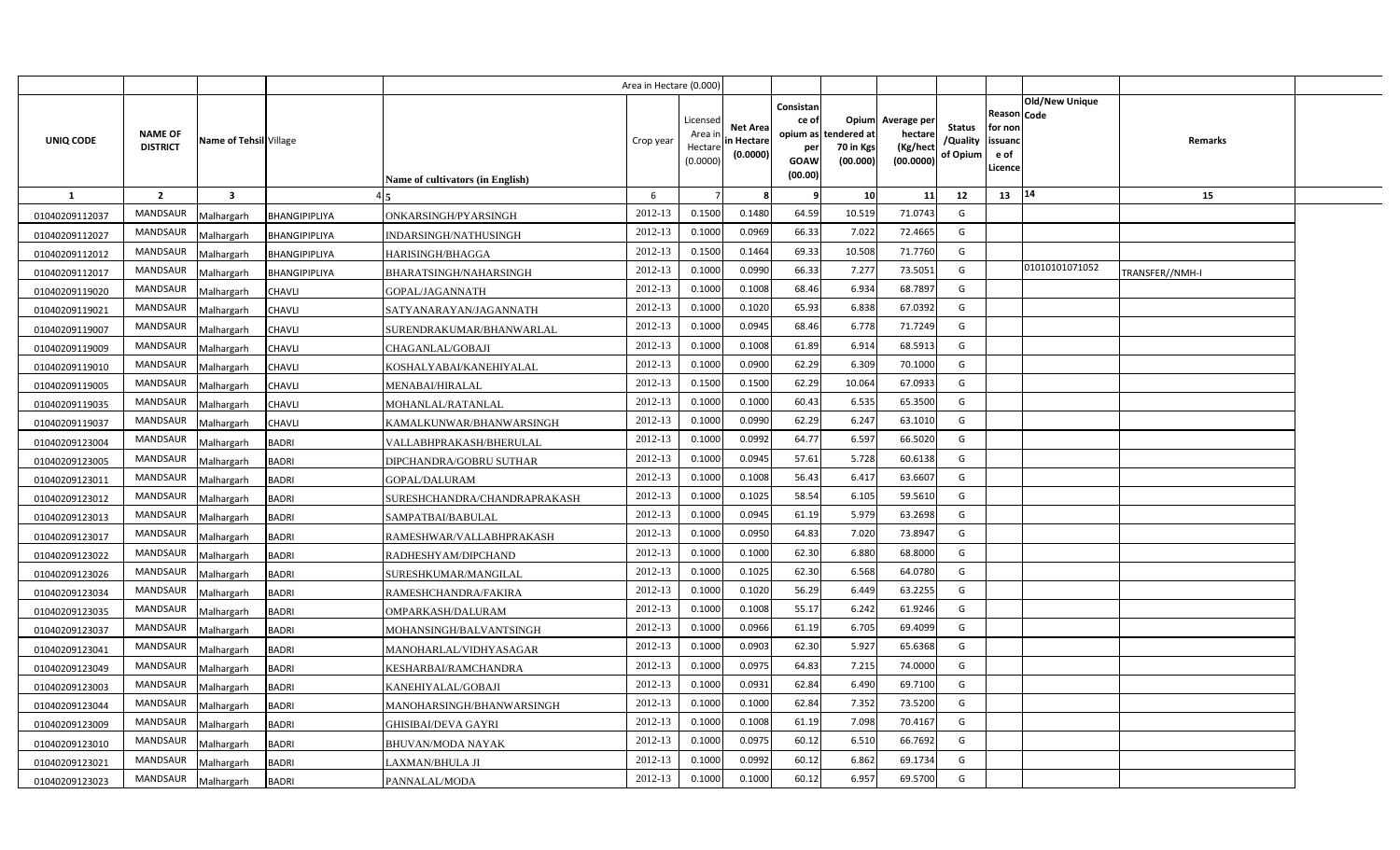|                |                                   |                            |                                              | Area in Hectare (0.000) |                                            |                                           |                                                                 |                                               |                                                 |                                       |                                                             |                       |         |  |
|----------------|-----------------------------------|----------------------------|----------------------------------------------|-------------------------|--------------------------------------------|-------------------------------------------|-----------------------------------------------------------------|-----------------------------------------------|-------------------------------------------------|---------------------------------------|-------------------------------------------------------------|-----------------------|---------|--|
| UNIQ CODE      | <b>NAME OF</b><br><b>DISTRICT</b> | Name of Tehsil Village     | Name of cultivators (in English)             | Crop year               | Licensed<br>Area in<br>Hectare<br>(0.0000) | <b>Net Area</b><br>in Hectare<br>(0.0000) | Consistan<br>ce of<br>opium as<br>per<br><b>GOAW</b><br>(00.00) | Opium<br>tendered at<br>70 in Kgs<br>(00.000) | Average per<br>hectare<br>(Kg/hect<br>(00.0000) | <b>Status</b><br>/Quality<br>of Opium | <b>Reason Code</b><br>for non<br>issuand<br>e of<br>Licence | <b>Old/New Unique</b> | Remarks |  |
| $\mathbf{1}$   | $\overline{2}$                    | $\overline{\mathbf{3}}$    |                                              | 6                       |                                            |                                           |                                                                 | 10 <sup>1</sup>                               | 11                                              | 12                                    | 13 14                                                       |                       | 15      |  |
| 01040209123024 | <b>MANDSAUR</b>                   | Malhargarh<br><b>BADRI</b> | MOHANLAL/MANGILAL                            | 2012-13                 | 0.1000                                     | 0.0950                                    | 56.28                                                           | 5.974                                         | 62.8842                                         | G                                     |                                                             |                       |         |  |
| 01040209123025 | <b>MANDSAUR</b>                   | <b>BADRI</b><br>Malhargarh | MADANLAL/PREMA                               | 2012-13                 | 0.1000                                     | 0.0930                                    | 64.83                                                           | 5.862                                         | 63.0323                                         | G                                     |                                                             |                       |         |  |
| 01040209123059 | <b>MANDSAUR</b>                   | Malhargarh<br><b>BADRI</b> | GANGABAI/VIDYASAGAR                          | 2012-13                 | 0.1000                                     | 0.1004                                    | 65.35                                                           | 6.750                                         | 67.2311                                         | G                                     |                                                             |                       |         |  |
| 01040209101003 | <b>MANDSAUR</b>                   | Malhargarh                 | <b>BOTALGANJ</b><br>HUSSAIN/AHMADNOOR        | 2012-13                 | 0.1500                                     | 0.1482                                    | 59.49                                                           | 9.671                                         | 65.2564                                         | G                                     |                                                             |                       |         |  |
| 01040209101016 | <b>MANDSAUR</b>                   | Malhargarh                 | <b>BOTALGANJ</b><br>SHAKUR/AJIJ              | 2012-13                 | 0.1000                                     | 0.1050                                    | 54.82                                                           | 6.296                                         | 59.9619                                         | G                                     | 05                                                          |                       |         |  |
| 01040209101026 | <b>MANDSAUR</b>                   | Malhargarh                 | <b>BOTALGANJ</b><br>AZIZ/VAFATI              | 2012-13                 | 0.1500                                     | 0.1518                                    | 60.34                                                           | 9.698                                         | 63.8867                                         | G                                     |                                                             |                       |         |  |
| 01040209101032 | <b>MANDSAUR</b>                   | Malhargarh                 | <b>BOTALGANJ</b><br>PRAHLADSINGH/HIMMATSINGH | 2012-13                 | 0.1500                                     | 0.1505                                    | 52.36                                                           | 8.235                                         | 54.7176                                         | G                                     | 04                                                          |                       |         |  |
| 01040209101046 | <b>MANDSAUR</b>                   | Malhargarh                 | <b>BOTALGANJ</b><br><b>BAGDIRAM/DHANNA</b>   | 2012-13                 | 0.1500                                     | 0.1440                                    | 65.91                                                           | 10.404                                        | 72.2500                                         | G                                     |                                                             |                       |         |  |
| 01040209101043 | <b>MANDSAUR</b>                   | Malhargarh                 | <b>BOTALGANJ</b><br>MAJIDMOHD./NOORMOHD.     | 2012-13                 | 0.1000                                     | 0.1040                                    | 55.96                                                           | 6.004                                         | 57.7308                                         | G                                     |                                                             |                       |         |  |
| 01040209101040 | <b>MANDSAUR</b>                   | Malhargarh                 | <b>BOTALGANJ</b><br>BHANWARLAL/PRABHULAL     | 2012-13                 | 0.1500                                     | 0.1564                                    | 55.76                                                           | 9.734                                         | 62.2379                                         | G                                     |                                                             |                       |         |  |
| 01040209101006 | <b>MANDSAUR</b>                   | Malhargarh                 | <b>BOTALGANJ</b><br>KHATUNABAI/MOHAMMAD      | 2012-13                 | 0.1500                                     | 0.1368                                    | 59.49                                                           | 8.771                                         | 64.1155                                         | G                                     |                                                             |                       |         |  |
| 01040209101057 | <b>MANDSAUR</b>                   | Malhargarh                 | <b>BOTALGANJ</b><br>VARDICHAND/PRABHULAL     | 2012-13                 | 0.1000                                     | 0.0992                                    | 56.70                                                           | 5.816                                         | 58.6290                                         | G                                     |                                                             |                       |         |  |
| 01040209101058 | MANDSAUR                          | Malhargarh                 | <b>BOTALGANJ</b><br>KALU/FAKIR MOHMMAD       | 2012-13                 | 0.1000                                     | 0.0984                                    | 56.89                                                           | 5.640                                         | 57.3171                                         | G                                     |                                                             |                       |         |  |
| 01040209101036 | <b>MANDSAUR</b>                   | Malhargarh                 | TORIBAI/ALLANOOR<br><b>BOTALGANJ</b>         | 2012-13                 | 0.1000                                     | 0.1020                                    | 53.33                                                           | 5.257                                         | 51.5392                                         |                                       | 02                                                          |                       |         |  |
| 01040209109004 | MANDSAUR                          | Malhargarh<br><b>DEVRI</b> | <b>BHERU/KACHRU</b>                          | 2012-13                 | 0.1500                                     | 0.1443                                    | 62.34                                                           | 9.707                                         | 67.2696                                         | G                                     |                                                             |                       |         |  |
| 01040209109013 | MANDSAUR                          | Malhargarh<br><b>DEVRI</b> | GORDHAN/KACHRU                               | 2012-13                 | 0.1000                                     | 0.1000                                    | 56.43                                                           | 6.135                                         | 61.3500                                         | G                                     |                                                             |                       |         |  |
| 01040209109019 | <b>MANDSAUR</b>                   | <b>DEVRI</b><br>Malhargarh | NANDUBAI/SHITAL                              | 2012-13                 | 0.1000                                     | 0.0952                                    | 58.30                                                           | 6.038                                         | 63.4244                                         | G                                     |                                                             |                       |         |  |
| 01040209109024 | MANDSAUR                          | Malhargarh<br><b>DEVRI</b> | BHAGWANTIBAI/BAGDIRAM                        | 2012-13                 | 0.1500                                     | 0.1470                                    | 63.84                                                           | 10.050                                        | 68.3673                                         | G                                     |                                                             |                       |         |  |
| 01040209109028 | <b>MANDSAUR</b>                   | Malhargarh<br><b>DEVRI</b> | DHANNALAL/MANGILAL                           | 2012-13                 | 0.1500                                     | 0.1457                                    | 63.84                                                           | 10.251                                        | 70.3569                                         | G                                     |                                                             |                       |         |  |
| 01040209109033 | <b>MANDSAUR</b>                   | <b>DEVRI</b><br>Malhargarh | TANKUBAI/VANSRAM                             | 2012-13                 | 0.1000                                     | 0.0980                                    | 65.43                                                           | 7.020                                         | 71.6327                                         | G                                     |                                                             |                       |         |  |
| 01040209109038 | MANDSAUR                          | Malhargarh<br><b>DEVRI</b> | KESHURAM/VAKTA                               | 2012-13                 | 0.1500                                     | 0.1504                                    | 60.66                                                           | 8.865                                         | 58.9428                                         | G                                     |                                                             |                       |         |  |
| 01040209109041 | <b>MANDSAUR</b>                   | Malhargarh<br><b>DEVRI</b> | <b>BASANTILAL/PANNALAL</b>                   | 2012-13                 | 0.1500                                     | 0.1521                                    | 62.34                                                           | 9.627                                         | 63.2939                                         | G                                     |                                                             |                       |         |  |
| 01040209109043 | MANDSAUR                          | Malhargarh<br><b>DEVRI</b> | RAMSINGH/BHIMSINGH                           | 2012-13                 | 0.1000                                     | 0.1000                                    | 60.84                                                           | 6.779                                         | 67.7900                                         | G                                     |                                                             |                       |         |  |
| 01040209109044 | MANDSAUR                          | <b>DEVRI</b><br>Malhargarh | VIJAYSINGH/SHAMBHUSINGH                      | 2012-13                 | 0.1000                                     | 0.0928                                    | 63.23                                                           | 6.377                                         | 68.7177                                         | G                                     |                                                             |                       |         |  |
| 01040209109046 | MANDSAUR                          | Malhargarh<br><b>DEVRI</b> | GORDHANSINGH/SHAMBHUSINGH                    | 2012-13                 | 0.1500                                     | 0.1470                                    | 65.20                                                           | 10.674                                        | 72.6122                                         | G                                     |                                                             |                       |         |  |
| 01040209109049 | MANDSAUR                          | <b>DEVRI</b><br>Malhargarh | DASHRATHSINGH/RAMSINGH                       | 2012-13                 | 0.1500                                     | 0.1520                                    | 63.30                                                           | 10.996                                        | 72.3421                                         | G                                     |                                                             |                       |         |  |
| 01040209109050 | <b>MANDSAUR</b>                   | Malhargarh<br><b>DEVRI</b> | RAMESHWER/RATANLAL GAYRI                     | 2012-13                 | 0.1000                                     | 0.0950                                    | 63.30                                                           | 6.303                                         | 66.3474                                         | G                                     |                                                             |                       |         |  |
| 01040209109056 | <b>MANDSAUR</b>                   | <b>DEVRI</b><br>Malhargarh | RANGLAL/RATANLAL                             | 2012-13                 | 0.1500                                     | 0.1457                                    | 63.30                                                           | 10.227                                        | 70.1922                                         | G                                     |                                                             |                       |         |  |
| 01040209109060 | <b>MANDSAUR</b>                   | <b>DEVRI</b><br>Malhargarh | BAGDIRAM/DALU                                | 2012-13                 | 0.1500                                     | 0.1500                                    | 62.79                                                           | 10.360                                        | 69.0667                                         | G                                     |                                                             |                       |         |  |
| 01040209109073 | <b>MANDSAUR</b>                   | <b>DEVRI</b><br>Malhargarh | NARAYAN/NABBA                                | 2012-13                 | 0.1000                                     | 0.0980                                    | 60.09                                                           | 6.378                                         | 65.0816                                         | G                                     |                                                             |                       |         |  |
| 01040209109088 | <b>MANDSAUR</b>                   | Malhargarh<br><b>DEVRI</b> | SHAMBHUSINGH/SAJJANSINGH                     | 2012-13                 | 0.1000                                     | 0.0966                                    | 66.09                                                           | 6.722                                         | 69.5859                                         | G                                     |                                                             |                       |         |  |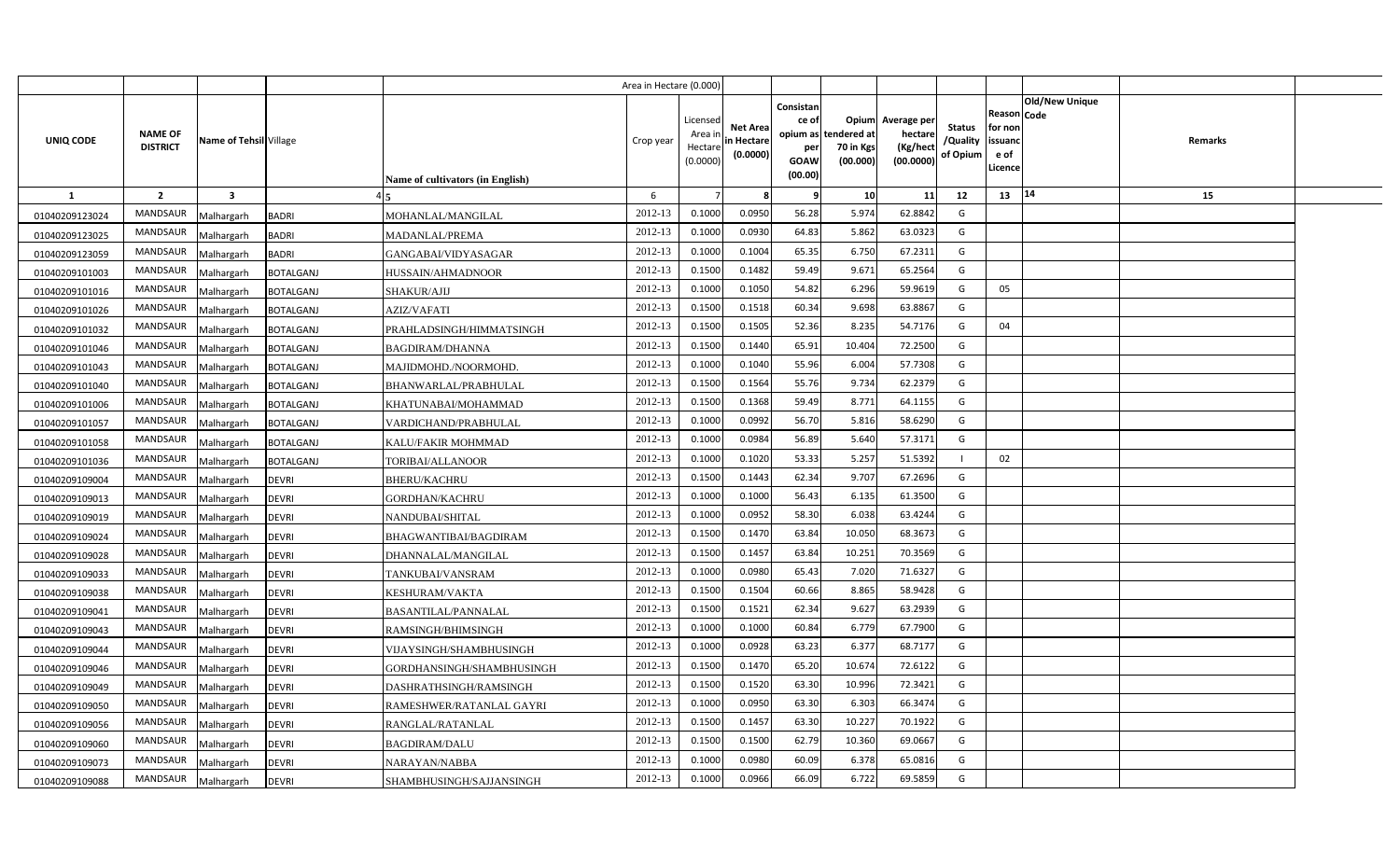|                |                                   |                         |                 |                                         | Area in Hectare (0.000) |                                            |                                           |                                                          |                                               |                                                 |                                       |                                                 |                        |         |  |
|----------------|-----------------------------------|-------------------------|-----------------|-----------------------------------------|-------------------------|--------------------------------------------|-------------------------------------------|----------------------------------------------------------|-----------------------------------------------|-------------------------------------------------|---------------------------------------|-------------------------------------------------|------------------------|---------|--|
| UNIQ CODE      | <b>NAME OF</b><br><b>DISTRICT</b> | Name of Tehsil Village  |                 | <b>Name of cultivators (in English)</b> | Crop year               | Licensed<br>Area in<br>Hectare<br>(0.0000) | <b>Net Area</b><br>in Hectare<br>(0.0000) | Consistan<br>ce of<br>opium as<br>per<br>GOAW<br>(00.00) | Opium<br>tendered at<br>70 in Kgs<br>(00.000) | Average per<br>hectare<br>(Kg/hect<br>(00.0000) | <b>Status</b><br>/Quality<br>of Opium | Reason<br>for non<br>issuand<br>e of<br>Licence | Old/New Unique<br>Code | Remarks |  |
| 1              | $\overline{2}$                    | $\overline{\mathbf{3}}$ |                 |                                         | 6                       |                                            |                                           |                                                          | 10                                            | 11                                              | 12                                    | 13   14                                         |                        | 15      |  |
| 01040209109094 | <b>MANDSAUR</b>                   | Malhargarh              | <b>DEVRI</b>    | TULSIRAM/MANGILAL                       | 2012-13                 | 0.1500                                     | 0.1508                                    | 62.79                                                    | 9.750                                         | 64.6552                                         | G                                     |                                                 |                        |         |  |
| 01040209109097 | <b>MANDSAUR</b>                   | Malhargarh              | <b>DEVRI</b>    | <b>BAGDIBAI/NATHUBAI</b>                | 2012-13                 | 0.1500                                     | 0.1540                                    | 55.63                                                    | 9.036                                         | 58.6753                                         | G                                     |                                                 |                        |         |  |
| 01040209109103 | <b>MANDSAUR</b>                   | Malhargarh              | <b>DEVRI</b>    | BAPULAL/ONKARLAL                        | 2012-13                 | 0.1000                                     | 0.0990                                    | 64.67                                                    | 6.421                                         | 64.8586                                         | G                                     |                                                 |                        |         |  |
| 01040209109105 | <b>MANDSAUR</b>                   | Malhargarh              | <b>DEVRI</b>    | PAPPULAL/KANIRAM                        | 2012-13                 | 0.1000                                     | 0.0986                                    | 62.79                                                    | 6.440                                         | 65.3144                                         | G                                     |                                                 |                        |         |  |
| 01040209109119 | <b>MANDSAUR</b>                   | Malhargarh              | <b>DEVRI</b>    | RAMESHWAR/RATANLAL PATIDAR              | 2012-13                 | 0.1500                                     | 0.1496                                    | 64.67                                                    | 10.061                                        | 67.2527                                         | G                                     |                                                 |                        |         |  |
| 01040209109121 | <b>MANDSAUR</b>                   | Malhargarh              | <b>DEVRI</b>    | PRABHULAL/MANGILAL                      | 2012-13                 | 0.1500                                     | 0.1530                                    | 63.28                                                    | 10.098                                        | 66.0000                                         | G                                     |                                                 |                        |         |  |
| 01040209109042 | <b>MANDSAUR</b>                   | Malhargarh              | <b>DEVRI</b>    | <b>MANNALAL/MADHO</b>                   | 2012-13                 | 0.1500                                     | 0.1495                                    | 64.67                                                    | 10.079                                        | 67.4181                                         | G                                     |                                                 |                        |         |  |
| 01040209109011 | <b>MANDSAUR</b>                   | Malhargarh              | <b>DEVRI</b>    | MANGU/NANDA CHAMAR                      | 2012-13                 | 0.1000                                     | 0.1014                                    | 60.09                                                    | 6.447                                         | 63.5799                                         | G                                     |                                                 |                        |         |  |
| 01040209109021 | MANDSAUR                          | Malhargarh              | <b>DEVRI</b>    | NAGUSINGH/ARJUNSINGH                    | 2012-13                 | 0.1500                                     | 0.1517                                    | 63.28                                                    | 10.477                                        | 69.0639                                         | G                                     |                                                 |                        |         |  |
| 01040209109032 | <b>MANDSAUR</b>                   | Malhargarh              | <b>DEVRI</b>    | VARDICHAND/KASHIRAM                     | 2012-13                 | 0.1500                                     | 0.1400                                    | 69.33                                                    | 10.479                                        | 74.8500                                         | G                                     |                                                 |                        |         |  |
| 01040209109039 | <b>MANDSAUR</b>                   | Malhargarh              | <b>DEVRI</b>    | KASHIRAM/BHUVAN                         | 2012-13                 | 0.1000                                     | 0.0990                                    | 64.71                                                    | 6.924                                         | 69.9394                                         | G                                     |                                                 |                        |         |  |
| 01040209109040 | <b>MANDSAUR</b>                   | Malhargarh              | <b>DEVRI</b>    | MANGILAL/NANDA GAYRI                    | 2012-13                 | 0.1000                                     | 0.1000                                    | 60.21                                                    | 6.417                                         | 64.1700                                         | G                                     |                                                 |                        |         |  |
| 01040209109048 | <b>MANDSAUR</b>                   | Malhargarh              | <b>DEVRI</b>    | AMRITRAM/UDA                            | 2012-13                 | 0.1500                                     | 0.1480                                    | 60.21                                                    | 9.883                                         | 66.7770                                         | G                                     |                                                 |                        |         |  |
| 01040209109059 | <b>MANDSAUR</b>                   | Malhargarh              | <b>DEVRI</b>    | RAMKISHAN/NANDA                         | 2012-13                 | 0.1000                                     | 0.0960                                    | 59.82                                                    | 6.324                                         | 65.8750                                         | G                                     |                                                 |                        |         |  |
| 01040209109074 | <b>MANDSAUR</b>                   | Malhargarh              | <b>DEVRI</b>    | RADHESHYAM/NABBA                        | 2012-13                 | 0.1000                                     | 0.1023                                    | 64.04                                                    | 7.044                                         | 68.8563                                         | G                                     |                                                 |                        |         |  |
| 01040209109075 | <b>MANDSAUR</b>                   | Malhargarh              | <b>DEVRI</b>    | KAMALSINGH/ARJUNSINGH                   | 2012-13                 | 0.1000                                     | 0.1020                                    | 56.37                                                    | 6.249                                         | 61.2647                                         | G                                     |                                                 |                        |         |  |
| 01040209109085 | <b>MANDSAUR</b>                   | Malhargarh              | <b>DEVRI</b>    | GANGABAI/RAMESHWAR                      | 2012-13                 | 0.1500                                     | 0.1380                                    | 60.93                                                    | 9.009                                         | 65.2826                                         | G                                     |                                                 |                        |         |  |
| 01040209109080 | <b>MANDSAUR</b>                   | Malhargarh              | <b>DEVRI</b>    | CHUNNILAL/DALU                          | 2012-13                 | 0.1000                                     | 0.1044                                    | 60.21                                                    | 6.658                                         | 63.7739                                         | G                                     |                                                 |                        |         |  |
| 01040209109087 | <b>MANDSAUR</b>                   | Malhargarh              | <b>DEVRI</b>    | MANNALAL/CHATARBHUJ                     | 2012-13                 | 0.1000                                     | 0.0960                                    | 61.32                                                    | 6.526                                         | 67.9792                                         | G                                     |                                                 |                        |         |  |
| 01040209109020 | <b>MANDSAUR</b>                   | Malhargarh              | <b>DEVRI</b>    | AMBALAL/CHATARBHUJ                      | 2012-13                 | 0.1500                                     | 0.1450                                    | 58.89                                                    | 8.749                                         | 60.3379                                         | G                                     |                                                 |                        |         |  |
| 01040209109072 | <b>MANDSAUR</b>                   | Malhargarh              | <b>DEVRI</b>    | KARULAL/GORDHANLAL                      | 2012-13                 | 0.1000                                     | 0.1008                                    | 58.90                                                    | 6.521                                         | 64.6925                                         | G                                     |                                                 |                        |         |  |
| 01040209109006 | <b>MANDSAUR</b>                   | Malhargarh              | <b>DEVRI</b>    | MANGILAL/KACHRU                         | 2012-13                 | 0.1000                                     | 0.1020                                    | 59.53                                                    | 6.251                                         | 61.2843                                         | G                                     |                                                 |                        |         |  |
| 01040209109051 | MANDSAUR                          | Malhargarh              | <b>DEVRI</b>    | MOHANSINGH/RAMSINGH                     | 2012-13                 | 0.1000                                     | 0.0940                                    | 61.32                                                    | 5.992                                         | 63.7447                                         | G                                     |                                                 |                        |         |  |
| 01040209109091 | <b>MANDSAUR</b>                   | Malhargarh              | <b>DEVRI</b>    | RAMPRASAD/RATANLAL                      | 2012-13                 | 0.1000                                     | 0.1024                                    | 58.90                                                    | 6.639                                         | 64.8340                                         | G                                     |                                                 |                        |         |  |
| 01040209109096 | <b>MANDSAUR</b>                   | Malhargarh              | <b>DEVRI</b>    | MAHENDRASINGH/RANVIRSINGH               | 2012-13                 | 0.1000                                     | 0.0961                                    | 56.52                                                    | 5.862                                         | 60.9990                                         | G                                     |                                                 |                        |         |  |
| 01040209109037 | <b>MANDSAUR</b>                   | Malhargarh              | <b>DEVRI</b>    | VARDICHAND/NANDRAM                      | 2012-13                 | 0.1000                                     | 0.0980                                    | 60.54                                                    | 6.426                                         | 65.5714                                         | G                                     |                                                 |                        |         |  |
| 01040209109057 | <b>MANDSAUR</b>                   | Malhargarh              | <b>DEVRI</b>    | SAMPATBAI/PRABHULAL                     | 2012-13                 | 0.1500                                     | 0.1485                                    | 64.71                                                    | 10.344                                        | 69.6566                                         | G                                     |                                                 |                        |         |  |
| 01040209109093 | <b>MANDSAUR</b>                   | Malhargarh              | <b>DEVRI</b>    | MANGILAL/DEVA                           | 2012-13                 | 0.1500                                     | 0.1410                                    | 60.54                                                    | 9.289                                         | 65.8794                                         | G                                     |                                                 |                        |         |  |
| 01040209117015 | <b>MANDSAUR</b>                   | Malhargarh              | <b>DHIKNIYA</b> | KANWARLAL/BHANWARIBAI                   | 2012-13                 | 0.1500                                     | 0.1398                                    | 57.24                                                    | 8.480                                         | 60.6581                                         | G                                     |                                                 |                        |         |  |
| 01040209117020 | <b>MANDSAUR</b>                   | Malhargarh              | DHIKNIYA        | <b>BEGAMBAI/RASUL</b>                   | 2012-13                 | 0.1000                                     | 0.1000                                    | 60.94                                                    | 6.233                                         | 62.3300                                         | G                                     |                                                 |                        |         |  |
| 01040209117021 | <b>MANDSAUR</b>                   | Malhargarh              | <b>DHIKNIYA</b> | TULSIRAM/BAGDIRAM                       | 2012-13                 | 0.1000                                     | 0.0972                                    | 59.86                                                    | 6.516                                         | 67.0370                                         | G                                     |                                                 |                        |         |  |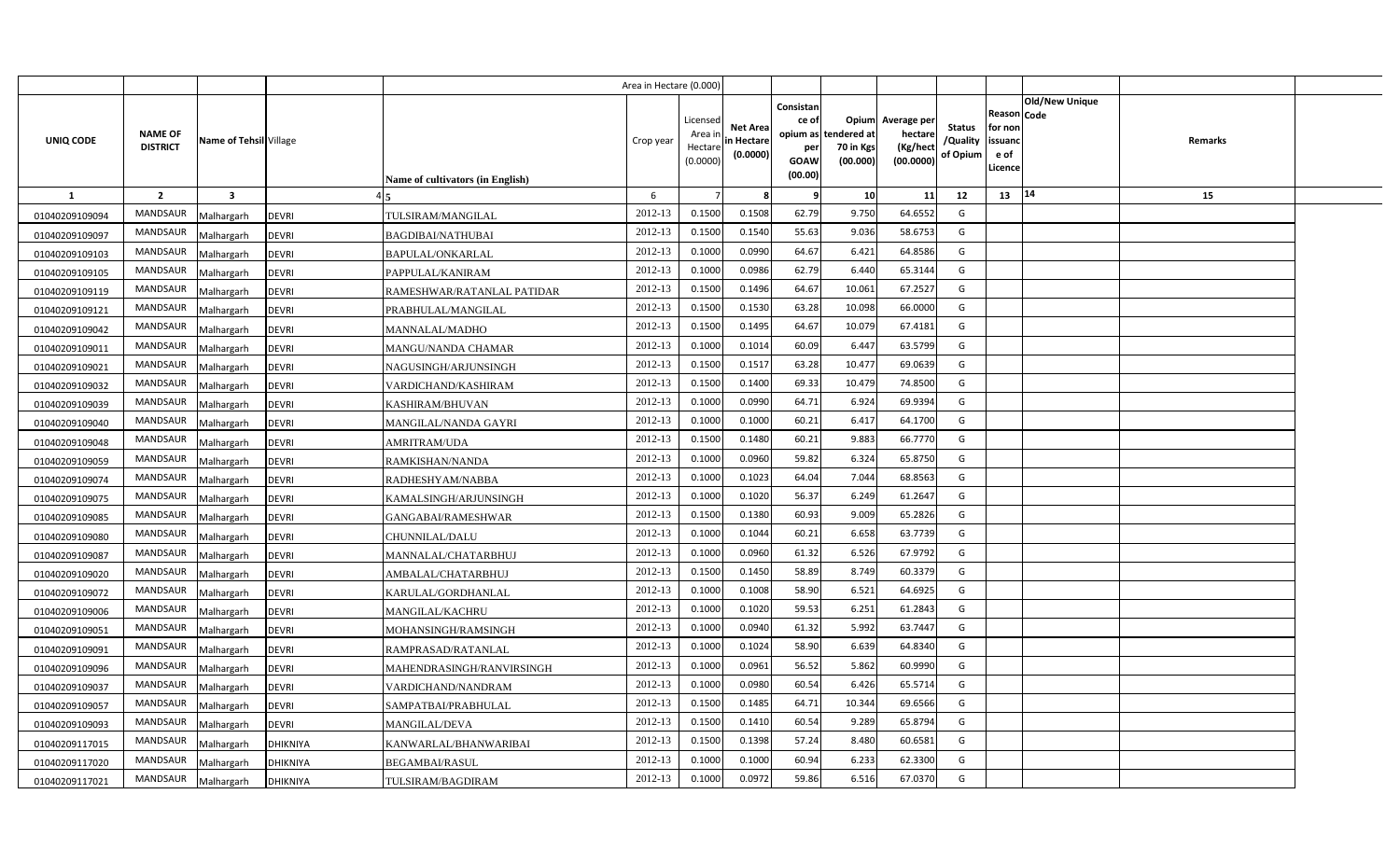|                |                                   |                         |                  |                                         | Area in Hectare (0.000) |                                            |                                           |                                                                 |                                               |                                                 |                                       |                                                 |                               |             |  |
|----------------|-----------------------------------|-------------------------|------------------|-----------------------------------------|-------------------------|--------------------------------------------|-------------------------------------------|-----------------------------------------------------------------|-----------------------------------------------|-------------------------------------------------|---------------------------------------|-------------------------------------------------|-------------------------------|-------------|--|
| UNIQ CODE      | <b>NAME OF</b><br><b>DISTRICT</b> | Name of Tehsil Village  |                  | <b>Name of cultivators (in English)</b> | Crop year               | Licensed<br>Area ir<br>Hectare<br>(0.0000) | <b>Net Area</b><br>in Hectare<br>(0.0000) | Consistan<br>ce of<br>opium as<br>per<br><b>GOAW</b><br>(00.00) | Opium<br>tendered at<br>70 in Kgs<br>(00.000) | Average per<br>hectare<br>(Kg/hect<br>(00.0000) | <b>Status</b><br>/Quality<br>of Opium | Reason<br>for non<br>issuand<br>e of<br>Licence | <b>Old/New Unique</b><br>Code | Remarks     |  |
| <b>1</b>       | $\overline{2}$                    | $\overline{\mathbf{3}}$ |                  |                                         | 6                       |                                            |                                           |                                                                 | 10                                            | 11                                              | 12                                    | 13                                              | 14                            | 15          |  |
| 01040209117036 | <b>MANDSAUR</b>                   | Malhargarh              | <b>DHIKNIYA</b>  | MOHANLAL/KACHRU                         | 2012-13                 | 0.1000                                     | 0.0945                                    | 59.86                                                           | 6.414                                         | 67.8730                                         | G                                     |                                                 |                               |             |  |
| 01040209117045 | <b>MANDSAUR</b>                   | Malhargarh              | <b>DHIKNIYA</b>  | BHOPALSINGH/GENDKUNWAR                  | 2012-13                 | 0.1000                                     | 0.0999                                    | 61.89                                                           | 6.640                                         | 66.4665                                         | G                                     |                                                 |                               |             |  |
| 01040209117061 | MANDSAUR                          | Malhargarh              | DHIKNIYA         | NAGUSINGH/RATANSINGH                    | 2012-13                 | 0.1000                                     | 0.0960                                    | 59.86                                                           | 6.208                                         | 64.6667                                         | G                                     |                                                 |                               | name change |  |
| 01040209117019 | MANDSAUR                          | Malhargarh              | DHIKNIYA         | RADHESHYAM/AMBALAL                      | 2012-13                 | 0.1500                                     | 0.1416                                    | 57.38                                                           | 8.959                                         | 63.2698                                         | G                                     |                                                 |                               |             |  |
| 01040209117027 | MANDSAUR                          | Malhargarh              | DHIKNIYA         | SAMANTSINGH/ONKARSINGH                  | 2012-13                 | 0.1000                                     | 0.103!                                    | 59.39                                                           | 6.855                                         | 66.2319                                         | G                                     |                                                 |                               |             |  |
| 01040209117029 | <b>MANDSAUR</b>                   | Malhargarh              | DHIKNIYA         | <b>GOKUL/BHUVAN</b>                     | 2012-13                 | 0.100                                      | 0.0960                                    | 51.32                                                           | 4.663                                         | 48.5729                                         | G                                     | 04                                              |                               |             |  |
| 01040209117058 | MANDSAUR                          | Malhargarh              | <b>DHIKNIYA</b>  | MANGU/UDA                               | 2012-13                 | 0.1000                                     | 0.0945                                    | 47.68                                                           | 4.809                                         | 50.8889                                         | G                                     | 04                                              |                               |             |  |
| 01040209117034 | <b>MANDSAUR</b>                   | Malhargarh              | DHIKNIYA         | NAGULAL/BHANWARLAL                      | 2012-13                 | 0.1000                                     | 0.0950                                    | 57.02                                                           | 4.928                                         | 51.8737                                         | G                                     | 04                                              |                               |             |  |
| 01040209117040 | MANDSAUR                          | Malhargarh              | DHIKNIYA         | HUSSAIN/MOHAMMAD KHAN                   | 2012-13                 | 0.1000                                     | 0.1000                                    | 59.39                                                           | 5.829                                         | 58.2900                                         | G                                     |                                                 |                               |             |  |
| 01040209117001 | MANDSAUR                          | Malhargarh              | <b>DHIKNIYA</b>  | SHANKARLAL/DHANNA                       | 2012-13                 | 0.1000                                     | 0.0980                                    | 49.32                                                           | 5.792                                         | 59.1020                                         | G                                     | 05                                              |                               |             |  |
| 01040209117057 | <b>MANDSAUR</b>                   | Malhargarh              | DHIKNIYA         | BHANWARLAL/BALMUKUNAD                   | 2012-13                 | 0.1000                                     | 0.0984                                    | 59.39                                                           | 5.727                                         | 58.2012                                         | G                                     |                                                 |                               |             |  |
| 01040209117092 | <b>MANDSAUR</b>                   | Malhargarh              | <b>DHIKNIYA</b>  | SUHAGBAI/KACHRU                         | 2012-13                 | 0.1000                                     | 0.0990                                    | 60.43                                                           | 6.380                                         | 64.4444                                         | G                                     |                                                 |                               |             |  |
| 01040209118002 | <b>MANDSAUR</b>                   | Malhargarh              | BABUKHEDA        | RAMESHWAR/NANURAM                       | 2012-13                 | 0.1500                                     | 0.1520                                    | 72.08                                                           | 11.862                                        | 78.0395                                         | G                                     |                                                 |                               |             |  |
| 01040209118005 | <b>MANDSAUR</b>                   | Malhargarh              | BABUKHEDA        | <b>BHANWARLAL/RAGHU</b>                 | 2012-13                 | 0.1500                                     | 0.1504                                    | 60.60                                                           | 9.722                                         | 64.6410                                         | G                                     |                                                 |                               |             |  |
| 01040209118006 | MANDSAUR                          | Malhargarh              | BABUKHEDA        | ASHOK/BHERULAL                          | 2012-13                 | 0.1500                                     | 0.1520                                    | 63.12                                                           | 10.207                                        | 67.1513                                         | G                                     |                                                 |                               |             |  |
| 01040209118010 | <b>MANDSAUR</b>                   | Malhargarh              | BABUKHEDA        | BHERULAL/DALURAM                        | 2012-13                 | 0.1500                                     | 0.1509                                    | 66.38                                                           | 10.725                                        | 71.0736                                         | G                                     |                                                 |                               |             |  |
| 01040209118012 | MANDSAUR                          | Malhargarh              | BABUKHEDA        | GOVINDRAM/SUKHLAL                       | 2012-13                 | 0.1500                                     | 0.1512                                    | 66.38                                                           | 10.592                                        | 70.0529                                         | G                                     |                                                 |                               |             |  |
| 01040209118014 | <b>MANDSAUR</b>                   | Malhargarh              | BABUKHEDA        | OMPRAKASH/GITABAI/BHERULAL              | 2012-13                 | 0.1000                                     | 0.1008                                    | 69.69                                                           | 7.457                                         | 73.9782                                         | G                                     |                                                 |                               |             |  |
| 01040209118015 | <b>MANDSAUR</b>                   | Malhargarh              | BABUKHEDA        | ISHWARSINGH/LALSINGH                    | 2012-13                 | 0.1500                                     | 0.1435                                    | 63.12                                                           | 9.919                                         | 69.1220                                         | G                                     |                                                 |                               |             |  |
| 01040209118016 | <b>MANDSAUR</b>                   | Malhargarh              | BABUKHEDA        | PRABHULAL/BALURAM                       | 2012-13                 | 0.1000                                     | 0.1015                                    | 67.73                                                           | 7.537                                         | 74.2562                                         | G                                     |                                                 |                               |             |  |
| 01040209118018 | <b>MANDSAUR</b>                   | Malhargarh              | BABUKHEDA        | JAGDISH/BHERULAL                        | 2012-13                 | 0.1000                                     | 0.0989                                    | 67.73                                                           | 7.054                                         | 71.3246                                         | G                                     |                                                 |                               |             |  |
| 01040209118019 | <b>MANDSAUR</b>                   | Malhargarh              | BABUKHEDA        | SHANTIALAL/GANGABAI/NANURAM             | 2012-13                 | 0.1500                                     | 0.1508                                    | 70.82                                                           | 12.161                                        | 80.6432                                         | G                                     |                                                 |                               |             |  |
| 01040209118022 | <b>MANDSAUR</b>                   | Malhargarh              | BABUKHEDA        | KANWARLAL/NARAYAN                       | 2012-13                 | 0.1500                                     | 0.1505                                    | 63.12                                                           | 9.982                                         | 66.3256                                         | G                                     |                                                 |                               |             |  |
| 01040209118026 | <b>MANDSAUR</b>                   | Malhargarh              | BABUKHEDA        | NATHUKUNWAR/MOTISINGH                   | 2012-13                 | 0.1000                                     | 0.1023                                    | 62.75                                                           | 7.100                                         | 69.4037                                         | G                                     |                                                 |                               |             |  |
| 01040209118029 | <b>MANDSAUR</b>                   | Malhargarh              | BABUKHEDA        | BHARATSINGH/BHANWARSINGH                | 2012-13                 | 0.1500                                     | 0.1500                                    | 67.73                                                           | 11.030                                        | 73.5333                                         | G                                     |                                                 |                               |             |  |
| 01040209118035 | <b>MANDSAUR</b>                   | Malhargarh              | BABUKHEDA        | RAMLAL/SALAGRAM                         | 2012-13                 | 0.1500                                     | 0.1520                                    | 69.69                                                           | 11.399                                        | 74.9934                                         | G                                     |                                                 |                               |             |  |
| 01040209118038 | <b>MANDSAUR</b>                   | Malhargarh              | BABUKHEDA        | HIMMATSINGH/NAHARSINGH                  | 2012-13                 | 0.1500                                     | 0.1508                                    | 62.75                                                           | 10.452                                        | 69.3103                                         | G                                     |                                                 |                               |             |  |
| 01040209118039 | <b>MANDSAUR</b>                   | Malhargarh              | BABUKHEDA        | RAJESH/BHANWARLAL                       | 2012-13                 | 0.1500                                     | 0.1482                                    | 69.69                                                           | 11.479                                        | 77.4561                                         | G                                     |                                                 |                               |             |  |
| 01040209118040 | MANDSAUR                          | Malhargarh              | BABUKHEDA        | LAXMINARAYAN/GOVINDRAM                  | 2012-13                 | 0.1500                                     | 0.1512                                    | 68.85                                                           | 11.400                                        | 75.3968                                         | G                                     |                                                 |                               |             |  |
| 01040209118045 | <b>MANDSAUR</b>                   | Malhargarh              | BABUKHEDA        | PRAHLAD/MOHANLAL                        | 2012-13                 | 0.1000                                     | 0.1020                                    | 64.92                                                           | 7.113                                         | 69.7353                                         | G                                     |                                                 |                               |             |  |
| 01040209118046 | <b>MANDSAUR</b>                   | Malhargarh              | <b>BABUKHEDA</b> | TAMIJANBAI/BABUKHAN                     | 2012-13                 | 0.1500                                     | 0.1513                                    | 68.85                                                           | 11.272                                        | 74.5010                                         | G                                     |                                                 |                               |             |  |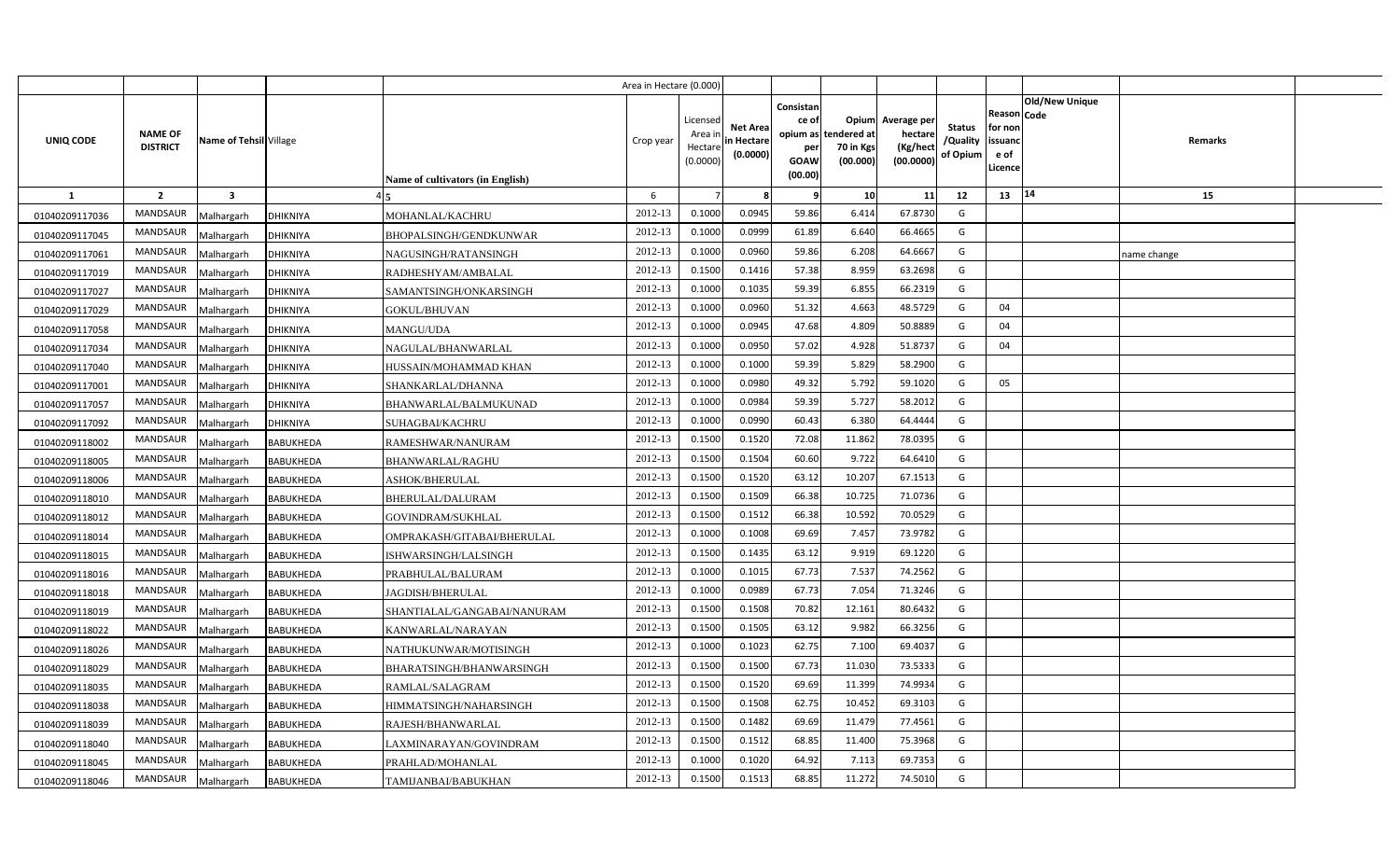|                  |                                   |                         |                  |                                  | Area in Hectare (0.000) |                                            |                                           |                                                     |                                                        |                                                 |                                       |                                                                               |                |  |
|------------------|-----------------------------------|-------------------------|------------------|----------------------------------|-------------------------|--------------------------------------------|-------------------------------------------|-----------------------------------------------------|--------------------------------------------------------|-------------------------------------------------|---------------------------------------|-------------------------------------------------------------------------------|----------------|--|
| <b>UNIQ CODE</b> | <b>NAME OF</b><br><b>DISTRICT</b> | Name of Tehsil Village  |                  | Name of cultivators (in English) | Crop year               | Licensed<br>Area ir<br>Hectare<br>(0.0000) | <b>Net Area</b><br>in Hectare<br>(0.0000) | Consistan<br>ce of<br>per<br><b>GOAW</b><br>(00.00) | Opium<br>opium as tendered at<br>70 in Kgs<br>(00.000) | Average per<br>hectare<br>(Kg/hect<br>(00.0000) | <b>Status</b><br>/Quality<br>of Opium | <b>Old/New Unique</b><br>Reason Code<br>for non<br>issuanc<br>e of<br>Licence | <b>Remarks</b> |  |
| 1                | $\overline{2}$                    | $\overline{\mathbf{3}}$ |                  |                                  | 6                       |                                            | 8                                         | - 9                                                 | 10                                                     | 11                                              | 12                                    | 14<br>13                                                                      | 15             |  |
| 01040209118049   | <b>MANDSAUR</b>                   | Malhargarh              | <b>BABUKHEDA</b> | BHOPALSINGH/VIJAYSINGH           | 2012-13                 | 0.1000                                     | 0.0994                                    | 60.60                                               | 6.476                                                  | 65.1509                                         | G                                     |                                                                               |                |  |
| 01040209118050   | MANDSAUR                          | Malhargarh              | BABUKHEDA        | BHERULAL/RAMLALBALAI             | 2012-13                 | 0.1000                                     | 0.1023                                    | 58.01                                               | 6.215                                                  | 60.7527                                         | G                                     |                                                                               |                |  |
| 01040209118052   | <b>MANDSAUR</b>                   | Malhargarh              | <b>BABUKHEDA</b> | KANWARLAL/RAMLAL                 | 2012-13                 | 0.1500                                     | 0.1470                                    | 72.58                                               | 11.582                                                 | 78.7891                                         | G                                     |                                                                               |                |  |
| 01040209118060   | MANDSAUR                          | Malhargarh              | BABUKHEDA        | GOVINDSINGH/NAHARSINGH           | 2012-13                 | 0.1500                                     | 0.1534                                    | 64.92                                               | 11.203                                                 | 73.031                                          | G                                     |                                                                               |                |  |
| 01040209118093   | MANDSAUR                          | Malhargarh              | <b>BABUKHEDA</b> | PRABHULAL/HEAMRAJ                | 2012-13                 | 0.1000                                     | 0.1000                                    | 70.38                                               | 7.219                                                  | 72.1900                                         | G                                     |                                                                               |                |  |
| 01040209118021   | MANDSAUR                          | Malhargarh              | BABUKHEDA        | RAMPRASAD/TORIRAM                | 2012-13                 | 0.1500                                     | 0.1548                                    | 70.38                                               | 12.226                                                 | 78.9793                                         | G                                     |                                                                               |                |  |
| 01040209118027   | MANDSAUR                          | Malhargarh              | <b>BABUKHEDA</b> | NARAYAN/PANNALAL                 | 2012-13                 | 0.1000                                     | 0.1044                                    | 63.40                                               | 7.653                                                  | 73.304                                          |                                       | 02                                                                            |                |  |
| 01040209118041   | MANDSAUR                          | Malhargarh              | <b>BABUKHEDA</b> | OMPRAKSAH/PANNALAL               | 2012-13                 | 0.1500                                     | 0.1518                                    | 63.40                                               | 10.986                                                 | 72.3715                                         | G                                     |                                                                               |                |  |
| 01040209118055   | MANDSAUR                          | Malhargarh              | <b>BABUKHEDA</b> | RAMESHWAR/DHANRAJ                | 2012-13                 | 0.1500                                     | 0.1520                                    | 70.38                                               | 11.653                                                 | 76.6645                                         | G                                     |                                                                               |                |  |
| 01040209118020   | MANDSAUR                          | Malhargarh              | BABUKHEDA        | BHANWERSINGH/KHUSHALSINGH        | 2012-13                 | 0.1000                                     | 0.0990                                    | 59.12                                               | 6.436                                                  | 65.0101                                         | G                                     |                                                                               |                |  |
| 01040209118003   | MANDSAUR                          | Malhargarh              | BABUKHEDA        | PARWATIBAI/MEGHRAJ               | 2012-13                 | 0.1500                                     | 0.1470                                    | 63.22                                               | 10.233                                                 | 69.6122                                         | G                                     |                                                                               |                |  |
| 01040209118017   | <b>MANDSAUR</b>                   | Malhargarh              | <b>BABUKHEDA</b> | KHUSHALSINGH/KISHANSINGH         | 2012-13                 | 0.1500                                     | 0.1518                                    | 56.52                                               | 9.180                                                  | 60.4743                                         | G                                     |                                                                               |                |  |
| 01040209118109   | MANDSAUR                          | Malhargarh              | <b>BABUKHEDA</b> | RAMKUNWARBAI/SHOBHARAM           | 2012-13                 | 0.1000                                     | 0.1000                                    | 59.12                                               | 6.216                                                  | 62.1600                                         | G                                     |                                                                               |                |  |
| 01040209129001   | <b>MANDSAUR</b>                   | Malhargarh              | LIMBAWAS         | BHERULAL/RANGLAL                 | 2012-13                 | 0.1000                                     | 0.0961                                    | 62.59                                               | 6.152                                                  | 64.0166                                         | G                                     |                                                                               |                |  |
| 01040209129004   | MANDSAUR                          | Malhargarh              | LIMBAWAS         | LILABAI/RAMESHWAR                | 2012-13                 | 0.1000                                     | 0.0990                                    | 72.91                                               | 7.426                                                  | 75.0101                                         | G                                     |                                                                               |                |  |
| 01040209129005   | MANDSAUR                          | Malhargarh              | LIMBAWAS         | SHRANGARIBAI/RUPA                | 2012-13                 | 0.1000                                     | 0.0986                                    | 59.85                                               | 6.447                                                  | 65.3854                                         | G                                     |                                                                               |                |  |
| 01040209129006   | <b>MANDSAUR</b>                   | Malhargarh              | LIMBAWAS         | MOHANBAI/AMRITRAM                | 2012-13                 | 0.1000                                     | 0.0975                                    | 59.85                                               | 6.532                                                  | 66.9949                                         | G                                     |                                                                               |                |  |
| 01040209129010   | MANDSAUR                          | Malhargarh              | LIMBAWAS         | KANHYYALAL/AMRATRAM              | 2012-13                 | 0.1000                                     | 0.1000                                    | 55.91                                               | 6.118                                                  | 61.1800                                         | G                                     |                                                                               |                |  |
| 01040209129011   | <b>MANDSAUR</b>                   | Malhargarh              | LIMBAWAS         | KANHYYALAL/MANGILAL              | 2012-13                 | 0.1000                                     | 0.0990                                    | 59.85                                               | 5.917                                                  | 59.7677                                         | G                                     |                                                                               |                |  |
| 01040209129013   | MANDSAUR                          | Malhargarh              | LIMBAWAS         | BHOPALSINGH/KISHORSINGH          | 2012-13                 | 0.1000                                     | 0.1044                                    | 62.59                                               | 7.028                                                  | 67.3180                                         | G                                     |                                                                               |                |  |
| 01040209129018   | <b>MANDSAUR</b>                   | Malhargarh              | LIMBAWAS         | KAMALKUANWER/PANNASINGH          | 2012-13                 | 0.1500                                     | 0.1530                                    | 66.17                                               | 10.048                                                 | 65.6732                                         | G                                     |                                                                               |                |  |
| 01040209129021   | <b>MANDSAUR</b>                   | Malhargarh              | LIMBAWAS         | UMRAOSINGH/UDAYSINGH             | 2012-13                 | 0.1000                                     | 0.1036                                    | 63.48                                               | 6.674                                                  | 64.4208                                         | G                                     |                                                                               |                |  |
| 01040209129024   | <b>MANDSAUR</b>                   | Malhargarh              | LIMBAWAS         | BASANTILAL/NANURAM               | 2012-13                 | 0.1000                                     | 0.1023                                    | 63.48                                               | 6.711                                                  | 65.6012                                         | G                                     |                                                                               |                |  |
| 01040209129026   | MANDSAUR                          | Malhargarh              | LIMBAWAS         | KELASHCHAND/SURAJMAL             | 2012-13                 | 0.1000                                     | 0.1025                                    | 66.17                                               | 7.090                                                  | 69.1707                                         | G                                     |                                                                               |                |  |
| 01040209129027   | MANDSAUR                          | Malhargarh              | LIMBAWAS         | AMBHALAL/BAGDIRAM                | 2012-13                 | 0.1000                                     | 0.1000                                    | 66.17                                               | 6.986                                                  | 69.8600                                         | G                                     |                                                                               |                |  |
| 01040209129028   | MANDSAUR                          | Malhargarh              | LIMBAWAS         | MOHANBAI/CHUNNILAL               | 2012-13                 | 0.1000                                     | 0.0990                                    | 51.13                                               | 5.551                                                  | 56.070                                          | G                                     | 04                                                                            |                |  |
| 01040209129031   | MANDSAUR                          | Malhargarh              | <b>IMBAWAS</b>   | KACHRULAL/SHIVLAL                | 2012-13                 | 0.1000                                     | 0.1040                                    | 66.80                                               | 7.453                                                  | 71.6635                                         | G                                     |                                                                               |                |  |
| 01040209129032   | MANDSAUR                          | Malhargarh              | LIMBAWAS         | BALVENTHSINGH/MADANSINGH         | 2012-13                 | 0.1000                                     | 0.1000                                    | 63.48                                               | 6.910                                                  | 69.100                                          | G                                     |                                                                               |                |  |
| 01040209129033   | MANDSAUR                          | Malhargarh              | LIMBAWAS         | BANNUKUNWAR/VIKRAMSINGH          | 2012-13                 | 0.1000                                     | 0.1026                                    | 61.52                                               | 6.345                                                  | 61.8421                                         | G                                     |                                                                               |                |  |
| 01040209129036   | MANDSAUR                          | Malhargarh              | LIMBAWAS         | CHAMPALAL/BHUWANIRAM             | 2012-13                 | 0.1000                                     | 0.1008                                    | 61.52                                               | 6.495                                                  | 64.4345                                         | G                                     |                                                                               |                |  |
| 01040209129037   | MANDSAUR                          | Malhargarh              | <b>LIMBAWAS</b>  | MAHIPALSINGH/RAMSINGH            | 2012-13                 | 0.1000                                     | 0.1000                                    | 64.13                                               | 6.450                                                  | 64.5000                                         | G                                     |                                                                               |                |  |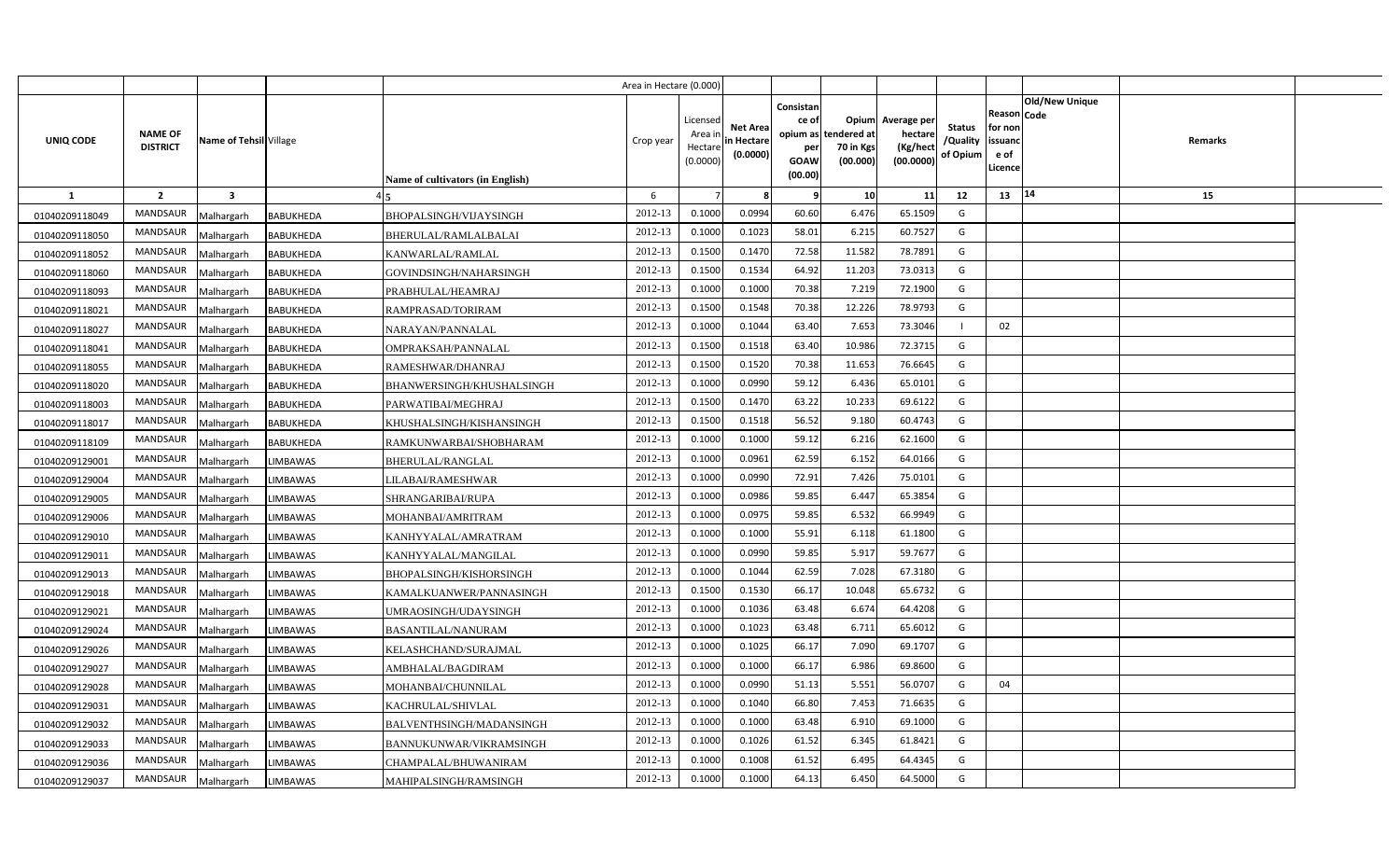|                |                                   |                         |                 |                                  | Area in Hectare (0.000) |                                            |                                           |                                                     |                                                        |                                                 |                                       |                                                                               |         |  |
|----------------|-----------------------------------|-------------------------|-----------------|----------------------------------|-------------------------|--------------------------------------------|-------------------------------------------|-----------------------------------------------------|--------------------------------------------------------|-------------------------------------------------|---------------------------------------|-------------------------------------------------------------------------------|---------|--|
| UNIQ CODE      | <b>NAME OF</b><br><b>DISTRICT</b> | Name of Tehsil Village  |                 | Name of cultivators (in English) | Crop year               | Licensed<br>Area ir<br>Hectare<br>(0.0000) | <b>Net Area</b><br>in Hectare<br>(0.0000) | Consistan<br>ce of<br>per<br><b>GOAW</b><br>(00.00) | Opium<br>opium as tendered at<br>70 in Kgs<br>(00.000) | Average per<br>hectare<br>(Kg/hect<br>(00.0000) | <b>Status</b><br>/Quality<br>of Opium | <b>Old/New Unique</b><br>Reason Code<br>for non<br>issuanc<br>e of<br>Licence | Remarks |  |
| <b>1</b>       | $\overline{2}$                    | $\overline{\mathbf{3}}$ |                 |                                  | 6                       |                                            | R                                         | - 9                                                 | 10                                                     | 11                                              | 12                                    | 14<br>13                                                                      | 15      |  |
| 01040209129038 | <b>MANDSAUR</b>                   | Malhargarh              | <b>LIMBAWAS</b> | SAMANTHSINGH/GOVIENDSINGH        | 2012-13                 | 0.1000                                     | 0.1020                                    | 64.13                                               | 6.688                                                  | 65.5686                                         | G                                     |                                                                               |         |  |
| 01040209129045 | MANDSAUR                          | Malhargarh              | LIMBAWAS        | MAHIPALSINGH/KISHORSINGH         | 2012-13                 | 0.1000                                     | 0.1000                                    | 51.59                                               | 5.395                                                  | 53.9500                                         | G                                     | 04                                                                            |         |  |
| 01040209129051 | MANDSAUR                          | Malhargarh              | <b>LIMBAWAS</b> | JAGDISHCHAND/NATHULAL            | 2012-13                 | 0.1000                                     | 0.1012                                    | 66.80                                               | 7.090                                                  | 70.0593                                         | G                                     |                                                                               |         |  |
| 01040209129052 | MANDSAUR                          | Malhargarh              | <b>LIMBAWAS</b> | KANHIYALAL/BHUWANIRAM            | 2012-13                 | 0.1000                                     | 0.1020                                    | 64.13                                               | 6.734                                                  | 66.0196                                         | G                                     |                                                                               |         |  |
| 01040209129059 | MANDSAUR                          | Malhargarh              | <b>LIMBAWAS</b> | DARBARSINGH/RAGHUNATHSINGH       | 2012-13                 | 0.1000                                     | 0.1023                                    | 63.39                                               | 7.036                                                  | 68.778                                          | G                                     |                                                                               |         |  |
| 01040209129063 | <b>MANDSAUR</b>                   | Malhargarh              | <b>LIMBAWAS</b> | SURESHCHAND/HEERALAL             | 2012-13                 | 0.1000                                     | 0.1008                                    | 66.80                                               | 7.310                                                  | 72.5198                                         | G                                     |                                                                               |         |  |
| 01040209129066 | MANDSAUR                          | Malhargarh              | LIMBAWAS        | DASHRATH/KANEHIYALAL             | 2012-13                 | 0.1000                                     | 0.1000                                    | 65.82                                               | 7.043                                                  | 70.4300                                         | G                                     |                                                                               |         |  |
| 01040209129069 | MANDSAUR                          | Malhargarh              | <b>LIMBAWAS</b> | DEVILAL/HIRALAL                  | 2012-13                 | 0.1000                                     | 0.0986                                    | 61.52                                               | 6.495                                                  | 65.8722                                         | G                                     |                                                                               |         |  |
| 01040209129071 | MANDSAUR                          | Malhargarh              | <b>LIMBAWAS</b> | BHUVANISHANKAR/DHAPUBAI          | 2012-13                 | 0.1000                                     | 0.1000                                    | 60.78                                               | 6.365                                                  | 63.6500                                         | G                                     |                                                                               |         |  |
| 01040209129074 | MANDSAUR                          | Malhargarh              | <b>LIMBAWAS</b> | UDAYRAM/BHERULAL                 | 2012-13                 | 0.1000                                     | 0.1020                                    | 54.51                                               | 5.817                                                  | 57.029                                          | G                                     | 05                                                                            |         |  |
| 01040209129078 | MANDSAUR                          | Malhargarh              | <b>LIMBAWAS</b> | CHANDIBAI/MANGILAL               | 2012-13                 | 0.1000                                     | 0.1007                                    | 58.55                                               | 5.964                                                  | 59.2254                                         | G                                     |                                                                               |         |  |
| 01040209129022 | MANDSAUR                          | Malhargarh              | <b>LIMBAWAS</b> | RAMPARHLAD/BAPULAL               | 2012-13                 | 0.1500                                     | 0.1520                                    | 65.82                                               | 10.710                                                 | 70.460                                          | G                                     |                                                                               |         |  |
| 01040209129095 | MANDSAUR                          | Malhargarh              | LIMBAWAS        | <b>BADRILAL/NANURAM</b>          | 2012-13                 | 0.1000                                     | 0.1014                                    | 59.74                                               | 6.273                                                  | 61.8639                                         | G                                     |                                                                               |         |  |
| 01040209129097 | <b>MANDSAUR</b>                   | Malhargarh              | LIMBAWAS        | <b>BHAGIRATH/HIRA</b>            | 2012-13                 | 0.1000                                     | 0.1000                                    | 60.78                                               | 6.243                                                  | 62.4300                                         | G                                     |                                                                               |         |  |
| 01040209129096 | <b>MANDSAUR</b>                   | Malhargarh              | LIMBAWAS        | RAMGOPAL/PHOOLCHAND              | 2012-13                 | 0.1000                                     | 0.1050                                    | 54.94                                               | 5.698                                                  | 54.2667                                         | G                                     | 04                                                                            |         |  |
| 01040209129053 | MANDSAUR                          | Malhargarh              | LIMBAWAS        | KARULAL/BHERULAL                 | 2012-13                 | 0.1000                                     | 0.1015                                    | 54.92                                               | 6.080                                                  | 59.9015                                         | G                                     | 05                                                                            |         |  |
| 01040209129044 | <b>MANDSAUR</b>                   | Malhargarh              | LIMBAWAS        | <b>BADRIDAS/PRABHUDAS</b>        | 2012-13                 | 0.1500                                     | 0.1470                                    | 60.78                                               | 9.812                                                  | 66.7483                                         | G                                     |                                                                               |         |  |
| 01040209129073 | <b>MANDSAUR</b>                   | Malhargarh              | LIMBAWAS        | VISHNULAL/KESHURAM/DHAPUBAI      | 2012-13                 | 0.1000                                     | 0.1023                                    | 60.03                                               | 6.509                                                  | 63.6266                                         | G                                     |                                                                               |         |  |
| 01040209129064 | <b>MANDSAUR</b>                   | Malhargarh              | LIMBAWAS        | DINESHKUMAR/HIRALAL              | 2012-13                 | 0.1000                                     | 0.1044                                    | 69.61                                               | 7.428                                                  | 71.1494                                         | G                                     |                                                                               |         |  |
| 01040209129083 | <b>MANDSAUR</b>                   | Malhargarh              | <b>LIMBAWAS</b> | RAMPRASAD/ISHWARLAL              | 2012-13                 | 0.1000                                     | 0.0986                                    | 67.25                                               | 6.850                                                  | 69.4726                                         | G                                     |                                                                               |         |  |
| 01040209129101 | <b>MANDSAUR</b>                   | Malhargarh              | LIMBAWAS        | HAJARILAL/RAGHAV                 | 2012-13                 | 0.1000                                     | 0.1020                                    | 60.03                                               | 6.432                                                  | 63.0588                                         | G                                     |                                                                               |         |  |
| 01040209129061 | <b>MANDSAUR</b>                   | Malhargarh              | LIMBAWAS        | MADANLAL/HAJARILAL               | 2012-13                 | 0.1000                                     | 0.1020                                    | 60.14                                               | 6.229                                                  | 61.0686                                         | G                                     |                                                                               |         |  |
| 01040209107019 | MANDSAUR                          | Malhargarh              | <b>BELARA</b>   | GOPAL/RAMCHANDRA/NANDUBAI        | 2012-13                 | 0.1500                                     | 0.1410                                    | 63.91                                               | 10.426                                                 | 73.9433                                         | G                                     |                                                                               |         |  |
| 01040209107023 | <b>MANDSAUR</b>                   | Malhargarh              | <b>BELARA</b>   | KANWARLAL/ROOPA                  | 2012-13                 | 0.1500                                     | 0.1470                                    | 58.35                                               | 9.803                                                  | 66.6871                                         | G                                     |                                                                               |         |  |
| 01040209107030 | MANDSAUR                          | Malhargarh              | <b>BELARA</b>   | NARAYAN/NATHU                    | 2012-13                 | 0.1000                                     | 0.1012                                    | 62.61                                               | 6.637                                                  | 65.5830                                         | G                                     |                                                                               |         |  |
| 01040209107001 | MANDSAUR                          | Malhargarh              | <b>BELARA</b>   | HIRALAL/ONKAR                    | 2012-13                 | 0.1500                                     | 0.1464                                    | 57.93                                               | 8.193                                                  | 55.9631                                         | G                                     | 04                                                                            |         |  |
| 01040209107015 | MANDSAUR                          | Malhargarh              | <b>BELARA</b>   | BAPULAL/NANURAM                  | 2012-13                 | 0.1000                                     | 0.1020                                    | 60.84                                               | 6.119                                                  | 59.9902                                         | G                                     |                                                                               |         |  |
| 01040209107043 | MANDSAUR                          | Malhargarh              | <b>BELARA</b>   | UDAYSINGH/KARANSINGH             | 2012-13                 | 0.1000                                     | 0.0984                                    | 62.61                                               | 6.717                                                  | 68.2622                                         | G                                     |                                                                               |         |  |
| 01040209107048 | MANDSAUR                          | Malhargarh              | BELARA          | LAXMINARAYAN/MAGNIRAM            | 2012-13                 | 0.1500                                     | 0.1406                                    | 62.61                                               | 9.526                                                  | 67.7525                                         | G                                     |                                                                               |         |  |
| 01040209107049 | MANDSAUR                          | Malhargarh              | <b>BELARA</b>   | GENDALAL/MAGNIRAM                | 2012-13                 | 0.1500                                     | 0.1450                                    | 61.29                                               | 9.850                                                  | 67.931                                          | G                                     |                                                                               |         |  |
| 01040209107047 | MANDSAUR                          | Malhargarh              | <b>BELARA</b>   | DEVILAL/MODA                     | 2012-13                 | 0.1000                                     | 0.0990                                    | 62.59                                               | 6.474                                                  | 65.3939                                         | G                                     |                                                                               |         |  |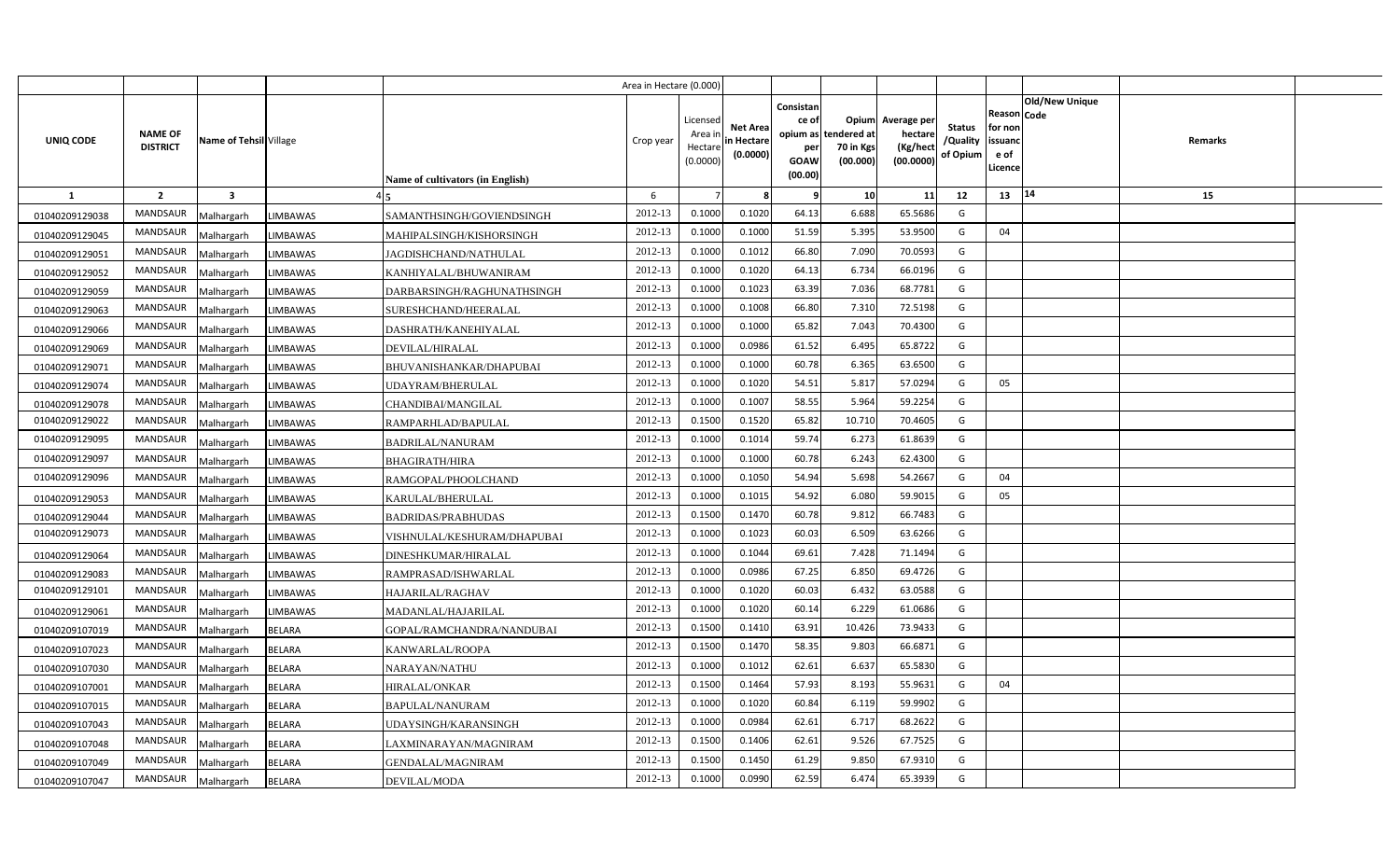|                |                                   |                         |                |                                  | Area in Hectare (0.000) |                                           |                                           |                                                     |                                                        |                                                 |                                       |                                                                               |         |  |
|----------------|-----------------------------------|-------------------------|----------------|----------------------------------|-------------------------|-------------------------------------------|-------------------------------------------|-----------------------------------------------------|--------------------------------------------------------|-------------------------------------------------|---------------------------------------|-------------------------------------------------------------------------------|---------|--|
| UNIQ CODE      | <b>NAME OF</b><br><b>DISTRICT</b> | Name of Tehsil Village  |                | Name of cultivators (in English) | Crop year               | Licensed<br>Area i<br>Hectare<br>(0.0000) | <b>Net Area</b><br>in Hectare<br>(0.0000) | Consistan<br>ce of<br>per<br><b>GOAW</b><br>(00.00) | Opium<br>opium as tendered at<br>70 in Kgs<br>(00.000) | Average per<br>hectare<br>(Kg/hect<br>(00.0000) | <b>Status</b><br>/Quality<br>of Opium | <b>Old/New Unique</b><br>Reason Code<br>for non<br>issuanc<br>e of<br>Licence | Remarks |  |
| <b>1</b>       | $\overline{2}$                    | $\overline{\mathbf{3}}$ |                |                                  | 6                       |                                           |                                           | -9                                                  | 10                                                     | 11                                              | 12                                    | 14<br>13                                                                      | 15      |  |
| 01040209111001 | <b>MANDSAUR</b>                   | Malhargarh              | KAMLIYA        | <b>BAPUSINGH/JAYSINGH</b>        | 2012-13                 | 0.1500                                    | 0.1410                                    | 63.16                                               | 10.403                                                 | 73.7801                                         | G                                     |                                                                               |         |  |
| 01040209111002 | MANDSAUR                          | Malhargarh              | <b>KAMLIYA</b> | BHANWARBAI/NAHARSINGH            | 2012-13                 | 0.1000                                    | 0.0980                                    | 63.16                                               | 6.839                                                  | 69.7857                                         | G                                     |                                                                               |         |  |
| 01040209111018 | MANDSAUR                          | Malhargarh              | <b>KAMLIYA</b> | KALUSINGH/JAYSINGH               | 2012-13                 | 0.1000                                    | 0.0990                                    | 63.16                                               | 6.857                                                  | 69.2626                                         | G                                     |                                                                               |         |  |
| 01040209111022 | MANDSAUR                          | Malhargarh              | KAMLIYA        | ROOPSINGH/GAMERSINGH             | 2012-13                 | 0.1000                                    | 0.0990                                    | 64.97                                               | 7.156                                                  | 72.2828                                         | G                                     |                                                                               |         |  |
| 01040209111025 | MANDSAUR                          | Malhargarh              | KAMLIYA        | KAMALDAS/PRABHUDAS               | 2012-13                 | 0.1000                                    | 0.0960                                    | 63.30                                               | 6.285                                                  | 65.4688                                         | G                                     |                                                                               |         |  |
| 01040209111027 | <b>MANDSAUR</b>                   | Malhargarh              | KAMLIYA        | UDAYSINGH/JAYSINGH               | 2012-13                 | 0.1000                                    | 0.1008                                    | 62.94                                               | 6.537                                                  | 64.8512                                         | G                                     |                                                                               |         |  |
| 01040209111033 | MANDSAUR                          | Malhargarh              | KAMLIYA        | GOVINDSINGH/BHERUSINGH           | 2012-13                 | 0.1500                                    | 0.1425                                    | 59.15                                               | 8.594                                                  | 60.3088                                         | G                                     |                                                                               |         |  |
| 01040209111034 | MANDSAUR                          | Malhargarh              | KAMLIYA        | SULTANSINGH/JALAMSINGH           | 2012-13                 | 0.1500                                    | 0.1488                                    | 64.97                                               | 9.903                                                  | 66.5524                                         | G                                     |                                                                               |         |  |
| 01040209111049 | MANDSAUR                          | Malhargarh              | KAMLIYA        | JAGDISHSINGH/KALUSINGH           | 2012-13                 | 0.1500                                    | 0.1517                                    | 59.72                                               | 9.794                                                  | 64.561                                          | G                                     |                                                                               |         |  |
| 01040209111050 | MANDSAUR                          | Malhargarh              | KAMLIYA        | GENDALAL/TULSIRAM                | 2012-13                 | 0.1000                                    | 0.0946                                    | 62.94                                               | 6.357                                                  | 67.1987                                         | G                                     |                                                                               |         |  |
| 01040209111054 | MANDSAUR                          | Malhargarh              | KAMLIYA        | JASVANTHSINGH/NATHUSINGH         | 2012-13                 | 0.1500                                    | 0.1452                                    | 62.94                                               | 9.846                                                  | 67.8099                                         | G                                     |                                                                               |         |  |
| 01040209111055 | MANDSAUR                          | Malhargarh              | <b>KAMLIYA</b> | RAMSINGH/BAPUSINGH               | 2012-13                 | 0.1500                                    | 0.1150                                    | 61.22                                               | 7.609                                                  | 66.165                                          | G                                     |                                                                               |         |  |
| 01040209111056 | <b>MANDSAUR</b>                   | Malhargarh              | KAMLIYA        | KANCHANBAI/RAMSINGH              | 2012-13                 | 0.1000                                    | 0.0980                                    | 61.22                                               | 6.498                                                  | 66.3061                                         | G                                     |                                                                               |         |  |
| 01040209111076 | MANDSAUR                          | Malhargarh              | KAMLIYA        | JUZHARSINGH/NIRBHAYSINGH         | 2012-13                 | 0.1500                                    | 0.1470                                    | 64.97                                               | 10.479                                                 | 71.285                                          | G                                     |                                                                               |         |  |
| 01040209111062 | MANDSAUR                          | Malhargarh              | KAMLIYA        | MANSINGH/HARISINGH               | 2012-13                 | 0.1000                                    | 0.1015                                    | 61.22                                               | 6.577                                                  | 64.7980                                         | G                                     |                                                                               |         |  |
| 01040209111026 | <b>MANDSAUR</b>                   | Malhargarh              | KAMLIYA        | GOPALSINGH/KALUSINGH             | 2012-13                 | 0.1000                                    | 0.0975                                    | 65.61                                               | 7.067                                                  | 72.4821                                         | G                                     |                                                                               |         |  |
| 01040209111057 | MANDSAUR                          | Malhargarh              | KAMLIYA        | VINODSINGH/JUJHARSINGH           | 2012-13                 | 0.1500                                    | 0.1500                                    | 65.61                                               | 10.554                                                 | 70.3600                                         | G                                     |                                                                               |         |  |
| 01040209111010 | <b>MANDSAUR</b>                   | Malhargarh              | KAMLIYA        | HARISHKUMAR/BHANWARLAL           | 2012-13                 | 0.1500                                    | 0.1466                                    | 64.54                                               | 9.856                                                  | 67.2306                                         | G                                     |                                                                               |         |  |
| 01040209111012 | <b>MANDSAUR</b>                   | Malhargarh              | KAMLIYA        | MEHTABBAI/NARAYAN                | 2012-13                 | 0.1000                                    | 0.0966                                    | 64.54                                               | 7.007                                                  | 72.5362                                         | G                                     |                                                                               |         |  |
| 01040209111013 | <b>MANDSAUR</b>                   | Malhargarh              | KAMLIYA        | MEHTABSINGH/NAWALSINGH           | 2012-13                 | 0.1000                                    | 0.1020                                    | 59.72                                               | 6.586                                                  | 64.5686                                         | G                                     |                                                                               |         |  |
| 01040209111023 | <b>MANDSAUR</b>                   | Malhargarh              | KAMLIYA        | SHANKARLAL/DALLA                 | 2012-13                 | 0.1500                                    | 0.1440                                    | 64.54                                               | 9.663                                                  | 67.1042                                         | G                                     |                                                                               |         |  |
| 01040209111028 | MANDSAUR                          | Malhargarh              | KAMLIYA        | SULTANSINGH/GAMERSINGH           | 2012-13                 | 0.1500                                    | 0.1533                                    | 63.29                                               | 10.642                                                 | 69.4194                                         | G                                     |                                                                               |         |  |
| 01040209111031 | <b>MANDSAUR</b>                   | Malhargarh              | KAMLIYA        | MANGILAL/PANNALAL                | 2012-13                 | 0.1000                                    | 0.1012                                    | 65.61                                               | 7.208                                                  | 71.2253                                         | G                                     |                                                                               |         |  |
| 01040209111037 | MANDSAUR                          | Malhargarh              | KAMLIYA        | MODSINGH/MANSINGH                | 2012-13                 | 0.1500                                    | 0.1500                                    | 65.47                                               | 10.644                                                 | 70.9600                                         | G                                     |                                                                               |         |  |
| 01040209111041 | <b>MANDSAUR</b>                   | Malhargarh              | KAMLIYA        | GOVINDSINGH/NIRBHAYSINGH         | 2012-13                 | 0.1500                                    | 0.1518                                    | 63.29                                               | 10.723                                                 | 70.6390                                         | G                                     |                                                                               |         |  |
| 01040209111043 | MANDSAUR                          | Malhargarh              | KAMLIYA        | KANWARLAL/NARAYAN                | 2012-13                 | 0.1000                                    | 0.1008                                    | 65.47                                               | 7.033                                                  | 69.7718                                         | G                                     |                                                                               |         |  |
| 01040209111044 | MANDSAUR                          | Malhargarh              | KAMLIYA        | RANGLAL/NARAYAN                  | 2012-13                 | 0.1500                                    | 0.1506                                    | 65.47                                               | 10.924                                                 | 72.5365                                         | G                                     |                                                                               |         |  |
| 01040209111046 | MANDSAUR                          | Malhargarh              | KAMLIYA        | DEVILAL/BHANWARLAL               | 2012-13                 | 0.1000                                    | 0.0990                                    | 68.47                                               | 7.326                                                  | 74.000                                          | G                                     |                                                                               |         |  |
| 01040209111060 | MANDSAUR                          | Malhargarh              | KAMLIYA        | SURAJBAI/KALUSINGH               | 2012-13                 | 0.1000                                    | 0.0992                                    | 56.11                                               | 6.292                                                  | 63.4274                                         | G                                     |                                                                               |         |  |
| 01040209111061 | MANDSAUR                          | Malhargarh              | KAMLIYA        | SHITALSINGH/HARISINGH            | 2012-13                 | 0.1500                                    | 0.1479                                    | 63.24                                               | 10.218                                                 | 69.087                                          | G                                     |                                                                               |         |  |
| 01040209111063 | MANDSAUR                          | Malhargarh              | KAMLIYA        | GOVINDSINGH/RAMSINGH             | 2012-13                 | 0.1500                                    | 0.1426                                    | 58.90                                               | 9.357                                                  | 65.6171                                         | G                                     |                                                                               |         |  |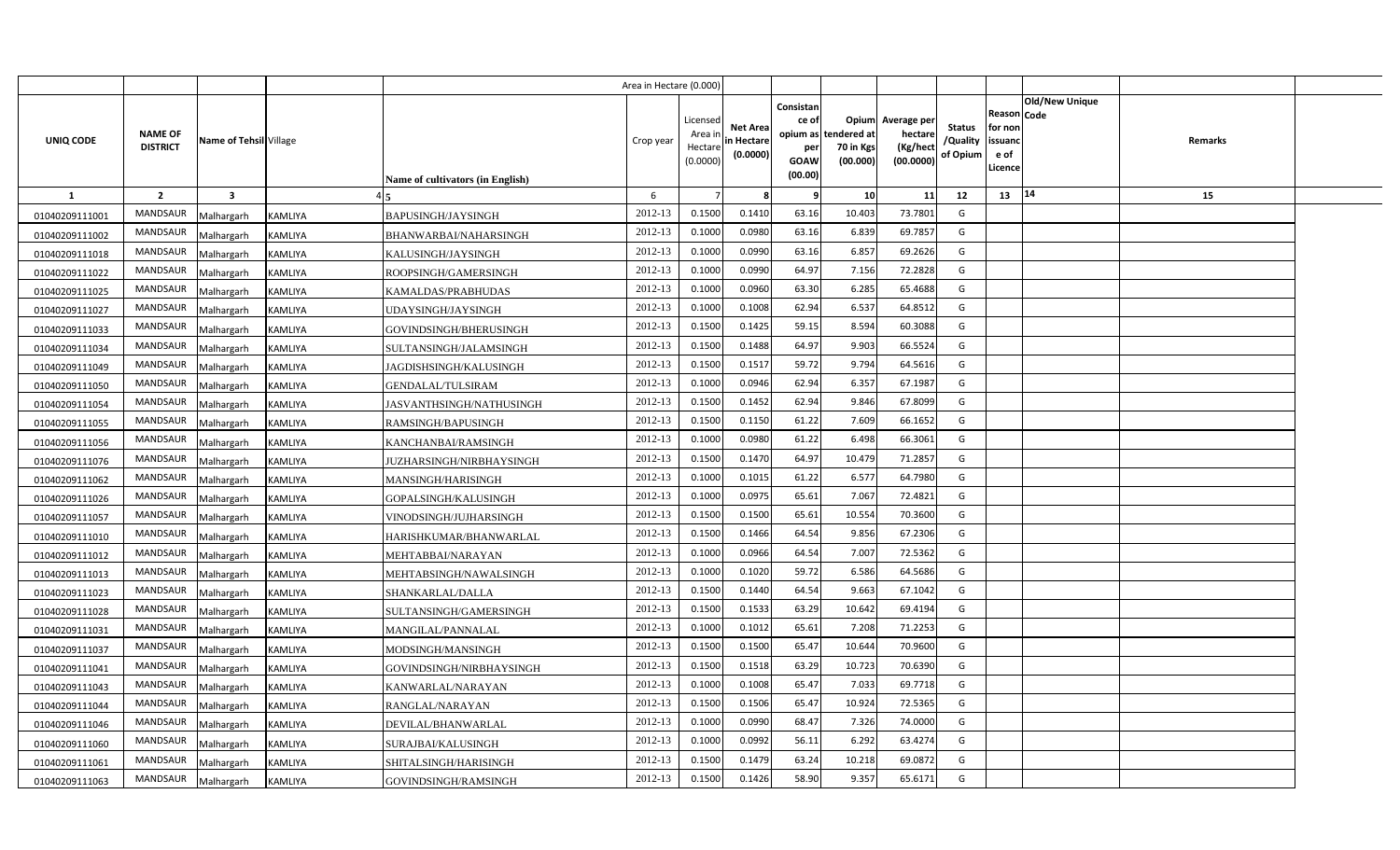|                |                                   |                        |                    |                                         | Area in Hectare (0.000) |                                            |                                           |                                                                 |                                               |                                                 |                                       |                                                 |                               |         |  |
|----------------|-----------------------------------|------------------------|--------------------|-----------------------------------------|-------------------------|--------------------------------------------|-------------------------------------------|-----------------------------------------------------------------|-----------------------------------------------|-------------------------------------------------|---------------------------------------|-------------------------------------------------|-------------------------------|---------|--|
| UNIQ CODE      | <b>NAME OF</b><br><b>DISTRICT</b> | Name of Tehsil Village |                    | <b>Name of cultivators (in English)</b> | Crop year               | Licensed<br>Area ir<br>Hectare<br>(0.0000) | <b>Net Area</b><br>in Hectare<br>(0.0000) | Consistan<br>ce of<br>opium as<br>per<br><b>GOAW</b><br>(00.00) | Opium<br>tendered at<br>70 in Kgs<br>(00.000) | Average per<br>hectare<br>(Kg/hect<br>(00.0000) | <b>Status</b><br>/Quality<br>of Opium | Reason<br>for non<br>issuand<br>e of<br>Licence | <b>Old/New Unique</b><br>Code | Remarks |  |
| <b>1</b>       | $\overline{2}$                    | $\mathbf{3}$           |                    |                                         | 6                       |                                            |                                           | ٠q                                                              | 10                                            | 11                                              | 12                                    | 13                                              | 14                            | 15      |  |
| 01040209111069 | <b>MANDSAUR</b>                   | Malhargarh             | KAMLIYA            | PUSHPABAI/JUGALKISHOR                   | 2012-13                 | 0.1000                                     | 0.0946                                    | 63.29                                                           | 6.537                                         | 69.1015                                         | G                                     |                                                 |                               |         |  |
| 01040209111072 | MANDSAUR                          | Malhargarh             | KAMLIYA            | SHANTILAL/BHANWARLAL                    | 2012-13                 | 0.1000                                     | 0.101                                     | 70.73                                                           | 7.467                                         | 73.7846                                         | G                                     |                                                 |                               |         |  |
| 01040209111078 | <b>MANDSAUR</b>                   | Malhargarh             | KAMLIYA            | MANGUSINGH/DEVISINGH                    | 2012-13                 | 0.1000                                     | 0.1025                                    | 63.02                                                           | 6.392                                         | 62.3610                                         | G                                     |                                                 |                               |         |  |
| 01040209111040 | <b>MANDSAUR</b>                   | Malhargarh             | KAMLIYA            | RUGHNATHSINGH/SURATSINGH                | 2012-13                 | 0.1500                                     | 0.1534                                    | 63.58                                                           | 10.736                                        | 69.9870                                         | G                                     |                                                 |                               |         |  |
| 01040209111029 | <b>MANDSAUR</b>                   | Malhargarh             | KAMLIYA            | ISHWARSINGH/NIRBHAYSINGH                | 2012-13                 | 0.100(                                     | 0.0990                                    | 66.79                                                           | 7.042                                         | 71.1313                                         | G                                     |                                                 |                               |         |  |
| 01040209111080 | MANDSAUR                          | Malhargarh             | KAMLIYA            | DHAPUBAI/SURATSINGH                     | 2012-13                 | 0.150                                      | 0.1460                                    | 63.24                                                           | 10.200                                        | 69.8630                                         | G                                     |                                                 |                               |         |  |
| 01040209111036 | <b>MANDSAUR</b>                   | Malhargarh             | KAMLIYA            | BALWANTSINGH/BHUVANISINGH               | 2012-13                 | 0.1500                                     |                                           |                                                                 |                                               | 0.0000                                          | F                                     |                                                 |                               |         |  |
| 01040209111048 | MANDSAUR                          | Malhargarh             | KAMLIYA            | GORDHANLAL/NARAYAN                      | 2012-13                 | 0.1000                                     | 0.1008                                    | 57.75                                                           | 6.435                                         | 63.8393                                         | G                                     |                                                 |                               |         |  |
| 01040209111058 | MANDSAUR                          | Malhargarh             | KAMLIYA            | CHAINSINGH/MAANSINGH                    | 2012-13                 | 0.1000                                     | 0.101                                     | 63.24                                                           | 6.965                                         | 68.8241                                         | G                                     |                                                 |                               |         |  |
| 01040209111081 | <b>MANDSAUR</b>                   | Malhargarh             | KAMLIYA            | PRABHUSINGH/GOBARSINGH                  | 2012-13                 | 0.1500                                     | 0.1509                                    | 56.64                                                           | 9.111                                         | 60.3777                                         | G                                     |                                                 |                               |         |  |
| 01040209111053 | MANDSAUR                          | Malhargarh             | KAMLIYA            | GOVINDSING/RATANSINGH                   | 2012-13                 | 0.1500                                     | 0.1500                                    | 61.83                                                           | 9.893                                         | 65.9533                                         | G                                     |                                                 |                               |         |  |
| 01040209111059 | <b>MANDSAUR</b>                   | Malhargarh             | KAMLIYA            | MOHANBAI/NIRBHAYSINGH                   | 2012-13                 | 0.1000                                     | 0.1008                                    | 68.47                                                           | 7.248                                         | 71.9048                                         | G                                     |                                                 | 01040209098035                |         |  |
| 01040209111075 | <b>MANDSAUR</b>                   | Malhargarh             | KAMLIYA            | GOVINDSINGH/MEHTABSINGH/BULAKBAI        | 2012-13                 | 0.1000                                     | 0.095                                     | 57.88                                                           | 5.937                                         | 62.0376                                         | G                                     |                                                 | 01040209103186                |         |  |
| 01040209113001 | <b>MANDSAUR</b>                   | Malhargarh             | CHOUTHKHEDI        | KAMLESHPURI/NARAYANPURI                 | 2012-13                 | 0.1000                                     | 0.1020                                    | 71.99                                                           | 7.549                                         | 74.0098                                         | G                                     |                                                 |                               |         |  |
| 01040209113004 | MANDSAUR                          | Malhargarh             | CHOUTHKHEDI        | RAMESHCHANDRA/BHANWARLAL                | 2012-13                 | 0.1000                                     | 0.0990                                    | 63.29                                                           | 6.582                                         | 66.4848                                         | G                                     |                                                 |                               |         |  |
| 01040209113005 | MANDSAUR                          | Malhargarh             | CHOUTHKHEDI        | KISHANSINGH/UDAYSINGH/POKHARSINGH       | 2012-13                 | 0.1000                                     | 0.0966                                    | 65.14                                                           | 6.784                                         | 70.2277                                         | G                                     |                                                 |                               |         |  |
| 01040209113006 | MANDSAUR                          | Malhargarh             | CHOUTHKHEDI        | BULAKBAI/UDAYLAL                        | 2012-13                 | 0.1000                                     | 0.097!                                    | 65.14                                                           | 6.654                                         | 68.2462                                         | G                                     |                                                 |                               |         |  |
| 01040209113007 | MANDSAUR                          | Malhargarh             | CHOUTHKHEDI        | VARDIBAI/MANGU                          | 2012-13                 | 0.1500                                     | 0.1035                                    | 63.29                                                           | 7.107                                         | 68.6667                                         | G                                     |                                                 |                               |         |  |
| 01040209113008 | <b>MANDSAUR</b>                   | Malhargarh             | CHOUTHKHEDI        | RATANLAL/BHAGIRATH                      | 2012-13                 | 0.1000                                     | 0.0925                                    | 65.14                                                           | 6.542                                         | 70.7243                                         | G                                     |                                                 |                               |         |  |
| 01040209113009 | <b>MANDSAUR</b>                   | Malhargarh             | CHOUTHKHEDI        | RANJITSINGH/UDAYSINGH                   | 2012-13                 | 0.1000                                     | 0.1008                                    | 63.29                                                           | 6.582                                         | 65.2976                                         | G                                     |                                                 |                               |         |  |
| 01040209113034 | <b>MANDSAUR</b>                   | Malhargarh             | CHOUTHKHEDI        | ISHWARLAL/MANGILAL                      | 2012-13                 | 0.1500                                     | 0.1344                                    | 63.15                                                           | 8.570                                         | 63.7649                                         | G                                     |                                                 |                               |         |  |
| 01040209113044 | <b>MANDSAUR</b>                   | Malhargarh             | CHOUTHKHEDI        | KARULAL/MANGILAL                        | 2012-13                 | 0.1500                                     | 0.1400                                    | 63.10                                                           | 9.438                                         | 67.4143                                         | G                                     |                                                 |                               |         |  |
| 01040209113046 | MANDSAUR                          | Malhargarh             | CHOUTHKHEDI        | BASANTILAL/MANGILAL                     | 2012-13                 | 0.1500                                     | 0.1155                                    | 64.77                                                           | 8.180                                         | 70.8225                                         | G                                     |                                                 |                               |         |  |
| 01040209113047 | <b>MANDSAUR</b>                   | Malhargarh             | CHOUTHKHEDI        | BHARATSINGH/AMARSINGH                   | 2012-13                 | 0.1000                                     | 0.0980                                    | 63.10                                                           | 6.562                                         | 66.9592                                         | G                                     |                                                 |                               |         |  |
| 01040209113048 | <b>MANDSAUR</b>                   | Malhargarh             | CHOUTHKHEDI        | CHUNNILAL/BHANWARLAL                    | 2012-13                 | 0.1000                                     | 0.0986                                    | 63.15                                                           | 6.937                                         | 70.3550                                         | G                                     |                                                 |                               |         |  |
| 01040209113061 | <b>MANDSAUR</b>                   | Malhargarh             | CHOUTHKHEDI        | KANEHIYALAL/BHANWARLAL                  | 2012-13                 | 0.1000                                     | 0.1020                                    | 63.10                                                           | 6.914                                         | 67.7843                                         | G                                     |                                                 |                               |         |  |
| 01040209113066 | MANDSAUR                          | Malhargarh             | CHOUTHKHEDI        | DASHRATHSINGH/UDAYSINGH                 | 2012-13                 | 0.1500                                     | 0.1521                                    | 64.77                                                           | 10.465                                        | 68.8034                                         | G                                     |                                                 |                               |         |  |
| 01040209113067 | <b>MANDSAUR</b>                   | Malhargarh             | CHOUTHKHEDI        | AXMANSINGH/KHUMANSINGH                  | 2012-13                 | 0.1000                                     | 0.1000                                    | 60.16                                                           | 6.265                                         | 62.6500                                         | G                                     |                                                 |                               |         |  |
| 01040209113068 | <b>MANDSAUR</b>                   | Malhargarh             | CHOUTHKHEDI        | RAMCHANDRA/KANIRAM                      | 2012-13                 | 0.1500                                     | 0.1395                                    | 60.16                                                           | 9.179                                         | 65.7993                                         | G                                     |                                                 |                               |         |  |
| 01040209113085 | <b>MANDSAUR</b>                   | Malhargarh             | CHOUTHKHEDI        | BAPUSINGH/NATHUSINGH                    | 2012-13                 | 0.1500                                     | 0.1407                                    | 60.16                                                           | 8.517                                         | 60.5330                                         | G                                     |                                                 |                               |         |  |
| 01040209113089 | <b>MANDSAUR</b>                   | Malhargarh             | <b>CHOUTHKHEDI</b> | RADHESHYAM/PRABHULAL                    | 2012-13                 | 0.1500                                     | 0.1474                                    | 63.15                                                           | 10.266                                        | 69.6472                                         | G                                     |                                                 |                               |         |  |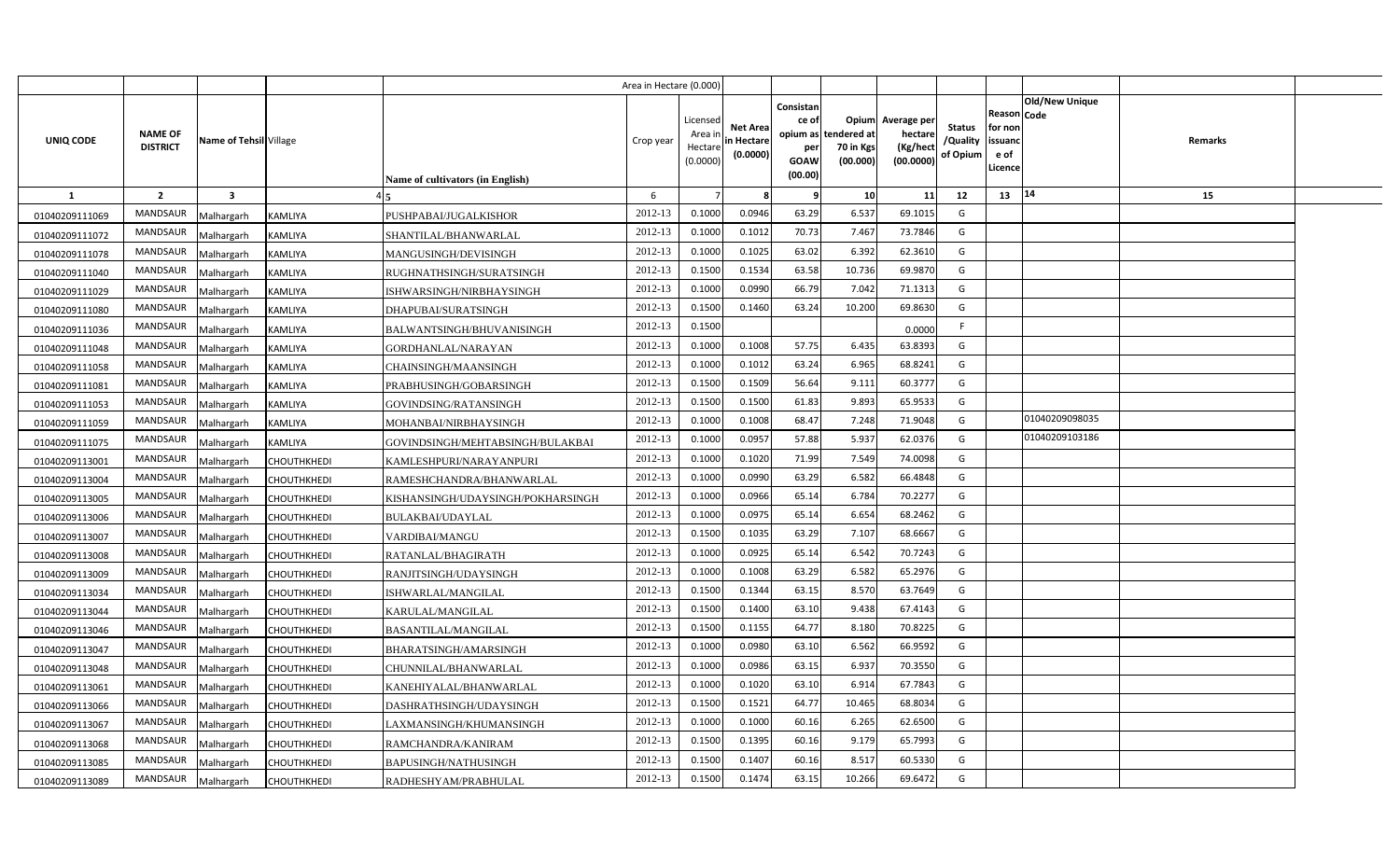|                  |                                   |                         |                    |                                  | Area in Hectare (0.000) |                                            |                                           |                                                     |                                                        |                                                 |                                       |                                                      |                |                |  |
|------------------|-----------------------------------|-------------------------|--------------------|----------------------------------|-------------------------|--------------------------------------------|-------------------------------------------|-----------------------------------------------------|--------------------------------------------------------|-------------------------------------------------|---------------------------------------|------------------------------------------------------|----------------|----------------|--|
| <b>UNIQ CODE</b> | <b>NAME OF</b><br><b>DISTRICT</b> | Name of Tehsil Village  |                    | Name of cultivators (in English) | Crop year               | Licensed<br>Area ir<br>Hectare<br>(0.0000) | <b>Net Area</b><br>in Hectare<br>(0.0000) | Consistan<br>ce of<br>per<br><b>GOAW</b><br>(00.00) | Opium<br>opium as tendered at<br>70 in Kgs<br>(00.000) | Average per<br>hectare<br>(Kg/hect<br>(00.0000) | <b>Status</b><br>/Quality<br>of Opium | Reason Code<br>for non<br>issuanc<br>e of<br>Licence | Old/New Unique | <b>Remarks</b> |  |
| 1                | $\overline{2}$                    | $\overline{\mathbf{3}}$ |                    |                                  | 6                       |                                            |                                           | - 9                                                 | 10                                                     | 11                                              | 12                                    | 13                                                   | 14             | 15             |  |
| 01040209113027   | <b>MANDSAUR</b>                   | Malhargarh              | <b>CHOUTHKHEDI</b> | ONKARLAL/KASHIRAM                | 2012-13                 | 0.1000                                     | 0.0990                                    | 58.29                                               | 6.195                                                  | 62.5758                                         | G                                     |                                                      |                |                |  |
| 01040209113011   | MANDSAUR                          | Malhargarh              | CHOUTHKHEDI        | RAJARAM/RATAN                    | 2012-13                 | 0.1000                                     | 0.1023                                    | 62.29                                               | 6.736                                                  | 65.8456                                         | G                                     |                                                      |                |                |  |
| 01040209113010   | MANDSAUR                          | Malhargarh              | <b>CHOUTHKHEDI</b> | <b>BHERULAL/DEVA</b>             | 2012-13                 | 0.1500                                     | 0.1496                                    | 62.29                                               | 9.290                                                  | 62.0989                                         | G                                     |                                                      |                |                |  |
| 01040209113018   | MANDSAUR                          | Malhargarh              | CHOUTHKHEDI        | BHOPALSINGH/ONKARSINGH           | 2012-13                 | 0.1000                                     | 0.0992                                    | 62.29                                               | 6.647                                                  | 67.0060                                         | G                                     |                                                      |                |                |  |
| 01040209113020   | MANDSAUR                          | Malhargarh              | CHOUTHKHEDI        | LALSINGH/MANGILAL                | 2012-13                 | 0.1500                                     | 0.1444                                    | 63.71                                               | 10.203                                                 | 70.6579                                         | G                                     |                                                      |                |                |  |
| 01040209113021   | MANDSAUR                          | Malhargarh              | CHOUTHKHEDI        | BAPULAL/BALUJI                   | 2012-13                 | 0.1500                                     | 0.1491                                    | 63.71                                               | 10.039                                                 | 67.3307                                         | G                                     |                                                      |                |                |  |
| 01040209113031   | MANDSAUR                          | Malhargarh              | CHOUTHKHEDI        | AMRITRAM/MANGILAL                | 2012-13                 | 0.1500                                     | 0.1316                                    | 63.71                                               | 9.420                                                  | 71.5805                                         | G                                     |                                                      |                |                |  |
| 01040209113035   | MANDSAUR                          | Malhargarh              | CHOUTHKHEDI        | KANWARLAL/BHERULAL               | 2012-13                 | 0.1500                                     | 0.1462                                    | 60.55                                               | 9.429                                                  | 64.4938                                         | G                                     |                                                      |                |                |  |
| 01040209113041   | MANDSAUR                          | Malhargarh              | <b>CHOUTHKHEDI</b> | PRABHULAL/RAMCHANDRA             | 2012-13                 | 0.1500                                     | 0.0936                                    | 60.46                                               | 6.245                                                  | 66.7201                                         | G                                     |                                                      |                |                |  |
| 01040209113049   | MANDSAUR                          | Malhargarh              | CHOUTHKHEDI        | KANCHANBAI/MOTISINGH             | 2012-13                 | 0.1000                                     | 0.0992                                    | 60.64                                               | 6.584                                                  | 66.3710                                         | G                                     |                                                      |                |                |  |
| 01040209113069   | MANDSAUR                          | Malhargarh              | CHOUTHKHEDI        | <b>BHOPAL/RAMCHANDRA</b>         | 2012-13                 | 0.1000                                     | 0.0984                                    | 60.46                                               | 6.512                                                  | 66.1789                                         | G                                     |                                                      |                |                |  |
| 01040209113072   | <b>MANDSAUR</b>                   | Malhargarh              | CHOUTHKHEDI        | MADANSINGH/MODSINGH              | 2012-13                 | 0.1000                                     | 0.1023                                    | 56.92                                               | 6.058                                                  | 59.2180                                         | G                                     |                                                      |                |                |  |
| 01040209113082   | MANDSAUR                          | Malhargarh              | CHOUTHKHEDI        | DEVILAL/SHITAL                   | 2012-13                 | 0.1500                                     | 0.1475                                    | 60.46                                               | 9.112                                                  | 61.7763                                         | G                                     |                                                      |                |                |  |
| 01040209113015   | <b>MANDSAUR</b>                   | Malhargarh              | CHOUTHKHEDI        | BHAGIRATH/KESHURAM               | 2012-13                 | 0.1000                                     | 0.0987                                    | 57.16                                               | 5.945                                                  | 60.2330                                         | G                                     |                                                      |                |                |  |
| 01040209113059   | MANDSAUR                          | Malhargarh              | CHOUTHKHEDI        | <b>MANGILAL/PYARJI</b>           | 2012-13                 | 0.1500                                     | 0.1476                                    | 59.97                                               | 10.032                                                 | 67.9675                                         | G                                     |                                                      |                |                |  |
| 01040209113063   | MANDSAUR                          | Malhargarh              | CHOUTHKHEDI        | KANWARLAL/BHUVAN                 | 2012-13                 | 0.1000                                     | 0.0915                                    | 59.19                                               | 6.063                                                  | 66.2623                                         | G                                     |                                                      |                |                |  |
| 01040209122002   | <b>MANDSAUR</b>                   | Malhargarh              | CHITAKHEDI         | MOHANIBAI/MOHANLAL               | 2012-13                 | 0.1000                                     | 0.0988                                    | 60.87                                               | 6.417                                                  | 64.9494                                         | G                                     |                                                      |                |                |  |
| 01040209122003   | MANDSAUR                          | Malhargarh              | CHITAKHEDI         | SITARAM/SEVA                     | 2012-13                 | 0.1000                                     | 0.0990                                    | 56.16                                               | 6.146                                                  | 62.0808                                         | G                                     |                                                      |                |                |  |
| 01040209122008   | <b>MANDSAUR</b>                   | Malhargarh              | CHITAKHEDI         | RAJARAM/NARAYAN                  | 2012-13                 | 0.1000                                     | 0.1025                                    | 63.91                                               | 7.459                                                  | 72.7707                                         | G                                     |                                                      |                |                |  |
| 01040209122012   | MANDSAUR                          | Malhargarh              | CHITAKHEDI         | GOPAL/PRABHULAL                  | 2012-13                 | 0.1000                                     | 0.0960                                    | 56.30                                               | 6.193                                                  | 64.5104                                         | G                                     |                                                      |                |                |  |
| 01040209122018   | <b>MANDSAUR</b>                   | Malhargarh              | CHITAKHEDI         | LAXMAN/KANIRAM                   | 2012-13                 | 0.1000                                     | 0.0984                                    | 61.09                                               | 6.650                                                  | 67.5813                                         | G                                     |                                                      |                |                |  |
| 01040209122021   | <b>MANDSAUR</b>                   | Malhargarh              | CHITAKHEDI         | BHANWARSINGH/DEVISINGH           | 2012-13                 | 0.1000                                     | 0.0936                                    | 61.09                                               | 6.310                                                  | 67.4145                                         | G                                     |                                                      |                |                |  |
| 01040209122022   | <b>MANDSAUR</b>                   | Malhargarh              | CHITAKHEDI         | RODMAL/SHANKARLAL                | 2012-13                 | 0.1500                                     | 0.1363                                    | 56.30                                               | 8.405                                                  | 61.6654                                         | G                                     |                                                      |                |                |  |
| 01040209122030   | MANDSAUR                          | Malhargarh              | CHITAKHEDI         | RATANLAL/PREMCHAND               | 2012-13                 | 0.1000                                     | 0.1020                                    | 63.91                                               | 6.802                                                  | 66.6863                                         | G                                     |                                                      |                |                |  |
| 01040209122048   | <b>MANDSAUR</b>                   | Malhargarh              | CHITAKHEDI         | BABULAL/GOGA                     | 2012-13                 | 0.1000                                     | 0.0990                                    | 57.90                                               | 6.501                                                  | 65.6667                                         | G                                     |                                                      |                |                |  |
| 01040209122029   | MANDSAUR                          | Malhargarh              | CHITAKHEDI         | PRBHULAL/SITARAM                 | 2012-13                 | 0.1000                                     | 0.0960                                    | 57.90                                               | 6.179                                                  | 64.3646                                         | G                                     |                                                      |                |                |  |
| 01040209122005   | MANDSAUR                          | Malhargarh              | CHITAKHEDI         | GOPAL/KALU                       | 2012-13                 | 0.1000                                     | 0.1020                                    | 63.91                                               | 7.286                                                  | 71.4314                                         | G                                     |                                                      |                |                |  |
| 01040209122028   | MANDSAUR                          | Malhargarh              | CHITAKHEDI         | NATHULAL/SITARAM                 | 2012-13                 | 0.1000                                     | 0.0936                                    | 55.90                                               | 5.790                                                  | 61.8590                                         | G                                     |                                                      |                |                |  |
| 01040209122032   | MANDSAUR                          | Malhargarh              | CHITAKHEDI         | BHANWARLAL/GOVINDRAM             | 2012-13                 | 0.1000                                     | 0.0989                                    | 64.02                                               | 6.795                                                  | 68.7058                                         | G                                     |                                                      |                |                |  |
| 01040209122001   | MANDSAUR                          | Malhargarh              | CHITAKHEDI         | SHANTIBAI/SITARAM                | 2012-13                 | 0.1000                                     | 0.0945                                    | 64.02                                               | 6.759                                                  | 71.5238                                         | G                                     |                                                      |                |                |  |
| 01040209122006   | MANDSAUR                          | Malhargarh              | <b>CHITAKHEDI</b>  | <b>BHERU/DEVA GAYRI</b>          | 2012-13                 | 0.1500                                     | 0.1488                                    | 61.09                                               | 10.150                                                 | 68.2124                                         | G                                     |                                                      |                |                |  |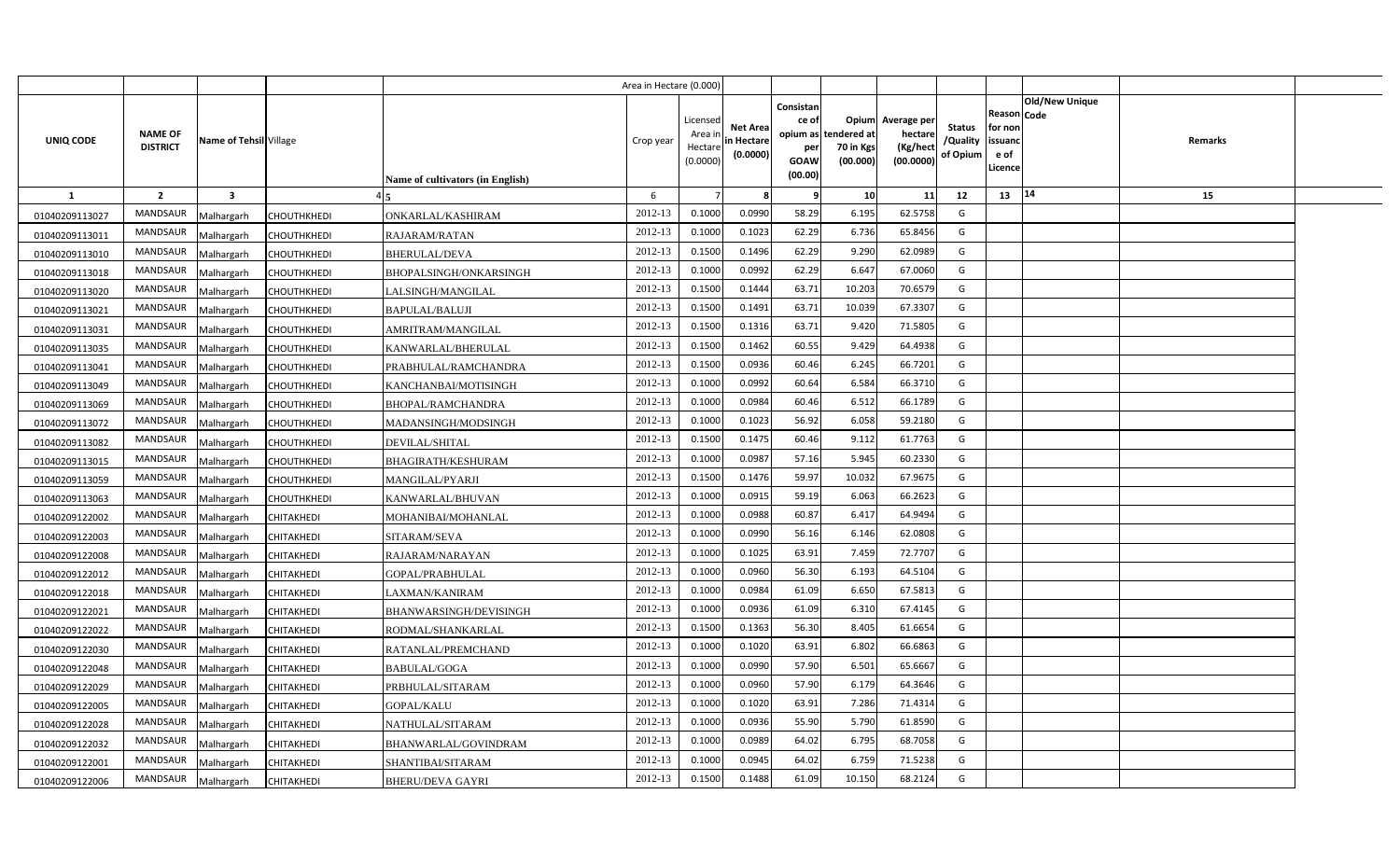|                  |                                   |                         |                    |                                  | Area in Hectare (0.000) |                                            |                                           |                                                     |                                                        |                                                 |                                       |                                                 |                               |             |  |
|------------------|-----------------------------------|-------------------------|--------------------|----------------------------------|-------------------------|--------------------------------------------|-------------------------------------------|-----------------------------------------------------|--------------------------------------------------------|-------------------------------------------------|---------------------------------------|-------------------------------------------------|-------------------------------|-------------|--|
| <b>UNIQ CODE</b> | <b>NAME OF</b><br><b>DISTRICT</b> | Name of Tehsil Village  |                    | Name of cultivators (in English) | Crop year               | Licensed<br>Area ir<br>Hectare<br>(0.0000) | <b>Net Area</b><br>in Hectare<br>(0.0000) | Consistan<br>ce of<br>per<br><b>GOAW</b><br>(00.00) | Opium<br>opium as tendered at<br>70 in Kgs<br>(00.000) | Average per<br>hectare<br>(Kg/hect<br>(00.0000) | <b>Status</b><br>/Quality<br>of Opium | Reason<br>for non<br>issuand<br>e of<br>Licence | <b>Old/New Unique</b><br>Code | Remarks     |  |
| 1                | $\overline{2}$                    | $\overline{\mathbf{3}}$ |                    |                                  | 6                       |                                            |                                           | <b>q</b>                                            | 10                                                     | 11                                              | 12                                    | 13                                              | 14                            | 15          |  |
| 01040209122011   | <b>MANDSAUR</b>                   | Malhargarh              | CHITAKHEDI         | SAMARATH/BHERULAL                | 2012-13                 | 0.1000                                     | 0.0990                                    | 64.02                                               | 7.353                                                  | 74.2727                                         | G                                     |                                                 |                               |             |  |
| 01040209122013   | MANDSAUR                          | Malhargarh              | <b>CHITAKHEDI</b>  | <b>BABULAL/BHERU</b>             | 2012-13                 | 0.1000                                     | 0.1000                                    | 61.15                                               | 6.779                                                  | 67.7900                                         | G                                     |                                                 |                               |             |  |
| 01040209122014   | MANDSAUR                          | Malhargarh              | CHITAKHEDI         | <b>BALURAM/GOTAM</b>             | 2012-13                 | 0.1000                                     | 0.0966                                    | 57.90                                               | 6.080                                                  | 62.9400                                         | G                                     |                                                 |                               |             |  |
| 01040209122015   | MANDSAUR                          | Malhargarh              | CHITAKHEDI         | MADANLAL/BHUVAN                  | 2012-13                 | 0.1000                                     | 0.0950                                    | 61.15                                               | 6.368                                                  | 67.0316                                         | G                                     |                                                 |                               |             |  |
| 01040209122016   | MANDSAUR                          | Malhargarh              | CHITAKHEDI         | RAMNARAYAN/KARUJI                | 2012-13                 | 0.1000                                     | 0.1020                                    | 61.15                                               | 6.744                                                  | 66.1176                                         | G                                     |                                                 |                               |             |  |
| 01040209122017   | MANDSAUR                          | Malhargarh              | CHITAKHEDI         | BHARATLAL/PREMCHAND              | 2012-13                 | 0.1000                                     | 0.0986                                    | 63.47                                               | 6.592                                                  | 66.8560                                         | G                                     |                                                 |                               |             |  |
| 01040209122020   | MANDSAUR                          | Malhargarh              | CHITAKHEDI         | KAILASHCHANDRA/NARAYAN           | 2012-13                 | 0.1000                                     | 0.1000                                    | 61.09                                               | 6.729                                                  | 67.2900                                         | G                                     |                                                 |                               |             |  |
| 01040209122023   | MANDSAUR                          | Malhargarh              | CHITAKHEDI         | ANOKHILAL/BHANWARLAL             | 2012-13                 | 0.100                                      | 0.0990                                    | 61.09                                               | 6.772                                                  | 68.4040                                         | G                                     |                                                 |                               |             |  |
| 01040209122037   | MANDSAUR                          | Malhargarh              | CHITAKHEDI         | RAMCHANDRA/KARULAL               | 2012-13                 | 0.1000                                     | 0.0912                                    | 61.09                                               | 7.217                                                  | 79.1338                                         | G                                     |                                                 |                               |             |  |
| 01040209122038   | MANDSAUR                          | Malhargarh              | CHITAKHEDI         | LAXMANKUNWAR/NILAMSINGH          | $2012 - 13$             | 0.100                                      | 0.0924                                    | 55.01                                               | 5.831                                                  | 63.1061                                         | G                                     |                                                 |                               |             |  |
| 01040209122043   | MANDSAUR                          | Malhargarh              | CHITAKHEDI         | KACHRULAL/KANIRAM                | 2012-13                 | 0.100                                      | 0.1000                                    | 61.29                                               | 6.829                                                  | 68.2900                                         | G                                     |                                                 |                               |             |  |
| 01040209122046   | <b>MANDSAUR</b>                   | Malhargarh              | CHITAKHEDI         | RADHAKISHAN/RAMCHANDRA           | 2012-13                 | 0.100                                      | 0.1020                                    | 63.47                                               | 6.592                                                  | 64.6275                                         | G                                     |                                                 |                               |             |  |
| 01040209122050   | MANDSAUR                          | Malhargarh              | CHITAKHEDI         | BHANWERLAL/SEWA                  | 2012-13                 | 0.1500                                     | 0.1496                                    | 61.29                                               | 9.544                                                  | 63.7968                                         | G                                     |                                                 |                               |             |  |
| 01040209122027   | <b>MANDSAUR</b>                   | Malhargarh              | CHITAKHEDI         | MANGIBAI/ROOPLAL                 | 2012-13                 | 0.1000                                     | 0.0989                                    | 63.47                                               | 6.737                                                  | 68.1193                                         | G                                     |                                                 |                               |             |  |
| 01040209122045   | MANDSAUR                          | Malhargarh              | CHITAKHEDI         | KACHRULAL/RAMLAL                 | 2012-13                 | 0.1000                                     | 0.0928                                    | 61.29                                               | 6.059                                                  | 65.2909                                         | G                                     |                                                 |                               | name change |  |
| 01040209128005   | MANDSAUR                          | Malhargarh              | <b>AAFUKHEDI</b>   | KANWARLAL/ONKAR                  | 2012-13                 | 0.1000                                     | 0.1000                                    | 66.44                                               | 6.948                                                  | 69.4800                                         | G                                     |                                                 |                               |             |  |
| 01040209128006   | <b>MANDSAUR</b>                   | Malhargarh              | AAFUKHEDI          | RAMCHAND/ONKARLAL                | 2012-13                 | 0.1000                                     | 0.1000                                    | 65.82                                               | 7.174                                                  | 71.7400                                         | G                                     |                                                 |                               |             |  |
| 01040209128023   | MANDSAUR                          | Malhargarh              | <b>AAFUKHEDI</b>   | PRABHULAL/SEVA                   | 2012-13                 | 0.1000                                     | 0.1000                                    | 57.91                                               | 6.056                                                  | 60.5600                                         | G                                     |                                                 |                               |             |  |
| 01040209128024   | <b>MANDSAUR</b>                   | Malhargarh              | <b>AAFUKHEDI</b>   | BHARATSINGH/NIRBHAYSINGH         | 2012-13                 | 0.1000                                     | 0.1008                                    | 63.39                                               | 6.928                                                  | 68.7302                                         | G                                     |                                                 |                               |             |  |
| 01040209128029   | MANDSAUR                          | Malhargarh              | <b>AAFUKHEDI</b>   | JAKIRHUSSAIN/HABIBKHAN           | 2012-13                 | 0.1000                                     | 0.0994                                    | 60.03                                               | 6.157                                                  | 61.9416                                         | G                                     |                                                 |                               |             |  |
| 01040209128032   | <b>MANDSAUR</b>                   | Malhargarh              | AAFUKHEDI          | SULTANSINGH/MANGUSINGH           | 2012-13                 | 0.1000                                     | 0.1015                                    | 66.44                                               | 7.451                                                  | 73.4089                                         | G                                     |                                                 |                               |             |  |
| 01040209128037   | <b>MANDSAUR</b>                   | Malhargarh              | AAFUKHEDI          | RAMSINGH/KACHRUSINGH             | 2012-13                 | 0.1000                                     | 0.1000                                    | 63.39                                               | 6.747                                                  | 67.4700                                         | G                                     |                                                 |                               |             |  |
| 01040209128040   | <b>MANDSAUR</b>                   | Malhargarh              | <b>AAFUKHEDI</b>   | KARULAL/MOTILAL                  | 2012-13                 | 0.1000                                     | 0.1025                                    | 60.91                                               | 6.578                                                  | 64.1756                                         | G                                     |                                                 |                               |             |  |
| 01040209128041   | MANDSAUR                          | Malhargarh              | AAFUKHEDI          | BHANWARSINGH/BHUVANISINGH        | 2012-13                 | 0.1500                                     | 0.1500                                    | 60.91                                               | 9.598                                                  | 63.9867                                         | G                                     |                                                 |                               |             |  |
| 01040209128002   | <b>MANDSAUR</b>                   | Malhargarh              | <b>AAFUKHEDI</b>   | ONKARLAL/BHANWARLAL              | 2012-13                 | 0.1000                                     | 0.1020                                    | 66.44                                               | 7.071                                                  | 69.3235                                         | G                                     |                                                 |                               |             |  |
| 01040209128007   | MANDSAUR                          | Malhargarh              | AAFUKHEDI          | CHANDMOHD/NANDAJI                | 2012-13                 | 0.1000                                     | 0.0990                                    | 57.82                                               | 6.203                                                  | 62.6566                                         | G                                     |                                                 |                               |             |  |
| 01040209128008   | MANDSAUR                          | Malhargarh              | AAFUKHEDI          | RADHEBAI/DEVA                    | 2012-13                 | 0.1000                                     | 0.1015                                    | 57.64                                               | 6.044                                                  | 59.5468                                         | G                                     |                                                 |                               |             |  |
| 01040209128033   | MANDSAUR                          | Malhargarh              | AAFUKHEDI          | <b>BHONIBAI/PRITHVIRAJ</b>       | 2012-13                 | 0.1000                                     | 0.1008                                    | 66.91                                               | 6.920                                                  | 68.6508                                         | G                                     |                                                 |                               |             |  |
| 01040209128042   | MANDSAUR                          | Malhargarh              | <b>AAFUKHEDI</b>   | KARIMANBAI/SUBHANKHAN            | 2012-13                 | 0.1000                                     | 0.0999                                    | 66.91                                               | 7.006                                                  | 70.1301                                         | G                                     |                                                 |                               |             |  |
| 01040209105001   | MANDSAUR                          | Malhargarh              | AAKIYAPALRA        | RATANSINGH/PYARSINGH             | 2012-13                 | 0.1500                                     | 0.1518                                    | 66.24                                               | 10.911                                                 | 71.8775                                         | G                                     |                                                 |                               |             |  |
| 01040209105013   | MANDSAUR                          | Malhargarh              | <b>AAKIYAPALRA</b> | UMRAOSINGH/LAXMANSINGH           | 2012-13                 | 0.100                                      | 0.1025                                    | 63.91                                               | 7.277                                                  | 70.9951                                         | G                                     |                                                 |                               |             |  |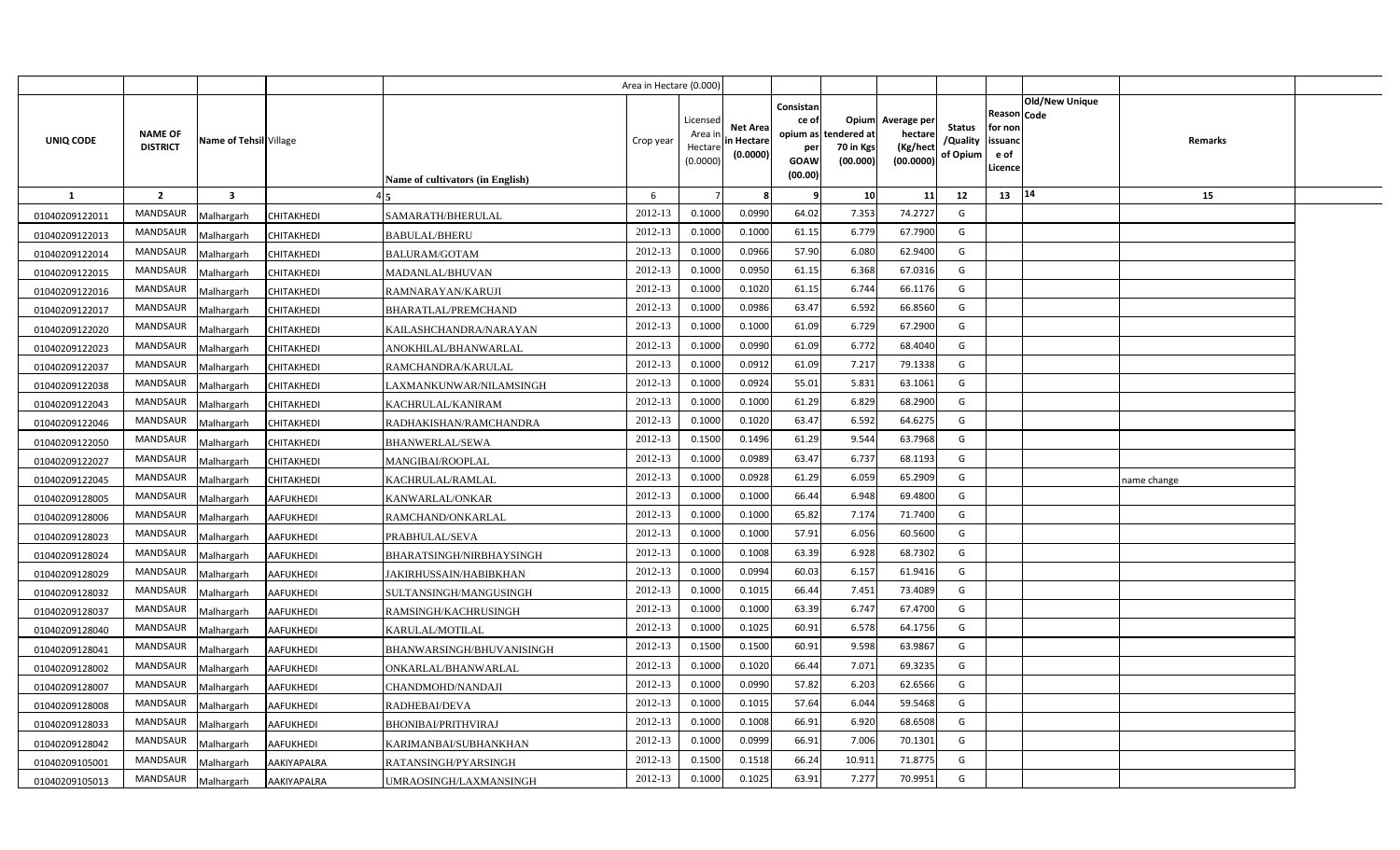|                |                                   |                         |               |                                     | Area in Hectare (0.000) |                                            |                                           |                                                     |                                                        |                                                 |                                       |                                                                               |         |  |
|----------------|-----------------------------------|-------------------------|---------------|-------------------------------------|-------------------------|--------------------------------------------|-------------------------------------------|-----------------------------------------------------|--------------------------------------------------------|-------------------------------------------------|---------------------------------------|-------------------------------------------------------------------------------|---------|--|
| UNIQ CODE      | <b>NAME OF</b><br><b>DISTRICT</b> | Name of Tehsil Village  |               | Name of cultivators (in English)    | Crop year               | Licensed<br>Area ir<br>Hectare<br>(0.0000) | <b>Net Area</b><br>in Hectare<br>(0.0000) | Consistan<br>ce of<br>per<br><b>GOAW</b><br>(00.00) | Opium<br>opium as tendered at<br>70 in Kgs<br>(00.000) | Average per<br>hectare<br>(Kg/hect<br>(00.0000) | <b>Status</b><br>/Quality<br>of Opium | <b>Old/New Unique</b><br>Reason Code<br>for non<br>issuanc<br>e of<br>Licence | Remarks |  |
| <b>1</b>       | $\overline{2}$                    | $\overline{\mathbf{3}}$ |               |                                     | 6                       |                                            | R                                         | - 9                                                 | 10                                                     | 11                                              | 12                                    | 14<br>13                                                                      | 15      |  |
| 01040209105024 | <b>MANDSAUR</b>                   | Malhargarh              | AAKIYAPALRA   | KALURAM/LALURAM                     | 2012-13                 | 0.1000                                     | 0.1000                                    | 57.99                                               | 6.636                                                  | 66.3600                                         | G                                     |                                                                               |         |  |
| 01040209105025 | MANDSAUR                          | Malhargarh              | AAKIYAPALRA   | SITABAI/LALURAM                     | 2012-13                 | 0.1000                                     | 0.0957                                    | 61.69                                               | 6.125                                                  | 64.002                                          | G                                     |                                                                               |         |  |
| 01040209105040 | MANDSAUR                          | Malhargarh              | AAKIYAPALRA   | NATHUSINGH/ROOPSINGH                | 2012-13                 | 0.1000                                     | 0.0931                                    | 56.12                                               | 5.933                                                  | 63.7272                                         | G                                     |                                                                               |         |  |
| 01040209105016 | MANDSAUR                          | Malhargarh              | AAKIYAPALRA   | <b>BACCHULAL/ONKAR</b>              | 2012-13                 | 0.1500                                     | 0.1395                                    | 66.24                                               | 9.955                                                  | 71.3620                                         | G                                     |                                                                               |         |  |
| 01040209105046 | MANDSAUR                          | Malhargarh              | AAKIYAPALRA   | DHANSINGH/BALWANTSINGH              | 2012-13                 | 0.1000                                     | 0.1020                                    | 64.56                                               | 7.618                                                  | 74.686                                          | G                                     |                                                                               |         |  |
| 01040209105034 | <b>MANDSAUR</b>                   | Malhargarh              | AAKIYAPALRA   | LALSINGH/SHAMBHUSINGH               | 2012-13                 | 0.1500                                     | 0.1440                                    | 64.56                                               | 10.846                                                 | 75.3194                                         | G                                     |                                                                               |         |  |
| 01040209105007 | MANDSAUR                          | Malhargarh              | AAKIYAPALRA   | NEPALSINGH/SHAMBHUSINGH/INDARKUNWAR | 2012-13                 | 0.1000                                     | 0.0984                                    | 64.56                                               | 7.083                                                  | 71.981                                          | G                                     |                                                                               |         |  |
| 01040209105003 | MANDSAUR                          | Malhargarh              | AAKIYAPALRA   | HANSKUNWAR/DULESINGH                | 2012-13                 | 0.1000                                     | 0.1022                                    | 63.06                                               | 6.973                                                  | 68.2290                                         | G                                     |                                                                               |         |  |
| 01040209105028 | MANDSAUR                          | Malhargarh              | AAKIYAPALRA   | TULSIRAM/RATNLAL                    | 2012-13                 | 0.1500                                     | 0.1440                                    | 63.06                                               | 10.504                                                 | 72.9444                                         | G                                     |                                                                               |         |  |
| 01040209114007 | MANDSAUR                          | Malhargarh              | <b>BADPUR</b> | DHAPUBAI/AMRA                       | 2012-13                 | 0.1500                                     | 0.1530                                    | 65.43                                               | 10.142                                                 | 66.287                                          | G                                     |                                                                               |         |  |
| 01040209114015 | MANDSAUR                          | Malhargarh              | <b>BADPUR</b> | BHANWARSINGH/LAXMANSINGH            | 2012-13                 | 0.1000                                     | 0.0990                                    | 61.50                                               | 6.739                                                  | 68.070                                          | G                                     |                                                                               |         |  |
| 01040209114019 | MANDSAUR                          | Malhargarh              | <b>BADPUR</b> | HARISINGH/BHERUSINGH                | 2012-13                 | 0.1500                                     | 0.1440                                    | 63.94                                               | 10.669                                                 | 74.0903                                         | G                                     |                                                                               |         |  |
| 01040209114028 | MANDSAUR                          | Malhargarh              | <b>BADPUR</b> | KAMLABAI/SAJJANSINGH                | 2012-13                 | 0.1000                                     | 0.1050                                    | 61.50                                               | 7.187                                                  | 68.4476                                         | G                                     |                                                                               |         |  |
| 01040209114030 | MANDSAUR                          | Malhargarh              | <b>BADPUR</b> | MANGIBAI/RAJARAM                    | 2012-13                 | 0.1000                                     | 0.0988                                    | 62.46                                               | 7.147                                                  | 72.3381                                         | G                                     |                                                                               |         |  |
| 01040209114032 | <b>MANDSAUR</b>                   | Malhargarh              | <b>BADPUR</b> | GOBARSINGH/MOTISINGH                | 2012-13                 | 0.1000                                     | 0.1000                                    | 62.46                                               | 6.710                                                  | 67.1000                                         | G                                     |                                                                               |         |  |
| 01040209114033 | MANDSAUR                          | Malhargarh              | <b>BADPUR</b> | RAJENDRASINGH/PYARSINGH             | 2012-13                 | 0.1000                                     | 0.1020                                    | 62.45                                               | 6.700                                                  | 65.6863                                         | G                                     |                                                                               |         |  |
| 01040209114034 | <b>MANDSAUR</b>                   | Malhargarh              | <b>BADPUR</b> | MURLILAL/BANSHILAL                  | 2012-13                 | 0.1000                                     | 0.0980                                    | 62.45                                               | 7.101                                                  | 72.4592                                         | G                                     |                                                                               |         |  |
| 01040209114041 | MANDSAUR                          | Malhargarh              | <b>BADPUR</b> | PRABHUSINGH/SURATSINGH              | 2012-13                 | 0.1000                                     | 0.0990                                    | 71.69                                               | 8.080                                                  | 81.6162                                         | G                                     |                                                                               |         |  |
| 01040209114049 | <b>MANDSAUR</b>                   | Malhargarh              | <b>BADPUR</b> | AMARSINGH/RAMSINGH                  | 2012-13                 | 0.1000                                     | 0.1012                                    | 65.43                                               | 6.842                                                  | 67.6087                                         | G                                     |                                                                               |         |  |
| 01040209114050 | <b>MANDSAUR</b>                   | Malhargarh              | <b>BADPUR</b> | RAMLAL/NARAYAN                      | 2012-13                 | 0.1000                                     | 0.1000                                    | 61.50                                               | 6.985                                                  | 69.8500                                         | G                                     |                                                                               |         |  |
| 01040209114066 | <b>MANDSAUR</b>                   | Malhargarh              | <b>BADPUR</b> | BHANWARSINGH/SAMANDIBAI             | 2012-13                 | 0.1000                                     | 0.1035                                    | 62.45                                               | 6.896                                                  | 66.6280                                         | G                                     |                                                                               |         |  |
| 01040209114070 | <b>MANDSAUR</b>                   | Malhargarh              | <b>BADPUR</b> | <b>BASANTIBAI/BALAKDAS</b>          | 2012-13                 | 0.1000                                     | 0.1036                                    | 65.20                                               | 7.079                                                  | 68.3301                                         | G                                     |                                                                               |         |  |
| 01040209114073 | MANDSAUR                          | Malhargarh              | <b>BADPUR</b> | MOHANSINGH/GOBARSINGH               | 2012-13                 | 0.1000                                     | 0.0990                                    | 65.20                                               | 7.116                                                  | 71.8788                                         | G                                     |                                                                               |         |  |
| 01040209114075 | <b>MANDSAUR</b>                   | Malhargarh              | <b>BADPUR</b> | <b>BAGDIRAM/ONKAR</b>               | 2012-13                 | 0.1000                                     | 0.0992                                    | 62.79                                               | 6.817                                                  | 68.7198                                         | G                                     |                                                                               |         |  |
| 01040209114074 | MANDSAUR                          | Malhargarh              | <b>BADPUR</b> | DASHRATHSINGH/GOBARSINGH            | 2012-13                 | 0.1500                                     | 0.1470                                    | 60.45                                               | 9.732                                                  | 66.2041                                         | G                                     |                                                                               |         |  |
| 01040209114078 | MANDSAUR                          | Malhargarh              | <b>BADPUR</b> | RAMCHANDARA/BAGDIRAM                | 2012-13                 | 0.1000                                     | 0.1008                                    | 60.45                                               | 6.382                                                  | 63.3135                                         | G                                     |                                                                               |         |  |
| 01040209114009 | MANDSAUR                          | Malhargarh              | <b>BADPUR</b> | JALAMSINGH/MODSINGH/NARVADABAI      | 2012-13                 | 0.1000                                     | 0.1008                                    | 62.79                                               | 6.907                                                  | 68.5218                                         | G                                     |                                                                               |         |  |
| 01040209114011 | <b>MANDSAUR</b>                   | Malhargarh              | <b>BADPUR</b> | PRABHUSINGH/BHURSINGH               | 2012-13                 | 0.1000                                     | 0.0998                                    | 60.45                                               | 6.563                                                  | 65.761                                          | G                                     |                                                                               |         |  |
| 01040209114091 | MANDSAUR                          | Malhargarh              | BADPUR        | RAMSINGH/KISHORSINGH                | 2012-13                 | 0.1000                                     | 0.1023                                    | 62.79                                               | 6.593                                                  | 64.447                                          | G                                     |                                                                               |         |  |
| 01040209114076 | MANDSAUR                          | Malhargarh              | <b>BADPUR</b> | MOHANBAI/MOHANLAL                   | 2012-13                 | 0.1500                                     | 0.1505                                    | 65.20                                               | 10.879                                                 | 72.285                                          | G                                     |                                                                               |         |  |
| 01040209114084 | MANDSAUR                          | Malhargarh              | <b>BADPUR</b> | SHANKARLAL/PYARA                    | 2012-13                 | 0.1500                                     | 0.1521                                    | 61.51                                               | 10.422                                                 | 68.520                                          | G                                     |                                                                               |         |  |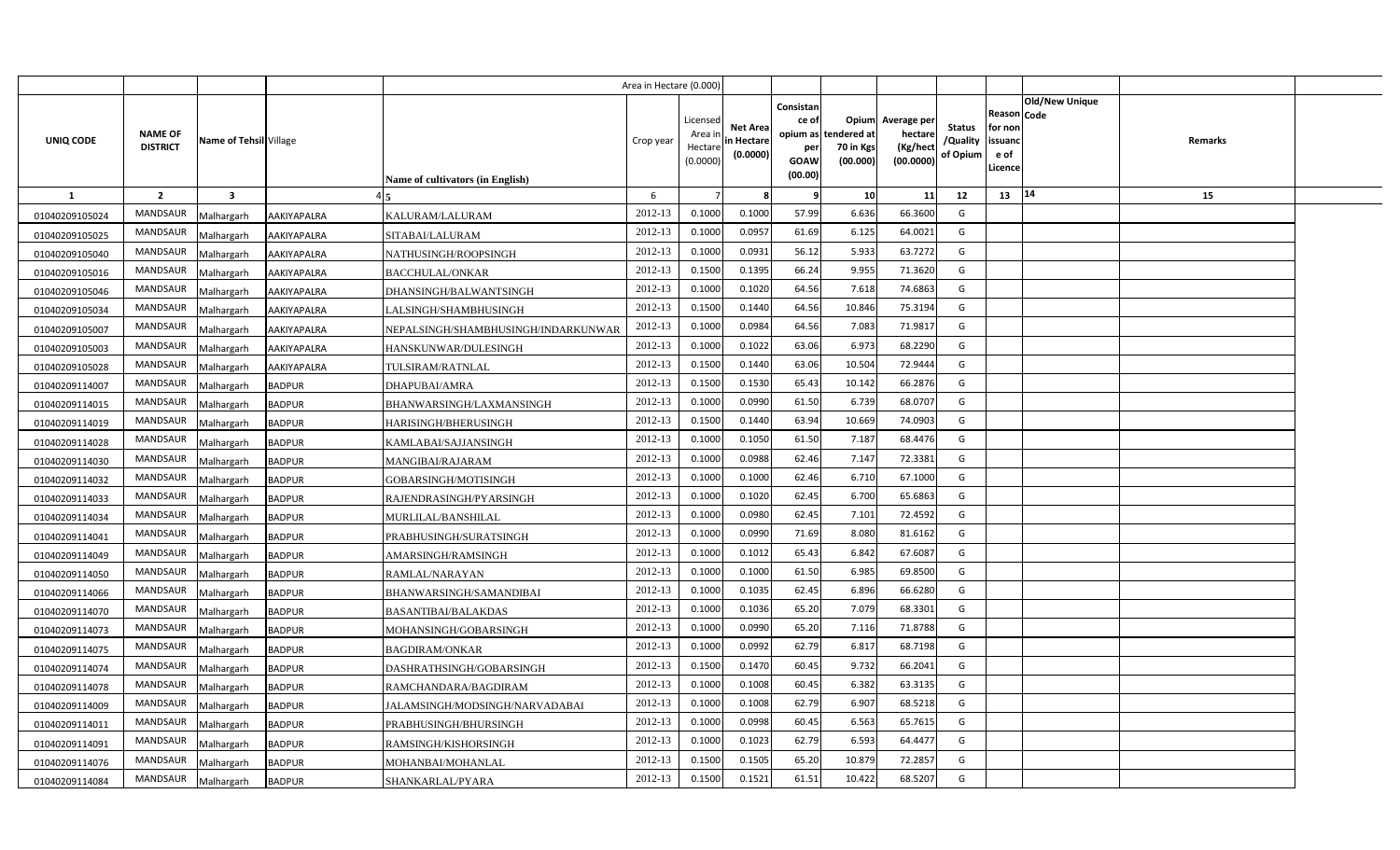|                |                                   |                         |                |                                  | Area in Hectare (0.000) |                                            |                                           |                                                                 |                                               |                                                 |                                       |                                                 |                               |         |  |
|----------------|-----------------------------------|-------------------------|----------------|----------------------------------|-------------------------|--------------------------------------------|-------------------------------------------|-----------------------------------------------------------------|-----------------------------------------------|-------------------------------------------------|---------------------------------------|-------------------------------------------------|-------------------------------|---------|--|
| UNIQ CODE      | <b>NAME OF</b><br><b>DISTRICT</b> | Name of Tehsil Village  |                | Name of cultivators (in English) | Crop year               | Licensed<br>Area in<br>Hectare<br>(0.0000) | <b>Net Area</b><br>in Hectare<br>(0.0000) | Consistan<br>ce of<br>opium as<br>per<br><b>GOAW</b><br>(00.00) | Opium<br>tendered at<br>70 in Kgs<br>(00.000) | Average per<br>hectare<br>(Kg/hect<br>(00.0000) | <b>Status</b><br>/Quality<br>of Opium | Reason<br>for non<br>issuand<br>e of<br>Licence | <b>Old/New Unique</b><br>Code | Remarks |  |
| 1              | $\overline{2}$                    | $\overline{\mathbf{3}}$ |                |                                  | 6                       |                                            |                                           |                                                                 | 10                                            | 11                                              | 12                                    | 13   14                                         |                               | 15      |  |
| 01040209114071 | <b>MANDSAUR</b>                   | Malhargarh              | <b>BADPUR</b>  | PRABHULAL/SHANKARLAL/KASHIBAI    | 2012-13                 | 0.1000                                     | 0.0986                                    | 59.92                                                           | 6.369                                         | 64.5943                                         | G                                     |                                                 |                               |         |  |
| 01040209114079 | <b>MANDSAUR</b>                   | Malhargarh              | <b>BADPUR</b>  | KANEHIYALAL/DHULJI               | 2012-13                 | 0.1000                                     | 0.1040                                    | 59.92                                                           | 6.360                                         | 61.1538                                         | G                                     |                                                 |                               |         |  |
| 01040209114077 | <b>MANDSAUR</b>                   | Malhargarh              | <b>BADPUR</b>  | LALURAM/SALEGRAM                 | 2012-13                 | 0.1500                                     | 0.1496                                    | 71.25                                                           | 11.156                                        | 74.5722                                         | G                                     |                                                 |                               |         |  |
| 01040209114001 | <b>MANDSAUR</b>                   | Malhargarh              | <b>BADPUR</b>  | ISHWARSINGH/PREMSINGH            | 2012-13                 | 0.1000                                     | 0.1045                                    | 61.51                                                           | 6.801                                         | 65.0813                                         | G                                     |                                                 |                               |         |  |
| 01040209114024 | <b>MANDSAUR</b>                   | Malhargarh              | <b>BADPUR</b>  | MADANSINGH/PREMSINGH             | 2012-13                 | 0.1000                                     | 0.1020                                    | 58.08                                                           | 6.190                                         | 60.6863                                         | G                                     |                                                 |                               |         |  |
| 01040209114094 | <b>MANDSAUR</b>                   | Malhargarh              | <b>BADPUR</b>  | GOVINDSINGH/PREMSINGH            | 2012-13                 | 0.1000                                     | 0.0990                                    | 55.08                                                           | 5.720                                         | 57.7778                                         | G                                     |                                                 |                               |         |  |
| 01040209114002 | <b>MANDSAUR</b>                   | Malhargarh              | <b>BADPUR</b>  | JAWANSINGH/PREMSINGH             | 2012-13                 | 0.1000                                     | 0.1020                                    | 61.51                                                           | 6.872                                         | 67.3725                                         | G                                     |                                                 |                               |         |  |
| 01040209114003 | <b>MANDSAUR</b>                   | Malhargarh              | <b>BADPUR</b>  | SUGANBAI/HARISINGH/BHANWARSINGH  | 2012-13                 | 0.1000                                     | 0.1020                                    | 63.01                                                           | 6.904                                         | 67.6863                                         | G                                     |                                                 |                               |         |  |
| 01040209114006 | MANDSAUR                          | Malhargarh              | <b>BADPUR</b>  | NAHARSINGH/KESHARSINGH           | 2012-13                 | 0.1000                                     | 0.1033                                    | 59.92                                                           | 6.446                                         | 62.4008                                         | G                                     |                                                 |                               |         |  |
| 01040209114010 | <b>MANDSAUR</b>                   | Malhargarh              | <b>BADPUR</b>  | NATHULAL/KACHRU                  | 2012-13                 | 0.1500                                     | 0.1500                                    | 62.80                                                           | 10.317                                        | 68.7800                                         | G                                     |                                                 |                               |         |  |
| 01040209114017 | <b>MANDSAUR</b>                   | Malhargarh              | <b>BADPUR</b>  | KAILASHBAI/GOBARSINGH            | 2012-13                 | 0.1500                                     | 0.1540                                    | 63.01                                                           | 10.622                                        | 68.9740                                         | G                                     |                                                 |                               |         |  |
| 01040209114056 | <b>MANDSAUR</b>                   | Malhargarh              | <b>BADPUR</b>  | KISHNIBAI/SALEGRAM               | 2012-13                 | 0.1000                                     | 0.1034                                    | 63.01                                                           | 7.057                                         | 68.2495                                         | G                                     |                                                 |                               |         |  |
| 01040209114057 | <b>MANDSAUR</b>                   | Malhargarh              | <b>BADPUR</b>  | NANDRAM/GANGARAM                 | 2012-13                 | 0.1500                                     | 0.1376                                    | 62.80                                                           | 10.174                                        | 73.9390                                         | G                                     |                                                 |                               |         |  |
| 01040209114080 | <b>MANDSAUR</b>                   | Malhargarh              | <b>BADPUR</b>  | DHANNIBAI/MANGILAL               | 2012-13                 | 0.1500                                     | 0.1483                                    | 62.79                                                           | 10.163                                        | 68.5300                                         | G                                     |                                                 |                               |         |  |
| 01040209114081 | <b>MANDSAUR</b>                   | Malhargarh              | <b>BADPUR</b>  | SALAMSINGH/BAPUSINGH             | 2012-13                 | 0.1000                                     | 0.1000                                    | 64.41                                                           | 7.094                                         | 70.9400                                         | G                                     |                                                 |                               |         |  |
| 01040209114035 | <b>MANDSAUR</b>                   | Malhargarh              | <b>BADPUR</b>  | SHANTIBAI/RAMSINGH               | 2012-13                 | 0.1000                                     | 0.1020                                    | 62.79                                                           | 6.692                                         | 65.6078                                         | G                                     |                                                 |                               |         |  |
| 01040209114046 | <b>MANDSAUR</b>                   | Malhargarh              | <b>BADPUR</b>  | <b>BAPUSINGH/HARISINGH</b>       | 2012-13                 | 0.1000                                     | 0.1040                                    | 62.79                                                           | 6.503                                         | 62.5288                                         | G                                     |                                                 |                               |         |  |
| 01040209114044 | <b>MANDSAUR</b>                   | Malhargarh              | <b>BADPUR</b>  | <b>JUZHARSINGH/HARISINGH</b>     | 2012-13                 | 0.1500                                     | 0.1482                                    | 64.41                                                           | 9.763                                         | 65.8772                                         | G                                     |                                                 |                               |         |  |
| 01040209114090 | <b>MANDSAUR</b>                   | Malhargarh              | <b>BADPUR</b>  | MOHANBAI/PRABHULAL               | 2012-13                 | 0.1000                                     | 0.1034                                    | 64.41                                                           | 6.754                                         | 65.3191                                         | G                                     |                                                 |                               |         |  |
| 01040209114036 | <b>MANDSAUR</b>                   | Malhargarh              | <b>BADPUR</b>  | GOVINDSINGH/BHANWARSINGH         | 2012-13                 | 0.1500                                     | 0.1411                                    | 62.80                                                           | 9.626                                         | 68.2211                                         | G                                     |                                                 |                               |         |  |
| 01040209114083 | <b>MANDSAUR</b>                   | Malhargarh              | <b>BADPUR</b>  | MOHANBAI/NANDRAM                 | 2012-13                 | 0.1000                                     | 0.0990                                    | 62.73                                                           | 6.524                                         | 65.8990                                         | G                                     |                                                 |                               |         |  |
| 01040209114087 | <b>MANDSAUR</b>                   | Malhargarh              | <b>BADPUR</b>  | PANIBAI/MOHANSINGH               | 2012-13                 | 0.1000                                     | 0.1015                                    | 68.79                                                           | 7.115                                         | 70.0985                                         | G                                     |                                                 |                               |         |  |
| 01040209114072 | MANDSAUR                          | Malhargarh              | <b>BADPUR</b>  | SHANKARLAL/JAYRAM                | 2012-13                 | 0.1000                                     | 0.1000                                    | 65.65                                                           | 6.762                                         | 67.6200                                         | G                                     |                                                 |                               |         |  |
| 01040209114055 | <b>MANDSAUR</b>                   | Malhargarh              | <b>BADPUR</b>  | DAKHIBAI/DEVILAL                 | 2012-13                 | 0.1000                                     | 0.0986                                    | 62.73                                                           | 6.631                                         | 67.2515                                         | G                                     |                                                 |                               |         |  |
| 01040209114020 | <b>MANDSAUR</b>                   | Malhargarh              | <b>BADPUR</b>  | CHAMPALAL/HAMERJI                | 2012-13                 | 0.1500                                     | 0.1455                                    | 65.65                                                           | 9.707                                         | 66.7148                                         | G                                     |                                                 |                               |         |  |
| 01040209124002 | <b>MANDSAUR</b>                   | Malhargarh              | TURKIYA        | NANIBAI/BHANWARSINGH             | 2012-13                 | 0.1000                                     | 0.1023                                    | 61.22                                                           | 6.551                                         | 64.0371                                         | G                                     |                                                 |                               |         |  |
| 01040209124006 | <b>MANDSAUR</b>                   | Malhargarh              | TURKIYA        | DEVISINGH\DHULSINGH              | 2012-13                 | 0.1000                                     | 0.1005                                    | 60.17                                                           | 6.051                                         | 60.2090                                         | G                                     |                                                 |                               |         |  |
| 01040209124035 | <b>MANDSAUR</b>                   | Malhargarh              | <b>TURKIYA</b> | RAMSINGH/NATHUSINGH CHOTA        | 2012-13                 | 0.1000                                     | 0.1023                                    | 66.17                                                           | 7.165                                         | 70.0391                                         | G                                     |                                                 |                               |         |  |
| 01040209124046 | <b>MANDSAUR</b>                   | Malhargarh              | <b>TURKIYA</b> | UMABAI/KALUSINGH                 | 2012-13                 | 0.1000                                     | 0.1008                                    | 61.22                                                           | 6.848                                         | 67.9365                                         | G                                     |                                                 |                               |         |  |
| 01040209124047 | <b>MANDSAUR</b>                   | Malhargarh              | TURKIYA        | BHOPALSINGH/BHERUSINGH           | 2012-13                 | 0.1000                                     | 0.0975                                    | 61.22                                                           | 6.743                                         | 69.1590                                         | G                                     |                                                 |                               |         |  |
| 01040209124051 | <b>MANDSAUR</b>                   | Malhargarh              | <b>TURKIYA</b> | RATANSINGH/RAMSINGH BADA         | 2012-13                 | 0.1000                                     | 0.1008                                    | 60.17                                                           | 6.387                                         | 63.3631                                         | G                                     |                                                 |                               |         |  |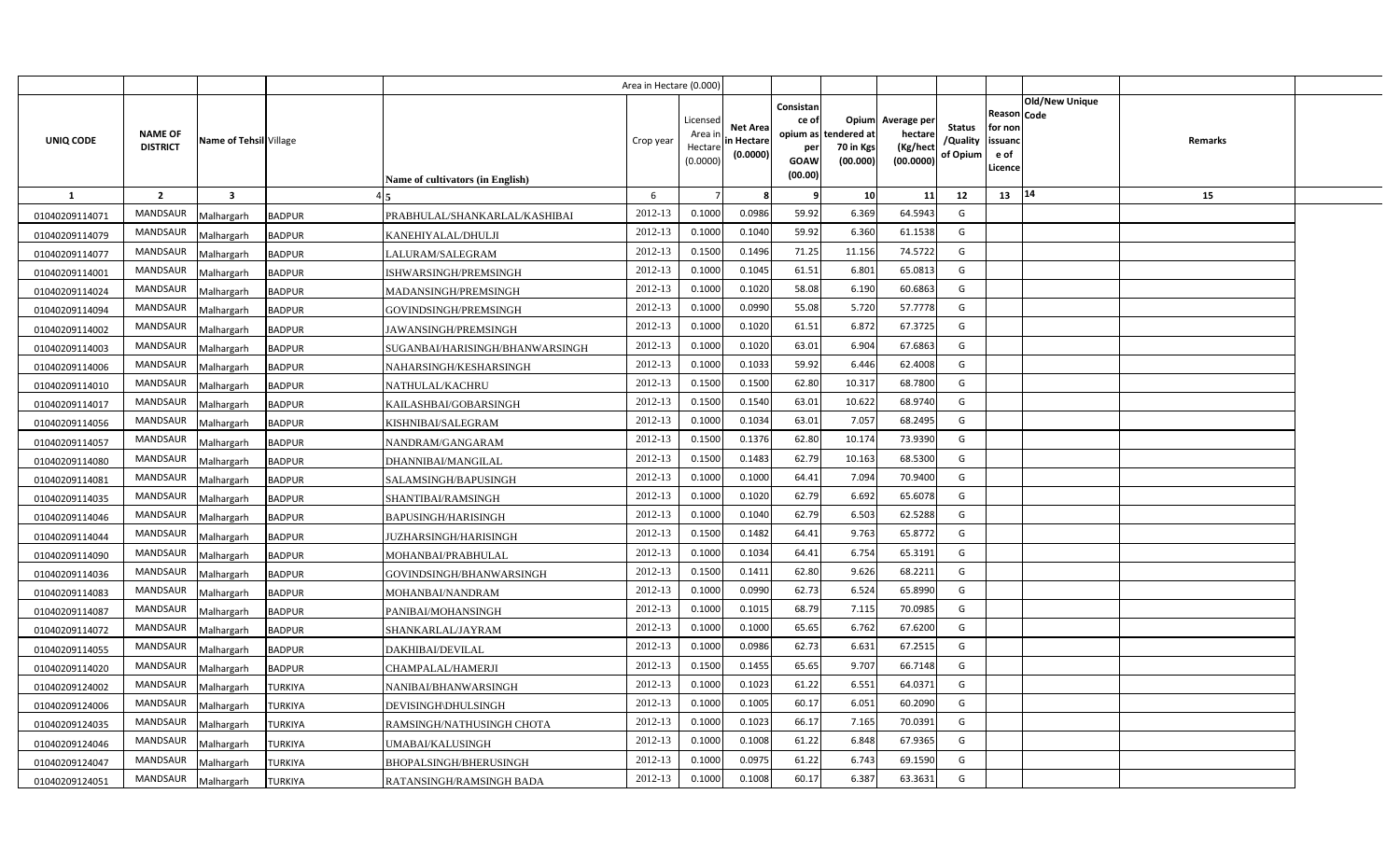|                |                                   |                         |                |                                  | Area in Hectare (0.000) |                                            |                                           |                                                          |                                               |                                                 |                                       |                                                 |                               |         |  |
|----------------|-----------------------------------|-------------------------|----------------|----------------------------------|-------------------------|--------------------------------------------|-------------------------------------------|----------------------------------------------------------|-----------------------------------------------|-------------------------------------------------|---------------------------------------|-------------------------------------------------|-------------------------------|---------|--|
| UNIQ CODE      | <b>NAME OF</b><br><b>DISTRICT</b> | Name of Tehsil Village  |                | Name of cultivators (in English) | Crop year               | Licensed<br>Area in<br>Hectare<br>(0.0000) | <b>Net Area</b><br>in Hectare<br>(0.0000) | Consistan<br>ce of<br>opium as<br>per<br>GOAW<br>(00.00) | Opium<br>tendered at<br>70 in Kgs<br>(00.000) | Average per<br>hectare<br>(Kg/hect<br>(00.0000) | <b>Status</b><br>/Quality<br>of Opium | Reason<br>for non<br>issuand<br>e of<br>Licence | <b>Old/New Unique</b><br>Code | Remarks |  |
| 1              | $\overline{2}$                    | $\overline{\mathbf{3}}$ |                |                                  | 6                       |                                            |                                           |                                                          | 10                                            | 11                                              | 12                                    | 13   14                                         |                               | 15      |  |
| 01040209124052 | <b>MANDSAUR</b>                   | Malhargarh              | <b>TURKIYA</b> | GORDHANSINGH/DEVISINGH           | 2012-13                 | 0.1000                                     | 0.1000                                    | 61.61                                                    | 6.531                                         | 65.3100                                         | G                                     |                                                 |                               |         |  |
| 01040209124053 | <b>MANDSAUR</b>                   | Malhargarh              | <b>TURKIYA</b> | MULCHANDBAI/MANSINGH             | 2012-13                 | 0.1000                                     | 0.1005                                    | 66.17                                                    | 7.203                                         | 71.6716                                         | G                                     |                                                 |                               |         |  |
| 01040209124058 | <b>MANDSAUR</b>                   | Malhargarh              | TURKIYA        | GOPAL/MOOLCHAND                  | 2012-13                 | 0.1000                                     | 0.1000                                    | 63.86                                                    | 6.559                                         | 65.5900                                         | G                                     |                                                 |                               |         |  |
| 01040209124062 | <b>MANDSAUR</b>                   | Malhargarh              | <b>TURKIYA</b> | UDAYSINGH/DULESINGH              | 2012-13                 | 0.1500                                     | 0.1376                                    | 66.17                                                    | 9.595                                         | 69.7311                                         | G                                     |                                                 |                               |         |  |
| 01040209124066 | <b>MANDSAUR</b>                   | Malhargarh              | <b>TURKIYA</b> | VINODSINGH/RAMSINGH              | 2012-13                 | 0.1000                                     | 0.1050                                    | 70.17                                                    | 7.679                                         | 73.1333                                         | G                                     |                                                 |                               |         |  |
| 01040209124077 | <b>MANDSAUR</b>                   | Malhargarh              | <b>TURKIYA</b> | BAPUSINGH/HAMERSINGH             | 2012-13                 | 0.1500                                     | 0.1517                                    | 71.64                                                    | 10.511                                        | 69.2881                                         | G                                     |                                                 |                               |         |  |
| 01040209124089 | <b>MANDSAUR</b>                   | Malhargarh              | <b>TURKIYA</b> | DULESINGH/HAMERSINGH             | 2012-13                 | 0.1000                                     | 0.1040                                    | 66.57                                                    | 6.914                                         | 66.4808                                         | G                                     |                                                 |                               |         |  |
| 01040209124114 | <b>MANDSAUR</b>                   | Malhargarh              | <b>TURKIYA</b> | UDAYSINGH/KARANSINGH             | 2012-13                 | 0.1500                                     | 0.1520                                    | 63.86                                                    | 9.497                                         | 62.4803                                         | G                                     |                                                 |                               |         |  |
| 01040209124120 | MANDSAUR                          | Malhargarh              | <b>TURKIYA</b> | RAMESHSINGH/UDAYSINGH            | 2012-13                 | 0.1000                                     | 0.1040                                    | 63.86                                                    | 7.563                                         | 72.7212                                         | G                                     |                                                 |                               |         |  |
| 01040209124130 | <b>MANDSAUR</b>                   | Malhargarh              | TURKIYA        | SURAJBAI/MADANSINGH              | 2012-13                 | 0.1500                                     | 0.1475                                    | 74.33                                                    | 10.534                                        | 71.4169                                         | G                                     |                                                 |                               |         |  |
| 01040209124131 | <b>MANDSAUR</b>                   | Malhargarh              | TURKIYA        | PADAMSINGH/BHUVANISINGH          | 2012-13                 | 0.1500                                     | 0.1416                                    | 71.64                                                    | 11.063                                        | 78.1285                                         | G                                     |                                                 |                               |         |  |
| 01040209124024 | <b>MANDSAUR</b>                   | Malhargarh              | TURKIYA        | RANSINGH/HAMERSINGH              | 2012-13                 | 0.1500                                     | 0.1440                                    | 71.64                                                    | 10.552                                        | 73.2778                                         | G                                     |                                                 |                               |         |  |
| 01040209124036 | <b>MANDSAUR</b>                   | Malhargarh              | <b>TURKIYA</b> | MOHANLAL/GANGARAM                | 2012-13                 | 0.1000                                     | 0.0986                                    | 61.61                                                    | 6.170                                         | 62.5761                                         | G                                     |                                                 |                               |         |  |
| 01040209124057 | <b>MANDSAUR</b>                   | Malhargarh              | TURKIYA        | <b>BALSINGH/BHERUSINGH</b>       | 2012-13                 | 0.1500                                     | 0.1496                                    | 61.61                                                    | 9.514                                         | 63.5963                                         | G                                     |                                                 |                               |         |  |
| 01040209124037 | <b>MANDSAUR</b>                   | Malhargarh              | TURKIYA        | UDAYSINGH/BHANWARSINGH           | 2012-13                 | 0.1500                                     | 0.1400                                    | 66.57                                                    | 10.014                                        | 71.5286                                         | G                                     |                                                 |                               |         |  |
| 01040209124015 | <b>MANDSAUR</b>                   | Malhargarh              | <b>TURKIYA</b> | ARJUNSINGH/AMARSINGH/BHURABAI    | 2012-13                 | 0.1500                                     | 0.1413                                    | 62.84                                                    | 9.588                                         | 67.8556                                         | G                                     |                                                 |                               |         |  |
| 01040209124017 | <b>MANDSAUR</b>                   | Malhargarh              | <b>TURKIYA</b> | NATHUSINGH/SHIVSINGH             | 2012-13                 | 0.1000                                     | 0.1023                                    | 62.84                                                    | 6.876                                         | 67.2141                                         | G                                     |                                                 |                               |         |  |
| 01040209124018 | <b>MANDSAUR</b>                   | Malhargarh              | <b>TURKIYA</b> | BHULIBAI/KISHORSINGH             | 2012-13                 | 0.1000                                     | 0.0988                                    | 66.57                                                    | 7.133                                         | 72.1964                                         | G                                     |                                                 |                               |         |  |
| 01040209124020 | <b>MANDSAUR</b>                   | Malhargarh              | <b>TURKIYA</b> | AMARSINGH/DEVISINGH              | 2012-13                 | 0.1000                                     | 0.0988                                    | 66.90                                                    | 6.786                                         | 68.6842                                         | G                                     |                                                 |                               |         |  |
| 01040209124022 | <b>MANDSAUR</b>                   | Malhargarh              | <b>TURKIYA</b> | KALUSINGH/ROOPSINGH              | 2012-13                 | 0.1500                                     | 0.1456                                    | 66.90                                                    | 10.599                                        | 72.7953                                         | G                                     |                                                 |                               |         |  |
| 01040209124025 | <b>MANDSAUR</b>                   | Malhargarh              | TURKIYA        | BHADURSINGH/RUPSINGH             | 2012-13                 | 0.1500                                     | 0.1560                                    | 66.90                                                    | 10.809                                        | 69.2885                                         | G                                     |                                                 |                               |         |  |
| 01040209124034 | <b>MANDSAUR</b>                   | Malhargarh              | TURKIYA        | RUGHNATHSINGH/DEVISINGH          | 2012-13                 | 0.1000                                     | 0.1020                                    | 62.84                                                    | 6.984                                         | 68.4706                                         | G                                     |                                                 |                               |         |  |
| 01040209124039 | MANDSAUR                          | Malhargarh              | TURKIYA        | BANSHILAL/GANGARAM               | 2012-13                 | 0.1000                                     | 0.1020                                    | 64.16                                                    | 6.636                                         | 65.0588                                         | G                                     |                                                 |                               |         |  |
| 01040209124043 | <b>MANDSAUR</b>                   | Malhargarh              | TURKIYA        | MUNNIBAI/SARDARSINGH             | 2012-13                 | 0.1500                                     | 0.1518                                    | 64.16                                                    | 9.844                                         | 64.8485                                         | G                                     |                                                 |                               |         |  |
| 01040209124070 | <b>MANDSAUR</b>                   | Malhargarh              | TURKIYA        | SHIVSINGH/KALUSINGH              | 2012-13                 | 0.1000                                     | 0.1000                                    | 64.16                                                    | 6.902                                         | 69.0200                                         | G                                     |                                                 |                               |         |  |
| 01040209124071 | <b>MANDSAUR</b>                   | Malhargarh              | TURKIYA        | BHOPALSINGH/KISHORSINGH          | 2012-13                 | 0.1500                                     | 0.1518                                    | 65.58                                                    | 10.127                                        | 66.7128                                         | G                                     |                                                 |                               |         |  |
| 01040209124075 | <b>MANDSAUR</b>                   | Malhargarh              | TURKIYA        | KAMALSINGH/JUZHARSINGH           | 2012-13                 | 0.1000                                     | 0.1008                                    | 59.00                                                    | 6.423                                         | 63.7202                                         | G                                     |                                                 |                               |         |  |
| 01040209124076 | <b>MANDSAUR</b>                   | Malhargarh              | <b>TURKIYA</b> | SURENDRASINGH/JUZHARSINGH        | 2012-13                 | 0.1500                                     | 0.1482                                    | 65.58                                                    | 10.259                                        | 69.2240                                         | G                                     |                                                 |                               |         |  |
| 01040209124084 | <b>MANDSAUR</b>                   | Malhargarh              | <b>TURKIYA</b> | JAGDISH/RAMCHANDRA               | 2012-13                 | 0.1500                                     | 0.1505                                    | 66.34                                                    | 10.548                                        | 70.0864                                         | G                                     |                                                 |                               |         |  |
| 01040209124085 | <b>MANDSAUR</b>                   | Malhargarh              | TURKIYA        | KALUSINGH/BHERUSINGH             | 2012-13                 | 0.1500                                     | 0.1421                                    | 62.98                                                    | 9.357                                         | 65.8480                                         | G                                     |                                                 |                               |         |  |
| 01040209124101 | <b>MANDSAUR</b>                   | Malhargarh              | <b>TURKIYA</b> | BHERULAL/GANGARAM                | 2012-13                 | 0.1500                                     | 0.1450                                    | 62.98                                                    | 9.132                                         | 62.9793                                         | G                                     |                                                 |                               |         |  |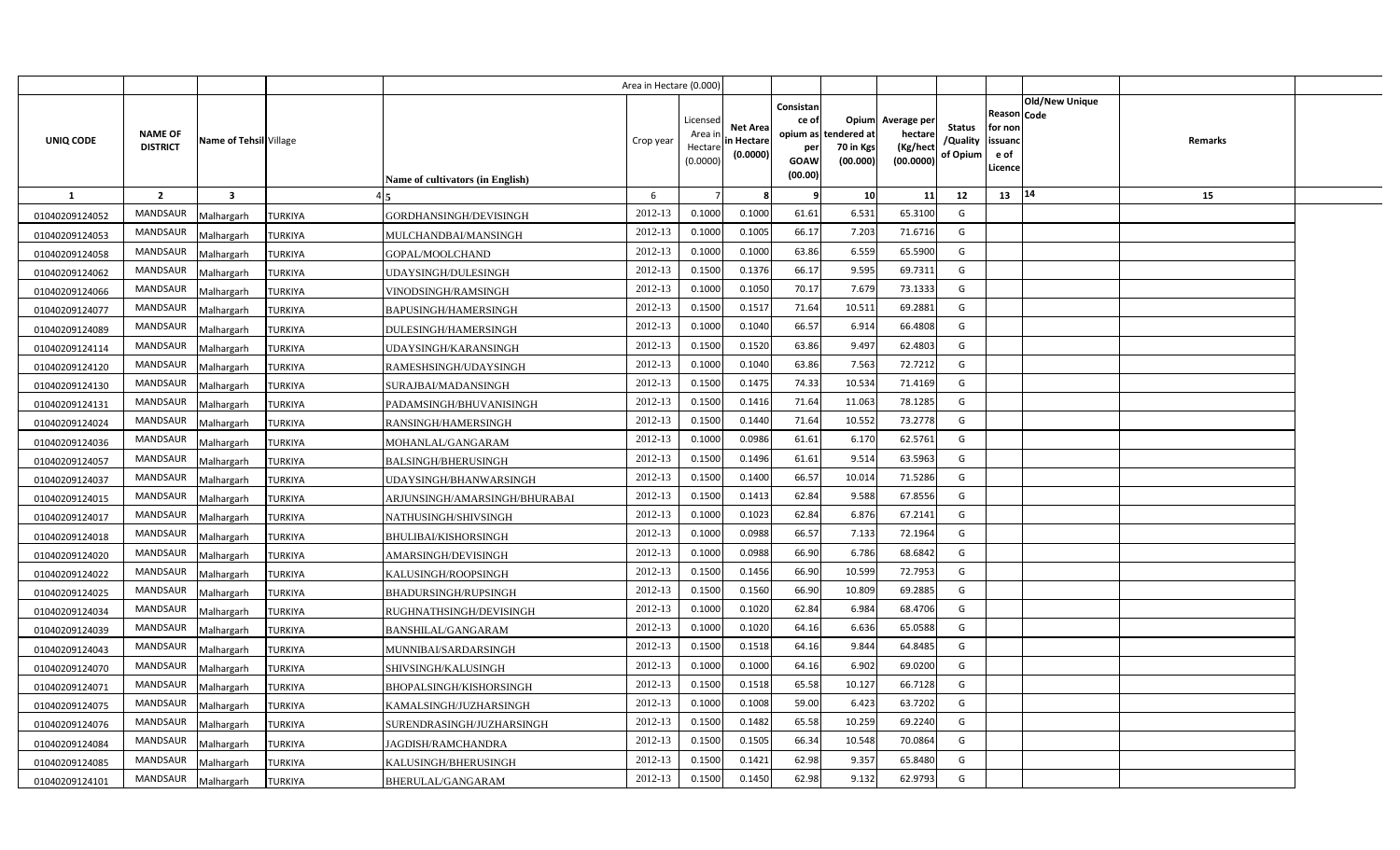|                |                                   |                         |                |                                         | Area in Hectare (0.000) |                                            |                                           |                                                                 |                                               |                                                 |                                       |                                                 |                               |         |  |
|----------------|-----------------------------------|-------------------------|----------------|-----------------------------------------|-------------------------|--------------------------------------------|-------------------------------------------|-----------------------------------------------------------------|-----------------------------------------------|-------------------------------------------------|---------------------------------------|-------------------------------------------------|-------------------------------|---------|--|
| UNIQ CODE      | <b>NAME OF</b><br><b>DISTRICT</b> | Name of Tehsil Village  |                | <b>Name of cultivators (in English)</b> | Crop year               | Licensed<br>Area ir<br>Hectare<br>(0.0000) | <b>Net Area</b><br>in Hectare<br>(0.0000) | Consistan<br>ce of<br>opium as<br>per<br><b>GOAW</b><br>(00.00) | Opium<br>tendered at<br>70 in Kgs<br>(00.000) | Average per<br>hectare<br>(Kg/hect<br>(00.0000) | <b>Status</b><br>/Quality<br>of Opium | Reason<br>for non<br>issuano<br>e of<br>Licence | <b>Old/New Unique</b><br>Code | Remarks |  |
| <b>1</b>       | $\overline{2}$                    | $\overline{\mathbf{3}}$ |                |                                         | 6                       |                                            |                                           |                                                                 | 10                                            | 11                                              | 12                                    | 13                                              | 14                            | 15      |  |
| 01040209124112 | <b>MANDSAUR</b>                   | Malhargarh              | <b>TURKIYA</b> | RATANSINGH/JALAMSINGH                   | 2012-13                 | 0.1500                                     | 0.1521                                    | 65.58                                                           | 9.940                                         | 65.3517                                         | G                                     |                                                 |                               |         |  |
| 01040209124113 | <b>MANDSAUR</b>                   | Malhargarh              | TURKIYA        | GOVINDSINGH/JALAMSINGH                  | 2012-13                 | 0.1000                                     | 0.1040                                    | 66.34                                                           | 6.757                                         | 64.9712                                         | G                                     |                                                 |                               |         |  |
| 01040209124132 | MANDSAUR                          | Malhargarh              | <b>TURKIYA</b> | <b>BHERULAL/GOPILAL</b>                 | 2012-13                 | 0.1000                                     | 0.0992                                    | 62.98                                                           | 6.559                                         | 66.1190                                         | G                                     |                                                 |                               |         |  |
| 01040209124127 | MANDSAUR                          | Malhargarh              | TURKIYA        | KAMALGIR/SOHANGIR                       | 2012-13                 | 0.1500                                     | 0.151                                     | 70.17                                                           | 10.425                                        | 68.9484                                         | G                                     |                                                 |                               |         |  |
| 01040209124050 | MANDSAUR                          | Malhargarh              | <b>TURKIYA</b> | NAWALSINGH/KISHORSINGH BADA             | 2012-13                 | 0.1000                                     | 0.102!                                    | 66.34                                                           | 7.136                                         | 69.6195                                         | G                                     |                                                 |                               |         |  |
| 01040209124065 | <b>MANDSAUR</b>                   | Malhargarh              | <b>TURKIYA</b> | RAJENDRAKUMAR/UDAYLAL                   | 2012-13                 | 0.100(                                     | 0.101                                     | 62.36                                                           | 6.361                                         | 62.7318                                         | G                                     |                                                 |                               |         |  |
| 01040209124021 | MANDSAUR                          | Malhargarh              | TURKIYA        | BHANWARLAL/BAGDIRAM TAILOR              | 2012-13                 | 0.1000                                     | 0.1000                                    | 63.28                                                           | 6.653                                         | 66.5300                                         | G                                     |                                                 |                               |         |  |
| 01040209124080 | <b>MANDSAUR</b>                   | Malhargarh              | TURKIYA        | KAILASHBAI/SHIVSINGH                    | 2012-13                 | 0.1500                                     | 0.1519                                    | 70.17                                                           | 10.195                                        | 67.1165                                         | G                                     |                                                 |                               |         |  |
| 01040209124124 | MANDSAUR                          | Malhargarh              | TURKIYA        | NATHUSINGH/JAYSINGH                     | 2012-13                 | 0.1000                                     | 0.1025                                    | 63.28                                                           | 6.599                                         | 64.3805                                         | G                                     |                                                 |                               |         |  |
| 01040209124049 | MANDSAUR                          | Malhargarh              | <b>TURKIYA</b> | BHAGATSINGH/BHERUSINGH                  | 2012-13                 | 0.1000                                     | 0.1023                                    | 66.02                                                           | 6.791                                         | 66.3832                                         | G                                     |                                                 |                               |         |  |
| 01040209124143 | <b>MANDSAUR</b>                   | Malhargarh              | TURKIYA        | LILABAI/JALAMSINGH                      | 2012-13                 | 0.1000                                     | 0.1000                                    | 69.17                                                           | 6.739                                         | 67.3900                                         | G                                     |                                                 |                               |         |  |
| 01040209124144 | <b>MANDSAUR</b>                   | Malhargarh              | <b>TURKIYA</b> | MANOHARSINGH/JALAMSINGH                 | 2012-13                 | 0.1000                                     | 0.1000                                    | 69.17                                                           | 6.749                                         | 67.4900                                         | G                                     |                                                 |                               |         |  |
| 01040209124091 | <b>MANDSAUR</b>                   | Malhargarh              | TURKIYA        | LILABAI/MANGILAL                        | 2012-13                 | 0.1500                                     | 0.1500                                    | 66.02                                                           | 9.365                                         | 62.4333                                         | G                                     |                                                 |                               |         |  |
| 01040209124016 | <b>MANDSAUR</b>                   | Malhargarh              | TURKIYA        | KANWARBAI/PREMSINGH                     | 2012-13                 | 0.1000                                     | 0.1008                                    | 57.06                                                           | 5.902                                         | 58.5516                                         | G                                     |                                                 |                               |         |  |
| 01040209124033 | MANDSAUR                          | Malhargarh              | TURKIYA        | SATYAPALSINGH/UDAYSINGH                 | 2012-13                 | 0.1000                                     | 0.1035                                    | 69.17                                                           | 7.283                                         | 70.3671                                         | G                                     |                                                 |                               |         |  |
| 01040209124111 | <b>MANDSAUR</b>                   | Malhargarh              | TURKIYA        | KANCHANBAI/HARISINGH                    | 2012-13                 | 0.1000                                     | 0.0660                                    | 63.28                                                           | 4.647                                         | 70.4091                                         | G                                     |                                                 |                               |         |  |
| 01040209124082 | MANDSAUR                          | Malhargarh              | TURKIYA        | KANWARBAI/KISHORSINGH                   | 2012-13                 | 0.1000                                     | 0.1000                                    | 66.02                                                           | 7.111                                         | 71.1100                                         | G                                     |                                                 |                               |         |  |
| 01040209124042 | <b>MANDSAUR</b>                   | Malhargarh              | TURKIYA        | RAMSINGH/NAHARSINGH                     | 2012-13                 | 0.1500                                     | 0.1150                                    | 58.37                                                           | 7.280                                         | 63.3043                                         | G                                     |                                                 |                               |         |  |
| 01040209124040 | <b>MANDSAUR</b>                   | Malhargarh              | TURKIYA        | PHOOLABAI/FATEHSINGH                    | 2012-13                 | 0.1000                                     | 0.101!                                    | 64.50                                                           | 7.049                                         | 69.4483                                         | G                                     |                                                 |                               |         |  |
| 01040209124041 | <b>MANDSAUR</b>                   | Malhargarh              | <b>TURKIYA</b> | RADHESHYAM/NANURAM BARETH               | 2012-13                 | 0.1000                                     | 0.1020                                    | 62.36                                                           | 6.699                                         | 65.6765                                         | G                                     |                                                 |                               |         |  |
| 01040209124116 | <b>MANDSAUR</b>                   | Malhargarh              | TURKIYA        | PRABHUGIR/MOHANGIR                      | 2012-13                 | 0.1000                                     | 0.101                                     | 62.36                                                           | 6.610                                         | 65.1874                                         | G                                     |                                                 |                               |         |  |
| 01040209124118 | <b>MANDSAUR</b>                   | Malhargarh              | TURKIYA        | GHANSHYAM/NANURAM                       | 2012-13                 | 0.1000                                     | 0.0960                                    | 64.43                                                           | 6.553                                         | 68.2604                                         | G                                     |                                                 |                               |         |  |
| 01040209124063 | <b>MANDSAUR</b>                   | Malhargarh              | TURKIYA        | RAMSINGH/PREMSINGH                      | 2012-13                 | 0.1000                                     | 0.1023                                    | 58.62                                                           | 6.230                                         | 60.8993                                         | G                                     |                                                 |                               |         |  |
| 01040209124073 | <b>MANDSAUR</b>                   | Malhargarh              | TURKIYA        | GORDHANSINGH/KISHORSINGH                | 2012-13                 | 0.1000                                     | 0.1050                                    | 66.65                                                           | 6.551                                         | 62.3905                                         | G                                     |                                                 |                               |         |  |
| 01040209124045 | <b>MANDSAUR</b>                   | Malhargarh              | TURKIYA        | GOVINDSINGH/KESHARSINGH                 | 2012-13                 | 0.1500                                     | 0.1512                                    | 68.46                                                           | 10.132                                        | 67.0106                                         | G                                     |                                                 |                               |         |  |
| 01040209124083 | <b>MANDSAUR</b>                   | Malhargarh              | TURKIYA        | SULTANSINGH/DEVSINGH                    | 2012-13                 | 0.1000                                     | 0.1050                                    | 59.78                                                           | 6.704                                         | 63.8476                                         | G                                     |                                                 |                               |         |  |
| 01040209124121 | <b>MANDSAUR</b>                   | Malhargarh              | <b>TURKIYA</b> | MOHAMMADHUSAIN/SULEMAN                  | 2012-13                 | 0.1500                                     | 0.1462                                    | 65.93                                                           | 9.456                                         | 64.6785                                         | G                                     |                                                 | 01040209126167                |         |  |
| 01040209126002 | <b>MANDSAUR</b>                   | Malhargarh              | RICHA          | HIRALAL/RATANLAL                        | 2012-13                 | 0.1000                                     | 0.1020                                    | 65.06                                                           | 6.738                                         | 66.0588                                         | G                                     |                                                 |                               |         |  |
| 01040209126003 | <b>MANDSAUR</b>                   | Malhargarh              | <b>RICHA</b>   | PYARA/ONKAR GAYRI                       | 2012-13                 | 0.1000                                     | 0.0999                                    | 62.29                                                           | 6.451                                         | 64.5746                                         | G                                     |                                                 |                               |         |  |
| 01040209126004 | <b>MANDSAUR</b>                   | Malhargarh              | RICHA          | GANGABAI/BHUVAN                         | 2012-13                 | 0.1500                                     | 0.1530                                    | 62.13                                                           | 10.393                                        | 67.9281                                         | G                                     |                                                 |                               |         |  |
| 01040209126005 | MANDSAUR                          | Malhargarh              | <b>RICHA</b>   | NOJIBAI/KANIRAM@KANHA                   | 2012-13                 | 0.1000                                     | 0.1025                                    | 65.98                                                           | 7.041                                         | 68.6927                                         | G                                     |                                                 |                               |         |  |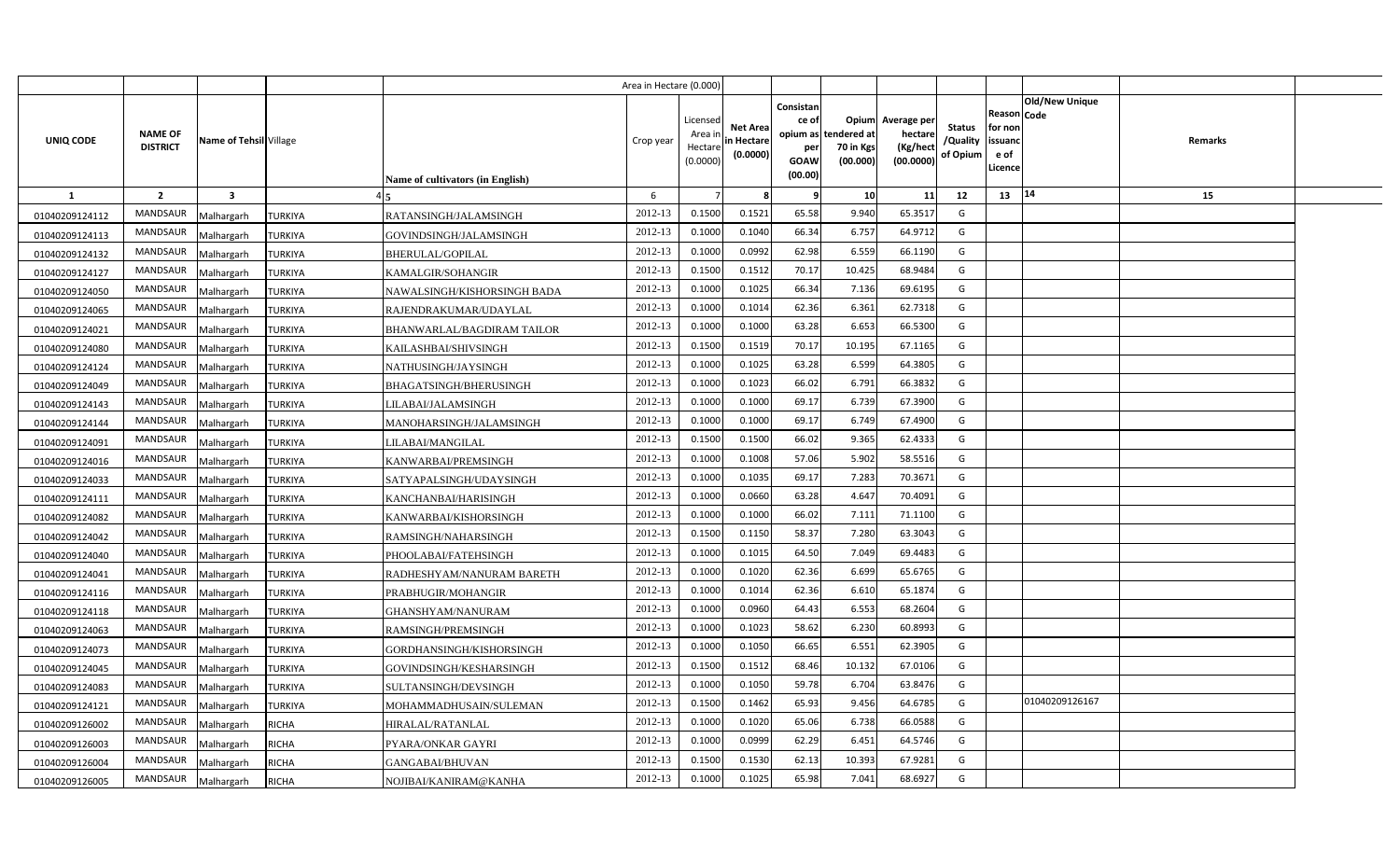|                |                                   |                         |              |                                  | Area in Hectare (0.000) |                                            |                                           |                                                          |                                                      |                                                 |                                       |                                                      |                       |         |  |
|----------------|-----------------------------------|-------------------------|--------------|----------------------------------|-------------------------|--------------------------------------------|-------------------------------------------|----------------------------------------------------------|------------------------------------------------------|-------------------------------------------------|---------------------------------------|------------------------------------------------------|-----------------------|---------|--|
| UNIQ CODE      | <b>NAME OF</b><br><b>DISTRICT</b> | Name of Tehsil Village  |              | Name of cultivators (in English) | Crop year               | Licensed<br>Area in<br>Hectare<br>(0.0000) | <b>Net Area</b><br>in Hectare<br>(0.0000) | Consistan<br>ce of<br>opium as<br>per<br>GOAW<br>(00.00) | <b>Opium</b><br>tendered at<br>70 in Kgs<br>(00.000) | Average per<br>hectare<br>(Kg/hect<br>(00.0000) | <b>Status</b><br>/Quality<br>of Opium | Reason Code<br>for non<br>issuand<br>e of<br>Licence | <b>Old/New Unique</b> | Remarks |  |
| $\mathbf{1}$   | $\overline{2}$                    | $\overline{\mathbf{3}}$ |              |                                  | 6                       |                                            |                                           |                                                          | 10 <sup>1</sup>                                      | 11                                              | 12                                    | 13   14                                              |                       | 15      |  |
| 01040209126006 | <b>MANDSAUR</b>                   | Malhargarh              | <b>RICHA</b> | <b>RATAN/HIRA</b>                | 2012-13                 | 0.1000                                     | 0.0972                                    | 61.29                                                    | 6.576                                                | 67.6543                                         | G                                     |                                                      |                       |         |  |
| 01040209126010 | <b>MANDSAUR</b>                   | Malhargarh              | <b>RICHA</b> | BHERULAL/BHANWARLAL              | 2012-13                 | 0.1000                                     | 0.1000                                    | 67.38                                                    | 7.267                                                | 72.6700                                         | G                                     |                                                      |                       |         |  |
| 01040209126015 | <b>MANDSAUR</b>                   | Malhargarh              | <b>RICHA</b> | ONKARSINGH/BAGDUSINGH            | 2012-13                 | 0.1500                                     | 0.1421                                    | 66.06                                                    | 10.522                                               | 74.0464                                         | G                                     |                                                      |                       |         |  |
| 01040209126017 | <b>MANDSAUR</b>                   | Malhargarh              | <b>RICHA</b> | BAGDUSINGH/DULESINGH             | 2012-13                 | 0.1000                                     | 0.0980                                    | 59.52                                                    | 6.428                                                | 65.5918                                         | G                                     |                                                      |                       |         |  |
| 01040209126018 | <b>MANDSAUR</b>                   | Malhargarh              | <b>RICHA</b> | RAMLAL/SHIVLAL                   | 2012-13                 | 0.1000                                     | 0.1002                                    | 62.17                                                    | 6.741                                                | 67.2754                                         | G                                     |                                                      |                       |         |  |
| 01040209126019 | <b>MANDSAUR</b>                   | Malhargarh              | <b>RICHA</b> | MANSINGH/BHERUSINGH              | 2012-13                 | 0.1000                                     | 0.0990                                    | 63.85                                                    | 6.595                                                | 66.6162                                         | G                                     |                                                      |                       |         |  |
| 01040209126023 | <b>MANDSAUR</b>                   | Malhargarh              | <b>RICHA</b> | LAXMINARAYAN/BASANTILAL          | 2012-13                 | 0.1000                                     | 0.1020                                    | 67.56                                                    | 7.074                                                | 69.3529                                         | G                                     |                                                      |                       |         |  |
| 01040209126025 | <b>MANDSAUR</b>                   | Malhargarh              | <b>RICHA</b> | RAMLAL/UDA                       | 2012-13                 | 0.1500                                     | 0.1480                                    | 63.67                                                    | 10.142                                               | 68.5270                                         | G                                     |                                                      |                       |         |  |
| 01040209126028 | <b>MANDSAUR</b>                   | Malhargarh              | <b>RICHA</b> | MAHENDRASINGH/KESHARSINGH        | 2012-13                 | 0.1000                                     | 0.0936                                    | 67.75                                                    | 5.943                                                | 63.4936                                         | G                                     |                                                      |                       |         |  |
| 01040209126042 | <b>MANDSAUR</b>                   | Malhargarh              | <b>RICHA</b> | RAGHUVEERSINGH/KHUSHALSINGH      | 2012-13                 | 0.1000                                     | 0.1000                                    | 65.98                                                    | 6.758                                                | 67.5800                                         | G                                     |                                                      |                       |         |  |
| 01040209126049 | <b>MANDSAUR</b>                   | Malhargarh              | <b>RICHA</b> | MOHANLAL/SHANKARLAL              | 2012-13                 | 0.1500                                     | 0.1520                                    | 66.36                                                    | 10.134                                               | 66.6711                                         | G                                     |                                                      |                       |         |  |
| 01040209126092 | <b>MANDSAUR</b>                   | Malhargarh              | <b>RICHA</b> | AYYUBMOHAMMAD/FAKIRMOHAMMAD      | 2012-13                 | 0.1500                                     | 0.1504                                    | 61.20                                                    | 9.538                                                | 63.4176                                         | G                                     |                                                      |                       |         |  |
| 01040209126093 | <b>MANDSAUR</b>                   | Malhargarh              | <b>RICHA</b> | JAKIRHUSSAIN/FAKIRMOHAMMAD       | 2012-13                 | 0.1500                                     | 0.1480                                    | 67.35                                                    | 10.237                                               | 69.1689                                         | G                                     |                                                      |                       |         |  |
| 01040209126097 | <b>MANDSAUR</b>                   | Malhargarh              | <b>RICHA</b> | KRIPALSINGH/BHAGWAN              | 2012-13                 | 0.1000                                     | 0.0989                                    | 64.10                                                    | 6.529                                                | 66.0162                                         | G                                     |                                                      |                       |         |  |
| 01040209126100 | <b>MANDSAUR</b>                   | Malhargarh              | <b>RICHA</b> | JHMAKLAL/MANGILAL                | 2012-13                 | 0.1500                                     | 0.1419                                    | 63.17                                                    | 9.864                                                | 69.5137                                         | G                                     |                                                      |                       |         |  |
| 01040209126101 | <b>MANDSAUR</b>                   | Malhargarh              | <b>RICHA</b> | BHERULAL/VISHRAM                 | 2012-13                 | 0.1500                                     | 0.1464                                    | 60.59                                                    | 9.340                                                | 63.7978                                         | G                                     |                                                      |                       |         |  |
| 01040209126104 | <b>MANDSAUR</b>                   | Malhargarh              | <b>RICHA</b> | KACHRULAL/CHOUTHMAL              | 2012-13                 | 0.1000                                     | 0.0992                                    | 57.62                                                    | 6.050                                                | 60.9879                                         | G                                     |                                                      |                       |         |  |
| 01040209126109 | <b>MANDSAUR</b>                   | Malhargarh              | <b>RICHA</b> | KESHURAM/CHUNNILAL               | 2012-13                 | 0.1000                                     | 0.1000                                    | 61.72                                                    | 6.930                                                | 69.3000                                         | G                                     |                                                      |                       |         |  |
| 01040209126115 | <b>MANDSAUR</b>                   | Malhargarh              | <b>RICHA</b> | KACHRULAL/NARAYAN                | 2012-13                 | 0.1000                                     | 0.0975                                    | 59.93                                                    | 6.310                                                | 64.7179                                         | G                                     |                                                      |                       |         |  |
| 01040209126118 | <b>MANDSAUR</b>                   | Malhargarh              | <b>RICHA</b> | SITARAM/VISHRAM                  | 2012-13                 | 0.1000                                     | 0.0989                                    | 62.27                                                    | 6.752                                                | 68.2710                                         | G                                     |                                                      |                       |         |  |
| 01040209126131 | <b>MANDSAUR</b>                   | Malhargarh              | <b>RICHA</b> | BHAGWANLAL/CHUNNILAL             | 2012-13                 | 0.1000                                     | 0.1020                                    | 57.57                                                    | 6.382                                                | 62.5686                                         | G                                     |                                                      |                       |         |  |
| 01040209126134 | <b>MANDSAUR</b>                   | Malhargarh              | <b>RICHA</b> | PRAKASHCHAND/SHANKARLAL MAHAJAN  | 2012-13                 | 0.1000                                     | 0.1025                                    | 63.99                                                    | 7.176                                                | 70.0098                                         | G                                     | 08                                                   |                       |         |  |
| 01040209126139 | <b>MANDSAUR</b>                   | Malhargarh              | <b>RICHA</b> | KACHRULAL/VISHRAM                | 2012-13                 | 0.1500                                     | 0.1449                                    | 62.19                                                    | 9.320                                                | 64.3202                                         | G                                     |                                                      |                       |         |  |
| 01040209126143 | <b>MANDSAUR</b>                   | Malhargarh              | <b>RICHA</b> | JASKUNWAR/BASANTILAL             | 2012-13                 | 0.1000                                     | 0.1040                                    | 70.92                                                    | 7.771                                                | 74.7212                                         | G                                     |                                                      |                       |         |  |
| 01040209126161 | <b>MANDSAUR</b>                   | Malhargarh              | <b>RICHA</b> | NANDKISHOR/AMBALAL               | 2012-13                 | 0.1000                                     | 0.1000                                    | 70.77                                                    | 7.350                                                | 73.5000                                         | G                                     |                                                      |                       |         |  |
| 01040209126163 | <b>MANDSAUR</b>                   | Malhargarh              | <b>RICHA</b> | NANDUBAI/CHAMPALAL               | 2012-13                 | 0.1000                                     | 0.0960                                    | 66.30                                                    | 6.857                                                | 71.4271                                         | G                                     |                                                      |                       |         |  |
| 01040209126095 | <b>MANDSAUR</b>                   | Malhargarh              | <b>RICHA</b> | BISMILLABI/KALUKHAN              | 2012-13                 | 0.1000                                     | 0.0528                                    | 60.91                                                    | 3.594                                                | 68.0682                                         | G                                     |                                                      |                       |         |  |
| 01040209126113 | <b>MANDSAUR</b>                   | Malhargarh              | <b>RICHA</b> | AMARSINGH/TEJSINGH               | 2012-13                 | 0.1000                                     | 0.1020                                    | 63.69                                                    | 6.788                                                | 66.5490                                         | G                                     |                                                      |                       |         |  |
| 01040209126165 | <b>MANDSAUR</b>                   | Malhargarh              | <b>RICHA</b> | SUBHASHCHANDRA/BHANWARLAL        | 2012-13                 | 0.1000                                     | 0.0912                                    | 68.06                                                    | 6.475                                                | 70.9978                                         | G                                     |                                                      |                       |         |  |
| 01040209126027 | <b>MANDSAUR</b>                   | Malhargarh              | <b>RICHA</b> | YASHVANTSINGH/KESHARSINGH        | 2012-13                 | 0.1000                                     | 0.1020                                    | 60.38                                                    | 5.926                                                | 58.0980                                         | G                                     |                                                      |                       |         |  |
| 01040209126012 | MANDSAUR                          | Malhargarh              | <b>RICHA</b> | KISHANLAL/SAVA                   | 2012-13                 | 0.1000                                     | 0.1024                                    | 54.10                                                    | 5.766                                                | 56.3086                                         | G                                     | 04                                                   |                       |         |  |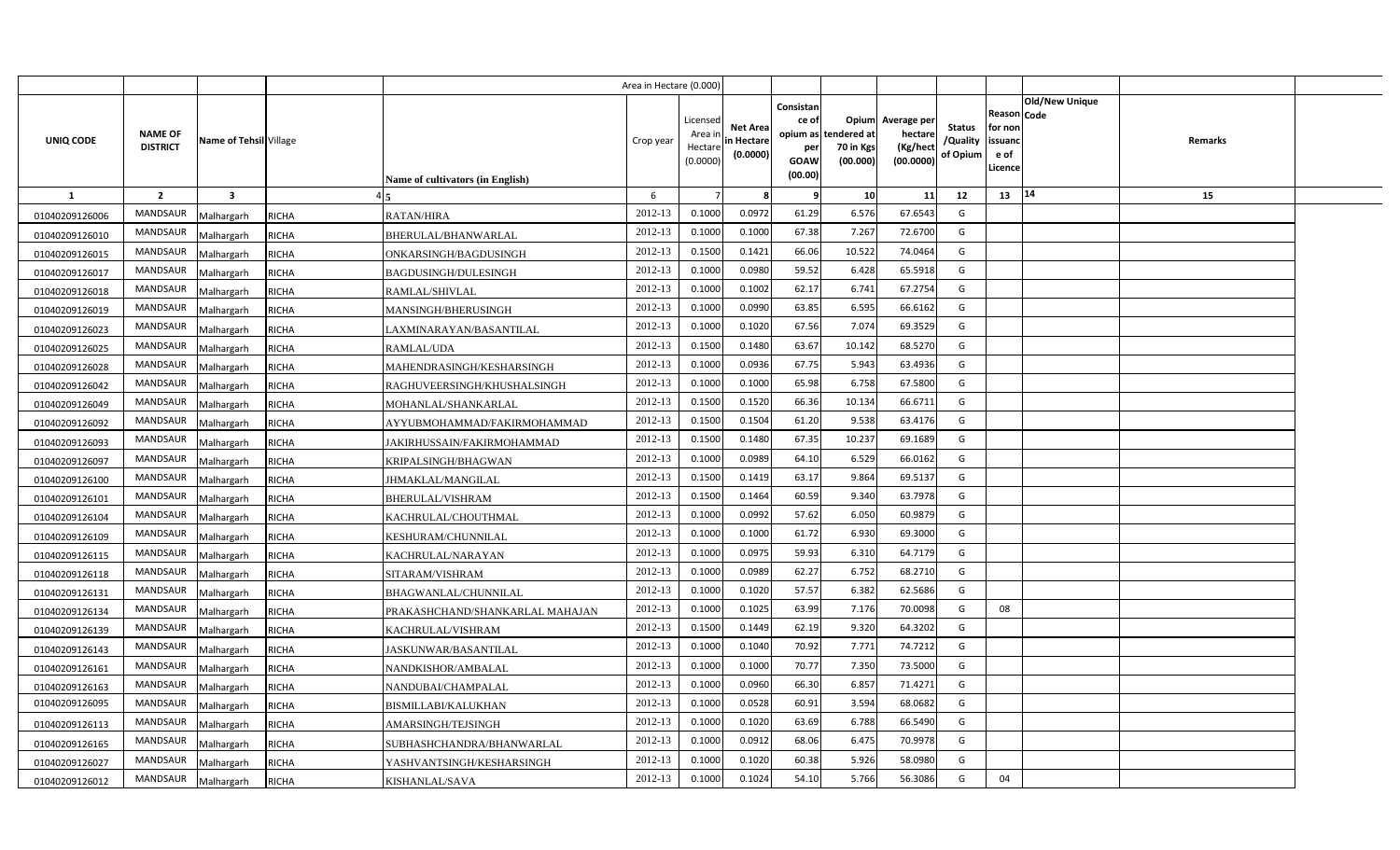|                |                                   |                         |                         |                                         | Area in Hectare (0.000) |                                            |                                           |                                                          |                                               |                                                 |                                       |                                                      |                       |                  |  |
|----------------|-----------------------------------|-------------------------|-------------------------|-----------------------------------------|-------------------------|--------------------------------------------|-------------------------------------------|----------------------------------------------------------|-----------------------------------------------|-------------------------------------------------|---------------------------------------|------------------------------------------------------|-----------------------|------------------|--|
| UNIQ CODE      | <b>NAME OF</b><br><b>DISTRICT</b> | Name of Tehsil Village  |                         | <b>Name of cultivators (in English)</b> | Crop year               | Licensed<br>Area in<br>Hectare<br>(0.0000) | <b>Net Area</b><br>in Hectare<br>(0.0000) | Consistan<br>ce of<br>opium as<br>per<br>GOAW<br>(00.00) | Opium<br>tendered at<br>70 in Kgs<br>(00.000) | Average per<br>hectare<br>(Kg/hect<br>(00.0000) | <b>Status</b><br>/Quality<br>of Opium | Reason Code<br>for non<br>issuanc<br>e of<br>Licence | <b>Old/New Unique</b> | Remarks          |  |
| <b>1</b>       | $\overline{2}$                    | $\overline{\mathbf{3}}$ |                         |                                         | 6                       |                                            |                                           |                                                          | 10 <sup>1</sup>                               | 11                                              | 12                                    | 13   14                                              |                       | 15               |  |
| 01040209126036 | <b>MANDSAUR</b>                   | Malhargarh              | <b>RICHA</b>            | DURGASHANKAR/MANGUGIR                   | 2012-13                 | 0.1000                                     | 0.1016                                    | 59.97                                                    | 6.374                                         | 62.7362                                         | G                                     |                                                      |                       |                  |  |
| 01040209126035 | <b>MANDSAUR</b>                   | Malhargarh              | <b>RICHA</b>            | PRABHULAL/SHIVLAL                       | 2012-13                 | 0.1500                                     | 0.1550                                    | 59.97                                                    | 10.666                                        | 68.8129                                         | G                                     |                                                      |                       |                  |  |
| 01040209126047 | MANDSAUR                          | Malhargarh              | RICHA                   | BHERULAL/CHUNNILAL                      | 2012-13                 | 0.1000                                     | 0.1000                                    | 59.97                                                    | 6.648                                         | 66.4800                                         | G                                     |                                                      |                       |                  |  |
| 01040209126074 | MANDSAUR                          | Malhargarh              | RICHA                   | CHENRAM/KISHANLAL                       | 2012-13                 | 0.1000                                     | 0.1050                                    | 63.49                                                    | 7.002                                         | 66.6857                                         | G                                     |                                                      |                       |                  |  |
| 01040209126088 | <b>MANDSAUR</b>                   | Malhargarh              | RICHA                   | MANSHARAM/NATHURAM                      | 2012-13                 | 0.1000                                     | 0.0972                                    | 60.68                                                    | 6.215                                         | 63.9403                                         | G                                     |                                                      |                       |                  |  |
| 01040209126096 | <b>MANDSAUR</b>                   | Malhargarh              | <b>RICHA</b>            | KAMALSINGH/BHANWARSINGH                 | 2012-13                 | 0.100C                                     | 0.0984                                    | 64.39                                                    | 7.248                                         | 73.6585                                         | G                                     |                                                      |                       |                  |  |
| 01040209126103 | <b>MANDSAUR</b>                   | Malhargarh              | RICHA                   | KANIRAM/BHANWARLAL                      | 2012-13                 | 0.1000                                     | 0.0924                                    | 58.58                                                    | 5.967                                         | 64.5779                                         | G                                     |                                                      |                       |                  |  |
| 01040209126127 | <b>MANDSAUR</b>                   | Malhargarh              | <b>RICHA</b>            | MOKHAMSINGH/MADHOSINGH                  | 2012-13                 | 0.1000                                     | 0.1000                                    | 62.60                                                    | 6.171                                         | 61.7100                                         | G                                     |                                                      |                       |                  |  |
| 01040209126033 | <b>MANDSAUR</b>                   | Malhargarh              | <b>RICHA</b>            | <b>BANESINGH/JAYSINGH</b>               | 2012-13                 | 0.1000                                     | 0.0975                                    | 61.77                                                    | 6.345                                         | 65.0769                                         | G                                     |                                                      |                       |                  |  |
| 01040209126119 | <b>MANDSAUR</b>                   | Malhargarh              | <b>RICHA</b>            | MANGILAL/HANSRAJ                        | 2012-13                 | 0.1000                                     | 0.0987                                    | 58.58                                                    | 6.385                                         | 64.6910                                         | G                                     |                                                      |                       |                  |  |
| 01040209126013 | <b>MANDSAUR</b>                   | Malhargarh              | <b>RICHA</b>            | <b>MANGILAL/HIRA</b>                    | 2012-13                 | 0.1000                                     | 0.1044                                    | 58.58                                                    | 6.603                                         | 63.2471                                         | G                                     |                                                      |                       |                  |  |
| 01040209126130 | <b>MANDSAUR</b>                   | Malhargarh              | <b>RICHA</b>            | RAMGOPAL/DEVILAL                        | 2012-13                 | 0.1000                                     | 0.0990                                    | 63.79                                                    | 6.862                                         | 69.3131                                         | G                                     |                                                      |                       |                  |  |
| 01040209126094 | <b>MANDSAUR</b>                   | Malhargarh              | <b>RICHA</b>            | KEDARNARAYAN/BASANTILAL                 | 2012-13                 | 0.1000                                     | 0.1050                                    | 64.55                                                    | 7.156                                         | 68.1524                                         | G                                     |                                                      |                       |                  |  |
| 01040209126166 | MANDSAUR                          | Malhargarh              | RICHA                   | <b>PURANGIR/RAMGIR</b>                  | 2012-13                 | 0.1000                                     | 0.1000                                    | 63.21                                                    | 6.429                                         | 64.2900                                         | G                                     |                                                      |                       | TRANSFER/TURKIYA |  |
| 01040209126022 | MANDSAUR                          | Malhargarh              | <b>RICHA</b>            | SATYANARAYAN/SHANKARLAL                 | 2012-13                 | 0.1000                                     | 0.1020                                    | 59.85                                                    | 6.977                                         | 68.4020                                         | G                                     |                                                      |                       |                  |  |
| 01040209104003 | <b>MANDSAUR</b>                   | Malhargarh              | <b>BARKHEDA VIRPURA</b> | VIRAMKUNWAR/AMARSINGH                   | 2012-13                 | 0.1000                                     | 0.0988                                    | 63.91                                                    | 6.729                                         | 68.1073                                         | G                                     |                                                      |                       |                  |  |
| 01040209104018 | MANDSAUR                          | Malhargarh              | <b>BARKHEDA VIRPURA</b> | MANGIBAI/RAMLAL                         | 2012-13                 | 0.1000                                     | 0.0999                                    | 61.00                                                    | 6.579                                         | 65.8559                                         | G                                     |                                                      |                       |                  |  |
| 01040209104025 | MANDSAUR                          | Malhargarh              | <b>BARKHEDA VIRPURA</b> | RAMLAL/BHERA                            | 2012-13                 | 0.1000                                     | 0.1020                                    | 61.29                                                    | 6.908                                         | 67.7255                                         | G                                     |                                                      |                       |                  |  |
| 01040209104020 | <b>MANDSAUR</b>                   | Malhargarh              | <b>BARKHEDA VIRPURA</b> | BHERULAL/BHAGIRATH                      | 2012-13                 | 0.1000                                     | 0.1025                                    | 63.91                                                    | 6.400                                         | 62.4390                                         | G                                     |                                                      |                       |                  |  |
| 01040209104014 | MANDSAUR                          | Malhargarh              | <b>BARKHEDA VIRPURA</b> | PRAKASHCHANDRA/SHANKARLAL AHIR          | 2012-13                 | 0.1000                                     | 0.0980                                    | 61.29                                                    | 6.392                                         | 65.2245                                         | G                                     |                                                      |                       |                  |  |
| 01040209104034 | <b>MANDSAUR</b>                   | Malhargarh              | <b>BARKHEDA VIRPURA</b> | MOHANLAL/SHANKARLAL                     | 2012-13                 | 0.1000                                     | 0.1008                                    | 60.01                                                    | 6.447                                         | 63.9583                                         | G                                     |                                                      |                       |                  |  |
| 01040209104022 | <b>MANDSAUR</b>                   | Malhargarh              | <b>BARKHEDA VIRPURA</b> | <b>JDAYRAM/RATANLAL</b>                 | 2012-13                 | 0.1000                                     | 0.1020                                    | 57.21                                                    | 6.023                                         | 59.0490                                         | G                                     |                                                      |                       | TRANSFER/MUNDEDI |  |
| 01040209110002 | <b>MANDSAUR</b>                   | Malhargarh              | <b>BORKHEDI</b>         | CHENSINGH/MANSINGH                      | 2012-13                 | 0.1500                                     | 0.1480                                    | 59.78                                                    | 9.719                                         | 65.6689                                         | G                                     |                                                      |                       |                  |  |
| 01040209110003 | <b>MANDSAUR</b>                   | Malhargarh              | <b>BORKHEDI</b>         | BHANWARKUNWAR/BHANWARSINGH              | 2012-13                 | 0.1500                                     | 0.1485                                    | 65.91                                                    | 10.508                                        | 70.7609                                         | G                                     |                                                      |                       |                  |  |
| 01040209110008 | <b>MANDSAUR</b>                   | Malhargarh              | <b>BORKHEDI</b>         | SHAMBHU/KASHIRAM                        | 2012-13                 | 0.1500                                     | 0.1496                                    | 62.25                                                    | 10.325                                        | 69.0174                                         | G                                     |                                                      |                       |                  |  |
| 01040209110009 | <b>MANDSAUR</b>                   | Malhargarh              | <b>BORKHEDI</b>         | CHATARBHUJ/KASHIRAM                     | 2012-13                 | 0.1000                                     | 0.1000                                    | 59.60                                                    | 6.428                                         | 64.2800                                         | G                                     |                                                      |                       |                  |  |
| 01040209110024 | <b>MANDSAUR</b>                   | Malhargarh              | <b>BORKHEDI</b>         | BHANWARLAL/MANGILAL                     | 2012-13                 | 0.1000                                     | 0.1015                                    | 68.54                                                    | 7.402                                         | 72.9261                                         | G                                     |                                                      |                       |                  |  |
| 01040209110031 | <b>MANDSAUR</b>                   | Malhargarh              | <b>BORKHEDI</b>         | BALWANTSINGH/MOHANSINGH                 | 2012-13                 | 0.1500                                     | 0.1482                                    | 59.78                                                    | 9.496                                         | 64.0756                                         | G                                     |                                                      |                       |                  |  |
| 01040209110037 | <b>MANDSAUR</b>                   | Malhargarh              | <b>BORKHEDI</b>         | PRAHLAD/KARULAL                         | 2012-13                 | 0.1000                                     | 0.1024                                    | 64.19                                                    | 6.878                                         | 67.1680                                         | G                                     |                                                      |                       |                  |  |
| 01040209110043 | <b>MANDSAUR</b>                   | Malhargarh              | <b>BORKHEDI</b>         | OMPRAKASH/CHATARBHUJ                    | 2012-13                 | 0.1000                                     | 0.1000                                    | 55.40                                                    | 5.920                                         | 59.2000                                         | G                                     |                                                      |                       |                  |  |
| 01040209110035 | MANDSAUR                          | Malhargarh              | <b>BORKHEDI</b>         | SHAYAMKUNWAR/SARDARSINGH                | 2012-13                 | 0.1000                                     | 0.1020                                    | 61.55                                                    | 6.656                                         | 65.2549                                         | G                                     |                                                      |                       |                  |  |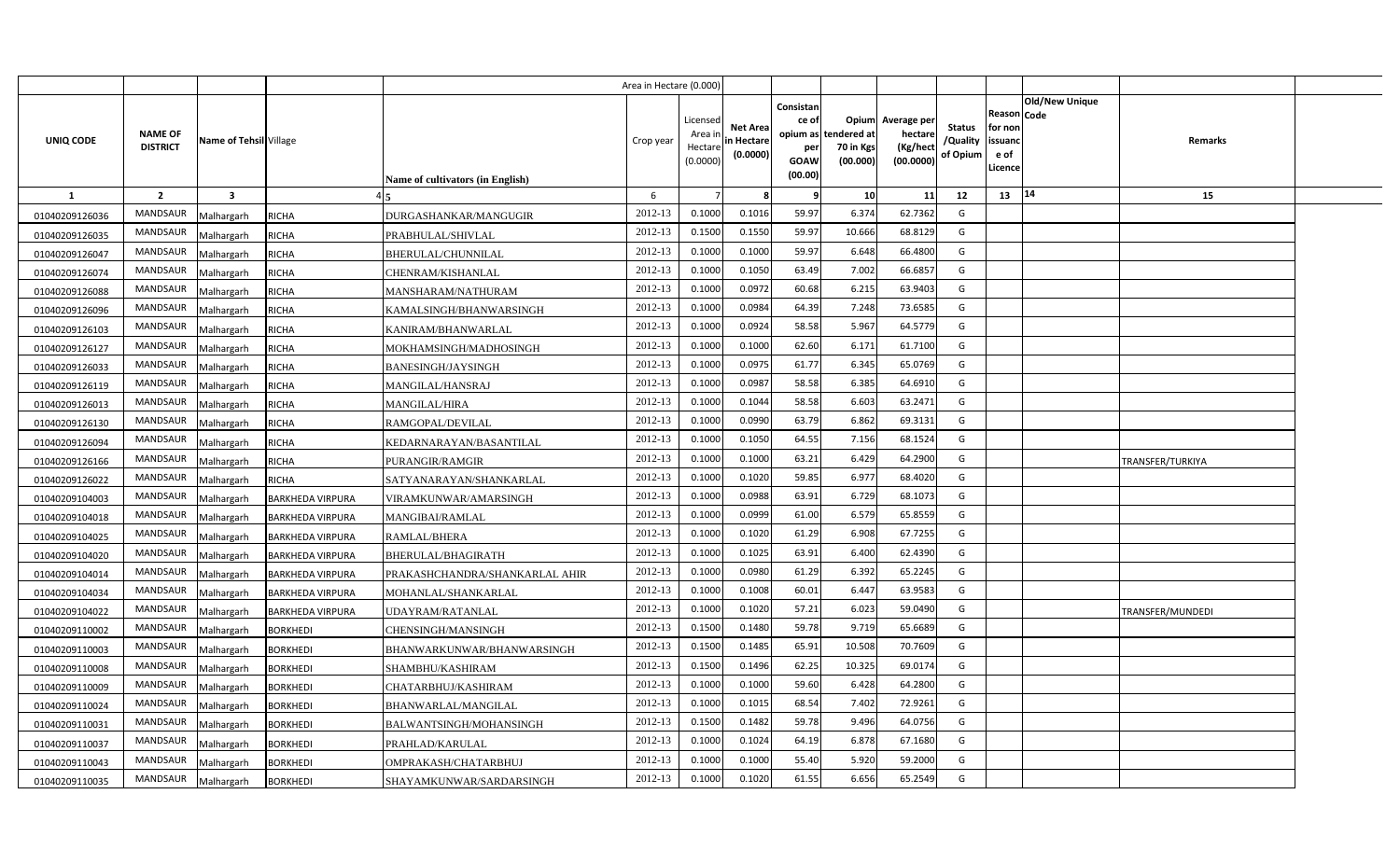|                |                                   |                         |                         |                                         | Area in Hectare (0.000) |                                            |                                           |                                                          |                                               |                                                 |                                       |                                                      |                |                         |  |
|----------------|-----------------------------------|-------------------------|-------------------------|-----------------------------------------|-------------------------|--------------------------------------------|-------------------------------------------|----------------------------------------------------------|-----------------------------------------------|-------------------------------------------------|---------------------------------------|------------------------------------------------------|----------------|-------------------------|--|
| UNIQ CODE      | <b>NAME OF</b><br><b>DISTRICT</b> | Name of Tehsil Village  |                         | <b>Name of cultivators (in English)</b> | Crop year               | Licensed<br>Area ir<br>Hectare<br>(0.0000) | <b>Net Area</b><br>in Hectare<br>(0.0000) | Consistan<br>ce of<br>opium as<br>per<br>GOAW<br>(00.00) | Opium<br>tendered at<br>70 in Kgs<br>(00.000) | Average per<br>hectare<br>(Kg/hect<br>(00.0000) | <b>Status</b><br>/Quality<br>of Opium | Reason Code<br>for non<br>issuand<br>e of<br>Licence | Old/New Unique | Remarks                 |  |
| <b>1</b>       | $\overline{2}$                    | $\overline{\mathbf{3}}$ |                         |                                         | 6                       |                                            |                                           |                                                          | 10                                            | 11                                              | 12                                    | 13                                                   | 14             | 15                      |  |
| 01040209110029 | <b>MANDSAUR</b>                   | Malhargarh              | <b>BORKHEDI</b>         | NARAYANSINGH/PYARSINGH                  | 2012-13                 | 0.1000                                     | 0.1020                                    | 64.19                                                    | 6.850                                         | 67.1569                                         | G                                     |                                                      |                |                         |  |
| 01040209110019 | <b>MANDSAUR</b>                   | Malhargarh              | <b>BORKHEDI</b>         | KANWARLAL/RAMPRATAP                     | 2012-13                 | 0.1500                                     | 0.1496                                    | 59.16                                                    | 9.035                                         | 60.3944                                         | G                                     |                                                      |                |                         |  |
| 01040209110023 | MANDSAUR                          | Malhargarh              | <b>BORKHEDI</b>         | ANGURBALA/LAXMAN                        | 2012-13                 | 0.100                                      | 0.1000                                    | 58.80                                                    | 6.334                                         | 63.3400                                         | G                                     |                                                      |                | TRANSFER/LASUDIYARATORE |  |
| 01040209110028 | MANDSAUR                          | Malhargarh              | <b>BORKHEDI</b>         | LAXMAN/BHANWAR BHARTI                   | 2012-13                 | 0.1500                                     | 0.1554                                    | 61.55                                                    | 10.226                                        | 65.8044                                         | G                                     |                                                      |                |                         |  |
| 01040209110039 | MANDSAUR                          | Malhargarh              | <b>BORKHEDI</b>         | <b>JAGDISH/KARU BHARTI</b>              | 2012-13                 | 0.1000                                     | 0.0980                                    | 58.80                                                    | 6.392                                         | 65.2245                                         | G                                     |                                                      |                |                         |  |
| 01040209110032 | <b>MANDSAUR</b>                   | Malhargarh              | <b>BORKHEDI</b>         | BADAMIBAI/KHYALIRAM                     | 2012-13                 | 0.100                                      | 0.1024                                    | 56.55                                                    | 6.002                                         | 58.6133                                         | G                                     |                                                      |                |                         |  |
| 01040209110049 | MANDSAUR                          | Malhargarh              | <b>BORKHEDI</b>         | KAMALSINGH/PYARSINGH                    | 2012-13                 | 0.1000                                     | 0.098                                     | 64.19                                                    | 6.804                                         | 68.9362                                         | G                                     |                                                      |                |                         |  |
| 01040209110036 | <b>MANDSAUR</b>                   | Malhargarh              | <b>BORKHEDI</b>         | JORAWARSINGH/ROOPSINGH                  | 2012-13                 | 0.1000                                     | 0.101                                     | 61.55                                                    | 6.568                                         | 64.5821                                         | G                                     |                                                      |                |                         |  |
| 01040209116001 | MANDSAUR                          | Malhargarh              | UJAGRIYA                | KALU/FAKIR MOHMMAD                      | 2012-13                 | 0.1000                                     | 0.1000                                    | 56.19                                                    | 5.812                                         | 58.1200                                         | G                                     |                                                      |                |                         |  |
| 01040209116007 | MANDSAUR                          | Malhargarh              | <b>UJAGRIYA</b>         | MOHAMMADHUSSAIN/KALU                    | 2012-13                 | 0.1000                                     | 0.0725                                    | 60.98                                                    | 4.417                                         | 60.9241                                         | G                                     |                                                      |                |                         |  |
| 01040209116014 | <b>MANDSAUR</b>                   | Malhargarh              | UJAGRIYA                | INDARKUNWAR/CHOGALAL                    | 2012-13                 | 0.1000                                     | 0.0956                                    | 60.98                                                    | 6.168                                         | 64.5188                                         | G                                     |                                                      |                |                         |  |
| 01040209116022 | <b>MANDSAUR</b>                   | Malhargarh              | <b>JJAGRIYA</b>         | JAYSINGH/KISHANSINGH                    | 2012-13                 | 0.1000                                     | 0.0999                                    | 60.98                                                    | 6.107                                         | 61.1311                                         | G                                     |                                                      |                |                         |  |
| 01040209116023 | <b>MANDSAUR</b>                   | Malhargarh              | UJAGRIYA                | <b>JAKIR HUSSAIN/FAKIRMOHD</b>          | 2012-13                 | 0.1000                                     | 0.0322                                    | 61.23                                                    | 2.187                                         | 67.9193                                         | G                                     |                                                      |                |                         |  |
| 01040209116016 | <b>MANDSAUR</b>                   | Malhargarh              | UJAGRIYA                | SHAFIMOHAMMAD/FAKIRMOHAMMAD             | 2012-13                 | 0.1000                                     | 0.0315                                    | 60.72                                                    | 1.969                                         | 62.5079                                         | G                                     |                                                      |                |                         |  |
| 01040209116006 | MANDSAUR                          | Malhargarh              | UJAGRIYA                | SHABBIR MOHAMMAD/FAKIR MOHAMMAD         | 2012-13                 | 0.1500                                     | 0.0518                                    | 59.03                                                    | 3.348                                         | 64.6332                                         | G                                     |                                                      |                |                         |  |
| 01040209116020 | <b>MANDSAUR</b>                   | Malhargarh              | <b>JJAGRIYA</b>         | BHERULAL/POKHARLAL                      | 2012-13                 | 0.1000                                     | 0.1000                                    | 65.91                                                    | 6.817                                         | 68.1700                                         | G                                     |                                                      |                |                         |  |
| 01040209116011 | MANDSAUR                          | Malhargarh              | <b>JJAGRIYA</b>         | MANSINGH/PRABHUSINGH                    | 2012-13                 | 0.1500                                     | 0.1434                                    | 62.25                                                    | 9.311                                         | 64.9303                                         | G                                     |                                                      |                |                         |  |
| 01040209116010 | <b>MANDSAUR</b>                   | Malhargarh              | <b>JJAGRIYA</b>         | LILABAI/MOHANLAL                        | 2012-13                 | 0.1000                                     | 0.1000                                    | 60.11                                                    | 6.054                                         | 60.5400                                         | G                                     |                                                      |                |                         |  |
| 01040209116003 | <b>MANDSAUR</b>                   | Malhargarh              | <b>JJAGRIYA</b>         | VAKTAVARSINGH/MADHOSINGH                | 2012-13                 | 0.1000                                     | 0.097!                                    | 56.05                                                    | 5.709                                         | 58.5538                                         | G                                     |                                                      |                |                         |  |
| 01040209116026 | <b>MANDSAUR</b>                   | Malhargarh              | UJAGRIYA                | <b>BHERULAL/GOTAM</b>                   | 2012-13                 | 0.1000                                     | 0.0999                                    | 62.25                                                    | 6.883                                         | 68.8989                                         | G                                     |                                                      |                |                         |  |
| 01040209120005 | <b>MANDSAUR</b>                   | Malhargarh              | LASUDIYA RATHORE        | JUVANSINGH/PADAMSINGH                   | 2012-13                 | 0.1500                                     | 0.1472                                    | 63.21                                                    | 9.960                                         | 67.6630                                         | G                                     |                                                      |                |                         |  |
| 01040209120007 | <b>MANDSAUR</b>                   | Malhargarh              | LASUDIYA RATHORE        | KISHANSINGH/KALUSINGH                   | 2012-13                 | 0.1500                                     | 0.1500                                    | 63.78                                                    | 10.168                                        | 67.7867                                         | G                                     |                                                      |                |                         |  |
| 01040209120009 | <b>MANDSAUR</b>                   | Malhargarh              | LASUDIYA RATHORE        | BHOMSINGH/KALUSINGH                     | 2012-13                 | 0.1500                                     | 0.1400                                    | 63.78                                                    | 9.758                                         | 69.7000                                         | G                                     |                                                      |                |                         |  |
| 01040209120012 | <b>MANDSAUR</b>                   | Malhargarh              | LASUDIYA RATHORE        | NARAYAN/NANURAM                         | 2012-13                 | 0.1500                                     | 0.1447                                    | 67.95                                                    | 11.008                                        | 76.0746                                         | G                                     |                                                      |                |                         |  |
| 01040209120014 | <b>MANDSAUR</b>                   | Malhargarh              | <b>LASUDIYA RATHORE</b> | SOHANSINGH/RAMSINGH                     | 2012-13                 | 0.1500                                     | 0.1416                                    | 66.72                                                    | 10.504                                        | 74.1808                                         | G                                     |                                                      |                |                         |  |
| 01040209120017 | <b>MANDSAUR</b>                   | Malhargarh              | LASUDIYA RATHORE        | SAMANDIBAI/BHERULAL                     | 2012-13                 | 0.1000                                     | 0.1000                                    | 63.78                                                    | 7.007                                         | 70.0700                                         | G                                     |                                                      |                |                         |  |
| 01040209120020 | <b>MANDSAUR</b>                   | Malhargarh              | LASUDIYA RATHORE        | BALUSINGH/CHATARSINGH                   | 2012-13                 | 0.1500                                     | 0.1500                                    | 60.97                                                    | 9.755                                         | 65.0333                                         | G                                     |                                                      |                |                         |  |
| 01040209120023 | <b>MANDSAUR</b>                   | Malhargarh              | LASUDIYA RATHORE        | KASTURCHAND/SITARAM                     | 2012-13                 | 0.1000                                     | 0.1000                                    | 66.72                                                    | 7.635                                         | 76.3500                                         | G                                     |                                                      |                |                         |  |
| 01040209120028 | <b>MANDSAUR</b>                   | Malhargarh              | <b>LASUDIYA RATHORE</b> | FUNDASINGH/BHOMSINGH                    | 2012-13                 | 0.1000                                     | 0.0990                                    | 57.39                                                    | 6.247                                         | 63.1010                                         | G                                     |                                                      |                |                         |  |
| 01040209120029 | <b>MANDSAUR</b>                   | Malhargarh              | LASUDIYA RATHORE        | KAILASHCHANDRA/RATANLAL                 | 2012-13                 | 0.1000                                     | 0.1008                                    | 64.62                                                    | 6.942                                         | 68.8690                                         | G                                     |                                                      |                |                         |  |
| 01040209120037 | <b>MANDSAUR</b>                   | Malhargarh              | <b>LASUDIYA RATHORE</b> | SANJAYKUMAR/BHUVANISHANKAR              | 2012-13                 | 0.1500                                     | 0.1400                                    | 60.69                                                    | 10.144                                        | 72.4571                                         | G                                     |                                                      |                |                         |  |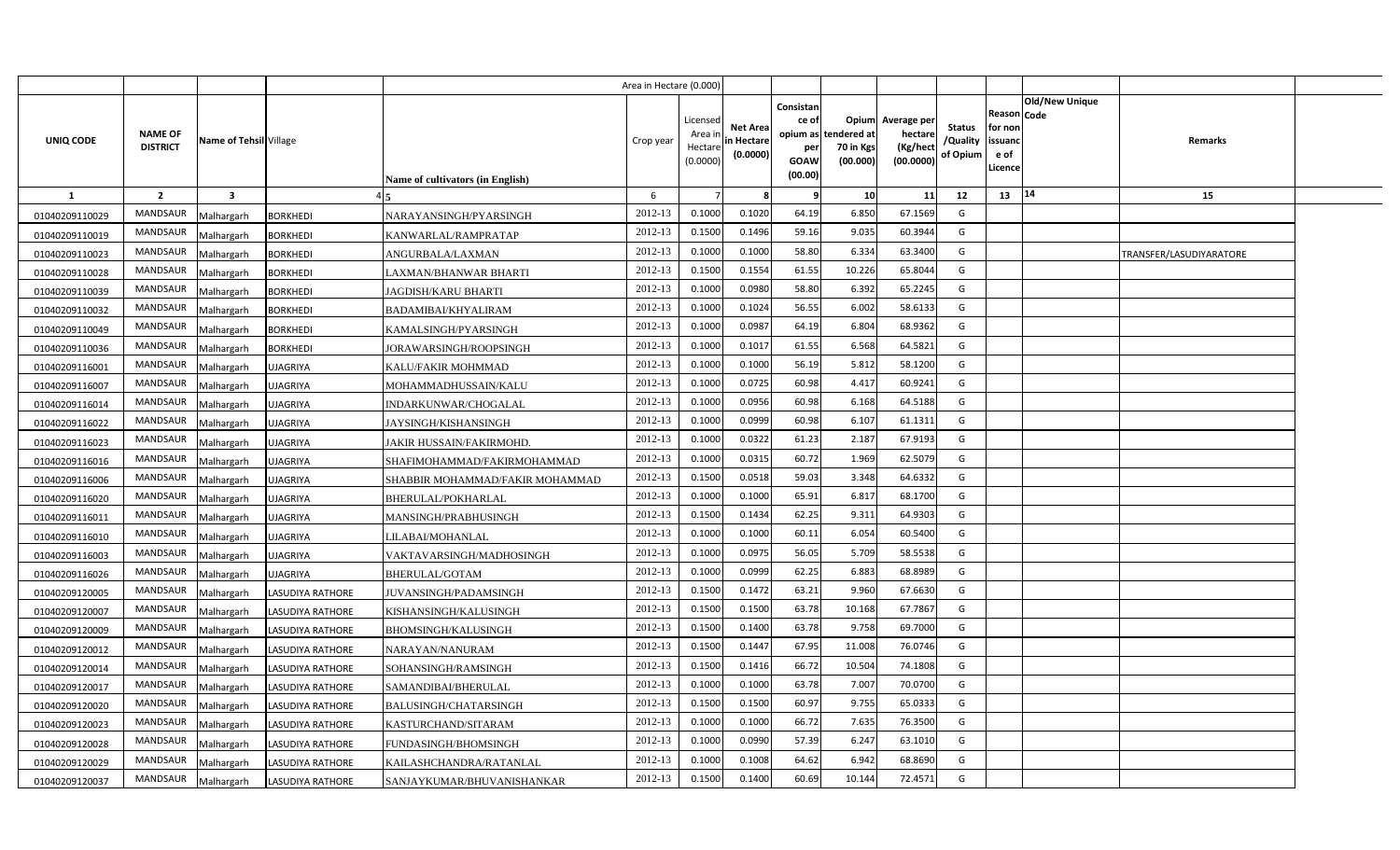|                |                                   |                         |                         |                                  | Area in Hectare (0.000) |                                            |                                    |                                                     |                                                        |                                                 |                                |                                                        |                                  |  |
|----------------|-----------------------------------|-------------------------|-------------------------|----------------------------------|-------------------------|--------------------------------------------|------------------------------------|-----------------------------------------------------|--------------------------------------------------------|-------------------------------------------------|--------------------------------|--------------------------------------------------------|----------------------------------|--|
| UNIQ CODE      | <b>NAME OF</b><br><b>DISTRICT</b> | Name of Tehsil Village  |                         | Name of cultivators (in English) | Crop year               | Licensed<br>Area ir<br>Hectare<br>(0.0000) | Net Area<br>in Hectare<br>(0.0000) | Consistan<br>ce of<br>per<br><b>GOAW</b><br>(00.00) | Opium<br>opium as tendered at<br>70 in Kgs<br>(00.000) | Average per<br>hectare<br>(Kg/hect<br>(00.0000) | Status<br>/Quality<br>of Opium | Reason   Code<br>for non<br>issuanc<br>e of<br>Licence | <b>Old/New Unique</b><br>Remarks |  |
| 1              | $\overline{2}$                    | $\overline{\mathbf{3}}$ |                         |                                  | 6                       |                                            |                                    | 9                                                   | 10                                                     | 11                                              | 12                             | 13                                                     | 14<br>15                         |  |
| 01040209120040 | <b>MANDSAUR</b>                   | Malhargarh              | <b>LASUDIYA RATHORE</b> | <b>BAGDIBAI/GANGARAM</b>         | 2012-13                 | 0.1500                                     | 0.1522                             | 60.05                                               | 9.514                                                  | 62.5099                                         | G                              |                                                        |                                  |  |
| 01040209120042 | MANDSAUR                          | Malhargarh              | LASUDIYA RATHORE        | RAJENDRA/RAMESHCHANDRA           | 2012-13                 | 0.1000                                     | 0.0960                             | 59.33                                               | 6.526                                                  | 67.9792                                         | G                              |                                                        |                                  |  |
| 01040209120045 | MANDSAUR                          | Malhargarh              | <b>LASUDIYA RATHORE</b> | SHRWANSINGH/RAMSINGH             | 2012-13                 | 0.1000                                     | 0.1000                             | 64.62                                               | 6.979                                                  | 69.7900                                         | G                              |                                                        |                                  |  |
| 01040209120046 | MANDSAUR                          | Malhargarh              | <b>LASUDIYA RATHORE</b> | MANGUSINGH/BHANWARSINGH          | 2012-13                 | 0.1000                                     | 0.0990                             | 68.26                                               | 7.031                                                  | 71.0202                                         | G                              |                                                        |                                  |  |
| 01040209120054 | MANDSAUR                          | Malhargarh              | <b>LASUDIYA RATHORE</b> | MADANLAL/BHERULAL                | 2012-13                 | 0.1500                                     | 0.1500                             | 65.39                                               | 10.827                                                 | 72.1800                                         | G                              |                                                        |                                  |  |
| 01040209120056 | <b>MANDSAUR</b>                   | Malhargarh              | <b>LASUDIYA RATHORE</b> | NARAYANSINGH/BAGDUSINGH          | 2012-13                 | 0.1500                                     | 0.1500                             | 60.69                                               | 9.788                                                  | 65.2533                                         | G                              |                                                        |                                  |  |
| 01040209120057 | MANDSAUR                          | Malhargarh              | LASUDIYA RATHORE        | GATTUKUNWAR/JIVANSINGH           | 2012-13                 | 0.1500                                     | 0.1435                             | 60.69                                               | 9.641                                                  | 67.1847                                         | G                              |                                                        |                                  |  |
| 01040209120060 | MANDSAUR                          | Malhargarh              | LASUDIYA RATHORE        | VIDYABAI/PRABHULAL               | 2012-13                 | 0.1000                                     | 0.1004                             | 56.32                                               | 6.139                                                  | 61.1454                                         | G                              |                                                        |                                  |  |
| 01040209120061 | MANDSAUR                          | Malhargarh              | <b>LASUDIYA RATHORE</b> | RAMPRASAD/PRABHULAL              | 2012-13                 | 0.1500                                     | 0.1484                             | 64.62                                               | 10.570                                                 | 71.2264                                         | G                              |                                                        |                                  |  |
| 01040209120077 | MANDSAUR                          | Malhargarh              | LASUDIYA RATHORE        | HARISINGH/BHOMSINGH              | 2012-13                 | 0.1500                                     | 0.1368                             | 62.67                                               | 9.553                                                  | 69.8319                                         | G                              |                                                        |                                  |  |
| 01040209120081 | MANDSAUR                          | Malhargarh              | <b>LASUDIYA RATHORE</b> | RAMKANYABAI/PRABHULAL            | 2012-13                 | 0.1000                                     | 0.1008                             | 63.67                                               | 6.876                                                  | 68.2143                                         | G                              |                                                        |                                  |  |
| 01040209120088 | MANDSAUR                          | Malhargarh              | <b>LASUDIYA RATHORE</b> | DHANSINGH/SHAMBHUSINGH           | 2012-13                 | 0.1000                                     | 0.1020                             | 62.67                                               | 7.010                                                  | 68.7255                                         | G                              |                                                        |                                  |  |
| 01040209120093 | MANDSAUR                          | Malhargarh              | <b>LASUDIYA RATHORE</b> | CHENSINGH/KISHANSINGH            | 2012-13                 | 0.1500                                     | 0.1485                             | 62.67                                               | 10.036                                                 | 67.5825                                         | G                              |                                                        |                                  |  |
| 01040209120096 | MANDSAUR                          | Malhargarh              | <b>LASUDIYA RATHORE</b> | BABULAL/NARAYAN                  | 2012-13                 | 0.1500                                     | 0.1386                             | 61.78                                               | 9.629                                                  | 69.4733                                         | G                              |                                                        |                                  |  |
| 01040209120097 | MANDSAUR                          | Malhargarh              | <b>LASUDIYA RATHORE</b> | BHANWARKUNWAR/RAJKUNWAR          | 2012-13                 | 0.1000                                     | 0.1000                             | 61.78                                               | 6.787                                                  | 67.8700                                         | G                              |                                                        |                                  |  |
| 01040209120101 | <b>MANDSAUR</b>                   | Malhargarh              | <b>LASUDIYA RATHORE</b> | MUNNABAI/DASHRATHLAL             | 2012-13                 | 0.1000                                     | 0.0960                             | 61.78                                               | 6.178                                                  | 64.3542                                         | G                              |                                                        |                                  |  |
| 01040209120110 | MANDSAUR                          | Malhargarh              | <b>LASUDIYA RATHORE</b> | KRISHNKUNWAR/ARJUNSINGH          | 2012-13                 | 0.1000                                     | 0.0984                             | 61.25                                               | 6.589                                                  | 66.9614                                         | G                              |                                                        |                                  |  |
| 01040209120116 | MANDSAUR                          | Malhargarh              | <b>LASUDIYA RATHORE</b> | DILIPSINGH/KAMALSINGH            | 2012-13                 | 0.1500                                     | 0.1512                             | 58.09                                               | 9.917                                                  | 65.5886                                         | G                              |                                                        |                                  |  |
| 01040209120124 | <b>MANDSAUR</b>                   | Malhargarh              | <b>LASUDIYA RATHORE</b> | LAKHANSINGH/BHANWARSINGH         | 2012-13                 | 0.1500                                     | 0.1520                             | 61.25                                               | 9.371                                                  | 61.6513                                         | G                              |                                                        |                                  |  |
| 01040209120128 | <b>MANDSAUR</b>                   | Malhargarh              | <b>LASUDIYA RATHORE</b> | SAMANDARSINGH/DIPSINGH           | 2012-13                 | 0.1000                                     | 0.0975                             | 59.12                                               | 6.140                                                  | 62.9744                                         | G                              |                                                        |                                  |  |
| 01040209120130 | <b>MANDSAUR</b>                   | Malhargarh              | LASUDIYA RATHORE        | NARVARSINGH/SOHANSINGH           | 2012-13                 | 0.1500                                     | 0.1480                             | 66.71                                               | 11.141                                                 | 75.2770                                         | G                              |                                                        |                                  |  |
| 01040209120135 | MANDSAUR                          | Malhargarh              | <b>LASUDIYA RATHORE</b> | VIKRAMSINGH/RAMSINGH             | 2012-13                 | 0.1500                                     | 0.1466                             | 63.67                                               | 10.233                                                 | 69.8022                                         | G                              |                                                        |                                  |  |
| 01040209120141 | MANDSAUR                          | Malhargarh              | <b>LASUDIYA RATHORE</b> | NARENDRAKUNWAR/JITSINGH          | 2012-13                 | 0.1500                                     | 0.1003                             | 65.84                                               | 7.045                                                  | 70.2393                                         | G                              |                                                        |                                  |  |
| 01040209120142 | MANDSAUR                          | Malhargarh              | LASUDIYA RATHORE        | RAMCHANDRA/SHIVNARAYAN           | 2012-13                 | 0.1500                                     | 0.1287                             | 63.67                                               | 9.396                                                  | 73.0070                                         | G                              |                                                        |                                  |  |
| 01040209120143 | <b>MANDSAUR</b>                   | Malhargarh              | <b>LASUDIYA RATHORE</b> | AMARSINGH/SAMANDSINGH            | 2012-13                 | 0.1500                                     | 0.1492                             | 61.25                                               | 9.835                                                  | 65.9182                                         | G                              |                                                        |                                  |  |
| 01040209120146 | MANDSAUR                          | Malhargarh              | LASUDIYA RATHORE        | RAMPRASAD/RAMCHANDRA             | 2012-13                 | 0.1000                                     | 0.0364                             | 65.86                                               | 2.663                                                  | 73.1593                                         | G                              |                                                        |                                  |  |
| 01040209120155 | <b>MANDSAUR</b>                   | Malhargarh              | LASUDIYA RATHORE        | SATYANARAYAN/BHANWARLAL          | 2012-13                 | 0.1500                                     | 0.1512                             | 60.40                                               | 10.242                                                 | 67.7381                                         | G                              |                                                        |                                  |  |
| 01040209120156 | MANDSAUR                          | Malhargarh              | LASUDIYA RATHORE        | GOPAL/POONAMCHAND                | 2012-13                 | 0.1500                                     | 0.1450                             | 62.87                                               | 10.140                                                 | 69.9310                                         | G                              |                                                        |                                  |  |
| 01040209120157 | MANDSAUR                          | Malhargarh              | LASUDIYA RATHORE        | RAJENDRAKUMAR/BHUVANISHANKAR     | 2012-13                 | 0.1500                                     | 0.1440                             | 60.40                                               | 10.182                                                 | 70.7083                                         | G                              |                                                        |                                  |  |
| 01040209120159 | MANDSAUR                          | Malhargarh              | LASUDIYA RATHORE        | BAGDUSINGH/RAYSINGH              | 2012-13                 | 0.1000                                     | 0.1000                             | 62.87                                               | 6.718                                                  | 67.1800                                         | G                              |                                                        |                                  |  |
| 01040209120169 | MANDSAUR                          | Malhargarh              | <b>LASUDIYA RATHORE</b> | KUSHALSINGH/BHOPALSINGH          | 2012-13                 | 0.1500                                     | 0.1485                             | 60.40                                               | 9.664                                                  | 65.0774                                         | G                              |                                                        |                                  |  |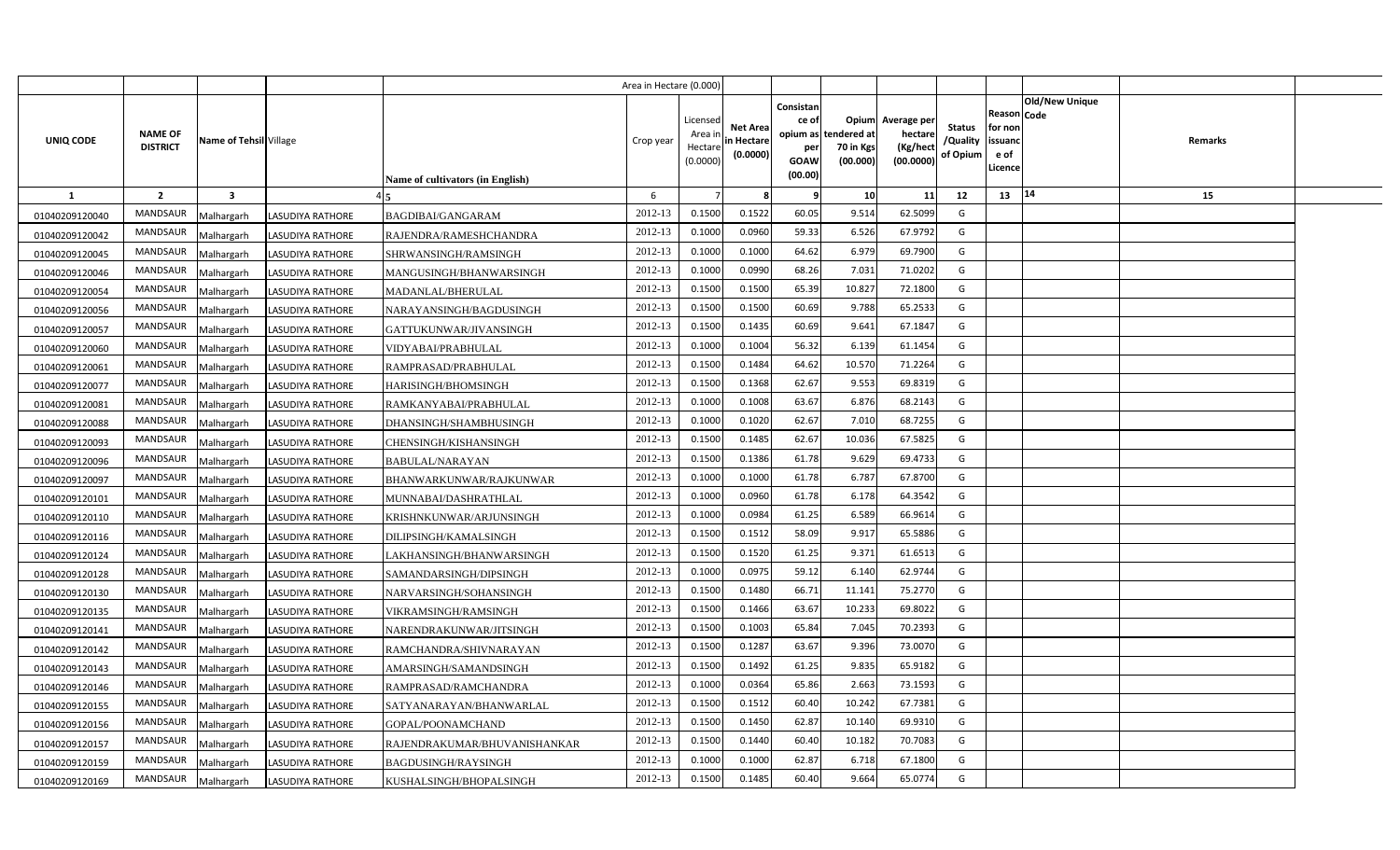|                  |                                   |                         |                         |                                  | Area in Hectare (0.000) |                                            |                                           |                                                     |                                                        |                                                 |                                       |                                                      |                                  |  |
|------------------|-----------------------------------|-------------------------|-------------------------|----------------------------------|-------------------------|--------------------------------------------|-------------------------------------------|-----------------------------------------------------|--------------------------------------------------------|-------------------------------------------------|---------------------------------------|------------------------------------------------------|----------------------------------|--|
| <b>UNIQ CODE</b> | <b>NAME OF</b><br><b>DISTRICT</b> | Name of Tehsil Village  |                         | Name of cultivators (in English) | Crop year               | Licensed<br>Area ir<br>Hectare<br>(0.0000) | <b>Net Area</b><br>in Hectare<br>(0.0000) | Consistan<br>ce of<br>per<br><b>GOAW</b><br>(00.00) | Opium<br>opium as tendered at<br>70 in Kgs<br>(00.000) | Average per<br>hectare<br>(Kg/hect<br>(00.0000) | <b>Status</b><br>/Quality<br>of Opium | Reason Code<br>for non<br>issuanc<br>e of<br>Licence | Old/New Unique<br><b>Remarks</b> |  |
| 1                | $\overline{2}$                    | $\overline{\mathbf{3}}$ |                         |                                  | 6                       |                                            |                                           | - 9                                                 | 10                                                     | 11                                              | 12                                    | 13                                                   | $ 14\rangle$<br>15               |  |
| 01040209120099   | <b>MANDSAUR</b>                   | Malhargarh              | LASUDIYA RATHORE        | SHANTILAL/AMRAJI                 | 2012-13                 | 0.1500                                     | 0.1500                                    | 57.57                                               | 9.779                                                  | 65.1933                                         | G                                     |                                                      |                                  |  |
| 01040209120104   | MANDSAUR                          | Malhargarh              | <b>LASUDIYA RATHORE</b> | <b>BHAGATRAM/KACHRU</b>          | 2012-13                 | 0.1500                                     | 0.1386                                    | 67.08                                               | 10.177                                                 | 73.4271                                         | G                                     |                                                      |                                  |  |
| 01040209120075   | <b>MANDSAUR</b>                   | Malhargarh              | <b>LASUDIYA RATHORE</b> | KESHARSINGH/JAWANSINGH           | 2012-13                 | 0.1500                                     | 0.1431                                    | 66.27                                               | 10.243                                                 | 71.5793                                         | G                                     |                                                      |                                  |  |
| 01040209120108   | MANDSAUR                          | Malhargarh              | LASUDIYA RATHORE        | KHUMANSINGH/JAWANSINGH           | 2012-13                 | 0.1500                                     | 0.1485                                    | 62.87                                               | 9.898                                                  | 66.6532                                         | G                                     |                                                      |                                  |  |
| 01040209120107   | <b>MANDSAUR</b>                   | Malhargarh              | LASUDIYA RATHORE        | NAHARSINGH/JAWANSINGH            | 2012-13                 | 0.1500                                     | 0.1505                                    | 62.67                                               | 10.278                                                 | 68.2924                                         | G                                     |                                                      |                                  |  |
| 01040209120161   | MANDSAUR                          | Malhargarh              | LASUDIYA RATHORE        | PAPPUSINGH/BHANWARSINGH          | 2012-13                 | 0.1500                                     | 0.1512                                    | 62.67                                               | 10.188                                                 | 67.3810                                         | G                                     |                                                      |                                  |  |
| 01040209120053   | MANDSAUR                          | Malhargarh              | LASUDIYA RATHORE        | KAMALSINGH/RAMSINGH              | 2012-13                 | 0.1500                                     | 0.1485                                    | 62.67                                               | 9.973                                                  | 67.1582                                         | G                                     |                                                      |                                  |  |
| 01040209120118   | MANDSAUR                          | Malhargarh              | <b>LASUDIYA RATHORE</b> | BANESINGH/BAGDUSINGH             | 2012-13                 | 0.1500                                     | 0.1435                                    | 57.58                                               | 8.925                                                  | 62.1951                                         | G                                     |                                                      |                                  |  |
| 01040209120074   | MANDSAUR                          | Malhargarh              | LASUDIYA RATHORE        | BAHDURSINGH/PADAMSINGH           | 2012-13                 | 0.1500                                     | 0.1482                                    | 67.95                                               | 11.260                                                 | 75.9784                                         | G                                     |                                                      |                                  |  |
| 01040209120091   | MANDSAUR                          | Malhargarh              | LASUDIYA RATHORE        | SMARATHLAL/PRABHULAL             | 2012-13                 | 0.1000                                     | 0.1000                                    | 67.95                                               | 7.717                                                  | 77.1700                                         | G                                     |                                                      |                                  |  |
| 01040209120176   | MANDSAUR                          | Malhargarh              | <b>LASUDIYA RATHORE</b> | PHOOLBAI/MADANSINGH              | 2012-13                 | 0.1500                                     | 0.1472                                    | 66.27                                               | 10.130                                                 | 68.8179                                         | G                                     |                                                      |                                  |  |
| 01040209120177   | <b>MANDSAUR</b>                   | Malhargarh              | <b>LASUDIYA RATHORE</b> | NANDUBAI/RAMLAL                  | 2012-13                 | 0.1500                                     | 0.1400                                    | 53.25                                               | 8.162                                                  | 58.3000                                         | G                                     | 05                                                   |                                  |  |
| 01040209120032   | MANDSAUR                          | Malhargarh              | LASUDIYA RATHORE        | BAGDUSINGH/SARDARSINGH           | 2012-13                 | 0.1500                                     | 0.1460                                    | 62.75                                               | 9.888                                                  | 67.7260                                         | G                                     |                                                      |                                  |  |
| 01040209120008   | <b>MANDSAUR</b>                   | Malhargarh              | <b>LASUDIYA RATHORE</b> | RATANSINGH/PARTHESINGH           | 2012-13                 | 0.1500                                     | 0.1469                                    | 62.75                                               | 9.628                                                  | 65.5412                                         | G                                     |                                                      |                                  |  |
| 01040209120167   | MANDSAUR                          | Malhargarh              | LASUDIYA RATHORE        | KAMALSINGH/PARTHESINGH           | 2012-13                 | 0.1500                                     | 0.1488                                    | 62.75                                               | 9.619                                                  | 64.6438                                         | G                                     |                                                      |                                  |  |
| 01040209120018   | MANDSAUR                          | Malhargarh              | <b>LASUDIYA RATHORE</b> | MOHANSINGH/UDAYSINGH             | 2012-13                 | 0.1500                                     | 0.1420                                    | 60.60                                               | 9.419                                                  | 66.3310                                         | G                                     |                                                      |                                  |  |
| 01040209120006   | <b>MANDSAUR</b>                   | Malhargarh              | <b>LASUDIYA RATHORE</b> | PARTHA/BHUVAN                    | 2012-13                 | 0.1500                                     | 0.1472                                    | 59.38                                               | 9.289                                                  | 63.1046                                         | G                                     |                                                      |                                  |  |
| 01040209120038   | MANDSAUR                          | Malhargarh              | <b>LASUDIYA RATHORE</b> | BHANWARSINGH/BHUVANISINGH        | 2012-13                 | 0.1000                                     | 0.1020                                    | 60.60                                               | 6.761                                                  | 66.2843                                         | G                                     |                                                      |                                  |  |
| 01040209120083   | <b>MANDSAUR</b>                   | Malhargarh              | <b>LASUDIYA RATHORE</b> | <b>BALUSINGH/VAJESINGH</b>       | 2012-13                 | 0.1500                                     | 0.1505                                    | 66.12                                               | 11.127                                                 | 73.9336                                         | G                                     |                                                      |                                  |  |
| 01040209120094   | MANDSAUR                          | Malhargarh              | <b>LASUDIYA RATHORE</b> | PAPPUSINGH/MANOHARSINGH          | 2012-13                 | 0.1000                                     | 0.0986                                    | 60.60                                               | 6.510                                                  | 66.0243                                         | G                                     |                                                      |                                  |  |
| 01040209120131   | <b>MANDSAUR</b>                   | Malhargarh              | LASUDIYA RATHORE        | BABULAL/SITARAM                  | 2012-13                 | 0.1000                                     | 0.0960                                    | 66.12                                               | 6.867                                                  | 71.5313                                         | G                                     |                                                      |                                  |  |
| 01040209120024   | <b>MANDSAUR</b>                   | Malhargarh              | LASUDIYA RATHORE        | JALAMSINGH/VAKTAWARSINGH         | 2012-13                 | 0.1500                                     | 0.1404                                    | 62.05                                               | 9.476                                                  | 67.4929                                         | G                                     |                                                      |                                  |  |
| 01040209120027   | <b>MANDSAUR</b>                   | Malhargarh              | <b>LASUDIYA RATHORE</b> | HEMRAJ/HAMERA                    | 2012-13                 | 0.1000                                     | 0.0946                                    | 60.56                                               | 6.220                                                  | 65.7505                                         | G                                     |                                                      |                                  |  |
| 01040209120153   | MANDSAUR                          | Malhargarh              | LASUDIYA RATHORE        | DHANNALAL/HEMRAJ                 | 2012-13                 | 0.1500                                     | 0.1368                                    | 59.38                                               | 8.899                                                  | 65.0512                                         | G                                     |                                                      |                                  |  |
| 01040209120133   | MANDSAUR                          | Malhargarh              | <b>LASUDIYA RATHORE</b> | KANEHIYALAL/BHERULAL             | 2012-13                 | 0.1000                                     | 0.1008                                    | 58.53                                               | 6.447                                                  | 63.9583                                         | G                                     |                                                      |                                  |  |
| 01040209120051   | MANDSAUR                          | Malhargarh              | LASUDIYA RATHORE        | SAGARMAL/PRABHULAL               | 2012-13                 | 0.1000                                     | 0.0980                                    | 61.25                                               | 6.904                                                  | 70.4490                                         | G                                     |                                                      |                                  |  |
| 01040209120036   | MANDSAUR                          | Malhargarh              | <b>LASUDIYA RATHORE</b> | PUNAMCHAND/ONKARLAL              | 2012-13                 | 0.1500                                     | 0.1254                                    | 62.05                                               | 8.891                                                  | 70.9011                                         | G                                     |                                                      |                                  |  |
| 01040209120043   | MANDSAUR                          | Malhargarh              | LASUDIYA RATHORE        | BHABHUTRAM/KACHRU                | 2012-13                 | 0.1000                                     | 0.1008                                    | 66.12                                               | 7.141                                                  | 70.8433                                         | G                                     |                                                      |                                  |  |
| 01040209120031   | MANDSAUR                          | Malhargarh              | LASUDIYA RATHORE        | SHAMBHU/GAJRIYA                  | 2012-13                 | 0.1500                                     | 0.1290                                    | 59.38                                               | 8.551                                                  | 66.2868                                         | G                                     |                                                      |                                  |  |
| 01040209120092   | MANDSAUR                          | Malhargarh              | <b>LASUDIYA RATHORE</b> | DEVILAL/GIRDHARI                 | 2012-13                 | 0.1500                                     | 0.151                                     | 65.35                                               | 11.147                                                 | 73.4806                                         | G                                     |                                                      |                                  |  |
| 01040209120004   | MANDSAUR                          | Malhargarh              | <b>LASUDIYA RATHORE</b> | LACHIRAM/KASHIRAM                | 2012-13                 | 0.1500                                     | 0.1488                                    | 62.05                                               | 9.955                                                  | 66.9019                                         | G                                     |                                                      |                                  |  |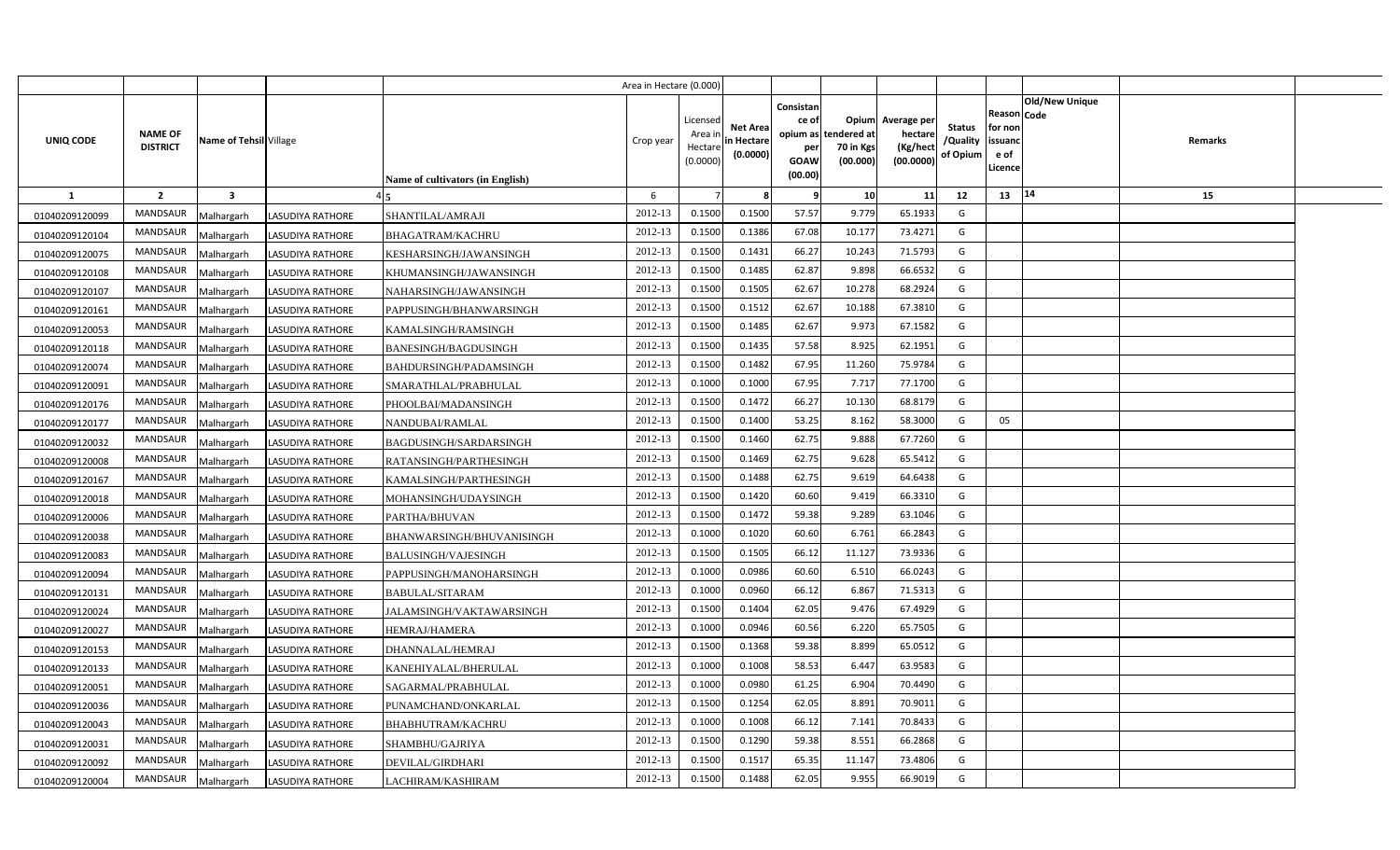|                  |                                   |                        |                         |                                   | Area in Hectare (0.000) |                                           |                                           |                                                     |                                                        |                                                 |                                       |                                                                               |         |  |
|------------------|-----------------------------------|------------------------|-------------------------|-----------------------------------|-------------------------|-------------------------------------------|-------------------------------------------|-----------------------------------------------------|--------------------------------------------------------|-------------------------------------------------|---------------------------------------|-------------------------------------------------------------------------------|---------|--|
| <b>UNIQ CODE</b> | <b>NAME OF</b><br><b>DISTRICT</b> | Name of Tehsil Village |                         | Name of cultivators (in English)  | Crop year               | Licensed<br>Area i<br>Hectare<br>(0.0000) | <b>Net Area</b><br>in Hectare<br>(0.0000) | Consistan<br>ce of<br>per<br><b>GOAW</b><br>(00.00) | Opium<br>opium as tendered at<br>70 in Kgs<br>(00.000) | Average per<br>hectare<br>(Kg/hect<br>(00.0000) | <b>Status</b><br>/Quality<br>of Opium | <b>Old/New Unique</b><br>Reason Code<br>for non<br>issuanc<br>e of<br>Licence | Remarks |  |
| 1                | $\overline{2}$                    | 3                      |                         |                                   | 6                       |                                           | 8                                         | - 9                                                 | 10                                                     | 11                                              | 12                                    | 14<br>13                                                                      | 15      |  |
| 01040209120095   | <b>MANDSAUR</b>                   | Malhargarh             | LASUDIYA RATHORE        | BABULAL/CHIMANLAL                 | 2012-13                 | 0.1500                                    | 0.1482                                    | 63.17                                               | 10.252                                                 | 69.1768                                         | G                                     |                                                                               |         |  |
| 01040209120002   | MANDSAUR                          | Malhargarh             | <b>LASUDIYA RATHORE</b> | ABHISHEK/PRABHULAL                | 2012-13                 | 0.1500                                    | 0.1440                                    | 59.67                                               | 9.632                                                  | 66.8889                                         | G                                     |                                                                               |         |  |
| 01040209120013   | MANDSAUR                          | Malhargarh             | <b>LASUDIYA RATHORE</b> | MANGILAL/CHIMANLAL                | 2012-13                 | 0.1500                                    | 0.1444                                    | 63.17                                               | 10.324                                                 | 71.4958                                         | G                                     |                                                                               |         |  |
| 01040209120030   | MANDSAUR                          | Malhargarh             | <b>LASUDIYA RATHORE</b> | BHABHUTRAM/BABRU                  | 2012-13                 | 0.1000                                    | 0.1000                                    | 63.17                                               | 6.768                                                  | 67.680                                          | G                                     |                                                                               |         |  |
| 01040209120050   | <b>MANDSAUR</b>                   | Malhargarh             | LASUDIYA RATHORE        | RAMGOPAL/CHIMANLAL                | 2012-13                 | 0.1500                                    | 0.1364                                    | 65.35                                               | 9.504                                                  | 69.677                                          | G                                     |                                                                               |         |  |
| 01040209120058   | MANDSAUR                          | Malhargarh             | LASUDIYA RATHORE        | BANSHILAL/NANDRAM                 | 2012-13                 | 0.1500                                    | 0.1500                                    | 61.24                                               | 9.912                                                  | 66.080                                          | G                                     |                                                                               |         |  |
| 01040209120063   | MANDSAUR                          | Malhargarh             | <b>LASUDIYA RATHORE</b> | BHARATSINGH/HARISINGH             | 2012-13                 | 0.1000                                    | 0.1000                                    | 62.69                                               | 6.762                                                  | 67.6200                                         | G                                     |                                                                               |         |  |
| 01040209120068   | MANDSAUR                          | Malhargarh             | <b>LASUDIYA RATHORE</b> | KANWARSINGH/MOHANSINGH            | 2012-13                 | 0.1000                                    | 0.1008                                    | 61.24                                               | 6.561                                                  | 65.089                                          | G                                     |                                                                               |         |  |
| 01040209120069   | MANDSAUR                          | Malhargarh             | <b>LASUDIYA RATHORE</b> | DILIPSINGH/ARJUNSINGH             | 2012-13                 | 0.1000                                    | 0.0936                                    | 62.69                                               | 6.968                                                  | 74.4444                                         | G                                     |                                                                               |         |  |
| 01040209120071   | MANDSAUR                          | Malhargarh             | <b>LASUDIYA RATHORE</b> | ANILAKUMAR/RAMPRATAP              | 2012-13                 | 0.1500                                    | 0.1450                                    | 65.35                                               | 10.073                                                 | 69.4690                                         | G                                     |                                                                               |         |  |
| 01040209120080   | MANDSAUR                          | Malhargarh             | <b>LASUDIYA RATHORE</b> | DIPSINGH/RODSINGH                 | 2012-13                 | 0.1500                                    | 0.1449                                    | 67.49                                               | 11.232                                                 | 77.5155                                         | G                                     |                                                                               |         |  |
| 01040209120084   | <b>MANDSAUR</b>                   | Malhargarh             | <b>LASUDIYA RATHORE</b> | RAMIBAI@RAMAKANTABAI/PRABHULAL    | 2012-13                 | 0.1500                                    | 0.1440                                    | 61.24                                               | 9.886                                                  | 68.6528                                         | G                                     |                                                                               |         |  |
| 01040209120086   | MANDSAUR                          | Malhargarh             | <b>LASUDIYA RATHORE</b> | MOHANLAL/NANDRAM                  | 2012-13                 | 0.1500                                    | 0.1380                                    | 67.49                                               | 10.393                                                 | 75.3116                                         | G                                     |                                                                               |         |  |
| 01040209120122   | <b>MANDSAUR</b>                   | Malhargarh             | <b>LASUDIYA RATHORE</b> | PHOOLSINGH/RAMSINGH               | 2012-13                 | 0.1000                                    | 0.0984                                    | 62.69                                               | 6.493                                                  | 65.9858                                         | G                                     |                                                                               |         |  |
| 01040209120144   | MANDSAUR                          | Malhargarh             | <b>LASUDIYA RATHORE</b> | BHANWARIBAI/RATANLAL              | 2012-13                 | 0.1000                                    | 0.0989                                    | 61.61                                               | 6.645                                                  | 67.1891                                         | G                                     |                                                                               |         |  |
| 01040209120162   | MANDSAUR                          | Malhargarh             | <b>LASUDIYA RATHORE</b> | MANGUSINGH/BAHADURSINGH           | 2012-13                 | 0.1000                                    | 0.0936                                    | 67.49                                               | 7.732                                                  | 82.6068                                         | G                                     |                                                                               |         |  |
| 01040209120076   | <b>MANDSAUR</b>                   | Malhargarh             | <b>LASUDIYA RATHORE</b> | ONKARSINGH/PADAMSINGH             | 2012-13                 | 0.1500                                    | 0.1500                                    | 61.61                                               | 10.350                                                 | 69.0000                                         | G                                     |                                                                               |         |  |
| 01040209120072   | MANDSAUR                          | Malhargarh             | <b>LASUDIYA RATHORE</b> | VIKRAMSINGH/UMRAOSINGH/MADHOSINGH | 2012-13                 | 0.1000                                    | 0.0936                                    | 73.02                                               | 6.707                                                  | 71.6560                                         | G                                     |                                                                               |         |  |
| 01040209120066   | <b>MANDSAUR</b>                   | Malhargarh             | <b>LASUDIYA RATHORE</b> | GOVINDKUNWAR/BAPUSINGH            | 2012-13                 | 0.1500                                    | 0.1485                                    | 61.84                                               | 10.318                                                 | 69.4815                                         | G                                     |                                                                               |         |  |
| 01040209120059   | MANDSAUR                          | Malhargarh             | <b>LASUDIYA RATHORE</b> | SHAYAMSINGH/BALUSINGH             | 2012-13                 | 0.1500                                    | 0.1500                                    | 66.39                                               | 10.490                                                 | 69.9333                                         | G                                     |                                                                               |         |  |
| 01040209120026   | <b>MANDSAUR</b>                   | Malhargarh             | LASUDIYA RATHORE        | GOTAMLAL/MANGILAL                 | 2012-13                 | 0.1500                                    | 0.1518                                    | 70.89                                               | 11.474                                                 | 75.5863                                         | G                                     |                                                                               |         |  |
| 01040209120164   | <b>MANDSAUR</b>                   | Malhargarh             | LASUDIYA RATHORE        | RAMCHANDRA/GOKUL                  | 2012-13                 | 0.1500                                    | 0.1500                                    | 61.84                                               | 10.424                                                 | 69.4933                                         | G                                     |                                                                               |         |  |
| 01040209120087   | <b>MANDSAUR</b>                   | Malhargarh             | <b>LASUDIYA RATHORE</b> | BAPUALAL/AMARAJI                  | 2012-13                 | 0.1500                                    | 0.1470                                    | 66.39                                               | 11.191                                                 | 76.1293                                         | G                                     |                                                                               |         |  |
| 01040209120067   | MANDSAUR                          | Malhargarh             | LASUDIYA RATHORE        | CHENSINGH/RODSINGH                | 2012-13                 | 0.1500                                    | 0.1488                                    | 61.84                                               | 10.036                                                 | 67.4462                                         | G                                     |                                                                               |         |  |
| 01040209120114   | MANDSAUR                          | Malhargarh             | <b>LASUDIYA RATHORE</b> | SUGANKUNWAR/MANGUSINGH            | 2012-13                 | 0.1500                                    | 0.1411                                    | 61.61                                               | 10.720                                                 | 75.9745                                         | G                                     |                                                                               |         |  |
| 01040209120117   | MANDSAUR                          | Malhargarh             | LASUDIYA RATHORE        | RODSINGH/NATHUSINGH               | 2012-13                 | 0.1000                                    | 0.0990                                    | 53.73                                               | 5.918                                                  | 59.7778                                         | G                                     | 05                                                                            |         |  |
| 01040209120079   | MANDSAUR                          | Malhargarh             | LASUDIYA RATHORE        | ANTARKUNWAR/GOPALSINGH            | 2012-13                 | 0.1500                                    | 0.1488                                    | 62.88                                               | 9.935                                                  | 66.7675                                         | G                                     |                                                                               |         |  |
| 01040209120085   | MANDSAUR                          | Malhargarh             | LASUDIYA RATHORE        | CHENRAM/PARTHA                    | 2012-13                 | 0.1500                                    | 0.1419                                    | 62.88                                               | 10.079                                                 | 71.028                                          | G                                     |                                                                               |         |  |
| 01040209120121   | MANDSAUR                          | Malhargarh             | LASUDIYA RATHORE        | SHANTIBAI/DEVA                    | 2012-13                 | 0.1000                                    | 0.1012                                    | 67.42                                               | 7.156                                                  | 70.7115                                         | G                                     |                                                                               |         |  |
| 01040209120062   | MANDSAUR                          | Malhargarh             | LASUDIYA RATHORE        | RAMCHANDRA/LACHIRAM               | 2012-13                 | 0.1000                                    | 0.1008                                    | 62.88                                               | 6.818                                                  | 67.638                                          | G                                     |                                                                               |         |  |
| 01040209120174   | MANDSAUR                          | Malhargarh             | <b>LASUDIYA RATHORE</b> | KAMLABAI/MANGILAL                 | 2012-13                 | 0.1500                                    | 0.1286                                    | 66.39                                               | 8.792                                                  | 68.3670                                         | G                                     |                                                                               |         |  |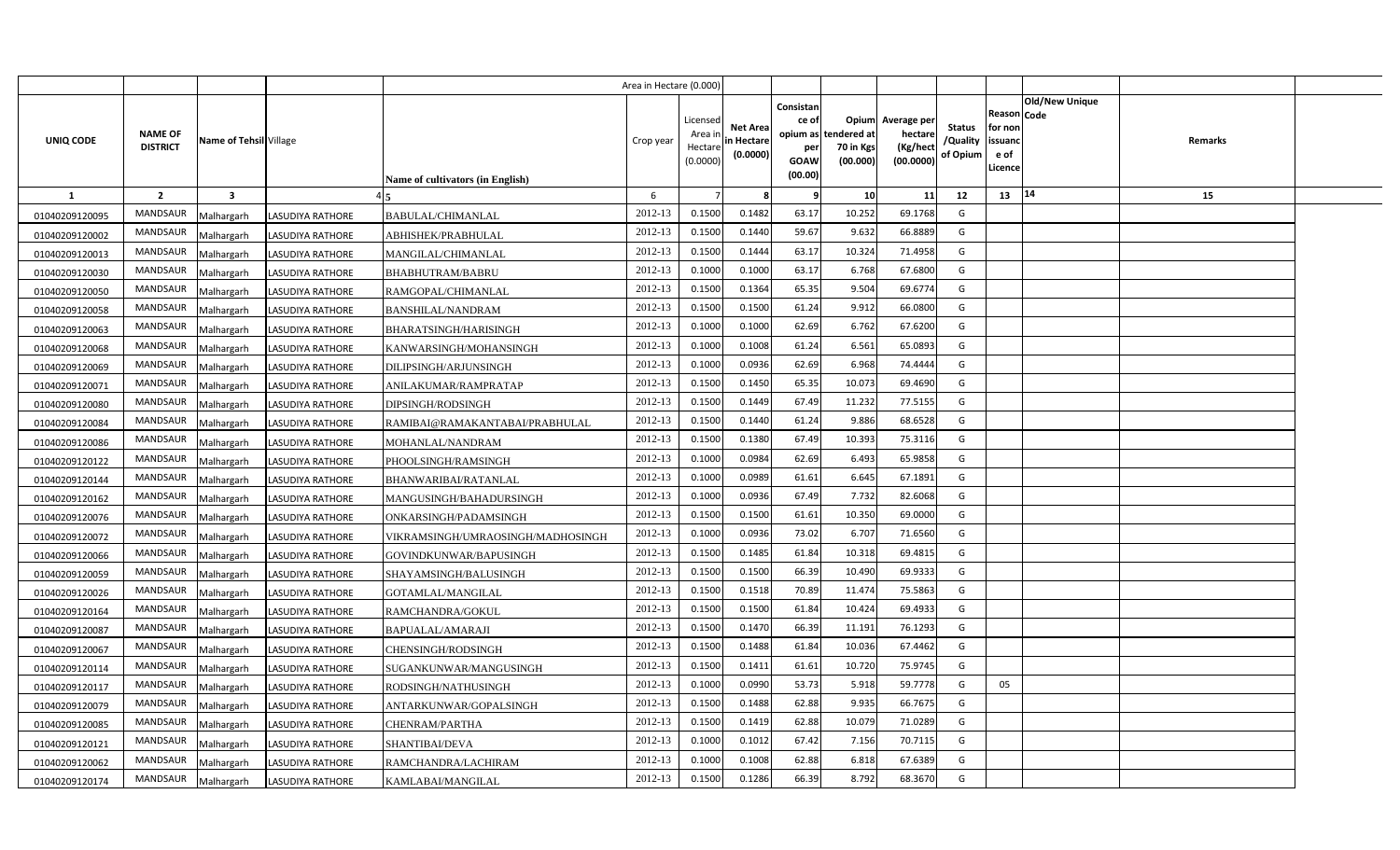|                |                                   |                         |                         |                                  | Area in Hectare (0.000) |                                            |                                           |                                                     |                                                        |                                                 |                                       |                                                      |                                  |  |
|----------------|-----------------------------------|-------------------------|-------------------------|----------------------------------|-------------------------|--------------------------------------------|-------------------------------------------|-----------------------------------------------------|--------------------------------------------------------|-------------------------------------------------|---------------------------------------|------------------------------------------------------|----------------------------------|--|
| UNIQ CODE      | <b>NAME OF</b><br><b>DISTRICT</b> | Name of Tehsil Village  |                         | Name of cultivators (in English) | Crop year               | Licensed<br>Area ir<br>Hectare<br>(0.0000) | <b>Net Area</b><br>in Hectare<br>(0.0000) | Consistan<br>ce of<br>per<br><b>GOAW</b><br>(00.00) | Opium<br>opium as tendered at<br>70 in Kgs<br>(00.000) | Average per<br>hectare<br>(Kg/hect<br>(00.0000) | <b>Status</b><br>/Quality<br>of Opium | Reason Code<br>for non<br>issuanc<br>e of<br>Licence | <b>Old/New Unique</b><br>Remarks |  |
| <b>1</b>       | $\overline{2}$                    | $\overline{\mathbf{3}}$ |                         |                                  | 6                       |                                            |                                           | - 9                                                 | 10                                                     | 11                                              | 12                                    | 13                                                   | 14<br>15                         |  |
| 01040209120158 | <b>MANDSAUR</b>                   | Malhargarh              | <b>LASUDIYA RATHORE</b> | SURAJBAI/NANDRAM                 | 2012-13                 | 0.1500                                     | 0.1003                                    | 68.84                                               | 7.091                                                  | 70.6979                                         | G                                     |                                                      |                                  |  |
| 01040209120152 | MANDSAUR                          | Malhargarh              | <b>LASUDIYA RATHORE</b> | LACHHIRAM/BHERULAL               | 2012-13                 | 0.1500                                     | 0.1440                                    | 52.09                                               | 8.364                                                  | 58.0833                                         | G                                     | 05                                                   |                                  |  |
| 01040209120165 | MANDSAUR                          | Malhargarh              | <b>LASUDIYA RATHORE</b> | PREMKUNWAR/DULESINGH             | 2012-13                 | 0.1500                                     | 0.1533                                    | 59.49                                               | 9.110                                                  | 59.4260                                         | G                                     |                                                      |                                  |  |
| 01040209121002 | MANDSAUR                          | Malhargarh              | LUNAHEDA                | RUPA/MODA                        | 2012-13                 | 0.1000                                     | 0.0990                                    | 60.54                                               | 5.760                                                  | 58.1818                                         | G                                     |                                                      |                                  |  |
| 01040209121003 | MANDSAUR                          | Malhargarh              | LUNAHEDA                | RAMCHANDRA/NENA                  | 2012-13                 | 0.1500                                     | 0.1490                                    | 59.35                                               | 9.555                                                  | 64.1275                                         | G                                     |                                                      |                                  |  |
| 01040209121008 | MANDSAUR                          | Malhargarh              | LUNAHEDA                | BABULAL/SITARAM                  | 2012-13                 | 0.1000                                     | 0.1000                                    | 57.38                                               | 6.017                                                  | 60.1700                                         | G                                     |                                                      |                                  |  |
| 01040209121011 | MANDSAUR                          | Malhargarh              | LUNAHEDA                | CHOUTHMAL/LAKMICHAND             | 2012-13                 | 0.1000                                     | 0.1020                                    | 61.43                                               | 6.880                                                  | 67.4510                                         | G                                     |                                                      |                                  |  |
| 01040209121013 | MANDSAUR                          | Malhargarh              | LUNAHEDA                | MOHANLAL/GHASI                   | 2012-13                 | 0.1000                                     | 0.1000                                    | 61.32                                               | 6.649                                                  | 66.4900                                         | G                                     |                                                      |                                  |  |
| 01040209121016 | MANDSAUR                          | Malhargarh              | LUNAHEDA                | RANCHOAD/GOKUL                   | 2012-13                 | 0.1000                                     | 0.0960                                    | 58.40                                               | 6.541                                                  | 68.1354                                         | G                                     |                                                      |                                  |  |
| 01040209121017 | MANDSAUR                          | Malhargarh              | LUNAHEDA                | ARJUNSINGH/BHANWERSINGH          | 2012-13                 | 0.1000                                     | 0.1000                                    | 61.43                                               | 6.529                                                  | 65.2900                                         | G                                     |                                                      |                                  |  |
| 01040209121024 | MANDSAUR                          | Malhargarh              | LUNAHEDA                | SAJJANBAI/RAMPRATAP              | 2012-13                 | 0.1000                                     | 0.1000                                    | 64.71                                               | 6.406                                                  | 64.0600                                         | G                                     |                                                      |                                  |  |
| 01040209121025 | MANDSAUR                          | Malhargarh              | LUNAHEDA                | HASTIMAL/CHTABHUJ                | 2012-13                 | 0.1000                                     | 0.1000                                    | 65.99                                               | 6.599                                                  | 65.9900                                         | G                                     |                                                      |                                  |  |
| 01040209121030 | MANDSAUR                          | Malhargarh              | LUNAHEDA                | BASANTIBAI/MMOHANDAS             | 2012-13                 | 0.1000                                     | 0.0962                                    | 64.66                                               | 6.411                                                  | 66.6424                                         | G                                     |                                                      |                                  |  |
| 01040209121031 | MANDSAUR                          | Malhargarh              | LUNAHEDA                | BABULAL/DHANNA                   | 2012-13                 | 0.1000                                     | 0.1000                                    | 57.53                                               | 6.443                                                  | 64.4300                                         | G                                     |                                                      |                                  |  |
| 01040209121032 | MANDSAUR                          | Malhargarh              | LUNAHEDA                | JAGDISH/LAXMAN                   | 2012-13                 | 0.1000                                     | 0.1000                                    | 60.32                                               | 6.403                                                  | 64.0300                                         | G                                     |                                                      |                                  |  |
| 01040209121035 | MANDSAUR                          | Malhargarh              | LUNAHEDA                | NANDKISHOR/BHANWARLAL            | 2012-13                 | 0.1000                                     | 0.1023                                    | 64.66                                               | 6.632                                                  | 64.8289                                         | G                                     |                                                      |                                  |  |
| 01040209121040 | <b>MANDSAUR</b>                   | Malhargarh              | LUNAHEDA                | ASHOKKUMAR/BHANWARLAL            | 2012-13                 | 0.1000                                     | 0.1015                                    | 64.66                                               | 6.863                                                  | 67.6158                                         | G                                     |                                                      |                                  |  |
| 01040209121041 | MANDSAUR                          | Malhargarh              | LUNAHEDA                | <b>BADAMBAI/RODMAL</b>           | 2012-13                 | 0.1000                                     | 0.0990                                    | 63.35                                               | 6.878                                                  | 69.4747                                         | G                                     |                                                      | name change                      |  |
| 01040209121042 | <b>MANDSAUR</b>                   | Malhargarh              | LUNAHEDA                | MOHANLAL/NANDRAM                 | 2012-13                 | 0.1000                                     | 0.0510                                    | 65.99                                               | 3.535                                                  | 69.3137                                         | G                                     |                                                      |                                  |  |
| 01040209121043 | <b>MANDSAUR</b>                   | Malhargarh              | LUNAHEDA                | NANDRAM/AMRA                     | 2012-13                 | 0.1000                                     | 0.0990                                    | 65.99                                               | 7.174                                                  | 72.4646                                         | G                                     |                                                      |                                  |  |
| 01040209121051 | <b>MANDSAUR</b>                   | Malhargarh              | LUNAHEDA                | MANSUKHLAL/VARDICHAND            | 2012-13                 | 0.1500                                     |                                           |                                                     |                                                        | 0.0000                                          | F                                     |                                                      |                                  |  |
| 01040209121054 | <b>MANDSAUR</b>                   | Malhargarh              | LUNAHEDA                | NAHARSINGH/VIJAYSINGH            | 2012-13                 | 0.1000                                     | 0.1012                                    | 66.50                                               | 7.116                                                  | 70.3162                                         | G                                     |                                                      |                                  |  |
| 01040209121056 | MANDSAUR                          | Malhargarh              | LUNAHEDA                | RAMSINGH/CHENSINGH               | 2012-13                 | 0.1000                                     | 0.0990                                    | 63.35                                               | 6.905                                                  | 69.7475                                         | G                                     |                                                      |                                  |  |
| 01040209121058 | <b>MANDSAUR</b>                   | Malhargarh              | LUNAHEDA                | NANDUBAI/BAGDIRAM                | 2012-13                 | 0.1000                                     | 0.1012                                    | 66.50                                               | 7.249                                                  | 71.6304                                         | G                                     |                                                      |                                  |  |
| 01040209121071 | MANDSAUR                          | Malhargarh              | LUNAHEDA                | PARWATIBAI/BAGDIRAM              | 2012-13                 | 0.1000                                     | 0.1000                                    | 63.14                                               | 6.711                                                  | 67.1100                                         | G                                     |                                                      |                                  |  |
| 01040209121072 | MANDSAUR                          | Malhargarh              | LUNAHEDA                | PYARCHAND/RADHIBAI               | 2012-13                 | 0.1500                                     | 0.1485                                    | 66.50                                               | 10.536                                                 | 70.9495                                         | G                                     |                                                      |                                  |  |
| 01040209121075 | MANDSAUR                          | Malhargarh              | LUNAHEDA                | GITABAI/BOTLAL                   | 2012-13                 | 0.1000                                     | 0.1012                                    | 63.35                                               | 6.806                                                  | 67.2530                                         | G                                     |                                                      |                                  |  |
| 01040209121092 | <b>MANDSAUR</b>                   | Malhargarh              | UNAHEDA                 | KANWARLAL/BHUVAN                 | 2012-13                 | 0.1000                                     | 0.1000                                    | 65.28                                               | 7.134                                                  | 71.3400                                         | G                                     |                                                      |                                  |  |
| 01040209121095 | MANDSAUR                          | Malhargarh              | LUNAHEDA                | KARULAL/BHAGIRATH                | 2012-13                 | 0.1000                                     | 0.1000                                    | 65.28                                               | 7.199                                                  | 71.9900                                         | G                                     |                                                      |                                  |  |
| 01040209121096 | MANDSAUR                          | Malhargarh              | LUNAHEDA                | RATANLAL/BHAGIRATH               | 2012-13                 | 0.1500                                     | 0.1485                                    | 63.14                                               | 10.382                                                 | 69.9125                                         | G                                     |                                                      |                                  |  |
| 01040209121021 | MANDSAUR                          | Malhargarh              | LUNAHEDA                | BHANWARLAL/NANURAM               | 2012-13                 | 0.1000                                     | 0.1015                                    | 64.40                                               | 6.909                                                  | 68.0690                                         | G                                     |                                                      |                                  |  |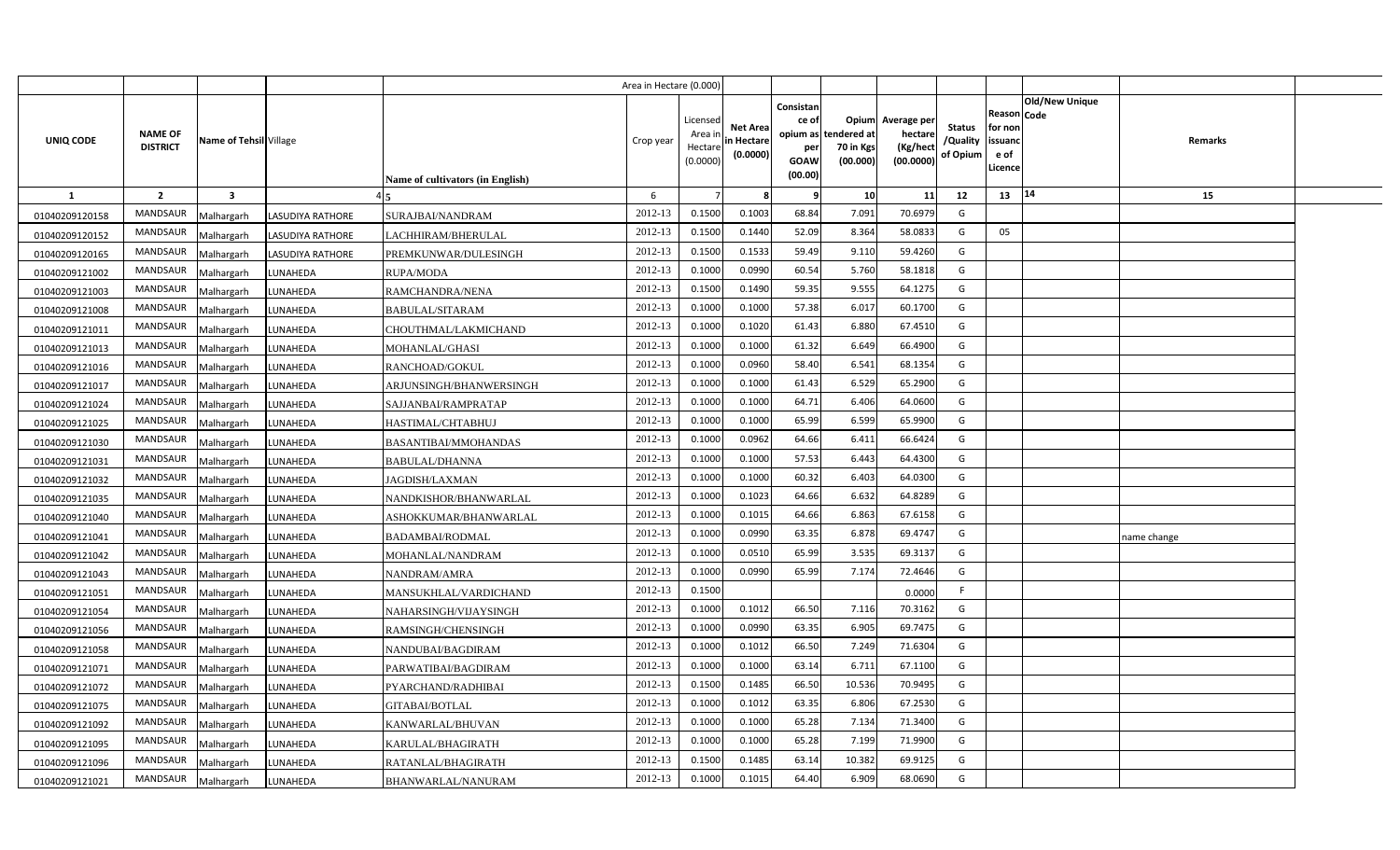|                |                                   |                         |                   |                                  | Area in Hectare (0.000) |                                            |                                           |                                                     |                                                        |                                                 |                                       |                                                      |                                  |  |
|----------------|-----------------------------------|-------------------------|-------------------|----------------------------------|-------------------------|--------------------------------------------|-------------------------------------------|-----------------------------------------------------|--------------------------------------------------------|-------------------------------------------------|---------------------------------------|------------------------------------------------------|----------------------------------|--|
| UNIQ CODE      | <b>NAME OF</b><br><b>DISTRICT</b> | Name of Tehsil Village  |                   | Name of cultivators (in English) | Crop year               | Licensed<br>Area ir<br>Hectare<br>(0.0000) | <b>Net Area</b><br>in Hectare<br>(0.0000) | Consistan<br>ce of<br>per<br><b>GOAW</b><br>(00.00) | Opium<br>opium as tendered at<br>70 in Kgs<br>(00.000) | Average per<br>hectare<br>(Kg/hect<br>(00.0000) | <b>Status</b><br>/Quality<br>of Opium | Reason Code<br>for non<br>issuanc<br>e of<br>Licence | <b>Old/New Unique</b><br>Remarks |  |
| <b>1</b>       | $\overline{2}$                    | $\overline{\mathbf{3}}$ |                   |                                  | 6                       |                                            |                                           | - 9                                                 | 10                                                     | 11                                              | 12                                    | 13                                                   | 14<br>15                         |  |
| 01040209121099 | <b>MANDSAUR</b>                   | Malhargarh              | LUNAHEDA          | PRABHULAL/CHENRAM                | 2012-13                 | 0.1000                                     | 0.0966                                    | 64.40                                               | 6.992                                                  | 72.3810                                         | G                                     |                                                      |                                  |  |
| 01040209121033 | MANDSAUR                          | Malhargarh              | LUNAHEDA          | RAMPRASAD/HIRALAL                | 2012-13                 | 0.1000                                     | 0.1000                                    | 64.40                                               | 6.909                                                  | 69.0900                                         | G                                     |                                                      |                                  |  |
| 01040209121046 | MANDSAUR                          | Malhargarh              | LUNAHEDA          | GORDHANDAS/BADRIDAS              | 2012-13                 | 0.1000                                     |                                           |                                                     |                                                        | 0.0000                                          | E                                     |                                                      |                                  |  |
| 01040209121006 | MANDSAUR                          | Malhargarh              | LUNAHEDA          | <b>JAMUNABAI/BHUWAN</b>          | 2012-13                 | 0.1000                                     | 0.0980                                    | 65.28                                               | 6.826                                                  | 69.6531                                         | G                                     |                                                      |                                  |  |
| 01040209121098 | MANDSAUR                          | Malhargarh              | LUNAHEDA          | KAILASHCHANDRA/NATHULAL          | 2012-13                 | 0.1000                                     | 0.0952                                    | 66.87                                               | 6.830                                                  | 71.7437                                         | G                                     |                                                      |                                  |  |
| 01040209121029 | MANDSAUR                          | Malhargarh              | LUNAHEDA          | LALSINGH/KALUSINGH               | 2012-13                 | 0.1000                                     | 0.0999                                    | 63.14                                               | 6.684                                                  | 66.9069                                         | G                                     |                                                      |                                  |  |
| 01040209121044 | MANDSAUR                          | Malhargarh              | LUNAHEDA          | NANDKISHOR/BABULAL               | 2012-13                 | 0.1500                                     | 0.1489                                    | 57.00                                               | 9.039                                                  | 60.7052                                         | G                                     |                                                      |                                  |  |
| 01040209121047 | MANDSAUR                          | Malhargarh              | LUNAHEDA          | JAGDISH/LAKHMICHAND              | 2012-13                 | 0.1000                                     | 0.1010                                    | 63.01                                               | 6.427                                                  | 63.6337                                         | G                                     |                                                      |                                  |  |
| 01040209121052 | MANDSAUR                          | Malhargarh              | LUNAHEDA          | ASHOKKUMAR/KANEHIYALAL           | 2012-13                 | 0.1000                                     | 0.0960                                    | 56.52                                               | 6.072                                                  | 63.2500                                         | G                                     |                                                      |                                  |  |
| 01040209121053 | MANDSAUR                          | Malhargarh              | LUNAHEDA          | KANWARLAL/NANURAM                | 2012-13                 | 0.1500                                     | 0.1500                                    | 66.87                                               | 10.709                                                 | 71.3933                                         | G                                     |                                                      |                                  |  |
| 01040209121086 | MANDSAUR                          | Malhargarh              | LUNAHEDA          | PRAKASHCHAND/MODA                | 2012-13                 | 0.1000                                     | 0.0990                                    | 56.84                                               | 5.919                                                  | 59.7879                                         | G                                     |                                                      |                                  |  |
| 01040209121005 | MANDSAUR                          | Malhargarh              | LUNAHEDA          | KANCHANBAI/BABU                  | 2012-13                 | 0.1000                                     | 0.095                                     | 56.61                                               | 5.993                                                  | 63.0842                                         | G                                     |                                                      |                                  |  |
| 01040209121019 | MANDSAUR                          | Malhargarh              | LUNAHEDA          | AMIRKHA/PIRUKHA                  | 2012-13                 | 0.1000                                     | 0.0906                                    | 59.72                                               | 6.245                                                  | 68.9294                                         | G                                     |                                                      |                                  |  |
| 01040209121028 | MANDSAUR                          | Malhargarh              | LUNAHEDA          | VIJAYSINGH/SHIVSINGH             | 2012-13                 | 0.1000                                     | 0.0989                                    | 60.05                                               | 6.391                                                  | 64.6208                                         | G                                     |                                                      |                                  |  |
| 01040209121062 | <b>MANDSAUR</b>                   | Malhargarh              | LUNAHEDA          | AMBALAL/MANGU                    | 2012-13                 | 0.1000                                     | 0.1010                                    | 63.01                                               | 6.409                                                  | 63.4554                                         | G                                     |                                                      |                                  |  |
| 01040209121067 | MANDSAUR                          | Malhargarh              | LUNAHEDA          | JASVANTSINGH/SAJJANSINGH         | 2012-13                 | 0.1500                                     | 0.1432                                    | 56.47                                               | 8.349                                                  | 58.3031                                         | G                                     |                                                      |                                  |  |
| 01040209121022 | <b>MANDSAUR</b>                   | Malhargarh              | LUNAHEDA          | KANEHIYALAL/BHAGWAN              | 2012-13                 | 0.1000                                     | 0.0990                                    | 66.87                                               | 6.849                                                  | 69.1818                                         | G                                     |                                                      |                                  |  |
| 01040209121106 | MANDSAUR                          | Malhargarh              | LUNAHEDA          | BALURAM/FAKIRA                   | 2012-13                 | 0.1000                                     | 0.0990                                    | 63.01                                               | 6.310                                                  | 63.7374                                         | G                                     |                                                      |                                  |  |
| 01040209125006 | <b>MANDSAUR</b>                   | Malhargarh              | <b>BANSHKHEDI</b> | MADANSINGH/GOBARSINGH            | 2012-13                 | 0.1000                                     | 0.0989                                    | 61.45                                               | 6.698                                                  | 67.7250                                         | G                                     |                                                      |                                  |  |
| 01040209125007 | <b>MANDSAUR</b>                   | Malhargarh              | BANSHKHEDI        | BHANWARSINGH/SURATSINGH          | 2012-13                 | 0.1500                                     | 0.1320                                    | 57.99                                               | 8.491                                                  | 64.3258                                         | G                                     |                                                      |                                  |  |
| 01040209125009 | <b>MANDSAUR</b>                   | Malhargarh              | <b>BANSHKHEDI</b> | BHANWARLAL/NARAYAN               | 2012-13                 | 0.1500                                     | 0.1400                                    | 66.01                                               | 9.930                                                  | 70.9286                                         | G                                     |                                                      |                                  |  |
| 01040209125011 | <b>MANDSAUR</b>                   | Malhargarh              | BANSHKHEDI        | <b>BANSHILAL/KESHURAM</b>        | 2012-13                 | 0.1000                                     | 0.0966                                    | 61.45                                               | 6.233                                                  | 64.5238                                         | G                                     |                                                      |                                  |  |
| 01040209125019 | MANDSAUR                          | Malhargarh              | <b>BANSHKHEDI</b> | BABULAL/DHANRAJ                  | 2012-13                 | 0.1000                                     | 0.1000                                    | 66.01                                               | 7.016                                                  | 70.1600                                         | G                                     |                                                      |                                  |  |
| 01040209125024 | <b>MANDSAUR</b>                   | Malhargarh              | BANSHKHEDI        | ISHWARSINGH/BHANWARSINGH         | 2012-13                 | 0.1500                                     | 0.1495                                    | 61.45                                               | 10.166                                                 | 68.0000                                         | G                                     |                                                      |                                  |  |
| 01040209125025 | MANDSAUR                          | Malhargarh              | <b>BANSHKHEDI</b> | BHAGATSINGH/MADANSINGH           | 2012-13                 | 0.1500                                     | 0.1496                                    | 62.70                                               | 9.951                                                  | 66.5174                                         | G                                     |                                                      |                                  |  |
| 01040209125028 | MANDSAUR                          | Malhargarh              | BANSHKHEDI        | JAGDISHCHANDRA/BHAGIRATH         | 2012-13                 | 0.1000                                     | 0.0990                                    | 60.60                                               | 6.519                                                  | 65.8485                                         | G                                     |                                                      |                                  |  |
| 01040209125030 | MANDSAUR                          | Malhargarh              | <b>BANSHKHEDI</b> | SHOBHARAM/DULICHAND              | 2012-13                 | 0.1000                                     | 0.1008                                    | 62.70                                               | 6.171                                                  | 61.2202                                         | G                                     |                                                      |                                  |  |
| 01040209125040 | MANDSAUR                          | Malhargarh              | <b>BANSHKHEDI</b> | SUDHADEVI/KANEHIYALAL            | 2012-13                 | 0.1000                                     | 0.1024                                    | 66.01                                               | 7.035                                                  | 68.7012                                         | G                                     |                                                      |                                  |  |
| 01040209125047 | MANDSAUR                          | Malhargarh              | <b>BANSHKHEDI</b> | GANGABAI/PYARCHAND               | 2012-13                 | 0.1500                                     | 0.1505                                    | 62.70                                               | 10.560                                                 | 70.1661                                         | G                                     |                                                      |                                  |  |
| 01040209125049 | MANDSAUR                          | Malhargarh              | <b>BANSHKHEDI</b> | GITABAI/BHANWARLAL               | 2012-13                 | 0.1000                                     | 0.0952                                    | 57.13                                               | 5.509                                                  | 57.9285                                         | G                                     |                                                      |                                  |  |
| 01040209125050 | MANDSAUR                          | Malhargarh              | <b>BANSHKHEDI</b> | CHGANLAL/JIVA                    | 2012-13                 | 0.1500                                     | 0.1432                                    | 65.05                                               | 9.869                                                  | 68.9176                                         | G                                     |                                                      |                                  |  |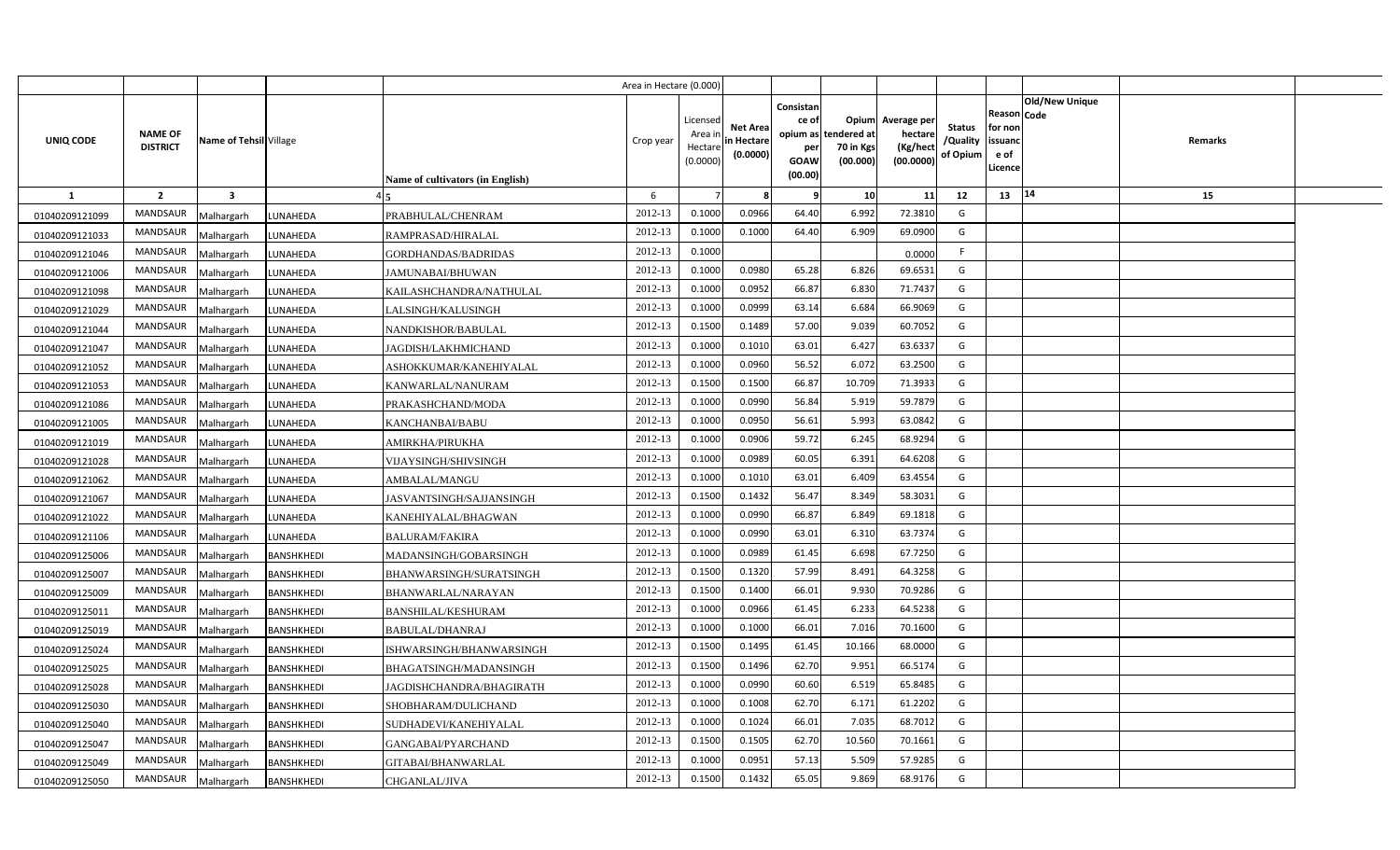|                |                                   |                         |                   |                                  | Area in Hectare (0.000) |                                            |                                           |                                                     |                                                        |                                                 |                                       |                                                      |                                  |  |
|----------------|-----------------------------------|-------------------------|-------------------|----------------------------------|-------------------------|--------------------------------------------|-------------------------------------------|-----------------------------------------------------|--------------------------------------------------------|-------------------------------------------------|---------------------------------------|------------------------------------------------------|----------------------------------|--|
| UNIQ CODE      | <b>NAME OF</b><br><b>DISTRICT</b> | Name of Tehsil Village  |                   | Name of cultivators (in English) | Crop year               | Licensed<br>Area ir<br>Hectare<br>(0.0000) | <b>Net Area</b><br>in Hectare<br>(0.0000) | Consistan<br>ce of<br>per<br><b>GOAW</b><br>(00.00) | Opium<br>opium as tendered at<br>70 in Kgs<br>(00.000) | Average per<br>hectare<br>(Kg/hect<br>(00.0000) | <b>Status</b><br>/Quality<br>of Opium | Reason Code<br>for non<br>issuanc<br>e of<br>Licence | <b>Old/New Unique</b><br>Remarks |  |
| <b>1</b>       | $\overline{2}$                    | $\overline{\mathbf{3}}$ |                   |                                  | 6                       |                                            |                                           | 9                                                   | 10                                                     | 11                                              | 12                                    | 13                                                   | 14<br>15                         |  |
| 01040209125052 | <b>MANDSAUR</b>                   | Malhargarh              | <b>BANSHKHEDI</b> | KARULAL/JIVA                     | 2012-13                 | 0.1500                                     | 0.1380                                    | 58.15                                               | 8.664                                                  | 62.7826                                         | G                                     |                                                      |                                  |  |
| 01040209125014 | MANDSAUR                          | Malhargarh              | <b>BANSHKHEDI</b> | KESHARSINGH/ROOPSINGH            | 2012-13                 | 0.1000                                     | 0.0897                                    | 60.89                                               | 5.689                                                  | 63.4225                                         | G                                     |                                                      |                                  |  |
| 01040209125031 | MANDSAUR                          | Malhargarh              | <b>BANSHKHEDI</b> | BABULAL/DULICHAND                | 2012-13                 | 0.1500                                     | 0.1440                                    | 61.49                                               | 9.628                                                  | 66.8611                                         | G                                     |                                                      |                                  |  |
| 01040209125032 | MANDSAUR                          | Malhargarh              | <b>BANSHKHEDI</b> | RAMSINGH/NAHARSINGH              | 2012-13                 | 0.1500                                     | 0.1419                                    | 60.29                                               | 8.725                                                  | 61.4870                                         | G                                     |                                                      |                                  |  |
| 01040209125064 | MANDSAUR                          | Malhargarh              | <b>BANSHKHEDI</b> | BHARATLAL/HEMRAJ                 | 2012-13                 | 0.1000                                     | 0.1032                                    | 61.49                                               | 6.861                                                  | 66.4826                                         | G                                     |                                                      |                                  |  |
| 01040209125022 | <b>MANDSAUR</b>                   | Malhargarh              | <b>BANSHKHEDI</b> | BHARATLAL/HIRALAL                | 2012-13                 | 0.1000                                     | 0.1008                                    | 61.49                                               | 6.904                                                  | 68.4921                                         | G                                     |                                                      |                                  |  |
| 01040209125048 | MANDSAUR                          | Malhargarh              | <b>BANSHKHEDI</b> | HIRALAL/DEVAJI                   | 2012-13                 | 0.1000                                     | 0.1000                                    | 61.01                                               | 6.484                                                  | 64.8400                                         | G                                     |                                                      |                                  |  |
| 01040209125037 | MANDSAUR                          | Malhargarh              | <b>BANSHKHEDI</b> | RAMSINGH/JAYSINGH                | 2012-13                 | 0.1000                                     | 0.1000                                    | 61.01                                               | 6.389                                                  | 63.8900                                         | G                                     |                                                      |                                  |  |
| 01040209125027 | MANDSAUR                          | Malhargarh              | <b>BANSHKHEDI</b> | UDAYSINGH/BHANWARSINGH           | 2012-13                 | 0.1000                                     | 0.0990                                    | 65.05                                               | 6.886                                                  | 69.5556                                         | G                                     |                                                      |                                  |  |
| 01040209125068 | MANDSAUR                          | Malhargarh              | <b>BANSHKHEDI</b> | NAWALSINGH/BHANWARSINGH          | 2012-13                 | 0.1500                                     | 0.1460                                    | 61.01                                               | 9.796                                                  | 67.0959                                         | G                                     |                                                      |                                  |  |
| 01040209125057 | MANDSAUR                          | Malhargarh              | <b>BANSHKHEDI</b> | BHANWARSINGH/KISHANSINGH         | 2012-13                 | 0.1000                                     | 0.1050                                    | 62.23                                               | 6.374                                                  | 60.7048                                         | G                                     |                                                      |                                  |  |
| 01040209125004 | MANDSAUR                          | Malhargarh              | <b>BANSHKHEDI</b> | RAMSINGH/GAJRAJSINGH             | 2012-13                 | 0.1000                                     | 0.1032                                    | 62.23                                               | 6.579                                                  | 63.7500                                         | G                                     |                                                      |                                  |  |
| 01040209125072 | MANDSAUR                          | Malhargarh              | <b>BANSHKHEDI</b> | BAGDUSINGH/UDAYSINGH             | 2012-13                 | 0.1000                                     | 0.0990                                    | 65.05                                               | 6.914                                                  | 69.8384                                         | G                                     |                                                      |                                  |  |
| 01040209125065 | MANDSAUR                          | Malhargarh              | BANSHKHEDI        | PRAHLADSINGH/UDAYSINGH           | 2012-13                 | 0.1000                                     | 0.1000                                    | 66.38                                               | 6.771                                                  | 67.7100                                         | G                                     |                                                      |                                  |  |
| 01040209125053 | MANDSAUR                          | Malhargarh              | <b>BANSHKHEDI</b> | ASHOKKUMAR/BHANWARLAL            | 2012-13                 | 0.1000                                     | 0.0972                                    | 62.23                                               | 6.365                                                  | 65.4835                                         | G                                     |                                                      |                                  |  |
| 01040209130006 | <b>MANDSAUR</b>                   | Malhargarh              | PIRGURADIYA       | RUKMANBAI/JAYSINGH               | 2012-13                 | 0.1000                                     | 0.0966                                    | 59.17                                               | 6.340                                                  | 65.6315                                         | G                                     |                                                      |                                  |  |
| 01040209130026 | MANDSAUR                          | Malhargarh              | PIRGURADIYA       | PRBHULAL/JASRAJ                  | 2012-13                 | 0.1000                                     | 0.0924                                    | 62.29                                               | 6.122                                                  | 66.2554                                         | G                                     |                                                      |                                  |  |
| 01040209130032 | <b>MANDSAUR</b>                   | Malhargarh              | PIRGURADIYA       | SITARAM/KISHANLAL                | 2012-13                 | 0.1500                                     | 0.1482                                    | 62.84                                               | 10.629                                                 | 71.7206                                         | G                                     |                                                      |                                  |  |
| 01040209130035 | <b>MANDSAUR</b>                   | Malhargarh              | PIRGURADIYA       | DEVISINGH/GOBARSINGH             | 2012-13                 | 0.1000                                     | 0.1012                                    | 65.35                                               | 7.329                                                  | 72.4209                                         | G                                     |                                                      |                                  |  |
| 01040209130037 | <b>MANDSAUR</b>                   | Malhargarh              | PIRGURADIYA       | BAPUSINGH/DUNGARSINGH            | 2012-13                 | 0.1000                                     | 0.1021                                    | 61.21                                               | 6.418                                                  | 62.8599                                         | G                                     |                                                      |                                  |  |
| 01040209130042 | <b>MANDSAUR</b>                   | Malhargarh              | PIRGURADIYA       | SHITALSINGH/BHANWARSINGH         | 2012-13                 | 0.1000                                     | 0.1000                                    | 62.29                                               | 6.496                                                  | 64.9600                                         | G                                     |                                                      |                                  |  |
| 01040209130043 | MANDSAUR                          | Malhargarh              | PIRGURADIYA       | RATANSINGH/BHUVANISINGH          | 2012-13                 | 0.1000                                     | 0.1014                                    | 62.29                                               | 6.968                                                  | 68.7179                                         | G                                     |                                                      |                                  |  |
| 01040209130046 | <b>MANDSAUR</b>                   | Malhargarh              | PIRGURADIYA       | LAXMAN/BHAGGA                    | 2012-13                 | 0.1000                                     | 0.0990                                    | 62.60                                               | 6.823                                                  | 68.9192                                         | G                                     |                                                      |                                  |  |
| 01040209130051 | MANDSAUR                          | Malhargarh              | PIRGURADIYA       | RAMESH/KARULAL                   | 2012-13                 | 0.1000                                     | 0.0992                                    | 62.60                                               | 6.949                                                  | 70.0504                                         | G                                     |                                                      |                                  |  |
| 01040209130056 | MANDSAUR                          | Malhargarh              | PIRGURADIYA       | GOBARSINGH/RAYSINGH              | 2012-13                 | 0.1000                                     | 0.1012                                    | 62.60                                               | 7.020                                                  | 69.3676                                         | G                                     |                                                      |                                  |  |
| 01040209130060 | MANDSAUR                          | Malhargarh              | PIRGURADIYA       | SITABAI/BHANWARSINGH             | 2012-13                 | 0.1000                                     | 0.1000                                    | 61.21                                               | 6.453                                                  | 64.5300                                         | G                                     |                                                      |                                  |  |
| 01040209130063 | MANDSAUR                          | Malhargarh              | PIRGURADIYA       | NAHARSINGH/ISHWARSINGH           | 2012-13                 | 0.1000                                     | 0.1008                                    | 63.16                                               | 6.623                                                  | 65.7044                                         | G                                     |                                                      |                                  |  |
| 01040209130066 | MANDSAUR                          | Malhargarh              | PIRGURADIYA       | UMMEDSINGH/BHUVANISINGH          | 2012-13                 | 0.1000                                     | 0.1014                                    | 61.21                                               | 6.646                                                  | 65.5424                                         | G                                     |                                                      |                                  |  |
| 01040209130001 | MANDSAUR                          | Malhargarh              | PIRGURADIYA       | KISHORSINGH/KESHARSINGH          | 2012-13                 | 0.1000                                     | 0.0990                                    | 65.35                                               | 6.498                                                  | 65.6364                                         | G                                     |                                                      |                                  |  |
| 01040209130034 | MANDSAUR                          | Malhargarh              | PIRGURADIYA       | PRAKASHBAI/KACHRUSINGH           | 2012-13                 | 0.1000                                     | 0.0990                                    | 76.67                                               | 7.207                                                  | 72.7980                                         | G                                     |                                                      |                                  |  |
| 01040209130040 | MANDSAUR                          | Malhargarh              | PIRGURADIYA       | MUKESH/PRABHUSINGH               | 2012-13                 | 0.1000                                     | 0.1000                                    | 55.86                                               | 6.137                                                  | 61.3700                                         | G                                     |                                                      |                                  |  |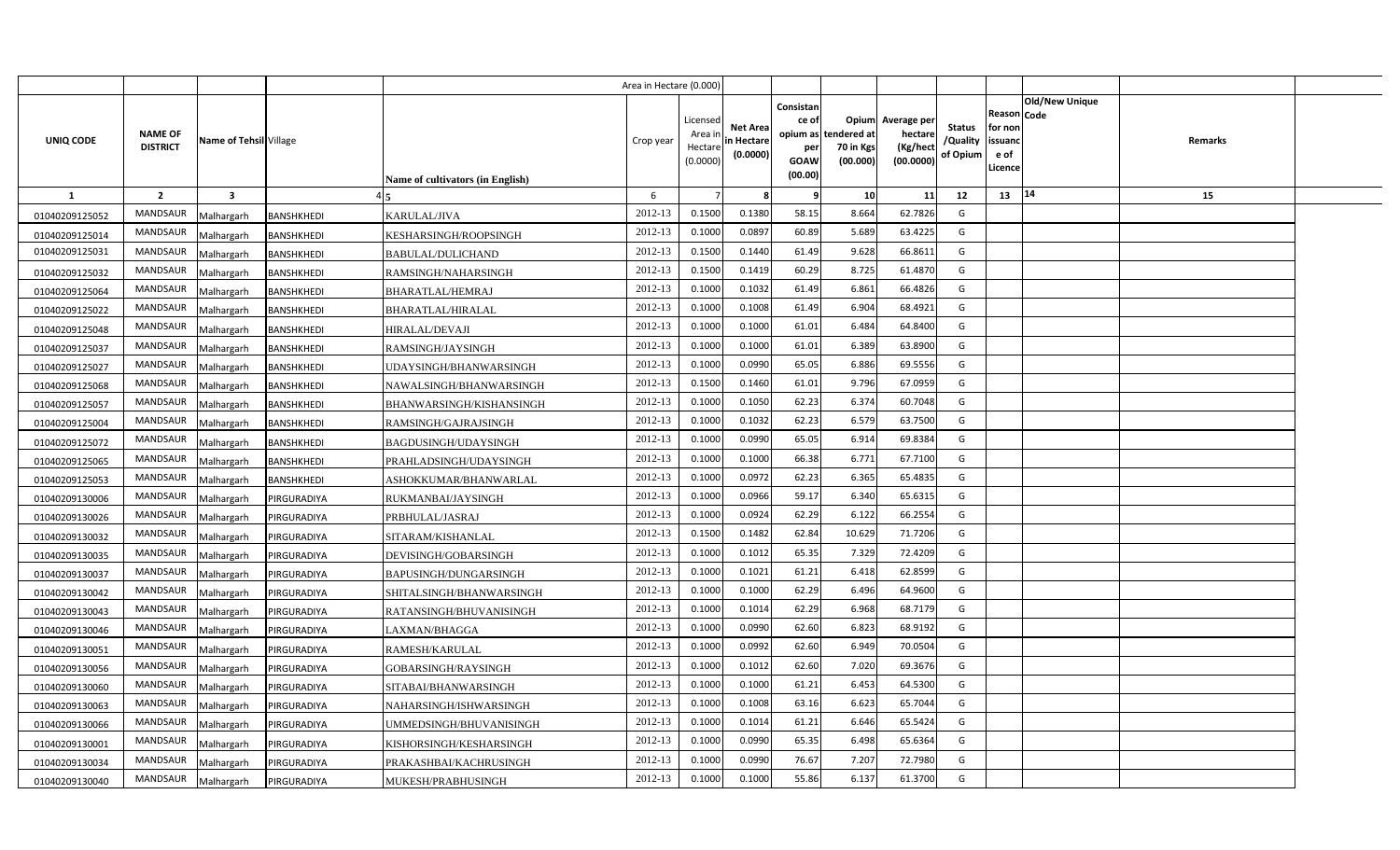|                  |                                   |                                 |                                  | Area in Hectare (0.000 |                                          |                                           |                                                     |                                                        |                                                 |                                       |                                                                        |                           |  |
|------------------|-----------------------------------|---------------------------------|----------------------------------|------------------------|------------------------------------------|-------------------------------------------|-----------------------------------------------------|--------------------------------------------------------|-------------------------------------------------|---------------------------------------|------------------------------------------------------------------------|---------------------------|--|
| <b>UNIQ CODE</b> | <b>NAME OF</b><br><b>DISTRICT</b> | Name of Tehsil Village          | Name of cultivators (in English) | Crop year              | Licensed<br>Area i<br>Hectar<br>(0.0000) | <b>Net Area</b><br>in Hectare<br>(0.0000) | Consistan<br>ce of<br>per<br><b>GOAW</b><br>(00.00) | Opium<br>opium as tendered at<br>70 in Kgs<br>(00.000) | Average per<br>hectare<br>(Kg/hect<br>(00.0000) | <b>Status</b><br>/Quality<br>of Opium | Old/New Unique<br>Reason Code<br>for nor<br>issuanc<br>e of<br>Licence | Remarks                   |  |
| 1                | $\overline{2}$                    | $\overline{\mathbf{3}}$         |                                  | 6                      |                                          | 8                                         | 9                                                   | 10 <sup>1</sup>                                        | 11                                              | 12                                    | 14<br>13                                                               | 15                        |  |
| 01040209130059   | MANDSAUR                          | <b>IRGURADIYA</b><br>Malhargarh | KACHRUDAS/DEVIDAS                | 2012-13                | 0.1000                                   | 0.0956                                    | 63.16                                               | 6.731                                                  | 70.4079                                         | G                                     |                                                                        |                           |  |
| 01040209130022   | MANDSAUR                          | PIRGURADIYA<br>Malhargarh       | KAMLABAI/PRABHUSINGH             | 2012-13                | 0.1000                                   | 0.1008                                    | 58.99                                               | 6.261                                                  | 62.1131                                         | G                                     |                                                                        |                           |  |
| 01040209130018   | MANDSAUR                          | PIRGURADIYA<br>Malhargarh       | CHANDIBAI/NAWALSINGH             | 2012-13                | 0.1000                                   | 0.1020                                    | 63.16                                               | 6.722                                                  | 65.9020                                         | G                                     |                                                                        |                           |  |
| 01040209130020   | MANDSAUR                          | PIRGURADIYA<br>Malhargarh       | MOHANBAI/LALSINGH                | 2012-13                | 0.1000                                   | 0.0980                                    | 60.09                                               | 6.232                                                  | 63.5918                                         | G                                     |                                                                        |                           |  |
| 01040209130070   | MANDSAUR                          | PIRGURADIYA<br>Malhargarh       | LALSINGH/KHUMANSINGH             | 2012-13                | 0.1000                                   | 0.1020                                    | 65.29                                               | 6.939                                                  | 68.0294                                         | G                                     |                                                                        |                           |  |
| 01040209130004   | MANDSAUR                          | Malhargarh<br>PIRGURADIYA       | BHANWARSINGH/BHERUSINGH          | 2012-13                | 0.1000                                   | 0.1032                                    | 60.20                                               | 6.209                                                  | 60.1647                                         | G                                     |                                                                        |                           |  |
| 01040209130008   | MANDSAUR                          | Malhargarh<br>PIRGURADIYA       | SITARAM/GULAB                    | 2012-13                | 0.1500                                   | 0.1518                                    | 61.49                                               | 10.286                                                 | 67.7602                                         | G                                     |                                                                        |                           |  |
| 01040209130065   | MANDSAUR                          | Malhargarh<br>PIRGURADIYA       | JAGANNATH/GULAB                  | 2012-13                | 0.1000                                   | 0.0990                                    | 58.99                                               | 6.480                                                  | 65.4545                                         | G                                     |                                                                        |                           |  |
| 01040209130003   | MANDSAUR                          | PIRGURADIYA<br>Malhargarh       | KESHARBAI/DEVISINGH              | 2012-13                | 0.1000                                   | 0.0988                                    | 55.66                                               | 5.860                                                  | 59.3117                                         | G                                     |                                                                        |                           |  |
| 01040209098004   | MANDSAUR                          | Malhargarh<br><b>THAKHTPUR</b>  | MOTISINGH/GULABSINGH             | 2012-13                | 0.1000                                   | 0.0980                                    | 61.38                                               | 6.594                                                  | 67.2857                                         | G                                     |                                                                        | TRANSFER/KAACHRIYAKADMALA |  |
| 01040209098002   | MANDSAUR                          | Malhargarh<br><b>THAKHTPUR</b>  | GOVINDSINGH/PREMSINGH            | 2012-13                | 0.1000                                   | 0.0975                                    | 57.18                                               | 5.497                                                  | 56.3795                                         | G                                     | 04                                                                     |                           |  |
| 01040209098003   | MANDSAUR                          | Malhargarh<br><b>THAKHTPUR</b>  | ISHWARSINGH/ONKARSINGH           | 2012-13                | 0.1500                                   | 0.1512                                    | 51.57                                               | 7.905                                                  | 52.2817                                         | G                                     | 04                                                                     |                           |  |
| 01040209098020   | MANDSAUR                          | Malhargarh<br><b>THAKHTPUR</b>  | MOHANBAI/NIHALBAI                | 2012-13                | 0.1500                                   | 0.1450                                    | 61.48                                               | 9.687                                                  | 66.8069                                         | G                                     |                                                                        | TRANSFER/KAACHRIYAKADMALA |  |
| 01040209098008   | MANDSAUR                          | <b>THAKHTPUR</b><br>Malhargarh  | CHENSINGH/MOTISINGH              | 2012-13                | 0.1000                                   | 0.0960                                    | 61.38                                               | 6.217                                                  | 64.7604                                         | G                                     |                                                                        | TRANSFER/KAACHRIYAKADMALA |  |
| 01040209098007   | MANDSAUR                          | <b>THAKHTPUR</b><br>Malhargarh  | SHIVSINGH/ONKARSINGH             | 2012-13                | 0.1000                                   | 0.1025                                    | 60.66                                               | 6.153                                                  | 60.0293                                         | G                                     |                                                                        | TRANSFER/SONGARA          |  |
| 01040209098039   | MANDSAUR                          | Malhargarh<br><b>THAKHTPUR</b>  | GANESHRAM/PARTHA                 | 2012-13                | 0.1000                                   | 0.0989                                    | 63.41                                               | 6.178                                                  | 62.4671                                         | G                                     | 01040209094052                                                         | TRANSFER/KAACHRIYAKADMALA |  |
| 01040209100001   | <b>MANDSAUR</b>                   | Malhargarh<br><b>HANUMANTYA</b> | PRABHUSINGH/AMARSINGH            | 2012-13                | 0.1500                                   | 0.1512                                    | 62.09                                               | 9.872                                                  | 65.2910                                         | G                                     |                                                                        |                           |  |
| 01040209100002   | MANDSAUR                          | Malhargarh<br><b>HANUMANTYA</b> | KACHRUSINGH/RODSINGH             | 2012-13                | 0.1500                                   | 0.1480                                    | 64.40                                               | 10.350                                                 | 69.9324                                         | G                                     |                                                                        |                           |  |
| 01040209100003   | <b>MANDSAUR</b>                   | Malhargarh<br>HANUMANTYA        | RAMSINGH/KACHRUSINGH             | 2012-13                | 0.1500                                   | 0.1508                                    | 66.15                                               | 10.962                                                 | 72.6923                                         | G                                     |                                                                        |                           |  |
| 01040209100004   | <b>MANDSAUR</b>                   | Malhargarh<br>HANUMANTYA        | VAJJABAI/BHANWARSINGH            | 2012-13                | 0.1000                                   | 0.1000                                    | 62.09                                               | 7.007                                                  | 70.0700                                         | G                                     |                                                                        |                           |  |
| 01040209100006   | MANDSAUR                          | Malhargarh<br>HANUMANTYA        | UDAYSINGH/BHUVANISINGH           | 2012-13                | 0.1500                                   | 0.1428                                    | 60.70                                               | 9.322                                                  | 65.2801                                         | G                                     |                                                                        |                           |  |
| 01040209100008   | <b>MANDSAUR</b>                   | Malhargarh<br>HANUMANTYA        | KAMALSINGH/KACHRUSINGH           | 2012-13                | 0.1000                                   | 0.1020                                    | 63.49                                               | 7.011                                                  | 68.7353                                         | G                                     |                                                                        |                           |  |
| 01040209100009   | MANDSAUR                          | Malhargarh<br>HANUMANTYA        | SARTANSINGH/DEVISINGH            | 2012-13                | 0.1000                                   | 0.1000                                    | 61.10                                               | 6.573                                                  | 65.7300                                         | G                                     |                                                                        |                           |  |
| 01040209100011   | MANDSAUR                          | HANUMANTYA<br>Malhargarh        | BAPUSINGH/RAYSINGH               | 2012-13                | 0.1000                                   | 0.1000                                    | 63.49                                               | 7.038                                                  | 70.3800                                         | G                                     |                                                                        |                           |  |
| 01040209100013   | MANDSAUR                          | Malhargarh<br>HANUMANTYA        | FATEHSINGH/RAMSINGH              | 2012-13                | 0.1000                                   | 0.1014                                    | 61.10                                               | 6.852                                                  | 67.5740                                         | G                                     |                                                                        |                           |  |
| 01040209100015   | MANDSAUR                          | Malhargarh<br>HANUMANTYA        | JAWANSINGH/ROOPSINGH             | 2012-13                | 0.1000                                   | 0.0957                                    | 61.10                                               | 6.459                                                  | 67.4922                                         | G                                     |                                                                        |                           |  |
| 01040209100016   | MANDSAUR                          | Malhargarh<br>HANUMANTYA        | DEVILAL/GOPILAL                  | 2012-13                | 0.1500                                   | 0.1505                                    | 52.88                                               | 8.612                                                  | 57.2226                                         | G                                     | 05                                                                     |                           |  |
| 01040209100018   | MANDSAUR                          | Malhargarh<br>HANUMANTYA        | GORDHANSINGH/BHANWARSINGH        | 2012-13                | 0.1500                                   | 0.1500                                    | 60.96                                               | 9.884                                                  | 65.8933                                         | G                                     |                                                                        |                           |  |
| 01040209100024   | MANDSAUR                          | Malhargarh<br>HANUMANTYA        | UDAYSINGH/RAMSINGH               | 2012-13                | 0.1000                                   | 0.1014                                    | 65.57                                               | 7.372                                                  | 72.7022                                         | G                                     |                                                                        |                           |  |
| 01040209100025   | <b>MANDSAUR</b>                   | Malhargarh<br>HANUMANTYA        | LAXMANSINGH/ONKAR                | 2012-13                | 0.1500                                   | 0.1492                                    | 59.20                                               | 10.072                                                 | 67.5067                                         | G                                     |                                                                        |                           |  |
| 01040209100027   | MANDSAUR                          | Malhargarh<br><b>HANUMANTYA</b> | KALUSINGH/UDAYSINGH              | 2012-13                | 0.1000                                   | 0.0993                                    | 59.20                                               | 6.301                                                  | 63.4542                                         | G                                     |                                                                        |                           |  |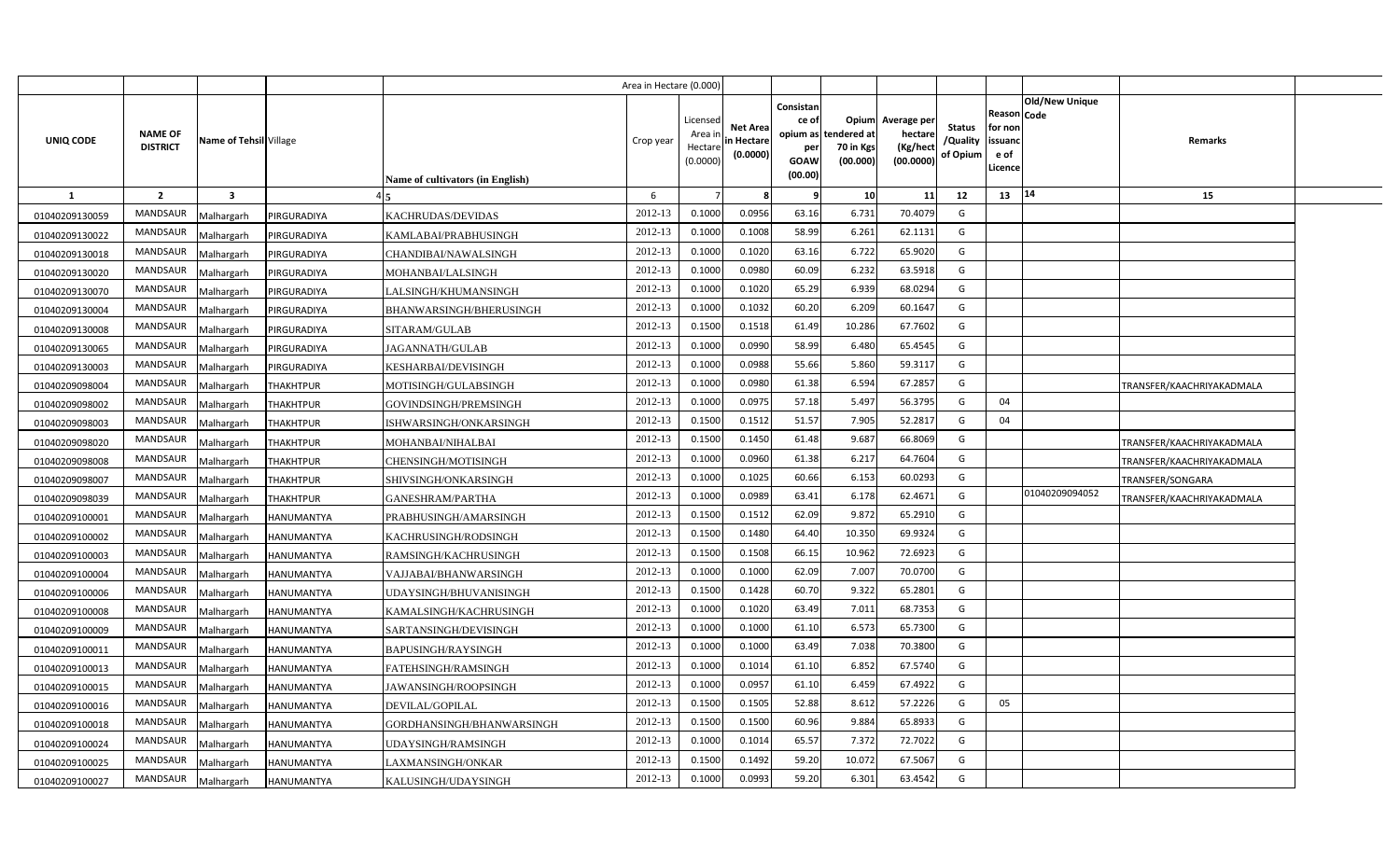|                |                                   |                         |                       |                                  | Area in Hectare (0.000) |                                            |                                           |                                                     |                                                        |                                                 |                                       |                                                        |                                  |  |
|----------------|-----------------------------------|-------------------------|-----------------------|----------------------------------|-------------------------|--------------------------------------------|-------------------------------------------|-----------------------------------------------------|--------------------------------------------------------|-------------------------------------------------|---------------------------------------|--------------------------------------------------------|----------------------------------|--|
| UNIQ CODE      | <b>NAME OF</b><br><b>DISTRICT</b> | Name of Tehsil Village  |                       | Name of cultivators (in English) | Crop year               | Licensed<br>Area ir<br>Hectare<br>(0.0000) | <b>Net Area</b><br>in Hectare<br>(0.0000) | Consistan<br>ce of<br>per<br><b>GOAW</b><br>(00.00) | Opium<br>opium as tendered at<br>70 in Kgs<br>(00.000) | Average per<br>hectare<br>(Kg/hect<br>(00.0000) | <b>Status</b><br>/Quality<br>of Opium | Reason   Code<br>for non<br>issuanc<br>e of<br>Licence | <b>Old/New Unique</b><br>Remarks |  |
| <b>1</b>       | $\overline{2}$                    | $\overline{\mathbf{3}}$ |                       |                                  | 6                       |                                            |                                           | 9                                                   | 10                                                     | 11                                              | 12                                    | 13                                                     | 14<br>15                         |  |
| 01040209100031 | <b>MANDSAUR</b>                   | Malhargarh              | <b>HANUMANTYA</b>     | MOHANSINGH/RUGHNATHSINGH         | 2012-13                 | 0.1000                                     | 0.1020                                    | 60.96                                               | 6.688                                                  | 65.5686                                         | G                                     |                                                        |                                  |  |
| 01040209100034 | MANDSAUR                          | Malhargarh              | <b>HANUMANTYA</b>     | BALWANTSINGH/RAMSINGH            | 2012-13                 | 0.1500                                     | 0.151(                                    | 60.96                                               | 10.154                                                 | 67.2450                                         | G                                     |                                                        |                                  |  |
| 01040209100048 | MANDSAUR                          | Malhargarh              | <b>HANUMANTYA</b>     | NAGESHWAR/BHERU                  | 2012-13                 | 0.1500                                     | 0.1440                                    | 62.93                                               | 10.069                                                 | 69.9236                                         | G                                     |                                                        |                                  |  |
| 01040209100058 | MANDSAUR                          | Malhargarh              | HANUMANTYA            | GOVINDSINGH/SHIVSINGH            | 2012-13                 | 0.1500                                     | 0.1488                                    | 62.75                                               | 10.192                                                 | 68.4946                                         | G                                     |                                                        |                                  |  |
| 01040209100061 | MANDSAUR                          | Malhargarh              | <b>HANUMANTYA</b>     | MUNNABAI/LALSINGH                | 2012-13                 | 0.1500                                     | 0.1386                                    | 55.92                                               | 8.284                                                  | 59.7691                                         | G                                     |                                                        |                                  |  |
| 01040209100062 | <b>MANDSAUR</b>                   | Malhargarh              | <b>HANUMANTYA</b>     | AMARSINGH/MANSINGH               | 2012-13                 | 0.1000                                     | 0.1000                                    | 63.49                                               | 7.020                                                  | 70.2000                                         | G                                     |                                                        |                                  |  |
| 01040209100064 | MANDSAUR                          | Malhargarh              | HANUMANTYA            | PRABHU/DEVA                      | 2012-13                 | 0.1500                                     | 0.1440                                    | 63.13                                               | 9.902                                                  | 68.7639                                         | G                                     |                                                        |                                  |  |
| 01040209100068 | MANDSAUR                          | Malhargarh              | <b>HANUMANTYA</b>     | LACHIBAI/ONKAR                   | 2012-13                 | 0.1500                                     | 0.1508                                    | 63.13                                               | 10.714                                                 | 71.0477                                         | G                                     |                                                        |                                  |  |
| 01040209100087 | MANDSAUR                          | Malhargarh              | HANUMANTYA            | <b>BHOPALSINGH/ONKAR</b>         | 2012-13                 | 0.1500                                     | 0.1518                                    | 62.75                                               | 10.641                                                 | 70.0988                                         | G                                     |                                                        |                                  |  |
| 01040209100056 | MANDSAUR                          | Malhargarh              | <b>HANUMANTYA</b>     | BHOPALSINGH/PRABHUSINGH          | 2012-13                 | 0.1500                                     | 0.1508                                    | 63.13                                               | 10.236                                                 | 67.8780                                         | G                                     |                                                        |                                  |  |
| 01040209100089 | MANDSAUR                          | Malhargarh              | <b>HANUMANTYA</b>     | KAMALSINGH/UDAYSINGH             | 2012-13                 | 0.1000                                     | 0.1008                                    | 62.71                                               | 7.032                                                  | 69.7619                                         | G                                     |                                                        |                                  |  |
| 01040209100072 | MANDSAUR                          | Malhargarh              | HANUMANTYA            | JUZHARSINGH/KISHORSINGH          | 2012-13                 | 0.1500                                     | 0.1504                                    | 62.75                                               | 10.372                                                 | 68.9628                                         | G                                     |                                                        |                                  |  |
| 01040209100097 | MANDSAUR                          | Malhargarh              | <b>HANUMANTYA</b>     | NAZARBAI/RAMSINGH                | 2012-13                 | 0.1000                                     | 0.1020                                    | 55.49                                               | 6.223                                                  | 61.0098                                         | G                                     |                                                        |                                  |  |
| 01040209100053 | MANDSAUR                          | Malhargarh              | <b>HANUMANTYA</b>     | HARISINGH/NAHARSINGH             | 2012-13                 | 0.1000                                     | 0.1000                                    | 69.40                                               | 7.654                                                  | 76.5400                                         | G                                     |                                                        |                                  |  |
| 01040209100090 | MANDSAUR                          | Malhargarh              | <b>HANUMANTYA</b>     | BHANWARIBAI/NAHARSINGH           | 2012-13                 | 0.1000                                     | 0.0986                                    | 66.15                                               | 7.371                                                  | 74.7566                                         | G                                     |                                                        |                                  |  |
| 01040209100012 | <b>MANDSAUR</b>                   | Malhargarh              | <b>HANUMANTYA</b>     | LAXMANSINGH/KHUMANSINGH          | 2012-13                 | 0.1500                                     | 0.1486                                    | 62.71                                               | 9.989                                                  | 67.2207                                         | G                                     |                                                        |                                  |  |
| 01040209100020 | MANDSAUR                          | Malhargarh              | <b>HANUMANTYA</b>     | MOTISINGH/RAYSINGH               | 2012-13                 | 0.1000                                     | 0.1000                                    | 59.20                                               | 6.174                                                  | 61.7400                                         | G                                     |                                                        |                                  |  |
| 01040209100065 | MANDSAUR                          | Malhargarh              | HANUMANTYA            | KAMERIBAI/MEHTAB                 | 2012-13                 | 0.1500                                     | 0.1419                                    | 62.71                                               | 9.702                                                  | 68.3721                                         | G                                     |                                                        |                                  |  |
| 01040209102003 | <b>MANDSAUR</b>                   | Malhargarh              | KHAKHRIYAKHEDI        | KESHYABAI/MANSINGH               | 2012-13                 | 0.1500                                     | 0.1470                                    | 59.12                                               | 9.586                                                  | 65.2109                                         | G                                     |                                                        |                                  |  |
| 01040209102004 | <b>MANDSAUR</b>                   | Malhargarh              | KHAKHRIYAKHEDI        | RATANGIR/NARAYANGIR              | 2012-13                 | 0.1500                                     | 0.1416                                    | 71.17                                               | 10.625                                                 | 75.0353                                         | G                                     |                                                        |                                  |  |
| 01040209102005 | <b>MANDSAUR</b>                   | Malhargarh              | KHAKHRIYAKHEDI        | MOTILAL/VARDA                    | 2012-13                 | 0.1500                                     | 0.1495                                    | 62.75                                               | 10.085                                                 | 67.4582                                         | G                                     |                                                        |                                  |  |
| 01040209102009 | MANDSAUR                          | Malhargarh              | KHAKHRIYAKHEDI        | HARIRAM/NATHULAL                 | 2012-13                 | 0.1500                                     | 0.1520                                    | 65.07                                               | 10.616                                                 | 69.8421                                         | G                                     |                                                        |                                  |  |
| 01040209102011 | MANDSAUR                          | Malhargarh              | KHAKHRIYAKHEDI        | SHANTIBAI/HIRALAL                | 2012-13                 | 0.1500                                     | 0.1518                                    | 63.22                                               | 10.386                                                 | 68.4190                                         | G                                     |                                                        |                                  |  |
| 01040209102012 | MANDSAUR                          | Malhargarh              | KHAKHRIYAKHEDI        | GORDHANLAL/RAMLAL                | 2012-13                 | 0.1000                                     | 0.0987                                    | 63.22                                               | 6.864                                                  | 69.5441                                         | G                                     |                                                        |                                  |  |
| 01040209102014 | MANDSAUR                          | Malhargarh              | KHAKHRIYAKHEDI        | HIRALAL/BHANWARLAL               | 2012-13                 | 0.1000                                     | 0.1012                                    | 62.92                                               | 6.903                                                  | 68.2115                                         | G                                     |                                                        |                                  |  |
| 01040209102015 | MANDSAUR                          | Malhargarh              | KHAKHRIYAKHEDI        | CHATARSINGH/HARISINGH            | 2012-13                 | 0.1000                                     | 0.1008                                    | 66.54                                               | 7.357                                                  | 72.9861                                         | G                                     |                                                        |                                  |  |
| 01040209102016 | MANDSAUR                          | Malhargarh              | KHAKHRIYAKHEDI        | MAHIPALSINGH/AMARSINGH           | 2012-13                 | 0.1500                                     | 0.1495                                    | 66.54                                               | 10.684                                                 | 71.4649                                         | G                                     |                                                        |                                  |  |
| 01040209102020 | MANDSAUR                          | Malhargarh              | KHAKHRIYAKHEDI        | MANSINGH/DEVISINGH               | 2012-13                 | 0.1500                                     | 0.1470                                    | 62.92                                               | 10.175                                                 | 69.2177                                         | G                                     |                                                        |                                  |  |
| 01040209102022 | MANDSAUR                          | Malhargarh              | KHAKHRIYAKHEDI        | BALWANTSINGH/NAHARSINGH          | 2012-13                 | 0.1000                                     | 0.0990                                    | 62.92                                               | 6.687                                                  | 67.5455                                         | G                                     |                                                        |                                  |  |
| 01040209102023 | MANDSAUR                          | Malhargarh              | KHAKHRIYAKHEDI        | RAMSINGH/BHURSINGH               | 2012-13                 | 0.1000                                     | 0.1015                                    | 65.07                                               | 6.786                                                  | 66.8571                                         | G                                     |                                                        |                                  |  |
| 01040209102024 | MANDSAUR                          | Malhargarh              | <b>KHAKHRIYAKHEDI</b> | JUZHARSINGH/BHANWARSINGH         | 2012-13                 | 0.1000                                     | 0.1000                                    | 65.07                                               | 6.860                                                  | 68.6000                                         | G                                     |                                                        |                                  |  |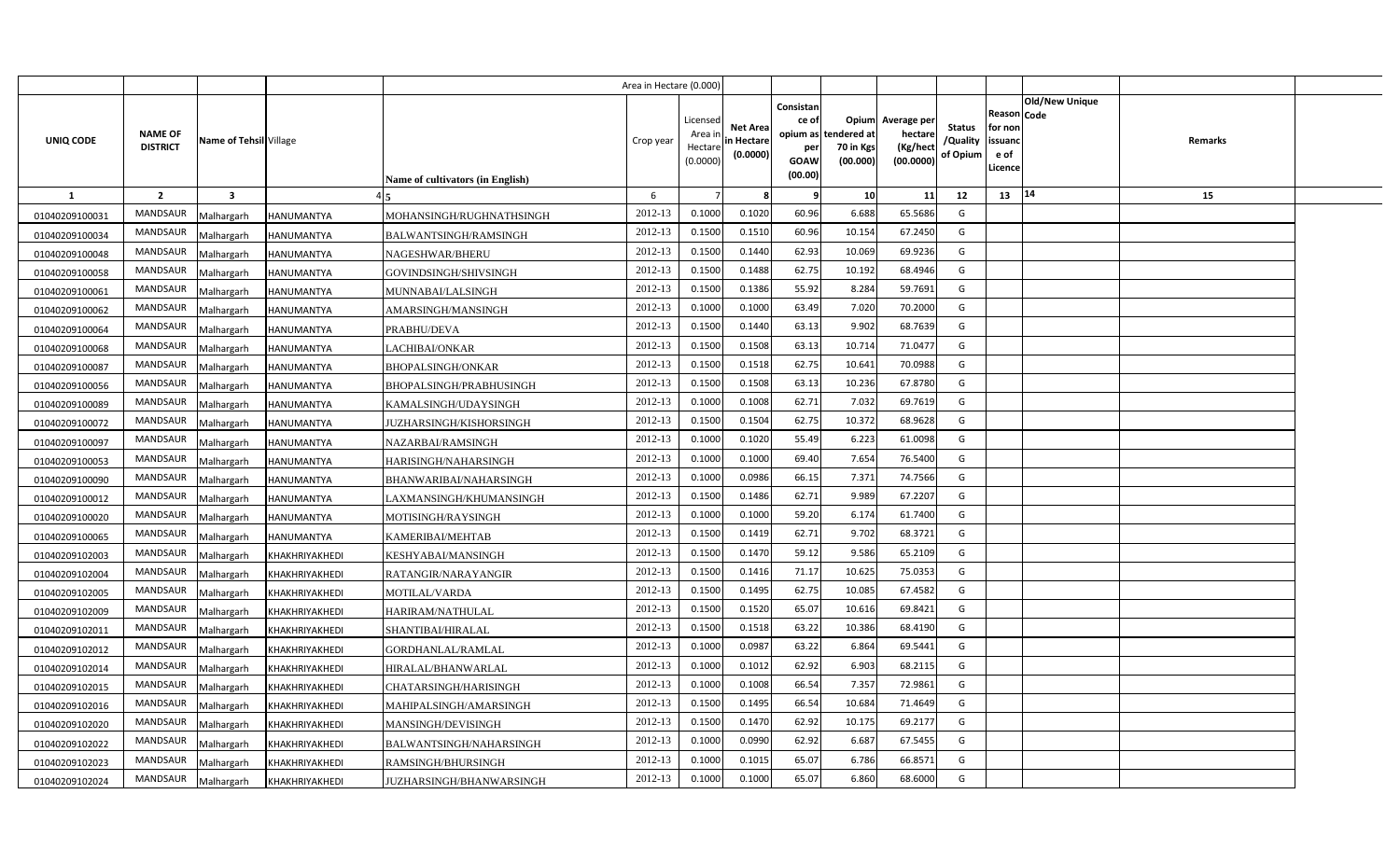|                |                                   |                         |                |                                         | Area in Hectare (0.000) |                                            |                                           |                                                     |                                                        |                                                 |                                       |                                                      |                       |                  |  |
|----------------|-----------------------------------|-------------------------|----------------|-----------------------------------------|-------------------------|--------------------------------------------|-------------------------------------------|-----------------------------------------------------|--------------------------------------------------------|-------------------------------------------------|---------------------------------------|------------------------------------------------------|-----------------------|------------------|--|
| UNIQ CODE      | <b>NAME OF</b><br><b>DISTRICT</b> | Name of Tehsil Village  |                | <b>Name of cultivators (in English)</b> | Crop year               | Licensed<br>Area ir<br>Hectare<br>(0.0000) | <b>Net Area</b><br>in Hectare<br>(0.0000) | Consistan<br>ce of<br>per<br><b>GOAW</b><br>(00.00) | Opium<br>opium as tendered at<br>70 in Kgs<br>(00.000) | Average per<br>hectare<br>(Kg/hect<br>(00.0000) | <b>Status</b><br>/Quality<br>of Opium | Reason Code<br>for non<br>issuanc<br>e of<br>Licence | <b>Old/New Unique</b> | Remarks          |  |
| $\mathbf{1}$   | $\overline{2}$                    | $\overline{\mathbf{3}}$ |                |                                         | 6                       |                                            |                                           | - 9                                                 | 10                                                     | 11                                              | 12                                    | 13                                                   | 14                    | 15               |  |
| 01040209102025 | <b>MANDSAUR</b>                   | Malhargarh              | KHAKHRIYAKHEDI | PYARCHAND/MANGILAL                      | 2012-13                 | 0.1000                                     | 0.0990                                    | 60.92                                               | 6.614                                                  | 66.8081                                         | G                                     |                                                      |                       |                  |  |
| 01040209102026 | MANDSAUR                          | Malhargarh              | KHAKHRIYAKHEDI | MEHTABSINGH/NAHARSINGH                  | 2012-13                 | 0.1500                                     | 0.151                                     | 63.70                                               | 10.501                                                 | 69.2221                                         | G                                     |                                                      |                       |                  |  |
| 01040209102032 | <b>MANDSAUR</b>                   | Malhargarh              | KHAKHRIYAKHEDI | BAPULAL/CHUNNILAL                       | 2012-13                 | 0.1000                                     | 0.1000                                    | 56.85                                               | 6.262                                                  | 62.6200                                         | G                                     |                                                      |                       |                  |  |
| 01040209102034 | <b>MANDSAUR</b>                   | Malhargarh              | KHAKHRIYAKHEDI | MADANSINGH/NIRBHAYSINGH                 | 2012-13                 | 0.1000                                     | 0.1020                                    | 66.54                                               | 7.253                                                  | 71.1078                                         | G                                     |                                                      |                       |                  |  |
| 01040209102036 | <b>MANDSAUR</b>                   | Malhargarh              | KHAKHRIYAKHEDI | SARTANSINGH/NIRBHAYSINGH                | 2012-13                 | 0.1000                                     | 0.1020                                    | 63.70                                               | 7.025                                                  | 68.8725                                         | G                                     |                                                      |                       |                  |  |
| 01040209102037 | <b>MANDSAUR</b>                   | Malhargarh              | KHAKHRIYAKHEDI | BHERULAL/RAMLAL                         | 2012-13                 | 0.1000                                     | 0.0952                                    | 63.70                                               | 6.443                                                  | 67.6786                                         | G                                     |                                                      |                       |                  |  |
| 01040209102044 | <b>MANDSAUR</b>                   | Malhargarh              | KHAKHRIYAKHEDI | ISHWARSINGH/BHERUSINGH                  | 2012-13                 | 0.1000                                     | 0.1020                                    | 66.60                                               | 7.088                                                  | 69.4902                                         | G                                     |                                                      |                       |                  |  |
| 01040209102028 | <b>MANDSAUR</b>                   | Malhargarh              | KHAKHRIYAKHEDI | RAJMAL/RAMLAL                           | 2012-13                 | 0.1000                                     | 0.1015                                    | 59.37                                               | 6.607                                                  | 65.0936                                         | G                                     |                                                      |                       |                  |  |
| 01040209102017 | MANDSAUR                          | Malhargarh              | KHAKHRIYAKHEDI | KARUGIR/RATANGIR                        | 2012-13                 | 0.1500                                     | 0.1475                                    | 71.17                                               | 11.397                                                 | 77.2678                                         | G                                     |                                                      |                       |                  |  |
| 01040209102030 | <b>MANDSAUR</b>                   | Malhargarh              | KHAKHRIYAKHEDI | ONKARSINGH/BHURASINGH                   | 2012-13                 | 0.1000                                     | 0.1012                                    | 63.45                                               | 6.816                                                  | 67.3518                                         | G                                     |                                                      |                       |                  |  |
| 01040209102008 | MANDSAUR                          | Malhargarh              | KHAKHRIYAKHEDI | VIRAMPURI/SHAMBHUPURI                   | 2012-13                 | 0.100                                      | 0.1008                                    | 66.60                                               | 7.507                                                  | 74.4742                                         | G                                     |                                                      |                       |                  |  |
| 01040209102018 | <b>MANDSAUR</b>                   | Malhargarh              | KHAKHRIYAKHEDI | SOHANBAI/MANOHARSINGH                   | 2012-13                 | 0.1000                                     | 0.0986                                    | 66.60                                               | 7.307                                                  | 74.1075                                         | G                                     |                                                      |                       |                  |  |
| 01040209102035 | <b>MANDSAUR</b>                   | Malhargarh              | KHAKHRIYAKHEDI | DHANNALAL/HARCHAND                      | 2012-13                 | 0.1500                                     | 0.1490                                    | 60.09                                               | 9.829                                                  | 65.9664                                         | G                                     |                                                      |                       |                  |  |
| 01040209103001 | <b>MANDSAUR</b>                   | Malhargarh              | <b>DORWADA</b> | UDAYSINGH/KALUSINGH                     | 2012-13                 | 0.1500                                     | 0.1536                                    | 62.72                                               | 10.618                                                 | 69.1276                                         | G                                     |                                                      |                       | TRANSFER/TURKIYA |  |
| 01040209103003 | MANDSAUR                          | Malhargarh              | <b>DORWADA</b> | BULAKBAI/BALWANTSINGH                   | 2012-13                 | 0.1500                                     | 0.1518                                    | 61.07                                               | 9.492                                                  | 62.5296                                         | G                                     |                                                      |                       |                  |  |
| 01040209103012 | MANDSAUR                          | Malhargarh              | <b>DORWADA</b> | RAMLAL/MAGAN                            | 2012-13                 | 0.1000                                     | 0.1020                                    | 65.41                                               | 7.036                                                  | 68.9804                                         | G                                     |                                                      |                       |                  |  |
| 01040209103013 | <b>MANDSAUR</b>                   | Malhargarh              | <b>DORWADA</b> | RUKMANBAI/NANDRAM                       | 2012-13                 | 0.1500                                     | 0.1443                                    | 62.72                                               | 10.026                                                 | 69.4802                                         | G                                     |                                                      |                       |                  |  |
| 01040209103015 | MANDSAUR                          | Malhargarh              | <b>DORWADA</b> | MOHANBAI/DEVISINGH                      | 2012-13                 | 0.1500                                     | 0.1515                                    | 62.72                                               | 10.223                                                 | 67.4785                                         | G                                     |                                                      |                       |                  |  |
| 01040209103019 | MANDSAUR                          | Malhargarh              | <b>DORWADA</b> | SITABAI/DULICHAND                       | 2012-13                 | 0.1500                                     | 0.1518                                    | 65.41                                               | 10.793                                                 | 71.1001                                         | G                                     |                                                      |                       |                  |  |
| 01040209103020 | MANDSAUR                          | Malhargarh              | <b>DORWADA</b> | ROOPSINGH/JAYSINGH                      | 2012-13                 | 0.1000                                     | 0.1015                                    | 62.20                                               | 6.318                                                  | 62.2463                                         | G                                     |                                                      |                       |                  |  |
| 01040209103024 | MANDSAUR                          | Malhargarh              | <b>DORWADA</b> | SURAJBAI/BHERUSINGH                     | 2012-13                 | 0.1500                                     | 0.1474                                    | 61.07                                               | 9.605                                                  | 65.1628                                         | G                                     |                                                      |                       |                  |  |
| 01040209103025 | MANDSAUR                          | Malhargarh              | <b>DORWADA</b> | MADANLAL/RATANLAL                       | 2012-13                 | 0.1500                                     | 0.1500                                    | 65.41                                               | 9.980                                                  | 66.5333                                         | G                                     |                                                      |                       |                  |  |
| 01040209103026 | MANDSAUR                          | Malhargarh              | <b>DORWADA</b> | MOHANBAI/JALAMSINGH                     | 2012-13                 | 0.1000                                     | 0.1050                                    | 61.07                                               | 6.517                                                  | 62.0667                                         | G                                     |                                                      |                       |                  |  |
| 01040209103029 | MANDSAUR                          | Malhargarh              | <b>DORWADA</b> | MANGUSINGH/BHUVANISINGH                 | 2012-13                 | 0.1500                                     | 0.1519                                    | 62.20                                               | 9.863                                                  | 64.9309                                         | G                                     |                                                      |                       |                  |  |
| 01040209103034 | MANDSAUR                          | Malhargarh              | <b>DORWADA</b> | VIRENDRASINGH/BAPUSINGH                 | 2012-13                 | 0.1500                                     | 0.1496                                    | 62.20                                               | 9.579                                                  | 64.0307                                         | G                                     |                                                      |                       |                  |  |
| 01040209103036 | MANDSAUR                          | Malhargarh              | DORWADA        | SHANTIBAI/MANGILAL                      | 2012-13                 | 0.1000                                     | 0.1000                                    | 58.22                                               | 6.446                                                  | 64.4600                                         | G                                     |                                                      |                       |                  |  |
| 01040209103037 | MANDSAUR                          | Malhargarh              | DORWADA        | NAZARBAI/JAYSINGH                       | 2012-13                 | 0.1000                                     | 0.0994                                    | 63.00                                               | 6.831                                                  | 68.7223                                         | G                                     |                                                      |                       |                  |  |
| 01040209103039 | MANDSAUR                          | Malhargarh              | DORWADA        | KARANSINGH/DULESINGH                    | 2012-13                 | 0.1500                                     | 0.1422                                    | 59.68                                               | 8.662                                                  | 60.9142                                         | G                                     |                                                      |                       |                  |  |
| 01040209103040 | MANDSAUR                          | Malhargarh              | DORWADA        | MANGILAL/BHUVAN                         | 2012-13                 | 0.1500                                     | 0.1521                                    | 64.66                                               | 10.364                                                 | 68.1394                                         | G                                     |                                                      |                       |                  |  |
| 01040209103041 | <b>MANDSAUR</b>                   | Malhargarh              | <b>DORWADA</b> | AMARSINGH/MEGHSINGH                     | 2012-13                 | 0.1500                                     | 0.1500                                    | 63.00                                               | 9.954                                                  | 66.3600                                         | G                                     |                                                      |                       |                  |  |
| 01040209103044 | MANDSAUR                          | Malhargarh              | <b>DORWADA</b> | KHUMANSINGH/PREMSINGH                   | 2012-13                 | 0.1500                                     | 0.1540                                    | 63.00                                               | 10.521                                                 | 68.3182                                         | G                                     |                                                      |                       |                  |  |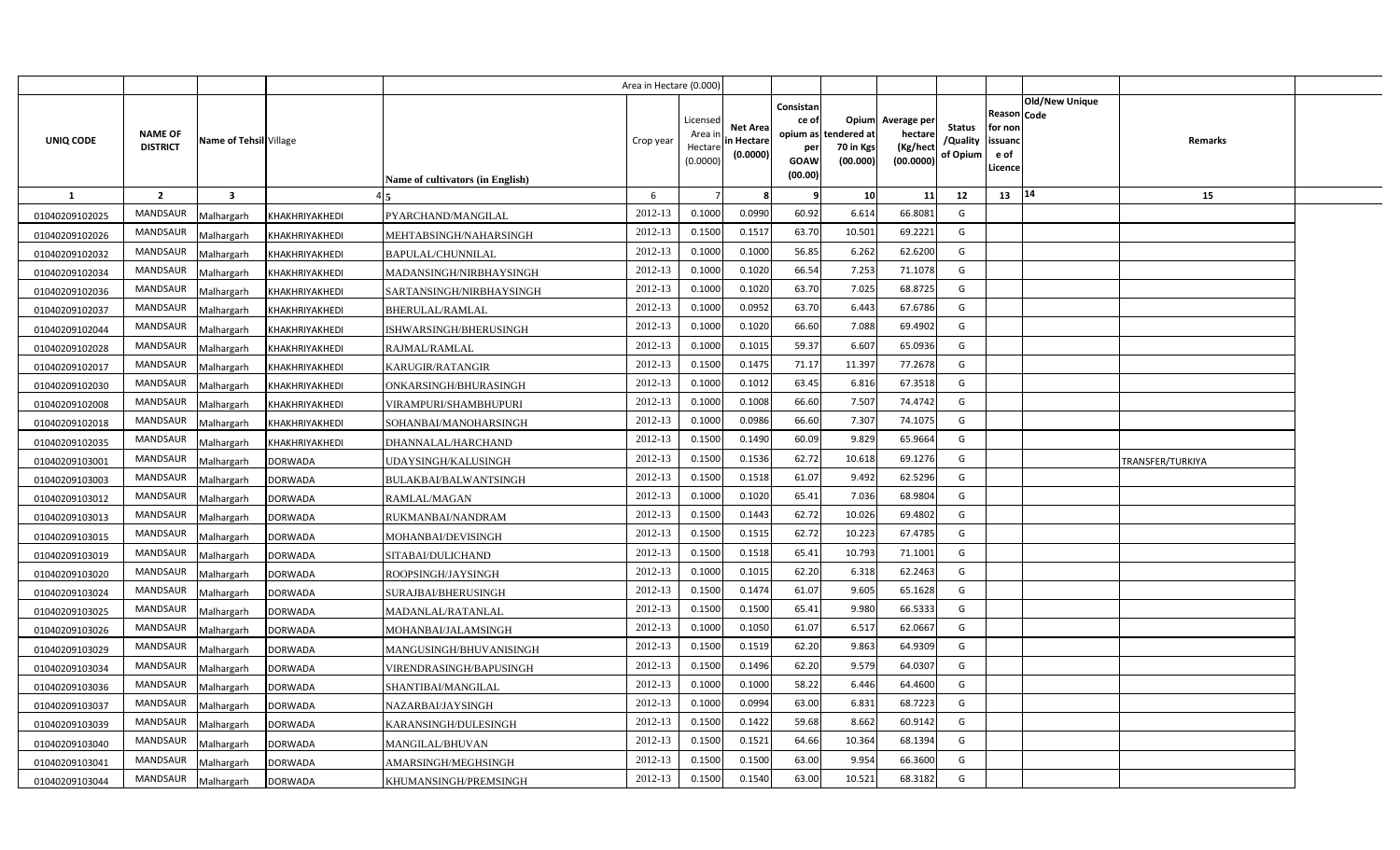|                |                                   |                         |                |                                  | Area in Hectare (0.000) |                                           |                                           |                                                     |                                                        |                                                 |                                       |                                                                               |         |  |
|----------------|-----------------------------------|-------------------------|----------------|----------------------------------|-------------------------|-------------------------------------------|-------------------------------------------|-----------------------------------------------------|--------------------------------------------------------|-------------------------------------------------|---------------------------------------|-------------------------------------------------------------------------------|---------|--|
| UNIQ CODE      | <b>NAME OF</b><br><b>DISTRICT</b> | Name of Tehsil Village  |                | Name of cultivators (in English) | Crop year               | Licensed<br>Area i<br>Hectare<br>(0.0000) | <b>Net Area</b><br>in Hectare<br>(0.0000) | Consistan<br>ce of<br>per<br><b>GOAW</b><br>(00.00) | Opium<br>opium as tendered at<br>70 in Kgs<br>(00.000) | Average per<br>hectare<br>(Kg/hect<br>(00.0000) | <b>Status</b><br>/Quality<br>of Opium | <b>Old/New Unique</b><br>Reason Code<br>for non<br>issuanc<br>e of<br>Licence | Remarks |  |
| <b>1</b>       | $\overline{2}$                    | $\overline{\mathbf{3}}$ |                |                                  | 6                       |                                           |                                           | - 9                                                 | 10                                                     | 11                                              | 12                                    | 14<br>13                                                                      | 15      |  |
| 01040209103046 | <b>MANDSAUR</b>                   | Malhargarh              | <b>DORWADA</b> | SHAKUNTALABAI/MANGILAL           | 2012-13                 | 0.1000                                    | 0.1000                                    | 64.66                                               | 6.605                                                  | 66.0500                                         | G                                     |                                                                               |         |  |
| 01040209103048 | MANDSAUR                          | Malhargarh              | <b>DORWADA</b> | NAHARSINGH/AJITSINGH             | 2012-13                 | 0.1000                                    | 0.1008                                    | 59.68                                               | 6.548                                                  | 64.9603                                         | G                                     |                                                                               |         |  |
| 01040209103050 | MANDSAUR                          | Malhargarh              | <b>DORWADA</b> | MANGILAL/MAGNIRAM                | 2012-13                 | 0.1500                                    | 0.1514                                    | 64.66                                               | 10.429                                                 | 68.8838                                         | G                                     |                                                                               |         |  |
| 01040209103053 | MANDSAUR                          | Malhargarh              | <b>DORWADA</b> | KESHARSINGH/NAWALSINGH           | 2012-13                 | 0.1000                                    | 0.0966                                    | 59.68                                               | 6.352                                                  | 65.755                                          | G                                     |                                                                               |         |  |
| 01040209103059 | MANDSAUR                          | Malhargarh              | <b>DORWADA</b> | GITABAI/BHIUVANISHANKAR          | 2012-13                 | 0.1000                                    | 0.0996                                    | 63.01                                               | 6.742                                                  | 67.6908                                         | G                                     |                                                                               |         |  |
| 01040209103062 | <b>MANDSAUR</b>                   | Malhargarh              | <b>DORWADA</b> | DILIPKUMAR/KHUBCHANDRA           | 2012-13                 | 0.100C                                    | 0.1000                                    | 61.38                                               | 6.804                                                  | 68.040                                          | G                                     |                                                                               |         |  |
| 01040209103068 | MANDSAUR                          | Malhargarh              | <b>DORWADA</b> | BHERUSINGH/DEVISINGH             | 2012-13                 | 0.1000                                    | 0.1014                                    | 63.01                                               | 6.580                                                  | 64.891                                          | G                                     |                                                                               |         |  |
| 01040209103070 | MANDSAUR                          | Malhargarh              | <b>DORWADA</b> | MADANSINGH/MANGUSINGH            | 2012-13                 | 0.1000                                    | 0.1020                                    | 63.01                                               | 6.832                                                  | 66.980                                          | G                                     |                                                                               |         |  |
| 01040209103073 | MANDSAUR                          | Malhargarh              | <b>DORWADA</b> | BAPUSINGH/NATHUSINGH             | 2012-13                 | 0.1500                                    | 0.1488                                    | 65.44                                               | 9.966                                                  | 66.9758                                         | G                                     |                                                                               |         |  |
| 01040209103074 | MANDSAUR                          | Malhargarh              | <b>DORWADA</b> | DEVISINGH/LAXMANSINGH            | 2012-13                 | 0.1000                                    | 0.1020                                    | 57.30                                               | 6.172                                                  | 60.5098                                         | G                                     |                                                                               |         |  |
| 01040209103075 | MANDSAUR                          | Malhargarh              | <b>DORWADA</b> | MANOHARSINGH/UDAYSINGH           | 2012-13                 | 0.1500                                    | 0.1485                                    | 65.44                                               | 10.012                                                 | 67.4209                                         | G                                     |                                                                               |         |  |
| 01040209103077 | MANDSAUR                          | Malhargarh              | <b>DORWADA</b> | ROOPSINGH/KALUSINGH              | 2012-13                 | 0.1000                                    | 0.0990                                    | 58.49                                               | 6.451                                                  | 65.1616                                         | G                                     |                                                                               |         |  |
| 01040209103080 | MANDSAUR                          | Malhargarh              | <b>DORWADA</b> | VISHNUGIR/SHAMBHUGIR             | 2012-13                 | 0.1000                                    | 0.0960                                    | 59.07                                               | 6.185                                                  | 64.4271                                         | G                                     |                                                                               |         |  |
| 01040209103088 | MANDSAUR                          | Malhargarh              | <b>DORWADA</b> | SANNABAI/MUKESH                  | 2012-13                 | 0.1000                                    | 0.0962                                    | 61.38                                               | 6.217                                                  | 64.6258                                         | G                                     |                                                                               |         |  |
| 01040209103089 | MANDSAUR                          | Malhargarh              | <b>DORWADA</b> | HARISINGH/UDAYSINGH              | 2012-13                 | 0.1500                                    | 0.1440                                    | 65.43                                               | 9.768                                                  | 67.8333                                         | G                                     |                                                                               |         |  |
| 01040209103091 | <b>MANDSAUR</b>                   | Malhargarh              | <b>DORWADA</b> | MUNNABAI/BHANWARSINGH            | 2012-13                 | 0.1000                                    | 0.1020                                    | 61.38                                               | 6.489                                                  | 63.6176                                         | G                                     |                                                                               |         |  |
| 01040209103195 | MANDSAUR                          | Malhargarh              | <b>DORWADA</b> | NANDUBAI/RATANLAL                | 2012-13                 | 0.1000                                    | 0.1008                                    | 65.44                                               | 7.011                                                  | 69.5536                                         | G                                     |                                                                               |         |  |
| 01040209103200 | <b>MANDSAUR</b>                   | Malhargarh              | <b>DORWADA</b> | UMABAI/LAXMANSINGH               | 2012-13                 | 0.1500                                    | 0.1472                                    | 62.13                                               | 10.074                                                 | 68.4375                                         | G                                     |                                                                               |         |  |
| 01040209103060 | <b>MANDSAUR</b>                   | Malhargarh              | <b>DORWADA</b> | BHERUSINGH/BHUVANISINGH          | 2012-13                 | 0.1500                                    | 0.1500                                    | 62.46                                               | 9.699                                                  | 64.6600                                         | G                                     |                                                                               |         |  |
| 01040209103205 | <b>MANDSAUR</b>                   | Malhargarh              | <b>DORWADA</b> | SHANTILAL/MANGILAL               | 2012-13                 | 0.1500                                    | 0.1482                                    | 62.82                                               | 9.567                                                  | 64.554                                          | G                                     |                                                                               |         |  |
| 01040209103092 | <b>MANDSAUR</b>                   | Malhargarh              | <b>DORWADA</b> | MOHANGIR/ONKARGIR                | 2012-13                 | 0.1000                                    | 0.0988                                    | 59.76                                               | 6.096                                                  | 61.7004                                         |                                       | 02                                                                            |         |  |
| 01040209103093 | MANDSAUR                          | Malhargarh              | <b>DORWADA</b> | SATYANARAYAN/RATANLAL            | 2012-13                 | 0.1000                                    | 0.1012                                    | 65.65                                               | 7.053                                                  | 69.6937                                         | G                                     |                                                                               |         |  |
| 01040209103095 | <b>MANDSAUR</b>                   | Malhargarh              | <b>DORWADA</b> | RAMESHCHANDRA/PRABHULAL          | 2012-13                 | 0.1000                                    | 0.0912                                    | 62.73                                               | 6.515                                                  | 71.4364                                         | G                                     |                                                                               |         |  |
| 01040209103096 | MANDSAUR                          | Malhargarh              | <b>DORWADA</b> | KALUSINGH/GOBARSINGH CHOTA       | 2012-13                 | 0.1000                                    | 0.1035                                    | 64.96                                               | 6.988                                                  | 67.5169                                         | G                                     |                                                                               |         |  |
| 01040209103108 | <b>MANDSAUR</b>                   | Malhargarh              | <b>DORWADA</b> | REKHABAI/NARAYAN                 | 2012-13                 | 0.1000                                    | 0.0975                                    | 62.33                                               | 6.545                                                  | 67.1282                                         | G                                     |                                                                               |         |  |
| 01040209103109 | MANDSAUR                          | Malhargarh              | <b>DORWADA</b> | BHULIBAI/DEVISINGH               | 2012-13                 | 0.1000                                    | 0.1032                                    | 62.33                                               | 6.643                                                  | 64.3702                                         | G                                     |                                                                               |         |  |
| 01040209103112 | MANDSAUR                          | Malhargarh              | <b>DORWADA</b> | NAHARSINGH/NANUSINGH             | 2012-13                 | 0.1000                                    | 0.0990                                    | 64.72                                               | 6.712                                                  | 67.7980                                         |                                       | 02                                                                            |         |  |
| 01040209103114 | MANDSAUR                          | Malhargarh              | <b>DORWADA</b> | KESHARSINGH/ISHWARSINGH          | 2012-13                 | 0.1000                                    | 0.1008                                    | 58.10                                               | 6.457                                                  | 64.0575                                         | G                                     |                                                                               |         |  |
| 01040209103117 | MANDSAUR                          | Malhargarh              | <b>DORWADA</b> | KARULAL/MOHANLAL                 | 2012-13                 | 0.1000                                    | 0.1008                                    | 68.79                                               | 7.390                                                  | 73.3135                                         | G                                     |                                                                               |         |  |
| 01040209103120 | MANDSAUR                          | Malhargarh              | <b>DORWADA</b> | BHARATGIR/BANSHIGIR              | 2012-13                 | 0.1000                                    | 0.1008                                    | 62.33                                               | 6.286                                                  | 62.361                                          | G                                     |                                                                               |         |  |
| 01040209103125 | MANDSAUR                          | Malhargarh              | <b>DORWADA</b> | RAJENDRASINGH/KISHORSINGH        | 2012-13                 | 0.1000                                    | 0.1000                                    | 65.89                                               | 6.730                                                  | 67.3000                                         | G                                     |                                                                               |         |  |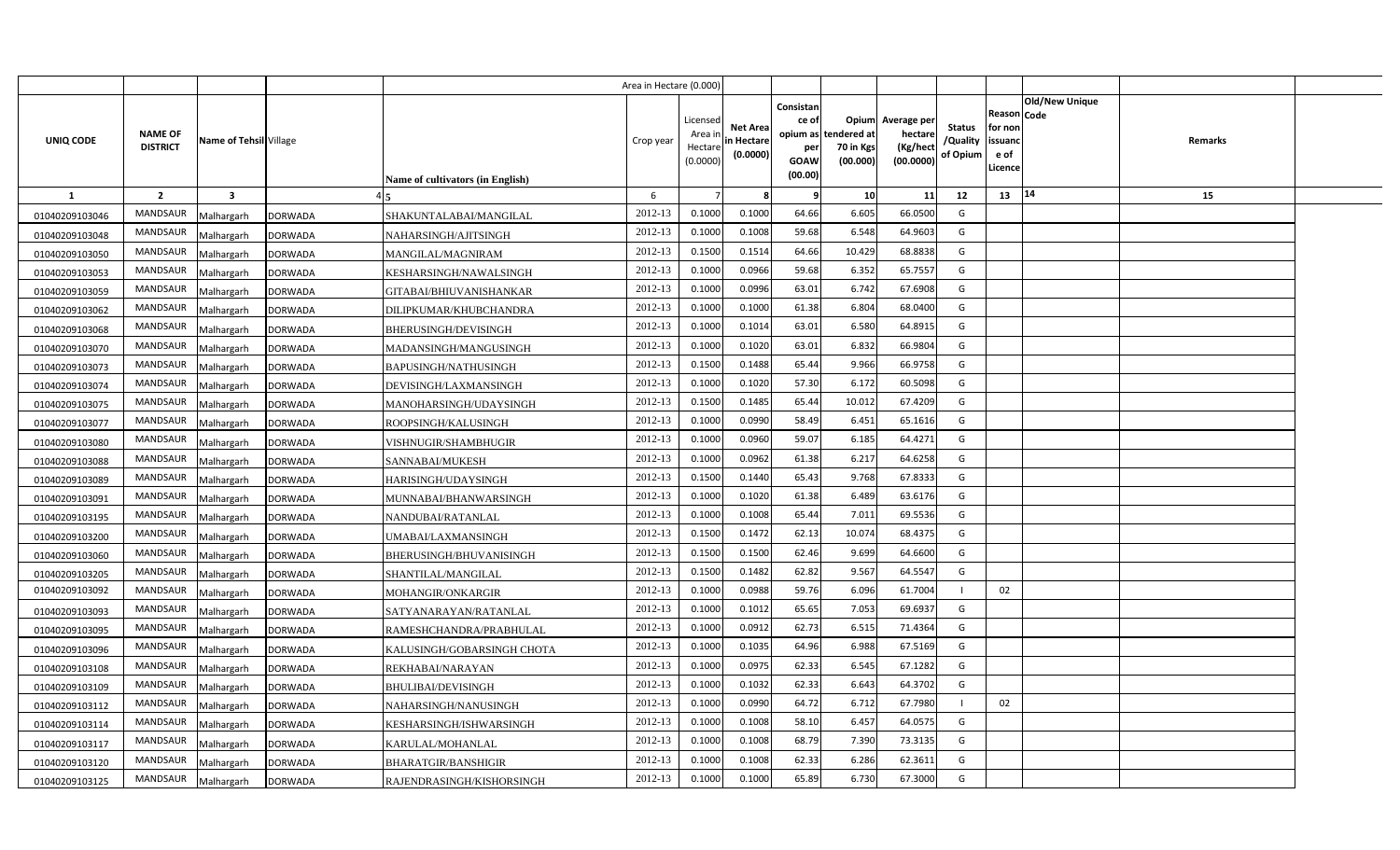|                |                                   |                         |                |                                         | Area in Hectare (0.000) |                                            |                                           |                                                          |                                               |                                                 |                                       |                                                             |                       |                  |  |
|----------------|-----------------------------------|-------------------------|----------------|-----------------------------------------|-------------------------|--------------------------------------------|-------------------------------------------|----------------------------------------------------------|-----------------------------------------------|-------------------------------------------------|---------------------------------------|-------------------------------------------------------------|-----------------------|------------------|--|
| UNIQ CODE      | <b>NAME OF</b><br><b>DISTRICT</b> | Name of Tehsil Village  |                | <b>Name of cultivators (in English)</b> | Crop year               | Licensed<br>Area ir<br>Hectare<br>(0.0000) | <b>Net Area</b><br>in Hectare<br>(0.0000) | Consistan<br>ce of<br>opium as<br>per<br>GOAW<br>(00.00) | Opium<br>tendered at<br>70 in Kgs<br>(00.000) | Average per<br>hectare<br>(Kg/hect<br>(00.0000) | <b>Status</b><br>/Quality<br>of Opium | <b>Reason Code</b><br>for non<br>issuand<br>e of<br>Licence | <b>Old/New Unique</b> | Remarks          |  |
| <b>1</b>       | $\overline{2}$                    | $\overline{\mathbf{3}}$ |                |                                         | 6                       |                                            |                                           |                                                          | 10                                            | 11                                              | 12                                    | 13                                                          | 14                    | 15               |  |
| 01040209103127 | <b>MANDSAUR</b>                   | Malhargarh              | <b>DORWADA</b> | SURESHKUMAR/MANAKLAL                    | 2012-13                 | 0.1000                                     | 0.1000                                    | 59.18                                                    | 6.205                                         | 62.0500                                         | G                                     |                                                             |                       | TRANSFER/TURKIYA |  |
| 01040209103128 | <b>MANDSAUR</b>                   | Malhargarh              | <b>DORWADA</b> | KANWARBAI/RAMSINGH                      | 2012-13                 | 0.1000                                     | 0.1024                                    | 65.08                                                    | 7.122                                         | 69.5508                                         | G                                     |                                                             |                       |                  |  |
| 01040209103134 | MANDSAUR                          | Malhargarh              | <b>DORWADA</b> | NAGULAL/RATANLAL                        | 2012-13                 | 0.1000                                     | 0.1008                                    | 56.15                                                    | 5.743                                         | 56.9742                                         | G                                     | 04                                                          |                       |                  |  |
| 01040209103136 | MANDSAUR                          | Malhargarh              | <b>DORWADA</b> | RAMSINGH/NAHARSINGH                     | 2012-13                 | 0.1500                                     | 0.1435                                    | 63.39                                                    | 9.816                                         | 68.4042                                         | G                                     |                                                             |                       |                  |  |
| 01040209103140 | MANDSAUR                          | Malhargarh              | <b>DORWADA</b> | GATTUBAI/BHUVANISHANKAR                 | 2012-13                 | 0.1000                                     | 0.0992                                    | 63.46                                                    | 6.555                                         | 66.0786                                         | G                                     |                                                             |                       |                  |  |
| 01040209103151 | <b>MANDSAUR</b>                   | Malhargarh              | <b>DORWADA</b> | KAMLABAI/BHUVANISINGH                   | 2012-13                 | 0.1500                                     | 0.1482                                    | 63.46                                                    | 9.900                                         | 66.8016                                         | G                                     |                                                             |                       |                  |  |
| 01040209103157 | MANDSAUR                          | Malhargarh              | <b>DORWADA</b> | SURAJBAI/RAMSINGH                       | 2012-13                 | 0.1500                                     | 0.1504                                    | 63.46                                                    | 9.900                                         | 65.8245                                         | G                                     |                                                             |                       |                  |  |
| 01040209103160 | <b>MANDSAUR</b>                   | Malhargarh              | <b>DORWADA</b> | RATNLAL/AMRA                            | 2012-13                 | 0.1000                                     | 0.1005                                    | 61.45                                                    | 6.619                                         | 65.8607                                         | G                                     |                                                             |                       |                  |  |
| 01040209103161 | MANDSAUR                          | Malhargarh              | <b>DORWADA</b> | MADHUBALA/MANGILAL                      | 2012-13                 | 0.1000                                     | 0.0990                                    | 60.90                                                    | 3.271                                         | 33.0404                                         | G                                     | 04                                                          |                       |                  |  |
| 01040209103165 | MANDSAUR                          | Malhargarh              | <b>DORWADA</b> | RAMSINGH/KACHRUSINGH                    | 2012-13                 | 0.1000                                     | 0.0990                                    | 61.45                                                    | 6.356                                         | 64.2020                                         | G                                     |                                                             |                       |                  |  |
| 01040209103175 | <b>MANDSAUR</b>                   | Malhargarh              | <b>DORWADA</b> | BHANWARBAI/DHULSINGH                    | 2012-13                 | 0.1500                                     | 0.1500                                    | 65.08                                                    | 10.431                                        | 69.5400                                         | G                                     |                                                             |                       |                  |  |
| 01040209103176 | <b>MANDSAUR</b>                   | Malhargarh              | <b>DORWADA</b> | BAPUSINGH/GORDHANSINGH                  | 2012-13                 | 0.1500                                     | 0.1496                                    | 56.07                                                    | 9.348                                         | 62.4866                                         | G                                     |                                                             |                       |                  |  |
| 01040209103079 | <b>MANDSAUR</b>                   | Malhargarh              | <b>DORWADA</b> | BALWANTSINGH/SULTANSINGH                | 2012-13                 | 0.1000                                     | 0.0991                                    | 61.45                                                    | 6.487                                         | 65.4591                                         | G                                     |                                                             |                       |                  |  |
| 01040209103097 | <b>MANDSAUR</b>                   | Malhargarh              | <b>DORWADA</b> | MUNNABAI/KISHANSINGH                    | 2012-13                 | 0.1000                                     | 0.1035                                    | 62.00                                                    | 6.687                                         | 64.6087                                         | G                                     |                                                             |                       |                  |  |
| 01040209103194 | <b>MANDSAUR</b>                   | Malhargarh              | <b>DORWADA</b> | GOVINDSINGH/RAMSINGH BADA               | 2012-13                 | 0.1000                                     | 0.1000                                    | 62.00                                                    | 6.643                                         | 66.4300                                         | G                                     |                                                             |                       |                  |  |
| 01040209103084 | <b>MANDSAUR</b>                   | Malhargarh              | <b>DORWADA</b> | VAJJABAI/SULTANSINGH                    | 2012-13                 | 0.1000                                     | 0.1000                                    | 57.10                                                    | 6.053                                         | 60.5300                                         | G                                     |                                                             |                       |                  |  |
| 01040209103198 | MANDSAUR                          | Malhargarh              | <b>DORWADA</b> | LILABAI/BHARATSINGH                     | 2012-13                 | 0.1000                                     | 0.1026                                    | 57.23                                                    | 6.189                                         | 60.3216                                         | G                                     |                                                             |                       |                  |  |
| 01040209103202 | <b>MANDSAUR</b>                   | Malhargarh              | <b>DORWADA</b> | DALPATSINGH/BAPUSINGH                   | 2012-13                 | 0.1500                                     | 0.1500                                    | 60.90                                                    | 9.848                                         | 65.6533                                         | G                                     |                                                             |                       |                  |  |
| 01040209103051 | <b>MANDSAUR</b>                   | Malhargarh              | <b>DORWADA</b> | UDAYSINGH/KALUSINGH                     | 2012-13                 | 0.1000                                     | 0.1000                                    | 62.00                                                    | 6.678                                         | 66.7800                                         | G                                     |                                                             |                       |                  |  |
| 01040209103203 | <b>MANDSAUR</b>                   | Malhargarh              | <b>DORWADA</b> | ISHWARSINGH/NIRBHAYSINGH                | 2012-13                 | 0.1000                                     | 0.1000                                    | 64.51                                                    | 6.709                                         | 67.0900                                         | G                                     |                                                             |                       |                  |  |
| 01040209103057 | <b>MANDSAUR</b>                   | Malhargarh              | <b>DORWADA</b> | HARISINGH/RAMSINGH                      | 2012-13                 | 0.1000                                     | 0.1022                                    | 64.51                                                    | 7.041                                         | 68.8943                                         | G                                     |                                                             |                       |                  |  |
| 01040209103007 | <b>MANDSAUR</b>                   | Malhargarh              | <b>DORWADA</b> | MANGUSINGH/JAYSINGH                     | 2012-13                 | 0.1000                                     |                                           |                                                          |                                               | 0.0000                                          | F                                     |                                                             |                       |                  |  |
| 01040209103155 | <b>MANDSAUR</b>                   | Malhargarh              | <b>DORWADA</b> | SAMPATBAI/BHERULAL                      | 2012-13                 | 0.1000                                     | 0.0975                                    | 60.90                                                    | 6.142                                         | 62.9949                                         | G                                     |                                                             |                       |                  |  |
| 01040209103167 | <b>MANDSAUR</b>                   | Malhargarh              | <b>DORWADA</b> | BALWANTSINGH/RAMSINGH                   | 2012-13                 | 0.1000                                     | 0.0992                                    | 65.08                                                    | 6.564                                         | 66.1694                                         | G                                     |                                                             |                       |                  |  |
| 01040209103052 | <b>MANDSAUR</b>                   | Malhargarh              | <b>DORWADA</b> | KANEHIYALAL/GANESHRAM                   | 2012-13                 | 0.1500                                     | 0.1500                                    | 58.75                                                    | 9.492                                         | 63.2800                                         | G                                     |                                                             |                       |                  |  |
| 01040209103179 | <b>MANDSAUR</b>                   | Malhargarh              | DORWADA        | BHAGWATIBAI/MANGILAL                    | 2012-13                 | 0.1000                                     | 0.0975                                    | 64.51                                                    | 7.179                                         | 73.6308                                         | G                                     |                                                             |                       |                  |  |
| 01040209103058 | <b>MANDSAUR</b>                   | Malhargarh              | <b>DORWADA</b> | RAMESHWARDAS/NARSINGHDAS                | 2012-13                 | 0.1000                                     | 0.0975                                    | 60.17                                                    | 6.361                                         | 65.2410                                         | G                                     |                                                             |                       |                  |  |
| 01040209115001 | <b>MANDSAUR</b>                   | Malhargarh              | THADOD         | MANGIBAI/KISHOR                         | 2012-13                 | 0.1000                                     | 0.1026                                    | 63.02                                                    | 7.085                                         | 69.0546                                         | G                                     |                                                             |                       |                  |  |
| 01040209115002 | <b>MANDSAUR</b>                   | Malhargarh              | THADOD         | KESHURAM/NANURAM                        | 2012-13                 | 0.1500                                     | 0.1502                                    | 63.02                                                    | 9.507                                         | 63.2956                                         | G                                     |                                                             |                       |                  |  |
| 01040209115007 | <b>MANDSAUR</b>                   | Malhargarh              | THADOD         | BABUKHAN/MOHAMMAD KHAN                  | 2012-13                 | 0.1000                                     | 0.0987                                    | 61.25                                                    | 5.644                                         | 57.1834                                         | G                                     |                                                             |                       |                  |  |
| 01040209115012 | <b>MANDSAUR</b>                   | Malhargarh              | <b>THADOD</b>  | RAMNARAYAN/MOHANLAL                     | 2012-13                 | 0.1000                                     | 0.1023                                    | 68.47                                                    | 6.867                                         | 67.1261                                         | G                                     |                                                             |                       |                  |  |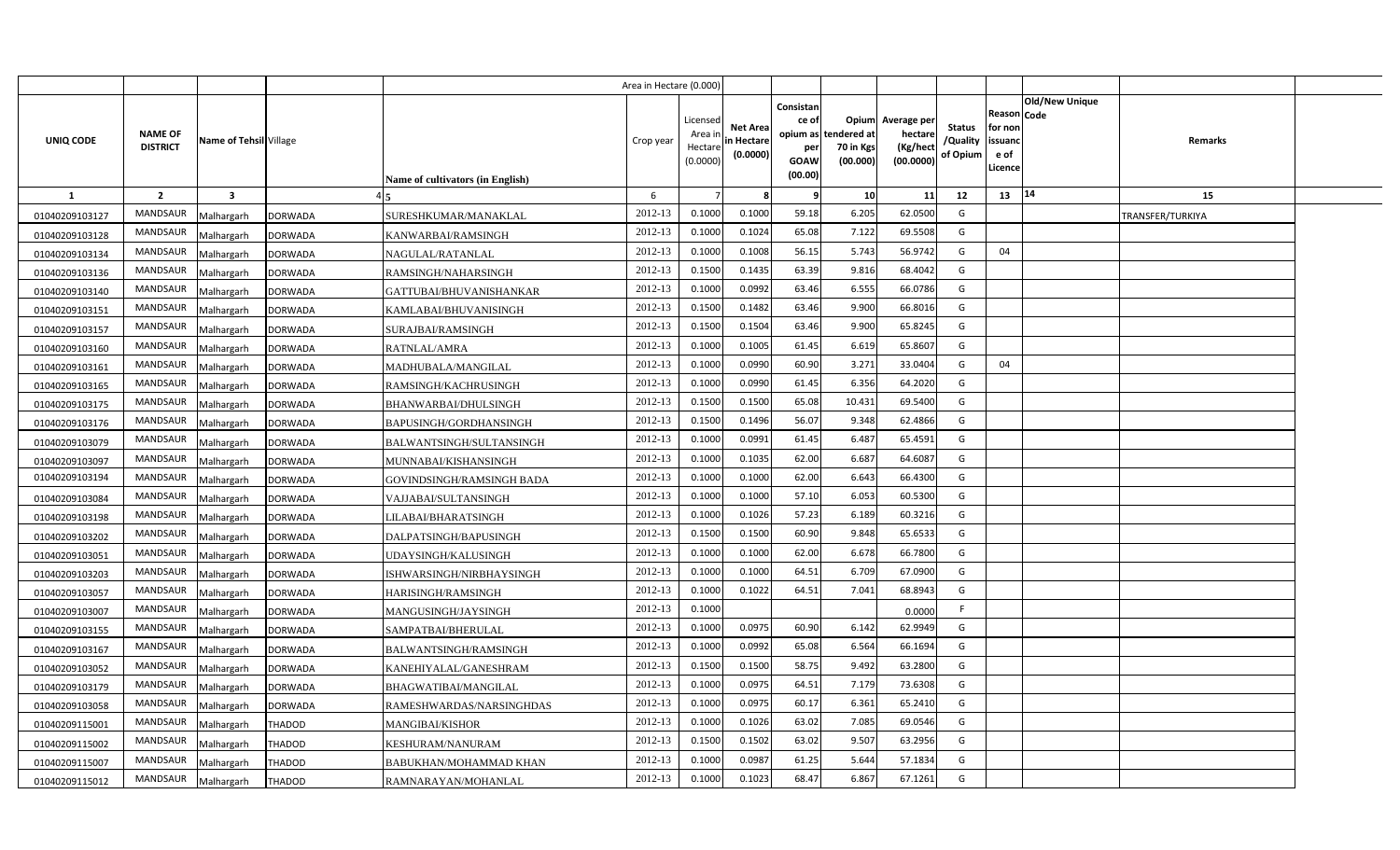|                |                                   |                         |                 |                                     | Area in Hectare (0.000) |                                           |                                           |                                                     |                                                        |                                                 |                                       |                                                      |                       |         |  |
|----------------|-----------------------------------|-------------------------|-----------------|-------------------------------------|-------------------------|-------------------------------------------|-------------------------------------------|-----------------------------------------------------|--------------------------------------------------------|-------------------------------------------------|---------------------------------------|------------------------------------------------------|-----------------------|---------|--|
| UNIQ CODE      | <b>NAME OF</b><br><b>DISTRICT</b> | Name of Tehsil Village  |                 | Name of cultivators (in English)    | Crop year               | Licensed<br>Area i<br>Hectare<br>(0.0000) | <b>Net Area</b><br>in Hectare<br>(0.0000) | Consistan<br>ce of<br>per<br><b>GOAW</b><br>(00.00) | Opium<br>opium as tendered at<br>70 in Kgs<br>(00.000) | Average per<br>hectare<br>(Kg/hect<br>(00.0000) | <b>Status</b><br>/Quality<br>of Opium | Reason Code<br>for non<br>issuanc<br>e of<br>Licence | <b>Old/New Unique</b> | Remarks |  |
| <b>1</b>       | $\overline{2}$                    | $\overline{\mathbf{3}}$ |                 |                                     | 6                       |                                           |                                           | - 9                                                 | 10                                                     | 11                                              | 12                                    | 13                                                   | 14                    | 15      |  |
| 01040209115017 | <b>MANDSAUR</b>                   | Malhargarh              | <b>THADOD</b>   | RAJIBAI/MANOHARLAL                  | 2012-13                 | 0.1000                                    | 0.1020                                    | 61.05                                               | 6.227                                                  | 61.0490                                         | G                                     |                                                      |                       |         |  |
| 01040209115026 | MANDSAUR                          | Malhargarh              | <b>THADOD</b>   | DASHRATHSINGH/PAWANKUNWAR           | 2012-13                 | 0.1000                                    | 0.0992                                    | 58.72                                               | 6.107                                                  | 61.5625                                         | G                                     |                                                      |                       |         |  |
| 01040209115031 | MANDSAUR                          | Malhargarh              | <b>THADOD</b>   | <b>NARU/DEVA GAYRI</b>              | 2012-13                 | 0.1000                                    | 0.0960                                    | 60.86                                               | 5.660                                                  | 58.958                                          | G                                     |                                                      |                       |         |  |
| 01040209115038 | MANDSAUR                          | Malhargarh              | <b>THADOD</b>   | KAMLABAI/AMBALAL                    | 2012-13                 | 0.1000                                    | 0.1014                                    | 65.00                                               | 6.398                                                  | 63.0966                                         | G                                     |                                                      |                       |         |  |
| 01040209115046 | MANDSAUR                          | Malhargarh              | <b>THADOD</b>   | TEJPRAKASH/BHANWARLAL               | 2012-13                 | 0.1000                                    | 0.1000                                    | 59.17                                               | 6.052                                                  | 60.5200                                         | G                                     |                                                      |                       |         |  |
| 01040209115052 | <b>MANDSAUR</b>                   | Malhargarh              | <b>THADOD</b>   | BHANWARKUNWAR/BADANSINGH            | 2012-13                 | 0.100C                                    | 0.0990                                    | 61.25                                               | 5.819                                                  | 58.7778                                         | G                                     |                                                      |                       |         |  |
| 01040209115058 | MANDSAUR                          | Malhargarh              | THADOD          | JAGDISH/DEVA JAT                    | 2012-13                 | 0.1000                                    | 0.0980                                    | 57.86                                               | 5.745                                                  | 58.622                                          | G                                     |                                                      |                       |         |  |
| 01040209115061 | MANDSAUR                          | Malhargarh              | THADOD          | JAKIR HUSSAIN/ALLANUR               | 2012-13                 | 0.1000                                    | 0.1029                                    | 61.25                                               | 6.029                                                  | 58.5909                                         | G                                     |                                                      |                       |         |  |
| 01040209115005 | MANDSAUR                          | Malhargarh              | THADOD          | RUGHNATHSINGH/UDAYSINGH             | 2012-13                 | 0.1000                                    | 0.1000                                    | 57.96                                               | 5.738                                                  | 57.380                                          | G                                     |                                                      |                       |         |  |
| 01040209115030 | MANDSAUR                          | Malhargarh              | THADOD          | RAGHUVIRSINGH/SOHANSINGH/MADANKUNW/ | 2012-13                 | 0.1000                                    | 0.1010                                    | 65.72                                               | 6.187                                                  | 61.257                                          |                                       | 02                                                   |                       |         |  |
| 01040209115008 | MANDSAUR                          | Malhargarh              | THADOD          | RAMKUNWARBAI/KANWARLAL              | 2012-13                 | 0.1000                                    | 0.1000                                    | 62.30                                               | 6.043                                                  | 60.4300                                         |                                       | 02                                                   |                       |         |  |
| 01040209115067 | MANDSAUR                          | Malhargarh              | THADOD          | PURANDAS/MOHANBAI/SHANKARDAS        | 2012-13                 | 0.1000                                    | 0.0990                                    | 65.22                                               | 6.494                                                  | 65.5960                                         |                                       | 02                                                   | 01040209046004        |         |  |
| 01040209127001 | MANDSAUR                          | Malhargarh              | <b>BARUZHNA</b> | HIRALAL/NANDRAM                     | 2012-13                 | 0.1500                                    | 0.1530                                    | 66.79                                               | 10.381                                                 | 67.8497                                         | G                                     |                                                      |                       |         |  |
| 01040209127002 | MANDSAUR                          | Malhargarh              | BARUZHNA        | MOHANBAI/BHAGWAN                    | 2012-13                 | 0.1000                                    | 0.1020                                    | 66.79                                               | 7.194                                                  | 70.5294                                         | G                                     |                                                      |                       |         |  |
| 01040209127005 | MANDSAUR                          | Malhargarh              | BARUZHNA        | KAMLESH/PRABHULAL/KALURAM           | 2012-13                 | 0.1000                                    | 0.1020                                    | 65.30                                               | 6.838                                                  | 67.0392                                         | G                                     |                                                      |                       |         |  |
| 01040209127008 | <b>MANDSAUR</b>                   | Malhargarh              | BARUZHNA        | MOOLCHAND/RANCHOD                   | 2012-13                 | 0.1000                                    | 0.1020                                    | 65.30                                               | 6.810                                                  | 66.7647                                         | G                                     |                                                      |                       |         |  |
| 01040209127009 | MANDSAUR                          | Malhargarh              | BARUZHNA        | OMPRAKASH/KANWARLAL                 | 2012-13                 | 0.1000                                    | 0.1000                                    | 65.30                                               | 6.521                                                  | 65.2100                                         | G                                     |                                                      |                       |         |  |
| 01040209127013 | <b>MANDSAUR</b>                   | Malhargarh              | BARUZHNA        | DHAPUBAI/PRABULAL                   | 2012-13                 | 0.1000                                    | 0.1044                                    | 68.05                                               | 7.495                                                  | 71.7912                                         | G                                     |                                                      |                       |         |  |
| 01040209127014 | <b>MANDSAUR</b>                   | Malhargarh              | BARUZHNA        | SURAJMAL/BHAGATRAM                  | 2012-13                 | 0.1000                                    | 0.1020                                    | 63.58                                               | 6.640                                                  | 65.0980                                         | G                                     |                                                      |                       |         |  |
| 01040209127015 | <b>MANDSAUR</b>                   | Malhargarh              | BARUZHNA        | DAULATRAM/BAPULAL                   | 2012-13                 | 0.1000                                    | 0.0992                                    | 62.79                                               | 6.674                                                  | 67.2782                                         | G                                     |                                                      |                       |         |  |
| 01040209127025 | <b>MANDSAUR</b>                   | Malhargarh              | BARUZHNA        | SHIVNARAYAN/NANDRAM                 | 2012-13                 | 0.1000                                    | 0.1000                                    | 62.79                                               | 6.351                                                  | 63.5100                                         | G                                     |                                                      |                       |         |  |
| 01040209127028 | MANDSAUR                          | Malhargarh              | BARUZHNA        | KALURAM/SALEGRAM                    | 2012-13                 | 0.1000                                    | 0.1023                                    | 62.79                                               | 6.539                                                  | 63.9198                                         | G                                     |                                                      |                       |         |  |
| 01040209127030 | <b>MANDSAUR</b>                   | Malhargarh              | BARUZHNA        | BALARAM/NANDRAM                     | 2012-13                 | 0.1000                                    | 0.1008                                    | 68.47                                               | 6.984                                                  | 69.285                                          | G                                     |                                                      |                       |         |  |
| 01040209127038 | MANDSAUR                          | Malhargarh              | BARUZHNA        | AMBALAL/KISHANLAL                   | 2012-13                 | 0.1000                                    | 0.1000                                    | 68.05                                               | 7.009                                                  | 70.0900                                         | G                                     |                                                      |                       |         |  |
| 01040209127042 | <b>MANDSAUR</b>                   | Malhargarh              | BARUZHNA        | GHISIBAI/KANWARLAL                  | 2012-13                 | 0.1500                                    | 0.1438                                    | 63.58                                               | 9.201                                                  | 63.984                                          | G                                     |                                                      |                       |         |  |
| 01040209127045 | MANDSAUR                          | Malhargarh              | BARUZHNA        | GANESHRAM/RANCHODLAL                | 2012-13                 | 0.1000                                    | 0.1025                                    | 55.97                                               | 5.773                                                  | 56.3220                                         | G                                     | 04                                                   |                       |         |  |
| 01040209127046 | MANDSAUR                          | Malhargarh              | BARUZHNA        | INDARMAL/ONKARLAL CHOTA             | 2012-13                 | 0.1000                                    | 0.1000                                    | 59.37                                               | 6.268                                                  | 62.680                                          | G                                     |                                                      |                       |         |  |
| 01040209127049 | MANDSAUR                          | Malhargarh              | <b>BARUZHNA</b> | SHYAMUBAI/SAJJAN                    | 2012-13                 | 0.1000                                    | 0.1024                                    | 63.62                                               | 6.707                                                  | 65.4980                                         | G                                     |                                                      |                       |         |  |
| 01040209127051 | MANDSAUR                          | Malhargarh              | <b>BARUZHNA</b> | RAJMAL/RAMCHAND                     | 2012-13                 | 0.1000                                    | 0.1036                                    | 63.62                                               | 6.816                                                  | 65.791                                          | G                                     |                                                      |                       |         |  |
| 01040209127024 | MANDSAUR                          | Malhargarh              | BARUZHNA        | FAKIRCHANDRA/AMRITRAM               | 2012-13                 | 0.1500                                    | 0.1520                                    | 68.05                                               | 10.616                                                 | 69.842                                          | G                                     |                                                      |                       |         |  |
| 01040209127004 | MANDSAUR                          | Malhargarh              | <b>BARUZHNA</b> | PRBHULAL/KALU BADA                  | 2012-13                 | 0.1000                                    | 0.1020                                    | 63.62                                               | 6.607                                                  | 64.7745                                         | G                                     |                                                      |                       |         |  |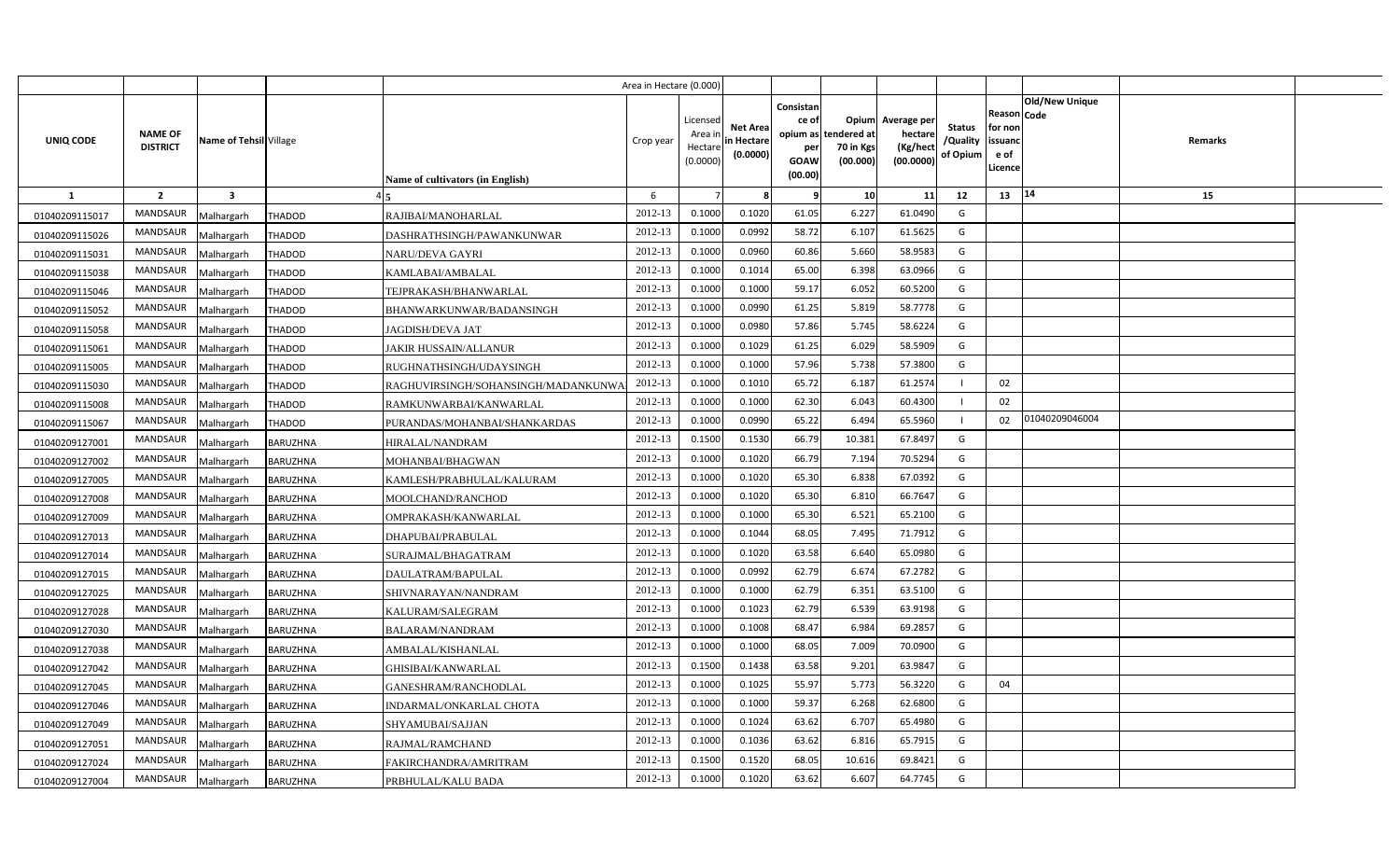|                  |                                   |                        |                         |                                  | Area in Hectare (0.000) |                                            |                                           |                                                     |                                                        |                                                |                                       |                                                                               |                |  |
|------------------|-----------------------------------|------------------------|-------------------------|----------------------------------|-------------------------|--------------------------------------------|-------------------------------------------|-----------------------------------------------------|--------------------------------------------------------|------------------------------------------------|---------------------------------------|-------------------------------------------------------------------------------|----------------|--|
| <b>UNIQ CODE</b> | <b>NAME OF</b><br><b>DISTRICT</b> | Name of Tehsil Village |                         | Name of cultivators (in English) | Crop year               | Licensed<br>Area ir<br>Hectare<br>(0.0000) | <b>Net Area</b><br>in Hectare<br>(0.0000) | Consistan<br>ce of<br>per<br><b>GOAW</b><br>(00.00) | Opium<br>opium as tendered at<br>70 in Kgs<br>(00.000) | Average per<br>hectare<br>(Kg/hec<br>(00.0000) | <b>Status</b><br>/Quality<br>of Opium | <b>Old/New Unique</b><br>Reason Code<br>for non<br>issuanc<br>e of<br>Licence | <b>Remarks</b> |  |
| 1                | $\overline{2}$                    | 3                      |                         |                                  | 6                       |                                            | 8                                         | - 9                                                 | 10                                                     | 11                                             | 12                                    | 14<br>13                                                                      | 15             |  |
| 01040209127027   | <b>MANDSAUR</b>                   | Malhargarh             | BARUZHNA                | SURESHCHAND/BADRILAL             | 2012-13                 | 0.1000                                     | 0.1000                                    | 70.80                                               | 7.222                                                  | 72.2200                                        | G                                     |                                                                               |                |  |
| 01040209127033   | MANDSAUR                          | Malhargarh             | <b>BARUZHNA</b>         | <b>GULABBAI/JAGDISH</b>          | 2012-13                 | 0.1000                                     | 0.0980                                    | 58.73                                               | 6.276                                                  | 64.0408                                        | G                                     |                                                                               |                |  |
| 01040209127020   | <b>MANDSAUR</b>                   | Malhargarh             | <b>BARUZHNA</b>         | AMBABAI/BHANWARLAL               | 2012-13                 | 0.1500                                     | 0.1520                                    | 66.86                                               | 10.210                                                 | 67.1711                                        | G                                     |                                                                               |                |  |
| 01040209127010   | <b>MANDSAUR</b>                   | Malhargarh             | BARUZHNA                | BALARAM/JAGANNATH                | 2012-13                 | 0.1000                                     | 0.1020                                    | 66.86                                               | 7.135                                                  | 69.951                                         | G                                     |                                                                               |                |  |
| 01040209127041   | <b>MANDSAUR</b>                   | Malhargarh             | BARUZHNA                | GHANSHYAM/ONKARLAL               | 2012-13                 | 0.1000                                     | 0.1000                                    | 60.11                                               | 6.552                                                  | 65.5200                                        | G                                     |                                                                               |                |  |
| 01040209127035   | MANDSAUR                          | Malhargarh             | <b>BARUZHNA</b>         | KALURAM/RAMSUKH                  | 2012-13                 | 0.1000                                     | 0.1034                                    | 64.18                                               | 7.151                                                  | 69.1586                                        | G                                     |                                                                               |                |  |
| 01040209127031   | MANDSAUR                          | Malhargarh             | <b>BARUZHNA</b>         | MUKESH/SURESHCHANDRA             | 2012-13                 | 0.1000                                     | 0.1000                                    | 71.84                                               | 7.400                                                  | 74.000                                         | G                                     |                                                                               |                |  |
| 01040209127062   | MANDSAUR                          | Malhargarh             | <b>BARUZHNA</b>         | ARVINDKUMAR/SAJJANLAL            | 2012-13                 | 0.1000                                     | 0.1024                                    | 64.18                                               | 6.812                                                  | 66.5234                                        | G                                     |                                                                               |                |  |
| 01040209127063   | MANDSAUR                          | Malhargarh             | <b>BARUZHNA</b>         | MUKESH/SHIVNARAYAN               | 2012-13                 | 0.1000                                     | 0.1000                                    | 64.18                                               | 6.482                                                  | 64.8200                                        | G                                     |                                                                               |                |  |
| 01040209127064   | MANDSAUR                          | Malhargarh             | <b>BARUZHNA</b>         | BABULAL/BALARAM                  | 2012-13                 | 0.1000                                     | 0.1008                                    | 69.53                                               | 7.122                                                  | 70.6548                                        | G                                     |                                                                               |                |  |
| 01040209127029   | MANDSAUR                          | Malhargarh             | <b>BARUZHNA</b>         | PREMNARAYAN/PRABHULAL            | 2012-13                 | 0.1000                                     | 0.0966                                    | 68.35                                               | 6.835                                                  | 70.755                                         | G                                     |                                                                               |                |  |
| 01040209127016   | <b>MANDSAUR</b>                   | Malhargarh             | <b>BARUZHNA</b>         | CHANDRASHEKHAR/BAPULAL           | 2012-13                 | 0.1000                                     | 0.1000                                    | 63.94                                               | 6.029                                                  | 60.2900                                        | G                                     |                                                                               |                |  |
| 01040209127018   | MANDSAUR                          | Malhargarh             | <b>BARUZHNA</b>         | SURAJMAL/BASANTILAL              | 2012-13                 | 0.1000                                     | 0.1008                                    | 62.21                                               | 6.354                                                  | 63.0357                                        | G                                     |                                                                               |                |  |
| 01040209127012   | <b>MANDSAUR</b>                   | Malhargarh             | BARUZHNA                | MANGIBAI/KARULAL/RAMLAL          | 2012-13                 | 0.1000                                     | 0.1000                                    | 62.21                                               | 6.799                                                  | 67.9900                                        | G                                     |                                                                               |                |  |
| 01040209127023   | MANDSAUR                          | Malhargarh             | BARUZHNA                | JAGANNATH/NANDA                  | 2012-13                 | 0.1000                                     | 0.1000                                    | 62.21                                               | 6.550                                                  | 65.5000                                        | G                                     |                                                                               |                |  |
| 01040209127011   | MANDSAUR                          | Malhargarh             | <b>BARUZHNA</b>         | KAMLABAI/JAGANNATH               | 2012-13                 | 0.1000                                     | 0.0961                                    | 66.86                                               | 6.686                                                  | 69.5734                                        | G                                     |                                                                               |                |  |
| 01040209127019   | <b>MANDSAUR</b>                   | Malhargarh             | BARUZHNA                | INDARMAL/ONKARLAL (BADA)         | 2012-13                 | 0.1000                                     | 0.1000                                    | 64.57                                               | 6.734                                                  | 67.3400                                        | G                                     |                                                                               |                |  |
| 01040209127065   | MANDSAUR                          | Malhargarh             | <b>BARUZHNA</b>         | MAHENDRAKUMAR/KANEHIYALAL        | 2012-13                 | 0.1500                                     | 0.1521                                    | 64.57                                               | 10.193                                                 | 67.0151                                        | G                                     |                                                                               |                |  |
| 01040209127007   | <b>MANDSAUR</b>                   | Malhargarh             | BARUZHNA                | KANEHIYALAL/BHAGATRAM            | 2012-13                 | 0.1500                                     | 0.1520                                    | 64.57                                               | 9.935                                                  | 65.3618                                        | G                                     |                                                                               |                |  |
| 01040209127043   | MANDSAUR                          | Malhargarh             | <b>BARUZHNA</b>         | ASHOKKUMAR/VARDICHAND            | 2012-13                 | 0.1000                                     | 0.1000                                    | 67.61                                               | 7.012                                                  | 70.1200                                        | G                                     |                                                                               |                |  |
| 01040209127017   | <b>MANDSAUR</b>                   | Malhargarh             | BARUZHNA                | BAPULAL/MANGILAL                 | 2012-13                 | 0.1000                                     | 0.1025                                    | 63.02                                               | 6.428                                                  | 62.7122                                        | G                                     |                                                                               |                |  |
| 01040209094001   | <b>MANDSAUR</b>                   | Malhargarh             | KACHRIYA KADMALA        | RUPA/DHANNA                      | 2012-13                 | 0.1000                                     | 0.1020                                    | 59.16                                               | 6.601                                                  | 64.7157                                        | G                                     |                                                                               |                |  |
| 01040209094003   | <b>MANDSAUR</b>                   | Malhargarh             | <b>KACHRIYA KADMALA</b> | RATNIBAI/KANEHIYALAL             | 2012-13                 | 0.1000                                     | 0.1032                                    | 56.27                                               | 5.965                                                  | 57.8004                                        | G                                     |                                                                               |                |  |
| 01040209094006   | MANDSAUR                          | Malhargarh             | <b>KACHRIYA KADMALA</b> | MANGILAL/KANIRAM                 | 2012-13                 | 0.1500                                     | 0.1536                                    | 59.49                                               | 9.068                                                  | 59.036                                         | G                                     |                                                                               |                |  |
| 01040209094008   | MANDSAUR                          | Malhargarh             | KACHRIYA KADMALA        | KARANSINGH/DEVISINGH             | 2012-13                 | 0.1000                                     | 0.1000                                    | 57.01                                               | 5.864                                                  | 58.6400                                        | G                                     |                                                                               |                |  |
| 01040209094013   | MANDSAUR                          | Malhargarh             | KACHRIYA KADMALA        | SATYANARAYAN/SUKHLAL             | 2012-13                 | 0.1500                                     | 0.1425                                    | 57.01                                               | 8.853                                                  | 62.126                                         | G                                     |                                                                               |                |  |
| 01040209094014   | MANDSAUR                          | Malhargarh             | KACHRIYA KADMALA        | RAJMAL/MOHANLAL                  | 2012-13                 | 0.1000                                     | 0.0986                                    | 59.49                                               | 6.357                                                  | 64.4726                                        | G                                     |                                                                               |                |  |
| 01040209094015   | MANDSAUR                          | Malhargarh             | KACHRIYA KADMALA        | MANGILAL/CHAMPALAL               | 2012-13                 | 0.1000                                     | 0.1020                                    | 57.01                                               | 5.905                                                  | 57.8922                                        | G                                     |                                                                               |                |  |
| 01040209094016   | MANDSAUR                          | Malhargarh             | KACHRIYA KADMALA        | DHANNALAL/RATANLAL               | 2012-13                 | 0.1000                                     | 0.0986                                    | 56.81                                               | 6.192                                                  | 62.7992                                        | G                                     |                                                                               |                |  |
| 01040209094018   | MANDSAUR                          | Malhargarh             | <b>KACHRIYA KADMALA</b> | KALUSINGH/RAMSINGH               | 2012-13                 | 0.1000                                     | 0.0992                                    | 59.63                                               | 6.525                                                  | 65.7762                                        | G                                     |                                                                               |                |  |
| 01040209094020   | MANDSAUR                          | Malhargarh             | <b>KACHRIYA KADMALA</b> | MANU/RATANLAL                    | 2012-13                 | 0.1000                                     | 0.1036                                    | 52.48                                               | 5.863                                                  | 56.5927                                        |                                       | 02                                                                            |                |  |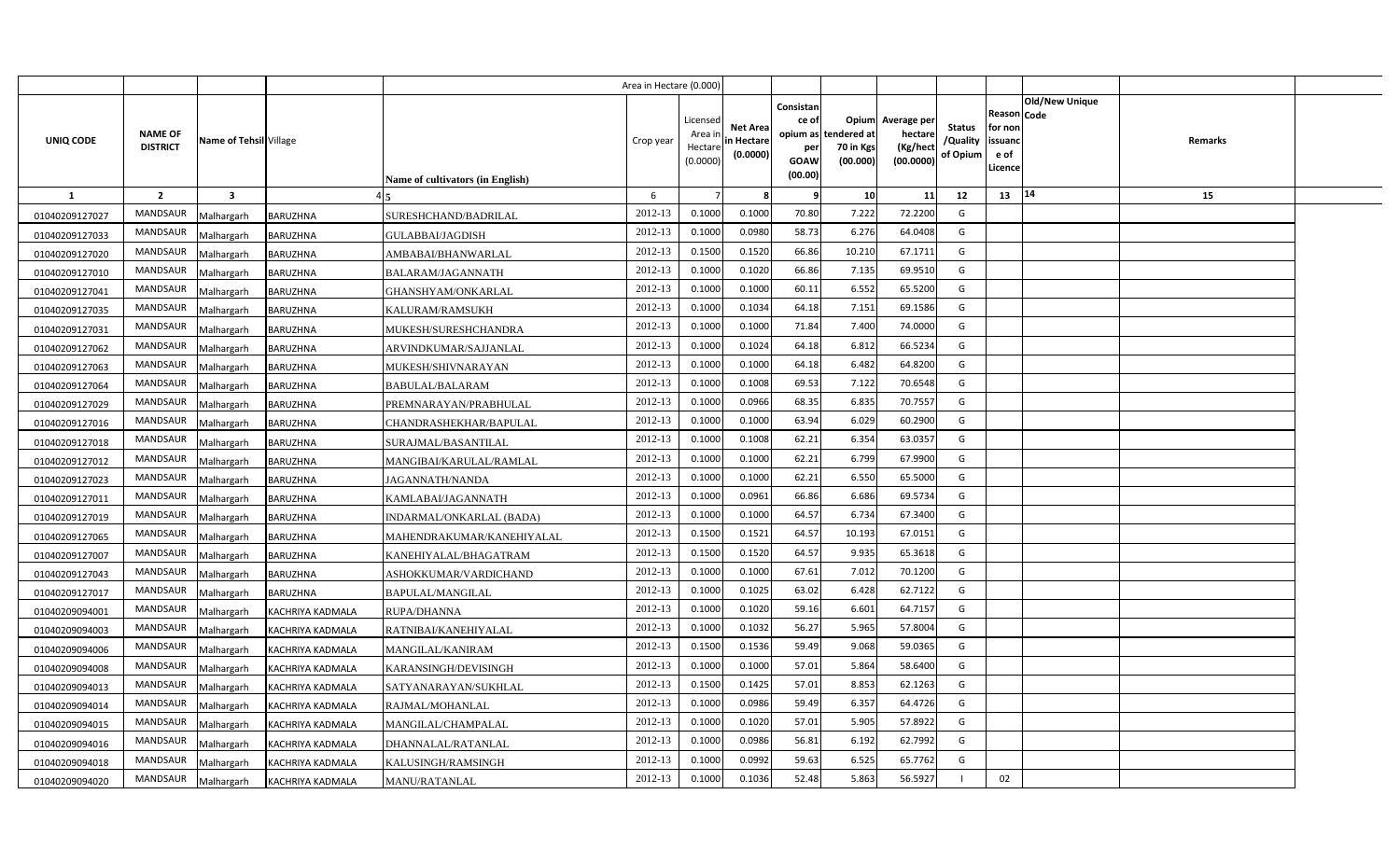|                  |                                   |                         |                         |                                  | Area in Hectare (0.000) |                                            |                                           |                                                     |                                                        |                                                 |                                       |                                                      |                |                       |  |
|------------------|-----------------------------------|-------------------------|-------------------------|----------------------------------|-------------------------|--------------------------------------------|-------------------------------------------|-----------------------------------------------------|--------------------------------------------------------|-------------------------------------------------|---------------------------------------|------------------------------------------------------|----------------|-----------------------|--|
| <b>UNIQ CODE</b> | <b>NAME OF</b><br><b>DISTRICT</b> | Name of Tehsil Village  |                         | Name of cultivators (in English) | Crop year               | Licensed<br>Area ir<br>Hectare<br>(0.0000) | <b>Net Area</b><br>in Hectare<br>(0.0000) | Consistan<br>ce of<br>per<br><b>GOAW</b><br>(00.00) | Opium<br>opium as tendered at<br>70 in Kgs<br>(00.000) | Average per<br>hectare<br>(Kg/hect<br>(00.0000) | <b>Status</b><br>/Quality<br>of Opium | Reason Code<br>for non<br>issuanc<br>e of<br>Licence | Old/New Unique | <b>Remarks</b>        |  |
| 1                | $\overline{2}$                    | $\overline{\mathbf{3}}$ |                         |                                  | 6                       |                                            |                                           | - 9                                                 | 10                                                     | 11                                              | 12                                    | 13                                                   | 14             | 15                    |  |
| 01040209094032   | <b>MANDSAUR</b>                   | Malhargarh              | KACHRIYA KADMALA        | ISHWARLAL/BHERULAL               | 2012-13                 | 0.1500                                     | 0.1500                                    | 56.81                                               | 9.568                                                  | 63.7867                                         | G                                     |                                                      |                |                       |  |
| 01040209094037   | MANDSAUR                          | Malhargarh              | <b>KACHRIYA KADMALA</b> | KAMLABAI/RADHESHYAM              | 2012-13                 | 0.1500                                     | 0.1450                                    | 61.67                                               | 9.629                                                  | 66.4069                                         |                                       | 02                                                   |                |                       |  |
| 01040209094039   | <b>MANDSAUR</b>                   | Malhargarh              | KACHRIYA KADMALA        | KHUMANSINGH/BHANWARSINGH         | 2012-13                 | 0.1000                                     | 0.0865                                    | 56.81                                               | 4.845                                                  | 56.0116                                         | G                                     | 04                                                   |                |                       |  |
| 01040209094048   | <b>MANDSAUR</b>                   | Malhargarh              | KACHRIYA KADMALA        | SAJJANSINGH/KARANSINGH           | 2012-13                 | 0.1000                                     | 0.1036                                    | 63.56                                               | 7.073                                                  | 68.2722                                         | G                                     |                                                      |                |                       |  |
| 01040209094057   | <b>MANDSAUR</b>                   | Malhargarh              | KACHRIYA KADMALA        | BHERUSINGH/BHUVANISINGH          | 2012-13                 | 0.1500                                     | 0.1530                                    | 54.79                                               | 9.416                                                  | 61.5425                                         | G                                     | 05                                                   |                |                       |  |
| 01040209094058   | MANDSAUR                          | Malhargarh              | KACHRIYA KADMALA        | SAMANDARBAI/PREMSINGH            | 2012-13                 | 0.1000                                     | 0.0989                                    | 61.03                                               | 6.399                                                  | 64.7017                                         | G                                     |                                                      |                |                       |  |
| 01040209094075   | MANDSAUR                          | Malhargarh              | <b>KACHRIYA KADMALA</b> | BAGDIRAM/LAXMAN                  | 2012-13                 | 0.1000                                     | 0.1020                                    | 59.63                                               | 6.167                                                  | 60.4608                                         | G                                     |                                                      |                | name change           |  |
| 01040209094093   | MANDSAUR                          | Malhargarh              | KACHRIYA KADMALA        | SAJJANSINGH/KISHORSINGH          | 2012-13                 | 0.1500                                     | 0.1392                                    | 59.63                                               | 9.175                                                  | 65.9124                                         | G                                     |                                                      |                |                       |  |
| 01040209094021   | MANDSAUR                          | Malhargarh              | KACHRIYA KADMALA        | BHERUSINGH/MANGUSINGH            | 2012-13                 | 0.1000                                     | 0.1000                                    | 63.56                                               | 6.583                                                  | 65.8300                                         | G                                     |                                                      |                |                       |  |
| 01040209094094   | MANDSAUR                          | Malhargarh              | KACHRIYA KADMALA        | BAPUSINGH/DULESINGH              | 2012-13                 | 0.1000                                     | 0.0972                                    | 60.70                                               | 6.521                                                  | 67.0885                                         | G                                     |                                                      |                | TRANSFER/TALABPIPLIYA |  |
| 01040209094041   | MANDSAUR                          | Malhargarh              | KACHRIYA KADMALA        | CHANDUBAI/PYARSINGH              | 2012-13                 | 0.1000                                     | 0.1008                                    | 63.56                                               | 6.202                                                  | 61.5278                                         | G                                     |                                                      |                |                       |  |
| 01040209094035   | <b>MANDSAUR</b>                   | Malhargarh              | <b>KACHRIYA KADMALA</b> | KHYALIBAI/PREMSINGH              | 2012-13                 | 0.1000                                     | 0.1007                                    | 62.09                                               | 6.546                                                  | 65.0050                                         | G                                     |                                                      |                |                       |  |
| 01040209094045   | MANDSAUR                          | Malhargarh              | KACHRIYA KADMALA        | PREMSINGH/RAMSINGH               | 2012-13                 | 0.1000                                     | 0.0980                                    | 52.83                                               | 5.796                                                  | 59.1429                                         | G                                     | 05                                                   |                |                       |  |
| 01040209094007   | <b>MANDSAUR</b>                   | Malhargarh              | KACHRIYA KADMALA        | KALURAM/NANALAL                  | 2012-13                 | 0.1000                                     | 0.1032                                    | 71.11                                               | 7.548                                                  | 73.1395                                         | G                                     |                                                      |                |                       |  |
| 01040209094142   | MANDSAUR                          | Malhargarh              | KACHRIYA KADMALA        | KACHRUSINGH/GANGARAM             | 2012-13                 | 0.1500                                     | 0.1500                                    | 60.70                                               | 9.790                                                  | 65.2667                                         | G                                     |                                                      |                |                       |  |
| 01040209095001   | MANDSAUR                          | Malhargarh              | GARRAWAD                | KARULAL/DALLA                    | 2012-13                 | 0.1500                                     | 0.1506                                    | 62.96                                               | 10.937                                                 | 72.6228                                         | G                                     |                                                      |                |                       |  |
| 01040209095004   | <b>MANDSAUR</b>                   | Malhargarh              | GARRAWAD                | PADAMSINGH/RAMSINGH              | 2012-13                 | 0.1000                                     | 0.1008                                    | 69.08                                               | 7.441                                                  | 73.8194                                         | G                                     |                                                      |                |                       |  |
| 01040209095005   | MANDSAUR                          | Malhargarh              | <b>GARRAWAD</b>         | ROOPSINGH/SAMANDSINGH            | 2012-13                 | 0.1000                                     | 0.0968                                    | 68.15                                               | 7.458                                                  | 77.0455                                         | G                                     |                                                      |                |                       |  |
| 01040209095007   | <b>MANDSAUR</b>                   | Malhargarh              | GARRAWAD                | KISHORSINGH/BHANWARSINGH         | 2012-13                 | 0.1500                                     | 0.1450                                    | 62.96                                               | 9.597                                                  | 66.1862                                         | G                                     |                                                      |                |                       |  |
| 01040209095008   | MANDSAUR                          | Malhargarh              | GARRAWAD                | NAWALSINGH/GAJRAJSINGH           | 2012-13                 | 0.1500                                     | 0.1472                                    | 65.84                                               | 10.393                                                 | 70.6046                                         | G                                     |                                                      |                |                       |  |
| 01040209095010   | <b>MANDSAUR</b>                   | Malhargarh              | GARRAWAD                | RUKMANBAI/BHANWARSINGH           | 2012-13                 | 0.1500                                     | 0.1521                                    | 58.57                                               | 10.141                                                 | 66.6732                                         | G                                     |                                                      |                |                       |  |
| 01040209095011   | <b>MANDSAUR</b>                   | Malhargarh              | GARRAWAD                | TEJPALSINGH/RAYSINGH             | 2012-13                 | 0.1000                                     | 0.1014                                    | 68.15                                               | 7.438                                                  | 73.3531                                         | G                                     |                                                      |                |                       |  |
| 01040209095015   | <b>MANDSAUR</b>                   | Malhargarh              | <b>GARRAWAD</b>         | FATEHSINGH/RAMSINGH              | 2012-13                 | 0.1000                                     | 0.1008                                    | 65.84                                               | 7.233                                                  | 71.7560                                         | G                                     |                                                      |                |                       |  |
| 01040209095018   | MANDSAUR                          | Malhargarh              | GARRAWAD                | ROOPSINGH/NIRBHAYSINGH           | 2012-13                 | 0.1500                                     | 0.1470                                    | 69.17                                               | 11.255                                                 | 76.5646                                         | G                                     |                                                      |                |                       |  |
| 01040209095019   | MANDSAUR                          | Malhargarh              | GARRAWAD                | JUWANSINGH/KALUSINGH             | 2012-13                 | 0.1500                                     | 0.1527                                    | 62.96                                               | 10.011                                                 | 65.5599                                         | G                                     |                                                      |                |                       |  |
| 01040209095020   | MANDSAUR                          | Malhargarh              | GARRAWAD                | JUZHARSINGH/SULTANSINGH          | 2012-13                 | 0.1500                                     | 0.1550                                    | 64.79                                               | 10.737                                                 | 69.2710                                         | G                                     |                                                      |                |                       |  |
| 01040209095025   | MANDSAUR                          | Malhargarh              | GARRAWAD                | DEVBAI/GOVINDRAM                 | 2012-13                 | 0.1500                                     | 0.1548                                    | 72.16                                               | 11.092                                                 | 71.6537                                         | G                                     |                                                      |                |                       |  |
| 01040209095026   | MANDSAUR                          | Malhargarh              | <b>GARRAWAD</b>         | MANGUSINGH/NANUSINGH             | 2012-13                 | 0.1000                                     | 0.1014                                    | 60.75                                               | 6.231                                                  | 61.4497                                         | G                                     |                                                      |                |                       |  |
| 01040209095027   | MANDSAUR                          | Malhargarh              | GARRAWAD                | SULTANSINGH/MADHOSINGH           | 2012-13                 | 0.1500                                     | 0.151(                                    | 69.17                                               | 10.939                                                 | 72.4437                                         | G                                     |                                                      |                | name change           |  |
| 01040209095029   | MANDSAUR                          | Malhargarh              | GARRAWAD                | BAPULAL/RATANLAL                 | 2012-13                 | 0.1500                                     | 0.1520                                    | 69.17                                               | 11.146                                                 | 73.3289                                         | G                                     |                                                      |                |                       |  |
| 01040209095031   | MANDSAUR                          | Malhargarh              | <b>GARRAWAD</b>         | MANOHARSINGH/NAHARSINGH          | 2012-13                 | 0.1500                                     | 0.1500                                    | 64.79                                               | 10.866                                                 | 72.4400                                         | G                                     |                                                      |                |                       |  |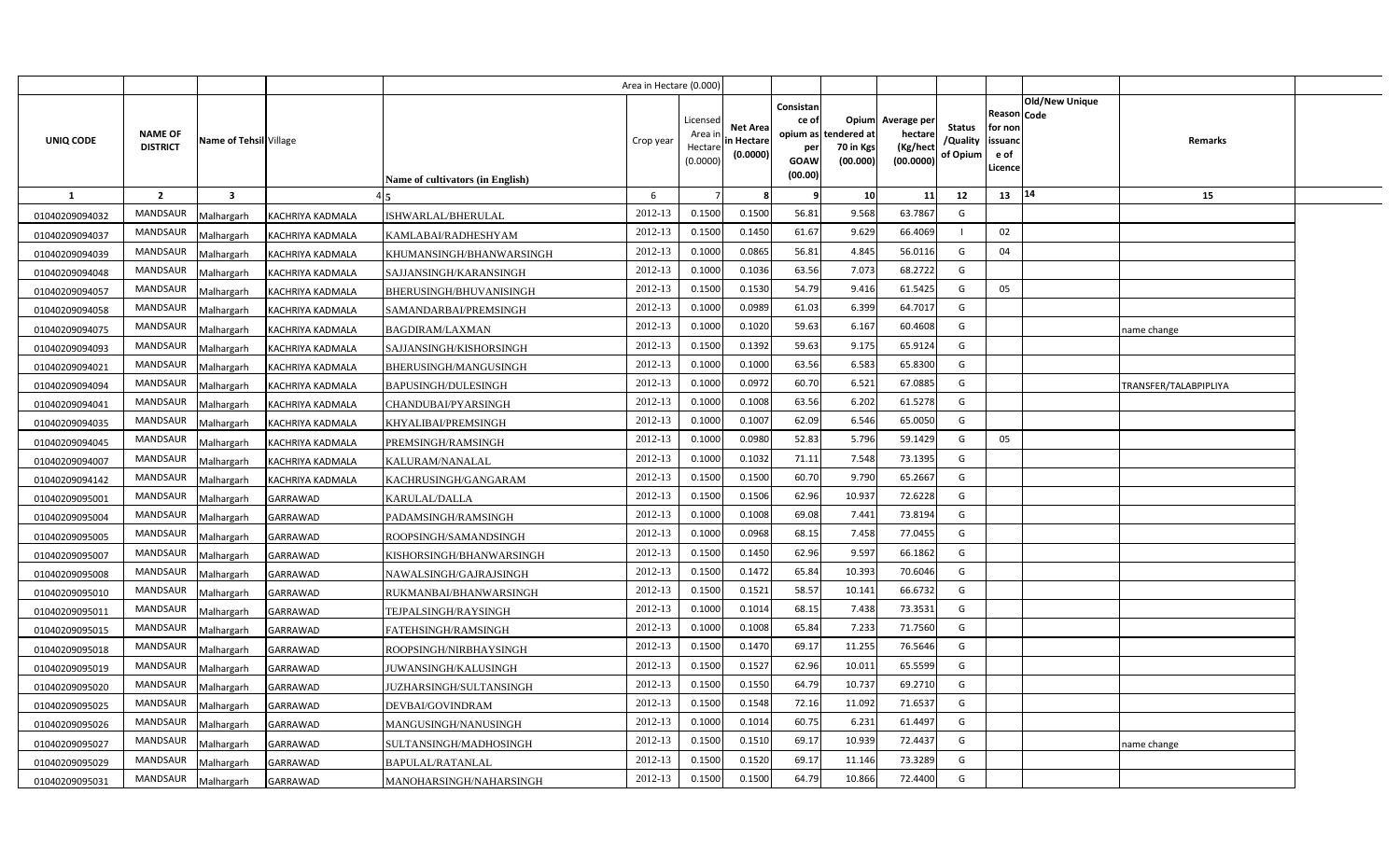|                |                                   |                        |                 |                                         | Area in Hectare (0.000) |                                            |                                           |                                                                 |                                               |                                                 |                                       |                                                 |                               |         |  |
|----------------|-----------------------------------|------------------------|-----------------|-----------------------------------------|-------------------------|--------------------------------------------|-------------------------------------------|-----------------------------------------------------------------|-----------------------------------------------|-------------------------------------------------|---------------------------------------|-------------------------------------------------|-------------------------------|---------|--|
| UNIQ CODE      | <b>NAME OF</b><br><b>DISTRICT</b> | Name of Tehsil Village |                 | <b>Name of cultivators (in English)</b> | Crop year               | Licensed<br>Area in<br>Hectare<br>(0.0000) | <b>Net Area</b><br>in Hectare<br>(0.0000) | Consistan<br>ce of<br>opium as<br>per<br><b>GOAW</b><br>(00.00) | Opium<br>tendered at<br>70 in Kgs<br>(00.000) | Average per<br>hectare<br>(Kg/hect<br>(00.0000) | <b>Status</b><br>/Quality<br>of Opium | Reason<br>for non<br>issuand<br>e of<br>Licence | <b>Old/New Unique</b><br>Code | Remarks |  |
| 1              | $\overline{2}$                    | $\mathbf{3}$           |                 |                                         | 6                       |                                            |                                           | ٠q                                                              | 10                                            | 11                                              | 12                                    | 13                                              | 14                            | 15      |  |
| 01040209095032 | <b>MANDSAUR</b>                   | Malhargarh             | GARRAWAD        | HARISHANKAR/DULICHAND                   | 2012-13                 | 0.1500                                     | 0.1545                                    | 60.75                                                           | 9.954                                         | 64.4272                                         | G                                     |                                                 |                               |         |  |
| 01040209095035 | MANDSAUR                          | Malhargarh             | GARRAWAD        | MANGUSINGH/DEVISINGH                    | 2012-13                 | 0.1500                                     | 0.1500                                    | 67.34                                                           | 10.765                                        | 71.7667                                         | G                                     |                                                 |                               |         |  |
| 01040209095037 | <b>MANDSAUR</b>                   | Malhargarh             | GARRAWAD        | KARANSINGH/NAHARSINGH                   | 2012-13                 | 0.1500                                     | 0.1519                                    | 64.79                                                           | 10.348                                        | 68.1238                                         | G                                     |                                                 |                               |         |  |
| 01040209095038 | <b>MANDSAUR</b>                   | Malhargarh             | GARRAWAD        | <b>BHUVANIGIR/LAXMANGIR</b>             | 2012-13                 | 0.1000                                     | 0.0972                                    | 63.67                                                           | 6.649                                         | 68.4053                                         | G                                     |                                                 |                               |         |  |
| 01040209095040 | <b>MANDSAUR</b>                   | Malhargarh             | GARRAWAD        | NANIBAI/JAWANSINGH                      | 2012-13                 | 0.100                                      | 0.0990                                    | 63.67                                                           | 7.277                                         | 73.5051                                         | G                                     |                                                 |                               |         |  |
| 01040209095041 | MANDSAUR                          | Malhargarh             | GARRAWAD        | MOOLCHANDBAI/UDAYSINGH                  | 2012-13                 | 0.1000                                     | 0.1000                                    | 71.13                                                           | 7.926                                         | 79.2600                                         | G                                     |                                                 |                               |         |  |
| 01040209095042 | <b>MANDSAUR</b>                   | Malhargarh             | GARRAWAD        | BHANWARSINGH/MADHOSINGH                 | 2012-13                 | 0.1000                                     | 0.1025                                    | 63.67                                                           | 6.713                                         | 65.4927                                         | G                                     |                                                 |                               |         |  |
| 01040209095046 | <b>MANDSAUR</b>                   | Malhargarh             | GARRAWAD        | JAGANNATH/RUPA                          | 2012-13                 | 0.1500                                     | 0.1520                                    | 67.34                                                           | 10.515                                        | 69.1776                                         | G                                     |                                                 |                               |         |  |
| 01040209095047 | MANDSAUR                          | Malhargarh             | GARRAWAD        | LALSINGH/RAMSINGH                       | 2012-13                 | 0.1000                                     | 0.1001                                    | 60.75                                                           | 6.361                                         | 63.5465                                         | G                                     |                                                 |                               |         |  |
| 01040209095048 | <b>MANDSAUR</b>                   | Malhargarh             | GARRAWAD        | SITABAI/MOOLCHAND                       | 2012-13                 | 0.1500                                     | 0.151                                     | 64.84                                                           | 10.430                                        | 68.9815                                         | G                                     |                                                 |                               |         |  |
| 01040209095049 | MANDSAUR                          | Malhargarh             | GARRAWAD        | GHISIBAI/BHERUSINGH                     | 2012-13                 | 0.1500                                     | 0.1546                                    | 64.84                                                           | 10.671                                        | 69.0233                                         | G                                     |                                                 |                               |         |  |
| 01040209095050 | <b>MANDSAUR</b>                   | Malhargarh             | GARRAWAD        | MANOHARLAL/MANGILAL                     | 2012-13                 | 0.1000                                     | 0.0968                                    | 64.84                                                           | 7.234                                         | 74.7314                                         | G                                     |                                                 |                               |         |  |
| 01040209095053 | <b>MANDSAUR</b>                   | Malhargarh             | GARRAWAD        | BHUVANISINGH/SULTANSINGH                | 2012-13                 | 0.1000                                     | 0.1023                                    | 58.57                                                           | 6.443                                         | 62.9814                                         | G                                     |                                                 |                               |         |  |
| 01040209095054 | <b>MANDSAUR</b>                   | Malhargarh             | GARRAWAD        | GOVINDSINGH/BHANWARSINGH                | 2012-13                 | 0.1500                                     | 0.1520                                    | 62.30                                                           | 10.119                                        | 66.5724                                         | G                                     |                                                 |                               |         |  |
| 01040209095056 | MANDSAUR                          | Malhargarh             | GARRAWAD        | PANIBAI/KACHRUSINGH                     | 2012-13                 | 0.1500                                     | 0.1520                                    | 63.27                                                           | 10.675                                        | 70.2303                                         | G                                     |                                                 |                               |         |  |
| 01040209095063 | MANDSAUR                          | Malhargarh             | GARRAWAD        | KESHARSINGH/HARISINGH                   | 2012-13                 | 0.1000                                     | 0.1020                                    | 67.34                                                           | 7.263                                         | 71.2059                                         | G                                     |                                                 |                               |         |  |
| 01040209095064 | MANDSAUR                          | Malhargarh             | GARRAWAD        | NAWALSINGH/RAMSINGH CHOHAN              | 2012-13                 | 0.1000                                     | 0.1000                                    | 67.24                                                           | 7.099                                         | 70.9900                                         | G                                     |                                                 |                               |         |  |
| 01040209095066 | MANDSAUR                          | Malhargarh             | GARRAWAD        | PRABHULAL/HIRALAL                       | 2012-13                 | 0.1000                                     | 0.1008                                    | 67.24                                                           | 7.252                                         | 71.9444                                         | G                                     |                                                 |                               |         |  |
| 01040209095067 | <b>MANDSAUR</b>                   | Malhargarh             | GARRAWAD        | KALUSINGH/MANGUSINGH                    | 2012-13                 | 0.1500                                     | 0.151                                     | 63.27                                                           | 10.440                                        | 68.8200                                         | G                                     |                                                 |                               |         |  |
| 01040209095071 | <b>MANDSAUR</b>                   | Malhargarh             | GARRAWAD        | GOBARSINGH/KACHRUSINGH                  | 2012-13                 | 0.1500                                     | 0.1485                                    | 62.30                                                           | 10.155                                        | 68.3838                                         | G                                     |                                                 |                               |         |  |
| 01040209095072 | <b>MANDSAUR</b>                   | Malhargarh             | GARRAWAD        | KAMALSINGH/MOTISINGH                    | 2012-13                 | 0.1000                                     | 0.1016                                    | 63.27                                                           | 6.878                                         | 67.6969                                         | G                                     |                                                 |                               |         |  |
| 01040209095074 | <b>MANDSAUR</b>                   | Malhargarh             | GARRAWAD        | RAMUBAI/BAPUSINGH                       | 2012-13                 | 0.1000                                     | 0.1022                                    | 58.56                                                           | 6.492                                         | 63.5225                                         | G                                     |                                                 |                               |         |  |
| 01040209095075 | MANDSAUR                          | Malhargarh             | GARRAWAD        | BAPUSINGH/NATHUSINGH                    | 2012-13                 | 0.1500                                     | 0.1496                                    | 64.40                                                           | 9.715                                         | 64.9398                                         | G                                     |                                                 |                               |         |  |
| 01040209095077 | <b>MANDSAUR</b>                   | Malhargarh             | GARRAWAD        | RAMSINGH/BHANWARSINGH                   | 2012-13                 | 0.1500                                     | 0.1485                                    | 62.30                                                           | 10.057                                        | 67.7239                                         | G                                     |                                                 |                               |         |  |
| 01040209095078 | <b>MANDSAUR</b>                   | Malhargarh             | GARRAWAD        | KANEHIYALAL/RAMCHANDRA                  | 2012-13                 | 0.1000                                     | 0.1015                                    | 53.98                                                           | 5.969                                         | 58.8079                                         | G                                     | 05                                              |                               |         |  |
| 01040209095080 | <b>MANDSAUR</b>                   | Malhargarh             | GARRAWAD        | ARJUNSINGH/HARISINGH                    | 2012-13                 | 0.1500                                     | 0.1510                                    | 64.40                                                           | 10.543                                        | 69.8212                                         | G                                     |                                                 |                               |         |  |
| 01040209095183 | MANDSAUR                          | Malhargarh             | GARRAWAD        | JUWANSINGH/NATHUSINGH                   | 2012-13                 | 0.1500                                     | 0.1558                                    | 64.40                                                           | 10.792                                        | 69.2683                                         | G                                     |                                                 |                               |         |  |
| 01040209095081 | <b>MANDSAUR</b>                   | Malhargarh             | GARRAWAD        | PREMSINGH/KALUSINGH                     | 2012-13                 | 0.1000                                     | 0.1020                                    | 58.85                                                           | 6.364                                         | 62.3922                                         | G                                     |                                                 |                               |         |  |
| 01040209095083 | <b>MANDSAUR</b>                   | Malhargarh             | GARRAWAD        | PYARSINGH/KISHORSINGH                   | 2012-13                 | 0.1000                                     | 0.1014                                    | 64.26                                                           | 7.271                                         | 71.7061                                         | G                                     |                                                 |                               |         |  |
| 01040209095084 | <b>MANDSAUR</b>                   | Malhargarh             | GARRAWAD        | MANGILAL/NATHULAL                       | 2012-13                 | 0.1000                                     | 0.0992                                    | 70.18                                                           | 7.509                                         | 75.6956                                         | G                                     |                                                 |                               |         |  |
| 01040209095086 | MANDSAUR                          | Malhargarh             | <b>GARRAWAD</b> | KALLUBAI/KANWARLAL                      | 2012-13                 | 0.1500                                     | 0.1559                                    | 65.90                                                           | 11.212                                        | 71.9179                                         | G                                     |                                                 |                               |         |  |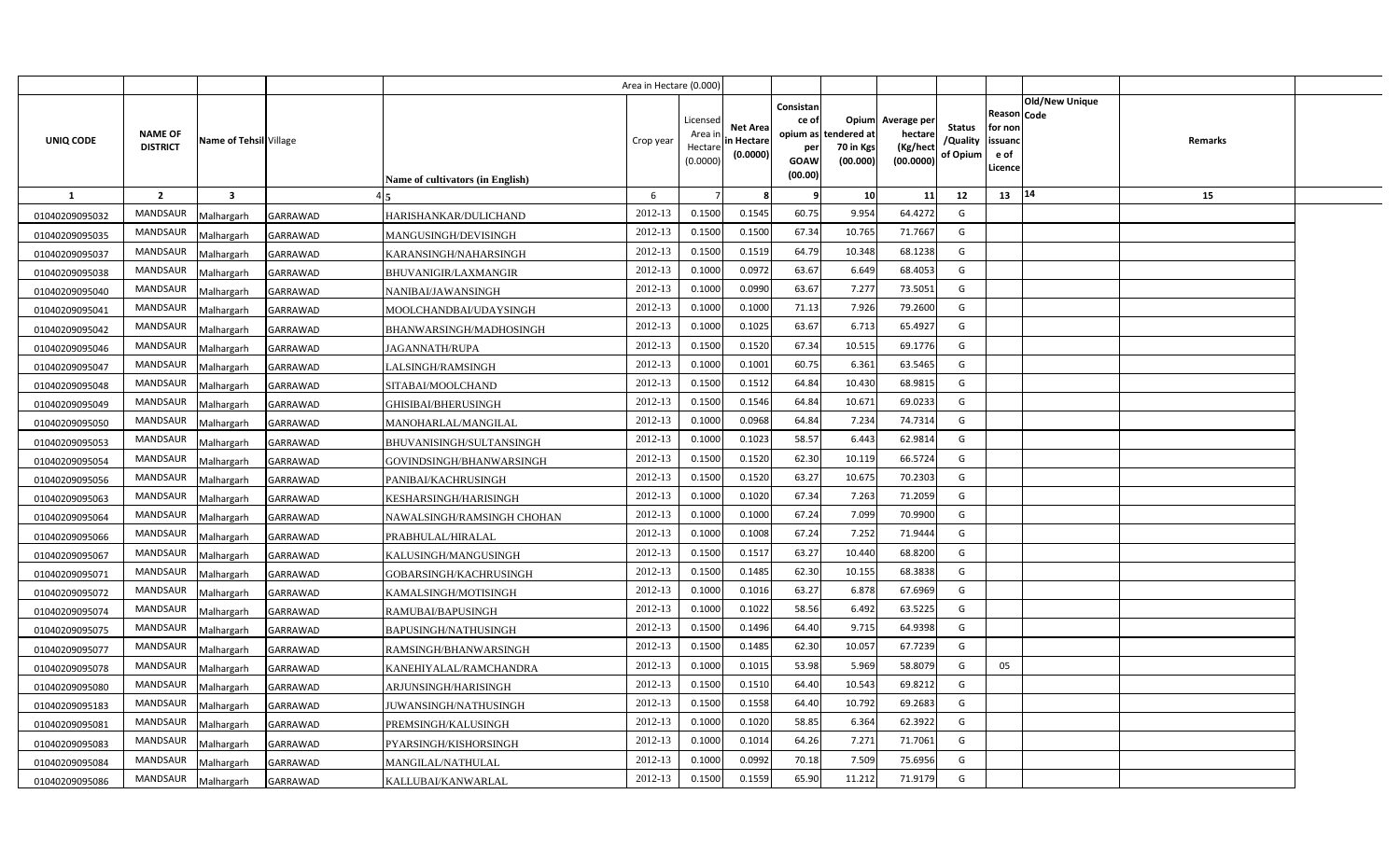|                |                                   |                         |                 |                                         | Area in Hectare (0.000) |                                            |                                           |                                                                 |                                               |                                                 |                                       |                                                 |                               |         |  |
|----------------|-----------------------------------|-------------------------|-----------------|-----------------------------------------|-------------------------|--------------------------------------------|-------------------------------------------|-----------------------------------------------------------------|-----------------------------------------------|-------------------------------------------------|---------------------------------------|-------------------------------------------------|-------------------------------|---------|--|
| UNIQ CODE      | <b>NAME OF</b><br><b>DISTRICT</b> | Name of Tehsil Village  |                 | <b>Name of cultivators (in English)</b> | Crop year               | Licensed<br>Area in<br>Hectare<br>(0.0000) | <b>Net Area</b><br>in Hectare<br>(0.0000) | Consistan<br>ce of<br>opium as<br>per<br><b>GOAW</b><br>(00.00) | Opium<br>tendered at<br>70 in Kgs<br>(00.000) | Average per<br>hectare<br>(Kg/hect<br>(00.0000) | <b>Status</b><br>/Quality<br>of Opium | Reason<br>for non<br>issuand<br>e of<br>Licence | <b>Old/New Unique</b><br>Code | Remarks |  |
| 1              | $\overline{2}$                    | $\overline{\mathbf{3}}$ |                 |                                         | 6                       |                                            |                                           |                                                                 | 10                                            | 11                                              | 12                                    | 13   14                                         |                               | 15      |  |
| 01040209095090 | <b>MANDSAUR</b>                   | Malhargarh              | GARRAWAD        | MANGUPURI/GOBARPURI                     | 2012-13                 | 0.1500                                     | 0.1515                                    | 68.51                                                           | 11.334                                        | 74.8119                                         | G                                     |                                                 |                               |         |  |
| 01040209095092 | <b>MANDSAUR</b>                   | Malhargarh              | GARRAWAD        | JAWANSINGH/PREMSINGH                    | 2012-13                 | 0.1000                                     | 0.0960                                    | 65.90                                                           | 6.684                                         | 69.6250                                         | G                                     |                                                 |                               |         |  |
| 01040209095093 | <b>MANDSAUR</b>                   | Malhargarh              | GARRAWAD        | KARUSINGH/NAHARSINGH                    | 2012-13                 | 0.1500                                     | 0.1500                                    | 65.90                                                           | 11.118                                        | 74.1200                                         | G                                     |                                                 |                               |         |  |
| 01040209095094 | <b>MANDSAUR</b>                   | Malhargarh              | GARRAWAD        | <b>BHAGIRATH/MODIRAM</b>                | 2012-13                 | 0.1000                                     | 0.1012                                    | 65.31                                                           | 7.277                                         | 71.9071                                         | G                                     |                                                 |                               |         |  |
| 01040209095095 | <b>MANDSAUR</b>                   | Malhargarh              | GARRAWAD        | UDAYSINGH/BHERUSINGH                    | 2012-13                 | 0.1500                                     | 0.1440                                    | 65.31                                                           | 10.394                                        | 72.1806                                         | G                                     |                                                 |                               |         |  |
| 01040209095097 | <b>MANDSAUR</b>                   | Malhargarh              | GARRAWAD        | UDAYSINGH/BHANWARSINGH                  | 2012-13                 | 0.1500                                     | 0.1512                                    | 55.35                                                           | 9.283                                         | 61.3955                                         | G                                     |                                                 |                               |         |  |
| 01040209095099 | <b>MANDSAUR</b>                   | Malhargarh              | GARRAWAD        | KARUPURI/RATANPURI                      | 2012-13                 | 0.1500                                     | 0.1500                                    | 69.20                                                           | 11.013                                        | 73.4200                                         | G                                     |                                                 |                               |         |  |
| 01040209095101 | <b>MANDSAUR</b>                   | Malhargarh              | GARRAWAD        | MADANSINGH/RAYSINGH                     | 2012-13                 | 0.1000                                     | 0.1012                                    | 58.85                                                           | 6.524                                         | 64.4664                                         | G                                     |                                                 |                               |         |  |
| 01040209095104 | <b>MANDSAUR</b>                   | Malhargarh              | GARRAWAD        | MANGILAL/TULSIRAM                       | 2012-13                 | 0.1000                                     | 0.1023                                    | 62.24                                                           | 6.882                                         | 67.2727                                         | G                                     |                                                 |                               |         |  |
| 01040209095105 | <b>MANDSAUR</b>                   | Malhargarh              | GARRAWAD        | BHANWARLAL/NANURAM                      | 2012-13                 | 0.1500                                     | 0.1520                                    | 62.24                                                           | 9.825                                         | 64.6382                                         | G                                     |                                                 |                               |         |  |
| 01040209095107 | <b>MANDSAUR</b>                   | Malhargarh              | GARRAWAD        | RUGHNATHSINGH/GORDHANSINGH              | 2012-13                 | 0.1000                                     | 0.1008                                    | 65.31                                                           | 6.998                                         | 69.4246                                         | G                                     |                                                 |                               |         |  |
| 01040209095111 | <b>MANDSAUR</b>                   | Malhargarh              | GARRAWAD        | AMARSINGH/KALUSINGH                     | 2012-13                 | 0.1000                                     |                                           |                                                                 |                                               | 0.0000                                          | F.                                    |                                                 |                               |         |  |
| 01040209095117 | <b>MANDSAUR</b>                   | Malhargarh              | GARRAWAD        | AMRULAL/AASHARAM                        | 2012-13                 | 0.1000                                     | 0.1036                                    | 52.38                                                           | 5.882                                         | 56.7761                                         | G                                     | 04                                              |                               |         |  |
| 01040209095118 | <b>MANDSAUR</b>                   | Malhargarh              | GARRAWAD        | KACHRIBAI/BHUVANISINGH                  | 2012-13                 | 0.1500                                     | 0.1500                                    | 58.76                                                           | 9.368                                         | 62.4533                                         | G                                     |                                                 |                               |         |  |
| 01040209095122 | <b>MANDSAUR</b>                   | Malhargarh              | GARRAWAD        | PANBAI/KACHRUSINGH                      | 2012-13                 | 0.1000                                     | 0.1015                                    | 58.76                                                           | 6.472                                         | 63.7635                                         | G                                     |                                                 |                               |         |  |
| 01040209095128 | <b>MANDSAUR</b>                   | Malhargarh              | GARRAWAD        | RAGHIYA/GEGIYA                          | 2012-13                 | 0.1500                                     | 0.1470                                    | 62.24                                                           | 10.421                                        | 70.8912                                         | G                                     |                                                 |                               |         |  |
| 01040209095132 | <b>MANDSAUR</b>                   | Malhargarh              | GARRAWAD        | ARJUNSINGH/BHAGWATSINGH                 | 2012-13                 | 0.1000                                     | 0.0980                                    | 61.68                                                           | 6.450                                         | 65.8163                                         | G                                     |                                                 |                               |         |  |
| 01040209095138 | <b>MANDSAUR</b>                   | Malhargarh              | GARRAWAD        | CHANDBAI/ROOPSINGH                      | 2012-13                 | 0.1000                                     | 0.1000                                    | 61.68                                                           | 6.512                                         | 65.1200                                         | G                                     |                                                 |                               |         |  |
| 01040209095144 | <b>MANDSAUR</b>                   | Malhargarh              | GARRAWAD        | MEHTABSINGH/DEVISINGH                   | 2012-13                 | 0.1000                                     | 0.1000                                    | 64.64                                                           | 6.861                                         | 68.6100                                         | G                                     |                                                 |                               |         |  |
| 01040209095149 | <b>MANDSAUR</b>                   | Malhargarh              | GARRAWAD        | <b>JETUNBAI/BHUVAN DARJI</b>            | 2012-13                 | 0.1000                                     | 0.1000                                    | 58.76                                                           | 6.237                                         | 62.3700                                         | G                                     |                                                 |                               |         |  |
| 01040209095156 | <b>MANDSAUR</b>                   | Malhargarh              | GARRAWAD        | NAJARBAI/ONKARSINGH                     | 2012-13                 | 0.1500                                     | 0.1545                                    | 58.61                                                           | 9.930                                         | 64.2718                                         | G                                     |                                                 |                               |         |  |
| 01040209095159 | <b>MANDSAUR</b>                   | Malhargarh              | GARRAWAD        | BHANWARSINGH/RAYSINGH                   | 2012-13                 | 0.1500                                     | 0.1512                                    | 68.58                                                           | 11.071                                        | 73.2209                                         | G                                     |                                                 |                               |         |  |
| 01040209095161 | MANDSAUR                          | Malhargarh              | GARRAWAD        | <b>BAGDIRAM/DEVILAL</b>                 | 2012-13                 | 0.1000                                     | 0.0988                                    | 64.64                                                           | 6.861                                         | 69.4433                                         | G                                     |                                                 |                               |         |  |
| 01040209095162 | <b>MANDSAUR</b>                   | Malhargarh              | GARRAWAD        | UDAYRAM/DALU@BHANU BANJARA              | 2012-13                 | 0.1500                                     | 0.1512                                    | 61.68                                                           | 10.688                                        | 70.6878                                         | G                                     |                                                 |                               |         |  |
| 01040209095167 | <b>MANDSAUR</b>                   | Malhargarh              | GARRAWAD        | DINESHKUMAR/PRABHULAL                   | 2012-13                 | 0.1500                                     | 0.1548                                    | 60.29                                                           | 10.327                                        | 66.7119                                         | G                                     |                                                 |                               |         |  |
| 01040209095168 | <b>MANDSAUR</b>                   | Malhargarh              | GARRAWAD        | KARULAL/KACHRU                          | 2012-13                 | 0.1000                                     | 0.1008                                    | 69.35                                                           | 7.302                                         | 72.4405                                         | G                                     |                                                 |                               |         |  |
| 01040209095164 | <b>MANDSAUR</b>                   | Malhargarh              | GARRAWAD        | GHISIBAI/BHERULAL                       | 2012-13                 | 0.1000                                     | 0.1014                                    | 65.08                                                           | 6.982                                         | 68.8560                                         | G                                     |                                                 |                               |         |  |
| 01040209095055 | <b>MANDSAUR</b>                   | Malhargarh              | GARRAWAD        | MODSINGH/RAYSINGH                       | 2012-13                 | 0.1000                                     | 0.1044                                    | 56.15                                                           | 6.738                                         | 64.5402                                         | G                                     |                                                 |                               |         |  |
| 01040209095073 | <b>MANDSAUR</b>                   | Malhargarh              | GARRAWAD        | SHANTILAL/BHERULAL                      | 2012-13                 | 0.1500                                     | 0.1464                                    | 67.00                                                           | 10.663                                        | 72.8347                                         | G                                     |                                                 |                               |         |  |
| 01040209095082 | <b>MANDSAUR</b>                   | Malhargarh              | GARRAWAD        | BHOPALSINGH/RAYSINGH                    | 2012-13                 | 0.1000                                     | 0.0992                                    | 57.55                                                           | 6.084                                         | 61.3306                                         |                                       | 02                                              |                               |         |  |
| 01040209095175 | MANDSAUR                          | Malhargarh              | <b>GARRAWAD</b> | AMRIBAI/BHANWARSINGH                    | 2012-13                 | 0.1500                                     | 0.1560                                    | 65.08                                                           | 10.785                                        | 69.1346                                         | G                                     |                                                 |                               |         |  |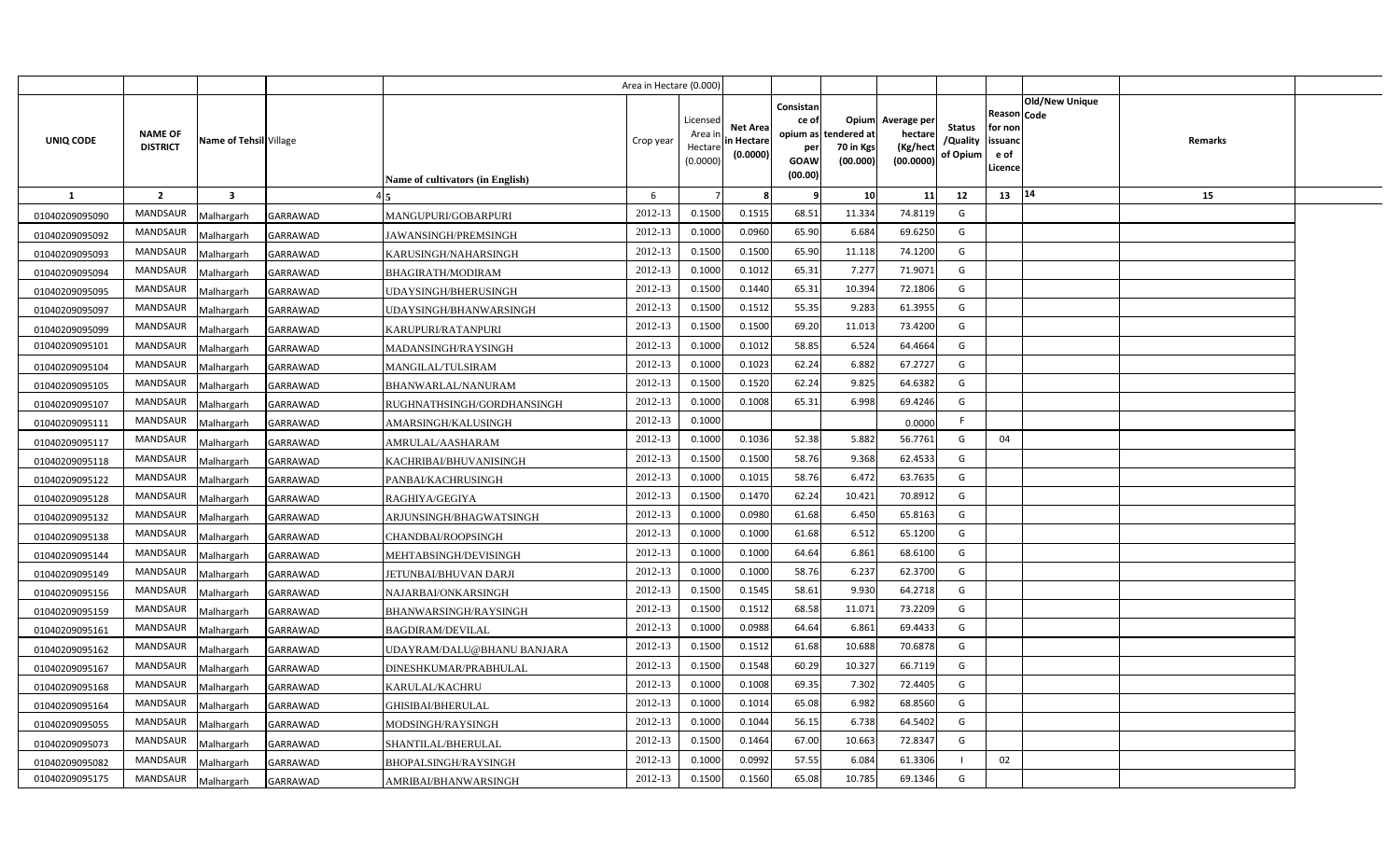|                |                                   |                         |                 |                                  | Area in Hectare (0.000) |                                            |                                          |                                                     |                                                        |                                                 |                                       |                                                      |                       |                  |  |
|----------------|-----------------------------------|-------------------------|-----------------|----------------------------------|-------------------------|--------------------------------------------|------------------------------------------|-----------------------------------------------------|--------------------------------------------------------|-------------------------------------------------|---------------------------------------|------------------------------------------------------|-----------------------|------------------|--|
| UNIQ CODE      | <b>NAME OF</b><br><b>DISTRICT</b> | Name of Tehsil Village  |                 | Name of cultivators (in English) | Crop year               | Licensed<br>Area ir<br>Hectare<br>(0.0000) | <b>Net Area</b><br>in Hectar<br>(0.0000) | Consistan<br>ce of<br>per<br><b>GOAW</b><br>(00.00) | Opium<br>opium as tendered at<br>70 in Kgs<br>(00.000) | Average per<br>hectare<br>(Kg/hect<br>(00.0000) | <b>Status</b><br>/Quality<br>of Opium | Reason Code<br>for non<br>issuanc<br>e of<br>Licence | <b>Old/New Unique</b> | Remarks          |  |
| <b>1</b>       | $\overline{2}$                    | $\overline{\mathbf{3}}$ |                 |                                  | 6                       |                                            |                                          | <b>q</b>                                            | 10                                                     | 11                                              | 12                                    | 13                                                   | 14                    | 15               |  |
| 01040209095030 | <b>MANDSAUR</b>                   | Malhargarh              | GARRAWAD        | KANSINGH/AMARSINGH               | 2012-13                 | 0.1500                                     | 0.1484                                   | 61.72                                               | 10.413                                                 | 70.1685                                         | G                                     |                                                      |                       |                  |  |
| 01040209095076 | MANDSAUR                          | Malhargarh              | GARRAWAD        | ISHWARSINGH/SHITALSINGH          | 2012-13                 | 0.1500                                     | 0.1517                                   | 61.72                                               | 10.193                                                 | 67.1918                                         | G                                     |                                                      |                       |                  |  |
| 01040209095154 | MANDSAUR                          | Malhargarh              | <b>GARRAWAD</b> | NATHUSINGH/SAMANDARSINGH         | 2012-13                 | 0.1000                                     | 0.1050                                   | 65.08                                               | 7.038                                                  | 67.0286                                         | G                                     |                                                      |                       |                  |  |
| 01040209095133 | MANDSAUR                          | Malhargarh              | <b>GARRAWAD</b> | MADANSINGH/RAMSINGH DARBAR       | 2012-13                 | 0.1000                                     | 0.1029                                   | 61.72                                               | 6.842                                                  | 66.4917                                         | G                                     |                                                      |                       |                  |  |
| 01040209095106 | MANDSAUR                          | Malhargarh              | <b>GARRAWAD</b> | BHERUSINGH/RUPSINGH              | 2012-13                 | 0.1000                                     | 0.0988                                   | 60.43                                               | 6.544                                                  | 66.2348                                         | G                                     |                                                      |                       |                  |  |
| 01040209095023 | MANDSAUR                          | Malhargarh              | <b>GARRAWAD</b> | LAXMINARAYAN/BHERULAL            | 2012-13                 | 0.1500                                     | 0.1560                                   | 64.19                                               | 10.674                                                 | 68.4231                                         | G                                     |                                                      |                       |                  |  |
| 01040209095036 | MANDSAUR                          | Malhargarh              | GARRAWAD        | KANCHANBAI/BHERULAL              | 2012-13                 | 0.1000                                     | 0.1029                                   | 60.43                                               | 6.760                                                  | 65.6948                                         | G                                     |                                                      |                       |                  |  |
| 01040209095170 | MANDSAUR                          | Malhargarh              | <b>GARRAWAD</b> | GORDHANSINGH/JUZHARSINGH         | 2012-13                 | 0.1500                                     | 0.1512                                   | 69.98                                               | 11.377                                                 | 75.2447                                         | G                                     |                                                      |                       | TRANSFER/TURKIYA |  |
| 01040209095182 | MANDSAUR                          | Malhargarh              | GARRAWAD        | SOHANBAI/GORDHANSINGH            | 2012-13                 | 0.1000                                     | 0.1000                                   | 64.19                                               | 7.043                                                  | 70.4300                                         | G                                     |                                                      |                       |                  |  |
| 01040209095134 | MANDSAUR                          | Malhargarh              | <b>GARRAWAD</b> | DHAPUBAI/KALUSINGH               | 2012-13                 | 0.1500                                     | 0.1546                                   | 58.85                                               | 9.719                                                  | 62.8655                                         | G                                     |                                                      |                       |                  |  |
| 01040209095022 | MANDSAUR                          | Malhargarh              | <b>GARRAWAD</b> | LALSINGH/RAYSINGH                | 2012-13                 | 0.1000                                     | 0.1034                                   | 64.19                                               | 7.098                                                  | 68.6460                                         | G                                     |                                                      |                       |                  |  |
| 01040209095089 | MANDSAUR                          | Malhargarh              | GARRAWAD        | SAJJANSINGH/KACHRUSINGH          | 2012-13                 | 0.100                                      | 0.1015                                   | 64.26                                               | 6.738                                                  | 66.3842                                         | G                                     |                                                      |                       |                  |  |
| 01040209095013 | MANDSAUR                          | Malhargarh              | <b>GARRAWAD</b> | GANGABAI/NAHARSINGH              | 2012-13                 | 0.100                                      | 0.0990                                   | 62.21                                               | 6.523                                                  | 65.8889                                         | G                                     |                                                      |                       |                  |  |
| 01040209095014 | MANDSAUR                          | Malhargarh              | <b>GARRAWAD</b> | NANDUBAI/FAKIRA                  | 2012-13                 | 0.100                                      | 0.101                                    | 60.43                                               | 6.466                                                  | 63.5792                                         | G                                     |                                                      |                       |                  |  |
| 01040209095017 | <b>MANDSAUR</b>                   | Malhargarh              | GARRAWAD        | NANURAM/JAGLIYA                  | 2012-13                 | 0.1000                                     | 0.1014                                   | 59.77                                               | 6.532                                                  | 64.4181                                         | G                                     |                                                      |                       |                  |  |
| 01040209095043 | MANDSAUR                          | Malhargarh              | GARRAWAD        | KESHARSINGH/RAYSINGH             | 2012-13                 | 0.1500                                     | 0.1280                                   | 59.77                                               | 8.410                                                  | 65.7031                                         | G                                     |                                                      |                       |                  |  |
| 01040209095069 | <b>MANDSAUR</b>                   | Malhargarh              | GARRAWAD        | NAWALSINGH/RAMSINGH BORANA       | 2012-13                 | 0.1000                                     | 0.1020                                   | 59.77                                               | 6.822                                                  | 66.8824                                         | G                                     |                                                      |                       |                  |  |
| 01040209095125 | MANDSAUR                          | Malhargarh              | <b>GARRAWAD</b> | JASVANTSINGH/BAPUSINGH           | 2012-13                 | 0.1500                                     | 0.1518                                   | 67.79                                               | 11.040                                                 | 72.7273                                         | G                                     |                                                      |                       |                  |  |
| 01040209095130 | <b>MANDSAUR</b>                   | Malhargarh              | GARRAWAD        | JUZHARSINGH/RAMSINGH             | 2012-13                 | 0.1500                                     | 0.1462                                   | 68.96                                               | 10.856                                                 | 74.2544                                         | G                                     |                                                      |                       |                  |  |
| 01040209095140 | <b>MANDSAUR</b>                   | Malhargarh              | <b>GARRAWAD</b> | ONKARLAL/DALLA                   | 2012-13                 | 0.1500                                     | 0.1456                                   | 61.43                                               | 9.513                                                  | 65.3365                                         | G                                     |                                                      |                       |                  |  |
| 01040209095165 | <b>MANDSAUR</b>                   | Malhargarh              | GARRAWAD        | MADANLAL/MANNALAL                | 2012-13                 | 0.1500                                     | 0.1500                                   | 61.43                                               | 10.145                                                 | 67.6333                                         | G                                     |                                                      |                       |                  |  |
| 01040209095120 | <b>MANDSAUR</b>                   | Malhargarh              | GARRAWAD        | ROOPSINGH/NAHARSINGH             | 2012-13                 | 0.1000                                     | 0.1026                                   | 64.26                                               | 7.179                                                  | 69.9708                                         | G                                     |                                                      |                       |                  |  |
| 01040209095100 | MANDSAUR                          | Malhargarh              | GARRAWAD        | SHITALSINGH/RAMSINGH             | 2012-13                 | 0.1500                                     | 0.1482                                   | 61.43                                               | 9.618                                                  | 64.8988                                         | G                                     |                                                      |                       |                  |  |
| 01040209099001 | <b>MANDSAUR</b>                   | Malhargarh              | SONGRA          | KANKUBAI/PANNALAL                | 2012-13                 | 0.1500                                     | 0.1440                                   | 57.02                                               | 8.765                                                  | 60.8681                                         | G                                     |                                                      |                       |                  |  |
| 01040209099004 | MANDSAUR                          | Malhargarh              | SONGRA          | MOTI/BHERA                       | 2012-13                 | 0.1500                                     | 0.1484                                   | 58.98                                               | 9.184                                                  | 61.8868                                         | G                                     |                                                      |                       |                  |  |
| 01040209099006 | MANDSAUR                          | Malhargarh              | SONGRA          | LAKHA/BHERA                      | 2012-13                 | 0.1000                                     | 0.1005                                   | 57.99                                               | 6.246                                                  | 62.1493                                         | G                                     |                                                      |                       |                  |  |
| 01040209099008 | MANDSAUR                          | Malhargarh              | SONGRA          | MANGILAL/BAGDIRAM                | 2012-13                 | 0.1000                                     | 0.1012                                   | 58.98                                               | 6.361                                                  | 62.8557                                         | G                                     |                                                      |                       |                  |  |
| 01040209099013 | MANDSAUR                          | Malhargarh              | SONGRA          | MADANLAL/CHENRAM/RADHIBAI        | 2012-13                 | 0.1000                                     | 0.0968                                   | 69.43                                               | 7.092                                                  | 73.2645                                         | G                                     |                                                      |                       |                  |  |
| 01040209099015 | MANDSAUR                          | Malhargarh              | SONGRA          | HAJARI/MANNA                     | 2012-13                 | 0.1000                                     | 0.0986                                   | 55.83                                               | 5.727                                                  | 58.0832                                         | G                                     |                                                      |                       |                  |  |
| 01040209099016 | MANDSAUR                          | Malhargarh              | SONGRA          | DEVILAL/MOTILAL/BHERA            | 2012-13                 | 0.1000                                     | 0.1000                                   | 63.07                                               | 6.730                                                  | 67.3000                                         | G                                     |                                                      |                       |                  |  |
| 01040209099017 | MANDSAUR                          | Malhargarh              | SONGRA          | KESHURAM/NARAYAN                 | 2012-13                 | 0.1500                                     | 0.1485                                   | 56.61                                               | 8.920                                                  | 60.0673                                         | G                                     |                                                      |                       |                  |  |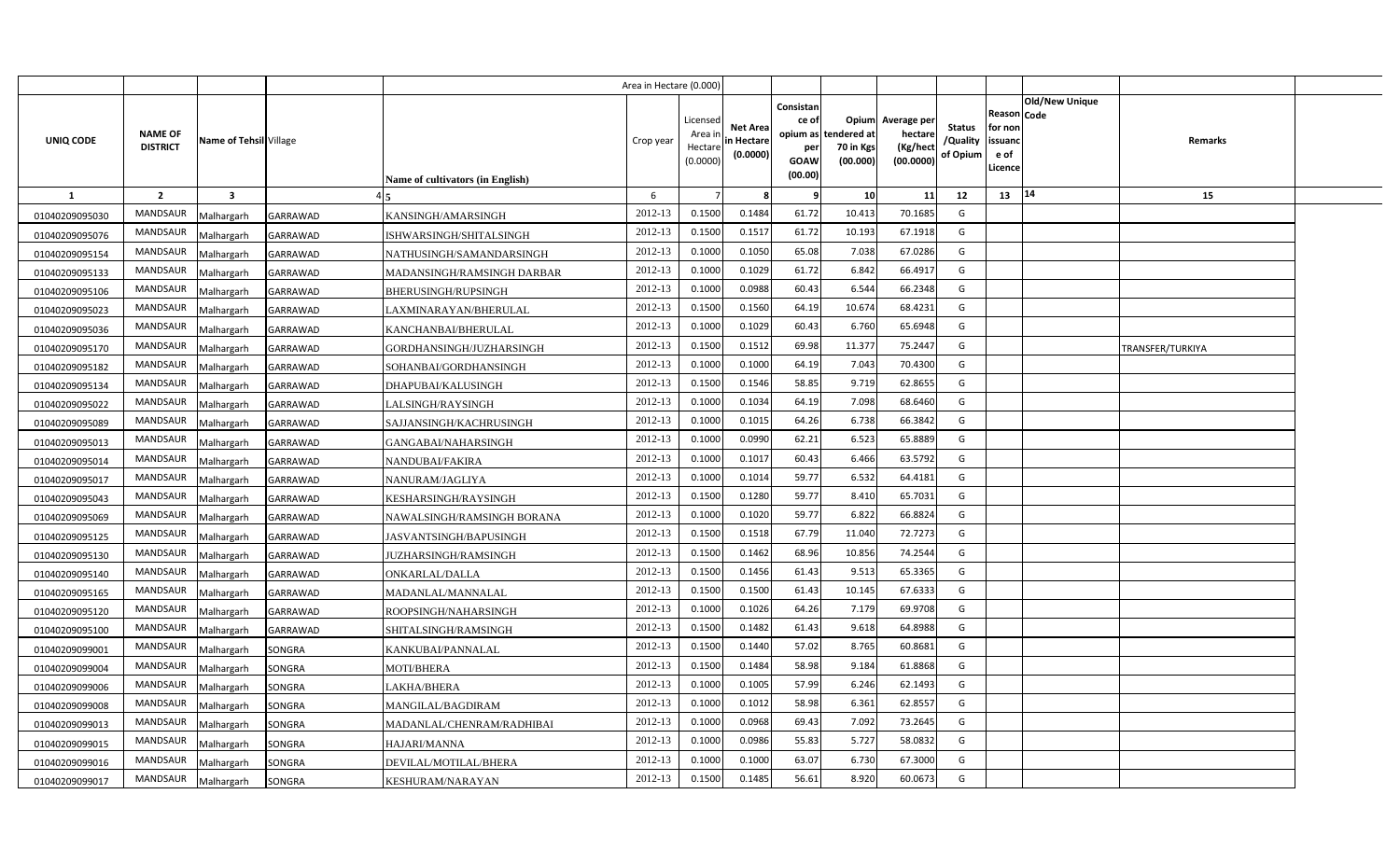|                |                                   |                        |        |                                         | Area in Hectare (0.000) |                                            |                                           |                                                                 |                                               |                                                 |                                       |                                                             |                       |             |  |
|----------------|-----------------------------------|------------------------|--------|-----------------------------------------|-------------------------|--------------------------------------------|-------------------------------------------|-----------------------------------------------------------------|-----------------------------------------------|-------------------------------------------------|---------------------------------------|-------------------------------------------------------------|-----------------------|-------------|--|
| UNIQ CODE      | <b>NAME OF</b><br><b>DISTRICT</b> | Name of Tehsil Village |        | <b>Name of cultivators (in English)</b> | Crop year               | Licensed<br>Area in<br>Hectare<br>(0.0000) | <b>Net Area</b><br>in Hectare<br>(0.0000) | Consistan<br>ce of<br>opium as<br>per<br><b>GOAW</b><br>(00.00) | Opium<br>tendered at<br>70 in Kgs<br>(00.000) | Average per<br>hectare<br>(Kg/hect<br>(00.0000) | <b>Status</b><br>/Quality<br>of Opium | <b>Reason Code</b><br>for non<br>issuand<br>e of<br>Licence | <b>Old/New Unique</b> | Remarks     |  |
| <b>1</b>       | $\overline{2}$                    | $\mathbf{3}$           |        |                                         | 6                       |                                            |                                           | - 9                                                             | 10                                            | 11                                              | 12                                    | 13                                                          | 14                    | 15          |  |
| 01040209099019 | <b>MANDSAUR</b>                   | Malhargarh             | SONGRA | GABBA/JAYSINGH                          | 2012-13                 | 0.1500                                     | 0.1512                                    | 67.66                                                           | 10.323                                        | 68.2738                                         | G                                     |                                                             |                       |             |  |
| 01040209099020 | <b>MANDSAUR</b>                   | Malhargarh             | SONGRA | GANGABAI/KISHOR                         | 2012-13                 | 0.1000                                     | 0.1020                                    | 65.54                                                           | 7.088                                         | 69.4902                                         | G                                     |                                                             |                       |             |  |
| 01040209099025 | MANDSAUR                          | Malhargarh             | SONGRA | KASHIBAI/HIRALAL                        | 2012-13                 | 0.1000                                     | 0.0948                                    | 62.01                                                           | 6.112                                         | 64.4726                                         | G                                     |                                                             |                       | name change |  |
| 01040209099026 | MANDSAUR                          | Malhargarh             | SONGRA | MANGILAL/GABBA                          | 2012-13                 | 0.1000                                     | 0.0990                                    | 65.54                                                           | 6.769                                         | 68.3737                                         | G                                     |                                                             |                       |             |  |
| 01040209099031 | MANDSAUR                          | Malhargarh             | SONGRA | BALURAM/NANDLAL                         | 2012-13                 | 0.1500                                     | 0.1472                                    | 68.71                                                           | 10.846                                        | 73.6821                                         | G                                     |                                                             |                       |             |  |
| 01040209099032 | MANDSAUR                          | Malhargarh             | SONGRA | MEHTABBAI/SAMDA                         | 2012-13                 | 0.100                                      | 0.101                                     | 58.98                                                           | 5.932                                         | 58.5010                                         | G                                     |                                                             |                       |             |  |
| 01040209099035 | MANDSAUR                          | Malhargarh             | SONGRA | BADAMBAI/RAMNARAYAN                     | 2012-13                 | 0.1000                                     | 0.0992                                    | 62.01                                                           | 6.600                                         | 66.5323                                         | G                                     |                                                             |                       |             |  |
| 01040209099042 | <b>MANDSAUR</b>                   | Malhargarh             | SONGRA | KANIRAM/KARULAL                         | 2012-13                 | 0.1500                                     | 0.1482                                    | 63.83                                                           | 9.547                                         | 64.4197                                         | G                                     |                                                             |                       |             |  |
| 01040209099043 | MANDSAUR                          | Malhargarh             | SONGRA | RESHAMBAI/RATANLAL                      | 2012-13                 | 0.1000                                     | 0.1005                                    | 65.54                                                           | 6.723                                         | 66.8955                                         | G                                     |                                                             |                       |             |  |
| 01040209099045 | <b>MANDSAUR</b>                   | Malhargarh             | SONGRA | KAILASHCHANDRA/UDAYRAM                  | 2012-13                 | 0.1500                                     | 0.1518                                    | 63.83                                                           | 9.647                                         | 63.5507                                         | G                                     |                                                             |                       |             |  |
| 01040209099047 | <b>MANDSAUR</b>                   | Malhargarh             | SONGRA | RAMDAYAL/BHANWARLAL                     | 2012-13                 | 0.1000                                     | 0.0950                                    | 65.91                                                           | 6.497                                         | 68.3895                                         | G                                     |                                                             |                       |             |  |
| 01040209099053 | <b>MANDSAUR</b>                   | Malhargarh             | SONGRA | UDAYRAM/GABBA                           | 2012-13                 | 0.1000                                     | 0.1000                                    | 59.15                                                           | 6.219                                         | 62.1900                                         | G                                     |                                                             |                       |             |  |
| 01040209099056 | MANDSAUR                          | Malhargarh             | SONGRA | SURESHKUMAR/DEVILAL                     | 2012-13                 | 0.1500                                     | 0.1466                                    | 65.91                                                           | 10.433                                        | 71.1664                                         | G                                     |                                                             |                       |             |  |
| 01040209099057 | <b>MANDSAUR</b>                   | Malhargarh             | SONGRA | NANDUBAI/KACHRU                         | 2012-13                 | 0.1000                                     | 0.1008                                    | 63.83                                                           | 6.465                                         | 64.1369                                         | G                                     |                                                             |                       |             |  |
| 01040209099059 | <b>MANDSAUR</b>                   | Malhargarh             | SONGRA | PRAHLAD/MANGILAL                        | 2012-13                 | 0.1500                                     | 0.1518                                    | 65.91                                                           | 10.150                                        | 66.8643                                         | G                                     |                                                             |                       |             |  |
| 01040209099065 | <b>MANDSAUR</b>                   | Malhargarh             | SONGRA | <b>GORDHAN/KESHURAM</b>                 | 2012-13                 | 0.1000                                     | 0.1024                                    | 62.70                                                           | 6.700                                         | 65.4297                                         | G                                     |                                                             |                       |             |  |
| 01040209099066 | <b>MANDSAUR</b>                   | Malhargarh             | SONGRA | SITARAM/BAGDIRAM                        | 2012-13                 | 0.1000                                     | 0.0990                                    | 66.52                                                           | 7.127                                         | 71.9899                                         | G                                     |                                                             |                       |             |  |
| 01040209099067 | MANDSAUR                          | Malhargarh             | SONGRA | DEVRAM/SITARAM                          | 2012-13                 | 0.1500                                     | 0.1485                                    | 68.71                                                           | 10.493                                        | 70.6599                                         | G                                     |                                                             |                       |             |  |
| 01040209099072 | MANDSAUR                          | Malhargarh             | SONGRA | BALURAM/BHANWARLAL                      | 2012-13                 | 0.1500                                     | 0.1466                                    | 62.70                                                           | 9.987                                         | 68.1241                                         | G                                     |                                                             |                       |             |  |
| 01040209099073 | <b>MANDSAUR</b>                   | Malhargarh             | SONGRA | SEVALAL/ONKAR                           | 2012-13                 | 0.1000                                     | 0.0990                                    | 65.68                                                           | 7.009                                         | 70.7980                                         | G                                     |                                                             |                       |             |  |
| 01040209099076 | MANDSAUR                          | Malhargarh             | SONGRA | UDAYRAM/DHANNA                          | 2012-13                 | 0.1500                                     | 0.1495                                    | 61.92                                                           | 9.270                                         | 62.0067                                         | G                                     |                                                             |                       |             |  |
| 01040209099078 | <b>MANDSAUR</b>                   | Malhargarh             | SONGRA | BHARATSINGH/MANGUSINGH                  | 2012-13                 | 0.1500                                     | 0.1498                                    | 57.17                                                           | 8.812                                         | 58.8251                                         | G                                     |                                                             |                       |             |  |
| 01040209099080 | <b>MANDSAUR</b>                   | Malhargarh             | SONGRA | BIHARILAL/DHANNA                        | 2012-13                 | 0.1500                                     | 0.1460                                    | 66.80                                                           | 10.421                                        | 71.3767                                         | G                                     |                                                             |                       |             |  |
| 01040209099081 | <b>MANDSAUR</b>                   | Malhargarh             | SONGRA | NANDUBAI/LAXMINARAYAN                   | 2012-13                 | 0.1000                                     | 0.0980                                    | 61.92                                                           | 6.608                                         | 67.4286                                         | G                                     |                                                             |                       |             |  |
| 01040209099083 | <b>MANDSAUR</b>                   | Malhargarh             | SONGRA | RAMLAL/MANGILAL                         | 2012-13                 | 0.1000                                     | 0.0935                                    | 66.80                                                           | 6.938                                         | 74.2032                                         | G                                     |                                                             |                       |             |  |
| 01040209099084 | <b>MANDSAUR</b>                   | Malhargarh             | SONGRA | <b>JANIBAI/LAKHA</b>                    | 2012-13                 | 0.1000                                     | 0.1010                                    | 61.92                                                           | 6.679                                         | 66.1287                                         | G                                     |                                                             |                       |             |  |
| 01040209099091 | <b>MANDSAUR</b>                   | Malhargarh             | SONGRA | BADRILAL/BAPULAL                        | 2012-13                 | 0.1500                                     | 0.1485                                    | 65.68                                                           | 10.340                                        | 69.6296                                         | G                                     |                                                             |                       |             |  |
| 01040209099093 | <b>MANDSAUR</b>                   | Malhargarh             | SONGRA | MANSINGH/TEJA/GAJRIBAI                  | 2012-13                 | 0.1000                                     | 0.1020                                    | 63.25                                                           | 6.433                                         | 63.0686                                         | G                                     |                                                             |                       |             |  |
| 01040209099012 | <b>MANDSAUR</b>                   | Malhargarh             | SONGRA | NAWALSINGH/SHIVSINGH                    | 2012-13                 | 0.1500                                     | 0.1490                                    | 59.00                                                           | 9.196                                         | 61.7181                                         | G                                     |                                                             |                       |             |  |
| 01040209099096 | <b>MANDSAUR</b>                   | Malhargarh             | SONGRA | MEGHA/KHIMA                             | 2012-13                 | 0.1000                                     | 0.1028                                    | 63.25                                                           | 6.452                                         | 62.7626                                         | G                                     |                                                             |                       |             |  |
| 01040209099044 | MANDSAUR                          | Malhargarh             | SONGRA | GANGARAM/DHANNA                         | 2012-13                 | 0.1000                                     | 0.1000                                    | 63.25                                                           | 6.623                                         | 66.2300                                         | G                                     |                                                             |                       |             |  |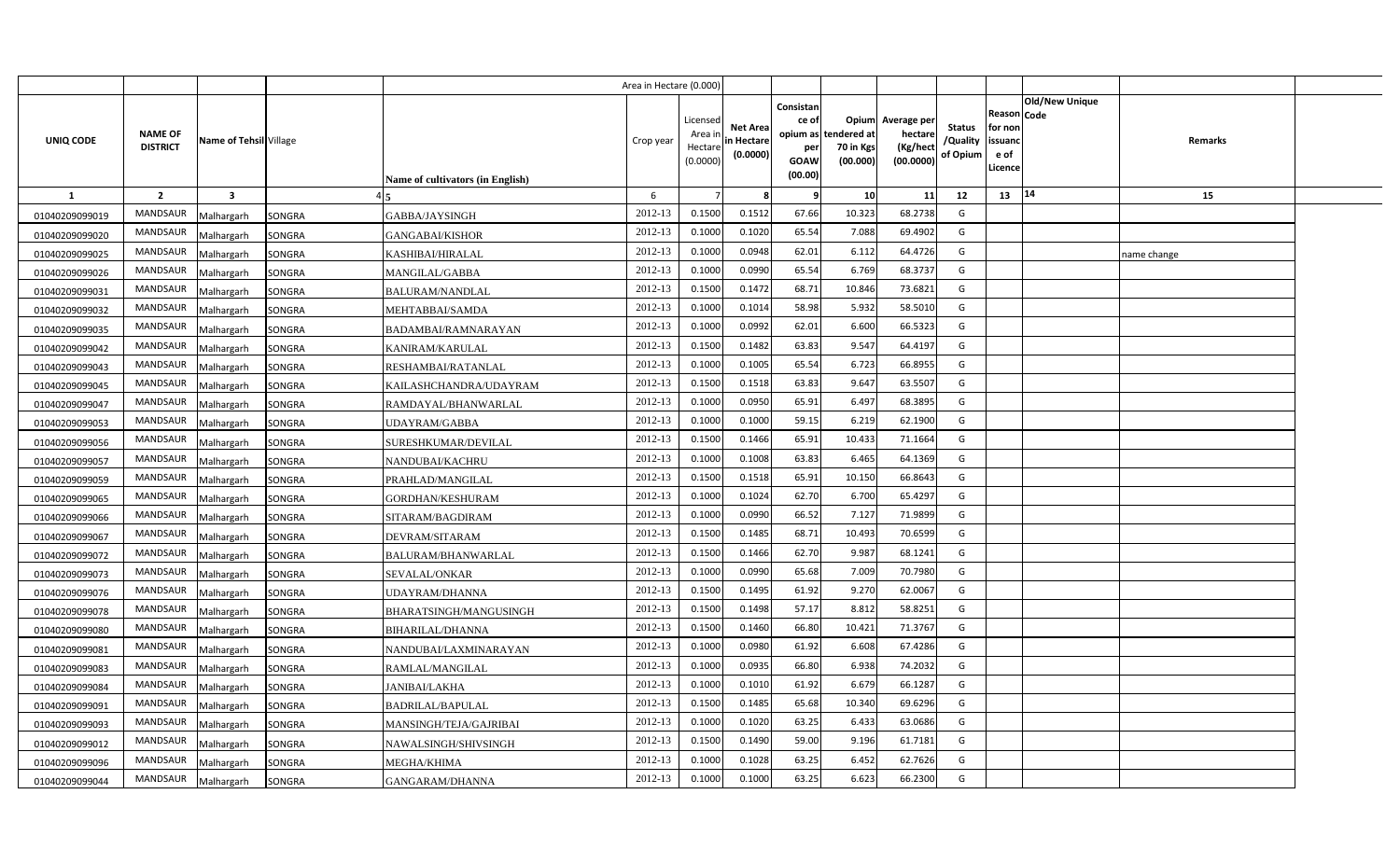|                |                                   |                         |                       |                                  | Area in Hectare (0.000) |                                            |                                           |                                              |                                                        |                                                 |                                       |                                                             |                       |             |  |
|----------------|-----------------------------------|-------------------------|-----------------------|----------------------------------|-------------------------|--------------------------------------------|-------------------------------------------|----------------------------------------------|--------------------------------------------------------|-------------------------------------------------|---------------------------------------|-------------------------------------------------------------|-----------------------|-------------|--|
| UNIQ CODE      | <b>NAME OF</b><br><b>DISTRICT</b> | Name of Tehsil Village  |                       | Name of cultivators (in English) | Crop year               | Licensed<br>Area ir<br>Hectare<br>(0.0000) | <b>Net Area</b><br>in Hectare<br>(0.0000) | Consistan<br>ce of<br>per<br>GOAW<br>(00.00) | Opium<br>opium as tendered at<br>70 in Kgs<br>(00.000) | Average per<br>hectare<br>(Kg/hect<br>(00.0000) | <b>Status</b><br>/Quality<br>of Opium | <b>Reason Code</b><br>for non<br>issuanc<br>e of<br>Licence | <b>Old/New Unique</b> | Remarks     |  |
| <b>1</b>       | $\overline{2}$                    | $\overline{\mathbf{3}}$ |                       |                                  | 6                       |                                            |                                           | -9                                           | 10                                                     | 11                                              | 12                                    | 13                                                          | 14                    | 15          |  |
| 01040209099058 | <b>MANDSAUR</b>                   | Malhargarh              | SONGRA                | LAXMAN/BIHARI                    | 2012-13                 | 0.1000                                     | 0.1020                                    | 65.68                                        | 7.122                                                  | 69.8235                                         | G                                     |                                                             |                       |             |  |
| 01040209099075 | MANDSAUR                          | Malhargarh              | SONGRA                | BHULIBAI/SITARAM                 | 2012-13                 | 0.1000                                     | 0.1023                                    | 66.80                                        | 6.709                                                  | 65.5816                                         | G                                     |                                                             |                       | name change |  |
| 01040209099041 | MANDSAUR                          | Malhargarh              | SONGRA                | SADALAL/KANIRAM                  | 2012-13                 | 0.1000                                     | 0.1023                                    | 59.00                                        | 6.473                                                  | 63.2747                                         | G                                     |                                                             |                       |             |  |
| 01040209099030 | MANDSAUR                          | Malhargarh              | SONGRA                | RAMCHANDRA/NANDRAM               | 2012-13                 | 0.1500                                     | 0.1500                                    | 67.12                                        | 10.432                                                 | 69.5467                                         | G                                     |                                                             |                       |             |  |
| 01040209099034 | MANDSAUR                          | Malhargarh              | SONGRA                | <b>GOPILAL/LAKHA</b>             | 2012-13                 | 0.1500                                     | 0.1488                                    | 59.00                                        | 9.406                                                  | 63.2124                                         | G                                     |                                                             |                       |             |  |
| 01040209099077 | MANDSAUR                          | Malhargarh              | SONGRA                | RAJIBAI/HAJARI                   | 2012-13                 | 0.1000                                     | 0.1024                                    | 65.10                                        | 7.040                                                  | 68.7500                                         | G                                     |                                                             |                       | name change |  |
| 01040209099014 | MANDSAUR                          | Malhargarh              | SONGRA                | RAMPRAHLAD/NIRBHAYRAM            | 2012-13                 | 0.1000                                     | 0.1012                                    | 68.96                                        | 7.359                                                  | 72.7174                                         | G                                     |                                                             |                       |             |  |
| 01040209099097 | MANDSAUR                          | Malhargarh              | SONGRA                | KANWARLAL/KARULAL                | 2012-13                 | 0.1500                                     | 0.1500                                    | 61.95                                        | 9.894                                                  | 65.9600                                         | G                                     |                                                             |                       |             |  |
| 01040209085001 | MANDSAUR                          | Malhargarh              | CHILLODPIPLIYA        | BHANWARSINGH/DUNGARSINGH         | 2012-13                 | 0.1000                                     | 0.1000                                    | 67.71                                        | 6.694                                                  | 66.9400                                         | G                                     |                                                             |                       |             |  |
| 01040209085002 | MANDSAUR                          | Malhargarh              | <b>CHILLODPIPLIYA</b> | <b>BANSHILAL/FAKIRCHAND</b>      | 2012-13                 | 0.1000                                     | 0.1000                                    | 67.71                                        | 7.351                                                  | 73.5100                                         | G                                     |                                                             |                       |             |  |
| 01040209085003 | MANDSAUR                          | Malhargarh              | CHILLODPIPLIYA        | CHENRAM/KALURAM                  | 2012-13                 | 0.1500                                     | 0.1500                                    | 61.99                                        | 9.901                                                  | 66.0067                                         | G                                     |                                                             |                       |             |  |
| 01040209085004 | MANDSAUR                          | Malhargarh              | CHILLODPIPLIYA        | ONKARLAL/GOBARLAL                | 2012-13                 | 0.100                                      | 0.1010                                    | 63.13                                        | 6.719                                                  | 66.5248                                         | G                                     |                                                             |                       |             |  |
| 01040209085006 | MANDSAUR                          | Malhargarh              | CHILLODPIPLIYA        | KAUSHALYABAI/RATANLAL            | 2012-13                 | 0.1500                                     | 0.1456                                    | 65.43                                        | 10.132                                                 | 69.5879                                         | G                                     |                                                             |                       |             |  |
| 01040209085007 | <b>MANDSAUR</b>                   | Malhargarh              | CHILLODPIPLIYA        | <b>GHANSHYAM/JETRAM</b>          | 2012-13                 | 0.1500                                     | 0.1504                                    | 66.43                                        | 10.439                                                 | 69.4082                                         | G                                     |                                                             |                       |             |  |
| 01040209085008 | <b>MANDSAUR</b>                   | Malhargarh              | CHILLODPIPLIYA        | GANESHRAM/RAMNARAYAN             | 2012-13                 | 0.1500                                     | 0.1496                                    | 62.83                                        | 9.640                                                  | 64.4385                                         | G                                     |                                                             |                       |             |  |
| 01040209085009 | <b>MANDSAUR</b>                   | Malhargarh              | CHILLODPIPLIYA        | <b>BAPULAL/HIRALAL</b>           | 2012-13                 | 0.1500                                     | 0.1470                                    | 62.83                                        | 9.362                                                  | 63.6871                                         | G                                     |                                                             |                       |             |  |
| 01040209085010 | MANDSAUR                          | Malhargarh              | CHILLODPIPLIYA        | CHENRAM/AMRITRAM                 | 2012-13                 | 0.1000                                     | 0.1000                                    | 62.83                                        | 6.391                                                  | 63.9100                                         | G                                     |                                                             |                       |             |  |
| 01040209085011 | <b>MANDSAUR</b>                   | Malhargarh              | CHILLODPIPLIYA        | KARULAL/PRABHULAL                | 2012-13                 | 0.1500                                     | 0.1295                                    | 65.43                                        | 8.852                                                  | 68.3552                                         | G                                     |                                                             |                       |             |  |
| 01040209085012 | <b>MANDSAUR</b>                   | Malhargarh              | CHILLODPIPLIYA        | KANWARLAL/HAJARILAL              | 2012-13                 | 0.1000                                     | 0.1026                                    | 65.43                                        | 6.945                                                  | 67.6901                                         | G                                     |                                                             |                       |             |  |
| 01040209085014 | <b>MANDSAUR</b>                   | Malhargarh              | CHILLODPIPLIYA        | NANDLAL/LAXMAN                   | 2012-13                 | 0.1500                                     | 0.1520                                    | 62.13                                        | 10.021                                                 | 65.9276                                         | G                                     |                                                             |                       |             |  |
| 01040209085015 | <b>MANDSAUR</b>                   | Malhargarh              | CHILLODPIPLIYA        | RAMKANYABAI/RAMCHANDRA           | 2012-13                 | 0.1500                                     | 0.1482                                    | 64.04                                        | 9.954                                                  | 67.1660                                         | G                                     |                                                             |                       |             |  |
| 01040209085016 | MANDSAUR                          | Malhargarh              | CHILLODPIPLIYA        | DHANNALAL/AMARJI                 | 2012-13                 | 0.1500                                     | 0.1540                                    | 68.85                                        | 11.449                                                 | 74.3442                                         | $\mathsf{G}$                          |                                                             |                       |             |  |
| 01040209085018 | <b>MANDSAUR</b>                   | Malhargarh              | CHILLODPIPLIYA        | CHATARDAS/HARLAL                 | 2012-13                 | 0.1000                                     | 0.1000                                    | 59.80                                        | 6.330                                                  | 63.3000                                         | G                                     |                                                             |                       |             |  |
| 01040209085019 | MANDSAUR                          | Malhargarh              | CHILLODPIPLIYA        | PRBHULAL/GHASIRAM                | 2012-13                 | 0.1000                                     | 0.0992                                    | 59.80                                        | 6.706                                                  | 67.6008                                         | G                                     |                                                             |                       |             |  |
| 01040209085021 | MANDSAUR                          | Malhargarh              | CHILLODPIPLIYA        | KANWARBAI/KHUMANSINGH            | 2012-13                 | 0.1000                                     | 0.1020                                    | 66.43                                        | 7.146                                                  | 70.0588                                         | G                                     |                                                             |                       |             |  |
| 01040209085023 | MANDSAUR                          | Malhargarh              | CHILLODPIPLIYA        | BHANWARBAI/GAMERLAL              | 2012-13                 | 0.1000                                     | 0.0980                                    | 65.36                                        | 7.031                                                  | 71.7449                                         | G                                     |                                                             |                       |             |  |
| 01040209085024 | <b>MANDSAUR</b>                   | Malhargarh              | CHILLODPIPLIYA        | BHAGIRATH/KISHANLAL              | 2012-13                 | 0.1000                                     | 0.1000                                    | 64.04                                        | 6.367                                                  | 63.6700                                         | G                                     |                                                             |                       |             |  |
| 01040209085025 | MANDSAUR                          | Malhargarh              | <b>CHILLODPIPLIYA</b> | RATNIBAI/PRABHULAL               | 2012-13                 | 0.1000                                     | 0.1020                                    | 64.04                                        | 7.044                                                  | 69.0588                                         | G                                     |                                                             |                       |             |  |
| 01040209085027 | MANDSAUR                          | Malhargarh              | CHILLODPIPLIYA        | SAMPATBAI/RUGHNATH               | 2012-13                 | 0.1000                                     | 0.1020                                    | 65.36                                        | 7.040                                                  | 69.0196                                         | G                                     |                                                             |                       |             |  |
| 01040209085029 | MANDSAUR                          | Malhargarh              | CHILLODPIPLIYA        | KAMLABAI/RAMGOPAL                | 2012-13                 | 0.1000                                     | 0.1050                                    | 68.94                                        | 7.682                                                  | 73.1619                                         | G                                     |                                                             |                       |             |  |
| 01040209085031 | MANDSAUR                          | Malhargarh              | CHILLODPIPLIYA        | <b>CHANDIBAI/PREMSINGH</b>       | 2012-13                 | 0.100                                      | 0.0986                                    | 62.61                                        | 6.395                                                  | 64.8580                                         | G                                     |                                                             |                       |             |  |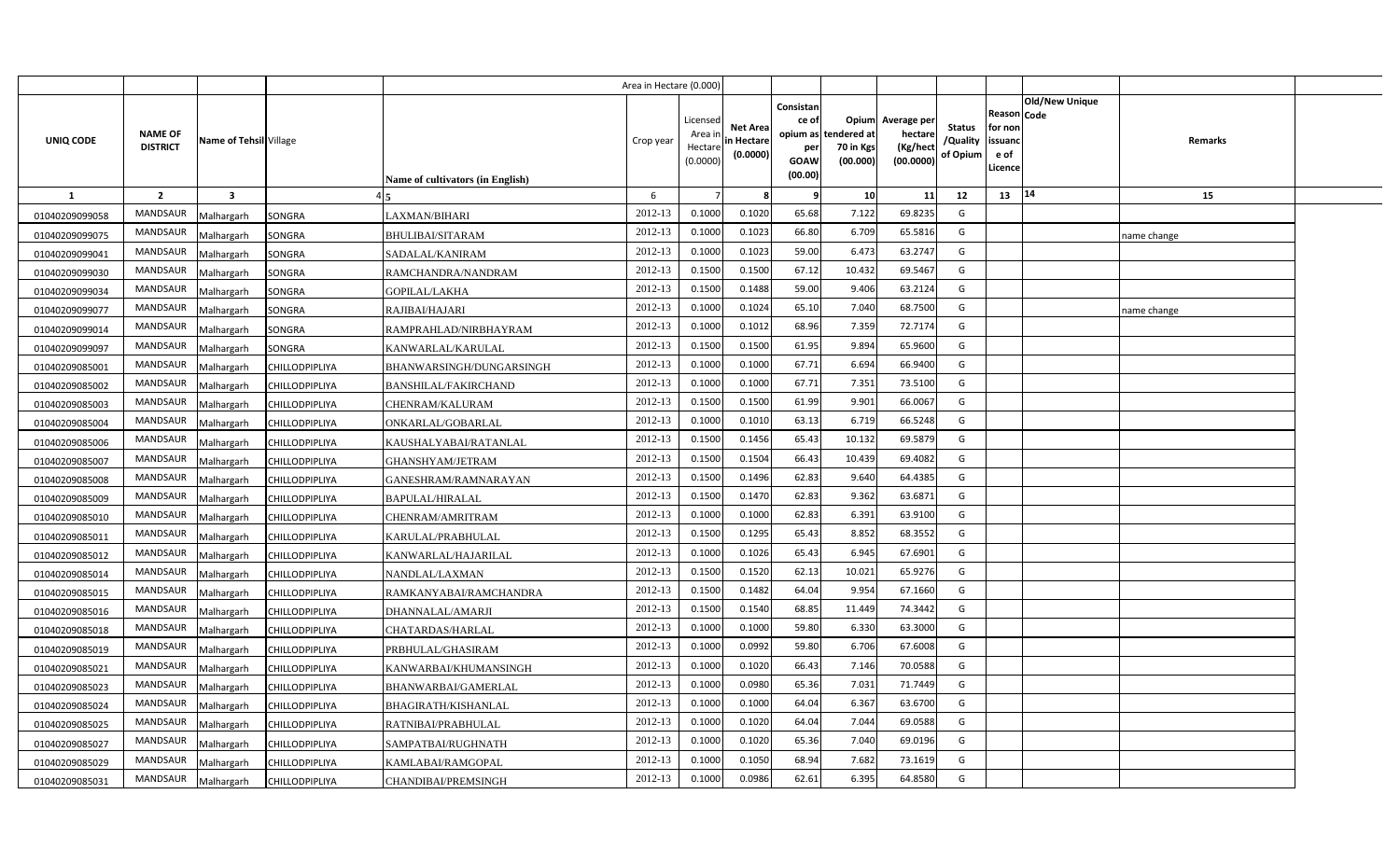|                |                                   |                         |                |                                  | Area in Hectare (0.000) |                                            |                                           |                                                     |                                                        |                                                 |                                       |                                                        |                                  |  |
|----------------|-----------------------------------|-------------------------|----------------|----------------------------------|-------------------------|--------------------------------------------|-------------------------------------------|-----------------------------------------------------|--------------------------------------------------------|-------------------------------------------------|---------------------------------------|--------------------------------------------------------|----------------------------------|--|
| UNIQ CODE      | <b>NAME OF</b><br><b>DISTRICT</b> | Name of Tehsil Village  |                | Name of cultivators (in English) | Crop year               | Licensed<br>Area ir<br>Hectare<br>(0.0000) | <b>Net Area</b><br>in Hectare<br>(0.0000) | Consistan<br>ce of<br>per<br><b>GOAW</b><br>(00.00) | Opium<br>opium as tendered at<br>70 in Kgs<br>(00.000) | Average per<br>hectare<br>(Kg/hect<br>(00.0000) | <b>Status</b><br>/Quality<br>of Opium | Reason   Code<br>for non<br>issuanc<br>e of<br>Licence | <b>Old/New Unique</b><br>Remarks |  |
| <b>1</b>       | $\overline{2}$                    | $\overline{\mathbf{3}}$ |                |                                  | 6                       |                                            |                                           | 9                                                   | 10                                                     | 11                                              | 12                                    | 13                                                     | 14<br>15                         |  |
| 01040209085034 | <b>MANDSAUR</b>                   | Malhargarh              | CHILLODPIPLIYA | <b>BHAGATRAM/ MEGHRAJ</b>        | 2012-13                 | 0.1000                                     | 0.1024                                    | 66.34                                               | 6.700                                                  | 65.4297                                         | G                                     |                                                        |                                  |  |
| 01040209085035 | MANDSAUR                          | Malhargarh              | CHILLODPIPLIYA | RATANLAL/MEGHRAJ                 | 2012-13                 | 0.1500                                     | 0.1568                                    | 66.34                                               | 11.079                                                 | 70.6569                                         | G                                     |                                                        |                                  |  |
| 01040209085037 | MANDSAUR                          | Malhargarh              | CHILLODPIPLIYA | RAMNIVAS/KESHURAM                | 2012-13                 | 0.1500                                     | 0.1500                                    | 68.94                                               | 11.168                                                 | 74.4533                                         | G                                     |                                                        |                                  |  |
| 01040209085038 | MANDSAUR                          | Malhargarh              | CHILLODPIPLIYA | VIJAYRAM/KESHURAM                | 2012-13                 | 0.1000                                     | 0.0989                                    | 62.61                                               | 6.672                                                  | 67.4621                                         | G                                     |                                                        |                                  |  |
| 01040209085040 | MANDSAUR                          | Malhargarh              | CHILLODPIPLIYA | RAMPRAHLAD/RAMNARAYAN            | 2012-13                 | 0.1000                                     | 0.1022                                    | 65.44                                               | 7.208                                                  | 70.5284                                         | G                                     |                                                        |                                  |  |
| 01040209085041 | <b>MANDSAUR</b>                   | Malhargarh              | CHILLODPIPLIYA | CHENRAM/MEGHRAJ                  | 2012-13                 | 0.1500                                     | 0.1520                                    | 71.15                                               | 10.855                                                 | 71.4145                                         | G                                     |                                                        |                                  |  |
| 01040209085042 | MANDSAUR                          | Malhargarh              | CHILLODPIPLIYA | RAMCHANDRA/PARASRAM              | 2012-13                 | 0.1000                                     | 0.1035                                    | 62.61                                               | 6.941                                                  | 67.0628                                         | G                                     |                                                        |                                  |  |
| 01040209085043 | MANDSAUR                          | Malhargarh              | CHILLODPIPLIYA | NANDRAM/SITARAM                  | 2012-13                 | 0.1500                                     | 0.151(                                    | 62.00                                               | 9.247                                                  | 61.2384                                         | G                                     |                                                        |                                  |  |
| 01040209085044 | MANDSAUR                          | Malhargarh              | CHILLODPIPLIYA | MOHANLAL/JAGANNATH               | 2012-13                 | 0.1000                                     | 0.1000                                    | 65.44                                               | 6.955                                                  | 69.5500                                         | G                                     |                                                        |                                  |  |
| 01040209085048 | MANDSAUR                          | Malhargarh              | CHILLODPIPLIYA | NATHULAL/BHERULAL                | 2012-13                 | 0.1500                                     | 0.1480                                    | 70.65                                               | 11.062                                                 | 74.7432                                         | G                                     |                                                        |                                  |  |
| 01040209085050 | MANDSAUR                          | Malhargarh              | CHILLODPIPLIYA | JUZHARSINGH/BHERUSINGH           | 2012-13                 | 0.1500                                     | 0.1462                                    | 68.69                                               | 11.069                                                 | 75.7114                                         | G                                     |                                                        |                                  |  |
| 01040209085051 | MANDSAUR                          | Malhargarh              | CHILLODPIPLIYA | RAVINDRAKUMAR/CHENRAM            | 2012-13                 | 0.1500                                     | 0.1520                                    | 68.69                                               | 10.451                                                 | 68.7566                                         | G                                     |                                                        |                                  |  |
| 01040209085052 | MANDSAUR                          | Malhargarh              | CHILLODPIPLIYA | RAMBHABAI/SHANKARLAL             | 2012-13                 | 0.1000                                     | 0.1000                                    | 63.61                                               | 6.834                                                  | 68.3400                                         | G                                     |                                                        |                                  |  |
| 01040209085053 | MANDSAUR                          | Malhargarh              | CHILLODPIPLIYA | NAHARSINGH/DEVISINGH             | 2012-13                 | 0.1500                                     | 0.1440                                    | 57.61                                               | 9.218                                                  | 64.0139                                         | G                                     |                                                        |                                  |  |
| 01040209085056 | <b>MANDSAUR</b>                   | Malhargarh              | CHILLODPIPLIYA | NIRBHAYSINGH/RAYSINGH            | 2012-13                 | 0.1000                                     | 0.1050                                    | 59.80                                               | 6.800                                                  | 64.7619                                         | G                                     |                                                        |                                  |  |
| 01040209085057 | <b>MANDSAUR</b>                   | Malhargarh              | CHILLODPIPLIYA | RADHABAI/BAPULAL                 | 2012-13                 | 0.1000                                     | 0.0984                                    | 70.65                                               | 7.388                                                  | 75.0813                                         | G                                     |                                                        |                                  |  |
| 01040209085059 | MANDSAUR                          | Malhargarh              | CHILLODPIPLIYA | PARASRAM/JAGANNATH/NARAYNIBAI    | 2012-13                 | 0.1500                                     | 0.1496                                    | 61.38                                               | 9.470                                                  | 63.3021                                         | G                                     |                                                        |                                  |  |
| 01040209085061 | <b>MANDSAUR</b>                   | Malhargarh              | CHILLODPIPLIYA | LAXMANSINGH/ROOPSINGH            | 2012-13                 | 0.1500                                     | 0.1500                                    | 69.13                                               | 11.041                                                 | 73.6067                                         | G                                     |                                                        |                                  |  |
| 01040209085062 | <b>MANDSAUR</b>                   | Malhargarh              | CHILLODPIPLIYA | RAGUVIRSINGH/DEVISINGH/MOTYABAI  | 2012-13                 | 0.1000                                     | 0.1035                                    | 61.12                                               | 6.714                                                  | 64.8696                                         | G                                     |                                                        |                                  |  |
| 01040209085064 | <b>MANDSAUR</b>                   | Malhargarh              | CHILLODPIPLIYA | AMARSINGH/MOTISINGH              | 2012-13                 | 0.1000                                     | 0.0990                                    | 61.12                                               | 6.802                                                  | 68.7071                                         | G                                     |                                                        |                                  |  |
| 01040209085066 | <b>MANDSAUR</b>                   | Malhargarh              | CHILLODPIPLIYA | INDRABAI/VARDICHAND              | 2012-13                 | 0.1500                                     | 0.1522                                    | 67.55                                               | 10.692                                                 | 70.2497                                         | G                                     |                                                        |                                  |  |
| 01040209085069 | MANDSAUR                          | Malhargarh              | CHILLODPIPLIYA | RAMKUNWARBAI/PANNALAL            | 2012-13                 | 0.1000                                     | 0.1035                                    | 61.12                                               | 6.592                                                  | 63.6908                                         | G                                     |                                                        |                                  |  |
| 01040209085070 | MANDSAUR                          | Malhargarh              | CHILLODPIPLIYA | KALUSINGH/DEVISINGH              | 2012-13                 | 0.1500                                     | 0.1505                                    | 57.97                                               | 9.168                                                  | 60.9169                                         | G                                     |                                                        |                                  |  |
| 01040209085071 | MANDSAUR                          | Malhargarh              | CHILLODPIPLIYA | RAMCHAND/JAGANNATH               | 2012-13                 | 0.1000                                     | 0.1050                                    | 63.96                                               | 6.752                                                  | 64.3048                                         | G                                     |                                                        |                                  |  |
| 01040209085072 | MANDSAUR                          | Malhargarh              | CHILLODPIPLIYA | RAMPRASAD/ONKARLAL               | 2012-13                 | 0.1000                                     | 0.0975                                    | 63.96                                               | 6.624                                                  | 67.9385                                         | G                                     |                                                        |                                  |  |
| 01040209085074 | MANDSAUR                          | Malhargarh              | CHILLODPIPLIYA | KISHANLAL/VAJJA@VAJERAM          | 2012-13                 | 0.1000                                     | 0.1023                                    | 63.96                                               | 6.688                                                  | 65.3763                                         | G                                     |                                                        |                                  |  |
| 01040209085075 | MANDSAUR                          | Malhargarh              | CHILLODPIPLIYA | BHUVANIRAM/ONKARLAL              | 2012-13                 | 0.1500                                     | 0.1518                                    | 64.04                                               | 9.487                                                  | 62.4967                                         | G                                     |                                                        |                                  |  |
| 01040209085076 | MANDSAUR                          | Malhargarh              | CHILLODPIPLIYA | RAMESHCHANDRA/GHASIRAM           | 2012-13                 | 0.1000                                     | 0.1020                                    | 67.55                                               | 7.122                                                  | 69.8235                                         | G                                     |                                                        |                                  |  |
| 01040209085079 | MANDSAUR                          | Malhargarh              | CHILLODPIPLIYA | SAJJANSINGH/GHASISINGH           | 2012-13                 | 0.1000                                     | 0.1029                                    | 64.04                                               | 7.044                                                  | 68.4548                                         | G                                     |                                                        |                                  |  |
| 01040209085083 | MANDSAUR                          | Malhargarh              | CHILLODPIPLIYA | RAMSUKHIBAI/SHIVLAL              | 2012-13                 | 0.1000                                     | 0.1000                                    | 64.04                                               | 6.852                                                  | 68.5200                                         | G                                     |                                                        |                                  |  |
| 01040209085084 | MANDSAUR                          | Malhargarh              | CHILLODPIPLIYA | DEVILAL/AMARJI                   | 2012-13                 | 0.1000                                     | 0.1008                                    | 74.66                                               | 7.914                                                  | 78.5119                                         | G                                     |                                                        |                                  |  |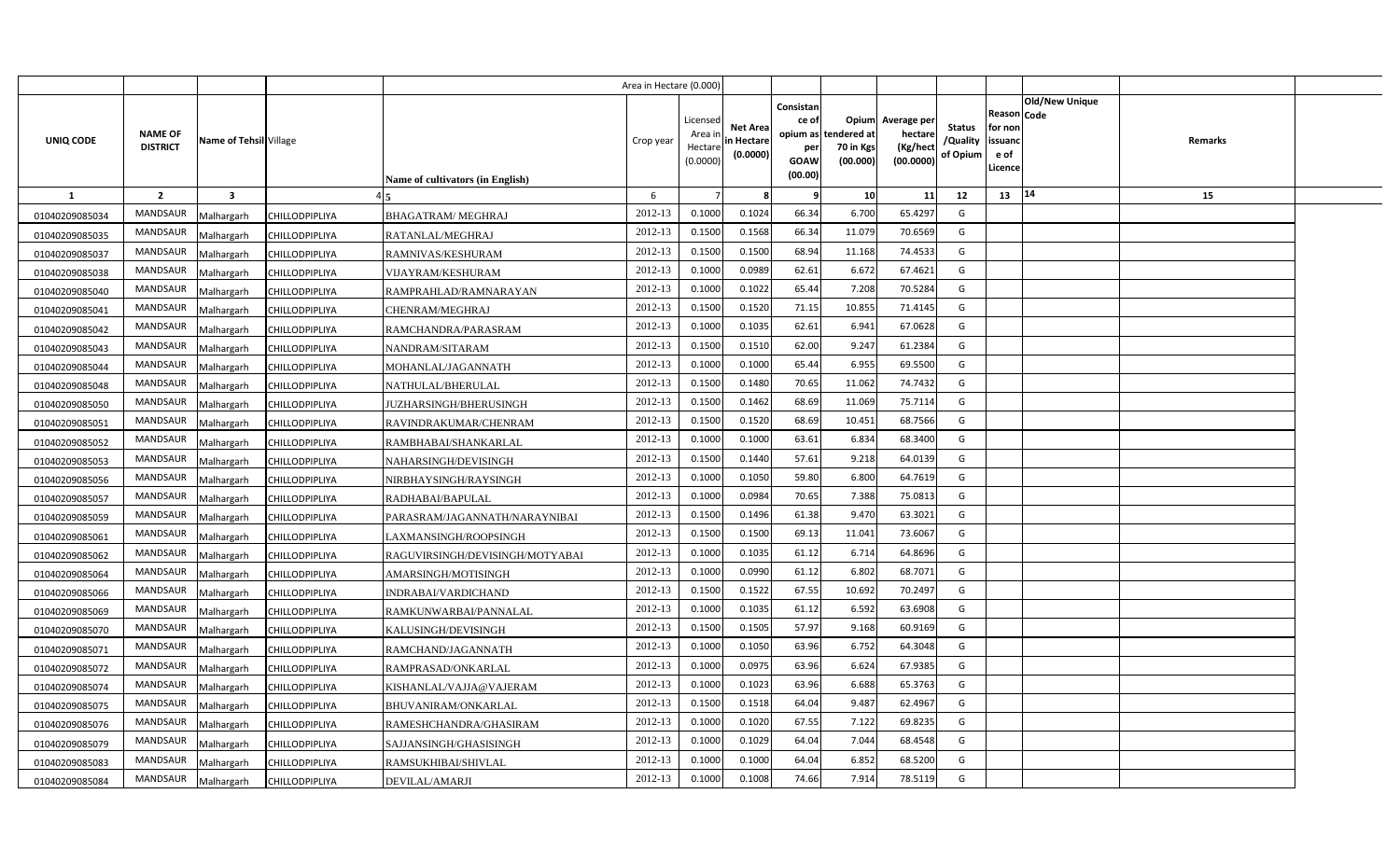|                |                                   |                         |                       |                                  | Area in Hectare (0.000) |                                            |                                           |                                                     |                                                        |                                                 |                                       |                                                        |                                  |  |
|----------------|-----------------------------------|-------------------------|-----------------------|----------------------------------|-------------------------|--------------------------------------------|-------------------------------------------|-----------------------------------------------------|--------------------------------------------------------|-------------------------------------------------|---------------------------------------|--------------------------------------------------------|----------------------------------|--|
| UNIQ CODE      | <b>NAME OF</b><br><b>DISTRICT</b> | Name of Tehsil Village  |                       | Name of cultivators (in English) | Crop year               | Licensed<br>Area ir<br>Hectare<br>(0.0000) | <b>Net Area</b><br>in Hectare<br>(0.0000) | Consistan<br>ce of<br>per<br><b>GOAW</b><br>(00.00) | Opium<br>opium as tendered at<br>70 in Kgs<br>(00.000) | Average per<br>hectare<br>(Kg/hect<br>(00.0000) | <b>Status</b><br>/Quality<br>of Opium | Reason   Code<br>for non<br>issuanc<br>e of<br>Licence | <b>Old/New Unique</b><br>Remarks |  |
| <b>1</b>       | $\overline{2}$                    | $\overline{\mathbf{3}}$ |                       |                                  | 6                       |                                            |                                           | 9                                                   | 10                                                     | 11                                              | 12                                    | 13                                                     | 14<br>15                         |  |
| 01040209085030 | <b>MANDSAUR</b>                   | Malhargarh              | CHILLODPIPLIYA        | RAMSINGH/LALSINGH                | 2012-13                 | 0.1000                                     | 0.1013                                    | 60.42                                               | 6.448                                                  | 63.6525                                         | G                                     |                                                        |                                  |  |
| 01040209085081 | MANDSAUR                          | Malhargarh              | CHILLODPIPLIYA        | NATHUSINGH/JUZHARSINGH           | 2012-13                 | 0.1000                                     | 0.0990                                    | 67.55                                               | 7.459                                                  | 75.3434                                         | G                                     |                                                        |                                  |  |
| 01040209085086 | MANDSAUR                          | Malhargarh              | CHILLODPIPLIYA        | GOVINDSINGH/DUNGARSINGH          | 2012-13                 | 0.1000                                     | 0.1015                                    | 71.81                                               | 6.986                                                  | 68.8276                                         | G                                     |                                                        |                                  |  |
| 01040209085088 | MANDSAUR                          | Malhargarh              | CHILLODPIPLIYA        | GANESHRAM/KACHRU                 | 2012-13                 | 0.1500                                     | 0.1500                                    | 63.44                                               | 10.522                                                 | 70.1467                                         | G                                     |                                                        |                                  |  |
| 01040209085049 | MANDSAUR                          | Malhargarh              | CHILLODPIPLIYA        | RAJENDRAKUMAR/CHENRAM            | 2012-13                 | 0.1500                                     | 0.1500                                    | 63.44                                               | 10.214                                                 | 68.0933                                         | G                                     |                                                        |                                  |  |
| 01040209085089 | <b>MANDSAUR</b>                   | Malhargarh              | CHILLODPIPLIYA        | RAMLAL/BANSHILAL                 | 2012-13                 | 0.1500                                     | 0.1530                                    | 64.38                                               | 10.154                                                 | 66.3660                                         | G                                     |                                                        |                                  |  |
| 01040209085073 | MANDSAUR                          | Malhargarh              | CHILLODPIPLIYA        | RUPA/NATHU                       | 2012-13                 | 0.1000                                     | 0.1000                                    | 63.44                                               | 6.815                                                  | 68.1500                                         | G                                     |                                                        |                                  |  |
| 01040209085054 | MANDSAUR                          | Malhargarh              | CHILLODPIPLIYA        | <b>BASANTIBAI/MANGILAL</b>       | 2012-13                 | 0.1000                                     | 0.1000                                    | 71.81                                               | 7.622                                                  | 76.2200                                         | G                                     |                                                        |                                  |  |
| 01040209085017 | MANDSAUR                          | Malhargarh              | CHILLODPIPLIYA        | SHANTIBAI/BAPULAL                | 2012-13                 | 0.1500                                     | 0.1498                                    | 69.03                                               | 10.424                                                 | 69.5861                                         | G                                     |                                                        |                                  |  |
| 01040209085090 | MANDSAUR                          | Malhargarh              | <b>CHILLODPIPLIYA</b> | BHERULAL/LAXMAN                  | 2012-13                 | 0.1500                                     | 0.1497                                    | 60.42                                               | 9.762                                                  | 65.2104                                         | G                                     |                                                        |                                  |  |
| 01040209085085 | MANDSAUR                          | Malhargarh              | CHILLODPIPLIYA        | BAPULAL/RADHAKISHAN              | 2012-13                 | 0.1000                                     | 0.1000                                    | 60.42                                               | 6.146                                                  | 61.4600                                         | G                                     |                                                        |                                  |  |
| 01040209085005 | MANDSAUR                          | Malhargarh              | CHILLODPIPLIYA        | KAMLABAI/SHIVLAL                 | 2012-13                 | 0.1000                                     | 0.1046                                    | 64.38                                               | 7.174                                                  | 68.5851                                         | G                                     |                                                        |                                  |  |
| 01040209085028 | MANDSAUR                          | Malhargarh              | CHILLODPIPLIYA        | ISHWARSINGH/KACHRUSINGH          | 2012-13                 | 0.1500                                     | 0.1490                                    | 64.38                                               | 10.862                                                 | 72.8993                                         | G                                     |                                                        |                                  |  |
| 01040209085055 | MANDSAUR                          | Malhargarh              | CHILLODPIPLIYA        | SUNDARBAI/DEVILAL                | 2012-13                 | 0.1500                                     | 0.1472                                    | 69.03                                               | 10.897                                                 | 74.0285                                         | G                                     |                                                        |                                  |  |
| 01040209085060 | <b>MANDSAUR</b>                   | Malhargarh              | CHILLODPIPLIYA        | BHUVANISINGH/KACHRUSINGH         | 2012-13                 | 0.1500                                     | 0.1520                                    | 63.13                                               | 10.227                                                 | 67.2829                                         | G                                     |                                                        |                                  |  |
| 01040209085020 | <b>MANDSAUR</b>                   | Malhargarh              | CHILLODPIPLIYA        | PUSHPABAI/GANESHRAM/GITABAI      | 2012-13                 | 0.1000                                     | 0.1000                                    | 61.22                                               | 6.367                                                  | 63.6700                                         | G                                     |                                                        |                                  |  |
| 01040209085091 | MANDSAUR                          | Malhargarh              | CHILLODPIPLIYA        | CHENRAM/JADAOCHANDRA             | 2012-13                 | 0.1500                                     | 0.1560                                    | 66.20                                               | 10.980                                                 | 70.3846                                         | G                                     |                                                        |                                  |  |
| 01040209085092 | <b>MANDSAUR</b>                   | Malhargarh              | CHILLODPIPLIYA        | SOHANBAI/BHANWARLAL SUTHAR       | 2012-13                 | 0.1500                                     | 0.1505                                    | 63.13                                               | 9.812                                                  | 65.1960                                         | G                                     |                                                        |                                  |  |
| 01040209085093 | <b>MANDSAUR</b>                   | Malhargarh              | CHILLODPIPLIYA        | CHAGANLAL/MANGILAL               | 2012-13                 | 0.1000                                     | 0.1008                                    | 66.20                                               | 7.112                                                  | 70.5556                                         | G                                     |                                                        |                                  |  |
| 01040209085039 | <b>MANDSAUR</b>                   | Malhargarh              | CHILLODPIPLIYA        | MUNNABAI/KANWARLAL               | 2012-13                 | 0.1500                                     | 0.1479                                    | 73.09                                               | 11.183                                                 | 75.6119                                         | G                                     |                                                        |                                  |  |
| 01040209085063 | <b>MANDSAUR</b>                   | Malhargarh              | CHILLODPIPLIYA        | BALARAM/DEVRAM                   | 2012-13                 | 0.1000                                     | 0.1000                                    | 68.85                                               | 7.672                                                  | 76.7200                                         | G                                     |                                                        |                                  |  |
| 01040209085094 | MANDSAUR                          | Malhargarh              | CHILLODPIPLIYA        | BALUSINGH/BHANWARSINGH           | 2012-13                 | 0.1000                                     | 0.1029                                    | 61.22                                               | 7.058                                                  | 68.5909                                         | G                                     |                                                        |                                  |  |
| 01040209085095 | MANDSAUR                          | Malhargarh              | CHILLODPIPLIYA        | MADANSINGH/BHANWARSINGH          | 2012-13                 | 0.1500                                     | 0.1476                                    | 61.22                                               | 9.961                                                  | 67.4864                                         | G                                     |                                                        |                                  |  |
| 01040209085096 | MANDSAUR                          | Malhargarh              | CHILLODPIPLIYA        | LALSINGH/BHERUSINGH              | 2012-13                 | 0.1500                                     | 0.1540                                    | 66.20                                               | 10.393                                                 | 67.4870                                         | G                                     |                                                        |                                  |  |
| 01040209085097 | <b>MANDSAUR</b>                   | Malhargarh              | CHILLODPIPLIYA        | BHAGATRAM/JAGANNATH              | 2012-13                 | 0.1000                                     | 0.1008                                    | 61.96                                               | 6.506                                                  | 64.5437                                         | G                                     |                                                        |                                  |  |
| 01040209085098 | MANDSAUR                          | Malhargarh              | CHILLODPIPLIYA        | KANWARLAL/RATANLAL               | 2012-13                 | 0.1500                                     | 0.0968                                    | 63.46                                               | 6.246                                                  | 64.5248                                         | G                                     |                                                        |                                  |  |
| 01040209085065 | MANDSAUR                          | Malhargarh              | CHILLODPIPLIYA        | SUNDARLAL/ONKARLAL               | 2012-13                 | 0.1500                                     | 0.1480                                    | 68.18                                               | 10.383                                                 | 70.1554                                         | -1                                    | 02                                                     |                                  |  |
| 01040209085099 | MANDSAUR                          | Malhargarh              | CHILLODPIPLIYA        | VARDIBAI/PRABHULAL               | 2012-13                 | 0.1000                                     | 0.1023                                    | 62.02                                               | 6.548                                                  | 64.0078                                         | G                                     |                                                        | 01040209070012                   |  |
| 01040209090001 | MANDSAUR                          | Malhargarh              | <b>TALABPIPLIYA</b>   | KALUSINGH/KACHRUSINGH            | 2012-13                 | 0.1500                                     | 0.1486                                    | 67.74                                               | 10.635                                                 | 71.5680                                         | G                                     |                                                        |                                  |  |
| 01040209090003 | MANDSAUR                          | Malhargarh              | <b>TALABPIPLIYA</b>   | AMARSINGH/SHIVSINGH              | 2012-13                 | 0.1500                                     | 0.1500                                    | 64.20                                               | 10.162                                                 | 67.7467                                         | G                                     |                                                        |                                  |  |
| 01040209090004 | MANDSAUR                          | Malhargarh              | <b>TALABPIPLIYA</b>   | PAPPULAL/DEVILAL                 | 2012-13                 | 0.1000                                     | 0.1040                                    | 64.20                                               | 7.374                                                  | 70.9038                                         | G                                     |                                                        |                                  |  |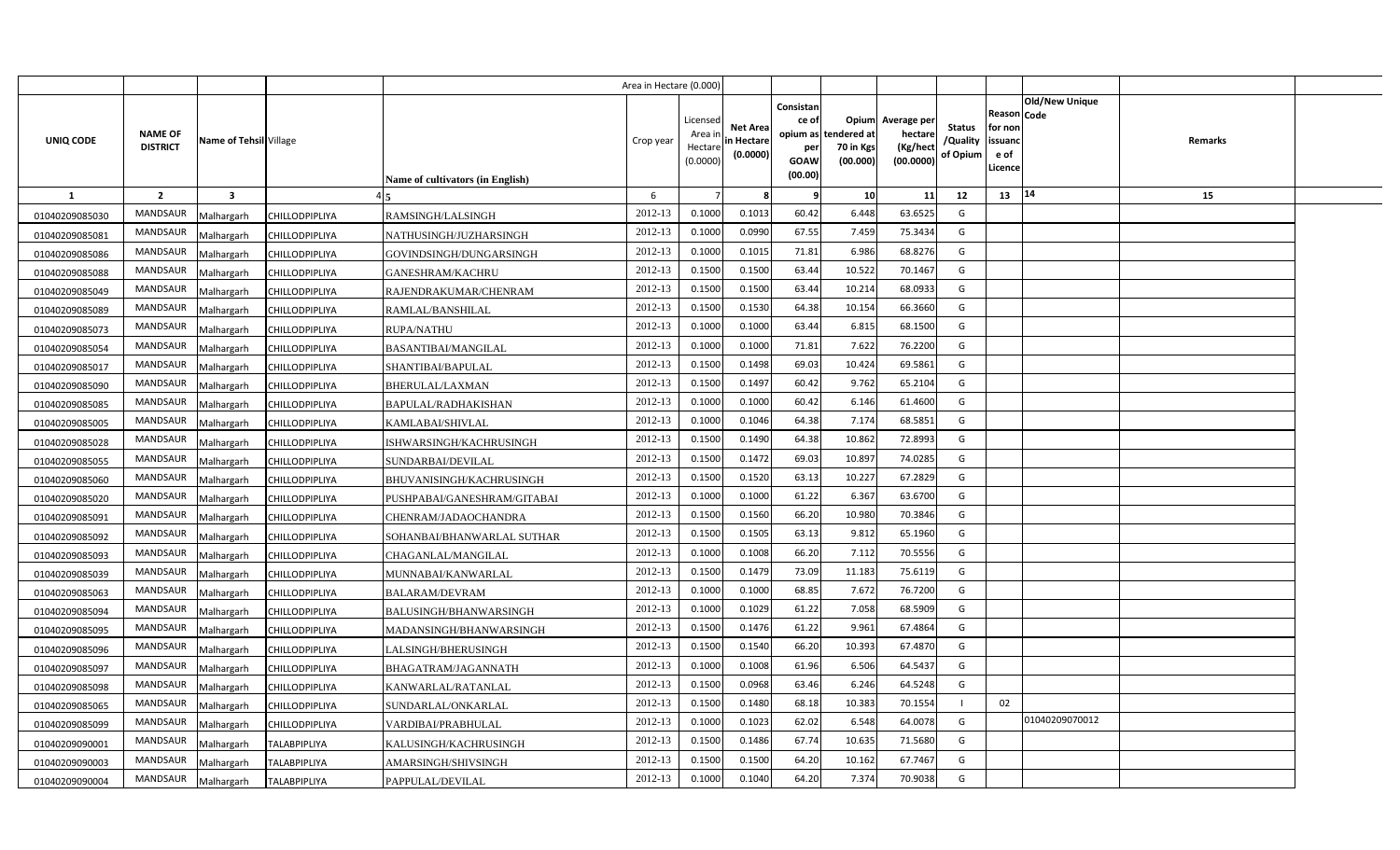|                |                                   |                         |                     |                                         | Area in Hectare (0.000) |                                            |                                           |                                                                 |                                               |                                                 |                                       |                                                             |                       |             |  |
|----------------|-----------------------------------|-------------------------|---------------------|-----------------------------------------|-------------------------|--------------------------------------------|-------------------------------------------|-----------------------------------------------------------------|-----------------------------------------------|-------------------------------------------------|---------------------------------------|-------------------------------------------------------------|-----------------------|-------------|--|
| UNIQ CODE      | <b>NAME OF</b><br><b>DISTRICT</b> | Name of Tehsil Village  |                     | <b>Name of cultivators (in English)</b> | Crop year               | Licensed<br>Area ir<br>Hectare<br>(0.0000) | <b>Net Area</b><br>in Hectare<br>(0.0000) | Consistan<br>ce of<br>opium as<br>per<br><b>GOAW</b><br>(00.00) | Opium<br>tendered at<br>70 in Kgs<br>(00.000) | Average per<br>hectare<br>(Kg/hect<br>(00.0000) | <b>Status</b><br>/Quality<br>of Opium | <b>Reason Code</b><br>for non<br>issuand<br>e of<br>Licence | <b>Old/New Unique</b> | Remarks     |  |
| <b>1</b>       | $\overline{2}$                    | $\overline{\mathbf{3}}$ |                     |                                         | 6                       |                                            |                                           |                                                                 | 10                                            | 11                                              | 12                                    | 13                                                          | 14                    | 15          |  |
| 01040209090005 | <b>MANDSAUR</b>                   | Malhargarh              | <b>TALABPIPLIYA</b> | MANGUSINGH/KACHRUSINGH                  | 2012-13                 | 0.1000                                     | 0.1025                                    | 64.20                                                           | 7.025                                         | 68.5366                                         | G                                     |                                                             |                       |             |  |
| 01040209090006 | <b>MANDSAUR</b>                   | Malhargarh              | TALABPIPLIYA        | RADHABAI/NANDA                          | 2012-13                 | 0.1000                                     | 0.1020                                    | 65.52                                                           | 7.432                                         | 72.8627                                         | G                                     |                                                             |                       |             |  |
| 01040209090007 | MANDSAUR                          | Malhargarh              | <b>TALABPIPLIYA</b> | MOTISINGH/RAMSINGH                      | 2012-13                 | 0.1500                                     | 0.151                                     | 67.74                                                           | 11.477                                        | 75.9061                                         | G                                     |                                                             |                       |             |  |
| 01040209090008 | MANDSAUR                          | Malhargarh              | <b>TALABPIPLIYA</b> | BHERULAL/LALA                           | 2012-13                 | 0.1000                                     | 0.1020                                    | 60.66                                                           | 6.586                                         | 64.5686                                         | G                                     |                                                             |                       |             |  |
| 01040209090013 | MANDSAUR                          | Malhargarh              | <b>TALABPIPLIYA</b> | LALSINGH/MADHOSINGH                     | 2012-13                 | 0.1500                                     | 0.1500                                    | 65.52                                                           | 10.764                                        | 71.7600                                         | G                                     |                                                             |                       |             |  |
| 01040209090014 | <b>MANDSAUR</b>                   | Malhargarh              | <b>TALABPIPLIYA</b> | UDAYSINGH/RAYSINGH                      | 2012-13                 | 0.1500                                     | 0.1480                                    | 67.74                                                           | 10.422                                        | 70.4189                                         | G                                     |                                                             |                       |             |  |
| 01040209090015 | MANDSAUR                          | Malhargarh              | TALABPIPLIYA        | LAXMAN/LALA                             | 2012-13                 | 0.1000                                     | 0.1014                                    | 65.52                                                           | 7.675                                         | 75.6903                                         | G                                     |                                                             |                       |             |  |
| 01040209090016 | <b>MANDSAUR</b>                   | Malhargarh              | <b>TALABPIPLIYA</b> | BHANWARLAL/HEMRAJ                       | 2012-13                 | 0.1000                                     | 0.097!                                    | 64.51                                                           | 6.525                                         | 66.9231                                         | G                                     |                                                             |                       |             |  |
| 01040209090017 | MANDSAUR                          | Malhargarh              | TALABPIPLIYA        | ROOPSINGH/SHIVSINGH                     | 2012-13                 | 0.1000                                     | 0.1012                                    | 61.71                                                           | 6.903                                         | 68.2115                                         | G                                     |                                                             |                       |             |  |
| 01040209090020 | MANDSAUR                          | Malhargarh              | <b>TALABPIPLIYA</b> | SAJJANSINGH/NANDSINGH                   | 2012-13                 | 0.1500                                     | 0.1520                                    | 64.51                                                           | 10.322                                        | 67.9079                                         | G                                     |                                                             |                       |             |  |
| 01040209090021 | <b>MANDSAUR</b>                   | Malhargarh              | <b>TALABPIPLIYA</b> | NATHIBAI/HIRA                           | 2012-13                 | 0.1500                                     | 0.1482                                    | 61.71                                                           | 9.962                                         | 67.2200                                         | G                                     |                                                             |                       |             |  |
| 01040209090022 | <b>MANDSAUR</b>                   | Malhargarh              | <b>TALABPIPLIYA</b> | MATHURABAI/HIRA                         | 2012-13                 | 0.1000                                     | 0.095                                     | 68.42                                                           | 6.578                                         | 68.7356                                         | G                                     |                                                             |                       |             |  |
| 01040209090024 | <b>MANDSAUR</b>                   | Malhargarh              | <b>TALABPIPLIYA</b> | MANGUSINGH/DEVISINGH                    | 2012-13                 | 0.1000                                     | 0.0990                                    | 68.42                                                           | 7.243                                         | 73.1616                                         | G                                     |                                                             |                       |             |  |
| 01040209090025 | <b>MANDSAUR</b>                   | Malhargarh              | <b>TALABPIPLIYA</b> | KACHRU/CHATRA                           | 2012-13                 | 0.1000                                     | 0.0990                                    | 64.51                                                           | 6.580                                         | 66.4646                                         | G                                     |                                                             |                       |             |  |
| 01040209090026 | MANDSAUR                          | Malhargarh              | <b>TALABPIPLIYA</b> | BAGDIRAM/CHUNNILAL                      | 2012-13                 | 0.1000                                     | 0.0988                                    | 75.92                                                           | 8.134                                         | 82.3279                                         | G                                     |                                                             |                       |             |  |
| 01040209090027 | <b>MANDSAUR</b>                   | Malhargarh              | <b>TALABPIPLIYA</b> | POKHARDAS/MOHANDAS                      | 2012-13                 | 0.1500                                     | 0.1512                                    | 68.42                                                           | 11.162                                        | 73.8228                                         | G                                     |                                                             |                       |             |  |
| 01040209090028 | MANDSAUR                          | Malhargarh              | <b>TALABPIPLIYA</b> | NAHARSINGH/DAULATSINGH                  | 2012-13                 | 0.1000                                     | 0.1023                                    | 59.81                                                           | 6.801                                         | 66.4809                                         | G                                     |                                                             |                       |             |  |
| 01040209090029 | <b>MANDSAUR</b>                   | Malhargarh              | <b>TALABPIPLIYA</b> | BHANWARSINGH/RAYSINGH                   | 2012-13                 | 0.1500                                     | 0.1480                                    | 66.12                                                           | 10.135                                        | 68.4797                                         | G                                     |                                                             |                       |             |  |
| 01040209090030 | <b>MANDSAUR</b>                   | Malhargarh              | TALABPIPLIYA        | BAPUSINGH/BHANWARSINGH                  | 2012-13                 | 0.1000                                     | 0.1036                                    | 65.81                                                           | 7.117                                         | 68.6969                                         | G                                     |                                                             |                       |             |  |
| 01040209090032 | <b>MANDSAUR</b>                   | Malhargarh              | <b>TALABPIPLIYA</b> | RAMKANYABAI/MANGILAL                    | 2012-13                 | 0.1000                                     | 0.0987                                    | 65.81                                                           | 6.844                                         | 69.3414                                         | G                                     |                                                             |                       |             |  |
| 01040209090033 | <b>MANDSAUR</b>                   | Malhargarh              | <b>TALABPIPLIYA</b> | MATHURALAL/KACHRULAL                    | 2012-13                 | 0.1500                                     | 0.1472                                    | 66.12                                                           | 10.655                                        | 72.3845                                         | G                                     |                                                             |                       |             |  |
| 01040209090034 | <b>MANDSAUR</b>                   | Malhargarh              | <b>TALABPIPLIYA</b> | MOTILAL/KACHRULAL                       | 2012-13                 | 0.1000                                     | 0.1014                                    | 61.71                                                           | 6.585                                         | 64.9408                                         | G                                     |                                                             |                       |             |  |
| 01040209090035 | <b>MANDSAUR</b>                   | Malhargarh              | <b>TALABPIPLIYA</b> | BAPUSINGH/NAHARSINGH                    | 2012-13                 | 0.1000                                     | 0.1000                                    | 65.81                                                           | 7.089                                         | 70.8900                                         | G                                     |                                                             |                       |             |  |
| 01040209090036 | <b>MANDSAUR</b>                   | Malhargarh              | <b>TALABPIPLIYA</b> | NATHUSINGH/BHANWARSINGH                 | 2012-13                 | 0.1000                                     | 0.101                                     | 61.11                                                           | 6.469                                         | 63.9229                                         | G                                     |                                                             |                       |             |  |
| 01040209090040 | <b>MANDSAUR</b>                   | Malhargarh              | <b>TALABPIPLIYA</b> | MANSINGH/NAHARSINGH                     | 2012-13                 | 0.1000                                     | 0.1000                                    | 61.11                                                           | 6.617                                         | 66.1700                                         | G                                     |                                                             |                       |             |  |
| 01040209090042 | <b>MANDSAUR</b>                   | Malhargarh              | TALABPIPLIYA        | BHANWARLAL/KACHRULAL                    | 2012-13                 | 0.1000                                     | 0.0987                                    | 61.11                                                           | 6.451                                         | 65.3597                                         | G                                     |                                                             |                       | name change |  |
| 01040209090043 | <b>MANDSAUR</b>                   | Malhargarh              | <b>TALABPIPLIYA</b> | MOHANBAI/BAPUSINGH                      | 2012-13                 | 0.1500                                     | 0.1500                                    | 61.58                                                           | 9.650                                         | 64.3333                                         | G                                     |                                                             |                       |             |  |
| 01040209090044 | <b>MANDSAUR</b>                   | Malhargarh              | TALABPIPLIYA        | MOHANLAL/CHUNNILAL                      | 2012-13                 | 0.1000                                     | 0.0992                                    | 66.12                                                           | 7.150                                         | 72.0766                                         | G                                     |                                                             |                       |             |  |
| 01040209090047 | MANDSAUR                          | Malhargarh              | <b>TALABPIPLIYA</b> | <b>BHAGWANTIBAI/KARULAL</b>             | 2012-13                 | 0.1500                                     | 0.1488                                    | 65.09                                                           | 10.507                                        | 70.6116                                         | G                                     |                                                             |                       |             |  |
| 01040209090049 | <b>MANDSAUR</b>                   | Malhargarh              | <b>TALABPIPLIYA</b> | MADANSINGH/RAYSINGH                     | 2012-13                 | 0.1000                                     | 0.0986                                    | 64.61                                                           | 7.329                                         | 74.3306                                         | G                                     |                                                             |                       |             |  |
| 01040209090051 | <b>MANDSAUR</b>                   | Malhargarh              | <b>TALABPIPLIYA</b> | KESHARSINGH/RAMSINGH                    | 2012-13                 | 0.1000                                     | 0.0999                                    | 64.61                                                           | 7.070                                         | 70.7708                                         | G                                     |                                                             |                       |             |  |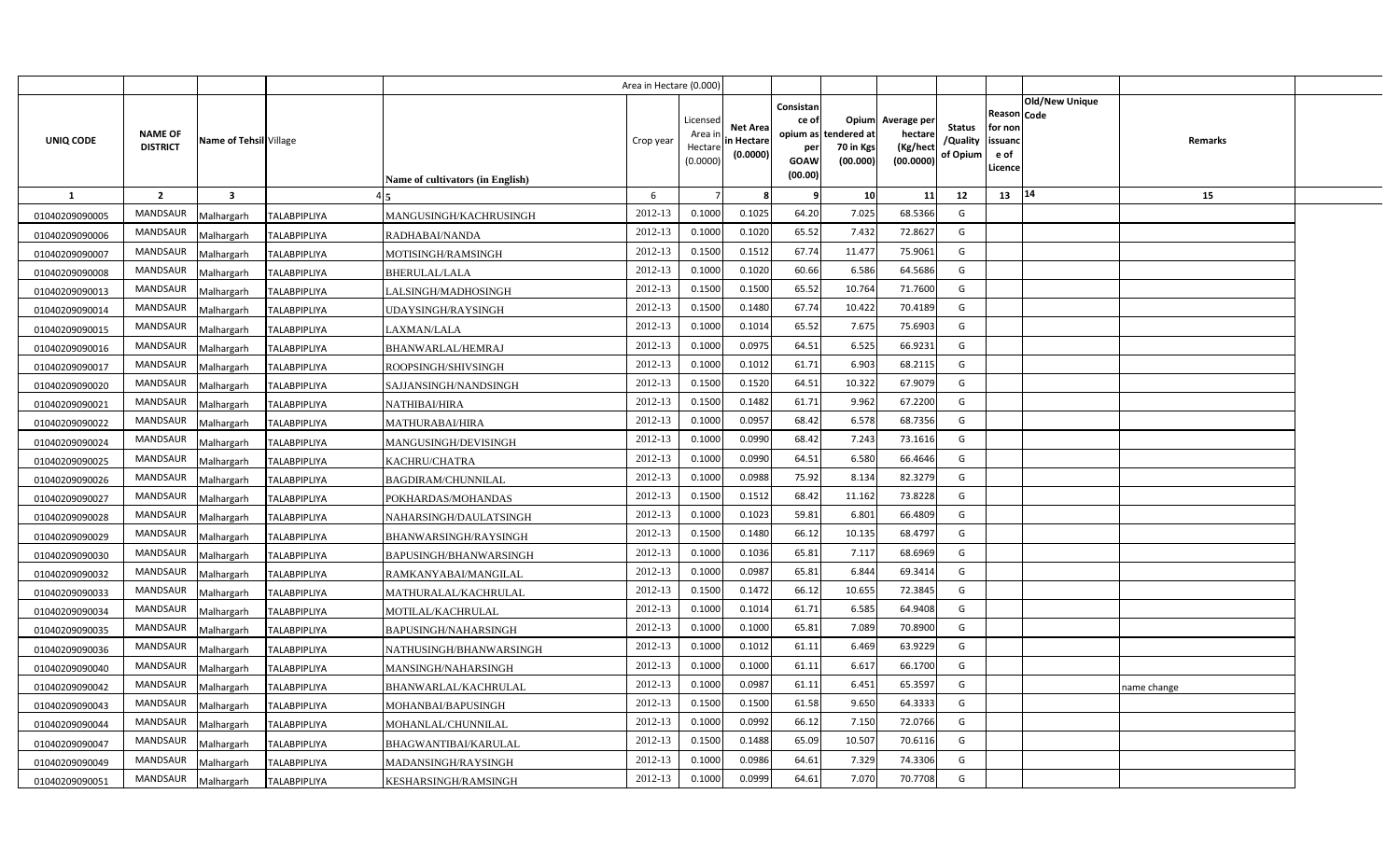|                |                                   |                         |                     |                                  | Area in Hectare (0.000) |                                           |                                           |                                                     |                                                        |                                                 |                                       |                                                                               |         |  |
|----------------|-----------------------------------|-------------------------|---------------------|----------------------------------|-------------------------|-------------------------------------------|-------------------------------------------|-----------------------------------------------------|--------------------------------------------------------|-------------------------------------------------|---------------------------------------|-------------------------------------------------------------------------------|---------|--|
| UNIQ CODE      | <b>NAME OF</b><br><b>DISTRICT</b> | Name of Tehsil Village  |                     | Name of cultivators (in English) | Crop year               | Licensed<br>Area i<br>Hectare<br>(0.0000) | <b>Net Area</b><br>in Hectare<br>(0.0000) | Consistan<br>ce of<br>per<br><b>GOAW</b><br>(00.00) | Opium<br>opium as tendered at<br>70 in Kgs<br>(00.000) | Average per<br>hectare<br>(Kg/hect<br>(00.0000) | <b>Status</b><br>/Quality<br>of Opium | <b>Old/New Unique</b><br>Reason Code<br>for non<br>issuanc<br>e of<br>Licence | Remarks |  |
| <b>1</b>       | $\overline{2}$                    | $\overline{\mathbf{3}}$ |                     |                                  | 6                       |                                           |                                           | - 9                                                 | 10                                                     | 11                                              | 12                                    | 14<br>13                                                                      | 15      |  |
| 01040209090059 | <b>MANDSAUR</b>                   | Malhargarh              | <b>TALABPIPLIYA</b> | VAJERAM/KACHRU                   | 2012-13                 | 0.1500                                    | 0.1496                                    | 64.61                                               | 9.728                                                  | 65.026                                          | G                                     |                                                                               |         |  |
| 01040209090060 | MANDSAUR                          | Malhargarh              | TALABPIPLIYA        | RAMLAL/MATHURALAL                | 2012-13                 | 0.1000                                    | 0.1000                                    | 68.65                                               | 7.581                                                  | 75.8100                                         | G                                     |                                                                               |         |  |
| 01040209090061 | MANDSAUR                          | Malhargarh              | <b>TALABPIPLIYA</b> | UDAYSINGH/SHIVSINGH BADA         | 2012-13                 | 0.1000                                    | 0.1000                                    | 58.73                                               | 6.267                                                  | 62.6700                                         | G                                     |                                                                               |         |  |
| 01040209090062 | MANDSAUR                          | Malhargarh              | <b>TALABPIPLIYA</b> | GANESHRAM/DALURAM                | 2012-13                 | 0.1000                                    | 0.1023                                    | 65.51                                               | 7.159                                                  | 69.9804                                         | G                                     |                                                                               |         |  |
| 01040209090063 | MANDSAUR                          | Malhargarh              | <b>TALABPIPLIYA</b> | KAILASHCHANDARA/GIRDHARI         | 2012-13                 | 0.1000                                    | 0.0980                                    | 61.58                                               | 6.668                                                  | 68.0408                                         | G                                     |                                                                               |         |  |
| 01040209090064 | <b>MANDSAUR</b>                   | Malhargarh              | <b>TALABPIPLIYA</b> | MITTHUBAI/KANAJI                 | 2012-13                 | 0.1000                                    | 0.1008                                    | 61.58                                               | 6.571                                                  | 65.188                                          | G                                     |                                                                               |         |  |
| 01040209090065 | MANDSAUR                          | Malhargarh              | TALABPIPLIYA        | KARULAL/KANA                     | 2012-13                 | 0.1000                                    | 0.0990                                    | 65.51                                               | 6.570                                                  | 66.3636                                         | G                                     |                                                                               |         |  |
| 01040209090066 | MANDSAUR                          | Malhargarh              | TALABPIPLIYA        | UDAYSINGH/JAYSINGH               | 2012-13                 | 0.1000                                    | 0.0990                                    | 65.51                                               | 7.056                                                  | 71.2727                                         | G                                     |                                                                               |         |  |
| 01040209090067 | MANDSAUR                          | Malhargarh              | <b>TALABPIPLIYA</b> | JUZHARSINGH/NAHARSINGH           | 2012-13                 | 0.1000                                    | 0.0988                                    | 67.08                                               | 7.369                                                  | 74.585                                          | G                                     |                                                                               |         |  |
| 01040209090068 | MANDSAUR                          | Malhargarh              | <b>TALABPIPLIYA</b> | GOBARSINGH/RAYSINGH              | 2012-13                 | 0.1500                                    | 0.1480                                    | 68.63                                               | 10.491                                                 | 70.885                                          | G                                     |                                                                               |         |  |
| 01040209090070 | MANDSAUR                          | Malhargarh              | <b>TALABPIPLIYA</b> | KHUMANSINGH/NAHARSINGH           | 2012-13                 | 0.1000                                    | 0.1020                                    | 65.02                                               | 6.781                                                  | 66.4804                                         | G                                     |                                                                               |         |  |
| 01040209090071 | MANDSAUR                          | Malhargarh              | <b>TALABPIPLIYA</b> | LILABAI/ROOPSINGH                | 2012-13                 | 0.1000                                    | 0.1008                                    | 67.08                                               | 7.235                                                  | 71.7758                                         | G                                     |                                                                               |         |  |
| 01040209090072 | MANDSAUR                          | Malhargarh              | <b>TALABPIPLIYA</b> | NAWALSINGH/DEVISINGH             | 2012-13                 | 0.1000                                    | 0.1020                                    | 65.02                                               | 6.948                                                  | 68.1176                                         | G                                     |                                                                               |         |  |
| 01040209090075 | MANDSAUR                          | Malhargarh              | <b>TALABPIPLIYA</b> | KOSHALYABAI/LAXMINARAYAN         | 2012-13                 | 0.1000                                    | 0.1020                                    | 65.02                                               | 7.199                                                  | 70.5784                                         | G                                     |                                                                               |         |  |
| 01040209090076 | MANDSAUR                          | Malhargarh              | <b>TALABPIPLIYA</b> | MENABAI/PRABHULAL                | 2012-13                 | 0.1500                                    | 0.1505                                    | 61.28                                               | 10.181                                                 | 67.6478                                         | G                                     |                                                                               |         |  |
| 01040209090078 | <b>MANDSAUR</b>                   | Malhargarh              | <b>TALABPIPLIYA</b> | RAMCHANDRA/PRABHULAL             | 2012-13                 | 0.1500                                    | 0.1500                                    | 65.40                                               | 10.595                                                 | 70.6333                                         | G                                     |                                                                               |         |  |
| 01040209090079 | MANDSAUR                          | Malhargarh              | <b>TALABPIPLIYA</b> | SHANTIALAL/PRABHULAL             | 2012-13                 | 0.1500                                    | 0.1512                                    | 61.28                                               | 9.971                                                  | 65.9458                                         | G                                     |                                                                               |         |  |
| 01040209090081 | <b>MANDSAUR</b>                   | Malhargarh              | <b>TALABPIPLIYA</b> | RAMCHANDRA/GIRDHARILAL           | 2012-13                 | 0.1000                                    | 0.1015                                    | 65.40                                               | 7.372                                                  | 72.6305                                         | G                                     |                                                                               |         |  |
| 01040209090082 | <b>MANDSAUR</b>                   | Malhargarh              | <b>TALABPIPLIYA</b> | MURLIDAS/MOHANDAS                | 2012-13                 | 0.1000                                    | 0.1008                                    | 65.40                                               | 7.147                                                  | 70.9028                                         | G                                     |                                                                               |         |  |
| 01040209090083 | <b>MANDSAUR</b>                   | Malhargarh              | <b>TALABPIPLIYA</b> | KALUDAS/MOHANDAS                 | 2012-13                 | 0.1000                                    | 0.1036                                    | 61.28                                               | 6.715                                                  | 64.8166                                         | G                                     |                                                                               |         |  |
| 01040209090085 | <b>MANDSAUR</b>                   | Malhargarh              | <b>TALABPIPLIYA</b> | SONABAI/BHUVNISINGH              | 2012-13                 | 0.1500                                    | 0.1520                                    | 67.08                                               | 10.819                                                 | 71.1776                                         | G                                     |                                                                               |         |  |
| 01040209090087 | MANDSAUR                          | Malhargarh              | <b>TALABPIPLIYA</b> | KANCHANBAI/KESHARSINGH           | 2012-13                 | 0.1000                                    | 0.0986                                    | 69.21                                               | 7.405                                                  | 75.1014                                         | G                                     |                                                                               |         |  |
| 01040209090089 | MANDSAUR                          | Malhargarh              | <b>TALABPIPLIYA</b> | SHANTILAL/RATANLAL               | 2012-13                 | 0.1000                                    | 0.0966                                    | 65.18                                               | 6.741                                                  | 69.7826                                         | G                                     |                                                                               |         |  |
| 01040209090090 | MANDSAUR                          | Malhargarh              | TALABPIPLIYA        | BAGDIRAM/NANDRAM                 | 2012-13                 | 0.1500                                    | 0.1500                                    | 65.18                                               | 10.690                                                 | 71.2667                                         | G                                     |                                                                               |         |  |
| 01040209090093 | <b>MANDSAUR</b>                   | Malhargarh              | <b>TALABPIPLIYA</b> | BHANWARSINGH/HARISINGH           | 2012-13                 | 0.1500                                    | 0.1505                                    | 69.21                                               | 11.172                                                 | 74.2326                                         | G                                     |                                                                               |         |  |
| 01040209090094 | MANDSAUR                          | Malhargarh              | TALABPIPLIYA        | NATHUSINGH/MOTISINGH             | 2012-13                 | 0.1000                                    | 0.1020                                    | 59.21                                               | 6.733                                                  | 66.0098                                         | G                                     |                                                                               |         |  |
| 01040209090095 | MANDSAUR                          | Malhargarh              | <b>TALABPIPLIYA</b> | UMMEDSINGH/DULESINGH             | 2012-13                 | 0.1500                                    | 0.1518                                    | 69.21                                               | 11.232                                                 | 73.9921                                         | G                                     |                                                                               |         |  |
| 01040209090096 | MANDSAUR                          | Malhargarh              | <b>TALABPIPLIYA</b> | RADHESHYAM/KISHANLAL             | 2012-13                 | 0.1500                                    | 0.1530                                    | 66.45                                               | 11.164                                                 | 72.967                                          | G                                     |                                                                               |         |  |
| 01040209090100 | MANDSAUR                          | Malhargarh              | <b>TALABPIPLIYA</b> | KARULAL/NANDRAM                  | 2012-13                 | 0.1000                                    | 0.0990                                    | 71.82                                               | 7.798                                                  | 78.767                                          | G                                     |                                                                               |         |  |
| 01040209090104 | MANDSAUR                          | Malhargarh              | <b>TALABPIPLIYA</b> | DEVILAL/POKHARLAL                | 2012-13                 | 0.1500                                    | 0.1518                                    | 65.18                                               | 10.531                                                 | 69.3742                                         | G                                     |                                                                               |         |  |
| 01040209090105 | MANDSAUR                          | Malhargarh              | <b>TALABPIPLIYA</b> | <b>TEJA/HIRA</b>                 | 2012-13                 | 0.1000                                    | 0.1008                                    | 60.94                                               | 6.434                                                  | 63.8294                                         | G                                     |                                                                               |         |  |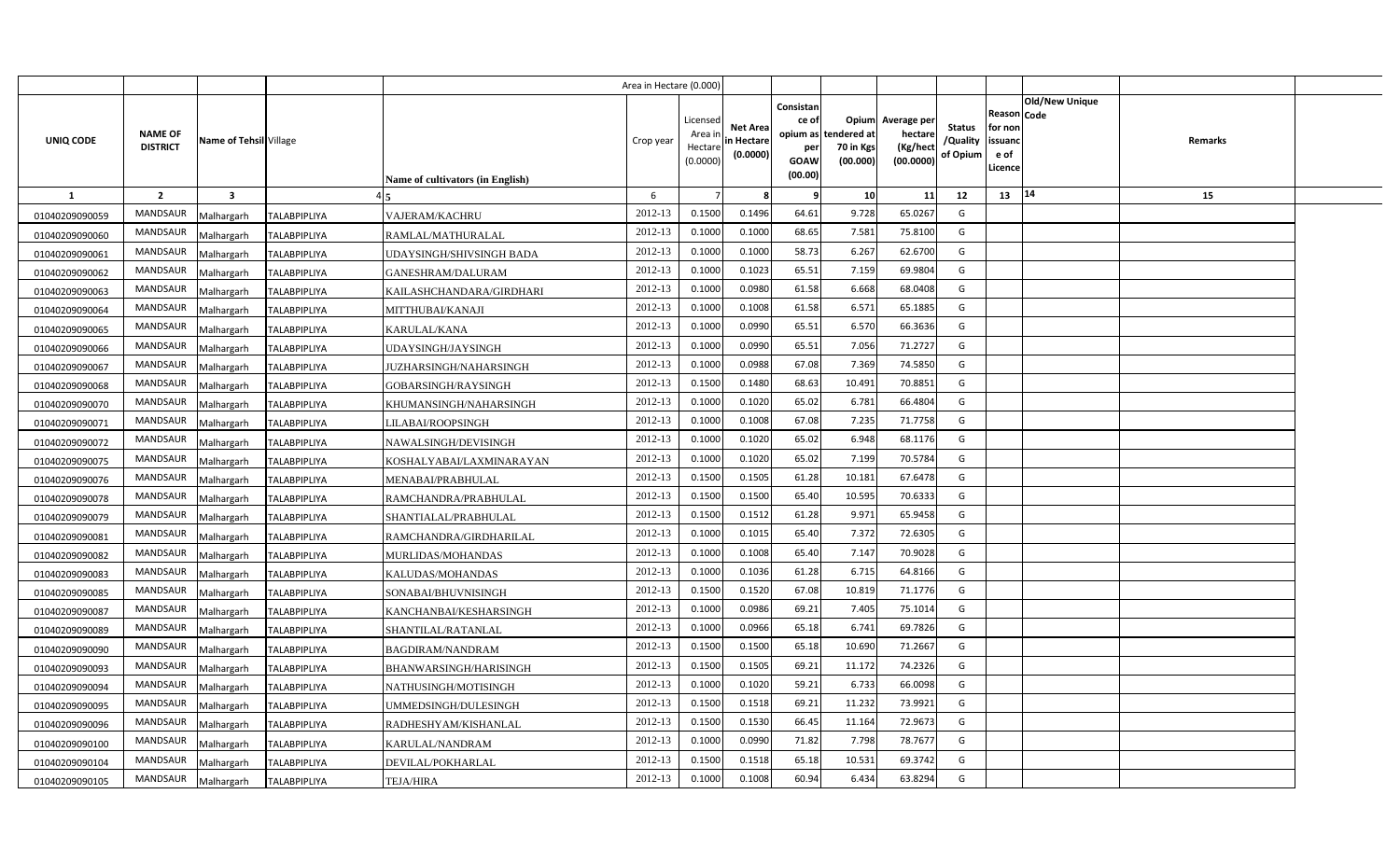|                |                                   |                         |                     |                                  | Area in Hectare (0.000) |                                            |                                           |                                                          |                                               |                                                 |                                       |                                                      |                       |                   |  |
|----------------|-----------------------------------|-------------------------|---------------------|----------------------------------|-------------------------|--------------------------------------------|-------------------------------------------|----------------------------------------------------------|-----------------------------------------------|-------------------------------------------------|---------------------------------------|------------------------------------------------------|-----------------------|-------------------|--|
| UNIQ CODE      | <b>NAME OF</b><br><b>DISTRICT</b> | Name of Tehsil Village  |                     | Name of cultivators (in English) | Crop year               | Licensed<br>Area in<br>Hectare<br>(0.0000) | <b>Net Area</b><br>in Hectare<br>(0.0000) | Consistan<br>ce of<br>opium as<br>per<br>GOAW<br>(00.00) | Opium<br>tendered at<br>70 in Kgs<br>(00.000) | Average per<br>hectare<br>(Kg/hect<br>(00.0000) | <b>Status</b><br>/Quality<br>of Opium | Reason Code<br>for non<br>issuand<br>e of<br>Licence | <b>Old/New Unique</b> | Remarks           |  |
| $\mathbf{1}$   | $\overline{2}$                    | $\overline{\mathbf{3}}$ |                     |                                  | 6                       |                                            |                                           |                                                          | 10                                            | 11                                              | 12                                    | 13                                                   | 14                    | 15                |  |
| 01040209090107 | <b>MANDSAUR</b>                   | Malhargarh              | <b>TALABPIPLIYA</b> | <b>BADRILAL/MATHURALAL</b>       | 2012-13                 | 0.1500                                     | 0.1520                                    | 64.64                                                    | 10.379                                        | 68.2829                                         | G                                     |                                                      |                       |                   |  |
| 01040209090108 | <b>MANDSAUR</b>                   | Malhargarh              | TALABPIPLIYA        | DULESINGH/BHERUSINGH             | 2012-13                 | 0.1500                                     | 0.1512                                    | 66.45                                                    | 10.736                                        | 71.0053                                         | G                                     |                                                      |                       |                   |  |
| 01040209090115 | <b>MANDSAUR</b>                   | Malhargarh              | <b>TALABPIPLIYA</b> | BHANWARLAL/KANEHIYALAL           | 2012-13                 | 0.1000                                     | 0.1010                                    | 60.94                                                    | 6.277                                         | 62.1485                                         | G                                     |                                                      |                       |                   |  |
| 01040209090118 | <b>MANDSAUR</b>                   | Malhargarh              | <b>TALABPIPLIYA</b> | MODSINGH/ROOPSINGH               | 2012-13                 | 0.1000                                     | 0.0999                                    | 60.94                                                    | 6.529                                         | 65.3554                                         | G                                     |                                                      |                       |                   |  |
| 01040209090119 | <b>MANDSAUR</b>                   | Malhargarh              | TALABPIPLIYA        | BALWANTSINGH/ISHWARSINGH         | 2012-13                 | 0.1000                                     | 0.0990                                    | 69.68                                                    | 7.247                                         | 73.2020                                         | G                                     |                                                      |                       |                   |  |
| 01040209090120 | <b>MANDSAUR</b>                   | Malhargarh              | <b>TALABPIPLIYA</b> | <b>BHARATSINGH/DHULSINGH</b>     | 2012-13                 | 0.1500                                     | 0.1479                                    | 64.64                                                    | 10.481                                        | 70.8654                                         | G                                     |                                                      |                       |                   |  |
| 01040209090122 | <b>MANDSAUR</b>                   | Malhargarh              | TALABPIPLIYA        | <b>BANSHILAL/KISHANLAL</b>       | 2012-13                 | 0.1000                                     | 0.1015                                    | 64.64                                                    | 7.212                                         | 71.0542                                         | G                                     |                                                      |                       |                   |  |
| 01040209090123 | <b>MANDSAUR</b>                   | Malhargarh              | TALABPIPLIYA        | SHANTIBAI/RAMRATAN               | 2012-13                 | 0.1500                                     | 0.1480                                    | 62.03                                                    | 9.748                                         | 65.8649                                         | G                                     |                                                      |                       |                   |  |
| 01040209090124 | <b>MANDSAUR</b>                   | Malhargarh              | <b>TALABPIPLIYA</b> | LABHCHANDRA/VIJAYRAM             | 2012-13                 | 0.1000                                     | 0.0988                                    | 69.29                                                    | 6.959                                         | 70.4352                                         | G                                     |                                                      |                       |                   |  |
| 01040209090127 | <b>MANDSAUR</b>                   | Malhargarh              | <b>TALABPIPLIYA</b> | NATHUSINGH/PREMSINGH             | 2012-13                 | 0.1000                                     | 0.1023                                    | 62.03                                                    | 7.204                                         | 70.4203                                         | G                                     |                                                      |                       |                   |  |
| 01040209090128 | <b>MANDSAUR</b>                   | Malhargarh              | <b>TALABPIPLIYA</b> | MANOHARSINGH/BAPUSINGH           | 2012-13                 | 0.1500                                     | 0.1500                                    | 62.03                                                    | 9.872                                         | 65.8133                                         | G                                     |                                                      |                       |                   |  |
| 01040209090131 | <b>MANDSAUR</b>                   | Malhargarh              | <b>TALABPIPLIYA</b> | VINODKUMAR/KANWARLAL             | 2012-13                 | 0.1500                                     | 0.1472                                    | 63.56                                                    | 10.297                                        | 69.9524                                         | G                                     |                                                      |                       |                   |  |
| 01040209090133 | <b>MANDSAUR</b>                   | Malhargarh              | <b>TALABPIPLIYA</b> | <b>BHOPAL SINGH/KISHORSINGH</b>  | 2012-13                 | 0.1500                                     | 0.1496                                    | 61.41                                                    | 9.808                                         | 65.5615                                         | G                                     |                                                      |                       |                   |  |
| 01040209090134 | <b>MANDSAUR</b>                   | Malhargarh              | <b>TALABPIPLIYA</b> | RAMSINGH/LAXMAN                  | 2012-13                 | 0.1500                                     | 0.1491                                    | 66.45                                                    | 11.040                                        | 74.0443                                         | G                                     |                                                      |                       |                   |  |
| 01040209090138 | <b>MANDSAUR</b>                   | Malhargarh              | <b>TALABPIPLIYA</b> | SHIVLAL/AMRA                     | 2012-13                 | 0.1000                                     | 0.1014                                    | 67.72                                                    | 7.430                                         | 73.2742                                         | G                                     |                                                      |                       |                   |  |
| 01040209090140 | <b>MANDSAUR</b>                   | Malhargarh              | <b>TALABPIPLIYA</b> | PRABHULAL/LALA                   | 2012-13                 | 0.1500                                     | 0.1480                                    | 67.37                                                    | 10.529                                        | 71.1419                                         | G                                     |                                                      |                       |                   |  |
| 01040209090141 | <b>MANDSAUR</b>                   | Malhargarh              | <b>TALABPIPLIYA</b> | DASHRATH/NIRBHAYSINGH            | 2012-13                 | 0.1000                                     | 0.0968                                    | 67.72                                                    | 7.101                                         | 73.3574                                         | G                                     |                                                      |                       |                   |  |
| 01040209090145 | <b>MANDSAUR</b>                   | Malhargarh              | <b>TALABPIPLIYA</b> | SAJJANSINGH/KISHORSINGH          | 2012-13                 | 0.1500                                     | 0.1513                                    | 61.41                                                    | 9.852                                         | 65.1157                                         | G                                     |                                                      |                       |                   |  |
| 01040209090146 | <b>MANDSAUR</b>                   | Malhargarh              | <b>TALABPIPLIYA</b> | DEVISINGH/KISHORSINGH            | 2012-13                 | 0.1000                                     | 0.1000                                    | 63.56                                                    | 6.783                                         | 67.8300                                         | G                                     |                                                      |                       |                   |  |
| 01040209090157 | <b>MANDSAUR</b>                   | Malhargarh              | <b>TALABPIPLIYA</b> | SHIVLAL/MOHANLAL                 | 2012-13                 | 0.1500                                     | 0.1491                                    | 59.21                                                    | 9.313                                         | 62.4614                                         | G                                     |                                                      |                       |                   |  |
| 01040209090165 | <b>MANDSAUR</b>                   | Malhargarh              | <b>TALABPIPLIYA</b> | BHERULAL/BHUVAN                  | 2012-13                 | 0.1500                                     | 0.1482                                    | 67.72                                                    | 10.884                                        | 73.4413                                         | G                                     |                                                      |                       |                   |  |
| 01040209090166 | <b>MANDSAUR</b>                   | Malhargarh              | <b>TALABPIPLIYA</b> | JAGDISHCHANDRA/SHOJILAL@SOGILAL  | 2012-13                 | 0.1000                                     | 0.1008                                    | 63.56                                                    | 7.137                                         | 70.8036                                         | G                                     |                                                      |                       | TRANSFER/GARRAWAD |  |
| 01040209090169 | <b>MANDSAUR</b>                   | Malhargarh              | <b>TALABPIPLIYA</b> | BHAGATSINGH/NIRBHAYSINGH         | 2012-13                 | 0.1000                                     | 0.0992                                    | 64.69                                                    | 7.125                                         | 71.8246                                         | G                                     |                                                      |                       |                   |  |
| 01040209090171 | <b>MANDSAUR</b>                   | Malhargarh              | <b>TALABPIPLIYA</b> | BHANWARBAI/NATHULAL              | 2012-13                 | 0.1000                                     | 0.1000                                    | 61.41                                                    | 6.676                                         | 66.7600                                         | G                                     |                                                      |                       |                   |  |
| 01040209090173 | <b>MANDSAUR</b>                   | Malhargarh              | <b>TALABPIPLIYA</b> | DILIPSINGH/KARANSINGH            | 2012-13                 | 0.1000                                     | 0.1000                                    | 68.48                                                    | 7.601                                         | 76.0100                                         | G                                     |                                                      |                       |                   |  |
| 01040209090174 | <b>MANDSAUR</b>                   | Malhargarh              | TALABPIPLIYA        | SHAMBHUSINGH/KISHORSINGH         | 2012-13                 | 0.1500                                     | 0.1513                                    | 62.62                                                    | 10.055                                        | 66.4574                                         | G                                     |                                                      |                       |                   |  |
| 01040209090176 | <b>MANDSAUR</b>                   | Malhargarh              | <b>TALABPIPLIYA</b> | KANTILAL/RATANLAL                | 2012-13                 | 0.1500                                     | 0.1479                                    | 62.62                                                    | 10.046                                        | 67.9243                                         | G                                     |                                                      |                       |                   |  |
| 01040209090178 | <b>MANDSAUR</b>                   | Malhargarh              | <b>TALABPIPLIYA</b> | DASHRATH/UDAYRAM                 | 2012-13                 | 0.1000                                     | 0.0992                                    | 64.69                                                    | 7.199                                         | 72.5706                                         | G                                     |                                                      |                       |                   |  |
| 01040209090086 | <b>MANDSAUR</b>                   | Malhargarh              | <b>TALABPIPLIYA</b> | BHANWARBAI/BHANWARLAL            | 2012-13                 | 0.1500                                     | 0.1476                                    | 64.05                                                    | 10.239                                        | 69.3699                                         | G                                     |                                                      |                       |                   |  |
| 01040209090179 | <b>MANDSAUR</b>                   | Malhargarh              | <b>TALABPIPLIYA</b> | KALUSINGH/NAHARSINGH             | 2012-13                 | 0.1000                                     | 0.1008                                    | 59.21                                                    | 6.403                                         | 63.5218                                         | G                                     |                                                      |                       |                   |  |
| 01040209090180 | MANDSAUR                          | Malhargarh              | <b>TALABPIPLIYA</b> | GIRDHARI/JAGANNATH               | 2012-13                 | 0.1500                                     | 0.1512                                    | 62.62                                                    | 10.064                                        | 66.5608                                         | G                                     |                                                      |                       |                   |  |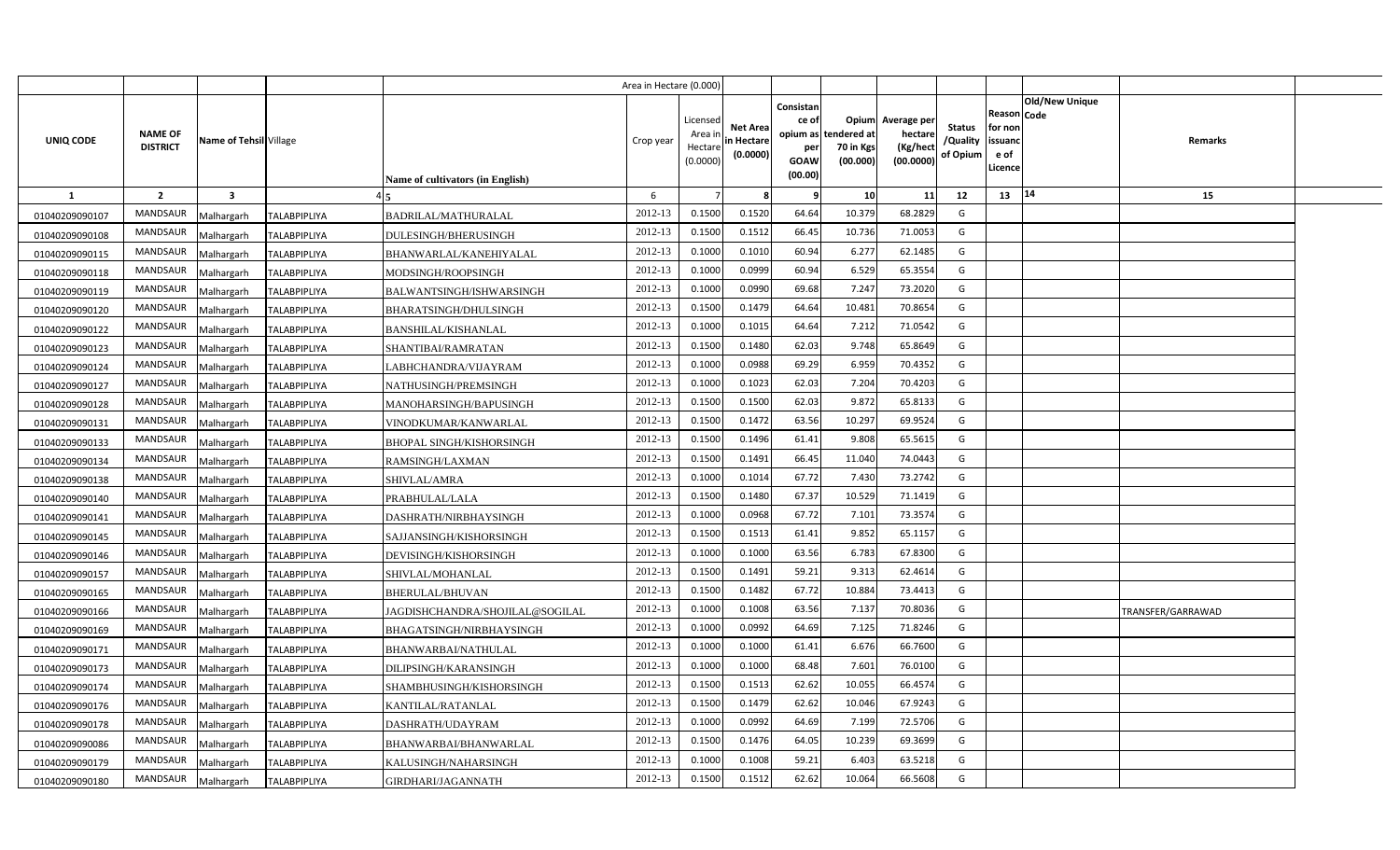|                |                                   |                         |                     |                                         | Area in Hectare (0.000) |                                            |                                           |                                                          |                                               |                                                 |                                       |                                                 |                                      |             |  |
|----------------|-----------------------------------|-------------------------|---------------------|-----------------------------------------|-------------------------|--------------------------------------------|-------------------------------------------|----------------------------------------------------------|-----------------------------------------------|-------------------------------------------------|---------------------------------------|-------------------------------------------------|--------------------------------------|-------------|--|
| UNIQ CODE      | <b>NAME OF</b><br><b>DISTRICT</b> | Name of Tehsil Village  |                     | <b>Name of cultivators (in English)</b> | Crop year               | Licensed<br>Area ir<br>Hectare<br>(0.0000) | <b>Net Area</b><br>in Hectare<br>(0.0000) | Consistan<br>ce of<br>opium as<br>per<br>GOAW<br>(00.00) | Opium<br>tendered at<br>70 in Kgs<br>(00.000) | Average per<br>hectare<br>(Kg/hect<br>(00.0000) | <b>Status</b><br>/Quality<br>of Opium | Reason<br>for non<br>issuand<br>e of<br>Licence | <b>Old/New Unique</b><br><b>Code</b> | Remarks     |  |
| <b>1</b>       | $\overline{2}$                    | $\overline{\mathbf{3}}$ |                     |                                         | 6                       |                                            |                                           |                                                          | 10                                            | 11                                              | 12                                    | 13                                              | 14                                   | 15          |  |
| 01040209090125 | <b>MANDSAUR</b>                   | Malhargarh              | <b>TALABPIPLIYA</b> | KARIBAI/GORDHAN                         | 2012-13                 | 0.1000                                     | 0.0990                                    | 62.77                                                    | 6.501                                         | 65.6667                                         | G                                     |                                                 |                                      |             |  |
| 01040209090182 | <b>MANDSAUR</b>                   | Malhargarh              | TALABPIPLIYA        | GITABAI/MOHANLAL                        | 2012-13                 | 0.1000                                     | 0.0990                                    | 58.75                                                    | 6.370                                         | 64.3434                                         | G                                     |                                                 |                                      |             |  |
| 01040209090037 | MANDSAUR                          | Malhargarh              | <b>TALABPIPLIYA</b> | <b>BULAKBAI/SHIVSINGH</b>               | 2012-13                 | 0.1000                                     | 0.1000                                    | 62.77                                                    | 6.528                                         | 65.2800                                         | G                                     |                                                 |                                      |             |  |
| 01040209090129 | MANDSAUR                          | Malhargarh              | <b>TALABPIPLIYA</b> | KANWARLAL/BHANWARLAL                    | 2012-13                 | 0.1500                                     | 0.1472                                    | 62.77                                                    | 10.115                                        | 68.7160                                         | G                                     |                                                 |                                      |             |  |
| 01040209090039 | MANDSAUR                          | Malhargarh              | <b>TALABPIPLIYA</b> | MANGUBAI/RAMSINGH                       | 2012-13                 | 0.1000                                     | 0.102!                                    | 63.58                                                    | 6.930                                         | 67.6098                                         | G                                     |                                                 |                                      |             |  |
| 01040209090038 | <b>MANDSAUR</b>                   | Malhargarh              | <b>TALABPIPLIYA</b> | HARSINGH/GIRVARSINGH                    | 2012-13                 | 0.100                                      | 0.0992                                    | 58.75                                                    | 6.337                                         | 63.8810                                         | G                                     |                                                 |                                      |             |  |
| 01040209090102 | MANDSAUR                          | Malhargarh              | TALABPIPLIYA        | JAWANSINGH/SHIVSINGH                    | 2012-13                 | 0.1000                                     | 0.1008                                    | 63.58                                                    | 6.703                                         | 66.4980                                         | G                                     |                                                 |                                      |             |  |
| 01040209090142 | <b>MANDSAUR</b>                   | Malhargarh              | <b>TALABPIPLIYA</b> | DHAPUBAI/BHAVSINGH                      | 2012-13                 | 0.1500                                     | 0.1496                                    | 64.69                                                    | 10.766                                        | 71.9652                                         | G                                     |                                                 |                                      | name change |  |
| 01040209090156 | MANDSAUR                          | Malhargarh              | TALABPIPLIYA        | KALUSINGH/NANDSINGH                     | 2012-13                 | 0.1000                                     | 0.0989                                    | 63.58                                                    | 6.703                                         | 67.7755                                         | G                                     |                                                 |                                      |             |  |
| 01040209090098 | MANDSAUR                          | Malhargarh              | <b>TALABPIPLIYA</b> | KISHORSINGH/DAULATSINGH                 | 2012-13                 | 0.1000                                     | 0.1020                                    | 63.14                                                    | 6.855                                         | 67.2059                                         | G                                     |                                                 |                                      | name change |  |
| 01040209090183 | <b>MANDSAUR</b>                   | Malhargarh              | <b>TALABPIPLIYA</b> | <b>VARDIBAI/LALU</b>                    | 2012-13                 | 0.1000                                     | 0.101                                     | 64.05                                                    | 7.229                                         | 71.2919                                         | G                                     |                                                 |                                      |             |  |
| 01040209090184 | <b>MANDSAUR</b>                   | Malhargarh              | <b>TALABPIPLIYA</b> | RAMVILAS/BALARAM                        | 2012-13                 | 0.1000                                     | 0.0990                                    | 63.15                                                    | 6.495                                         | 65.6061                                         | G                                     |                                                 |                                      |             |  |
| 01040209090164 | <b>MANDSAUR</b>                   | Malhargarh              | <b>TALABPIPLIYA</b> | NANDLAL/MODIRAM                         | 2012-13                 | 0.1500                                     |                                           |                                                          |                                               | 0.0000                                          | F                                     |                                                 |                                      |             |  |
| 01040209090011 | <b>MANDSAUR</b>                   | Malhargarh              | <b>TALABPIPLIYA</b> | DEVISINGH/NAHARSINGH                    | 2012-13                 | 0.1000                                     | 0.1022                                    | 63.14                                                    | 7.099                                         | 69.4618                                         | G                                     |                                                 |                                      |             |  |
| 01040209090175 | MANDSAUR                          | Malhargarh              | <b>TALABPIPLIYA</b> | MANGUSINGH/CHATARSINGH                  | 2012-13                 | 0.1000                                     | 0.0999                                    | 64.05                                                    | 6.881                                         | 68.8789                                         | G                                     |                                                 |                                      |             |  |
| 01040209090160 | <b>MANDSAUR</b>                   | Malhargarh              | <b>TALABPIPLIYA</b> | NAZARBAI/BAPUSINGH                      | 2012-13                 | 0.1500                                     | 0.1482                                    | 63.15                                                    | 10.221                                        | 68.9676                                         | G                                     |                                                 |                                      |             |  |
| 01040209090048 | MANDSAUR                          | Malhargarh              | <b>TALABPIPLIYA</b> | KANWARBAI/BHERUSINGH                    | 2012-13                 | 0.1000                                     | 0.0960                                    | 63.15                                                    | 6.649                                         | 69.2604                                         | G                                     |                                                 |                                      |             |  |
| 01040209090135 | <b>MANDSAUR</b>                   | Malhargarh              | <b>TALABPIPLIYA</b> | KISHORSINGH/LAXMANSINGH                 | 2012-13                 | 0.1000                                     | 0.1001                                    | 63.14                                                    | 6.720                                         | 67.1329                                         | G                                     |                                                 |                                      |             |  |
| 01040209090190 | <b>MANDSAUR</b>                   | Malhargarh              | TALABPIPLIYA        | <b>BHULIBAI/DULESINGH</b>               | 2012-13                 | 0.1500                                     | 0.1482                                    | 64.61                                                    | 10.282                                        | 69.3792                                         | G                                     |                                                 |                                      |             |  |
| 01040209090121 | <b>MANDSAUR</b>                   | Malhargarh              | <b>TALABPIPLIYA</b> | UDAYRAM/MOHANLAL                        | 2012-13                 | 0.1500                                     | 0.1485                                    | 61.82                                                    | 9.944                                         | 66.9630                                         | G                                     |                                                 |                                      |             |  |
| 01040209090192 | <b>MANDSAUR</b>                   | Malhargarh              | <b>TALABPIPLIYA</b> | NAHARSINGH/BAPUSINGH                    | 2012-13                 | 0.1000                                     | 0.1023                                    | 64.61                                                    | 6.913                                         | 67.5758                                         | G                                     |                                                 |                                      |             |  |
| 01040209090193 | <b>MANDSAUR</b>                   | Malhargarh              | <b>TALABPIPLIYA</b> | BASANTIBAI/MODIRAM                      | 2012-13                 | 0.1500                                     | 0.1505                                    | 60.69                                                    | 10.231                                        | 67.9801                                         | G                                     |                                                 |                                      |             |  |
| 01040209090031 | <b>MANDSAUR</b>                   | Malhargarh              | <b>TALABPIPLIYA</b> | BANTIKUMAR/KANTILAL                     | 2012-13                 | 0.1500                                     | 0.1500                                    | 63.11                                                    | 10.431                                        | 69.5400                                         | G                                     |                                                 |                                      |             |  |
| 01040209090084 | <b>MANDSAUR</b>                   | Malhargarh              | <b>TALABPIPLIYA</b> | VISHNUDAS/MOHANDAS                      | 2012-13                 | 0.1000                                     | 0.101!                                    | 69.80                                                    | 7.548                                         | 74.3645                                         | G                                     |                                                 |                                      |             |  |
| 01040209090195 | <b>MANDSAUR</b>                   | Malhargarh              | <b>TALABPIPLIYA</b> | RUKMANBAI/KASHIRAM                      | 2012-13                 | 0.1000                                     | 0.0999                                    | 60.69                                                    | 6.589                                         | 65.9560                                         | G                                     |                                                 |                                      |             |  |
| 01040209090196 | <b>MANDSAUR</b>                   | Malhargarh              | <b>TALABPIPLIYA</b> | BAPULAL/KASHIRAM                        | 2012-13                 | 0.1000                                     | 0.0990                                    | 57.49                                                    | 6.201                                         | 62.6364                                         | G                                     |                                                 |                                      |             |  |
| 01040209090197 | <b>MANDSAUR</b>                   | Malhargarh              | <b>TALABPIPLIYA</b> | MADHULAL/KASHIRAM                       | 2012-13                 | 0.1000                                     | 0.1015                                    | 58.53                                                    | 6.455                                         | 63.5961                                         | G                                     |                                                 |                                      |             |  |
| 01040209090117 | <b>MANDSAUR</b>                   | Malhargarh              | TALABPIPLIYA        | SUGANBAI/KALUSINGH                      | 2012-13                 | 0.1000                                     | 0.1035                                    | 63.11                                                    | 7.014                                         | 67.7681                                         | G                                     |                                                 |                                      |             |  |
| 01040209091002 | <b>MANDSAUR</b>                   | Malhargarh              | TAKRAWAD            | HIRALAL/PARTHA                          | 2012-13                 | 0.1000                                     | 0.0880                                    | 60.29                                                    | 5.926                                         | 67.3409                                         | G                                     |                                                 |                                      |             |  |
| 01040209091003 | <b>MANDSAUR</b>                   | Malhargarh              | TAKRAWAD            | KANEHIYALAL/BAPULAL                     | 2012-13                 | 0.1000                                     | 0.0994                                    | 71.36                                                    | 7.330                                         | 73.7425                                         | G                                     |                                                 |                                      |             |  |
| 01040209091004 | MANDSAUR                          | Malhargarh              | <b>TAKRAWAD</b>     | RAMCHANDRA/SHOBHARAM                    | 2012-13                 | 0.1000                                     | 0.1012                                    | 64.64                                                    | 6.723                                         | 66.4328                                         | G                                     |                                                 |                                      |             |  |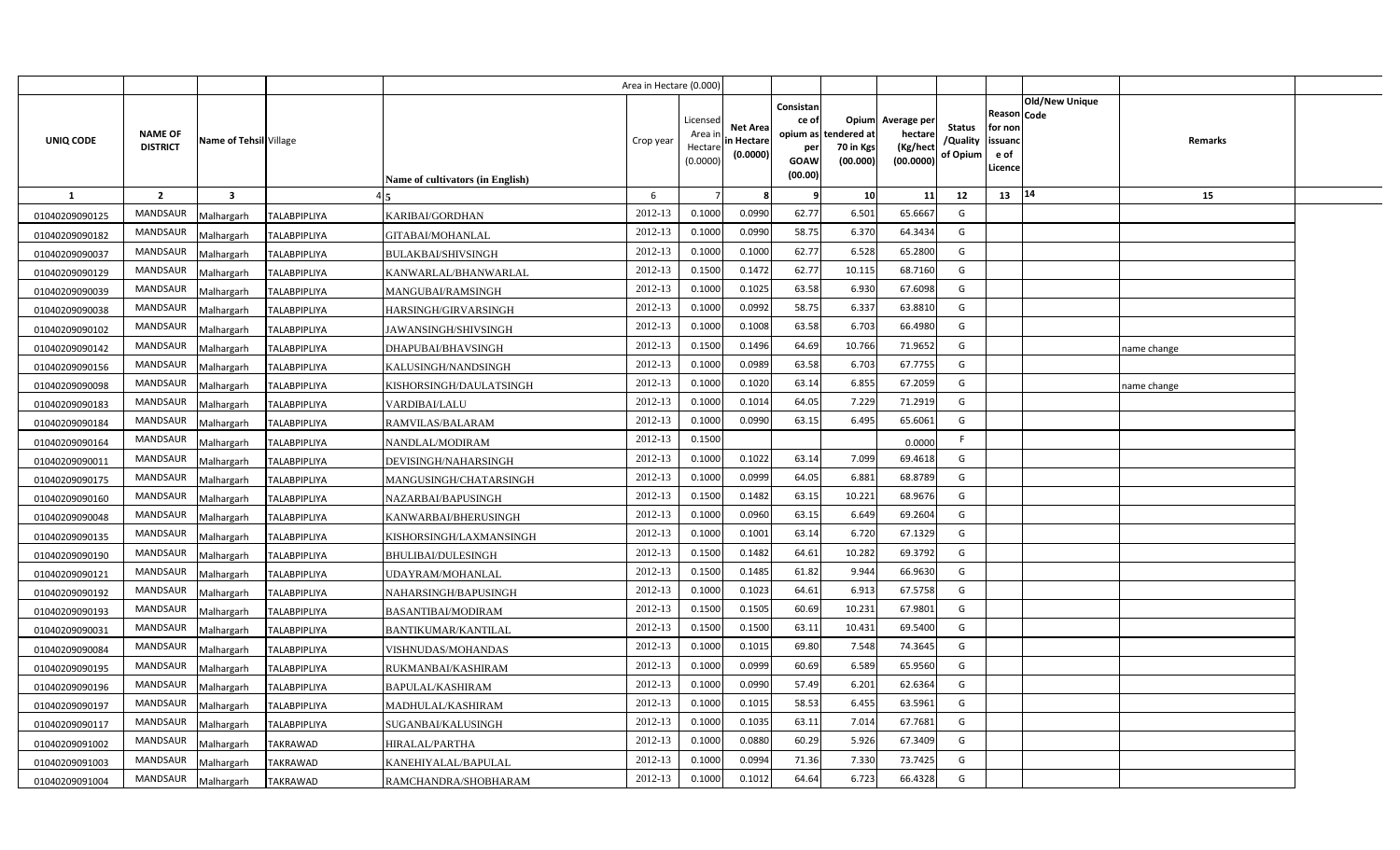|                |                                   |                         |                                         | Area in Hectare (0.000) |                                            |                                           |                                                                 |                                               |                                                 |                                       |                                                             |                       |         |  |
|----------------|-----------------------------------|-------------------------|-----------------------------------------|-------------------------|--------------------------------------------|-------------------------------------------|-----------------------------------------------------------------|-----------------------------------------------|-------------------------------------------------|---------------------------------------|-------------------------------------------------------------|-----------------------|---------|--|
| UNIQ CODE      | <b>NAME OF</b><br><b>DISTRICT</b> | Name of Tehsil Village  | Name of cultivators (in English)        | Crop year               | Licensed<br>Area in<br>Hectare<br>(0.0000) | <b>Net Area</b><br>in Hectare<br>(0.0000) | Consistan<br>ce of<br>opium as<br>per<br><b>GOAW</b><br>(00.00) | Opium<br>tendered at<br>70 in Kgs<br>(00.000) | Average per<br>hectare<br>(Kg/hect<br>(00.0000) | <b>Status</b><br>/Quality<br>of Opium | <b>Reason Code</b><br>for non<br>issuand<br>e of<br>Licence | <b>Old/New Unique</b> | Remarks |  |
| $\mathbf{1}$   | $\overline{2}$                    | $\overline{\mathbf{3}}$ |                                         | 6                       |                                            |                                           |                                                                 | 10 <sup>1</sup>                               | 11                                              | 12                                    | 13 14                                                       |                       | 15      |  |
| 01040209091005 | <b>MANDSAUR</b>                   | Malhargarh              | <b>TAKRAWAD</b><br>RANGLAL/RATANLAL     | 2012-13                 | 0.1500                                     | 0.1512                                    | 68.21                                                           | 11.031                                        | 72.9563                                         | G                                     |                                                             |                       |         |  |
| 01040209091006 | <b>MANDSAUR</b>                   | Malhargarh              | <b>TAKRAWAD</b><br>MOHANLAL/BHERULAL    | 2012-13                 | 0.1000                                     | 0.1008                                    | 65.91                                                           | 7.165                                         | 71.0813                                         | G                                     |                                                             |                       |         |  |
| 01040209091007 | <b>MANDSAUR</b>                   | Malhargarh              | <b>TAKRAWAD</b><br>HIRALAL/KISHANLAL    | 2012-13                 | 0.1500                                     | 0.1404                                    | 76.97                                                           | 11.260                                        | 80.1994                                         | G                                     |                                                             |                       |         |  |
| 01040209091008 | <b>MANDSAUR</b>                   | Malhargarh              | <b>TAKRAWAD</b><br>BASANTILAL/KANWARLAL | 2012-13                 | 0.1500                                     | 0.1448                                    | 65.91                                                           | 9.689                                         | 66.9130                                         | G                                     |                                                             |                       |         |  |
| 01040209091010 | <b>MANDSAUR</b>                   | Malhargarh              | <b>TAKRAWAD</b><br>MOHANBAI/BHUVANIRAM  | 2012-13                 | 0.1500                                     | 0.1444                                    | 60.29                                                           | 9.087                                         | 62.9294                                         | G                                     |                                                             |                       |         |  |
| 01040209091011 | <b>MANDSAUR</b>                   | Malhargarh              | <b>TAKRAWAD</b><br>BALARAM/KISHANLAL    | 2012-13                 | 0.1000                                     | 0.0986                                    | 62.61                                                           | 6.270                                         | 63.5903                                         | G                                     |                                                             |                       |         |  |
| 01040209091012 | <b>MANDSAUR</b>                   | Malhargarh              | <b>TAKRAWAD</b><br>KANEHIYALAL/BHERULAL | 2012-13                 | 0.1000                                     | 0.1015                                    | 65.91                                                           | 7.363                                         | 72.5419                                         | G                                     |                                                             |                       |         |  |
| 01040209091013 | <b>MANDSAUR</b>                   | Malhargarh              | <b>TAKRAWAD</b><br>RAJMAL/MOTYABAI      | 2012-13                 | 0.1500                                     | 0.1517                                    | 66.21                                                           | 11.104                                        | 73.1971                                         | G                                     |                                                             |                       |         |  |
| 01040209091014 | <b>MANDSAUR</b>                   | Malhargarh              | TAKRAWAD<br><b>BHERULAL/JAYKISHAN</b>   | 2012-13                 | 0.1500                                     | 0.1498                                    | 66.21                                                           | 10.319                                        | 68.8852                                         | G                                     |                                                             |                       |         |  |
| 01040209091016 | <b>MANDSAUR</b>                   | Malhargarh              | <b>TAKRAWAD</b><br>SURATRAM/RATANLAL    | 2012-13                 | 0.1500                                     | 0.1512                                    | 66.21                                                           | 10.688                                        | 70.6878                                         | G                                     |                                                             |                       |         |  |
| 01040209091017 | <b>MANDSAUR</b>                   | Malhargarh              | TAKRAWAD<br>KANTABAI/KARULAL            | 2012-13                 | 0.1500                                     | 0.1457                                    | 68.60                                                           | 10.319                                        | 70.8236                                         | G                                     |                                                             |                       |         |  |
| 01040209091018 | <b>MANDSAUR</b>                   | Malhargarh              | <b>TAKRAWAD</b><br>JAGDISH/RAMPRAHLAD   | 2012-13                 | 0.1500                                     | 0.1454                                    | 62.61                                                           | 9.418                                         | 64.7730                                         | G                                     |                                                             |                       |         |  |
| 01040209091019 | MANDSAUR                          | Malhargarh              | TAKRAWAD<br>BANSHILAL/BHANWARLAL        | 2012-13                 | 0.1500                                     | 0.1450                                    | 62.61                                                           | 9.329                                         | 64.3379                                         | G                                     |                                                             |                       |         |  |
| 01040209091021 | <b>MANDSAUR</b>                   | Malhargarh              | <b>TAKRAWAD</b><br>DEVRAM/BHUVANIRAM    | 2012-13                 | 0.1500                                     | 0.1476                                    | 70.12                                                           | 11.109                                        | 75.2642                                         | G                                     |                                                             |                       |         |  |
| 01040209091022 | MANDSAUR                          | Malhargarh              | TAKRAWAD<br>JUZHAR/KISHAN               | 2012-13                 | 0.1500                                     | 0.1494                                    | 64.37                                                           | 10.042                                        | 67.2155                                         | G                                     |                                                             |                       |         |  |
| 01040209091023 | MANDSAUR                          | Malhargarh              | NARAYANDAS/TIKAMDAS<br>TAKRAWAD         | 2012-13                 | 0.1500                                     | 0.1480                                    | 67.40                                                           | 10.572                                        | 71.4324                                         | G                                     |                                                             |                       |         |  |
| 01040209091024 | <b>MANDSAUR</b>                   | Malhargarh              | TAKRAWAD<br>MATHURALAL/HAJARILAL        | 2012-13                 | 0.1500                                     | 0.1508                                    | 64.37                                                           | 9.582                                         | 63.5411                                         | G                                     |                                                             |                       |         |  |
| 01040209091025 | <b>MANDSAUR</b>                   | Malhargarh              | TAKRAWAD<br>TULSIRAM/NATHULAL           | 2012-13                 | 0.1500                                     | 0.1521                                    | 69.22                                                           | 11.402                                        | 74.9638                                         | G                                     |                                                             |                       |         |  |
| 01040209091026 | <b>MANDSAUR</b>                   | Malhargarh              | TAKRAWAD<br>AMRITRAM/RAMPRAHLAD         | 2012-13                 | 0.1000                                     | 0.1008                                    | 64.37                                                           | 6.731                                         | 66.7758                                         | G                                     |                                                             |                       |         |  |
| 01040209091027 | <b>MANDSAUR</b>                   | Malhargarh              | TAKRAWAD<br>RAMESHWAR/BHERULAL          | 2012-13                 | 0.1500                                     | 0.1494                                    | 68.37                                                           | 10.802                                        | 72.3025                                         | G                                     |                                                             |                       |         |  |
| 01040209091028 | MANDSAUR                          | Malhargarh              | TAKRAWAD<br><b>BALARAM/HARLAL</b>       | 2012-13                 | 0.1000                                     | 0.1015                                    | 61.28                                                           | 6.434                                         | 63.3892                                         | G                                     |                                                             |                       |         |  |
| 01040209091029 | <b>MANDSAUR</b>                   | Malhargarh              | TAKRAWAD<br>RAMNARAYAN/HAJARILAL        | 2012-13                 | 0.1500                                     | 0.1480                                    | 68.37                                                           | 11.095                                        | 74.9662                                         | G                                     |                                                             |                       |         |  |
| 01040209091030 | <b>MANDSAUR</b>                   | Malhargarh              | <b>TAKRAWAD</b><br>MANGILAL/KALURAM     | 2012-13                 | 0.1500                                     | 0.1476                                    | 64.34                                                           | 9.679                                         | 65.5759                                         | G                                     |                                                             |                       |         |  |
| 01040209091031 | <b>MANDSAUR</b>                   | Malhargarh              | TAKRAWAD<br>PARASRAM/MATHURALAL         | 2012-13                 | 0.1500                                     | 0.1508                                    | 64.34                                                           | 10.543                                        | 69.9138                                         | G                                     |                                                             |                       |         |  |
| 01040209091032 | <b>MANDSAUR</b>                   | Malhargarh              | <b>TAKRAWAD</b><br>RAMGOPAL/BHUVANIRAM  | 2012-13                 | 0.1500                                     | 0.1512                                    | 68.37                                                           | 10.959                                        | 72.4802                                         | G                                     |                                                             |                       |         |  |
| 01040209091033 | <b>MANDSAUR</b>                   | Malhargarh              | TAKRAWAD<br>DHAPUBAI/RAMDAYAL           | 2012-13                 | 0.1500                                     | 0.1520                                    | 64.34                                                           | 10.248                                        | 67.4211                                         | G                                     |                                                             |                       |         |  |
| 01040209091035 | <b>MANDSAUR</b>                   | Malhargarh              | TAKRAWAD<br>SAMPATBAI/VARDICHAND        | 2012-13                 | 0.1000                                     | 0.0950                                    | 64.39                                                           | 6.457                                         | 67.9684                                         | G                                     |                                                             |                       |         |  |
| 01040209091036 | <b>MANDSAUR</b>                   | Malhargarh              | TAKRAWAD<br>RAMKANYABAI/MANGILAL        | 2012-13                 | 0.1500                                     | 0.1520                                    | 61.28                                                           | 10.418                                        | 68.5395                                         | G                                     |                                                             |                       |         |  |
| 01040209091038 | <b>MANDSAUR</b>                   | Malhargarh              | TAKRAWAD<br>KARULAL/JALAM               | 2012-13                 | 0.1500                                     | 0.1450                                    | 61.28                                                           | 9.367                                         | 64.6000                                         | G                                     |                                                             |                       |         |  |
| 01040209091039 | <b>MANDSAUR</b>                   | Malhargarh              | <b>TAKRAWAD</b><br>JAGDISH/VARDICHAND   | 2012-13                 | 0.1500                                     | 0.1444                                    | 64.39                                                           | 10.321                                        | 71.4751                                         | G                                     |                                                             |                       |         |  |
| 01040209091040 | <b>MANDSAUR</b>                   | Malhargarh              | <b>TAKRAWAD</b><br>SHANKARLAL/BAPULAL   | 2012-13                 | 0.1500                                     | 0.1512                                    | 61.87                                                           | 10.332                                        | 68.3333                                         | G                                     |                                                             |                       |         |  |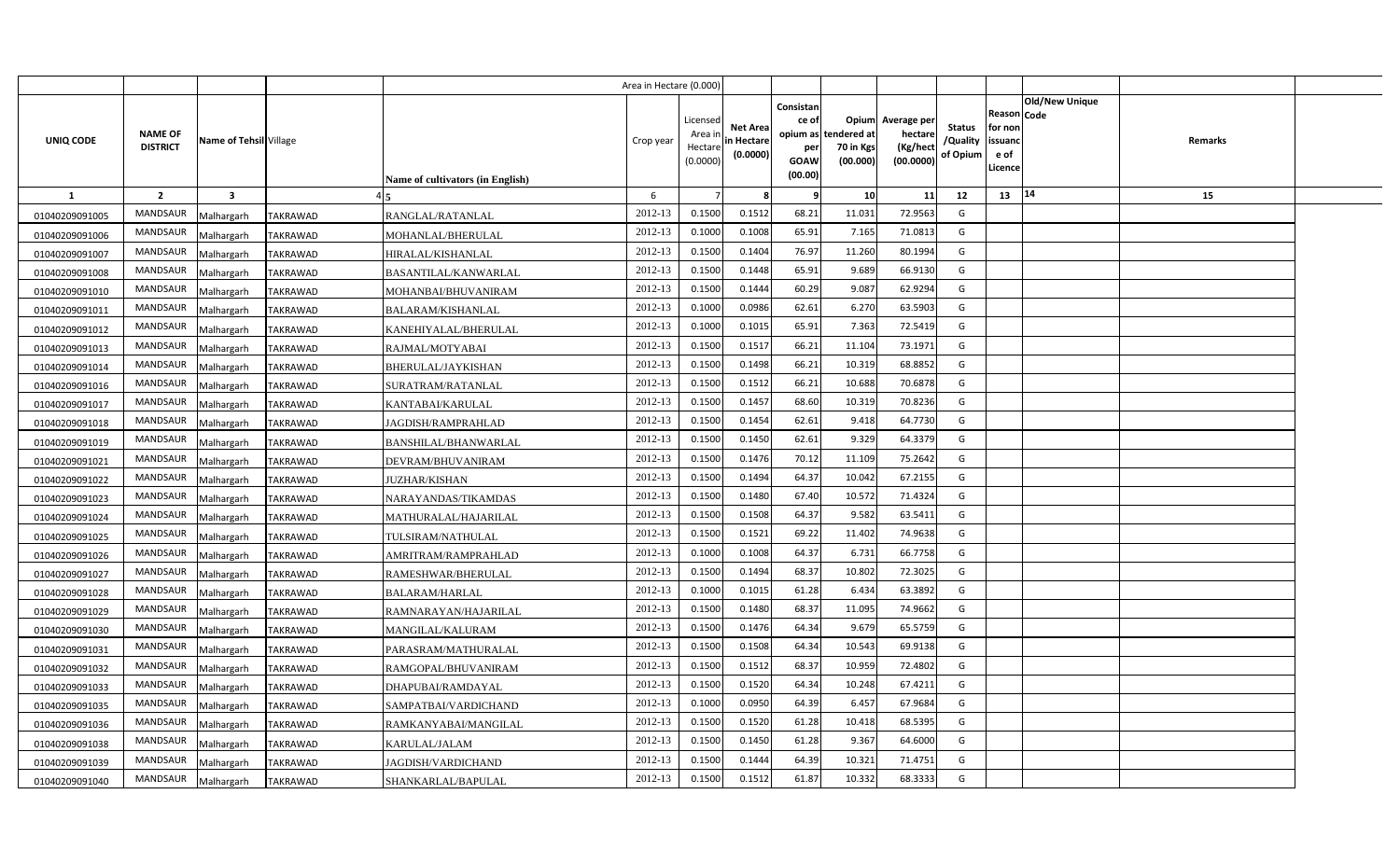|                |                                   |                         |                 |                                  | Area in Hectare (0.000) |                                            |                                           |                                                                 |                                               |                                                 |                                       |                                                             |                       |         |  |
|----------------|-----------------------------------|-------------------------|-----------------|----------------------------------|-------------------------|--------------------------------------------|-------------------------------------------|-----------------------------------------------------------------|-----------------------------------------------|-------------------------------------------------|---------------------------------------|-------------------------------------------------------------|-----------------------|---------|--|
| UNIQ CODE      | <b>NAME OF</b><br><b>DISTRICT</b> | Name of Tehsil Village  |                 | Name of cultivators (in English) | Crop year               | Licensed<br>Area in<br>Hectare<br>(0.0000) | <b>Net Area</b><br>in Hectare<br>(0.0000) | Consistan<br>ce of<br>opium as<br>per<br><b>GOAW</b><br>(00.00) | Opium<br>tendered at<br>70 in Kgs<br>(00.000) | Average per<br>hectare<br>(Kg/hect<br>(00.0000) | <b>Status</b><br>/Quality<br>of Opium | <b>Reason Code</b><br>for non<br>issuanc<br>e of<br>Licence | <b>Old/New Unique</b> | Remarks |  |
| $\mathbf{1}$   | $\overline{2}$                    | $\overline{\mathbf{3}}$ |                 |                                  | 6                       |                                            |                                           |                                                                 | 10 <sup>1</sup>                               | 11                                              | 12                                    | 13 14                                                       |                       | 15      |  |
| 01040209091041 | <b>MANDSAUR</b>                   | Malhargarh              | <b>TAKRAWAD</b> | DEVRAM/ONKARLAL/KACHRU           | 2012-13                 | 0.1000                                     | 0.1040                                    | 71.67                                                           | 7.996                                         | 76.8846                                         | G                                     |                                                             |                       |         |  |
| 01040209091042 | <b>MANDSAUR</b>                   | Malhargarh              | <b>TAKRAWAD</b> | MANGILAL/UDA@UDAYLAL             | 2012-13                 | 0.1500                                     | 0.1470                                    | 64.63                                                           | 9.842                                         | 66.9524                                         | G                                     |                                                             |                       |         |  |
| 01040209091047 | <b>MANDSAUR</b>                   | Malhargarh              | <b>TAKRAWAD</b> | MOHANBAI/AMRITRAM                | 2012-13                 | 0.1000                                     | 0.0987                                    | 62.45                                                           | 6.432                                         | 65.1672                                         | G                                     |                                                             |                       |         |  |
| 01040209091048 | <b>MANDSAUR</b>                   | Malhargarh              | <b>TAKRAWAD</b> | GHANSHYAM/KANEHIYALAL/BAPULAL    | 2012-13                 | 0.1500                                     | 0.1420                                    | 70.11                                                           | 10.066                                        | 70.8873                                         | G                                     |                                                             |                       |         |  |
| 01040209091049 | <b>MANDSAUR</b>                   | Malhargarh              | <b>TAKRAWAD</b> | RAKESHKUMAR/RADHAKISHAN          | 2012-13                 | 0.1500                                     | 0.1474                                    | 64.63                                                           | 9.953                                         | 67.5237                                         | G                                     |                                                             |                       |         |  |
| 01040209091050 | <b>MANDSAUR</b>                   | Malhargarh              | <b>TAKRAWAD</b> | MOHANBAI/CHAMPALAL               | 2012-13                 | 0.1000                                     | 0.0992                                    | 61.87                                                           | 6.496                                         | 65.4839                                         | G                                     |                                                             |                       |         |  |
| 01040209091052 | <b>MANDSAUR</b>                   | Malhargarh              | <b>TAKRAWAD</b> | MANGIBAI/MANGILAL                | 2012-13                 | 0.1500                                     | 0.1472                                    | 64.63                                                           | 9.935                                         | 67.4932                                         | G                                     |                                                             |                       |         |  |
| 01040209091053 | <b>MANDSAUR</b>                   | Malhargarh              | <b>TAKRAWAD</b> | SHYAMLAL/RAMDAYAL                | 2012-13                 | 0.1000                                     | 0.1023                                    | 61.87                                                           | 6.762                                         | 66.0997                                         | G                                     |                                                             |                       |         |  |
| 01040209091054 | <b>MANDSAUR</b>                   | Malhargarh              | TAKRAWAD        | HARISHKUMAR/BALMUKUNAD           | 2012-13                 | 0.1500                                     | 0.1500                                    | 65.05                                                           | 11.170                                        | 74.4667                                         | G                                     |                                                             |                       |         |  |
| 01040209091055 | <b>MANDSAUR</b>                   | Malhargarh              | <b>TAKRAWAD</b> | SURATRAM/RAMNARAYAN              | 2012-13                 | 0.1000                                     | 0.1020                                    | 58.61                                                           | 6.388                                         | 62.6275                                         | G                                     |                                                             |                       |         |  |
| 01040209091056 | <b>MANDSAUR</b>                   | Malhargarh              | TAKRAWAD        | RAMPRASAD/RATANLAL               | 2012-13                 | 0.1000                                     | 0.1016                                    | 64.24                                                           | 6.745                                         | 66.3878                                         | G                                     |                                                             |                       |         |  |
| 01040209091057 | <b>MANDSAUR</b>                   | Malhargarh              | <b>TAKRAWAD</b> | KOSHALYABAI/BHAGATRAM            | 2012-13                 | 0.1000                                     | 0.0992                                    | 64.24                                                           | 6.846                                         | 69.0121                                         | G                                     |                                                             |                       |         |  |
| 01040209091058 | MANDSAUR                          | Malhargarh              | TAKRAWAD        | MANGIBAI/GIRDHARI                | 2012-13                 | 0.1000                                     | 0.0986                                    | 67.60                                                           | 7.359                                         | 74.6349                                         | G                                     |                                                             |                       |         |  |
| 01040209091059 | <b>MANDSAUR</b>                   | Malhargarh              | <b>TAKRAWAD</b> | AMARJI/BHERULAL                  | 2012-13                 | 0.1000                                     | 0.1000                                    | 58.18                                                           | 6.308                                         | 63.0800                                         | G                                     |                                                             |                       |         |  |
| 01040209091061 | MANDSAUR                          | Malhargarh              | TAKRAWAD        | NIRBHAYRAM/PHOOLCHAND            | 2012-13                 | 0.1000                                     | 0.1025                                    | 60.89                                                           | 6.776                                         | 66.1073                                         | G                                     |                                                             |                       |         |  |
| 01040209091062 | MANDSAUR                          | Malhargarh              | TAKRAWAD        | <b>BHULIBAI/PANNALAL</b>         | 2012-13                 | 0.1500                                     | 0.1471                                    | 58.18                                                           | 8.985                                         | 61.0809                                         | G                                     |                                                             |                       |         |  |
| 01040209091063 | <b>MANDSAUR</b>                   | Malhargarh              | TAKRAWAD        | RADHESHYAM/BHERULAL              | 2012-13                 | 0.1500                                     | 0.1548                                    | 60.89                                                           | 10.473                                        | 67.6550                                         | G                                     |                                                             |                       |         |  |
| 01040209091064 | <b>MANDSAUR</b>                   | Malhargarh              | TAKRAWAD        | SHIVLAL/PRATHA                   | 2012-13                 | 0.1500                                     | 0.1518                                    | 58.18                                                           | 8.902                                         | 58.6430                                         | G                                     |                                                             |                       |         |  |
| 01040209091066 | <b>MANDSAUR</b>                   | Malhargarh              | TAKRAWAD        | JAMNABAI/BHHERULAL               | 2012-13                 | 0.1500                                     | 0.1499                                    | 65.05                                                           | 10.139                                        | 67.6384                                         | G                                     |                                                             |                       |         |  |
| 01040209091067 | <b>MANDSAUR</b>                   | Malhargarh              | <b>TAKRAWAD</b> | <b>KALABAI/MANGILAL</b>          | 2012-13                 | 0.1500                                     | 0.1200                                    | 65.57                                                           | 8.543                                         | 71.1917                                         | G                                     |                                                             |                       |         |  |
| 01040209091069 | MANDSAUR                          | Malhargarh              | TAKRAWAD        | MOOLCHANDRA/RADHAKISHAN          | 2012-13                 | 0.1000                                     | 0.1036                                    | 60.89                                                           | 6.924                                         | 66.8340                                         | G                                     |                                                             |                       |         |  |
| 01040209091071 | <b>MANDSAUR</b>                   | Malhargarh              | TAKRAWAD        | KANWARLAL/KALURAM                | 2012-13                 | 0.1500                                     | 0.1458                                    | 69.21                                                           | 10.490                                        | 71.9479                                         | G                                     |                                                             |                       |         |  |
| 01040209091072 | <b>MANDSAUR</b>                   | Malhargarh              | <b>TAKRAWAD</b> | MANGILAL/BHUVANIRAM              | 2012-13                 | 0.1000                                     | 0.0990                                    | 70.46                                                           | 7.650                                         | 77.2727                                         | G                                     |                                                             |                       |         |  |
| 01040209091073 | <b>MANDSAUR</b>                   | Malhargarh              | TAKRAWAD        | GANGARAM/HARIRAM                 | 2012-13                 | 0.1000                                     | 0.1023                                    | 64.24                                                           | 6.819                                         | 66.6569                                         | G                                     |                                                             |                       |         |  |
| 01040209091074 | <b>MANDSAUR</b>                   | Malhargarh              | <b>TAKRAWAD</b> | KANEHIYALAL/BHANWARLAL BADA      | 2012-13                 | 0.1500                                     | 0.1452                                    | 63.82                                                           | 10.093                                        | 69.5110                                         | G                                     |                                                             |                       |         |  |
| 01040209091075 | <b>MANDSAUR</b>                   | Malhargarh              | TAKRAWAD        | SALIMANBANO/HAMID KHAN           | 2012-13                 | 0.1000                                     | 0.0992                                    | 60.08                                                           | 6.145                                         | 61.9456                                         | G                                     |                                                             |                       |         |  |
| 01040209091077 | <b>MANDSAUR</b>                   | Malhargarh              | TAKRAWAD        | VIKRAMSINGH/JUZHARSINGH          | 2012-13                 | 0.1500                                     | 0.1364                                    | 57.13                                                           | 8.390                                         | 61.5103                                         | G                                     |                                                             |                       |         |  |
| 01040209091078 | <b>MANDSAUR</b>                   | Malhargarh              | TAKRAWAD        | GULAMHUSSAIN/NIJAMKHAN           | 2012-13                 | 0.1000                                     | 0.1000                                    | 60.08                                                           | 6.755                                         | 67.5500                                         | G                                     |                                                             |                       |         |  |
| 01040209091081 | <b>MANDSAUR</b>                   | Malhargarh              | TAKRAWAD        | BABULAL/JALIM                    | 2012-13                 | 0.1500                                     | 0.1472                                    | 57.13                                                           | 8.896                                         | 60.4348                                         | G                                     |                                                             |                       |         |  |
| 01040209091082 | <b>MANDSAUR</b>                   | Malhargarh              | <b>TAKRAWAD</b> | DILKHUSHKHAN/KHJUKHAN            | 2012-13                 | 0.1000                                     | 0.1003                                    | 69.29                                                           | 7.691                                         | 76.6800                                         | G                                     |                                                             |                       |         |  |
| 01040209091084 | <b>MANDSAUR</b>                   | Malhargarh              | <b>TAKRAWAD</b> | MOHANLAL/RATANLAL                | 2012-13                 | 0.1500                                     | 0.1496                                    | 63.27                                                           | 10.042                                        | 67.1257                                         | G                                     |                                                             |                       |         |  |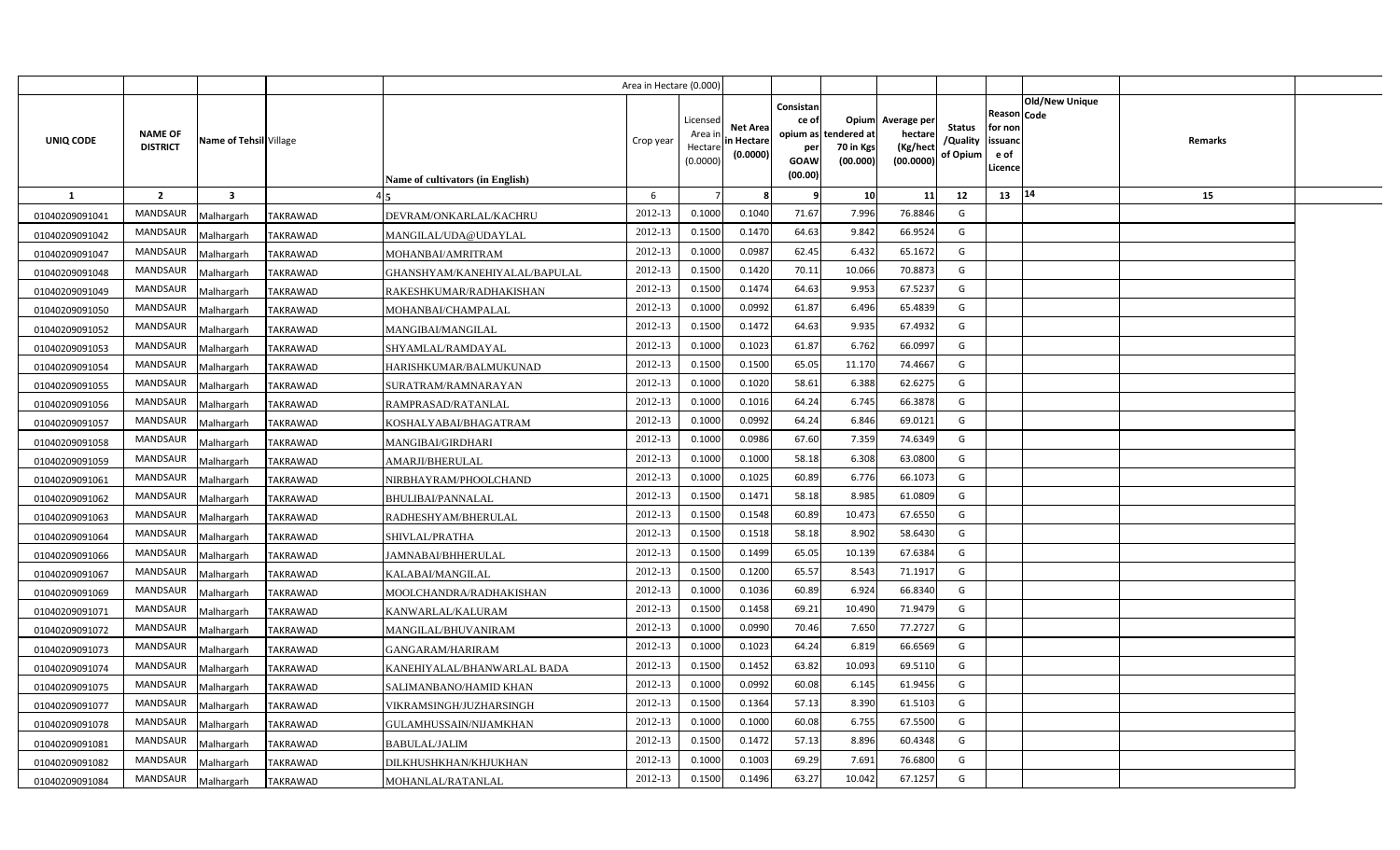|                |                                   |                         |                 |                                  | Area in Hectare (0.000) |                                            |                                           |                                                                 |                                               |                                                 |                                       |                                                             |                       |         |  |
|----------------|-----------------------------------|-------------------------|-----------------|----------------------------------|-------------------------|--------------------------------------------|-------------------------------------------|-----------------------------------------------------------------|-----------------------------------------------|-------------------------------------------------|---------------------------------------|-------------------------------------------------------------|-----------------------|---------|--|
| UNIQ CODE      | <b>NAME OF</b><br><b>DISTRICT</b> | Name of Tehsil Village  |                 | Name of cultivators (in English) | Crop year               | Licensed<br>Area in<br>Hectare<br>(0.0000) | <b>Net Area</b><br>in Hectare<br>(0.0000) | Consistan<br>ce of<br>opium as<br>per<br><b>GOAW</b><br>(00.00) | Opium<br>tendered at<br>70 in Kgs<br>(00.000) | Average per<br>hectare<br>(Kg/hect<br>(00.0000) | <b>Status</b><br>/Quality<br>of Opium | <b>Reason Code</b><br>for non<br>issuand<br>e of<br>Licence | <b>Old/New Unique</b> | Remarks |  |
| $\mathbf{1}$   | $\overline{2}$                    | $\overline{\mathbf{3}}$ |                 |                                  | 6                       |                                            |                                           |                                                                 | 10 <sup>1</sup>                               | 11                                              | 12                                    | 13 14                                                       |                       | 15      |  |
| 01040209091086 | <b>MANDSAUR</b>                   | Malhargarh              | <b>TAKRAWAD</b> | <b>BAGDIBAI/BAGDIRAM</b>         | 2012-13                 | 0.1000                                     | 0.1000                                    | 60.08                                                           | 6.188                                         | 61.8800                                         | G                                     |                                                             |                       |         |  |
| 01040209091087 | <b>MANDSAUR</b>                   | Malhargarh              | <b>TAKRAWAD</b> | KANEHIYALAL/NATHULAL             | 2012-13                 | 0.1500                                     | 0.1500                                    | 65.00                                                           | 9.926                                         | 66.1733                                         | G                                     |                                                             |                       |         |  |
| 01040209091089 | <b>MANDSAUR</b>                   | Malhargarh              | <b>TAKRAWAD</b> | DEVILAL/FAKIRCHAND               | 2012-13                 | 0.1500                                     | 0.1470                                    | 57.13                                                           | 8.798                                         | 59.8503                                         | G                                     |                                                             |                       |         |  |
| 01040209091090 | <b>MANDSAUR</b>                   | Malhargarh              | <b>TAKRAWAD</b> | RATANLAL/KISHANLAL               | 2012-13                 | 0.1000                                     | 0.0990                                    | 58.52                                                           | 6.136                                         | 61.9798                                         | G                                     |                                                             |                       |         |  |
| 01040209091092 | <b>MANDSAUR</b>                   | Malhargarh              | <b>TAKRAWAD</b> | KAILASHCHANDRA/JAGANNATH         | 2012-13                 | 0.1000                                     | 0.1023                                    | 61.00                                                           | 6.466                                         | 63.2063                                         | G                                     |                                                             |                       |         |  |
| 01040209091093 | <b>MANDSAUR</b>                   | Malhargarh              | <b>TAKRAWAD</b> | KASHIRAM/PRBHULAL                | 2012-13                 | 0.1500                                     | 0.1458                                    | 69.21                                                           | 10.668                                        | 73.1687                                         | G                                     |                                                             |                       |         |  |
| 01040209091095 | <b>MANDSAUR</b>                   | Malhargarh              | <b>TAKRAWAD</b> | RADHESHYAM/JAGANNATH             | 2012-13                 | 0.1000                                     | 0.0990                                    | 71.00                                                           | 7.333                                         | 74.0707                                         | G                                     |                                                             |                       |         |  |
| 01040209091096 | <b>MANDSAUR</b>                   | Malhargarh              | <b>TAKRAWAD</b> | KAYYUMALI/FAKRUSHAH              | 2012-13                 | 0.1000                                     | 0.1008                                    | 63.37                                                           | 6.681                                         | 66.2798                                         | G                                     |                                                             |                       |         |  |
| 01040209091098 | <b>MANDSAUR</b>                   | Malhargarh              | TAKRAWAD        | KARULAL/RAMNIVAS                 | 2012-13                 | 0.1000                                     | 0.0979                                    | 63.37                                                           | 6.880                                         | 70.2758                                         | G                                     |                                                             |                       |         |  |
| 01040209091099 | <b>MANDSAUR</b>                   | Malhargarh              | <b>TAKRAWAD</b> | SURESHCHANDRA/RAMNIVAS           | 2012-13                 | 0.1500                                     | 0.1505                                    | 65.29                                                           | 11.034                                        | 73.3156                                         | G                                     |                                                             |                       |         |  |
| 01040209091100 | <b>MANDSAUR</b>                   | Malhargarh              | TAKRAWAD        | GOVINDRAM/RAMNIVAS               | 2012-13                 | 0.1500                                     | 0.1440                                    | 61.00                                                           | 9.507                                         | 66.0208                                         | G                                     |                                                             |                       |         |  |
| 01040209091107 | <b>MANDSAUR</b>                   | Malhargarh              | <b>TAKRAWAD</b> | CHAMOBAI/KHAJUKHAN               | 2012-13                 | 0.1500                                     | 0.1475                                    | 63.37                                                           | 10.356                                        | 70.2102                                         | G                                     |                                                             |                       |         |  |
| 01040209091108 | MANDSAUR                          | Malhargarh              | TAKRAWAD        | RADHESHYAM/MATHURALAL            | 2012-13                 | 0.1500                                     | 0.1472                                    | 76.15                                                           | 11.749                                        | 79.8166                                         | G                                     |                                                             |                       |         |  |
| 01040209091109 | <b>MANDSAUR</b>                   | Malhargarh              | <b>TAKRAWAD</b> | GHANSHYAM/KANEHIYALAL            | 2012-13                 | 0.1500                                     | 0.1548                                    | 62.05                                                           | 10.274                                        | 66.3695                                         | G                                     |                                                             |                       |         |  |
| 01040209091110 | MANDSAUR                          | Malhargarh              | TAKRAWAD        | TAJMOHD/ALLAUDDIN                | 2012-13                 | 0.1000                                     | 0.1016                                    | 62.05                                                           | 6.790                                         | 66.8307                                         | G                                     |                                                             |                       |         |  |
| 01040209091112 | MANDSAUR                          | Malhargarh              | TAKRAWAD        | MISHRILAL/DEVILAL                | 2012-13                 | 0.1000                                     | 0.1000                                    | 61.00                                                           | 6.405                                         | 64.0500                                         | G                                     |                                                             |                       |         |  |
| 01040209091113 | <b>MANDSAUR</b>                   | Malhargarh              | TAKRAWAD        | KARULAL/MANGILAL                 | 2012-13                 | 0.1000                                     | 0.1000                                    | 62.05                                                           | 6.373                                         | 63.7300                                         | G                                     |                                                             |                       |         |  |
| 01040209091114 | <b>MANDSAUR</b>                   | Malhargarh              | TAKRAWAD        | MOHANLAL/NANURAM                 | 2012-13                 | 0.1500                                     | 0.1482                                    | 67.13                                                           | 10.770                                        | 72.6721                                         | G                                     |                                                             |                       |         |  |
| 01040209091115 | <b>MANDSAUR</b>                   | Malhargarh              | TAKRAWAD        | NANALAL/NATHULAL                 | 2012-13                 | 0.1500                                     | 0.1520                                    | 64.23                                                           | 10.515                                        | 69.1776                                         | G                                     |                                                             |                       |         |  |
| 01040209091117 | <b>MANDSAUR</b>                   | Malhargarh              | TAKRAWAD        | KARULAL/PANNALAL                 | 2012-13                 | 0.1500                                     | 0.1448                                    | 72.45                                                           | 10.836                                        | 74.8343                                         | G                                     |                                                             |                       |         |  |
| 01040209091118 | MANDSAUR                          | Malhargarh              | TAKRAWAD        | <b>BALURAM/MANGILAL</b>          | 2012-13                 | 0.1500                                     | 0.1500                                    | 67.22                                                           | 10.813                                        | 72.0867                                         | G                                     |                                                             |                       |         |  |
| 01040209091120 | <b>MANDSAUR</b>                   | Malhargarh              | TAKRAWAD        | JALLAUDDIN/KHUDABAKSH            | 2012-13                 | 0.1500                                     | 0.1492                                    | 64.23                                                           | 10.616                                        | 71.1528                                         | G                                     |                                                             |                       |         |  |
| 01040209091121 | <b>MANDSAUR</b>                   | Malhargarh              | <b>TAKRAWAD</b> | GANGABAI/RAMESHWAR               | 2012-13                 | 0.1500                                     | 0.1440                                    | 64.23                                                           | 9.699                                         | 67.3542                                         | G                                     |                                                             |                       |         |  |
| 01040209091122 | <b>MANDSAUR</b>                   | Malhargarh              | TAKRAWAD        | FAKIRCHAND/KALURAM               | 2012-13                 | 0.1500                                     | 0.1400                                    | 61.04                                                           | 9.426                                         | 67.3286                                         | G                                     |                                                             |                       |         |  |
| 01040209091124 | <b>MANDSAUR</b>                   | Malhargarh              | <b>TAKRAWAD</b> | KANEHIALAL/BHANWARLAL            | 2012-13                 | 0.1500                                     | 0.1512                                    | 64.10                                                           | 10.027                                        | 66.3161                                         | G                                     |                                                             |                       |         |  |
| 01040209091125 | <b>MANDSAUR</b>                   | Malhargarh              | TAKRAWAD        | FAKRUKHAN/CHANDKHAN              | 2012-13                 | 0.1500                                     | 0.1495                                    | 58.52                                                           | 9.873                                         | 66.0401                                         | G                                     |                                                             |                       |         |  |
| 01040209091127 | <b>MANDSAUR</b>                   | Malhargarh              | TAKRAWAD        | MUNNIBAI/HIRALAL                 | 2012-13                 | 0.1000                                     | 0.1040                                    | 58.52                                                           | 6.730                                         | 64.7115                                         | G                                     |                                                             |                       |         |  |
| 01040209091131 | <b>MANDSAUR</b>                   | Malhargarh              | TAKRAWAD        | GULABBAI/UDAYRAM                 | 2012-13                 | 0.1000                                     | 0.0980                                    | 64.10                                                           | 6.511                                         | 66.4388                                         | G                                     |                                                             |                       |         |  |
| 01040209091133 | <b>MANDSAUR</b>                   | Malhargarh              | TAKRAWAD        | KANKUBAI/MANGILAL                | 2012-13                 | 0.1500                                     | 0.1525                                    | 59.51                                                           | 9.853                                         | 64.6098                                         | G                                     |                                                             |                       |         |  |
| 01040209091134 | <b>MANDSAUR</b>                   | Malhargarh              | <b>TAKRAWAD</b> | RAMCHANDRA/SALEGRAM              | 2012-13                 | 0.1500                                     | 0.1472                                    | 64.10                                                           | 10.229                                        | 69.4905                                         | G                                     |                                                             |                       |         |  |
| 01040209091135 | <b>MANDSAUR</b>                   | Malhargarh              | <b>TAKRAWAD</b> | JHMAKLAL/MOHANLAL                | 2012-13                 | 0.1000                                     | 0.0999                                    | 61.04                                                           | 6.566                                         | 65.7257                                         | G                                     |                                                             |                       |         |  |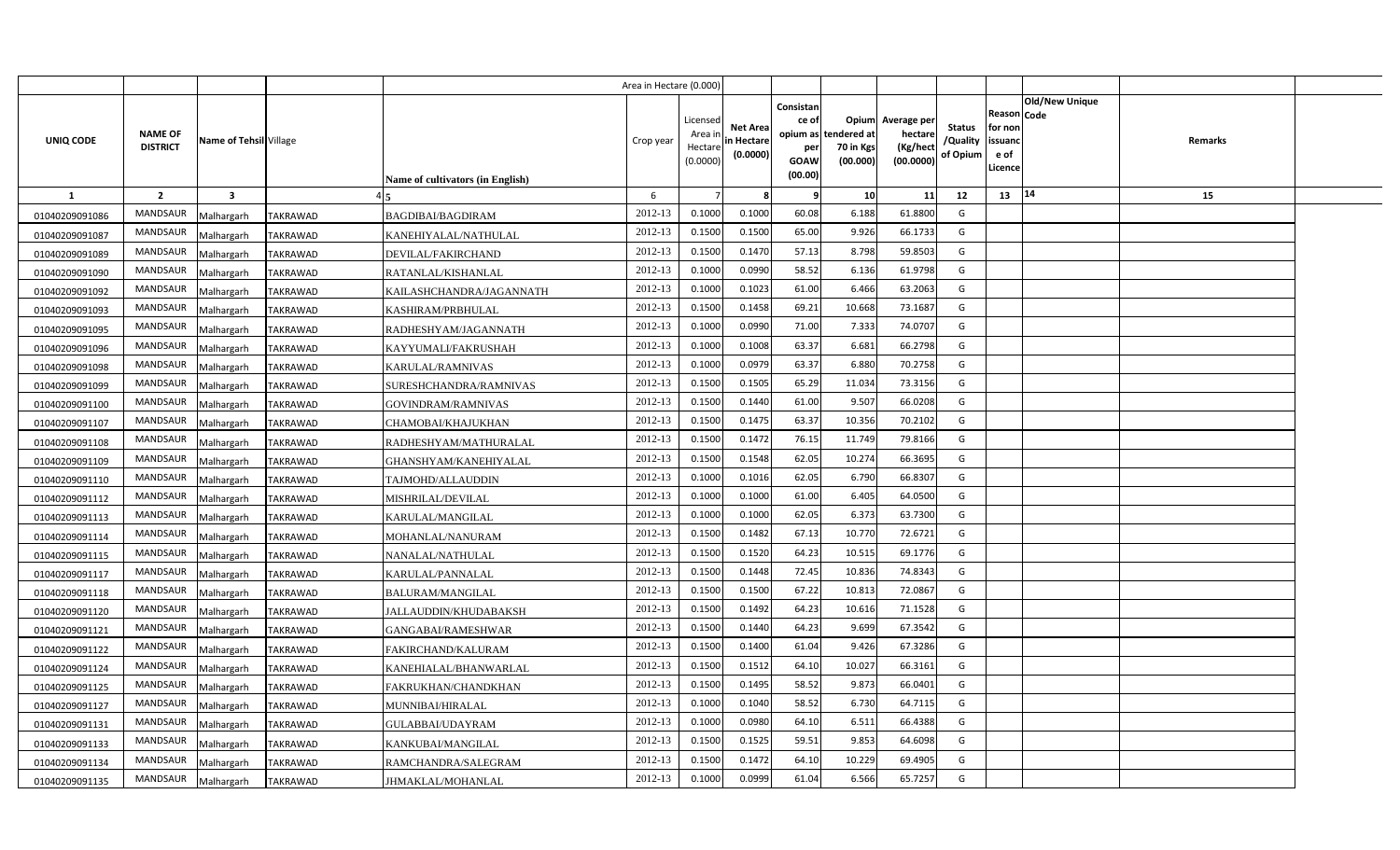|                |                                   |                         |                 |                                         | Area in Hectare (0.000) |                                            |                                           |                                                                 |                                               |                                                 |                                       |                                                             |                       |             |  |
|----------------|-----------------------------------|-------------------------|-----------------|-----------------------------------------|-------------------------|--------------------------------------------|-------------------------------------------|-----------------------------------------------------------------|-----------------------------------------------|-------------------------------------------------|---------------------------------------|-------------------------------------------------------------|-----------------------|-------------|--|
| UNIQ CODE      | <b>NAME OF</b><br><b>DISTRICT</b> | Name of Tehsil Village  |                 | <b>Name of cultivators (in English)</b> | Crop year               | Licensed<br>Area ir<br>Hectare<br>(0.0000) | <b>Net Area</b><br>in Hectare<br>(0.0000) | Consistan<br>ce of<br>opium as<br>per<br><b>GOAW</b><br>(00.00) | Opium<br>tendered at<br>70 in Kgs<br>(00.000) | Average per<br>hectare<br>(Kg/hect<br>(00.0000) | <b>Status</b><br>/Quality<br>of Opium | <b>Reason Code</b><br>for non<br>issuand<br>e of<br>Licence | <b>Old/New Unique</b> | Remarks     |  |
| <b>1</b>       | $\overline{2}$                    | $\overline{\mathbf{3}}$ |                 |                                         | 6                       |                                            |                                           |                                                                 | 10                                            | 11                                              | 12                                    | 13                                                          | 14                    | 15          |  |
| 01040209091136 | <b>MANDSAUR</b>                   | Malhargarh              | TAKRAWAD        | VARDICHAND/KISHANLAL                    | 2012-13                 | 0.1000                                     | 0.1000                                    | 50.96                                                           | 5.322                                         | 53.2200                                         | G                                     | 04                                                          |                       |             |  |
| 01040209091137 | MANDSAUR                          | Malhargarh              | TAKRAWAD        | RAMBHAJAN/RAMNARAYAN                    | 2012-13                 | 0.1000                                     | 0.1008                                    | 65.28                                                           | 6.733                                         | 66.7956                                         | G                                     |                                                             |                       |             |  |
| 01040209091138 | MANDSAUR                          | Malhargarh              | TAKRAWAD        | AMBALAL/VARDICHAND                      | 2012-13                 | 0.1000                                     | 0.1000                                    | 72.15                                                           | 7.648                                         | 76.4800                                         | G                                     |                                                             |                       |             |  |
| 01040209091140 | MANDSAUR                          | Malhargarh              | TAKRAWAD        | DAKHUBAI/NANDRAM                        | 2012-13                 | 0.1000                                     | 0.101                                     | 56.14                                                           | 5.734                                         | 56.7161                                         | G                                     | 04                                                          |                       |             |  |
| 01040209091146 | MANDSAUR                          | Malhargarh              | TAKRAWAD        | RAMESHWAR/HIRALAL                       | 2012-13                 | 0.1000                                     | 0.0960                                    | 61.04                                                           | 6.278                                         | 65.3958                                         | G                                     |                                                             |                       |             |  |
| 01040209091147 | <b>MANDSAUR</b>                   | Malhargarh              | TAKRAWAD        | BASANTIALAL/MOTILAL                     | 2012-13                 | 0.100                                      | 0.1004                                    | 59.51                                                           | 6.232                                         | 62.0717                                         | G                                     |                                                             |                       |             |  |
| 01040209091148 | MANDSAUR                          | Malhargarh              | <b>TAKRAWAD</b> | MANOHARLAL/BHERULAL                     | 2012-13                 | 0.100                                      | 0.1000                                    | 65.15                                                           | 7.083                                         | 70.8300                                         | G                                     |                                                             |                       |             |  |
| 01040209091153 | <b>MANDSAUR</b>                   | Malhargarh              | <b>TAKRAWAD</b> | MATHURALAL/VARDICHAND                   | 2012-13                 | 0.1500                                     | 0.1457                                    | 70.03                                                           | 10.474                                        | 71.8874                                         | G                                     |                                                             |                       | name change |  |
| 01040209091154 | MANDSAUR                          | Malhargarh              | <b>TAKRAWAD</b> | LAXMINARAYAN/DHANNA                     | 2012-13                 | 0.1000                                     | 0.0990                                    | 64.48                                                           | 6.991                                         | 70.6162                                         | G                                     |                                                             |                       |             |  |
| 01040209091155 | <b>MANDSAUR</b>                   | Malhargarh              | <b>TAKRAWAD</b> | MANGILAL/RAMCHANDRA                     | 2012-13                 | 0.1500                                     | 0.1421                                    | 59.51                                                           | 9.131                                         | 64.2576                                         | G                                     |                                                             |                       |             |  |
| 01040209091158 | <b>MANDSAUR</b>                   | Malhargarh              | <b>TAKRAWAD</b> | ROOPKUNWAR/BAPUSINGH                    | 2012-13                 | 0.1500                                     | 0.1365                                    | 65.28                                                           | 9.522                                         | 69.7582                                         | G                                     |                                                             |                       |             |  |
| 01040209091160 | <b>MANDSAUR</b>                   | Malhargarh              | <b>TAKRAWAD</b> | BHERULAL/SHANKARLAL                     | 2012-13                 | 0.1000                                     | 0.0990                                    | 61.72                                                           | 6.701                                         | 67.6869                                         | G                                     |                                                             |                       |             |  |
| 01040209091161 | MANDSAUR                          | Malhargarh              | TAKRAWAD        | SURAJBAI/DEVILAL                        | 2012-13                 | 0.1000                                     | 0.1026                                    | 65.28                                                           | 6.761                                         | 65.8967                                         | G                                     |                                                             |                       |             |  |
| 01040209091156 | <b>MANDSAUR</b>                   | Malhargarh              | TAKRAWAD        | BHERULAL/RATANBHIL                      | 2012-13                 | 0.1000                                     | 0.1008                                    | 61.72                                                           | 7.107                                         | 70.5060                                         | G                                     |                                                             |                       |             |  |
| 01040209091163 | <b>MANDSAUR</b>                   | Malhargarh              | TAKRAWAD        | BHAGATRAM/RAMNARAYAN                    | 2012-13                 | 0.1000                                     | 0.1020                                    | 58.31                                                           | 6.214                                         | 60.9216                                         | G                                     |                                                             |                       |             |  |
| 01040209091164 | <b>MANDSAUR</b>                   | Malhargarh              | TAKRAWAD        | TORIRAM/KANEHIYALAL                     | 2012-13                 | 0.1500                                     | 0.1457                                    | 65.16                                                           | 9.914                                         | 68.0439                                         | G                                     |                                                             |                       |             |  |
| 01040209091165 | <b>MANDSAUR</b>                   | Malhargarh              | TAKRAWAD        | VAJIRKHAN/FAKIRMOHD.                    | 2012-13                 | 0.1000                                     | 0.1020                                    | 53.87                                                           | 6.018                                         | 59.0000                                         | G                                     | 05                                                          |                       |             |  |
| 01040209091166 | MANDSAUR                          | Malhargarh              | TAKRAWAD        | BHERULAL/KISHANLAL                      | 2012-13                 | 0.1000                                     | 0.1044                                    | 58.31                                                           | 6.281                                         | 60.1628                                         | G                                     |                                                             |                       |             |  |
| 01040209091167 | <b>MANDSAUR</b>                   | Malhargarh              | TAKRAWAD        | ALLAUDDIN/FAKIRA                        | 2012-13                 | 0.1000                                     | 0.1012                                    | 58.31                                                           | 6.331                                         | 62.5593                                         | G                                     |                                                             |                       |             |  |
| 01040209091168 | <b>MANDSAUR</b>                   | Malhargarh              | <b>TAKRAWAD</b> | CHENRAM/BAGDULAL                        | 2012-13                 | 0.1000                                     | 0.1000                                    | 65.16                                                           | 6.488                                         | 64.8800                                         | G                                     |                                                             |                       |             |  |
| 01040209091169 | MANDSAUR                          | Malhargarh              | TAKRAWAD        | RAMLAL/PRABHULAL                        | 2012-13                 | 0.1000                                     | 0.0990                                    | 71.03                                                           | 7.458                                         | 75.3333                                         | G                                     |                                                             |                       |             |  |
| 01040209091170 | <b>MANDSAUR</b>                   | Malhargarh              | TAKRAWAD        | DEVILAL/PYARCHAND                       | 2012-13                 | 0.1500                                     | 0.1500                                    | 61.72                                                           | 9.866                                         | 65.7733                                         | G                                     |                                                             |                       |             |  |
| 01040209091172 | <b>MANDSAUR</b>                   | Malhargarh              | TAKRAWAD        | SARASWATIBAI/NANURAM                    | 2012-13                 | 0.1000                                     | 0.0990                                    | 65.16                                                           | 6.860                                         | 69.2929                                         | G                                     |                                                             |                       |             |  |
| 01040209091174 | <b>MANDSAUR</b>                   | Malhargarh              | TAKRAWAD        | KALAWANTIBAI/RAMBHAJAN                  | 2012-13                 | 0.1500                                     | 0.1496                                    | 71.00                                                           | 11.401                                        | 76.2099                                         | G                                     |                                                             |                       |             |  |
| 01040209091175 | <b>MANDSAUR</b>                   | Malhargarh              | TAKRAWAD        | KALSUM BI/AKBARSHAH                     | 2012-13                 | 0.1000                                     | 0.1020                                    | 56.32                                                           | 6.163                                         | 60.4216                                         | G                                     |                                                             |                       |             |  |
| 01040209091177 | <b>MANDSAUR</b>                   | Malhargarh              | TAKRAWAD        | KAILASHCHANDRA/FAKIRCHAND               | 2012-13                 | 0.1000                                     | 0.1000                                    | 56.32                                                           | 6.034                                         | 60.3400                                         | G                                     |                                                             |                       |             |  |
| 01040209091178 | MANDSAUR                          | Malhargarh              | TAKRAWAD        | <b>MADHU/BHUVAN</b>                     | 2012-13                 | 0.1500                                     | 0.1456                                    | 63.24                                                           | 9.793                                         | 67.2596                                         | G                                     |                                                             |                       |             |  |
| 01040209091179 | <b>MANDSAUR</b>                   | Malhargarh              | TAKRAWAD        | GAFURANBAI/MUNIRSHAH                    | 2012-13                 | 0.1000                                     | 0.1000                                    | 56.64                                                           | 6.069                                         | 60.6900                                         | G                                     |                                                             |                       |             |  |
| 01040209091180 | MANDSAUR                          | Malhargarh              | TAKRAWAD        | JAMNALAL/RATANLAL                       | 2012-13                 | 0.1000                                     | 0.0960                                    | 67.23                                                           | 7.117                                         | 74.1354                                         | G                                     |                                                             |                       |             |  |
| 01040209091183 | <b>MANDSAUR</b>                   | Malhargarh              | TAKRAWAD        | JAGDISH/DHAPUBAI                        | 2012-13                 | 0.1000                                     | 0.1005                                    | 62.26                                                           | 6.582                                         | 65.4925                                         | G                                     |                                                             |                       |             |  |
| 01040209091187 | MANDSAUR                          | Malhargarh              | <b>TAKRAWAD</b> | MADHAV/NATHU                            | 2012-13                 | 0.1000                                     | 0.1014                                    | 56.32                                                           | 6.412                                         | 63.2347                                         | G                                     |                                                             |                       |             |  |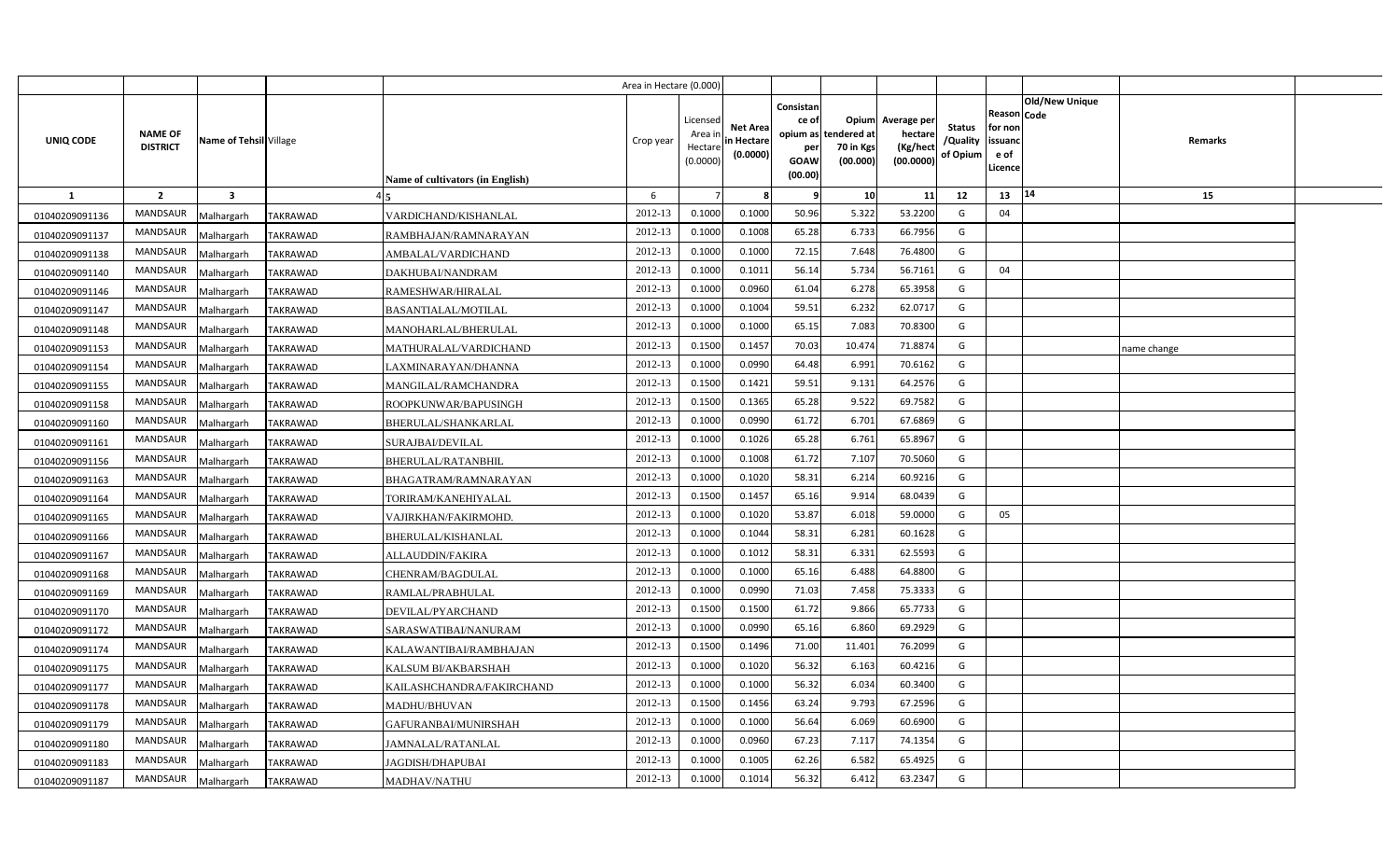|                |                                                             |                 |                                  | Area in Hectare (0.000) |                                            |                                           |                                                     |                                                        |                                                 |                                       |                                                                               |         |  |
|----------------|-------------------------------------------------------------|-----------------|----------------------------------|-------------------------|--------------------------------------------|-------------------------------------------|-----------------------------------------------------|--------------------------------------------------------|-------------------------------------------------|---------------------------------------|-------------------------------------------------------------------------------|---------|--|
| UNIQ CODE      | <b>NAME OF</b><br>Name of Tehsil Village<br><b>DISTRICT</b> |                 | Name of cultivators (in English) | Crop year               | Licensed<br>Area ir<br>Hectare<br>(0.0000) | <b>Net Area</b><br>in Hectare<br>(0.0000) | Consistan<br>ce of<br>per<br><b>GOAW</b><br>(00.00) | Opium<br>opium as tendered at<br>70 in Kgs<br>(00.000) | Average per<br>hectare<br>(Kg/hect<br>(00.0000) | <b>Status</b><br>/Quality<br>of Opium | <b>Old/New Unique</b><br>Reason Code<br>for non<br>issuanc<br>e of<br>.icence | Remarks |  |
| <b>1</b>       | $\overline{2}$<br>$\overline{\mathbf{3}}$                   |                 |                                  | 6                       |                                            |                                           | -9                                                  | 10                                                     | 11                                              | 12                                    | 14<br>13                                                                      | 15      |  |
| 01040209091188 | <b>MANDSAUR</b><br>Malhargarh                               | <b>TAKRAWAD</b> | BHAGWANSINGH/BHANWARSINGH        | 2012-13                 | 0.1000                                     | 0.0988                                    | 63.24                                               | 6.496                                                  | 65.7490                                         | G                                     |                                                                               |         |  |
| 01040209091189 | <b>MANDSAUR</b><br>Malhargarh                               | TAKRAWAD        | RAJKUNWARBAI/BHARATSINGH         | 2012-13                 | 0.1000                                     | 0.1023                                    | 58.55                                               | 6.348                                                  | 62.0528                                         | G                                     |                                                                               |         |  |
| 01040209091190 | MANDSAUR<br>Malhargarh                                      | TAKRAWAD        | BHERULAL/DHANNA                  | 2012-13                 | 0.1000                                     | 0.1025                                    | 63.24                                               | 7.083                                                  | 69.1024                                         | G                                     |                                                                               |         |  |
| 01040209091193 | MANDSAUR<br>Malhargarh                                      | TAKRAWAD        | BALURAM/UDAYRAM                  | 2012-13                 | 0.1000                                     | 0.0980                                    | 62.26                                               | 6.439                                                  | 65.7041                                         | G                                     |                                                                               |         |  |
| 01040209091199 | MANDSAUR<br>Malhargarh                                      | <b>TAKRAWAD</b> | KACHRU/LAXMAN NAYAK              | 2012-13                 | 0.1500                                     | 0.1450                                    | 66.06                                               | 10.296                                                 | 71.0069                                         | G                                     |                                                                               |         |  |
| 01040209091201 | <b>MANDSAUR</b><br>Malhargarh                               | <b>TAKRAWAD</b> | OMPRAKASH/DEVRAM                 | 2012-13                 | 0.1000                                     | 0.1008                                    | 67.88                                               | 7.603                                                  | 75.4266                                         | G                                     |                                                                               |         |  |
| 01040209091204 | MANDSAUR<br>Malhargarh                                      | TAKRAWAD        | RAMDAYAL/BAGDULAL                | 2012-13                 | 0.1500                                     | 0.1462                                    | 66.06                                               | 10.806                                                 | 73.9124                                         | G                                     |                                                                               |         |  |
| 01040209091205 | <b>MANDSAUR</b><br>Malhargarh                               | <b>TAKRAWAD</b> | ASHOKKUMAR/BASANTILAL            | 2012-13                 | 0.1500                                     | 0.1440                                    | 66.06                                               | 9.852                                                  | 68.4167                                         | G                                     |                                                                               |         |  |
| 01040209091207 | MANDSAUR<br>Malhargarh                                      | TAKRAWAD        | BABULAL/BAGDIRAM                 | 2012-13                 | 0.1000                                     | 0.095                                     | 62.26                                               | 6.644                                                  | 69.9368                                         | G                                     |                                                                               |         |  |
| 01040209091210 | MANDSAUR<br>Malhargarh                                      | <b>TAKRAWAD</b> | BALARAM/BHANWARLAL               | 2012-13                 | 0.1000                                     | 0.1050                                    | 61.88                                               | 6.595                                                  | 62.8095                                         | G                                     |                                                                               |         |  |
| 01040209091211 | <b>MANDSAUR</b><br>Malhargarh                               | TAKRAWAD        | MAHENDRAKUMAR/MEHTABBAI          | 2012-13                 | 0.1000                                     | 0.0986                                    | 64.29                                               | 6.521                                                  | 66.1359                                         | G                                     |                                                                               |         |  |
| 01040209091079 | MANDSAUR<br>Malhargarh                                      | <b>TAKRAWAD</b> | MEHRUNBI/ALLANUR                 | 2012-13                 | 0.1000                                     | 0.1016                                    | 58.56                                               | 6.676                                                  | 65.708                                          | G                                     |                                                                               |         |  |
| 01040209091213 | MANDSAUR<br>Malhargarh                                      | <b>TAKRAWAD</b> | BHAGATRAM/KISHANLAL              | 2012-13                 | 0.1000                                     | 0.1008                                    | 61.88                                               | 6.683                                                  | 66.2996                                         | G                                     |                                                                               |         |  |
| 01040209091215 | <b>MANDSAUR</b><br>Malhargarh                               | TAKRAWAD        | SHRIRAM/ONKARLAL                 | 2012-13                 | 0.1000                                     | 0.1012                                    | 73.11                                               | 7.645                                                  | 75.5435                                         | G                                     |                                                                               |         |  |
| 01040209091217 | <b>MANDSAUR</b><br>Malhargarh                               | TAKRAWAD        | <b>BAGDURAM/DHANNA</b>           | 2012-13                 | 0.1500                                     | 0.1491                                    | 67.24                                               | 10.153                                                 | 68.0952                                         | G                                     |                                                                               |         |  |
| 01040209091088 | <b>MANDSAUR</b><br>Malhargarh                               | TAKRAWAD        | <b>MANKUNWAR/KASHIRAM</b>        | 2012-13                 | 0.1500                                     | 0.1500                                    | 64.29                                               | 9.855                                                  | 65.7000                                         | G                                     |                                                                               |         |  |
| 01040209091197 | <b>MANDSAUR</b><br>Malhargarh                               | TAKRAWAD        | RAMBKSH/BHNAWARLAL               | 2012-13                 | 0.1500                                     | 0.1486                                    | 64.29                                               | 10.470                                                 | 70.4576                                         | G                                     |                                                                               |         |  |
| 01040209091015 | <b>MANDSAUR</b><br>Malhargarh                               | TAKRAWAD        | <b>JAGDISH/DEVRAM</b>            | 2012-13                 | 0.1000                                     | 0.1023                                    | 61.88                                               | 6.621                                                  | 64.7214                                         | G                                     |                                                                               |         |  |
| 01040209091034 | <b>MANDSAUR</b><br>Malhargarh                               | TAKRAWAD        | KANWARLAL/BHUVANIRAM             | 2012-13                 | 0.1500                                     | 0.1482                                    | 70.26                                               | 10.720                                                 | 72.3347                                         | G                                     |                                                                               |         |  |
| 01040209091060 | <b>MANDSAUR</b><br>Malhargarh                               | TAKRAWAD        | PHOOLKUNWARBAI/DULICHAND         | 2012-13                 | 0.1500                                     | 0.1459                                    | 61.01                                               | 9.857                                                  | 67.5600                                         | G                                     |                                                                               |         |  |
| 01040209091203 | <b>MANDSAUR</b><br>Malhargarh                               | TAKRAWAD        | BHANWARLAL/BHERULAL              | 2012-13                 | 0.1500                                     | 0.1485                                    | 66.73                                               | 10.686                                                 | 71.9596                                         | G                                     |                                                                               |         |  |
| 01040209091218 | <b>MANDSAUR</b><br>Malhargarh                               | TAKRAWAD        | CHAGANLAL/BAGDURAM               | 2012-13                 | 0.1000                                     | 0.1015                                    | 66.73                                               | 7.235                                                  | 71.2808                                         | G                                     |                                                                               |         |  |
| 01040209091083 | <b>MANDSAUR</b><br>Malhargarh                               | TAKRAWAD        | LILADHAR/KACHRU                  | 2012-13                 | 0.1000                                     | 0.0994                                    | 61.01                                               | 6.162                                                  | 61.9920                                         | G                                     |                                                                               |         |  |
| 01040209091191 | <b>MANDSAUR</b><br>Malhargarh                               | TAKRAWAD        | KANEHIYALAL/BAGDU                | 2012-13                 | 0.1000                                     | 0.1012                                    | 61.01                                               | 6.668                                                  | 65.8893                                         | G                                     |                                                                               |         |  |
| 01040209091222 | <b>MANDSAUR</b><br>Malhargarh                               | TAKRAWAD        | RAMBHJAN/ONKARLAL                | 2012-13                 | 0.1500                                     | 0.1505                                    | 71.10                                               | 11.081                                                 | 73.6279                                         | G                                     |                                                                               |         |  |
| 01040209091224 | <b>MANDSAUR</b><br>Malhargarh                               | TAKRAWAD        | BAPULAL/NATHULAL                 | 2012-13                 | 0.1500                                     | 0.1505                                    | 66.73                                               | 10.210                                                 | 67.8405                                         | G                                     |                                                                               |         |  |
| 01040209091225 | <b>MANDSAUR</b><br>Malhargarh                               | TAKRAWAD        | DINESHCHANDRA/SHRIRAM            | 2012-13                 | 0.1500                                     | 0.1520                                    | 73.57                                               | 12.097                                                 | 79.5855                                         | G                                     |                                                                               |         |  |
| 01040209091226 | <b>MANDSAUR</b><br>Malhargarh                               | TAKRAWAD        | PURALAL/KANEHIYALAL              | 2012-13                 | 0.1500                                     | 0.1491                                    | 69.39                                               | 10.805                                                 | 72.4681                                         | G                                     |                                                                               |         |  |
| 01040209091227 | MANDSAUR<br>Malhargarh                                      | TAKRAWAD        | RAHMANSHAH/NOORSHAH              | 2012-13                 | 0.1500                                     | 0.1468                                    | 66.33                                               | 10.859                                                 | 73.9714                                         | G                                     |                                                                               |         |  |
| 01040209091051 | <b>MANDSAUR</b><br>Malhargarh                               | TAKRAWAD        | LAXMINARAYAN/CHAMPALAL           | 2012-13                 | 0.1000                                     | 0.1020                                    | 62.72                                               | 6.496                                                  | 63.6863                                         | G                                     |                                                                               |         |  |
| 01040209091209 | <b>MANDSAUR</b><br>Malhargarh                               | <b>TAKRAWAD</b> | MANGILAL/KASHIRAM                | 2012-13                 | 0.1500                                     | 0.154                                     | 64.73                                               | 10.237                                                 | 66.4740                                         | G                                     |                                                                               |         |  |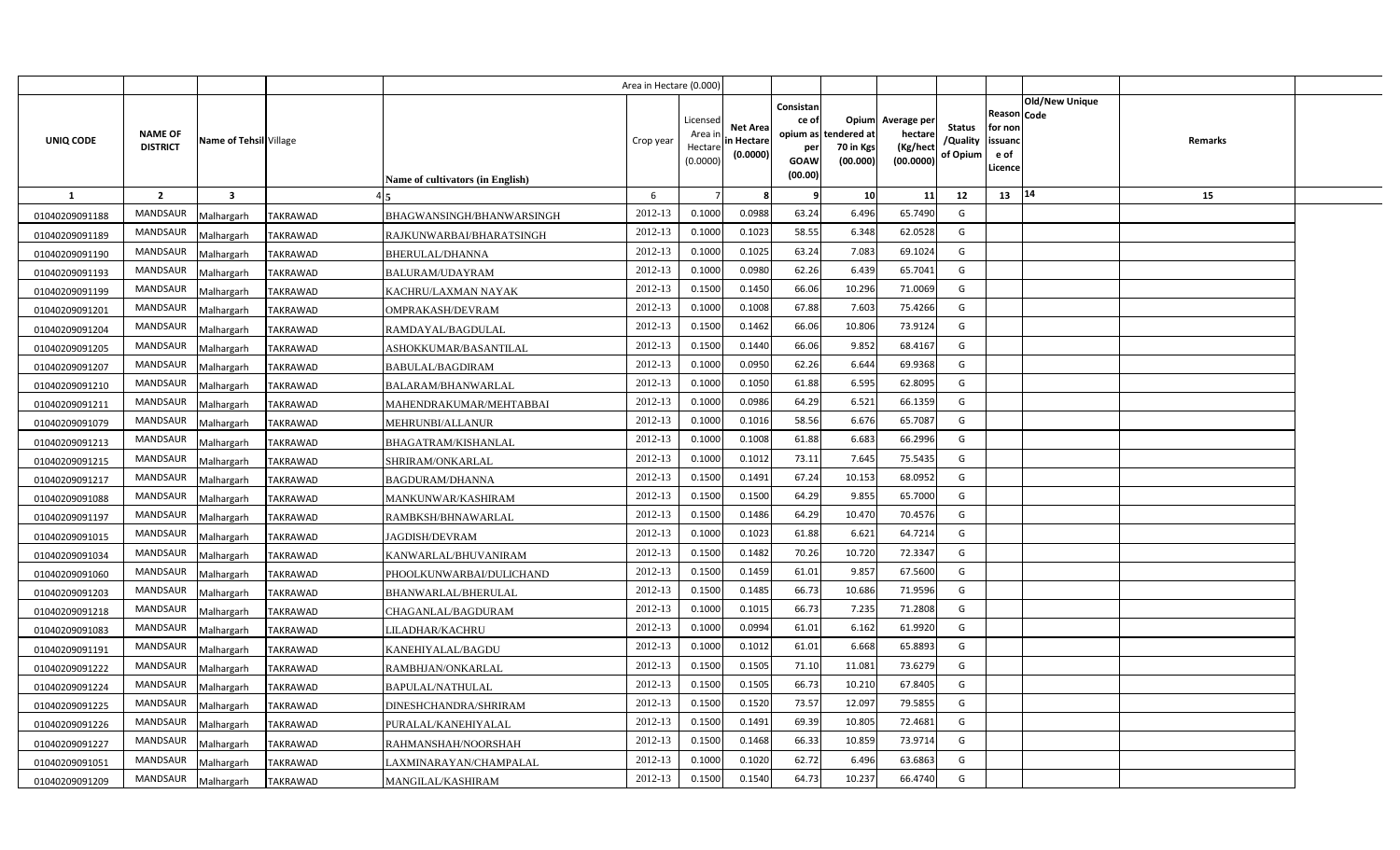|                |                                   |                         |                 |                                         | Area in Hectare (0.000) |                                            |                                           |                                                                 |                                               |                                                 |                                       |                                                 |                               |                   |  |
|----------------|-----------------------------------|-------------------------|-----------------|-----------------------------------------|-------------------------|--------------------------------------------|-------------------------------------------|-----------------------------------------------------------------|-----------------------------------------------|-------------------------------------------------|---------------------------------------|-------------------------------------------------|-------------------------------|-------------------|--|
| UNIQ CODE      | <b>NAME OF</b><br><b>DISTRICT</b> | Name of Tehsil Village  |                 | <b>Name of cultivators (in English)</b> | Crop year               | Licensed<br>Area ir<br>Hectare<br>(0.0000) | <b>Net Area</b><br>in Hectare<br>(0.0000) | Consistan<br>ce of<br>opium as<br>per<br><b>GOAW</b><br>(00.00) | Opium<br>tendered at<br>70 in Kgs<br>(00.000) | Average per<br>hectare<br>(Kg/hect<br>(00.0000) | <b>Status</b><br>/Quality<br>of Opium | Reason<br>for non<br>issuand<br>e of<br>Licence | <b>Old/New Unique</b><br>Code | Remarks           |  |
| -1             | $\overline{2}$                    | $\overline{\mathbf{3}}$ |                 |                                         | 6                       |                                            |                                           | - 9                                                             | 10                                            | 11                                              | 12                                    | 13                                              | 14                            | 15                |  |
| 01040209091176 | <b>MANDSAUR</b>                   | Malhargarh              | TAKRAWAD        | LAXMINARAYAN/BHANWARLAL                 | 2012-13                 | 0.1000                                     | 0.0999                                    | 68.41                                                           | 6.812                                         | 68.1882                                         | G                                     |                                                 |                               |                   |  |
| 01040209091229 | <b>MANDSAUR</b>                   | Malhargarh              | TAKRAWAD        | MANOHARLAL/RAMCHANDRA                   | 2012-13                 | 0.1000                                     | 0.0996                                    | 64.73                                                           | 6.593                                         | 66.1948                                         | G                                     |                                                 |                               |                   |  |
| 01040209091230 | MANDSAUR                          | Malhargarh              | TAKRAWAD        | VIDYABAI/HARIPRASAD                     | 2012-13                 | 0.100                                      | 0.1000                                    | 68.04                                                           | 7.115                                         | 71.1500                                         | G                                     |                                                 |                               |                   |  |
| 01040209091185 | <b>MANDSAUR</b>                   | Malhargarh              | TAKRAWAD        | SUGNABAI/MOHANLAL                       | 2012-13                 | 0.100                                      | 0.1000                                    | 69.50                                                           | 7.139                                         | 71.3900                                         | G                                     |                                                 |                               |                   |  |
| 01040209091231 | MANDSAUR                          | Malhargarh              | <b>TAKRAWAD</b> | RAMPRASAD/KESHURAM                      | 2012-13                 | 0.1500                                     | 0.1485                                    | 62.72                                                           | 10.331                                        | 69.5690                                         | G                                     |                                                 |                               |                   |  |
| 01040209091232 | MANDSAUR                          | Malhargarh              | <b>TAKRAWAD</b> | JANKILAL/BHULIBAI/BANSHILAL             | 2012-13                 | 0.1500                                     | 0.1500                                    | 62.72                                                           | 10.456                                        | 69.7067                                         | G                                     |                                                 |                               |                   |  |
| 01040209091132 | <b>MANDSAUR</b>                   | Malhargarh              | <b>TAKRAWAD</b> | RAMESH/LAXMINARAYAN                     | 2012-13                 | 0.1000                                     | 0.0992                                    | 62.06                                                           | 6.773                                         | 68.2762                                         | G                                     |                                                 |                               |                   |  |
| 01040209091198 | MANDSAUR                          | Malhargarh              | <b>TAKRAWAD</b> | RAFIKMOHD./VALIMOHD                     | 2012-13                 | 0.1000                                     | 0.1020                                    | 62.06                                                           | 6.596                                         | 64.6667                                         | G                                     |                                                 |                               |                   |  |
| 01040209091020 | <b>MANDSAUR</b>                   | Malhargarh              | TAKRAWAD        | BHERULAL/BAPULAL                        | 2012-13                 | 0.1500                                     | 0.1505                                    | 64.73                                                           | 10.024                                        | 66.6047                                         | G                                     |                                                 |                               |                   |  |
| 01040209091173 | MANDSAUR                          | Malhargarh              | TAKRAWAD        | BHAGWATILAL/BAKHTRAM                    | 2012-13                 | 0.1000                                     | 0.1008                                    | 58.56                                                           | 6.074                                         | 60.2579                                         | G                                     |                                                 |                               |                   |  |
| 01040209091145 | <b>MANDSAUR</b>                   | Malhargarh              | TAKRAWAD        | SURESHCHANDRA/BHANWARLAL                | 2012-13                 | 0.1500                                     | 0.151                                     | 64.91                                                           | 10.367                                        | 68.3388                                         | G                                     |                                                 |                               |                   |  |
| 01040209091233 | <b>MANDSAUR</b>                   | Malhargarh              | TAKRAWAD        | RAMGOPAL/PYARCHAND                      | 2012-13                 | 0.1500                                     | 0.1518                                    | 62.06                                                           | 10.187                                        | 67.1080                                         | G                                     |                                                 |                               |                   |  |
| 01040209091044 | MANDSAUR                          | Malhargarh              | TAKRAWAD        | BANSHILAL/LAXMINARAYAN                  | 2012-13                 | 0.1000                                     | 0.1000                                    | 67.80                                                           | 7.051                                         | 70.5100                                         | G                                     |                                                 |                               |                   |  |
| 01040209091234 | <b>MANDSAUR</b>                   | Malhargarh              | TAKRAWAD        | ISHAKMOHAMMAD/MOHAMMAD HUSSAIN MAN      | 2012-13                 | 0.1000                                     | 0.1024                                    | 57.01                                                           | 6.287                                         | 61.3965                                         | G                                     |                                                 |                               |                   |  |
| 01040209091009 | <b>MANDSAUR</b>                   | Malhargarh              | TAKRAWAD        | RAJIBAI/JAGANNATH                       | 2012-13                 | 0.1000                                     | 0.0986                                    | 64.91                                                           | 6.435                                         | 65.2637                                         | G                                     |                                                 |                               |                   |  |
| 01040209091235 | <b>MANDSAUR</b>                   | Malhargarh              | TAKRAWAD        | PIRBAKSH/NOORKHAN                       | 2012-13                 | 0.1500                                     | 0.1520                                    | 61.01                                                           | 10.529                                        | 69.2697                                         | G                                     |                                                 | 01050210070012                | TRANSFER//MDS-III |  |
| 01040209019021 | <b>MANDSAUR</b>                   | Malhargarh              | MANASA KHURD    | AMBALAL/MOHANLAL                        | 2012-13                 | 0.1000                                     | 0.0990                                    | 58.38                                                           | 6.363                                         | 64.2727                                         | G                                     |                                                 |                               |                   |  |
| 01040209019025 | MANDSAUR                          | Malhargarh              | MANASA KHURD    | ASHOK KUMAR/SOHANLAL                    | 2012-13                 | 0.1000                                     | 0.0969                                    | 68.71                                                           | 7.823                                         | 80.7327                                         | G                                     |                                                 |                               |                   |  |
| 01040209019020 | <b>MANDSAUR</b>                   | Malhargarh              | MANASA KHURD    | RUKMANIBAI/UDAYRAM                      | 2012-13                 | 0.1000                                     | 0.0924                                    | 53.02                                                           | 5.575                                         | 60.3355                                         | G                                     | 05                                              |                               |                   |  |
| 01040209019003 | <b>MANDSAUR</b>                   | Malhargarh              | MANASA KHURD    | MOHANLAL/NATHULAL                       | 2012-13                 | 0.1000                                     | 0.101!                                    | 64.59                                                           | 7.206                                         | 70.9951                                         | G                                     |                                                 |                               |                   |  |
| 01040209019036 | <b>MANDSAUR</b>                   | Malhargarh              | MANASA KHURD    | BABULAL/BHANWARLAL                      | 2012-13                 | 0.1000                                     | 0.101!                                    | 58.85                                                           | 6.818                                         | 67.1724                                         | G                                     |                                                 |                               |                   |  |
| 01040209019014 | <b>MANDSAUR</b>                   | Malhargarh              | MANASA KHURD    | GAJRAJSINGH/KISHANSINGH                 | 2012-13                 | 0.1000                                     | 0.1000                                    | 63.82                                                           | 6.993                                         | 69.9300                                         | G                                     |                                                 |                               |                   |  |
| 01040209019017 | MANDSAUR                          | Malhargarh              | MANASA KHURD    | HANSKUNWAR/MAHENDRASINGH                | 2012-13                 | 0.1000                                     | 0.0861                                    | 55.53                                                           | 5.902                                         | 68.5482                                         | G                                     |                                                 |                               |                   |  |
| 01040209020001 | MANDSAUR                          | Malhargarh              | MOLIYAKHEDI     | KANWARLAL/GABBU                         | 2012-13                 | 0.1000                                     | 0.1000                                    | 58.62                                                           | 6.356                                         | 63.5600                                         | G                                     |                                                 |                               |                   |  |
| 01040209020002 | MANDSAUR                          | Malhargarh              | MOLIYAKHEDI     | SHANKARLAL/NAGGAJI                      | 2012-13                 | 0.1000                                     | 0.0950                                    | 58.38                                                           | 6.005                                         | 63.2105                                         | G                                     |                                                 |                               |                   |  |
| 01040209020003 | MANDSAUR                          | Malhargarh              | MOLIYAKHEDI     | KANKUBAI/LALURAM                        | 2012-13                 | 0.1500                                     | 0.1500                                    | 58.38                                                           | 9.399                                         | 62.6600                                         | G                                     |                                                 |                               |                   |  |
| 01040209020004 | MANDSAUR                          | Malhargarh              | MOLIYAKHEDI     | SHOBHARAM/KANWARLAL@NARAYAN             | 2012-13                 | 0.1000                                     | 0.0700                                    | 52.27                                                           | 4.070                                         | 58.1429                                         | G                                     | 05                                              |                               |                   |  |
| 01040209020005 | MANDSAUR                          | Malhargarh              | MOLIYAKHEDI     | <b>GHASI/GORDHAN</b>                    | 2012-13                 | 0.1000                                     | 0.1000                                    | 58.38                                                           | 6.330                                         | 63.3000                                         | G                                     |                                                 |                               |                   |  |
| 01040209020008 | <b>MANDSAUR</b>                   | Malhargarh              | MOLIYAKHEDI     | PRAHLADSINGH/ANTARSINGH                 | 2012-13                 | 0.1000                                     | 0.1000                                    | 55.44                                                           | 5.861                                         | 58.6100                                         | G                                     |                                                 |                               |                   |  |
| 01040209020011 | <b>MANDSAUR</b>                   | Malhargarh              | MOLIYAKHEDI     | SITABAI/RANGLAL @ GOKUL                 | 2012-13                 | 0.100                                      | 0.1040                                    | 63.82                                                           | 7.084                                         | 68.1154                                         | G                                     |                                                 |                               |                   |  |
| 01040209020012 | MANDSAUR                          | Malhargarh              | MOLIYAKHEDI     | <b>BHANWARLAL/NAGJI</b>                 | 2012-13                 | 0.1000                                     | 0.0957                                    | 62.39                                                           | 6.533                                         | 68.2654                                         | G                                     |                                                 |                               |                   |  |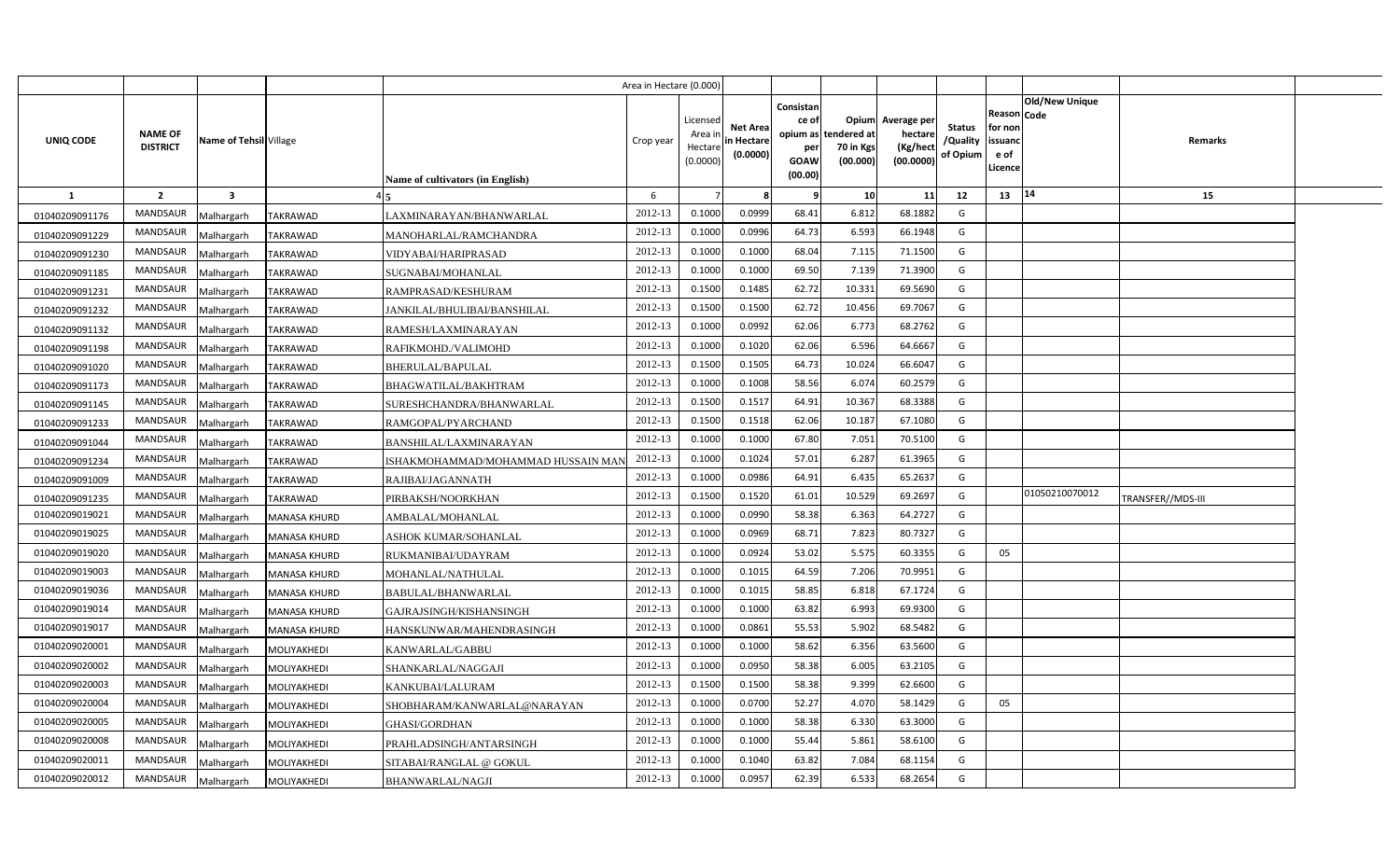|                |                                   |                                   |                                  | Area in Hectare (0.000) |                                            |                                           |                                                                             |                                |                                                 |                                |                                                      |                       |             |  |
|----------------|-----------------------------------|-----------------------------------|----------------------------------|-------------------------|--------------------------------------------|-------------------------------------------|-----------------------------------------------------------------------------|--------------------------------|-------------------------------------------------|--------------------------------|------------------------------------------------------|-----------------------|-------------|--|
| UNIQ CODE      | <b>NAME OF</b><br><b>DISTRICT</b> | Name of Tehsil Village            | Name of cultivators (in English) | Crop year               | Licensed<br>Area ir<br>Hectare<br>(0.0000) | <b>Net Area</b><br>in Hectare<br>(0.0000) | Consistan<br>ce of<br>opium as tendered at<br>per<br><b>GOAW</b><br>(00.00) | Opium<br>70 in Kgs<br>(00.000) | Average per<br>hectare<br>(Kg/hect<br>(00.0000) | Status<br>/Quality<br>of Opium | Reason Code<br>for non<br>issuanc<br>e of<br>Licence | <b>Old/New Unique</b> | Remarks     |  |
| $\mathbf{1}$   | $\overline{2}$                    | $\overline{\mathbf{3}}$           |                                  | 6                       |                                            |                                           | -9                                                                          | 10                             | 11                                              | 12                             | 13                                                   | 14                    | 15          |  |
| 01040209020014 | <b>MANDSAUR</b>                   | MOLIYAKHEDI<br>Malhargarh         | TEKCHAND/GORDHAN                 | 2012-13                 | 0.1000                                     | 0.0990                                    | 62.39                                                                       | 6.613                          | 66.7980                                         | G                              |                                                      |                       |             |  |
| 01040209020015 | MANDSAUR                          | MOLIYAKHEDI<br>Malhargarh         | GITABAI/SHANTILAL                | 2012-13                 | 0.1000                                     | 0.097!                                    | 59.56                                                                       | 6.356                          | 65.1897                                         | G                              |                                                      |                       |             |  |
| 01040209020016 | MANDSAUR                          | Malhargarh<br>MOLIYAKHEDI         | RAMESHCHANDRA/MANNALAL           | 2012-13                 | 0.1500                                     | 0.1510                                    | 62.39                                                                       | 9.670                          | 64.0397                                         | G                              |                                                      |                       |             |  |
| 01040209020017 | <b>MANDSAUR</b>                   | Malhargarh<br>MOLIYAKHEDI         | RAMCHANDRA/TEKCHAND              | 2012-13                 | 0.1000                                     | 0.1008                                    | 55.70                                                                       | 6.024                          | 59.7619                                         | G                              |                                                      |                       |             |  |
| 01040209020018 | MANDSAUR                          | Malhargarh<br>MOLIYAKHEDI         | <b>BANSHILAL/DEVA</b>            | 2012-13                 | 0.1500                                     | 0.1500                                    | 60.74                                                                       | 9.241                          | 61.6067                                         | G                              |                                                      |                       |             |  |
| 01040209020020 | <b>MANDSAUR</b>                   | Malhargarh<br>MOLIYAKHEDI         | RAMIBAI/JAICHAND                 | 2012-13                 | 0.100(                                     | 0.097!                                    | 53.25                                                                       | 3.804                          | 39.0154                                         | G                              | 04                                                   |                       |             |  |
| 01040209020025 | <b>MANDSAUR</b>                   | Malhargarh<br>MOLIYAKHEDI         | RAMESHCHANDRA/TEKCHAND/HUDIBAI   | 2012-13                 | 0.1000                                     | 0.0972                                    | 60.69                                                                       | 6.199                          | 63.7757                                         | G                              |                                                      |                       |             |  |
| 01040209020026 | <b>MANDSAUR</b>                   | Malhargarh<br>MOLIYAKHEDI         | OMPRAKASH/PRABHULAL              | 2012-13                 | 0.1000                                     | 0.0960                                    | 60.69                                                                       | 6.433                          | 67.0104                                         | G                              |                                                      |                       |             |  |
| 01040209020029 | <b>MANDSAUR</b>                   | Malhargarh<br>MOLIYAKHEDI         | JAGDISHCHAND/RANGLAL             | 2012-13                 | 0.1500                                     | 0.1500                                    | 59.56                                                                       | 9.130                          | 60.8667                                         | G                              |                                                      |                       |             |  |
| 01040209020031 | <b>MANDSAUR</b>                   | Malhargarh<br>MOLIYAKHEDI         | <b>MANGILAL/GHASI</b>            | 2012-13                 | 0.1000                                     | 0.1008                                    | 59.56                                                                       | 6.475                          | 64.2361                                         | G                              |                                                      |                       |             |  |
| 01040209020032 | <b>MANDSAUR</b>                   | Malhargarh<br>MOLIYAKHEDI         | KARULAL/HAJARILAL                | 2012-13                 | 0.1000                                     | 0.1024                                    | 55.08                                                                       | 5.744                          | 56.0938                                         | G                              | 04                                                   |                       |             |  |
| 01040209020033 | <b>MANDSAUR</b>                   | Malhargarh<br>MOLIYAKHEDI         | SHOBHARAM/RATANLAL               | 2012-13                 | 0.1000                                     | 0.1020                                    | 60.69                                                                       | 7.196                          | 70.5490                                         | G                              |                                                      |                       |             |  |
| 01040209020037 | <b>MANDSAUR</b>                   | Malhargarh<br>MOLIYAKHEDI         | VAKTARSINGH/MANOHARSINGH         | 2012-13                 | 0.1500                                     | 0.1470                                    | 59.11                                                                       | 9.669                          | 65.7755                                         | G                              |                                                      |                       |             |  |
| 01040209020038 | MANDSAUR                          | Malhargarh<br>MOLIYAKHEDI         | GOPAL/BHAGIRATH JAT              | 2012-13                 | 0.1000                                     | 0.1000                                    | 59.11                                                                       | 6.359                          | 63.5900                                         | G                              |                                                      |                       |             |  |
| 01040209020040 | MANDSAUR                          | Malhargarh<br>MOLIYAKHEDI         | JAGDISH/PRATHVIRAJ (PARTHA)      | 2012-13                 | 0.1000                                     | 0.1000                                    | 59.11                                                                       | 6.654                          | 66.5400                                         | G                              |                                                      |                       |             |  |
| 01040209020043 | MANDSAUR                          | Malhargarh<br>MOLIYAKHEDI         | PRAHLAD/TEKCHAND                 | 2012-13                 | 0.1000                                     | 0.1008                                    | 63.78                                                                       | 6.524                          | 64.7222                                         | G                              |                                                      |                       |             |  |
| 01040209020045 | MANDSAUR                          | Malhargarh<br>MOLIYAKHEDI         | ANSIBAI/VARDICHAND               | 2012-13                 | 0.1000                                     | 0.101!                                    | 61.95                                                                       | 6.673                          | 65.7438                                         | G                              |                                                      |                       |             |  |
| 01040209020049 | <b>MANDSAUR</b>                   | Malhargarh<br>MOLIYAKHEDI         | PARVATSINGH/NAHARSINGH           | 2012-13                 | 0.1000                                     | 0.1008                                    | 59.06                                                                       | 6.362                          | 63.1151                                         | G                              |                                                      |                       | name change |  |
| 01040209020050 | MANDSAUR                          | Malhargarh<br>MOLIYAKHEDI         | DASHRATHSINGH/BAHADUR            | 2012-13                 | 0.1000                                     | 0.0989                                    | 61.95                                                                       | 6.974                          | 70.5157                                         | G                              |                                                      |                       |             |  |
| 01040209020051 | <b>MANDSAUR</b>                   | Malhargarh<br>MOLIYAKHEDI         | JAGDISHCHAND/KANWARLAL           | 2012-13                 | 0.1000                                     | 0.1008                                    | 61.58                                                                       | 6.756                          | 67.0238                                         | G                              |                                                      |                       |             |  |
| 01040209020052 | <b>MANDSAUR</b>                   | Malhargarh<br>MOLIYAKHEDI         | MOTYABAI/NAGGAJI                 | 2012-13                 | 0.1000                                     | 0.095                                     | 62.60                                                                       | 6.376                          | 66.6249                                         | G                              |                                                      |                       |             |  |
| 01040209020059 | <b>MANDSAUR</b>                   | Malhargarh<br>MOLIYAKHEDI         | SHASHIKANT/AMBALAL               | 2012-13                 | 0.1000                                     | 0.1008                                    | 59.06                                                                       | 5.830                          | 57.8373                                         | G                              |                                                      |                       |             |  |
| 01040209020053 | <b>MANDSAUR</b>                   | Malhargarh<br>MOLIYAKHEDI         | GOVINDRAM/JETRAM                 | 2012-13                 | 0.1000                                     | 0.0551                                    | 66.88                                                                       | 4.003                          | 72.6497                                         | $\mathsf{G}$                   |                                                      |                       |             |  |
| 01040209020061 | MANDSAUR                          | Malhargarh<br>MOLIYAKHEDI         | KESHARSINGH/NAHARSINGH           | 2012-13                 | 0.1000                                     | 0.0972                                    | 59.06                                                                       | 6.454                          | 66.3992                                         | G                              |                                                      |                       |             |  |
| 01040209020044 | <b>MANDSAUR</b>                   | Malhargarh<br>MOLIYAKHEDI         | HAJARI/CHATARBHUJ                | 2012-13                 | 0.1000                                     | 0.1000                                    | 53.75                                                                       | 5.690                          | 56.9000                                         | G                              | 04                                                   |                       |             |  |
| 01040209020041 | <b>MANDSAUR</b>                   | Malhargarh<br>MOLIYAKHEDI         | GOPAL/PRABHULAL                  | 2012-13                 | 0.1000                                     | 0.0960                                    | 58.62                                                                       | 5.971                          | 62.1979                                         | G                              |                                                      |                       |             |  |
| 01040209020062 | <b>MANDSAUR</b>                   | Malhargarh<br>MOLIYAKHEDI         | BANSILAL/GUBBU JI                | 2012-13                 | 0.1000                                     | 0.1000                                    | 58.62                                                                       | 6.314                          | 63.1400                                         | G                              |                                                      |                       |             |  |
| 01040209020022 | <b>MANDSAUR</b>                   | Malhargarh<br>MOLIYAKHEDI         | MANGILAL/PYARCHAND (PYARA)       | 2012-13                 | 0.1000                                     | 0.1023                                    | 58.62                                                                       | 6.448                          | 63.0303                                         | G                              |                                                      |                       |             |  |
| 01040209086001 | <b>MANDSAUR</b>                   | Malhargarh<br><b>JODHAPIPLIYA</b> | SITABAI/LAXMAN/LAXMINARAYAN      | 2012-13                 | 0.1500                                     | 0.1480                                    | 61.27                                                                       | 9.269                          | 62.6284                                         | G                              |                                                      |                       |             |  |
| 01040209086002 | <b>MANDSAUR</b>                   | Malhargarh<br><b>JODHAPIPLIYA</b> | MANGILAL/BHERULAL                | 2012-13                 | 0.1500                                     | 0.1505                                    | 56.93                                                                       | 9.255                          | 61.4950                                         | G                              |                                                      |                       |             |  |
| 01040209086003 | <b>MANDSAUR</b>                   | Malhargarh<br><b>JODHAPIPLIYA</b> | RAMPRAHLAD/DHAPUBAI              | 2012-13                 | 0.1000                                     | 0.1022                                    | 56.57                                                                       | 5.697                          | 55.7436                                         | G                              | 04                                                   |                       |             |  |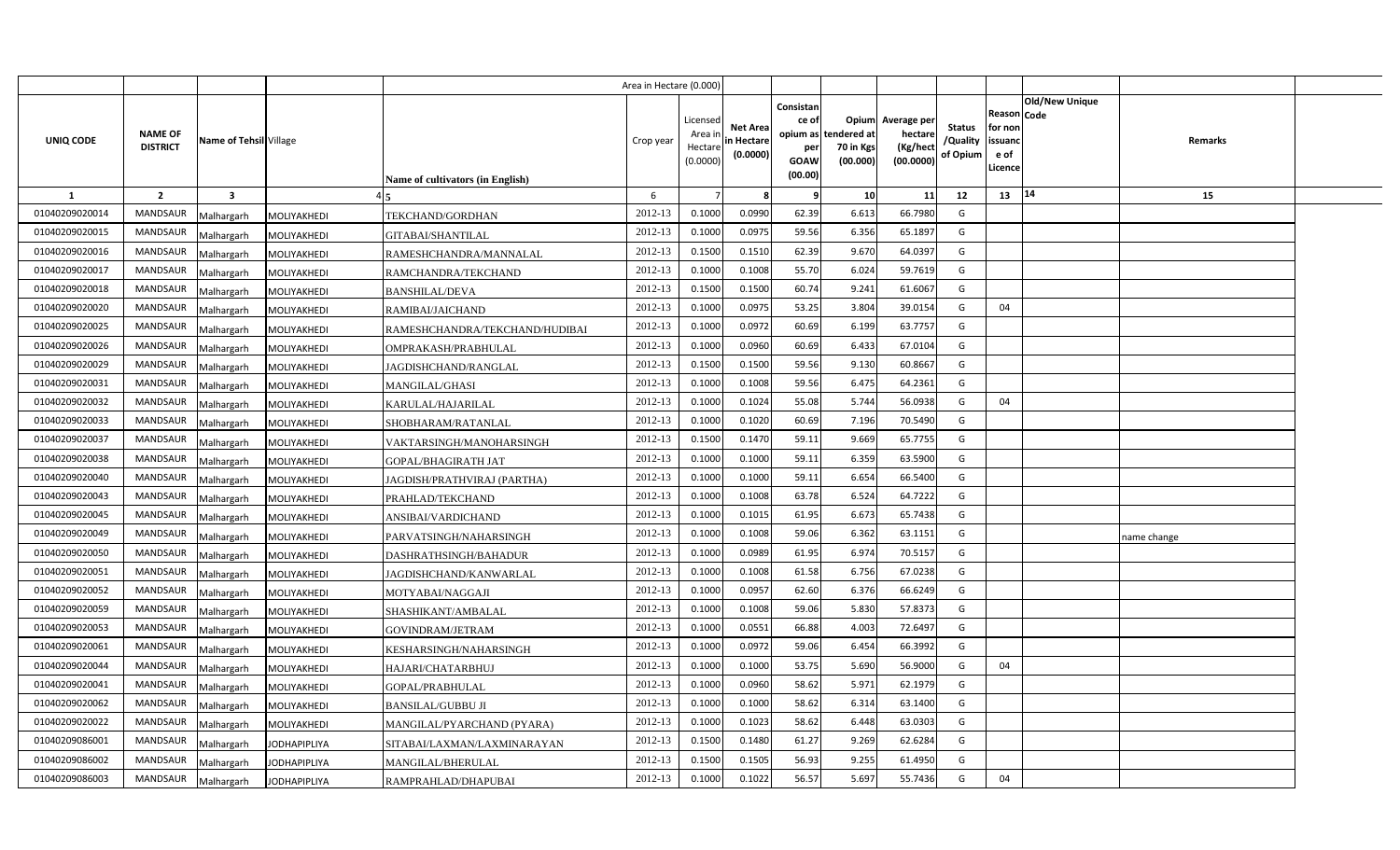|                |                                   |                                   |                                         | Area in Hectare (0.000) |                                            |                                           |                                                                             |                                |                                                 |                                       |                                                      |                |         |  |
|----------------|-----------------------------------|-----------------------------------|-----------------------------------------|-------------------------|--------------------------------------------|-------------------------------------------|-----------------------------------------------------------------------------|--------------------------------|-------------------------------------------------|---------------------------------------|------------------------------------------------------|----------------|---------|--|
| UNIQ CODE      | <b>NAME OF</b><br><b>DISTRICT</b> | Name of Tehsil Village            | <b>Name of cultivators (in English)</b> | Crop year               | Licensed<br>Area in<br>Hectare<br>(0.0000) | <b>Net Area</b><br>in Hectare<br>(0.0000) | Consistan<br>ce of<br>opium as tendered at<br>per<br><b>GOAW</b><br>(00.00) | Opium<br>70 in Kgs<br>(00.000) | Average per<br>hectare<br>(Kg/hect<br>(00.0000) | <b>Status</b><br>/Quality<br>of Opium | Reason Code<br>for non<br>issuanc<br>e of<br>Licence | Old/New Unique | Remarks |  |
| 1              | $\overline{2}$                    | $\overline{\mathbf{3}}$           |                                         | 6                       |                                            |                                           | - 9                                                                         | 10                             | 11                                              | 12                                    | 13                                                   | 14             | 15      |  |
| 01040209086005 | <b>MANDSAUR</b>                   | Malhargarh<br><b>JODHAPIPLIYA</b> | KARULAL/RAMLAL                          | 2012-13                 | 0.1500                                     | 0.1357                                    | 61.27                                                                       | 8.368                          | 61.6654                                         | G                                     |                                                      |                |         |  |
| 01040209086006 | MANDSAUR                          | Malhargarh<br><b>JODHAPIPLIYA</b> | RADHESHYAM/KANIRAM                      | 2012-13                 | 0.1000                                     | 0.1008                                    | 56.93                                                                       | 6.157                          | 61.0813                                         | G                                     |                                                      |                |         |  |
| 01040209086007 | <b>MANDSAUR</b>                   | Malhargarh<br><b>JODHAPIPLIYA</b> | NIRBHAYRAM/KANWARLAL                    | 2012-13                 | 0.1500                                     | 0.1500                                    | 64.56                                                                       | 10.256                         | 68.3733                                         | G                                     |                                                      |                |         |  |
| 01040209086010 | <b>MANDSAUR</b>                   | Malhargarh<br><b>JODHAPIPLIYA</b> | DULERAMDAS/GULABDAS                     | 2012-13                 | 0.100                                      | 0.1000                                    | 56.93                                                                       | 5.839                          | 58.3900                                         | G                                     |                                                      |                |         |  |
| 01040209086012 | <b>MANDSAUR</b>                   | Malhargarh<br><b>JODHAPIPLIYA</b> | MANGILAL/KISHANLAL                      | 2012-13                 | 0.100                                      | 0.0968                                    | 59.11                                                                       | 6.223                          | 64.2872                                         | G                                     |                                                      |                |         |  |
| 01040209086013 | <b>MANDSAUR</b>                   | Malhargarh<br><b>JODHAPIPLIYA</b> | KANEHIYALAL/AMRA                        | 2012-13                 | 0.1000                                     | 0.1014                                    | 59.11                                                                       | 6.274                          | 61.8738                                         | G                                     |                                                      |                |         |  |
| 01040209086015 | <b>MANDSAUR</b>                   | Malhargarh<br><b>JODHAPIPLIYA</b> | DEVBAI/BAPULAL                          | 2012-13                 | 0.1500                                     | 0.1465                                    | 64.56                                                                       | 10.145                         | 69.2491                                         | G                                     |                                                      |                |         |  |
| 01040209086016 | <b>MANDSAUR</b>                   | Malhargarh<br><b>JODHAPIPLIYA</b> | NANURAM/NANDA                           | 2012-13                 | 0.1500                                     | 0.151                                     | 66.30                                                                       | 10.390                         | 68.7169                                         | G                                     |                                                      |                |         |  |
| 01040209086017 | MANDSAUR                          | Malhargarh<br><b>JODHAPIPLIYA</b> | PRABHULAL/BAGDIRAM                      | 2012-13                 | 0.1500                                     | 0.1218                                    | 61.57                                                                       | 7.643                          | 62.7504                                         | G                                     |                                                      |                |         |  |
| 01040209086019 | <b>MANDSAUR</b>                   | Malhargarh<br><b>JODHAPIPLIYA</b> | NIHALBAI/GOBARLAL                       | 2012-13                 | 0.1500                                     | 0.1518                                    | 61.57                                                                       | 9.974                          | 65.7049                                         | G                                     |                                                      |                |         |  |
| 01040209086021 | <b>MANDSAUR</b>                   | Malhargarh<br><b>JODHAPIPLIYA</b> | RATANLAL/KARULAL                        | 2012-13                 | 0.1000                                     | 0.0960                                    | 66.30                                                                       | 6.715                          | 69.9479                                         | G                                     |                                                      |                |         |  |
| 01040209086022 | <b>MANDSAUR</b>                   | Malhargarh<br><b>JODHAPIPLIYA</b> | MADHULAL/KALURAM                        | 2012-13                 | 0.1500                                     | 0.1482                                    | 66.30                                                                       | 10.542                         | 71.1336                                         | G                                     |                                                      |                |         |  |
| 01040209086026 | MANDSAUR                          | Malhargarh<br><b>JODHAPIPLIYA</b> | RAMCHANDRA/PARTHA                       | 2012-13                 | 0.1000                                     | 0.1000                                    | 59.50                                                                       | 5.950                          | 59.5000                                         | G                                     |                                                      |                |         |  |
| 01040209086028 | <b>MANDSAUR</b>                   | Malhargarh<br><b>JODHAPIPLIYA</b> | RAMESHWAR/BHAGIRATH                     | 2012-13                 | 0.1000                                     | 0.1000                                    | 68.31                                                                       | 7.426                          | 74.2600                                         | G                                     |                                                      |                |         |  |
| 01040209086029 | <b>MANDSAUR</b>                   | Malhargarh<br><b>JODHAPIPLIYA</b> | MOHANLAL/KISHANLAL                      | 2012-13                 | 0.1500                                     | 0.1500                                    | 68.38                                                                       | 10.042                         | 66.9467                                         | G                                     |                                                      |                |         |  |
| 01040209086030 | MANDSAUR                          | Malhargarh<br><b>JODHAPIPLIYA</b> | MANOHARLAL/BHAGATRAM                    | 2012-13                 | 0.1000                                     | 0.0986                                    | 61.57                                                                       | 6.386                          | 64.7667                                         | G                                     |                                                      |                |         |  |
| 01040209086032 | <b>MANDSAUR</b>                   | Malhargarh<br><b>JODHAPIPLIYA</b> | RAMLAL/ISHWARLAL                        | 2012-13                 | 0.1000                                     | 0.0992                                    | 62.71                                                                       | 6.647                          | 67.0060                                         | G                                     |                                                      |                |         |  |
| 01040209086034 | MANDSAUR                          | Malhargarh<br><b>JODHAPIPLIYA</b> | RATANLAL/MOTI                           | 2012-13                 | 0.1000                                     | 0.1042                                    | 59.11                                                                       | 6.511                          | 62.4856                                         | G                                     |                                                      |                |         |  |
| 01040209086035 | <b>MANDSAUR</b>                   | Malhargarh<br><b>JODHAPIPLIYA</b> | RADHESHYAM/SITARAM                      | 2012-13                 | 0.1500                                     | 0.1472                                    | 62.71                                                                       | 9.595                          | 65.1834                                         | G                                     |                                                      |                |         |  |
| 01040209086036 | <b>MANDSAUR</b>                   | Malhargarh<br><b>JODHAPIPLIYA</b> | <b>JAGANNATH/DHURA</b>                  | 2012-13                 | 0.1500                                     | 0.1421                                    | 60.78                                                                       | 9.299                          | 65.4398                                         | $\mathsf{G}$                          |                                                      |                |         |  |
| 01040209086037 | <b>MANDSAUR</b>                   | Malhargarh<br><b>JODHAPIPLIYA</b> | MUKESH/ISHWARLAL                        | 2012-13                 | 0.1500                                     | 0.1490                                    | 54.74                                                                       | 8.414                          | 56.4698                                         | G                                     | 04                                                   |                |         |  |
| 01040209086039 | <b>MANDSAUR</b>                   | Malhargarh<br><b>JODHAPIPLIYA</b> | DEVILAL/JETRAM                          | 2012-13                 | 0.1000                                     | 0.0992                                    | 60.78                                                                       | 6.347                          | 63.9819                                         | G                                     |                                                      |                |         |  |
| 01040209086041 | <b>MANDSAUR</b>                   | Malhargarh<br><b>JODHAPIPLIYA</b> | MOHANLAL/AMRA                           | 2012-13                 | 0.1500                                     | 0.1470                                    | 60.64                                                                       | 9.269                          | 63.0544                                         | G                                     |                                                      |                |         |  |
| 01040209086043 | MANDSAUR                          | Malhargarh<br><b>JODHAPIPLIYA</b> | CHAGANLAL/CHUNNILAL/SITABAI             | 2012-13                 | 0.1500                                     | 0.1456                                    | 62.71                                                                       | 9.854                          | 67.6786                                         | G                                     |                                                      |                |         |  |
| 01040209086045 | <b>MANDSAUR</b>                   | Malhargarh<br><b>JODHAPIPLIYA</b> | NANDUBAI/RAMLAL                         | 2012-13                 | 0.1000                                     | 0.1012                                    | 60.78                                                                       | 6.469                          | 63.9229                                         | G                                     |                                                      |                |         |  |
| 01040209086054 | <b>MANDSAUR</b>                   | Malhargarh<br><b>JODHAPIPLIYA</b> | RATANLAL/BHUVAN                         | 2012-13                 | 0.1000                                     | 0.0960                                    | 58.87                                                                       | 6.030                          | 62.8125                                         | G                                     |                                                      |                |         |  |
| 01040209086057 | <b>MANDSAUR</b>                   | Malhargarh<br><b>JODHAPIPLIYA</b> | MANGILAL/BAGDIRAM                       | 2012-13                 | 0.1500                                     | 0.1394                                    | 61.48                                                                       | 8.844                          | 63.4433                                         | G                                     |                                                      |                |         |  |
| 01040209086058 | <b>MANDSAUR</b>                   | Malhargarh<br><b>JODHAPIPLIYA</b> | <b>BALARAM/MANGU</b>                    | 2012-13                 | 0.1000                                     | 0.0990                                    | 61.48                                                                       | 6.517                          | 65.8283                                         | G                                     |                                                      |                |         |  |
| 01040209086060 | <b>MANDSAUR</b>                   | Malhargarh<br><b>JODHAPIPLIYA</b> | GATTUBAI/PARASRAM                       | 2012-13                 | 0.1000                                     | 0.0992                                    | 57.90                                                                       | 6.187                          | 62.3690                                         | G                                     |                                                      |                |         |  |
| 01040209086061 | <b>MANDSAUR</b>                   | Malhargarh<br><b>JODHAPIPLIYA</b> | MADHULAL/GHASI                          | 2012-13                 | 0.1500                                     | 0.1500                                    | 61.48                                                                       | 9.363                          | 62.4200                                         | G                                     |                                                      |                |         |  |
| 01040209086062 | MANDSAUR                          | Malhargarh<br><b>JODHAPIPLIYA</b> | SHANTILAL/NETRAM                        | 2012-13                 | 0.1500                                     | 0.1480                                    | 65.92                                                                       | 10.048                         | 67.8919                                         | G                                     |                                                      |                |         |  |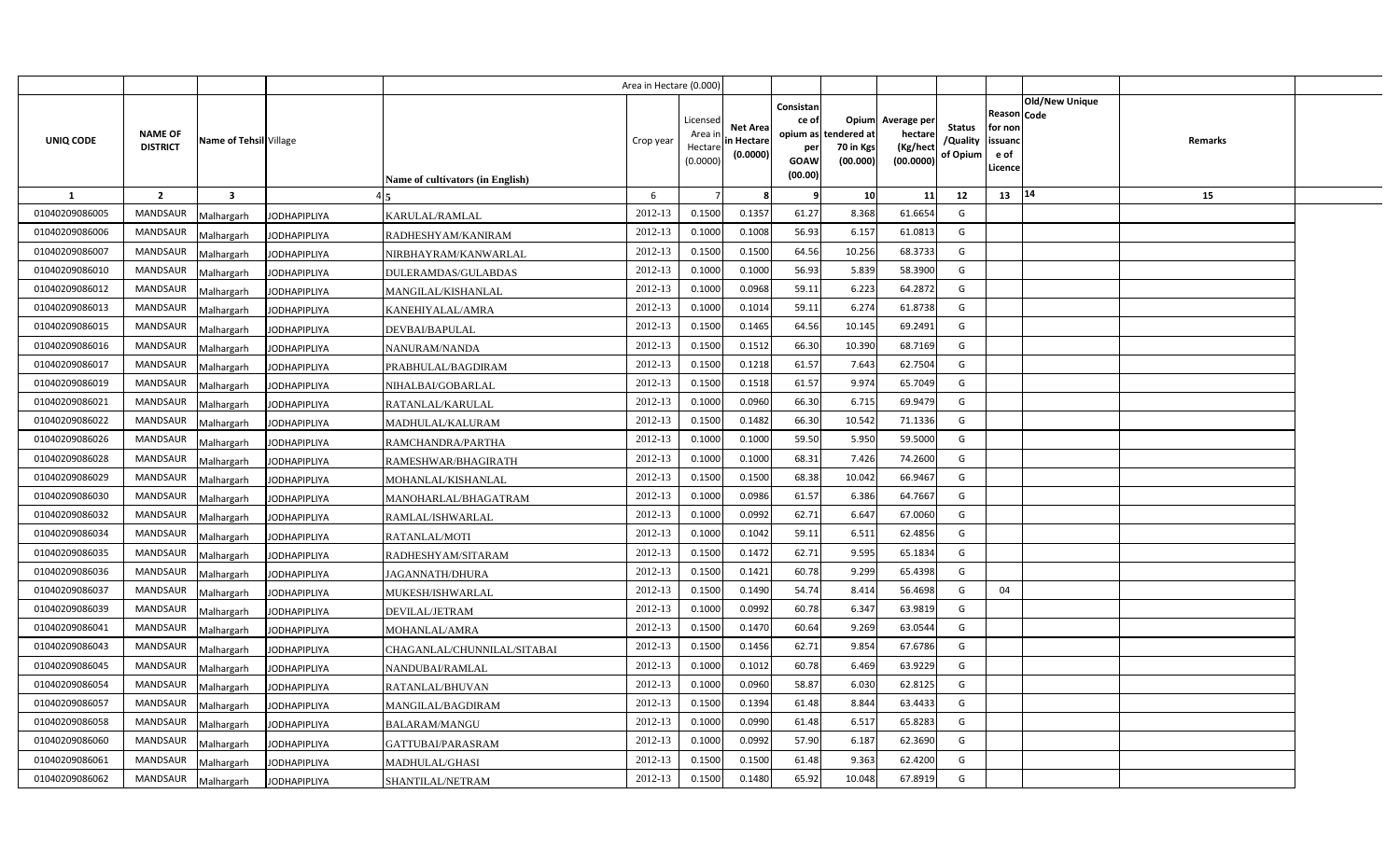|                |                                   |                         |                     |                                  | Area in Hectare (0.000) |                                            |                                           |                                                                 |                                                      |                                                 |                                       |                                                      |                       |                   |  |
|----------------|-----------------------------------|-------------------------|---------------------|----------------------------------|-------------------------|--------------------------------------------|-------------------------------------------|-----------------------------------------------------------------|------------------------------------------------------|-------------------------------------------------|---------------------------------------|------------------------------------------------------|-----------------------|-------------------|--|
| UNIQ CODE      | <b>NAME OF</b><br><b>DISTRICT</b> | Name of Tehsil Village  |                     | Name of cultivators (in English) | Crop year               | Licensed<br>Area in<br>Hectare<br>(0.0000) | <b>Net Area</b><br>in Hectare<br>(0.0000) | Consistan<br>ce of<br>opium as<br>per<br><b>GOAW</b><br>(00.00) | <b>Opium</b><br>tendered at<br>70 in Kgs<br>(00.000) | Average per<br>hectare<br>(Kg/hect<br>(00.0000) | <b>Status</b><br>/Quality<br>of Opium | Reason Code<br>for non<br>issuand<br>e of<br>Licence | <b>Old/New Unique</b> | Remarks           |  |
| -1             | $\overline{2}$                    | $\overline{\mathbf{3}}$ |                     |                                  | 6                       |                                            |                                           |                                                                 | 10                                                   | 11                                              | 12                                    | 13                                                   | 14                    | 15                |  |
| 01040209086066 | <b>MANDSAUR</b>                   | Malhargarh              | <b>JODHAPIPLIYA</b> | RAMCHANDRA/NATHU                 | 2012-13                 | 0.1000                                     | 0.0957                                    | 58.87                                                           | 5.853                                                | 61.1599                                         | G                                     |                                                      |                       |                   |  |
| 01040209086070 | <b>MANDSAUR</b>                   | Malhargarh              | <b>JODHAPIPLIYA</b> | GOBARLAL/MAGNIRAM                | 2012-13                 | 0.1000                                     | 0.0992                                    | 61.54                                                           | 6.462                                                | 65.1411                                         | G                                     |                                                      |                       |                   |  |
| 01040209086073 | <b>MANDSAUR</b>                   | Malhargarh              | <b>JODHAPIPLIYA</b> | KUSHALBAI/BHERULAL               | 2012-13                 | 0.1000                                     | 0.0960                                    | 58.87                                                           | 5.870                                                | 61.1458                                         | G                                     |                                                      |                       |                   |  |
| 01040209086074 | <b>MANDSAUR</b>                   | Malhargarh              | <b>JODHAPIPLIYA</b> | <b>BHAGWAN/HIRALAL</b>           | 2012-13                 | 0.1000                                     | 0.1050                                    | 60.84                                                           | 6.892                                                | 65.6381                                         | G                                     |                                                      |                       |                   |  |
| 01040209086075 | <b>MANDSAUR</b>                   | Malhargarh              | <b>JODHAPIPLIYA</b> | MADANSINGH/ONKARSINGH            | 2012-13                 | 0.1000                                     | 0.1020                                    | 65.92                                                           | 6.856                                                | 67.2157                                         | G                                     |                                                      |                       |                   |  |
| 01040209086079 | <b>MANDSAUR</b>                   | Malhargarh              | <b>JODHAPIPLIYA</b> | PRABHULAL/CHUNNILAL              | 2012-13                 | 0.1500                                     | 0.1476                                    | 65.92                                                           | 10.180                                               | 68.9702                                         | G                                     |                                                      |                       |                   |  |
| 01040209086080 | <b>MANDSAUR</b>                   | Malhargarh              | <b>JODHAPIPLIYA</b> | KISHANLAL/MANGILAL               | 2012-13                 | 0.1000                                     | 0.1014                                    | 61.54                                                           | 6.629                                                | 65.3748                                         | G                                     |                                                      |                       |                   |  |
| 01040209086083 | <b>MANDSAUR</b>                   | Malhargarh              | <b>JODHAPIPLIYA</b> | SHYAMLAL/KANWARLAL               | 2012-13                 | 0.1500                                     | 0.1496                                    | 66.20                                                           | 10.053                                               | 67.1992                                         | G                                     |                                                      |                       |                   |  |
| 01040209086085 | <b>MANDSAUR</b>                   | Malhargarh              | <b>JODHAPIPLIYA</b> | MUKESH/LAXMINARAYAN              | 2012-13                 | 0.1500                                     | 0.1474                                    | 66.20                                                           | 10.299                                               | 69.8711                                         | G                                     |                                                      |                       |                   |  |
| 01040209086087 | <b>MANDSAUR</b>                   | Malhargarh              | <b>JODHAPIPLIYA</b> | PREMLAL/PARTHA                   | 2012-13                 | 0.1500                                     | 0.1557                                    | 60.84                                                           | 9.804                                                | 62.9672                                         | G                                     |                                                      |                       |                   |  |
| 01040209086091 | <b>MANDSAUR</b>                   | Malhargarh              | <b>JODHAPIPLIYA</b> | PREMSINGH/NANURAM                | 2012-13                 | 0.1500                                     | 0.1505                                    | 61.54                                                           | 9.380                                                | 62.3256                                         | G                                     |                                                      |                       |                   |  |
| 01040209086038 | <b>MANDSAUR</b>                   | Malhargarh              | <b>JODHAPIPLIYA</b> | SITABAI/RAMPRASAD                | 2012-13                 | 0.1500                                     | 0.1482                                    | 68.15                                                           | 10.768                                               | 72.6586                                         | G                                     |                                                      |                       |                   |  |
| 01040209086024 | <b>MANDSAUR</b>                   | Malhargarh              | <b>JODHAPIPLIYA</b> | GANGABAI/RUGHNATHSINGH/HEMRAJ    | 2012-13                 | 0.1500                                     | 0.1512                                    | 55.14                                                           | 8.980                                                | 59.3915                                         | G                                     |                                                      |                       |                   |  |
| 01040209086023 | <b>MANDSAUR</b>                   | Malhargarh              | <b>JODHAPIPLIYA</b> | MOHANLAL/LAXMAN                  | 2012-13                 | 0.1500                                     | 0.1161                                    | 60.84                                                           | 7.275                                                | 62.6615                                         | G                                     |                                                      |                       | name change       |  |
| 01040209086033 | <b>MANDSAUR</b>                   | Malhargarh              | <b>JODHAPIPLIYA</b> | MOHANLAL/JAISINGH                | 2012-13                 | 0.1000                                     | 0.1000                                    | 62.47                                                           | 6.542                                                | 65.4200                                         | G                                     |                                                      |                       |                   |  |
| 01040209086048 | <b>MANDSAUR</b>                   | Malhargarh              | <b>JODHAPIPLIYA</b> | RATAN/BABRU CHAMAR               | 2012-13                 | 0.1000                                     | 0.0900                                    | 55.14                                                           | 5.097                                                | 56.6333                                         | G                                     | 04                                                   |                       |                   |  |
| 01040209086049 | <b>MANDSAUR</b>                   | Malhargarh              | <b>JODHAPIPLIYA</b> | HARISINGH/DUNGARSINGH            | 2012-13                 | 0.1000                                     | 0.1005                                    | 58.57                                                           | 5.991                                                | 59.6119                                         | G                                     |                                                      |                       |                   |  |
| 01040209086081 | <b>MANDSAUR</b>                   | Malhargarh              | <b>JODHAPIPLIYA</b> | GOPALSINGH/BHANWARSINGH          | 2012-13                 | 0.1000                                     | 0.0972                                    | 62.47                                                           | 6.542                                                | 67.3045                                         | G                                     |                                                      |                       |                   |  |
| 01040209086018 | <b>MANDSAUR</b>                   | Malhargarh              | <b>JODHAPIPLIYA</b> | SANTOSHBAI/DEVILAL               | 2012-13                 | 0.1000                                     | 0.0990                                    | 66.20                                                           | 6.743                                                | 68.1111                                         | G                                     |                                                      |                       |                   |  |
| 01040209086093 | <b>MANDSAUR</b>                   | Malhargarh              | <b>JODHAPIPLIYA</b> | MANGUSINGH/RAMSINGH              | 2012-13                 | 0.1500                                     | 0.1404                                    | 65.84                                                           | 9.218                                                | 65.6553                                         | G                                     |                                                      |                       |                   |  |
| 01040209086094 | <b>MANDSAUR</b>                   | Malhargarh              | <b>JODHAPIPLIYA</b> | <b>BASANTILAL/VARDA</b>          | 2012-13                 | 0.1500                                     | 0.1550                                    | 55.55                                                           | 8.713                                                | 56.2129                                         | G                                     | 04                                                   |                       |                   |  |
| 01040209086095 | <b>MANDSAUR</b>                   | Malhargarh              | <b>JODHAPIPLIYA</b> | ISHWARSINGH/PRATAPSINGH          | 2012-13                 | 0.1000                                     | 0.1025                                    | 62.47                                                           | 6.434                                                | 62.7707                                         | G                                     |                                                      | 01050209029180        | TRANSFER//MDS-III |  |
| 01040209093001 | <b>MANDSAUR</b>                   | Malhargarh              | KALIYAKHEDIKALA     | BHUVANIBAI/GIRDHARI              | 2012-13                 | 0.1000                                     | 0.1004                                    | 58.62                                                           | 6.306                                                | 62.8088                                         | G                                     |                                                      |                       |                   |  |
| 01040209093002 | <b>MANDSAUR</b>                   | Malhargarh              | KALIYAKHEDIKALA     | LALSINGH/ONKARSINGH              | 2012-13                 | 0.1000                                     | 0.0999                                    | 60.95                                                           | 6.731                                                | 67.3774                                         | G                                     |                                                      |                       |                   |  |
| 01040209093003 | <b>MANDSAUR</b>                   | Malhargarh              | KALIYAKHEDIKALA     | JUZHARSINGH/RATANSINGH           | 2012-13                 | 0.1500                                     | 0.1520                                    | 64.90                                                           | 10.087                                               | 66.3618                                         | G                                     |                                                      |                       |                   |  |
| 01040209093008 | <b>MANDSAUR</b>                   | Malhargarh              | KALIYAKHEDIKALA     | RAGUNATHSINGH/RATANSINGH         | 2012-13                 | 0.1000                                     | 0.1043                                    | 64.08                                                           | 6.829                                                | 65.4746                                         | G                                     |                                                      |                       |                   |  |
| 01040209093013 | <b>MANDSAUR</b>                   | Malhargarh              | KALIYAKHEDIKALA     | MAHAVIRDAS/UDAYRAMDAS            | 2012-13                 | 0.1000                                     | 0.1020                                    | 64.08                                                           | 7.085                                                | 69.4608                                         | G                                     |                                                      |                       |                   |  |
| 01040209093014 | <b>MANDSAUR</b>                   | Malhargarh              | KALIYAKHEDIKALA     | RODMAL/KISHANLAL                 | 2012-13                 | 0.1000                                     | 0.0930                                    | 60.95                                                           | 6.121                                                | 65.8172                                         | G                                     |                                                      |                       |                   |  |
| 01040209093015 | <b>MANDSAUR</b>                   | Malhargarh              | KALIYAKHEDIKALA     | SHIVLAL/RAMLAL                   | 2012-13                 | 0.1500                                     | 0.1435                                    | 62.47                                                           | 9.647                                                | 67.2265                                         | G                                     |                                                      |                       |                   |  |
| 01040209093018 | <b>MANDSAUR</b>                   | Malhargarh              | KALIYAKHEDIKALA     | PHOOLSINGH/RAGHUNATHSINGH        | 2012-13                 | 0.1500                                     | 0.1520                                    | 58.77                                                           | 9.177                                                | 60.3750                                         | G                                     |                                                      |                       |                   |  |
| 01040209093019 | <b>MANDSAUR</b>                   | Malhargarh              | KALIYAKHEDIKALA     | INDARARSINGH/JUZHARSINGH         | 2012-13                 | 0.1500                                     | 0.1500                                    | 64.08                                                           | 10.234                                               | 68.2267                                         | G                                     |                                                      |                       |                   |  |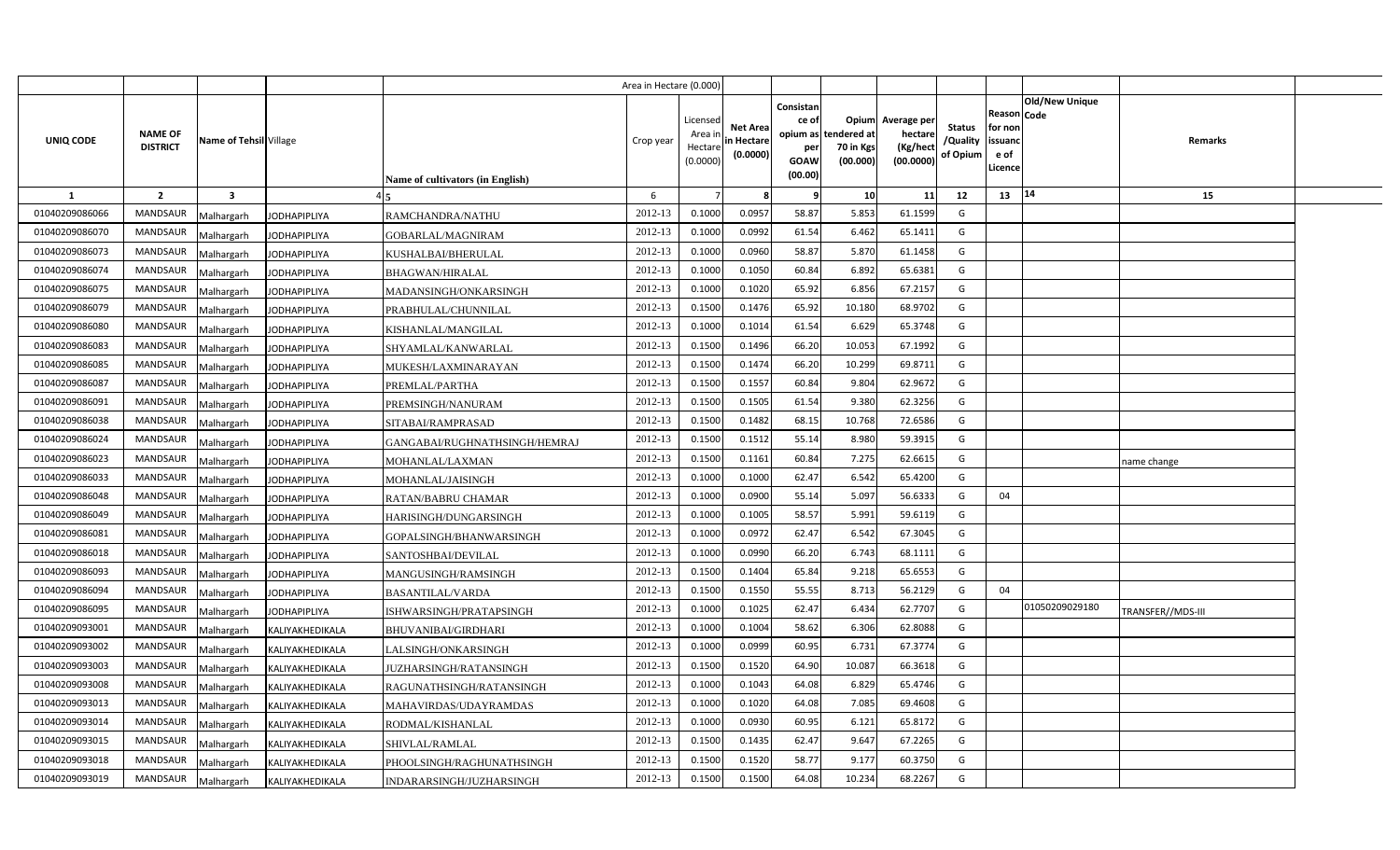|                |                                |                        |                                  | Area in Hectare (0.000) |                                            |                                           |                                                     |                                                        |                                                 |                                       |                                                                        |         |  |
|----------------|--------------------------------|------------------------|----------------------------------|-------------------------|--------------------------------------------|-------------------------------------------|-----------------------------------------------------|--------------------------------------------------------|-------------------------------------------------|---------------------------------------|------------------------------------------------------------------------|---------|--|
| UNIQ CODE      | NAME OF<br><b>DISTRICT</b>     | Name of Tehsil Village | Name of cultivators (in English) | Crop year               | Licensed<br>Area ir<br>Hectare<br>(0.0000) | <b>Net Area</b><br>in Hectare<br>(0.0000) | Consistan<br>ce of<br>per<br><b>GOAW</b><br>(00.00) | Opium<br>opium as tendered at<br>70 in Kgs<br>(00.000) | Average per<br>hectare<br>(Kg/hect<br>(00.0000) | <b>Status</b><br>/Quality<br>of Opium | Old/New Unique<br>Reason Code<br>for non<br>issuanc<br>e of<br>Licence | Remarks |  |
| $\mathbf{1}$   | $\overline{2}$<br>$\mathbf{3}$ |                        |                                  | 6                       |                                            |                                           | - 9                                                 | 10                                                     | 11                                              | 12                                    | 14<br>13                                                               | 15      |  |
| 01040209093020 | <b>MANDSAUR</b><br>Malhargarh  | KALIYAKHEDIKALA        | HARISINGH/RAGHUNATHSINGH         | 2012-13                 | 0.1000                                     | 0.0999                                    | 62.36                                               | 6.263                                                  | 62.6927                                         | G                                     |                                                                        |         |  |
| 01040209093021 | MANDSAUR<br>Malhargarh         | KALIYAKHEDIKALA        | PYARCHAND/BHANWARLAL             | 2012-13                 | 0.1500                                     | 0.1508                                    | 62.36                                               | 9.514                                                  | 63.0902                                         | G                                     |                                                                        |         |  |
| 01040209093027 | MANDSAUR<br>Malhargarh         | KALIYAKHEDIKALA        | LILABAI/MEHTABSINGH              | 2012-13                 | 0.1000                                     | 0.1020                                    | 62.36                                               | 6.824                                                  | 66.9020                                         | G                                     |                                                                        |         |  |
| 01040209093028 | MANDSAUR<br>Malhargarh         | KALIYAKHEDIKALA        | RANCHOD/KALYANJI                 | 2012-13                 | 0.1500                                     | 0.1488                                    | 62.85                                               | 9.706                                                  | 65.2285                                         | G                                     |                                                                        |         |  |
| 01040209093030 | <b>MANDSAUR</b><br>Malhargarh  | KALIYAKHEDIKALA        | RAMESH/GHISA                     | 2012-13                 | 0.1500                                     | 0.1450                                    | 63.77                                               | 9.848                                                  | 67.9172                                         | G                                     |                                                                        |         |  |
| 01040209093047 | MANDSAUR<br>Malhargarh         | KALIYAKHEDIKALA        | HARISINGH/BAPUSINGH              | 2012-13                 | 0.1000                                     | 0.1000                                    | 63.77                                               | 6.769                                                  | 67.6900                                         | G                                     |                                                                        |         |  |
| 01040209093024 | <b>MANDSAUR</b><br>Malhargarh  | KALIYAKHEDIKALA        | BABULAL/HIRALAL                  | 2012-13                 | 0.1500                                     | 0.1450                                    | 62.85                                               | 9.778                                                  | 67.4345                                         | G                                     |                                                                        |         |  |
| 01040209093025 | <b>MANDSAUR</b><br>Malhargarh  | KALIYAKHEDIKALA        | BHANWARSINGH/NATHUSINGH          | 2012-13                 | 0.1500                                     | 0.1512                                    | 62.85                                               | 10.263                                                 | 67.8770                                         | G                                     |                                                                        |         |  |
| 01040209093057 | MANDSAUR<br>Malhargarh         | KALIYAKHEDIKALA        | RUKMANBAI/MANGILAL               | 2012-13                 | 0.1000                                     | 0.1000                                    | 58.10                                               | 6.059                                                  | 60.5900                                         | G                                     |                                                                        |         |  |
| 01040209093063 | <b>MANDSAUR</b><br>Malhargarh  | KALIYAKHEDIKALA        | AASHARAM/DHANNA                  | 2012-13                 | 0.1000                                     | 0.1025                                    | 61.91                                               | 6.633                                                  | 64.7122                                         | G                                     |                                                                        |         |  |
| 01040209093031 | MANDSAUR<br>Malhargarh         | KALIYAKHEDIKALA        | SUSHILABAI/DEVILAL               | 2012-13                 | 0.100                                      | 0.0960                                    | 61.91                                               | 5.979                                                  | 62.281                                          | G                                     |                                                                        |         |  |
| 01040209093005 | MANDSAUR<br>Malhargarh         | KALIYAKHEDIKALA        | <b>GANGABAI/KISHAN</b>           | 2012-13                 | 0.1000                                     | 0.1032                                    | 58.28                                               | 6.078                                                  | 58.8953                                         | G                                     |                                                                        |         |  |
| 01040209096003 | <b>MANDSAUR</b><br>Malhargarh  | <b>RANAYRA</b>         | BHERUSINGH/KISHANSINGH           | 2012-13                 | 0.1000                                     | 0.1050                                    | 67.02                                               | 7.439                                                  | 70.8476                                         | G                                     |                                                                        |         |  |
| 01040209096004 | <b>MANDSAUR</b><br>Malhargarh  | RANAYRA                | <b>MANGIBAI/ONKARPURI</b>        | 2012-13                 | 0.1500                                     | 0.1462                                    | 57.83                                               | 9.236                                                  | 63.1737                                         | G                                     |                                                                        |         |  |
| 01040209096005 | <b>MANDSAUR</b><br>Malhargarh  | RANAYRA                | JAYSINGH/NATHUSINGH              | 2012-13                 | 0.1000                                     | 0.1050                                    | 63.11                                               | 7.177                                                  | 68.3524                                         | G                                     |                                                                        |         |  |
| 01040209096015 | <b>MANDSAUR</b><br>Malhargarh  | RANAYRA                | MANGALSINGH/BHAGWANSINGH         | 2012-13                 | 0.1500                                     | 0.1417                                    | 62.94                                               | 9.306                                                  | 65.6740                                         | G                                     |                                                                        |         |  |
| 01040209096016 | <b>MANDSAUR</b><br>Malhargarh  | RANAYRA                | DHAPUBAI/BHAGWANSINGH            | 2012-13                 | 0.1000                                     | 0.1012                                    | 52.27                                               | 5.802                                                  | 57.3320                                         | G                                     | 05                                                                     |         |  |
| 01040209096020 | MANDSAUR<br>Malhargarh         | RANAYRA                | BHANWARSINGH/KISHANSINGH         | 2012-13                 | 0.1000                                     | 0.0861                                    | 62.94                                               | 5.790                                                  | 67.2474                                         | G                                     |                                                                        |         |  |
| 01040209096021 | <b>MANDSAUR</b><br>Malhargarh  | RANAYRA                | AMARSINGH/RAMSINGH               | 2012-13                 | 0.1000                                     | 0.1000                                    | 62.94                                               | 6.717                                                  | 67.1700                                         | G                                     |                                                                        |         |  |
| 01040209096023 | <b>MANDSAUR</b><br>Malhargarh  | RANAYRA                | BHAGWANSINGH/RAMSINGH            | 2012-13                 | 0.1000                                     | 0.0952                                    | 61.28                                               | 6.443                                                  | 67.6786                                         | G                                     |                                                                        |         |  |
| 01040209096024 | <b>MANDSAUR</b><br>Malhargarh  | RANAYRA                | SURESHSINGH/NAHARSINGH           | $2012 - 13$             | 0.1000                                     | 0.1014                                    | 57.83                                               | 6.378                                                  | 62.8994                                         | G                                     |                                                                        |         |  |
| 01040209096033 | <b>MANDSAUR</b><br>Malhargarh  | RANAYRA                | GORDHANSINGH/KALUSINGH           | 2012-13                 | 0.1500                                     | 0.1508                                    | 57.83                                               | 9.806                                                  | 65.0265                                         | G                                     |                                                                        |         |  |
| 01040209096052 | <b>MANDSAUR</b><br>Malhargarh  | RANAYRA                | DILIPKUMAR/BHAGIRATH             | 2012-13                 | 0.1500                                     | 0.1435                                    | 55.22                                               | 8.685                                                  | 60.5226                                         | G                                     |                                                                        |         |  |
| 01040209096064 | MANDSAUR<br>Malhargarh         | RANAYRA                | UMMEDSINGH/KISHORSINGH           | 2012-13                 | 0.1500                                     | 0.1360                                    | 59.33                                               | 8.823                                                  | 64.8750                                         | G                                     |                                                                        |         |  |
| 01040209096067 | MANDSAUR<br>Malhargarh         | RANAYRA                | GOTAM/MADHO                      | 2012-13                 | 0.1000                                     | 0.1000                                    | 61.28                                               | 6.356                                                  | 63.5600                                         | G                                     |                                                                        |         |  |
| 01040209096078 | MANDSAUR<br>Malhargarh         | RANAYRA                | KISHANSINGH/MODSINGH             | 2012-13                 | 0.1000                                     | 0.0980                                    | 61.28                                               | 6.583                                                  | 67.1735                                         | G                                     |                                                                        |         |  |
| 01040209096086 | MANDSAUR<br>Malhargarh         | RANAYRA                | HARISINGH/NATHUSINGH             | 2012-13                 | 0.1000                                     | 0.1032                                    | 59.33                                               | 6.238                                                  | 60.4457                                         | G                                     |                                                                        |         |  |
| 01040209096090 | MANDSAUR<br>Malhargarh         | RANAYRA                | BHUVANPURI/ONKARPURI             | 2012-13                 | 0.1000                                     | 0.0990                                    | 60.52                                               | 6.605                                                  | 66.7172                                         | G                                     |                                                                        |         |  |
| 01040209096092 | MANDSAUR<br>Malhargarh         | RANAYRA                | SURAJPURI/BHANWARPURI            | 2012-13                 | 0.1000                                     | 0.0986                                    | 60.52                                               | 6.571                                                  | 66.6430                                         | G                                     |                                                                        |         |  |
| 01040209096104 | MANDSAUR<br>Malhargarh         | RANAYRA                | BHUVANISINGH/SARDARSINGH         | 2012-13                 | 0.1000                                     | 0.1009                                    | 60.52                                               | 6.588                                                  | 65.2924                                         | G                                     |                                                                        |         |  |
| 01040209096106 | MANDSAUR<br>Malhargarh         | <b>RANAYRA</b>         | NARENDRASINGH/NAHARSINGH         | 2012-13                 | 0.1000                                     | 0.0870                                    | 59.33                                               | 5.484                                                  | 63.0345                                         | G                                     |                                                                        |         |  |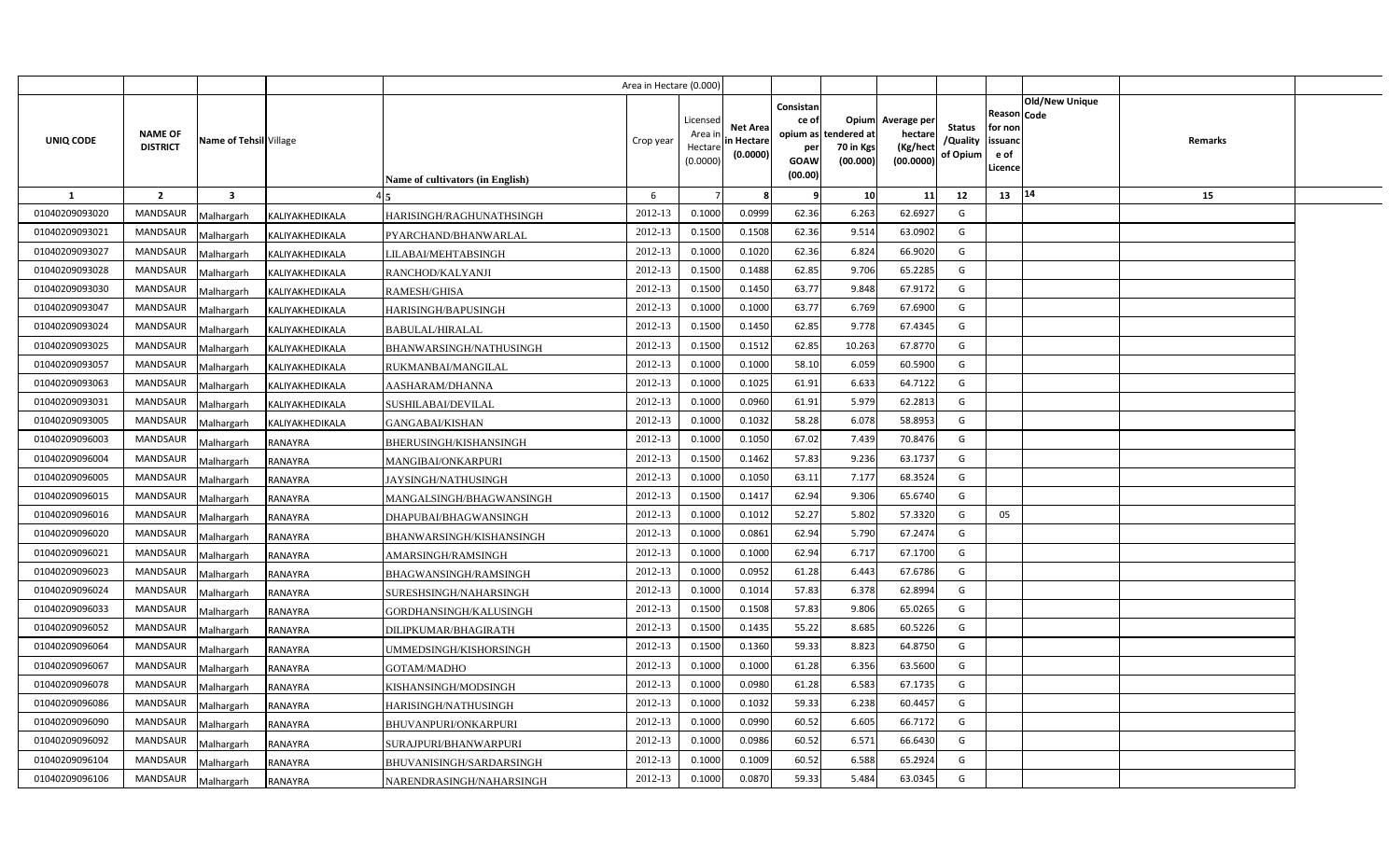|                |                                   |                                      |                                  | Area in Hectare (0.000) |                                            |                                           |                                                                 |                                               |                                                 |                                       |                                                      |                |                        |  |
|----------------|-----------------------------------|--------------------------------------|----------------------------------|-------------------------|--------------------------------------------|-------------------------------------------|-----------------------------------------------------------------|-----------------------------------------------|-------------------------------------------------|---------------------------------------|------------------------------------------------------|----------------|------------------------|--|
| UNIQ CODE      | <b>NAME OF</b><br><b>DISTRICT</b> | Name of Tehsil Village               | Name of cultivators (in English) | Crop year               | Licensed<br>Area ir<br>Hectare<br>(0.0000) | <b>Net Area</b><br>in Hectare<br>(0.0000) | Consistan<br>ce of<br>opium as<br>per<br><b>GOAW</b><br>(00.00) | Opium<br>tendered at<br>70 in Kgs<br>(00.000) | Average per<br>hectare<br>(Kg/heci<br>(00.0000) | <b>Status</b><br>/Quality<br>of Opium | Reason Code<br>for non<br>issuanc<br>e of<br>Licence | Old/New Unique | Remarks                |  |
| $\mathbf{1}$   | $\overline{2}$                    | $\overline{\mathbf{3}}$              |                                  | 6                       |                                            |                                           | -9                                                              | 10                                            | 11                                              | 12                                    | 13                                                   | 14             | 15                     |  |
| 01040209096112 | MANDSAUR                          | <b>RANAYRA</b><br>Malhargarh         | SUKHIBAI/NANDLAL                 | 2012-13                 | 0.1000                                     | 0.0966                                    | 56.69                                                           | 5.993                                         | 62.0393                                         | G                                     |                                                      |                |                        |  |
| 01040209096121 | <b>MANDSAUR</b>                   | <b>RANAYRA</b><br>Malhargarh         | <b>BHAGWAN/MANGILAL</b>          | 2012-13                 | 0.1500                                     | 0.1520                                    | 56.69                                                           | 8.925                                         | 58.7171                                         | G                                     |                                                      |                |                        |  |
| 01040209096025 | <b>MANDSAUR</b>                   | Malhargarh<br><b>RANAYRA</b>         | RAJENDRASINGH/NAHARSINGH         | 2012-13                 | 0.1500                                     | 0.1495                                    | 56.69                                                           | 9.346                                         | 62.5151                                         | G                                     |                                                      |                |                        |  |
| 01040209096026 | <b>MANDSAUR</b>                   | <b>RANAYRA</b><br>Malhargarh         | BALWANTSINGH/NAHARSINGH          | 2012-13                 | 0.1500                                     | 0.1426                                    | 57.67                                                           | 8.939                                         | 62.6858                                         | G                                     |                                                      |                |                        |  |
| 01040209096155 | <b>MANDSAUR</b>                   | Malhargarh<br><b>RANAYRA</b>         | MANGIBAI/RAMCHANDRA              | 2012-13                 | 0.1000                                     | 0.097!                                    | 64.03                                                           | 6.650                                         | 68.2051                                         | G                                     |                                                      |                |                        |  |
| 01040209096030 | <b>MANDSAUR</b>                   | Malhargarh<br>RANAYRA                | RAJENDRASINGH/MANSINGH           | 2012-13                 | 0.1000                                     | 0.1020                                    | 60.68                                                           | 6.493                                         | 63.6569                                         | G                                     |                                                      |                |                        |  |
| 01040209096009 | <b>MANDSAUR</b>                   | Malhargarh<br><b>RANAYRA</b>         | PREMSINGH/MODSINGH               | 2012-13                 | 0.1000                                     | 0.1020                                    | 57.67                                                           | 6.253                                         | 61.3039                                         | G                                     |                                                      |                |                        |  |
| 01040209096013 | <b>MANDSAUR</b>                   | Malhargarh<br><b>RANAYRA</b>         | KESHARSINGH/KISHANSINGH          | 2012-13                 | 0.1000                                     | 0.1020                                    | 57.67                                                           | 6.583                                         | 64.5392                                         | G                                     |                                                      |                |                        |  |
| 01040209096022 | <b>MANDSAUR</b>                   | Malhargarh<br><b>RANAYRA</b>         | BAPUSINGH/MADANSINGH             | 2012-13                 | 0.1500                                     | 0.1536                                    | 57.45                                                           | 9.405                                         | 61.2305                                         | G                                     |                                                      |                |                        |  |
| 01040209096037 | <b>MANDSAUR</b>                   | Malhargarh<br>RANAYRA                | UMMEDSINGH/BHERUSINGH            | 2012-13                 | 0.1000                                     | 0.1008                                    | 57.45                                                           | 6.172                                         | 61.2302                                         | G                                     |                                                      |                |                        |  |
| 01040209096040 | MANDSAUR                          | Malhargarh<br><b>RANAYRA</b>         | <b>MEHTABBAI/RAMSINGH</b>        | 2012-13                 | 0.1500                                     | 0.1440                                    | 57.45                                                           | 9.135                                         | 63.4375                                         | G                                     |                                                      |                |                        |  |
| 01040209096042 | <b>MANDSAUR</b>                   | Malhargarh<br>RANAYRA                | MANGALSINGH/RAMSINGH             | 2012-13                 | 0.1000                                     | 0.1000                                    | 58.33                                                           | 6.416                                         | 64.1600                                         | G                                     |                                                      |                |                        |  |
| 01040209096066 | MANDSAUR                          | Malhargarh<br>RANAYRA                | ARJUNSINGH/JAWANSINGH            | 2012-13                 | 0.1000                                     | 0.101                                     | 60.68                                                           | 6.623                                         | 65.5094                                         | G                                     |                                                      |                |                        |  |
| 01040209096116 | <b>MANDSAUR</b>                   | Malhargarh<br><b>RANAYRA</b>         | PHOOLPURI/KACHRUPURI/DHAPUBAI    | 2012-13                 | 0.1000                                     | 0.0959                                    | 60.68                                                           | 6.224                                         | 64.9009                                         | G                                     |                                                      |                |                        |  |
| 01040209096133 | MANDSAUR                          | Malhargarh<br><b>RANAYRA</b>         | GANGASINGH/DHULSINGH             | 2012-13                 | 0.1000                                     | 0.1026                                    | 53.64                                                           | 5.579                                         | 54.3762                                         | G                                     | 04                                                   |                |                        |  |
| 01040209096006 | MANDSAUR                          | Malhargarh<br><b>RANAYRA</b>         | NARAYANPURI/BHUVANPURI           | 2012-13                 | 0.1500                                     | 0.1518                                    | 60.71                                                           | 9.792                                         | 64.5059                                         | G                                     |                                                      |                |                        |  |
| 01040209096019 | MANDSAUR                          | Malhargarh<br>RANAYRA                | BHUVANIRAM/KACHRU                | 2012-13                 | 0.1000                                     | 0.0989                                    | 57.68                                                           | 6.279                                         | 63.4884                                         | G                                     |                                                      |                |                        |  |
| 01040209096031 | MANDSAUR                          | Malhargarh<br>RANAYRA                | KAMALSINGH/BHERUSINGH            | 2012-13                 | 0.1000                                     | 0.1020                                    | 64.03                                                           | 6.988                                         | 68.5098                                         | G                                     |                                                      |                |                        |  |
| 01040209096062 | MANDSAUR                          | Malhargarh<br>RANAYRA                | DAYARAM/MATHURALAL               | 2012-13                 | 0.1500                                     | 0.1500                                    | 58.33                                                           | 9.366                                         | 62.4400                                         | G                                     |                                                      |                |                        |  |
| 01040209096063 | MANDSAUR                          | Malhargarh<br>RANAYRA                | SULTANSINGH/LALSINGH             | 2012-13                 | 0.1000                                     | 0.1040                                    | 59.30                                                           | 6.438                                         | 61.9038                                         | G                                     |                                                      |                |                        |  |
| 01040209096094 | <b>MANDSAUR</b>                   | Malhargarh<br>RANAYRA                | UDAYRAM/PIRU                     | 2012-13                 | 0.1500                                     | 0.1386                                    | 60.71                                                           | 9.445                                         | 68.1457                                         | G                                     |                                                      |                |                        |  |
| 01040209096124 | <b>MANDSAUR</b>                   | Malhargarh<br>RANAYRA                | PEPABAI/NIRBHAYSINGH             | 2012-13                 | 0.1000                                     | 0.1000                                    | 64.03                                                           | 7.062                                         | 70.6200                                         | G                                     |                                                      |                |                        |  |
| 01040209096125 | <b>MANDSAUR</b>                   | Malhargarh<br>RANAYRA                | RAMPURI/BHANWARPURI              | 2012-13                 | 0.1500                                     | 0.1472                                    | 58.33                                                           | 9.091                                         | 61.7595                                         | G                                     |                                                      |                |                        |  |
| 01040209096057 | <b>MANDSAUR</b>                   | Malhargarh<br><b>RANAYRA</b>         | KULDIP PURI/KALUPURI/GANGABAI    | 2012-13                 | 0.1500                                     | 0.1419                                    | 60.71                                                           | 9.766                                         | 68.8231                                         | G                                     |                                                      |                |                        |  |
| 01040209096157 | <b>MANDSAUR</b>                   | Malhargarh<br><b>RANAYRA</b>         | CHENSINGH/PYARSINGH              | 2012-13                 | 0.1000                                     | 0.0989                                    | 61.58                                                           | 6.580                                         | 66.5319                                         | G                                     |                                                      |                | TRANSFER/BHANGIPIPLIYA |  |
| 01040209097002 | MANDSAUR                          | Malhargarh<br>SINDPANSONDHIYA        | KISHANSINGH/LAXMANSINGH          | 2012-13                 | 0.1000                                     | 0.1008                                    | 59.34                                                           | 6.722                                         | 66.6865                                         | G                                     |                                                      |                |                        |  |
| 01040209097003 | MANDSAUR                          | Malhargarh<br>SINDPANSONDHIYA        | HARISINGH/RAYSINGH               | 2012-13                 | 0.1000                                     | 0.1014                                    | 61.61                                                           | 6.478                                         | 63.8856                                         | - 1                                   | 02                                                   |                |                        |  |
| 01040209097011 | MANDSAUR                          | Malhargarh<br>SINDPANSONDHIYA        | MOTISINGH/GULABSINGH             | 2012-13                 | 0.1000                                     | 0.0510                                    | 59.30                                                           | 3.151                                         | 61.7843                                         | G                                     |                                                      |                |                        |  |
| 01040209097018 | <b>MANDSAUR</b>                   | Malhargarh<br>SINDPANSONDHIYA        | RATANBAI/KACHRUSINGH             | 2012-13                 | 0.1000                                     | 0.1020                                    | 59.30                                                           | 6.472                                         | 63.4510                                         | G                                     |                                                      |                | TRANSFER/Kamliya       |  |
| 01040209097021 | <b>MANDSAUR</b>                   | SINDPANSONDHIYA<br>Malhargarh        | RAYSINGH/ONKARSINGH CHOTA        | 2012-13                 | 0.100                                      | 0.0990                                    | 62.91                                                           | 6.776                                         | 68.4444                                         | G                                     |                                                      |                |                        |  |
| 01040209097023 | <b>MANDSAUR</b>                   | Malhargarh<br><b>SINDPANSONDHIYA</b> | <b>BHANWARIBAI/JUZHAR</b>        | 2012-13                 | 0.1500                                     |                                           |                                                                 |                                               | 0.0000                                          | F                                     |                                                      |                |                        |  |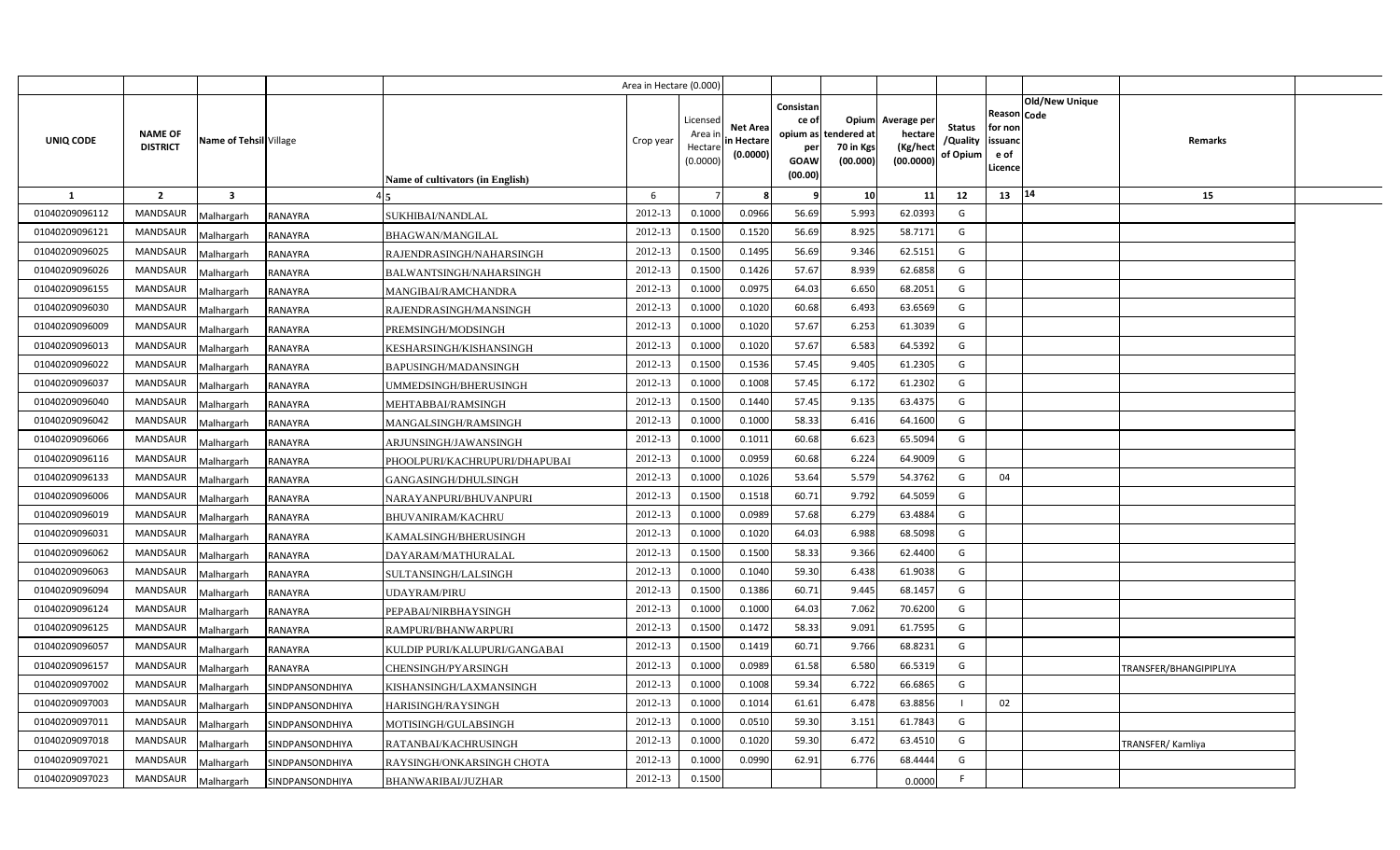|                |                                   |                               |                                         | Area in Hectare (0.000 |                                            |                                          |                                                     |                                                        |                                                 |                                       |                                                      |                       |         |  |
|----------------|-----------------------------------|-------------------------------|-----------------------------------------|------------------------|--------------------------------------------|------------------------------------------|-----------------------------------------------------|--------------------------------------------------------|-------------------------------------------------|---------------------------------------|------------------------------------------------------|-----------------------|---------|--|
| UNIQ CODE      | <b>NAME OF</b><br><b>DISTRICT</b> | Name of Tehsil Village        | <b>Name of cultivators (in English)</b> | Crop year              | Licensed<br>Area ir<br>Hectare<br>(0.0000) | <b>Net Area</b><br>in Hectar<br>(0.0000) | Consistan<br>ce of<br>per<br><b>GOAW</b><br>(00.00) | Opium<br>opium as tendered at<br>70 in Kgs<br>(00.000) | Average per<br>hectare<br>(Kg/hect<br>(00.0000) | <b>Status</b><br>/Quality<br>of Opium | Reason Code<br>for non<br>issuanc<br>e of<br>Licence | <b>Old/New Unique</b> | Remarks |  |
| 1              | $\overline{2}$                    | $\overline{\mathbf{3}}$       |                                         | 6                      |                                            |                                          | -9                                                  | 10                                                     | 11                                              | 12                                    | 13                                                   | $ 14\rangle$          | 15      |  |
| 01040209097029 | <b>MANDSAUR</b>                   | Malhargarh<br>SINDPANSONDHIYA | JASVANTSINGH/MEGHSINGH                  | 2012-13                | 0.1500                                     | 0.1470                                   | 59.30                                               | 9.657                                                  | 65.6939                                         | G                                     |                                                      |                       |         |  |
| 01040209097037 | <b>MANDSAUR</b>                   | Malhargarh<br>SINDPANSONDHIYA | KAVERIBAI/BABRU                         | 2012-13                | 0.1000                                     | 0.1025                                   | 53.86                                               | 6.032                                                  | 58.8488                                         | G                                     | 05                                                   |                       |         |  |
| 01040209097043 | MANDSAUR                          | Malhargarh<br>SINDPANSONDHIYA | ISHWARSINGH/RUPSINGH BADA               | 2012-13                | 0.1500                                     | 0.1512                                   | 64.12                                               | 10.213                                                 | 67.5463                                         | G                                     |                                                      |                       |         |  |
| 01040209097057 | <b>MANDSAUR</b>                   | Malhargarh<br>SINDPANSONDHIYA | SURAJBAI/MANGILAL                       | 2012-13                | 0.1000                                     | 0.1020                                   | 57.66                                               | 6.491                                                  | 63.6373                                         | G                                     |                                                      |                       |         |  |
| 01040209097059 | <b>MANDSAUR</b>                   | Malhargarh<br>SINDPANSONDHIYA | MANOHARSINGH/KHUMANSINGH                | 2012-13                | 0.1500                                     | 0.1440                                   | 62.91                                               | 9.778                                                  | 67.9028                                         | G                                     |                                                      |                       |         |  |
| 01040209097075 | <b>MANDSAUR</b>                   | Malhargarh<br>SINDPANSONDHIYA | KHUMANSINGH/MEGHSINGH                   | 2012-13                | 0.150                                      | 0.1440                                   | 62.62                                               | 9.769                                                  | 67.8403                                         | G                                     |                                                      |                       |         |  |
| 01040209097078 | <b>MANDSAUR</b>                   | Malhargarh<br>SINDPANSONDHIYA | RUKMANBAI/BHARATSINGH                   | 2012-13                | 0.1500                                     | 0.1462                                   | 62.62                                               | 9.715                                                  | 66.4501                                         | G                                     |                                                      |                       |         |  |
| 01040209097080 | <b>MANDSAUR</b>                   | Malhargarh<br>SINDPANSONDHIYA | KANCHANBAI/GOBARSINGH                   | 2012-13                | 0.1000                                     | 0.1000                                   | 57.66                                               | 6.236                                                  | 62.3600                                         | G                                     |                                                      |                       |         |  |
| 01040209097081 | <b>MANDSAUR</b>                   | Malhargarh<br>SINDPANSONDHIYA | HARISINGH/JAWANSINGH                    | 2012-13                | 0.1500                                     | 0.145                                    | 57.66                                               | 8.896                                                  | 61.0570                                         | G                                     |                                                      |                       |         |  |
| 01040209097082 | <b>MANDSAUR</b>                   | Malhargarh<br>SINDPANSONDHIYA | CHANDMAL/PRITHVIRAJ                     | 2012-13                | 0.1000                                     | 0.0980                                   | 59.42                                               | 6.553                                                  | 66.8673                                         | G                                     |                                                      |                       |         |  |
| 01040209097097 | <b>MANDSAUR</b>                   | Malhargarh<br>SINDPANSONDHIYA | GOVINDSINGH/BHERUSINGH                  | 2012-13                | 0.100                                      | 0.0975                                   | 64.12                                               | 6.430                                                  | 65.9487                                         | G                                     |                                                      |                       |         |  |
| 01040209097098 | <b>MANDSAUR</b>                   | Malhargarh<br>SINDPANSONDHIYA | MANOHARSINGH/BAPUSINGH                  | 2012-13                | 0.1500                                     | 0.1512                                   | 59.42                                               | 9.728                                                  | 64.3386                                         | G                                     |                                                      |                       |         |  |
| 01040209097103 | <b>MANDSAUR</b>                   | Malhargarh<br>SINDPANSONDHIYA | DILIPSINGH/ISHWARSINGH                  | 2012-13                | 0.1000                                     | 0.1000                                   | 62.38                                               | 6.737                                                  | 67.3700                                         | G                                     |                                                      |                       |         |  |
| 01040209097104 | <b>MANDSAUR</b>                   | Malhargarh<br>SINDPANSONDHIYA | KAILASHNATH/KISHANNATH                  | 2012-13                | 0.1000                                     | 0.1000                                   | 52.42                                               | 5.646                                                  | 56.4600                                         | G                                     | 04                                                   |                       |         |  |
| 01040209097105 | MANDSAUR                          | Malhargarh<br>SINDPANSONDHIYA | <b>BAPUSINGH/DEVISINGH</b>              | 2012-13                | 0.1500                                     | 0.1517                                   | 62.38                                               | 10.132                                                 | 66.7897                                         | G                                     |                                                      |                       |         |  |
| 01040209097112 | <b>MANDSAUR</b>                   | Malhargarh<br>SINDPANSONDHIYA | DASHRATHLAL/BHERULAL                    | 2012-13                | 0.1000                                     | 0.1012                                   | 59.24                                               | 6.246                                                  | 61.7194                                         | G                                     |                                                      |                       |         |  |
| 01040209097116 | MANDSAUR                          | Malhargarh<br>SINDPANSONDHIYA | BHANWARLAL/BHERULAL RATHOR              | 2012-13                | 0.1000                                     | 0.0984                                   | 57.87                                               | 6.101                                                  | 62.0020                                         | G                                     |                                                      |                       |         |  |
| 01040209097124 | <b>MANDSAUR</b>                   | Malhargarh<br>SINDPANSONDHIYA | <b>BASANTIBAI/BAPUSINGH</b>             | 2012-13                | 0.1000                                     | 0.0912                                   | 63.32                                               | 6.006                                                  | 65.8553                                         | G                                     |                                                      |                       |         |  |
| 01040209097139 | MANDSAUR                          | Malhargarh<br>SINDPANSONDHIYA | PRAKASHCHAND/PRITHVIRAJ                 | 2012-13                | 0.1000                                     | 0.1000                                   | 63.32                                               | 6.793                                                  | 67.9300                                         | G                                     |                                                      |                       |         |  |
| 01040209097145 | <b>MANDSAUR</b>                   | Malhargarh<br>SINDPANSONDHIYA | MUKESHKUMAR/RAMLAL                      | 2012-13                | 0.1500                                     | 0.1482                                   | 64.87                                               | 10.166                                                 | 68.5965                                         | G                                     |                                                      |                       |         |  |
| 01040209097152 | <b>MANDSAUR</b>                   | Malhargarh<br>SINDPANSONDHIYA | JIVANSINGH/BHUVANISINGH                 | 2012-13                | 0.1000                                     | 0.0962                                   | 59.24                                               | 6.119                                                  | 63.6071                                         | G                                     |                                                      |                       |         |  |
| 01040209097164 | MANDSAUR                          | Malhargarh<br>SINDPANSONDHIYA | PURANLAL/RATANLAL                       | 2012-13                | 0.1500                                     | 0.1155                                   | 58.92                                               | 7.314                                                  | 63.3247                                         | G                                     |                                                      |                       |         |  |
| 01040209097169 | <b>MANDSAUR</b>                   | Malhargarh<br>SINDPANSONDHIYA | KISHORSINGH/DEVISINGH                   | 2012-13                | 0.1000                                     | 0.1000                                   | 58.92                                               | 6.077                                                  | 60.7700                                         | G                                     |                                                      |                       |         |  |
| 01040209097173 | MANDSAUR                          | Malhargarh<br>SINDPANSONDHIYA | MANOHAR/BALURAM                         | 2012-13                | 0.1500                                     | 0.1426                                   | 57.87                                               | 8.846                                                  | 62.0337                                         | G                                     |                                                      |                       |         |  |
| 01040209097174 | <b>MANDSAUR</b>                   | Malhargarh<br>SINDPANSONDHIYA | MOHANSINGH/BHANWARSINGH                 | 2012-13                | 0.1500                                     | 0.1505                                   | 62.48                                               | 9.979                                                  | 66.3056                                         | G                                     |                                                      |                       |         |  |
| 01040209097180 | <b>MANDSAUR</b>                   | Malhargarh<br>SINDPANSONDHIYA | GITABAI/KISHANLAL                       | 2012-13                | 0.1000                                     | 0.1015                                   | 56.81                                               | 6.257                                                  | 61.6453                                         | G                                     |                                                      |                       |         |  |
| 01040209097182 | <b>MANDSAUR</b>                   | Malhargarh<br>SINDPANSONDHIYA | GOPAL/BABRU                             | 2012-13                | 0.1500                                     | 0.1456                                   | 56.81                                               | 8.984                                                  | 61.7033                                         | G                                     |                                                      |                       |         |  |
| 01040209097191 | <b>MANDSAUR</b>                   | Malhargarh<br>SINDPANSONDHIYA | BHARATSINGH/KALUSINGH                   | 2012-13                | 0.1000                                     | 0.1000                                   | 62.48                                               | 6.685                                                  | 66.8500                                         | G                                     |                                                      |                       |         |  |
| 01040209097197 | <b>MANDSAUR</b>                   | Malhargarh<br>SINDPANSONDHIYA | BALSINGH/KISHORSINGH                    | 2012-13                | 0.1500                                     | 0.1530                                   | 61.90                                               | 9.877                                                  | 64.5556                                         | G                                     |                                                      |                       |         |  |
| 01040209097058 | <b>MANDSAUR</b>                   | SINDPANSONDHIYA<br>Malhargarh | DHAPUBAI/GANGARAM                       | 2012-13                | 0.1000                                     | 0.1025                                   | 52.79                                               | 5.867                                                  | 57.2390                                         | G                                     | 05                                                   |                       |         |  |
| 01040209097095 | <b>MANDSAUR</b>                   | Malhargarh<br>SINDPANSONDHIYA | VINODGIR/RAMGIR                         | 2012-13                | 0.100                                      | 0.0999                                   | 61.54                                               | 7.033                                                  | 70.4004                                         | G                                     |                                                      |                       |         |  |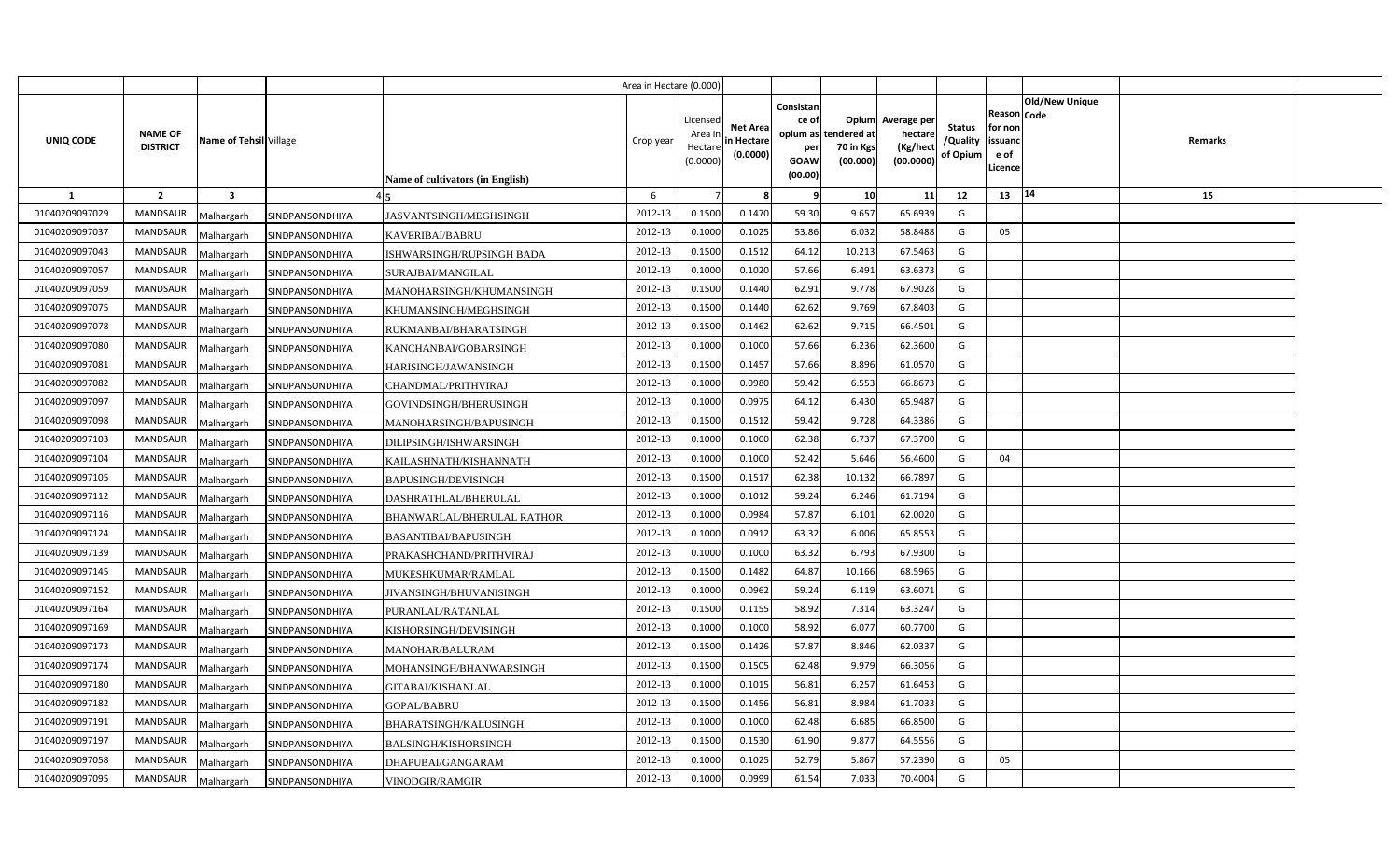|                |                                                             |                 |                                  | Area in Hectare (0.000) |                                            |                                           |                                                     |                                                        |                                                 |                                       |                                                                               |                  |  |
|----------------|-------------------------------------------------------------|-----------------|----------------------------------|-------------------------|--------------------------------------------|-------------------------------------------|-----------------------------------------------------|--------------------------------------------------------|-------------------------------------------------|---------------------------------------|-------------------------------------------------------------------------------|------------------|--|
| UNIQ CODE      | <b>NAME OF</b><br>Name of Tehsil Village<br><b>DISTRICT</b> |                 | Name of cultivators (in English) | Crop year               | Licensed<br>Area ir<br>Hectare<br>(0.0000) | <b>Net Area</b><br>in Hectare<br>(0.0000) | Consistan<br>ce of<br>per<br><b>GOAW</b><br>(00.00) | Opium<br>opium as tendered at<br>70 in Kgs<br>(00.000) | Average per<br>hectare<br>(Kg/hect<br>(00.0000) | <b>Status</b><br>/Quality<br>of Opium | <b>Old/New Unique</b><br>Reason Code<br>for non<br>issuanc<br>e of<br>.icence | Remarks          |  |
| -1             | $\overline{2}$<br>$\overline{\mathbf{3}}$                   |                 |                                  | 6                       |                                            |                                           | -9                                                  | 10                                                     | 11                                              | 12                                    | 14<br>13                                                                      | 15               |  |
| 01040209097042 | <b>MANDSAUR</b><br>Malhargarh                               | SINDPANSONDHIYA | KAMLABAI/BHAGWAN                 | 2012-13                 | 0.1000                                     | 0.1000                                    | 61.54                                               | 6.752                                                  | 67.5200                                         | G                                     |                                                                               |                  |  |
| 01040209097015 | MANDSAUR<br>Malhargarh                                      | SINDPANSONDHIYA | PYARSINGH/NAHARSINGH             | 2012-13                 | 0.1000                                     | 0.1020                                    | 61.58                                               | 6.791                                                  | 66.5784                                         | G                                     |                                                                               |                  |  |
| 01040209097039 | MANDSAUR<br>Malhargarh                                      | SINDPANSONDHIYA | BHANWARNATH/KISHANNATH           | 2012-13                 | 0.1000                                     | 0.1000                                    | 56.38                                               | 6.113                                                  | 61.1300                                         | G                                     |                                                                               |                  |  |
| 01040209097091 | <b>MANDSAUR</b><br>Malhargarh                               | SINDPANSONDHIYA | SHAYAMNATH/BHANWARNATH           | 2012-13                 | 0.1000                                     | 0.1008                                    | 52.34                                               | 5.780                                                  | 57.3413                                         | G                                     | 05                                                                            |                  |  |
| 01040209097154 | MANDSAUR<br>Malhargarh                                      | SINDPANSONDHIYA | GORDHANSINGH/ONKARSINGH          | 2012-13                 | 0.1000                                     | 0.0960                                    | 61.58                                               | 6.422                                                  | 66.8958                                         | G                                     |                                                                               | TRANSFER/TURKIYA |  |
| 01040209097019 | <b>MANDSAUR</b><br>Malhargarh                               | SINDPANSONDHIYA | AMARSINGH/KISHORSINGH            | 2012-13                 | 0.1000                                     | 0.1020                                    | 61.64                                               | 6.692                                                  | 65.6078                                         | G                                     |                                                                               |                  |  |
| 01040209097022 | MANDSAUR<br>Malhargarh                                      | SINDPANSONDHIYA | SITABAI/PRITHVIRAJ               | 2012-13                 | 0.1000                                     | 0.1000                                    | 58.02                                               | 6.225                                                  | 62.2500                                         | G                                     |                                                                               |                  |  |
| 01040209097084 | <b>MANDSAUR</b><br>Malhargarh                               | SINDPANSONDHIYA | DILIPSINGH/KHUMANSINGH           | 2012-13                 | 0.1000                                     | 0.1008                                    | 61.64                                               | 6.719                                                  | 66.656                                          | G                                     |                                                                               |                  |  |
| 01040209097088 | <b>MANDSAUR</b><br>Malhargarh                               | SINDPANSONDHIYA | DINESHCHANDRA/KANWARLAL          | 2012-13                 | 0.1000                                     | 0.1020                                    | 58.02                                               | 6.614                                                  | 64.8431                                         | G                                     |                                                                               |                  |  |
| 01040209097094 | MANDSAUR<br>Malhargarh                                      | SINDPANSONDHIYA | DILIPKUMAR/KANEHIYALAL           | 2012-13                 | 0.1000                                     | 0.0999                                    | 58.02                                               | 6.449                                                  | 64.5546                                         | G                                     |                                                                               |                  |  |
| 01040209097131 | <b>MANDSAUR</b><br>Malhargarh                               | SINDPANSONDHIYA | PRAHLADSINGH/MANSINGH            | 2012-13                 | 0.1000                                     | 0.0988                                    | 61.64                                               | 6.692                                                  | 67.7328                                         | G                                     |                                                                               |                  |  |
| 01040209097188 | MANDSAUR<br>Malhargarh                                      | SINDPANSONDHIYA | MOTISINGH/KISHANSINGH            | 2012-13                 | 0.1000                                     | 0.1000                                    | 61.62                                               | 6.664                                                  | 66.6400                                         | G                                     |                                                                               |                  |  |
| 01040209097213 | <b>MANDSAUR</b><br>Malhargarh                               | SINDPANSONDHIYA | NAHARSINGH/DEVISINGH             | 2012-13                 | 0.1500                                     | 0.1408                                    | 58.50                                               | 9.210                                                  | 65.4119                                         | G                                     |                                                                               |                  |  |
| 01040209097034 | <b>MANDSAUR</b><br>Malhargarh                               | SINDPANSONDHIYA | UDAYSINGH/RAYSINGH               | 2012-13                 | 0.1000                                     | 0.1012                                    | 58.50                                               | 6.151                                                  | 60.7806                                         | G                                     |                                                                               |                  |  |
| 01040209097050 | <b>MANDSAUR</b><br>Malhargarh                               | SINDPANSONDHIYA | SOHANBAI/RAMSINGH                | 2012-13                 | 0.1000                                     | 0.1008                                    | 58.50                                               | 6.460                                                  | 64.0873                                         | G                                     |                                                                               |                  |  |
| 01040209097051 | <b>MANDSAUR</b><br>Malhargarh                               | SINDPANSONDHIYA | BABULAL/SHANKARLAL               | 2012-13                 | 0.1000                                     | 0.1000                                    | 31.09                                               | 2.740                                                  | 27.4000                                         | G                                     | 04                                                                            |                  |  |
| 01040209097060 | <b>MANDSAUR</b><br>Malhargarh                               | SINDPANSONDHIYA | SAJJANBAI/BHUVANISINGH           | 2012-13                 | 0.1000                                     | 0.0993                                    | 58.56                                               | 6.107                                                  | 61.5005                                         | G                                     |                                                                               |                  |  |
| 01040209097061 | <b>MANDSAUR</b><br>Malhargarh                               | SINDPANSONDHIYA | MOHANSINGH/PYARSINGH             | 2012-13                 | 0.1000                                     | 0.1012                                    | 61.62                                               | 6.831                                                  | 67.5000                                         | G                                     |                                                                               |                  |  |
| 01040209097062 | <b>MANDSAUR</b><br>Malhargarh                               | SINDPANSONDHIYA | MANGUSINGH/KALUSINGH             | 2012-13                 | 0.1000                                     | 0.1000                                    | 56.35                                               | 6.062                                                  | 60.6200                                         | G                                     |                                                                               |                  |  |
| 01040209097063 | <b>MANDSAUR</b><br>Malhargarh                               | SINDPANSONDHIYA | BHANWARSINGH/KISHANSINGH         | 2012-13                 | 0.1000                                     | 0.0986                                    | 58.56                                               | 6.333                                                  | 64.2292                                         | G                                     |                                                                               |                  |  |
| 01040209097064 | <b>MANDSAUR</b><br>Malhargarh                               | SINDPANSONDHIYA | PRABHUSINGH/SHIVSINGH            | 2012-13                 | 0.1000                                     | 0.1012                                    | 56.63                                               | 6.326                                                  | 62.5099                                         | G                                     |                                                                               |                  |  |
| 01040209097065 | MANDSAUR<br>Malhargarh                                      | SINDPANSONDHIYA | PREMSINGH/HEMANTSINGH            | 2012-13                 | 0.1000                                     | 0.1008                                    | 58.56                                               | 6.417                                                  | 63.6607                                         | G                                     |                                                                               |                  |  |
| 01040209097066 | <b>MANDSAUR</b><br>Malhargarh                               | SINDPANSONDHIYA | UMRAOSINGH/PYARSINGH             | 2012-13                 | 0.1000                                     | 0.0960                                    | 55.93                                               | 6.192                                                  | 64.5000                                         | G                                     |                                                                               |                  |  |
| 01040209097067 | <b>MANDSAUR</b><br>Malhargarh                               | SINDPANSONDHIYA | INDARSINGH/KALUSINGH             | 2012-13                 | 0.1000                                     | 0.1025                                    | 61.62                                               | 6.901                                                  | 67.3268                                         | G                                     |                                                                               |                  |  |
| 01040209097069 | <b>MANDSAUR</b><br>Malhargarh                               | SINDPANSONDHIYA | HARISINGH/NAHARSINGH             | 2012-13                 | 0.1000                                     | 0.0960                                    | 64.44                                               | 6.665                                                  | 69.4271                                         | G                                     |                                                                               |                  |  |
| 01040209097071 | <b>MANDSAUR</b><br>Malhargarh                               | SINDPANSONDHIYA | RAYSINGH/HARISINGH               | 2012-13                 | 0.1000                                     | 0.0975                                    | 57.75                                               | 6.056                                                  | 62.1128                                         | G                                     |                                                                               |                  |  |
| 01040209097100 | MANDSAUR<br>Malhargarh                                      | SINDPANSONDHIYA | JAGDISH/BAGDIRAM                 | 2012-13                 | 0.1000                                     | 0.1020                                    | 55.93                                               | 6.096                                                  | 59.764                                          | G                                     |                                                                               |                  |  |
| 01040209097110 | MANDSAUR<br>Malhargarh                                      | SINDPANSONDHIYA | BHOPALSINGH/JUZHARSINGH          | 2012-13                 | 0.1000                                     | 0.1008                                    | 50.87                                               | 3.154                                                  | 31.2890                                         |                                       | 02                                                                            |                  |  |
| 01040209097111 | MANDSAUR<br>Malhargarh                                      | SINDPANSONDHIYA | DULESINGH/KISHANSINGH            | 2012-13                 | 0.1000                                     | 0.1008                                    | 62.65                                               | 6.990                                                  | 69.3452                                         | G                                     |                                                                               |                  |  |
| 01040209097114 | MANDSAUR<br>Malhargarh                                      | SINDPANSONDHIYA | BHOPALSINGH/DEVISINGH            | 2012-13                 | 0.1500                                     | 0.1520                                    | 61.61                                               | 9.479                                                  | 62.3618                                         | G                                     |                                                                               |                  |  |
| 01040209097117 | <b>MANDSAUR</b><br>Malhargarh                               | SINDPANSONDHIYA | DEVIDAS/BAGDUDAS                 | 2012-13                 | 0.1500                                     | 0.1000                                    | 53.03                                               | 6.038                                                  | 60.3800                                         | G                                     | 05                                                                            |                  |  |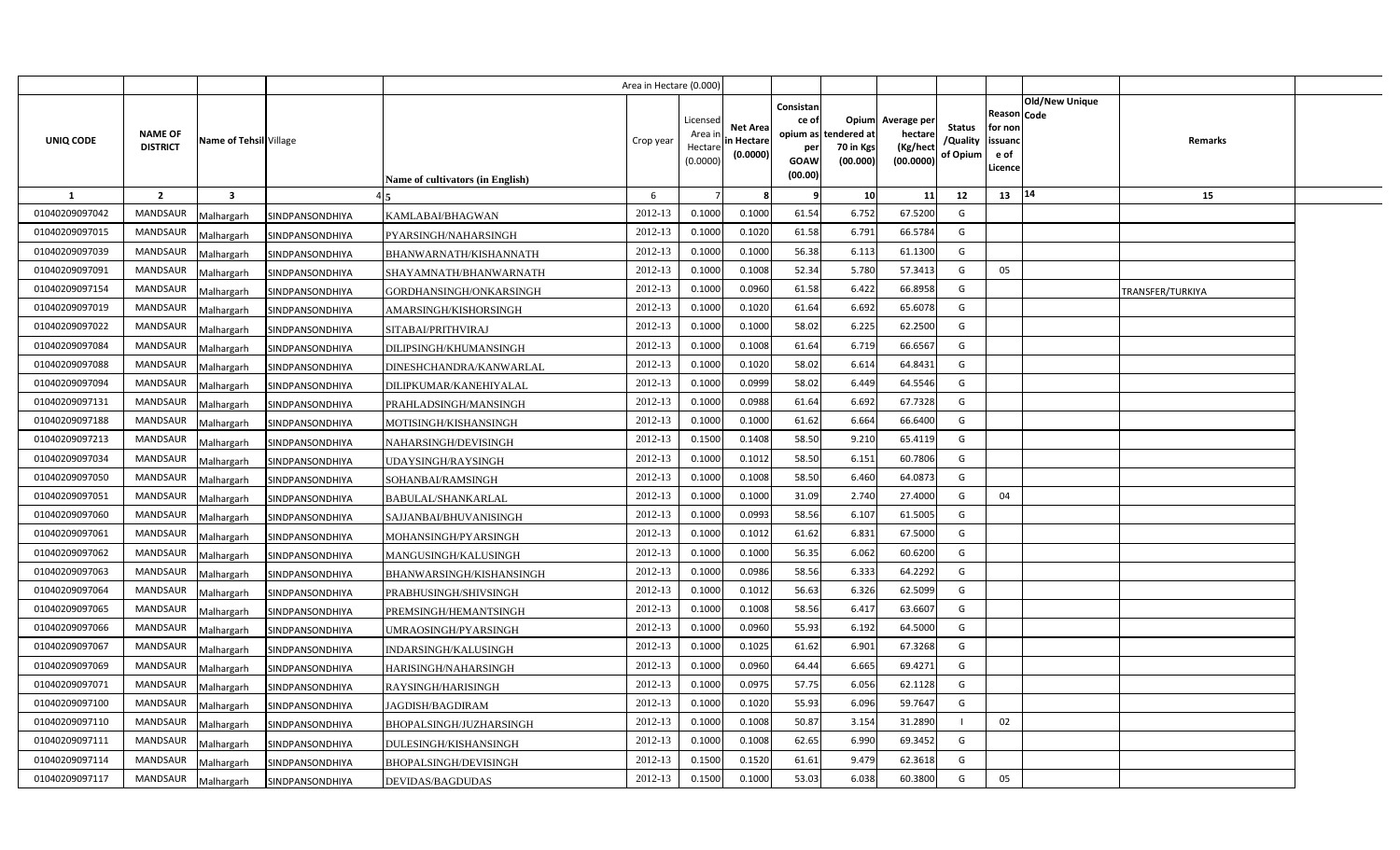|                |                                                             |                       |                                  | Area in Hectare (0.000) |                                            |                                           |                                                     |                                                        |                                                 |                                       |                                                                               |         |  |
|----------------|-------------------------------------------------------------|-----------------------|----------------------------------|-------------------------|--------------------------------------------|-------------------------------------------|-----------------------------------------------------|--------------------------------------------------------|-------------------------------------------------|---------------------------------------|-------------------------------------------------------------------------------|---------|--|
| UNIQ CODE      | <b>NAME OF</b><br>Name of Tehsil Village<br><b>DISTRICT</b> |                       | Name of cultivators (in English) | Crop year               | Licensed<br>Area ir<br>Hectare<br>(0.0000) | <b>Net Area</b><br>in Hectare<br>(0.0000) | Consistan<br>ce of<br>per<br><b>GOAW</b><br>(00.00) | Opium<br>opium as tendered at<br>70 in Kgs<br>(00.000) | Average per<br>hectare<br>(Kg/hect<br>(00.0000) | <b>Status</b><br>/Quality<br>of Opium | <b>Old/New Unique</b><br>Reason Code<br>for non<br>issuanc<br>e of<br>.icence | Remarks |  |
| <b>1</b>       | $\overline{2}$<br>$\overline{\mathbf{3}}$                   |                       |                                  | 6                       |                                            |                                           | -9                                                  | 10                                                     | 11                                              | 12                                    | 14<br>13                                                                      | 15      |  |
| 01040209097121 | <b>MANDSAUR</b><br>Malhargarh                               | SINDPANSONDHIYA       | MOHANBAI/SURAJMAL                | 2012-13                 | 0.1000                                     | 0.1032                                    | 59.62                                               | 6.780                                                  | 65.6977                                         | G                                     |                                                                               |         |  |
| 01040209097123 | MANDSAUR<br>Malhargarh                                      | SINDPANSONDHIYA       | GANESHRAM/MADHO                  | 2012-13                 | 0.1500                                     | 0.1470                                    | 43.53                                               | 6.884                                                  | 46.8299                                         | G                                     | 04                                                                            |         |  |
| 01040209097125 | <b>MANDSAUR</b><br>Malhargarh                               | SINDPANSONDHIYA       | SOHANDAS/SHIVDAS                 | 2012-13                 | 0.1000                                     | 0.1000                                    | 59.70                                               | 6.448                                                  | 64.4800                                         | G                                     |                                                                               |         |  |
| 01040209097127 | <b>MANDSAUR</b><br>Malhargarh                               | SINDPANSONDHIYA       | SURESHKUMAR/GANGARAM             | 2012-13                 | 0.1000                                     | 0.1008                                    | 56.33                                               | 6.035                                                  | 59.8710                                         | G                                     |                                                                               |         |  |
| 01040209097036 | MANDSAUR<br>Malhargarh                                      | SINDPANSONDHIYA       | BHERUSINGH/KISHANSINGH CHOTA     | 2012-13                 | 0.1000                                     | 0.0936                                    | 59.70                                               | 6.098                                                  | 65.1496                                         | G                                     |                                                                               |         |  |
| 01040209097133 | <b>MANDSAUR</b><br>Malhargarh                               | SINDPANSONDHIYA       | <b>ANILDAS/BALUDAS</b>           | 2012-13                 | 0.1500                                     | 0.1500                                    | 58.01                                               | 9.456                                                  | 63.0400                                         | G                                     |                                                                               |         |  |
| 01040209097146 | MANDSAUR<br>Malhargarh                                      | SINDPANSONDHIYA       | SHANTIBAI/BAPUSINGH              | 2012-13                 | 0.1000                                     | 0.1000                                    | 61.89                                               | 6.675                                                  | 66.7500                                         | G                                     |                                                                               |         |  |
| 01040209097156 | <b>MANDSAUR</b><br>Malhargarh                               | SINDPANSONDHIYA       | MADHAVLAL/RAMESHCHANDRA          | 2012-13                 | 0.1500                                     | 0.1489                                    | 63.69                                               | 9.681                                                  | 65.0168                                         | G                                     |                                                                               |         |  |
| 01040209097179 | <b>MANDSAUR</b><br>Malhargarh                               | SINDPANSONDHIYA       | SULTANSINGH/RAYSINGH             | 2012-13                 | 0.1000                                     | 0.0992                                    | 45.51                                               | 4.486                                                  | 45.2218                                         | G                                     | 04                                                                            |         |  |
| 01040209097185 | MANDSAUR<br>Malhargarh                                      | SINDPANSONDHIYA       | KESHARSINGH/ROOPSINGH            | 2012-13                 | 0.1000                                     | 0.1024                                    | 55.93                                               | 6.104                                                  | 59.6094                                         | G                                     |                                                                               |         |  |
| 01040209097189 | <b>MANDSAUR</b><br>Malhargarh                               | SINDPANSONDHIYA       | BHOPALSINGH/KALUSINGH            | 2012-13                 | 0.1000                                     | 0.0900                                    | 59.70                                               | 5.791                                                  | 64.3444                                         | G                                     |                                                                               |         |  |
| 01040209097201 | MANDSAUR<br>Malhargarh                                      | SINDPANSONDHIYA       | BHERUSINGH/RAMSINGH              | 2012-13                 | 0.1000                                     | 0.1020                                    | 63.69                                               | 6.851                                                  | 67.1667                                         | G                                     |                                                                               |         |  |
| 01040209097113 | MANDSAUR<br>Malhargarh                                      | SINDPANSONDHIYA       | DINESHCHANDRA/KISHANLAL          | 2012-13                 | 0.1000                                     | 0.0950                                    | 63.69                                               | 6.414                                                  | 67.5158                                         | G                                     |                                                                               |         |  |
| 01040209097159 | <b>MANDSAUR</b><br>Malhargarh                               | SINDPANSONDHIYA       | GOBARSINGH/BHUVANISINGH          | 2012-13                 | 0.1000                                     | 0.1012                                    | 62.50                                               | 6.688                                                  | 66.0870                                         | G                                     | 01040209100099                                                                |         |  |
| 01040209007002 | <b>MANDSAUR</b><br>Malhargarh                               | CHANDVASA             | RAMSINGH/LAKHMA                  | 2012-13                 | 0.1000                                     | 0.1000                                    | 65.30                                               | 6.651                                                  | 66.5100                                         | G                                     |                                                                               |         |  |
| 01040209007003 | <b>MANDSAUR</b><br>Malhargarh                               | CHANDVASA             | RAMLAL/KALUJI                    | 2012-13                 | 0.1500                                     | 0.1457                                    | 61.89                                               | 9.938                                                  | 68.2086                                         | G                                     |                                                                               |         |  |
| 01040209007007 | <b>MANDSAUR</b><br>Malhargarh                               | CHANDVASA             | KAILASH/MANGILAL                 | 2012-13                 | 0.1000                                     | 0.0966                                    | 59.77                                               | 7.070                                                  | 73.1884                                         | G                                     |                                                                               |         |  |
| 01040209007014 | <b>MANDSAUR</b><br>Malhargarh                               | CHANDVASA             | RAMKANYABAI/SHOBHARAM            | 2012-13                 | 0.1000                                     | 0.1023                                    | 61.91                                               | 7.005                                                  | 68.4751                                         | G                                     |                                                                               |         |  |
| 01040209007016 | <b>MANDSAUR</b><br>Malhargarh                               | CHANDVASA             | BHAGWAN/MANGILAL                 | 2012-13                 | 0.1000                                     | 0.1008                                    | 58.73                                               | 5.990                                                  | 59.4246                                         | G                                     |                                                                               |         |  |
| 01040209007018 | <b>MANDSAUR</b><br>Malhargarh                               | CHANDVASA             | GENDMAL/KANIRAM                  | 2012-13                 | 0.1500                                     | 0.1500                                    | 57.49                                               | 9.987                                                  | 66.5800                                         | G                                     |                                                                               |         |  |
| 01040209007024 | <b>MANDSAUR</b><br>Malhargarh                               | CHANDVASA             | BHARAT/BHAGWAN                   | 2012-13                 | 0.1000                                     | 0.1000                                    | 55.71                                               | 6.136                                                  | 61.3600                                         | G                                     |                                                                               |         |  |
| 01040209007025 | MANDSAUR<br>Malhargarh                                      | CHANDVASA             | BHANWARLAL/MODIRAM               | 2012-13                 | 0.1000                                     | 0.0920                                    | 53.07                                               | 5.800                                                  | 63.0435                                         | G                                     | 05                                                                            |         |  |
| 01040209007026 | <b>MANDSAUR</b><br>Malhargarh                               | CHANDVASA             | CHATURBHUJ/KALU                  | 2012-13                 | 0.1000                                     | 0.0999                                    | 61.91                                               | 6.518                                                  | 65.2452                                         | G                                     |                                                                               |         |  |
| 01040209007029 | MANDSAUR<br>Malhargarh                                      | CHANDVASA             | BHAGATRAM/MANNALAL               | 2012-13                 | 0.1500                                     | 0.1520                                    | 65.30                                               | 10.691                                                 | 70.3355                                         | G                                     |                                                                               |         |  |
| 01040209007040 | MANDSAUR<br>Malhargarh                                      | CHANDVASA             | KANIRAM/LAKHMA                   | 2012-13                 | 0.1000                                     | 0.0990                                    | 57.68                                               | 6.435                                                  | 65.0000                                         | G                                     |                                                                               |         |  |
| 01040209007004 | <b>MANDSAUR</b><br>Malhargarh                               | CHANDVASA             | DEVILAL/NATHU                    | 2012-13                 | 0.1500                                     | 0.1488                                    | 61.91                                               | 10.419                                                 | 70.0202                                         | G                                     |                                                                               |         |  |
| 01040209007035 | MANDSAUR<br>Malhargarh                                      | CHANDVASA             | MOHANLAL/NATHULAL                | 2012-13                 | 0.1500                                     | 0.1496                                    | 58.73                                               | 9.875                                                  | 66.0094                                         | G                                     |                                                                               |         |  |
| 01040209007011 | MANDSAUR<br>Malhargarh                                      | CHANDVASA             | GOPAL/SALAGRAM                   | 2012-13                 | 0.1000                                     | 0.1025                                    | 56.35                                               | 6.215                                                  | 60.6341                                         | G                                     |                                                                               |         |  |
| 01040209009009 | MANDSAUR<br>Malhargarh                                      | <b>GUD BHELI BADI</b> | RAMCHANDRA/JAGANNATH             | 2012-13                 | 0.1500                                     | 0.1512                                    | 63.44                                               | 9.598                                                  | 63.4788                                         | G                                     |                                                                               |         |  |
| 01040209009011 | MANDSAUR<br>Malhargarh                                      | <b>GUD BHELI BADI</b> | VISHNULAL/MADHOLAL               | 2012-13                 | 0.1500                                     | 0.1452                                    | 64.08                                               | 9.777                                                  | 67.334                                          | G                                     |                                                                               |         |  |
| 01040209009012 | <b>MANDSAUR</b><br>Malhargarh                               | <b>GUD BHELI BADI</b> | BHAGIRATH/PRATAPBAI              | 2012-13                 | 0.1500                                     | 0.151                                     | 64.85                                               | 9.839                                                  | 64.9439                                         | G                                     |                                                                               |         |  |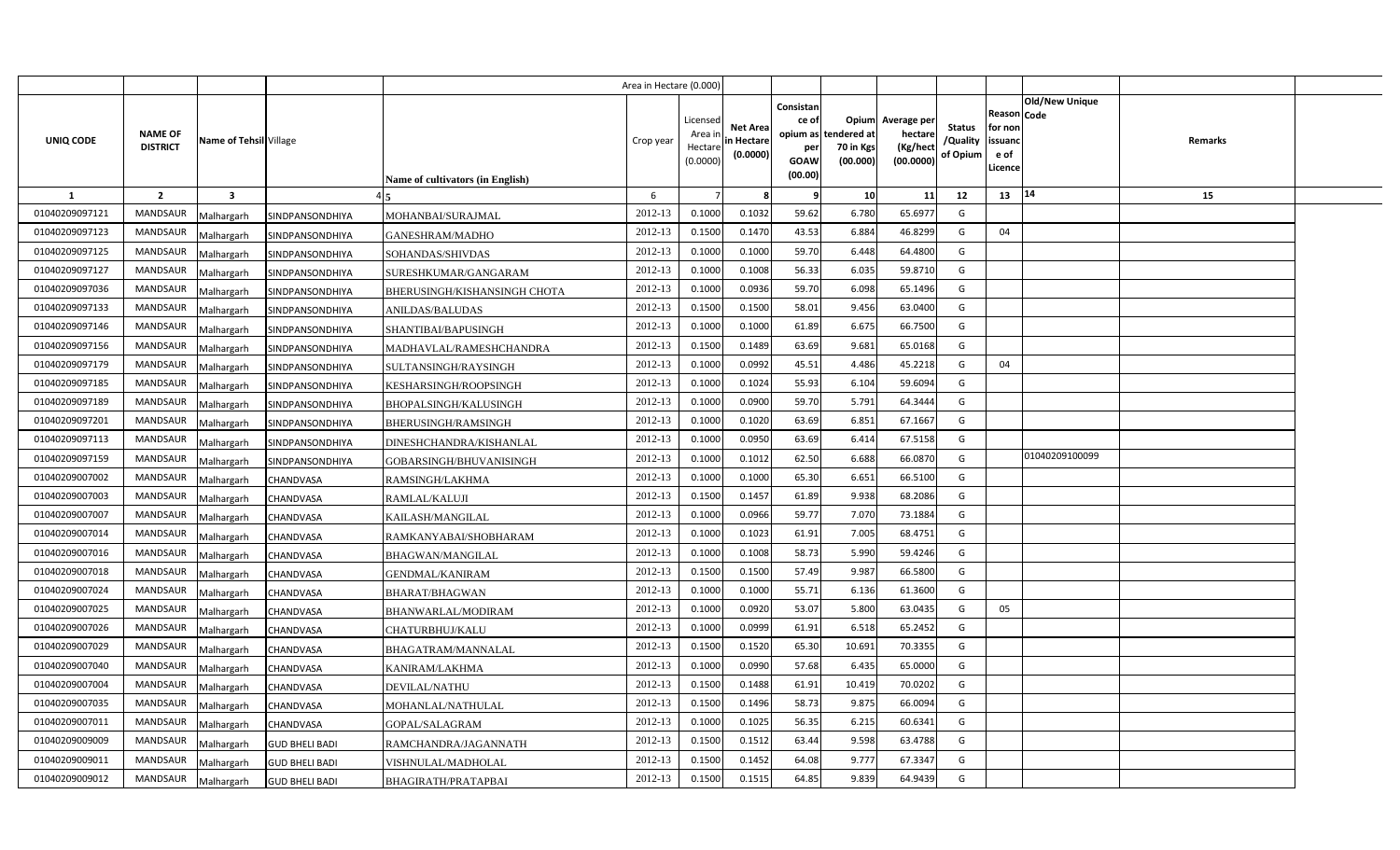|                |                                                             |                       |                                  | Area in Hectare (0.000) |                                            |                                           |                                                     |                                                        |                                                 |                                       |                                                                               |         |  |
|----------------|-------------------------------------------------------------|-----------------------|----------------------------------|-------------------------|--------------------------------------------|-------------------------------------------|-----------------------------------------------------|--------------------------------------------------------|-------------------------------------------------|---------------------------------------|-------------------------------------------------------------------------------|---------|--|
| UNIQ CODE      | <b>NAME OF</b><br>Name of Tehsil Village<br><b>DISTRICT</b> |                       | Name of cultivators (in English) | Crop year               | Licensed<br>Area ir<br>Hectare<br>(0.0000) | <b>Net Area</b><br>in Hectare<br>(0.0000) | Consistan<br>ce of<br>per<br><b>GOAW</b><br>(00.00) | Opium<br>opium as tendered at<br>70 in Kgs<br>(00.000) | Average per<br>hectare<br>(Kg/heci<br>(00.0000) | <b>Status</b><br>/Quality<br>of Opium | <b>Old/New Unique</b><br>Reason Code<br>for non<br>issuanc<br>e of<br>.icence | Remarks |  |
| 1              | $\overline{2}$<br>$\overline{\mathbf{3}}$                   |                       |                                  | 6                       |                                            |                                           | -9                                                  | 10                                                     | 11                                              | 12                                    | 14<br>13                                                                      | 15      |  |
| 01040209009014 | <b>MANDSAUR</b><br>Malhargarh                               | <b>GUD BHELI BADI</b> | <b>BASANTILAL/BHERULAL</b>       | 2012-13                 | 0.1500                                     | 0.1520                                    | 64.85                                               | 9.996                                                  | 65.7632                                         | G                                     |                                                                               |         |  |
| 01040209009016 | MANDSAUR<br>Malhargarh                                      | <b>GUD BHELI BADI</b> | AMBALAL/RAJARAM                  | 2012-13                 | 0.1500                                     | 0.1520                                    | 64.85                                               | 10.441                                                 | 68.6908                                         | G                                     |                                                                               |         |  |
| 01040209009017 | <b>MANDSAUR</b><br>Malhargarh                               | <b>GUD BHELI BADI</b> | KISHOR/ONKARLAL@NANDKISHOR       | 2012-13                 | 0.1500                                     | 0.1443                                    | 64.09                                               | 9.531                                                  | 66.0499                                         | G                                     |                                                                               |         |  |
| 01040209009023 | MANDSAUR<br>Malhargarh                                      | <b>GUD BHELI BADI</b> | KASHIRAM/MANNALAL                | 2012-13                 | 0.1500                                     | 0.1419                                    | 63.44                                               | 9.398                                                  | 66.2297                                         | G                                     |                                                                               |         |  |
| 01040209009026 | MANDSAUR<br>Malhargarh                                      | <b>GUD BHELI BADI</b> | NATHU/GIRDHARI                   | 2012-13                 | 0.1500                                     | 0.1470                                    | 63.44                                               | 9.679                                                  | 65.8435                                         | G                                     |                                                                               |         |  |
| 01040209009028 | <b>MANDSAUR</b><br>Malhargarh                               | <b>GUD BHELI BADI</b> | KAMERIBAI/BHERULAL               | 2012-13                 | 0.1000                                     | 0.0957                                    | 62.15                                               | 6.277                                                  | 65.5904                                         | G                                     |                                                                               |         |  |
| 01040209009031 | MANDSAUR<br>Malhargarh                                      | <b>GUD BHELI BADI</b> | UDAYRAM/BHANWARLAL PATEL         | 2012-13                 | 0.1000                                     | 0.1000                                    | 64.09                                               | 6.885                                                  | 68.8500                                         | G                                     |                                                                               |         |  |
| 01040209009032 | <b>MANDSAUR</b><br>Malhargarh                               | <b>GUD BHELI BADI</b> | MOHANBAI/BHANWARLAL              | 2012-13                 | 0.1000                                     | 0.1050                                    | 59.76                                               | 6.454                                                  | 61.466                                          | G                                     |                                                                               |         |  |
| 01040209009034 | MANDSAUR<br>Malhargarh                                      | <b>GUD BHELI BADI</b> | BADRILAL/NATHULAL                | 2012-13                 | 0.1500                                     | 0.077                                     | 62.15                                               | 4.741                                                  | 61.5714                                         | G                                     |                                                                               |         |  |
| 01040209009035 | MANDSAUR<br>Malhargarh                                      | <b>GUD BHELI BADI</b> | RAMCHANDRIBAI/NANALAL            | 2012-13                 | 0.1000                                     | 0.1024                                    | 62.15                                               | 6.597                                                  | 64.4238                                         | G                                     |                                                                               |         |  |
| 01040209009036 | <b>MANDSAUR</b><br>Malhargarh                               | <b>GUD BHELI BADI</b> | SHANTIBAI/BHERULAL               | 2012-13                 | 0.1500                                     | 0.1455                                    | 63.06                                               | 9.648                                                  | 66.3093                                         | G                                     |                                                                               |         |  |
| 01040209009040 | MANDSAUR<br>Malhargarh                                      | <b>GUD BHELI BADI</b> | RAMNIWAS/NANDRAM                 | 2012-13                 | 0.1000                                     | 0.0990                                    | 63.06                                               | 6.531                                                  | 65.9697                                         | G                                     |                                                                               |         |  |
| 01040209009042 | <b>MANDSAUR</b><br>Malhargarh                               | <b>GUD BHELI BADI</b> | DHAPUBAI/NANDRAM                 | 2012-13                 | 0.1000                                     | 0.1035                                    | 63.06                                               | 6.747                                                  | 65.1884                                         | G                                     |                                                                               |         |  |
| 01040209009045 | <b>MANDSAUR</b><br>Malhargarh                               | <b>GUD BHELI BADI</b> | KALURAM/UMMEDRAM                 | 2012-13                 | 0.1500                                     | 0.1512                                    | 64.09                                               | 9.540                                                  | 63.0952                                         | G                                     |                                                                               |         |  |
| 01040209009047 | <b>MANDSAUR</b><br>Malhargarh                               | <b>GUD BHELI BADI</b> | CHENRAM/RAMSUKH                  | 2012-13                 | 0.1500                                     | 0.1545                                    | 64.64                                               | 10.213                                                 | 66.1036                                         | G                                     |                                                                               |         |  |
| 01040209009053 | <b>MANDSAUR</b><br>Malhargarh                               | <b>GUD BHELI BADI</b> | KANWARLAL/LAKSHINARAYAN          | 2012-13                 | 0.1000                                     | 0.1020                                    | 63.80                                               | 6.781                                                  | 66.4804                                         | G                                     |                                                                               |         |  |
| 01040209009058 | <b>MANDSAUR</b><br>Malhargarh                               | <b>GUD BHELI BADI</b> | KOSHLYABAI/LAXMINARAYAN          | 2012-13                 | 0.1500                                     | 0.0969                                    | 64.64                                               | 6.621                                                  | 68.3282                                         | G                                     |                                                                               |         |  |
| 01040209009061 | <b>MANDSAUR</b><br>Malhargarh                               | <b>GUD BHELI BADI</b> | UDAYRAM/ONKARLAL                 | 2012-13                 | 0.1500                                     | 0.1518                                    | 66.81                                               | 10.365                                                 | 68.2806                                         | G                                     |                                                                               |         |  |
| 01040209009066 | <b>MANDSAUR</b><br>Malhargarh                               | <b>GUD BHELI BADI</b> | SHYAMKUNWARBAI/BAPULAL           | 2012-13                 | 0.1000                                     | 0.1020                                    | 63.80                                               | 6.954                                                  | 68.1765                                         | G                                     |                                                                               |         |  |
| 01040209009073 | <b>MANDSAUR</b><br>Malhargarh                               | <b>GUD BHELI BADI</b> | SAJJANBAI/MANGILAL               | 2012-13                 | 0.1500                                     | 0.1450                                    | 66.87                                               | 9.734                                                  | 67.1310                                         | G                                     |                                                                               |         |  |
| 01040209009080 | <b>MANDSAUR</b><br>Malhargarh                               | <b>GUD BHELI BADI</b> | SHYAMABAI/BHANWARLAL             | 2012-13                 | 0.1000                                     | 0.1014                                    | 69.91                                               | 7.221                                                  | 71.2130                                         | G                                     |                                                                               |         |  |
| 01040209009084 | MANDSAUR<br>Malhargarh                                      | <b>GUD BHELI BADI</b> | BHAGATRAM/KALURAM PATIDAR        | 2012-13                 | 0.1500                                     | 0.151(                                    | 66.87                                               | 10.212                                                 | 67.6291                                         | G                                     |                                                                               |         |  |
| 01040209009086 | MANDSAUR<br>Malhargarh                                      | <b>GUD BHELI BADI</b> | RAMGIR/ONKARGIR                  | 2012-13                 | 0.1000                                     | 0.1020                                    | 62.87                                               | 6.485                                                  | 63.5784                                         | G                                     |                                                                               |         |  |
| 01040209009090 | MANDSAUR<br>Malhargarh                                      | <b>GUD BHELI BADI</b> | DINESHKUMAR/KANEHIALAL           | 2012-13                 | 0.1000                                     | 0.0966                                    | 64.82                                               | 6.056                                                  | 62.6915                                         | G                                     |                                                                               |         |  |
| 01040209009091 | <b>MANDSAUR</b><br>Malhargarh                               | <b>GUD BHELI BADI</b> | KAMLABAI/DEEPCHANDRA             | 2012-13                 | 0.1500                                     | 0.1216                                    | 63.99                                               | 8.163                                                  | 67.1299                                         | G                                     |                                                                               |         |  |
| 01040209009092 | <b>MANDSAUR</b><br>Malhargarh                               | <b>GUD BHELI BADI</b> | VARDICHAND/MANGILAL              | 2012-13                 | 0.1500                                     | 0.0994                                    | 62.31                                               | 5.866                                                  | 59.0141                                         | G                                     |                                                                               |         |  |
| 01040209009094 | MANDSAUR<br>Malhargarh                                      | <b>GUD BHELI BADI</b> | JDAYRAM/DHANNA                   | 2012-13                 | 0.1000                                     | 0.0990                                    | 63.32                                               | 6.549                                                  | 66.1515                                         | G                                     |                                                                               |         |  |
| 01040209009098 | MANDSAUR<br>Malhargarh                                      | <b>GUD BHELI BADI</b> | <b>MANGIBAI/KASHIRAM</b>         | 2012-13                 | 0.1000                                     | 0.1008                                    | 66.35                                               | 6.758                                                  | 67.0437                                         | G                                     |                                                                               |         |  |
| 01040209009104 | MANDSAUR<br>Malhargarh                                      | <b>GUD BHELI BADI</b> | BALURAM@BALMUKAND/NANDA          | 2012-13                 | 0.1500                                     | 0.1404                                    | 65.48                                               | 9.457                                                  | 67.3575                                         | G                                     |                                                                               |         |  |
| 01040209009105 | MANDSAUR<br>Malhargarh                                      | <b>GUD BHELI BADI</b> | DHAPUBAI/LAKSHMANSINGH           | 2012-13                 | 0.1500                                     | 0.147                                     | 60.05                                               | 9.170                                                  | 62.381                                          | G                                     |                                                                               |         |  |
| 01040209009107 | <b>MANDSAUR</b><br>Malhargarh                               | <b>GUD BHELI BADI</b> | MANNALAL/SITARAM                 | 2012-13                 | 0.1000                                     | 0.0957                                    | 64.33                                               | 6.562                                                  | 68.5684                                         | G                                     |                                                                               |         |  |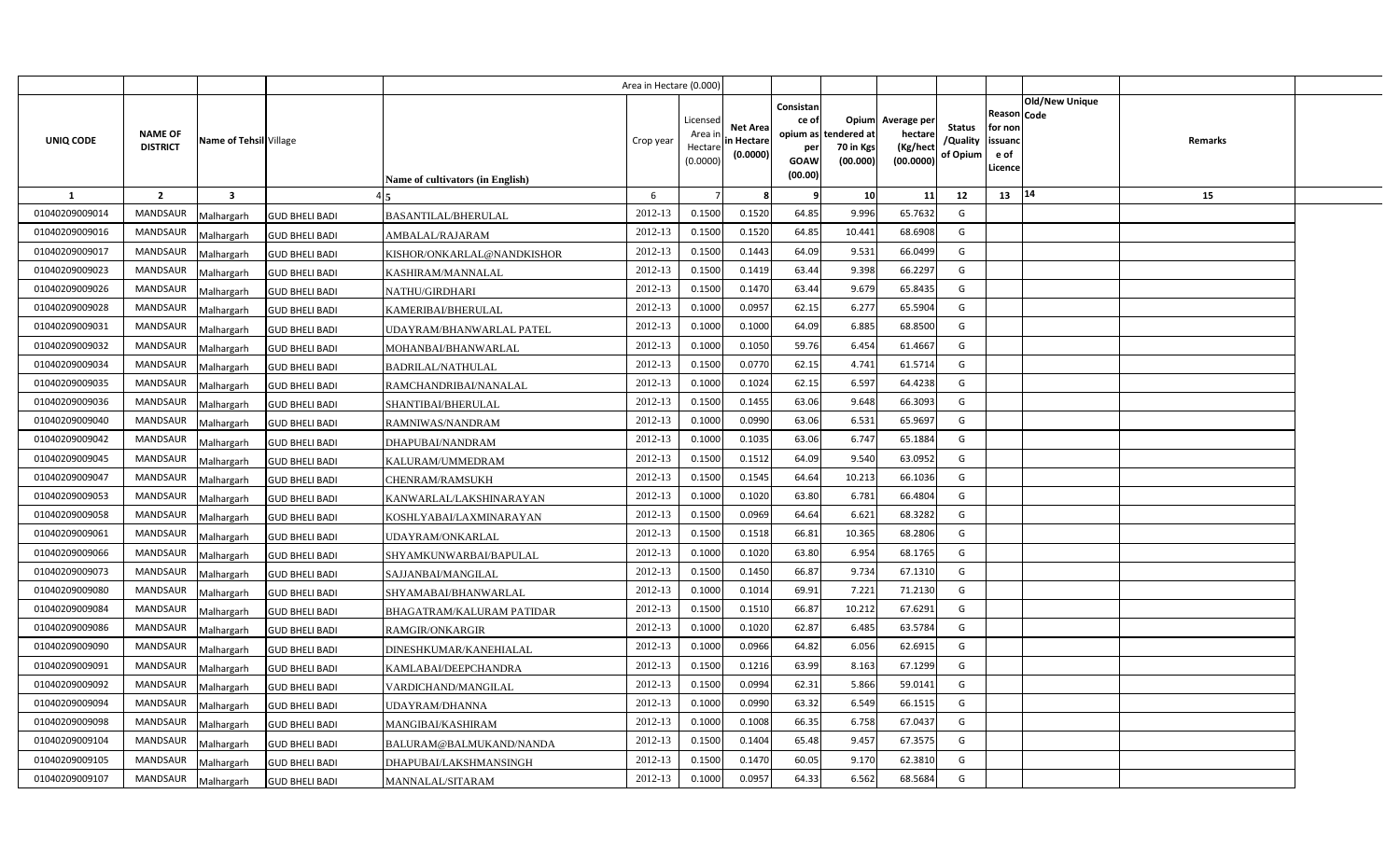|                |                            |                        |                       |                                  | Area in Hectare (0.000) |                                            |                                           |                                                     |                                                        |                                                 |                                       |                                                                        |         |  |
|----------------|----------------------------|------------------------|-----------------------|----------------------------------|-------------------------|--------------------------------------------|-------------------------------------------|-----------------------------------------------------|--------------------------------------------------------|-------------------------------------------------|---------------------------------------|------------------------------------------------------------------------|---------|--|
| UNIQ CODE      | NAME OF<br><b>DISTRICT</b> | Name of Tehsil Village |                       | Name of cultivators (in English) | Crop year               | Licensed<br>Area ir<br>Hectare<br>(0.0000) | <b>Net Area</b><br>in Hectare<br>(0.0000) | Consistan<br>ce of<br>per<br><b>GOAW</b><br>(00.00) | Opium<br>opium as tendered at<br>70 in Kgs<br>(00.000) | Average per<br>hectare<br>(Kg/hect<br>(00.0000) | <b>Status</b><br>/Quality<br>of Opium | Old/New Unique<br>Reason Code<br>for non<br>issuanc<br>e of<br>Licence | Remarks |  |
| 1              | $\overline{2}$             | $\mathbf{3}$           |                       |                                  | 6                       |                                            |                                           | - 9                                                 | 10                                                     | 11                                              | 12                                    | 14<br>13                                                               | 15      |  |
| 01040209009108 | <b>MANDSAUR</b>            | Malhargarh             | <b>GUD BHELI BADI</b> | KANHAILAL/NATHULAL               | 2012-13                 | 0.1500                                     | 0.1400                                    | 62.31                                               | 9.186                                                  | 65.6143                                         | G                                     |                                                                        |         |  |
| 01040209009114 | MANDSAUR                   | Malhargarh             | <b>GUD BHELI BADI</b> | RAJMAL/RAMESHWAR                 | 2012-13                 | 0.1500                                     | 0.1462                                    | 64.33                                               | 9.714                                                  | 66.4432                                         | G                                     |                                                                        |         |  |
| 01040209009116 | MANDSAUR                   | Malhargarh             | <b>GUD BHELI BADI</b> | PREMABAI/KARULAL                 | 2012-13                 | 0.1000                                     | 0.1015                                    | 62.78                                               | 6.538                                                  | 64.4138                                         | G                                     |                                                                        |         |  |
| 01040209009117 | MANDSAUR                   | Malhargarh             | <b>GUD BHELI BADI</b> | SATYANARAYAN/PANNALAL            | 2012-13                 | 0.1000                                     | 0.095                                     | 61.67                                               | 6.748                                                  | 71.0316                                         | G                                     |                                                                        |         |  |
| 01040209009120 | <b>MANDSAUR</b>            | Malhargarh             | <b>GUD BHELI BADI</b> | VIMALKUNWAR/ROOPSINGH            | 2012-13                 | 0.1000                                     | 0.1012                                    | 63.65                                               | 6.683                                                  | 66.037                                          | G                                     |                                                                        |         |  |
| 01040209009126 | MANDSAUR                   | Malhargarh             | <b>GUD BHELI BADI</b> | BHAGATRAM/KALURAM GAYRI          | 2012-13                 | 0.1000                                     | 0.1012                                    | 63.65                                               | 6.829                                                  | 67.4802                                         | G                                     |                                                                        |         |  |
| 01040209009133 | <b>MANDSAUR</b>            | Malhargarh             | <b>GUD BHELI BADI</b> | KARULAL/BHANWARLAL               | 2012-13                 | 0.1500                                     | 0.1518                                    | 66.47                                               | 10.369                                                 | 68.3070                                         | G                                     |                                                                        |         |  |
| 01040209009136 | <b>MANDSAUR</b>            | Malhargarh             | <b>GUD BHELI BADI</b> | RAMNIWAS / PRABHULAL             | 2012-13                 | 0.1000                                     | 0.0961                                    | 65.51                                               | 6.504                                                  | 67.6795                                         | G                                     |                                                                        |         |  |
| 01040209009137 | MANDSAUR                   | Malhargarh             | <b>GUD BHELI BADI</b> | BABULAL/BHAGATRAM                | 2012-13                 | 0.1000                                     | 0.0990                                    | 66.47                                               | 7.179                                                  | 72.5152                                         | G                                     |                                                                        |         |  |
| 01040209009118 | <b>MANDSAUR</b>            | Malhargarh             | <b>GUD BHELI BADI</b> | BABULAL/NANDLAL GAYRI            | 2012-13                 | 0.1500                                     | 0.1520                                    | 65.75                                               | 10.492                                                 | 69.0263                                         | G                                     |                                                                        |         |  |
| 01040209009143 | MANDSAUR                   | Malhargarh             | <b>GUD BHELI BADI</b> | MADHULAL/MANGILAL                | 2012-13                 | 0.100                                      | 0.1000                                    | 66.47                                               | 7.293                                                  | 72.9300                                         | G                                     |                                                                        |         |  |
| 01040209009146 | MANDSAUR                   | Malhargarh             | <b>GUD BHELI BADI</b> | JAYRAM/LACHIRAM                  | 2012-13                 | 0.1500                                     | 0.1439                                    | 70.69                                               | 11.401                                                 | 79.2286                                         |                                       | 02                                                                     |         |  |
| 01040209009148 | <b>MANDSAUR</b>            | Malhargarh             | <b>GUD BHELI BADI</b> | VARDICHAND/BHUVAN                | 2012-13                 | 0.1000                                     | 0.0966                                    | 65.36                                               | 6.499                                                  | 67.2774                                         | G                                     |                                                                        |         |  |
| 01040209009157 | <b>MANDSAUR</b>            | Malhargarh             | <b>GUD BHELI BADI</b> | MOHANLAL/NATHULAL                | 2012-13                 | 0.1000                                     | 0.0988                                    | 69.92                                               | 7.212                                                  | 72.9960                                         | G                                     |                                                                        |         |  |
| 01040209009155 | <b>MANDSAUR</b>            | Malhargarh             | <b>GUD BHELI BADI</b> | CHIMANLAL/DEVILAL                | 2012-13                 | 0.1000                                     | 0.1034                                    | 65.36                                               | 6.779                                                  | 65.5609                                         | G                                     |                                                                        |         |  |
| 01040209009162 | <b>MANDSAUR</b>            | Malhargarh             | <b>GUD BHELI BADI</b> | RAJARAM/NANDA                    | 2012-13                 | 0.1500                                     | 0.1520                                    | 65.36                                               | 10.159                                                 | 66.8355                                         | G                                     |                                                                        |         |  |
| 01040209009168 | <b>MANDSAUR</b>            | Malhargarh             | <b>GUD BHELI BADI</b> | NAGUSINGH/ROOPSINGH              | 2012-13                 | 0.1000                                     | 0.1008                                    | 65.26                                               | 6.862                                                  | 68.0754                                         | G                                     |                                                                        |         |  |
| 01040209009170 | MANDSAUR                   | Malhargarh             | <b>GUD BHELI BADI</b> | RAMCHANDRA/SHANKARLAL            | 2012-13                 | 0.1500                                     | 0.1512                                    | 65.26                                               | 10.171                                                 | 67.2685                                         | G                                     |                                                                        |         |  |
| 01040209009171 | <b>MANDSAUR</b>            | Malhargarh             | <b>GUD BHELI BADI</b> | BHANWARLAL/SHANKARLAL (JOSHI)    | 2012-13                 | 0.1500                                     | 0.1500                                    | 65.26                                               | 9.938                                                  | 66.2533                                         | G                                     |                                                                        |         |  |
| 01040209009172 | <b>MANDSAUR</b>            | Malhargarh             | <b>GUD BHELI BADI</b> | NANDUBAI/NATHULAL                | 2012-13                 | 0.1000                                     | 0.1012                                    | 61.47                                               | 6.463                                                  | 63.8636                                         | G                                     |                                                                        |         |  |
| 01040209009179 | <b>MANDSAUR</b>            | Malhargarh             | <b>GUD BHELI BADI</b> | SHIVSINGH/HAMERSINGH             | 2012-13                 | 0.1000                                     | 0.0980                                    | 64.08                                               | 6.582                                                  | 67.1633                                         | G                                     |                                                                        |         |  |
| 01040209009010 | <b>MANDSAUR</b>            | Malhargarh             | <b>GUD BHELI BADI</b> | SITABAI/MANGILAL                 | 2012-13                 | 0.1500                                     | 0.1499                                    | 64.08                                               | 10.024                                                 | 66.8712                                         | G                                     |                                                                        |         |  |
| 01040209009048 | <b>MANDSAUR</b>            | Malhargarh             | <b>GUD BHELI BADI</b> | VISHNUKUNWAR/BALWANTINGH         | 2012-13                 | 0.1500                                     | 0.1462                                    | 70.97                                               | 11.294                                                 | 77.2503                                         | G                                     |                                                                        |         |  |
| 01040209009156 | MANDSAUR                   | Malhargarh             | <b>GUD BHELI BADI</b> | SHANKARLAL/MANA                  | 2012-13                 | 0.1500                                     | 0.1404                                    | 62.98                                               | 9.204                                                  | 65.5556                                         | G                                     |                                                                        |         |  |
| 01040209009181 | MANDSAUR                   | Malhargarh             | <b>GUD BHELI BADI</b> | RADHAKISHAN/PRABHULAL            | 2012-13                 | 0.1000                                     | 0.0988                                    | 61.05                                               | 6.157                                                  | 62.3178                                         | G                                     |                                                                        |         |  |
| 01040209009184 | MANDSAUR                   | Malhargarh             | <b>GUD BHELI BADI</b> | PARASRAM/RAMSUKH                 | 2012-13                 | 0.1000                                     | 0.1020                                    | 64.95                                               | 7.015                                                  | 68.7745                                         | G                                     |                                                                        |         |  |
| 01040209009186 | MANDSAUR                   | Malhargarh             | <b>GUD BHELI BADI</b> | SITABAI/BHERULAL                 | 2012-13                 | 0.1000                                     | 0.0961                                    | 64.95                                               | 6.755                                                  | 70.2914                                         | G                                     |                                                                        |         |  |
| 01040209009188 | MANDSAUR                   | Malhargarh             | <b>GUD BHELI BADI</b> | RAMESHWAR/BHANWARLAL             | 2012-13                 | 0.1000                                     | 0.0966                                    | 67.03                                               | 7.057                                                  | 73.0538                                         | G                                     |                                                                        |         |  |
| 01040209009189 | MANDSAUR                   | Malhargarh             | <b>GUD BHELI BADI</b> | DEVRAM/MODIRAM                   | 2012-13                 | 0.1000                                     | 0.1020                                    | 64.95                                               | 6.820                                                  | 66.8627                                         | G                                     |                                                                        |         |  |
| 01040209009191 | MANDSAUR                   | Malhargarh             | <b>GUD BHELI BADI</b> | MEHTABBAI/BHANWARLAL             | 2012-13                 | 0.1000                                     | 0.0957                                    | 62.02                                               | 6.291                                                  | 65.736                                          | G                                     |                                                                        |         |  |
| 01040209009195 | MANDSAUR                   | Malhargarh             | <b>GUD BHELI BADI</b> | SHANTIBAI/MULCHAND               | 2012-13                 | 0.1000                                     | 0.1020                                    | 66.62                                               | 7.024                                                  | 68.8627                                         | G                                     |                                                                        |         |  |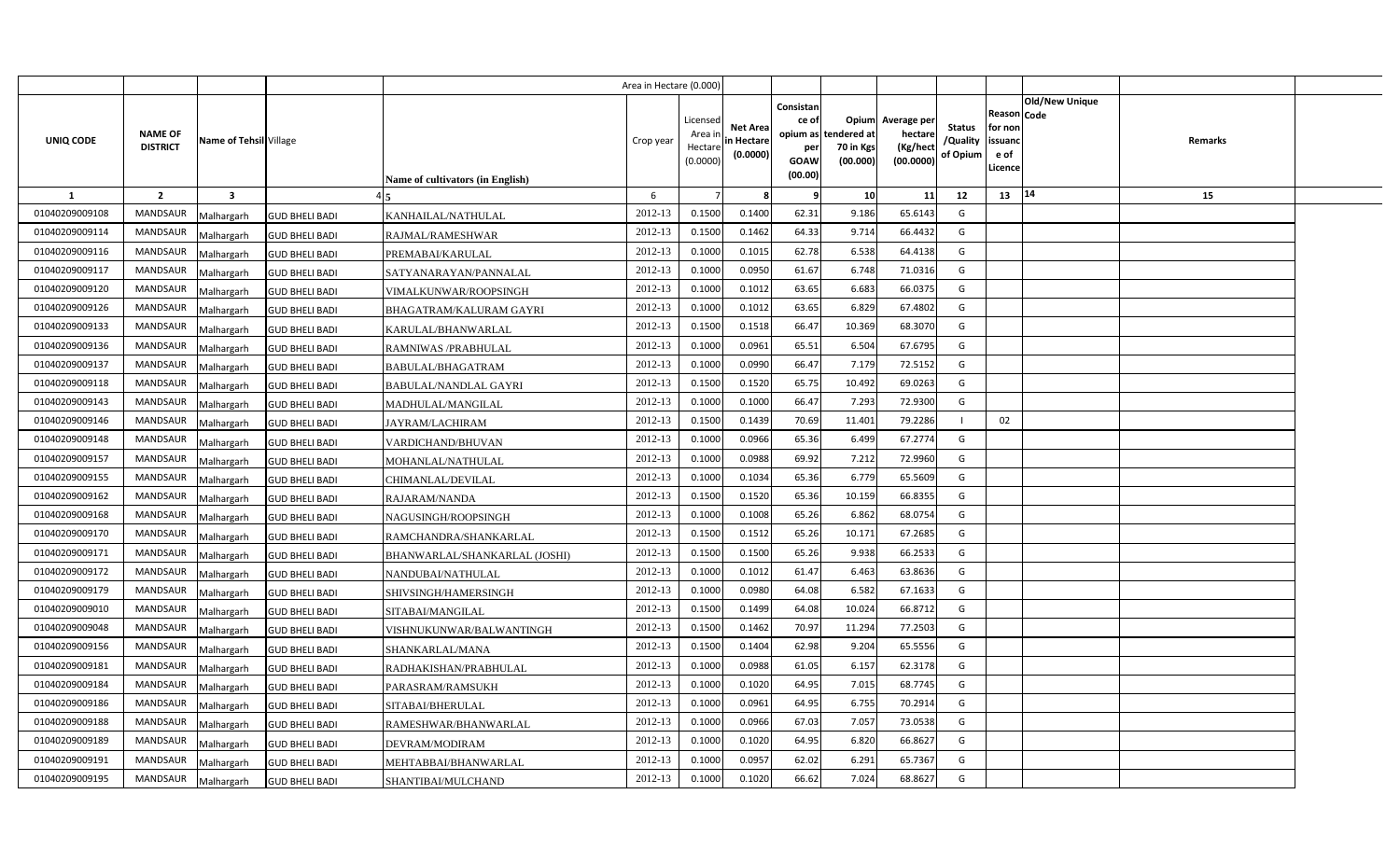|                |                                                             |                       |                                  | Area in Hectare (0.000) |                                            |                                           |                                                     |                                                        |                                                 |                                       |                                                                               |         |  |
|----------------|-------------------------------------------------------------|-----------------------|----------------------------------|-------------------------|--------------------------------------------|-------------------------------------------|-----------------------------------------------------|--------------------------------------------------------|-------------------------------------------------|---------------------------------------|-------------------------------------------------------------------------------|---------|--|
| UNIQ CODE      | <b>NAME OF</b><br>Name of Tehsil Village<br><b>DISTRICT</b> |                       | Name of cultivators (in English) | Crop year               | Licensed<br>Area ir<br>Hectare<br>(0.0000) | <b>Net Area</b><br>in Hectare<br>(0.0000) | Consistan<br>ce of<br>per<br><b>GOAW</b><br>(00.00) | Opium<br>opium as tendered at<br>70 in Kgs<br>(00.000) | Average per<br>hectare<br>(Kg/heci<br>(00.0000) | <b>Status</b><br>/Quality<br>of Opium | <b>Old/New Unique</b><br>Reason Code<br>for non<br>issuanc<br>e of<br>.icence | Remarks |  |
| <b>1</b>       | $\overline{2}$<br>$\overline{\mathbf{3}}$                   |                       |                                  | 6                       |                                            |                                           | -9                                                  | 10                                                     | 11                                              | 12                                    | 14<br>13                                                                      | 15      |  |
| 01040209009196 | <b>MANDSAUR</b><br>Malhargarh                               | <b>GUD BHELI BADI</b> | <b>SHANTILAL/RAMSUKH</b>         | 2012-13                 | 0.1000                                     | 0.1020                                    | 59.95                                               | 6.235                                                  | 61.1275                                         | G                                     |                                                                               |         |  |
| 01040209009199 | MANDSAUR<br>Malhargarh                                      | <b>GUD BHELI BADI</b> | KESHARBAI/BHERUNATH              | 2012-13                 | 0.1000                                     | 0.1000                                    | 65.07                                               | 7.279                                                  | 72.7900                                         | G                                     |                                                                               |         |  |
| 01040209009202 | <b>MANDSAUR</b><br>Malhargarh                               | <b>GUD BHELI BADI</b> | ASHOKKUMAR/BASANTILAL            | 2012-13                 | 0.1000                                     | 0.1020                                    | 67.95                                               | 7.125                                                  | 69.8529                                         | G                                     |                                                                               |         |  |
| 01040209009203 | MANDSAUR<br>Malhargarh                                      | <b>GUD BHELI BADI</b> | JAGDISHCHANDRA/NATHULAL          | 2012-13                 | 0.1000                                     | 0.0955                                    | 67.95                                               | 7.203                                                  | 75.4241                                         | G                                     |                                                                               |         |  |
| 01040209009204 | MANDSAUR<br>Malhargarh                                      | <b>GUD BHELI BADI</b> | SHANKARLAL/RADHESHYAM            | 2012-13                 | 0.1500                                     | 0.1450                                    | 65.07                                               | 10.011                                                 | 69.0414                                         | G                                     |                                                                               |         |  |
| 01040209009208 | <b>MANDSAUR</b><br>Malhargarh                               | <b>GUD BHELI BADI</b> | MOTILAL/CHAMPALAL                | 2012-13                 | 0.1000                                     | 0.1024                                    | 65.07                                               | 7.093                                                  | 69.2676                                         | G                                     |                                                                               |         |  |
| 01040209009209 | MANDSAUR<br>Malhargarh                                      | <b>GUD BHELI BADI</b> | UDAYRAM/BHANWARLAL KHERIYA       | 2012-13                 | 0.1000                                     | 0.0955                                    | 67.95                                               | 6.941                                                  | 72.6806                                         | G                                     |                                                                               |         |  |
| 01040209009210 | <b>MANDSAUR</b><br>Malhargarh                               | <b>GUD BHELI BADI</b> | BALURAM/RAMCHANDRA               | 2012-13                 | 0.1500                                     | 0.1435                                    | 69.83                                               | 10.963                                                 | 76.3972                                         | G                                     |                                                                               |         |  |
| 01040209009211 | <b>MANDSAUR</b><br>Malhargarh                               | <b>GUD BHELI BADI</b> | DINESHKUMAR/CHHOGALAL            | 2012-13                 | 0.1000                                     | 0.0960                                    | 62.02                                               | 6.202                                                  | 64.6042                                         | G                                     |                                                                               |         |  |
| 01040209009213 | MANDSAUR<br>Malhargarh                                      | <b>GUD BHELI BADI</b> | RAJMAL/BHANWARLAL                | 2012-13                 | 0.1500                                     | 0.151                                     | 69.77                                               | 10.774                                                 | 71.0218                                         | G                                     |                                                                               |         |  |
| 01040209009216 | <b>MANDSAUR</b><br>Malhargarh                               | <b>GUD BHELI BADI</b> | JAGDISHCHAND/MADHULAL            | 2012-13                 | 0.1500                                     | 0.1440                                    | 62.02                                               | 9.400                                                  | 65.2778                                         | G                                     |                                                                               |         |  |
| 01040209009218 | MANDSAUR<br>Malhargarh                                      | <b>GUD BHELI BADI</b> | SHANKARLAL/SALAGRAM              | 2012-13                 | 0.1500                                     | 0.1480                                    | 62.59                                               | 9.800                                                  | 66.2162                                         | G                                     |                                                                               |         |  |
| 01040209009220 | <b>MANDSAUR</b><br>Malhargarh                               | <b>GUD BHELI BADI</b> | RAMPRASAD/NANALAL                | 2012-13                 | 0.1000                                     | 0.1020                                    | 64.47                                               | 6.944                                                  | 68.0784                                         | G                                     |                                                                               |         |  |
| 01040209009222 | <b>MANDSAUR</b><br>Malhargarh                               | <b>GUD BHELI BADI</b> | BANSHILAL/RAMCHANDRA             | 2012-13                 | 0.1500                                     | 0.1487                                    | 64.47                                               | 10.214                                                 | 68.6886                                         | G                                     |                                                                               |         |  |
| 01040209009029 | <b>MANDSAUR</b><br>Malhargarh                               | <b>GUD BHELI BADI</b> | NANDLAL/RATANLAL                 | 2012-13                 | 0.1000                                     | 0.1050                                    | 62.59                                               | 7.287                                                  | 69.4000                                         | G                                     |                                                                               |         |  |
| 01040209009005 | <b>MANDSAUR</b><br>Malhargarh                               | <b>GUD BHELI BADI</b> | DHAPUBAI/MANGILAL                | 2012-13                 | 0.1500                                     | 0.1500                                    | 68.47                                               | 10.407                                                 | 69.3800                                         | G                                     |                                                                               |         |  |
| 01040209009056 | <b>MANDSAUR</b><br>Malhargarh                               | <b>GUD BHELI BADI</b> | RAJIBAI/BHANWARLAL               | 2012-13                 | 0.1500                                     | 0.1455                                    | 64.47                                               | 9.394                                                  | 64.5636                                         | G                                     |                                                                               |         |  |
| 01040209009214 | <b>MANDSAUR</b><br>Malhargarh                               | <b>GUD BHELI BADI</b> | MADANLAL/MANGILAL                | 2012-13                 | 0.1500                                     | 0.1450                                    | 68.78                                               | 10.062                                                 | 69.3931                                         | G                                     |                                                                               |         |  |
| 01040209009229 | <b>MANDSAUR</b><br>Malhargarh                               | <b>GUD BHELI BADI</b> | BABULAL/BHANWARLAL               | 2012-13                 | 0.1000                                     | 0.1020                                    | 66.87                                               | 7.069                                                  | 69.3039                                         | G                                     |                                                                               |         |  |
| 01040209009022 | <b>MANDSAUR</b><br>Malhargarh                               | <b>GUD BHELI BADI</b> | MOHANBAI/ONKARLAL                | 2012-13                 | 0.1500                                     | 0.1506                                    | 68.32                                               | 10.443                                                 | 69.3426                                         | G                                     |                                                                               |         |  |
| 01040209009052 | <b>MANDSAUR</b><br>Malhargarh                               | <b>GUD BHELI BADI</b> | SAMRIBAI/DEVARAM                 | 2012-13                 | 0.1000                                     | 0.1044                                    | 63.80                                               | 6.972                                                  | 66.7816                                         | G                                     |                                                                               |         |  |
| 01040209009236 | MANDSAUR<br>Malhargarh                                      | <b>GUD BHELI BADI</b> | DEVRAM/BHAGUJI                   | 2012-13                 | 0.1000                                     | 0.1024                                    | 65.37                                               | 6.976                                                  | 68.1250                                         | G                                     |                                                                               |         |  |
| 01040209009037 | MANDSAUR<br>Malhargarh                                      | <b>GUD BHELI BADI</b> | KANWARLAL/BHUWANIRAM             | 2012-13                 | 0.1000                                     | 0.0992                                    | 65.37                                               | 7.396                                                  | 74.5565                                         | G                                     |                                                                               |         |  |
| 01040209009175 | MANDSAUR<br>Malhargarh                                      | <b>GUD BHELI BADI</b> | KAMALSINGH/SHARDHULSINGH         | 2012-13                 | 0.1000                                     | 0.0957                                    | 68.32                                               | 7.076                                                  | 73.9394                                         | G                                     |                                                                               |         |  |
| 01040209009121 | <b>MANDSAUR</b><br>Malhargarh                               | <b>GUD BHELI BADI</b> | RAGHUVEERSINGH/SHOBHASINGH       | 2012-13                 | 0.1000                                     | 0.0960                                    | 65.37                                               | 6.388                                                  | 66.5417                                         | G                                     |                                                                               |         |  |
| 01040209009123 | <b>MANDSAUR</b><br>Malhargarh                               | <b>GUD BHELI BADI</b> | BHANWARSINGH/BHARATSINGH         | 2012-13                 | 0.1500                                     | 0.1452                                    | 62.96                                               | 9.561                                                  | 65.8471                                         | G                                     |                                                                               |         |  |
| 01040209009165 | MANDSAUR<br>Malhargarh                                      | <b>GUD BHELI BADI</b> | GITABAI/NATHU                    | 2012-13                 | 0.1000                                     | 0.0966                                    | 59.76                                               | 5.933                                                  | 61.4182                                         | G                                     |                                                                               |         |  |
| 01040209009207 | MANDSAUR<br>Malhargarh                                      | <b>GUD BHELI BADI</b> | MOHANLAL/JAGANNATH               | 2012-13                 | 0.1500                                     | 0.1454                                    | 68.32                                               | 10.687                                                 | 73.500                                          | G                                     |                                                                               |         |  |
| 01040209009057 | MANDSAUR<br>Malhargarh                                      | <b>GUD BHELI BADI</b> | BAGDIRAM/JAGANNATH               | 2012-13                 | 0.1500                                     | 0.1403                                    | 66.30                                               | 10.068                                                 | 71.7605                                         | G                                     |                                                                               |         |  |
| 01040209009206 | MANDSAUR<br>Malhargarh                                      | <b>GUD BHELI BADI</b> | BALARAM/JAGANNATH                | 2012-13                 | 0.1000                                     | 0.0989                                    | 67.03                                               | 7.239                                                  | 73.1951                                         | G                                     |                                                                               |         |  |
| 01040209009122 | MANDSAUR<br>Malhargarh                                      | <b>GUD BHELI BADI</b> | MOHANSINGH/SHARDULSINGH          | 2012-13                 | 0.1000                                     | 0.0969                                    | 66.30                                               | 6.677                                                  | 68.9061                                         | G                                     |                                                                               |         |  |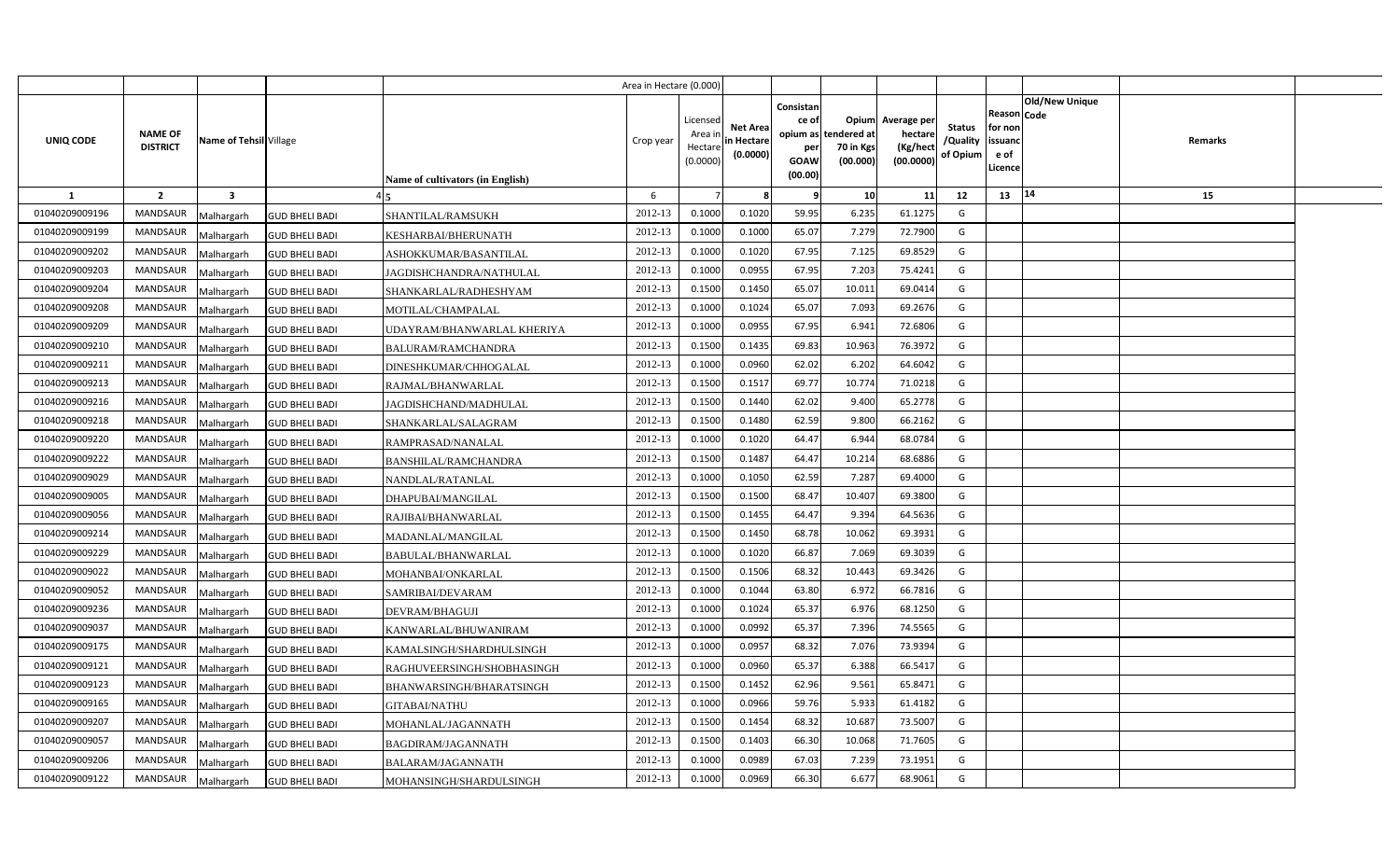|                |                                   |                                     |                                         | Area in Hectare (0.000) |                                            |                                           |                                                     |                                                        |                                                 |                                       |                                                      |                       |         |  |
|----------------|-----------------------------------|-------------------------------------|-----------------------------------------|-------------------------|--------------------------------------------|-------------------------------------------|-----------------------------------------------------|--------------------------------------------------------|-------------------------------------------------|---------------------------------------|------------------------------------------------------|-----------------------|---------|--|
| UNIQ CODE      | <b>NAME OF</b><br><b>DISTRICT</b> | Name of Tehsil Village              | <b>Name of cultivators (in English)</b> | Crop year               | Licensed<br>Area ir<br>Hectare<br>(0.0000) | <b>Net Area</b><br>in Hectare<br>(0.0000) | Consistan<br>ce of<br>per<br><b>GOAW</b><br>(00.00) | Opium<br>opium as tendered at<br>70 in Kgs<br>(00.000) | Average per<br>hectare<br>(Kg/hect<br>(00.0000) | <b>Status</b><br>/Quality<br>of Opium | Reason Code<br>for non<br>issuanc<br>e of<br>Licence | <b>Old/New Unique</b> | Remarks |  |
| 1              | $\overline{2}$                    | $\mathbf{3}$                        |                                         | 6                       |                                            |                                           | 9                                                   | 10                                                     | 11                                              | 12                                    | 13                                                   | 14                    | 15      |  |
| 01040209009187 | <b>MANDSAUR</b>                   | Malhargarh<br><b>GUD BHELI BADI</b> | LAKSHMINARAYAN/GIRDHARI                 | 2012-13                 | 0.1000                                     | 0.0931                                    | 62.96                                               | 5.999                                                  | 64.4361                                         | G                                     |                                                      |                       |         |  |
| 01040209009006 | MANDSAUR                          | Malhargarh<br><b>GUD BHELI BADI</b> | <b>TULSIBAI/HIRALAL</b>                 | 2012-13                 | 0.1000                                     | 0.1005                                    | 66.30                                               | 7.085                                                  | 70.4975                                         | G                                     |                                                      |                       |         |  |
| 01040209009130 | <b>MANDSAUR</b>                   | Malhargarh<br><b>GUD BHELI BADI</b> | SURESHCHAND/BHERULAL                    | 2012-13                 | 0.1000                                     | 0.0936                                    | 62.96                                               | 6.278                                                  | 67.0726                                         | G                                     |                                                      |                       |         |  |
| 01040209009233 | <b>MANDSAUR</b>                   | Malhargarh<br><b>GUD BHELI BADI</b> | KANWARLAL/BHERULAL                      | 2012-13                 | 0.1000                                     | 0.0966                                    | 62.03                                               | 6.230                                                  | 64.4928                                         | G                                     |                                                      |                       |         |  |
| 01040209009131 | <b>MANDSAUR</b>                   | Malhargarh<br><b>GUD BHELI BADI</b> | AMBALAL/BHERULAL                        | 2012-13                 | 0.100                                      | 0.1008                                    | 59.76                                               | 6.249                                                  | 61.9940                                         | G                                     |                                                      |                       |         |  |
| 01040209009065 | <b>MANDSAUR</b>                   | Malhargarh<br><b>GUD BHELI BADI</b> | BALCHAND/KISHANLAL                      | 2012-13                 | 0.1000                                     | 0.1020                                    | 54.13                                               | 6.148                                                  | 60.2745                                         | G                                     | 05                                                   |                       |         |  |
| 01040209009024 | <b>MANDSAUR</b>                   | Malhargarh<br><b>GUD BHELI BADI</b> | DHAPUBAI/MODIRAM                        | 2012-13                 | 0.1000                                     | 0.1000                                    | 63.95                                               | 6.660                                                  | 66.6000                                         | G                                     |                                                      |                       |         |  |
| 01040209009041 | <b>MANDSAUR</b>                   | Malhargarh<br><b>GUD BHELI BADI</b> | KUSHALBAI/BADRILAL                      | 2012-13                 | 0.1500                                     | 0.1500                                    | 63.95                                               | 9.812                                                  | 65.4133                                         | G                                     |                                                      |                       |         |  |
| 01040209009049 | <b>MANDSAUR</b>                   | <b>GUD BHELI BADI</b><br>Malhargarh | SURATRAM/CHAMPALAL                      | 2012-13                 | 0.1500                                     | 0.1470                                    | 67.03                                               | 9.968                                                  | 67.8095                                         | G                                     |                                                      |                       |         |  |
| 01040209009106 | <b>MANDSAUR</b>                   | Malhargarh<br><b>GUD BHELI BADI</b> | CHHAGANLAL/CHUNNILAL                    | 2012-13                 | 0.1500                                     | 0.1444                                    | 62.03                                               | 9.278                                                  | 64.2521                                         | G                                     |                                                      |                       |         |  |
| 01040209009119 | <b>MANDSAUR</b>                   | Malhargarh<br><b>GUD BHELI BADI</b> | KARANSINGH/BHARATSINGH                  | 2012-13                 | 0.1500                                     | 0.151                                     | 62.03                                               | 9.553                                                  | 62.9730                                         | G                                     |                                                      |                       |         |  |
| 01040209009239 | <b>MANDSAUR</b>                   | Malhargarh<br><b>GUD BHELI BADI</b> | <b>BALARAM/MADHULAL</b>                 | 2012-13                 | 0.100                                      | 0.0336                                    | 63.29                                               | 2.215                                                  | 65.9226                                         | G                                     |                                                      | 01040209121027        |         |  |
| 01040209009200 | MANDSAUR                          | Malhargarh<br><b>GUD BHELI BADI</b> | <b>RAMDAS/PREMDAS</b>                   | 2012-13                 | 0.1500                                     | 0.1443                                    | 60.38                                               | 9.057                                                  | 62.7651                                         | G                                     |                                                      |                       |         |  |
| 01040209009115 | MANDSAUR                          | Malhargarh<br><b>GUD BHELI BADI</b> | MANNALAL/BAGDIRAM                       | 2012-13                 | 0.1000                                     | 0.0986                                    | 64.52                                               | 6.811                                                  | 69.0771                                         | G                                     |                                                      |                       |         |  |
| 01040209009153 | MANDSAUR                          | Malhargarh<br><b>GUD BHELI BADI</b> | LAKSHMINARAYAN/RAMNARAYAN               | 2012-13                 | 0.1500                                     | 0.1496                                    | 63.28                                               | 9.917                                                  | 66.2901                                         | G                                     |                                                      |                       |         |  |
| 01040209009018 | MANDSAUR                          | Malhargarh<br><b>GUD BHELI BADI</b> | RADHESHYAM/SHANKARLAL                   | 2012-13                 | 0.1500                                     | 0.1512                                    | 60.38                                               | 9.273                                                  | 61.3294                                         | G                                     |                                                      |                       |         |  |
| 01040209009135 | MANDSAUR                          | Malhargarh<br><b>GUD BHELI BADI</b> | AMBALAL/HIRALAL                         | 2012-13                 | 0.1000                                     | 0.0950                                    | 69.33                                               | 6.547                                                  | 68.9158                                         | G                                     |                                                      |                       |         |  |
| 01040209009101 | MANDSAUR                          | Malhargarh<br><b>GUD BHELI BADI</b> | RAMPRASAD/RUGHNATH                      | 2012-13                 | 0.1500                                     | 0.1483                                    | 63.28                                               | 9.971                                                  | 67.2353                                         | G                                     |                                                      |                       |         |  |
| 01040209009088 | <b>MANDSAUR</b>                   | Malhargarh<br><b>GUD BHELI BADI</b> | MOHANLAL/MANGILAL                       | 2012-13                 | 0.1000                                     | 0.1020                                    | 63.28                                               | 6.590                                                  | 64.6078                                         | G                                     |                                                      |                       |         |  |
| 01040209009232 | <b>MANDSAUR</b>                   | Malhargarh<br><b>GUD BHELI BADI</b> | BAHADURSINGH/BHANWARSINGH               | 2012-13                 | 0.1500                                     | 0.1521                                    | 61.05                                               | 10.126                                                 | 66.5746                                         | G                                     |                                                      |                       |         |  |
| 01040209009043 | <b>MANDSAUR</b>                   | Malhargarh<br><b>GUD BHELI BADI</b> | SAJJANKUNWAR/SHMBUSINGH                 | 2012-13                 | 0.1000                                     | 0.1024                                    | 61.05                                               | 6.628                                                  | 64.7266                                         | G                                     |                                                      |                       |         |  |
| 01040209009177 | <b>MANDSAUR</b>                   | Malhargarh<br><b>GUD BHELI BADI</b> | <b>JANIBAI/BAGDIRAM</b>                 | 2012-13                 | 0.1000                                     | 0.1024                                    | 62.54                                               | 6.558                                                  | 64.0430                                         | G                                     |                                                      |                       |         |  |
| 01040209009174 | <b>MANDSAUR</b>                   | Malhargarh<br><b>GUD BHELI BADI</b> | JAGANNATH/MODIRAM                       | 2012-13                 | 0.1000                                     | 0.0992                                    | 61.05                                               | 6.637                                                  | 66.9052                                         | G                                     |                                                      |                       |         |  |
| 01040209009008 | MANDSAUR                          | Malhargarh<br><b>GUD BHELI BADI</b> | DEVISINGH/BHANWARSINGH                  | 2012-13                 | 0.1500                                     | 0.1505                                    | 62.54                                               | 9.685                                                  | 64.3522                                         | G                                     | 01                                                   |                       |         |  |
| 01040209009027 | <b>MANDSAUR</b>                   | Malhargarh<br><b>GUD BHELI BADI</b> | RAMSURATBAI/HIRALAL                     | 2012-13                 | 0.1500                                     | 0.1463                                    | 62.54                                               | 9.524                                                  | 65.0991                                         | G                                     |                                                      |                       |         |  |
| 01040209009038 | <b>MANDSAUR</b>                   | Malhargarh<br><b>GUD BHELI BADI</b> | BANSHILAL/SHANKARLAL                    | 2012-13                 | 0.1500                                     | 0.1504                                    | 63.51                                               | 9.971                                                  | 66.2965                                         | G                                     |                                                      |                       |         |  |
| 01040209009059 | <b>MANDSAUR</b>                   | Malhargarh<br><b>GUD BHELI BADI</b> | RADHESHYAM/MADHULAL                     | 2012-13                 | 0.1500                                     | 0.1426                                    | 63.51                                               | 9.953                                                  | 69.7966                                         | G                                     |                                                      |                       |         |  |
| 01040209009063 | <b>MANDSAUR</b>                   | Malhargarh<br><b>GUD BHELI BADI</b> | LAXMINARAYAN/RAMLAL                     | 2012-13                 | 0.1000                                     | 0.0960                                    | 68.89                                               | 6.879                                                  | 71.6563                                         | G                                     |                                                      |                       |         |  |
| 01040209009067 | <b>MANDSAUR</b>                   | Malhargarh<br><b>GUD BHELI BADI</b> | MANGILAL/BHERULAL                       | 2012-13                 | 0.1000                                     | 0.1040                                    | 63.51                                               | 7.594                                                  | 73.0192                                         | G                                     |                                                      |                       |         |  |
| 01040209009068 | <b>MANDSAUR</b>                   | Malhargarh<br><b>GUD BHELI BADI</b> | LADUBAI/BAPULAL                         | 2012-13                 | 0.1000                                     | 0.0950                                    | 64.43                                               | 6.333                                                  | 66.6632                                         | G                                     |                                                      |                       |         |  |
| 01040209009074 | MANDSAUR                          | Malhargarh<br><b>GUD BHELI BADI</b> | NANURAM/NANDA                           | 2012-13                 | 0.100                                      | 0.0930                                    | 61.02                                               | 5.762                                                  | 61.9570                                         | G                                     |                                                      |                       |         |  |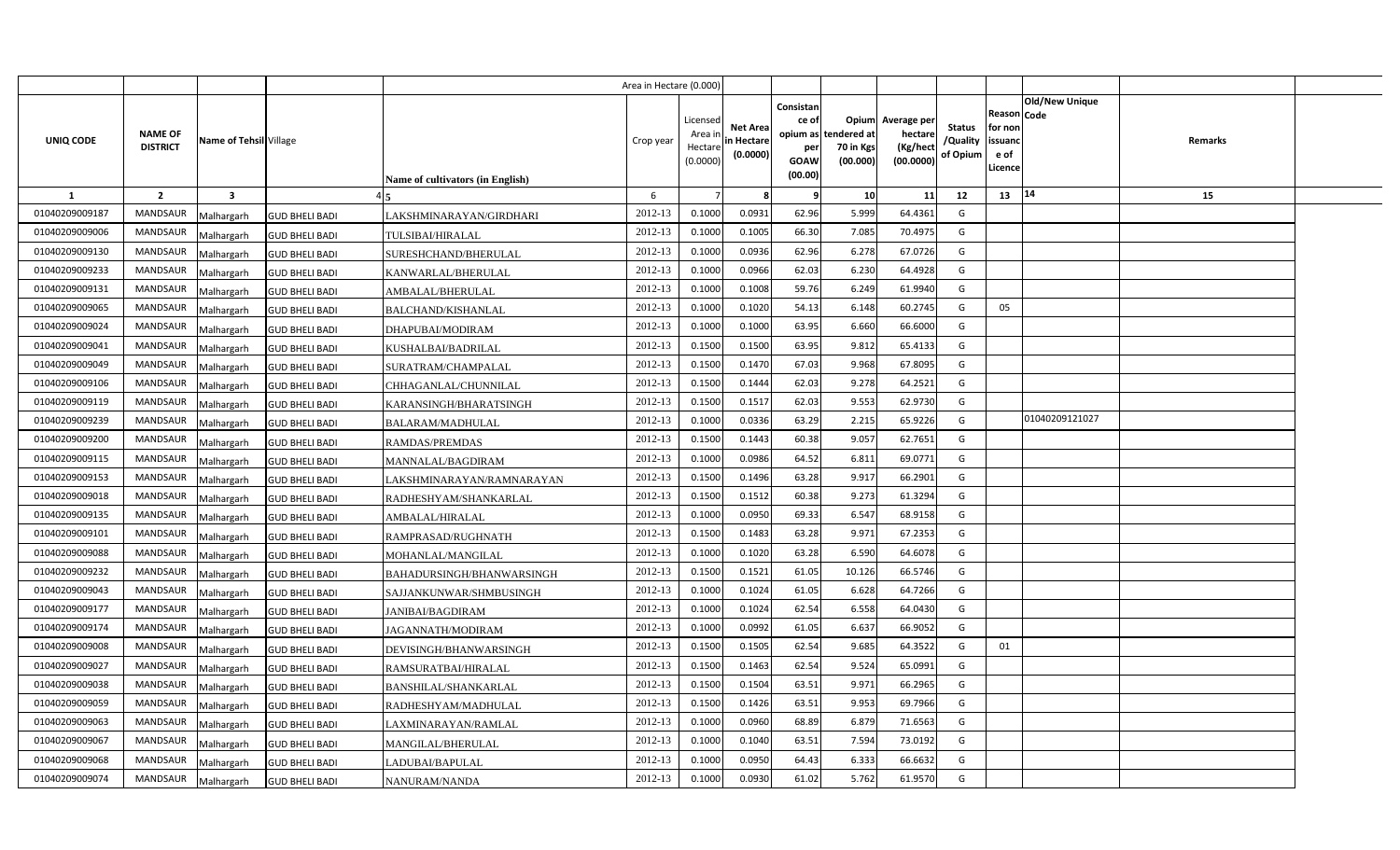|                |                                   |                                     |                                  | Area in Hectare (0.000) |                                            |                                           |                                                                             |                                |                                                 |                                       |                                                      |                |         |  |
|----------------|-----------------------------------|-------------------------------------|----------------------------------|-------------------------|--------------------------------------------|-------------------------------------------|-----------------------------------------------------------------------------|--------------------------------|-------------------------------------------------|---------------------------------------|------------------------------------------------------|----------------|---------|--|
| UNIQ CODE      | <b>NAME OF</b><br><b>DISTRICT</b> | Name of Tehsil Village              | Name of cultivators (in English) | Crop year               | Licensed<br>Area ir<br>Hectare<br>(0.0000) | <b>Net Area</b><br>in Hectare<br>(0.0000) | Consistan<br>ce of<br>opium as tendered at<br>per<br><b>GOAW</b><br>(00.00) | Opium<br>70 in Kgs<br>(00.000) | Average per<br>hectare<br>(Kg/hect<br>(00.0000) | <b>Status</b><br>/Quality<br>of Opium | Reason Code<br>for non<br>issuanc<br>e of<br>Licence | Old/New Unique | Remarks |  |
| 1              | $\overline{2}$                    | $\overline{\mathbf{3}}$             |                                  | 6                       |                                            |                                           | - 9                                                                         | 10                             | 11                                              | 12                                    | 13                                                   | 14             | 15      |  |
| 01040209009075 | <b>MANDSAUR</b>                   | Malhargarh<br><b>GUD BHELI BADI</b> | TULSIRAM/PANNALAL                | 2012-13                 | 0.1500                                     | 0.1520                                    | 64.43                                                                       | 10.060                         | 66.1842                                         | G                                     |                                                      |                |         |  |
| 01040209009089 | MANDSAUR                          | Malhargarh<br><b>GUD BHELI BADI</b> | LALKUNWAR/LALSINGH               | 2012-13                 | 0.1000                                     | 0.0500                                    | 64.43                                                                       | 3.369                          | 67.3800                                         | G                                     |                                                      |                |         |  |
| 01040209009093 | <b>MANDSAUR</b>                   | <b>GUD BHELI BADI</b><br>Malhargarh | <b>BALURAM/MANGILAL</b>          | 2012-13                 | 0.1000                                     | 0.0990                                    | 64.02                                                                       | 6.539                          | 66.0505                                         | G                                     |                                                      |                |         |  |
| 01040209009142 | MANDSAUR                          | Malhargarh<br><b>GUD BHELI BADI</b> | <b>BABULAL/NANDLAL PATIDAR</b>   | 2012-13                 | 0.1500                                     | 0.1500                                    | 70.08                                                                       | 10.812                         | 72.0800                                         | G                                     |                                                      |                |         |  |
| 01040209009124 | <b>MANDSAUR</b>                   | Malhargarh<br><b>GUD BHELI BADI</b> | NAHARSINGH/BALUSINGH             | 2012-13                 | 0.100                                      | 0.1000                                    | 64.02                                                                       | 6.832                          | 68.3200                                         | G                                     |                                                      |                |         |  |
| 01040209009125 | <b>MANDSAUR</b>                   | Malhargarh<br><b>GUD BHELI BADI</b> | <b>BALUSINGH/BHERUSINGH</b>      | 2012-13                 | 0.1000                                     | 0.1023                                    | 61.02                                                                       | 6.834                          | 66.8035                                         | G                                     |                                                      |                |         |  |
| 01040209009138 | <b>MANDSAUR</b>                   | Malhargarh<br><b>GUD BHELI BADI</b> | LAKSHMINARAYAN/BHAGATRAM         | 2012-13                 | 0.1500                                     | 0.1450                                    | 68.58                                                                       | 10.385                         | 71.6207                                         | G                                     |                                                      |                |         |  |
| 01040209009164 | <b>MANDSAUR</b>                   | Malhargarh<br><b>GUD BHELI BADI</b> | SITARAM/BHUWANIRAM               | 2012-13                 | 0.1500                                     | 0.1456                                    | 63.60                                                                       | 9.458                          | 64.9588                                         | G                                     |                                                      |                |         |  |
| 01040209009224 | MANDSAUR                          | <b>GUD BHELI BADI</b><br>Malhargarh | LAKSHMINARAYAN/BASANTILAL        | 2012-13                 | 0.1500                                     | 0.1558                                    | 60.14                                                                       | 9.983                          | 64.0757                                         | G                                     |                                                      |                |         |  |
| 01040209009223 | <b>MANDSAUR</b>                   | Malhargarh<br><b>GUD BHELI BADI</b> | GENDALAL/KANWARLAL               | 2012-13                 | 0.1000                                     | 0.0952                                    | 67.44                                                                       | 7.033                          | 73.8761                                         | G                                     |                                                      |                |         |  |
| 01040209009128 | <b>MANDSAUR</b>                   | Malhargarh<br><b>GUD BHELI BADI</b> | BHUWANISINGH/DEVISINGH           | 2012-13                 | 0.1500                                     | 0.151                                     | 62.90                                                                       | 9.714                          | 64.0343                                         | G                                     |                                                      |                |         |  |
| 01040209009071 | <b>MANDSAUR</b>                   | Malhargarh<br><b>GUD BHELI BADI</b> | NATHU/BHUWANDAS                  | 2012-13                 | 0.1500                                     | 0.1505                                    | 63.60                                                                       | 9.740                          | 64.7176                                         | G                                     |                                                      |                |         |  |
| 01040209009169 | MANDSAUR                          | Malhargarh<br><b>GUD BHELI BADI</b> | DEVISINGH/KALUSINGH              | 2012-13                 | 0.1500                                     | 0.1540                                    | 61.80                                                                       | 9.809                          | 63.6948                                         | G                                     |                                                      |                |         |  |
| 01040209009001 | MANDSAUR                          | Malhargarh<br><b>GUD BHELI BADI</b> | <b>BHAGWAN/BHUVAN</b>            | 2012-13                 | 0.1500                                     | 0.1548                                    | 63.60                                                                       | 10.367                         | 66.9703                                         | G                                     |                                                      |                |         |  |
| 01040209009147 | MANDSAUR                          | Malhargarh<br><b>GUD BHELI BADI</b> | JAGDISH/RAMLAL                   | 2012-13                 | 0.1500                                     | 0.1421                                    | 63.52                                                                       | 10.209                         | 71.8438                                         | G                                     |                                                      |                |         |  |
| 01040209009112 | MANDSAUR                          | Malhargarh<br><b>GUD BHELI BADI</b> | SAMRATHMAL/RAMLAL                | 2012-13                 | 0.1500                                     | 0.1456                                    | 63.52                                                                       | 10.218                         | 70.1786                                         | G                                     |                                                      |                |         |  |
| 01040209009025 | MANDSAUR                          | Malhargarh<br><b>GUD BHELI BADI</b> | <b>BABULAL/TARACHAND</b>         | 2012-13                 | 0.1000                                     | 0.1010                                    | 57.71                                                                       | 6.076                          | 60.1584                                         | G                                     |                                                      |                |         |  |
| 01040209009033 | MANDSAUR                          | Malhargarh<br><b>GUD BHELI BADI</b> | SURATRAM/NATHULAL                | 2012-13                 | 0.1500                                     | 0.151                                     | 67.44                                                                       | 10.328                         | 68.0817                                         | G                                     |                                                      |                |         |  |
| 01040209009099 | MANDSAUR                          | Malhargarh<br><b>GUD BHELI BADI</b> | BHARATRAM/RUGHNATH               | 2012-13                 | 0.1500                                     | 0.1518                                    | 63.52                                                                       | 10.009                         | 65.9354                                         | G                                     |                                                      |                |         |  |
| 01040209009154 | MANDSAUR                          | Malhargarh<br><b>GUD BHELI BADI</b> | GOPAL/RATANLAL                   | 2012-13                 | 0.1500                                     | 0.1443                                    | 72.63                                                                       | 11.175                         | 77.4428                                         | G                                     |                                                      |                |         |  |
| 01040209009060 | <b>MANDSAUR</b>                   | Malhargarh<br><b>GUD BHELI BADI</b> | BASANTIBAI/BADRILAL              | 2012-13                 | 0.1000                                     | 0.1024                                    | 67.04                                                                       | 7.470                          | 72.9492                                         | G                                     |                                                      |                |         |  |
| 01040209009095 | <b>MANDSAUR</b>                   | Malhargarh<br><b>GUD BHELI BADI</b> | KAMALSINGH/RAMSINGH              | 2012-13                 | 0.1500                                     | 0.1403                                    | 60.05                                                                       | 8.553                          | 60.9622                                         | G                                     |                                                      |                |         |  |
| 01040209009103 | <b>MANDSAUR</b>                   | Malhargarh<br><b>GUD BHELI BADI</b> | RAMKUNWARBAI/KACHRULAL           | 2012-13                 | 0.1500                                     | 0.1520                                    | 61.80                                                                       | 9.959                          | 65.5197                                         | G                                     |                                                      |                |         |  |
| 01040209009013 | MANDSAUR                          | Malhargarh<br><b>GUD BHELI BADI</b> | GAJRAJSINGH/BHERUSINGH           | 2012-13                 | 0.1500                                     | 0.1484                                    | 67.92                                                                       | 10.275                         | 69.2385                                         | G                                     |                                                      |                |         |  |
| 01040209009082 | <b>MANDSAUR</b>                   | Malhargarh<br><b>GUD BHELI BADI</b> | SHIVNARAYAN/BHANWARLAL           | 2012-13                 | 0.1500                                     | 0.1450                                    | 64.52                                                                       | 9.816                          | 67.6966                                         | G                                     |                                                      |                |         |  |
| 01040209009102 | <b>MANDSAUR</b>                   | Malhargarh<br><b>GUD BHELI BADI</b> | RAMSINGH/KALUSINGH               | 2012-13                 | 0.1000                                     | 0.1015                                    | 57.71                                                                       | 6.043                          | 59.5369                                         | G                                     |                                                      |                |         |  |
| 01040209009078 | <b>MANDSAUR</b>                   | Malhargarh<br><b>GUD BHELI BADI</b> | BHERULAL/BHANWARLAL              | 2012-13                 | 0.1000                                     | 0.0984                                    | 61.80                                                                       | 6.233                          | 63.3435                                         | G                                     |                                                      |                |         |  |
| 01040209009127 | <b>MANDSAUR</b>                   | Malhargarh<br><b>GUD BHELI BADI</b> | SURENDRASINGH/DEVISINGH          | 2012-13                 | 0.1500                                     | 0.1494                                    | 60.51                                                                       | 8.947                          | 59.8862                                         | G                                     |                                                      |                |         |  |
| 01040209009160 | <b>MANDSAUR</b>                   | <b>GUD BHELI BADI</b><br>Malhargarh | MOHANLAL/LAKHMICHAND             | 2012-13                 | 0.1000                                     | 0.1020                                    | 67.69                                                                       | 7.301                          | 71.5784                                         | G                                     |                                                      |                |         |  |
| 01040209009100 | <b>MANDSAUR</b>                   | Malhargarh<br><b>GUD BHELI BADI</b> | RATANLAL/PRABHULAL               | 2012-13                 | 0.1500                                     | 0.1450                                    | 60.51                                                                       | 9.708                          | 66.9517                                         | G                                     |                                                      |                |         |  |
| 01040209009087 | MANDSAUR                          | Malhargarh<br><b>GUD BHELI BADI</b> | RAMESHWAR/KISHANLAL              | 2012-13                 | 0.1000                                     | 0.1008                                    | 67.02                                                                       | 6.903                          | 68.4821                                         | G                                     |                                                      |                |         |  |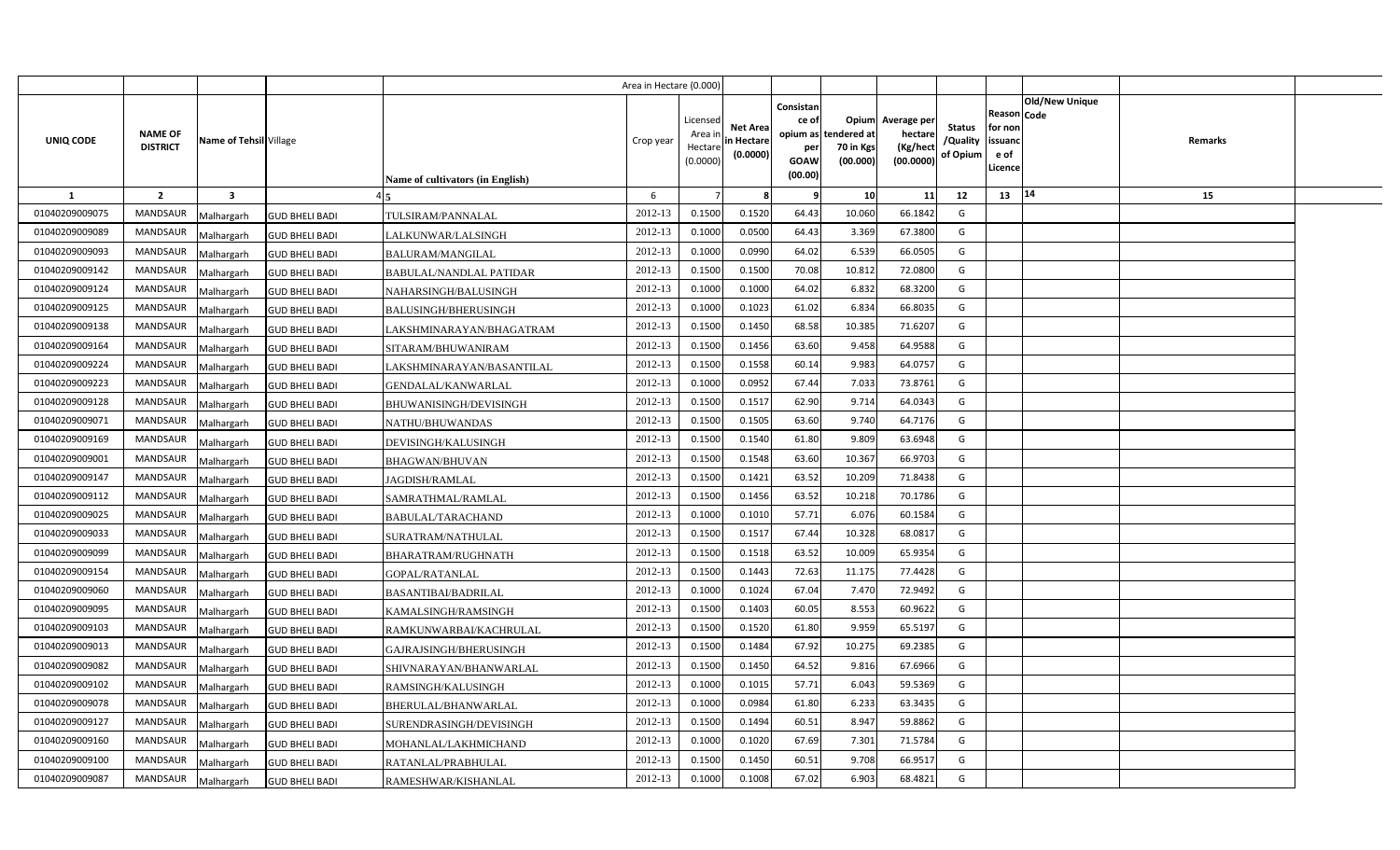|                |                                   |                                     |                                         | Area in Hectare (0.000) |                                            |                                           |                                                                      |                                |                                                 |                                       |                                                      |                       |                   |  |
|----------------|-----------------------------------|-------------------------------------|-----------------------------------------|-------------------------|--------------------------------------------|-------------------------------------------|----------------------------------------------------------------------|--------------------------------|-------------------------------------------------|---------------------------------------|------------------------------------------------------|-----------------------|-------------------|--|
| UNIQ CODE      | <b>NAME OF</b><br><b>DISTRICT</b> | Name of Tehsil Village              | <b>Name of cultivators (in English)</b> | Crop year               | Licensed<br>Area ir<br>Hectare<br>(0.0000) | <b>Net Area</b><br>in Hectare<br>(0.0000) | Consistan<br>ce of<br>opium as tendered at<br>per<br>GOAW<br>(00.00) | Opium<br>70 in Kgs<br>(00.000) | Average per<br>hectare<br>(Kg/hect<br>(00.0000) | <b>Status</b><br>/Quality<br>of Opium | Reason Code<br>for non<br>issuanc<br>e of<br>Licence | <b>Old/New Unique</b> | Remarks           |  |
| $\mathbf{1}$   | $\overline{2}$                    | $\overline{\mathbf{3}}$             |                                         | 6                       |                                            |                                           | -9                                                                   | 10                             | 11                                              | 12                                    | 13                                                   | 14                    | 15                |  |
| 01040209009178 | <b>MANDSAUR</b>                   | Malhargarh<br><b>GUD BHELI BADI</b> | KANHAILAL/NARAYAN                       | 2012-13                 | 0.1500                                     | 0.1485                                    | 60.51                                                                | 9.189                          | 61.8788                                         | G                                     |                                                      |                       |                   |  |
| 01040209009183 | <b>MANDSAUR</b>                   | <b>GUD BHELI BADI</b><br>Malhargarh | SATYANARAYAN/FAKIRCHAND                 | 2012-13                 | 0.1000                                     | 0.0992                                    | 69.86                                                                | 7.715                          | 77.7722                                         | G                                     |                                                      |                       |                   |  |
| 01040209009076 | MANDSAUR                          | Malhargarh<br><b>GUD BHELI BADI</b> | MOHANBAI/SHANKARLAL                     | 2012-13                 | 0.1500                                     | 0.0936                                    | 64.52                                                                | 6.692                          | 71.4957                                         | G                                     |                                                      |                       |                   |  |
| 01040209009237 | <b>MANDSAUR</b>                   | Malhargarh<br><b>GUD BHELI BADI</b> | RAMKANYABAI/UDAYRAM                     | 2012-13                 | 0.1500                                     | 0.1462                                    | 60.38                                                                | 9.376                          | 64.1313                                         | G                                     |                                                      |                       |                   |  |
| 01040209009238 | <b>MANDSAUR</b>                   | Malhargarh<br><b>GUD BHELI BADI</b> | SURESHCHANDRA/RAMESHWAR                 | 2012-13                 | 0.1500                                     | 0.1500                                    | 68.58                                                                | 10.522                         | 70.1467                                         | G                                     |                                                      |                       |                   |  |
| 01040209012005 | <b>MANDSAUR</b>                   | Malhargarh<br><b>JOGNI</b>          | MANGILAL/BHANWARLAL                     | 2012-13                 | 0.100                                      | 0.095                                     | 60.26                                                                | 5.811                          | 60.7210                                         | G                                     |                                                      |                       |                   |  |
| 01040209012008 | <b>MANDSAUR</b>                   | Malhargarh<br><b>JOGNI</b>          | JAGDISH/BHANWARLAL                      | 2012-13                 | 0.1000                                     | 0.1000                                    | 66.72                                                                | 6.653                          | 66.5300                                         | G                                     |                                                      |                       |                   |  |
| 01040209012009 | <b>MANDSAUR</b>                   | Malhargarh<br>JOGNI                 | GOPAL/BHANWARLAL                        | 2012-13                 | 0.1000                                     | 0.0943                                    | 57.85                                                                | 5.843                          | 61.9618                                         | G                                     |                                                      |                       |                   |  |
| 01040209012010 | <b>MANDSAUR</b>                   | Malhargarh<br><b>JOGNI</b>          | GORDHANLAL/KANWARLAL                    | 2012-13                 | 0.1000                                     | 0.0990                                    | 60.26                                                                | 5.854                          | 59.1313                                         | G                                     |                                                      |                       |                   |  |
| 01040209012023 | <b>MANDSAUR</b>                   | Malhargarh<br><b>JOGNI</b>          | MULCHAND/CHUNNILAL                      | 2012-13                 | 0.1000                                     | 0.0945                                    | 56.00                                                                | 6.144                          | 65.0159                                         | G                                     |                                                      |                       |                   |  |
| 01040209012031 | <b>MANDSAUR</b>                   | Malhargarh<br>JOGNI                 | VARDICHAND/DEVA                         | 2012-13                 | 0.1500                                     | 0.1500                                    | 62.10                                                                | 10.158                         | 67.7200                                         | G                                     |                                                      |                       |                   |  |
| 01040209012033 | <b>MANDSAUR</b>                   | Malhargarh<br>JOGNI                 | BHANWRIBAI/PRABHULAL                    | 2012-13                 | 0.1000                                     | 0.0992                                    | 58.92                                                                | 6.220                          | 62.7016                                         | G                                     |                                                      |                       |                   |  |
| 01040209012034 | <b>MANDSAUR</b>                   | Malhargarh<br><b>JOGNI</b>          | PREMKUNWAR/LALSINGH                     | 2012-13                 | 0.1000                                     | 0.0990                                    | 62.10                                                                | 6.822                          | 68.9091                                         | G                                     |                                                      |                       |                   |  |
| 01040209012036 | <b>MANDSAUR</b>                   | Malhargarh<br>JOGNI                 | RAFIKMOHAMMAD/RAMJANIKHA                | 2012-13                 | 0.1000                                     | 0.0936                                    | 57.21                                                                | 6.146                          | 65.6624                                         |                                       | 02                                                   |                       |                   |  |
| 01040209012038 | MANDSAUR                          | Malhargarh<br><b>JOGNI</b>          | DASHRATHSINGH/MANSINGH                  | 2012-13                 | 0.1500                                     | 0.1443                                    | 57.84                                                                | 8.560                          | 59.3209                                         | G                                     |                                                      |                       |                   |  |
| 01040209046002 | <b>MANDSAUR</b>                   | Malhargarh<br>KHEDABAHI             | KANWARLAL/RANGLAL                       | 2012-13                 | 0.1500                                     | 0.1485                                    | 58.69                                                                | 9.172                          | 61.7643                                         | G                                     |                                                      |                       |                   |  |
| 01040209046003 | MANDSAUR                          | Malhargarh<br>KHEDABAHI             | NANALAL/RANGLAL                         | 2012-13                 | 0.1000                                     | 0.0990                                    | 58.12                                                                | 6.451                          | 65.1616                                         | G                                     |                                                      |                       |                   |  |
| 01040209046006 | <b>MANDSAUR</b>                   | Malhargarh<br>KHEDABAHI             | MANGILAL/BHANWARLAL                     | 2012-13                 | 0.1500                                     | 0.1512                                    | 60.52                                                                | 9.234                          | 61.0714                                         | G                                     |                                                      |                       |                   |  |
| 01040209046011 | MANDSAUR                          | Malhargarh<br>KHEDABAHI             | SHAYAMLAL/NANDA                         | 2012-13                 | 0.1000                                     | 0.1036                                    | 55.03                                                                | 6.163                          | 59.4884                                         | -1                                    | 02                                                   |                       |                   |  |
| 01040209046013 | <b>MANDSAUR</b>                   | Malhargarh<br>KHEDABAHI             | SITABAI/BHANWARLAL                      | 2012-13                 | 0.1000                                     | 0.1008                                    | 55.96                                                                | 5.724                          | 56.7857                                         | G                                     | 04                                                   |                       |                   |  |
| 01040209046020 | <b>MANDSAUR</b>                   | Malhargarh<br>KHEDABAHI             | SHAMBHULAL/ONKAR                        | 2012-13                 | 0.1500                                     | 0.1188                                    | 58.12                                                                | 7.448                          | 62.6936                                         | G                                     |                                                      |                       |                   |  |
| 01040209046021 | <b>MANDSAUR</b>                   | Malhargarh<br>KHEDABAHI             | NANURAM/JETRAM                          | 2012-13                 | 0.1500                                     | 0.0500                                    | 58.17                                                                | 3.216                          | 64.3200                                         |                                       | 02                                                   |                       |                   |  |
| 01040209046023 | <b>MANDSAUR</b>                   | Malhargarh<br>KHEDABAHI             | BHUVANILAL/RANGLAL                      | 2012-13                 | 0.1500                                     | 0.1456                                    | 58.12                                                                | 9.200                          | 63.1868                                         | G                                     |                                                      |                       |                   |  |
| 01040209046025 | MANDSAUR                          | Malhargarh<br>KHEDABAHI             | JIWANKUNWAR/BHARATSINGH                 | 2012-13                 | 0.1500                                     | 0.1554                                    | 60.46                                                                | 10.045                         | 64.6396                                         | G                                     |                                                      |                       |                   |  |
| 01040209046026 | <b>MANDSAUR</b>                   | Malhargarh<br>KHEDABAHI             | PRITHVIRAJ/NANURAM                      | 2012-13                 | 0.1500                                     | 0.1529                                    | 61.63                                                                | 9.993                          | 65.3564                                         | G                                     |                                                      |                       |                   |  |
| 01040209046028 | <b>MANDSAUR</b>                   | Malhargarh<br>KHEDABAHI             | RAMSINGH/NANURAM                        | 2012-13                 | 0.1000                                     | 0.1035                                    | 59.10                                                                | 6.349                          | 61.3430                                         |                                       | 02                                                   |                       |                   |  |
| 01040209046029 | <b>MANDSAUR</b>                   | Malhargarh<br>KHEDABAHI             | LAXMINARAYAN/MANGILAL                   | 2012-13                 | 0.1000                                     |                                           |                                                                      |                                | 0.0000                                          | F                                     |                                                      |                       |                   |  |
| 01040209046032 | <b>MANDSAUR</b>                   | Malhargarh<br>KHEDABAHI             | NOJIBAI/NARSINGHDAS                     | 2012-13                 | 0.1000                                     |                                           |                                                                      |                                | 0.0000                                          | F                                     |                                                      |                       |                   |  |
| 01040209046033 | <b>MANDSAUR</b>                   | Malhargarh<br>KHEDABAHI             | GITABAI/RADHESHYAM                      | 2012-13                 | 0.1500                                     | 0.1495                                    | 54.11                                                                | 8.549                          | 57.1839                                         | G                                     | 05                                                   |                       | TRANSFER/KHAKHRAI |  |
| 01040209046039 | <b>MANDSAUR</b>                   | Malhargarh<br>KHEDABAHI             | MANGILAL/RAJARAM                        | 2012-13                 | 0.1500                                     | 0.1560                                    | 58.41                                                                | 9.905                          | 63.4936                                         | G                                     |                                                      |                       |                   |  |
| 01040209046047 | <b>MANDSAUR</b>                   | Malhargarh<br>KHEDABAHI             | MANSINGH/RANGLAL                        | 2012-13                 | 0.1000                                     | 0.1025                                    | 55.01                                                                | 6.593                          | 64.3220                                         | G                                     |                                                      |                       |                   |  |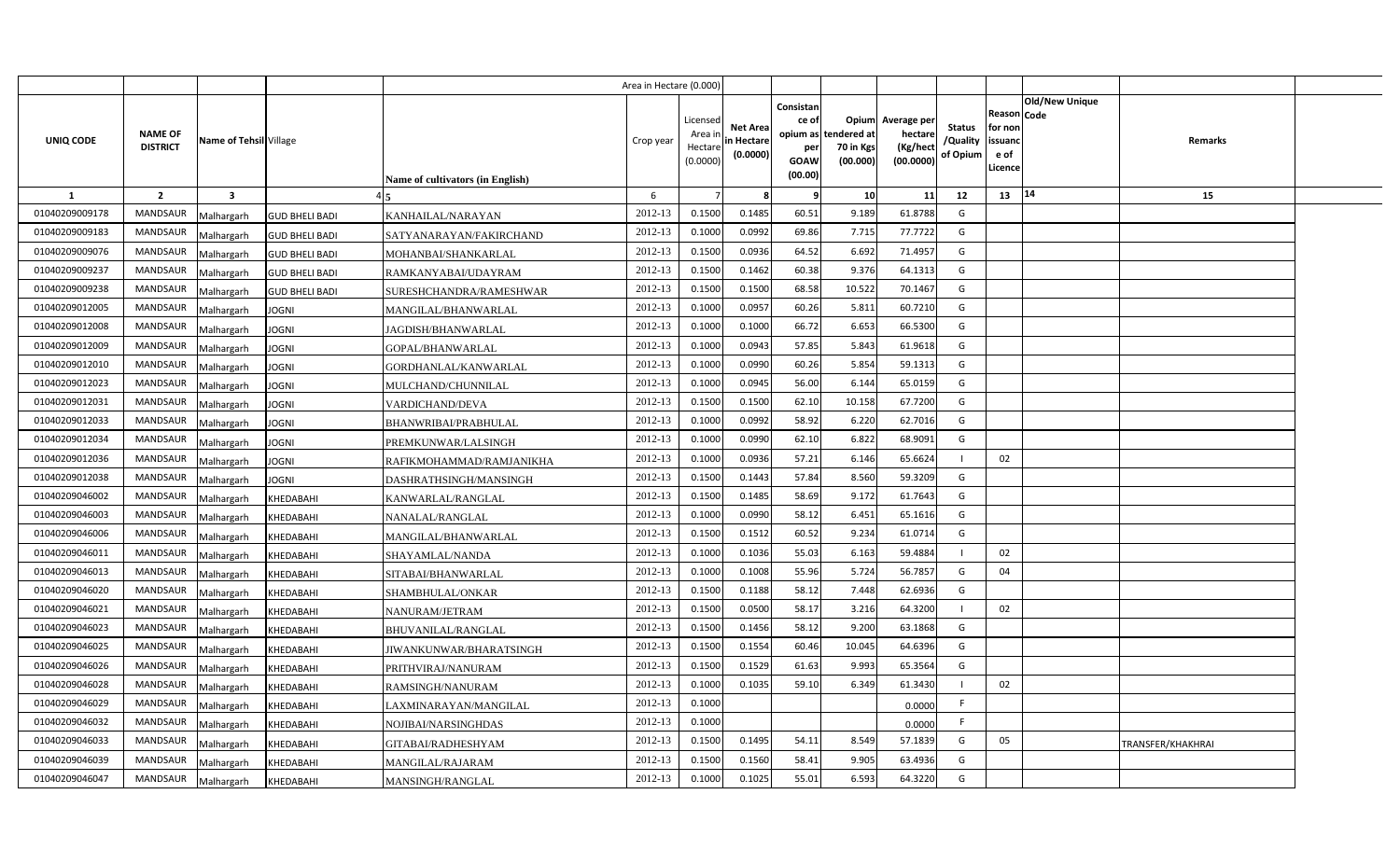|                |                                   |                         |                |                                  | Area in Hectare (0.000) |                                           |                                           |                                                     |                                                        |                                                 |                                       |                                                        |                       |             |  |
|----------------|-----------------------------------|-------------------------|----------------|----------------------------------|-------------------------|-------------------------------------------|-------------------------------------------|-----------------------------------------------------|--------------------------------------------------------|-------------------------------------------------|---------------------------------------|--------------------------------------------------------|-----------------------|-------------|--|
| UNIQ CODE      | <b>NAME OF</b><br><b>DISTRICT</b> | Name of Tehsil Village  |                | Name of cultivators (in English) | Crop year               | Licensed<br>Area ir<br>Hectar<br>(0.0000) | <b>Net Area</b><br>in Hectare<br>(0.0000) | Consistan<br>ce of<br>per<br><b>GOAW</b><br>(00.00) | Opium<br>opium as tendered at<br>70 in Kgs<br>(00.000) | Average per<br>hectare<br>(Kg/hect<br>(00.0000) | <b>Status</b><br>/Quality<br>of Opium | Reason   Code<br>for non<br>issuanc<br>e of<br>Licence | <b>Old/New Unique</b> | Remarks     |  |
| -1             | $\overline{\mathbf{2}}$           | $\overline{\mathbf{3}}$ |                |                                  | 6                       |                                           |                                           | -9                                                  | 10                                                     | 11                                              | 12                                    | 13                                                     | 14                    | 15          |  |
| 01040209046050 | <b>MANDSAUR</b>                   | Malhargarh              | KHEDABAHI      | MANOHARLAL/BASHANTILAL           | 2012-13                 | 0.1000                                    | 0.1020                                    | 58.20                                               | 6.211                                                  | 60.8922                                         | G                                     |                                                        |                       |             |  |
| 01040209021001 | MANDSAUR                          | Malhargarh              | <b>MUNDEDI</b> | SHRILAL/KISHANLAL                | 2012-13                 | 0.1500                                    | 0.1435                                    | 63.22                                               | 9.790                                                  | 68.2230                                         | G                                     |                                                        |                       |             |  |
| 01040209021002 | MANDSAUR                          | Malhargarh              | <b>MUNDEDI</b> | PATASIBAI/FAKIRCHANDRA           | 2012-13                 | 0.1500                                    | 0.1400                                    | 65.75                                               | 9.562                                                  | 68.3000                                         | G                                     |                                                        |                       |             |  |
| 01040209021006 | <b>MANDSAUR</b>                   | Malhargarh              | <b>MUNDEDI</b> | GITABAI/SUKHLAL                  | 2012-13                 | 0.1000                                    | 0.0918                                    | 65.75                                               | 6.246                                                  | 68.0392                                         | G                                     |                                                        |                       |             |  |
| 01040209021008 | MANDSAUR                          | Malhargarh              | <b>MUNDEDI</b> | JAGDISH/SALAGRAM                 | 2012-13                 | 0.100                                     | 0.1000                                    | 63.22                                               | 6.656                                                  | 66.5600                                         | G                                     |                                                        |                       |             |  |
| 01040209021012 | MANDSAUR                          | Malhargarh              | <b>MUNDEDI</b> | RANCHOD/KANHAIYALAL              | 2012-13                 | 0.100                                     | 0.1050                                    | 60.83                                               | 6.691                                                  | 63.7238                                         | G                                     |                                                        |                       |             |  |
| 01040209021013 | MANDSAUR                          | Malhargarh              | <b>MUNDEDI</b> | <b>BASANTILAL/RAMCHANDRA</b>     | 2012-13                 | 0.1500                                    | 0.1468                                    | 63.22                                               | 9.492                                                  | 64.6594                                         | G                                     |                                                        |                       |             |  |
| 01040209021020 | MANDSAUR                          | Malhargarh              | <b>MUNDEDI</b> | <b>BHAGWANLAL/MODIRAM</b>        | 2012-13                 | 0.1500                                    | 0.147!                                    | 60.83                                               | 9.463                                                  | 64.1559                                         | G                                     |                                                        |                       |             |  |
| 01040209021025 | MANDSAUR                          | Malhargarh              | <b>MUNDEDI</b> | TULSIRAM/BHERULAL                | 2012-13                 | 0.1000                                    | 0.1023                                    | 57.83                                               | 5.965                                                  | 58.3089                                         | G                                     |                                                        |                       |             |  |
| 01040209021026 | MANDSAUR                          | Malhargarh              | <b>MUNDEDI</b> | RAMPRASAD/RAMLAL                 | 2012-13                 | 0.1000                                    | 0.091                                     | 65.75                                               | 6.359                                                  | 69.7259                                         | G                                     |                                                        |                       |             |  |
| 01040209021027 | <b>MANDSAUR</b>                   | Malhargarh              | <b>MUNDEDI</b> | NANURAM/KISHAN                   | 2012-13                 | 0.1000                                    | 0.1003                                    | 63.84                                               | 6.895                                                  | 68.7438                                         | G                                     |                                                        |                       |             |  |
| 01040209021034 | MANDSAUR                          | Malhargarh              | <b>MUNDEDI</b> | GOVERDHANLAL/PRABHULAL           | 2012-13                 | 0.1500                                    | 0.1500                                    | 60.83                                               | 9.559                                                  | 63.7267                                         | G                                     |                                                        |                       |             |  |
| 01040209021039 | <b>MANDSAUR</b>                   | Malhargarh              | <b>MUNDEDI</b> | DAYARAM/BHERULAL                 | 2012-13                 | 0.1000                                    | 0.1004                                    | 63.84                                               | 6.731                                                  | 67.0418                                         | G                                     |                                                        |                       |             |  |
| 01040209021048 | <b>MANDSAUR</b>                   | Malhargarh              | <b>MUNDEDI</b> | PRAKASH/BOTLAL                   | 2012-13                 | 0.1000                                    | 0.0884                                    | 63.84                                               | 6.001                                                  | 67.8846                                         | G                                     |                                                        |                       |             |  |
| 01040209021049 | MANDSAUR                          | Malhargarh              | <b>MUNDEDI</b> | MANGIBAI/BANSHILAL               | 2012-13                 | 0.1000                                    | 0.0930                                    | 61.41                                               | 6.194                                                  | 66.6022                                         | G                                     |                                                        |                       |             |  |
| 01040209021050 | <b>MANDSAUR</b>                   | Malhargarh              | <b>MUNDEDI</b> | CHANDIBAI/NANURAM                | 2012-13                 | 0.1000                                    | 0.1007                                    | 65.02                                               | 6.827                                                  | 67.7954                                         | G                                     |                                                        |                       |             |  |
| 01040209021056 | MANDSAUR                          | Malhargarh              | <b>MUNDEDI</b> | BAPULAL/GANGARAM                 | 2012-13                 | 0.1500                                    | 0.1368                                    | 57.46                                               | 8.545                                                  | 62.4635                                         | G                                     |                                                        |                       |             |  |
| 01040209021057 | MANDSAUR                          | Malhargarh              | <b>MUNDEDI</b> | MADANLAL/FAKIRCHANDRA            | 2012-13                 | 0.1000                                    | 0.0928                                    | 72.42                                               | 7.170                                                  | 77.2629                                         | G                                     |                                                        |                       |             |  |
| 01040209021060 | MANDSAUR                          | Malhargarh              | <b>MUNDEDI</b> | PARASMAL/AVANTIBAI               | 2012-13                 | 0.1000                                    | 0.0924                                    | 61.41                                               | 6.062                                                  | 65.6061                                         | G                                     |                                                        |                       |             |  |
| 01040209021061 | MANDSAUR                          | Malhargarh              | <b>MUNDEDI</b> | MADANSINGH/SHAMBHUSINGH          | 2012-13                 | 0.1000                                    | 0.1000                                    | 58.80                                               | 6.056                                                  | 60.5600                                         | G                                     |                                                        |                       |             |  |
| 01040209021065 | MANDSAUR                          | Malhargarh              | <b>MUNDEDI</b> | NANDRAM/BHANWARLAL               | 2012-13                 | 0.1500                                    | 0.1410                                    | 65.02                                               | 9.316                                                  | 66.0709                                         | G                                     |                                                        |                       |             |  |
| 01040209021072 | MANDSAUR                          | Malhargarh              | <b>MUNDEDI</b> | RAMLAL/VARDA                     | 2012-13                 | 0.1500                                    | 0.1479                                    | 61.41                                               | 10.150                                                 | 68.6275                                         | G                                     |                                                        |                       |             |  |
| 01040209021073 | MANDSAUR                          | Malhargarh              | <b>MUNDEDI</b> | JAYDEEPSINGH/RAGHUNATH SINGH     | 2012-13                 | 0.1000                                    | 0.0945                                    | 60.08                                               | 5.982                                                  | 63.3016                                         | G                                     |                                                        |                       |             |  |
| 01040209021076 | MANDSAUR                          | Malhargarh              | <b>MUNDEDI</b> | RAJENDRA KUMAR/UDAYRAM           | 2012-13                 | 0.1000                                    | 0.0988                                    | 60.97                                               | 5.836                                                  | 59.0688                                         | G                                     |                                                        |                       |             |  |
| 01040209021083 | <b>MANDSAUR</b>                   | Malhargarh              | <b>MUNDEDI</b> | TULSIRAM/MEGHRAJ                 | 2012-13                 | 0.1000                                    | 0.0928                                    | 65.02                                               | 6.326                                                  | 68.1681                                         | G                                     |                                                        |                       |             |  |
| 01040209021087 | <b>MANDSAUR</b>                   | Malhargarh              | <b>MUNDEDI</b> | GITABAI/ONKARLAL                 | 2012-13                 | 0.1000                                    | 0.0988                                    | 66.47                                               | 6.675                                                  | 67.5607                                         | G                                     |                                                        |                       |             |  |
| 01040209021092 | <b>MANDSAUR</b>                   | Malhargarh              | <b>MUNDEDI</b> | KANHAIYALAL/BHERULAL             | 2012-13                 | 0.1500                                    | 0.1505                                    | 58.80                                               | 9.106                                                  | 60.5050                                         | G                                     |                                                        |                       |             |  |
| 01040209021098 | <b>MANDSAUR</b>                   | Malhargarh              | <b>MUNDEDI</b> | MOHANLAL/LAKHSHMAN               | 2012-13                 | 0.1000                                    | 0.1000                                    | 63.00                                               | 6.462                                                  | 64.6200                                         | G                                     |                                                        |                       | name change |  |
| 01040209021101 | MANDSAUR                          | Malhargarh              | <b>MUNDEDI</b> | BHERULAL/FAKIRCHANDRA            | 2012-13                 | 0.1000                                    | 0.1000                                    | 58.80                                               | 6.082                                                  | 60.8200                                         | G                                     |                                                        |                       |             |  |
| 01040209021112 | MANDSAUR                          | Malhargarh              | <b>MUNDEDI</b> | BALUSINGH/GOKULSINGH             | 2012-13                 | 0.1000                                    | 0.097!                                    | 59.75                                               | 5.821                                                  | 59.7026                                         | G                                     |                                                        |                       |             |  |
| 01040209021114 | <b>MANDSAUR</b>                   | Malhargarh              | <b>MUNDEDI</b> | BHUWANIDAS/MANGALDAS             | 2012-13                 | 0.1000                                    | 0.0924                                    | 56.15                                               | 5.591                                                  | 60.5087                                         | G                                     |                                                        |                       |             |  |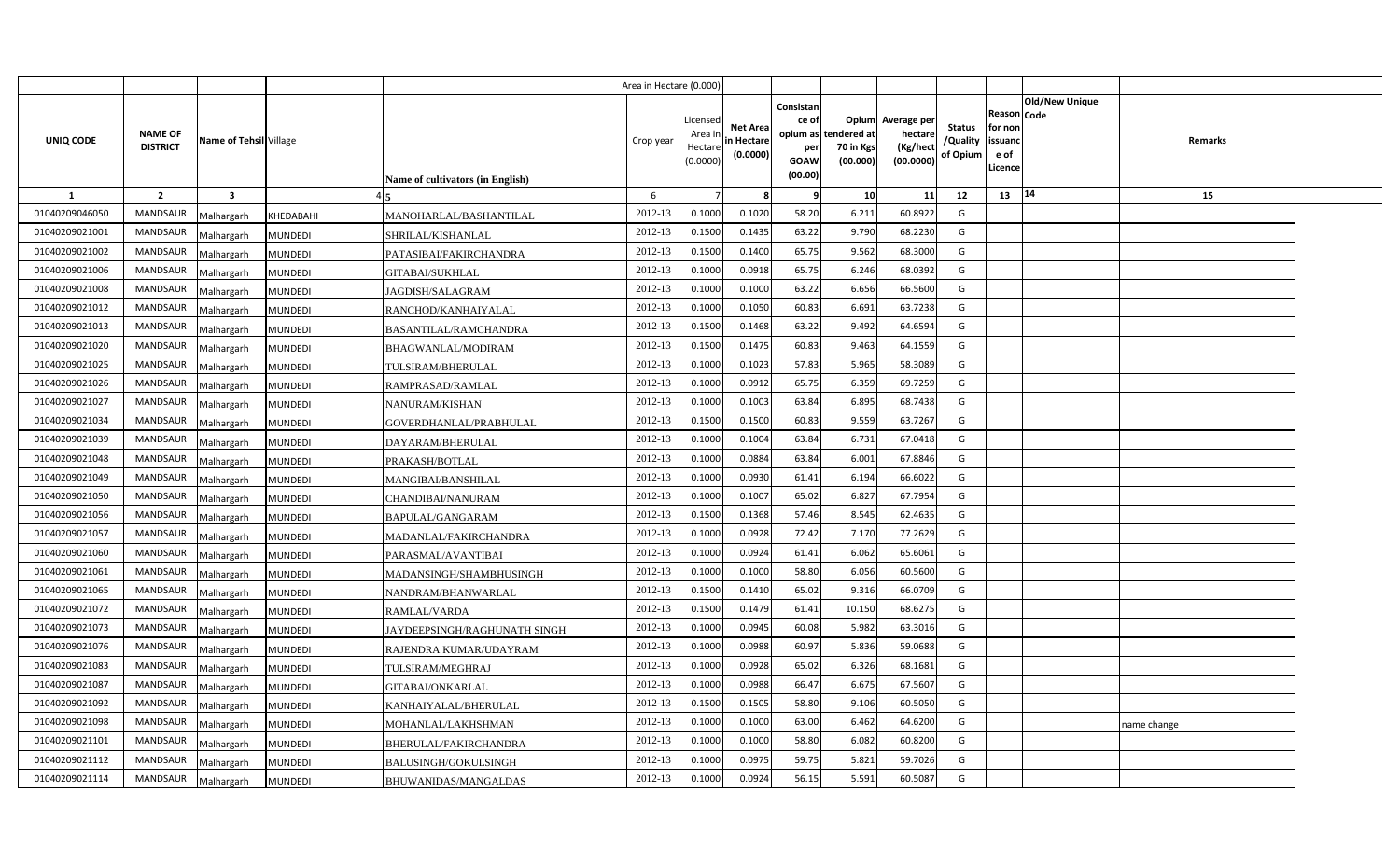|                |                                                             |                |                                    | Area in Hectare (0.000) |                                            |                                           |                                                                   |                                               |                                                 |                                       |                                                                               |             |  |
|----------------|-------------------------------------------------------------|----------------|------------------------------------|-------------------------|--------------------------------------------|-------------------------------------------|-------------------------------------------------------------------|-----------------------------------------------|-------------------------------------------------|---------------------------------------|-------------------------------------------------------------------------------|-------------|--|
| UNIQ CODE      | <b>NAME OF</b><br>Name of Tehsil Village<br><b>DISTRICT</b> |                | Name of cultivators (in English)   | Crop year               | Licensed<br>Area ir<br>Hectare<br>(0.0000) | <b>Net Area</b><br>in Hectare<br>(0.0000) | Consistan<br>ce of<br>opium as 1<br>per<br><b>GOAW</b><br>(00.00) | Opium<br>tendered at<br>70 in Kgs<br>(00.000) | Average per<br>hectare<br>(Kg/heci<br>(00.0000) | <b>Status</b><br>/Quality<br>of Opium | <b>Old/New Unique</b><br>Reason Code<br>for non<br>issuanc<br>e of<br>.icence | Remarks     |  |
| -1             | $\overline{2}$<br>$\overline{\mathbf{3}}$                   |                |                                    | 6                       |                                            |                                           | -9                                                                | 10                                            | 11                                              | 12                                    | 14<br>13                                                                      | 15          |  |
| 01040209021117 | <b>MANDSAUR</b><br>Malhargarh                               | <b>MUNDEDI</b> | HARISHCHANDRA/ BHERULAL (HARCHAND) | 2012-13                 | 0.1000                                     | 0.1020                                    | 57.83                                                             | 5.874                                         | 57.5882                                         | G                                     |                                                                               |             |  |
| 01040209021129 | <b>MANDSAUR</b><br>Malhargarh                               | <b>MUNDEDI</b> | SHANTILAL/BAGDIRAM                 | 2012-13                 | 0.1000                                     | 0.0975                                    | 54.39                                                             | 5.478                                         | 56.1846                                         | G                                     | 04                                                                            |             |  |
| 01040209021131 | <b>MANDSAUR</b><br>Malhargarh                               | <b>MUNDEDI</b> | AMRUTIBAI/BAPULAL                  | 2012-13                 | 0.1000                                     | 0.1008                                    | 63.00                                                             | 6.552                                         | 65.0000                                         | G                                     |                                                                               |             |  |
| 01040209021133 | <b>MANDSAUR</b><br>Malhargarh                               | <b>MUNDEDI</b> | <b>BAGDIRAM/HEMRAJ</b>             | 2012-13                 | 0.1000                                     | 0.1000                                    | 59.75                                                             | 6.197                                         | 61.9700                                         | G                                     |                                                                               |             |  |
| 01040209021134 | MANDSAUR<br>Malhargarh                                      | <b>MUNDEDI</b> | MADANLAL/SUKHLAL                   | 2012-13                 | 0.1000                                     | 0.1015                                    | 66.47                                                             | 6.970                                         | 68.6700                                         | G                                     |                                                                               |             |  |
| 01040209021143 | <b>MANDSAUR</b><br>Malhargarh                               | <b>MUNDEDI</b> | KALUSINGH/PRAHLADSINGH             | 2012-13                 | 0.1000                                     | 0.1000                                    | 56.54                                                             | 5.775                                         | 57.7500                                         | G                                     |                                                                               |             |  |
| 01040209021154 | MANDSAUR<br>Malhargarh                                      | <b>MUNDEDI</b> | GOPAL/BHUWAN                       | 2012-13                 | 0.1000                                     | 0.1008                                    | 59.75                                                             | 6.427                                         | 63.7599                                         | G                                     |                                                                               |             |  |
| 01040209021156 | <b>MANDSAUR</b><br>Malhargarh                               | <b>MUNDEDI</b> | NARAYANSINGH/GOBARSINGH            | 2012-13                 | 0.1500                                     | 0.1485                                    | 50.33                                                             | 8.276                                         | 55.7306                                         | G                                     | 04                                                                            |             |  |
| 01040209021169 | <b>MANDSAUR</b><br>Malhargarh                               | <b>MUNDEDI</b> | SAJJANBAI/SHOBHARAM                | 2012-13                 | 0.1000                                     | 0.0960                                    | 63.00                                                             | 6.615                                         | 68.9063                                         | G                                     |                                                                               |             |  |
| 01040209021151 | MANDSAUR<br>Malhargarh                                      | <b>MUNDEDI</b> | HEMRAJ/JAGANNATH                   | 2012-13                 | 0.1000                                     | 0.0994                                    | 56.37                                                             | 6.330                                         | 63.6821                                         | G                                     |                                                                               |             |  |
| 01040209021103 | <b>MANDSAUR</b><br>Malhargarh                               | <b>MUNDEDI</b> | MANGILAL/BHERULAL                  | 2012-13                 | 0.1500                                     | 0.1480                                    | 59.47                                                             | 9.464                                         | 63.9459                                         | G                                     |                                                                               |             |  |
| 01040209021015 | MANDSAUR<br>Malhargarh                                      | <b>MUNDEDI</b> | NANDKISHORE/SALAGRAM/SURAJBAI      | 2012-13                 | 0.1500                                     | 0.141                                     | 66.47                                                             | 10.265                                        | 72.7498                                         | G                                     |                                                                               |             |  |
| 01040209021088 | <b>MANDSAUR</b><br>Malhargarh                               | <b>MUNDEDI</b> | SUNDARLAL/CHUNNILAL                | 2012-13                 | 0.1500                                     | 0.1508                                    | 66.47                                                             | 10.141                                        | 67.2480                                         | G                                     |                                                                               |             |  |
| 01040209021111 | <b>MANDSAUR</b><br>Malhargarh                               | <b>MUNDEDI</b> | BHUWANIRAM/RATANLAL                | 2012-13                 | 0.1000                                     | 0.0980                                    | 63.26                                                             | 6.697                                         | 68.3367                                         | G                                     |                                                                               |             |  |
| 01040209021147 | <b>MANDSAUR</b><br>Malhargarh                               | <b>MUNDEDI</b> | SURESHSINGH/GOVINDSINGH/GOBARSINGH | 2012-13                 | 0.1000                                     | 0.1040                                    | 59.47                                                             | 6.423                                         | 61.7596                                         | G                                     |                                                                               |             |  |
| 01040209021067 | <b>MANDSAUR</b><br>Malhargarh                               | <b>MUNDEDI</b> | RUPKUNWAR/BHOMSINGH                | 2012-13                 | 0.1000                                     | 0.0975                                    | 63.26                                                             | 6.326                                         | 64.8821                                         | G                                     |                                                                               |             |  |
| 01040209021040 | <b>MANDSAUR</b><br>Malhargarh                               | <b>MUNDEDI</b> | MADHULAL/RAMNARAYAN                | 2012-13                 | 0.1000                                     | 0.1012                                    | 63.26                                                             | 6.588                                         | 65.0988                                         | G                                     |                                                                               |             |  |
| 01040209021157 | <b>MANDSAUR</b><br>Malhargarh                               | <b>MUNDEDI</b> | <b>JAGDISH/RAMCHANDRA</b>          | 2012-13                 | 0.1000                                     | 0.0992                                    | 66.03                                                             | 7.367                                         | 74.2641                                         | G                                     |                                                                               |             |  |
| 01040209021158 | <b>MANDSAUR</b><br>Malhargarh                               | <b>MUNDEDI</b> | PREMCHANDRA/SHANKARLAL             | 2012-13                 | 0.1000                                     | 0.0908                                    | 63.06                                                             | 6.117                                         | 67.3678                                         | G                                     |                                                                               |             |  |
| 01040209021159 | <b>MANDSAUR</b><br>Malhargarh                               | <b>MUNDEDI</b> | GANPATSINGH/BHUVANISINGH           | 2012-13                 | 0.1000                                     | 0.0960                                    | 58.66                                                             | 5.564                                         | 57.9583                                         | G                                     |                                                                               | name change |  |
| 01040209021162 | <b>MANDSAUR</b><br>Malhargarh                               | <b>MUNDEDI</b> | BHUPENDRASINGH/GANPAT SINGH        | 2012-13                 | 0.1000                                     | 0.0960                                    | 63.06                                                             | 6.117                                         | 63.7188                                         | G                                     |                                                                               |             |  |
| 01040209021168 | MANDSAUR<br>Malhargarh                                      | <b>MUNDEDI</b> | OMPRAKASH/DAMARLAL                 | 2012-13                 | 0.1000                                     | 0.0966                                    | 58.50                                                             | 6.076                                         | 62.8986                                         | G                                     |                                                                               |             |  |
| 01040209021170 | <b>MANDSAUR</b><br>Malhargarh                               | <b>MUNDEDI</b> | BHAGVANTABAI/NANDLAL               | 2012-13                 | 0.1000                                     | 0.0915                                    | 63.06                                                             | 5.991                                         | 65.4754                                         | G                                     |                                                                               |             |  |
| 01040209021044 | MANDSAUR<br>Malhargarh                                      | <b>MUNDEDI</b> | NARAYANSINGH/NARVALSINGH           | 2012-13                 | 0.1500                                     | 0.1443                                    | 57.45                                                             | 8.494                                         | 58.8635                                         | G                                     |                                                                               |             |  |
| 01040209021051 | <b>MANDSAUR</b><br>Malhargarh                               | <b>MUNDEDI</b> | MANGILAL/PARTHA                    | 2012-13                 | 0.1500                                     | 0.1500                                    | 62.88                                                             | 9.513                                         | 63.4200                                         | G                                     |                                                                               |             |  |
| 01040209021179 | <b>MANDSAUR</b><br>Malhargarh                               | <b>MUNDEDI</b> | MUKUNDLAL/PRABHULAL                | 2012-13                 | 0.1000                                     | 0.1000                                    | 62.88                                                             | 6.387                                         | 63.8700                                         | G                                     |                                                                               |             |  |
| 01040209021085 | MANDSAUR<br>Malhargarh                                      | <b>MUNDEDI</b> | KASTURIBAI/RAMLAL                  | 2012-13                 | 0.1000                                     | 0.1000                                    | 66.03                                                             | 6.697                                         | 66.9700                                         | G                                     |                                                                               |             |  |
| 01040209021077 | MANDSAUR<br>Malhargarh                                      | <b>MUNDEDI</b> | SHREEPAL SINGH/CHAVAND SINGH       | 2012-13                 | 0.1500                                     | 0.1500                                    | 58.50                                                             | 9.210                                         | 61.4000                                         | G                                     |                                                                               |             |  |
| 01040209021121 | MANDSAUR<br>Malhargarh                                      | <b>MUNDEDI</b> | RAMESHWAR/KANWARLAL                | 2012-13                 | 0.1500                                     | 0.1404                                    | 62.88                                                             | 9.100                                         | 64.8148                                         | G                                     |                                                                               |             |  |
| 01040209021180 | MANDSAUR<br>Malhargarh                                      | <b>MUNDEDI</b> | BHANWARLAL/BHAGATRAM               | 2012-13                 | 0.1000                                     | 0.1000                                    | 62.49                                                             | 6.633                                         | 66.3300                                         | G                                     |                                                                               |             |  |
| 01040209021181 | <b>MANDSAUR</b><br>Malhargarh                               | <b>MUNDEDI</b> | ALKUNWAR/KACHRUSINGH               | 2012-13                 | 0.1500                                     | 0.1459                                    | 59.88                                                             | 9.008                                         | 61.7409                                         | G                                     |                                                                               |             |  |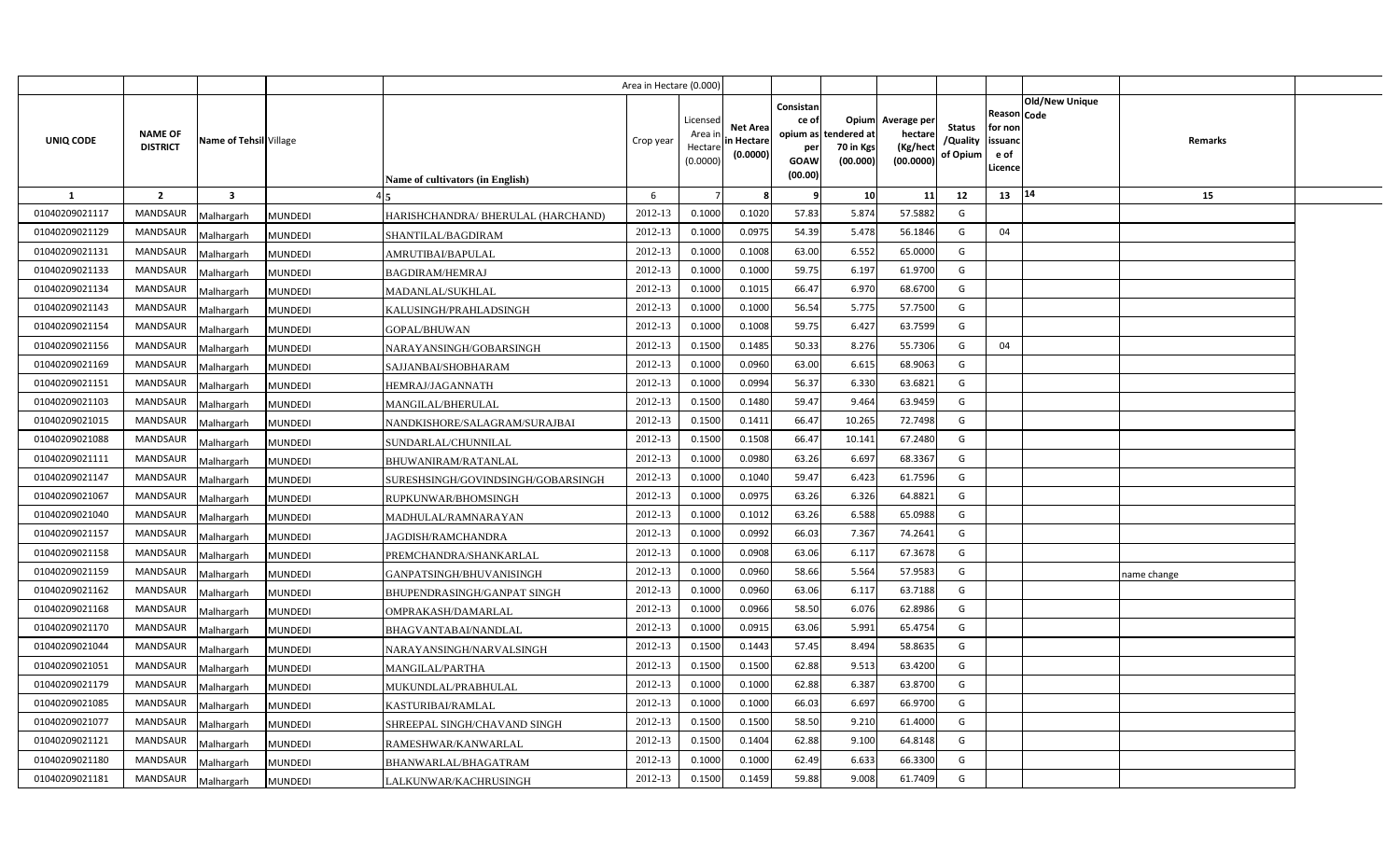|                |                                   |                              |                                      | Area in Hectare (0.000) |                                            |                                           |                                                                             |                                |                                                 |                                       |                                                      |                       |                    |  |
|----------------|-----------------------------------|------------------------------|--------------------------------------|-------------------------|--------------------------------------------|-------------------------------------------|-----------------------------------------------------------------------------|--------------------------------|-------------------------------------------------|---------------------------------------|------------------------------------------------------|-----------------------|--------------------|--|
| UNIQ CODE      | <b>NAME OF</b><br><b>DISTRICT</b> | Name of Tehsil Village       | Name of cultivators (in English)     | Crop year               | Licensed<br>Area ir<br>Hectare<br>(0.0000) | <b>Net Area</b><br>in Hectare<br>(0.0000) | Consistan<br>ce of<br>opium as tendered at<br>per<br><b>GOAW</b><br>(00.00) | Opium<br>70 in Kgs<br>(00.000) | Average per<br>hectare<br>(Kg/hect<br>(00.0000) | <b>Status</b><br>/Quality<br>of Opium | Reason Code<br>for non<br>issuanc<br>e of<br>Licence | <b>Old/New Unique</b> | Remarks            |  |
| $\mathbf{1}$   | $\overline{2}$                    | $\overline{\mathbf{3}}$      |                                      | 6                       |                                            |                                           | - 9                                                                         | 10                             | 11                                              | 12                                    | 13                                                   | 14                    | 15                 |  |
| 01040209021019 | <b>MANDSAUR</b>                   | Malhargarh<br><b>MUNDEDI</b> | NANDLAL/KISHANLAL                    | 2012-13                 | 0.1500                                     | 0.1500                                    | 62.49                                                                       | 9.588                          | 63.9200                                         | G                                     |                                                      |                       |                    |  |
| 01040209021029 | <b>MANDSAUR</b>                   | <b>MUNDEDI</b><br>Malhargarh | RAMCHANDRA/MODIRAM                   | 2012-13                 | 0.1500                                     | 0.1508                                    | 59.88                                                                       | 9.256                          | 61.3793                                         | G                                     |                                                      |                       |                    |  |
| 01040209021036 | <b>MANDSAUR</b>                   | Malhargarh<br><b>MUNDEDI</b> | KESURAM/LAKSHMAN                     | 2012-13                 | 0.100                                      | 0.0800                                    | 62.49                                                                       | 5.115                          | 63.9375                                         | G                                     |                                                      |                       |                    |  |
| 01040209021045 | <b>MANDSAUR</b>                   | <b>MUNDEDI</b><br>Malhargarh | RUGHNATHSINGH/BERISALSINGH           | 2012-13                 | 0.1000                                     | 0.0972                                    | 58.38                                                                       | 5.855                          | 60.2366                                         | G                                     |                                                      |                       |                    |  |
| 01040209021132 | <b>MANDSAUR</b>                   | Malhargarh<br><b>MUNDEDI</b> | KANCHANBAI/HIRALAL                   | 2012-13                 | 0.1000                                     | 0.1000                                    | 67.15                                                                       | 7.339                          | 73.3900                                         | G                                     |                                                      |                       |                    |  |
| 01040209021058 | <b>MANDSAUR</b>                   | <b>MUNDEDI</b><br>Malhargarh | NARAYAN/TULSIRAM                     | 2012-13                 | 0.1500                                     | 0.1488                                    | 59.88                                                                       | 9.341                          | 62.7755                                         | G                                     |                                                      |                       |                    |  |
| 01040209021086 | <b>MANDSAUR</b>                   | Malhargarh<br><b>MUNDEDI</b> | VARDICHAND/BASHNTILAL                | 2012-13                 | 0.1000                                     | 0.0950                                    | 62.95                                                                       | 6.106                          | 64.2737                                         | G                                     |                                                      |                       |                    |  |
| 01040209021113 | <b>MANDSAUR</b>                   | Malhargarh<br><b>MUNDEDI</b> | FAKIRCHANDRA/NANDRAM                 | 2012-13                 | 0.1500                                     | 0.1482                                    | 58.38                                                                       | 9.007                          | 60.7760                                         | G                                     |                                                      |                       |                    |  |
| 01040209021136 | <b>MANDSAUR</b>                   | Malhargarh<br><b>MUNDEDI</b> | BHANWARLAL/HIRALAL                   | 2012-13                 | 0.1500                                     | 0.1455                                    | 58.38                                                                       | 8.732                          | 60.0137                                         | G                                     |                                                      |                       |                    |  |
| 01040209021149 | <b>MANDSAUR</b>                   | Malhargarh<br><b>MUNDEDI</b> | FAKIRIBAI/RAMESHCHANDRA              | 2012-13                 | 0.1000                                     | 0.0960                                    | 62.95                                                                       | 6.691                          | 69.6979                                         | G                                     |                                                      |                       |                    |  |
| 01040209021053 | <b>MANDSAUR</b>                   | Malhargarh<br><b>MUNDEDI</b> | RATANLAL/GABBA                       | 2012-13                 | 0.1000                                     | 0.1000                                    | 59.80                                                                       | 6.399                          | 63.9900                                         | G                                     |                                                      |                       |                    |  |
| 01040209021102 | <b>MANDSAUR</b>                   | Malhargarh<br><b>MUNDEDI</b> | <b>BABULAL/RAMLAL</b>                | 2012-13                 | 0.1000                                     | 0.091                                     | 62.95                                                                       | 5.800                          | 63.5965                                         | G                                     |                                                      |                       |                    |  |
| 01040209021023 | <b>MANDSAUR</b>                   | Malhargarh<br><b>MUNDEDI</b> | GOPAL/KANHAIYALAL                    | 2012-13                 | 0.1000                                     | 0.0963                                    | 59.80                                                                       | 5.946                          | 61.7445                                         | G                                     |                                                      |                       |                    |  |
| 01040209021018 | <b>MANDSAUR</b>                   | Malhargarh<br><b>MUNDEDI</b> | PRABHULAL/RATANLAL                   | 2012-13                 | 0.1500                                     | 0.1500                                    | 62.99                                                                       | 9.610                          | 64.0667                                         | G                                     |                                                      |                       |                    |  |
| 01040209021047 | <b>MANDSAUR</b>                   | Malhargarh<br><b>MUNDEDI</b> | HIRALAL/JAGANNATH                    | 2012-13                 | 0.1000                                     | 0.0992                                    | 59.80                                                                       | 6.851                          | 69.0625                                         | G                                     |                                                      |                       |                    |  |
| 01040209021119 | MANDSAUR                          | Malhargarh<br><b>MUNDEDI</b> | NARAYANSINGH/GORDHANSINGH/MADANSINGI | 2012-13                 | 0.1000                                     | 0.0930                                    | 62.99                                                                       | 6.641                          | 71.4086                                         | G                                     |                                                      |                       |                    |  |
| 01040209021109 | MANDSAUR                          | Malhargarh<br><b>MUNDEDI</b> | RODMAL/BHERULAL                      | 2012-13                 | 0.1000                                     | 0.1000                                    | 62.13                                                                       | 6.169                          | 61.6900                                         | G                                     |                                                      |                       |                    |  |
| 01040209021106 | MANDSAUR                          | Malhargarh<br>MUNDEDI        | MOHANLAL/BHERULAL                    | 2012-13                 | 0.1000                                     | 0.0990                                    | 62.99                                                                       | 6.713                          | 67.8081                                         | G                                     |                                                      |                       |                    |  |
| 01040209042001 | <b>MANDSAUR</b>                   | Malhargarh<br><b>NINORA</b>  | FATEHSINGH/HARISINGH                 | 2012-13                 | 0.1500                                     | 0.1510                                    | 57.76                                                                       | 9.415                          | 62.3510                                         | G                                     |                                                      |                       |                    |  |
| 01040209042004 | MANDSAUR                          | Malhargarh<br><b>NINORA</b>  | NANALAL/BHANWARLAL                   | 2012-13                 | 0.1000                                     | 0.101!                                    | 60.26                                                                       | 6.646                          | 65.4778                                         | G                                     |                                                      |                       |                    |  |
| 01040209042005 | <b>MANDSAUR</b>                   | Malhargarh<br><b>NINORA</b>  | SHANKARIBAI/BOTLAL                   | 2012-13                 | 0.1000                                     | 0.0990                                    | 60.26                                                                       | 6.448                          | 65.1313                                         | G                                     |                                                      |                       | TRANSFER/KANGHATTI |  |
| 01040209042008 | <b>MANDSAUR</b>                   | Malhargarh<br><b>NINORA</b>  | BHARATSINGH/BHANWARSINGH             | 2012-13                 | 0.1000                                     | 0.1000                                    | 47.44                                                                       | 4.927                          | 49.2700                                         | G                                     | 04                                                   |                       |                    |  |
| 01040209042009 | <b>MANDSAUR</b>                   | Malhargarh<br><b>NINORA</b>  | BADRILAL/JADAVCHAND                  | 2012-13                 | 0.1000                                     | 0.101!                                    | 64.12                                                                       | 7.072                          | 69.6749                                         | G                                     |                                                      |                       |                    |  |
| 01040209042015 | <b>MANDSAUR</b>                   | <b>NINORA</b><br>Malhargarh  | MITHUBAI/SAMBHULAL/GYARSIBAI         | 2012-13                 | 0.1500                                     | 0.1562                                    | 60.26                                                                       | 10.236                         | 65.5314                                         | $\mathsf{G}$                          |                                                      |                       |                    |  |
| 01040209042019 | MANDSAUR                          | Malhargarh<br><b>NINORA</b>  | SHIVNARAYAN/HIRALAL                  | 2012-13                 | 0.1000                                     | 0.1020                                    | 59.91                                                                       | 6.487                          | 63.5980                                         | G                                     |                                                      |                       |                    |  |
| 01040209042021 | <b>MANDSAUR</b>                   | Malhargarh<br><b>NINORA</b>  | MOHANLAL/CHAMPALAL                   | 2012-13                 | 0.1000                                     | 0.1000                                    | 59.91                                                                       | 6.564                          | 65.6400                                         | G                                     |                                                      |                       |                    |  |
| 01040209042029 | <b>MANDSAUR</b>                   | Malhargarh<br>NINORA         | DEVILAL/NANDA                        | 2012-13                 | 0.1500                                     | 0.1505                                    | 52.07                                                                       | 8.577                          | 56.9900                                         | G                                     | 04                                                   |                       |                    |  |
| 01040209042030 | <b>MANDSAUR</b>                   | Malhargarh<br><b>VINORA</b>  | KALABAI/GOPAL                        | 2012-13                 | 0.1000                                     | 0.1000                                    | 57.76                                                                       | 6.345                          | 63.4500                                         | G                                     |                                                      |                       |                    |  |
| 01040209042032 | <b>MANDSAUR</b>                   | <b>NINORA</b><br>Malhargarh  | BADRILAL/LALJI                       | 2012-13                 | 0.1000                                     | 0.0940                                    | 59.91                                                                       | 6.573                          | 69.9255                                         | G                                     |                                                      |                       |                    |  |
| 01040209042033 | <b>MANDSAUR</b>                   | Malhargarh<br><b>NINORA</b>  | SUNDARLAL/MODIRAM                    | 2012-13                 | 0.1500                                     | 0.1485                                    | 62.84                                                                       | 10.045                         | 67.6431                                         | G                                     |                                                      |                       |                    |  |
| 01040209042035 | <b>MANDSAUR</b>                   | Malhargarh<br><b>NINORA</b>  | CHANDABAI/SHANKARLAL                 | 2012-13                 | 0.1000                                     | 0.1006                                    | 55.25                                                                       | 6.117                          | 60.8052                                         | G                                     |                                                      |                       |                    |  |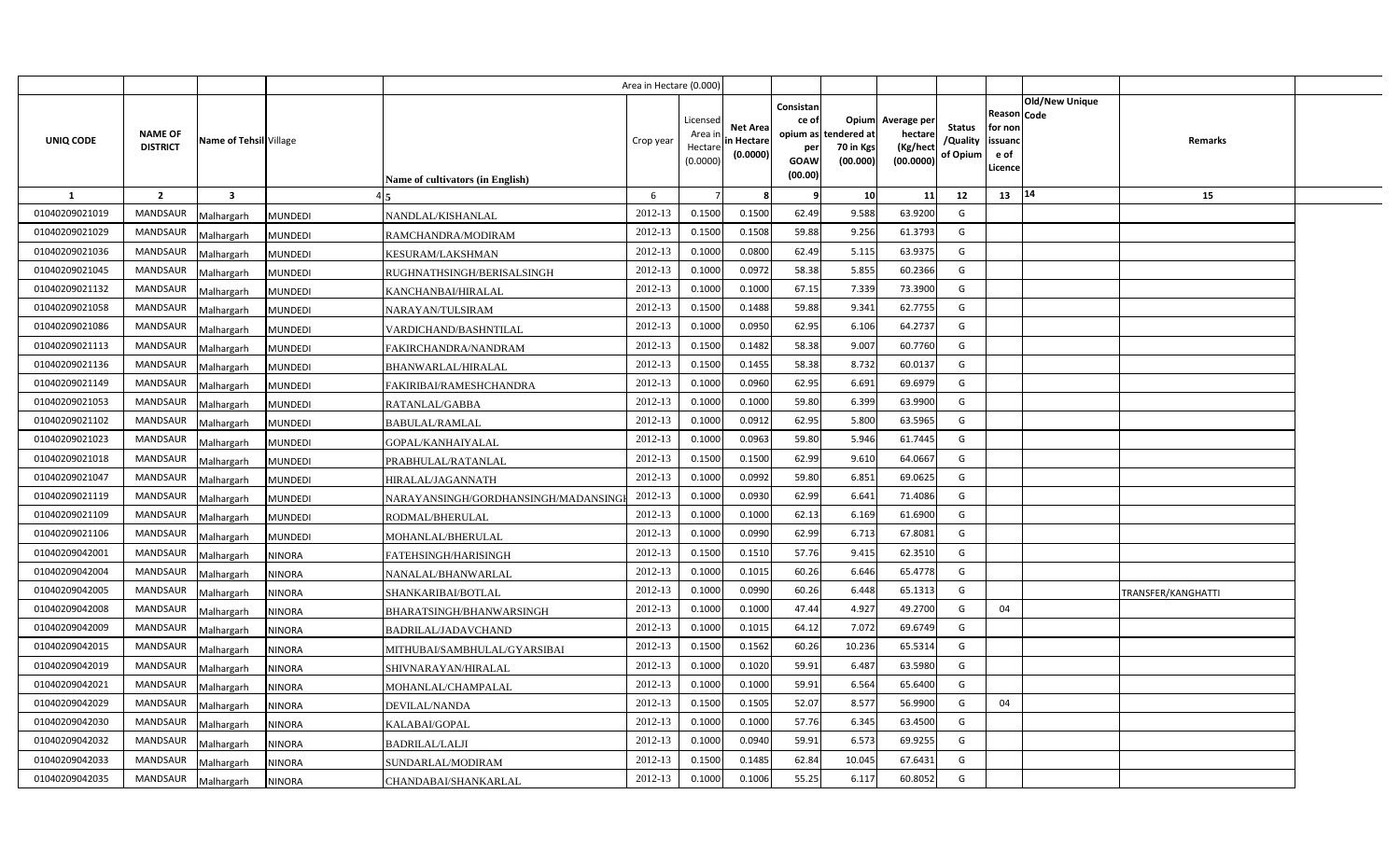|                |                                   |                         |               |                                  | Area in Hectare (0.000) |                                           |                                           |                                                     |                                                        |                                                 |                                       |                                                        |                       |         |  |
|----------------|-----------------------------------|-------------------------|---------------|----------------------------------|-------------------------|-------------------------------------------|-------------------------------------------|-----------------------------------------------------|--------------------------------------------------------|-------------------------------------------------|---------------------------------------|--------------------------------------------------------|-----------------------|---------|--|
| UNIQ CODE      | <b>NAME OF</b><br><b>DISTRICT</b> | Name of Tehsil Village  |               | Name of cultivators (in English) | Crop year               | Licensed<br>Area ir<br>Hectar<br>(0.0000) | <b>Net Area</b><br>in Hectare<br>(0.0000) | Consistan<br>ce of<br>per<br><b>GOAW</b><br>(00.00) | Opium<br>opium as tendered at<br>70 in Kgs<br>(00.000) | Average per<br>hectare<br>(Kg/hect<br>(00.0000) | <b>Status</b><br>/Quality<br>of Opium | Reason   Code<br>for non<br>issuanc<br>e of<br>Licence | <b>Old/New Unique</b> | Remarks |  |
| -1             | $\overline{\mathbf{2}}$           | $\overline{\mathbf{3}}$ |               |                                  | 6                       |                                           |                                           | -9                                                  | 10                                                     | 11                                              | 12                                    | 13                                                     | 14                    | 15      |  |
| 01040209042041 | <b>MANDSAUR</b>                   | Malhargarh              | NINORA        | SHAMBUHUSINGH/KANEHIYALAL        | 2012-13                 | 0.1500                                    | 0.1470                                    | 57.76                                               | 9.275                                                  | 63.0952                                         | G                                     |                                                        |                       |         |  |
| 01040209042045 | MANDSAUR                          | Malhargarh              | <b>NINORA</b> | RAMCHANDRA/BOTLAL                | 2012-13                 | 0.1500                                    | 0.1505                                    | 57.31                                               | 9.342                                                  | 62.0731                                         | G                                     |                                                        |                       |         |  |
| 01040209042046 | MANDSAUR                          | Malhargarh              | <b>NINORA</b> | KANWARLAL/HIRALAL                | 2012-13                 | 0.1000                                    | 0.0992                                    | 62.84                                               | 6.885                                                  | 69.4052                                         | G                                     |                                                        |                       |         |  |
| 01040209042055 | <b>MANDSAUR</b>                   | Malhargarh              | <b>NINORA</b> | NANDRAM/GOVERDHANDAS             | 2012-13                 | 0.1000                                    | 0.0990                                    | 52.69                                               | 5.977                                                  | 60.3737                                         | G                                     | 05                                                     |                       |         |  |
| 01040209042057 | MANDSAUR                          | Malhargarh              | NINORA        | MOHANLAL/PREMCHAND               | 2012-13                 | 0.100                                     | 0.1023                                    | 57.31                                               | 6.370                                                  | 62.2678                                         | G                                     |                                                        |                       |         |  |
| 01040209042061 | <b>MANDSAUR</b>                   | Malhargarh              | NINORA        | CHENRAM/BOTLAL                   | 2012-13                 | 0.100                                     | 0.101                                     | 53.25                                               | 5.819                                                  | 57.3300                                         | G                                     | 05                                                     |                       |         |  |
| 01040209042063 | <b>MANDSAUR</b>                   | Malhargarh              | <b>NINORA</b> | BHARATKUNWAR/BAHDURSINGH         | 2012-13                 | 0.100                                     | 0.1025                                    | 60.37                                               | 6.451                                                  | 62.9366                                         | G                                     |                                                        |                       |         |  |
| 01040209042066 | MANDSAUR                          | Malhargarh              | <b>NINORA</b> | RAMCHANDRA/FATTA                 | 2012-13                 | 0.1000                                    | 0.0990                                    | 57.31                                               | 6.312                                                  | 63.7576                                         | G                                     |                                                        |                       |         |  |
| 01040209042020 | MANDSAUR                          | Malhargarh              | <b>NINORA</b> | SHIVRAM @ SHREERAM/BHANWARLAL    | 2012-13                 | 0.1000                                    | 0.1012                                    | 54.48                                               | 6.327                                                  | 62.5198                                         | G                                     | 05                                                     |                       |         |  |
| 01040209042036 | MANDSAUR                          | Malhargarh              | NINORA        | RAMESHWAR/NARAYAN                | 2012-13                 | 0.1500                                    | 0.1491                                    | 59.79                                               | 9.686                                                  | 64.9631                                         | G                                     |                                                        |                       |         |  |
| 01040209042049 | <b>MANDSAUR</b>                   | Malhargarh              | NINORA        | KRISHNAPALSINGH/FATEHSINGH       | 2012-13                 | 0.1000                                    |                                           |                                                     |                                                        | 0.0000                                          | F                                     |                                                        |                       |         |  |
| 01040209042026 | MANDSAUR                          | Malhargarh              | NINORA        | MADHULAL/RATANLAL                | 2012-13                 | 0.1000                                    | 0.1020                                    | 59.79                                               | 6.509                                                  | 63.8137                                         | G                                     |                                                        |                       |         |  |
| 01040209042017 | <b>MANDSAUR</b>                   | Malhargarh              | <b>NINORA</b> | RAMNARAYAN/BHANWARLAL            | 2012-13                 | 0.1500                                    | 0.1519                                    | 59.79                                               | 10.011                                                 | 65.9052                                         | G                                     |                                                        |                       |         |  |
| 01040209042058 | <b>MANDSAUR</b>                   | Malhargarh              | NINORA        | TULSIRAM/PREMCHAND               | 2012-13                 | 0.1000                                    | 0.1020                                    | 59.29                                               | 6.615                                                  | 64.8529                                         | G                                     |                                                        |                       |         |  |
| 01040209042064 | MANDSAUR                          | Malhargarh              | NINORA        | MANJUBAI/KACHRULAL               | 2012-13                 | 0.1500                                    | 0.1550                                    | 55.99                                               | 9.358                                                  | 60.3742                                         | G                                     |                                                        |                       |         |  |
| 01040209042028 | <b>MANDSAUR</b>                   | Malhargarh              | NINORA        | BHUWANILAL/CHUNNILAL             | 2012-13                 | 0.1000                                    | 0.1006                                    | 56.09                                               | 6.098                                                  | 60.6163                                         | G                                     |                                                        |                       |         |  |
| 01040209042023 | MANDSAUR                          | Malhargarh              | NINORA        | <b>VIJAYKUMAR/SHRIRAM</b>        | 2012-13                 | 0.1000                                    | 0.1000                                    | 64.12                                               | 7.090                                                  | 70.9000                                         | G                                     |                                                        |                       |         |  |
| 01040209042014 | <b>MANDSAUR</b>                   | Malhargarh              | NINORA        | RATANSINGH/GULABSINGH            | 2012-13                 | 0.1500                                    | 0.1470                                    | 56.98                                               | 9.849                                                  | 67.0000                                         | G                                     |                                                        |                       |         |  |
| 01040209042007 | MANDSAUR                          | Malhargarh              | NINORA        | HIRALAL/NANURAM                  | 2012-13                 | 0.1000                                    | 0.1020                                    | 62.84                                               | 6.715                                                  | 65.8333                                         | G                                     |                                                        |                       |         |  |
| 01040209042006 | <b>MANDSAUR</b>                   | Malhargarh              | NINORA        | SHARDABAI/MANGILAL               | 2012-13                 | 0.1500                                    | 0.1560                                    | 64.12                                               | 10.470                                                 | 67.1154                                         | G                                     |                                                        |                       |         |  |
| 01040209042062 | MANDSAUR                          | Malhargarh              | NINORA        | BHANWARLAL/BAPULAL               | 2012-13                 | 0.1500                                    | 0.1564                                    | 55.43                                               | 9.312                                                  | 59.5396                                         | G                                     |                                                        |                       |         |  |
| 01040209042043 | MANDSAUR                          | Malhargarh              | NINORA        | JASVANTSINGH/GOPALSINGH          | 2012-13                 | 0.1000                                    | 0.0990                                    | 61.66                                               | 6.545                                                  | 66.1111                                         | G                                     |                                                        |                       |         |  |
| 01040209042016 | <b>MANDSAUR</b>                   | Malhargarh              | NINORA        | NATHUSINGH/KANA@KANEHIYASINGH    | 2012-13                 | 0.1000                                    | 0.0988                                    | 59.29                                               | 6.302                                                  | 63.7854                                         | G                                     |                                                        |                       |         |  |
| 01040209042012 | MANDSAUR                          | Malhargarh              | NINORA        | SATYANARAYAN/RAMLAL              | 2012-13                 | 0.1000                                    | 0.0990                                    | 59.29                                               | 6.327                                                  | 63.9091                                         | G                                     |                                                        |                       |         |  |
| 01040209044001 | <b>MANDSAUR</b>                   | Malhargarh              | Sokdi         | AMARSINGH/RAMA                   | 2012-13                 | 0.1500                                    | 0.1394                                    | 57.34                                               | 7.610                                                  | 54.5911                                         | G                                     | 04                                                     |                       |         |  |
| 01040209044002 | <b>MANDSAUR</b>                   | Malhargarh              | Sokdi         | NAGUSINGH/PRATAPSINGH            | 2012-13                 | 0.1000                                    | 0.0990                                    | 62.05                                               | 6.480                                                  | 65.4545                                         | G                                     |                                                        |                       |         |  |
| 01040209044003 | <b>MANDSAUR</b>                   | Malhargarh              | Sokdi         | SAJJANBAI/GENDMAL                | 2012-13                 | 0.1000                                    | 0.0960                                    | 57.34                                               | 5.808                                                  | 60.5000                                         | G                                     |                                                        |                       |         |  |
| 01040209044004 | <b>MANDSAUR</b>                   | Malhargarh              | <b>SOKDI</b>  | SHYAMLAL/RUKMANBAI               | 2012-13                 | 0.1000                                    | 0.0972                                    | 53.36                                               | 5.595                                                  | 57.5617                                         | G                                     | 05                                                     |                       |         |  |
| 01040209044005 | MANDSAUR                          | Malhargarh              | <b>SOKDI</b>  | RAMSINGH/SHIVSINGH               | 2012-13                 | 0.1000                                    | 0.1000                                    | 58.06                                               | 5.914                                                  | 59.1400                                         | G                                     |                                                        |                       |         |  |
| 01040209044008 | <b>MANDSAUR</b>                   | Malhargarh              | Sokdi         | DALPATSINGH/GENDMAL              | 2012-13                 | 0.1000                                    | 0.0960                                    | 53.91                                               | 5.476                                                  | 57.0417                                         | G                                     | 05                                                     |                       |         |  |
| 01040209044011 | MANDSAUR                          | Malhargarh              | <b>SOKDI</b>  | BADRILAL/PRABHULAL               | 2012-13                 | 0.1000                                    | 0.0960                                    | 52.02                                               | 5.009                                                  | 52.1771                                         | G                                     | 04                                                     |                       |         |  |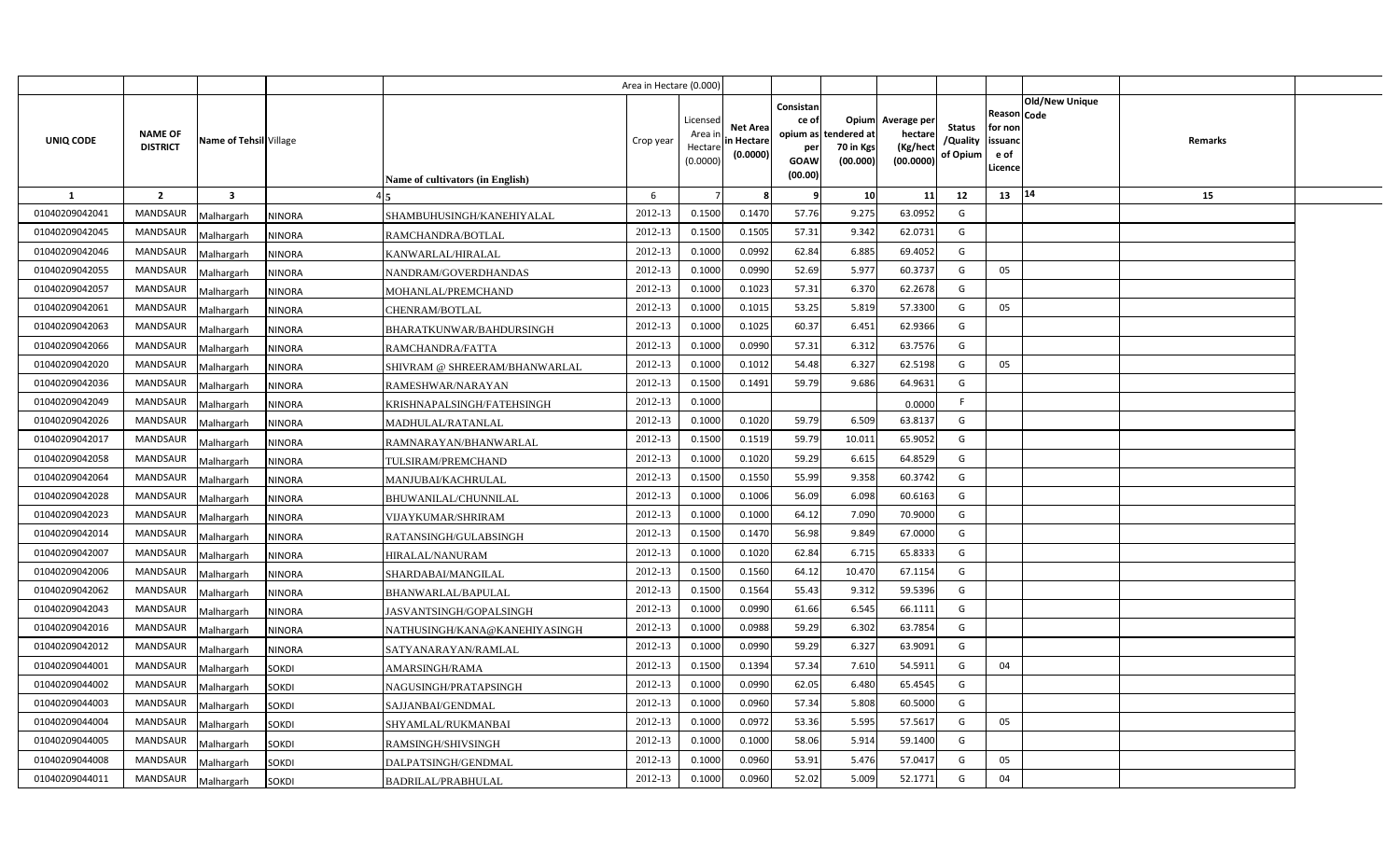|                |                                   |                         |                  |                                  | Area in Hectare (0.000) |                                           |                                           |                                                     |                                                        |                                                 |                                       |                                                        |                       |         |  |
|----------------|-----------------------------------|-------------------------|------------------|----------------------------------|-------------------------|-------------------------------------------|-------------------------------------------|-----------------------------------------------------|--------------------------------------------------------|-------------------------------------------------|---------------------------------------|--------------------------------------------------------|-----------------------|---------|--|
| UNIQ CODE      | <b>NAME OF</b><br><b>DISTRICT</b> | Name of Tehsil Village  |                  | Name of cultivators (in English) | Crop year               | Licensed<br>Area ir<br>Hectar<br>(0.0000) | <b>Net Area</b><br>in Hectare<br>(0.0000) | Consistan<br>ce of<br>per<br><b>GOAW</b><br>(00.00) | Opium<br>opium as tendered at<br>70 in Kgs<br>(00.000) | Average per<br>hectare<br>(Kg/hect<br>(00.0000) | <b>Status</b><br>/Quality<br>of Opium | Reason   Code<br>for non<br>issuanc<br>e of<br>Licence | <b>Old/New Unique</b> | Remarks |  |
| -1             | $\overline{\mathbf{2}}$           | $\overline{\mathbf{3}}$ |                  |                                  | 6                       |                                           |                                           | -9                                                  | 10                                                     | 11                                              | 12                                    | 13                                                     | 14                    | 15      |  |
| 01040209044016 | <b>MANDSAUR</b>                   | Malhargarh              | <b>SOKDI</b>     | RAGHUNATHSINGH/PRATAPSINGH       | 2012-13                 | 0.1000                                    | 0.1000                                    | 52.26                                               | 5.383                                                  | 53.8300                                         | G                                     | 04                                                     |                       |         |  |
| 01040209044020 | MANDSAUR                          | <b>Malhargarh</b>       | <b>SOKDI</b>     | UCHAKUNWAR/GULABSINGH            | 2012-13                 | 0.1500                                    | 0.1504                                    | 46.05                                               | 7.204                                                  | 47.8989                                         | G                                     | 04                                                     |                       |         |  |
| 01040209044022 | MANDSAUR                          | Malhargarh              | <b>SOKDI</b>     | BHAGWANSINGH/KARANSINGH          | 2012-13                 | 0.100                                     | 0.1000                                    | 62.05                                               | 6.214                                                  | 62.1400                                         | G                                     |                                                        |                       |         |  |
| 01040209044023 | <b>MANDSAUR</b>                   | Malhargarh              | SOKDI            | RAMESHWAR/BHERULAL               | 2012-13                 | 0.100                                     | 0.1000                                    | 62.44                                               | 6.628                                                  | 66.2800                                         | G                                     |                                                        |                       |         |  |
| 01040209044024 | MANDSAUR                          | Malhargarh              | <b>SOKDI</b>     | TULSIRAM/PANNA                   | 2012-13                 | 0.1000                                    | 0.077                                     | 50.52                                               | 4.070                                                  | 52.3810                                         | G                                     | 04                                                     |                       |         |  |
| 01040209044025 | <b>MANDSAUR</b>                   | Malhargarh              | SOKDI            | KOMAL/LAXMAN                     | 2012-13                 | 0.100                                     | 0.1000                                    | 58.06                                               | 6.080                                                  | 60.8000                                         | G                                     |                                                        |                       |         |  |
| 01040209044027 | MANDSAUR                          | Malhargarh              | SOKDI            | KANWARLAL/KANIRAM                | 2012-13                 | 0.100                                     | 0.1000                                    | 56.70                                               | 5.727                                                  | 57.2700                                         | G                                     |                                                        |                       |         |  |
| 01040209044029 | <b>MANDSAUR</b>                   | Malhargarh              | <b>SOKDI</b>     | AMARSINGH/PRATAPSINGH            | 2012-13                 | 0.1000                                    | 0.1008                                    | 58.06                                               | 5.856                                                  | 58.0952                                         | G                                     |                                                        |                       |         |  |
| 01040209044031 | MANDSAUR                          | Malhargarh              | SOKDI            | KISHOR/GENDMAL                   | 2012-13                 | 0.1000                                    | 0.0990                                    | 58.33                                               | 6.116                                                  | 61.7778                                         | G                                     |                                                        |                       |         |  |
| 01040209044033 | MANDSAUR                          | Malhargarh              | <b>SOKDI</b>     | SURAJBAI/BAHDURSINGH             | 2012-13                 | 0.1000                                    | 0.0986                                    | 53.09                                               | 5.332                                                  | 54.0771                                         | G                                     | 04                                                     |                       |         |  |
| 01040209044036 | <b>MANDSAUR</b>                   | Malhargarh              | SOKDI            | RAMCHANDRA/TULSIRAM              | 2012-13                 | 0.1000                                    | 0.0240                                    | 57.15                                               | 1.519                                                  | 63.2917                                         | G                                     |                                                        |                       |         |  |
| 01040209044037 | MANDSAUR                          | Malhargarh              | <b>SOKDI</b>     | PRATAPBAI/RAMLAL                 | 2012-13                 | 0.1000                                    | 0.0943                                    | 50.18                                               | 4.867                                                  | 51.6119                                         | G                                     | 04                                                     |                       |         |  |
| 01040209044038 | <b>MANDSAUR</b>                   | Malhargarh              | <b>SOKDI</b>     | <b>BHARATLAL/TULSIRAM</b>        | 2012-13                 | 0.1000                                    | 0.0918                                    | 58.33                                               | 5.508                                                  | 60.0000                                         | G                                     |                                                        |                       |         |  |
| 01040209044010 | <b>MANDSAUR</b>                   | Malhargarh              | SOKDI            | BHURALAL/AMARSINGH               | 2012-13                 | 0.1000                                    | 0.0960                                    | 62.44                                               | 6.217                                                  | 64.7604                                         | G                                     |                                                        |                       |         |  |
| 01040209044039 | MANDSAUR                          | Malhargarh              | <b>SOKDI</b>     | SAMRATHMAL/BHERULAL              | 2012-13                 | 0.1000                                    | 0.0990                                    | 63.26                                               | 6.606                                                  | 66.7273                                         | G                                     |                                                        |                       |         |  |
| 01040209044032 | <b>MANDSAUR</b>                   | Malhargarh              | Sokdi            | <b>DHANRAJ/SAVA</b>              | 2012-13                 | 0.1000                                    | 0.0960                                    | 53.73                                               | 5.319                                                  | 55.4063                                         | G                                     | 04                                                     |                       |         |  |
| 01040209044018 | MANDSAUR                          | Malhargarh              | <b>SOKDI</b>     | SHOBHARAM/SAWA                   | 2012-13                 | 0.1000                                    | 0.1025                                    | 56.68                                               | 6.008                                                  | 58.6146                                         | -1                                    | 02                                                     |                       |         |  |
| 01040209047001 | <b>MANDSAUR</b>                   | Malhargarh              | <b>GOGARPURA</b> | RAMESHCHANDRA/DEVILAL            | 2012-13                 | 0.1000                                    | 0.1012                                    | 65.19                                               | 6.566                                                  | 64.8814                                         | G                                     |                                                        |                       |         |  |
| 01040209047002 | MANDSAUR                          | Malhargarh              | <b>GOGARPURA</b> | MANNALAL/MATHURALAL              | 2012-13                 | 0.1000                                    | 0.0960                                    | 68.09                                               | 7.169                                                  | 74.6771                                         | G                                     |                                                        |                       |         |  |
| 01040209047005 | <b>MANDSAUR</b>                   | Malhargarh              | <b>GOGARPURA</b> | CHENRAM/NIRBHAYRAM               | 2012-13                 | 0.1000                                    | 0.1000                                    | 69.03                                               | 7.100                                                  | 71.0000                                         | G                                     |                                                        |                       |         |  |
| 01040209047007 | MANDSAUR                          | Malhargarh              | <b>GOGARPURA</b> | KANWARLAL/BHANWARLAL/TULSIRAM    | 2012-13                 | 0.1000                                    | 0.1008                                    | 65.91                                               | 6.902                                                  | 68.4722                                         | G                                     |                                                        |                       |         |  |
| 01040209047008 | MANDSAUR                          | Malhargarh              | GOGARPURA        | BHANWARLAL/CHIMANLAL             | 2012-13                 | 0.1500                                    | 0.1450                                    | 61.94                                               | 9.379                                                  | 64.6828                                         | G                                     |                                                        |                       |         |  |
| 01040209047009 | MANDSAUR                          | Malhargarh              | <b>GOGARPURA</b> | AMBALAL/BHANWARLAL               | 2012-13                 | 0.1000                                    | 0.0980                                    | 59.04                                               | 6.385                                                  | 65.1531                                         | G                                     |                                                        |                       |         |  |
| 01040209047011 | MANDSAUR                          | Malhargarh              | GOGARPURA        | KHEMRAJ/SHOBHARAM                | 2012-13                 | 0.1500                                    | 0.1440                                    | 65.91                                               | 9.839                                                  | 68.3264                                         | G                                     |                                                        |                       |         |  |
| 01040209047012 | <b>MANDSAUR</b>                   | Malhargarh              | GOGARPURA        | JAGDISH/BHAGULAL                 | 2012-13                 | 0.1500                                    | 0.1500                                    | 65.91                                               | 9.971                                                  | 66.4733                                         | G                                     |                                                        |                       |         |  |
| 01040209047013 | MANDSAUR                          | Malhargarh              | <b>GOGARPURA</b> | RADHABAI/PANNALAL                | 2012-13                 | 0.1000                                    | 0.0990                                    | 66.40                                               | 6.659                                                  | 67.2626                                         | G                                     |                                                        |                       |         |  |
| 01040209047014 | <b>MANDSAUR</b>                   | Malhargarh              | <b>GOGARPURA</b> | RAMNARAYAN/JADAOCHAND            | 2012-13                 | 0.1000                                    | 0.0992                                    | 66.40                                               | 6.868                                                  | 69.2339                                         | G                                     |                                                        |                       |         |  |
| 01040209047015 | <b>MANDSAUR</b>                   | Malhargarh              | <b>GOGARPURA</b> | RAMLAL/HAJARILAL                 | 2012-13                 | 0.1500                                    | 0.1342                                    | 59.04                                               | 8.122                                                  | 60.5216                                         | G                                     |                                                        |                       |         |  |
| 01040209047018 | MANDSAUR                          | Malhargarh              | <b>GOGARPURA</b> | SAMPATBAI/JAGANNATH              | 2012-13                 | 0.1000                                    | 0.0990                                    | 66.40                                               | 6.649                                                  | 67.1616                                         | G                                     |                                                        |                       |         |  |
| 01040209047019 | <b>MANDSAUR</b>                   | Malhargarh              | GOGARPURA        | GOPAL/BAPULAL/GITABAI            | 2012-13                 | 0.1500                                    | 0.151                                     | 66.85                                               | 10.257                                                 | 67.8373                                         | G                                     |                                                        |                       |         |  |
| 01040209047021 | <b>MANDSAUR</b>                   | Malhargarh              | <b>GOGARPURA</b> | KARANSINGH/SAJJANKUNWARBAI       | 2012-13                 | 0.1000                                    | 0.0990                                    | 66.85                                               | 6.991                                                  | 70.6162                                         | G                                     |                                                        |                       |         |  |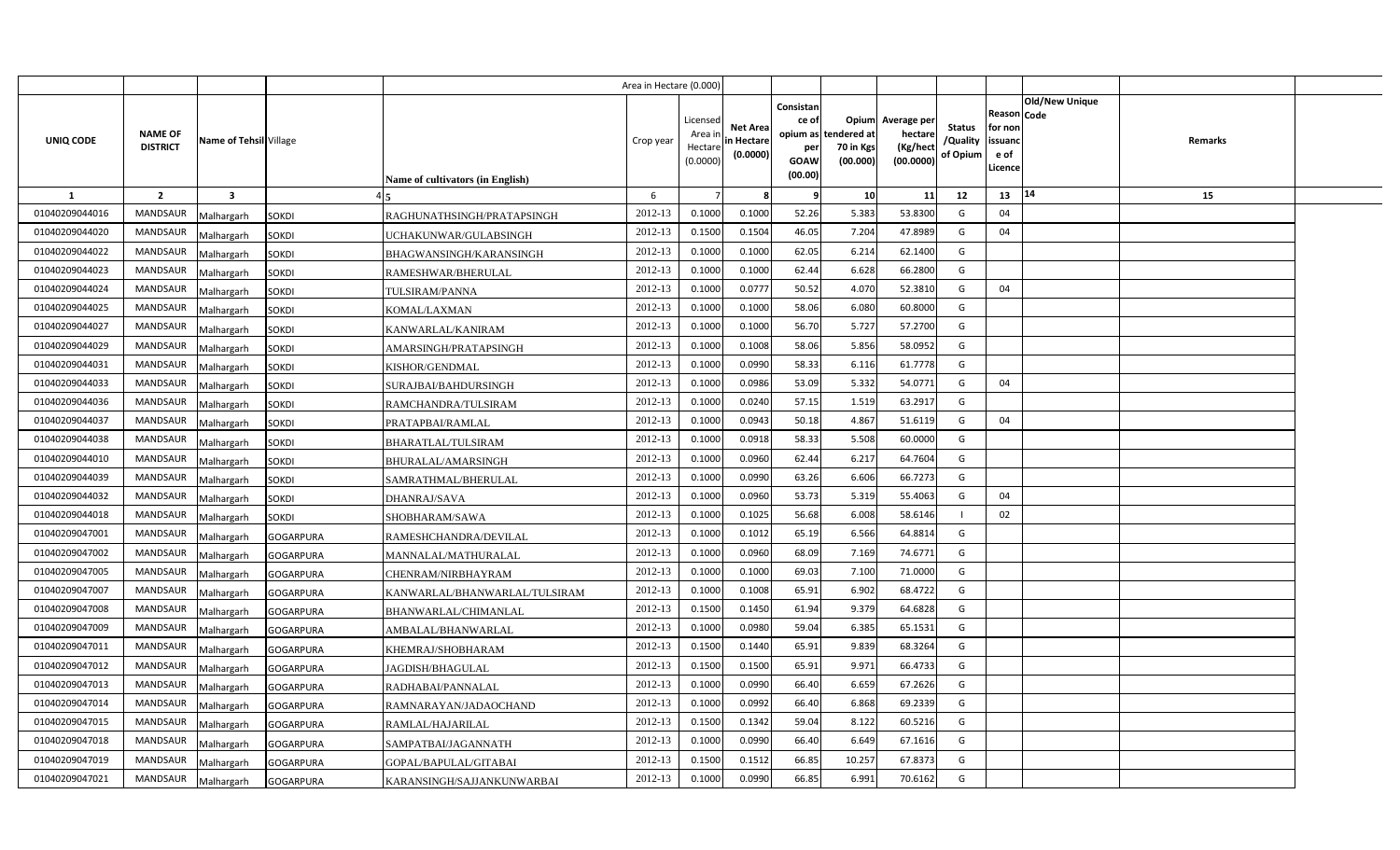|                |                                                      |                  |                                  | Area in Hectare (0.000) |                                            |                                           |                                                     |                                                        |                                                |                                       |                                                                               |         |  |
|----------------|------------------------------------------------------|------------------|----------------------------------|-------------------------|--------------------------------------------|-------------------------------------------|-----------------------------------------------------|--------------------------------------------------------|------------------------------------------------|---------------------------------------|-------------------------------------------------------------------------------|---------|--|
| UNIQ CODE      | NAME OF<br>Name of Tehsil Village<br><b>DISTRICT</b> |                  | Name of cultivators (in English) | Crop year               | Licensed<br>Area ir<br>Hectare<br>(0.0000) | <b>Net Area</b><br>in Hectare<br>(0.0000) | Consistan<br>ce of<br>per<br><b>GOAW</b><br>(00.00) | Opium<br>opium as tendered at<br>70 in Kgs<br>(00.000) | Average per<br>hectare<br>(Kg/hec<br>(00.0000) | <b>Status</b><br>/Quality<br>of Opium | <b>Old/New Unique</b><br>Reason Code<br>for non<br>issuanc<br>e of<br>Licence | Remarks |  |
| <b>1</b>       | $\overline{2}$<br>$\overline{\mathbf{3}}$            |                  |                                  | 6                       |                                            |                                           | - 9                                                 | 10                                                     | 11                                             | 12                                    | 14<br>13                                                                      | 15      |  |
| 01040209047022 | <b>MANDSAUR</b><br>Malhargarh                        | <b>GOGARPURA</b> | BAPULAL/BHERULAL                 | 2012-13                 | 0.1000                                     | 0.1020                                    | 63.93                                               | 6.831                                                  | 66.9706                                        | G                                     |                                                                               |         |  |
| 01040209047024 | MANDSAUR<br>Malhargarh                               | <b>GOGARPURA</b> | <b>JDAYRAM/BHERULAL</b>          | 2012-13                 | 0.1000                                     | 0.1008                                    | 66.85                                               | 6.866                                                  | 68.1151                                        | G                                     |                                                                               |         |  |
| 01040209047025 | MANDSAUR<br>Malhargarh                               | <b>GOGARPURA</b> | RAMPRAHLAD/ONKARLAL              | 2012-13                 | 0.1500                                     | 0.1422                                    | 59.04                                               | 8.940                                                  | 62.8692                                        | G                                     |                                                                               |         |  |
| 01040209047026 | MANDSAUR<br>Malhargarh                               | <b>GOGARPURA</b> | BHANWARIBAI/BHERULAL             | 2012-13                 | 0.1500                                     | 0.1485                                    | 60.29                                               | 9.233                                                  | 62.1751                                        | G                                     |                                                                               |         |  |
| 01040209047028 | <b>MANDSAUR</b><br>Malhargarh                        | <b>GOGARPURA</b> | PARASRAM/KHEMRAJ                 | 2012-13                 | 0.1500                                     | 0.1503                                    | 60.29                                               | 9.474                                                  | 63.033                                         | G                                     |                                                                               |         |  |
| 01040209047034 | MANDSAUR<br>Malhargarh                               | <b>GOGARPURA</b> | BANSHILAL/MANGILAL               | 2012-13                 | 0.1500                                     | 0.1292                                    | 66.29                                               | 8.788                                                  | 68.0186                                        | G                                     |                                                                               |         |  |
| 01040209047038 | <b>MANDSAUR</b><br>Malhargarh                        | <b>GOGARPURA</b> | KANCHANBAI/BAPULAL               | 2012-13                 | 0.1500                                     | 0.1508                                    | 66.29                                               | 10.237                                                 | 67.8846                                        | G                                     |                                                                               |         |  |
| 01040209047041 | <b>MANDSAUR</b><br>Malhargarh                        | <b>GOGARPURA</b> | DINESHKUMAR/NANDLAL              | 2012-13                 | 0.1500                                     | 0.1500                                    | 57.62                                               | 8.890                                                  | 59.2667                                        | G                                     |                                                                               |         |  |
| 01040209047044 | MANDSAUR<br>Malhargarh                               | <b>GOGARPURA</b> | BABULAL@BAPULAL/MATHURALAL       | 2012-13                 | 0.1500                                     | 0.1468                                    | 71.44                                               | 10.930                                                 | 74.4550                                        | G                                     |                                                                               |         |  |
| 01040209047045 | <b>MANDSAUR</b><br>Malhargarh                        | <b>GOGARPURA</b> | GANESH/TULSIRAM                  | 2012-13                 | 0.1000                                     | 0.1024                                    | 63.93                                               | 7.041                                                  | 68.7598                                        | G                                     |                                                                               |         |  |
| 01040209047048 | MANDSAUR<br>Malhargarh                               | <b>GOGARPURA</b> | KALAWANTIBAI/MADANLAL            | 2012-13                 | 0.1500                                     | 0.1496                                    | 66.29                                               | 10.758                                                 | 71.9118                                        | G                                     |                                                                               |         |  |
| 01040209047050 | MANDSAUR<br>Malhargarh                               | <b>GOGARPURA</b> | KAMLESH/RAMESHWAR                | 2012-13                 | 0.1000                                     | 0.1023                                    | 69.03                                               | 6.873                                                  | 67.1848                                        | G                                     |                                                                               |         |  |
| 01040209047051 | <b>MANDSAUR</b><br>Malhargarh                        | <b>GOGARPURA</b> | RAMESHWARIBAI/RAMESHWAR          | 2012-13                 | 0.1000                                     | 0.1050                                    | 66.30                                               | 6.763                                                  | 64.4095                                        | G                                     |                                                                               |         |  |
| 01040209047052 | <b>MANDSAUR</b><br>Malhargarh                        | <b>GOGARPURA</b> | PURANMAL/RAMNARAYAN              | 2012-13                 | 0.1000                                     | 0.1012                                    | 60.29                                               | 6.262                                                  | 61.8775                                        | G                                     |                                                                               |         |  |
| 01040209047053 | <b>MANDSAUR</b><br>Malhargarh                        | <b>GOGARPURA</b> | GHISALAL/JAGANNATH               | 2012-13                 | 0.1000                                     | 0.0950                                    | 68.97                                               | 6.601                                                  | 69.4842                                        | G                                     |                                                                               |         |  |
| 01040209047054 | <b>MANDSAUR</b><br>Malhargarh                        | <b>GOGARPURA</b> | NANDLAL/MANGILAL                 | 2012-13                 | 0.1500                                     | 0.1485                                    | 69.51                                               | 10.804                                                 | 72.7542                                        | G                                     |                                                                               |         |  |
| 01040209047055 | <b>MANDSAUR</b><br>Malhargarh                        | <b>GOGARPURA</b> | GULABSINGH/BAHDURSINGH           | 2012-13                 | 0.1000                                     | 0.1000                                    | 58.92                                               | 5.505                                                  | 55.0500                                        | G                                     | 04                                                                            |         |  |
| 01040209047056 | MANDSAUR<br>Malhargarh                               | <b>GOGARPURA</b> | VINOD/MANNALAL                   | 2012-13                 | 0.1500                                     | 0.1508                                    | 68.25                                               | 10.316                                                 | 68.4085                                        | G                                     |                                                                               |         |  |
| 01040209047057 | <b>MANDSAUR</b><br>Malhargarh                        | <b>GOGARPURA</b> | SHANKAR/LAXMAN                   | 2012-13                 | 0.1500                                     | 0.1504                                    | 58.92                                               | 9.133                                                  | 60.7247                                        | G                                     |                                                                               |         |  |
| 01040209047060 | <b>MANDSAUR</b><br>Malhargarh                        | <b>GOGARPURA</b> | BHANWARSINGH/HEMA                | 2012-13                 | 0.1500                                     | 0.1491                                    | 58.92                                               | 8.409                                                  | 56.3984                                        | G                                     | 04                                                                            |         |  |
| 01040209047061 | <b>MANDSAUR</b><br>Malhargarh                        | <b>GOGARPURA</b> | RAMDAYAL/KISHANLAL/CHIMANLAL     | 2012-13                 | 0.1500                                     | 0.1446                                    | 62.80                                               | 9.492                                                  | 65.6432                                        | G                                     |                                                                               |         |  |
| 01040209047064 | <b>MANDSAUR</b><br>Malhargarh                        | <b>GOGARPURA</b> | RADHESHYAM/CHENRAM               | 2012-13                 | 0.1500                                     | 0.1500                                    | 68.26                                               | 10.746                                                 | 71.6400                                        | G                                     |                                                                               |         |  |
| 01040209047066 | <b>MANDSAUR</b><br>Malhargarh                        | <b>GOGARPURA</b> | RAMPRASAD/BHUVAN@BHUVANIRAM      | 2012-13                 | 0.1500                                     | 0.1400                                    | 62.80                                               | 8.909                                                  | 63.6357                                        | G                                     |                                                                               |         |  |
| 01040209047069 | MANDSAUR<br>Malhargarh                               | <b>GOGARPURA</b> | RAMNIVAS/SHIVLAL                 | 2012-13                 | 0.1500                                     | 0.1515                                    | 62.80                                               | 9.725                                                  | 64.1914                                        | G                                     |                                                                               |         |  |
| 01040209047071 | MANDSAUR<br>Malhargarh                               | <b>GOGARPURA</b> | MANSINGH/GOPILAL                 | 2012-13                 | 0.1500                                     | 0.1500                                    | 61.38                                               | 9.067                                                  | 60.4467                                        | G                                     |                                                                               |         |  |
| 01040209047075 | MANDSAUR<br>Malhargarh                               | <b>GOGARPURA</b> | SHANKARLAL/RAMLAL                | 2012-13                 | 0.1500                                     | 0.1326                                    | 61.38                                               | 8.926                                                  | 67.3152                                        | G                                     |                                                                               |         |  |
| 01040209047078 | MANDSAUR<br>Malhargarh                               | <b>GOGARPURA</b> | MULCHAND/RAMLAL                  | 2012-13                 | 0.1000                                     | 0.0990                                    | 58.70                                               | 6.113                                                  | 61.7475                                        | G                                     |                                                                               |         |  |
| 01040209047080 | MANDSAUR<br>Malhargarh                               | <b>GOGARPURA</b> | ASHOK/RAMLAL                     | 2012-13                 | 0.1500                                     | 0.1364                                    | 61.38                                               | 8.620                                                  | 63.1965                                        | G                                     |                                                                               |         |  |
| 01040209047081 | MANDSAUR<br>Malhargarh                               | GOGARPURA        | MOTILAL/PANNALAL                 | 2012-13                 | 0.1500                                     | 0.1496                                    | 65.58                                               | 10.034                                                 | 67.0722                                        | G                                     |                                                                               |         |  |
| 01040209047085 | MANDSAUR<br>Malhargarh                               | <b>GOGARPURA</b> | SHAYAMLAL/BHUVANIRAM             | 2012-13                 | 0.1000                                     | 0.1040                                    | 55.91                                               | 5.447                                                  | 52.3750                                        | G                                     | 04                                                                            |         |  |
| 01040209047088 | MANDSAUR<br>Malhargarh                               | <b>GOGARPURA</b> | HIRALAL/KALURAM                  | 2012-13                 | 0.1500                                     | 0.1508                                    | 62.43                                               | 9.614                                                  | 63.7533                                        | G                                     |                                                                               |         |  |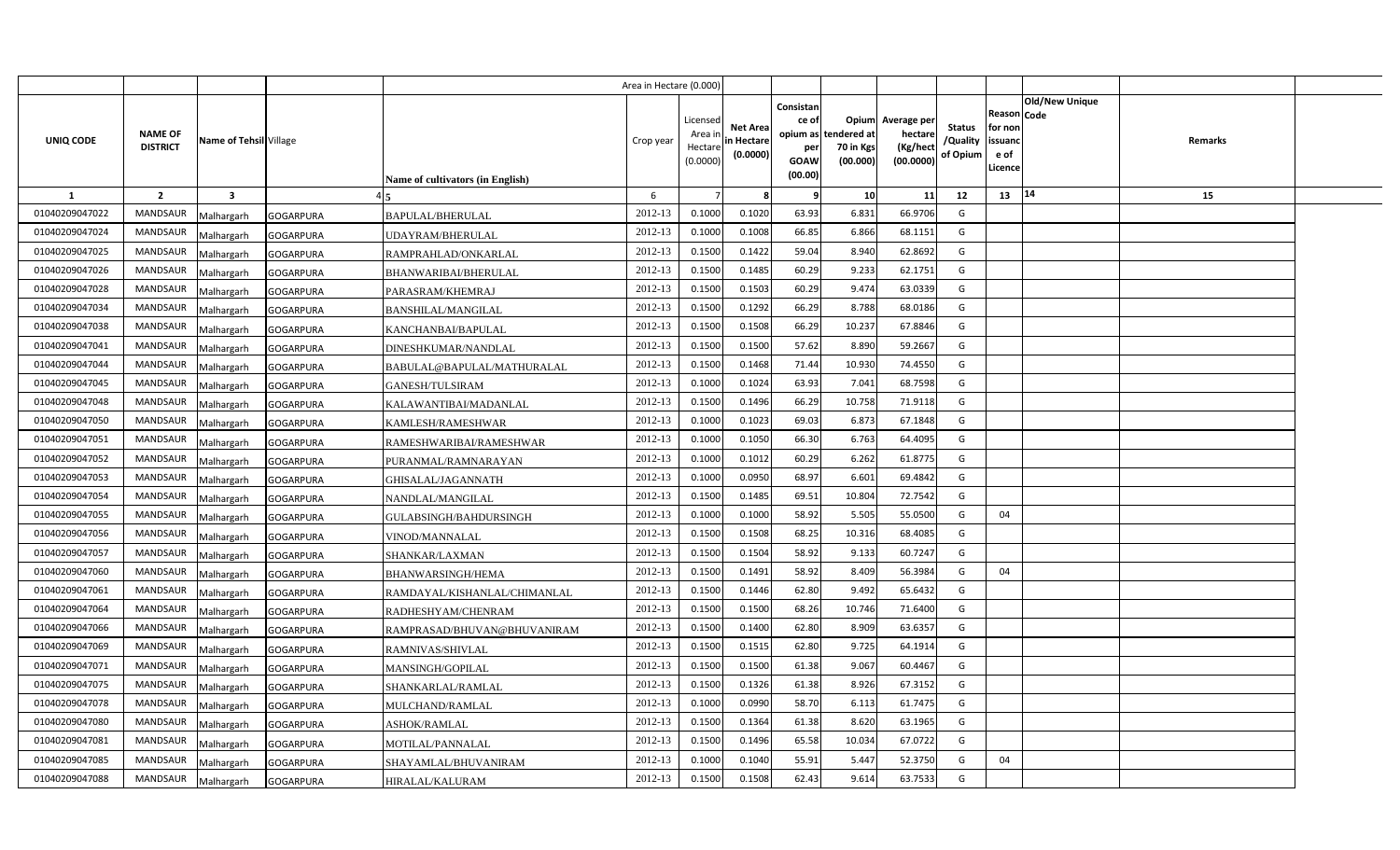|                |                                   |                                |                                  | Area in Hectare (0.000) |                                            |                                           |                                                                 |                                               |                                                 |                                       |                                                             |                       |             |  |
|----------------|-----------------------------------|--------------------------------|----------------------------------|-------------------------|--------------------------------------------|-------------------------------------------|-----------------------------------------------------------------|-----------------------------------------------|-------------------------------------------------|---------------------------------------|-------------------------------------------------------------|-----------------------|-------------|--|
| UNIQ CODE      | <b>NAME OF</b><br><b>DISTRICT</b> | Name of Tehsil Village         | Name of cultivators (in English) | Crop year               | Licensed<br>Area in<br>Hectare<br>(0.0000) | <b>Net Area</b><br>in Hectare<br>(0.0000) | Consistan<br>ce of<br>opium as<br>per<br><b>GOAW</b><br>(00.00) | Opium<br>tendered at<br>70 in Kgs<br>(00.000) | Average per<br>hectare<br>(Kg/hect<br>(00.0000) | <b>Status</b><br>/Quality<br>of Opium | <b>Reason Code</b><br>for non<br>issuand<br>e of<br>Licence | <b>Old/New Unique</b> | Remarks     |  |
| $\mathbf{1}$   | $\overline{2}$                    | $\overline{\mathbf{3}}$        |                                  | 6                       |                                            |                                           |                                                                 | 10 <sup>1</sup>                               | 11                                              | 12                                    | 13 14                                                       |                       | 15          |  |
| 01040209047094 | <b>MANDSAUR</b>                   | <b>GOGARPURA</b><br>Malhargarh | SAJJANKUNWARBAI/BAHDURSINGH      | 2012-13                 | 0.1000                                     | 0.1000                                    | 62.43                                                           | 5.752                                         | 57.5200                                         | G                                     |                                                             |                       | name change |  |
| 01040209047100 | <b>MANDSAUR</b>                   | <b>GOGARPURA</b><br>Malhargarh | MADHULAL/DEVILAL                 | 2012-13                 | 0.1000                                     | 0.1033                                    | 68.26                                                           | 7.216                                         | 69.8548                                         | G                                     |                                                             |                       |             |  |
| 01040209047101 | <b>MANDSAUR</b>                   | Malhargarh<br><b>GOGARPURA</b> | TULSIRAM/KHEMRAJ                 | 2012-13                 | 0.1500                                     | 0.1500                                    | 68.25                                                           | 10.715                                        | 71.4333                                         | G                                     |                                                             |                       |             |  |
| 01040209047102 | <b>MANDSAUR</b>                   | Malhargarh<br><b>GOGARPURA</b> | KAMLESHWAR/RAMESHWAR             | 2012-13                 | 0.1000                                     | 0.1000                                    | 63.97                                                           | 6.607                                         | 66.0700                                         | G                                     |                                                             |                       |             |  |
| 01040209047103 | <b>MANDSAUR</b>                   | Malhargarh<br><b>GOGARPURA</b> | KUSHAL/BALURAM/KISHNIBAI         | 2012-13                 | 0.1500                                     | 0.1500                                    | 68.25                                                           | 10.491                                        | 69.9400                                         | G                                     |                                                             |                       |             |  |
| 01040209047104 | <b>MANDSAUR</b>                   | Malhargarh<br><b>GOGARPURA</b> | SHIVLAL/LAXMAN                   | 2012-13                 | 0.1500                                     | 0.1485                                    | 62.43                                                           | 10.176                                        | 68.5253                                         | G                                     |                                                             |                       |             |  |
| 01040209047107 | <b>MANDSAUR</b>                   | Malhargarh<br><b>GOGARPURA</b> | SHIVLAL/DEVAJI                   | 2012-13                 | 0.1500                                     | 0.1488                                    | 61.94                                                           | 9.530                                         | 64.0457                                         | G                                     |                                                             |                       |             |  |
| 01040209047108 | <b>MANDSAUR</b>                   | Malhargarh<br><b>GOGARPURA</b> | RAMESHCHANDRA/BHERULAL           | 2012-13                 | 0.1000                                     | 0.0908                                    | 63.97                                                           | 5.904                                         | 65.0220                                         | G                                     |                                                             |                       |             |  |
| 01040209047109 | <b>MANDSAUR</b>                   | Malhargarh<br><b>GOGARPURA</b> | VISHNULAL/AMBALAL                | 2012-13                 | 0.1500                                     | 0.1473                                    | 63.97                                                           | 9.924                                         | 67.3727                                         | G                                     |                                                             |                       |             |  |
| 01040209047110 | <b>MANDSAUR</b>                   | Malhargarh<br><b>GOGARPURA</b> | DAYAL/SHANKARLAL                 | 2012-13                 | 0.1500                                     | 0.1480                                    | 61.94                                                           | 9.468                                         | 63.9730                                         | G                                     |                                                             |                       |             |  |
| 01040209047116 | <b>MANDSAUR</b>                   | Malhargarh<br><b>GOGARPURA</b> | KALURAM/NIRBHAYRAM               | 2012-13                 | 0.1500                                     | 0.1485                                    | 68.09                                                           | 10.846                                        | 73.0370                                         | G                                     |                                                             |                       |             |  |
| 01040209047119 | <b>MANDSAUR</b>                   | Malhargarh<br><b>GOGARPURA</b> | BALMUKUND/JAMNASHANKAR           | 2012-13                 | 0.1500                                     | 0.1465                                    | 65.19                                                           | 9.667                                         | 65.9863                                         | G                                     |                                                             |                       |             |  |
| 01040209047087 | MANDSAUR                          | Malhargarh<br><b>GOGARPURA</b> | BHERULAL/RATANLAL                | 2012-13                 | 0.1000                                     | 0.1020                                    | 58.70                                                           | 5.652                                         | 55.4118                                         | G                                     | 04                                                          |                       |             |  |
| 01040209047124 | <b>MANDSAUR</b>                   | <b>GOGARPURA</b><br>Malhargarh | RUPIBAI/HIRAJI                   | 2012-13                 | 0.1500                                     | 0.1482                                    | 65.19                                                           | 9.853                                         | 66.4845                                         | G                                     |                                                             |                       |             |  |
| 01040209047132 | <b>MANDSAUR</b>                   | Malhargarh<br><b>GOGARPURA</b> | RADHESHYAM/LAXMAN/MANGIBAI       | 2012-13                 | 0.1000                                     | 0.1000                                    | 58.70                                                           | 6.415                                         | 64.1500                                         | G                                     |                                                             |                       |             |  |
| 01040209029003 | MANDSAUR                          | Malhargarh<br>BALAGUDA         | MODIRAM/BHAGWANIRAM              | 2012-13                 | 0.1000                                     | 0.0986                                    | 73.19                                                           | 8.584                                         | 87.0588                                         | G                                     |                                                             |                       |             |  |
| 01040209029005 | <b>MANDSAUR</b>                   | Malhargarh<br>BALAGUDA         | HARIVALLABH/SATYANARAYAN         | 2012-13                 | 0.1000                                     | 0.0972                                    | 64.11                                                           | 7.006                                         | 72.0782                                         | G                                     |                                                             |                       |             |  |
| 01040209029012 | MANDSAUR                          | Malhargarh<br>BALAGUDA         | <b>BRAJLAL/GULAB</b>             | 2012-13                 | 0.1000                                     | 0.1000                                    | 60.83                                                           | 6.309                                         | 63.0900                                         | G                                     |                                                             |                       |             |  |
| 01040209029013 | <b>MANDSAUR</b>                   | Malhargarh<br>BALAGUDA         | SATYANARAYAN/SITARAM             | 2012-13                 | 0.1000                                     | 0.1008                                    | 66.96                                                           | 7.251                                         | 71.9345                                         | G                                     |                                                             |                       |             |  |
| 01040209029014 | <b>MANDSAUR</b>                   | Malhargarh<br><b>BALAGUDA</b>  | PUSHKAR/RADHESHYAM/DHAPUBAI      | 2012-13                 | 0.1500                                     | 0.1508                                    | 60.83                                                           | 10.298                                        | 68.2891                                         | G                                     |                                                             |                       |             |  |
| 01040209029015 | <b>MANDSAUR</b>                   | Malhargarh<br><b>BALAGUDA</b>  | DHAPUBAI / NATHULAL              | 2012-13                 | 0.1500                                     | 0.1485                                    | 61.76                                                           | 10.252                                        | 69.0370                                         | G                                     |                                                             |                       |             |  |
| 01040209029019 | <b>MANDSAUR</b>                   | Malhargarh<br><b>BALAGUDA</b>  | AMBALAL/GHASI                    | 2012-13                 | 0.1500                                     | 0.1500                                    | 61.76                                                           | 10.102                                        | 67.3467                                         | G                                     |                                                             |                       |             |  |
| 01040209029020 | <b>MANDSAUR</b>                   | Malhargarh<br><b>BALAGUDA</b>  | MODIRAM/SHRIRAM                  | 2012-13                 | 0.1000                                     | 0.1020                                    | 66.96                                                           | 7.251                                         | 71.0882                                         | G                                     |                                                             |                       |             |  |
| 01040209029021 | <b>MANDSAUR</b>                   | Malhargarh<br><b>BALAGUDA</b>  | <b>BHERULAL/ROOPA TELI</b>       | 2012-13                 | 0.1500                                     | 0.1452                                    | 66.96                                                           | 10.274                                        | 70.7576                                         | G                                     |                                                             |                       |             |  |
| 01040209029023 | MANDSAUR                          | Malhargarh<br><b>BALAGUDA</b>  | SURAJBAI/VARDICHAND              | 2012-13                 | 0.1500                                     | 0.1524                                    | 61.76                                                           | 9.979                                         | 65.4790                                         | G                                     |                                                             |                       |             |  |
| 01040209029026 | <b>MANDSAUR</b>                   | Malhargarh<br><b>BALAGUDA</b>  | <b>GANGA BAI/KISHANLAL</b>       | 2012-13                 | 0.1000                                     | 0.1032                                    | 59.46                                                           | 6.991                                         | 67.7422                                         | G                                     |                                                             |                       |             |  |
| 01040209029027 | <b>MANDSAUR</b>                   | Malhargarh<br>BALAGUDA         | KANWARLAL/RATANLAL               | 2012-13                 | 0.1500                                     | 0.1508                                    | 65.88                                                           | 10.861                                        | 72.0225                                         | G                                     |                                                             |                       |             |  |
| 01040209029031 | <b>MANDSAUR</b>                   | Malhargarh<br>BALAGUDA         | RAMESHWAR/BALURAM                | 2012-13                 | 0.1500                                     | 0.1500                                    | 65.88                                                           | 10.757                                        | 71.7133                                         | G                                     |                                                             |                       |             |  |
| 01040209029032 | <b>MANDSAUR</b>                   | Malhargarh<br>BALAGUDA         | BHAGIRATH/BRAJLAL                | 2012-13                 | 0.1500                                     | 0.1440                                    | 61.75                                                           | 10.101                                        | 70.1458                                         | G                                     |                                                             |                       |             |  |
| 01040209029033 | <b>MANDSAUR</b>                   | Malhargarh<br>BALAGUDA         | RADHAKISHAN/RATANLAL             | 2012-13                 | 0.1500                                     | 0.1450                                    | 61.75                                                           | 9.554                                         | 65.8897                                         | G                                     |                                                             |                       |             |  |
| 01040209029035 | <b>MANDSAUR</b>                   | Malhargarh<br><b>BALAGUDA</b>  | RADHESHYAM/NATHULAL/SITABAI      | 2012-13                 | 0.1500                                     | 0.1500                                    | 56.16                                                           | 9.724                                         | 64.8267                                         | G                                     |                                                             |                       |             |  |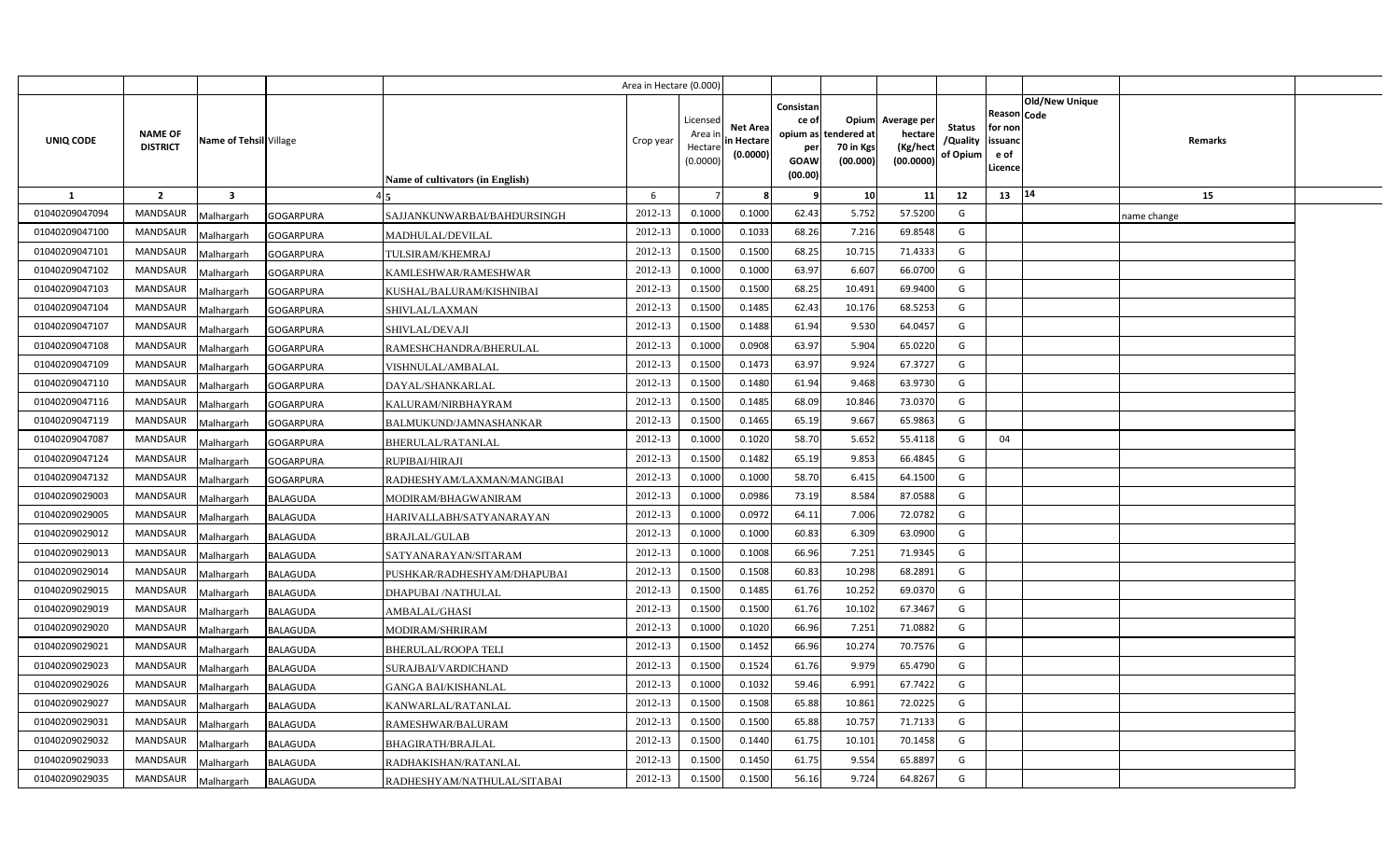|                |                                   |                               |                                         | Area in Hectare (0.000) |                                            |                                           |                                                                             |                                |                                                 |                                       |                                                      |                       |         |  |
|----------------|-----------------------------------|-------------------------------|-----------------------------------------|-------------------------|--------------------------------------------|-------------------------------------------|-----------------------------------------------------------------------------|--------------------------------|-------------------------------------------------|---------------------------------------|------------------------------------------------------|-----------------------|---------|--|
| UNIQ CODE      | <b>NAME OF</b><br><b>DISTRICT</b> | Name of Tehsil Village        | <b>Name of cultivators (in English)</b> | Crop year               | Licensed<br>Area ir<br>Hectare<br>(0.0000) | <b>Net Area</b><br>in Hectare<br>(0.0000) | Consistan<br>ce of<br>opium as tendered at<br>per<br><b>GOAW</b><br>(00.00) | Opium<br>70 in Kgs<br>(00.000) | Average per<br>hectare<br>(Kg/hect<br>(00.0000) | <b>Status</b><br>/Quality<br>of Opium | Reason Code<br>for non<br>issuanc<br>e of<br>Licence | <b>Old/New Unique</b> | Remarks |  |
| $\mathbf{1}$   | $\overline{2}$                    | $\overline{\mathbf{3}}$       |                                         | 6                       |                                            |                                           | -9                                                                          | 10                             | 11                                              | 12                                    | 13                                                   | 14                    | 15      |  |
| 01040209029036 | <b>MANDSAUR</b>                   | Malhargarh<br><b>BALAGUDA</b> | MOHANLAL/RATANLAL                       | 2012-13                 | 0.1000                                     | 0.1000                                    | 65.88                                                                       | 7.360                          | 73.6000                                         | G                                     |                                                      |                       |         |  |
| 01040209029037 | <b>MANDSAUR</b>                   | Malhargarh<br><b>BALAGUDA</b> | SHRIRAM/KACHRU                          | 2012-13                 | 0.1500                                     | 0.1452                                    | 65.33                                                                       | 10.434                         | 71.8595                                         | G                                     |                                                      |                       |         |  |
| 01040209029038 | <b>MANDSAUR</b>                   | Malhargarh<br><b>BALAGUDA</b> | PRABHULAL/KESHURAM                      | 2012-13                 | 0.1000                                     | 0.097!                                    | 65.33                                                                       | 7.186                          | 73.7026                                         | G                                     |                                                      |                       |         |  |
| 01040209029042 | <b>MANDSAUR</b>                   | Malhargarh<br>BALAGUDA        | AMBALAL/SITARAM                         | 2012-13                 | 0.1500                                     | 0.1488                                    | 65.33                                                                       | 10.891                         | 73.1922                                         | G                                     |                                                      |                       |         |  |
| 01040209029045 | <b>MANDSAUR</b>                   | Malhargarh<br><b>BALAGUDA</b> | MANGILAL/BHANWARLAL                     | 2012-13                 | 0.1000                                     | 0.1023                                    | 61.75                                                                       | 6.845                          | 66.9110                                         | G                                     |                                                      |                       |         |  |
| 01040209029046 | <b>MANDSAUR</b>                   | Malhargarh<br><b>BALAGUDA</b> | PRABHULAL/PANNALAL                      | 2012-13                 | 0.100                                      | 0.1000                                    | 65.02                                                                       | 7.264                          | 72.6400                                         | G                                     |                                                      |                       |         |  |
| 01040209029052 | <b>MANDSAUR</b>                   | Malhargarh<br>BALAGUDA        | RUKMANBAI/NARAYAN                       | 2012-13                 | 0.1500                                     | 0.1493                                    | 65.02                                                                       | 10.598                         | 70.9846                                         | G                                     |                                                      |                       |         |  |
| 01040209029055 | <b>MANDSAUR</b>                   | Malhargarh<br><b>BALAGUDA</b> | PRAHLADGIR/SHIVGIR                      | 2012-13                 | 0.1000                                     | 0.101                                     | 65.02                                                                       | 7.050                          | 69.5266                                         | G                                     |                                                      |                       |         |  |
| 01040209029060 | <b>MANDSAUR</b>                   | Malhargarh<br><b>BALAGUDA</b> | DAULATRAM/SHOBHARAM                     | 2012-13                 | 0.1000                                     | 0.0990                                    | 64.67                                                                       | 7.021                          | 70.9192                                         | G                                     |                                                      |                       |         |  |
| 01040209029062 | <b>MANDSAUR</b>                   | Malhargarh<br><b>BALAGUDA</b> | SHIVNARAYAN/PANNA                       | 2012-13                 | 0.1000                                     | 0.0960                                    | 63.82                                                                       | 7.230                          | 75.3125                                         | G                                     |                                                      |                       |         |  |
| 01040209029066 | <b>MANDSAUR</b>                   | Malhargarh<br><b>BALAGUDA</b> | <b>HARIOM/RAMLAL</b>                    | 2012-13                 | 0.1000                                     | 0.0986                                    | 64.67                                                                       | 6.947                          | 70.4564                                         | G                                     |                                                      |                       |         |  |
| 01040209029072 | <b>MANDSAUR</b>                   | Malhargarh<br><b>BALAGUDA</b> | HIRALAL/RAMCHANDRA                      | 2012-13                 | 0.1000                                     | 0.0989                                    | 63.82                                                                       | 6.893                          | 69.6967                                         | G                                     |                                                      |                       |         |  |
| 01040209029073 | <b>MANDSAUR</b>                   | Malhargarh<br><b>BALAGUDA</b> | TULSIRAM/CHUNNILAL                      | 2012-13                 | 0.1500                                     | 0.0702                                    | 64.67                                                                       | 5.211                          | 74.2308                                         | G                                     |                                                      |                       |         |  |
| 01040209029076 | <b>MANDSAUR</b>                   | Malhargarh<br><b>BALAGUDA</b> | NATHIBAI/NARAYAN                        | 2012-13                 | 0.1500                                     | 0.1444                                    | 66.48                                                                       | 11.074                         | 76.6898                                         | G                                     |                                                      |                       |         |  |
| 01040209029079 | MANDSAUR                          | Malhargarh<br>BALAGUDA        | SHANKARLAL/JAGANNATH/ BHANA             | 2012-13                 | 0.1500                                     | 0.1012                                    | 62.16                                                                       | 7.122                          | 70.3755                                         | G                                     |                                                      |                       |         |  |
| 01040209029081 | <b>MANDSAUR</b>                   | Malhargarh<br>BALAGUDA        | NANDKISHOR/SHRIRAM                      | 2012-13                 | 0.1000                                     | 0.0986                                    | 62.16                                                                       | 7.024                          | 71.2373                                         | G                                     |                                                      |                       |         |  |
| 01040209029083 | MANDSAUR                          | Malhargarh<br><b>BALAGUDA</b> | RADHESHYAM/TULSIRAM/JANIBAI             | 2012-13                 | 0.1000                                     | 0.1036                                    | 65.31                                                                       | 6.998                          | 67.5483                                         | G                                     |                                                      |                       |         |  |
| 01040209029086 | <b>MANDSAUR</b>                   | Malhargarh<br>BALAGUDA        | KANWARLAL/BHANWARLAL                    | 2012-13                 | 0.1500                                     | 0.1530                                    | 62.16                                                                       | 10.683                         | 69.8235                                         | G                                     |                                                      |                       |         |  |
| 01040209029089 | <b>MANDSAUR</b>                   | Malhargarh<br><b>BALAGUDA</b> | BHANWARLAL/SHANKARLAL                   | 2012-13                 | 0.1500                                     | 0.1560                                    | 65.31                                                                       | 10.384                         | 66.5641                                         | G                                     |                                                      |                       |         |  |
| 01040209029090 | <b>MANDSAUR</b>                   | Malhargarh<br><b>BALAGUDA</b> | SITABAI/RAMCHANDRA/SHANKARLAL           | 2012-13                 | 0.1500                                     | 0.1482                                    | 65.31                                                                       | 10.655                         | 71.8961                                         | G                                     |                                                      |                       |         |  |
| 01040209029094 | <b>MANDSAUR</b>                   | Malhargarh<br>BALAGUDA        | BANSHILAL/SHAMBHU                       | 2012-13                 | 0.1500                                     | 0.1505                                    | 60.60                                                                       | 10.112                         | 67.1894                                         | G                                     |                                                      |                       |         |  |
| 01040209029095 | <b>MANDSAUR</b>                   | Malhargarh<br>BALAGUDA        | SHIVNARAYAN/LALJI                       | 2012-13                 | 0.1500                                     | 0.1510                                    | 62.19                                                                       | 10.164                         | 67.3113                                         | G                                     |                                                      |                       |         |  |
| 01040209029096 | <b>MANDSAUR</b>                   | Malhargarh<br>BALAGUDA        | RAMGOPAL/KARULAL                        | 2012-13                 | 0.1000                                     | 0.1005                                    | 64.69                                                                       | 7.181                          | 71.4527                                         | G                                     |                                                      |                       |         |  |
| 01040209029098 | MANDSAUR                          | Malhargarh<br>BALAGUDA        | HARIOM/NANALAL                          | 2012-13                 | 0.1000                                     | 0.0990                                    | 64.69                                                                       | 6.977                          | 70.4747                                         | G                                     |                                                      |                       |         |  |
| 01040209029102 | <b>MANDSAUR</b>                   | Malhargarh<br>BALAGUDA        | BABULAL/ONKARLAL                        | 2012-13                 | 0.1500                                     | 0.1495                                    | 62.19                                                                       | 10.786                         | 72.1472                                         | G                                     |                                                      |                       |         |  |
| 01040209029111 | <b>MANDSAUR</b>                   | Malhargarh<br>BALAGUDA        | TARABAI/KANWARLAL                       | 2012-13                 | 0.1500                                     | 0.1551                                    | 62.19                                                                       | 10.332                         | 66.6151                                         | G                                     |                                                      |                       |         |  |
| 01040209029113 | <b>MANDSAUR</b>                   | Malhargarh<br>BALAGUDA        | LAXMINARAYAN/BHANWARLAL                 | 2012-13                 | 0.1000                                     | 0.1000                                    | 64.69                                                                       | 7.301                          | 73.0100                                         | G                                     |                                                      |                       |         |  |
| 01040209029116 | <b>MANDSAUR</b>                   | Malhargarh<br><b>BALAGUDA</b> | AMRITRAM/BHANWARLAL                     | 2012-13                 | 0.1000                                     | 0.1040                                    | 62.21                                                                       | 6.834                          | 65.7115                                         | G                                     |                                                      |                       |         |  |
| 01040209029117 | <b>MANDSAUR</b>                   | Malhargarh<br><b>BALAGUDA</b> | DINESHCHANDRA/RAMLAL                    | 2012-13                 | 0.1000                                     | 0.0990                                    | 61.82                                                                       | 6.959                          | 70.2929                                         | G                                     |                                                      |                       |         |  |
| 01040209029124 | <b>MANDSAUR</b>                   | Malhargarh<br><b>BALAGUDA</b> | ASHOKKUMAR/MODIRAM/ANOSARBAI            | 2012-13                 | 0.1000                                     | 0.1020                                    | 66.80                                                                       | 7.148                          | 70.0784                                         | G                                     |                                                      |                       |         |  |
| 01040209029131 | <b>MANDSAUR</b>                   | Malhargarh<br><b>BALAGUDA</b> | NATHULAL/BHANWARLAL                     | 2012-13                 | 0.1000                                     | 0.1000                                    | 61.82                                                                       | 7.030                          | 70.3000                                         | G                                     |                                                      |                       |         |  |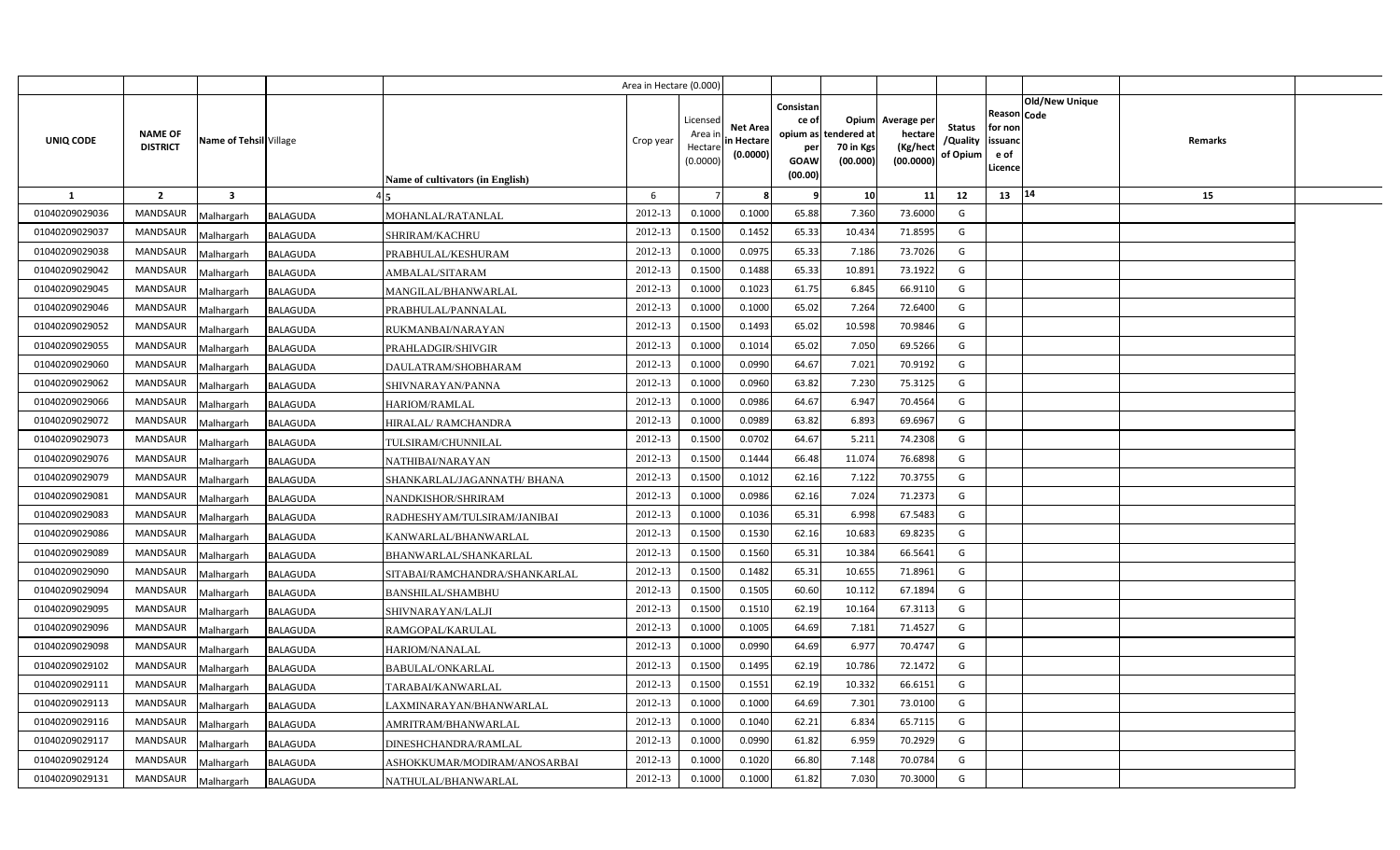|                |                                   |                               |                                  | Area in Hectare (0.000) |                                            |                                           |                                                                             |                                |                                                 |                                       |                                                      |                       |         |  |
|----------------|-----------------------------------|-------------------------------|----------------------------------|-------------------------|--------------------------------------------|-------------------------------------------|-----------------------------------------------------------------------------|--------------------------------|-------------------------------------------------|---------------------------------------|------------------------------------------------------|-----------------------|---------|--|
| UNIQ CODE      | <b>NAME OF</b><br><b>DISTRICT</b> | Name of Tehsil Village        | Name of cultivators (in English) | Crop year               | Licensed<br>Area ir<br>Hectare<br>(0.0000) | <b>Net Area</b><br>in Hectare<br>(0.0000) | Consistan<br>ce of<br>opium as tendered at<br>per<br><b>GOAW</b><br>(00.00) | Opium<br>70 in Kgs<br>(00.000) | Average per<br>hectare<br>(Kg/hect<br>(00.0000) | <b>Status</b><br>/Quality<br>of Opium | Reason Code<br>for non<br>issuanc<br>e of<br>Licence | <b>Old/New Unique</b> | Remarks |  |
| $\mathbf{1}$   | $\overline{2}$                    | $\overline{\mathbf{3}}$       |                                  | 6                       |                                            |                                           | - 9                                                                         | 10                             | 11                                              | 12                                    | 13                                                   | 14                    | 15      |  |
| 01040209029132 | <b>MANDSAUR</b>                   | <b>BALAGUDA</b><br>Malhargarh | CHAMPALAL/SITARAM                | 2012-13                 | 0.1000                                     | 0.0999                                    | 62.21                                                                       | 6.816                          | 68.2282                                         | G                                     |                                                      |                       |         |  |
| 01040209029134 | <b>MANDSAUR</b>                   | <b>BALAGUDA</b><br>Malhargarh | RAMKUNWARBAI/GULABCHNAD          | 2012-13                 | 0.1000                                     | 0.0999                                    | 61.82                                                                       | 6.756                          | 67.6276                                         | G                                     |                                                      |                       |         |  |
| 01040209029136 | <b>MANDSAUR</b>                   | Malhargarh<br><b>BALAGUDA</b> | SHAYMLAL/LAXMINARAYAN/RAMLAL     | 2012-13                 | 0.1500                                     | 0.1518                                    | 65.07                                                                       | 10.690                         | 70.4216                                         | G                                     |                                                      |                       |         |  |
| 01040209029138 | <b>MANDSAUR</b>                   | Malhargarh<br><b>BALAGUDA</b> | SOHANBAI/BRIJLAL                 | 2012-13                 | 0.1000                                     | 0.0989                                    | 62.21                                                                       | 6.745                          | 68.2002                                         | G                                     |                                                      |                       |         |  |
| 01040209029189 | <b>MANDSAUR</b>                   | Malhargarh<br><b>BALAGUDA</b> | DEVILAL/NANDLAL                  | 2012-13                 | 0.1500                                     | 0.151                                     | 65.07                                                                       | 10.783                         | 71.3161                                         | G                                     |                                                      |                       |         |  |
| 01040209029047 | <b>MANDSAUR</b>                   | <b>BALAGUDA</b><br>Malhargarh | HIRALAL/JAGANNATH PATIDAR        | 2012-13                 | 0.1500                                     | 0.1496                                    | 58.15                                                                       | 9.620                          | 64.3048                                         | G                                     |                                                      |                       |         |  |
| 01040209029228 | <b>MANDSAUR</b>                   | Malhargarh<br><b>BALAGUDA</b> | <b>BHAGIRATH/LALJI</b>           | 2012-13                 | 0.100                                      | 0.1000                                    | 62.68                                                                       | 7.056                          | 70.5600                                         | G                                     |                                                      |                       |         |  |
| 01040209029203 | <b>MANDSAUR</b>                   | Malhargarh<br>BALAGUDA        | <b>GANESHRAM/KACHRU</b>          | 2012-13                 | 0.1000                                     | 0.1008                                    | 62.68                                                                       | 6.984                          | 69.2857                                         | G                                     |                                                      |                       |         |  |
| 01040209029007 | <b>MANDSAUR</b>                   | Malhargarh<br><b>BALAGUDA</b> | RAJESHKUMAR/SUKHIBAI/SHIVNARAYAN | 2012-13                 | 0.1500                                     | 0.1500                                    | 63.56                                                                       | 10.905                         | 72.7000                                         | G                                     |                                                      | 01040209050059        |         |  |
| 01040209029243 | <b>MANDSAUR</b>                   | Malhargarh<br><b>BALAGUDA</b> | TULSIRAM/RATANLAL                | 2012-13                 | 0.1500                                     | 0.1190                                    | 63.56                                                                       | 8.208                          | 68.9748                                         | G                                     |                                                      | 01040209045030        |         |  |
| 01040209029092 | <b>MANDSAUR</b>                   | Malhargarh<br><b>BALAGUDA</b> | BHANWARLAL/RAMCHANDRA            | 2012-13                 | 0.1000                                     | 0.1023                                    | 70.67                                                                       | 7.491                          | 73.2258                                         | G                                     |                                                      | 01040209045179        |         |  |
| 01040209029139 | <b>MANDSAUR</b>                   | Malhargarh<br><b>BALAGUDA</b> | RADHESHYAM/BHUVANIRAM            | 2012-13                 | 0.1500                                     | 0.152                                     | 63.51                                                                       | 10.697                         | 70.3287                                         | G                                     |                                                      |                       |         |  |
| 01040209029140 | <b>MANDSAUR</b>                   | Malhargarh<br><b>BALAGUDA</b> | LALA/CHUNNILAL                   | 2012-13                 | 0.1500                                     | 0.1485                                    | 63.51                                                                       | 10.289                         | 69.2862                                         | G                                     |                                                      |                       |         |  |
| 01040209029141 | <b>MANDSAUR</b>                   | Malhargarh<br><b>BALAGUDA</b> | ISHWARLAL/NARAYAN                | 2012-13                 | 0.1000                                     | 0.0972                                    | 69.27                                                                       | 7.986                          | 82.1605                                         | G                                     |                                                      |                       |         |  |
| 01040209029143 | <b>MANDSAUR</b>                   | Malhargarh<br><b>BALAGUDA</b> | ONKARLAL/KESHURAM                | 2012-13                 | 0.1500                                     | 0.1462                                    | 64.72                                                                       | 10.383                         | 71.0192                                         | G                                     |                                                      |                       |         |  |
| 01040209029146 | <b>MANDSAUR</b>                   | Malhargarh<br>BALAGUDA        | NANALAL/RAMCHANDRA               | 2012-13                 | 0.1000                                     | 0.1000                                    | 64.11                                                                       | 6.951                          | 69.5100                                         | G                                     |                                                      |                       |         |  |
| 01040209029149 | <b>MANDSAUR</b>                   | Malhargarh<br><b>BALAGUDA</b> | KACHRULAL/BHANWARLAL             | 2012-13                 | 0.1500                                     | 0.1551                                    | 63.51                                                                       | 10.679                         | 68.8524                                         | G                                     |                                                      |                       |         |  |
| 01040209029151 | MANDSAUR                          | Malhargarh<br>BALAGUDA        | RAVINDRAKUMAR/HIRALAL            | 2012-13                 | 0.1500                                     | 0.1450                                    | 64.66                                                                       | 9.828                          | 67.7793                                         | G                                     |                                                      |                       |         |  |
| 01040209029157 | <b>MANDSAUR</b>                   | Malhargarh<br>BALAGUDA        | GORDHANLAL/SHOBHARAM             | 2012-13                 | 0.1500                                     | 0.1500                                    | 64.77                                                                       | 10.789                         | 71.9267                                         | G                                     |                                                      |                       |         |  |
| 01040209029159 | MANDSAUR                          | Malhargarh<br><b>BALAGUDA</b> | <b>BABULAL/JANKILAL</b>          | 2012-13                 | 0.1000                                     | 0.0966                                    | 65.19                                                                       | 6.854                          | 70.9524                                         | G                                     |                                                      |                       |         |  |
| 01040209029163 | <b>MANDSAUR</b>                   | Malhargarh<br><b>BALAGUDA</b> | MANGILAL/MAKHANLAL               | 2012-13                 | 0.1500                                     | 0.1520                                    | 65.19                                                                       | 10.952                         | 72.0526                                         | G                                     |                                                      |                       |         |  |
| 01040209029164 | MANDSAUR                          | Malhargarh<br><b>BALAGUDA</b> | JAGDISH/BHANWARLAL               | 2012-13                 | 0.1000                                     | 0.0990                                    | 65.19                                                                       | 7.366                          | 74.4040                                         | G                                     |                                                      |                       |         |  |
| 01040209029172 | MANDSAUR                          | Malhargarh<br><b>BALAGUDA</b> | PRABHULAL/BRIJLAL                | 2012-13                 | 0.1500                                     | 0.1496                                    | 65.70                                                                       | 11.253                         | 75.2206                                         | G                                     |                                                      |                       |         |  |
| 01040209029173 | <b>MANDSAUR</b>                   | Malhargarh<br>BALAGUDA        | MOHANLAL/RAMCHANDRA              | 2012-13                 | 0.1500                                     | 0.1482                                    | 63.99                                                                       | 10.659                         | 71.9231                                         | $\mathsf{G}$                          |                                                      |                       |         |  |
| 01040209029174 | MANDSAUR                          | Malhargarh<br><b>BALAGUDA</b> | NANDKISHOR/KANEHIYALAL           | 2012-13                 | 0.1000                                     | 0.0945                                    | 65.70                                                                       | 7.058                          | 74.6878                                         | G                                     |                                                      |                       |         |  |
| 01040209029179 | <b>MANDSAUR</b>                   | Malhargarh<br>BALAGUDA        | PARMANAND/KANWARLAL              | 2012-13                 | 0.1500                                     | 0.1508                                    | 65.70                                                                       | 10.822                         | 71.7639                                         | G                                     |                                                      |                       |         |  |
| 01040209029185 | <b>MANDSAUR</b>                   | Malhargarh<br><b>BALAGUDA</b> | BHAGIRATH/RAMLAL                 | 2012-13                 | 0.1000                                     | 0.0986                                    | 65.70                                                                       | 7.002                          | 71.0142                                         | G                                     |                                                      |                       |         |  |
| 01040209029187 | <b>MANDSAUR</b>                   | Malhargarh<br>BALAGUDA        | MAHESHKUMAR/DAULATRAM            | 2012-13                 | 0.1000                                     | 0.1008                                    | 69.27                                                                       | 7.689                          | 76.2798                                         | G                                     |                                                      |                       |         |  |
| 01040209029192 | <b>MANDSAUR</b>                   | Malhargarh<br>BALAGUDA        | KANWARLAL/KISHANLAL              | 2012-13                 | 0.1500                                     | 0.1505                                    | 57.98                                                                       | 10.279                         | 68.2990                                         | G                                     |                                                      |                       |         |  |
| 01040209029194 | <b>MANDSAUR</b>                   | Malhargarh<br>BALAGUDA        | GOPAL/CHAMPALAL                  | 2012-13                 | 0.1000                                     | 0.101!                                    | 58.88                                                                       | 6.536                          | 64.3941                                         | G                                     |                                                      |                       |         |  |
| 01040209029196 | <b>MANDSAUR</b>                   | Malhargarh<br><b>BALAGUDA</b> | SATYANARAYAN/SHRIRAM             | 2012-13                 | 0.1000                                     | 0.0972                                    | 63.99                                                                       | 6.993                          | 71.9444                                         | G                                     |                                                      |                       |         |  |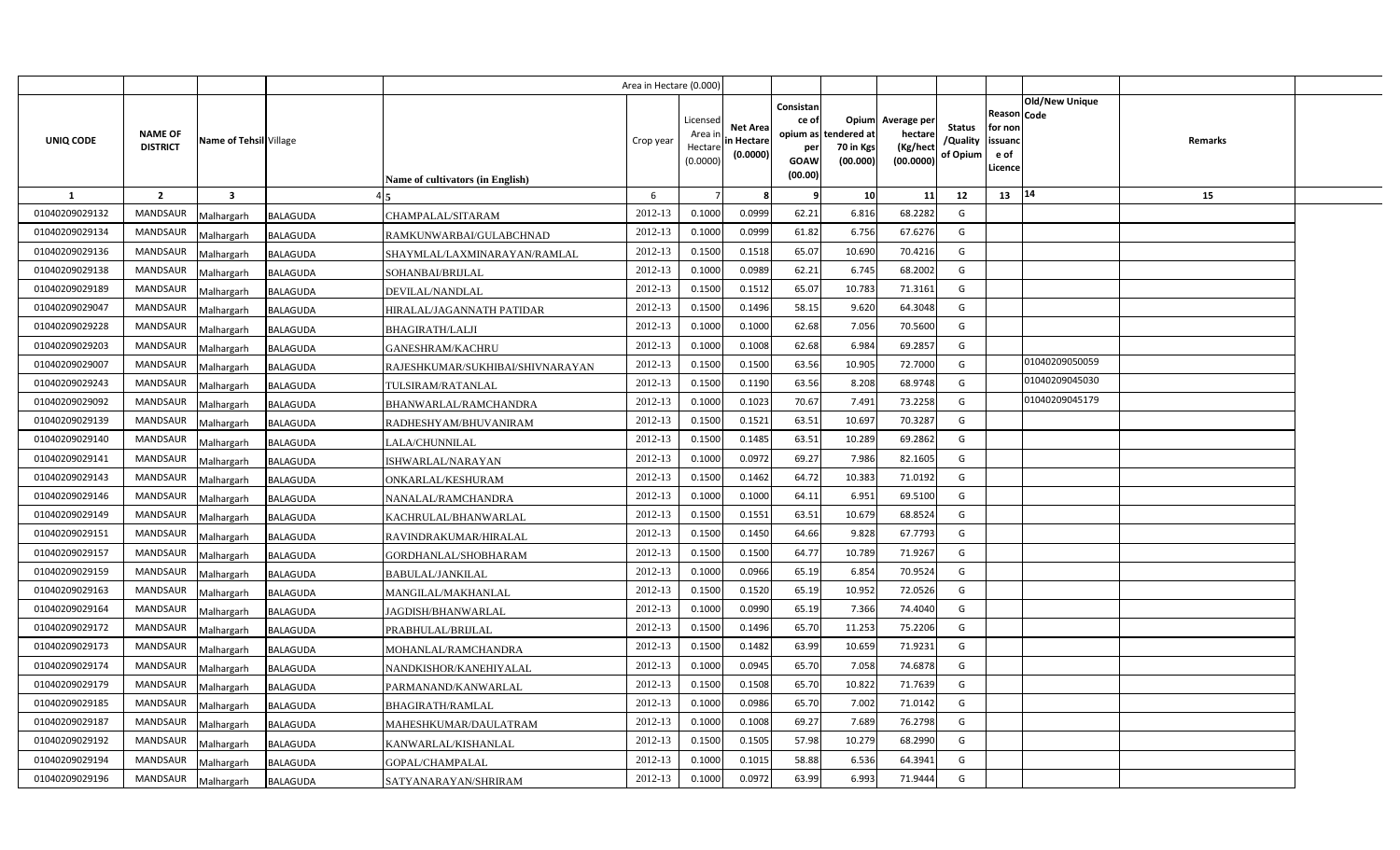|                |                                   |                               |                                         | Area in Hectare (0.000) |                                            |                                           |                                                                 |                                               |                                                 |                                       |                                                      |                |         |  |
|----------------|-----------------------------------|-------------------------------|-----------------------------------------|-------------------------|--------------------------------------------|-------------------------------------------|-----------------------------------------------------------------|-----------------------------------------------|-------------------------------------------------|---------------------------------------|------------------------------------------------------|----------------|---------|--|
| UNIQ CODE      | <b>NAME OF</b><br><b>DISTRICT</b> | Name of Tehsil Village        | <b>Name of cultivators (in English)</b> | Crop year               | Licensed<br>Area ir<br>Hectare<br>(0.0000) | <b>Net Area</b><br>in Hectare<br>(0.0000) | Consistan<br>ce of<br>opium as<br>per<br><b>GOAW</b><br>(00.00) | Opium<br>tendered at<br>70 in Kgs<br>(00.000) | Average per<br>hectare<br>(Kg/hect<br>(00.0000) | <b>Status</b><br>/Quality<br>of Opium | Reason Code<br>for non<br>issuanc<br>e of<br>Licence | Old/New Unique | Remarks |  |
| 1              | $\overline{2}$                    | $\overline{\mathbf{3}}$       |                                         | 6                       |                                            |                                           | - 9                                                             | 10                                            | 11                                              | 12                                    | 13                                                   | 14             | 15      |  |
| 01040209029199 | <b>MANDSAUR</b>                   | <b>BALAGUDA</b><br>Malhargarh | RAMKISHAN/BRIJLAL                       | 2012-13                 | 0.1000                                     | 0.1000                                    | 63.99                                                           | 6.490                                         | 64.9000                                         | G                                     |                                                      |                |         |  |
| 01040209029201 | MANDSAUR                          | <b>BALAGUDA</b><br>Malhargarh | RADHESHYAM/KASHIRAM                     | 2012-13                 | 0.1000                                     | 0.0990                                    | 65.70                                                           | 7.133                                         | 72.0505                                         | G                                     |                                                      |                |         |  |
| 01040209029162 | <b>MANDSAUR</b>                   | Malhargarh<br>BALAGUDA        | LAXMINARAYAN/BHANWARLAL                 | 2012-13                 | 0.1000                                     | 0.1020                                    | 65.70                                                           | 7.593                                         | 74.4412                                         | G                                     |                                                      |                |         |  |
| 01040209029156 | <b>MANDSAUR</b>                   | Malhargarh<br><b>BALAGUDA</b> | RAMNIVAS/BHANWARLAL                     | 2012-13                 | 0.100                                      | 0.0990                                    | 65.38                                                           | 6.986                                         | 70.5657                                         | G                                     |                                                      |                |         |  |
| 01040209029110 | <b>MANDSAUR</b>                   | BALAGUDA<br>Malhargarh        | SATYANARAYAN/SHRINIVAS                  | 2012-13                 | 0.150                                      | 0.1519                                    | 68.25                                                           | 11.320                                        | 74.5227                                         | G                                     |                                                      |                |         |  |
| 01040209029105 | <b>MANDSAUR</b>                   | Malhargarh<br>BALAGUDA        | KAILASHCHANDRA/VARDICHANDRA             | 2012-13                 | 0.1500                                     | 0.151                                     | 62.74                                                           | 10.352                                        | 68.4656                                         | G                                     |                                                      |                |         |  |
| 01040209029126 | <b>MANDSAUR</b>                   | Malhargarh<br><b>BALAGUDA</b> | LAXMINARAYAN/KANEHIALAL                 | 2012-13                 | 0.1500                                     | 0.1496                                    | 60.55                                                           | 9.541                                         | 63.7767                                         | G                                     |                                                      |                |         |  |
| 01040209029202 | <b>MANDSAUR</b>                   | Malhargarh<br><b>BALAGUDA</b> | KANEHIAYALAL/SHOBHARAM                  | 2012-13                 | 0.1500                                     | 0.1452                                    | 59.17                                                           | 9.467                                         | 65.1997                                         | G                                     |                                                      |                |         |  |
| 01040209029215 | <b>MANDSAUR</b>                   | Malhargarh<br><b>BALAGUDA</b> | SOHANBAI/DAULATRAM                      | 2012-13                 | 0.1000                                     | 0.1020                                    | 59.17                                                           | 6.830                                         | 66.9608                                         | G                                     |                                                      |                |         |  |
| 01040209029075 | <b>MANDSAUR</b>                   | Malhargarh<br><b>BALAGUDA</b> | AMBALAL/NARAYAN                         | 2012-13                 | 0.1500                                     | 0.151                                     | 65.38                                                           | 10.881                                        | 71.7271                                         | G                                     |                                                      |                |         |  |
| 01040209029087 | <b>MANDSAUR</b>                   | Malhargarh<br><b>BALAGUDA</b> | JANIBAI/KANEHIAYALAL                    | 2012-13                 | 0.1500                                     | 0.1504                                    | 65.38                                                           | 10.508                                        | 69.8670                                         | G                                     |                                                      |                |         |  |
| 01040209029121 | <b>MANDSAUR</b>                   | Malhargarh<br><b>BALAGUDA</b> | LAXMINARAYAN/KARULAL                    | 2012-13                 | 0.1500                                     | 0.1510                                    | 60.55                                                           | 9.688                                         | 64.1589                                         | G                                     |                                                      |                |         |  |
| 01040209029198 | MANDSAUR                          | Malhargarh<br><b>BALAGUDA</b> | HARIVALLABH/RAMCHANDRA                  | 2012-13                 | 0.1500                                     | 0.1410                                    | 65.58                                                           | 9.893                                         | 70.1631                                         | G                                     |                                                      |                |         |  |
| 01040209029125 | <b>MANDSAUR</b>                   | Malhargarh<br>BALAGUDA        | SHANTIBAI/RAMNARAYAN                    | 2012-13                 | 0.1000                                     | 0.1014                                    | 59.17                                                           | 6.652                                         | 65.6016                                         | G                                     |                                                      |                |         |  |
| 01040209029069 | MANDSAUR                          | Malhargarh<br>BALAGUDA        | DINESH/GOVERDHANLAL                     | 2012-13                 | 0.1000                                     | 0.101                                     | 65.58                                                           | 7.382                                         | 72.9447                                         | G                                     |                                                      |                |         |  |
| 01040209029054 | MANDSAUR                          | Malhargarh<br>BALAGUDA        | JAGDISH/JABBALAL/GITABAI                | 2012-13                 | 0.1000                                     | 0.1024                                    | 63.62                                                           | 6.816                                         | 66.5625                                         | G                                     |                                                      |                |         |  |
| 01040209029155 | MANDSAUR                          | Malhargarh<br><b>BALAGUDA</b> | RAMESH/NATHULAL BAGRI                   | 2012-13                 | 0.1000                                     | 0.1008                                    | 60.77                                                           | 6.633                                         | 65.8036                                         | G                                     |                                                      |                |         |  |
| 01040209029002 | MANDSAUR                          | Malhargarh<br><b>BALAGUDA</b> | RAMESHWAR/CHAMPALAL                     | 2012-13                 | 0.1500                                     | 0.1521                                    | 64.51                                                           | 10.441                                        | 68.6456                                         | G                                     |                                                      |                |         |  |
| 01040209029232 | MANDSAUR                          | Malhargarh<br>BALAGUDA        | NATHULAL/KASHIRAM                       | 2012-13                 | 0.1000                                     | 0.0980                                    | 64.82                                                           | 7.278                                         | 74.2653                                         | G                                     |                                                      |                |         |  |
| 01040209029233 | MANDSAUR                          | Malhargarh<br><b>BALAGUDA</b> | JAGDISHCHANDRA/SHRINIVAS                | 2012-13                 | 0.1500                                     | 0.1548                                    | 64.82                                                           | 10.843                                        | 70.0452                                         | G                                     |                                                      |                |         |  |
| 01040209029043 | <b>MANDSAUR</b>                   | Malhargarh<br>BALAGUDA        | ANSUIYA/SHRINIVAS                       | 2012-13                 | 0.1500                                     | 0.1496                                    | 64.82                                                           | 10.343                                        | 69.1377                                         | G                                     |                                                      |                |         |  |
| 01040209029106 | <b>MANDSAUR</b>                   | Malhargarh<br>BALAGUDA        | VISHNU/NARAYAN                          | 2012-13                 | 0.1500                                     | 0.1496                                    | 64.63                                                           | 10.609                                        | 70.9158                                         | G                                     |                                                      |                |         |  |
| 01040209029197 | <b>MANDSAUR</b>                   | Malhargarh<br>BALAGUDA        | KARULAL/BHAGIRATH                       | 2012-13                 | 0.1000                                     | 0.1024                                    | 63.35                                                           | 7.077                                         | 69.1113                                         | G                                     |                                                      |                |         |  |
| 01040209029017 | MANDSAUR                          | Malhargarh<br>BALAGUDA        | MOHANBAI/AMBALAL                        | 2012-13                 | 0.1500                                     | 0.1512                                    | 63.35                                                           | 10.507                                        | 69.4907                                         | G                                     |                                                      |                |         |  |
| 01040209029025 | <b>MANDSAUR</b>                   | Malhargarh<br>BALAGUDA        | RAMLAL/RATANLAL                         | 2012-13                 | 0.1500                                     | 0.1500                                    | 60.77                                                           | 9.940                                         | 66.2667                                         | G                                     |                                                      |                |         |  |
| 01040209029190 | <b>MANDSAUR</b>                   | Malhargarh<br>BALAGUDA        | SURESHCHANDRA/RAMLAL                    | 2012-13                 | 0.1000                                     | 0.0992                                    | 63.35                                                           | 6.860                                         | 69.1532                                         | G                                     |                                                      |                |         |  |
| 01040209029078 | <b>MANDSAUR</b>                   | Malhargarh<br>BALAGUDA        | KESHURAM/ONKARLAL                       | 2012-13                 | 0.1000                                     | 0.1040                                    | 64.63                                                           | 7.211                                         | 69.3365                                         | G                                     |                                                      |                |         |  |
| 01040209029144 | <b>MANDSAUR</b>                   | Malhargarh<br><b>BALAGUDA</b> | RADHAKISHAN/NARAYAN                     | 2012-13                 | 0.1500                                     | 0.1500                                    | 64.63                                                           | 10.987                                        | 73.2467                                         | G                                     |                                                      |                |         |  |
| 01040209029004 | <b>MANDSAUR</b>                   | Malhargarh<br><b>BALAGUDA</b> | ANSUIYABAI/RADHABAI/NANDA               | 2012-13                 | 0.1500                                     | 0.1484                                    | 67.82                                                           | 10.929                                        | 73.6456                                         | G                                     |                                                      |                |         |  |
| 01040209029137 | <b>MANDSAUR</b>                   | Malhargarh<br><b>BALAGUDA</b> | ARJUN/SHOBHARAM                         | 2012-13                 | 0.1500                                     | 0.1440                                    | 66.62                                                           | 10.840                                        | 75.2778                                         | G                                     |                                                      |                |         |  |
| 01040209029235 | MANDSAUR                          | Malhargarh<br><b>BALAGUDA</b> | BHANWARLAL/RAMGOPAL                     | 2012-13                 | 0.1000                                     | 0.1000                                    | 63.24                                                           | 7.625                                         | 76.2500                                         | G                                     |                                                      |                |         |  |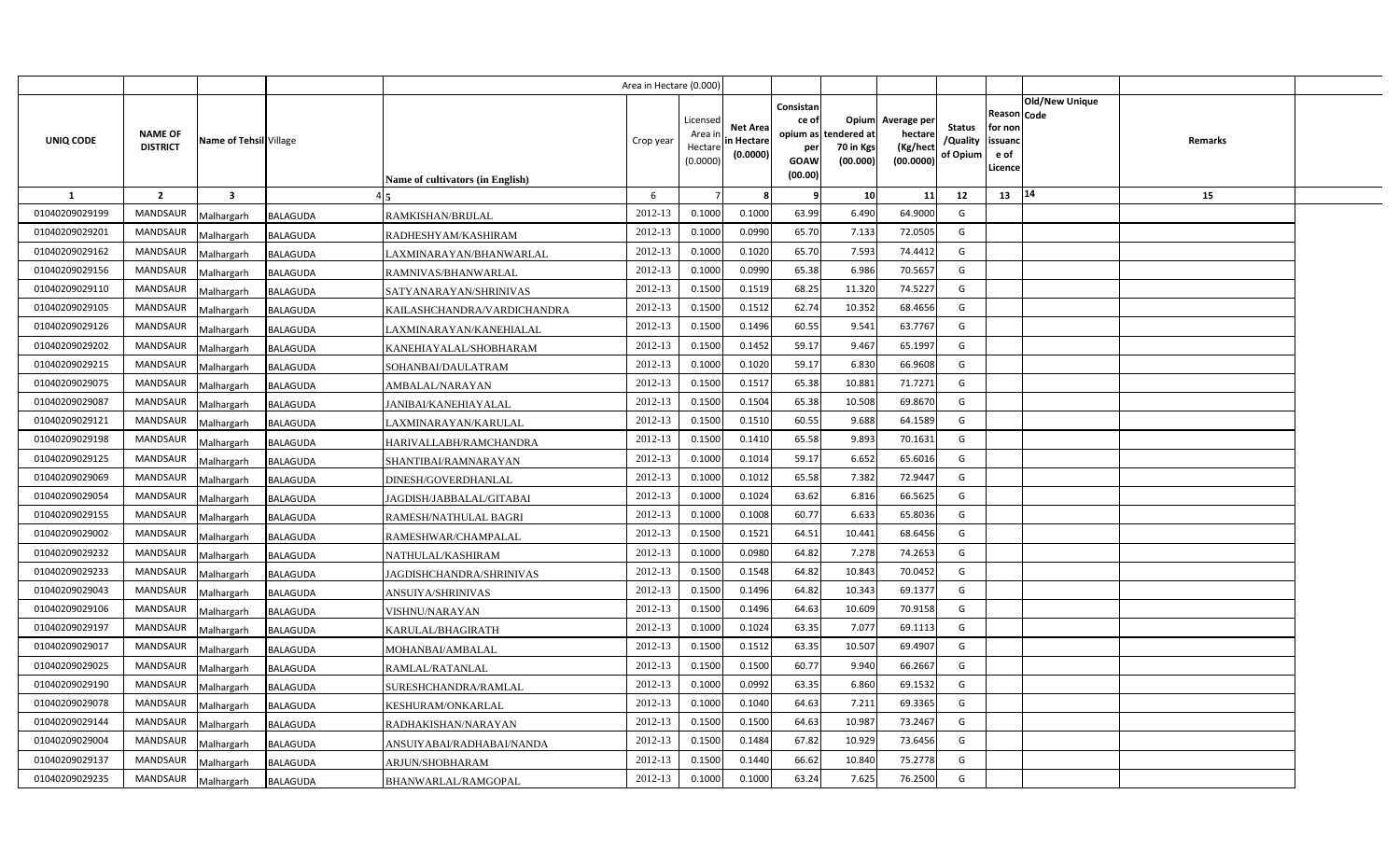|                |                                   |                               |                                  | Area in Hectare (0.000) |                                            |                                           |                                                                             |                                |                                                 |                                       |                                                      |                       |         |  |
|----------------|-----------------------------------|-------------------------------|----------------------------------|-------------------------|--------------------------------------------|-------------------------------------------|-----------------------------------------------------------------------------|--------------------------------|-------------------------------------------------|---------------------------------------|------------------------------------------------------|-----------------------|---------|--|
| UNIQ CODE      | <b>NAME OF</b><br><b>DISTRICT</b> | Name of Tehsil Village        | Name of cultivators (in English) | Crop year               | Licensed<br>Area ir<br>Hectare<br>(0.0000) | <b>Net Area</b><br>in Hectare<br>(0.0000) | Consistan<br>ce of<br>opium as tendered at<br>per<br><b>GOAW</b><br>(00.00) | Opium<br>70 in Kgs<br>(00.000) | Average per<br>hectare<br>(Kg/hect<br>(00.0000) | <b>Status</b><br>/Quality<br>of Opium | Reason Code<br>for non<br>issuanc<br>e of<br>Licence | <b>Old/New Unique</b> | Remarks |  |
| $\mathbf{1}$   | $\overline{2}$                    | $\overline{\mathbf{3}}$       |                                  | 6                       |                                            |                                           | - 9                                                                         | 10                             | 11                                              | 12                                    | 13                                                   | 14                    | 15      |  |
| 01040209029236 | <b>MANDSAUR</b>                   | <b>BALAGUDA</b><br>Malhargarh | SANTOSHKUMAR/MODIRAM             | 2012-13                 | 0.1500                                     | 0.1568                                    | 66.62                                                                       | 11.611                         | 74.0497                                         | G                                     |                                                      |                       |         |  |
| 01040209029208 | <b>MANDSAUR</b>                   | <b>BALAGUDA</b><br>Malhargarh | MATHURALAL/MANGILAL              | 2012-13                 | 0.1000                                     | 0.0989                                    | 66.62                                                                       | 7.576                          | 76.6026                                         | G                                     |                                                      |                       |         |  |
| 01040209029178 | <b>MANDSAUR</b>                   | Malhargarh<br><b>BALAGUDA</b> | OMPRAKASH/BHANWARLAL             | 2012-13                 | 0.1500                                     | 0.1500                                    | 67.82                                                                       | 10.512                         | 70.0800                                         | G                                     |                                                      |                       |         |  |
| 01040209029200 | <b>MANDSAUR</b>                   | Malhargarh<br><b>BALAGUDA</b> | <b>ANILKUMAR/RAMESH</b>          | 2012-13                 | 0.1500                                     | 0.1440                                    | 65.97                                                                       | 10.593                         | 73.5625                                         | G                                     |                                                      |                       |         |  |
| 01040209029056 | <b>MANDSAUR</b>                   | Malhargarh<br><b>BALAGUDA</b> | LAXMINARAYAN/GANGABAI            | 2012-13                 | 0.1000                                     | 0.103                                     | 60.02                                                                       | 6.173                          | 59.8159                                         | G                                     |                                                      |                       |         |  |
| 01040209029108 | <b>MANDSAUR</b>                   | <b>BALAGUDA</b><br>Malhargarh | KAILASH/RADHESHYAM               | 2012-13                 | 0.100                                      | 0.1008                                    | 61.97                                                                       | 6.631                          | 65.7837                                         | G                                     |                                                      |                       |         |  |
| 01040209029040 | <b>MANDSAUR</b>                   | Malhargarh<br><b>BALAGUDA</b> | NANDRAM/SHOBHARAM                | 2012-13                 | 0.1000                                     | 0.101                                     | 63.24                                                                       | 6.685                          | 66.0573                                         | G                                     |                                                      |                       |         |  |
| 01040209029070 | <b>MANDSAUR</b>                   | Malhargarh<br>BALAGUDA        | NANDA/VARDICHAND                 | 2012-13                 | 0.1500                                     | 0.151                                     | 63.24                                                                       | 10.462                         | 69.1931                                         | G                                     |                                                      |                       |         |  |
| 01040209029034 | <b>MANDSAUR</b>                   | Malhargarh<br><b>BALAGUDA</b> | <b>BHAGWANIBAI/BOTLAL</b>        | 2012-13                 | 0.1000                                     | 0.1050                                    | 60.02                                                                       | 6.902                          | 65.7333                                         | G                                     |                                                      |                       |         |  |
| 01040209029171 | <b>MANDSAUR</b>                   | Malhargarh<br><b>BALAGUDA</b> | SATYANARAYAN/ONKARLAL            | 2012-13                 | 0.1500                                     | 0.1491                                    | 61.76                                                                       | 10.587                         | 71.0060                                         | G                                     |                                                      |                       |         |  |
| 01040209029237 | <b>MANDSAUR</b>                   | Malhargarh<br><b>BALAGUDA</b> | RAMESHWAR/PRABHULAL              | 2012-13                 | 0.1000                                     | 0.1000                                    | 61.76                                                                       | 6.855                          | 68.5500                                         | G                                     |                                                      |                       |         |  |
| 01040209029210 | <b>MANDSAUR</b>                   | Malhargarh<br><b>BALAGUDA</b> | RAMPRASAD/PRABHULAL              | 2012-13                 | 0.1500                                     | 0.151                                     | 60.02                                                                       | 10.015                         | 66.2368                                         | G                                     |                                                      |                       |         |  |
| 01040209029227 | <b>MANDSAUR</b>                   | Malhargarh<br><b>BALAGUDA</b> | NANDRAM/MOTILAL/BAGDIBAI         | 2012-13                 | 0.1000                                     | 0.0980                                    | 72.33                                                                       | 7.822                          | 79.8163                                         | G                                     |                                                      |                       |         |  |
| 01040209029184 | <b>MANDSAUR</b>                   | Malhargarh<br><b>BALAGUDA</b> | AMBALAL/GANESHRAM                | 2012-13                 | 0.1000                                     | 0.0974                                    | 65.97                                                                       | 7.162                          | 73.5318                                         | G                                     |                                                      |                       |         |  |
| 01040209029238 | <b>MANDSAUR</b>                   | Malhargarh<br><b>BALAGUDA</b> | SATYANARAYAN/RAMLAL              | 2012-13                 | 0.1000                                     | 0.1008                                    | 65.97                                                                       | 7.323                          | 72.6488                                         | G                                     |                                                      |                       |         |  |
| 01040209029240 | MANDSAUR                          | Malhargarh<br>BALAGUDA        | KAILASH/MAKHANLAL                | 2012-13                 | 0.1500                                     | 0.1482                                    | 67.29                                                                       | 10.670                         | 71.9973                                         | G                                     |                                                      |                       |         |  |
| 01040209029241 | <b>MANDSAUR</b>                   | Malhargarh<br>BALAGUDA        | BHANWARLAL/KANEHIYALAL           | 2012-13                 | 0.1000                                     | 0.1012                                    | 58.88                                                                       | 6.418                          | 63.4190                                         | G                                     |                                                      |                       |         |  |
| 01040209029242 | MANDSAUR                          | Malhargarh<br>BALAGUDA        | RADHABAI/KANEHIYALAL             | 2012-13                 | 0.1000                                     | 0.0968                                    | 58.88                                                                       | 6.300                          | 65.0826                                         | G                                     |                                                      |                       |         |  |
| 01040209029001 | <b>MANDSAUR</b>                   | Malhargarh<br>BALAGUDA        | SHANTILAL/SHRIRAM                | 2012-13                 | 0.1500                                     | 0.1450                                    | 61.76                                                                       | 9.979                          | 68.8207                                         | G                                     |                                                      |                       |         |  |
| 01040209029244 | MANDSAUR                          | Malhargarh<br><b>BALAGUDA</b> | RAMKANYABAI/MODIRAM              | 2012-13                 | 0.1500                                     | 0.1500                                    | 57.08                                                                       | 9.206                          | 61.3733                                         | G                                     |                                                      | 01040209040074        |         |  |
| 01040209032001 | <b>MANDSAUR</b>                   | Malhargarh<br>AMBOVE          | RAGHUVIRSINGH/MODSINGH           | 2012-13                 | 0.1000                                     | 0.1020                                    | 64.33                                                                       | 7.141                          | 70.0098                                         | G                                     |                                                      |                       |         |  |
| 01040209032002 | <b>MANDSAUR</b>                   | Malhargarh<br>AMBOVE          | DAULATSINGH/RAGHUNATHSINGH       | 2012-13                 | 0.1500                                     | 0.1520                                    | 61.63                                                                       | 10.239                         | 67.3618                                         | G                                     |                                                      |                       |         |  |
| 01040209032009 | <b>MANDSAUR</b>                   | Malhargarh<br>AMBOVE          | RAISINGH/AMRA                    | 2012-13                 | 0.1000                                     | 0.1000                                    | 60.08                                                                       | 6.635                          | 66.3500                                         | G                                     |                                                      |                       |         |  |
| 01040209032011 | <b>MANDSAUR</b>                   | Malhargarh<br><b>AMBOVE</b>   | LALU/KANIRAM                     | 2012-13                 | 0.1500                                     | 0.1515                                    | 60.08                                                                       | 10.248                         | 67.6436                                         | G                                     |                                                      |                       |         |  |
| 01040209032012 | MANDSAUR                          | Malhargarh<br>AMBOVE          | SAMRATH/GOPICHAND                | 2012-13                 | 0.1500                                     | 0.1500                                    | 64.33                                                                       | 10.660                         | 71.0667                                         | G                                     |                                                      |                       |         |  |
| 01040209032014 | <b>MANDSAUR</b>                   | Malhargarh<br><b>AMBOVE</b>   | KAMAL/SHANTIBAI                  | 2012-13                 | 0.1000                                     | 0.1000                                    | 58.20                                                                       | 5.978                          | 59.7800                                         | G                                     |                                                      |                       |         |  |
| 01040209032017 | <b>MANDSAUR</b>                   | Malhargarh<br><b>AMBOVE</b>   | CHENRAM/MOHANLAL                 | 2012-13                 | 0.1500                                     | 0.1500                                    | 70.11                                                                       | 10.667                         | 71.1133                                         | G                                     |                                                      |                       |         |  |
| 01040209032018 | <b>MANDSAUR</b>                   | Malhargarh<br>AMBOVE          | SOHANBAI/VARDICHAND              | 2012-13                 | 0.1500                                     | 0.1573                                    | 64.33                                                                       | 10.798                         | 68.6459                                         | G                                     |                                                      |                       |         |  |
| 01040209032020 | <b>MANDSAUR</b>                   | Malhargarh<br>AMBOVE          | MUKESH/MOHANLAL                  | 2012-13                 | 0.1500                                     | 0.1530                                    | 60.08                                                                       | 10.025                         | 65.5229                                         | G                                     |                                                      |                       |         |  |
| 01040209032025 | <b>MANDSAUR</b>                   | Malhargarh<br><b>AMBOVE</b>   | <b>BALURAM/LALURAM</b>           | 2012-13                 | 0.1500                                     | 0.1458                                    | 58.20                                                                       | 9.403                          | 64.4925                                         | G                                     |                                                      |                       |         |  |
| 01040209032029 | <b>MANDSAUR</b>                   | Malhargarh<br><b>AMBOVE</b>   | MOHAN/SHRIRAM                    | 2012-13                 | 0.1000                                     | 0.0990                                    | 59.05                                                                       | 5.989                          | 60.4949                                         | G                                     |                                                      |                       |         |  |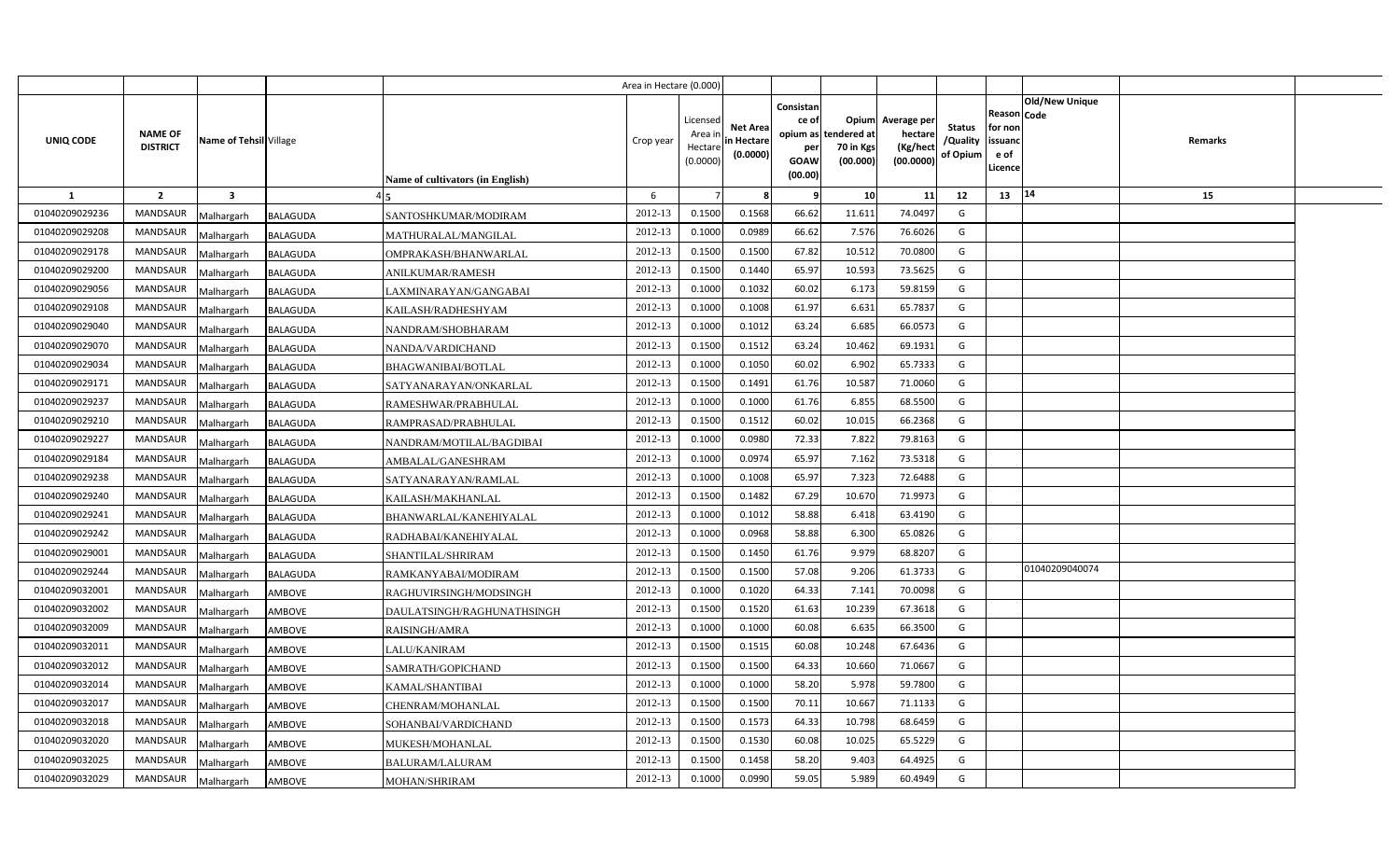|                |                                   |                              |                                  | Area in Hectare (0.000) |                                            |                                           |                                                                             |                                |                                                 |                                       |                                                      |                       |         |  |
|----------------|-----------------------------------|------------------------------|----------------------------------|-------------------------|--------------------------------------------|-------------------------------------------|-----------------------------------------------------------------------------|--------------------------------|-------------------------------------------------|---------------------------------------|------------------------------------------------------|-----------------------|---------|--|
| UNIQ CODE      | <b>NAME OF</b><br><b>DISTRICT</b> | Name of Tehsil Village       | Name of cultivators (in English) | Crop year               | Licensed<br>Area ir<br>Hectare<br>(0.0000) | <b>Net Area</b><br>in Hectare<br>(0.0000) | Consistan<br>ce of<br>opium as tendered at<br>per<br><b>GOAW</b><br>(00.00) | Opium<br>70 in Kgs<br>(00.000) | Average per<br>hectare<br>(Kg/hect<br>(00.0000) | <b>Status</b><br>/Quality<br>of Opium | Reason Code<br>for non<br>issuanc<br>e of<br>Licence | <b>Old/New Unique</b> | Remarks |  |
| $\mathbf{1}$   | $\overline{2}$                    | $\overline{\mathbf{3}}$      |                                  | 6                       |                                            |                                           | - 9                                                                         | 10                             | 11                                              | 12                                    | 13                                                   | 14                    | 15      |  |
| 01040209032007 | <b>MANDSAUR</b>                   | <b>AMBOVE</b><br>Malhargarh  | KAMLABAI/NIRBHAYRAM              | 2012-13                 | 0.1500                                     | 0.1526                                    | 52.34                                                                       | 8.673                          | 56.8349                                         | G                                     | 04                                                   |                       |         |  |
| 01040209032004 | <b>MANDSAUR</b>                   | <b>AMBOVE</b><br>Malhargarh  | LALKUNWARBAI/SAJJANSINGH         | 2012-13                 | 0.1000                                     | 0.1040                                    | 59.05                                                                       | 6.394                          | 61.4808                                         | G                                     |                                                      |                       |         |  |
| 01040209032055 | <b>MANDSAUR</b>                   | Malhargarh<br><b>AMBOVE</b>  | CHENSINGH/BHERUSINGH             | 2012-13                 | 0.1000                                     | 0.1023                                    | 50.13                                                                       | 5.335                          | 52.1505                                         | G                                     | 04                                                   |                       |         |  |
| 01040209034001 | <b>MANDSAUR</b>                   | Malhargarh<br><b>UMARIYA</b> | DAULATRAM/MODIRAM                | 2012-13                 | 0.1500                                     | 0.1520                                    | 67.12                                                                       | 11.104                         | 73.0526                                         | G                                     |                                                      |                       |         |  |
| 01040209034004 | <b>MANDSAUR</b>                   | Malhargarh<br><b>UMARIYA</b> | SHYAMLAL/VARDICHAND              | 2012-13                 | 0.1500                                     | 0.1481                                    | 68.55                                                                       | 11.056                         | 74.6523                                         | G                                     |                                                      |                       |         |  |
| 01040209034005 | <b>MANDSAUR</b>                   | <b>UMARIYA</b><br>Malhargarh | <b>FAKIRA/LALA</b>               | 2012-13                 | 0.100                                      | 0.1012                                    | 69.93                                                                       | 6.83                           | 67.5198                                         | G                                     |                                                      |                       |         |  |
| 01040209034006 | <b>MANDSAUR</b>                   | Malhargarh<br><b>UMARIYA</b> | PEPKUNWAR/KHUMANSINGH            | 2012-13                 | 0.1500                                     | 0.1485                                    | 67.12                                                                       | 11.171                         | 75.2256                                         | G                                     |                                                      |                       |         |  |
| 01040209034007 | <b>MANDSAUR</b>                   | Malhargarh<br>UMARIYA        | DHAPUBAI/CHUNNAILAL              | 2012-13                 | 0.1000                                     | 0.1014                                    | 68.55                                                                       | 7.364                          | 72.6233                                         | G                                     |                                                      |                       |         |  |
| 01040209034008 | <b>MANDSAUR</b>                   | Malhargarh<br><b>UMARIYA</b> | KESHURAM/BHUVANIRAM              | 2012-13                 | 0.1500                                     | 0.1458                                    | 73.84                                                                       | 11.424                         | 78.3539                                         | G                                     |                                                      |                       |         |  |
| 01040209034009 | <b>MANDSAUR</b>                   | Malhargarh<br><b>UMARIYA</b> | RADHESHYAM/SHANKARLAL            | 2012-13                 | 0.1000                                     | 0.1020                                    | 63.99                                                                       | 6.628                          | 64.9804                                         | G                                     |                                                      |                       |         |  |
| 01040209034010 | <b>MANDSAUR</b>                   | Malhargarh<br>UMARIYA        | BHANWARBAI/BADRILAL              | 2012-13                 | 0.1000                                     | 0.097!                                    | 67.12                                                                       | 7.249                          | 74.3487                                         | G                                     |                                                      |                       |         |  |
| 01040209034011 | <b>MANDSAUR</b>                   | Malhargarh<br>UMARIYA        | GOVINDSINGH/MANGUSINGH@MANGILAL  | 2012-13                 | 0.1000                                     | 0.0999                                    | 65.35                                                                       | 6.759                          | 67.6577                                         | G                                     |                                                      |                       |         |  |
| 01040209034013 | <b>MANDSAUR</b>                   | Malhargarh<br><b>JMARIYA</b> | NIHALKUNWAR/PARWATSINGH          | 2012-13                 | 0.1500                                     | 0.1484                                    | 65.35                                                                       | 10.111                         | 68.1334                                         | G                                     |                                                      |                       |         |  |
| 01040209034014 | <b>MANDSAUR</b>                   | Malhargarh<br>UMARIYA        | RANCHHOD/CHUNNILAL               | 2012-13                 | 0.1500                                     | 0.1500                                    | 67.32                                                                       | 11.185                         | 74.5667                                         | G                                     |                                                      |                       |         |  |
| 01040209034016 | <b>MANDSAUR</b>                   | Malhargarh<br>UMARIYA        | CHAMPALAL/RAMLAL                 | 2012-13                 | 0.1000                                     | 0.1036                                    | 57.36                                                                       | 5.941                          | 57.3456                                         | G                                     |                                                      |                       |         |  |
| 01040209034017 | MANDSAUR                          | Malhargarh<br>UMARIYA        | MOHANLAL/NANDRAM                 | 2012-13                 | 0.1500                                     | 0.1458                                    | 67.32                                                                       | 10.675                         | 73.2167                                         | G                                     |                                                      |                       |         |  |
| 01040209034018 | <b>MANDSAUR</b>                   | Malhargarh<br>UMARIYA        | VIJAYKUMAR/BHANWARLAL            | 2012-13                 | 0.1000                                     | 0.1000                                    | 59.07                                                                       | 6.540                          | 65.4000                                         | G                                     |                                                      |                       |         |  |
| 01040209034020 | MANDSAUR                          | Malhargarh<br><b>JMARIYA</b> | RADHESHYAM/HIRALAL               | 2012-13                 | 0.1500                                     | 0.1522                                    | 67.32                                                                       | 11.060                         | 72.6675                                         | G                                     |                                                      |                       |         |  |
| 01040209034021 | <b>MANDSAUR</b>                   | Malhargarh<br>UMARIYA        | BHURALAL/NANDRAM                 | 2012-13                 | 0.1500                                     | 0.1502                                    | 66.92                                                                       | 10.573                         | 70.3928                                         | G                                     |                                                      |                       |         |  |
| 01040209034022 | MANDSAUR                          | Malhargarh<br>UMARIYA        | NANALAL/HIRALAL                  | 2012-13                 | 0.1500                                     | 0.1454                                    | 66.92                                                                       | 10.803                         | 74.2985                                         | G                                     |                                                      |                       |         |  |
| 01040209034023 | <b>MANDSAUR</b>                   | Malhargarh<br>UMARIYA        | RAJMAL/BHAGATRAM                 | 2012-13                 | 0.1000                                     | 0.1024                                    | 74.56                                                                       | 8.266                          | 80.7227                                         | G                                     |                                                      |                       |         |  |
| 01040209034024 | <b>MANDSAUR</b>                   | Malhargarh<br>UMARIYA        | SUBHASHCHANDRA/BANSHILAL         | 2012-13                 | 0.1500                                     | 0.1400                                    | 67.82                                                                       | 9.970                          | 71.2143                                         | G                                     |                                                      |                       |         |  |
| 01040209034025 | MANDSAUR                          | Malhargarh<br>UMARIYA        | SURAJMAL/NANDRAM                 | 2012-13                 | 0.1500                                     | 0.151                                     | 66.92                                                                       | 10.918                         | 71.9710                                         | G                                     |                                                      |                       |         |  |
| 01040209034026 | <b>MANDSAUR</b>                   | Malhargarh<br><b>JMARIYA</b> | BHAGWATSINGH/PYARSINGH           | 2012-13                 | 0.1500                                     | 0.1500                                    | 64.38                                                                       | 9.997                          | 66.6467                                         | G                                     |                                                      |                       |         |  |
| 01040209034027 | MANDSAUR                          | Malhargarh<br><b>JMARIYA</b> | SURESHKUMAR/BANSHILAL            | 2012-13                 | 0.1500                                     | 0.1400                                    | 66.81                                                                       | 10.728                         | 76.6286                                         | G                                     |                                                      |                       |         |  |
| 01040209034030 | <b>MANDSAUR</b>                   | Malhargarh<br><b>JMARIYA</b> | OMPRAKASH/SUNDARLAL              | 2012-13                 | 0.1000                                     | 0.0989                                    | 63.42                                                                       | 6.949                          | 70.2629                                         | G                                     |                                                      |                       |         |  |
| 01040209034032 | <b>MANDSAUR</b>                   | Malhargarh<br><b>JMARIYA</b> | SURESHKUMAR/GOBARLAL             | 2012-13                 | 0.1000                                     | 0.1015                                    | 65.16                                                                       | 7.205                          | 70.9852                                         | G                                     |                                                      |                       |         |  |
| 01040209034034 | <b>MANDSAUR</b>                   | Malhargarh<br><b>JMARIYA</b> | SAJJANBAI/BHUVANIRAM             | 2012-13                 | 0.1000                                     | 0.0969                                    | 65.56                                                                       | 7.043                          | 72.6832                                         | G                                     |                                                      |                       |         |  |
| 01040209034037 | <b>MANDSAUR</b>                   | Malhargarh<br>JMARIYA        | MADHUSINGH/BHERUSINGH            | 2012-13                 | 0.1500                                     | 0.1558                                    | 60.77                                                                       | 9.984                          | 64.0822                                         | G                                     |                                                      |                       |         |  |
| 01040209034038 | <b>MANDSAUR</b>                   | Malhargarh<br><b>JMARIYA</b> | AMBALAL/NANURAM                  | 2012-13                 | 0.1500                                     | 0.1520                                    | 65.35                                                                       | 10.521                         | 69.2171                                         | G                                     |                                                      |                       |         |  |
| 01040209034040 | <b>MANDSAUR</b>                   | Malhargarh<br><b>UMARIYA</b> | <b>GHISIBAI/RAJUBAI</b>          | 2012-13                 | 0.1000                                     | 0.1008                                    | 57.54                                                                       | 5.779                          | 57.3313                                         | G                                     |                                                      |                       |         |  |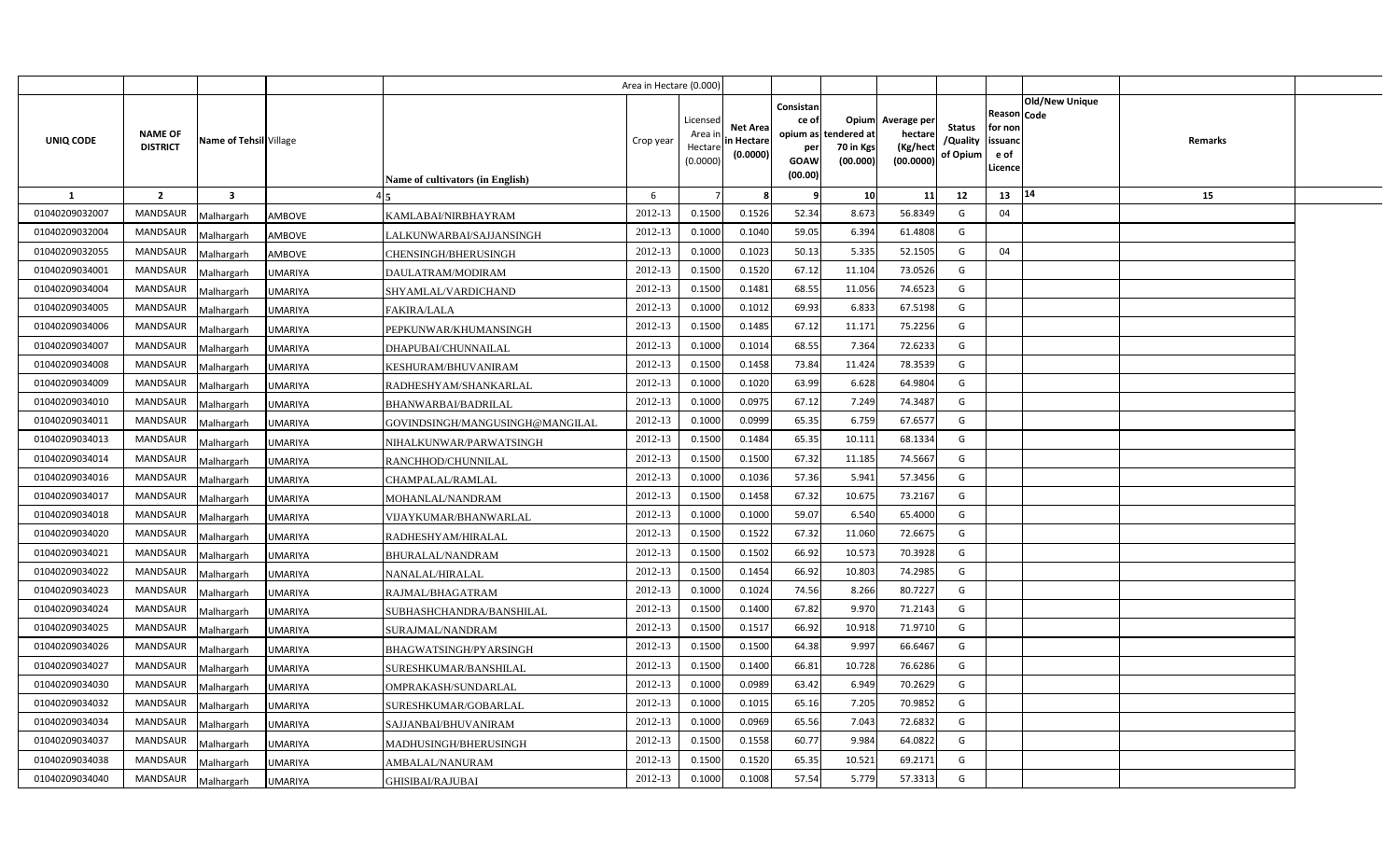|                |                                   |                              |                                    | Area in Hectare (0.000) |                                            |                                           |                                                                             |                                |                                                 |                                       |                                                      |                       |         |  |
|----------------|-----------------------------------|------------------------------|------------------------------------|-------------------------|--------------------------------------------|-------------------------------------------|-----------------------------------------------------------------------------|--------------------------------|-------------------------------------------------|---------------------------------------|------------------------------------------------------|-----------------------|---------|--|
| UNIQ CODE      | <b>NAME OF</b><br><b>DISTRICT</b> | Name of Tehsil Village       | Name of cultivators (in English)   | Crop year               | Licensed<br>Area ir<br>Hectare<br>(0.0000) | <b>Net Area</b><br>in Hectare<br>(0.0000) | Consistan<br>ce of<br>opium as tendered at<br>per<br><b>GOAW</b><br>(00.00) | Opium<br>70 in Kgs<br>(00.000) | Average per<br>hectare<br>(Kg/hect<br>(00.0000) | <b>Status</b><br>/Quality<br>of Opium | Reason Code<br>for non<br>issuanc<br>e of<br>Licence | <b>Old/New Unique</b> | Remarks |  |
| 1              | $\overline{2}$                    | $\overline{\mathbf{3}}$      |                                    | 6                       |                                            |                                           | -9                                                                          | 10                             | 11                                              | 12                                    | 13                                                   | 14                    | 15      |  |
| 01040209034041 | <b>MANDSAUR</b>                   | UMARIYA<br>Malhargarh        | CHENRAM/MANGILAL                   | 2012-13                 | 0.1500                                     | 0.1528                                    | 66.25                                                                       | 10.893                         | 71.2893                                         | G                                     |                                                      |                       |         |  |
| 01040209034043 | MANDSAUR                          | UMARIYA<br>Malhargarh        | ONKARSINGH/LAXMANSINGH/BHANWARKUNW | 2012-13                 | 0.1000                                     | 0.1025                                    | 63.98                                                                       | 7.184                          | 70.0878                                         | G                                     |                                                      |                       |         |  |
| 01040209034046 | <b>MANDSAUR</b>                   | Malhargarh<br>UMARIYA        | KALURAM/BALMUKUND                  | 2012-13                 | 0.1500                                     | 0.1476                                    | 60.98                                                                       | 9.800                          | 66.3957                                         | G                                     |                                                      |                       |         |  |
| 01040209034047 | <b>MANDSAUR</b>                   | Malhargarh<br><b>UMARIYA</b> | DIPSINGH/KHUMANSINGH               | 2012-13                 | 0.1500                                     | 0.1520                                    | 66.25                                                                       | 11.149                         | 73.3487                                         | G                                     |                                                      |                       |         |  |
| 01040209034048 | <b>MANDSAUR</b>                   | Malhargarh<br>UMARIYA        | RAMNIVAS/AMBALAL                   | 2012-13                 | 0.1000                                     | 0.1040                                    | 67.58                                                                       | 6.912                          | 66.4615                                         | G                                     |                                                      |                       |         |  |
| 01040209034049 | <b>MANDSAUR</b>                   | UMARIYA<br>Malhargarh        | <b>JANKILAL/DHANRAJ</b>            | 2012-13                 | 0.100                                      | 0.1008                                    | 66.25                                                                       | 7.023                          | 69.6726                                         | G                                     |                                                      |                       |         |  |
| 01040209034051 | <b>MANDSAUR</b>                   | Malhargarh<br>UMARIYA        | BOTLAL/MODIRAM                     | 2012-13                 | 0.1000                                     | 0.101!                                    | 55.11                                                                       | 6.235                          | 61.4286                                         | G                                     |                                                      |                       |         |  |
| 01040209034053 | <b>MANDSAUR</b>                   | Malhargarh<br>UMARIYA        | GORDHANLAL/AMBALAL                 | 2012-13                 | 0.1000                                     | 0.1025                                    | 60.98                                                                       | 6.664                          | 65.0146                                         | G                                     |                                                      |                       |         |  |
| 01040209034054 | <b>MANDSAUR</b>                   | Malhargarh<br><b>UMARIYA</b> | PANNALAL/SHANKARLAL                | 2012-13                 | 0.1000                                     | 0.1000                                    | 63.98                                                                       | 6.992                          | 69.9200                                         | G                                     |                                                      |                       |         |  |
| 01040209034056 | <b>MANDSAUR</b>                   | Malhargarh<br><b>UMARIYA</b> | MANOHARSINGH/RAMSINGH              | 2012-13                 | 0.1500                                     | 0.1500                                    | 67.58                                                                       | 10.542                         | 70.2800                                         | G                                     |                                                      |                       |         |  |
| 01040209034058 | <b>MANDSAUR</b>                   | Malhargarh<br>UMARIYA        | BHANWARLAL/FAKIRCHAND              | 2012-13                 | 0.1500                                     | 0.1380                                    | 63.98                                                                       | 10.027                         | 72.6594                                         | G                                     |                                                      |                       |         |  |
| 01040209034059 | <b>MANDSAUR</b>                   | Malhargarh<br><b>JMARIYA</b> | BABULAL/BHUVANIRAM                 | 2012-13                 | 0.1000                                     | 0.0990                                    | 63.79                                                                       | 6.816                          | 68.8485                                         | G                                     |                                                      |                       |         |  |
| 01040209034061 | <b>MANDSAUR</b>                   | Malhargarh<br>UMARIYA        | GULABSINGH/PYARSINGH               | 2012-13                 | 0.1000                                     | 0.1020                                    | 63.79                                                                       | 7.199                          | 70.5784                                         | G                                     |                                                      |                       |         |  |
| 01040209034062 | <b>MANDSAUR</b>                   | Malhargarh<br>UMARIYA        | UMMEDSINGH/MANGUSINGH              | 2012-13                 | 0.1000                                     | 0.0986                                    | 66.47                                                                       | 6.770                          | 68.6613                                         | G                                     |                                                      |                       |         |  |
| 01040209034064 | MANDSAUR                          | Malhargarh<br>UMARIYA        | KANWARLAL/NANDRAM                  | 2012-13                 | 0.1000                                     | 0.1012                                    | 71.12                                                                       | 8.118                          | 80.2174                                         | G                                     |                                                      |                       |         |  |
| 01040209034065 | <b>MANDSAUR</b>                   | Malhargarh<br>UMARIYA        | <b>BALURAM/NANDRAM</b>             | 2012-13                 | 0.1000                                     | 0.1015                                    | 63.79                                                                       | 6.880                          | 67.7833                                         | G                                     |                                                      |                       |         |  |
| 01040209034066 | MANDSAUR                          | Malhargarh<br><b>JMARIYA</b> | DHAPUBAI/LAXMAN                    | 2012-13                 | 0.1500                                     | 0.1548                                    | 68.55                                                                       | 11.820                         | 76.3566                                         | G                                     |                                                      |                       |         |  |
| 01040209034067 | <b>MANDSAUR</b>                   | Malhargarh<br>UMARIYA        | NANDRAM/NIRBHAYRAM                 | 2012-13                 | 0.1000                                     | 0.1040                                    | 66.47                                                                       | 7.568                          | 72.7692                                         | G                                     |                                                      |                       |         |  |
| 01040209034069 | <b>MANDSAUR</b>                   | Malhargarh<br>UMARIYA        | PRABHULAL/BAGDIRAM                 | 2012-13                 | 0.1000                                     | 0.1040                                    | 60.98                                                                       | 7.004                          | 67.3462                                         | G                                     |                                                      |                       |         |  |
| 01040209034070 | <b>MANDSAUR</b>                   | Malhargarh<br>UMARIYA        | BHAGATRAM/CHUNNILAL                | 2012-13                 | 0.1500                                     | 0.1488                                    | 63.99                                                                       | 10.796                         | 72.5538                                         | G                                     |                                                      |                       |         |  |
| 01040209034060 | <b>MANDSAUR</b>                   | Malhargarh<br>UMARIYA        | <b>BALURAM/DHANNA</b>              | 2012-13                 | 0.1500                                     | 0.1495                                    | 61.72                                                                       | 10.228                         | 68.4147                                         | G                                     |                                                      |                       |         |  |
| 01040209034063 | <b>MANDSAUR</b>                   | Malhargarh<br><b>JMARIYA</b> | MANOHARSINGH/DULESINGH             | 2012-13                 | 0.1000                                     | 0.1020                                    | 66.47                                                                       | 7.559                          | 74.1078                                         | G                                     |                                                      |                       |         |  |
| 01040209034094 | <b>MANDSAUR</b>                   | Malhargarh<br><b>JMARIYA</b> | PARASRAM/BHUVANIRAM                | 2012-13                 | 0.1500                                     | 0.1470                                    | 66.51                                                                       | 10.575                         | 71.9388                                         | G                                     |                                                      |                       |         |  |
| 01040209034095 | MANDSAUR                          | Malhargarh<br>UMARIYA        | GITABAI/UDAYRAM                    | 2012-13                 | 0.1000                                     | 0.1035                                    | 66.51                                                                       | 7.440                          | 71.8841                                         | G                                     |                                                      |                       |         |  |
| 01040209034096 | <b>MANDSAUR</b>                   | Malhargarh<br><b>JMARIYA</b> | JAGDISH/DHANRAJ                    | 2012-13                 | 0.1000                                     | 0.1007                                    | 66.51                                                                       | 7.335                          | 72.8401                                         | G                                     |                                                      |                       |         |  |
| 01040209034015 | <b>MANDSAUR</b>                   | Malhargarh<br>JMARIYA        | SOHANLAL/HIRALAL                   | 2012-13                 | 0.1500                                     | 0.1500                                    | 63.99                                                                       | 10.567                         | 70.4467                                         | G                                     |                                                      |                       |         |  |
| 01040209041001 | <b>MANDSAUR</b>                   | Malhargarh<br>SUPDA          | GITABAI/AMBALAL                    | 2012-13                 | 0.1000                                     | 0.1012                                    | 56.32                                                                       | 6.219                          | 61.4526                                         | G                                     |                                                      |                       |         |  |
| 01040209041003 | <b>MANDSAUR</b>                   | Malhargarh<br><b>SUPDA</b>   | DULESINGH/KESHARSINGH              | 2012-13                 | 0.1000                                     | 0.0990                                    | 56.32                                                                       | 6.155                          | 62.1717                                         | G                                     |                                                      |                       |         |  |
| 01040209041008 | <b>MANDSAUR</b>                   | <b>SUPDA</b><br>Malhargarh   | KESURAM/UDA CHMAR                  | 2012-13                 | 0.1000                                     | 0.0999                                    | 53.15                                                                       | 5.816                          | 58.2182                                         | - 1                                   | 02                                                   |                       |         |  |
| 01040209041010 | <b>MANDSAUR</b>                   | <b>SUPDA</b><br>Malhargarh   | BAGDIBAI/BHAGIRATH                 | 2012-13                 | 0.1000                                     | 0.1020                                    | 60.13                                                                       | 6.511                          | 63.8333                                         | G                                     |                                                      |                       |         |  |
| 01040209041013 | MANDSAUR                          | Malhargarh<br><b>SUPDA</b>   | RAMKUNWARBAI/VAJESINGH             | 2012-13                 | 0.1000                                     | 0.1000                                    | 60.13                                                                       | 6.408                          | 64.0800                                         | G                                     |                                                      |                       |         |  |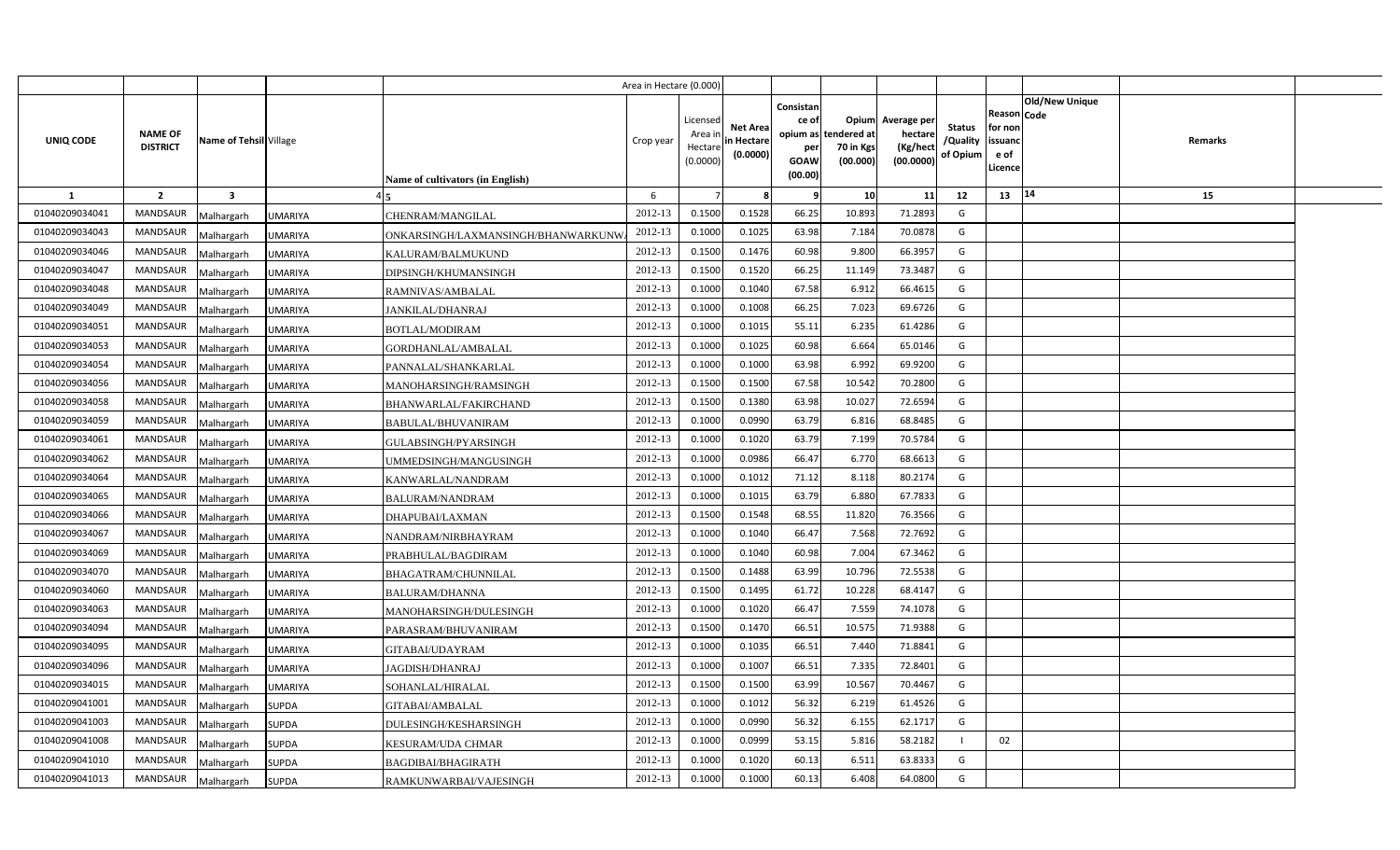|                |                                   |                         |              |                                  | Area in Hectare (0.000) |                                           |                                           |                                                     |                                                        |                                                 |                                       |                                                        |                       |         |  |
|----------------|-----------------------------------|-------------------------|--------------|----------------------------------|-------------------------|-------------------------------------------|-------------------------------------------|-----------------------------------------------------|--------------------------------------------------------|-------------------------------------------------|---------------------------------------|--------------------------------------------------------|-----------------------|---------|--|
| UNIQ CODE      | <b>NAME OF</b><br><b>DISTRICT</b> | Name of Tehsil Village  |              | Name of cultivators (in English) | Crop year               | Licensed<br>Area ir<br>Hectar<br>(0.0000) | <b>Net Area</b><br>in Hectare<br>(0.0000) | Consistan<br>ce of<br>per<br><b>GOAW</b><br>(00.00) | Opium<br>opium as tendered at<br>70 in Kgs<br>(00.000) | Average per<br>hectare<br>(Kg/hect<br>(00.0000) | <b>Status</b><br>/Quality<br>of Opium | Reason   Code<br>for non<br>issuanc<br>e of<br>Licence | <b>Old/New Unique</b> | Remarks |  |
| -1             | $\overline{\mathbf{2}}$           | $\overline{\mathbf{3}}$ |              |                                  | 6                       |                                           |                                           | -9                                                  | 10                                                     | 11                                              | 12                                    | 13                                                     | 14                    | 15      |  |
| 01040209041014 | <b>MANDSAUR</b>                   | Malhargarh              | <b>SUPDA</b> | SAMRATHMAL/LAXMAN                | 2012-13                 | 0.1500                                    | 0.1517                                    | 56.32                                               | 9.397                                                  | 61.9446                                         | G                                     |                                                        |                       |         |  |
| 01040209041015 | MANDSAUR                          | <b>Malhargarh</b>       | <b>SUPDA</b> | BADRILAL/LAKHMICHAND             | 2012-13                 | 0.1000                                    | 0.0988                                    | 58.01                                               | 6.182                                                  | 62.5709                                         | G                                     |                                                        |                       |         |  |
| 01040209041018 | MANDSAUR                          | Malhargarh              | <b>SUPDA</b> | <b>BOTLAL/BHUVANIRAM</b>         | 2012-13                 | 0.1500                                    | 0.1505                                    | 58.01                                               | 9.563                                                  | 63.5415                                         | G                                     |                                                        |                       |         |  |
| 01040209041022 | <b>MANDSAUR</b>                   | Malhargarh              | <b>SUPDA</b> | MANGUSINGH/MODSINGH              | 2012-13                 | 0.1500                                    | 0.1508                                    | 60.13                                               | 9.921                                                  | 65.7891                                         | G                                     |                                                        |                       |         |  |
| 01040209041023 | MANDSAUR                          | Malhargarh              | <b>SUPDA</b> | <b>BHARATSINGH/KALUSINGH</b>     | 2012-13                 | 0.1000                                    | 0.0990                                    | 55.22                                               | 6.374                                                  | 64.3838                                         | G                                     |                                                        |                       |         |  |
| 01040209041027 | MANDSAUR                          | Malhargarh              | <b>SUPDA</b> | RAMSINGH/KISHANSINGH             | 2012-13                 | 0.1500                                    | 0.1482                                    | 64.24                                               | 10.857                                                 | 73.2591                                         | G                                     |                                                        |                       |         |  |
| 01040209041031 | MANDSAUR                          | Malhargarh              | SUPDA        | SAJJANSINGH/NEPALSINGH           | 2012-13                 | 0.1000                                    | 0.1000                                    | 58.01                                               | 6.580                                                  | 65.8000                                         | G                                     |                                                        |                       |         |  |
| 01040209041032 | <b>MANDSAUR</b>                   | Malhargarh              | <b>SUPDA</b> | PRAHLAD/RAMKISHAN                | 2012-13                 | 0.1500                                    | 0.1504                                    | 58.77                                               | 9.815                                                  | 65.2593                                         | G                                     |                                                        |                       |         |  |
| 01040209041033 | MANDSAUR                          | Malhargarh              | <b>SUPDA</b> | KAMALSINGH/NEPALSINGH            | 2012-13                 | 0.1000                                    | 0.1020                                    | 64.24                                               | 7.232                                                  | 70.9020                                         | G                                     |                                                        |                       |         |  |
| 01040209041034 | MANDSAUR                          | Malhargarh              | <b>SUPDA</b> | SHANTILAL/NARAYAN                | 2012-13                 | 0.1500                                    | 0.1410                                    | 58.77                                               | 9.235                                                  | 65.4965                                         | G                                     |                                                        |                       |         |  |
| 01040209041039 | <b>MANDSAUR</b>                   | Malhargarh              | <b>SUPDA</b> | NARENDRASINGH/VIJAYSINGH         | 2012-13                 | 0.1000                                    | 0.1012                                    | 64.24                                               | 7.002                                                  | 69.1897                                         | G                                     |                                                        |                       |         |  |
| 01040209041041 | MANDSAUR                          | Malhargarh              | <b>SUPDA</b> | MOHANSINGH/GOPALSINGH            | 2012-13                 | 0.1000                                    | 0.097!                                    | 57.87                                               | 6.217                                                  | 63.7641                                         | G                                     |                                                        |                       |         |  |
| 01040209041042 | <b>MANDSAUR</b>                   | Malhargarh              | <b>SUPDA</b> | VARDICHAND/LAKHMICHAND           | 2012-13                 | 0.1000                                    | 0.0980                                    | 58.77                                               | 6.204                                                  | 63.3061                                         | G                                     |                                                        |                       |         |  |
| 01040209041045 | <b>MANDSAUR</b>                   | Malhargarh              | SUPDA        | SAMANTSINGH/BHOMSINGH            | 2012-13                 | 0.1000                                    | 0.101!                                    | 63.48                                               | 6.937                                                  | 68.3448                                         | G                                     |                                                        |                       |         |  |
| 01040209041049 | MANDSAUR                          | Malhargarh              | <b>SUPDA</b> | LAKMICHAND/BHUVANIRAM            | 2012-13                 | 0.1500                                    | 0.1500                                    | 63.48                                               | 10.610                                                 | 70.7333                                         | G                                     |                                                        |                       |         |  |
| 01040209041051 | <b>MANDSAUR</b>                   | Malhargarh              | SUPDA        | SHANKARSINGH/UDAYSINGH           | 2012-13                 | 0.1000                                    | 0.0986                                    | 59.91                                               | 6.547                                                  | 66.3996                                         | G                                     |                                                        |                       |         |  |
| 01040209041052 | MANDSAUR                          | Malhargarh              | <b>SUPDA</b> | GOVINDSINGH/JORAVARSINGH         | 2012-13                 | 0.1500                                    | 0.1485                                    | 63.48                                               | 10.247                                                 | 69.0034                                         | G                                     |                                                        |                       |         |  |
| 01040209041053 | MANDSAUR                          | Malhargarh              | <b>SUPDA</b> | DASHRATHSINGH/MANGUSINGH         | 2012-13                 | 0.1500                                    | 0.1508                                    | 61.86                                               | 10.286                                                 | 68.2095                                         | G                                     |                                                        |                       |         |  |
| 01040209041055 | MANDSAUR                          | Malhargarh              | <b>SUPDA</b> | <b>JAGDISH/NANURAM</b>           | 2012-13                 | 0.1500                                    | 0.1496                                    | 59.91                                               | 9.688                                                  | 64.7594                                         | G                                     |                                                        |                       |         |  |
| 01040209041056 | MANDSAUR                          | Malhargarh              | <b>SUPDA</b> | <b>BABULAL/NANURAM</b>           | 2012-13                 | 0.1000                                    | 0.0992                                    | 61.86                                               | 6.646                                                  | 66.9960                                         | G                                     |                                                        |                       |         |  |
| 01040209041060 | MANDSAUR                          | Malhargarh              | <b>SUPDA</b> | PRABHULAL/LAXMAN                 | 2012-13                 | 0.1500                                    | 0.1407                                    | 57.70                                               | 8.993                                                  | 63.9161                                         | G                                     |                                                        |                       |         |  |
| 01040209041062 | MANDSAUR                          | Malhargarh              | <b>SUPDA</b> | ISHWARLAL/NONDRAM                | 2012-13                 | 0.1000                                    | 0.1000                                    | 56.58                                               | 6.313                                                  | 63.1300                                         | G                                     |                                                        |                       |         |  |
| 01040209041064 | MANDSAUR                          | Malhargarh              | <b>SUPDA</b> | RAMESHCHANRA/KESHURAM            | 2012-13                 | 0.1000                                    | 0.1029                                    | 56.65                                               | 6.507                                                  | 63.2362                                         | -1                                    | 02                                                     |                       |         |  |
| 01040209041069 | MANDSAUR                          | Malhargarh              | <b>SUPDA</b> | MANGILAL/BAGDIRAM                | 2012-13                 | 0.1000                                    | 0.1000                                    | 59.91                                               | 6.607                                                  | 66.0700                                         | G                                     |                                                        |                       |         |  |
| 01040209041072 | <b>MANDSAUR</b>                   | Malhargarh              | SUPDA        | DEUBAI/JAYCHAND                  | 2012-13                 | 0.1000                                    | 0.0962                                    | 53.04                                               | 5.600                                                  | 58.2121                                         | G                                     | 05                                                     |                       |         |  |
| 01040209041074 | <b>MANDSAUR</b>                   | Malhargarh              | SUPDA        | TORIRAM/NARAYAN                  | 2012-13                 | 0.1000                                    | 0.1040                                    | 58.39                                               | 6.640                                                  | 63.8462                                         | G                                     |                                                        |                       |         |  |
| 01040209041075 | <b>MANDSAUR</b>                   | Malhargarh              | SUPDA        | <b>BANSHILAL/SHIVLAL</b>         | 2012-13                 | 0.1500                                    | 0.1323                                    | 58.39                                               | 8.183                                                  | 61.8519                                         | G                                     |                                                        |                       |         |  |
| 01040209041078 | <b>MANDSAUR</b>                   | Malhargarh              | <b>SUPDA</b> | JANIBAI/NANALAL                  | 2012-13                 | 0.1000                                    | 0.1034                                    | 58.39                                               | 6.181                                                  | 59.7776                                         | G                                     |                                                        |                       |         |  |
| 01040209041079 | <b>MANDSAUR</b>                   | Malhargarh              | <b>SUPDA</b> | RADHESHYAM/KISHANLAL             | 2012-13                 | 0.1000                                    | 0.0990                                    | 56.09                                               | 6.394                                                  | 64.5859                                         | G                                     |                                                        |                       |         |  |
| 01040209041005 | <b>MANDSAUR</b>                   | Malhargarh              | <b>SUPDA</b> | NONDRAM/PYARA                    | 2012-13                 | 0.1000                                    | 0.1000                                    | 55.38                                               | 5.941                                                  | 59.4100                                         | G                                     |                                                        |                       |         |  |
| 01040209041030 | <b>MANDSAUR</b>                   | Malhargarh              | <b>SUPDA</b> | SATYANARAYAN/CHUNNILAL           | 2012-13                 | 0.1000                                    | 0.0875                                    | 61.50                                               | 5.491                                                  | 62.7543                                         | G                                     |                                                        |                       |         |  |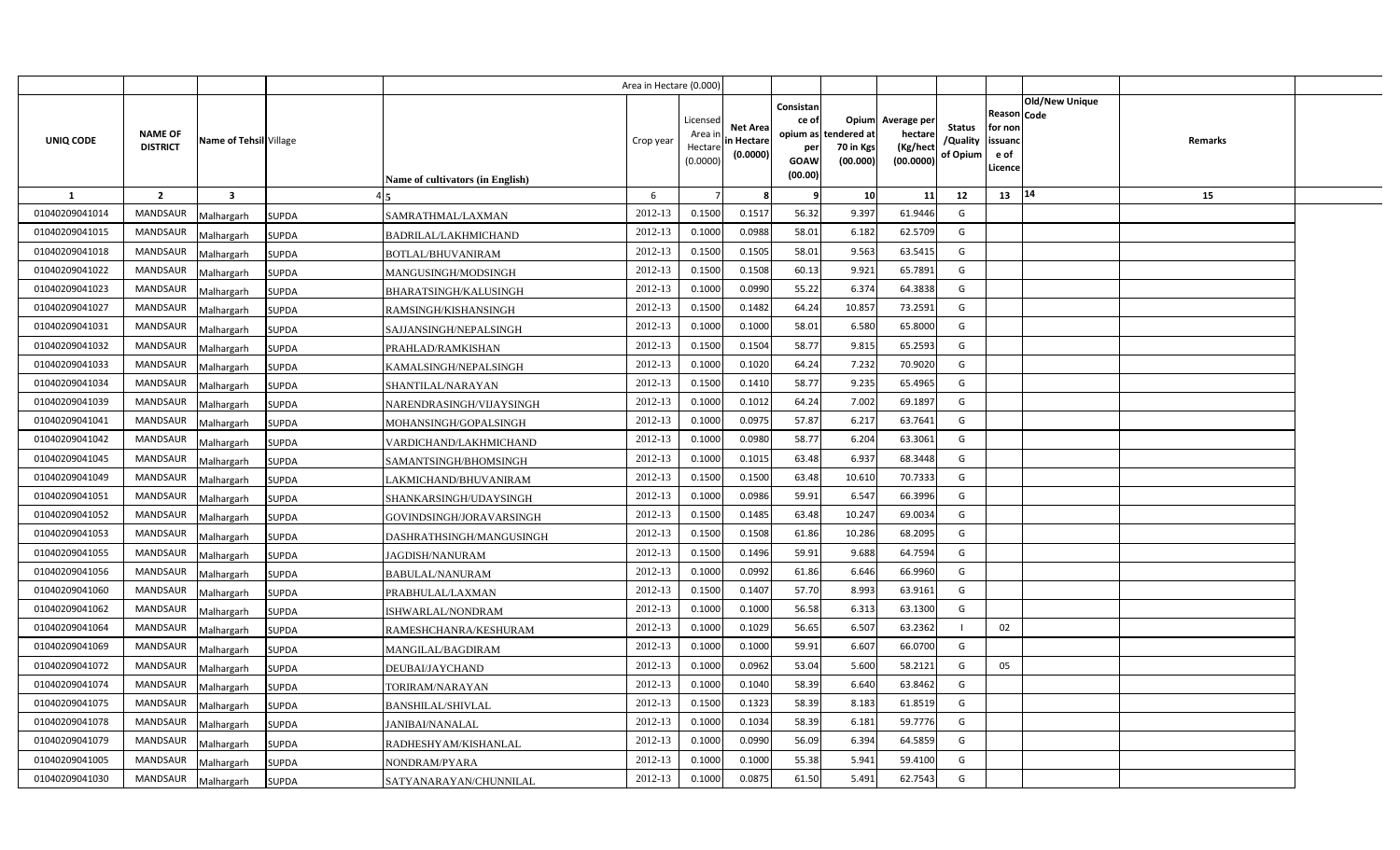|                |                                   |                         |                  |                                         | Area in Hectare (0.000) |                                           |                                           |                                                     |                                                        |                                                 |                                       |                                                        |                       |             |  |
|----------------|-----------------------------------|-------------------------|------------------|-----------------------------------------|-------------------------|-------------------------------------------|-------------------------------------------|-----------------------------------------------------|--------------------------------------------------------|-------------------------------------------------|---------------------------------------|--------------------------------------------------------|-----------------------|-------------|--|
| UNIQ CODE      | <b>NAME OF</b><br><b>DISTRICT</b> | Name of Tehsil Village  |                  | <b>Name of cultivators (in English)</b> | Crop year               | Licensed<br>Area ir<br>Hectar<br>(0.0000) | <b>Net Area</b><br>in Hectare<br>(0.0000) | Consistan<br>ce of<br>per<br><b>GOAW</b><br>(00.00) | Opium<br>opium as tendered at<br>70 in Kgs<br>(00.000) | Average per<br>hectare<br>(Kg/hect<br>(00.0000) | <b>Status</b><br>/Quality<br>of Opium | Reason   Code<br>for non<br>issuanc<br>e of<br>Licence | <b>Old/New Unique</b> | Remarks     |  |
| -1             | $\overline{\mathbf{2}}$           | $\overline{\mathbf{3}}$ |                  |                                         | 6                       |                                           |                                           | -9                                                  | 10                                                     | 11                                              | 12                                    | 13                                                     | 14                    | 15          |  |
| 01040209041067 | <b>MANDSAUR</b>                   | Malhargarh              | <b>SUPDA</b>     | RAMLAL/SAVA                             | 2012-13                 | 0.1500                                    | 0.1450                                    | 54.32                                               | 8.412                                                  | 58.0138                                         | G                                     | 05                                                     |                       |             |  |
| 01040209041061 | MANDSAUR                          | <b>Malhargarh</b>       | <b>SUPDA</b>     | MANGILAL/LAXMAN                         | 2012-13                 | 0.1500                                    | 0.151                                     | 59.40                                               | 9.759                                                  | 64.5437                                         | G                                     |                                                        |                       |             |  |
| 01040209041076 | MANDSAUR                          | Malhargarh              | <b>SUPDA</b>     | KALULAL/LAXMAN                          | 2012-13                 | 0.100                                     | 0.1008                                    | 54.84                                               | 6.463                                                  | 64.1171                                         | G                                     | 05                                                     |                       |             |  |
| 01040209041007 | <b>MANDSAUR</b>                   | Malhargarh              | <b>SUPDA</b>     | DIPSINGH/JAISINGH                       | 2012-13                 | 0.100                                     | 0.0990                                    | 55.84                                               | 6.238                                                  | 63.0101                                         | G                                     |                                                        |                       |             |  |
| 01040209041004 | MANDSAUR                          | Malhargarh              | <b>SUPDA</b>     | HAMERSINGH/KALUSINGH                    | 2012-13                 | 0.100                                     | 0.101                                     | 59.40                                               | 6.678                                                  | 65.9881                                         | G                                     |                                                        |                       |             |  |
| 01040209041043 | <b>MANDSAUR</b>                   | Malhargarh              | SUPDA            | KAILASHKUNWAR/MOTISINGH                 | 2012-13                 | 0.1500                                    | 0.1392                                    | 59.40                                               | 9.207                                                  | 66.1422                                         | G                                     |                                                        |                       |             |  |
| 01040209041077 | MANDSAUR                          | Malhargarh              | SUPDA            | LALSINGH/DULESINGH                      | 2012-13                 | 0.100                                     | 0.0990                                    | 57.29                                               | 6.146                                                  | 62.0808                                         | G                                     |                                                        |                       |             |  |
| 01040209041048 | MANDSAUR                          | Malhargarh              | <b>SUPDA</b>     | RADHESHYAM/JAGDISH                      | 2012-13                 | 0.1000                                    | 0.1023                                    | 50.90                                               | 5.584                                                  | 54.5846                                         | G                                     | 04                                                     |                       |             |  |
| 01040209041073 | MANDSAUR                          | Malhargarh              | <b>SUPDA</b>     | HARIDAS/NARAYANDAS                      | 2012-13                 | 0.1000                                    |                                           |                                                     |                                                        | 0.0000                                          | F                                     |                                                        |                       |             |  |
| 01040209041085 | MANDSAUR                          | Malhargarh              | <b>SUPDA</b>     | HINDUSINGH/ARJUNSINGH                   | 2012-13                 | 0.1000                                    | 0.0969                                    | 61.86                                               | 6.743                                                  | 69.5872                                         | G                                     |                                                        |                       |             |  |
| 01040209041024 | <b>MANDSAUR</b>                   | Malhargarh              | <b>SUPDA</b>     | KALABAI/BALMUKUNAND                     | 2012-13                 | 0.1000                                    | 0.1026                                    | 57.29                                               | 6.335                                                  | 61.7446                                         | G                                     |                                                        |                       |             |  |
| 01040209041070 | MANDSAUR                          | Malhargarh              | <b>SUPDA</b>     | PARVATSINGH/BHUWANISINGH                | 2012-13                 | 0.100                                     | 0.1026                                    | 57.29                                               | 6.130                                                  | 59.7466                                         | G                                     |                                                        |                       |             |  |
| 01040209048001 | <b>MANDSAUR</b>                   | Malhargarh              | DUNGLAWDA        | NANDLAL/SHIVLAL                         | 2012-13                 | 0.1500                                    | 0.1520                                    | 65.43                                               | 10.413                                                 | 68.5066                                         | G                                     |                                                        |                       |             |  |
| 01040209048002 | <b>MANDSAUR</b>                   | Malhargarh              | <b>DUNGLAWDA</b> | SHANTILAL/ONKAR                         | 2012-13                 | 0.1500                                    | 0.1554                                    | 63.30                                               | 10.092                                                 | 64.9421                                         | G                                     |                                                        |                       |             |  |
| 01040209048003 | MANDSAUR                          | Malhargarh              | DUNGLAWDA        | MANOHARLAL/KASHIRAM                     | 2012-13                 | 0.1000                                    | 0.1000                                    | 65.43                                               | 6.702                                                  | 67.0200                                         | G                                     |                                                        |                       |             |  |
| 01040209048004 | <b>MANDSAUR</b>                   | Malhargarh              | DUNGLAWDA        | KAMLABAI/MAKHANLAL                      | 2012-13                 | 0.1000                                    | 0.101!                                    | 65.43                                               | 6.739                                                  | 66.3941                                         | G                                     |                                                        |                       |             |  |
| 01040209048005 | MANDSAUR                          | Malhargarh              | <b>DUNGLAWDA</b> | KISHANLAL/TORIRAM                       | 2012-13                 | 0.1500                                    | 0.151                                     | 63.30                                               | 10.209                                                 | 67.2973                                         | G                                     |                                                        |                       |             |  |
| 01040209048006 | MANDSAUR                          | Malhargarh              | DUNGLAWDA        | RAMKUNWARIBAI/BADRILAL                  | 2012-13                 | 0.1500                                    | 0.1500                                    | 67.66                                               | 10.342                                                 | 68.9467                                         | G                                     |                                                        |                       |             |  |
| 01040209048007 | MANDSAUR                          | Malhargarh              | <b>DUNGLAWDA</b> | <b>BALURAM/KISHANLAL</b>                | 2012-13                 | 0.1000                                    | 0.0984                                    | 67.66                                               | 7.104                                                  | 72.1951                                         | G                                     |                                                        |                       |             |  |
| 01040209048008 | MANDSAUR                          | Malhargarh              | <b>DUNGLAWDA</b> | LAXMINARAYNA/NANDLAL/HAJARILAL          | 2012-13                 | 0.1000                                    | 0.0989                                    | 67.66                                               | 6.998                                                  | 70.7583                                         | G                                     |                                                        |                       |             |  |
| 01040209048009 | MANDSAUR                          | Malhargarh              | <b>DUNGLAWDA</b> | HANSRAJ/BALURAM                         | 2012-13                 | 0.1500                                    | 0.1502                                    | 63.30                                               | 9.721                                                  | 64.7204                                         | G                                     |                                                        |                       |             |  |
| 01040209048011 | MANDSAUR                          | Malhargarh              | DUNGLAWDA        | <b>BHAGIRATH/RAJARAM</b>                | 2012-13                 | 0.1500                                    | 0.1485                                    | 64.97                                               | 10.265                                                 | 69.1246                                         | G                                     |                                                        |                       | name change |  |
| 01040209048012 | MANDSAUR                          | Malhargarh              | DUNGLAWDA        | AMBALAL/BADRILAL                        | 2012-13                 | 0.1500                                    | 0.1512                                    | 60.20                                               | 8.996                                                  | 59.4974                                         | G                                     |                                                        |                       |             |  |
| 01040209048014 | MANDSAUR                          | Malhargarh              | DUNGLAWDA        | KESHURAM/TULSIRAM                       | 2012-13                 | 0.1000                                    | 0.1000                                    | 63.44                                               | 6.262                                                  | 62.6200                                         | G                                     |                                                        |                       |             |  |
| 01040209048016 | <b>MANDSAUR</b>                   | Malhargarh              | DUNGLAWDA        | CHANDIBAI/KASHIRAM                      | 2012-13                 | 0.1000                                    | 0.1008                                    | 68.42                                               | 7.194                                                  | 71.3690                                         | G                                     |                                                        |                       |             |  |
| 01040209048017 | MANDSAUR                          | Malhargarh              | DUNGLAWDA        | HIRALAL/BADRILAL                        | 2012-13                 | 0.1500                                    | 0.1440                                    | 64.97                                               | 9.829                                                  | 68.2569                                         | G                                     |                                                        |                       |             |  |
| 01040209048018 | MANDSAUR                          | Malhargarh              | DUNGLAWDA        | RAMESHWAR/BHANWARLAL                    | 2012-13                 | 0.1500                                    | 0.1485                                    | 63.26                                               | 9.453                                                  | 63.6566                                         | G                                     |                                                        |                       |             |  |
| 01040209048020 | <b>MANDSAUR</b>                   | Malhargarh              | <b>DUNGLAWDA</b> | KAMLABAI/RAMPRASAD                      | 2012-13                 | 0.1500                                    | 0.1369                                    | 63.84                                               | 8.901                                                  | 65.0183                                         | G                                     |                                                        |                       |             |  |
| 01040209048021 | MANDSAUR                          | Malhargarh              | DUNGLAWDA        | PREMBAI/PANNALAL                        | 2012-13                 | 0.1000                                    | 0.0990                                    | 66.74                                               | 7.027                                                  | 70.9798                                         | G                                     |                                                        |                       |             |  |
| 01040209048023 | MANDSAUR                          | Malhargarh              | DUNGLAWDA        | KASHIRAM/TORIRAM                        | 2012-13                 | 0.100                                     | 0.1012                                    | 67.56                                               | 7.596                                                  | 75.0593                                         | $\blacksquare$                        | 02                                                     |                       |             |  |
| 01040209048024 | <b>MANDSAUR</b>                   | Malhargarh              | <b>DUNGLAWDA</b> | BALURAM/RADHAKISHAN                     | 2012-13                 | 0.1500                                    | 0.1504                                    | 62.99                                               | 9.574                                                  | 63.6569                                         | G                                     |                                                        |                       |             |  |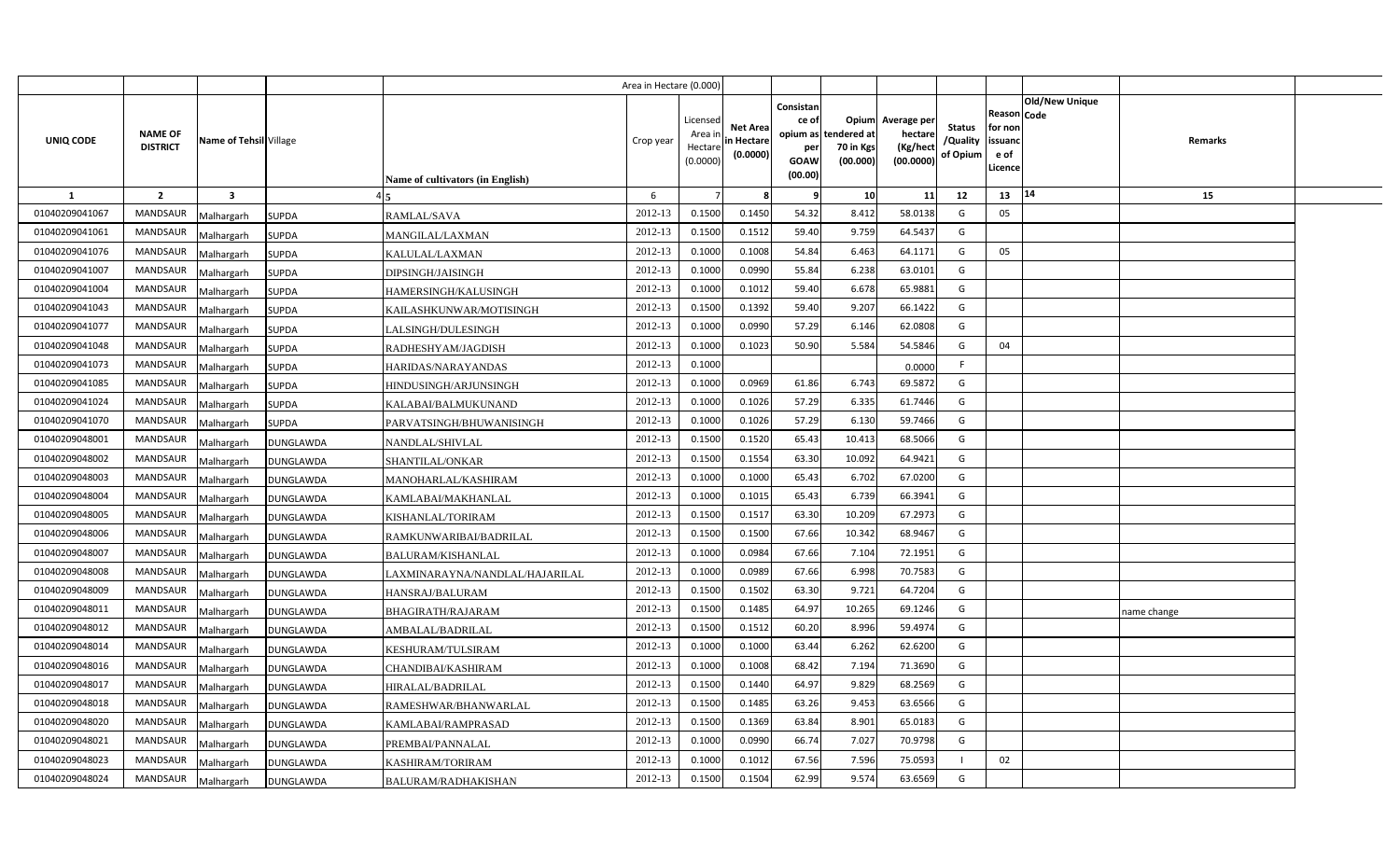|                |                                                             |                  |                                  | Area in Hectare (0.000) |                                            |                                           |                                                     |                                                        |                                                 |                                       |                                                                               |         |  |
|----------------|-------------------------------------------------------------|------------------|----------------------------------|-------------------------|--------------------------------------------|-------------------------------------------|-----------------------------------------------------|--------------------------------------------------------|-------------------------------------------------|---------------------------------------|-------------------------------------------------------------------------------|---------|--|
| UNIQ CODE      | <b>NAME OF</b><br>Name of Tehsil Village<br><b>DISTRICT</b> |                  | Name of cultivators (in English) | Crop year               | Licensed<br>Area ir<br>Hectare<br>(0.0000) | <b>Net Area</b><br>in Hectare<br>(0.0000) | Consistan<br>ce of<br>per<br><b>GOAW</b><br>(00.00) | Opium<br>opium as tendered at<br>70 in Kgs<br>(00.000) | Average per<br>hectare<br>(Kg/heci<br>(00.0000) | <b>Status</b><br>/Quality<br>of Opium | <b>Old/New Unique</b><br>Reason Code<br>for non<br>issuanc<br>e of<br>.icence | Remarks |  |
| <b>1</b>       | $\overline{2}$<br>$\overline{\mathbf{3}}$                   |                  |                                  | 6                       |                                            |                                           | -9                                                  | 10                                                     | 11                                              | 12                                    | 14<br>13                                                                      | 15      |  |
| 01040209048025 | <b>MANDSAUR</b><br>Malhargarh                               | <b>DUNGLAWDA</b> | RANGLAL/HAJARILAL                | 2012-13                 | 0.1500                                     | 0.1476                                    | 66.74                                               | 10.183                                                 | 68.9905                                         | G                                     |                                                                               |         |  |
| 01040209048026 | <b>MANDSAUR</b><br>Malhargarh                               | <b>DUNGLAWDA</b> | MOHANLAL/NATHU                   | 2012-13                 | 0.1000                                     | 0.1044                                    | 62.99                                               | 6.515                                                  | 62.4042                                         | G                                     |                                                                               |         |  |
| 01040209048027 | <b>MANDSAUR</b><br>Malhargarh                               | <b>DUNGLAWDA</b> | SHIVLAL/MODIRAM                  | 2012-13                 | 0.1500                                     | 0.1512                                    | 69.35                                               | 10.819                                                 | 71.5542                                         | G                                     |                                                                               |         |  |
| 01040209048029 | <b>MANDSAUR</b><br>Malhargarh                               | DUNGLAWDA        | SAJJANBAI/MOTILAL                | 2012-13                 | 0.1000                                     | 0.1000                                    | 62.99                                               | 6.263                                                  | 62.6300                                         | G                                     |                                                                               |         |  |
| 01040209048030 | MANDSAUR<br>Malhargarh                                      | DUNGLAWDA        | KANWARLAL/PRABHULAL              | 2012-13                 | 0.1000                                     | 0.1020                                    | 66.74                                               | 7.017                                                  | 68.7941                                         | G                                     |                                                                               |         |  |
| 01040209048031 | <b>MANDSAUR</b><br>Malhargarh                               | DUNGLAWDA        | TEKCHAND/BALURAM                 | 2012-13                 | 0.1500                                     | 0.1517                                    | 66.38                                               | 10.526                                                 | 69.3869                                         | G                                     |                                                                               |         |  |
| 01040209048033 | MANDSAUR<br>Malhargarh                                      | DUNGLAWDA        | SHAKUBAI/MANNALAL                | 2012-13                 | 0.1500                                     | 0.1524                                    | 66.38                                               | 9.957                                                  | 65.3346                                         | G                                     |                                                                               |         |  |
| 01040209048034 | <b>MANDSAUR</b><br>Malhargarh                               | DUNGLAWDA        | KANWARLAL/BHANWARLAL             | 2012-13                 | 0.1000                                     | 0.1020                                    | 66.38                                               | 6.922                                                  | 67.8627                                         | G                                     |                                                                               |         |  |
| 01040209048039 | MANDSAUR<br>Malhargarh                                      | DUNGLAWDA        | DASHRATH/KASHIRAM                | 2012-13                 | 0.1500                                     | 0.1512                                    | 69.57                                               | 10.694                                                 | 70.7275                                         | G                                     |                                                                               |         |  |
| 01040209048040 | MANDSAUR<br>Malhargarh                                      | <b>DUNGLAWDA</b> | SURESHCHANDRA/BALURAM            | 2012-13                 | 0.1500                                     | 0.1485                                    | 72.81                                               | 11.098                                                 | 74.7340                                         |                                       | 02                                                                            |         |  |
| 01040209048041 | <b>MANDSAUR</b><br>Malhargarh                               | DUNGLAWDA        | RAMNIVAS/BALURAM                 | 2012-13                 | 0.1000                                     | 0.1025                                    | 66.98                                               | 6.937                                                  | 67.6780                                         | G                                     |                                                                               |         |  |
| 01040209048042 | MANDSAUR<br>Malhargarh                                      | DUNGLAWDA        | KISHOR/KASHIRAM                  | 2012-13                 | 0.1000                                     | 0.1014                                    | 66.98                                               | 7.387                                                  | 72.8501                                         | G                                     |                                                                               |         |  |
| 01040209048044 | <b>MANDSAUR</b><br>Malhargarh                               | DUNGLAWDA        | NANDLAL/HAJARILAL                | 2012-13                 | 0.1000                                     | 0.1008                                    | 69.85                                               | 7.324                                                  | 72.6587                                         | G                                     |                                                                               |         |  |
| 01040209048045 | <b>MANDSAUR</b><br>Malhargarh                               | DUNGLAWDA        | NANDLAL/PRABHULAL                | 2012-13                 | 0.1000                                     | 0.1023                                    | 66.98                                               | 6.975                                                  | 68.1818                                         | G                                     |                                                                               |         |  |
| 01040209048046 | MANDSAUR<br>Malhargarh                                      | DUNGLAWDA        | MATHURALAL/PRABHULAL             | 2012-13                 | 0.1500                                     | 0.1560                                    | 68.42                                               | 10.977                                                 | 70.3654                                         | G                                     |                                                                               |         |  |
| 01040209048047 | <b>MANDSAUR</b><br>Malhargarh                               | DUNGLAWDA        | RADHESHYAM/PRABHULAL             | 2012-13                 | 0.1000                                     | 0.1050                                    | 69.81                                               | 7.400                                                  | 70.4762                                         | G                                     |                                                                               |         |  |
| 01040209048048 | <b>MANDSAUR</b><br>Malhargarh                               | DUNGLAWDA        | NANDLAL/BHANWARLAL               | 2012-13                 | 0.1000                                     | 0.0990                                    | 63.44                                               | 6.380                                                  | 64.4444                                         | G                                     |                                                                               |         |  |
| 01040209048050 | <b>MANDSAUR</b><br>Malhargarh                               | DUNGLAWDA        | VARDICHAND/BHANWARLAL            | 2012-13                 | 0.1500                                     | 0.1517                                    | 62.38                                               | 9.678                                                  | 63.7970                                         | G                                     |                                                                               |         |  |
| 01040209048053 | <b>MANDSAUR</b><br>Malhargarh                               | DUNGLAWDA        | CHENRAM/BAPULAL                  | 2012-13                 | 0.1500                                     | 0.1520                                    | 61.39                                               | 9.594                                                  | 63.1184                                         | G                                     |                                                                               |         |  |
| 01040209048054 | <b>MANDSAUR</b><br>Malhargarh                               | DUNGLAWDA        | OMPRAKASH/NANDLAL                | 2012-13                 | 0.1000                                     | 0.1020                                    | 66.57                                               | 6.904                                                  | 67.6863                                         | G                                     |                                                                               |         |  |
| 01040209048055 | <b>MANDSAUR</b><br>Malhargarh                               | DUNGLAWDA        | KALABAI/CHAGANLAL                | 2012-13                 | 0.1500                                     | 0.1500                                    | 61.39                                               | 9.296                                                  | 61.9733                                         | G                                     |                                                                               |         |  |
| 01040209048056 | MANDSAUR<br>Malhargarh                                      | DUNGLAWDA        | GANESHRAM/BALURAM                | 2012-13                 | 0.1500                                     | 0.1440                                    | 66.57                                               | 10.024                                                 | 69.6111                                         | G                                     |                                                                               |         |  |
| 01040209048059 | MANDSAUR<br>Malhargarh                                      | DUNGLAWDA        | SATYANARAYAN/RAMESHWAR           | 2012-13                 | 0.1000                                     | 0.1026                                    | 61.39                                               | 6.455                                                  | 62.9142                                         | G                                     |                                                                               |         |  |
| 01040209048060 | MANDSAUR<br>Malhargarh                                      | DUNGLAWDA        | KISHANLAL/BALURAM                | 2012-13                 | 0.1500                                     | 0.1500                                    | 66.57                                               | 10.195                                                 | 67.9667                                         | G                                     |                                                                               |         |  |
| 01040209048061 | <b>MANDSAUR</b><br>Malhargarh                               | DUNGLAWDA        | PARASRAM/BHANWARLAL              | 2012-13                 | 0.1500                                     | 0.1450                                    | 63.93                                               | 9.681                                                  | 66.7655                                         | G                                     |                                                                               |         |  |
| 01040209048062 | <b>MANDSAUR</b><br>Malhargarh                               | DUNGLAWDA        | KAILASH/RAMNARAYAN               | 2012-13                 | 0.1500                                     | 0.1450                                    | 68.96                                               | 10.324                                                 | 71.2000                                         | G                                     |                                                                               |         |  |
| 01040209048063 | MANDSAUR<br>Malhargarh                                      | DUNGLAWDA        | SHANKARLAL/SHIVLAL               | 2012-13                 | 0.1500                                     | 0.1520                                    | 69.41                                               | 10.788                                                 | 70.9737                                         | G                                     |                                                                               |         |  |
| 01040209048064 | MANDSAUR<br>Malhargarh                                      | DUNGLAWDA        | MADANLAL/BHANWARLAL              | 2012-13                 | 0.1500                                     | 0.1392                                    | 63.93                                               | 9.316                                                  | 66.9253                                         | G                                     |                                                                               |         |  |
| 01040209048065 | MANDSAUR<br>Malhargarh                                      | DUNGLAWDA        | ISHWARLAL/KANWARLAL              | 2012-13                 | 0.1500                                     | 0.1520                                    | 68.84                                               | 10.985                                                 | 72.2697                                         | G                                     |                                                                               |         |  |
| 01040209048067 | MANDSAUR<br>Malhargarh                                      | DUNGLAWDA        | PRAKASHCHANDRA/BHANWARLAL        | 2012-13                 | 0.1500                                     | 0.1504                                    | 63.93                                               | 10.055                                                 | 66.8551                                         | G                                     |                                                                               |         |  |
| 01040209048068 | MANDSAUR<br>Malhargarh                                      | <b>DUNGLAWDA</b> | SHAYMALAL/VARDICHAND             | 2012-13                 | 0.1500                                     | 0.1500                                    | 63.70                                               | 9.937                                                  | 66.2467                                         | G                                     |                                                                               |         |  |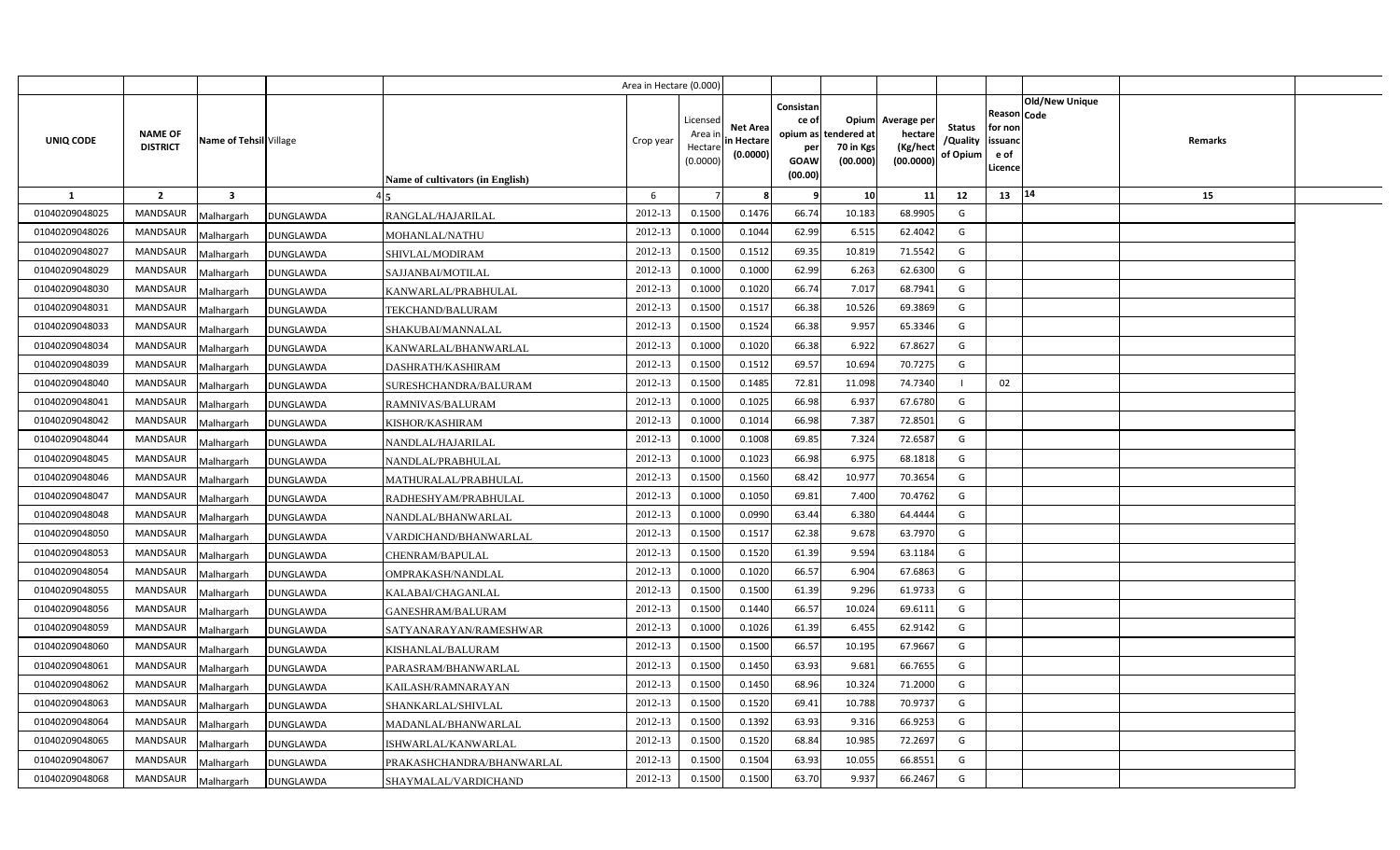|                |                                   |                                |                                         | Area in Hectare (0.000) |                                            |                                           |                                                                             |                                |                                                 |                                       |                                                      |                       |         |  |
|----------------|-----------------------------------|--------------------------------|-----------------------------------------|-------------------------|--------------------------------------------|-------------------------------------------|-----------------------------------------------------------------------------|--------------------------------|-------------------------------------------------|---------------------------------------|------------------------------------------------------|-----------------------|---------|--|
| UNIQ CODE      | <b>NAME OF</b><br><b>DISTRICT</b> | Name of Tehsil Village         | <b>Name of cultivators (in English)</b> | Crop year               | Licensed<br>Area ir<br>Hectare<br>(0.0000) | <b>Net Area</b><br>in Hectare<br>(0.0000) | Consistan<br>ce of<br>opium as tendered at<br>per<br><b>GOAW</b><br>(00.00) | Opium<br>70 in Kgs<br>(00.000) | Average per<br>hectare<br>(Kg/hect<br>(00.0000) | <b>Status</b><br>/Quality<br>of Opium | Reason Code<br>for non<br>issuanc<br>e of<br>Licence | <b>Old/New Unique</b> | Remarks |  |
| $\mathbf{1}$   | $\overline{2}$                    | $\overline{\mathbf{3}}$        |                                         | 6                       |                                            |                                           | -9                                                                          | 10                             | 11                                              | 12                                    | 13                                                   | 14                    | 15      |  |
| 01040209048070 | <b>MANDSAUR</b>                   | <b>DUNGLAWDA</b><br>Malhargarh | <b>GOVINDDAS/SITARAMDAS</b>             | 2012-13                 | 0.1000                                     | 0.0990                                    | 59.37                                                                       | 5.827                          | 58.8586                                         | G                                     |                                                      |                       |         |  |
| 01040209048071 | <b>MANDSAUR</b>                   | <b>DUNGLAWDA</b><br>Malhargarh | KAMLESH/VARDICHAND                      | 2012-13                 | 0.1500                                     | 0.151                                     | 63.70                                                                       | 9.655                          | 63.8558                                         | G                                     |                                                      |                       |         |  |
| 01040209048072 | MANDSAUR                          | Malhargarh<br><b>DUNGLAWDA</b> | JAGDISH/DULICHAND                       | 2012-13                 | 0.1000                                     | 0.1023                                    | 63.70                                                                       | 6.661                          | 65.1124                                         | G                                     |                                                      |                       |         |  |
| 01040209048073 | <b>MANDSAUR</b>                   | Malhargarh<br><b>DUNGLAWDA</b> | DINESH/RAMPRASAD                        | 2012-13                 | 0.1500                                     | 0.1444                                    | 64.88                                                                       | 9.593                          | 66.4335                                         | G                                     |                                                      |                       |         |  |
| 01040209048075 | <b>MANDSAUR</b>                   | Malhargarh<br><b>DUNGLAWDA</b> | <b>BHULIBAI/BHAGATRAM</b>               | 2012-13                 | 0.1500                                     | 0.1500                                    | 68.96                                                                       | 10.314                         | 68.7600                                         | G                                     |                                                      |                       |         |  |
| 01040209048076 | <b>MANDSAUR</b>                   | Malhargarh<br><b>DUNGLAWDA</b> | DINESHCHANDRA/DEVILAL                   | 2012-13                 | 0.1500                                     | 0.1462                                    | 68.96                                                                       | 10.600                         | 72.5034                                         | G                                     |                                                      |                       |         |  |
| 01040209048078 | <b>MANDSAUR</b>                   | Malhargarh<br><b>DUNGLAWDA</b> | DINESH/RADHAKISHAN                      | 2012-13                 | 0.1500                                     | 0.1508                                    | 67.88                                                                       | 10.434                         | 69.1910                                         | G                                     |                                                      |                       |         |  |
| 01040209048079 | <b>MANDSAUR</b>                   | Malhargarh<br><b>DUNGLAWDA</b> | GOPAL/BHANWARLAL                        | 2012-13                 | 0.1500                                     | 0.1500                                    | 67.88                                                                       | 10.541                         | 70.2733                                         | G                                     |                                                      |                       |         |  |
| 01040209048080 | <b>MANDSAUR</b>                   | Malhargarh<br><b>DUNGLAWDA</b> | VARDICHAND/HARIRAM                      | 2012-13                 | 0.1000                                     | 0.1008                                    | 67.88                                                                       | 7.098                          | 70.4167                                         | G                                     |                                                      |                       |         |  |
| 01040209048082 | <b>MANDSAUR</b>                   | Malhargarh<br><b>DUNGLAWDA</b> | SHIVSHANKAR/DEVRAM                      | 2012-13                 | 0.1000                                     | 0.1035                                    | 66.88                                                                       | 7.433                          | 71.8164                                         | G                                     |                                                      |                       |         |  |
| 01040209048086 | <b>MANDSAUR</b>                   | Malhargarh<br><b>DUNGLAWDA</b> | BHUVANIRAM/BHERULAL                     | 2012-13                 | 0.1500                                     | 0.1520                                    | 64.88                                                                       | 9.973                          | 65.6118                                         | G                                     |                                                      |                       |         |  |
| 01040209048087 | <b>MANDSAUR</b>                   | Malhargarh<br><b>DUNGLAWDA</b> | BHERULAL/ONKARLAL                       | 2012-13                 | 0.1500                                     | 0.1495                                    | 64.88                                                                       | 9.825                          | 65.7191                                         | G                                     |                                                      |                       |         |  |
| 01040209048090 | <b>MANDSAUR</b>                   | Malhargarh<br><b>DUNGLAWDA</b> | BHANWARLAL/MODIRAM                      | 2012-13                 | 0.1500                                     | 0.1514                                    | 63.04                                                                       | 9.987                          | 65.9643                                         | G                                     |                                                      |                       |         |  |
| 01040209048091 | <b>MANDSAUR</b>                   | Malhargarh<br><b>DUNGLAWDA</b> | DEVRAM/MOHANLAL                         | 2012-13                 | 0.1500                                     | 0.1485                                    | 73.17                                                                       | 11.352                         | 76.4444                                         | G                                     |                                                      |                       |         |  |
| 01040209048092 | MANDSAUR                          | Malhargarh<br><b>DUNGLAWDA</b> | ASHOKKUMAR/SHANTILAL                    | 2012-13                 | 0.1500                                     | 0.1427                                    | 66.88                                                                       | 10.147                         | 71.1072                                         | G                                     |                                                      |                       |         |  |
| 01040209048093 | <b>MANDSAUR</b>                   | Malhargarh<br><b>DUNGLAWDA</b> | RAJKUMAR/JAGDISH                        | 2012-13                 | 0.1000                                     | 0.0960                                    | 66.88                                                                       | 6.822                          | 71.0625                                         | G                                     |                                                      |                       |         |  |
| 01040209048094 | MANDSAUR                          | Malhargarh<br><b>DUNGLAWDA</b> | <b>KANIRAM/GULAB</b>                    | 2012-13                 | 0.1500                                     | 0.1431                                    | 63.04                                                                       | 9.114                          | 63.6897                                         | G                                     |                                                      |                       |         |  |
| 01040209048095 | <b>MANDSAUR</b>                   | Malhargarh<br><b>DUNGLAWDA</b> | SAMPATBAI/RAMKISHAN                     | 2012-13                 | 0.1000                                     | 0.1014                                    | 59.37                                                                       | 6.158                          | 60.7298                                         | G                                     |                                                      |                       |         |  |
| 01040209048096 | MANDSAUR                          | Malhargarh<br><b>DUNGLAWDA</b> | VISHNULAL/KASHIRAM                      | 2012-13                 | 0.1500                                     | 0.1518                                    | 71.91                                                                       | 11.506                         | 75.7971                                         | G                                     |                                                      |                       |         |  |
| 01040209048097 | <b>MANDSAUR</b>                   | Malhargarh<br><b>DUNGLAWDA</b> | RODMAL/KESHURAM                         | 2012-13                 | 0.1000                                     | 0.0999                                    | 65.05                                                                       | 6.672                          | 66.7868                                         | G                                     |                                                      |                       |         |  |
| 01040209048098 | <b>MANDSAUR</b>                   | Malhargarh<br><b>DUNGLAWDA</b> | SALEGRAM/HIRALAL                        | 2012-13                 | 0.1500                                     | 0.1496                                    | 66.95                                                                       | 10.559                         | 70.5816                                         | G                                     |                                                      |                       |         |  |
| 01040209048100 | <b>MANDSAUR</b>                   | Malhargarh<br><b>DUNGLAWDA</b> | LAXMIBAI/RADHAKISHAN                    | 2012-13                 | 0.1000                                     | 0.1020                                    | 65.05                                                                       | 6.551                          | 64.2255                                         | G                                     |                                                      |                       |         |  |
| 01040209048101 | <b>MANDSAUR</b>                   | Malhargarh<br><b>DUNGLAWDA</b> | SHAMBHULAL/RAMCHANDRA                   | 2012-13                 | 0.1000                                     | 0.0930                                    | 63.04                                                                       | 6.232                          | 67.0108                                         | G                                     |                                                      |                       |         |  |
| 01040209048104 | MANDSAUR                          | Malhargarh<br><b>DUNGLAWDA</b> | SALAGRAM/NANDLAL                        | 2012-13                 | 0.1000                                     | 0.0990                                    | 65.05                                                                       | 6.644                          | 67.1111                                         | G                                     |                                                      |                       |         |  |
| 01040209048105 | <b>MANDSAUR</b>                   | Malhargarh<br><b>DUNGLAWDA</b> | BALURAM/MOHANLAL                        | 2012-13                 | 0.1500                                     | 0.1518                                    | 67.80                                                                       | 10.809                         | 71.2055                                         | G                                     |                                                      |                       |         |  |
| 01040209048057 | <b>MANDSAUR</b>                   | Malhargarh<br>DUNGLAWDA        | RAMESHCHANDRA/KANWARLAL                 | 2012-13                 | 0.1000                                     | 0.1008                                    | 65.83                                                                       | 6.780                          | 67.2619                                         | G                                     |                                                      |                       |         |  |
| 01040209048074 | <b>MANDSAUR</b>                   | Malhargarh<br>DUNGLAWDA        | KRISHNLAL/CHAGANLAL/ABHAYKUNWAR         | 2012-13                 | 0.1500                                     | 0.1500                                    | 64.97                                                                       | 9.885                          | 65.9000                                         | G                                     |                                                      |                       |         |  |
| 01040209048130 | <b>MANDSAUR</b>                   | Malhargarh<br><b>DUNGLAWDA</b> | YASHODABAI/MANGILAL                     | 2012-13                 | 0.1500                                     | 0.1450                                    | 68.29                                                                       | 10.078                         | 69.5034                                         | G                                     |                                                      |                       |         |  |
| 01040209048036 | <b>MANDSAUR</b>                   | Malhargarh<br><b>DUNGLAWDA</b> | RAMGOPAL/RAMCHANDRA                     | 2012-13                 | 0.1000                                     | 0.1000                                    | 64.99                                                                       | 6.564                          | 65.6400                                         | G                                     |                                                      |                       |         |  |
| 01040209048088 | <b>MANDSAUR</b>                   | Malhargarh<br><b>DUNGLAWDA</b> | KESHARBAI/RADHAKISHAN                   | 2012-13                 | 0.1500                                     | 0.1560                                    | 64.99                                                                       | 9.971                          | 63.9167                                         | G                                     |                                                      |                       |         |  |
| 01040209048084 | <b>MANDSAUR</b>                   | Malhargarh<br><b>DUNGLAWDA</b> | RAMPRAHLAD/MODIRAM                      | 2012-13                 | 0.1500                                     | 0.1470                                    | 64.99                                                                       | 9.786                          | 66.5714                                         | G                                     |                                                      |                       |         |  |